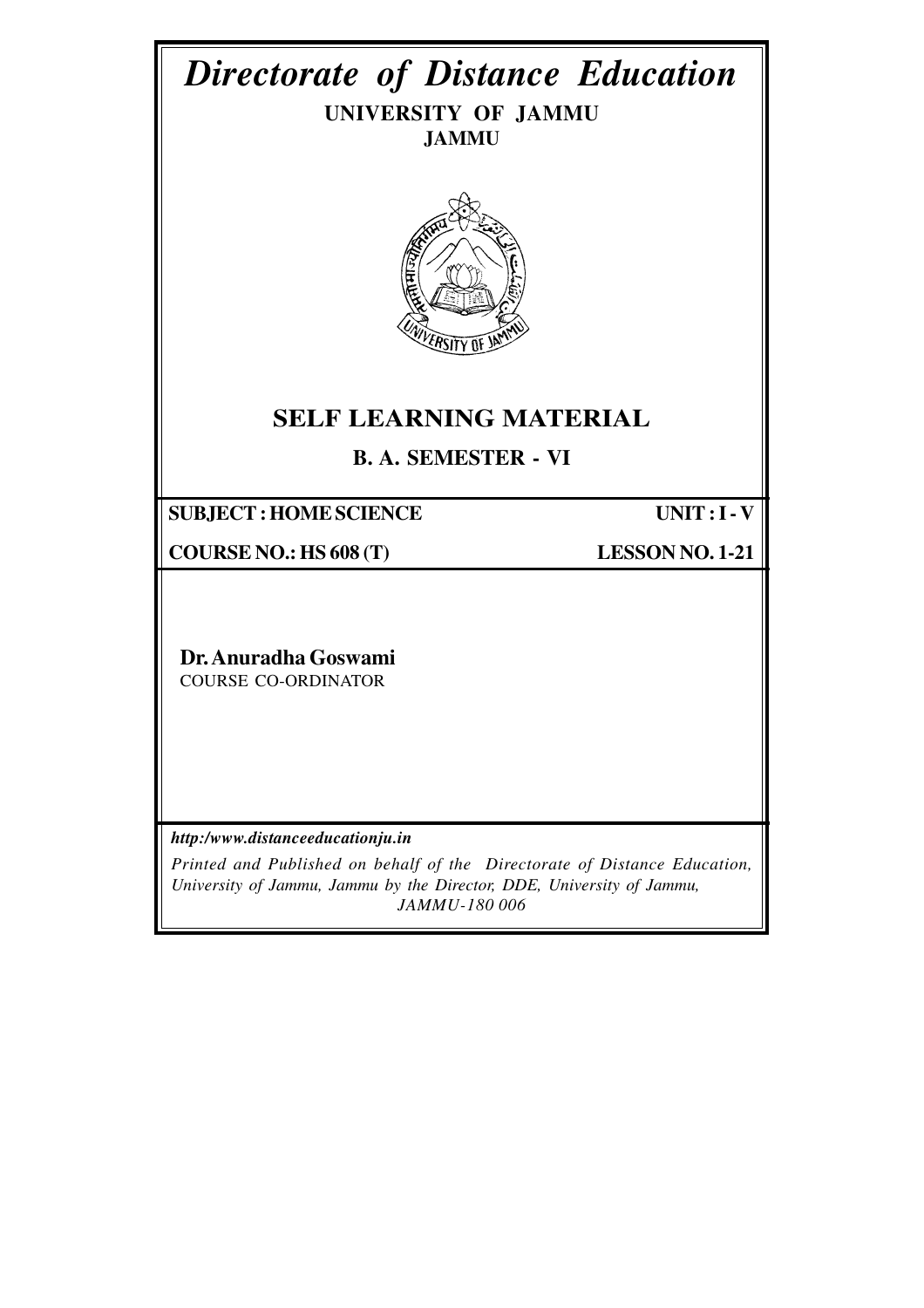# **EXTENSION AND COMMUNICATION**

### **COURSE CONTRIBUTORS**

PROF. SHASHI MANHAS HEAD, P.G. DEPARTMENT OF HOME SCIENCE UNIVERSITY OF JAMMU, JAMMU.

DR. SARIKA MANHAS (ASSOCIATE PROF.)

P.G. DEPARTMENT OF HOME SCIENCE

UNIVERSITY OF JAMMU, JAMMU

## **CONTENT AND FORMAT EDITING**

DR. SARIKA MANHAS (ASSOCIATE PROF.) P.G. DEPARTMENT OF HOME SCIENCE UNIVERSITY OF JAMMU, JAMMU

© Directorate of Distance Education University of Jammu, Jammu, 2021

- All rights reserved. No part of this work may be reproduced in any from, by mimeograph or any other means, without permission in writing from the DDE, University of Jammu.
- The script writer shall be responsible for the lesson/script submitted to the DDE and any plagiarism shall be his/her entire responsibility.

Printed at : Ashish Art Printers / 2021 / 50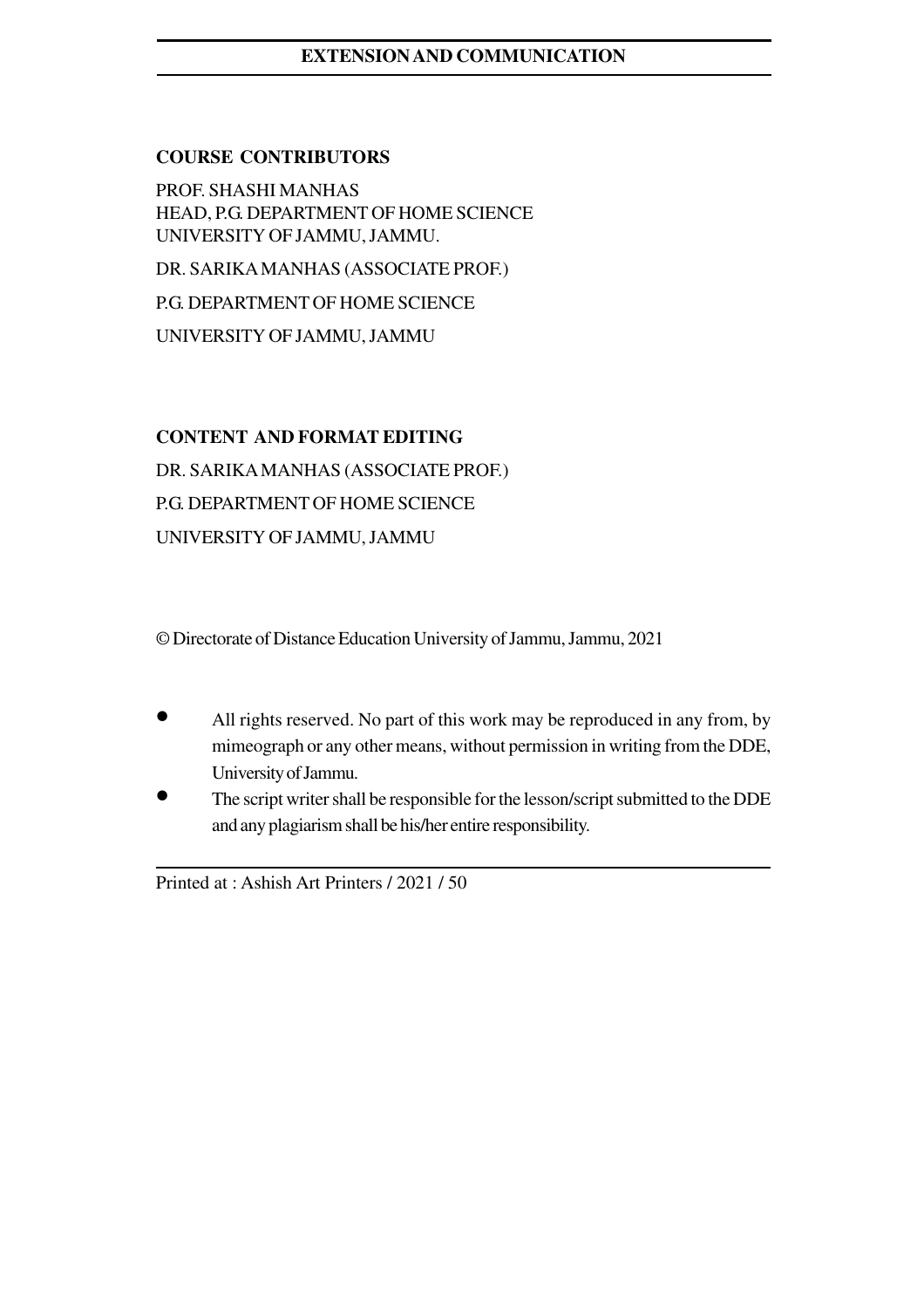**Duration of Examination=3 Hours M. Marks : 100 Course Code: HS 608(T) Internal Ass. : 20 Marks Credits : 4(4hrs. per week) External Ass. : 80 Marks**

# **Syllabus for the examination to be held in the year 2017, 2018 and 2019 Theory**

Objectives:

To enable students to:

 1. To understand the concept of communication and extension and its relevance for self and national development.

2. To appreciate the role of Home Science extension in community development.

 3. To sensitize students towards identifying methods and prepare suitable materials for effective communication.

# *Unit I: Extension*

- $\triangleright$  Concept, nature, history and philosophy of extension
- $\triangleright$  Objectives, principles and scope of extension
- $\triangleright$  Characteristics and nature of extension work, extension education and extension services
- $\triangleright$  Home Science Extension as a discipline and its contribution towards development,
- $\triangleright$  Qualities of an extension worker.

# *Unit II: Introduction to programme planning:*

- $\triangleright$  Extension programme-Concept and scope.
- $\triangleright$  Planning: Nature of planning, Extension planning
- $\triangleright$  Extension programme planning: Meaning, definition, rationale, scope, principle
- $\triangleright$  Programme planning model: Need for a model, principles to be considered in evolution of a model.

# *Unit III: Communication*

- $\triangleright$  History of Communication
- $\triangleright$  Concept, nature, functions and scope of communication.
- $\triangleright$  Awareness of self in communication
- $\triangleright$  Principles of communication

 $(i)$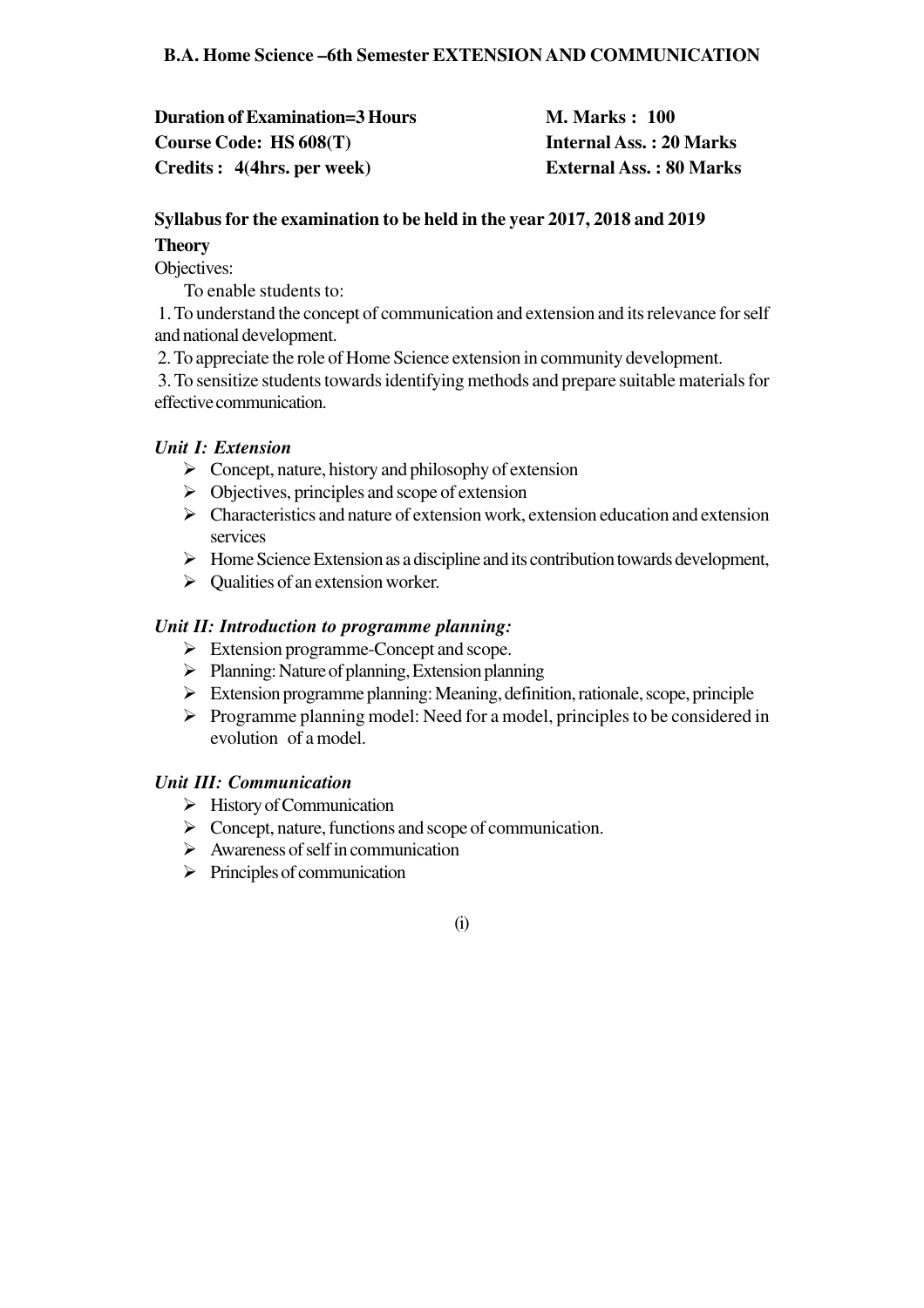## *Unit IV: Understanding communication*

- $\triangleright$  Non-verbal communication-function,
- $\triangleright$  Types, significance with reference to body, face and eye movements, space and touch communication.
- $\triangleright$  Verbal communication- significance, acquiring language skills for speaking and writing,
- $\triangleright$  Improving language competency.
- $\triangleright$  Relationship of cultures and communication

### *Unit V: Communication in Home Science Extension*

- $\triangleright$  Role of Home Science Extension in the developmental process.
- $\triangleright$  Developmental problems of women and children
- $\triangleright$  Elements of the Communication process; Communication as an essential element of the extension and development process
- $\triangleright$  Audio-visual aids in extension, classification of Audio-visual aids, Advantages and limitations of Audio-Visual aids.

### **NOTE FOR PAPER SETTING:**

The question paper will consist of ten long answer questions (two from each unit, choice from within the unit).Each question carries a weight age of 16 marks . The candidate will have to attempt five questions (at least one from each unit). (16×5=80 marks)

Distribution of Internal Assessment (20 Marks)

20 marks for theory paper in a subject reserved for internal assessment shall be distributed as under: (i) Two Written Assignments 10 marks each

### REFERENCES:

1. Chambers, Robert, 1992, Rural Appraisal: Rapid relaxed and participatory; Discussion paper 311.0ct.IDS, Sussex

2. Daharria, 0.P & Bhatnagar, 1992; Education and Communication for Development, Oxford and IBH.

3. Gupta, V.S, 1999; Communication Technology,- Media, Policy and Nation, concept publishers, New Delhi.

4. Kapila S. 2003. A Text Book of Sociology. Published by New Academic Co. Jallandhar.

5. Kumar, B. and Hansra, B.S 2000. Extension Education for Human Resource Development, Concept Publishing Company New Delhi.

 $\overline{3}$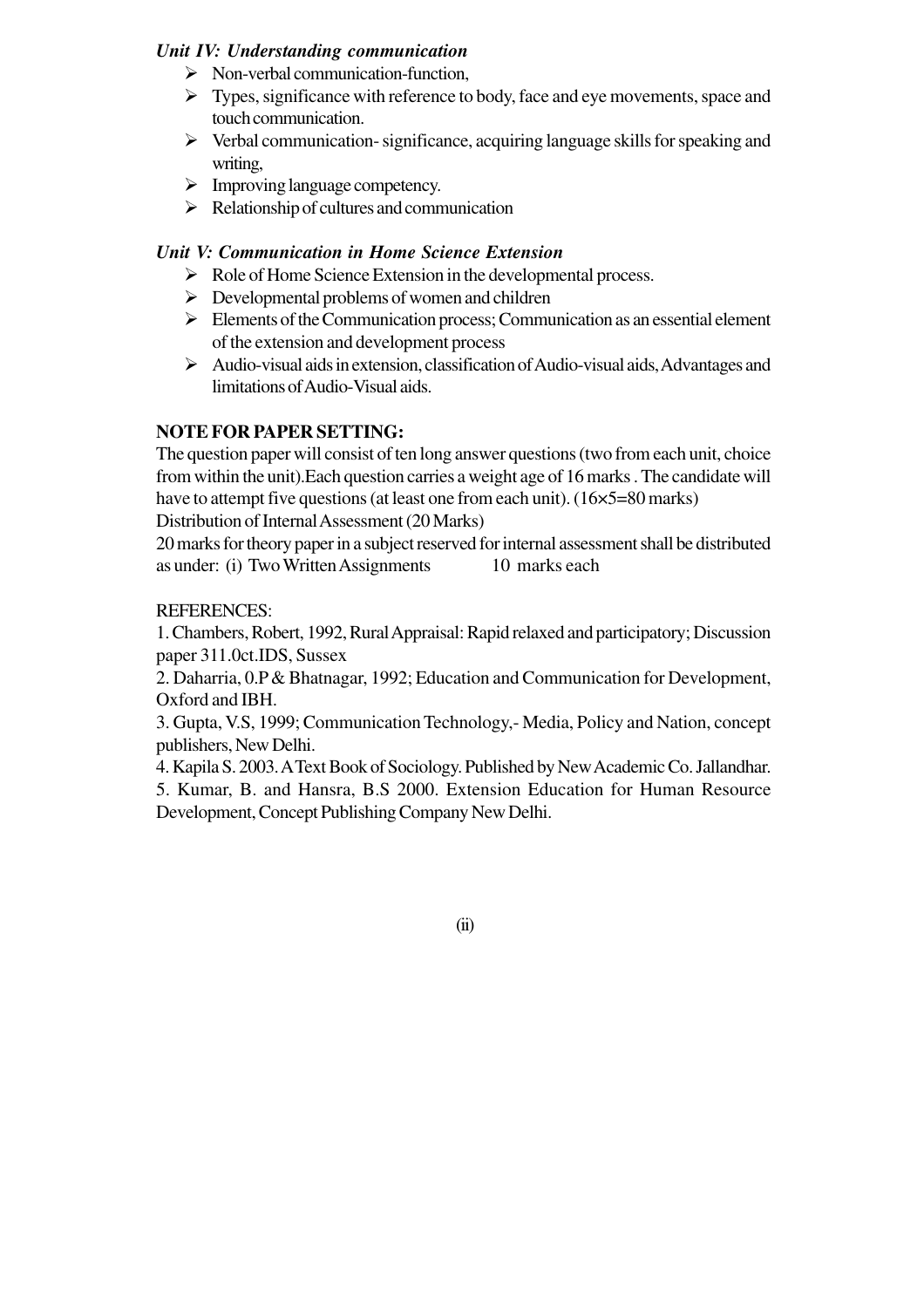6. Mathur, K.S, 1994; Communication for Development & Social change, Applied publishers, New Delhi.

7. Mathur, Kanwar, B., 2001; Communication, Mohit Publications, New Delhi.

8. Narulla, U., 1994; Development Communication, Haranand Publications

9. R.ao, Shankar. 2004. Sociology Primary Principles, by S. Chand & Company Lt. New Delhi. 10. Raghavan,, G.N.S, 1992.; Development and Communication in India, Elilist Growth and mass deprivation, Gyan publishing house, New Delhi.

11. Ravindran, N., et. Al 1993; perspectives in Devel4ment and communication, Sage Publications, New Delhi.

12. Venkataiah, S. 2001. New Dimensions of Extension Education, Anmol Publications Pvt. Ltd. New Delhi.

13. White, Shirley, A., (ed), 1999; Art of Facilitating participating: releasing the power of Grass Root Communication, sage publication, New Delhi.

14. Nickell and Dorsey J.M., 2002, Mangement in family living Wiley Ltd.New Delhi

15. Rao, S. 2004. Sociology Primary Principles.S. Chand and Company Delhi.

16. Singh B.P and Chhabra T.N., 1983, Business Organization and Management Kitab Mahal, Allahabad.

17. Steidl and Bratton, 1967, Work in the Home Johb Wiley and Sons. New York. 18. Sethi M, and Seetharam P. 1994 consumerism: A growing concept phoenix publishing houses, New Delhi

19. Swanson B., 1981, Introduction to Home Management, Mac Millan, New York.

# **PRACTICALS B.A. Home Science Semester 6th EXTENSION AND COMMUNICATION**

Duration of Examination : 3 Hours M.Marks : 50 Course Code : HS 608(P Internal Ass. : 25 Credits : 2 (3 hrs. per week) External Ass. : 25 Syllabus for the examination to be held in the year 2017, 2018 and 2019 1. Introduction to design of audio visual aids

2. Planning, Preparation, Presentation and evaluation of various audio visual aids.

\* Posters \*Charts and Flip charts \*Flash cards \*Flannel graphs \*Puppets

Note for internal assessment (Total Marks: 25)

50% of the total marks for the practical paper in a subject reserved for internal assessment shall be distributed as under:

(i) 40% for the class assessments and tests and (ii) 10% for regularity of attendance

 $(iii)$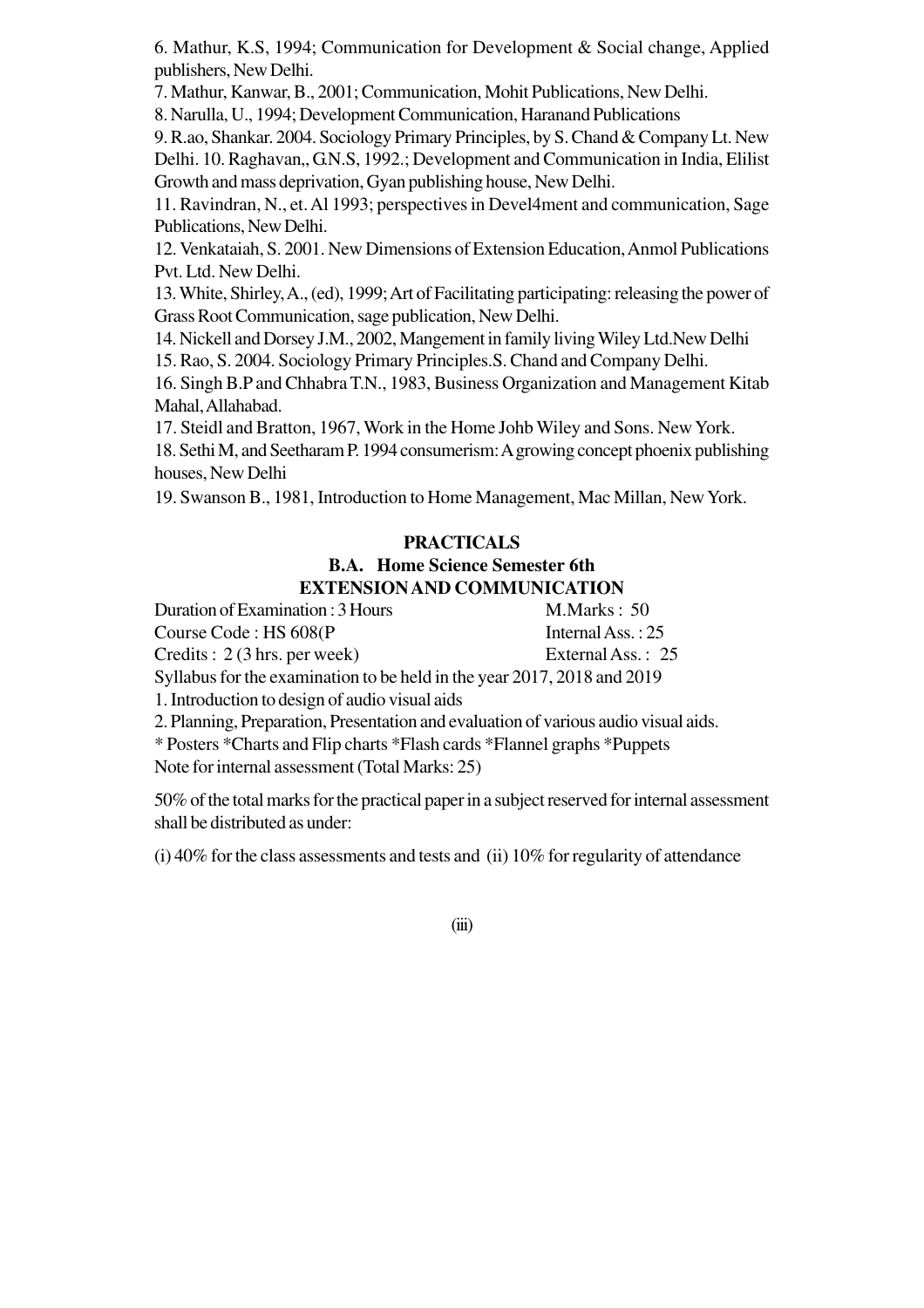# **EXTENSION AND COMMUNICATION**

# **CONTENTS**

| <b>LESSON</b><br><b>TITLE</b><br>N <sub>O</sub> |                                                                                                                            | <b>AUTHOR</b><br><b>NAME</b> | <b>PAGE</b><br>NO. |
|-------------------------------------------------|----------------------------------------------------------------------------------------------------------------------------|------------------------------|--------------------|
|                                                 | 1. Concept, Nature, History and<br>Philosophy of Extension.                                                                | Prof. Shashi Manhas          | $1 - 17$           |
| 2.                                              | Objectives, Principles and<br>Scope of Extension.                                                                          | Prof. Shashi Manhas          | 18-30              |
|                                                 | 3. Characterstics and Nature of<br>Extension Work, Extension<br><b>Education and Extension Service</b>                     | Dr. Sarika Manhas            | $31 - 44$          |
|                                                 | 4. Home Science Extension as a Discipline<br>and its Contribution towards Development<br>Qualities of an Extension Workers | Prof. Shashi Manhas          | $45 - 56$          |
| 5.                                              | Extension Programme-Concept and scope.                                                                                     | Prof. Shashi Manhas          | 57-74              |
| 6.                                              | Planning: Nature of Planning.                                                                                              | Prof. Shashi Manhas          | 75-90              |
| 7.                                              | <b>Extension Planning.</b>                                                                                                 | Prof. Shashi Manhas          | 91-108             |
|                                                 | 8. Extension Programme Planning: Meaning,<br>Definition, Rationale, Scope, Principle.                                      | Prof. Shashi Manhas          | 109-125            |
| 9.                                              | Programme Planning Model: Need for a<br>Model, Principal to be Considered in<br>Evolution of a Model                       | Dr. Sarika Manhas            | 126-150            |
|                                                 | 10. History of Communication and Concept<br>of Communication.                                                              | Prof. Shashi Manhas          | 151-167            |
|                                                 | 11. Nature and Scope of Communication.                                                                                     | Prof. Shashi Manhas          | 168-181            |
|                                                 | 12. Functions of Communication Awareness<br>of Self in Communication Principles of<br>Communication                        | Dr. Sarika Manhas            | 182-201            |
|                                                 | 13. Non-Verbal Communication:-<br>Function, Types                                                                          | Prof. Shashi Manhas          | $202 - 215$        |
|                                                 |                                                                                                                            |                              |                    |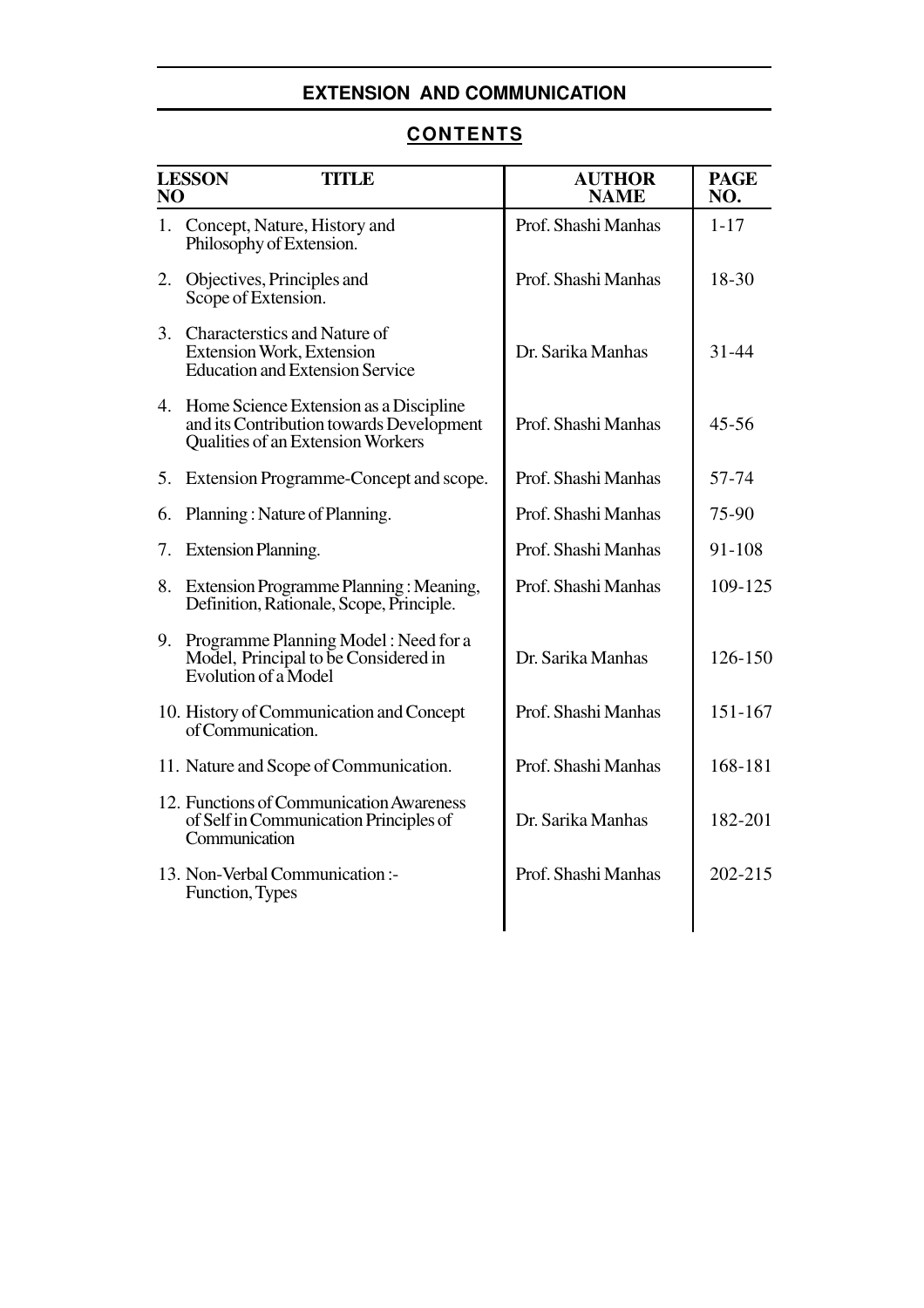# **EXTENSION AND COMMUNICATION**

# **CONTENTS**

| <b>LESSON</b><br><b>TITLE</b><br>NO                                                                                                                                           | <b>AUTHOR</b><br><b>NAME</b> | <b>PAGE</b><br>NO. |
|-------------------------------------------------------------------------------------------------------------------------------------------------------------------------------|------------------------------|--------------------|
| 14. Non-Verbal Communication Significance<br>with Reference to Body, Face, Eye<br>Movements Space and Touch<br>Communication                                                  | Prof. Shashi Manhas          | 216-229            |
| 15. Verbal Communication :- Meaning,<br>Principles & Significance                                                                                                             | Prof. Shashi Manhas          | 230-239            |
| 16. Acquiring Language Skills for Speacking &<br>Writing Improving Language Competency                                                                                        | Prof. Shashi Manhas          | 240-260            |
| 17. Relationship of Cultures and Communication                                                                                                                                | Dr. Sarika Manhas            | 261-272            |
| 18. Role of Home Science Extension in the<br><b>Development Process</b>                                                                                                       | Dr. Sarika Manhas            | 273-289            |
| 19. Developmental Problems of Women and<br>Children Elements of the Communication<br>Process Communication as an Essential<br>Element of Extension and Development<br>Process | Dr. Sarika Manhas            | 290-314            |
| 20. Audio-Visual Aids in Extension,<br><b>Classification of Audio-Visual Aids</b>                                                                                             | Prof. Shashi Manhas          | 315-343            |
| 21. Advantages and Lamitations of<br>Audio-Visual Aids                                                                                                                        | Prof. Shashi Manhas          | 344-365            |
|                                                                                                                                                                               |                              |                    |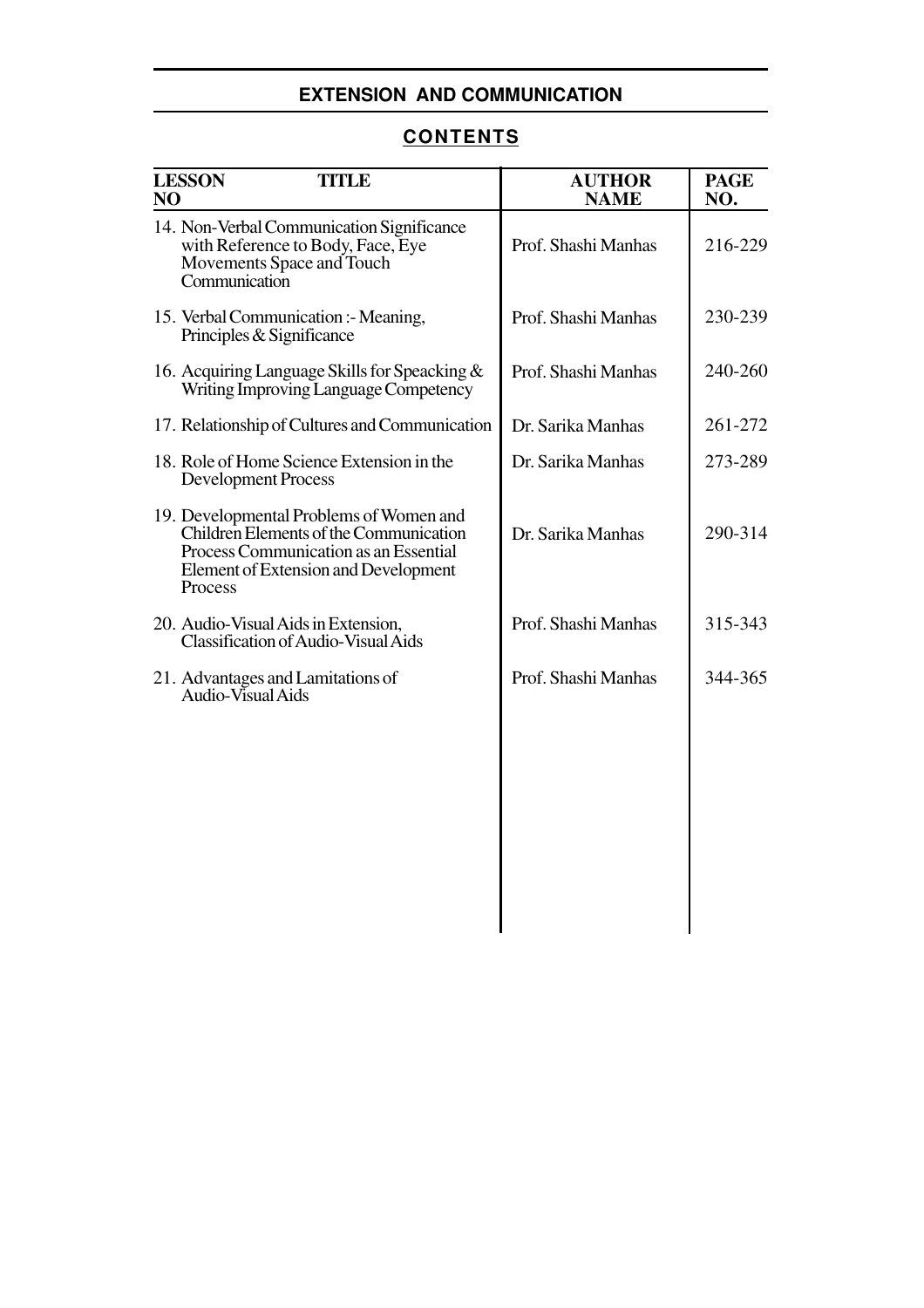#### **CONCEPT, NATURE, HISTORY AND PHILOSOPHY OF EXTENSION**

### **STRUCTURE**

- 1.1 Introduction
- 1.2 Objectives
- 1.3 Meaning and concept of extension education
- 1.4 Definitions of extension education
- 1.5 Nature of extension education
- 1.6 History of extension education
- 1.7 Philosophy of extension education
- 1.8 Let Us Sum Up
- 1.9 Answers to Check your Progress
- 1.10 Lesson End Exercise
- 1.11 Suggested Reading

### **1.1 INTRODUCTION**

The Unit I introduces to you the concept of extension. The unit is spread over four chapters, each of which deals with specific aspects of extension. The first chapter brings to you information about the concept, nature and history of extension. It will tell you what is meant by extension and what is its philosophy.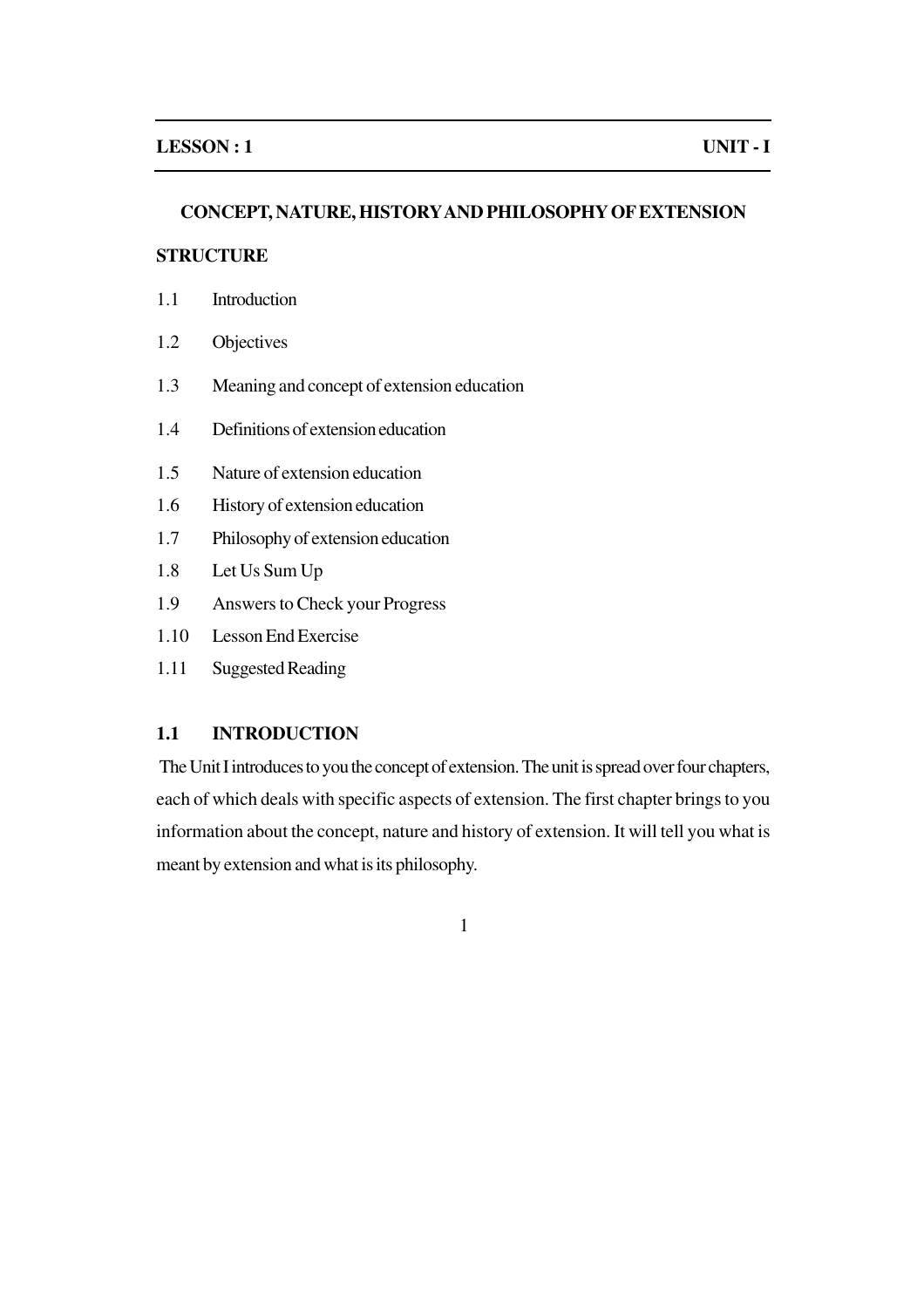### **1.2 OBJECTIVES**

Main objective of this lesson is to help students clear their concept regarding

- (i) Concept and nature of extension
- (ii) History and philosophy of education; extension education.

#### **1.3 MEANINGAND CONCEPT OF EXTENSION EDUCATION**

Extension, in general education terminology means extending education to those who need and who desire to have it. According to Ensminger it is a programme as well as process of helping people to help themselves in increasing their general standards of living. Extension education is education for rural people outside the regularly organised schools and class rooms for bringing out social and cultural development. Extension means to extend, to spread or to disseminate useful information and ideas to rural people outside the regularly organised schools and class rooms. These changes are brought out in the social and cultural aspects of human life, the term social means anything related to human beings. Extension education tries to develop the social behaviour of the people, their different social groups and the intra- and interrelationship of these social groups. It also tries to bring out culture means, the socially standardised ways of feeling, thinking and acting which an individual acquires as a member of the society. The behaviour of the individual is influenced, controlled and directed by culture. The nature may be material (e.g., machines, tables, chairs, etc.) or non-material (e.g., way of thinking, value, feelings, etc.). With changes in time and environment the pattern of culture also undergo is a change. Sometimes one aspect of culture undergoes rapid change (may be housing or communication) leaving other aspects behind and thereby creating a cultural lag. A cultural lag occurs when technological and material changes take place more rapidly than non-material changes in social values, attitudes and social organisation. Extension education helps in bridging the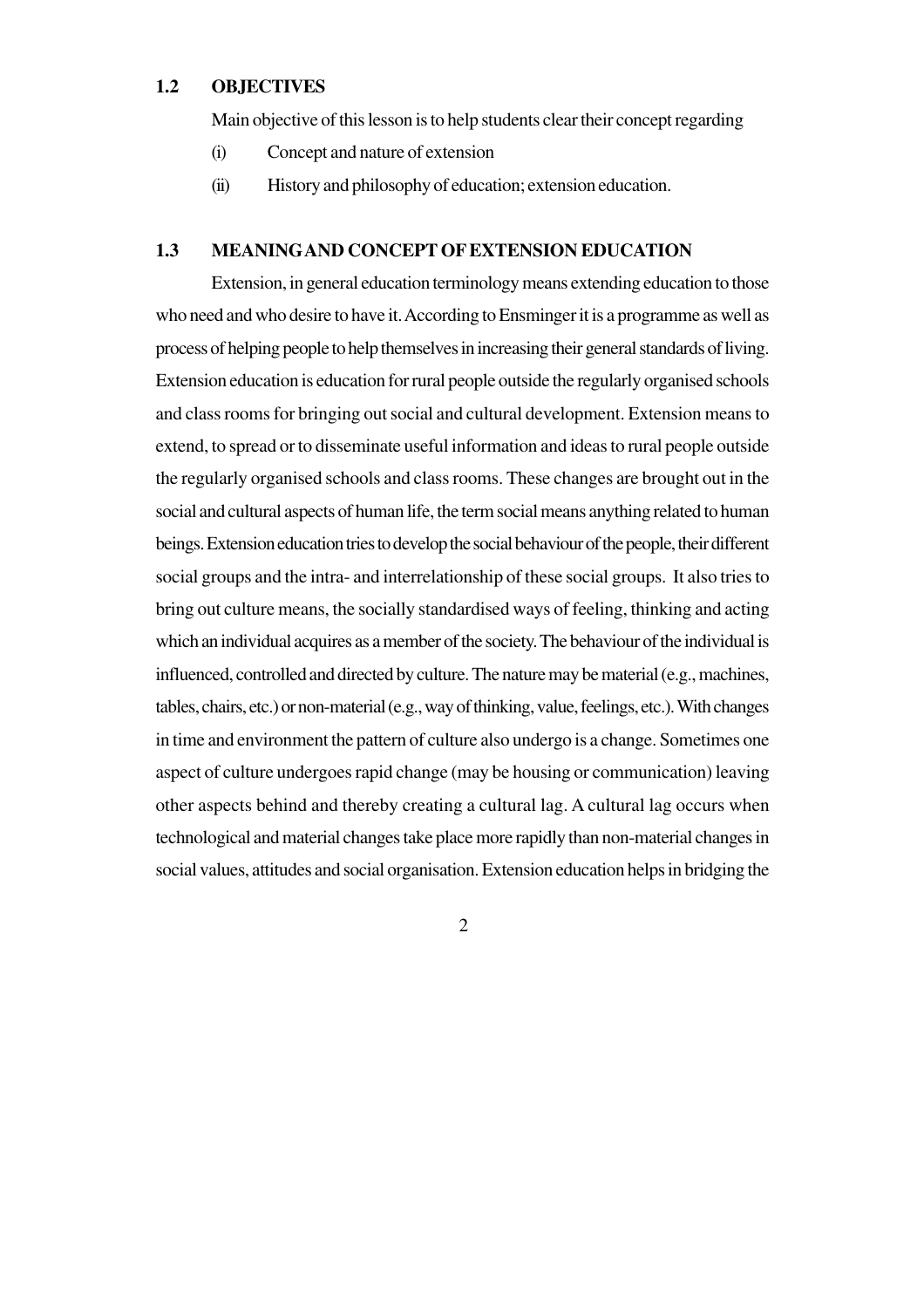gap created by the cultural lag by advising means of adjustment in the new environment. By this process the development of culture takes place.

Extension education uses information obtained and assembled from research studies all over the world, from experience wherever, it can be found and utilised and from the results of demonstrations performed for the purpose of extending knowledge. Rural people have different interests and needs and hence extension education has to be broad and varied in its meaning to meet the interests of the people it serves. It is an educational programme for the people, based on their needs and problems. It is designed to meet these needs and solve problems on a self-help basis. Thus, extension education is a teaching and learning process. It tries to bring out three types of changes in human behaviour.

- (a) Changes in knowledge or things known.
- (b) Changes in skills or things done.
- (c) Changes in attitudes or things felt.

In the first type of change an increased amount of useful information or understanding is provided to the people. It may be regarding the package of practices of wheat, methods of applying fertilisers or details about the marketing of agricultural products. In the second type of change new or improved skills, abilities and habits of the people are improved, such as how to avoid loss of vitamins while cooking the vegetable, how to harvest and transport vegetables for the market or spraying the correct types of insecticide for killing a particular crop pest. The third change develops desirable attitudes and ideals in rural people, such as to make people believe that balanced diet is useful for human body, the importance of controlling soil erosion, or that yields can be increased by adopting improved farm practices. It will be clear from this that effective extension education contributes to the individual's understanding, helps him to improve his abilities and develops in him more desirable attitudes.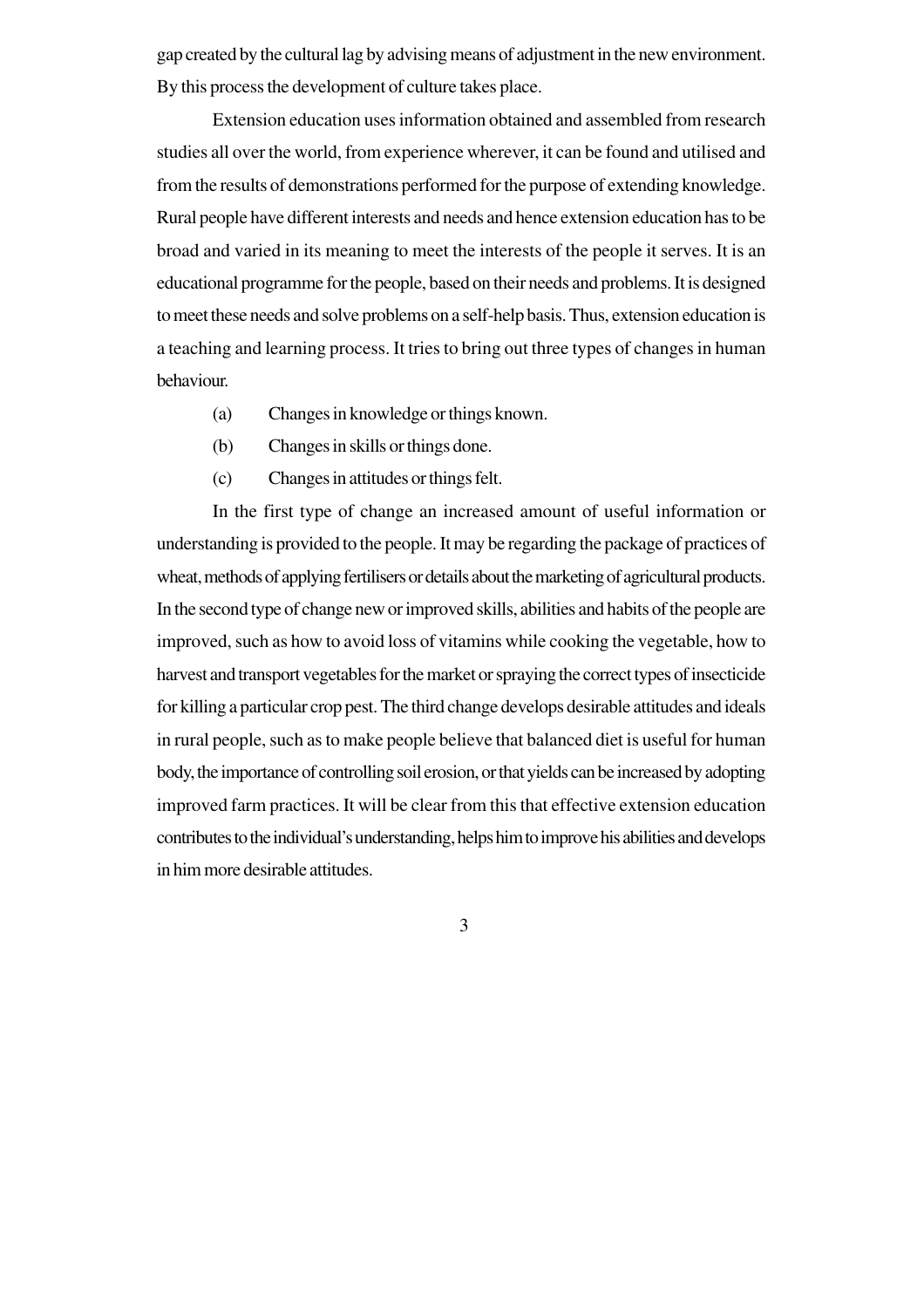The concept of extension education is used in educating people about agriculture, industry, home science, S.P. dairy, veterinary science or public health. As per specialisation these branches of extension education are called agricultural extension, home science extension, S.P. dairy extension, veterinary science extension or public health extension.

#### **1.4 DEFINITION OF EXTENSION EDUCATION**

### **Definitions**

1. Extension is an education and its purpose is to change the attitude and practices of the people with whom the work is done. (Ensminger. D.)

2. Extension education is defined as an educational process to provide knowledge to the rural, people about the improved practices in a convincing manner and to help them to take decisions within their specific local conditions. (Dahama,O.P.).

3 Agricultural extension is concerned with agricultural education aimed at assisting rural people to bring about continuous improvement in their physical, economic and social well being, through individual and cooperative efforts. It makes available to the villages, scientific and other factual information and training and guidance for the solution of problems of agriculture and rural life.

4. Extension education, is, the act of putting across to the people, in an under-standable manner, new ideas and improved technology of practical utility and to enable them to put them into practice so as to improve their general standard of living through their own realization and efforts.

5. Extension education is a science which deals with various strategies of change in the behavioural patterns of human beings through technological and scientific innovations for the improvement of their standard of living.

6. Extension is a continuous process designed to make the rural people aware of their problems and indicating to them the ways and means by which they can solve them.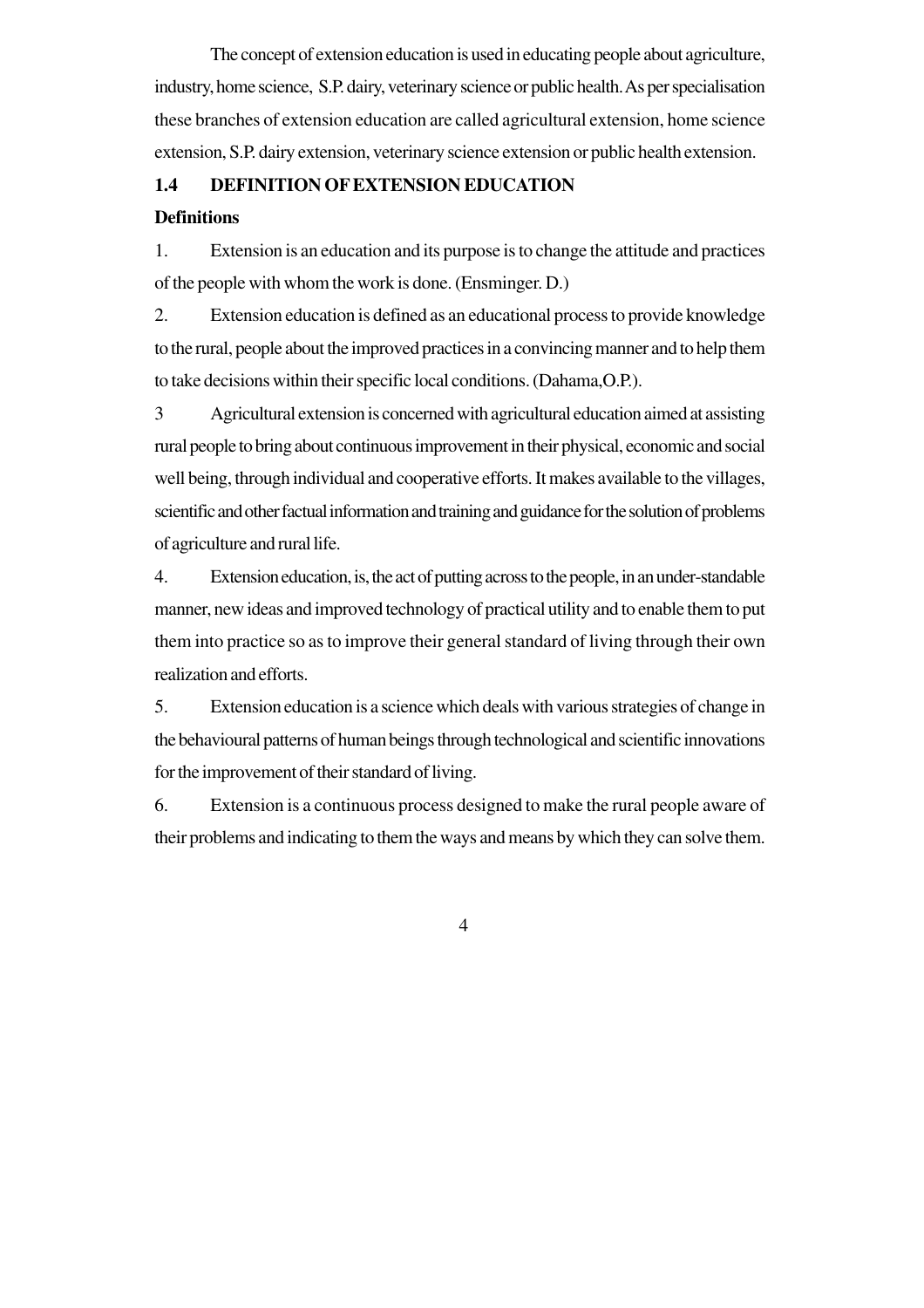It involves not only educating rural people in determining their problems and methods of solving them but also inspiring them towards positive action in achieving them.

7. Agricultural extension is a bridge that fills the gap between agricultural research stations on the one hand and the farming population on the other by establishing a suitable teaching organisaion at various levels of administration.

8. Extension education is an applied behavioural science, the knowledge of which is to be applied for desirable change in the behavioural complex of the people.

9. Extension is defined primarily as an educational process aiming at the development of individuals; through this process the villagers are helped to become discontented with the present conditions and are helped by extension workers to improve their conditions of living.

10. Extension is to teach a person how to think, not what to think, and to teach people to terming accurately their own needs to find solution to their own problems and to help them acquire knowledge and develop convictions in that direction.

11. Extension is an out-of-school system of education in which adults and young people learn by doing. It is a partnership between Government, the Land grant Colleges and the People, which provides services and education designed to meet the needs of the people.

12. Extension or agricultural extension is a method, or a series of methods, by which the technical know-how of science is carried to and included in the practices of the cultivators.

13. Extension education is the education of the people as to what more to want as well as how to work out ways of satisfying them. Informing people not to remain content with their present lot and inspiring them to work vigorously towards fulfilment of their selfcreated, increased wants or desires.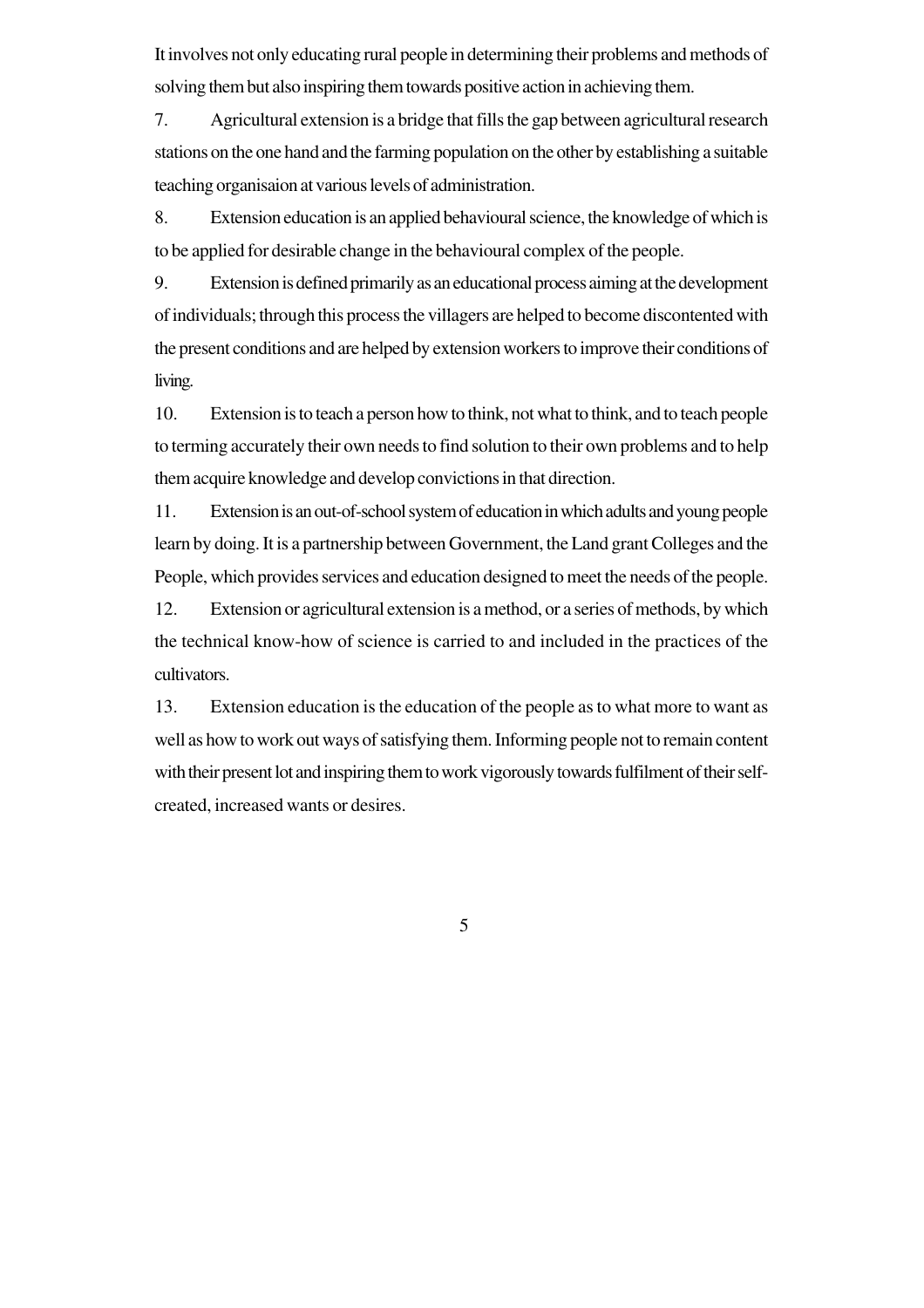14. Extension is the education of the rural adults outside the school in matters of their choice and interest. It is education for freedom, which seeks to help persons to use the liberty of action with which democratic society is constructed. From the above definitions, the following basic questions have emerged.

- 1. What category of science is it?
- 2. What is its subject matter?
- 3. What is its relationship with technology and the other sciences?
- 4. Who are the clients of the discipline?
- 5. What are its methods, contents, principles and philosophies?

Hence, Extension education is a Behavioural Science following a continuous, persuasive and discriminating educational process. It aims at affecting the behavioural components of people in a desirable direction, through conviction, communication and diffusion, by its proven methods, principles and philosophies resulting in learning-involvement of both client and change-agent system.

### **1.5 NATURE OF EXTENSION EDUCATION**

A widely accepted and well recognized view regarding, extension is that "Extension is education and its aim is to bring the desirable changes in human behaviour." Whether one wishes to understand or improve human behaviour, it is necessary to know a great deal about the nature of Extension Education as a developed discipline. The distinguishing characteristics are :

### **(1) Emphasis on theoretically significant empirical research**

Until the beginning of the new era of scientific and empirical application to extension education, those who were curious about the nature of extension education relied primarily upon their personal experience and historical record to provide answer to their questions. Not being burdened by the necessity of accounting for carefully gathered empirical data,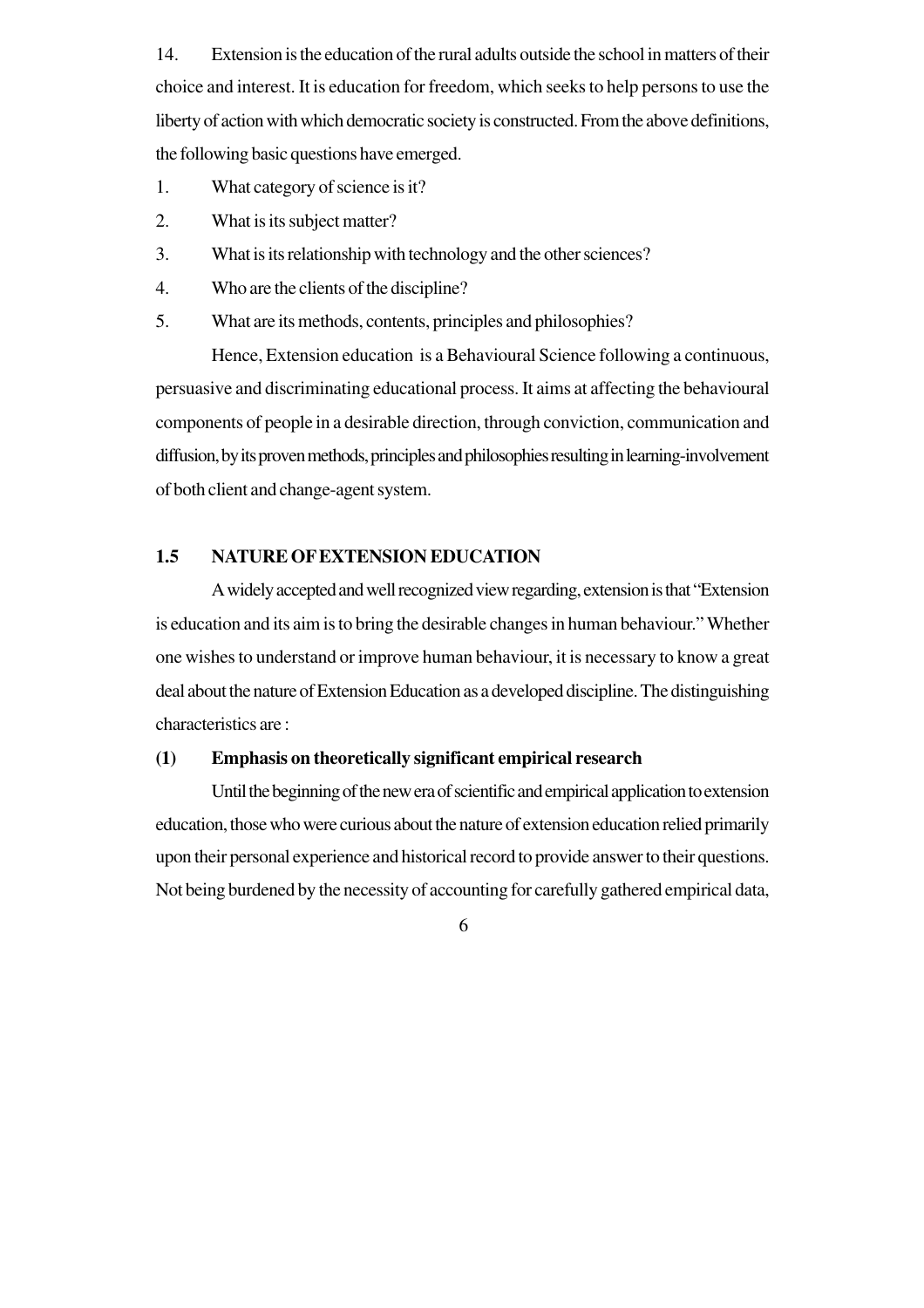writers in this speculative era devoted their energy to the creation of comprehensive theoretical treatment of extension education.

By the second half of this century an empirical rebellion had begun in the social sciences. Instead of being content with speculation about nature of human behaviour, a few people began to seek out facts in an attempt to distinguish between objective data and subjective impressions. Although, initially rather simple questions guided this research fundamentally new criterion for evaluating new knowledge about human behaviour in the field of extension education was established in the late 1950's. Even education began to emerge as an identifiable field, the empirical rebellion was moving the lines of social psychology and sociology. Thus, the outset the extension education is to be distinguished from the earlier intellectual endeavors in the social sciences, primarily by its basic reliance on careful observation, quantification, measurement and experimentation. But one should not identify extension education too closely with extreme empiricism.

#### **(2) Interest in the behavioural aspect of inter-dependence of phenomena**

Although the phrase, "Extension Education" specifies extension as the objective of study, it also focuses attention more sharply on the "education" aspect of human life. The student of the extension education discipline is not satisfied with just a description of the properties of extension, or events associated with it, nor he is content with a classification of human groups and form of associations only. He wants to know how the phenomena he observes depends on one another, and what new phenomena might result from the creation of conditions never before observed. In short, he seeks to discover general principles concerning what conditions produce what effects. This search leads us to the reality of the interdependence of phenomena and reveals the fact about our success in applying the inter-disciplinary approach.

#### **(3) Inter-disciplinary relevance**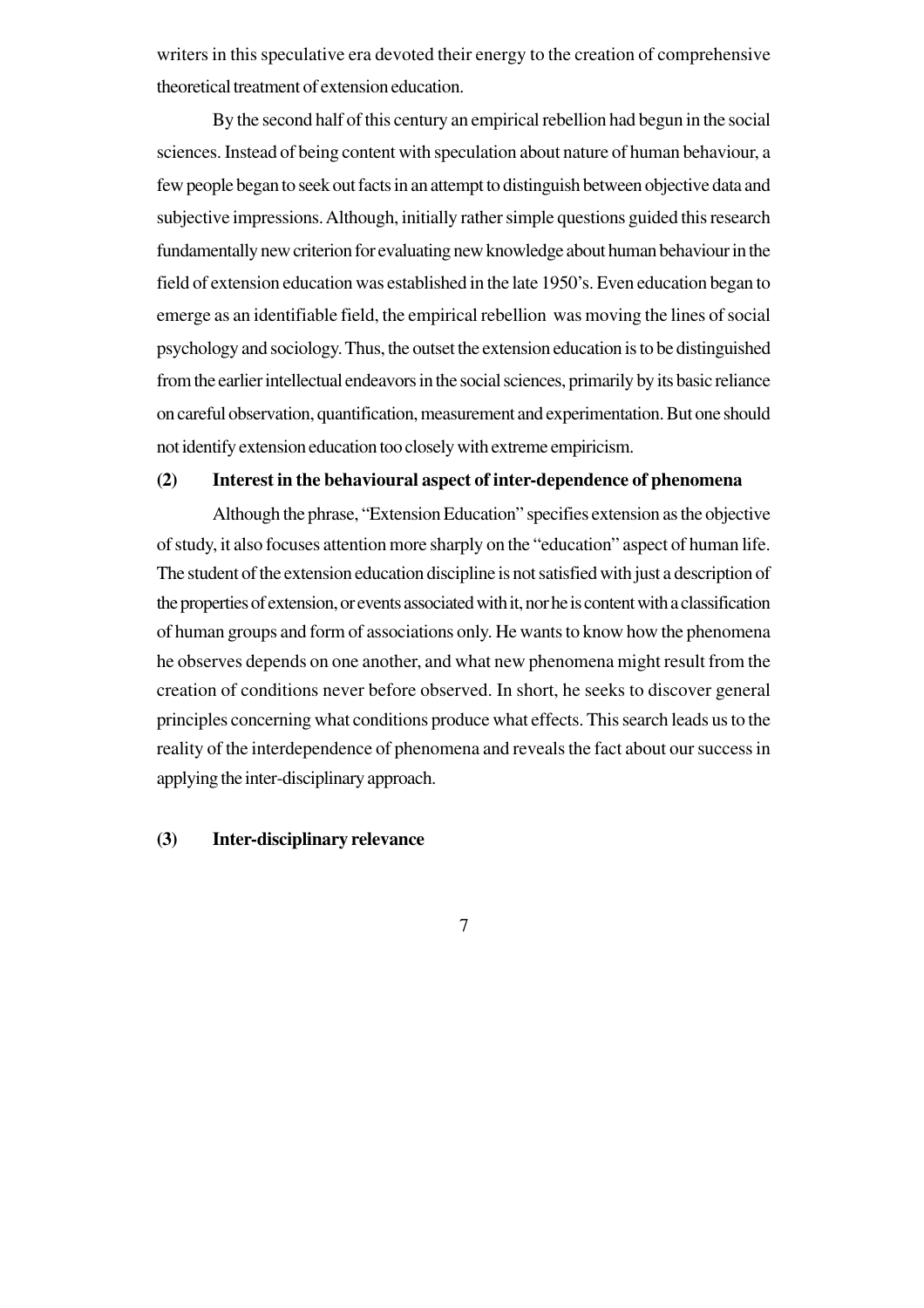It is important to recognize that the studies and researches in the extension education have not been associated exclusively with any one of the social science discipline of extension education. Rural sociologists have, of course, devoted great energy to bringing out the factors of human life related to extension education behaviour. Psychologists have directed their attention to the study of individuals in group functioning by studying the attitudes, behaviour and personality characteristics. Anothropologists, while investigating many facts as sociologists and psychologists, have contributed data on groups living under conditions quite different from those of modern industrial society. Political scientists have extended their traditional interest in large institutions to include studies of the functions of administrative, political and related aspects in rural areas. Economics have come close increasingly to collect and analyse data, so as to guide in decision-making regarding expenditure of savings at the farm and family levels, and also to make predictions about the economics, consequences of methods and practices used or advocated. Group dynamics, communications, social psychology education and home science discipline have significantly contributed and continue to contribute to the growth of extension education as a discipline.

#### **(4) Potential applicability of findings to social practice**

Everyone, who feels the responsibility of strengthening the efforts of extension educators, must view this action in the light of the total programmes and practices under the extension education discipline. The professionalization of the discipline has brought about a conscious desire to improve standards and establish the requirements for proper training. The major universities now have professional courses and divisions to provide such training at the highest level. It should not be surprising, therefore, to find that courses in extension education are becoming more and more common in professional schools, that people trained in extension education are being employed by agencies concerned with professional practices; and that extension education research is often carried out in connection with the work of such agencies. This has great potential.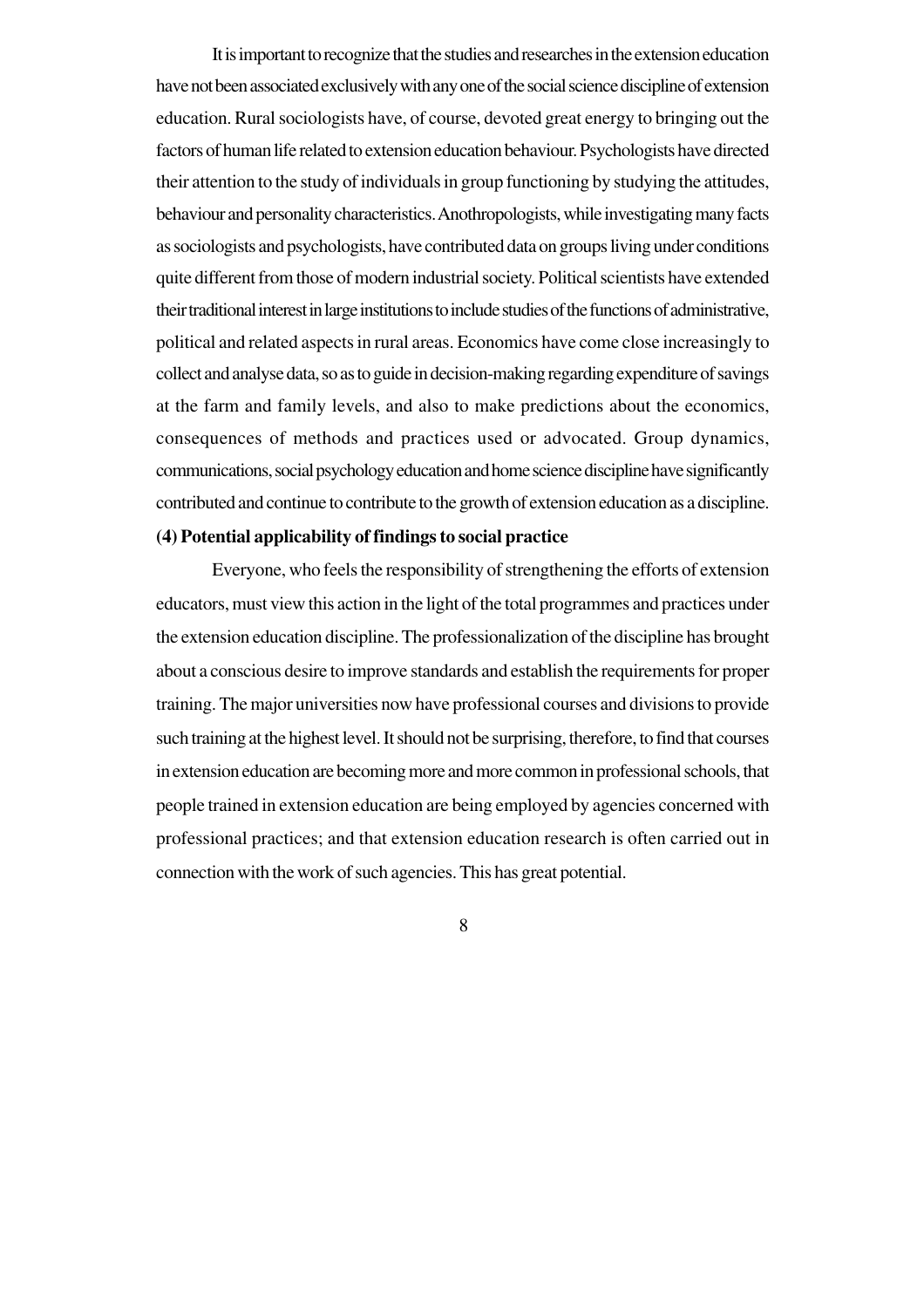Thus in short, it is proposed that extension education should be defined as a discipline, dedicated to advancing knowledge about the effect to the extension education approach in bringing about desirable change in human behaviour, and the laws of governing their development and their interrelations, etc.

#### **Check Your Progress**

\_\_\_\_\_\_\_\_\_\_\_\_\_\_\_\_\_\_\_\_\_\_\_\_\_\_\_\_\_\_\_\_\_\_\_\_\_\_\_\_\_\_\_\_\_\_\_\_\_\_\_\_\_\_\_\_\_\_\_\_\_\_\_\_\_\_\_\_\_\_\_\_\_\_\_\_\_\_\_\_\_\_\_\_\_\_\_\_\_\_\_\_\_\_\_\_\_\_\_\_\_\_\_\_\_\_\_\_\_\_\_\_\_\_\_\_\_\_\_\_\_\_\_\_\_\_\_\_\_\_\_\_\_\_\_\_\_\_\_\_\_\_\_\_\_\_\_\_\_\_\_\_\_\_\_\_

\_\_\_\_\_\_\_\_\_\_\_\_\_\_\_\_\_\_\_\_\_\_\_\_\_\_\_\_\_\_\_\_\_\_\_\_\_\_\_\_\_\_\_\_\_\_\_\_\_\_\_\_\_\_\_\_\_\_\_\_\_\_\_\_\_

\_\_\_\_\_\_\_\_\_\_\_\_\_\_\_\_\_\_\_\_\_\_\_\_\_\_\_\_\_\_\_\_\_\_\_\_\_\_\_\_\_\_\_\_\_\_\_\_\_\_\_\_\_\_\_\_\_\_\_\_\_\_\_\_\_\_\_\_\_\_\_\_\_\_\_\_\_\_\_\_\_\_\_\_\_\_\_\_\_\_\_\_\_\_\_\_\_\_\_\_\_\_\_\_\_\_\_\_\_\_\_\_\_\_\_\_\_\_\_\_\_\_\_\_\_\_\_\_\_\_\_\_\_\_\_\_\_\_\_\_\_\_\_\_\_\_\_\_\_\_\_\_

\_\_\_\_\_\_\_\_\_\_\_\_\_\_\_\_\_\_\_\_\_\_\_\_\_\_\_\_\_\_\_\_\_\_\_\_\_\_\_\_\_\_\_\_\_\_\_\_\_\_\_\_\_\_\_\_\_\_\_\_\_\_\_\_\_

Note: a) Write your answer in the space given below.

b) Check your answers with those given at the end of the lesson.

i) What do you understand by the term extension education?

ii) What are the characteristics of extension education?

### **1.6 HISTORY OF EXTENSION EDUCATION**

Extension education as a discipline has its historical roots in USA, where people made a significant contribution to both research and theory in extension education. They also established the first organisation devoted explicitly to research in extension education. The time and place of the rise of Extension Education were, of course, not accidental. The American Society of "Cooperative Extension Service" provided the kind of condition required for the emergence of such an intellectual movement. Over the years, since that time only certain countries have afforded a favourable environment for its growth. Today, extension education has taken firm root in both USA and India. Three major conditions seem to have been necessary for its rise and subsequent growth

- (a) A supporting Society;
- (b) Developed profession; and
- (c) Developed social science.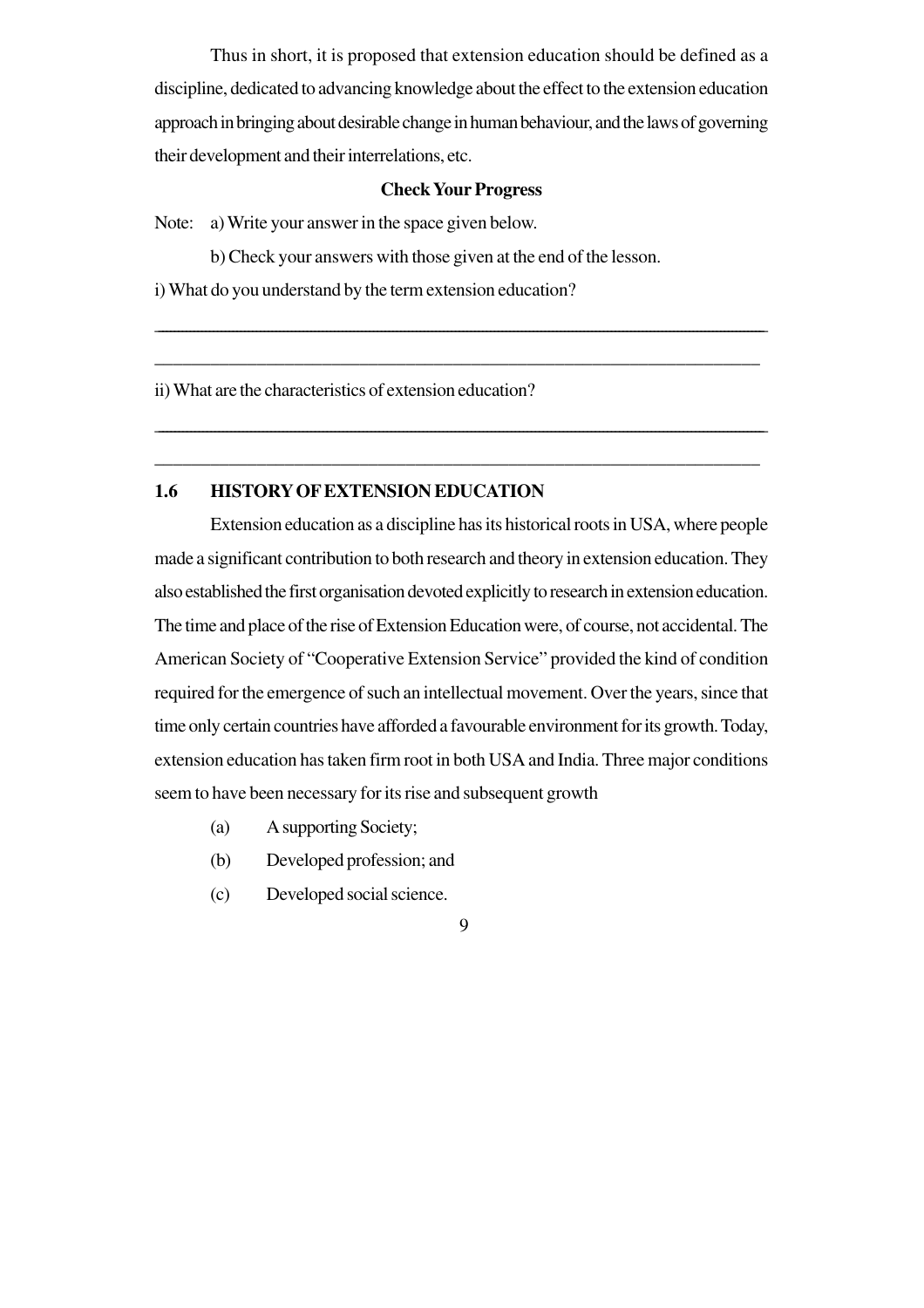The publication of the Journal of Cooperative Extension Service" in the USA, and "The Indian Journal Extension Education" in India, revolutionized thinking and led to the organizing "development of professionals in India and the USA". The incentive to work for growth of this discipline was no longer seen as simple and unitary but definitely varied, complex and dynamic. The new view opened the way for, and demanded, more research and new conceptualisations to handle the problems.

The controlled observations on social interaction, which was developed to provide objective and quantitative data concerning behaviour, subsequently has been used extensively in researches in extension education.

With the coming up of Agricultural Universities and Extension Education Institutes in India, the growth of this discipline was carried forward at a faster rate. Student, researches and staff research projects opened new vistas in the development of the discipline.

(a) The focus of extension education on human organisation has resulted from observation and investigation.

(b) It is a body of facts or information that has resulted from observation and investigation.

(c) This body of knowledge can be summarized, or generalized into principles or theories.

(d) Extension education uses social research methodology and statistics by which investigations are made, information is discovered, hypotheses are tested and theories are derived.

(e) This use of methodology is useful in arriving at the solution of educational problems, as they present themselves.

(f) This information, this knowledge, these principles, and the methodology used, constitutes the substances of extension education which provides a base for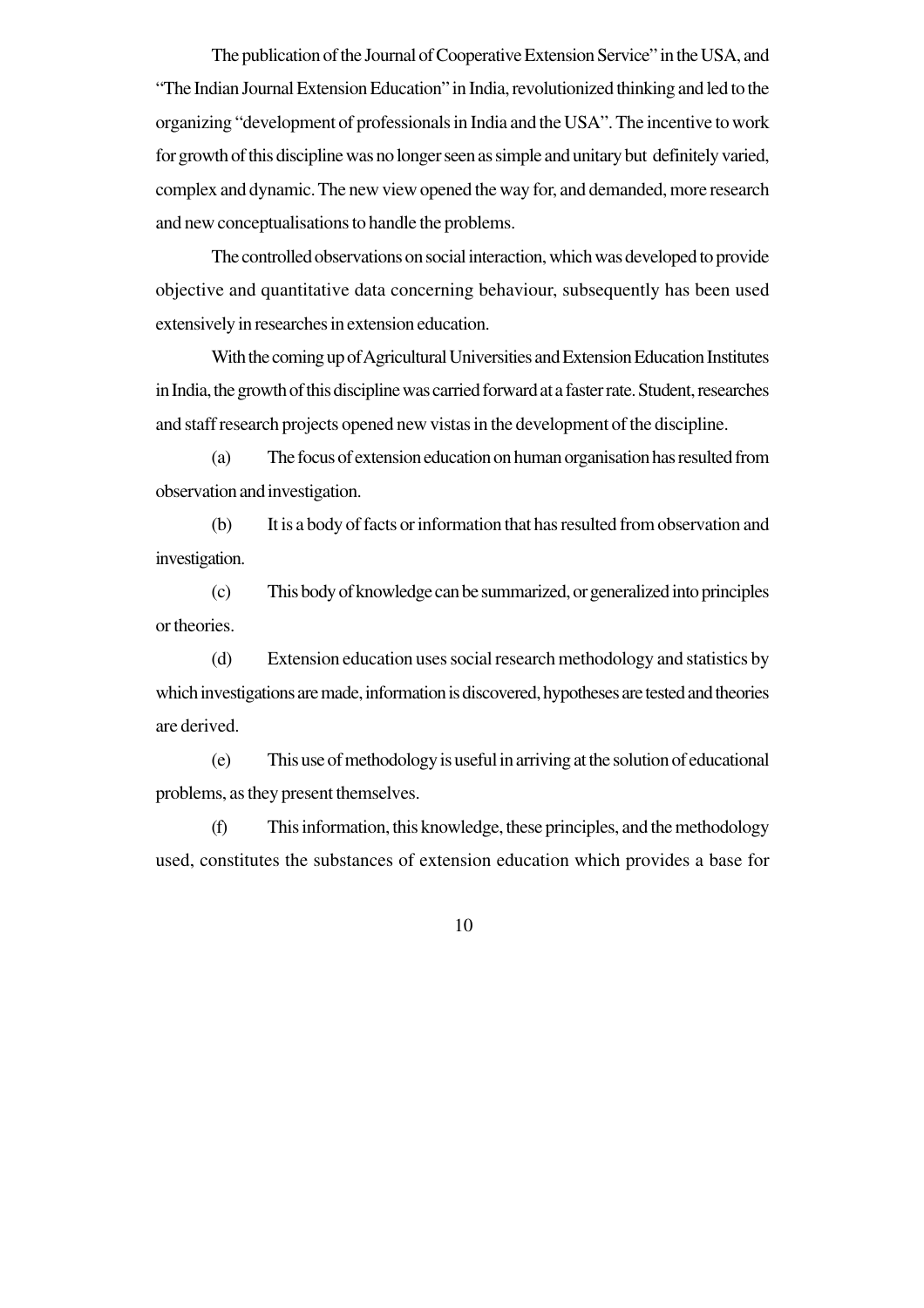educational theory and educational practice. The aforesaid conditions fostering the rise of the discipline are presented.

#### **1.7 PHILOSOPHY OF EXTENSION EDUCATION**

Philosophy, in the original and wider sense, is the pursuit of wisdom, or knowledge of things and their causes, both theoretical and practical. It is also defined as moral wisdom. Philosophy is an attempt to answer ultimate questions critically after investigating all, that makes such questions puzzling and after releasing the vagueness and confusion-that underlie our ordinary ideas.

Philosophy is a body of general principles or laws of a field of knowledge, An individual, after considering pros and cons, decides on certain principles to guide his life. These principles play a vital role in deciding what is good or bad in the life of an individual. Goals and means are decided on the basis of these principles of life or the philosophy of life of an individual. For instance, the goal of two students studying in the same class may be to obtain good grades in the examination. However, they may adopt different approaches (means) for obtaining the grades in the examination based on their philosophies of life. One may work hard for obtaining better grades. Two prisoners having different philosophies of the life react differently to the same situation. Both of them look through the prison bars, one sees the mud and feels that the life is gloomy and becomes disappointed. Another prisoner looks at the sky and sees the stars and enjoys the atmosphere. It will been seen from these examples that the philosophy of life has relevance with the actions of the people. It provides a guideline for performing the activities in life in a particular way.

The farmer is no exception to this principle. During the course of time he fomulates a philosophy of life for himself. When an extension worker approaches him he tests the messages against his philosophy then he acts on it. If the extension worker approaches the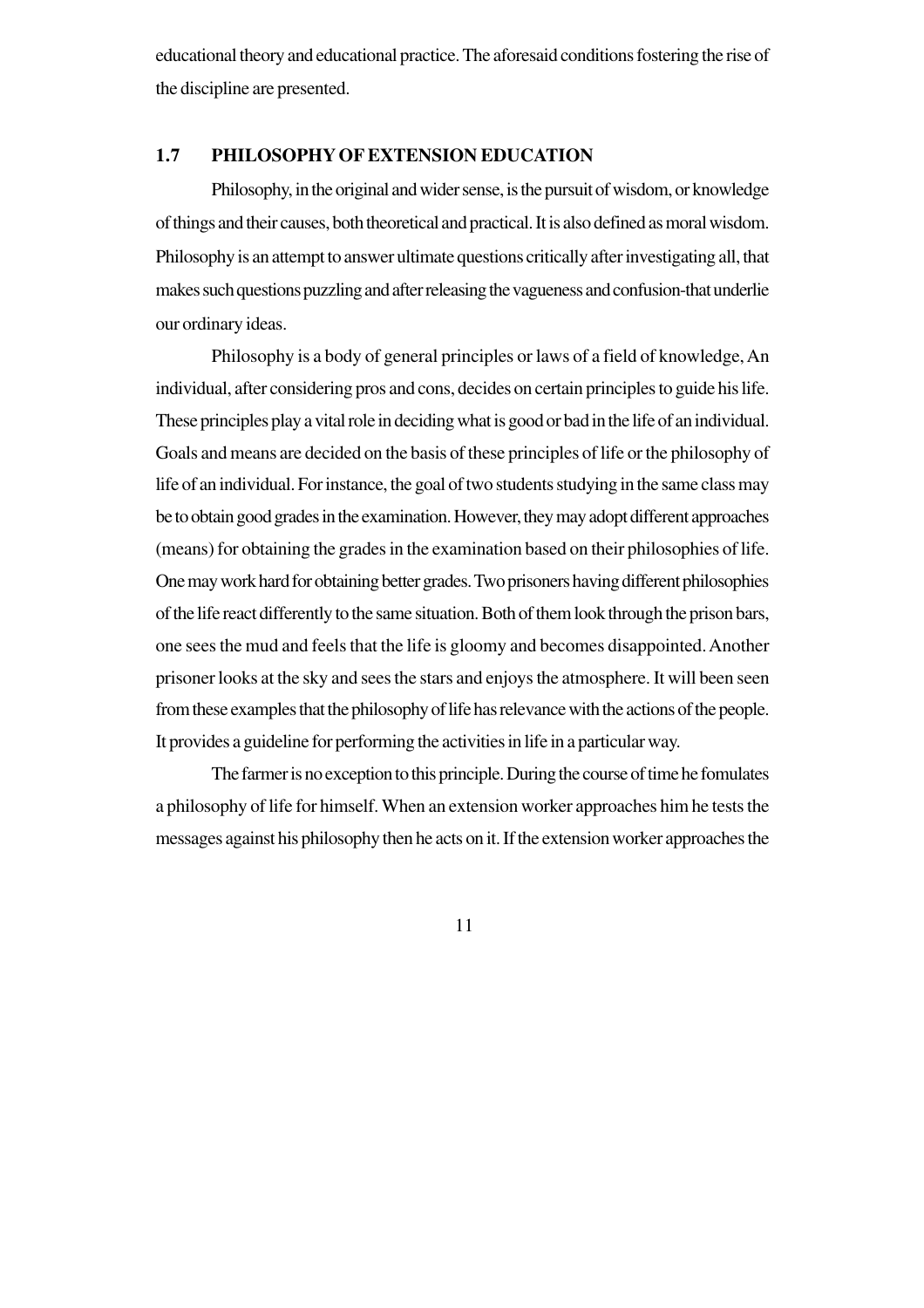farmers for the introduction of artificial insemination for their cows, a traditional minded farmer and a progressive farmer will react differently to his proposal The progressive farmer may accept the proposal while the traditional minded farmer may reject the proposal.

The philosophy of extension education has been described and interpreted in different ways by different authors and a clear picture cannot be drawn due to the very complexity of its nature. All one can do is try to gain a comprehensive idea by examining the view points of various authors.

Kelsey and Hearne (1955) state that the philosophy of extension is based on the importance of the individual in the promotion of progress for rural people and for the nation. Extension educators work with the people to help them to develop themselves and achieve superior personal well-being. Together they establish specific objectives, expressed in terms of everyday life, which lead them in the direction of overall objectives. Some will make progress is one direction while others will do so in another direction. Progress varies with individual needs, interests and abilities. Though by this process the whole community improves, as a result of cooperative participation and leadership development.

Extension educational philosophy is based on the hypothesis that rural people are intelligent, are interested in obtaining new information and at the same time have a keen desire to utilize information for the individual and social welfare. The krishi pandits and many progressive farmers are very intelligent. They obtain new information about scientific practices in farming and use it for increasing their yields. Certain organisations like gram panchayats, cooperatives, youth clubs, mahila mandals, etc., are created, in the villages. These organsations undertake social welfare programmes for their Community. The representatives of the people having different philosophies of life play a vital role in these welfare programmes .

The extension workers should utilise the latent goodwill of the people in extension programmes. A first step in this direction is to communicate new ideas and details of the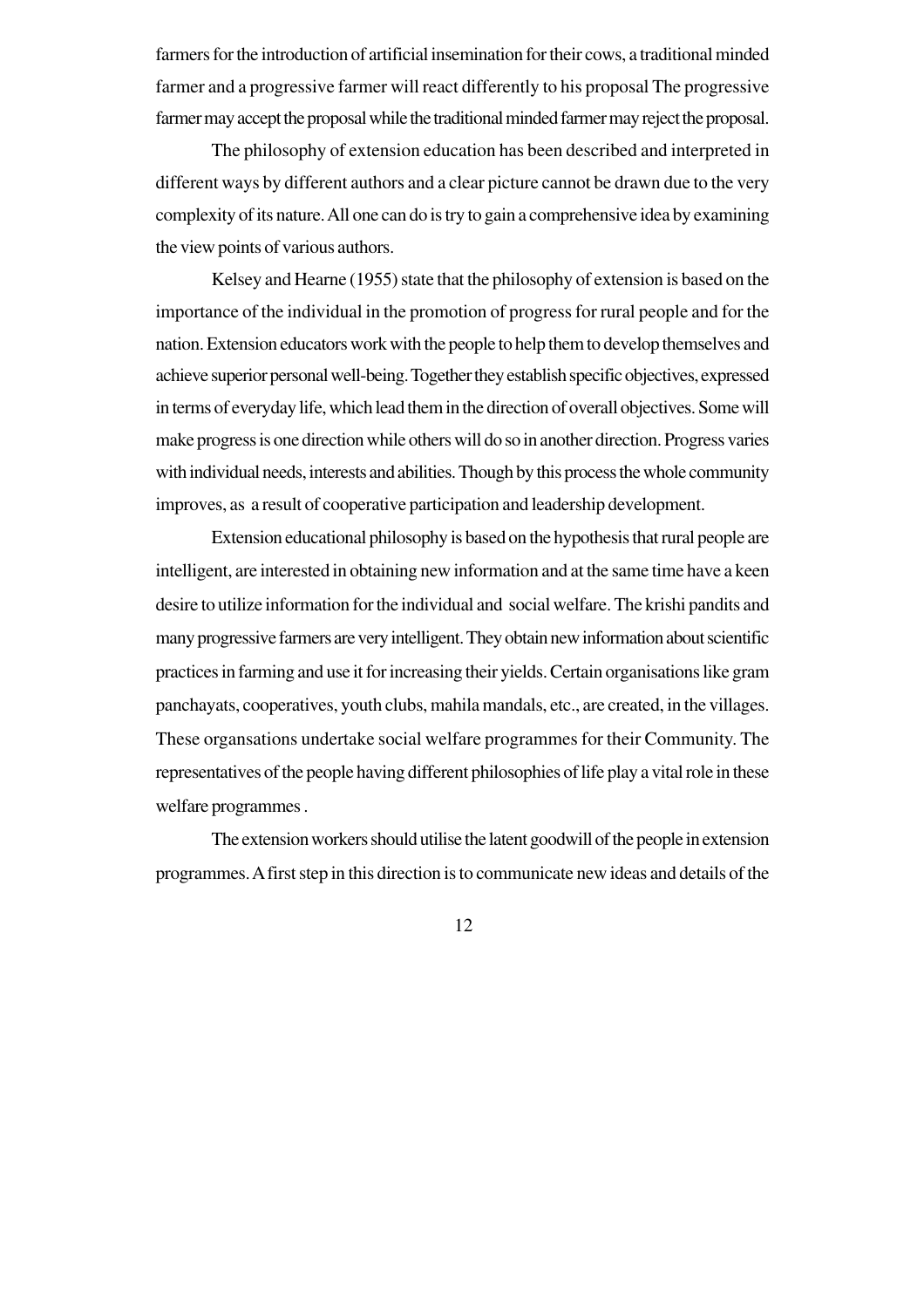welfare programmes to the people. An atmosphere of mutual trust and friendship between the extension workers and people should be developed. The extension worker should gain full understanding of the problems and difficulties of the people. This will help in solving the problems of the people. There are two ways of solving problems. One is by compelling people to act in a particular way by using coercive methods. Another way is by using a democratic approach, in which people are reached by educational methods to solve their problems.

Extension work is developed on the principle of helping the rural people to stand on their feet. Economic development is given priority in the progammes of rural development. This would create strength in the people. By this strength they will develop their farms, homes, educational and recreational facilities which are necessary for their self-development and for national development. The rural people are to be helped in understanding their natural resources and the ways of utilising, these resources for development. By utilising these natural resources they can lead a satisfactory life. Due to this reason the extension worker, has to start from the level of the people and help them in utilising their resources for the betterment of individuals and the community.

The basic philosophy of extension is directed towards changing the outlook of man by educating him. As stated in the foregoing example, compulsion does not persuade the people to act in a particular way. The only way to secure the intelligent and wholehearted cooperation of a person is to educate him. Education is not a mere transfer of information. It is more than that. It's primary aim is to transform the people by bringing about desired changes in their knowledge, attitude and skills. If this does not happen then the activities chosen for extension are not educational and its effects cannot be long lasting.

According to Ensminger (1962), the philosophy of extension can be expressed in the following lines: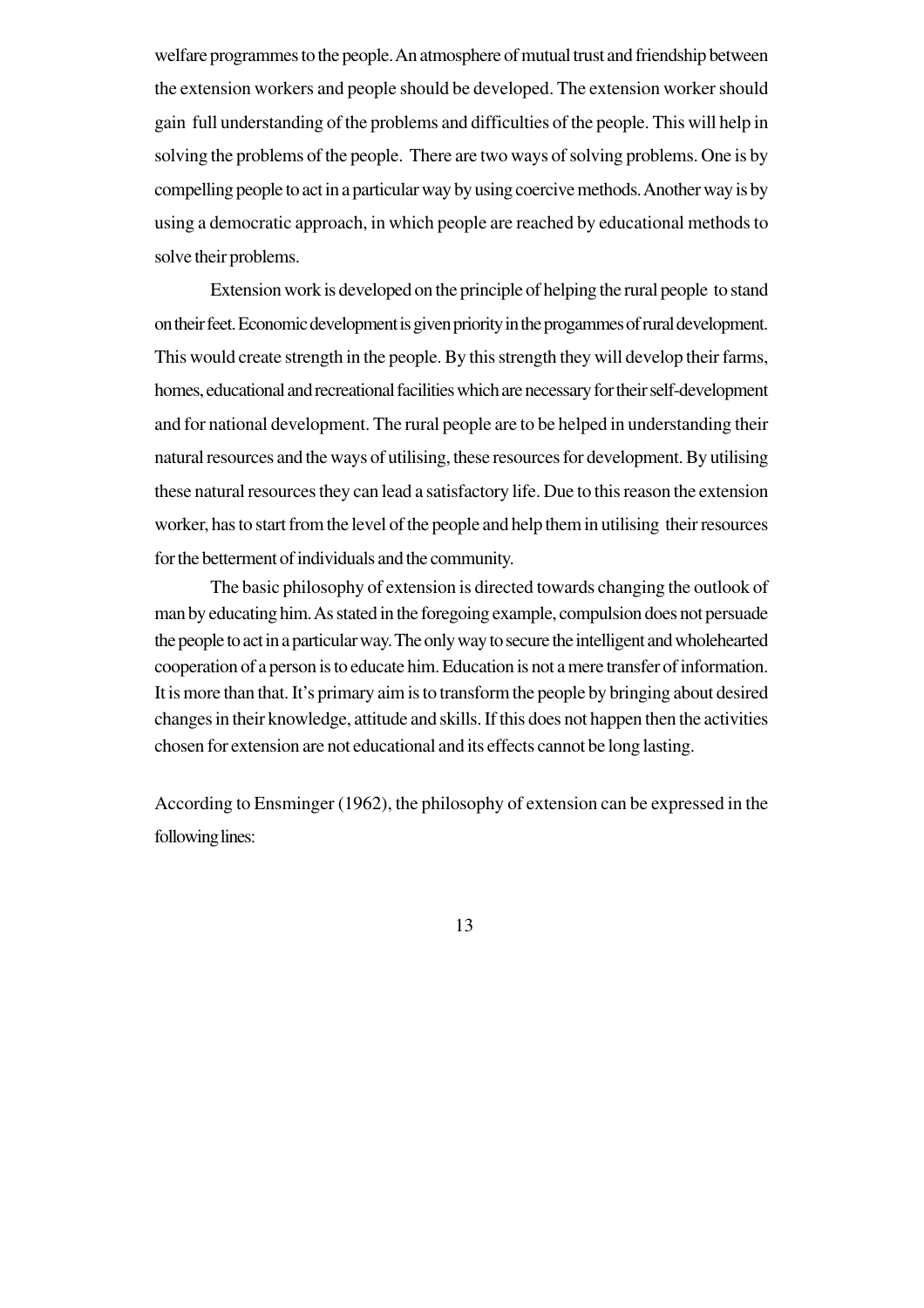(1) It is an educational process. Extension is changing the attitudes, knowledge and skills of the people;

(2) Extension is working with men and women, young people, boys and girls to answer their needs and their wants. Extension is teaching people Who want to learn more and ways to satisfy their needs.

(3) Extension is "helping people to help themselves".

(4) Extension is "learning by doing" and "seeing is believing".

(5) Extension is development of individuals, their leaders, their society and their world as a whole;

(6) Extension is working together to expand the welfare and happiness of people;

- (7) Extension is working in harmony with the culture of the people;
- (8) Extension is a living relationship, respect and trust for each other;
- (9) Extension is a two-day channel; and
- (10) Extension is a continuous, educational process.

Dhama (1965) gives the following points as the "Philosophy of Extension".

- (a) Self-help;
- (b) People are the greatest resources;
- (c) It is cooperative effort
- (d) It has its foundation in democracy;
- (e) It involves a two-way channel of knowledge and experience;
- (f) It is based on creating
- (g) Voluntary, cooperative participation of programmes;
- (h) Persuasion and education of people;
- (i) The programme is based on the attitudes and values of the people; and
- (j) It is a never-ending process.
	- 14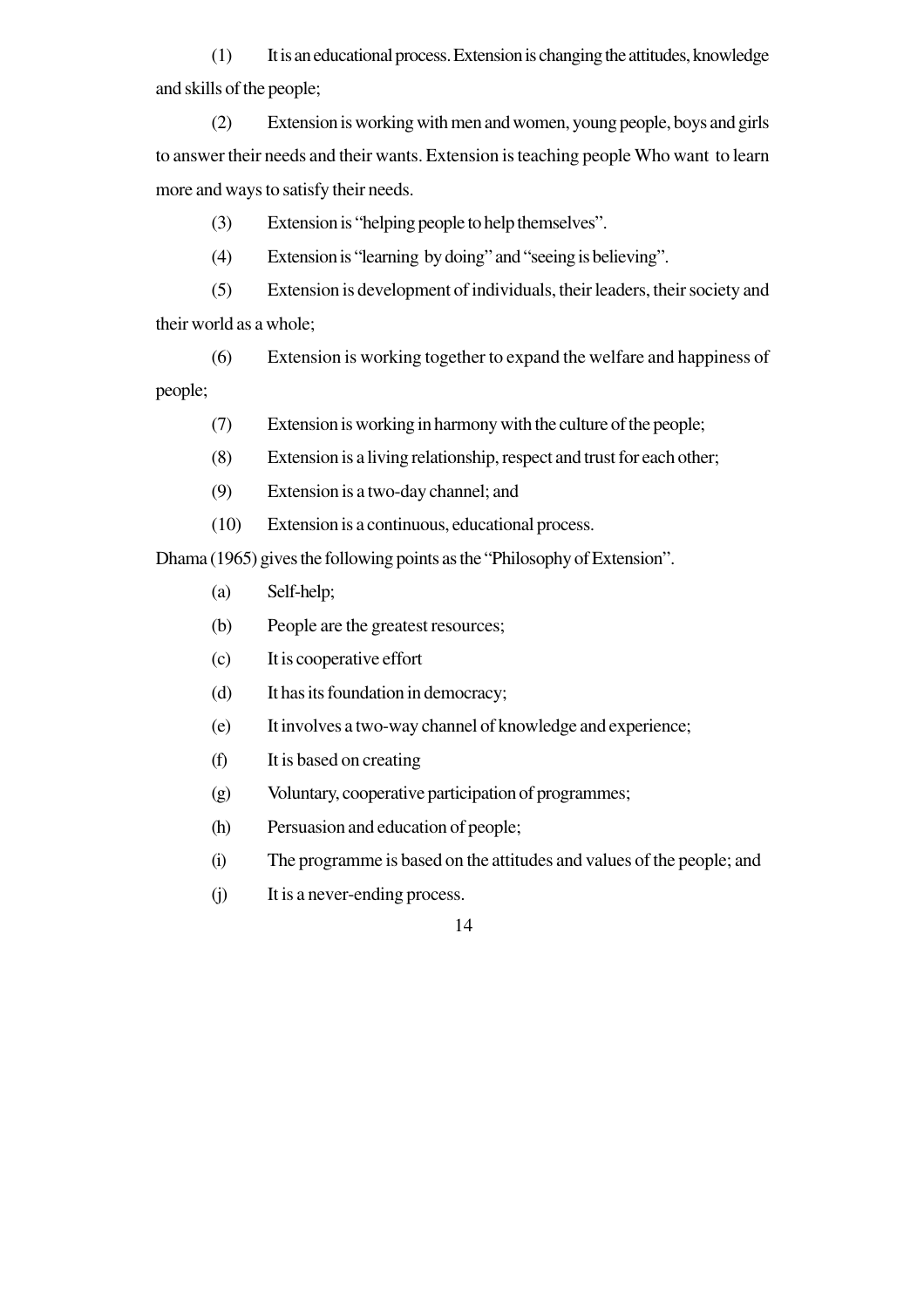Mildred Norton has described four principles which make the philosophy of extension education. These are:

(1) The individual is supreme in a democracy.

- (2) The home is the fundamental unit of a civilisation.
- (3) The family is the first training group of the human race.

(4) The foundation of any permanent civilisation must rest on the partnership of man and land.

Shukla, while supporting the philosophy of Norton, emphasised - "Extension programme revolves around the individual, the cultivator, and we have to bring change in his attitude, knowledge, skill, understanding, capacity and ability through persuasion by educational means."

Rudramurthy (1966) has linked the philosophy of extension work with the Vedas, the Upanishads, the Gita as well as the orthodox and unorthodox schools of philosophy. This is based on the concept of man and the values which are worthy of human pursuit. Bhatnagar, (1971) perceives extension to be the activities of the State Governments (with, or without, the help of Central Government, or other agencies) which provide the farmers with technical know-how as a guide to improved methods, in order to bring desirable changes in their behaviour with the aim of attaining higher production. In this sense the extension activities relate closely to the activities in research and education.

#### **1.8 LET US SUM UP**

Extension education is education for rural people outside the regularly organised schools and class rooms for bringing out social and cultural development. Extension means to extend, to spread or to disseminate useful information and ideas to rural people outside the regularly organised schools and class rooms. Extension is an education and its purpose is to change the attitude and practices of the people with whom the work is done. It is an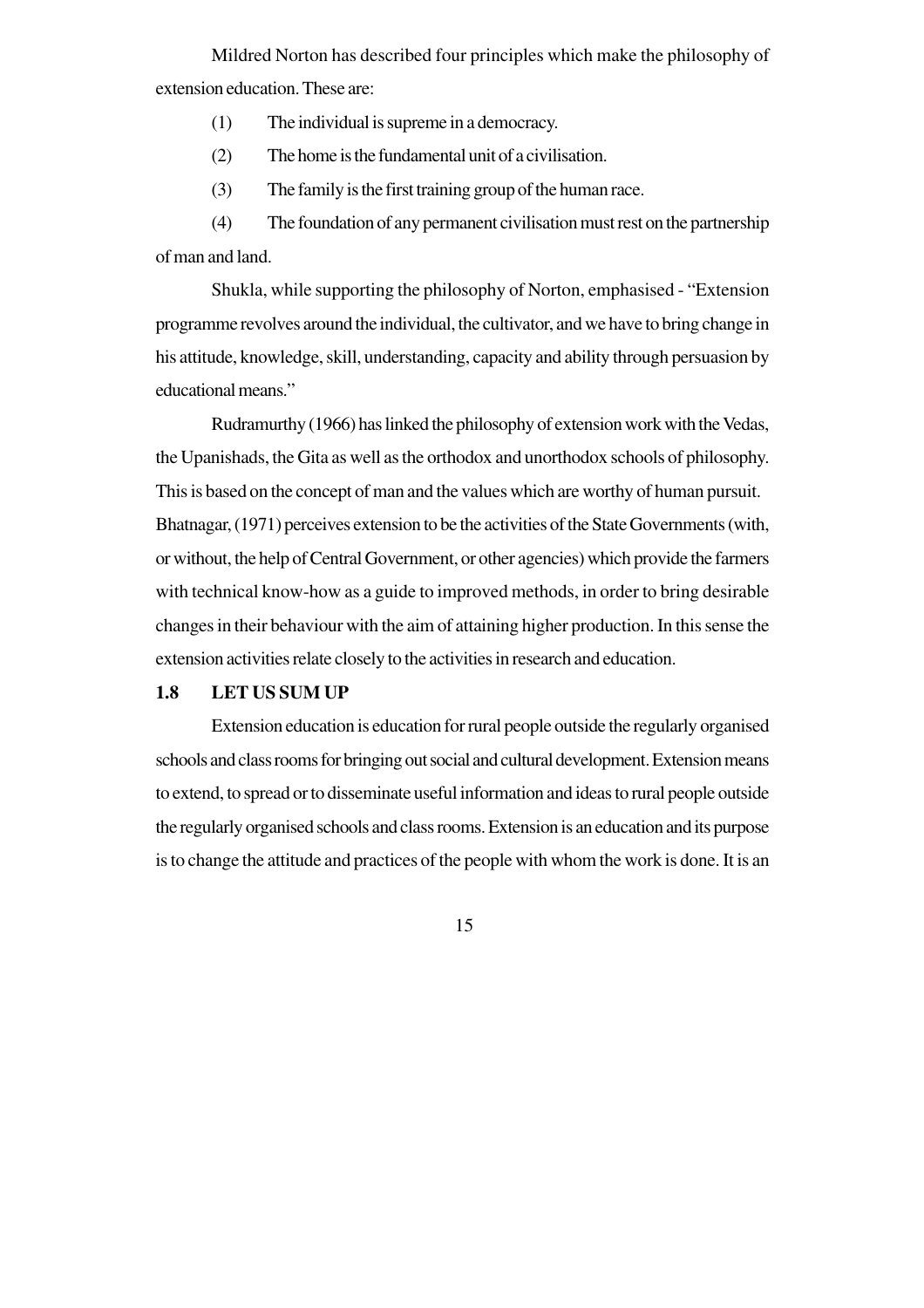applied behavioural science, the knowledge of which is to be applied for desirable change in the behavioural complex of the people. So it is a behavioural science following the continuous, persuasive and discriminating educational process. It aims at affecting the behavioural components of people in a desirable direction, through conviction, communication, and diffusion, by its proven methods, principles and philosophies resulting in learning-involvement of both client and change agent systems.

Extension education as discipline has its historical roots in the USA, where people made a significant contribution to both research and theory in extension education. Three major conditions seem to have been necessary for its rise and subsequent growth. A supporting society, development profession and developed social science.

Extension educational philosophy is based on the hypothesis that rural people are intelligent, are interested in obtaining information and at the same time have a keen desire to utilize this information for their individual and social welfare. The basic philosophy of extension is directed towards changing the outlook of man by educating them.

#### **1.9 ANSWERS TO CHECK YOUR PROGRESS**

1. Extension education is an applied science consisting of contents derived from researches, accumulated field experiences and relevant principles drawn from the behavioural sciences, synthesized with useful technology, in a body of philosophy, principles, content and methods focused on the problems of the public.

- 2. The distinguishing characteristics of Extension education include:
- a) Emphasis on theoretically significant empirical research
- b) Interest in the behavioral aspect of inter-dependence of phenomenon
- c) Interdisciplinary nature of the subject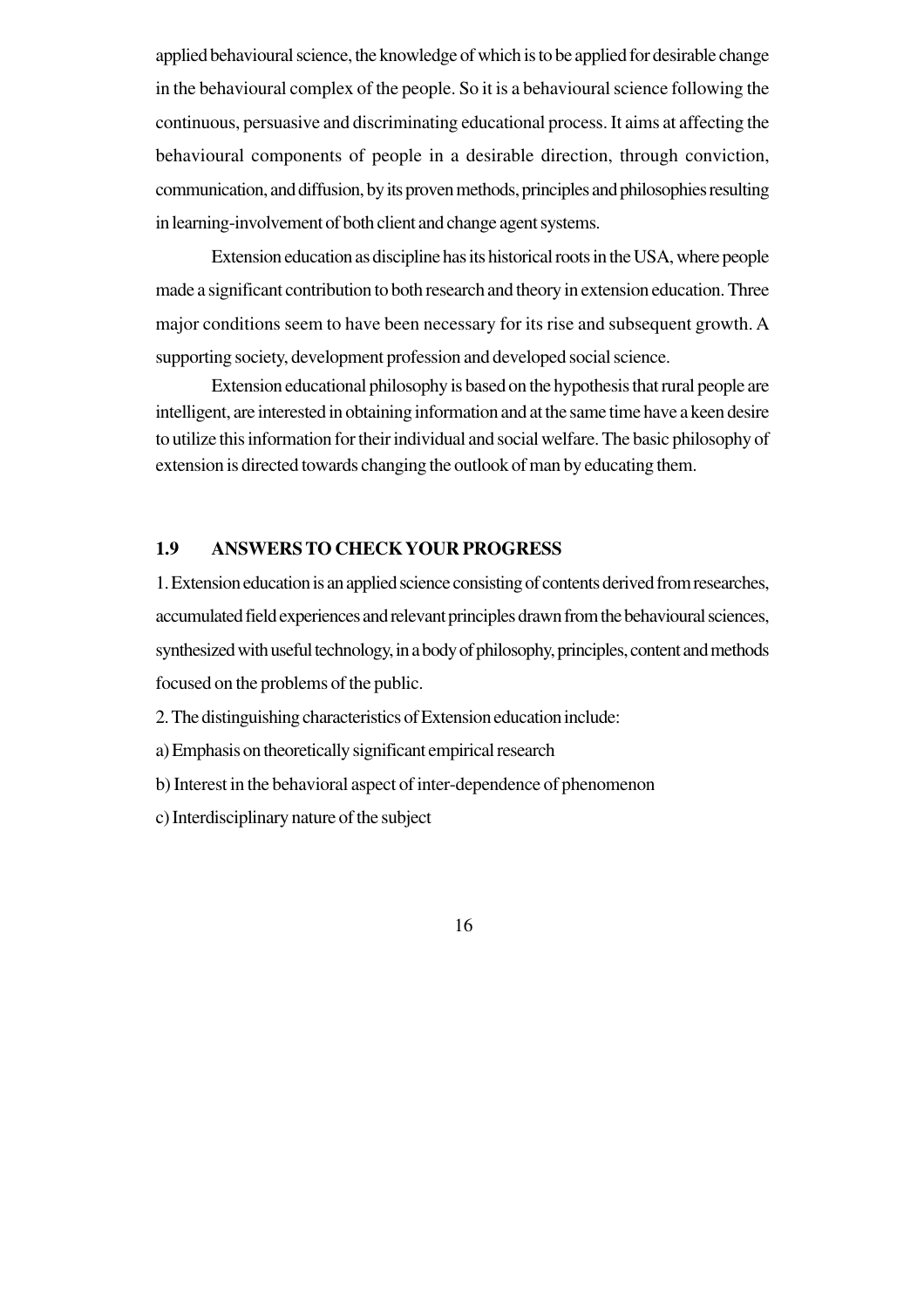### **1.10 LESSON END EXERCISE**

- Q1. Explain in detail concept of extension education.
- Q2. Write a note on nature and history of extension education.
- Q3. Explain in detail philosophy of extension education.

# **1.11 SUGGESTED READING**

1. B.P. Mohapatra (2016). Dimensions of Extension Education. New India Publishing Agency.

2. O.P. Dahama and O.P. Bhatnagar (2012). Education and Communication for Development. Oxford and IBH Publishing Co. Pvt. Ltd.: New Delhi.

3. S. Shekhar and S. Ahlawat (2013). Textbook of Home Science Extension Education. Daya Publishing House: New Delhi.

 4. S. Venkataiah (2001). New Dimensions of Extension Education. Anmol Publications Pvt Ltd: New Delhi.

5. S.V. Supe (2012). An introduction to Extension Education. Oxford and IBH Publishing Co. Pvt. Ltd.: New Delhi.

 6. V.K. Dubey and Indira Bishnoi (2008). Extension Education and Communication. New Age International Ltd., Publishers: New Delhi.

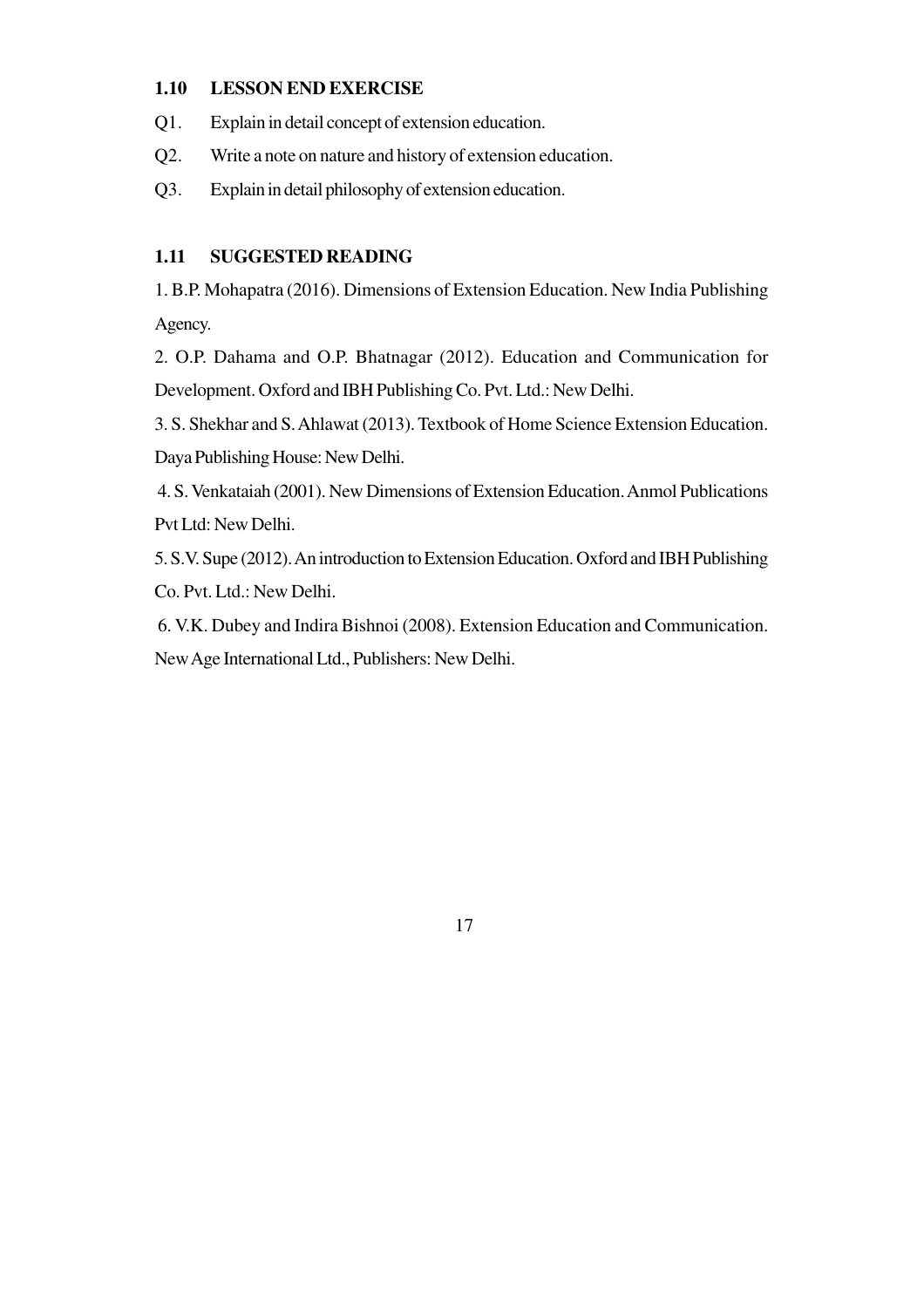# **OBJECTIVES, PRINCIPLES AND SCOPE OF EXTENSION**

## **STRUCTURE**

- 2.1 Introduction
- 2.2 Objectives
- 2.3 Objectives of Extension Education
- 2.4 Understanding of Principles
- 2.5 Principles of extension education.
- 2.6 Scope of extension education.
- 2.7 Let Us Sum up
- 2.8 Answers to Check Your Progress
- 2.9 Lesson End Exercise
- 2.10 Suggested Reading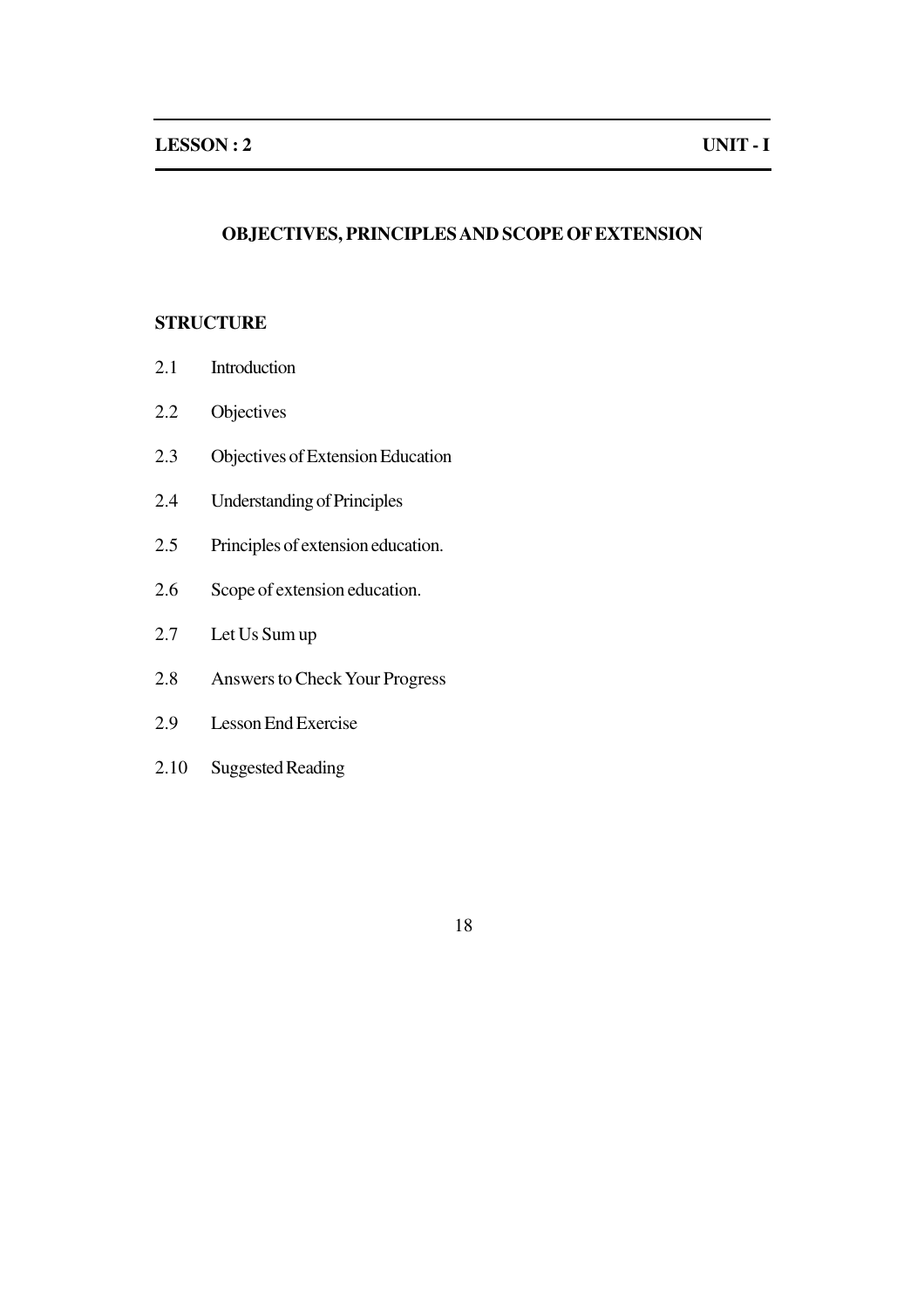#### **2.1 INTRODUCTION**

In the previous chapter we have learned that extension aims to bring about change in the lives of the rural population by disseminating useful information to them. Extension is an education that attempts to change the attitude and practice of the people with whom the work is done. You were also made familiar with the nature and history of extension. Now, in this lesson 2 you will understand the objectives behind extension. Along with this you will learn about the principles underlying extension and the scope of it.

#### **2.2 OBJECTIVES**

After going through the lesson the students will be able to know the objectives behind extension education and also will learn about the principles and scope of extension education.

### **2.3 OBJECTIVES OF EXTENSION EDUCATION**

The objectives of extension education are the expression of the ends towards which our efforts are directed. In other words, an objective means a direction of movement before, starting any programme, the objectives must be clearly stated, is that one knows where to go and what is to be achieved. The objectives should be such which provide right direction to the large number of people to set a direction and travel the distance between theory and practice.

The fundamental objective of extension education is to raise the standard of living of the rural people by helping them in using their natural resources in the right way. It should also help in providing minimum health, recreational, educational and other facilities for improving family living conditions in the villages.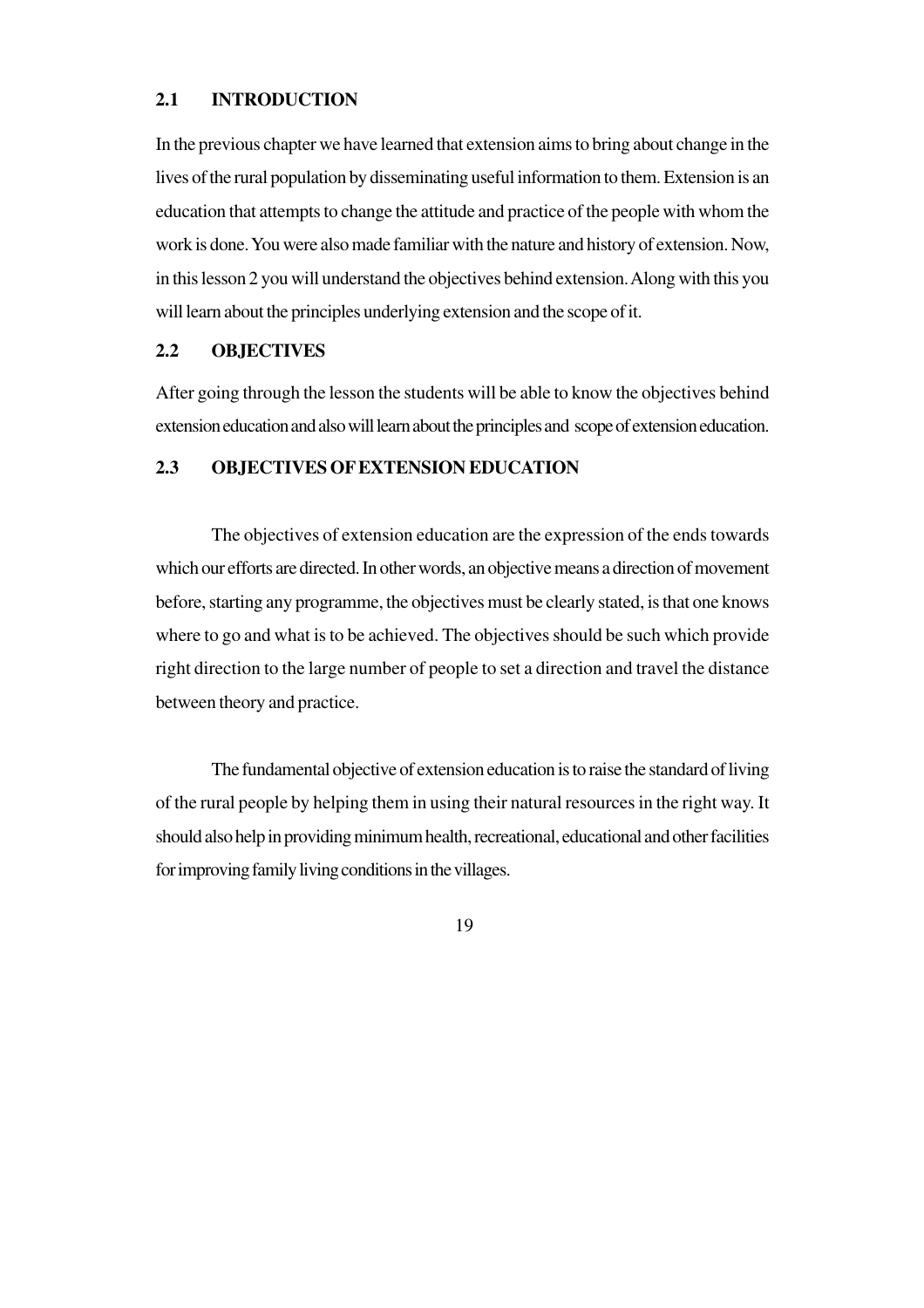# *Extension education in our country is primarily concerned with the following main objectives*

1. The basic objective of extension education is the overall development of the rural people.

2. To bring about desirable changes in the human behaviour, which includes change in knowledge, skill and attitude.

3. The dissemination of useful and practical information relating to agriculture, including improved seeds, fertilizers, implements, pesticides, improved cultural practices, dairying, poultry nutrition etc.

4. To make the people aware that agriculture is a profitable profession

5.To create an environment for rural people so that they can show their talent, leadership and efficiency

6.To help the members of the farm family to a larger appreciation of the opportunities, the beauty and the privileges of rural life and to know more about the world in which they live.

7. To open up new opportunities for rural people so that they may develop all their talents and leadership.

8. To build rural citizens who are proud of their occupation, independent in their thinking, constructive in their outlook, capable, efficient and self-reliant in character and have a love of home and country in their heart.

### **2.4 UNDERSTANDING OF PRINCIPLES**

Before taking up the discussion of the Principles of Extension it will be worthwhile to examine what is meant by the word "principle". A principle is a statement of policy to guide decision and action in a consistent manner". (Mathews).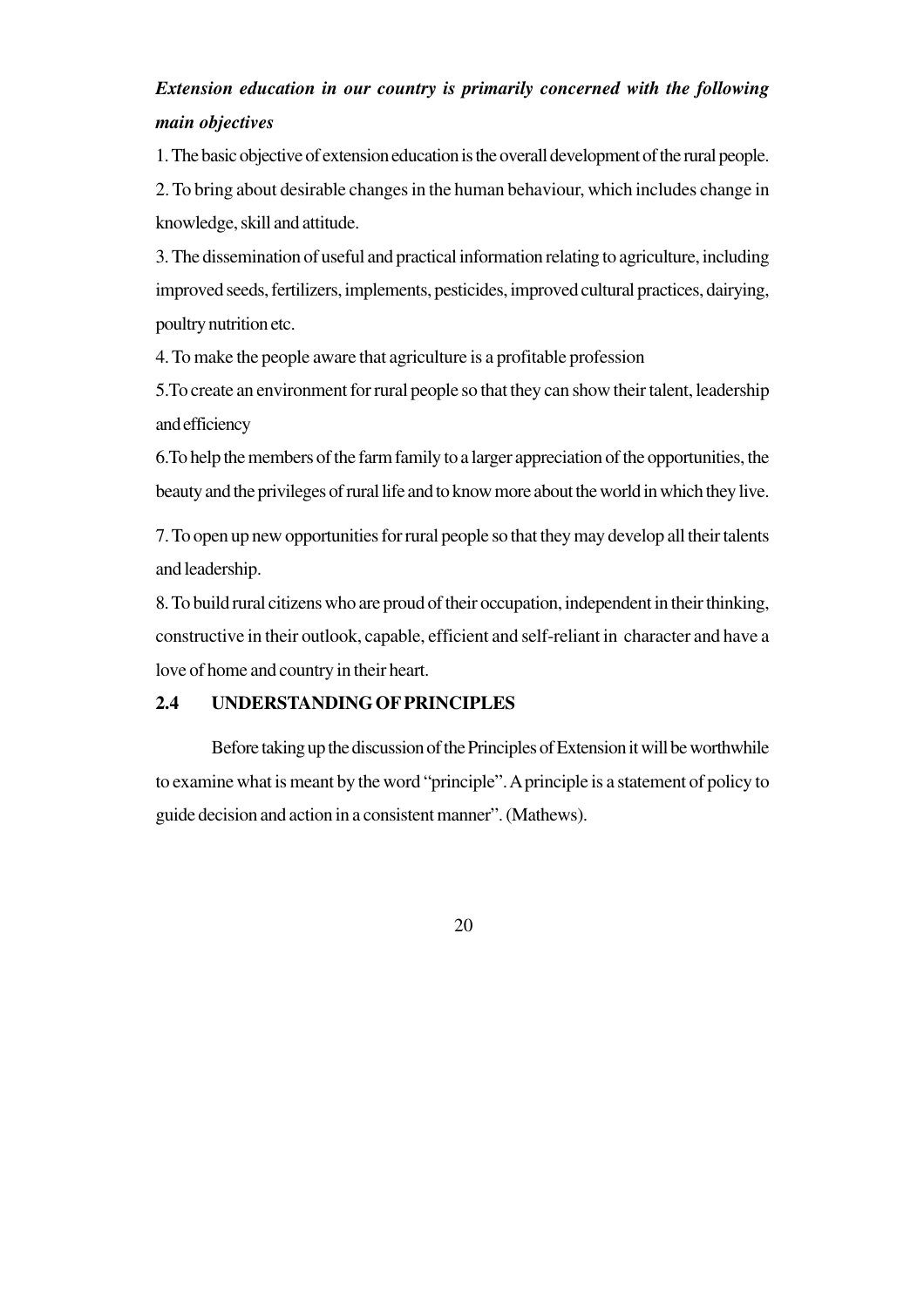Its meaning will be clear when we try to understand the sequence of generalization. When something is put forth as a point of view, or an assumption, and its proof is not known, it is called a hypothesis. When a hypothesis is put to a test and the point of view, or the assumption, turns out to be acceptable, it is called a theory. When a theory is put to several rigorous tests, under different settings, by different individuals and the findings are found to be in substantial agreement, then it is given the name of a principle. Thus a principle is a universal truth that has been observed, and found to be true under varying conditions and circumstances. A principle is a fundamental truth and a settled rule of action.

## **2.5 PRINCIPLES OF EXTENSION EDUCATION**

It is usually believed that the knowledge of the principles is of no value to an extension worker. These principles are considered to be of academic interest for the students taking advance courses in extension. Leagans, however, holds out clearly the need for a sound knowledge of the principles for the extension workers. He points out that without this knowledge extension workers either keep on labouring under some handicaps, or make grave mistakes, particularly in the initial stages. Further, if an extension worker aspires to become an administrator or a supervisor, it will be all the more necessary for him to possess a sound knowledge of the principles of extension. The principles of extension are relative and not necessarily fixed in importance or sequence. Generally, however, it is also true that all the principles are important. It may also be relevant to point out that it is never possible to prepare a complete and final list of the extension principles. The principles discussed below are those which are either fundamental in nature or widely accepted in literature on the subject.

### **(1) Principle of felt needs**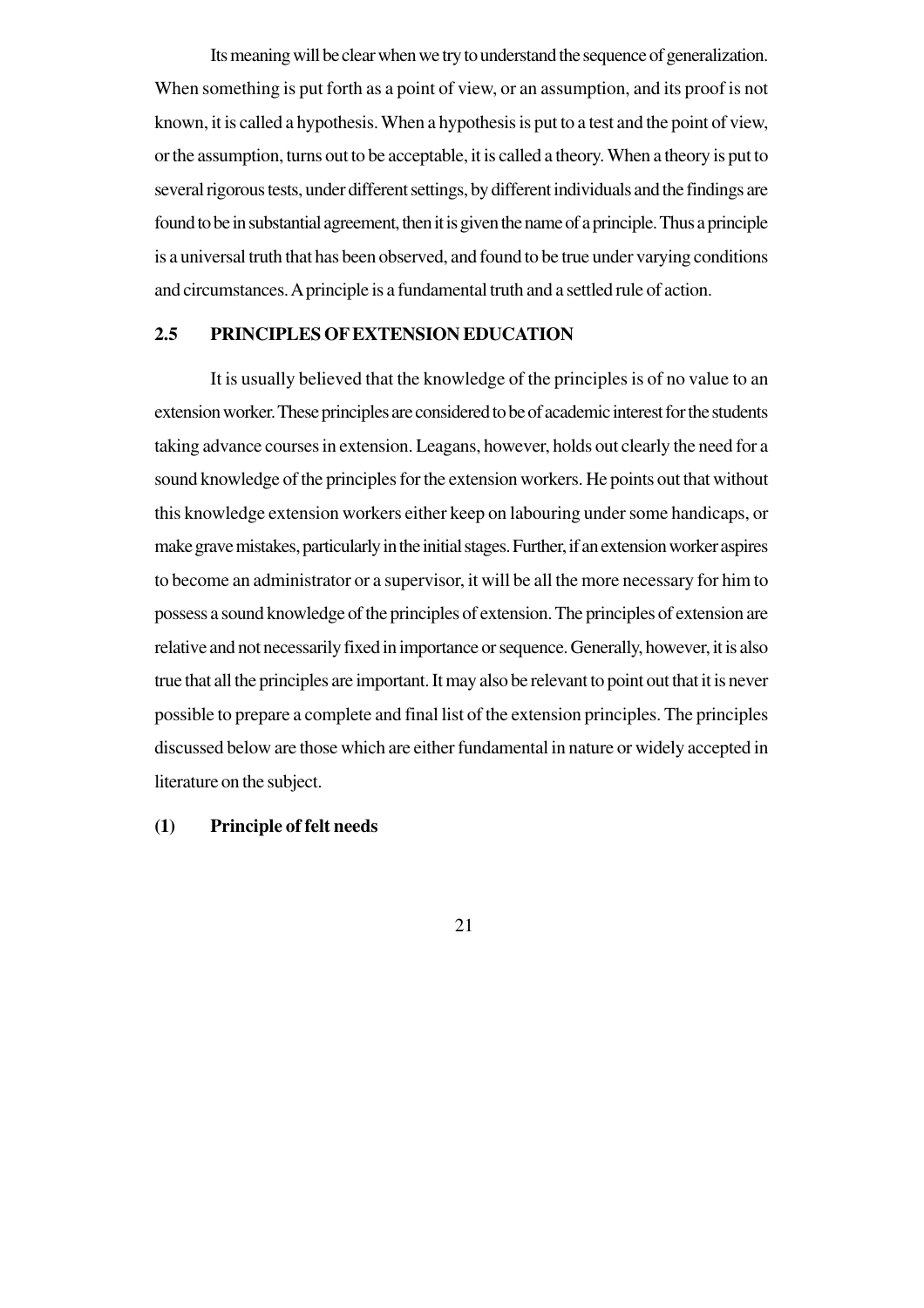To be effective, extension work must begin with the interests and needs of the people. Many times the interests of the rural people are not the interests of the extension worker. Even though he sees the needs of the people better than they do themselves, he must begin with the interests and needs as they (the people) see them.

In this way only the extension agency can mould the needs and interests of the people into realistic needs. Needs that can satisfy the individuals, groups, community and national interests, needs that can be fulfilled with the available resources, and the needs that should be fulfilled first.

#### **(2) Grass-roots principle of organisation**

For extension work to be effective and real, it has to be a synthesis of democracy obtained at the level of the family and more particularly at the village level. Things must spring from below and spread like grass.

At the same time, modern science calls for an advanced stage of organisation and wiser coordination of thinking and action than is feasible in a single family or a single village, a higher level of living means wider specialisation in a village. This calls for the corresponding organistion of different professions and avocation. These will have to be woven together at the level of the enlarged family at the village community level. The Panchayats, as social institutions, have also to be established at the Block and the District levels. Thus, the establishment of the three-tier system namely, villages, Panchayat, Block-Samiti and Zila-Parishad, followed by the State Legislatures and Parliament satisfies the grass-root principles of organisation in the extension.

### **(3) Principle of cultural differences**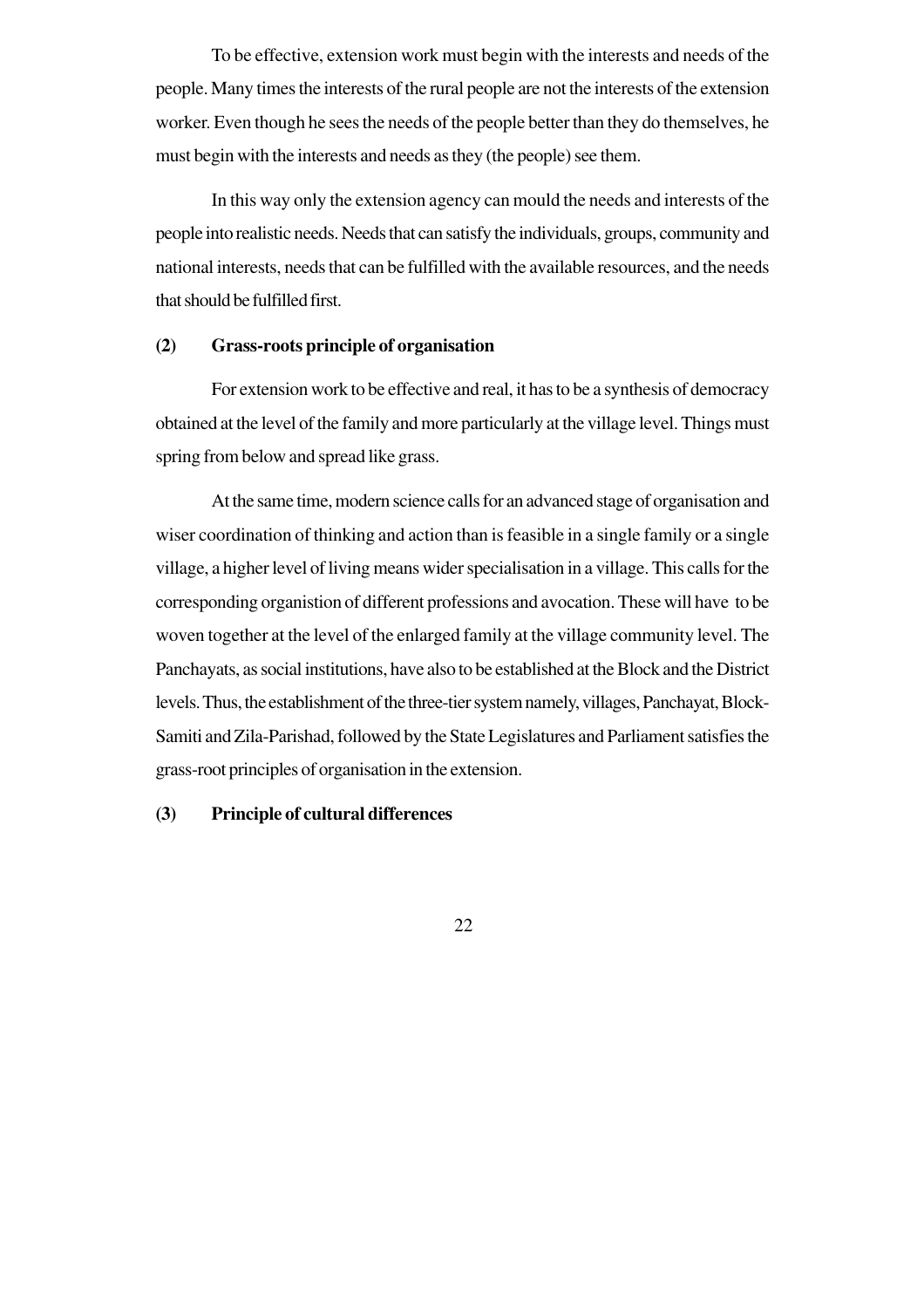In order to make extension programmes effective, the approach and procedure must be suited to the culture of the people who are taught. Different cultures require different approaches. A blue-print of work designed for one part of the globe cannot be applied effectively to another part, mainly because of the cultural difference. These differences can be perceived in the way of life of the people, their attitudes, values, loyalties, habits and customs.

### **(4) Principle of cultural change**

Changed ways must be learnt and because all learning must be grafted on what is already know, it is obvious that the change agent who works personally with the villages must know that what the villagers know and what they think. With this in mind and with an attitude of mutual respect and receptiveness, the worker must seek to discover and understand the limitations, the taboos and the cultural values related to each phase of his programme. Before it is introduced, in order that an acceptable approach may be selected.

This principle can be summed up in the words of Earl Monnur :

"As each culture is unique and each particular situation within which a change is occurring, or is to be made, is unique, it is not possible to lay down prescription for what to identify and to describe the process which occurs so that each particular individual or team charged with responsibility for planning, execution or adjusting to some type of change, may be able to act in terms of the process."

### **(5) Principle of cooperation and participation**

In an attempt to involve a great number of persons in achieving desired common ends, there seems to be no acceptable alternative but to let them choose the ends, and then aiding them to organize their self-help efforts successfully to do the things they want to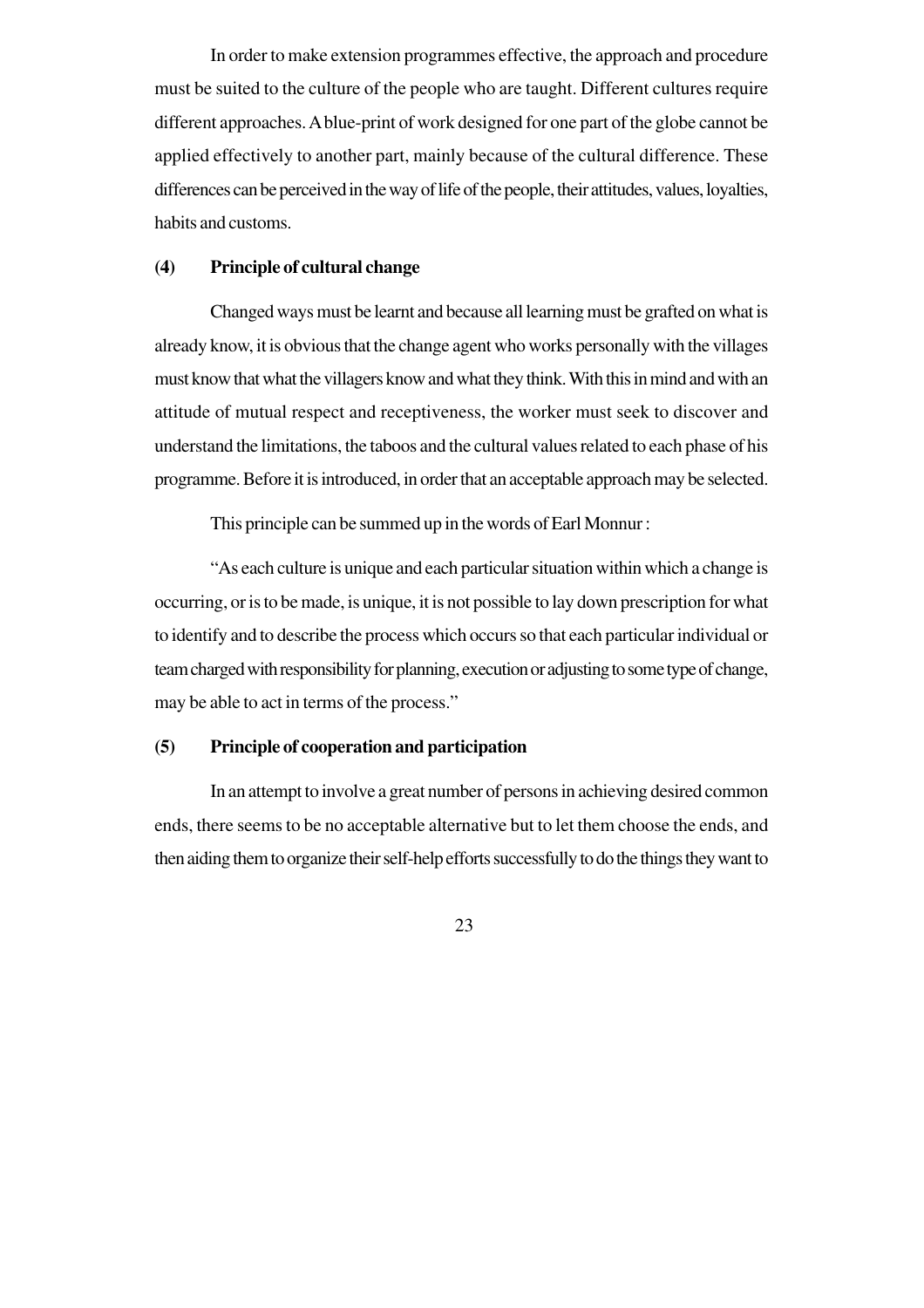do. Most members of the village community will willingly cooperate in carrying out a project which they decide to undertake and help in that project. It has been the experience of many countries that people become dynamic if they are permitted to take decisions concerning their own affairs, exercise responsibility for, and are help to carry out projects in their own villages.

The participation of the people is of fundamental importance for the success of any educational endeavour. People must share in the development of a programme and must feel that it is their own programme.

#### **(6) Principle of applied science and democratic approach**

Applied agricultural science is not a one-way process. The problems of the people are taken to the scientists who do the experiments necessary to find out the solutions. The extension worker translates the scientific findings of the laboratories in such a way that the farm families can voluntarily adopt them to satisfy their own needs.

However, extension work is democratic both in philosophy and procedure. It aims to operate through discussion and suggestion. Facts about a situation are shared with the people. All possible alternative solution are placed before the participants, and their merits are highlighted through mutual discussions. Ultimately, the people are left free to decide their line of action, the methods to be adopted in the local situation with their own resources and available government assistance.

### **(7) Principle of learning by doing**

In extension work, farmers should be encouraged to learn new things by doing and by direct participation. As Dr. Newman (1989) said - "Farmers, like other people, hesitate to believe and set on theories, or even facts until they see with their own eyes the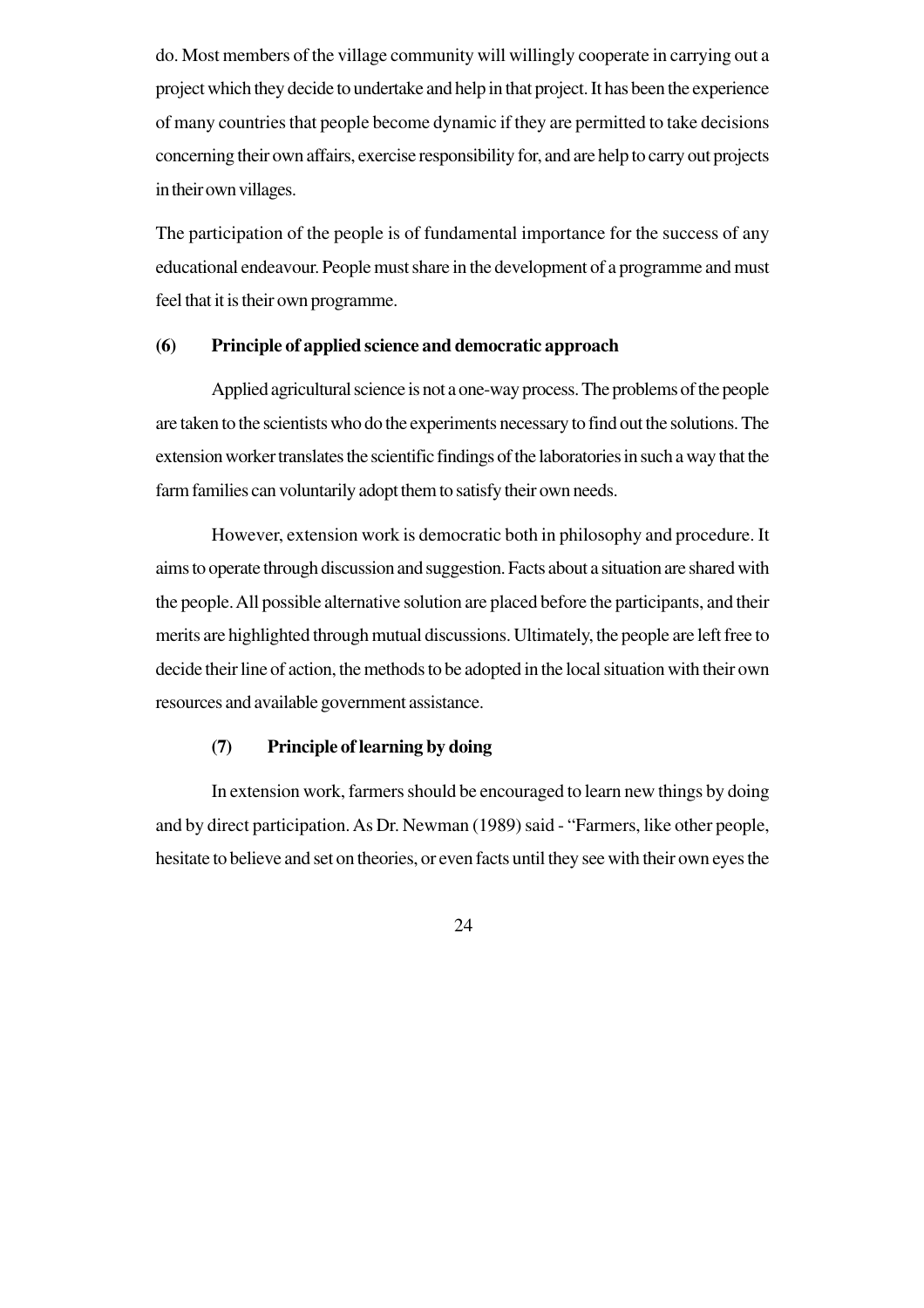proof of them in material form. We must, in some way, bring this work to their personal attention. We must carry it home to them".

The motive for improvement must come from the people, and they must practice the new ideas by actually doing them. It is learning by doing, which is most effective in changing people's behaviour and developing the confidence to use the new methods in future.

#### **(8) Principle of trained specialists**

It is very difficult for a multi-purpose extension worker to keep himself abreast with all the latest findings of research in all the branches of science he has to deal with in his day-to-day activity. Trained specialists have to be provided, who keep themselves in touch with their respective research institutes on the one hand, and extend to the extension worker, meaningful terms, the latest scientific developments, which have scope for adoption in particular areas.

#### **(9) Adaptability principle in the use of extension teaching methods**

No single extension teaching method is effective under all situations. Reading material is for those who can read, radio-programmes for those who have radios, meetings for those who can attend, demonstrations of recommended practices are for those who can come to the farms where the demonstrations of recommended practices are laid. Farm and home visits are, by the most valuable, but they take up considerable time. New situations also arise where a special combination of method is necessary.

Extension agents have found that they need a large number of teaching methods out of which they can select and revise one effective method for the purpose and best suited to the culture of the people. At times, new methods must be devised to meet situations and changing conditions.

Further, the use of teaching methods must have flexibility to be adopted by members of a community who differ in age, education, economic status, sex and proneness to change, etc.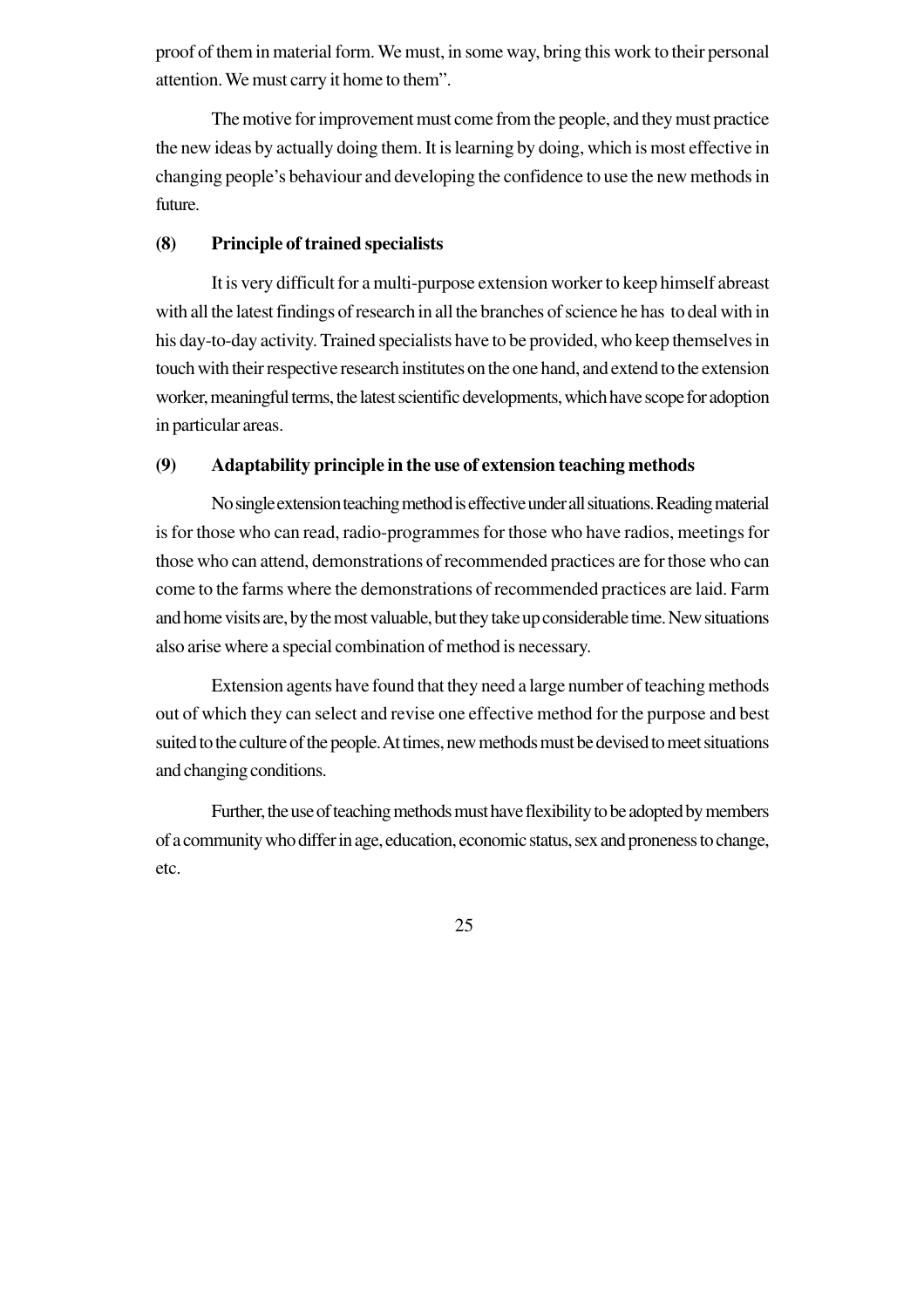### **(10) Principle of leadership**

A good rule in extension work is "Never do anything yourself that you can someone to do for you." This calls for the development of local voluntary leadership.

The involvement of leaders in extension programmes is one single factor that determines the success or failure of those programmes. Local leaders are the guardian of local thought and action and can be trained and developed to best serve as interpreters of new ideas to the villagers.

There is no dearth of local leaders. All communities have leaders or potential leaders; it is a question of searching them out and creating an environment which permit and encourage their development and performance.

In the promotion of change however, it is neither right nor wise to disregard organised groups and leaders. Old leaders, if they are trusted can open - as well as close- the gates to new types of community action. If such leaders are converted to new functions, the multiplication of new things to be done will almost drive them to share the role leadership with others.

#### **(11) Whole family Principle**

The family is the unit of any society. All the members of the family have to be developed equally by involving all of them. This is because of the following reasons :

- (a) The Extension programme effects all members of the family
- (b) The family members have great influence in decision-making
- (c) It creates mutual understanding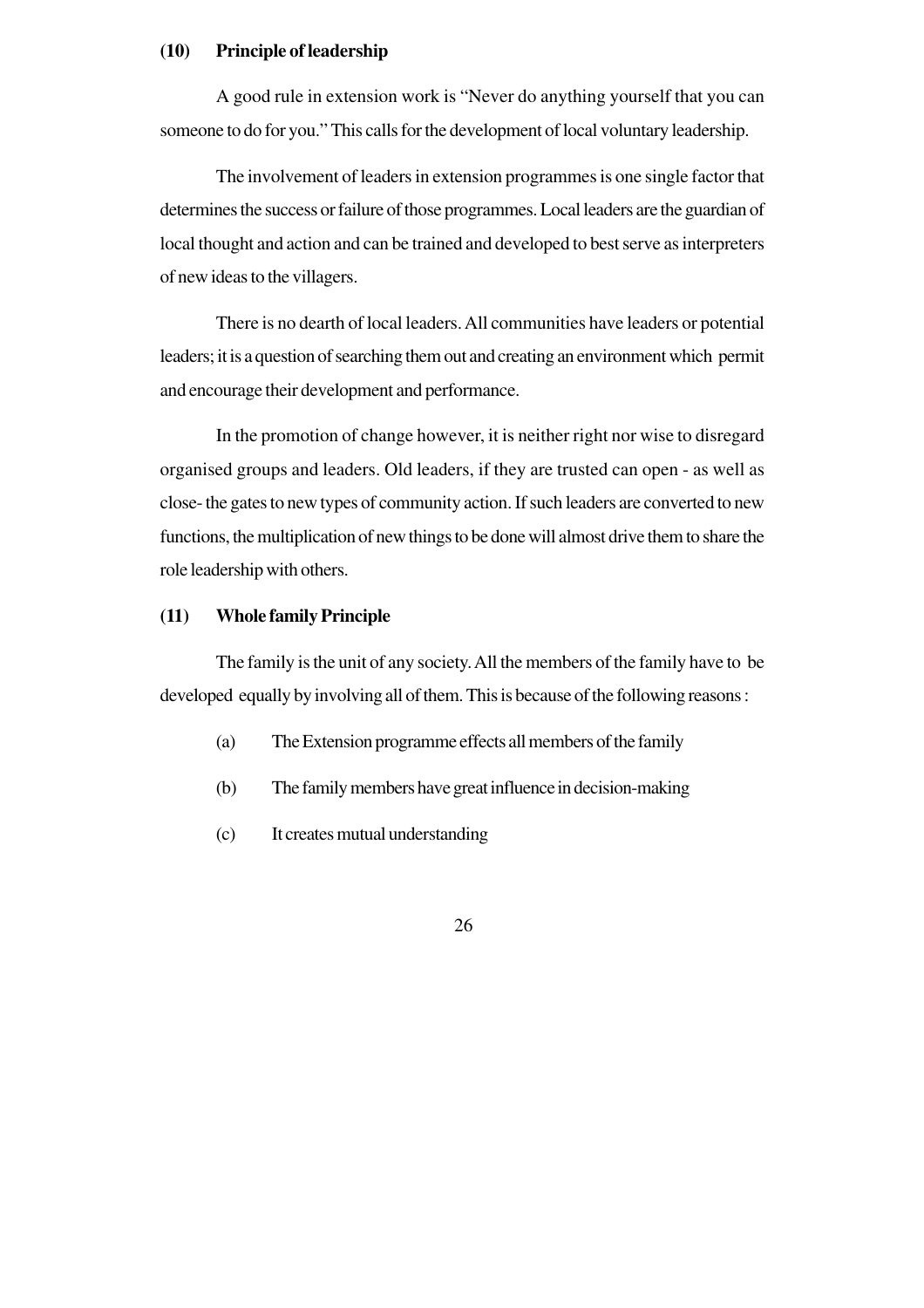- (d) It aids in money management
- (e) It balances farm and family needs
- (f) It educates the younger members
- (g) It provides an activity outlet for all.
- (h) It unifies related aspects, such as the social, economic and cultural, aspect of the family.
- (i) It assures family service to the community and society.

It is not difficult to adopt this type of approach in extension programmes. There is much work in the field for the men and at home for the women. The 4-H clubs play a remarkable role in this regard so far as young boys and girls are concerned. A comparative study has shown that the young 4-H club members have greater confidence in scientific information than the non-members.

#### **(12) Principle of satisfaction**

Satisfaction of the people is very essential in extension work. Unless the people are satisfied with the end product of any programme, it is not going to be able to run. In democratic societies people cannot be made to move like machines. They must continue to act out of their own conviction and that is possible only when they derive full satisfaction through adoption of innovations well suited to their needs and resources.

### **2.6 SCOPE OF EXTENSION EDUCATION**

The scope of extension education includes all the activities directed towards the development of the rural people. The extension service must have dynamic programmes keeping pace with the constantly changing conditions. The following nine areas indicate the Scope of extension work in rural areas.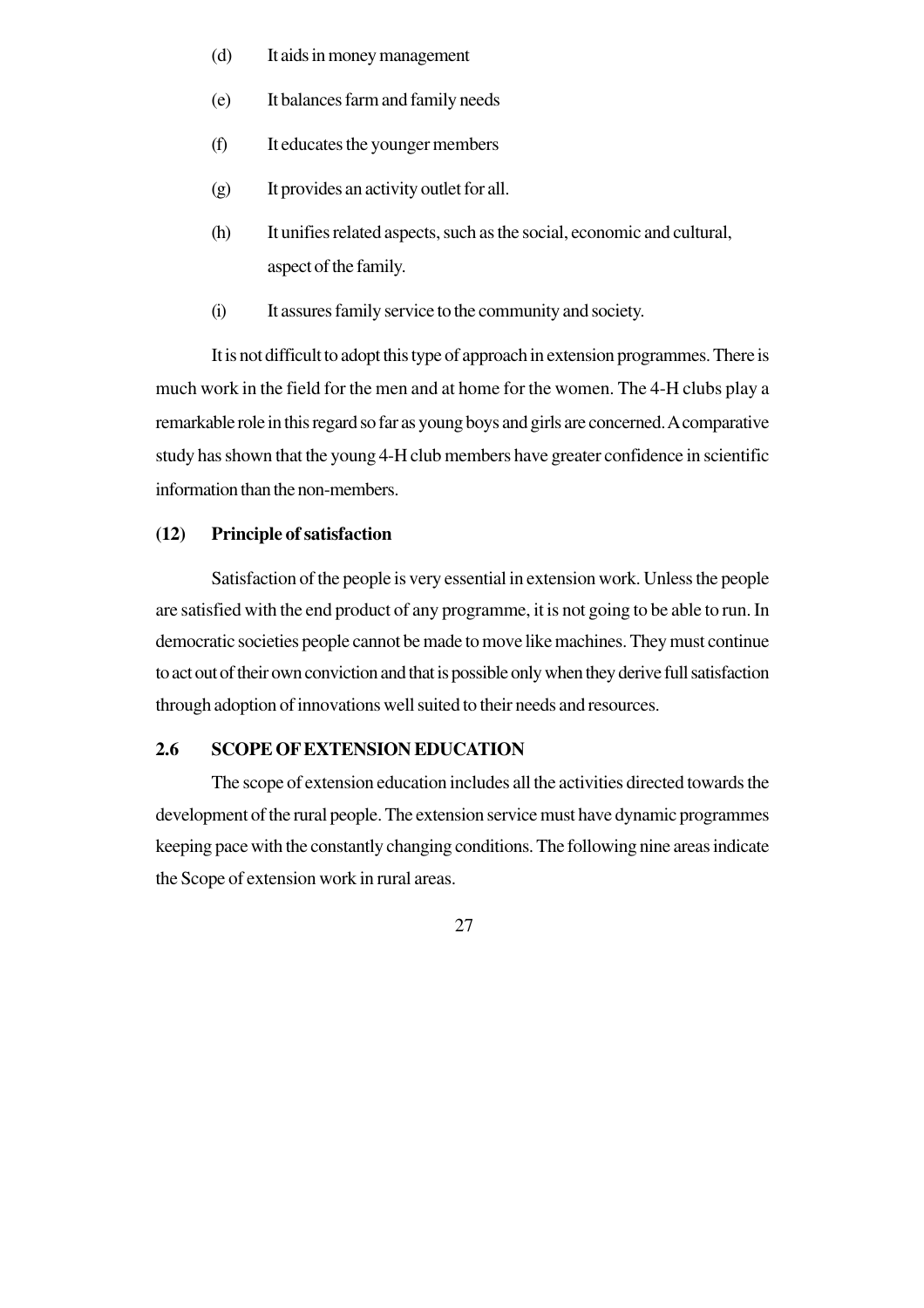1) Increasing efficiency in agricultural production.

2) Increasing efficiency in the marketing, distribution and utilisation of agricultural inputs and outputs.

- 3) Conservation, development and use of natural resources.
- 4) Proper management on the farm and in the home.
- 5) Better family living.
- 6) Youth development
- 7) Leadership development
- 8) Community development and rural development.
- 9) Improving public affairs for all round development.

### **Check Your Progress**

\_\_\_\_\_\_\_\_\_\_\_\_\_\_\_\_\_\_\_\_\_\_\_\_\_\_\_\_\_\_\_\_\_\_\_\_\_\_\_\_\_\_\_\_\_\_\_\_\_\_\_\_\_\_\_\_\_\_\_\_\_\_\_\_\_\_\_\_\_\_\_\_\_\_\_\_\_\_\_\_\_\_\_\_\_\_\_\_\_\_\_\_\_\_\_\_\_\_\_\_\_\_\_\_\_\_\_\_\_\_\_\_\_\_\_\_\_\_\_\_\_\_\_\_\_\_\_\_\_\_\_\_\_\_\_\_\_\_\_\_\_\_\_\_\_\_\_\_\_\_\_\_\_\_\_\_

\_\_\_\_\_\_\_\_\_\_\_\_\_\_\_\_\_\_\_\_\_\_\_\_\_\_\_\_\_\_\_\_\_\_\_\_\_\_\_\_\_\_\_\_\_\_\_\_\_\_\_\_\_\_\_\_\_\_\_\_\_\_\_\_\_

\_\_\_\_\_\_\_\_\_\_\_\_\_\_\_\_\_\_\_\_\_\_\_\_\_\_\_\_\_\_\_\_\_\_\_\_\_\_\_\_\_\_\_\_\_\_\_\_\_\_\_\_\_\_\_\_\_\_\_\_\_\_\_\_\_\_\_\_\_\_\_\_\_\_\_\_\_\_\_\_\_\_\_\_\_\_\_\_\_\_\_\_\_\_\_\_\_\_\_\_\_\_\_\_\_\_\_\_\_\_\_\_\_\_\_\_\_\_\_\_\_\_\_\_\_\_\_\_\_\_\_\_\_\_\_\_\_\_\_\_\_\_\_\_\_\_\_\_\_\_\_\_\_\_

 $\overline{\phantom{a}}$  , and the contract of the contract of the contract of the contract of the contract of the contract of the contract of the contract of the contract of the contract of the contract of the contract of the contrac

Note: a) Write your answer in the space given below.

b) Check your answers with those given at the end of the lesson.

i) What is the objective extension education?

ii) Mention a few principles of extension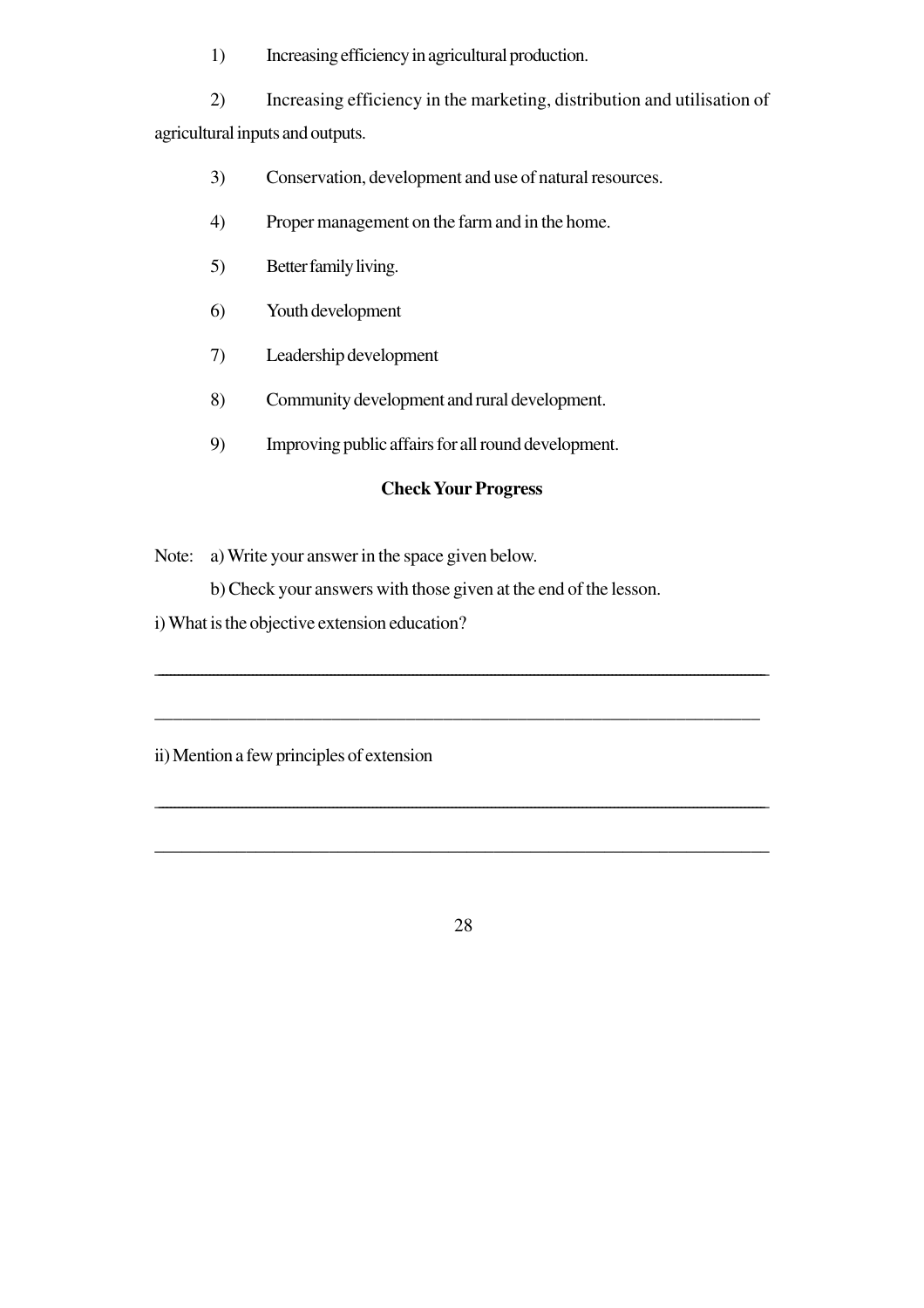#### **2.7 LET US SUM UP**

A principle is a universal truth that has been observed and found to be true under varying conditions and circumstances. A principle is a fundamental truth and a settled rule of action. For an extension worker it is very important to possess a sound knowledge of the principles of extension. Various principles of extension education are principle of interest and needs, grass-roots principle of organisations, principle of cultural differences, principle of cooperation and participation, principle of applied science and democratic approach, principle of learning by doing, principle of trained specialists, adaptability, principle in the use of extension teaching methods, principle of leadership and principle of satisfaction.

The fundamental objective of extension education is the development of the people, to encourage them to grow them own food, eat well and live will, to promote better social, natural and spiritual life among the people and to open new opportunities for rural people so that they may develop all their talents and leadership.

### **2.8 ANSWER TO CHECK YOUR PROGRESS**

1. The fundamental objective of extension education is to raise the standard of living of the rural people by helping them in using their natural resources in the right way. It should also help in providing minimum health, recreational, educational and other facilities for improving family living conditions in the villages.

2. Some of the principles of extension education include: the principle of felt needs, principle of cultural differences and cultural change, principle of learning by doing, principle of trained specialist.

### **2.9 LESSON END EXERCISE**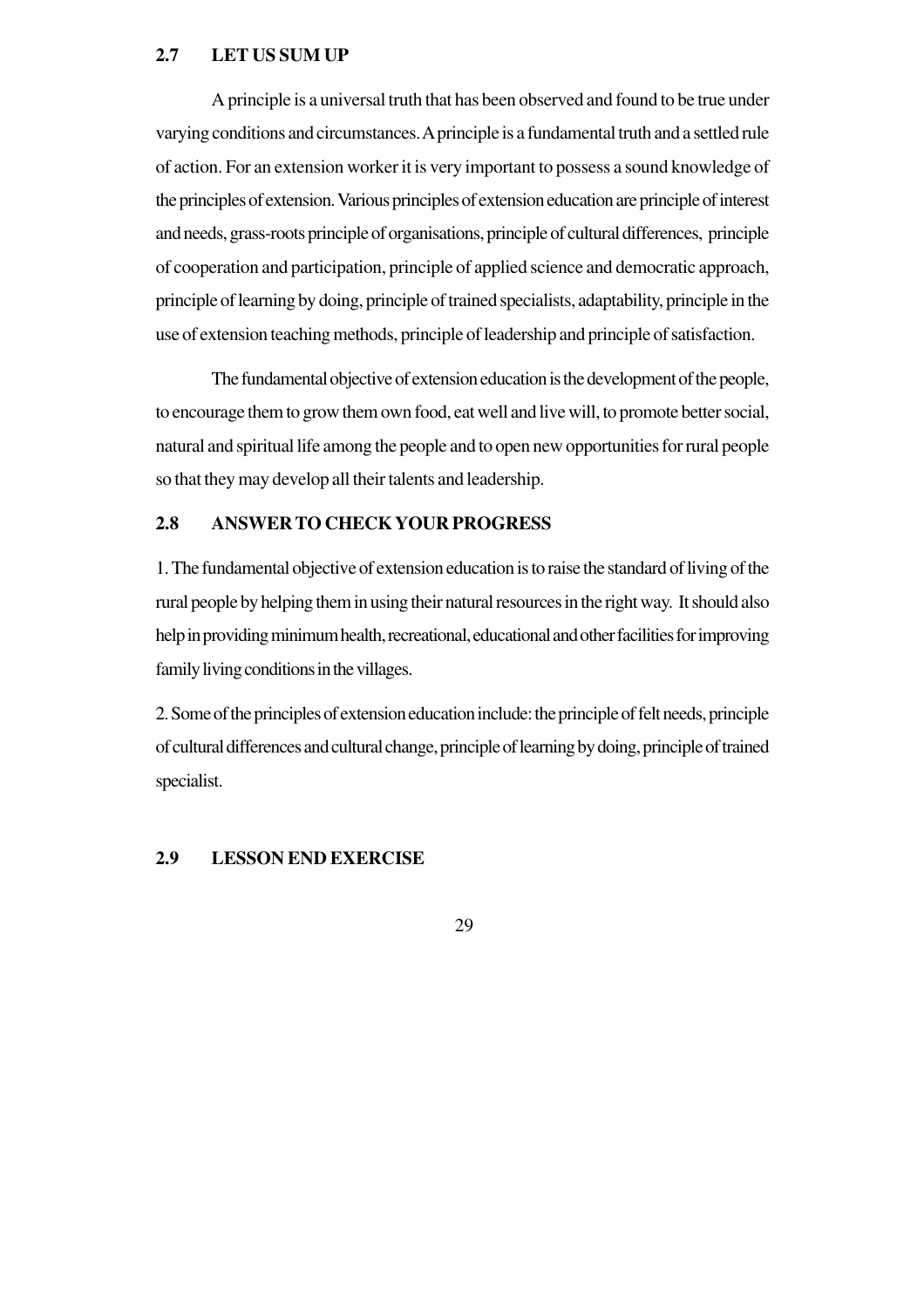Q1. Describe in details the principles of extension education.

Q2. Describe the objectives and scope of extension education.

## **2.10 SUGGESTED READINGS**

1. B.P. Mohapatra (2016). Dimensions of Extension Education. New India Publishing Agency.

2. O.P. Dahama and O.P. Bhatnagar (2012). Education and Communication for Development. Oxford and IBH Publishing Co. Pvt. Ltd.: New Delhi.

3. S. Shekhar and S. Ahlawat (2013). Textbook of Home Science Extension Education. Daya Publishing House: New Delhi.

 4. S. Venkataiah (2001). New Dimensions of Extension Education. Anmol Publications Pvt Ltd: New Delhi.

5. S.V. Supe (2012). An introduction to Extension Education. Oxford and IBH Publishing Co. Pvt. Ltd.: New Delhi.

 6. V.K. Dubey and Indira Bishnoi (2008). Extension Education and Communication. New Age International Ltd., Publishers: New Delhi.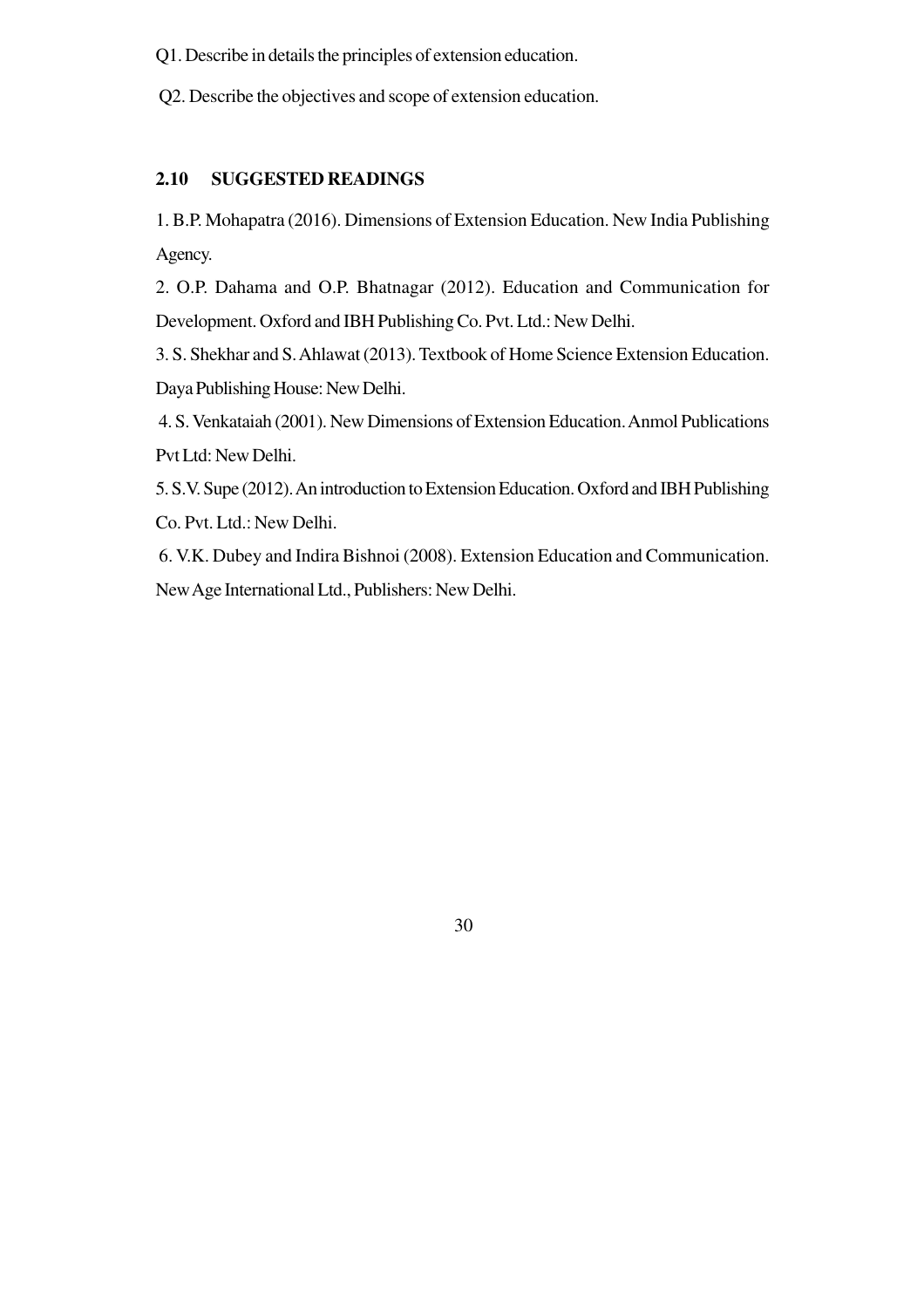# **CHARACTERISTICS AND NATURE OF EXTENSION WORK, EXTENSION EDUCATION AND EXTENSION SERVICE**

### **STRUCTURE**

- 3.1. Introduction
- 3.2 Objectives
- 3.3 Extension Work
- 3.4 Extension Education
- 3.5 Extension Service
- 3.6 Difference Between Extension Education & Extension Service
- 3.7 Let Us Sum Up
- 3.8 Answers to Check Your Progress
- 3.9 Lesson End Exercise
- 3.10 Suggested Reading

## **3.1 INTRODUCTION**

In the earlier chapter you have learned about the Principles underlying extension, along with understanding the objectives associated with it. The current lesson will clarify the concept of extension work, extension education and extension service. It will provide information about the similarities and differences in the three concepts.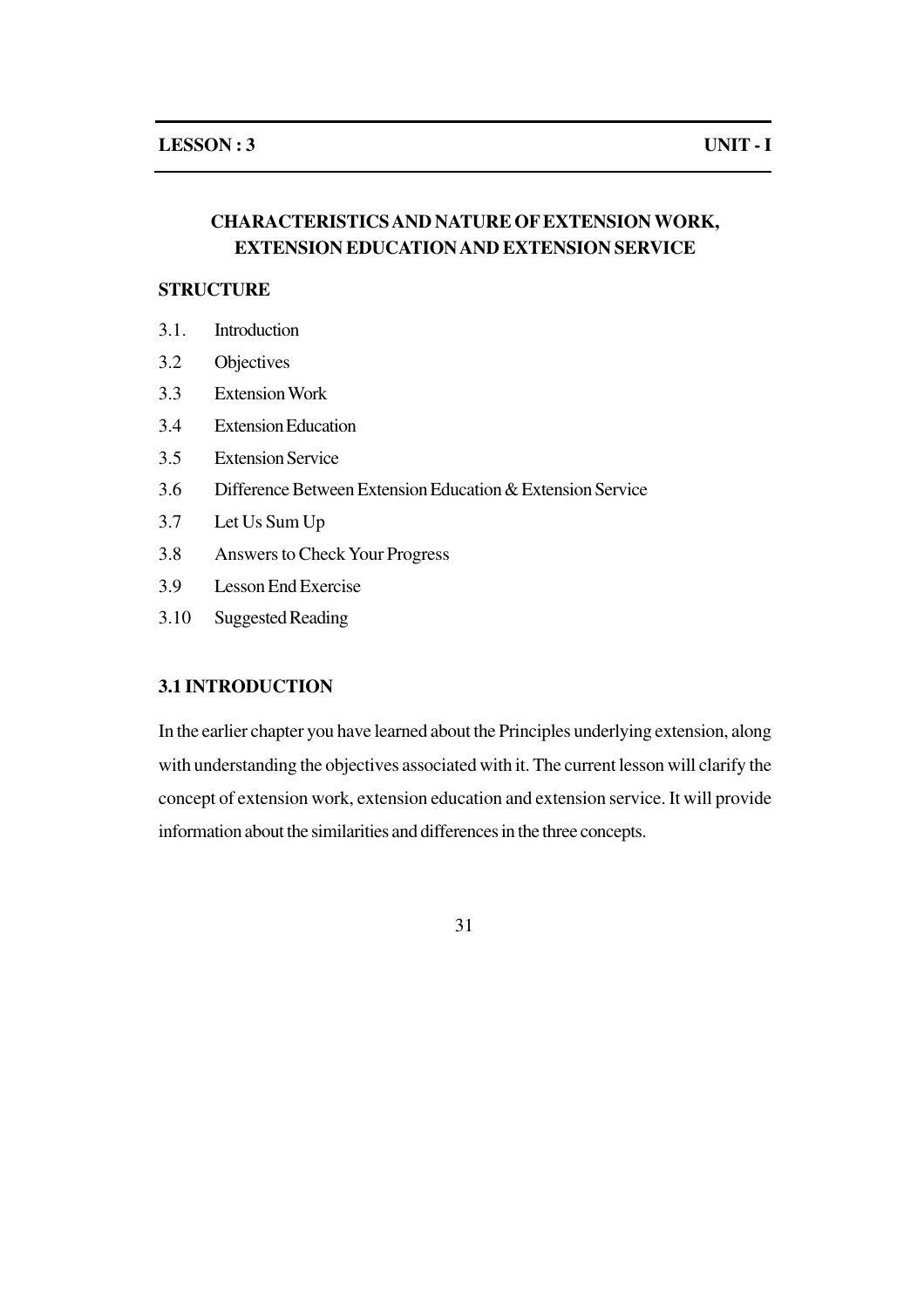#### **3.2 OBJECTIVES**

To learn and gain clarity about Extension work, Extension Education and Extension Service.

#### **3.3 EXTENSION WORK**

Extension is a continuous process designed to make the rural people aware of their problems, and indicating to them ways and means by which they can solve them. It thus not only involves education of the rural people in determining their problems and the methods of solving them, but also inspiring them towards positive action in doing so (Planning Commission, 1953).

According to Rudramoorthy (1964), the process of extending the knowledge of recent advances in science and technology to the people who need to use it most, is generally known as Extension.

Extension work is to assist people through educational and service approach. Through extension work, people are stimulated to make changes that result in more efficient production and marketing, conservation of natural resources, improved livelihood security, health, and more satisfying family and community life. Extension work is at the lowest of the hierarchy, but highly broad based on usage. It is also radically location specific and usually susceptible to outside criticism. Extension work is to help people to help themselves. For example, many times, people demand that local extension workers do various works. Unless the people are also taught to do these things, themselves or involve them in those works, it is not extension education but simply a service. Example: conservation of forest trees by extension workers vs. Community forest management by Vana Sarmrakshana Samities.

#### *The major characteristics of Extension work are:*

1. It is a non-formal education system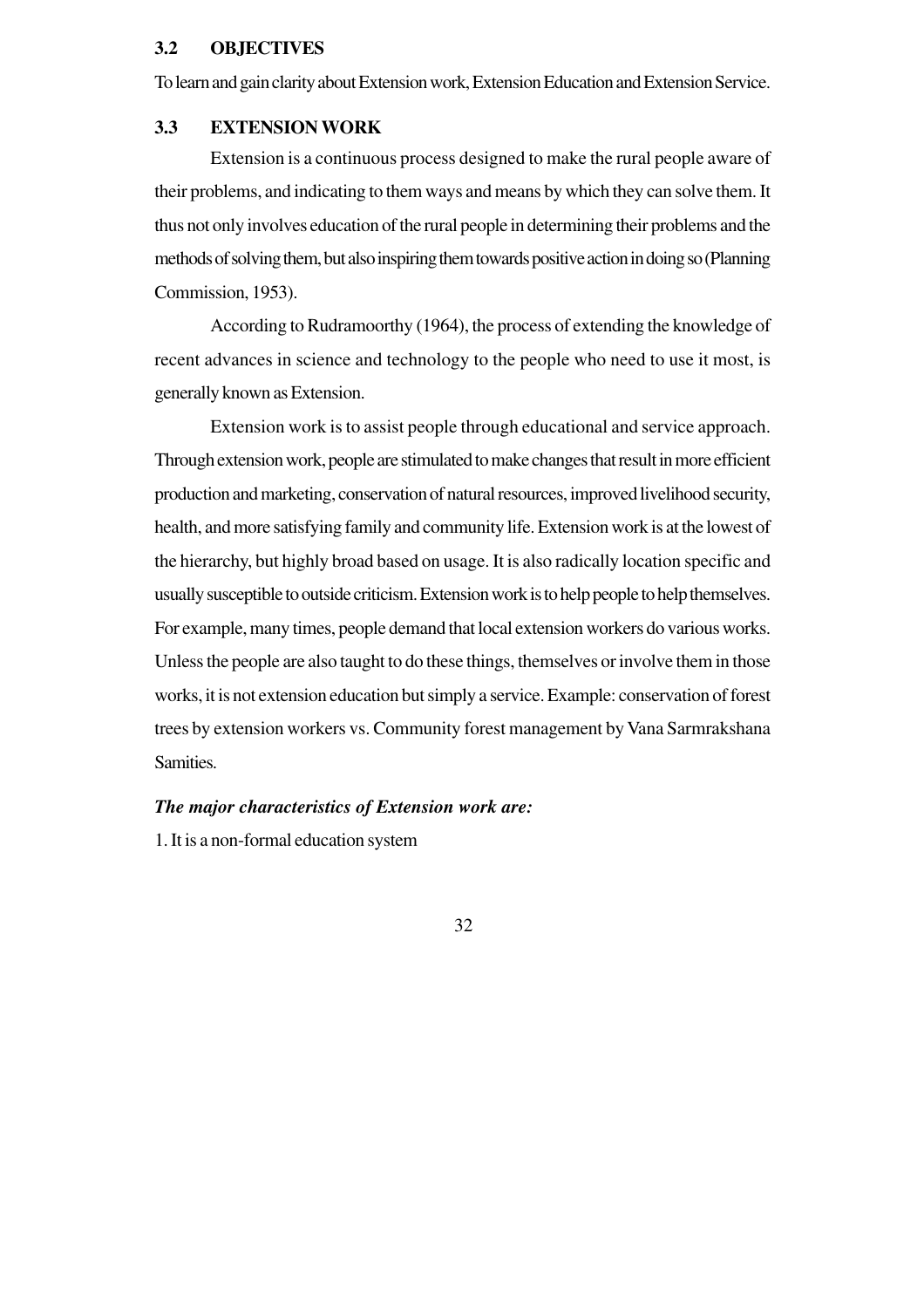- 2. It aims at transforming socio-economically the individuals and the community
- 3. It provides linkage between extensionists, scientist and clients
- 4. It gathers, processes, stores and disseminates innovations
- 5. It is people oriented, knowledge based and problem focused.

#### *Principles of Extension Work:*

*1. Principle of Identification:* The principle of the problem identification involves the problem that arise from the application of new technology by farmers, cattle breeders. Poultry raisers or any kind of people engaged in farm occupations. It arises also from the particular conditions in a local area. This may be geographical, soil conditions, climate conditions or economic conditions etc. the problems could be due to economic and governmental regulations, the identification of problems of these fields and others should be the first step before an educator or instructors or a media man thinks of approaching a group of farmers to communicate with them. There is no point in trying to teach a farmer without first knowing his problems.

*2. Principle of co-relation:*According to Mahatma Gandhi co-relation is relationship between learning and doing or picking knowledge through doing. This is something which should be thought a fresh. For adult farmers this principle is needed for initiating the learning process. A farmer would not be interested unless the learning is more or less directly related to the doing and earning process.

*3. Principle of participatory demonstration:* Participatory demonstration implies demonstration at the place of work of the learner. This helps farmers to get firsthand experience of new ideas. Farmers are physically, mentally and economically involved in experimenting with new ideas on their own farms.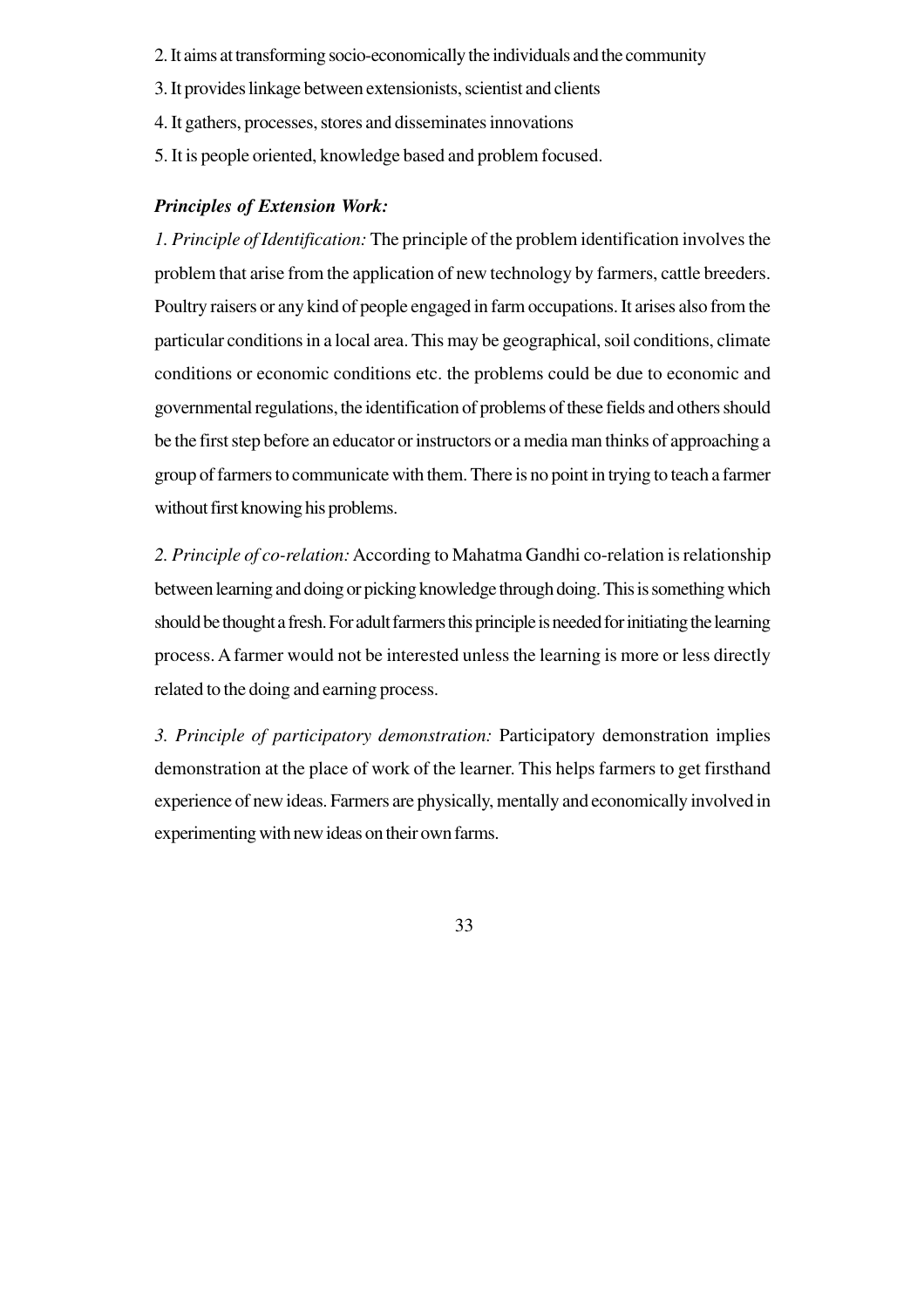*4. The principle of up-to-dateness:* This demands continued exposure of the new ideas. This can be achieved through in service training. This also requires broad view of total surrounding in which he is operating.

*5. Principle of equality and communication:* It implies an environment of equality between the instructor and the learner. However, the person who least observes the principle of equality in communication is the professional teacher and government extension officer. Both of them treat the adult farmer as somewhat inferior person, this attitude has to be given up. Inequality is a great barrier in communication.

*6. Principle of continued self study:* This emphasizes ever alertness to learn from the circumstances and even the client himself. The change initiator should not feel complacent mere by passing the information. He must study its consequence also. It is wrong to assume that, what farmers are doing since generations is all wrong. This needs appreciation within the realm of socio-economic reality.

*7. Principle of need and interest:* It has been accepted throughout world that success of the people's development programme is greatly dependent on their involvement in its planning and execution. It has been also observed that successful programme have been based on peoples felt need. A need is an expressed feeling to bridge the gap between what is and what ought to be. Identification of the local needs leads to informal discussion between change agent and the client. This process leads to development of interest on the part of extension worker in the life setting of the people for whom they are going to work and as it involves local people. They too come to realize the various facts of the situational reality and start taking interest in working out the solution. Thus, it creates productive relationship.

*8. Grass root principle of organization:* Extension work in the field is carried out through an organization. To be successful, it should draw people's cooperation through democratic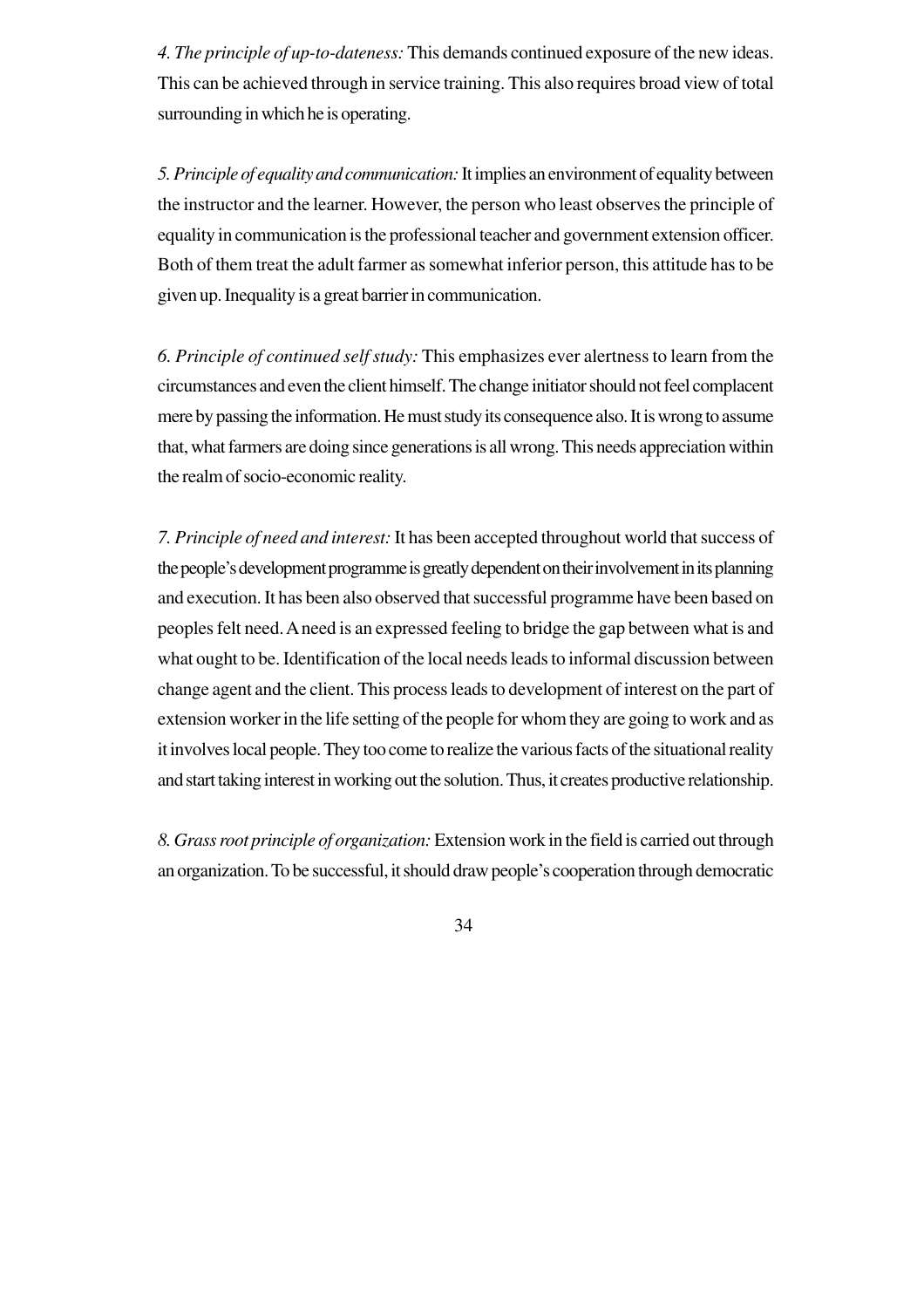process. Imposition from top discourages people's cooperation. The activities must spring from below and spread like a grass on horizontal spread in the society. In our society, it is being achieved through grass root democratic institution like village panchayats, block samities, and zila parishads. The village level programmes should emerge from the democratically elected Panchayat and should be executed through its assistance.

*9. Principle of cultural difference:* Indian society consists of a wide variety of culture. Culture is a learnt behavior which is transmitted from generation to generation. Recognition of cultural traits of the people, with whom work is to be carried out is a prerequisite for extension workers. Although the communities do differ culturally, yet a strategy has to be developed by the extension worker to work with them. He should appreciate the cultural differences and try to mould his approaches of working with the people accordingly.

*10. Principle of learning by doing:* Confidence about the efficacy of new methods can be developed in the people, if they are encouraged to do the things themselves. Learning has been found effective by actually doing the thing by self involvement. It is also most effective in changing people's behavior on a lasting basis. Direct experiences of new agricultural information, is exciting. It creates a sense of achievement in the doer. Thereby it encourages him to try innovations himself.

*11. Principle of leadership:* Involvement of local leaders is a crucial factor in making the developmental progamme success. Local leaders represent the feelings and opinion of the people and act as motivator for adoption of innovations, therefore, the extension worker while working as friend, philosopher and guide, should encourage and nurture the local leadership for achieving the developmental goals. There is no community where local leaders are not available. It is a question of identifying them and creating an environment which will permit and encourage their development and performance. They may be identified, trained and developed to serve as a interpreter to the new ideas in the communities.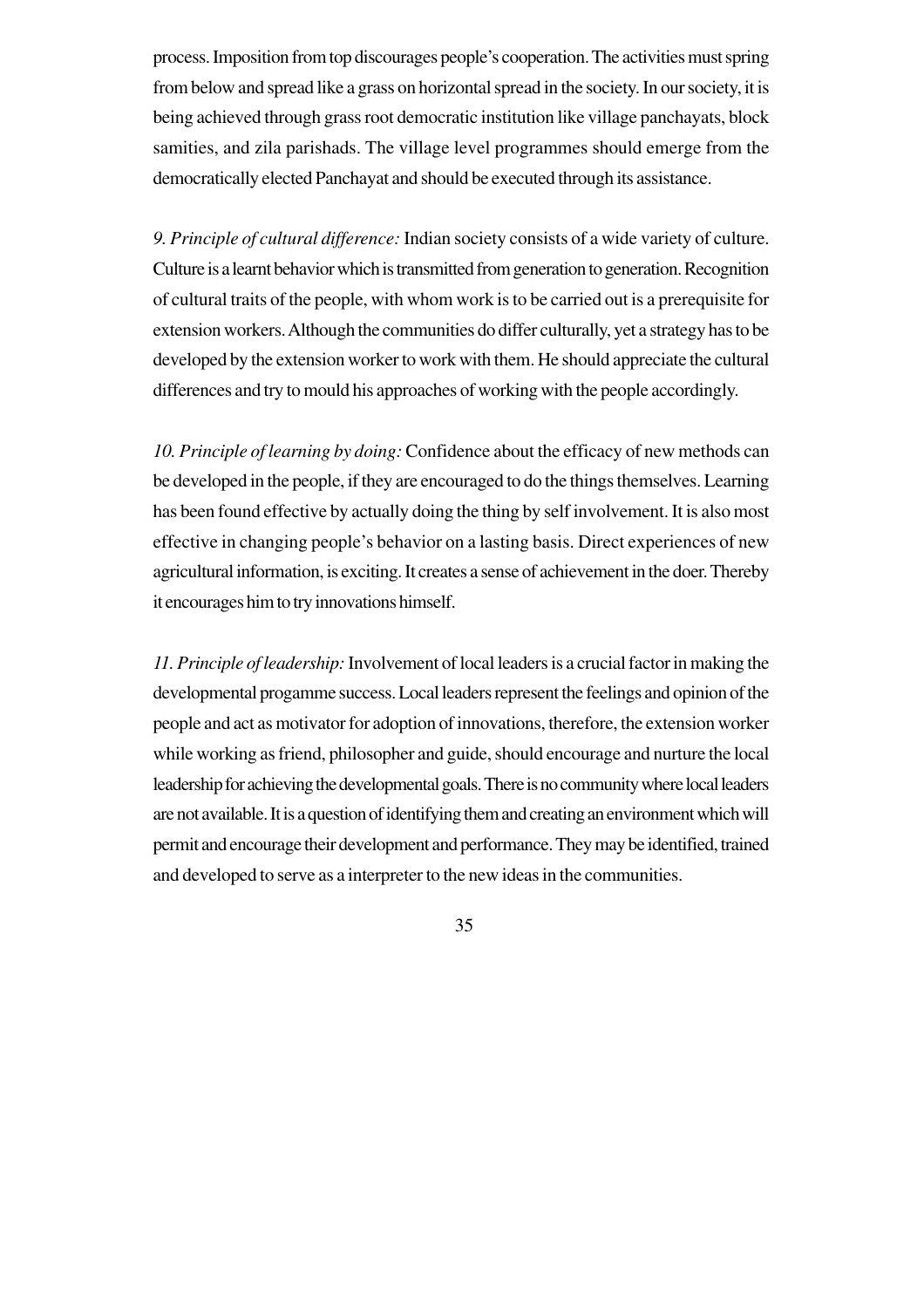*12. Principle of Satisfaction:* In the democratic society, voluntarism is the basic for the participation of the people in the progress. The participation is based on their continued experience of success. They derive satisfaction from the achievements and thus get motivated to move further with the programme. Satisfaction is the key to the success of the work. The work which is accomplished by them should be satisfying so that they continue to act out of their own conviction.

*13. Principle of Evaluation:* Evaluation helps in finding out the strengths and weaknesses of the developmental programme. Evaluation at regular intervals of time forms an indispensable part. It helps to modify the further action so as to accelerate the pace of achievement in desired direction. It also helps to build faith and confidence of the participants in the programme. Therefore, there is a need to develop a scientific tool and technique for the constant evaluation of ongoing programme-internally as well as externally.

#### **3.4 EXTENSION EDUCATION**

Extension education is education for rural people outside the regularly organized schools and classrooms for bringing out social and cultural development. Extension means to extend, to spread or to disseminate useful information and ideas to rural people. It tries to develop the social behavior of the people, their different social groups and the intra- and inter relationship of these social groups. It also tries to bring out cultural development. The term culture means the socially standardized ways of feeling, thinking and acting which an individual acquires as a member of the society. The behavior of the individual is influenced, controlled and directed by culture. The culture may be material or non material. With changes in time and environment the patterns of culture undergo change. Sometimes one aspect of culture undergoes rapid change leaving other aspects behind and thereby creating a cultural lag. A cultural lag occurs when technological and material changes take place more rapidly than non material changes in social values, attitudes and social organizations. Extension education helps in bridging the gap created by the cultural lag by advising means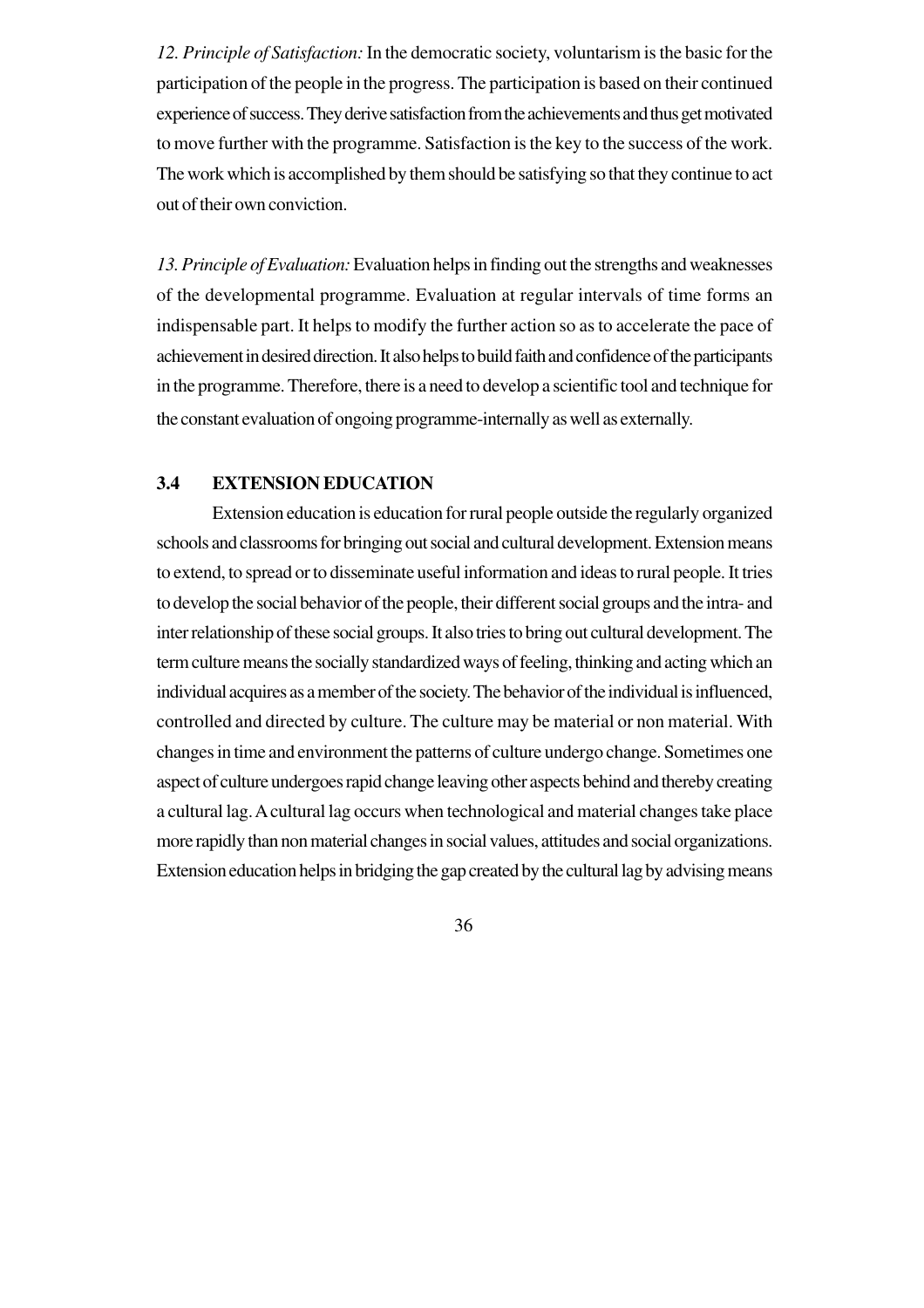of adjustment in the new environment. By this process the development of culture takes place.

Extension education uses information obtained and assembled from research studies all over the world, from experience wherever, it can be found and utilized and from the results of demonstrations performed for the purpose of extending knowledge. Rural people have different interests and needs and hence extension education has to be broad and varied in its meaning to meet the interest of the people it serves. It is an educational programme for the people, based on their needs and problems. It is designed to meet these needs and solve problems on the basis of self help. Thus, extension education is a teaching and learning process. It tries to bring out three types of changes in human behavior

a) Changes in knowledge or things known'

b) Changes in skills or things done

c) Changes in attitudes or things felt

The concept of extension education is used in educating people about agriculture, industry, home science, dairy, veterinary science or public health. As per specialization these branches of extension education are called agricultural extension, industrial extension, home science extension, dairy extension veterinary science extension or public health extension.

New inventions are giving rise to new technology. Farming is no exception to this phenomenon. The farmers need to be supplied with recent, useful and practical information related to agriculture. Agricultural development will be closely related with the development of the ability of the farmer's understanding and adoption of this technology. The researchers neither have time nor are they equipped for the job of persuading the villagers to adopt scientific methods, and to ascertain from them the rural problems. Similar it is difficult for all the farmers to visit the research station s and obtain firsthand information. Thus there is a need of an agency to interpret the findings of the research to the farmers and to carry the problems of the farmers to the research stations for solution. This gap is filled by the extension agency.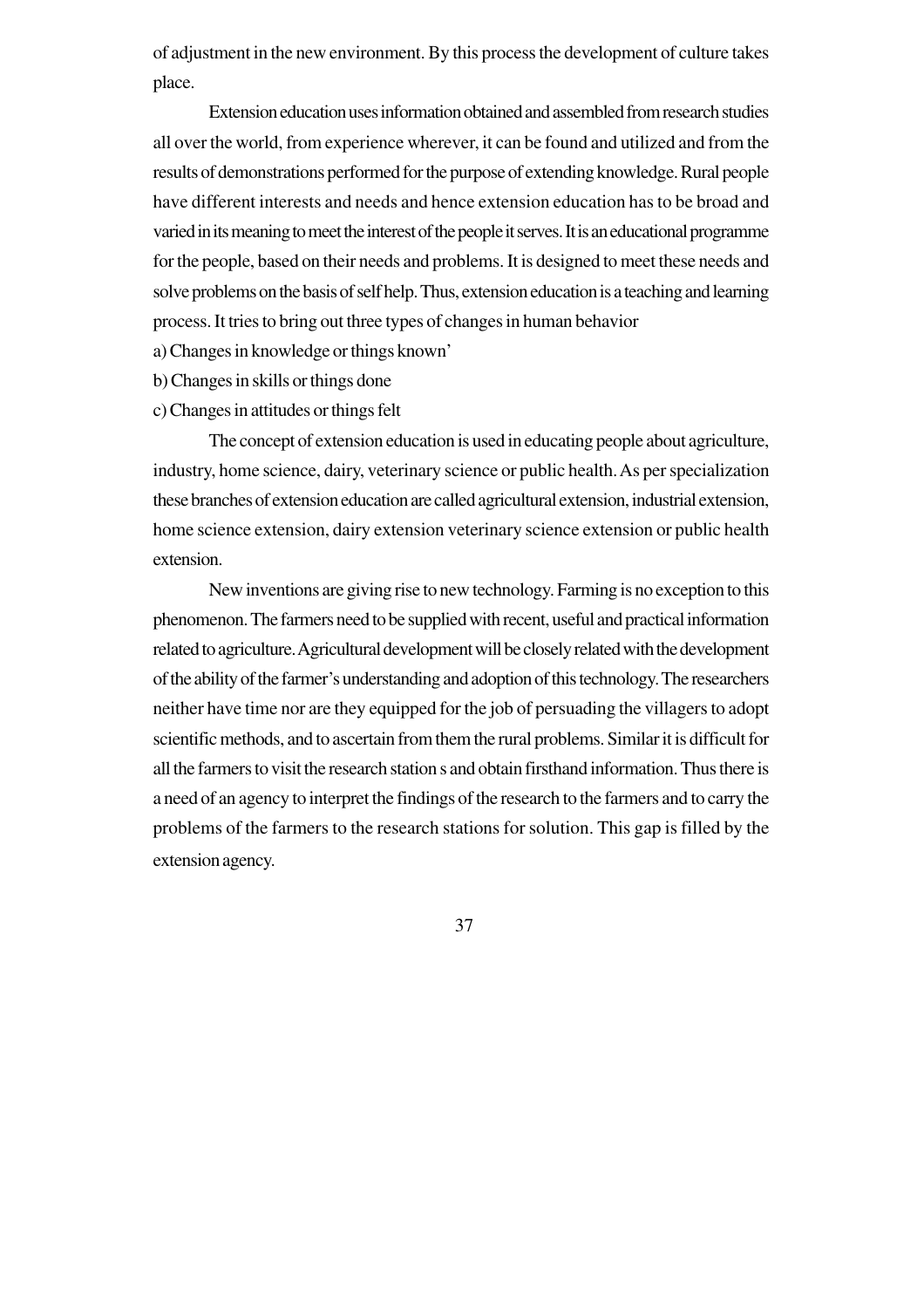#### **Check Your Progress**

\_\_\_\_\_\_\_\_\_\_\_\_\_\_\_\_\_\_\_\_\_\_\_\_\_\_\_\_\_\_\_\_\_\_\_\_\_\_\_\_\_\_\_\_\_\_\_\_\_\_\_\_\_\_\_\_\_\_\_\_\_\_\_\_\_\_\_\_\_\_\_\_\_\_\_\_\_\_\_\_\_\_\_\_\_\_\_\_\_\_\_\_\_\_\_\_\_\_\_\_\_\_\_\_\_\_\_\_\_\_\_\_\_\_\_\_\_\_\_\_\_\_\_\_\_\_\_\_\_\_\_\_\_\_\_\_\_\_\_\_\_\_\_\_\_\_\_\_\_\_\_\_\_\_\_ \_\_\_\_\_\_\_\_\_\_\_\_\_\_\_\_\_\_\_\_\_\_\_\_\_\_\_\_\_\_\_\_\_\_\_\_\_\_\_\_\_\_\_\_\_\_\_\_\_\_\_\_\_\_\_\_\_\_\_\_\_\_\_\_\_\_

\_\_\_\_\_\_\_\_\_\_\_\_\_\_\_\_\_\_\_\_\_\_\_\_\_\_\_\_\_\_\_\_\_\_\_\_\_\_\_\_\_\_\_\_\_\_\_\_\_\_\_\_\_\_\_\_\_\_\_\_\_\_\_\_\_\_\_\_\_\_\_\_\_\_\_\_\_\_\_\_\_\_\_\_

\_\_\_\_\_\_\_\_\_\_\_\_\_\_\_\_\_\_\_\_\_\_\_\_\_\_\_\_\_\_\_\_\_\_\_\_\_\_\_\_\_\_\_\_\_\_\_\_\_\_\_\_\_\_\_\_\_\_\_\_\_\_\_\_\_\_

\_\_\_\_\_\_\_\_\_\_\_\_\_\_\_\_\_\_\_\_\_\_\_\_\_\_\_\_\_\_\_\_\_\_\_\_\_\_\_\_\_\_\_\_\_\_\_\_\_\_\_\_\_\_\_\_\_\_\_\_\_\_\_\_\_\_\_\_\_\_\_\_\_\_\_\_\_\_\_\_\_\_\_\_\_\_\_\_\_\_\_\_\_\_\_\_\_\_\_\_\_\_\_\_\_\_\_\_\_\_\_\_\_\_\_\_\_\_\_\_\_\_\_\_\_\_\_\_\_\_\_\_\_\_\_\_\_\_\_\_\_\_\_\_\_\_\_\_\_\_\_\_\_\_\_\_

**\_\_\_\_\_\_\_\_\_\_\_\_\_\_\_\_\_\_\_\_\_\_\_\_\_\_\_\_\_\_\_\_\_\_\_\_\_\_\_\_\_\_\_\_\_\_\_\_\_\_\_\_\_\_\_\_\_\_\_\_\_\_\_\_\_\_\_\_\_\_**

Note: a) Write your answer in the space given below.

b) Check your answers with those given at the end of the lesson.

i) What are the characteristics of extension work?

ii) Where can the concept of extension be used?

iii) Why is extension education considered a teaching-learning process?

## **3.5 EXTENSION SERVICE**

Earlier we have discussed Extension Education as a discipline and now its service dimension will be treated in a systematic manner. The tools and techniques which are constantly developed and revised by the discipline are supposed to be passed on to the service sector, so that same could be utilized for educating the masses effectively. Since extension education followed the extension service, therefore the two have a relationship. Many a times this symbiotic relationship has lead to confusion, as if both the concepts are same, which is however, not true. This becomes explicitly clear from the origin of Extension Service.

*Origin of Extension Service:*According to FAO (1954) Extension work originated in various countries, in several different ways, depending on the local conditions.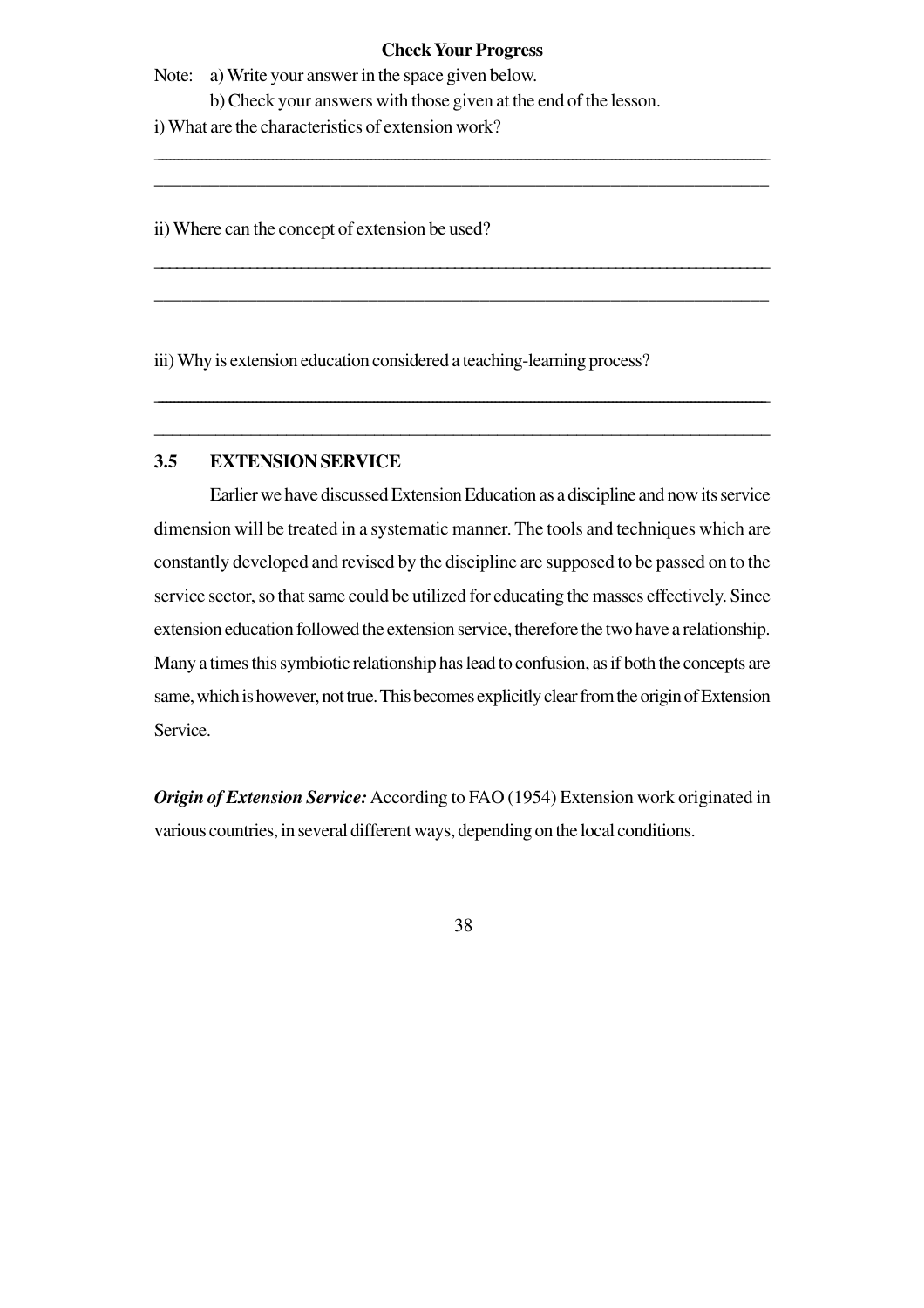1. Farmers themselves formed local associations for the purpose of improving their agricultural methods and hiring advisors to assist in bringing them the latest scientific knowledge (Example: Denmark and Finland)

2. Extension work developed as an extension of the teaching of agricultural schools, colleges and universities (Example: Scotland and Switzerland)

3. Governments established agricultural extension services through their ministries of agriculture or local government authorities (Example: India)

4. Research workers conducted extension activities among farmers in an effort to put the results of scientific agricultural research into practice. A great many research workers and research institutions still conduct this type of extension activity both with and without the help of regular extension workers (Example: Many Developed and Developing Countries).

Extension service is a continuous process designed to make the rural people aware of their problems and indicating to them the ways and means by which they can solve them. It involves not only education of rural in determining their problems and methods of solving but also inspiring them towards positive actions in achieving them (Krishnamachary, V.T., 1962).

Thus, extension service can be defined as a 'non-formal education system based on peoples need for transforming their quality of life by establishing a linkage between clients, knowledge generating system and services'.

Extension service is the mission and mandate of the development department in all the States. Extension service is a program for development employing the extension process as a means for implementation. Extension service is location specific, input- intensive, service oriented and field-level professional activity with two objectives-

(i) Transferring new technologies or innovations, and advising the people on improving methods; and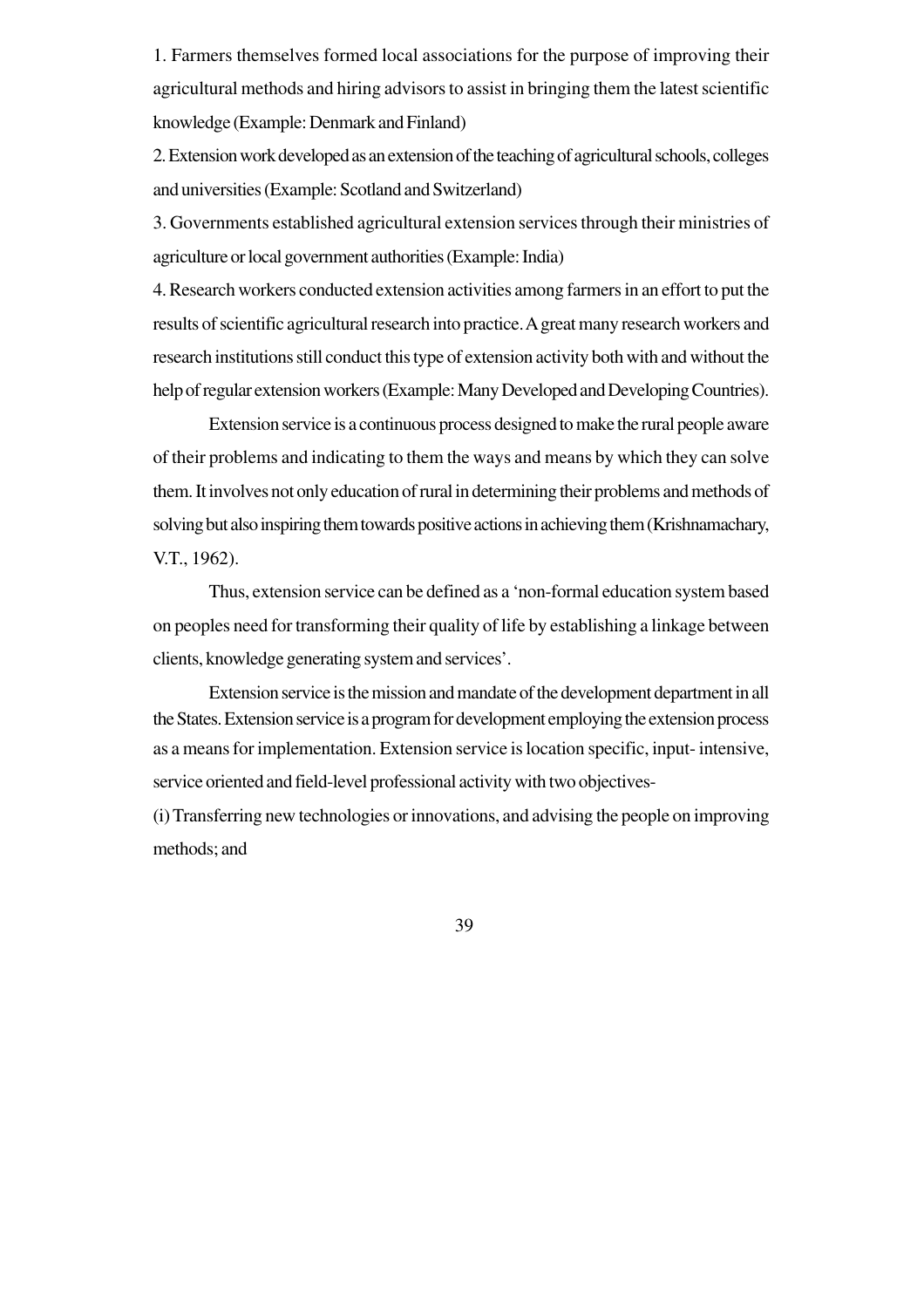(ii) Communicating development constraints to research institutes / development organization / policy makers, as feedback for participatory technology development.

Thus, extension service serves as a link between researchers, development workers, and people. Extension service also works together with other development departments, and input agencies to multiply their efforts and effects.

## *Philosophy of Extension Service:*

The Extension service seeks to work and develop the inner potentialities of the individuals, groups and communities, so that they start realizing their inner strength and gradually become self reliant. It also aims at building the various faculties of mind of the individual so that they do not hesitate in undertaking hard work and thus start moving from step to step on the ladders of development. The philosophy of extension service has been discussed as under:

*1. Change through education:* In a democratic society like ours the decision to adopt practices lies with users. We cannot force them to change overnight. Hence, the change agents have only one left over weapon, that is, educating people for change. Such an education is a slow process. Gradually, its roots are established; subsequent changes become easy and quick. This implies that the extension system will explain the what and why of the idea.

*2. Faith in individual freedom:* In our welfare state, the citizens are supreme. The tendency to treat them as inferior is thus undesirable. The extension agency must have faith in the people that if presented with complete and right information at right time, they are capable of making right decisions. This necessarily means respect of human beings.

*3. Peoples participation:* No educational and democratic programme can succeed if the people for whom it is meant don't participate in its development and executions. The trusted programme seldom succeeds as it lacks people's sanctions. We have plenty of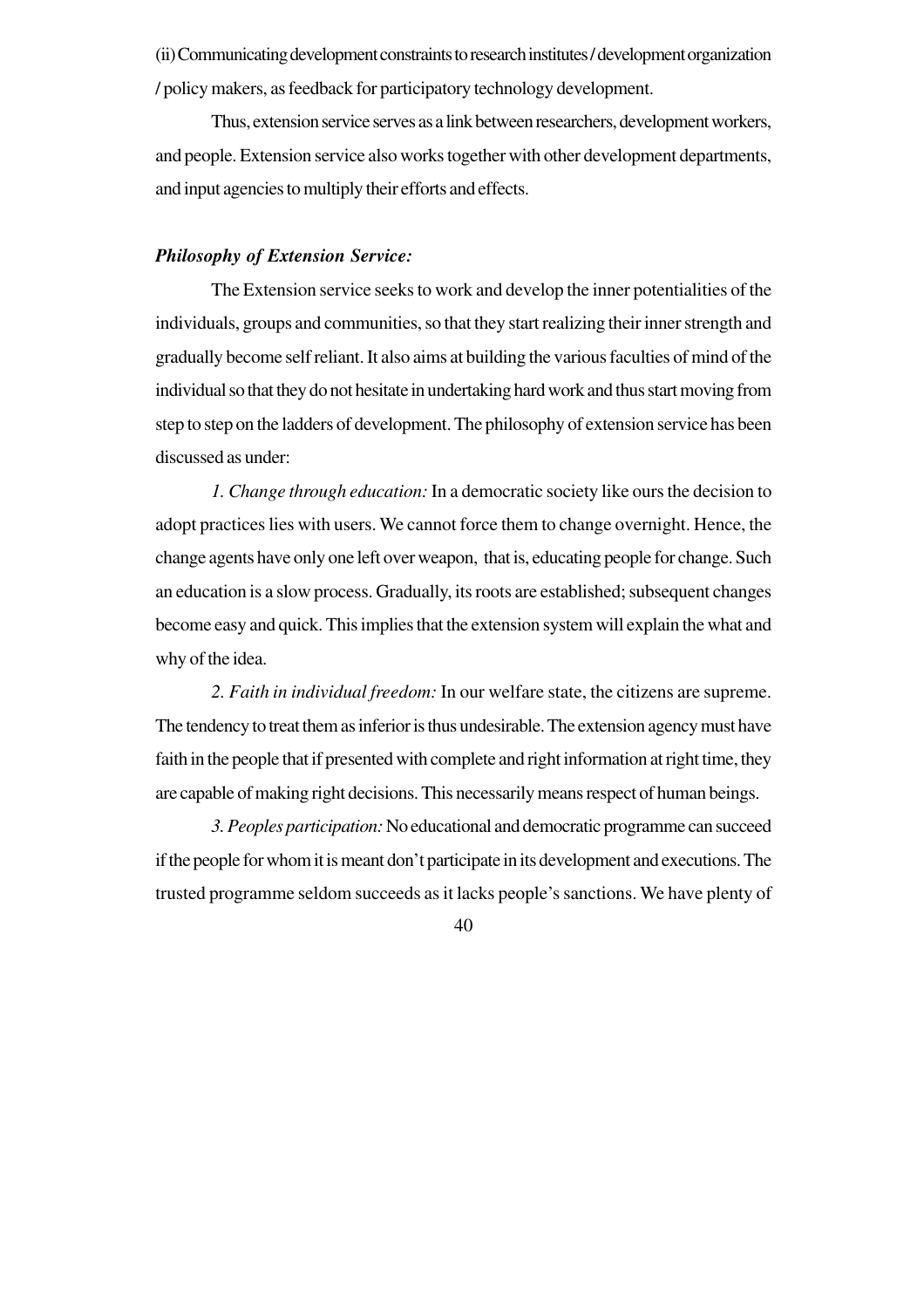examples of such failures, scattered throughout the country. The houses made for tribal's by state with modern layouts were not occupied whereas tribal felt comfortable in their poor dwelling. The reason being, they were not taken in confidence while planning and executing.

*4. Democratic behaviour:* Participation in the programme can not be forced by law and revenue relating activity. Participation in extension programme is voluntary. It should attract people and convince them about its utility. Leaving the choice either to practice or not.

*5. Cultural respect:* Our country being vast, it has multiplicity of cultures. The cultural variations arise due to faith, climate and language variability's. There cannot be set prescriptions for all the community throughout the country at a given time. The tradition, custom, belief etc. need appreciation. As they form the hard core of culture they may not be touched in the beginning however as the programme unfold, the time may come, when people realize the irrelevance of some of the cultural trait.

*6. Unending process:* The extension efforts are ongoing process. They are just like the waves of the sea as one touches the shore and other follows. Similarly when one need of the people is met, there are many more to be tackled, hence, this process of education for change is a never ending phenomena.

# **3.6 DIFFERENCE BETWEEN EXTENSION EDUCATION AND EXTENSION SERVICE**

The difference between extension education and extension service can easily be understood from the following figure: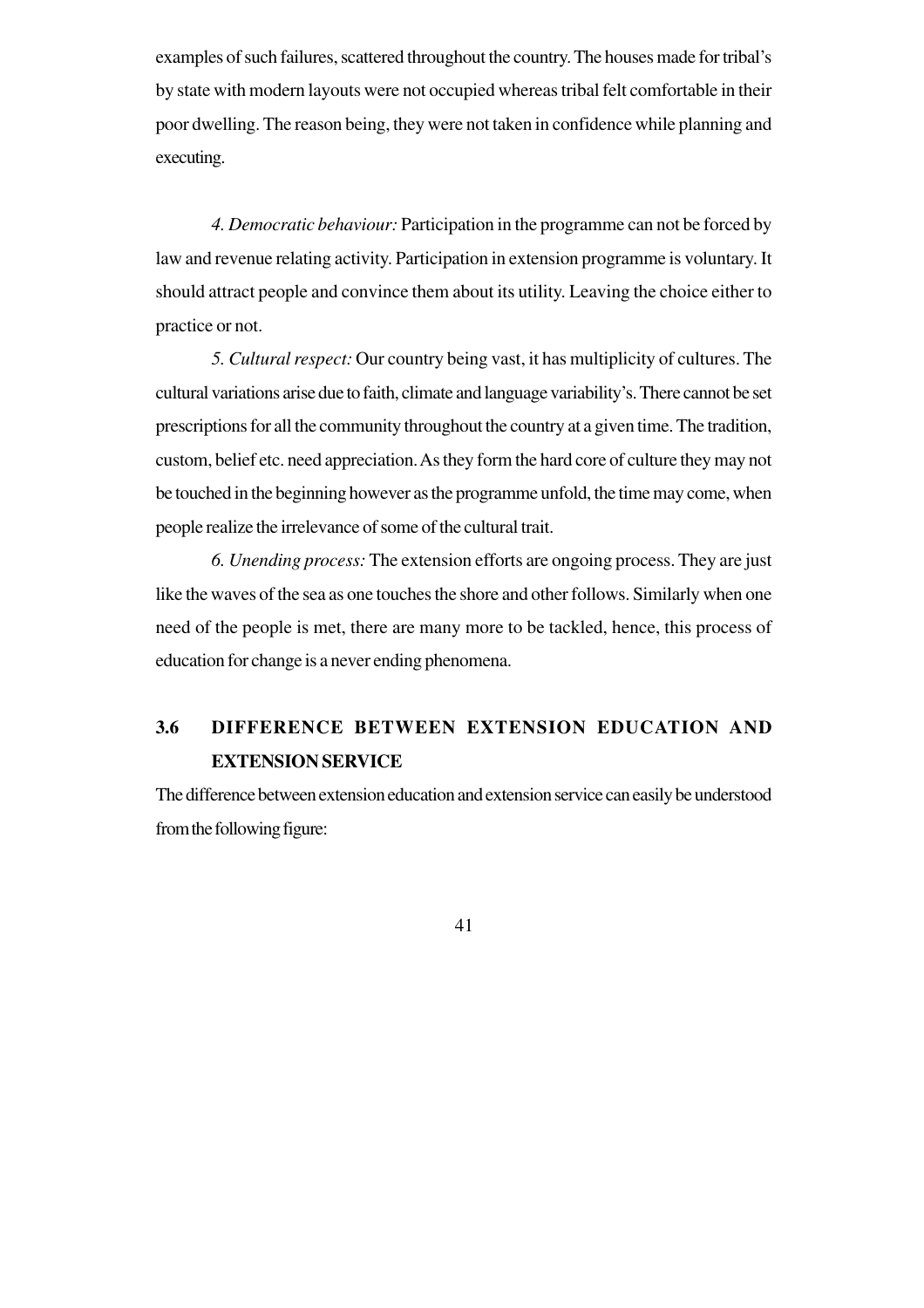### **Extension Education**

- Body of knowledge being accumulated for the growth of the discipline.
- Training is being imparted to develop manpower.
- Formal education system.
- It develops individuals capabilities for introducing behavioural changes in the society.
- It is broad based and general.
- It generates information.
- It is strenghthes linkage by providing generated information.

#### **Extension Service**

- Experience gathering for day to day effective work.
- Utilization of trained manpower.
- Non formal education system.
- It transforms the individual and community socio-economically.
- It is people oriented, problem based.
- It gathers, processes, stores and disseminates information.
- It provides linkage between field and tab.

# **3.7 LET US SUM UP**

After going through the chapter we have learnt that Extension Education and Extension Service are two distinct concepts. Even though the two are highly interrelated yet, there are significant differences in their nature and objectives. Extension education is education for rural people outside the regularly organized schools and classrooms for bringing out social and cultural development. It uses information obtained and assembled from research studies all over the world, from experience wherever, it can be found and utilized and from the results of demonstrations performed for the purpose of extending knowledge. On the other hand, extension service is a non-formal education system based on peoples need for transforming their quality of life by establishing a linkage between clients, knowledge generating system and services. It seeks to work and develop the inner potentialities of the individuals, groups and communities, so that they start realizing their inner strength and gradually become self reliant.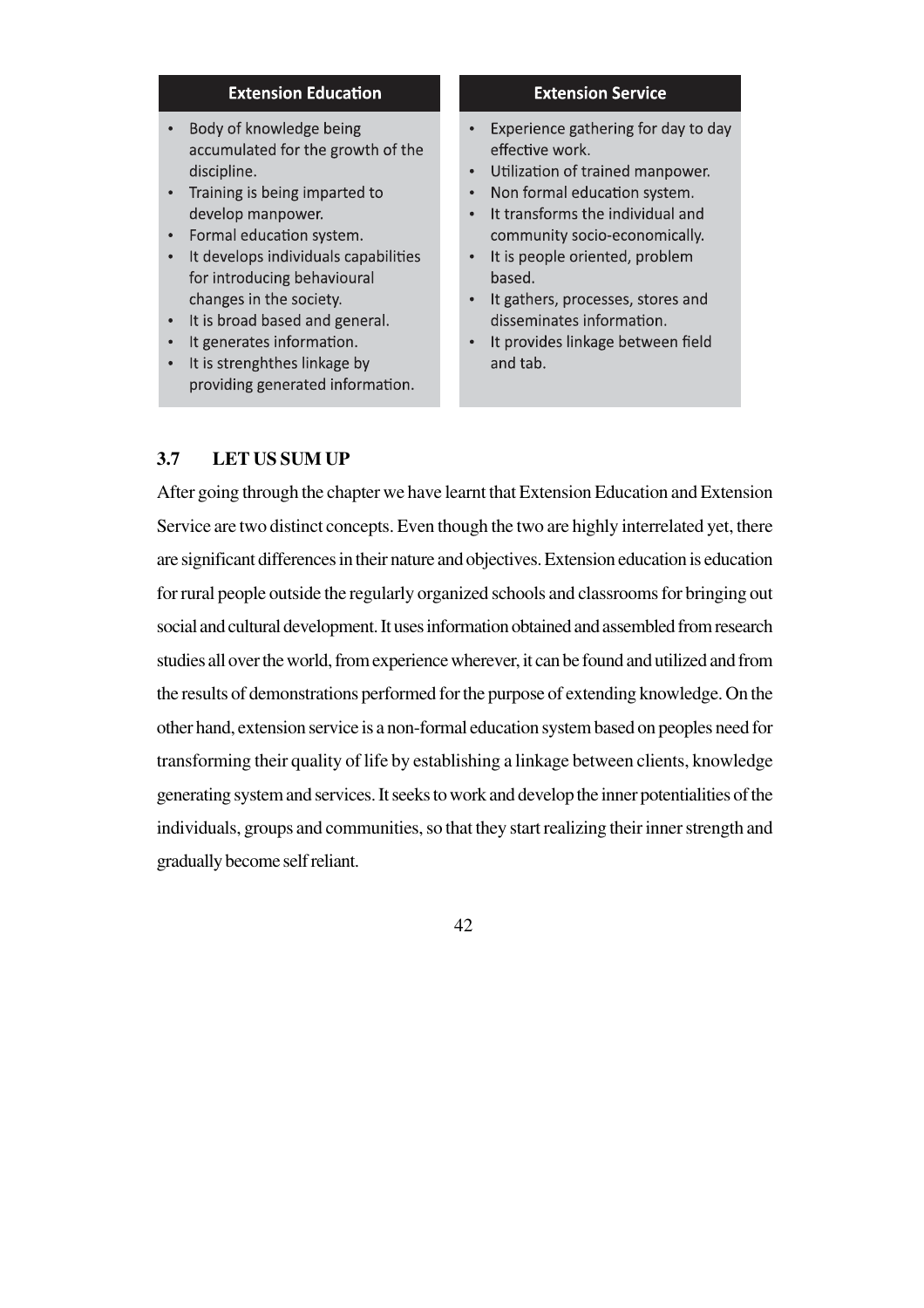#### **3.8 ANSWERS TO CHECK YOUR PROGRESS**

1. Following are the major characteristics of extension work:

a)It is a non-formal education system

b) It aims at transforming socio-economically the individuals and the community

c) It provides linkage between extensionists, scientist and clients

d) It gathers, processes, stores and disseminates innovations

e) It is people oriented, knowledge based and problem focused.

2. The concept of extension education is used in educating people about agriculture, industry, home science, dairy, veterinary science or public health. As per specialization these branches of extension education are called agricultural extension, industrial extension, home science extension, dairy extension veterinary science extension or public health extension.

3. Extension education uses information obtained and assembled from research studies all over the world, from experience wherever, it can be found and utilized and from the results of demonstrations performed for the purpose of extending knowledge. Rural people have different interests and needs and hence extension education has to be broad and varied in its meaning to meet the interest of the people it serves. It is an educational programme for the people, based on their needs and problems. It is designed to meet these needs and solve problems on the basis of self help. Thus, extension education is a teaching and learning process.

#### **3.9 LESSON END EXERCISE**

Q1. What is extension work? Describe its principles in details.

Q2. Write a detailed note on Extension Education.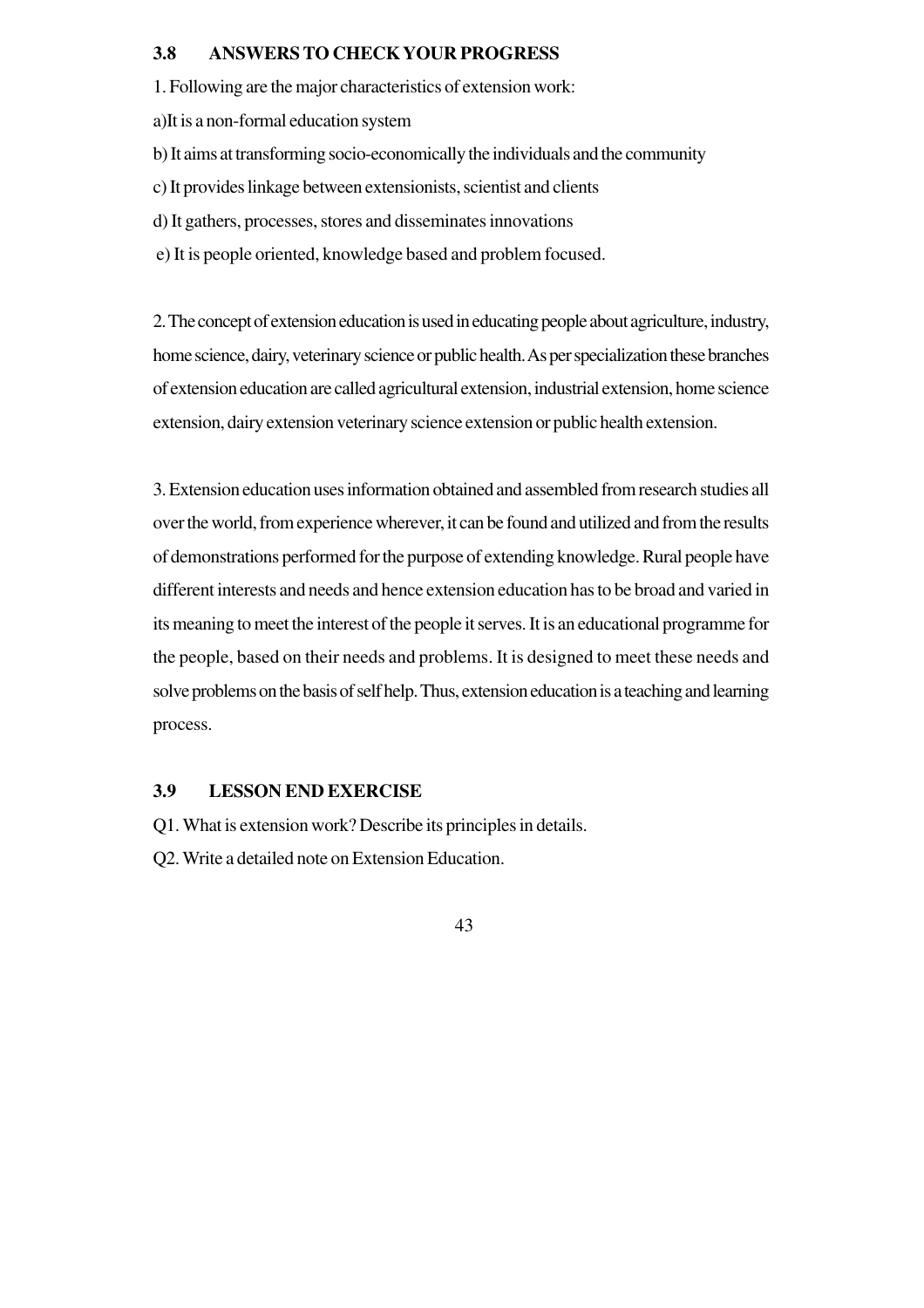Q3. What is extension service? Also, discuss its philosophy.

# **3.10 SUGGESTED READING**

1. B.P. Mohapatra (2016). Dimensions of Extension Education. New India Publishing Agency.

2. G.L. Ray (2015). Extension Communication and Management. Kalyani Publishers.

3. M.S. Chouhan and L.L.Somani (2018). Extension Education At a Glance. Agrotech Publishing Academy: Udaipur.

4. O.P. Dahama and O.P. Bhatnagar (2012). Education and Communication for Development. Oxford and IBH Publishing Co. Pvt. Ltd.: New Delhi.

5. S. Shekhar and S. Ahlawat (2013). Textbook of Home Science Extension Education. Daya Publishing House: New Delhi.

 6. S. Venkataiah (2001). New Dimensions of Extension Education. Anmol Publications Pvt Ltd: New Delhi.

7. S.V. Supe (2012). An introduction to Extension Education. Oxford and IBH Publishing Co. Pvt. Ltd.: New Delhi.

 8. V.K. Dubey and Indira Bishnoi (2008). Extension Education and Communication. New Age International Ltd., Publishers: New Delhi.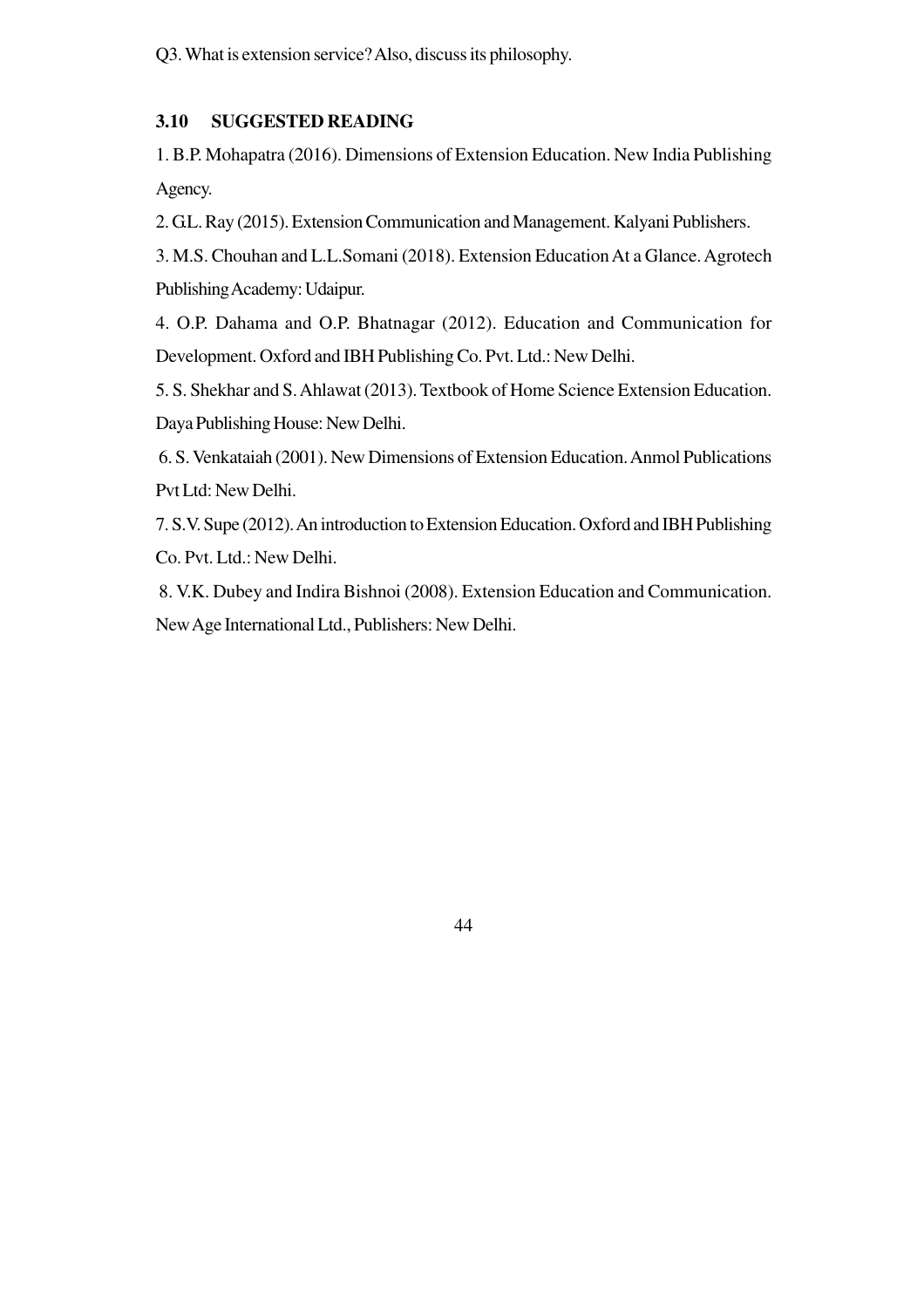# **HOME SCIENCE EXTENSION AS A DISCIPLINE AND ITS CONTRIBUTION TOWARDS DEVELOPMENT**

## **QUALITIES OFAN EXTENSION WORKER**

## **STRUCTURE**

- 4.1 Introduction
- 4.2 Objectives
- 4.3 Home Science Education: An introduction
- 4.4 Branches of Home Science
- 4.5 Role of Home Science Extension in rural development.
- 4.6 Qualities of extension worker
- 4.7 Let Us Sum Up
- 4.8 Answers to Check Your Progress
- 4.9 Lesson End Exercise
- 4.10 Suggested Reading

## **4.1 INTRODUCTION**

As far you have learned that extension imparts education and knowledge leading to behavioural changes in the desired direction. It is a process of informing people and motivating them to adopt innovations. Chapter 3 clarified the concepts of extension work, education and service and explained how each one of it contributes to development of people. In the current chapter now, we will learn about home science extension and how it can contribute towards nation building and development.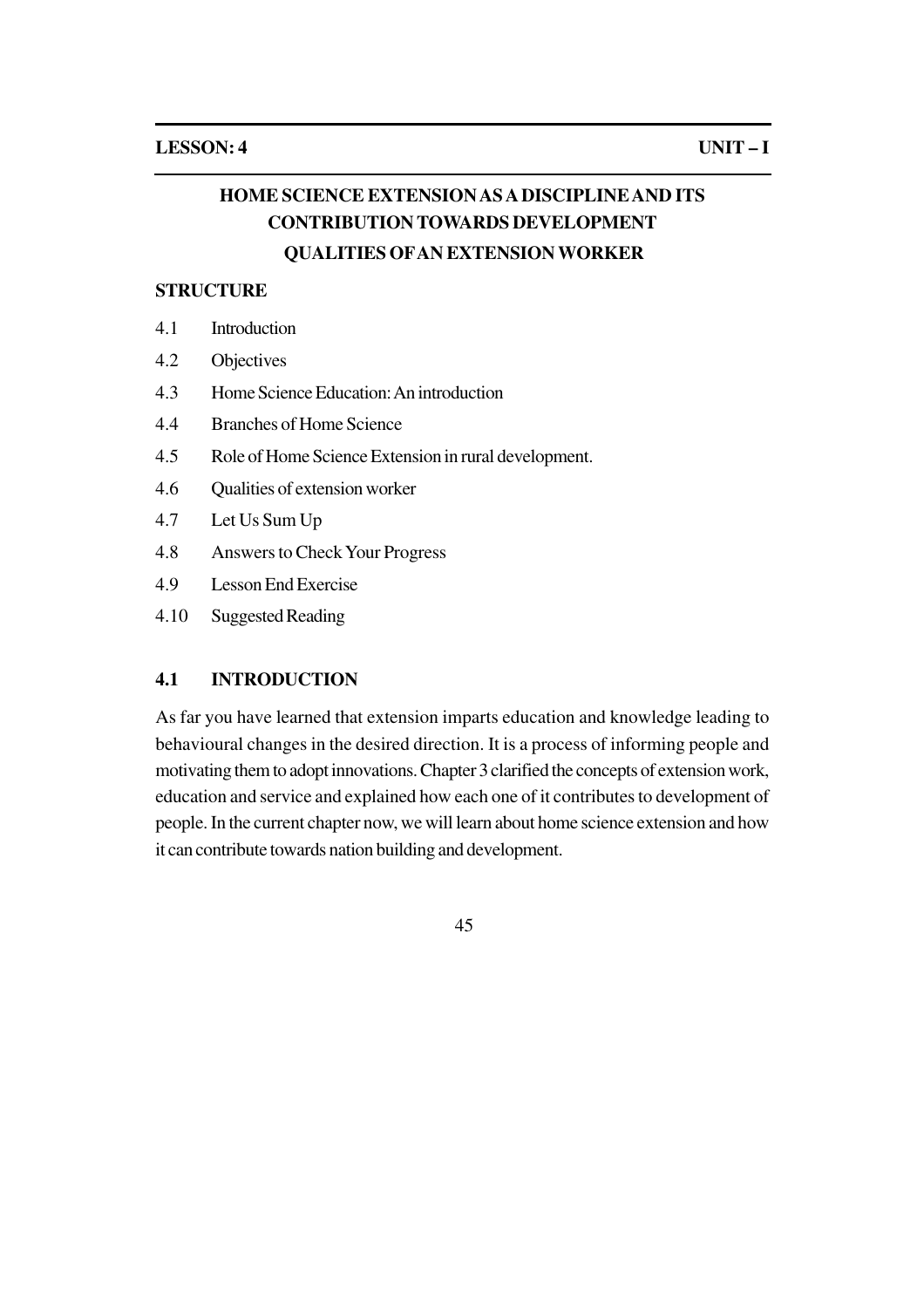### **4.2 OBJECTIVES**

The main objective of the lesson is to clear that students concept about.

- a. Home Science as discipline.
- b. Contribution of Home Science Extension in development.
- c. Qualities of an extension worker.

#### **4.3 HOME SCIENCE EDUCATION- AN INTRODUCTION**

Preparing young girls for their future homemaking responsibilities has been in the past, and is still to some extent the function of the mother and grandmothers in the family. During the last few decades, the concept of homemaking has undergone a considerable change. The homemaking knowledge of the older generation is very limited and has little relevance to the present day needs of homemaking. Besides many modern housewife are physically too far away from her relatives to derive the benefit of their knowledge. Decision making, for example, in a very limited sense was a dimension of the olden day's housewife's role. Life was steady and free of changes so that all that the young bride had to do was to conform to the established traditions of the joint family. Today, the young housewife cannot escape decision making. She is faced with the problem of selecting the 'right' foods, fabrics, equipment, housekeeping methods, child-rearing methods., etc., from the large variety which the modern advances of science, technology and means of communication have rendered available to her. The decision must be hers.

Further, the present drive of formal education for women in schools and universities also necessitates them to spend a larger part of their day outside the home, which means that they have little or no time to spend with their mothers and grandmothers. And yet, homemaking continues to be an important function of every woman.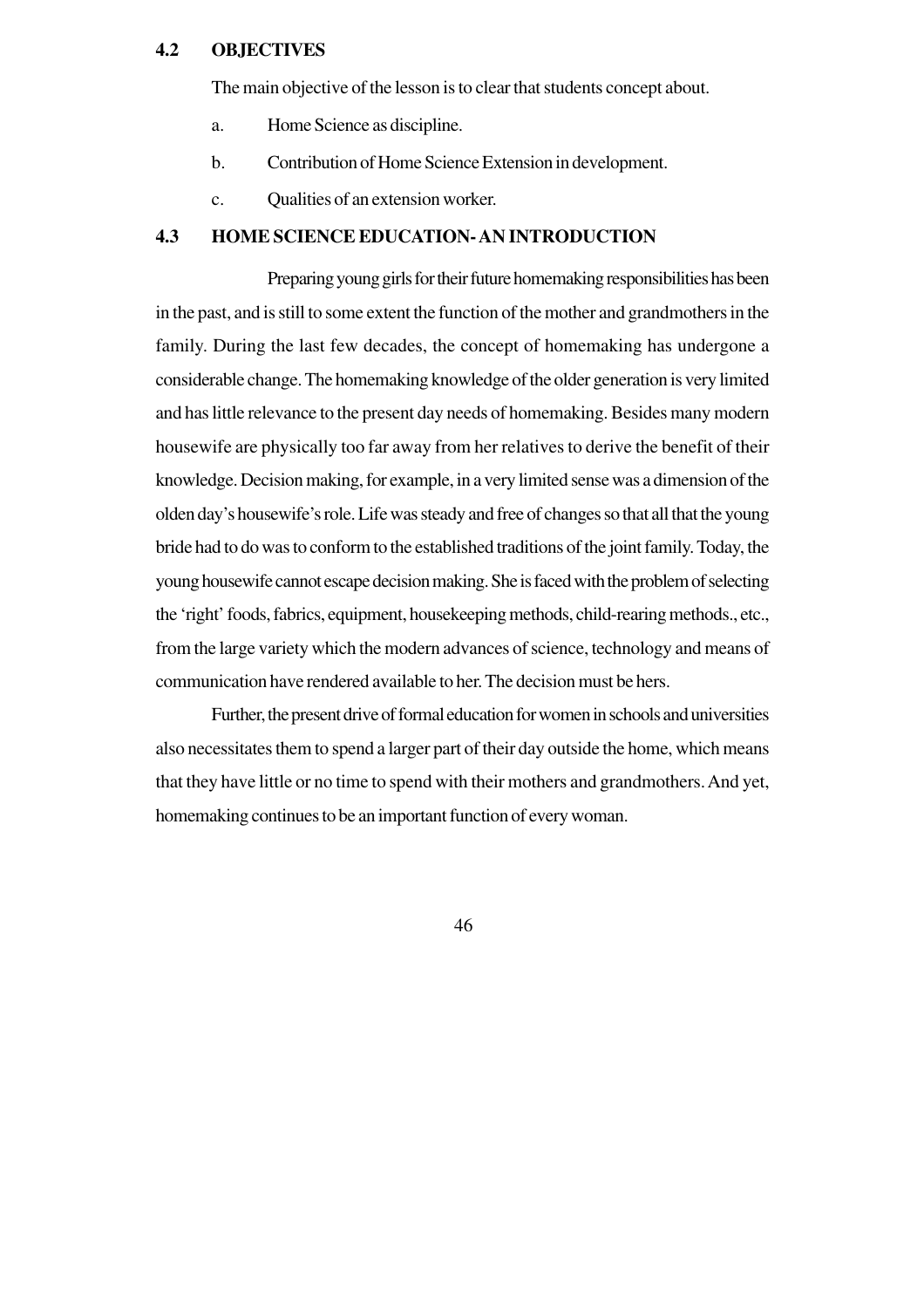As such the need for agencies outside the home, which would assist in the task of educating women for homemaking, began to be felt around 1930 in this country. Since then many institutions one by one, began offering courses in different aspects of homemaking. The concept, nature and scope of the subject have, in the last 40 years, undergone a tremendous change. The contents and duration for which the courses are offered still vary from university to university. But today home science is largely conceived of as a field of knowledge and service primarily concerned with strengthening family life through:

(a) Educating the individual for family living;

(b) Improving the services and goods used by families;

(c) Conducting research to discover the changing needs of individuals and families and the means of satisfying these needs; and

(d) Furthering community, national and world conditions favourable to family living.

Generally the aspects of family life such as the following are of concern to the discipline:

(a) Family relationships and child development;

(b) Consumption and other aspects of personal and family living;

(c) Nutritional needs and the selection, preservation, preparation and use of

food;

(d) Design selection, construction and care of clothing, and its psychological significance;

(e) Textiles for clothing and for the home;

(f) Housing for the family and equipment and furnishings for the household;

(g) Art as integral part of everyday life; and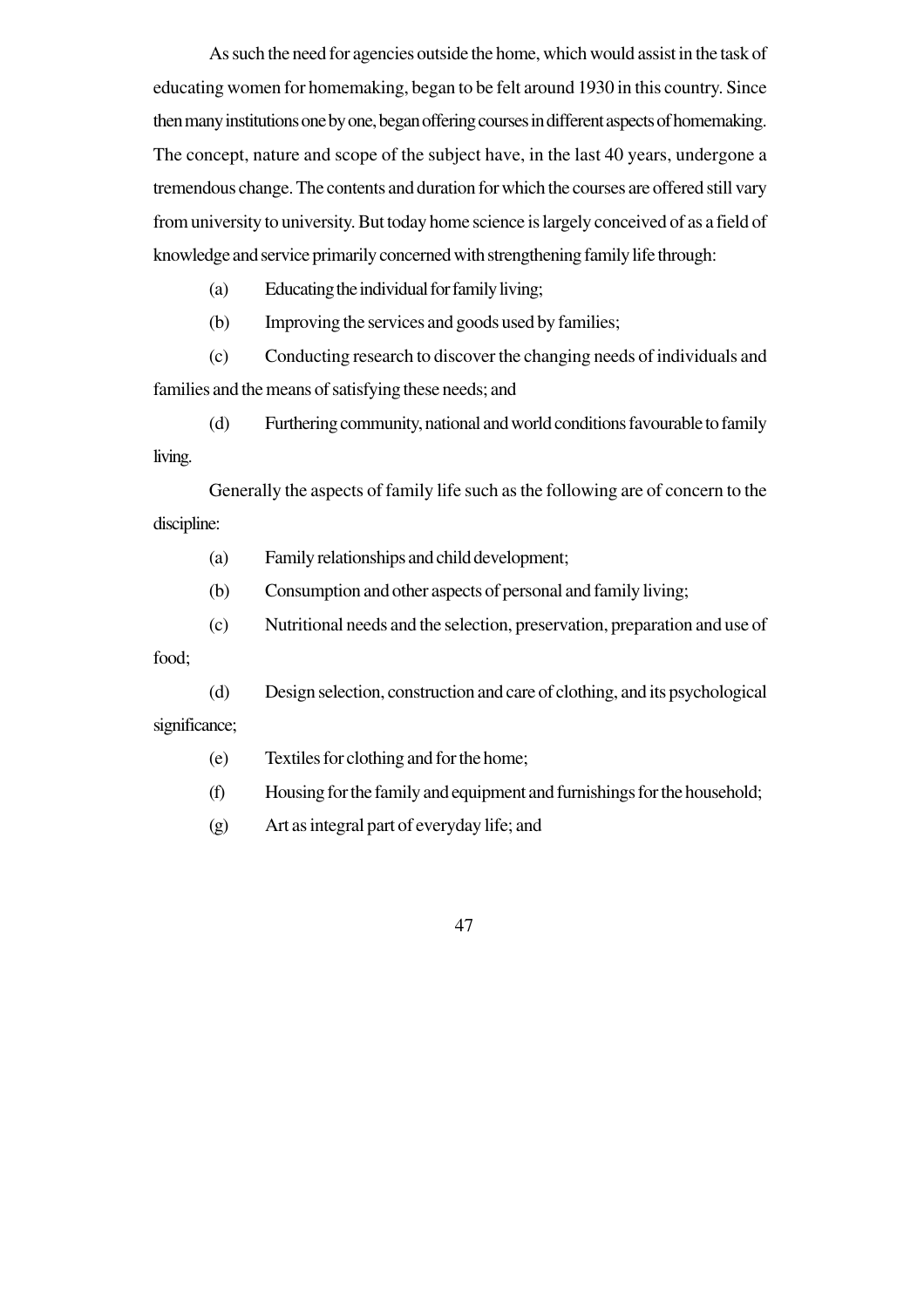(h) Management in the use of resources, so that values and goals of the individual, the family or of society may be attained.

Apart from the knowledge drawn from the fundamental arts and sciences, home science also has to have its own research.

(a) To discover the changing needs of individuals and families and the means of satisfying these needs; and

(b) In improving the services and goods used by families

#### **4.4 BRANCHES OF HOME SCIENCE**

The aims of Home Science education are many and manifold. Based on this, the structure of "Home Science Education" is built up with wide areas of specialization such as:

i. Human development and family studies.

ii. Foods and nutrition

iii. Family resource management

iv. Clothing's and Textiles

v. Home Science Extension Education

vi. Food Service Management

**i.** *HUMAN DEVELOPMENT AND FAMILY STUDIES***:** The area of human development and family studies exposes the students to the various aspects of human growth and development from conception, through infancy, early-childhood years; adolescence, adulthood and the period of old age. It aims at creating awareness regarding the crucial importance of early childhood, school going and adolescent years and the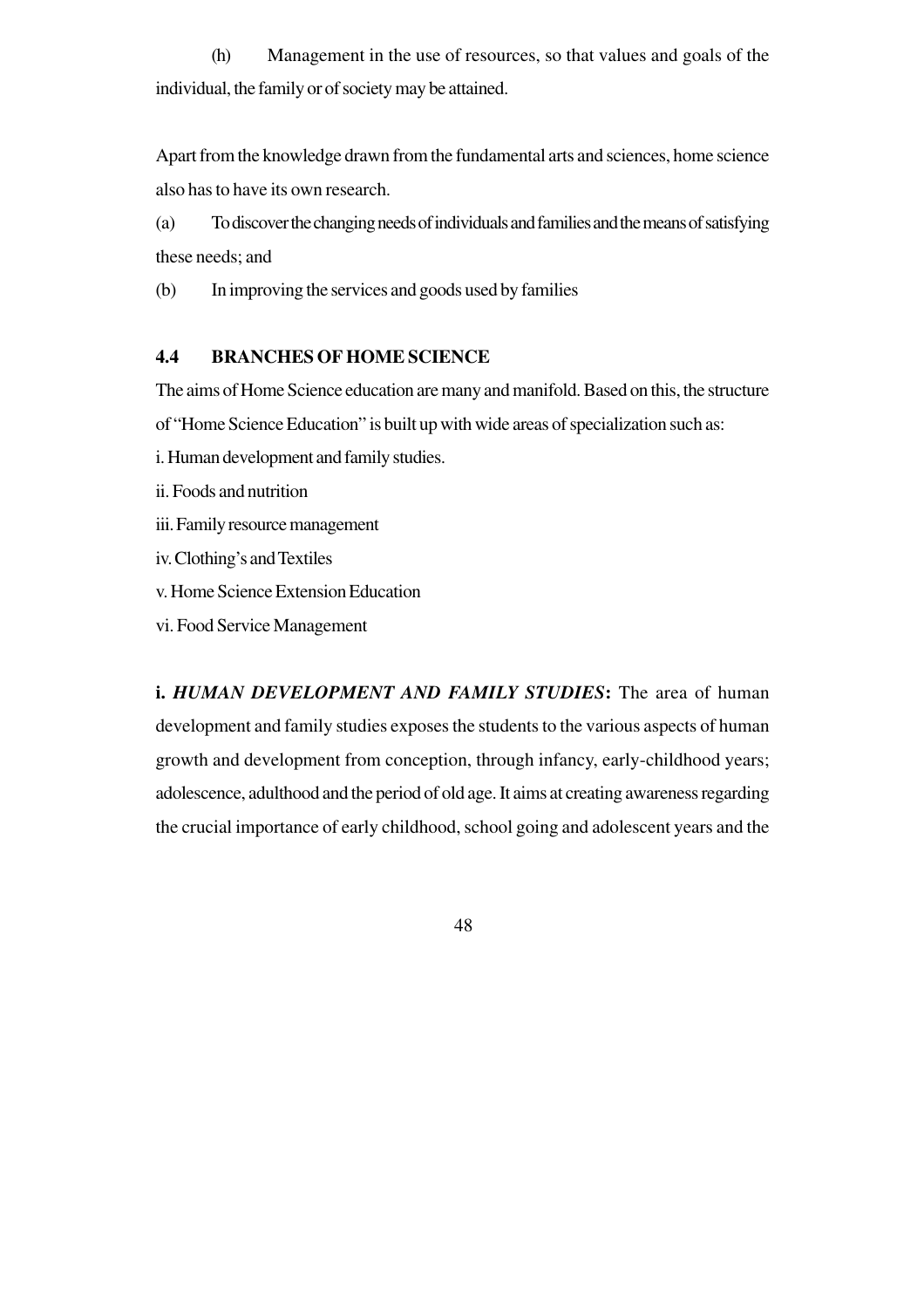dynamics of contemporary family life. The major purpose is to understand child care, development, education, guidance, special needs of children and adolescents, develop various indigenous and practically possible skills for organizing children's activities. It also includes the study of women, population education, psychology, sociology, the life span development, counseling and guidance, and community development.

*ii. FOODS AND NUTRITION:* This area of Home Science helps pupils to recognize that nutrition is important for healthy living, and that health is essential for success and happiness. It gives understanding about the types of foods, its functions, requirements, sources, storage, preparation, principles and methods of preserving foods, chemistry and metabolism of nutrients in health and diseases, meal planning about the dangers of the population explosion on the health status of the people; understanding community nutrition problems and ways of imparting nutrition and health education to different target population.

*iii. FAMILY RESOURCE MANAGEMENT:* This is another important area of Home Science Education. It aims at imparting various concepts and principles of management in home managing, acquiring information's regarding the selection of suitable equipment for home, their operation, care and maintenance; learning to make wise financial decisions (expenditure and savings, etc.); facts about housing, work simplification, interior decoration, fuel and energy management with the proper technologies available for better living.

*iv. CLOTHINGAND TEXTILES:* This area aims at providing knowledge regarding purchasing family clothing's- its construction, nature and types of fibers; dyeing, printing, and weaving of clothes, etc. It deals with the care and maintenance of varied types of clothing's and its selection according to the climate, occasion, and availability. This branch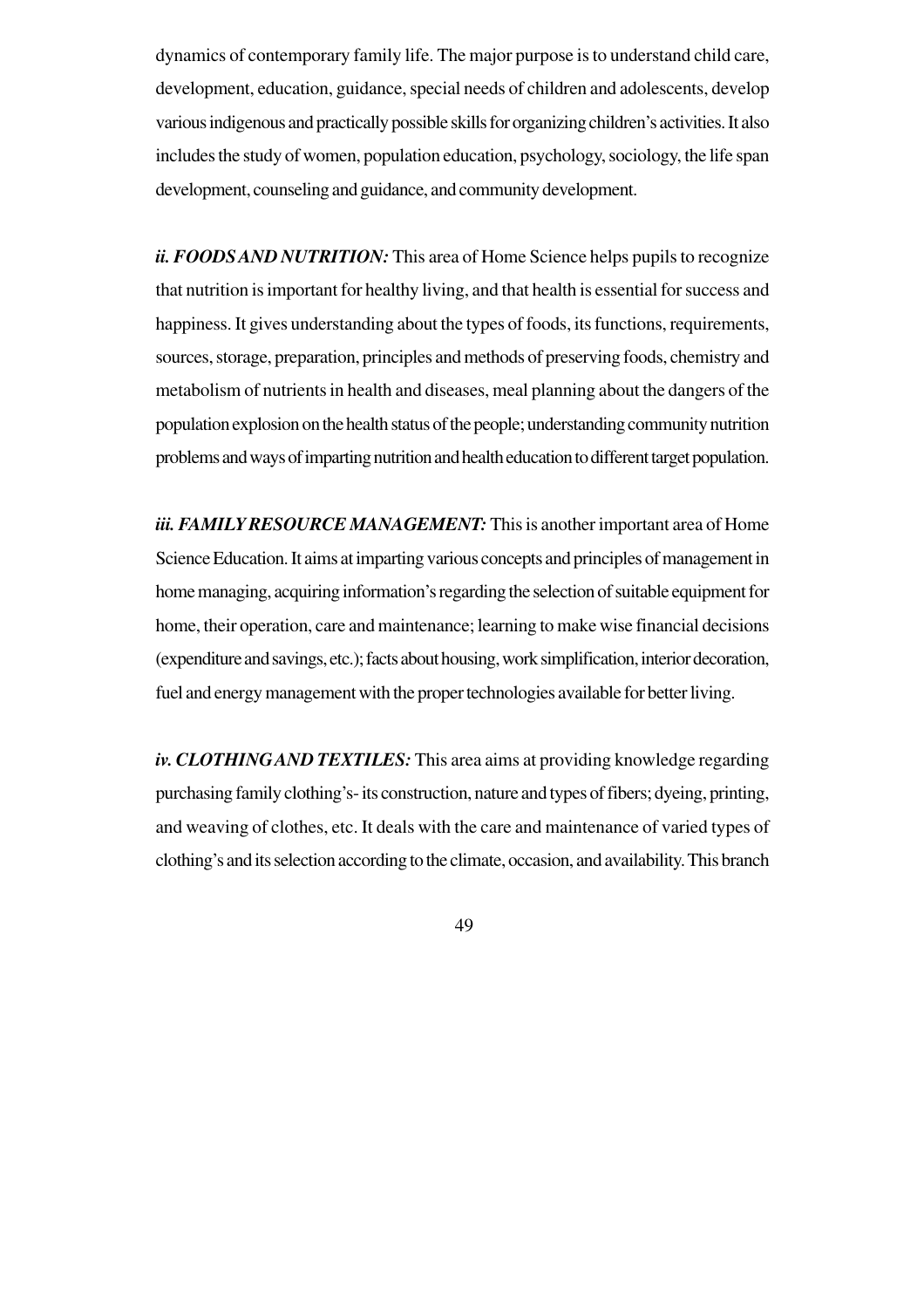of Home Science requires a science background, as it deals with the understanding of the chemistry of textile engineering.

*v. FOOD SERVICE MANAGEMENT:* This is the most-recent branch of Home Science is owing to the need and demand of the present-day society. It provides knowledge regarding different foodstuffs, its requirement by the individuals at different stages and conditions of life; nature and type of servicing two different institutions like schools, colleges, hospitals, hotels, industry and organizations, etc. Along with its knowledge regarding food values, nutrients, preservative function, it also provides training and education regarding the types of diets required during special health conditions.

*vi. HOME SCIENCE EXTENSION EDUCATION:* The role of extension education in Home Science is crucial as it deals and interacts with all other branches of Home Science. The major objectives of it are to extend and translate the knowledge of other branches of Home Science. Such as nutrition, human development & family studies, clothing's and textiles into action for the general well-being of people focuses. Its special focus involves the understanding of the rural economic structure, as India lives and survives in rural villages and improving their general standard of living. It tries to improve the social, economic, education status of the common mass through the use of audio-visual aids, adult education programs, functional literacy program, planning and execution of welfare programs.

The above discussion clarifies Home Science Extension is strongly related to all other four areas of Home Science because this area deals with individual, family and community uplift. Home Science Extension sensitizes the individuals by acting as carriers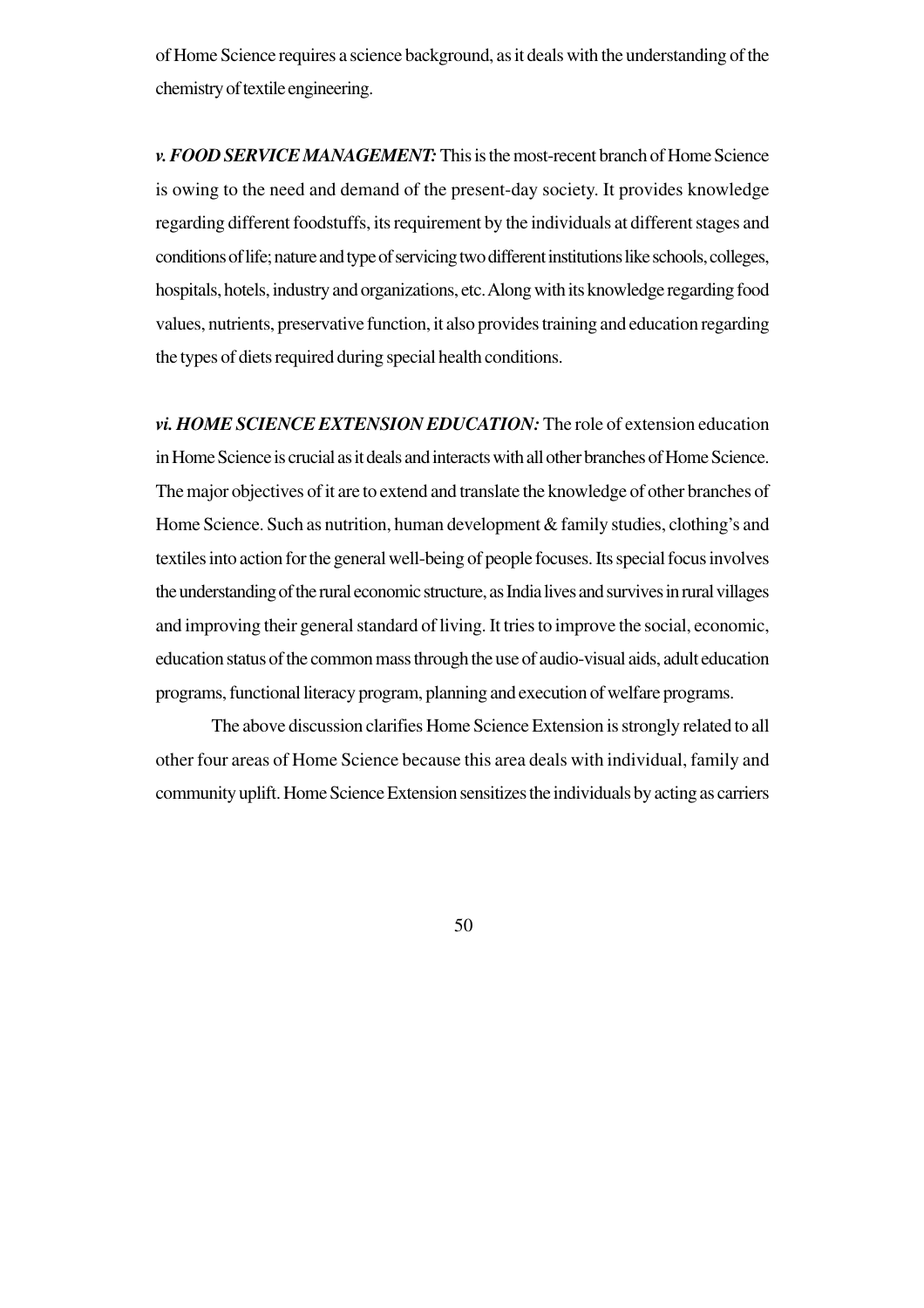of knowledge of all other areas of Home Science for changing the process of development both in rural and urban sectors.

#### **Check Your Progress**

\_\_\_\_\_\_\_\_\_\_\_\_\_\_\_\_\_\_\_\_\_\_\_\_\_\_\_\_\_\_\_\_\_\_\_\_\_\_\_\_\_\_\_\_\_\_\_\_\_\_\_\_\_\_\_\_\_\_\_\_\_\_\_\_\_\_\_\_\_\_\_\_\_\_\_\_\_\_\_\_\_\_\_\_\_\_\_\_\_\_\_\_\_\_\_\_\_\_\_\_\_\_\_\_\_\_\_\_\_\_\_\_\_\_\_\_\_\_\_\_\_\_\_\_\_\_\_\_\_\_\_\_\_\_\_\_\_\_\_\_\_\_\_\_\_\_\_\_\_\_\_\_\_\_\_\_

\_\_\_\_\_\_\_\_\_\_\_\_\_\_\_\_\_\_\_\_\_\_\_\_\_\_\_\_\_\_\_\_\_\_\_\_\_\_\_\_\_\_\_\_\_\_\_\_\_\_\_\_\_\_\_\_\_\_\_\_\_\_\_\_\_

Note: a) Write your answer in the space given below.

b) Check your answers with those given at the end of the lesson.

i) Define Home Science as a discipline.

ii) What are the various branches of home science?

# **4.5 ROLE OF HOME SCIENCE EXTENSION IN RURAL DEVELOPMENT**

\_\_\_\_\_\_\_\_\_\_\_\_\_\_\_\_\_\_\_\_\_\_\_\_\_\_\_\_\_\_\_\_\_\_\_\_\_\_\_\_\_\_\_\_\_\_\_\_\_\_\_\_\_\_\_\_\_\_\_\_\_\_\_\_\_\_\_\_\_\_\_\_\_\_\_\_\_\_\_\_\_\_\_\_\_\_\_\_\_\_\_\_\_\_\_\_\_\_\_\_\_\_\_\_\_\_

\_\_\_\_\_\_\_\_\_\_\_\_\_\_\_\_\_\_\_\_\_\_\_\_\_\_\_\_\_\_\_\_\_\_\_\_\_\_\_\_\_\_\_\_\_\_\_\_\_\_\_\_\_\_\_\_\_\_\_\_\_\_\_\_\_\_

While developing an extension programme, the extension worker has two responsibilities. First to guide his/her clients in satisfying their felt needs; and secondly to contribute, through the clients, in achieving the national goals. In the process of programme planning, which itself is an educational process, the extension worker must help his/her clients in developing an awareness of the national problems and objectives. When they set priorities for their day-do-day problems, to be solved with extension's help, they should be helped to see the importance of selecting those with the dual advantage of realising both their personal goals as well as the national goals. Some of the present day problems of our country, the strategy of solving which falls, at least in part, within the scope of home science extension, which include the following.

(a) Food and water shortage;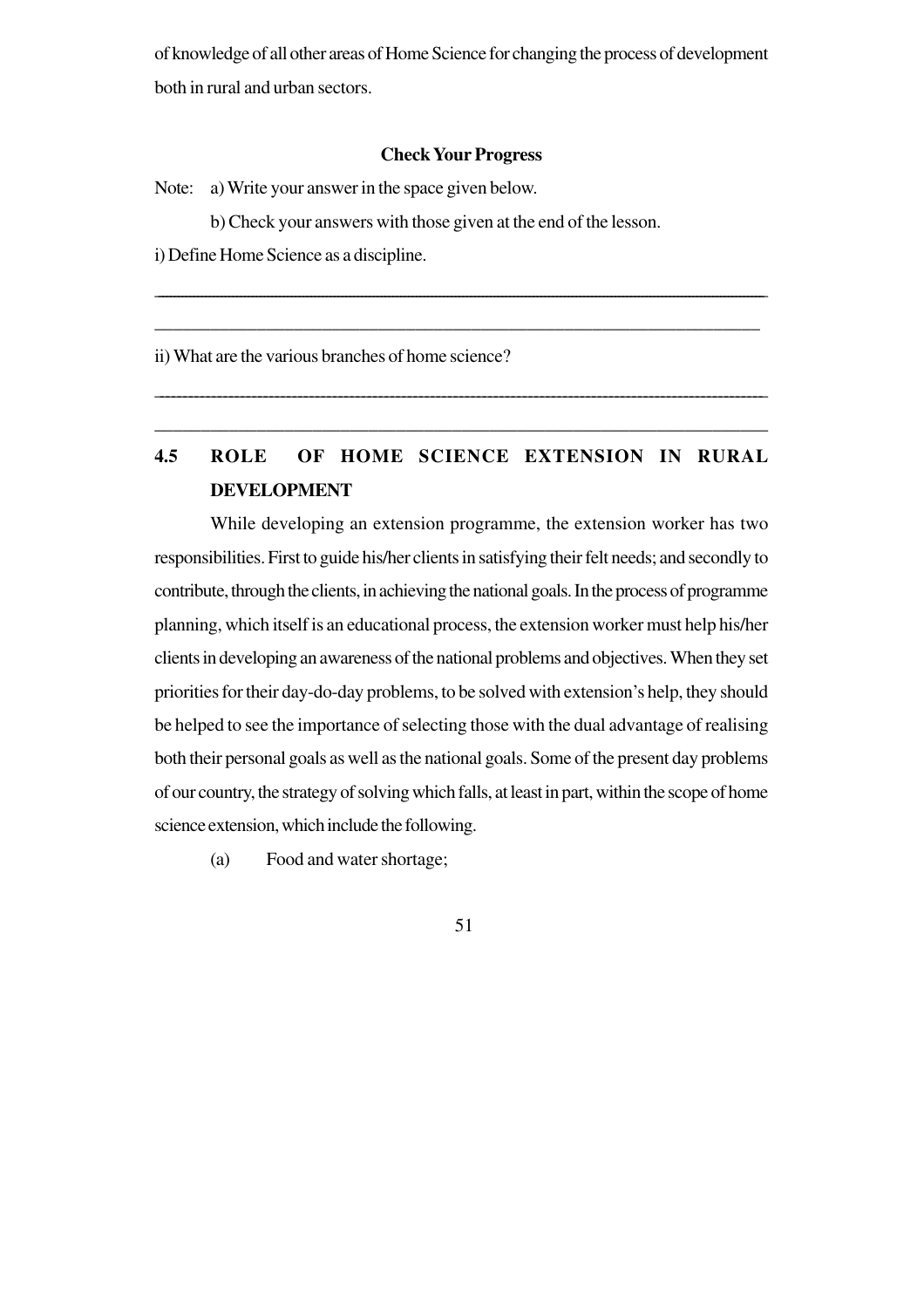- (b) Poor health and nutrition;
- (c) Over population;
- (d) Environmental pollution;
- (e) Poverty;
- (f) Lack of understanding and/or practice of democracy and

(g) Low work-efficiency on the part of all elements of our population, etc. Home science extension has a definite role to play in assisting the rural home--makers to contribute their small bit in solving many of these problem, as they perform their routine functions.

Home science extension work can result in the raised standard of living for the rural families, and a more satisfying and dignified life for them. The raised aspira-tions of the rural family as a result of home science extension work, will in turn help to create the necessary motivation among its members for the efforts to increase farm production. Increased farm production is a means for raising both the level and standard of living. Home science extension and agricultural extension arc thus complementary to, and dependent upon, each other.

## **4.6 QUALITIES OFAN EXTENSION WORKER**

Extension Education is one educational process to provide knowledge to several people about improved practices in a convincing manner and help them to take decisions within their local conditions. The Extension worker plays an important and necessary role in the extension field. The extension worker is bound to touch upon all aspects of rural life and hence he should have comprehensive understanding of the village people and thing problems. He should participate in sorrows and joys of the villagers and must develop close contact with the village people. He is to win the willing and enthusiastic cooperation of the people and the work is to start with the local felt needs.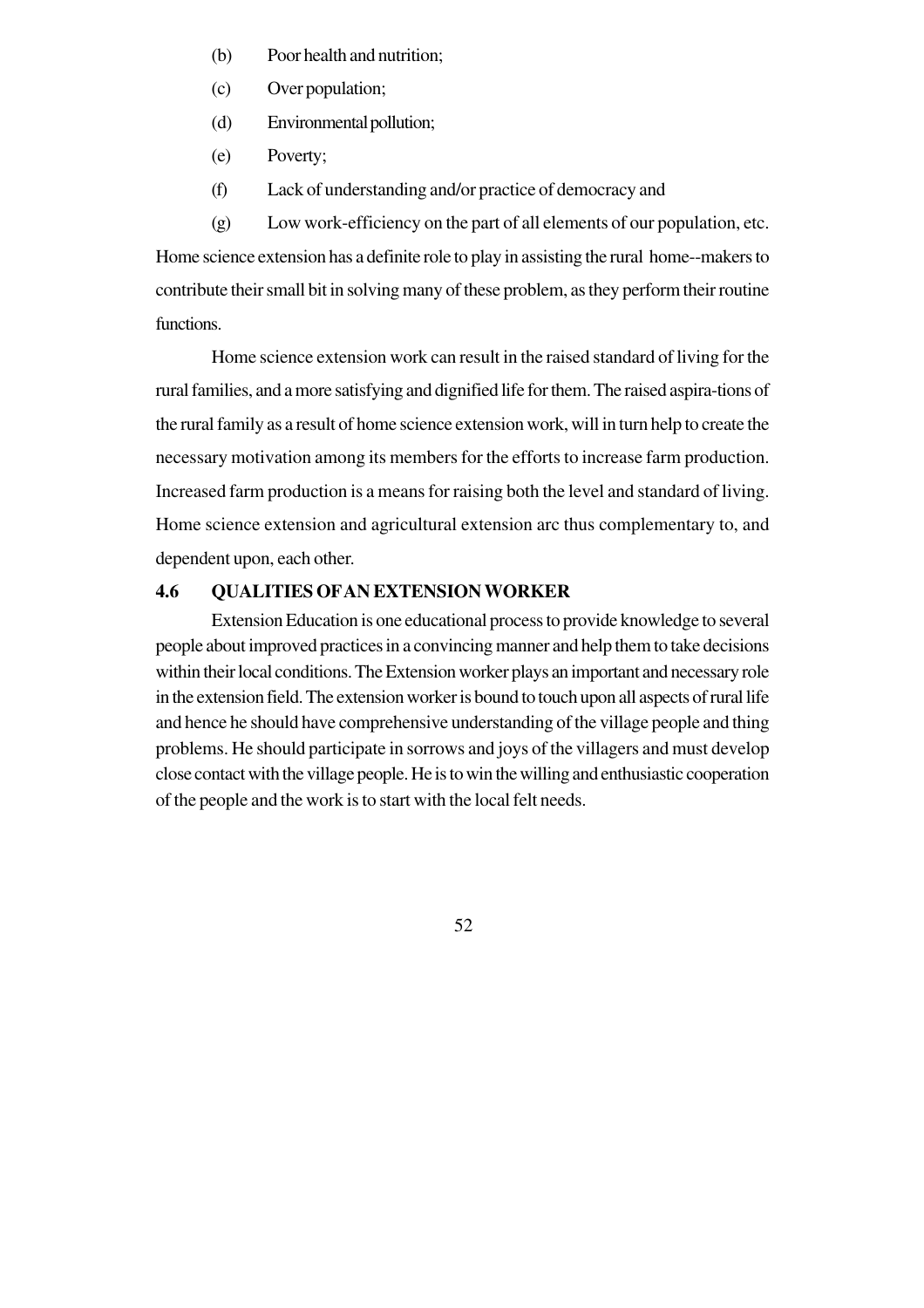The whole extension process is dependent upon the extension worker, who is the critical element in all extension actives. If the extension worker is not able to respond to a given situation and function effectively, it does not matter how imaginative the extension approach is or how impressive the supply of inputs and resources for extension work. Indeed, the effectiveness of the extension worker can often determine the success or failure of an extension programme. The worker has to work with people in a variety of different ways. It is often an intimate relationship and one which demands much tact and resourcefulness. The worker inevitably works with people whose circumstances are different form his own. He is an educated, trained professional working with farmers, many of who have little formal education and lead a way of life which may be quite different from his.

Through extension work, the worker basically intervenes in the life of the farmers in a particular area. The extension worker is a change agent, he intervenes to bring about change in order to help improve the lives of the farmers and their families.

*The extension worker should have knowledge and personal skills. The four main areas of knowledge are important for the extension worker and form the basis of extension training:*

*Technical:* The worker must be adequately trained in the technical aspects of his work and have a good working knowledge of the main elements of the agricultural system in which he is working.

*Rural Life:* This includes anthropological and sociological studies of the rural area where he is working, local traditions, practices, culture and values.

*Policy:* The worker would be familiar with the main legislation of government or other institutional policies which affect the rural areas, development programmes, credit programmes, and bureaucratic and administrative procedures.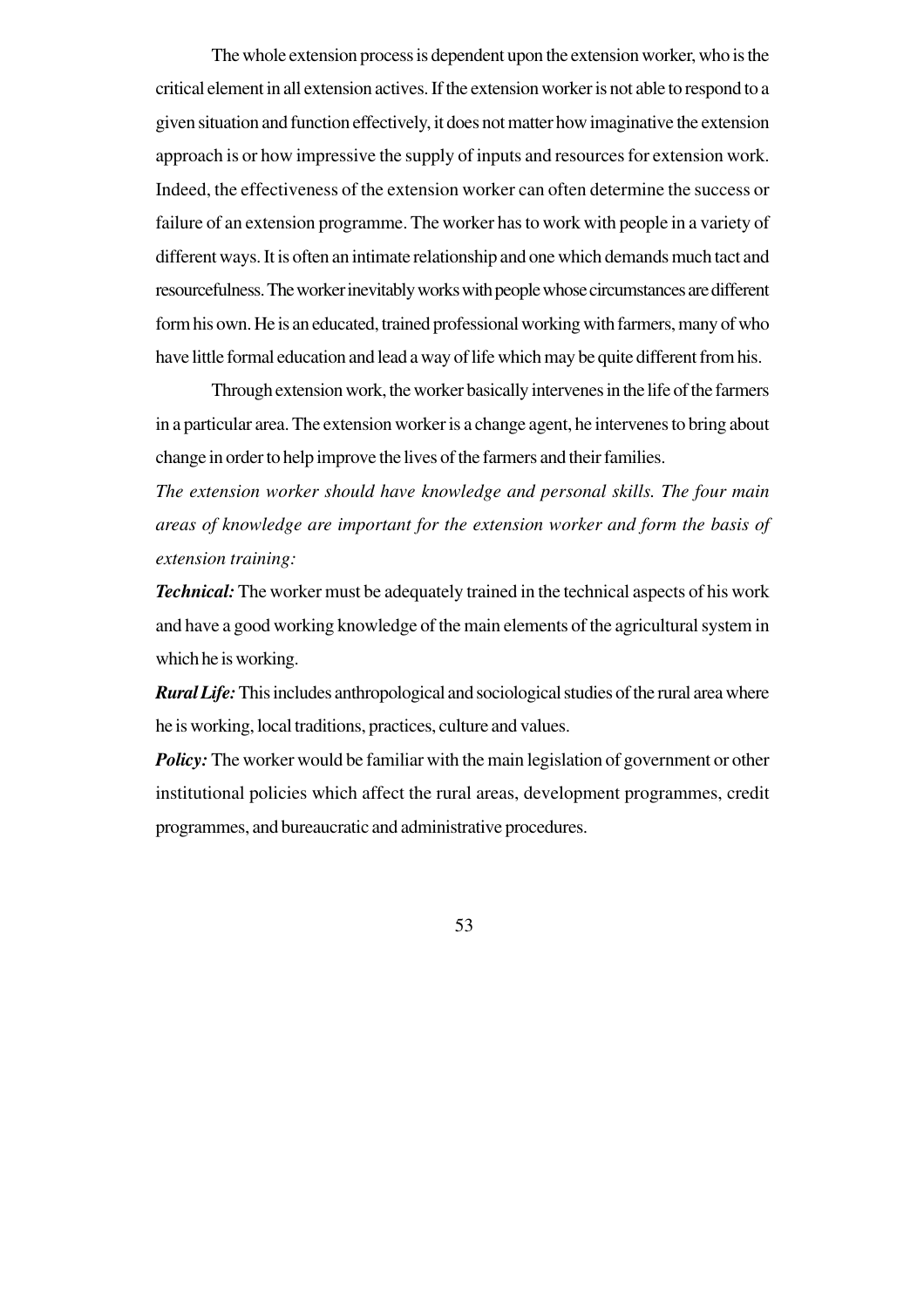*Adult Education:* Since extension is an educational process, the worker must be familiar with the main approaches to adult education and group dynamics and with the techniques of developing farmer participation in extension activities.

#### *Personal Skills: The extension worker should possess the following skills:*

*i) Organization and Planning:* The extension worker must be able to plan extension work, to organize its implementation and generally to manage and effectively control and extension office and its activities.

*ii) Communication:*The worker must above all be a communicator, both verbally and non-verbally, and this skill is the basis of all extension activity,

*iii) Analysis and Diagnosis:* The extension agent must be able to examine situations which confront him, recognize and understand the problems that exist and propose course of action.

*iv) Leadership:* The extension worker should inspire confidence and trust in the farmers he serves, set them an example and take the lead in initiating activities.

*v) Initiative:* The extension worker may often have to work in isolation and unsupervised. He must have initiative and confidence to do so without depending upon guidance and support from his superiors.

Other qualities that the extension work should possess include his commitment to extension work and dedication, humility, confidence in his own abilities, good communication skills, ability to speak in public, honesty and reliability.

### **4.7 LET US SUM UP**

Through the lesson we have learned that Home Science Education is the well-structured education of home living. Through its core courses such as clothing and textile, foods and nutrition, human-resource development, human development and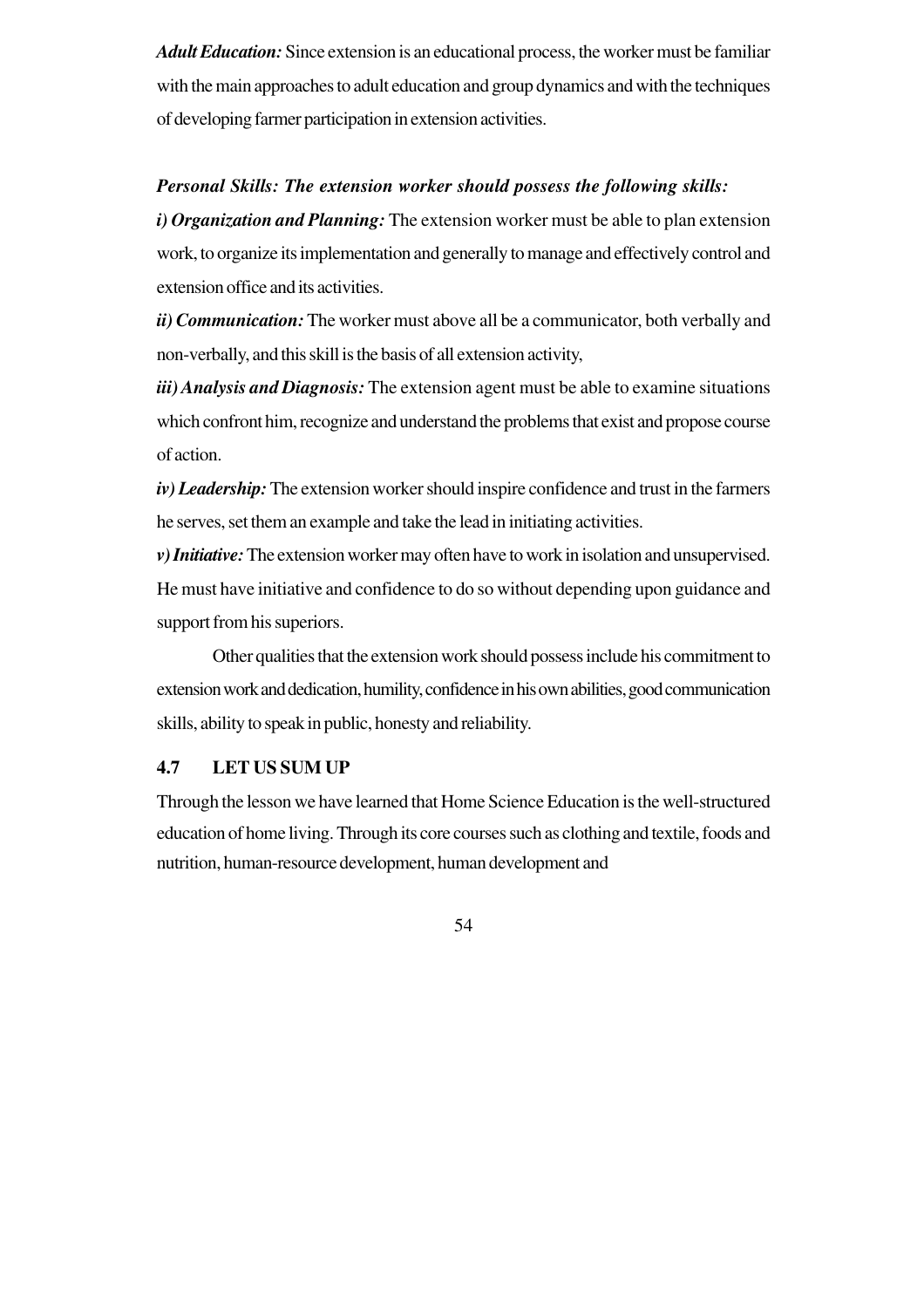Extension education, it helps to bring economic independence in individual to raise the standard of living. Science of Home is concerned with maintenance and enrichment of human relationship within and outside the family, through the development and judicious use of all human and material resources to achieve maximal satisfaction for all members of a family. Home Science extension aims at dissemination of scientific knowledge and technology among the rural masses, in order to improve their quality of life. Also, it was explained that the extension worker needs to have multiple qualities in order to be an effective and efficient agent of change.

## **4.8 ANSWERS TO CHECK YOUR PROGRESS**

**1.** Home Science can be interpreted as Systematic Education for home living. Home Science deals with all aspects of the life of the community and the nation. It integrates the application of knowledge synthesised from different sciences and humanities to improve the human environment, family nutrition, management of resources, child development, community resource management and consumer competence.

### **2. The main branches of home science are:**

- i. Human development and family studies.
- ii. Foods and nutrition
- iii. Family resource management
- iv. Clothing's and Textiles
- v. Home Science Extension Education
- vi. Food Service Management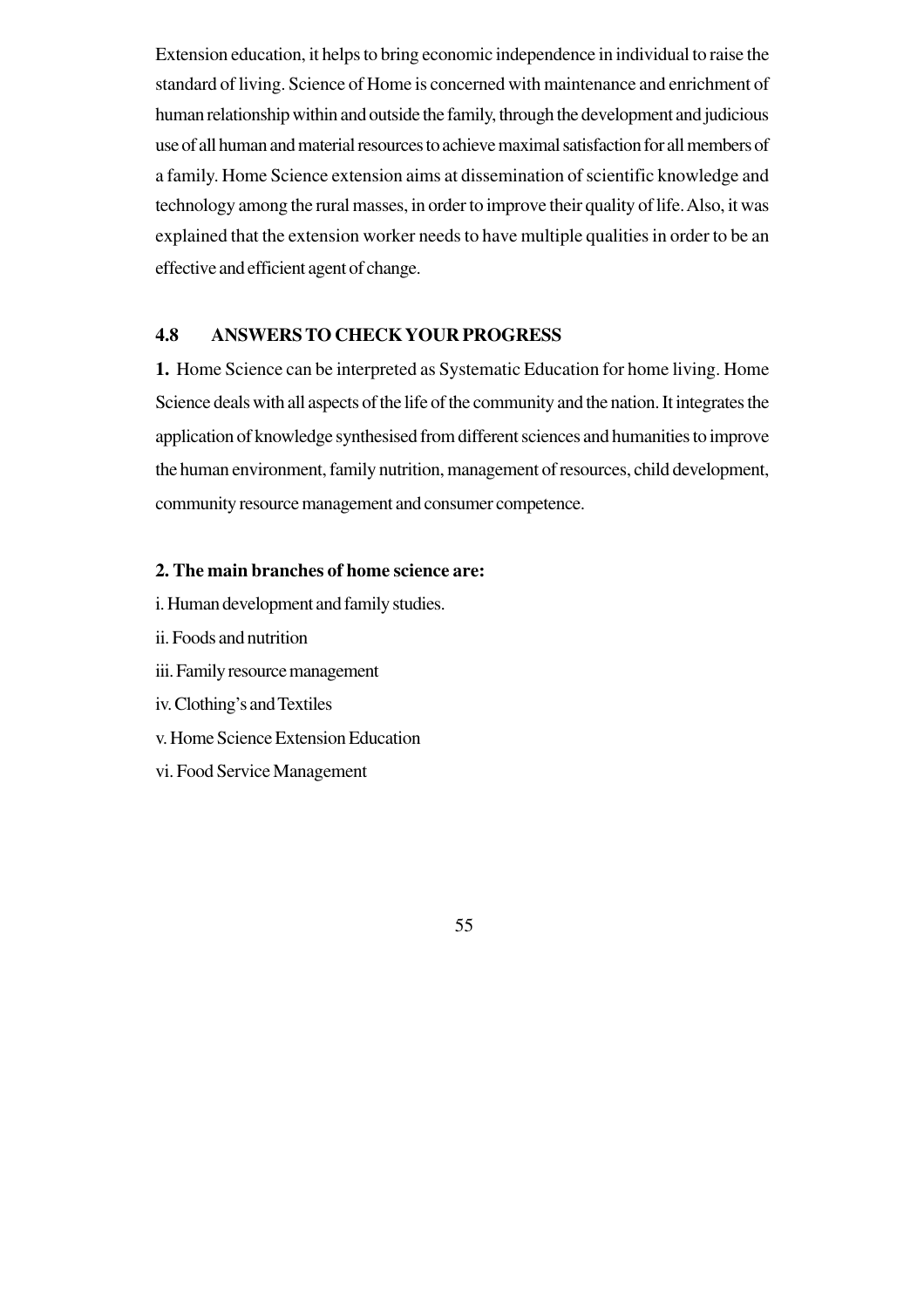## **4.9 LESSON END EXERCISE**

- Q1. What is the role of Home Science Extension Education in Rural Development?
- Q2. Describe the qualities required to be possessed by an extension worker.

# **4.10 SUGGESTED READING**

1. O.P. Dahama and O.P. Bhatnagar (2012). Education and Communication for Development. Oxford and IBH Publishing Co. Pvt. Ltd.: New Delhi.

2. S. Shekhar and S. Ahlawat (2013). Textbook of Home Science Extension Education. Daya Publishing House: New Delhi.

 3. S. Venkataiah (2001). New Dimensions of Extension Education. Anmol Publications Pvt Ltd: New Delhi.

4. S.V. Supe (2012). An introduction to Extension Education. Oxford and IBH Publishing

Co. Pvt. Ltd.: New Delhi.

 5. V.K. Dubey and Indira Bishnoi (2008). Extension Education and Communication. New Age International Ltd., Publishers: New Delhi.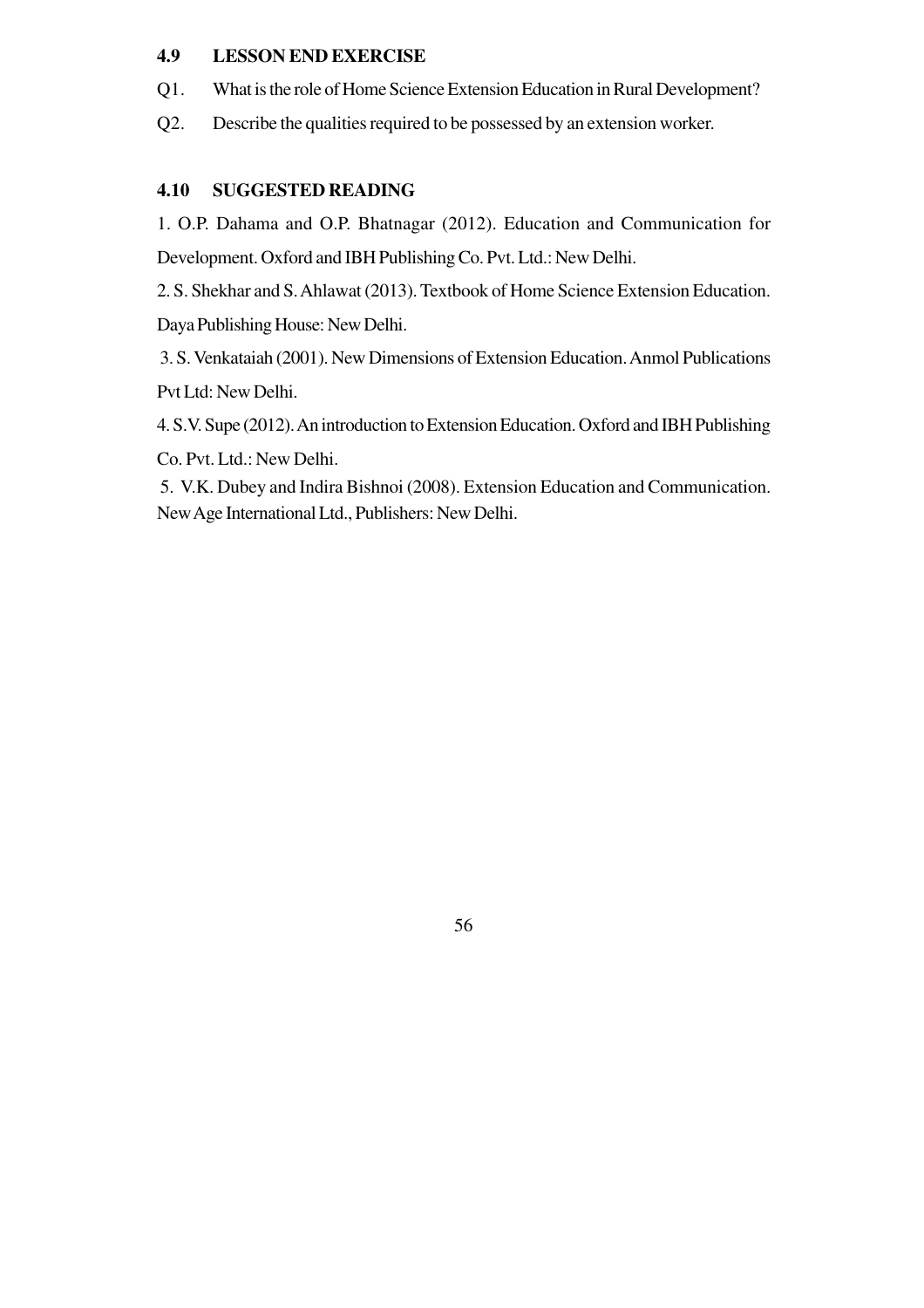#### **EXTENSION PROGRAMME - CONCEPTAND SCOPE**

#### **STRUCTURE**

- 5.1 Introduction
- 5.2 Objectives
- 5.3 Extension Programme: An Introduction
- 5.4 Extension Programme: Concept & Scope
- 5.5 Importance of extension programme
- 5.6 Characteristics of extension programme
- 5.7 Let Us Sum Up
- 5.8 Answers to Check Your Progress
- 5.9 Lesson End Exercise
- 5.10 Suggested Reading

## **5.1 INTRODUCTION**

In the previous Unit you were introduced to the concept of extension. You were provided information related to the nature, objectives, scope and principles governing extension. It was emphasized that extension education and extension service are two related but different concepts. You were also explained the concept of home science extension and how it can contribute to national development. Now, in this Unit II, you will get to know about Extension programme planning. This current chapter specially deals with extension programme and its related aspects.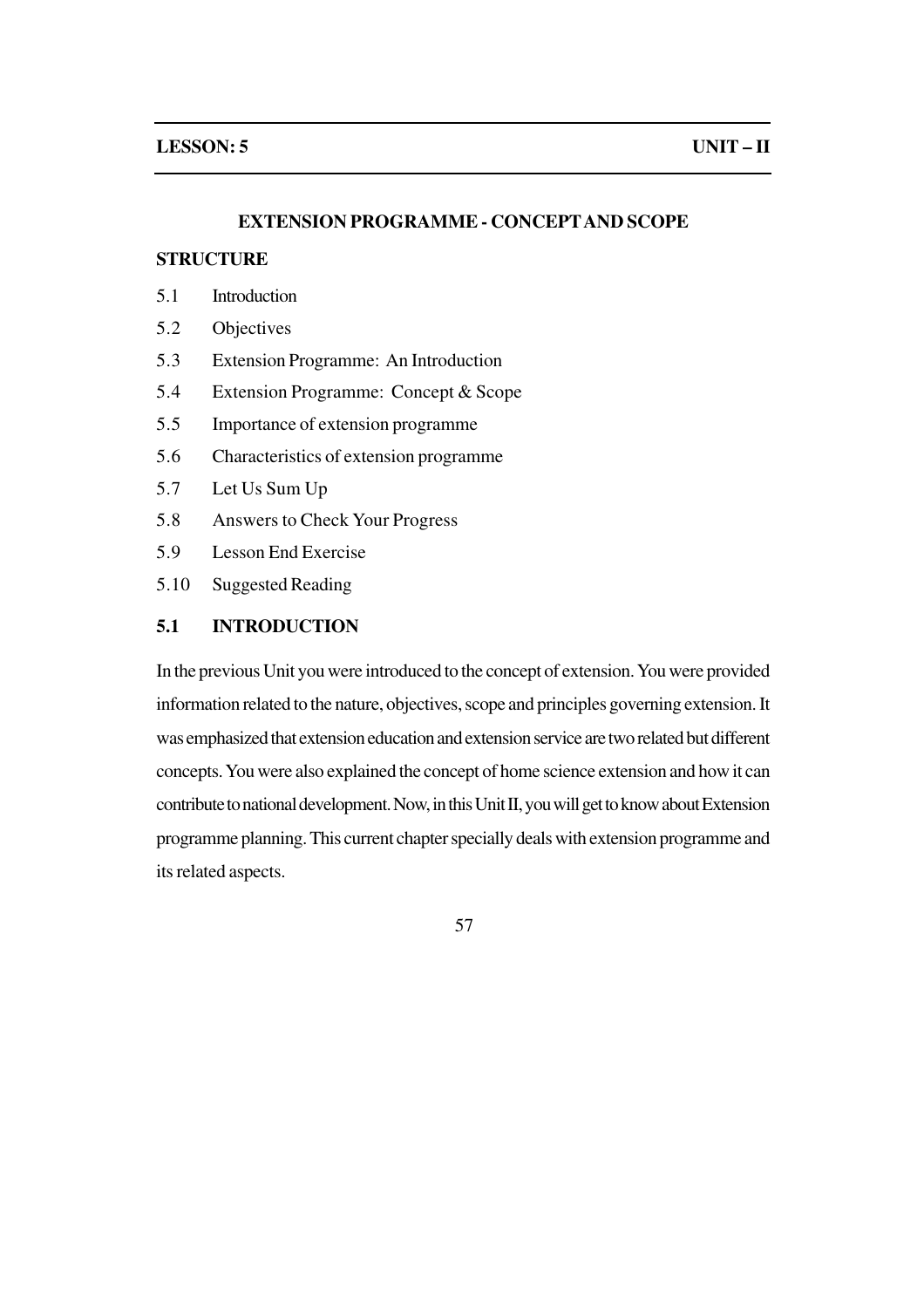### **5.2 OBJECTIVES**

This lesson will help students to understand the concept and scope of extension programme. They will especially learn about the importance and characteristics of an extension programme.

# **5.3 EXTENSION PROGRAMME: AN INTRODUCTION**

An extension programme is a carefully prepared statement written in a form that clearly sets forth the significant changes that are needed in the behaviour of the people and in the conditions in which they live, to be attained over a period of time. The purpose of extension programme is to aid people in solving their problems. The ultimate objective of extension teaching is to promote the physical, mental, spiritual and social growth of the individual farmer, his wife and children. This can be done by helping them in analysing their own problems, in finding solutions to them, and in bringing about active participation in formulating and carrying out the plans necessary to put these solutions into effect. One should not act on the assumption that any group of persons will act on the plan about which they have not been consulted. In order to obtain their participation, it is necessary that they should be involved in the preparation of the plan.

Programme planning is a continuous series of activities or operations leading to the development of a definite plan of action to accomplish particular objectives. It is the process by which people work together to determine goals. In this process they agree and feel that the goals and experiences may help them in reaching their objectives.

The first four steps are included under programme planning while the remaining four steps are grouped under programme action. As stated earlier the programme planning process is a continuous one and it is better if it starts from the first step and moves to the last step. Each step has its own importance and if any one step is missed the programme may not be realistic, and naturally there will not be the expected change or development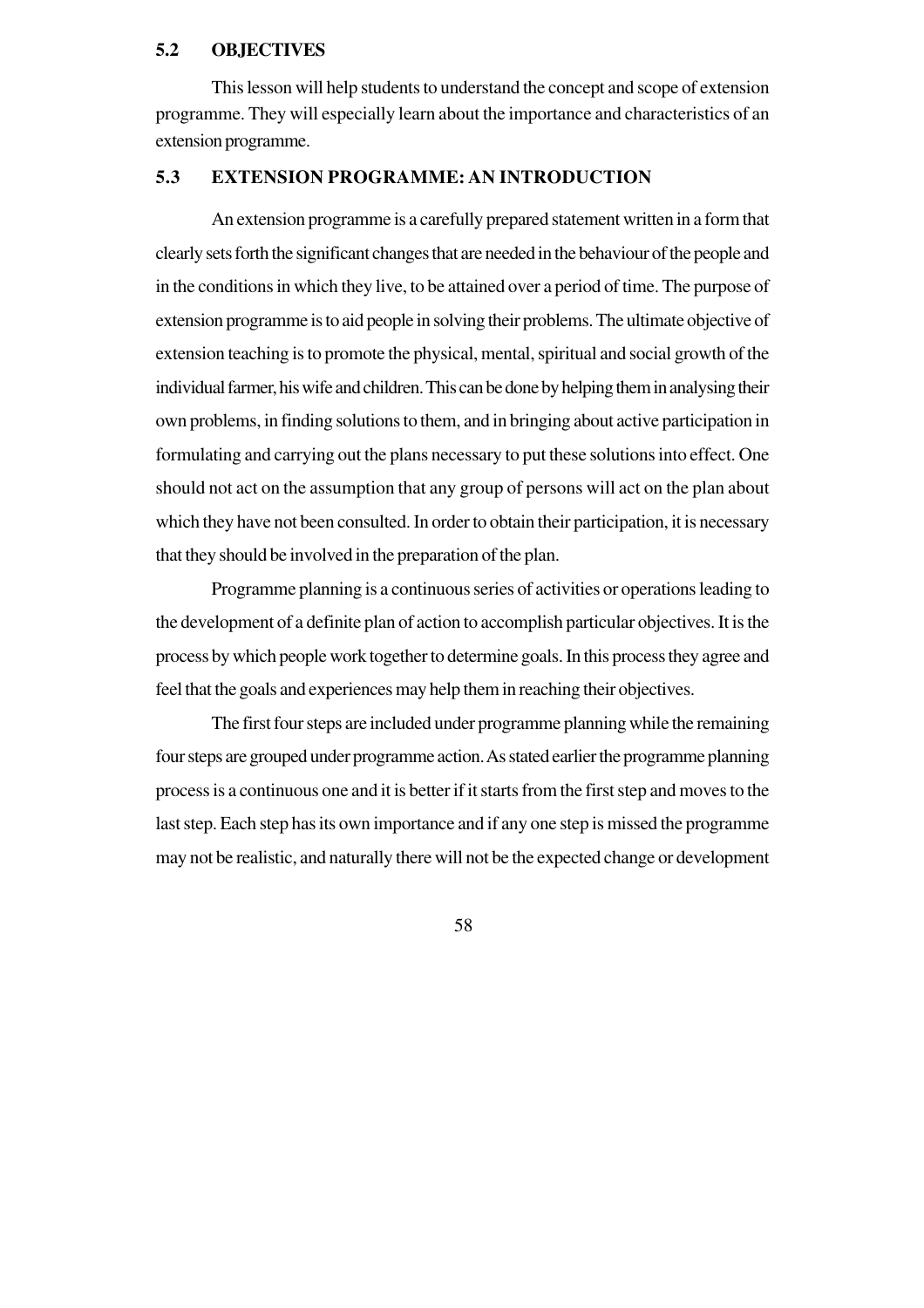due to that programme. It is, therefore, necessary that steps of the programme planning process should not be overlooked or missed while preparing and implementing the programme.

Facts are the foundation stones upon which the community leaders and the problem committee build and carry out their programmes. It is the responsibility of the change agent to assemble and interpret factual information for the use of the community leaders. The local situation is the bench mark from where people should start the process of programme planning. People are more concerned with facts that grow out of or are related to their own experiences. For instance, people are generally more interested in facts secured from a result demonstration held in their own village than in information from a demonstration or experiment station located many miles away.

The emphasis on placing a high value on the local situation does not minimise the importance of using facts secured from sources outside the community in which the work is being carried out. These facts are important, effective and assist in determining a sound programme. The facts obtained from outside the local situation arouse interest and are valuable in deciding recommendations growing out of local experiences.

For instance, a statement that wheat yields under irrigated conditions on the farm of a progressive farmer gave 15 quintals of wheat per acre is the presentation of an important fact about a local situation. If this statement is followed by the report of 75 national demonstration results stating an average of 12 quintals of wheat per acre, then the local fact just presented is more nearly clinched. If the agricultural university experiment station data shows the same results, it is very likely that the village planning committee will consider this fact seriously while planning the wheat programme. The assembling of the facts pertaining to local situations is a continuous activity. It is important that facts about local situations be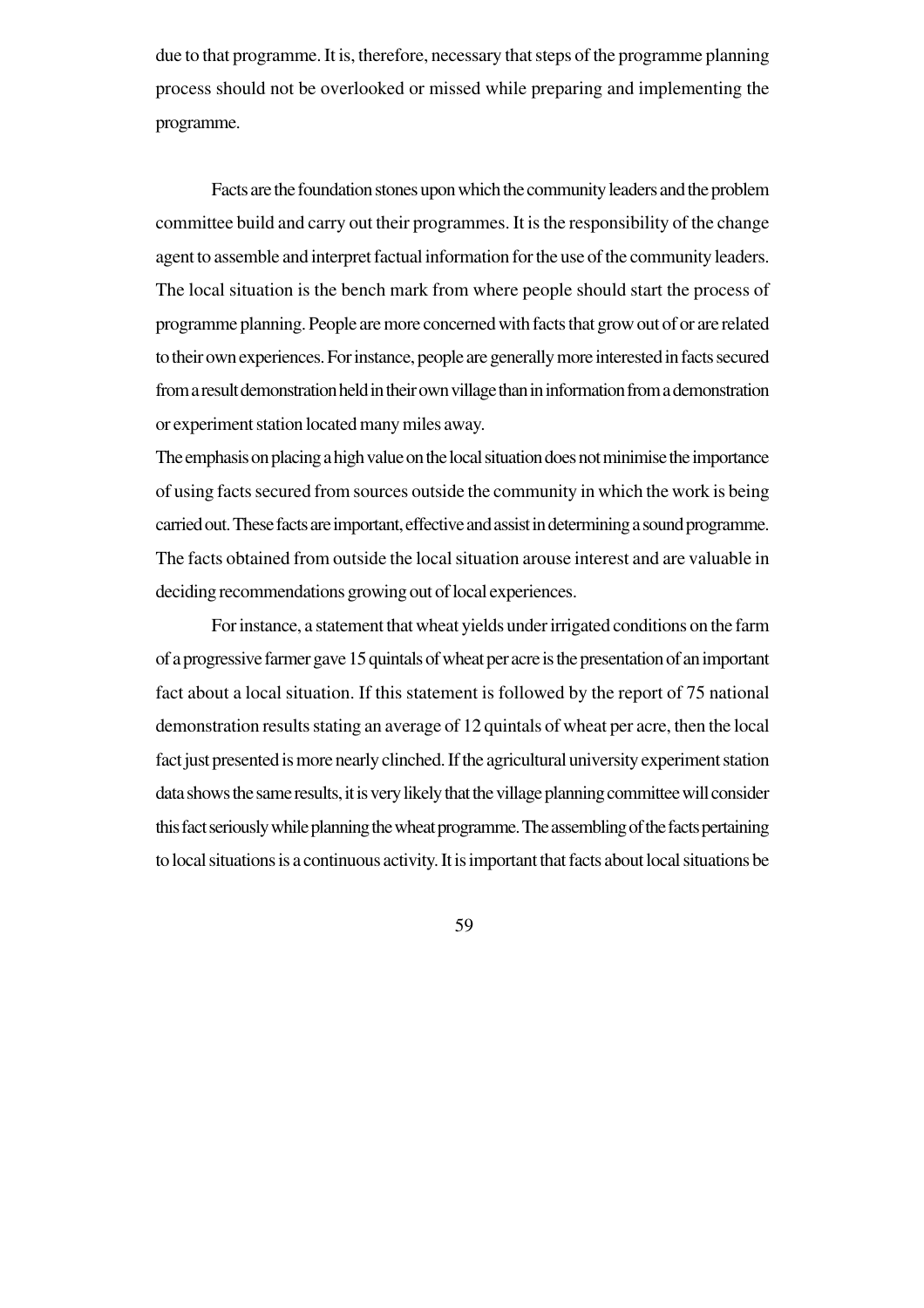regularly recorded in the project file by the change agent. It will be convenient to maintain the record of facts each day in a daily diary. Afterwards this information may be transferred to the permanent project file for later reference.

Facts may be secured from revenue records, panchayat samiti records, local newspapers or magazines, by personal visits, records of demonstrations, surveys, reports from key leaders, conferences and meetings and other sources.

After assembling the facts pertaining to local situations it is important to analyse these facts in such a way that they will be useful to individuals or committees. This analysis or interpretation means a translation of these facts into familiar language or terms. It also means -an explanation of the meaning of facts as they apply to the local farm or community. Interpretation of facts involves careful reasoning backed up by experience and judgment. The change agents sometimes with the help of specialists or technicians and a committee of experienced farmers, are in the best position to interpret information in terms of local adaptation.

Facts about local situations after analysis are helpful in identifying the problems. When facts are properly interpreted they help the change agents and leaders in showing the situation as it is. The facts arouse the interest of the people. They identify the problems and needs and indicate solutions to problems. They also point out weaknesses, indicate shortages and direct attention to undesirable trends. In order to have adequate facts about a local situation it is generally necessary and often advisable to secure information that falls within three categories, namely:

i) Trends.

ii) The present local situation.

iii) Recommendations.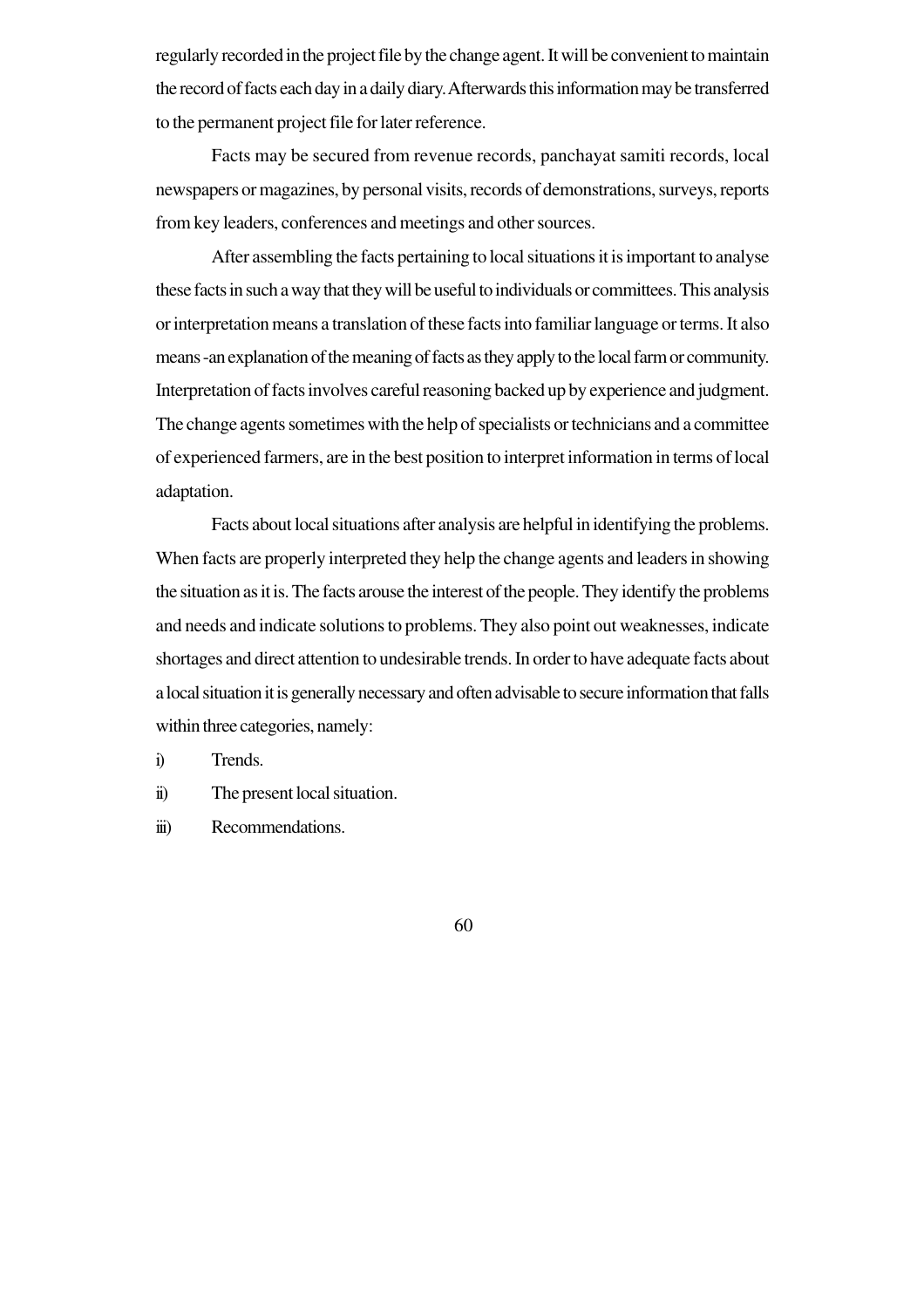These three types of information can be illustrated by relating them to the facts that should be assembled about a particular local situation. Wheat cultivation is used as an example in the following lines: i) Trend information on local wheat cultivation.

- a) Changes in the wheat area for the past 10 years.
- b) Changes in wheat yields per acre for the past 10 years.
- c) Changes in wheat fertilizer/irrigation/cultivation for the past 10 years.
- d) Changes in wheat varieties.
- e) Changes in marketing systems.
- f) Changes in the quality of wheat produced.
- g) Other changes.
- ii) Information on present wheat cultivation.
- a) Area under wheat in the locality.
- b) Wheat production per acre.
- c) Level of fertilizer use per acre for wheat.
- d) Method of irrigation adopted.
- e) Systems of marketing wheat.
- f) Others which may help to identify problems and obstacles to wheat

cultivation.

iii) Recommendations.

The change agent after consulting the specialists and the experienced farmers should arrive at certain recommendations for increasing the wheat yields. These recommendations may be in terms of a package of practices for wheat cultivation of that area as a short-term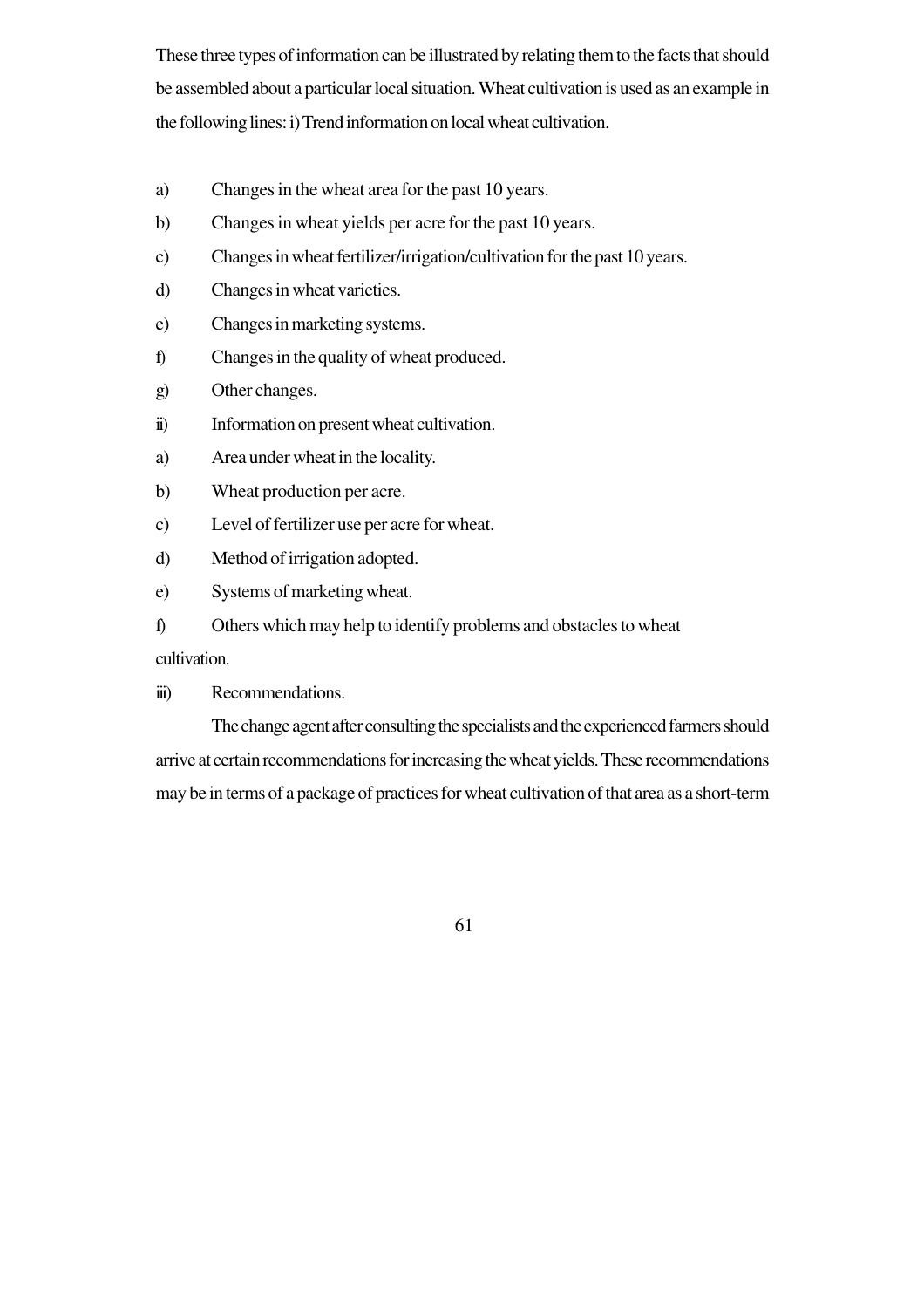measure. It may also be a long-term recommendation like developing the irrigation potential of the area.

Objectives are expressions of the ends towards which efforts are directed. The objective has a definite meaning. One has to know that a great deal of thought and planning has to be put into efforts to reach the objective. The success or failure of a particular movement is judged in terms of whether or not the objective is reached. The success in reaching one objective affects the other task and has an accumulated effect on the out-come of the project. For instance, if an individual farmer decides his objective as raising 10 quintals of wheat per acre and if he does not succeed then it has an effect on the total wheat production of the area and finally on the national income. If large numbers of farmers do not reach the desired objective of raising the wheat then it has an accumulated effect on the wheat yield of the area. In other words, objective is that which a person, group or agency sets before itself as an object or condition to be attained.

There is a slight distinction between objectives and goals. Objectives are the directions of movement, while a goal is the distance in any given direction one expects to go during a given period of time. Objective, aim and purpose are used synonymously by educators, but generally only one word, i.e., 'objective' is used for these terms. Objectives can be grouped into three levels depending on their specificity.

1) Fundamental objectives are the all-inclusive objectives set for society. These objectives are found in the constitution of the country. The fundamental rights of citizens, good life, better citizenship, democracy and the development of the individual are a few examples of these objectives.

2) General objectives are more definite than fundamental objectives. They are generally found in the statements of policies and purposes of the organisation. Providing better recreational and housing facilities to the rural people is an example of this objective.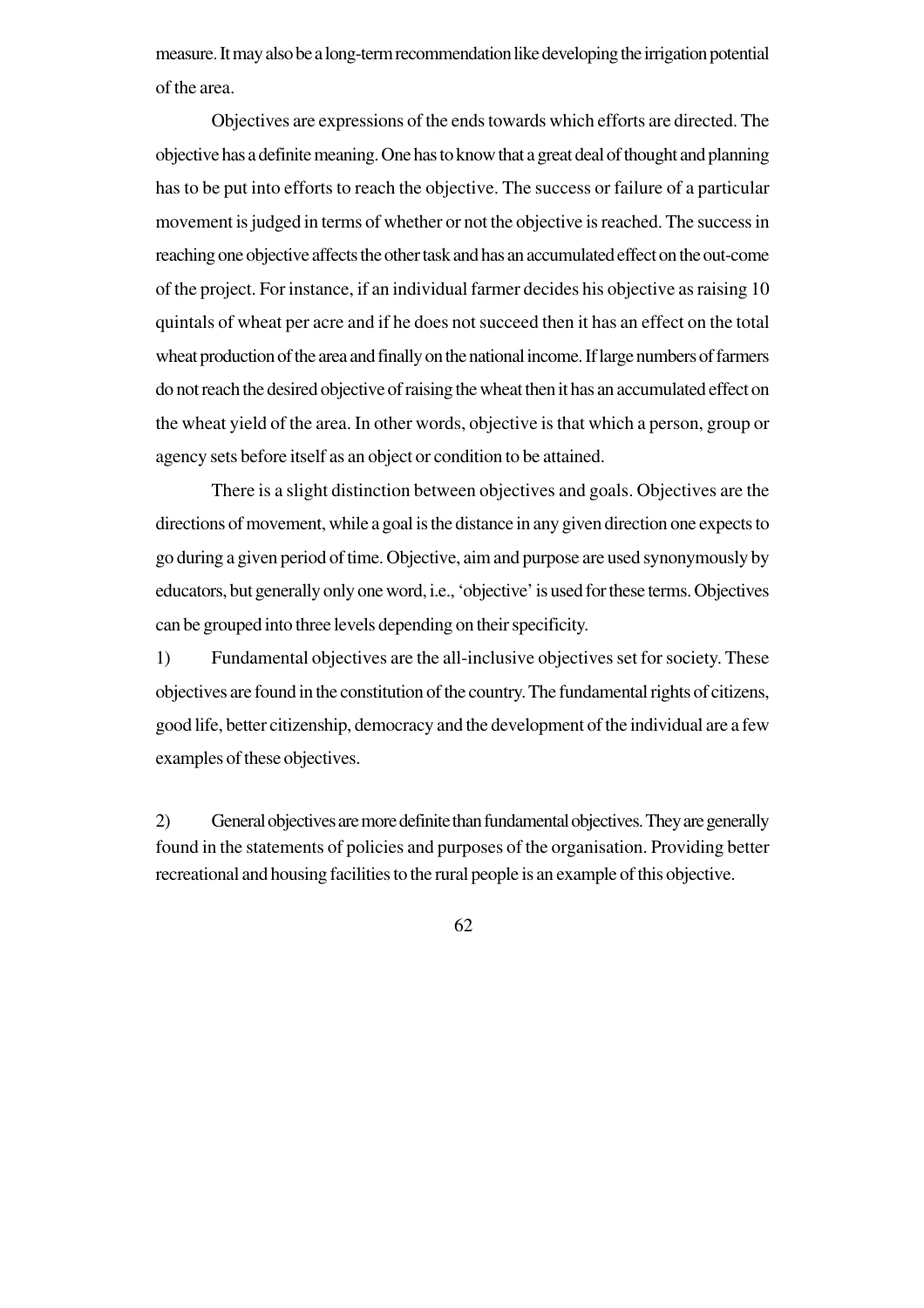3) Working objectives are the specific items which are to be achieved. These may be stated from the change agent's stand-point and from the standpoint of the people. It is important to harmonize what rural people feel, what they need and what professional extension workers think they ought to have. In an ideal situation there would be perfect agreement between these two. For .example, to increase the wheat yield per acre by using improved varieties, following the *sara* method of irrigation, etc.

While stating the objectives it is necessary to test them for their usefulness in meeting the standards of educational attainment and for achieving the desired targets.

a) The objectives should be clearly stated. They should identify the people concerned or to be concerned, the changes that people desire to make and the content of subject matter of areas involved.

b) The objectives should be achievable considering the people concerned and the available resources.

c) The objectives should be developmental and lead to an expansion of interest and satisfactions.

d) The objectives should be such that they can be evaluated and evidences of accomplishments can be identified.

#### **5.4 EXTENSION PROGRAMME: CONCEPT & SCOPE**

Thus, extension work is characteristically a cooperative venture. It is very essential in such a public movement that the statements of its purpose are clearly understood both by the extension workers and the people. Ten reasons are given by Kelsey and Hearne in their book Cooperative Extension Work in support of having a programme.

(1) To ensure careful consideration of what is to be done, why and how.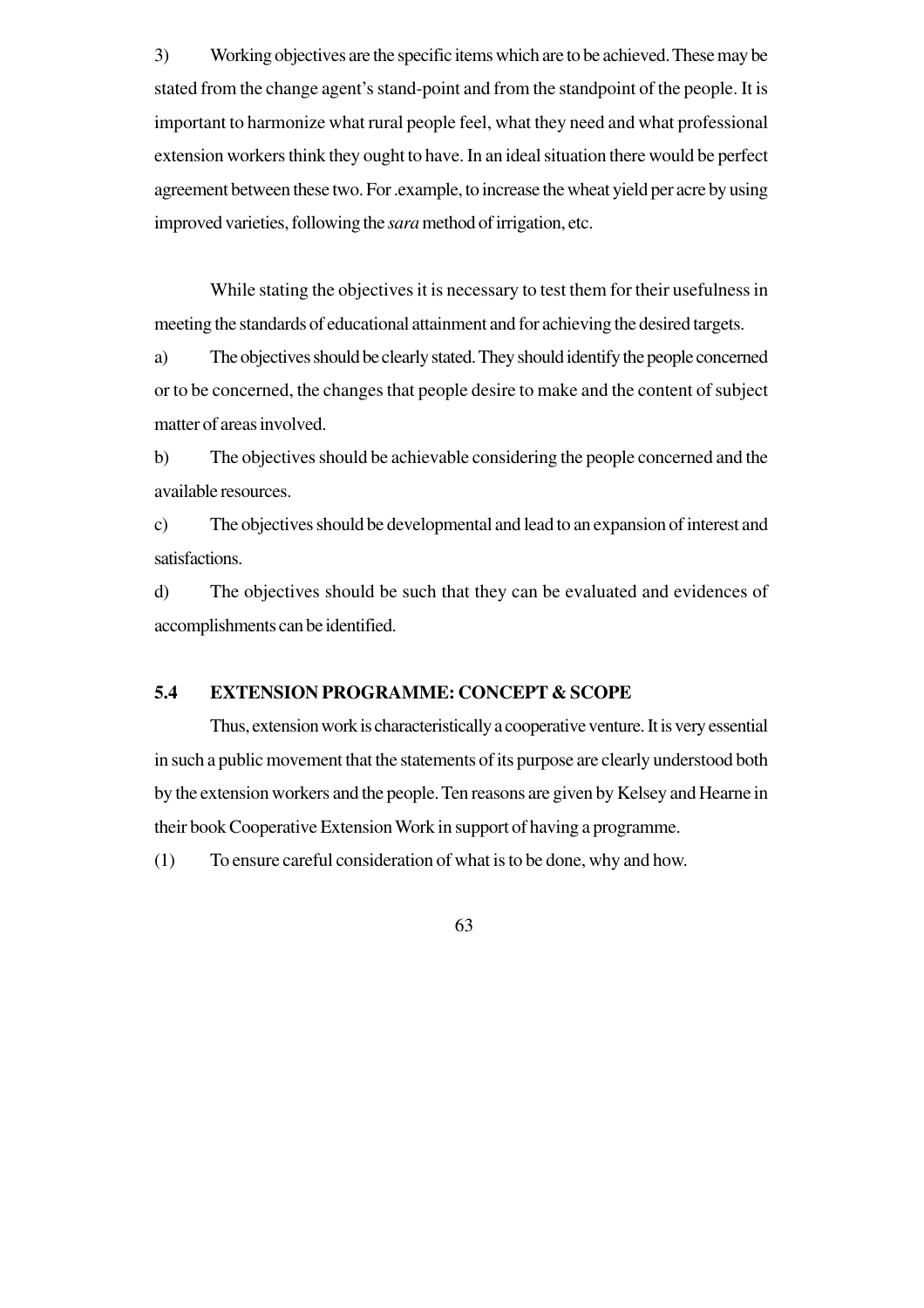- (2) To have available in written form a statement for general public use.
- (3) To furnish a guide against which to judge all new proposals.
- (4) To establish objectives towards which progress can be measured or evaluated.
- (5) To have a means of choosing.
	- (a) The important from the incidental problems;
	- (b) The permanent from the temporary changes.

(6) To prevent mistaking the means for the end, and to develop both felt and unfelt needs.

- (7) To give continuity during changes of personnel.
- (8) To avoid wastage of time and money and promote general efficiency.
- (9) To help in the development of leadership.
- (10) To help justify appropriations by public bodies.

It is necessary that the extension workers who work with the rural people should bear in mind always the following principles:

- (1) It must be based on felt needs and interest of the people.
- (2) It should be based on a careful analysis of the situation.
- (3) It must be developed through joint participation of village leaders, Block staff, and

taking into account recommendations from the district, state and central Government personnel.

- (4) It must be in line with local as well as state and national needs.
- (5) It must be flexible but with a "back-bone" that give it stability and continuity.

(6) It must provide for a system of priorities in line with local needs, interest and resources.

(7) The programme should start where people are and what they have.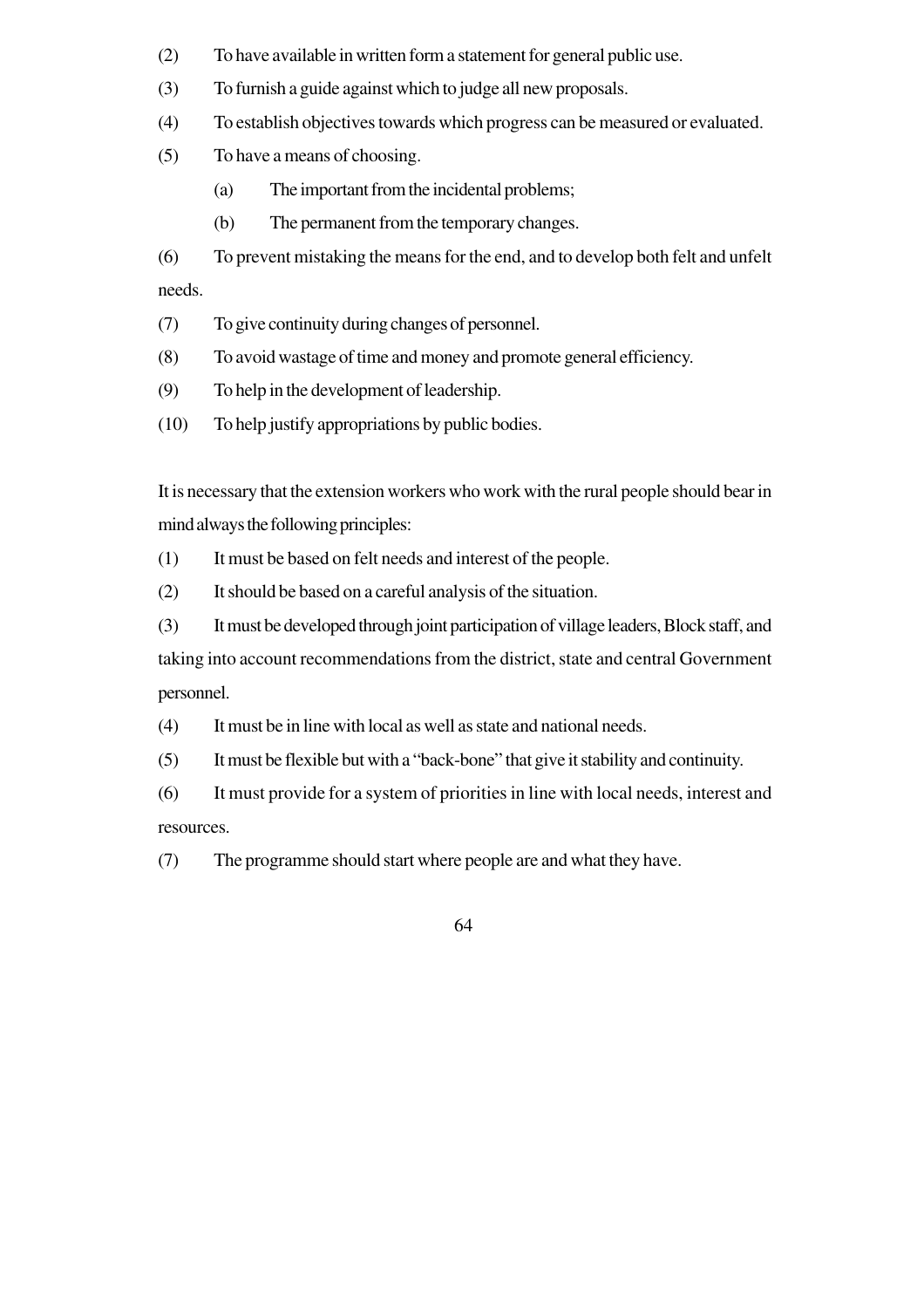(8) It must have objectives that are attainable within the economic, social and mental capacities of the people through, education with a minimum of Government aid.

(9) It must be highly significant economically, socially, aesthetically or morally to a relatively large number of people in each village or block.

(10) The objectives and solutions must offer satisfaction to the participants.

(11) The programme should have a plan of action.

(12) It must be developed, understood, conducted and judged as an educational instrument for helping people learn how to help themselves.

(13) The programme should be balanced and comprehensive in nature.

(14) Evaluation of results should guide future programme plans.

The process of extension programme planning can be broken down into the following consecutive steps.

- (1) Collection, analysis and evaluation of data Assessing the Situation.
- (2) Determination of objectives based on the needs of the Community.
- (3) Definition of problems.
- (4) Finding solutions to problems.
- (5) Selecting problems to be attacked with due consideration to priorities.
- (6) Draw a plan of action.
- (7) Carrying out the plan.
- (8) Continuous checking and evaluation of results.
- (9) Reconsideration.

Thus, extension programme planning is a continuous process. Good planning depends on the availability of adequate and reliable data and a scientific elaboration and interpretation of the same. Extension worker must have adequate knowledge of what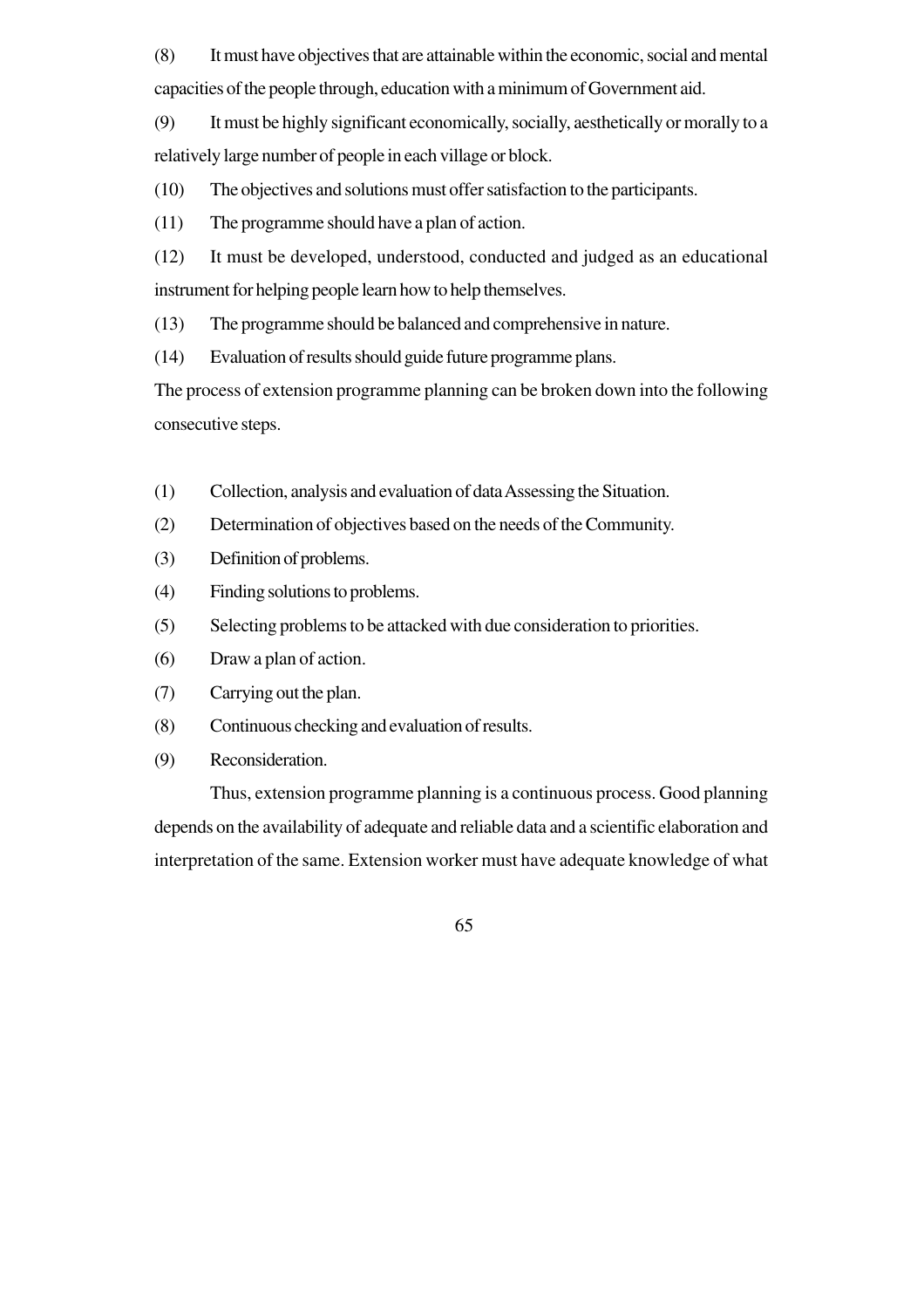farmers produce, how and under what conditions they produce it, how production can be stepped up to the maximum knowledge of the cropping patterns, procedures of farm management and the factors of production.

Therefore, it is of great importance that all extension workers must possess basic farm and family information for preparing a sound family village, and Block Plan. But, in general information on the following items should be collected:

A. Basic information about the village.

(1) Population.

- (2) Total number of families.
- (3) Number of farm families.
- (4) Other main occupations of the villagers.
- (5) Facilities of communication.
- (6) Facilities of schooling.
- (7) Facilities of medical aid.
- (8) Facilities of drinking water, etc.
- (9) Attitudes and beliefs of the rural population.

*B. Information about farm management and production Programme.*

- (1) Total area under cultivation in the village.
- (2) Size of an average agricultural holding.
- (3) Types and quality of crops grown and types and quality of livestock keeping.

(4) Soil types and problems connected with soil fertility, Soil erosion, drainage, soil management, etc.

(5) Cattle feeds.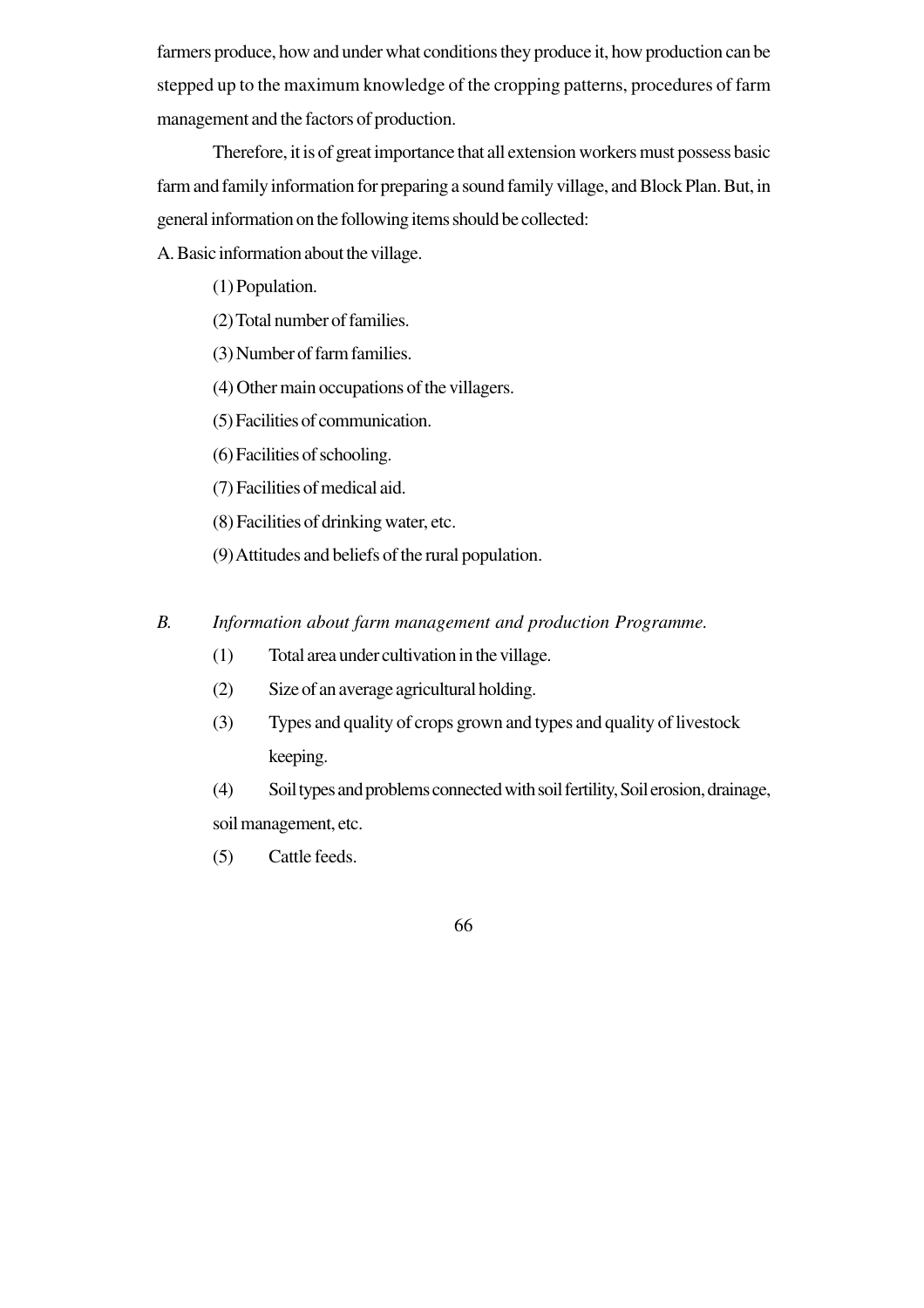- (6) Utilization of grass land.
- (7) Disease and pest control.
- (8) Agricultural machinery including traditional and improved.
- (9) Irrigation resources.
- (10) Financial position of the farmers.
- (11) Credit facilities.
- (12) position of labour

(13) Collect information about present practices of main farm enterprises by interviewing few average farmers.

(14) Collect research recommendation on main farm enterprises by consulting specialists.

The data can be collected by the V. L. W. and other workers from the villagers themselves, from the local institutions, and from the records of the revenue assistant.

Objectives will become the direction of movement towards the attainment of a desirable situation. The basics objectives of the programme should be determined by the villagers in consultation with the extension staff. This means that the villagers must have a very clear understanding of the projects so that they are able to set up appropriate objectives for village programme. Objectives of the programme can be decided upon by the head or active member of the participating family in family plans. The village panchayat can also determine the objectives of activities to be undertaken on a community or village basis. However, advice of the extension worker must be taken by the villagers in order to make a clear understanding about the objectives of the programmes.

If the determined objective of a programme is not specific and clear in understanding, it can not be evaluated very easily. The more definite an objective the more

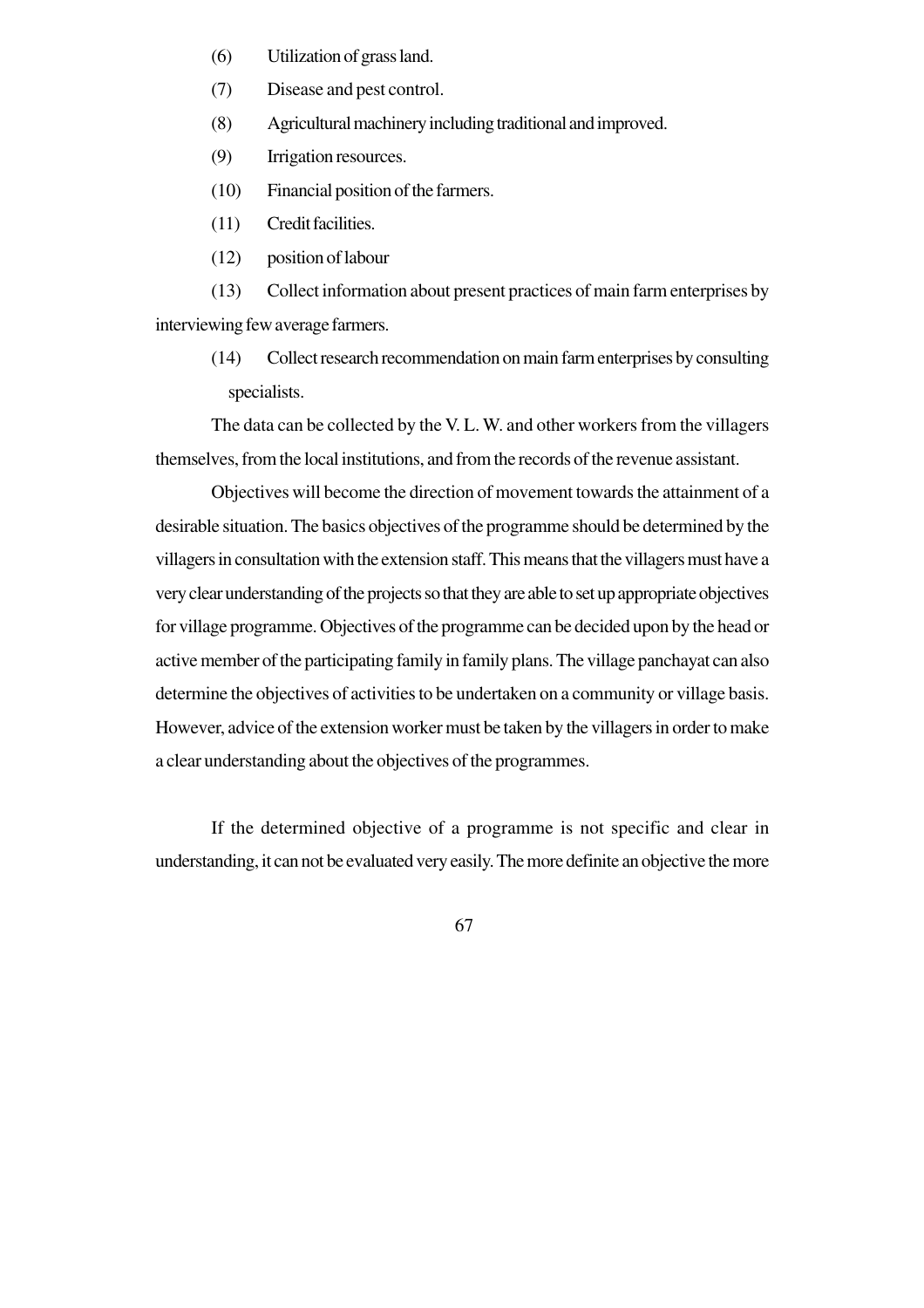useful it becomes. Make a point of analysing the words used. For example, what does increased yield mean? Does it mean tons per acre or kilograms per tree? How much increase is expected? Is the increase a matter of one season or an average over a period? Consider the following objective. To influence the farmers of Anand Taluka for adopting the cultivation of hybrid bajri 115. Let's define what we mean. "Influence" refers to all the pressures which tend to encourage the practice, Some of these may be entirely outside the work of the extension service. But -cooperative it is intended that all the method bearing on hybrid bajri-115 will be included. "Adopt" means "to understand and use the Hybrid bajri 115 in the farm plan." "Hybrid bajri-115" means the farmers cannot use their seed which are produced by them last year. They have to purchase a new seed of Hybrid bajri-115 for getting hundred per cent more yield out of its cultivation. "Farmers" means the farmers growing bajri in Anand taluka. This is called defining the objective. Generalities may serve to create interest, but only specific statements challenge the thought and facilitate the action.

# **Criteria for judging objectives**

Several tests may be used to judge the usefulness of objectives.

(1) Are they dynamic? Are they likely to promote action?

(2) Are they socially desirable? Will they lead towards the general aims of extension?

(3) Are they achievable by the level of maturity of the group and permitted by available resources?

(4) Are they developmental? Will they lead to constantly higher levels of achievement?

(5) Can they be defined in terms of behaviour or changes in people?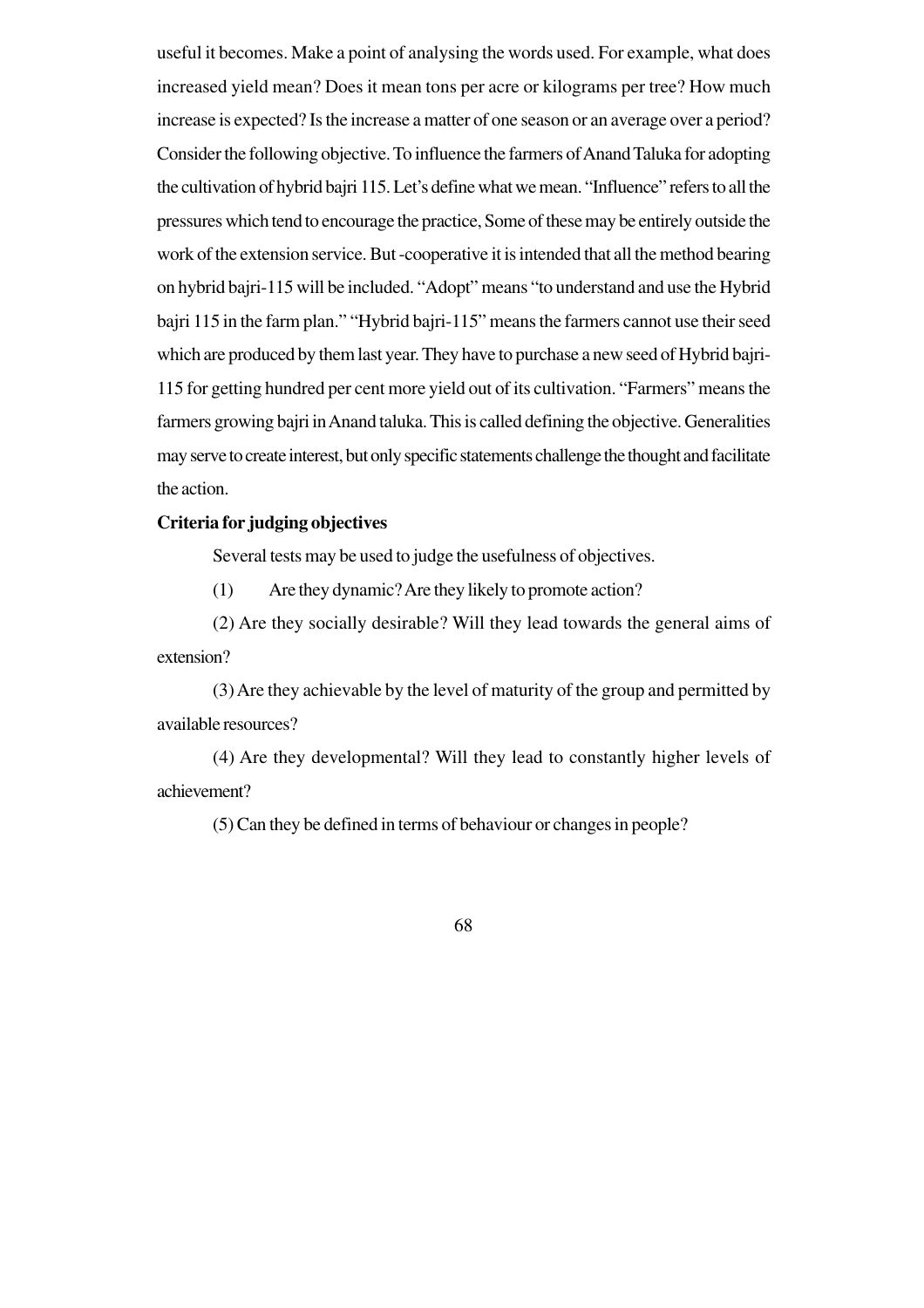(6) Can they be evaluated? Are they measurable? Can evidence of actual progress of individuals be secured?

(7) Are they specific?

# **Levels of objectives**

Three levels of educational objectives may be recognized:

(1) Fundamental objectives: Example: the good life; better citizenship: democracy; the development of the individual.

(2) The general but more definite social objective: Example: helping rural people to have better home living.

(3) Working objectives in programme: These may be stated in two ways. One way is from the extension workers stand-point; for example, influencing cotton growing farmers to adopt hybrid cotton-4. Another way is from the stand-point of the people; for example, to adjust a plow, to get electricity on the farm, to increase milk production etc.

Objectives can also be classified on the basis of period of achievement. They are three types of objectives.

(1) Long term objectives: The objectives which will be achieved after more than 10 years are called as long term objectives. For example, the good life and better citizenship.

(2) Medium term objectives: The objectives which will be achieved within the period of 3-5 years are known as medium term objectives. For example, to create minor irrigation facilities.

(3) Short term objectives: The objectives which will be achieved within one year or one season are termed as short term objectives. For example, to step-up yield per acre.

The village activities should be classified properly to give an opportunity to the planners and participants to assess their potentialities and capacities for executing the programme.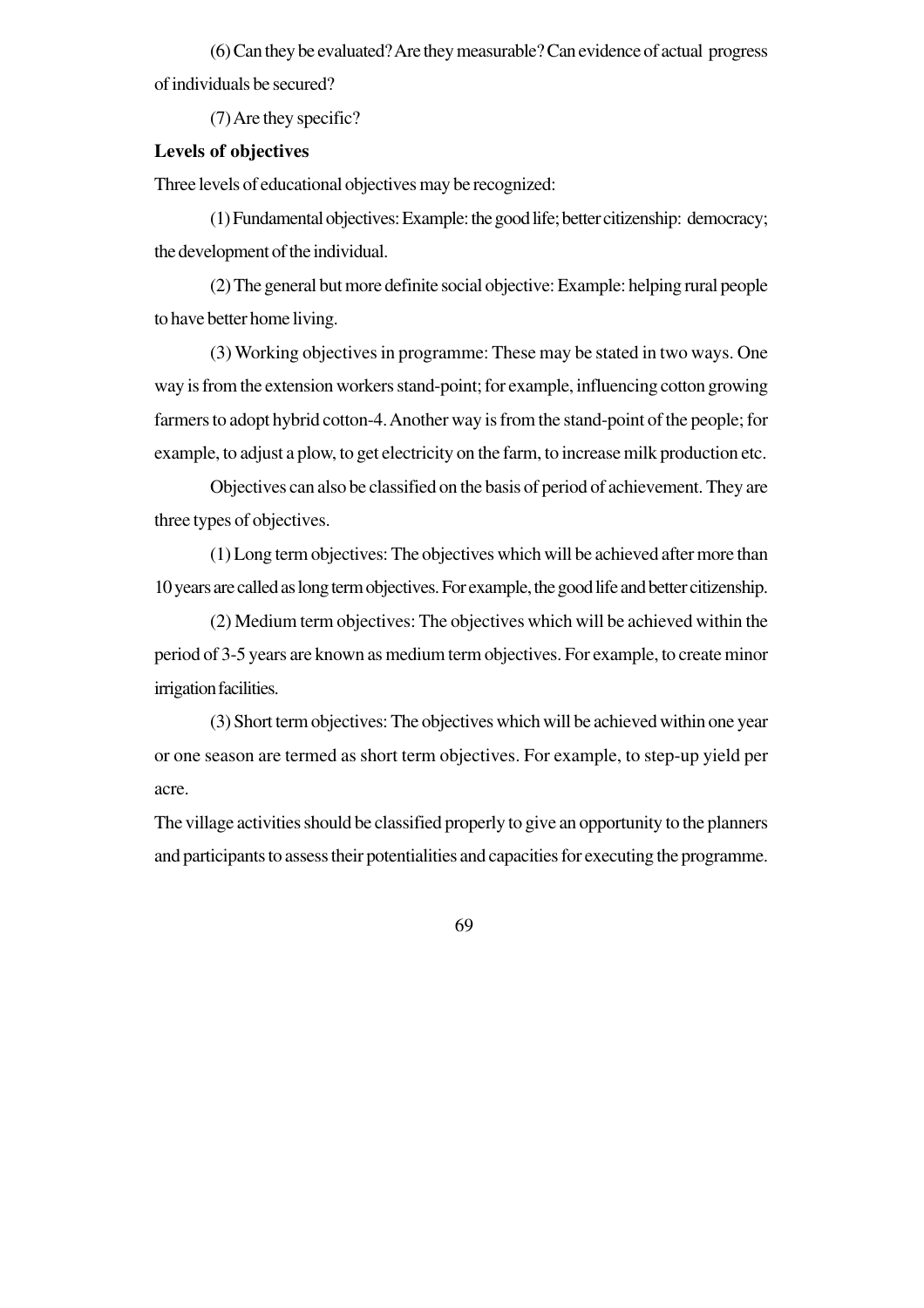(a) Problems which can be solved by the villager with their own resources: For example, improving yields by adopting improved methods of agricultural production.

(b) Problems that need community cooperation without involving much outside assistance. For example, the construction of a village approach road by voluntary effort.

(c) Problems that require assistance from outside sources on account of high costs involved and the technical knowledge needed such as the construction of a school building and purchase of plant protection equipment etc.

In this way, internal and external resources can be utilized economically and quicker results obtained. It is also desirable to break-up the complex problems step by step into simple problems.

The gramsevak working at the village level and the Extension Officer working as a specialist at the Block level are two important functionaries who advise the village families and village institutions on their problems. They must have a clear understanding of the village problems and keep themselves equipped for offering solutions to the problems which villagers have presented to them. They must consult their superior specialists on problems which could not be solved by them.

As time changes, the economic and social levels of villagers also change. Therefore, it is necessary for the extension workers and village institutions to select problems and concentrate their efforts on those projects in a phased way. Sporadic efforts sometimes do not end in lasting and convincing impressions on the minds of rural people. Therefore programme committee set up at village: or Block level must review the situation periodically for determining how much progress has been made on projects underway and which projects are complete and projects may be initiated. This would provide opportunities for selecting problems for programming planning in a more methodical and democratic manner.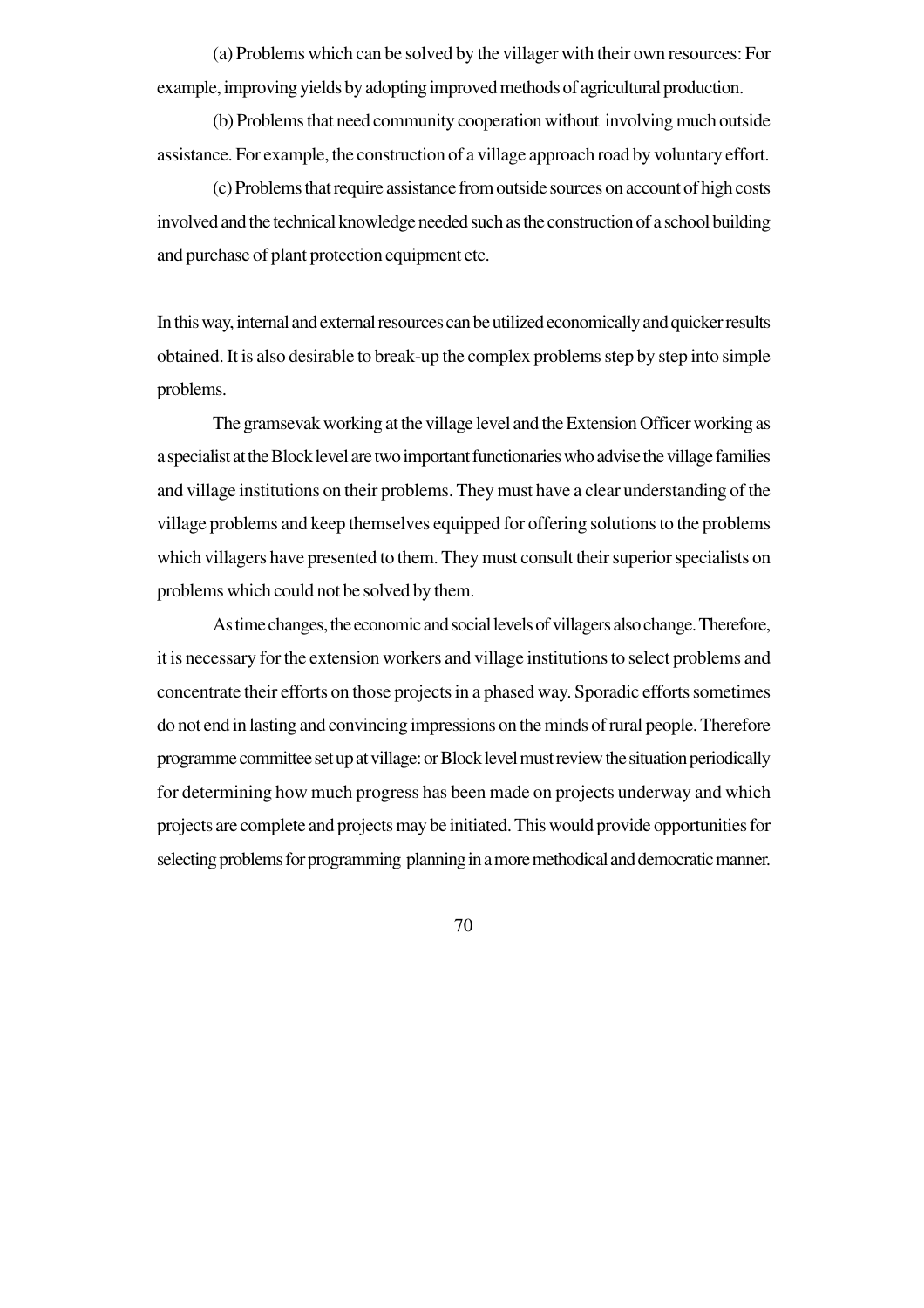### **Check Your Progress**

Note: a) Write your answer in the space given below.

b) Check your answers with those given at the end of the lesson.

i) What is programme planning?

ii) Enlist some of the principles the extension worker should follow while developing a plan of work.

\_\_\_\_\_\_\_\_\_\_\_\_\_\_\_\_\_\_\_\_\_\_\_\_\_\_\_\_\_\_\_\_\_\_\_\_\_\_\_\_\_\_\_\_\_\_\_\_\_\_\_\_\_\_\_\_\_\_\_\_\_\_\_\_\_\_\_\_\_\_\_\_\_\_\_\_\_\_\_\_\_\_\_\_\_\_\_\_\_\_\_\_\_\_\_\_\_\_\_\_\_\_\_\_\_\_\_\_\_\_\_\_\_\_\_\_\_\_\_\_\_\_\_\_\_\_\_\_\_\_\_\_\_\_\_\_\_\_\_\_\_\_\_\_\_\_\_\_\_\_\_\_\_\_\_\_

\_\_\_\_\_\_\_\_\_\_\_\_\_\_\_\_\_\_\_\_\_\_\_\_\_\_\_\_\_\_\_\_\_\_\_\_\_\_\_\_\_\_\_\_\_\_\_\_\_\_\_\_\_\_\_\_\_\_\_\_\_\_\_\_\_

\_\_\_\_\_\_\_\_\_\_\_\_\_\_\_\_\_\_\_\_\_\_\_\_\_\_\_\_\_\_\_\_\_\_\_\_\_\_\_\_\_\_\_\_\_\_\_\_\_\_\_\_\_\_\_\_\_\_\_\_\_\_\_\_\_\_\_\_\_\_\_\_\_\_\_\_\_\_\_\_\_\_\_\_\_\_\_\_\_\_\_\_\_\_\_\_\_\_\_\_\_\_\_\_\_\_\_\_\_\_\_\_\_\_\_\_\_\_\_\_\_\_\_\_\_\_\_\_\_\_\_\_\_\_\_\_\_\_\_\_\_\_\_\_\_\_\_\_\_\_\_\_\_

\_\_\_\_\_\_\_\_\_\_\_\_\_\_\_\_\_\_\_\_\_\_\_\_\_\_\_\_\_\_\_\_\_\_\_\_\_\_\_\_\_\_\_\_\_\_\_\_\_\_\_\_\_\_\_\_\_\_\_\_\_\_\_\_\_\_

### **5.5 IMPORTANCE OF EXTENSION PROGRAMME**

The extension programme are useful for the following reasons.

- 1/ To ensure consideration of what is to be done and why.
- 2/ To furnish a guide against which new proposals are to be judged.
- 3/ To present in written form a statement for public use.
- 4/ To establish objectives with which progress can be measured and evaluated.
- 5/ To have a means of choosing the important from the incidental problems

and the permanent from the temporary changes.

6/ To present mistakes the means for the end and to develop both felt and unfelt needs.

7/ To give continuity during changes of personnel.

8/ To aid the development of leadership.

9/ To avoid waste of time and money and promote general efficiency.

10/ To coordinate the efforts of the different people working for rural development.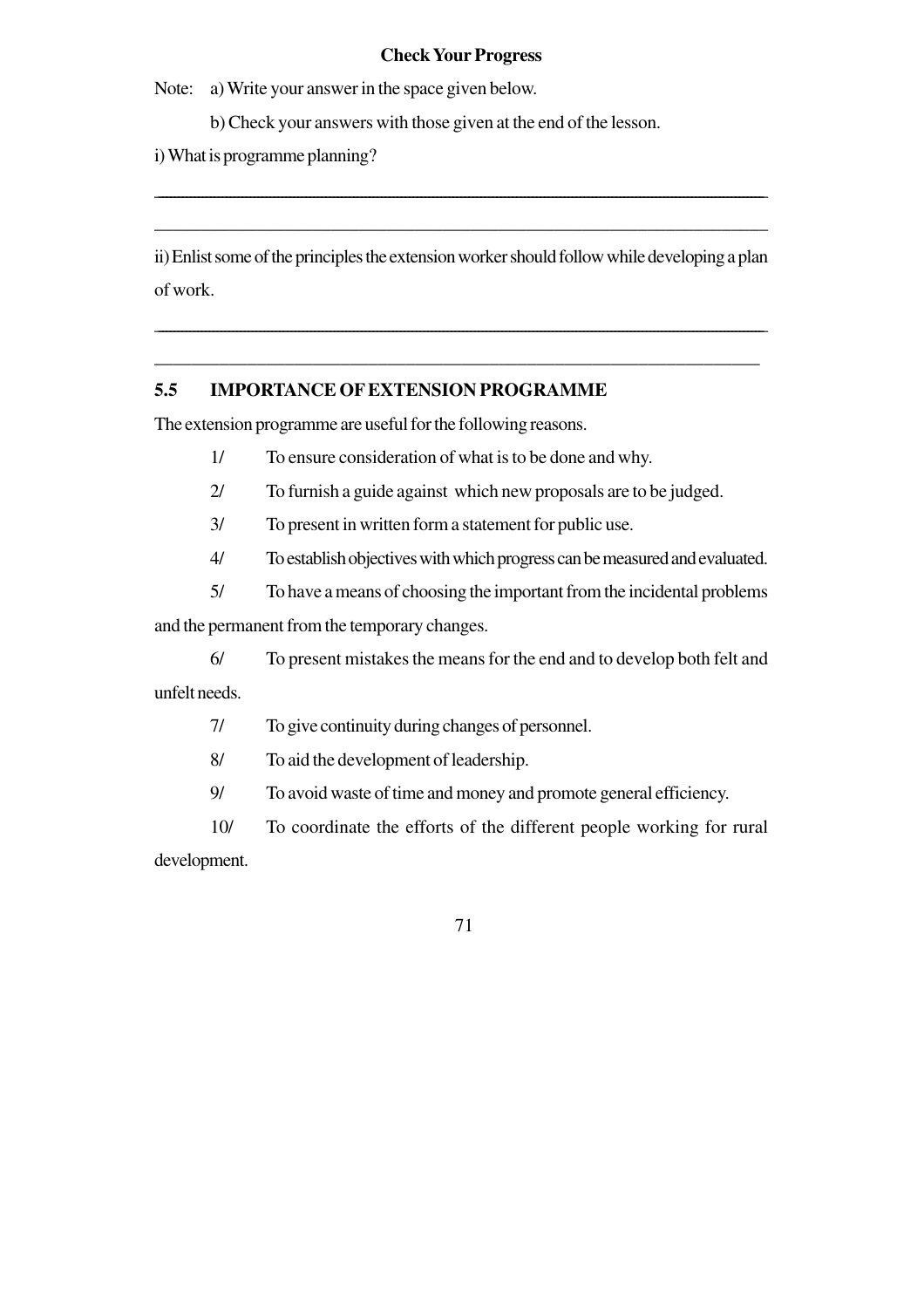### **5.6 CHARACTERISTICS OF GOODS PROGRAMME**

A good programme should be suitable for use by the staff, planning groups, and other, individuals or groups concerned with the programme.

1) The written programme should be suitable for use by the staff, planning, groups, and other individuals or groups concerned with the programme.

2) It should state the primary facts, and clearly reveal the situation on major subjects or problem areas.

3) It should clearly state the important problems or needs identified by the staff and the people in the programming process.

4) It should state both long-term and short-term objectives for each major subject or programme that is to be focussed on in programme execution over a period of time.

5) It should state the objectives of the programme clearly and meaningfully.

6) It should specify the subject matter related to each objective that is highly significant to people, socially and economically.

7) It should include the summary of the long-term programme prepared in a form suitable for public distribution.

8) It should be made available in a summary form to all members of theplanning groups and the professional staff.

9) It should be circulated by appropriate means so that the general public can understand its nature and objectives.

10) It should be used as a basis for developing an annual plan for work.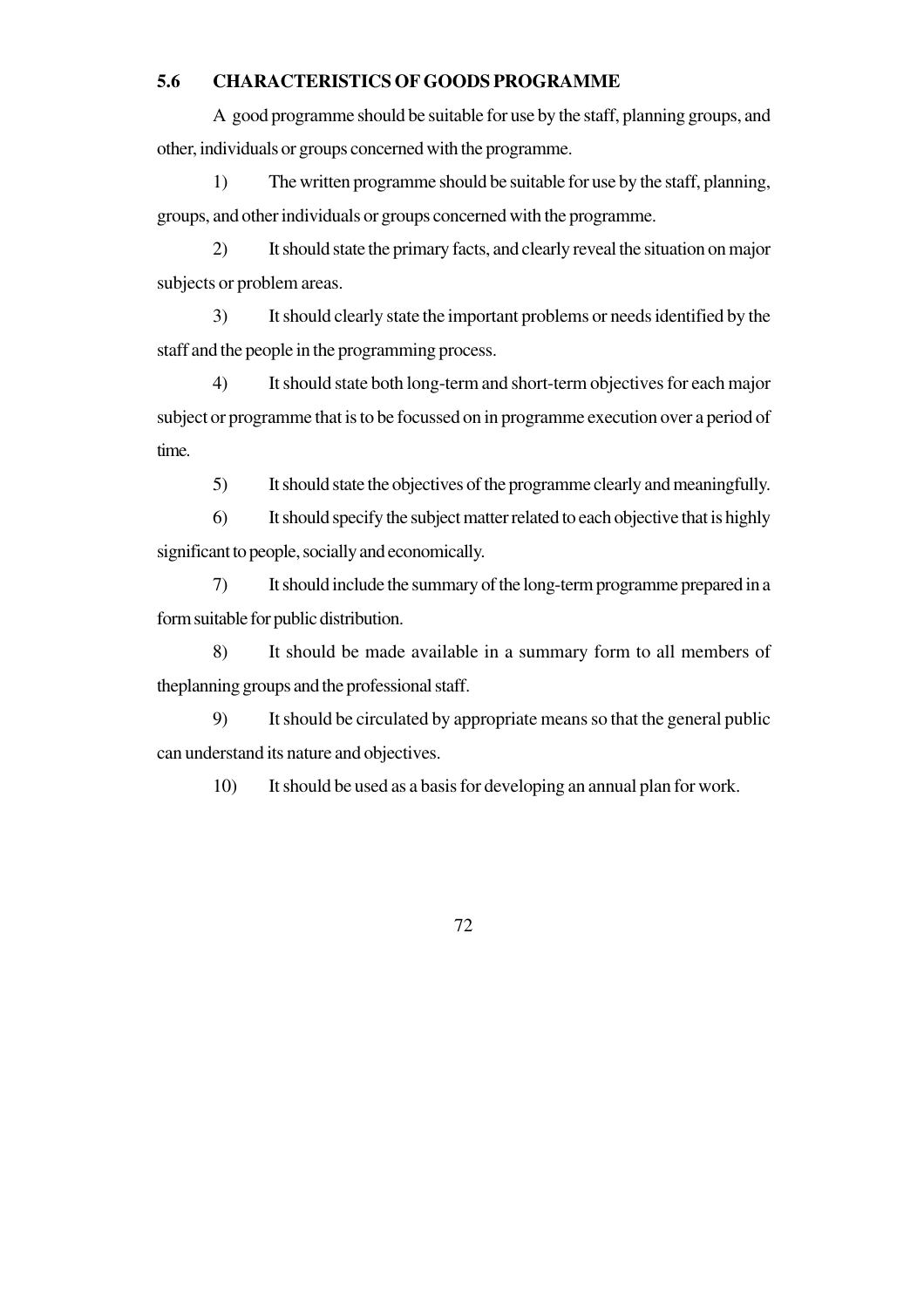### **5.7 LET US SUM UP**

An extension programme is a carefully prepared statement written in a form that clearly sets forth the significant changes that are needed in the behaviour of the people and in the conditions in which they live. The purpose of extension programme is to aid people in solving their problems. The extension work is characteristically a cooperative venture. While making a programme the following questions give key orientation and justification. What needs do people have? How can needs be identified? What plans of priority should be set up for meeting people's needs? What resources are necessary to meet people's needs? How should resources be organized and directed to help people meet their needs? "If we could know where we are now, and where we ought to go, we could better judge what to do, and how to do it". This statement by Abraham Lincoln lies at the heart of the nature and role of planning for rural development. The term programme indicates, focus, priority and design. Effective programmes for rural development do not just happen; they have to be built. Planning does not happen automatically; it has to be made to happen.

A good programme should state the primary facts that clearly reveal the situation on major subjects, and should state the needs identified by the staff and the people in the programming process. It should specify the subject matter related to each objective that is highly significant to people, socially and economically.

# **5.8 ANSWERS TO CHECK YOUR PROGRESS**

**1.** Programme planning is a continuous series of activities or operations leading to the development of a definite plan of action to accomplish particular objectives. It is the process by which people work together to determine goals. In this process they agree and feel that the goals and experiences may help them in reaching their objectives.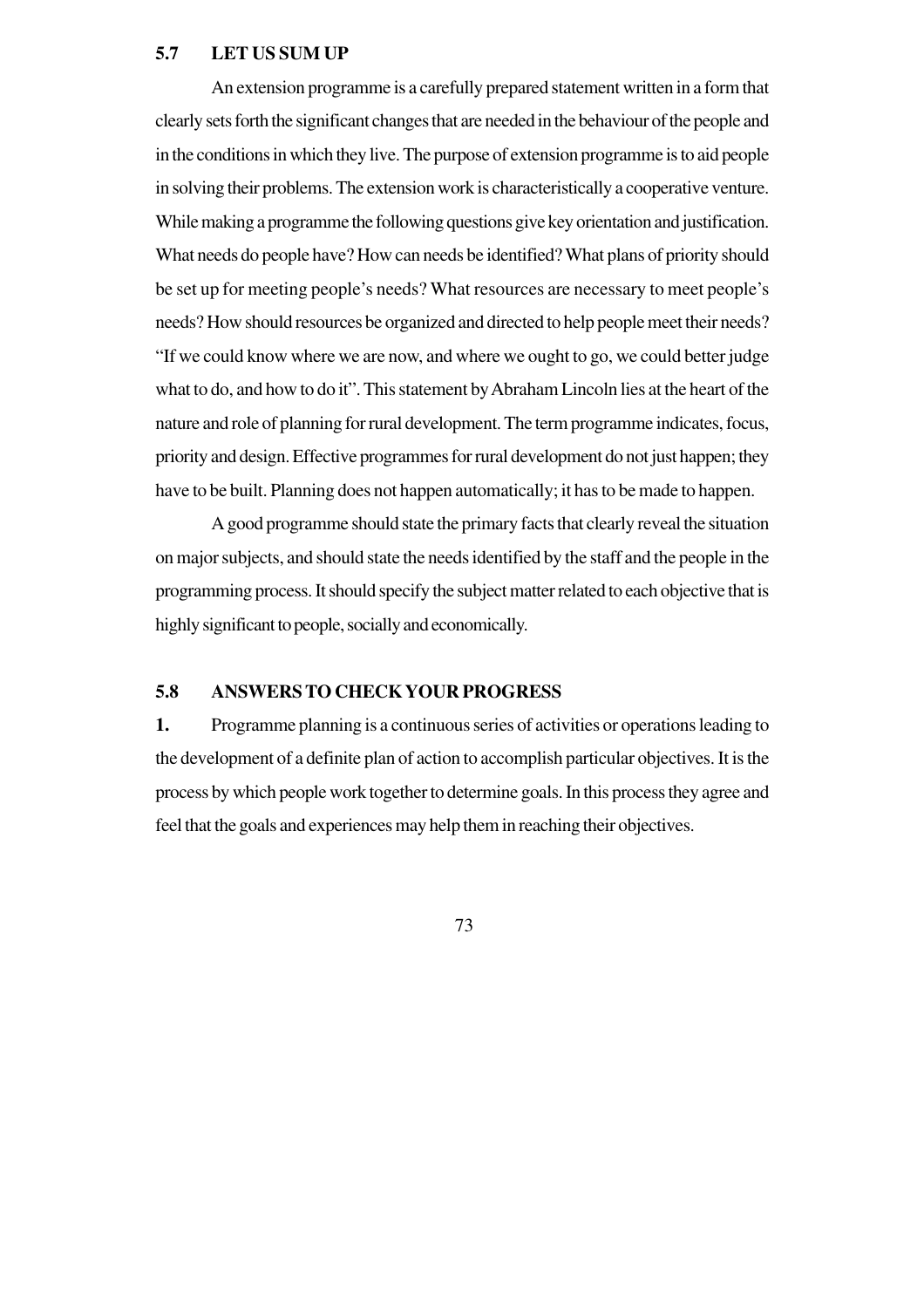2. The progamme plan should consider the following principles: It must be based on felt needs and interest of the people; it should be based on a careful analysis of the situation; it should be flexible; it must be developed in joint participation of all the stake holders; it must have objectives that are attainable within the economic, social and mental capacities of the people; the programme should be balanced and comprehensive in nature; and should have a component of evaluation.

### **5.9 LESSON END EXERCISE**

Q1. Explain Extension programme. Write a note on importance and characteristics of Extension programme.

Q2. Write in detail about functioning of extension programme.

# **5.10 SUGGESTED READING**

1. A.S. Sandhu (2003). Extension Programme Planning. Oxford & IBH.

2.O.P. Dahama and O.P. Bhatnagar (2012). Education and Communication for Development. Oxford and IBH Publishing Co. Pvt. Ltd.: New Delhi.

3. S. Venkataiah (2001). New Dimensions of Extension Education. Anmol Publications Pvt Ltd: New Delhi.

4. S.V. Supe (2012). An introduction to Extension Education. Oxford and IBH Publishing Co. Pvt. Ltd.: New Delhi.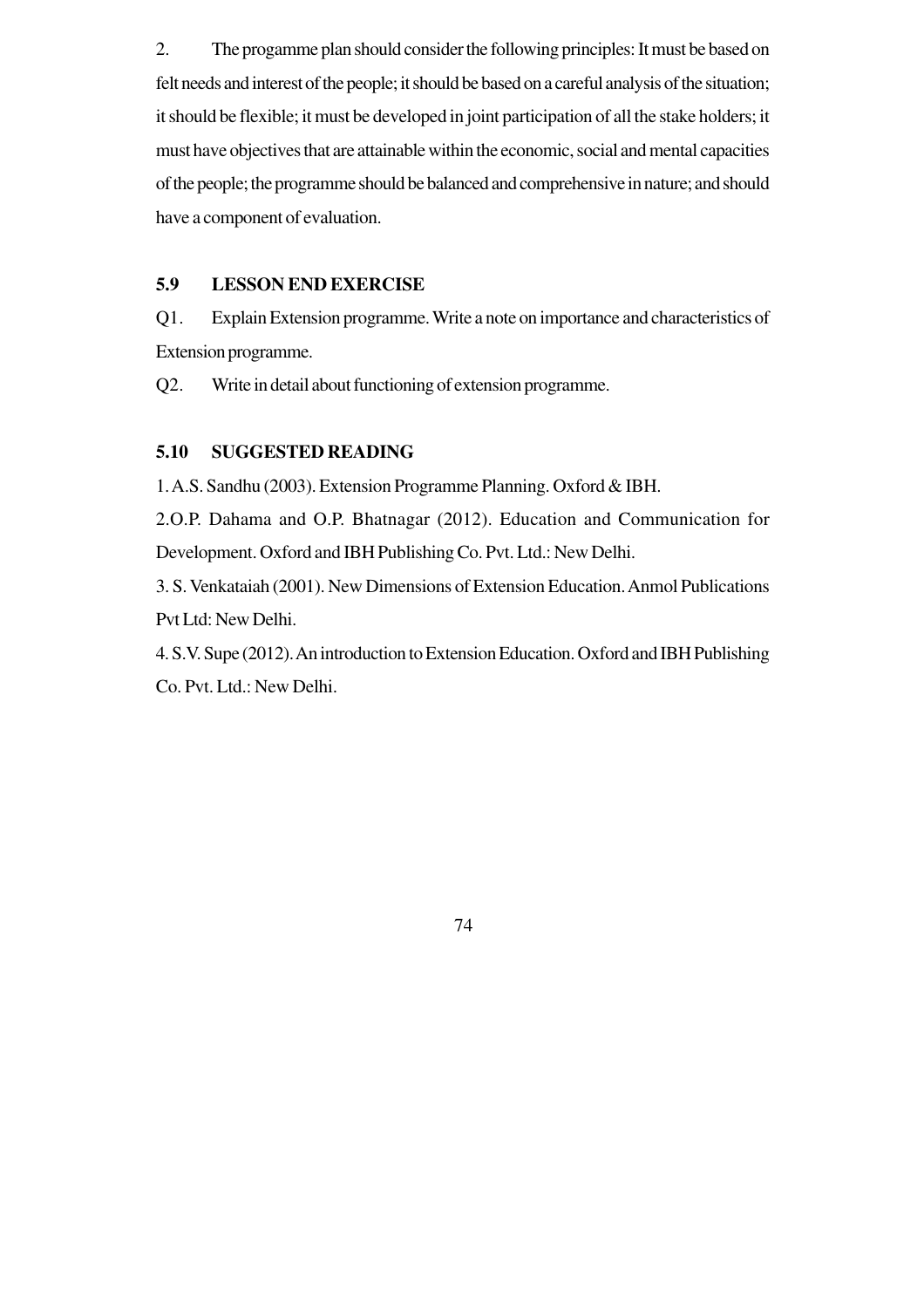### **PLANNING: NATURE OF PLANNING**

### **STRUCTURE**

- 6.1 Introduction
- 6.2 Objectives
- 6.3 Planning: An Introduction.
- 6.4 Planning: Definition and analysis of the concept
- 6.5 Need for planning.
- 6.6 Major decisions in developing a plan.
- 6.7 Role of education in planning.
- 6.8 Involvement of people in programme planning.
- 6.9 Participation of organisations in programme planning.
- 6.10 Let Us Sum Up
- 6.11 Answers to Check Your Progress
- 6.12 Lesson End Exercise
- 6.13 Suggested Reading

### **6.1 INTRODUCTION**

In the previous chapter we started off by understanding the concept and scope of extension programme. Programme planning is a continuous series of activities or operations leading to the development of a definite plan of action to accomplish particular objectives. An extension programme consists of a series of carefully prepared statements which highlight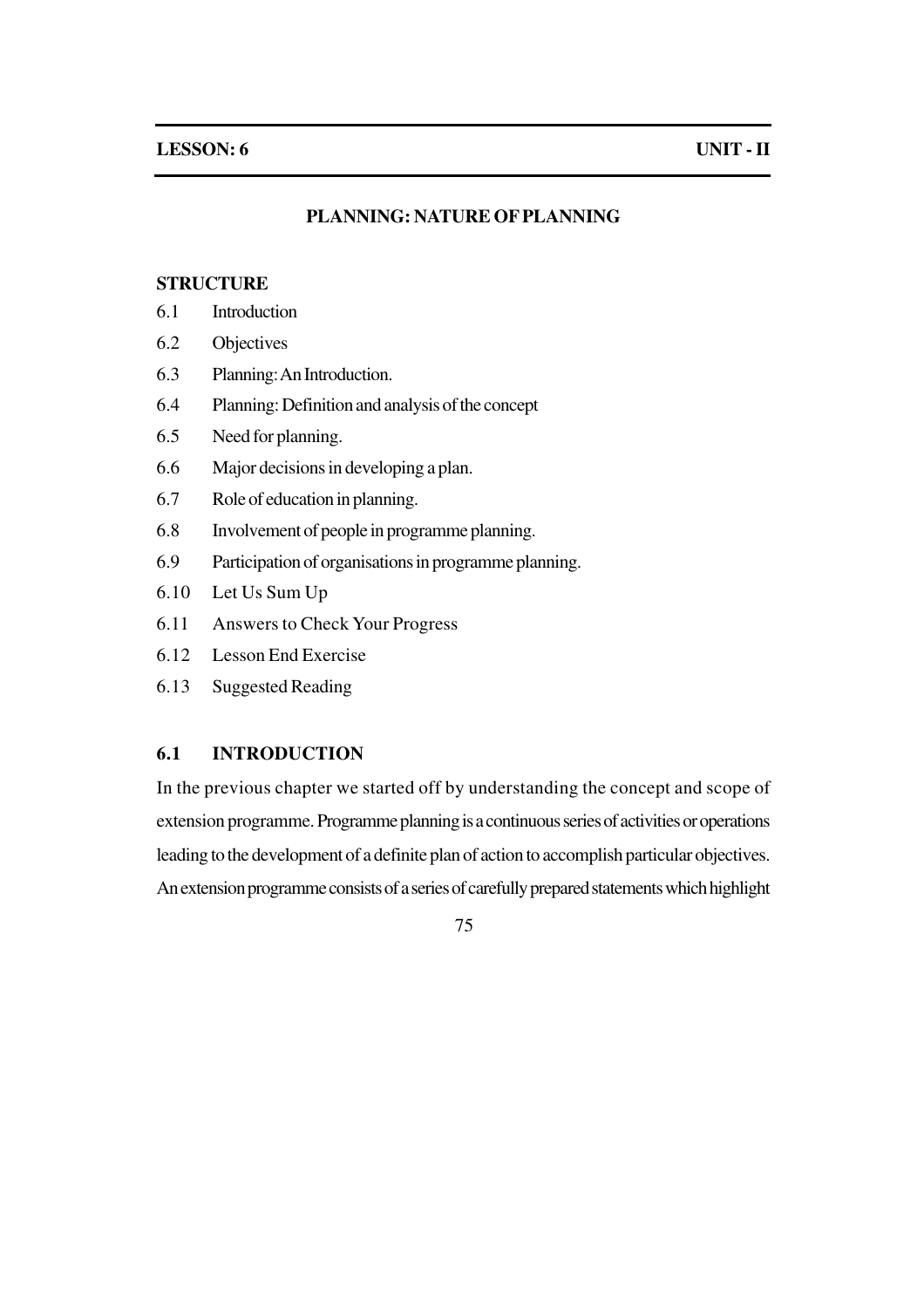the significant changes required to be brought about in the behavior of the people. A number of steps are involved in developing a extension programme. You have also learned about the importance and characteristics of a good extension programme. Now in this lesson 6 you will learn about the concept of and need of planning. It will also be explained how people are involved in programme planning.

### **6.2 OBJECTIVES**

Main objective of this lesson is to clarify the concepts related to the basics of planning in extension programme.

### **6.3 PLANNING: AN INTRODUCTION**

Plan of work is a definite outline of procedure for solving the different problems of the extension programme. Such a plan identifies specifically the different jobs that need to be done, the means to be used, the methods of using them and when each specific phase or part of the plan is to be executed in order to achieve the objectives. The plan of work should be a written statement of detailed action. It should guide teaching in different phases of the programme. It is a blueprint for the extension workers and the people to follow in moving forward on their programme.

### **6.4 PLANNING: DEFINITION AND ANALYSIS OFTHE CONCEPT**

Kelsey and Hearne have defined the plan of work as "an outline procedure so arranged, as to enable efficient execution of the entire programme. It is the answer to what, where, when and how the job is to be done,"

A.H. Maunder terms it as, "a listing of activities by which the objectives already decided upon shall be achieved,"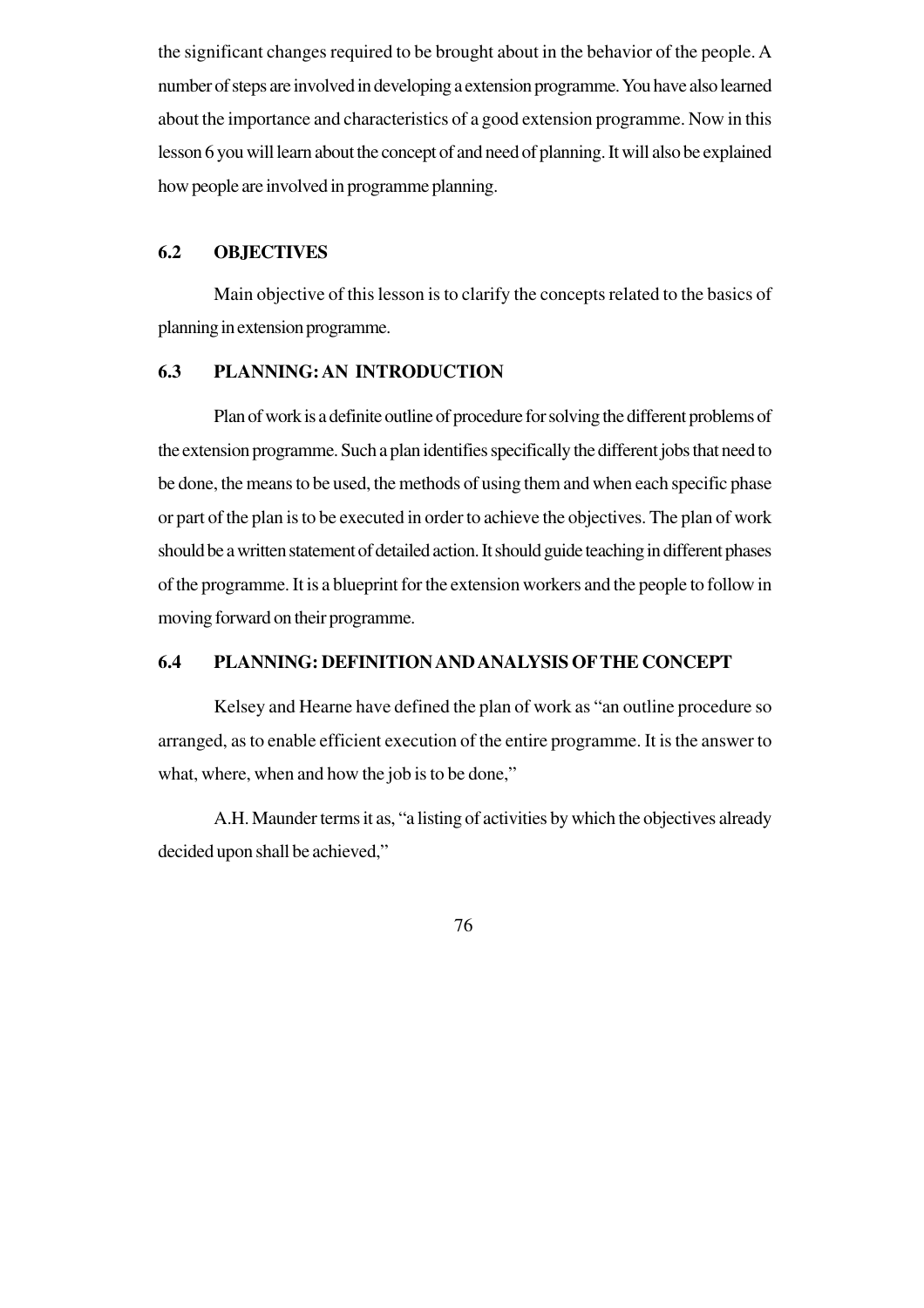Lynn L. Pesson refers to it as, "an annual document that outlines the activities to be conducted with people in order to accomplish the objectives of the programme. It describes the efforts that they will expand with people. When properly designed it should be based primarily on helping people to achieve these objectives."

A.T. Mosher, says that it is: "a decision as to which teaching activities are to be employed and with what frequency, with respect to each of the objectives of an extension programme within a given period of time."

To summarise the above definitions, it is clear that a plan of work contains:

- (1) Listing of activities for a season, preferably a year.
- (2) These activities are detailed outlines of predetermined objectives.
- (3) They are immediate goals to be achieved,
- (4) It is an outline of action to be taken namely:

Where it is to be done;

What is to be done;

How it is to be done;

Who is to be reached

How results might, be measured.

Here each change agent develops specific projected to carry out recommendations passed in the programme. Edger J. Boone, rightly emphasized that, "educational jobs listed in the plan must be related to the general objective in the programme as planned." He further says, "included in the plan of work are planned things as :

The specific jobs than need to be done;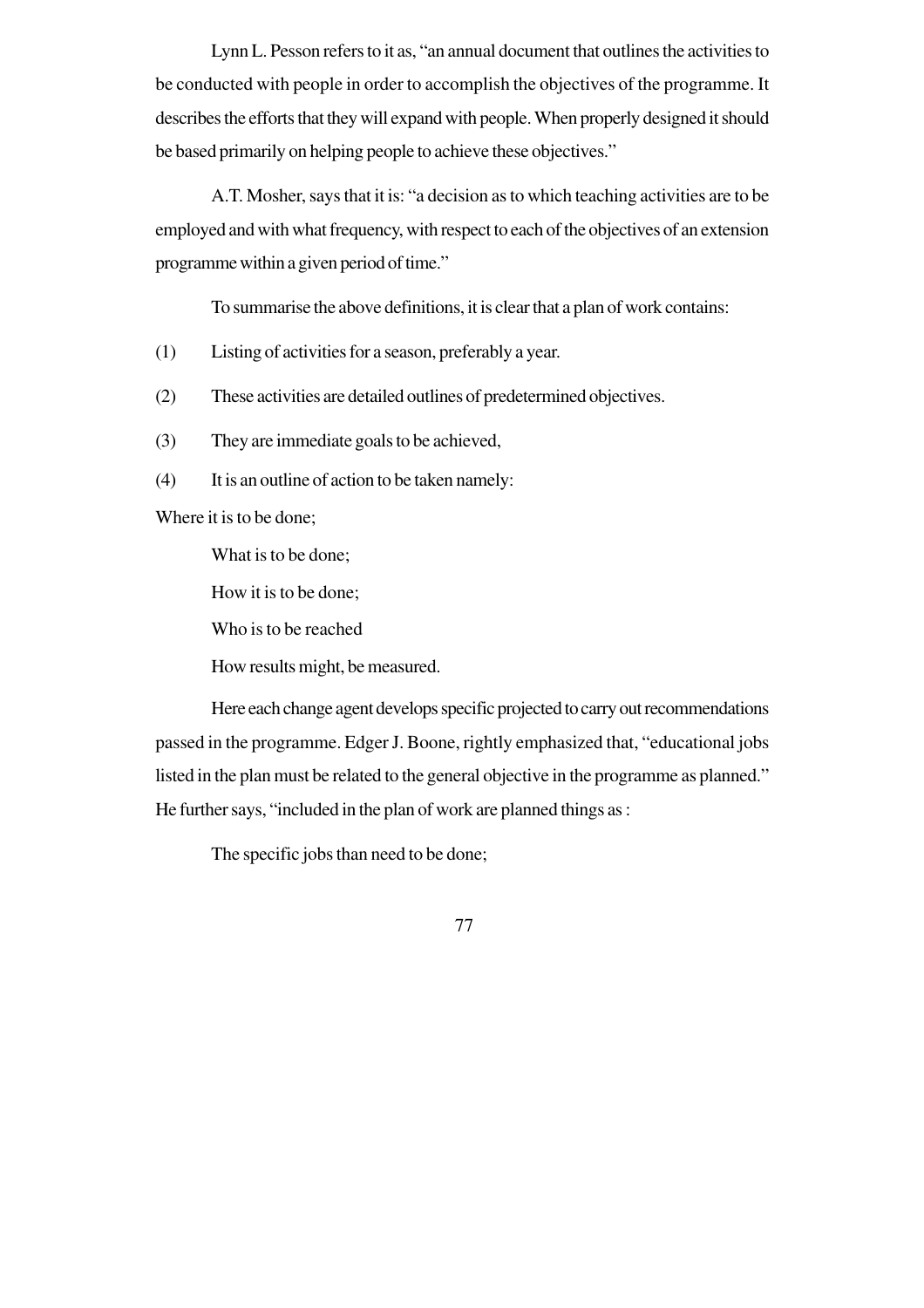The subject matter that is needed;

The people who are reached;

How each job will be done

Where each job will be done and

Who will do each job"

Thus the plan of work becomes a teaching plan. It is a guide for daily action. It dictates directions in the selection of learning experiences and teaching tools and methods.

### **6.5 NEED FOR PLANNING**

Good programmes are not developed merely by wishing for them, but by working for them. Planning gives meaning and system of action. It prepares the basis for a course of future action. Professor J. Paul Leagans writes "effective rural development results from choice, not from chance; it results from design, not from drift; it results from a plan, not from trial and error." Hence effective extension work is an international effort carefully designed to attain certain specific and pre-determined goals assumed to be important.

The need for planning in India was felt long ago. The struggle for political independence was the struggle for planning. The leaders of India raised a voice against the exploitation of the British rulers and the policy of not allowing any development. In the absence of planning the country became under-developed. It had poverty, ignorance, and disease. Still these are there, of course not to the same extent. Due to their policy, India became an agricultural country. Its industries, transport and communication remained undeveloped. Farm holdings divided. Farmers were not given any extension service or technical advice. The occupation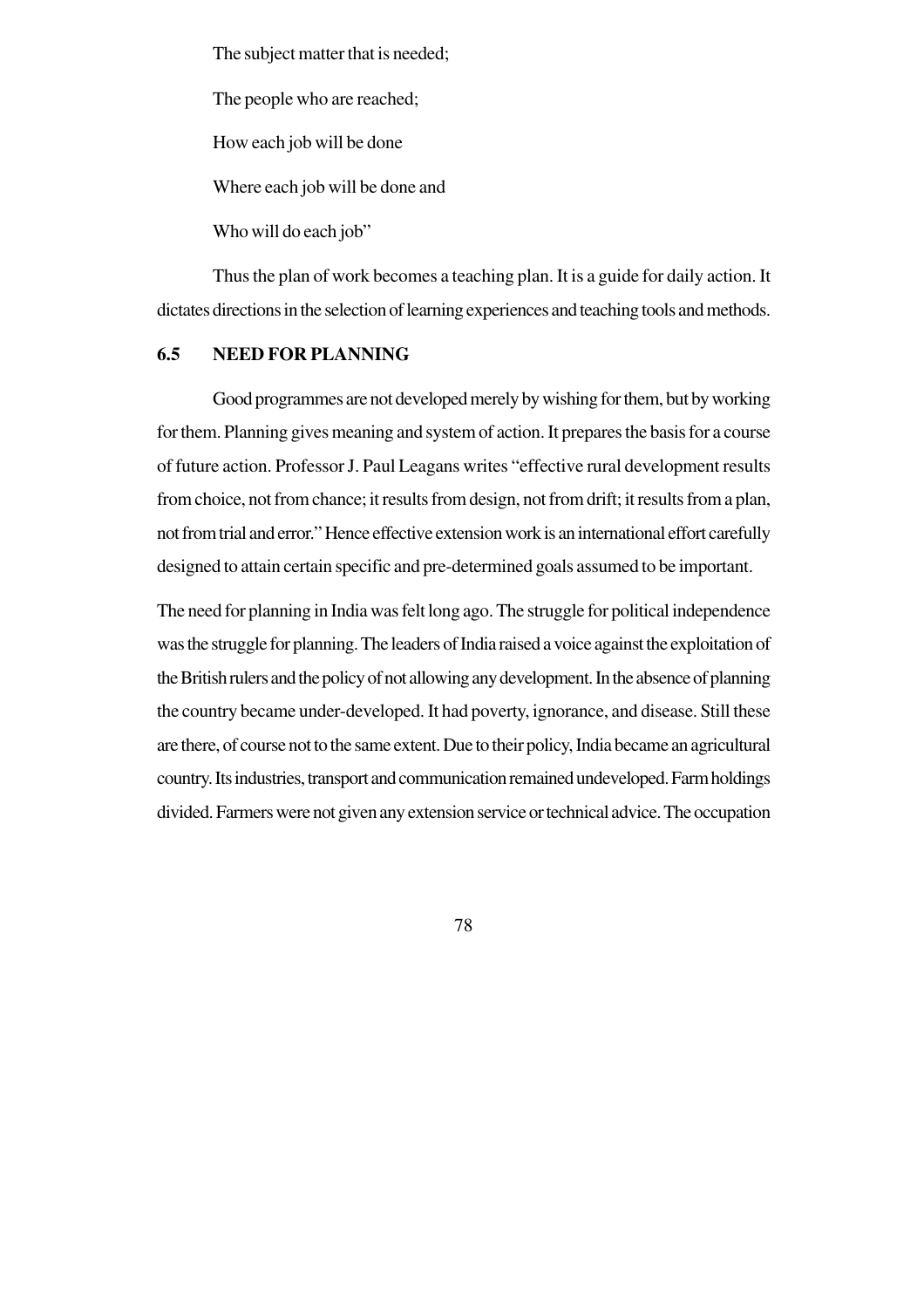became uneconomic and risky. But our leaders formulated plans before independence for uplifting a lot of rural people. These plans are as under:

Bombay plan was called as "a plan of economic development of India." It was prepared by eight business men of Bombay in 1945. Main objective of this plan was to double up the per capita income within the period of 15 years. It was divided into three stages of five years each. The plan embodied essential objectives in the field of balance diet, textile requirements, house construction, medical comforts, promotion of education, etc. Total outlay on it was proposed Rs.10,000 crores.

The people's plan was prepared by M.N. Roy in 1944. Its guiding principle was production for use as distinct from production for exchange". The estimated total expenditure was Rs. 15,000 crores. It was divided over: agriculture Rs.2450 crores, industry Rs.5,600 crores, communication Rs.500 crores, and housing Rs.3150 crores.

Visvesvarya's plan was prepared by M. Visvesvarya and accepted by the All India Manufacturer's Organisation in 1944. Its primary object was to raise the country's economic efficiency to a level at which the average citizen would be able to find employment and to earn a livelihood. It was 15 years' plan costing Rs.10,000 crores.

Gandhian plan was prepared by S.N. Agarwal, based on Gandhian ideas. Its objective was to raise the material as well as the cultural level of the masses to a basic standard of living, within a period of 10 years. Total expenditure was estimated Rs. 3,500 crores.

The National Planning Committee was appointed by the Congress Working Committee of India in 1938. Jawaharlal Nehru was its Chairman, The committee laid at present, evaluation studies undertaken by the P.E.O. are: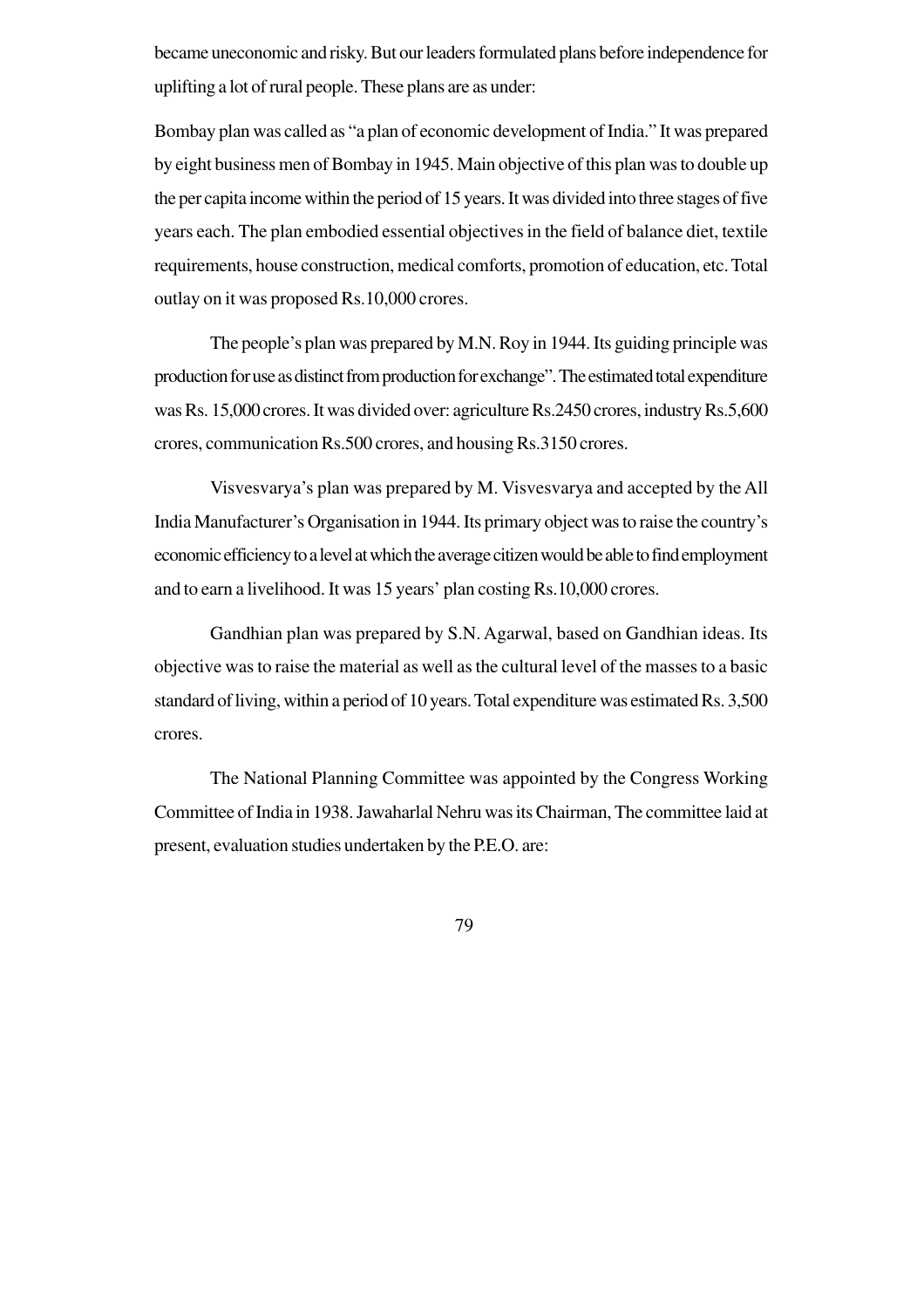- (a) Selective or intensive rather than omnibus or extensive;
- (b) forward looking rather than postmortem; and
- (c) problem oriented and diagnostic.

Committee on plant projects' main function is to investigate and study the working of National Extension Service, utilization of irrigation potential and building projects, etc. Requests are also made by various ministries for research on projects undertaken by them.

### **6.6 MAJOR DECISIONS IN DEVELOPING A PLAN**

The plan of work is usually chalked out for an year, therefore it is called as annual plan of work. The extension staff, lay leaders and appropriate subject matter specialists should be involved in development of the plan of work. The major decisions involved in developing a plan of work are indicated here:

- a) Decide *what* different things or jobs need to be done to accomplish the objectives. This will include such things as attitudes or interests that need to be developed goals or purposes that need to be established and understanding and abilities that need to be developed. These job requirements are required to be planned and executed in such a way that those participating will have motivated educational experience.
- b) Decide how best to do each of the specific jobs that need be done in order to accomplish the objectives. This will involve making decisions on questions like, what type of learning experience needs to be provided and what teaching tools, devices and techniques need to be employed to do each of these jobs, etc.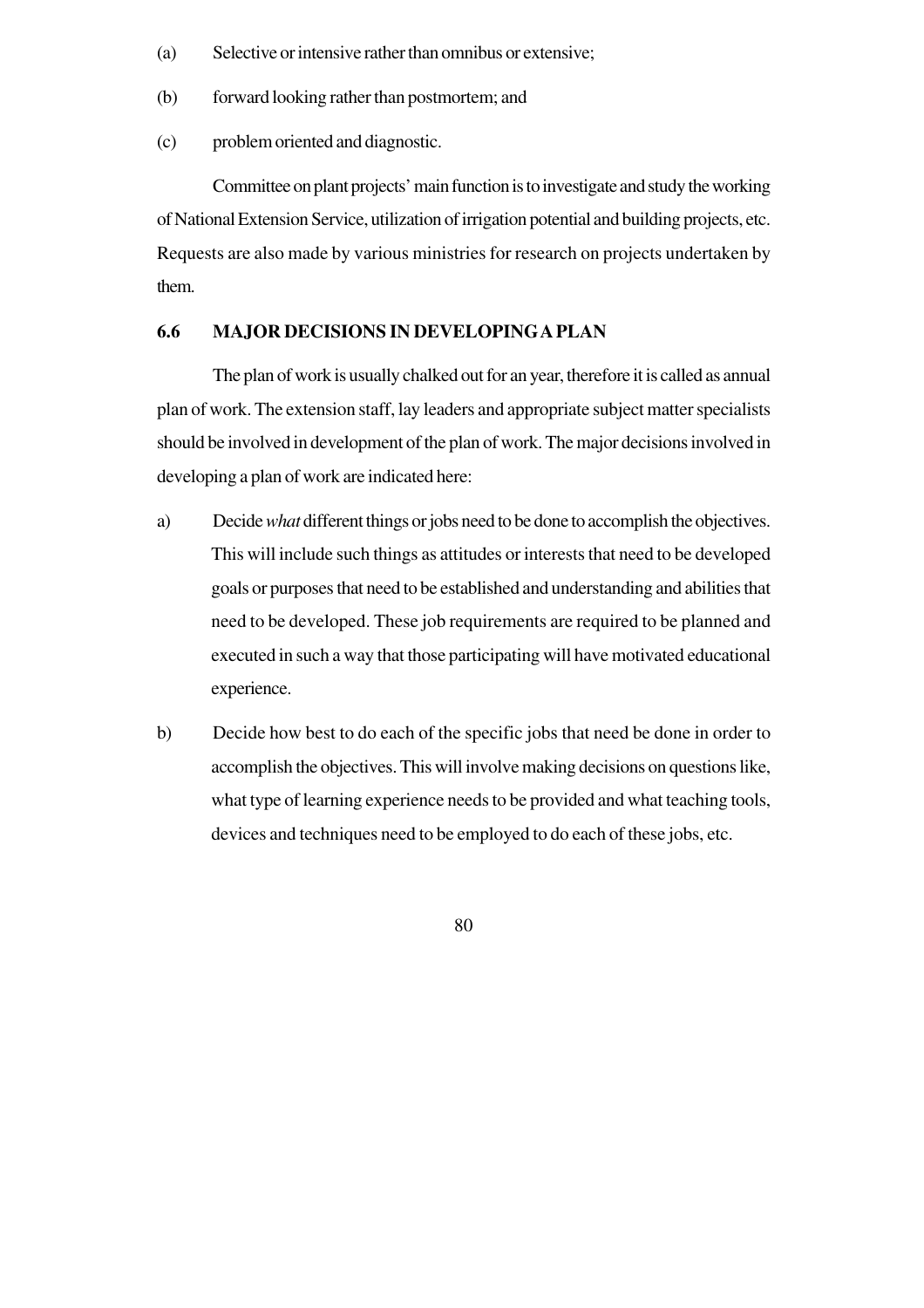- c) Decide *who* will be responsible for planning, preparing and executing each of the specific learning experiences and plans or jobs that need to be done. This will involve such decisions as what other group, agencies or organisations will be cooperating. Will a specialist be used and for what specific job?, etc.
- d) Decide *when* each specific phase or part of the plan including meetings to be held, news stories to be written, radio-broadcasts to be made, tours, demonstrations, etc., will be executed or carried to completion. This will involve developing a detailed and complete calendar for the programme to be carried out relative to each of the overall problems of the extension programme. This calendar of work will include the chronological listing of scheduled major events and activities of importance to be undertaken by the extension staff during a given year and is included in the annual plan of work.

Executing the plan means carrying through the previously planned educational jobs and learning situations as set forth in the plan of work and the teaching plans. This assumes that a programme is planned, and a plan of work is developed. This forms the base for programme execution. The programme execution should be coordinated within the extension service and other agencies and organisations as set forth in the plan of work. Secondly, the calendar of activities and events should be followed as planned.

A variety of appropriate techniques, method, and materials should be used as planned. The subject matter should be appropriate to the objective that has achieved and the people involved and used as planned in the teaching plan. Adequate and appropriate training and other assistance as planned should be given to lay leaders in assuming their planned and accepted responsibilities in the execution of the programme. The plan for sharing of programme action responsibilities by the extension staff, other professional people and lay people should be followed. The execution of plan should be carried out as decided and unnecessary changes should not be made. If adjustments are to be made then they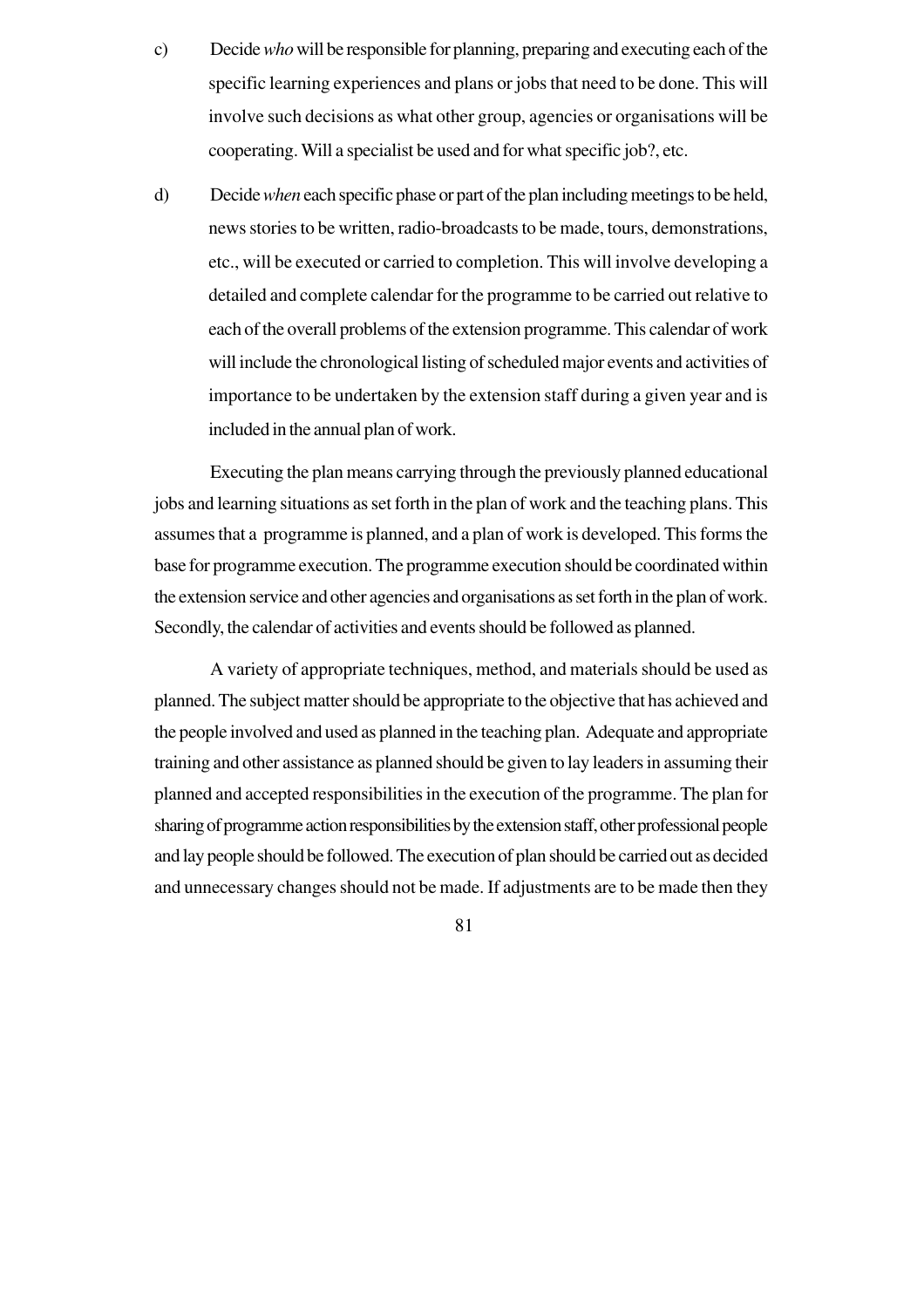should be made on the basis of revaluation, replanning and decision, and they should be accepted by all concerned.

# **6.7 ROLE OF EVALUATION IN PLANNING**

Evaluation is the process of determining the extent to which objectives have been attained. The programme accomplishments are the changes in people and the changes in their economic and social situations resulting from the programme. Information which reveals the extent to which objectives are reached is needed to evaluate accomplishments. This will help in determining how far an activity has progressed and how much further it should be carried to accomplish objectives. The amount of accomplishment judged to be satisfactory should be determined in the light of the potential for improvement in the area, the complexity of the problem objectives and the resources available.

Evaluation is an essential step in the extension educational process. It is through the process of evaluation that one arrives at judgments or conclusions that will aid in decision making. To clarify this it will be useful to define several terms. A decision is a choice among alternatives. Judgment is an assignment of values to the alternatives. The evaluation from this point of view provides information for decision making. It will help in decisions regarding continuation, redirection, reemphasis of the present programme or decisions as to the need for new programmes. Thus evaluation is an important and integral part of all teaching and programme planning work.

- a) Without appraisal of results there is no sound basis for improving the work.
- b) It helps to identify needs for concentrated effort.
- c) It gives assurance and confidence to the persons concerned.
- d) It has a value in creating public confidence by presenting rational facts.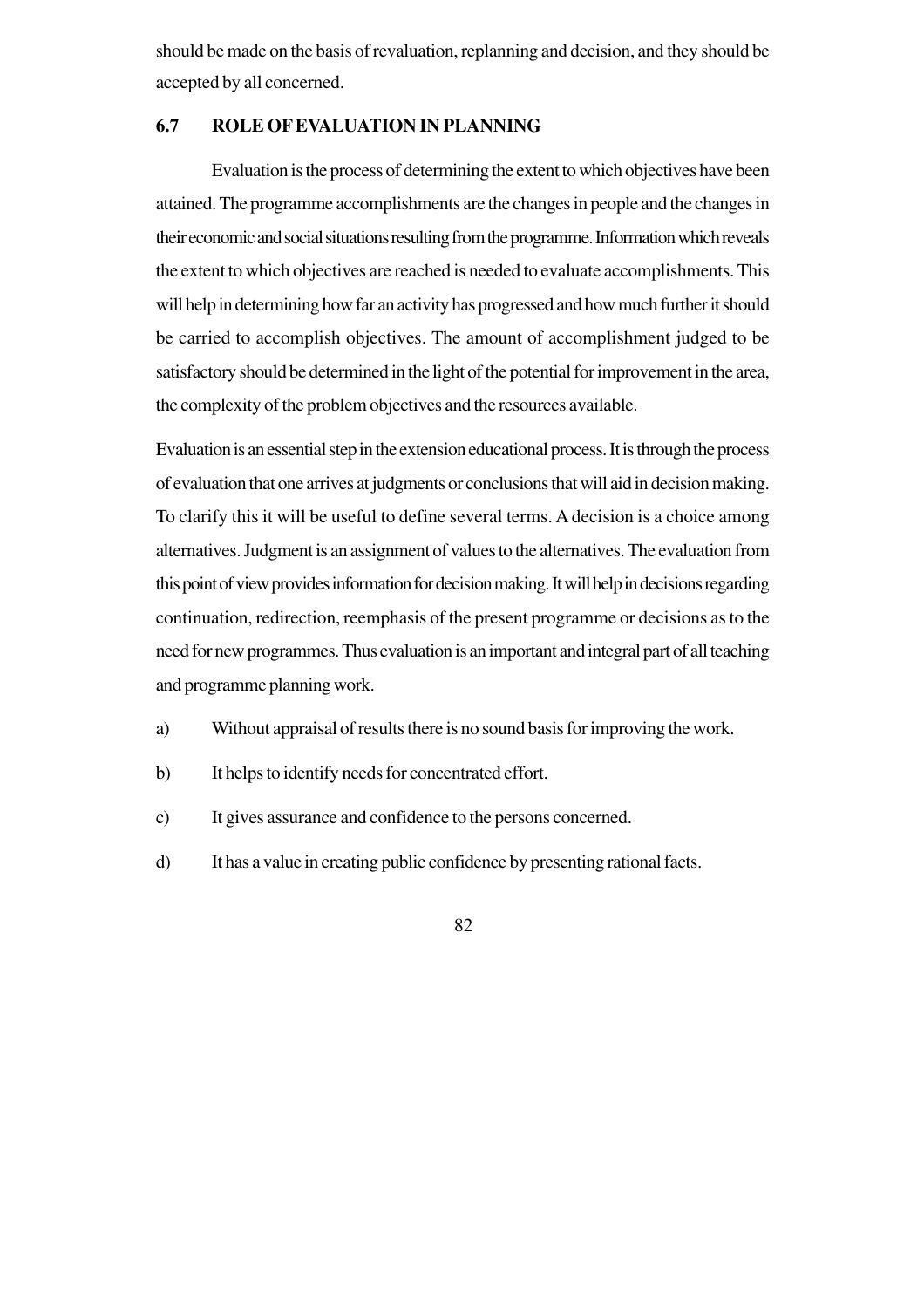- e) It will help in judging the value of methods or devices used.
- f) It helps the extension teaching by compelling the extension workers to define the objectives clearly.
- g) It will help in choosing the best tools in the teaching plan.

Thus, evaluation improves the professional attitudes of those who use scientific techniques. In the previous sections it was seen that the programme planning process requires collection of facts, fixing of programme objectives, preparation of plans of work and implementation of these plans through appropriate action for achieving the desired results.

Evaluation can and should take place in relation to each of these stages. At each stage the performance of whose involved in the process can be measured against standards which have fixed for it. One can ask, "How good is the planning organisation? Do the objectives correspond to the needs of the clientele? How adequate is the plan of work? How well are the plans followed?. And what has actually been accomplished? The foregoing questions can be more precise. The effectiveness of evaluation in each case will depend on the pertinent questions asked and the nature of the responses.

The questions mentioned here are widely applicable but they will require adaptation to specific standards or conditions which are to be met in each situation. The situation in an Indian village will be different from what it would be in a comparable situation, say, in Indonesia. It is the responsibility of each agency or individual making use of these questions, to select the specific standards that will be appropriate and relevant to the situation involved. Another point to remember is the intent of the question and its appropriateness to local conditions.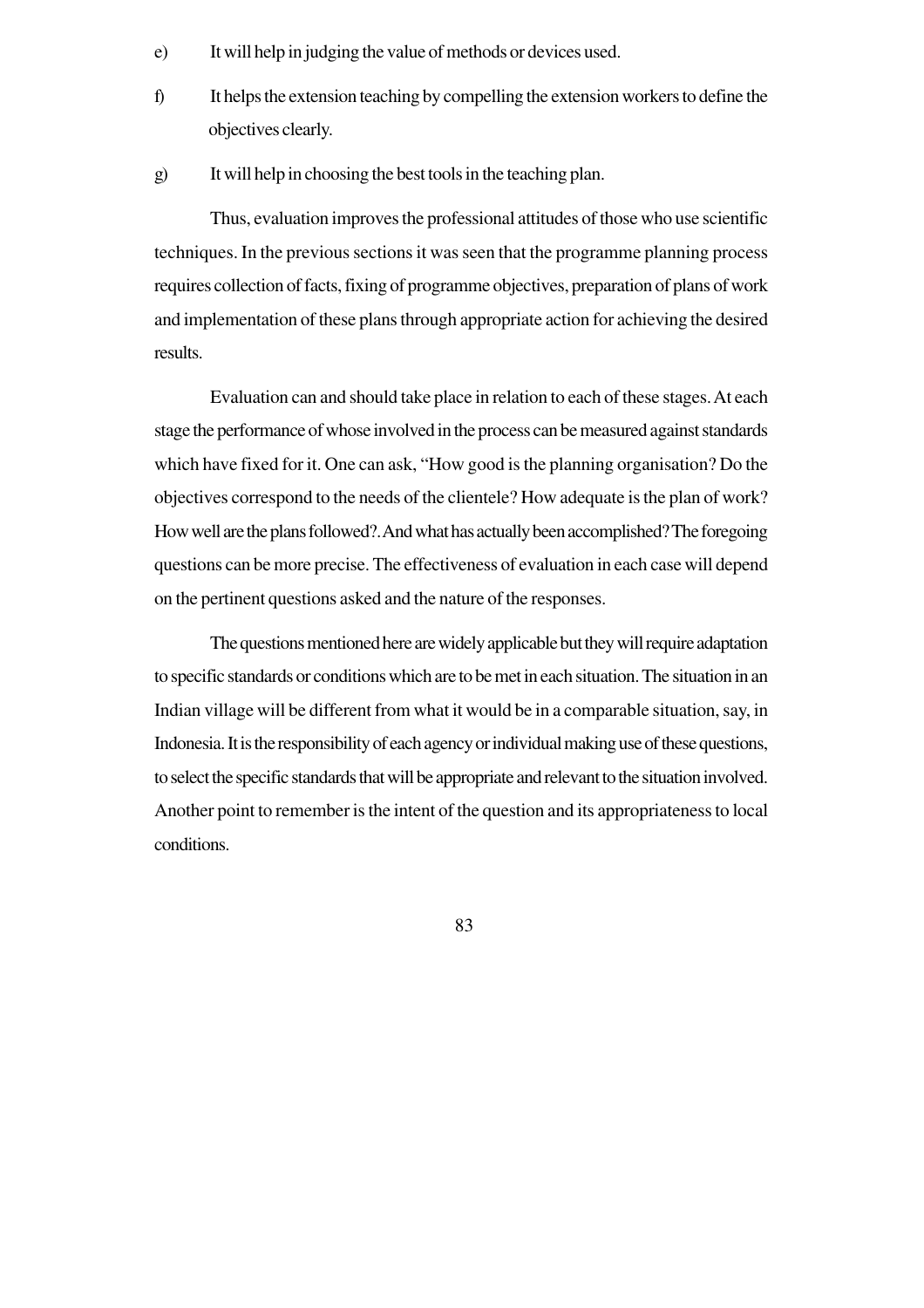After fixing the conditions and standards in relation to each stage, one is confronted with practical questions such as who should carry out the evaluation. When should it be done? What information will be required? And how does one go about collecting this information? The following are a few suggestions in answer to these questions. In most of the cases the agency undertakes its own evaluation. This self evaluation is useful from time to time, to supplement the evaluation made by competent persons or groups outside the agency for overcoming biases and for introducing new ideas. Self evaluation may be done through a committee or some individual assigned to do this job. It can be done by those who are directly responsible for the phase concerned. In such cases provision should be made for coordination to ensure that evaluations are in line with the overall purposes of the agency.

The evaluation of all the stages could be done at one time, that is, at the end of a programme year. In some instances it will be better to evaluate each stage as it develops in the total planning process. One need not wait for the final results of the programme in order to evaluate its objectives. In fact, these early evaluations may lead to adjustments which will contribute appreciably to the effectiveness with which results can be accomplished. Whether evaluation is made out at the end of a programme or is carried out as a continuous process, provision for it ought to be included in the planning and implementation procedures adopted by the agency.

The information required for evaluation can be taken from the various prepared documents such as written plans, records, reports, etc. It will help, if these, are prepared in such a way as to facilitate the collection of the information useful for evaluation. Information can be collected from the people directly concerned with the programme. Information from these extension staff, committee members and local leaders may be obtained verbally or in writing. In some instances, it may be necessary to use broad survey techniques for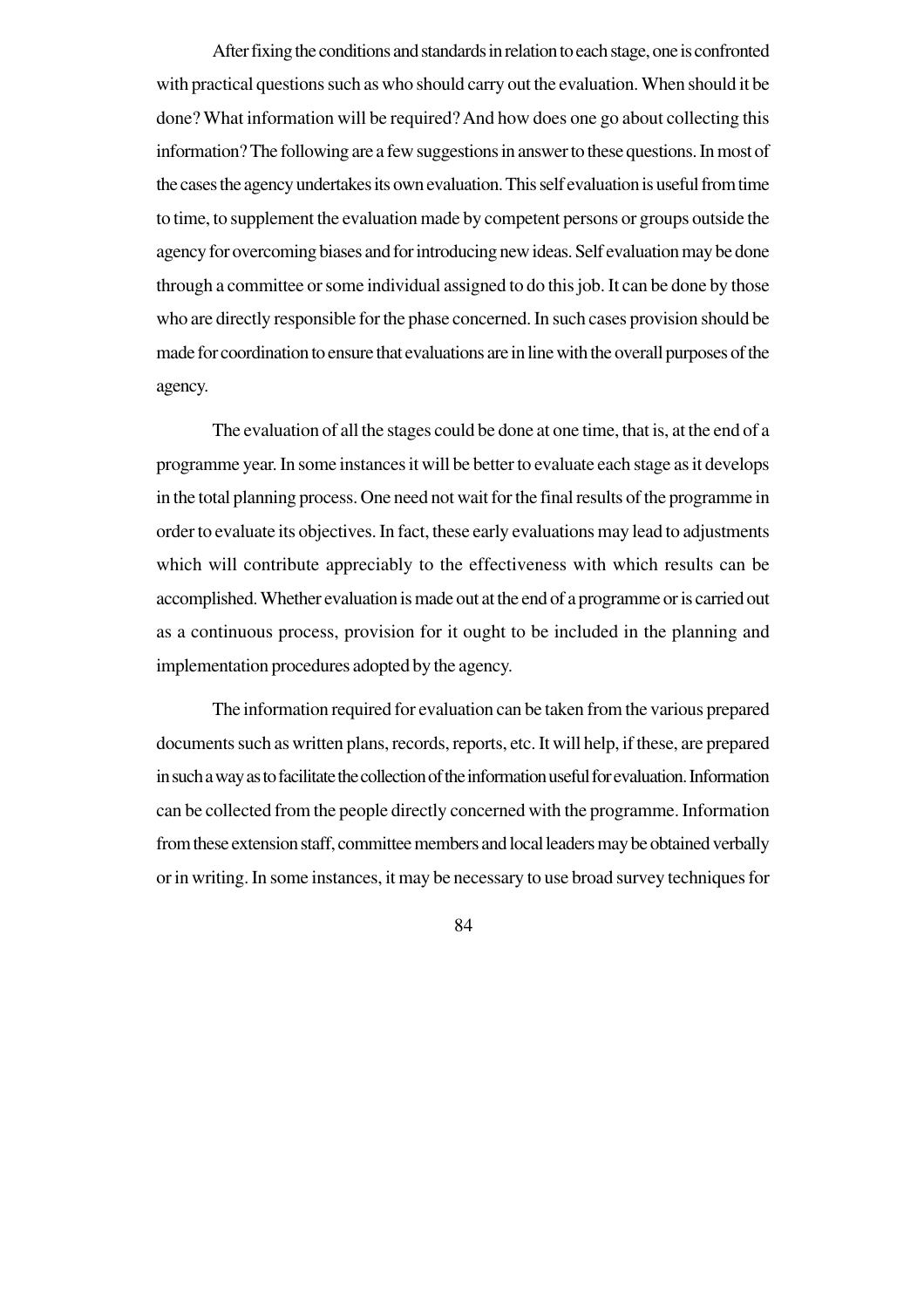collecting the desired information in evaluating the results of a programme. This information may be collected at three points of attainment.

- 1) Bench mark stage: It is the initial stage when the extension programme is to be introduced. This is the point from where the people start change of behaviour.
- 2) Interim stage: This is any stage in the progress of the people towards the objective.
- 3) Final stage: After the completion of the programme, evaluation would be undertaken to measure the attainment of the final objective. One has to find out if few, some or all the people have reached that objective. It helps in deciding the retention of the objective in the plan of work or substituting it with another one and deciding the effectiveness of the teaching methods.

The surveys can be done by personal interviews or by sending out questionnaires to the people concerned. It is more feasible to interview or get questionnaires filled in of a few people who are representative of the group as a whole.

# **Check Your Progress**

\_\_\_\_\_\_\_\_\_\_\_\_\_\_\_\_\_\_\_\_\_\_\_\_\_\_\_\_\_\_\_\_\_\_\_\_\_\_\_\_\_\_\_\_\_\_\_\_\_\_\_\_\_\_\_\_\_\_\_\_\_\_\_\_\_\_\_\_\_\_\_\_\_\_\_\_\_\_\_\_\_\_\_\_\_\_\_\_\_\_\_\_\_\_\_\_\_\_\_\_\_\_\_\_\_\_\_\_\_\_\_\_\_\_\_\_\_\_\_\_\_\_\_\_\_\_\_\_\_\_\_\_\_\_\_\_\_\_\_\_\_\_\_\_\_\_\_\_\_\_\_\_\_\_\_\_

\_\_\_\_\_\_\_\_\_\_\_\_\_\_\_\_\_\_\_\_\_\_\_\_\_\_\_\_\_\_\_\_\_\_\_\_\_\_\_\_\_\_\_\_\_\_\_\_\_\_\_\_\_\_\_\_\_\_\_\_\_\_\_\_\_\_\_

\_\_\_\_\_\_\_\_\_\_\_\_\_\_\_\_\_\_\_\_\_\_\_\_\_\_\_\_\_\_\_\_\_\_\_\_\_\_\_\_\_\_\_\_\_\_\_\_\_\_\_\_\_\_\_\_\_\_\_\_\_\_\_\_\_\_\_\_\_\_\_\_\_\_\_\_\_\_\_\_\_\_\_\_\_\_\_\_\_\_\_\_\_\_\_\_\_\_\_\_\_\_\_\_\_\_\_\_\_\_\_\_\_\_\_\_\_\_\_\_\_\_\_\_\_\_\_\_\_\_\_\_\_\_\_\_\_\_\_\_\_\_\_\_\_\_\_\_\_\_\_\_\_

\_\_\_\_\_\_\_\_\_\_\_\_\_\_\_\_\_\_\_\_\_\_\_\_\_\_\_\_\_\_\_\_\_\_\_\_\_\_\_\_\_\_\_\_\_\_\_\_\_\_\_\_\_\_\_\_\_\_\_\_\_\_\_\_\_\_\_\_\_\_\_\_\_\_\_\_\_\_\_\_\_\_\_\_\_\_\_\_\_\_\_\_\_\_\_\_\_\_\_\_\_\_\_\_\_\_\_\_\_\_\_\_\_\_\_\_\_\_\_\_\_\_\_\_\_\_\_\_\_\_\_\_\_\_\_\_\_\_\_\_\_\_\_\_\_\_\_\_\_\_\_\_\_

Note: a) Write your answer in the space given below.

b) Check your answers with those given at the end of the lesson.

i) Define Plan of Work.

ii) Enlist the major decisions involved in developing a plan.

iii) What is the role of evaluation in planning?

85

\_\_\_\_\_\_\_\_\_\_\_\_\_\_\_\_\_\_\_\_\_\_\_\_\_\_\_\_\_\_\_\_\_\_\_\_\_\_\_\_\_\_\_\_\_\_\_\_\_\_\_\_\_\_\_\_\_\_\_\_\_\_\_\_\_\_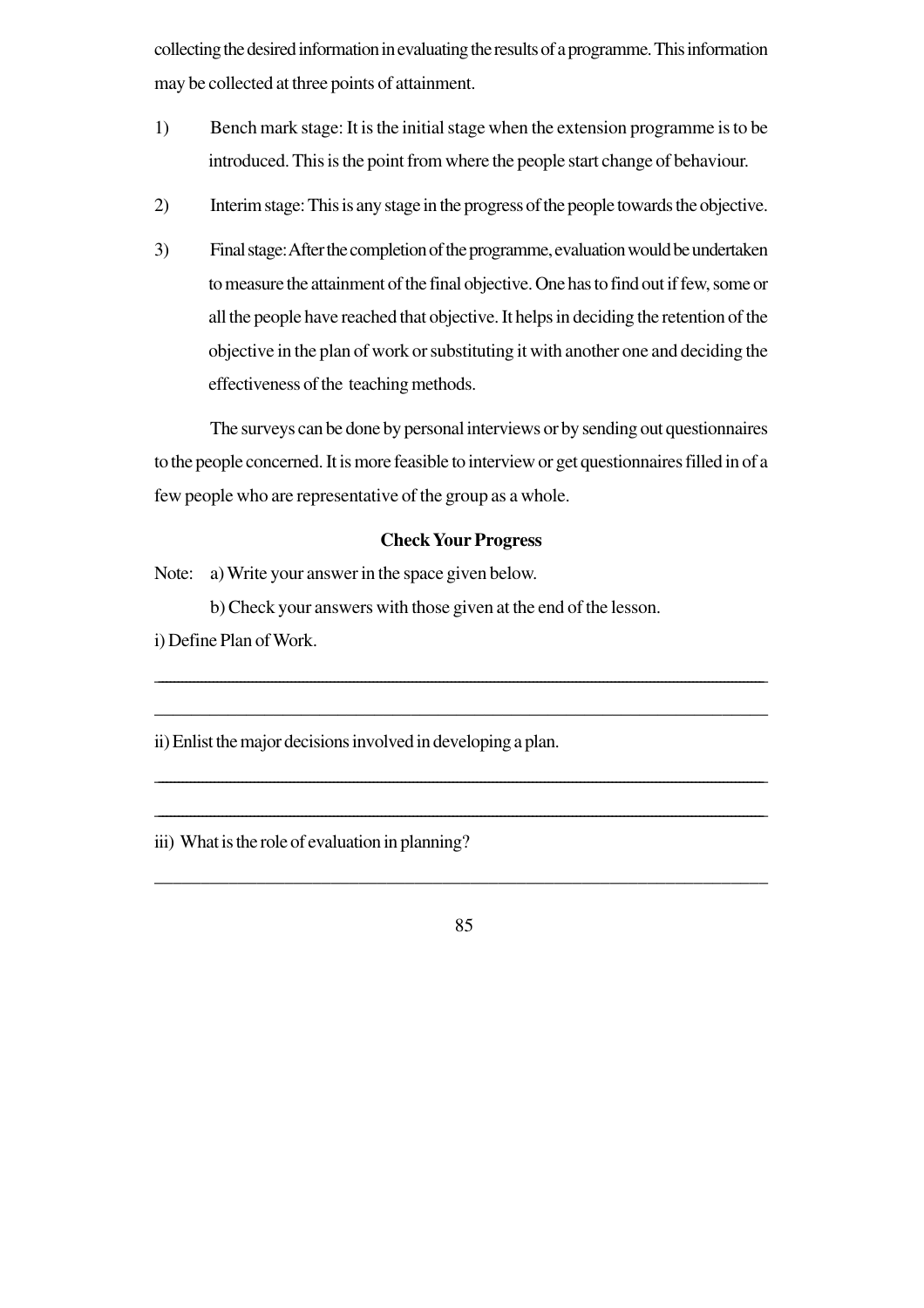### **6.8 INVOLVEMENT OF PEOPLE IN PROGRAMME PLANNING**

\_\_\_\_\_\_\_\_\_\_\_\_\_\_\_\_\_\_\_\_\_\_\_\_\_\_\_\_\_\_\_\_\_\_\_\_\_\_\_\_\_\_\_\_\_\_\_\_\_\_\_\_\_\_\_\_\_\_\_\_\_\_\_\_\_\_\_\_\_\_\_\_\_\_\_\_\_\_\_\_\_\_\_\_\_\_\_\_\_\_\_\_\_\_\_\_\_\_\_\_\_\_\_\_\_\_\_\_\_\_\_\_\_\_\_\_\_\_\_\_\_\_\_\_\_\_\_\_\_\_\_\_\_\_\_\_\_\_\_\_\_\_\_\_\_\_\_\_\_\_\_\_\_\_

All people whose welfare is affected by the programme may be involved in this process. Local people with leadership abilities may be requested to serve on the formal committees responsible for programme planning. Secondly local people subject matter specialists in area such as cotton cultivation, cattle, recreation etc., may also be involved. Thirdly, the people with special production and marketing specialised extension personnel, production and marketing specialists entomologists, representatives of credit agencies and many others who have something to contribute need to be involved in this process.

The purpose of involving people is that the programmes are meant for the people and hence it is better if the plans are prepared by the people who are to be benefited by that programme. It will help the people in fulfilling their responsibilities as citizens in a political democracy by preserving and strengthening values like freedom, progress and success.

Programme planning is an excellent means of developing the leadership qualities of the people. Effective organisation, systematic fact collection, vigorous analysis and skilful decision making are all important parts of successful programme planning. Developing skills in these operations lead to the development of competent leadership.

Engaging in programme planning has proved to be an invaluable educational experience for all those who actively engage in the process. Thus the experiences gained by the people who participate in these planning sessions contribute much to their knowledge of facts and to their skill in making wise choice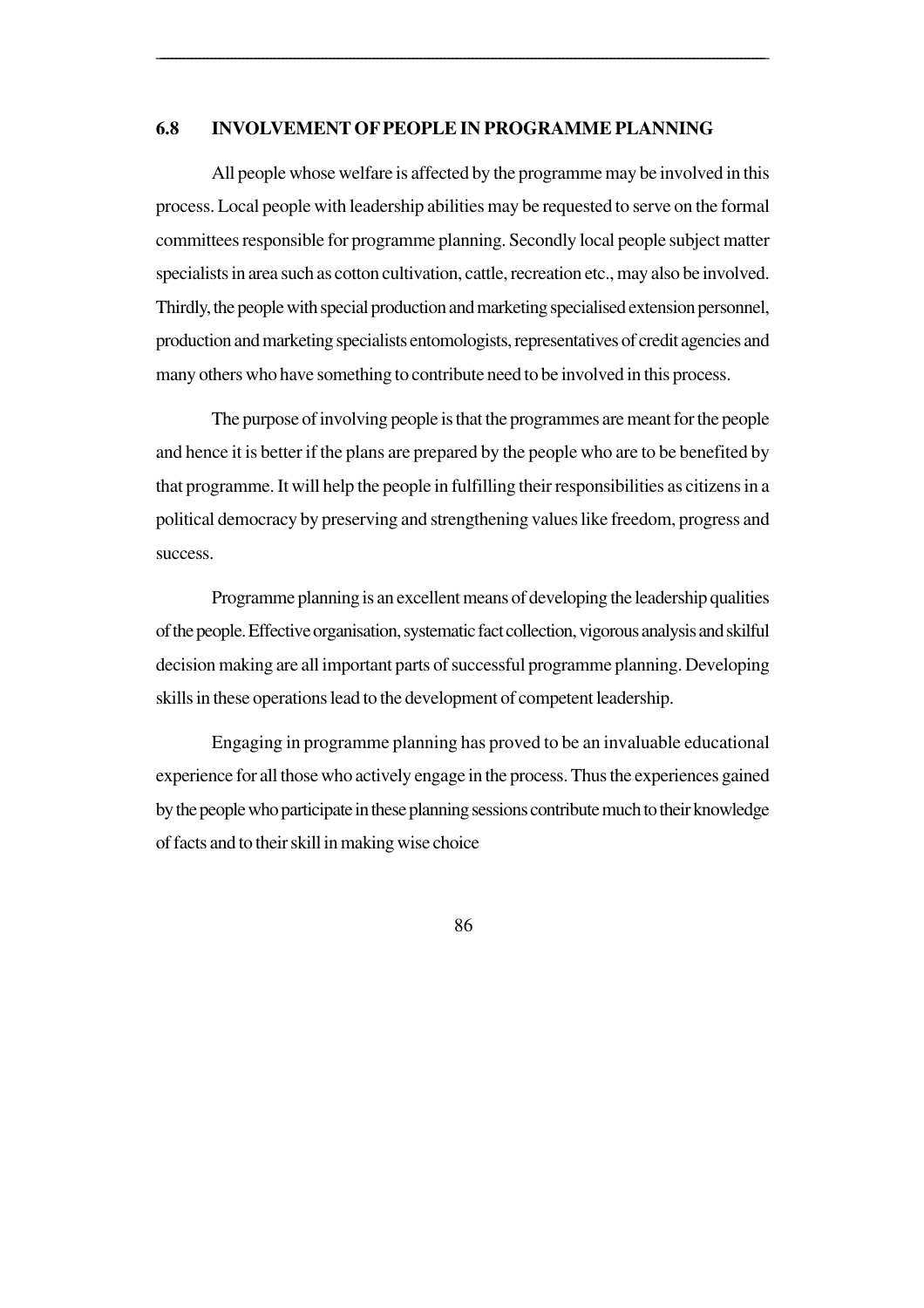The participation of the people in the programme planning process normally gives them a proprietary interest in seeing that an action programme is carried out. If they have taken enough interest to study carefully the various aspects of a given subject matter area, they would probably develop enough interest to see that it leads to action.

# **6.9 PARTICIPATION OF ORGANISATIONS IN PROGRAMME PLANNING**

The programme development process, includes many actions. To accomplish the objectives it is necessary to have some form of organisation of the people of the area. The composition and structure of such organisation is dependent on the objectives. It is necessary to see that in these organisations participation of the people, local leaders, voluntary agencies and institutions is actively sought.

This councilor committee is responsible for programme planning and implementation should be given adequate amount of time to work with the extension staff to ensure success. There should be proper coordination between these voluntary agencies and the extension organisation at the grass-root level. The field of rural development is vast and the need for involvement of the people and their organisations' great. The number of agencies working for rural development are few and therefore, everyone sincerely engaged in the task is welcome. Only the effort has to be coordinated, so that it produces good results. There are 5000 blocks in India. Each block has a block panchayat samiti consisting of peoples representatives linked with local panchayats elected by the people. They are supported in the planning process by the block development officer, subject matter extension officers, village development officers and other local functionaries.

 The spread of the voluntary agencies is not even in all these blocks. There are thousands of blocks without any voluntary agency worth the name functioning in the field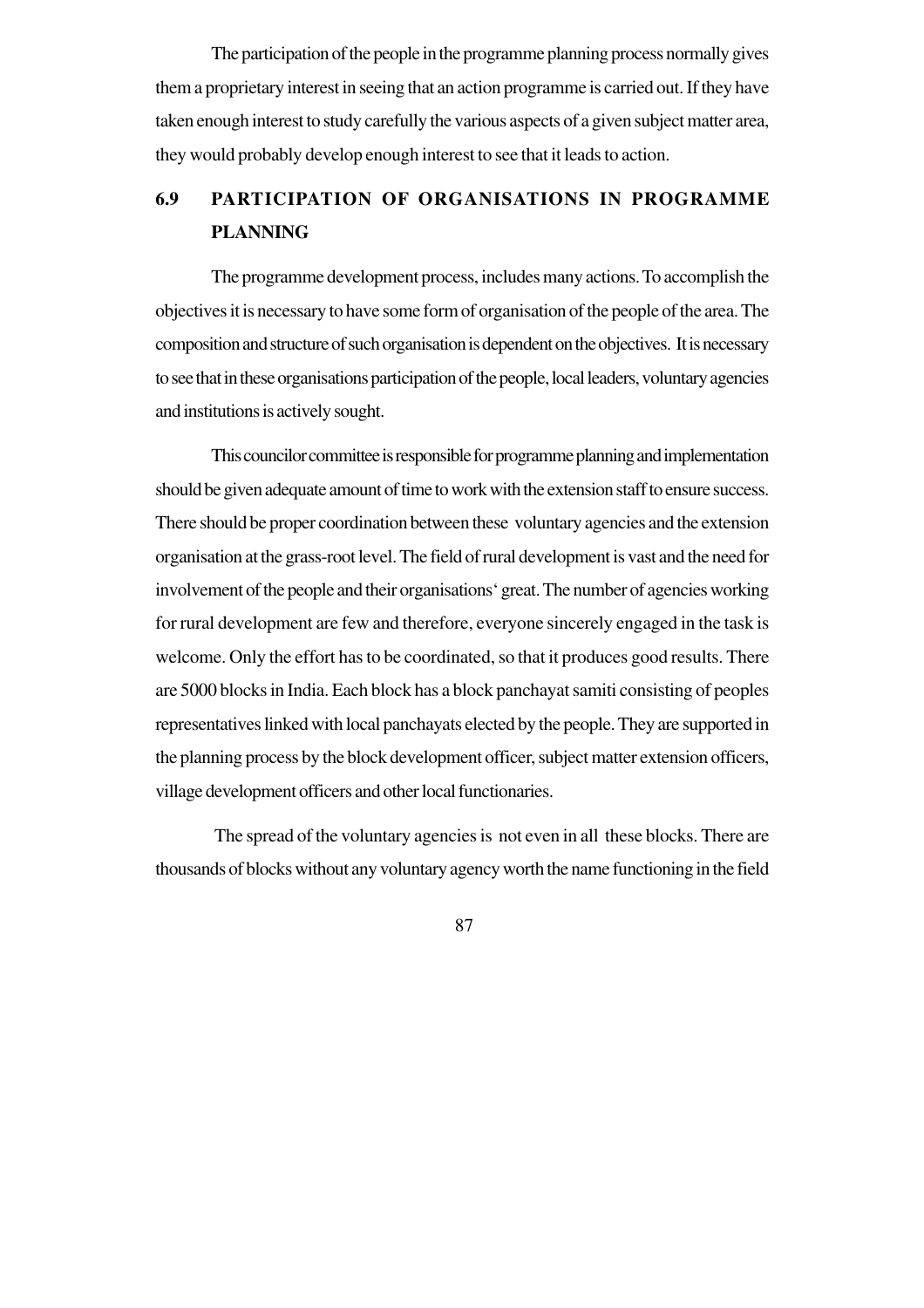of rural development. The agencies which are in existence may cover wider areas, e.g. khadi and village industries. Some of them may take up work in smaller areas comprising a block or two while a few of them may take up a village or only a few villages. The number of voluntary agencies in the last category appears to be largest.

The extension organisation has the availability of technical knowledge, guidance, implements and equipment, and financial resources. Voluntary agencies are characterised by greater commitment to people, greater intensity of work, greater continuity and greater acceptability among the community. When the two work in coordination it is in the interest of the people. This will help in utilizing the capacity of the voluntary agency working in a chosen area with the technical and financial support from, the extension organisation. The voluntary agencies may be encouraged to expand their area of operation and fields of activity if the performance of the voluntary agency is good. In other words the extension organisation's objective so far as the participation of the voluntary agency is concerned should be to help it grow to its fullest potential and for that purpose to place all reasonable resources at its disposal.

For better participation of these agencies a provision will have to be made to nominate chief executives of the voluntary organisations to the block panchayat samiti and for zilla parishad depending upon the size and extent of their operations. This is necessary both to ensure the organisations accountability to the larger community, and to put development in the chosen area and the chosen fields in the perspective of the total deve-lopment of the block of the district.

# **6.10 LET US SUM UP**

Planning is an outline procedure so arranged, as to enable efficient execution of the entire programme. It is the answer to what, where, when and how the job will be done.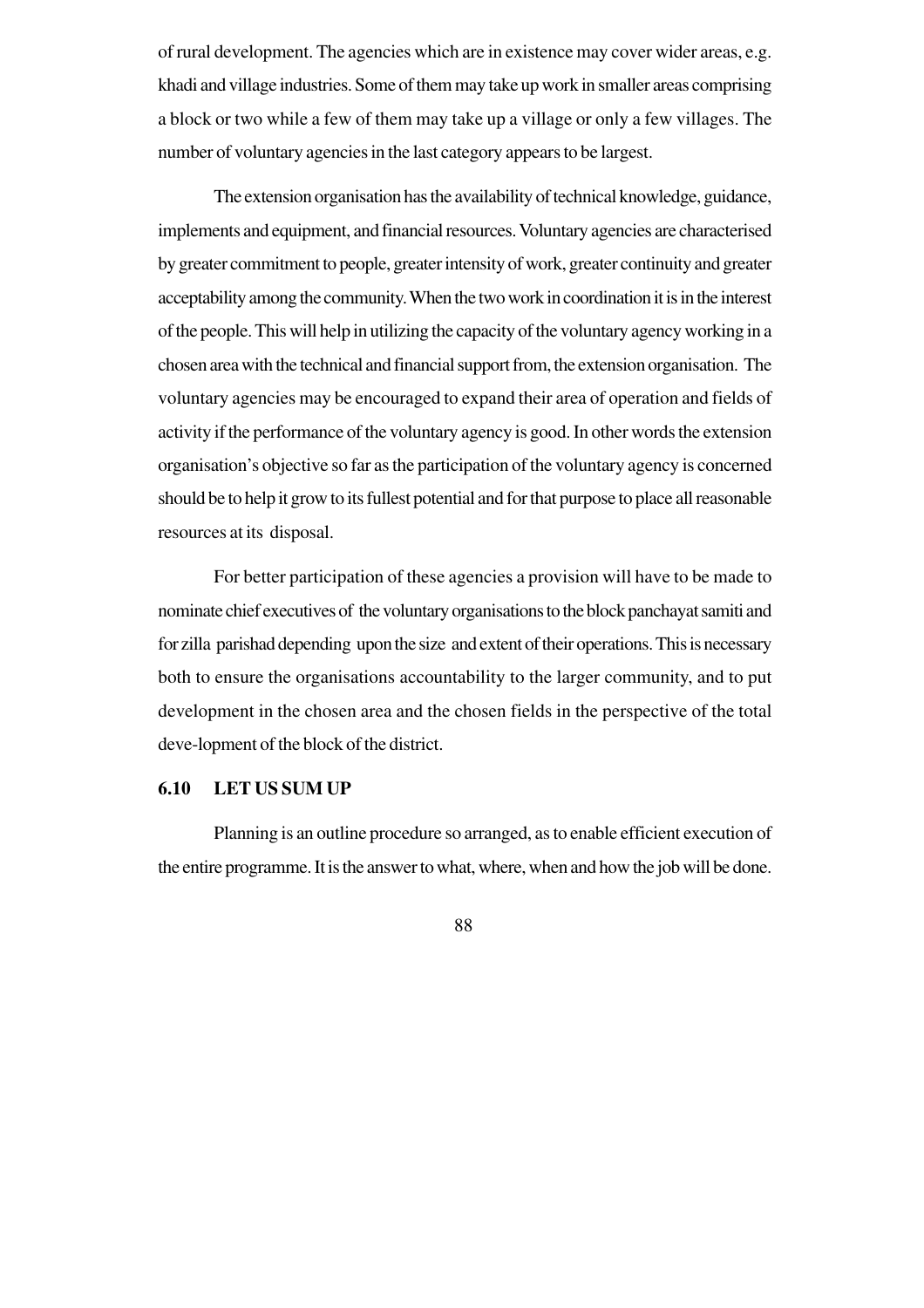The plan of work should be a written statement of detailed action. Good programme are not developed merely by wishing for them, but by working for them. Planning gives meaning to systems of action. It prepares the basis for a course of future action. The major decisions involved in developing a plan of work are to decide what different things or jobs need to be done to accomplish the objectives. This will include such things as attitude or interests that need to be developed, goals or purpose that need to be established and understanding and abilities that need to be developed. Decide how best do each of the specific jobs that need be done in order to accomplish the objectives. Decide who will be responsible for planning, preparing and executing each of the specific learning experiences and plans or jobs that need to be done.

Evaluation, plays an important role in determining the extent to which objectives have been attained. This will help in determining how far an activity has progressed and how much further it should be carried to accomplish the objectives. It is an important and integral part of programme planning. All people whose welfare is affected by the programme may be involved in this process. Local people with leadership abilities may be requested to serve on the formal committees responsible for programme planning.

To accomplish the objectives it is necessary to have some form of organisation of the people of the area. The composition and structure of such organisation is dependent on the relevant social systems, interests and nature of the geographic areas.

### **6.11 ANSWERS TO CHECK YOUR PROGRESS**

1. Plan of work is a definite outline of procedure for solving the different problems of the extension programme. Such a plan identifies specifically the different jobs that need to be done, the means to be used, the methods of using them and when each specific phase or part of the plan is to be executed in order to achieve the objectives.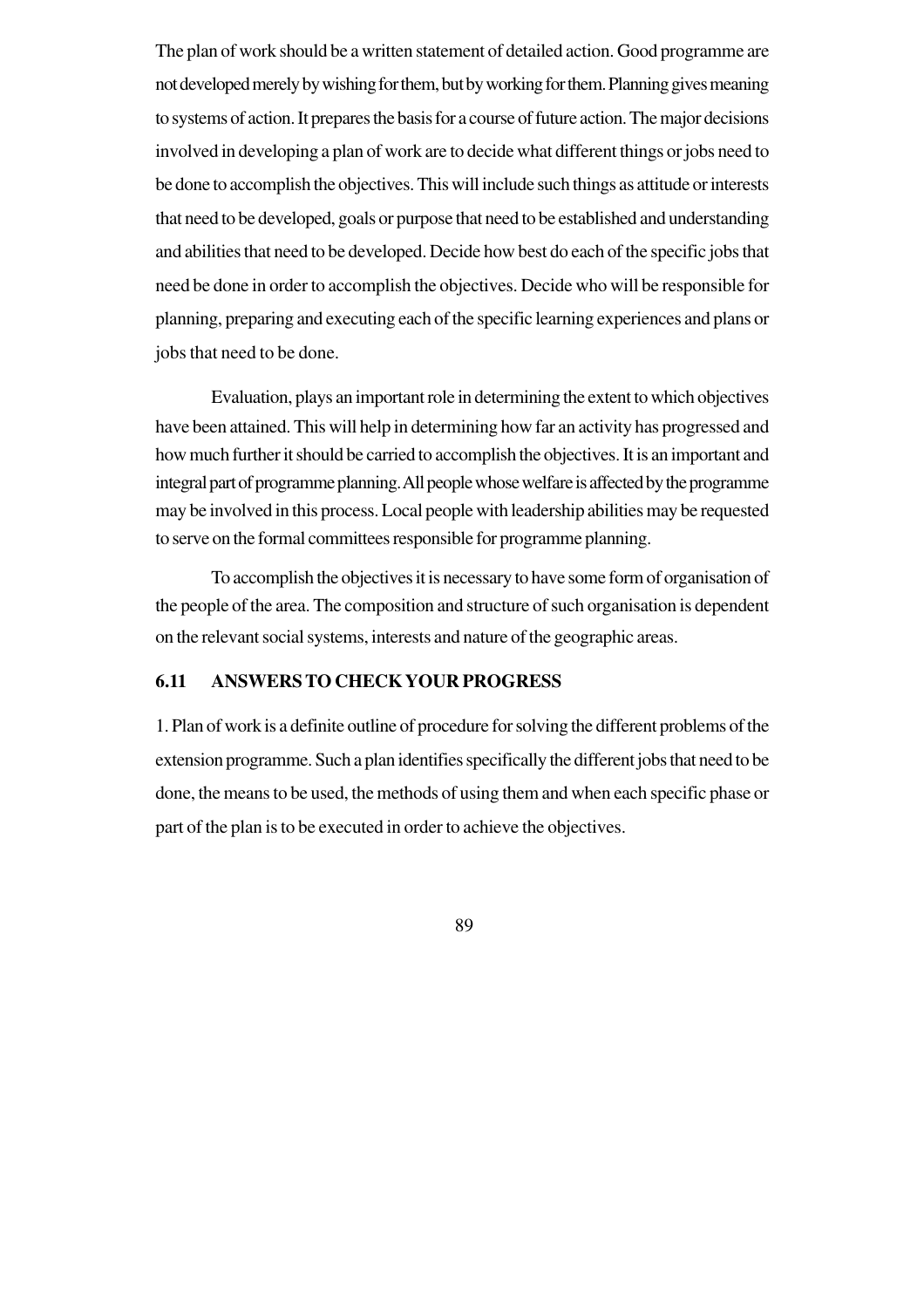2. Planning involves making decisions about the *what* different things or jobs need to be done to accomplish the objectives; *how* best to do each of the specific jobs; *who* will be responsible for planning, preparing and executing each of the specific learning experiences and plans or jobs that need to be done; and *when* each specific phase or part of the plan including meetings to be held, news stories to be written, radio-broadcasts to be made, tours, demonstrations, etc., will be executed or carried to completion.

3. Evaluation is the process of determining the extent to which objectives have been attained. The programme accomplishments are the changes in people and the changes in their economic and social situations resulting from the programme.

# **6.12 LESSON END EXERCISE**

- Q.1. What is the importance and need for planning?
- Q.2. Write briefly the role of people and organisations in planning.

# **6.13 SUGGESTED READING**

1. S. Shekhar and S. Ahlawat (2013). Textbook of Home Science Extension Education. Daya Publishing House: New Delhi.

 2. S. Venkataiah (2001). New Dimensions of Extension Education. Anmol Publications Pvt Ltd: New Delhi.

3. S.V. Supe (2012). An introduction to Extension Education. Oxford and IBH Publishing Co. Pvt. Ltd.: New Delhi.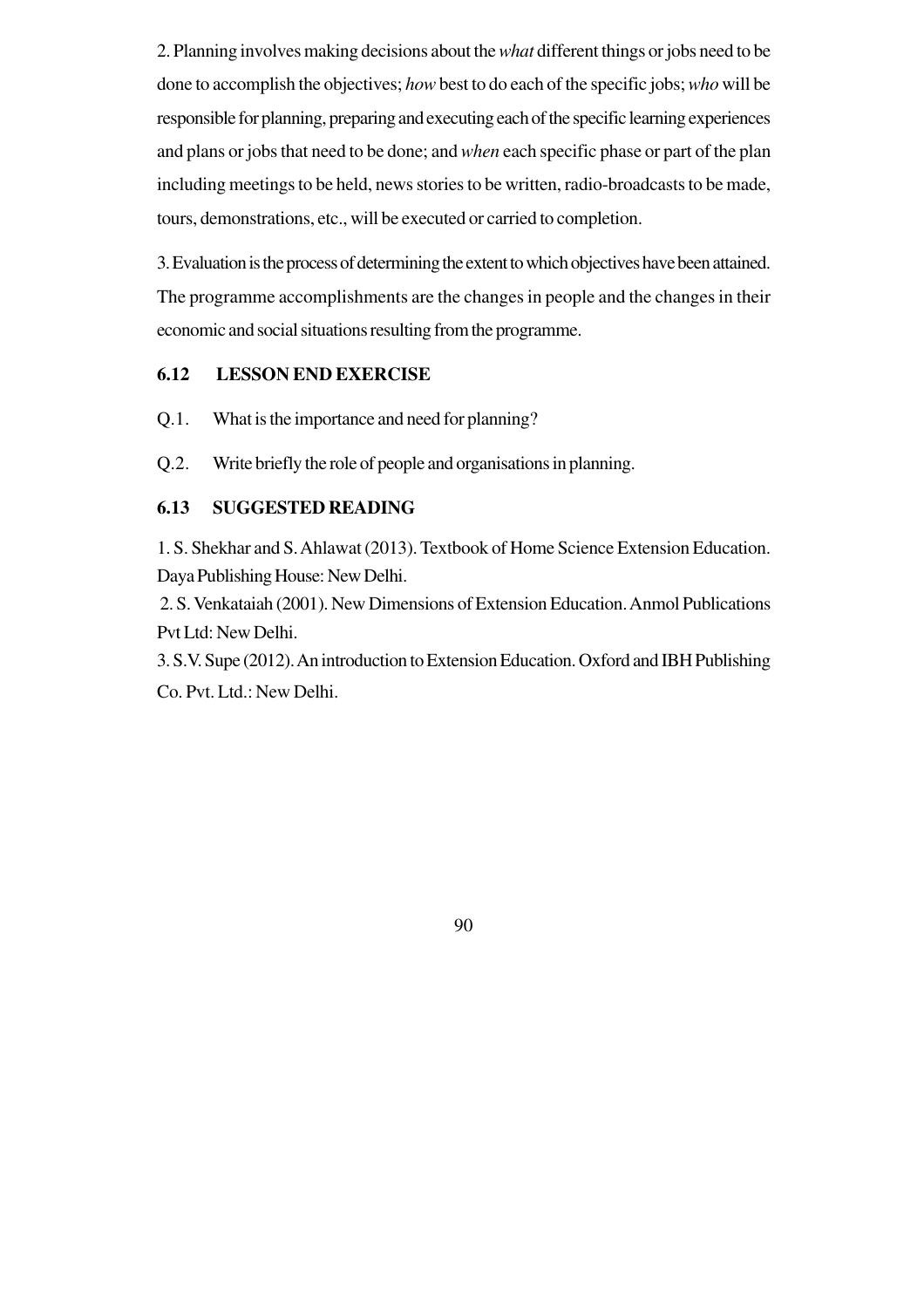### **EXTENTION PLANNING**

# **STRUCTURE**

- 7.1 Introduction
- 7.2 Objectives
- 7.3 Extension planning: An Introduction
- 7.4 Steps in Extension planning
- 7.5 Let Us Sum Up
- 7.6 Answers to Check Your Progress
- 7.7 Lesson End Exercise
- 7.8 Suggested Reading

# **7.1 INTRODUCTION**

In lesson 6 we learned about the concept and importance of planning. A plan of work is an outline procedure so arranged, as to enable efficient execution of the entire programme. It is the answer to what, where, when and how the job is to be done. Planning gives meaning and system of action and prepares the basis for a course of future action. A variety of appropriate techniques, method and materials should be used in planning. Now in this lesson we will understand about extension planning. We will also learn about the steps involved in extension planning.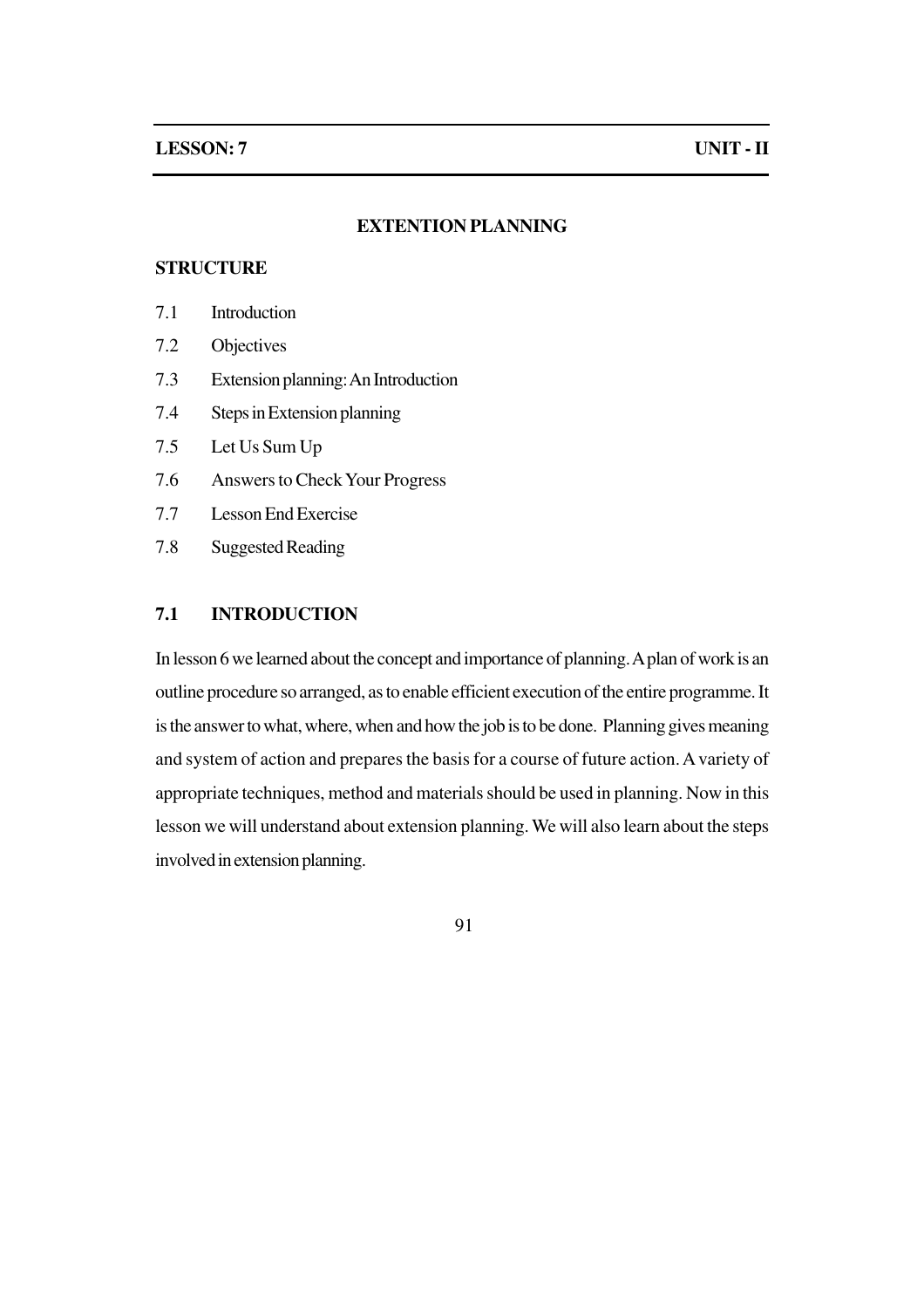### **7.2 OBJECTIVES**

The main objective of this lesson is to clarify the concepts related to extension planning.

# **7.3 EXTENSION PLANNING: AN INTRODUCTION**

Extension education is of voluntary nature. It purpose is to aid people in solving problems. In doing so the widespread participation of planning and conducting these informal educational efforts is stressed. To accomplish these functions requires deliberate and careful thought if maximum efficiency of operation is to be achieved.

The educational efforts of any organisation should be to teach persons how to think and what to think. It is the function of the educational system to teach people to determine accurately their own needs and the solution of their problems to help them acquire knowledge and to inspire them to action. But it should be clearly understood that the action must be their own and made of their own knowledge and convictions. The physical, mental, spiritual and social growth of the individual farmer, his wife and children. This can be done by helping them in analysing their own problems, in finding solutions to them, and in bringing about active participation in formulating and carrying out the plans necessary to put these solutions into effect. One should not act on the assumption that any group of persons will act on the plan about which they have not been consulted. In order to obtain their participation, it is necessary that they should be involved in the preparation of the plan.

### **7.4 STEPS IN EXTENSION PLANNING**

### **Programme planning process**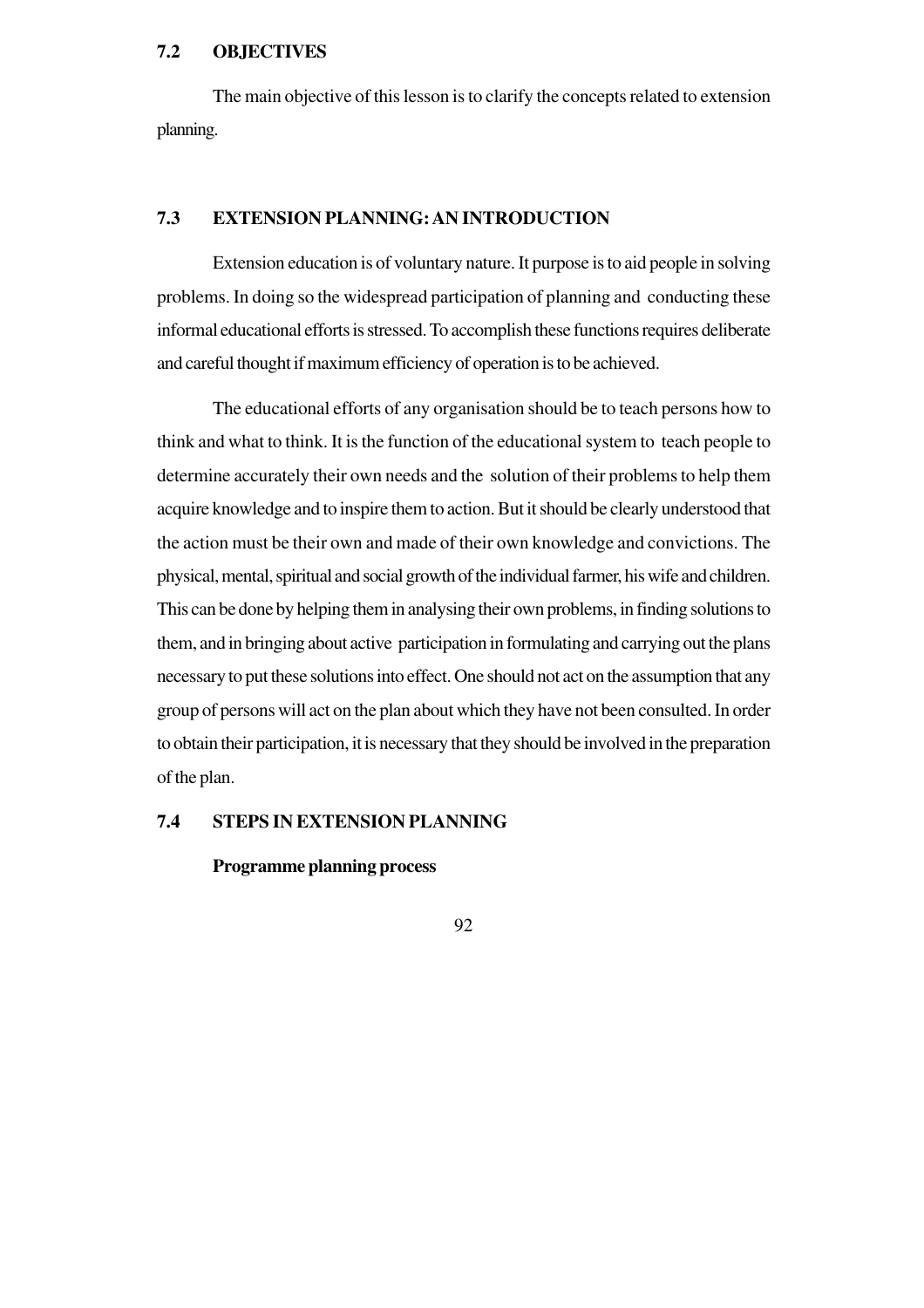Programme planning it is a continuous series of activities or operations leading to the development of a definite plan of action to accomplish particular objectives. It is the process by which people work together to determine goals. In this process they agree and feel that the goals and experiences may help them in reaching their objectives. The process has eight steps.

The first four steps are included under programme planning while the remaining four steps are grouped under programme action. As stated earlier the programme planning process is a continuous one and it is better if it starts from the first step and moves to the last step. Each step has its own importance and if any one step is missed the programme may not be realistic, and naturally there will not be the expected change or development due to that programme. It is, therefore, necessary that steps of the programme planning process should not be overlooked or missed while preparing and implementing the programme.



*Extension Planning*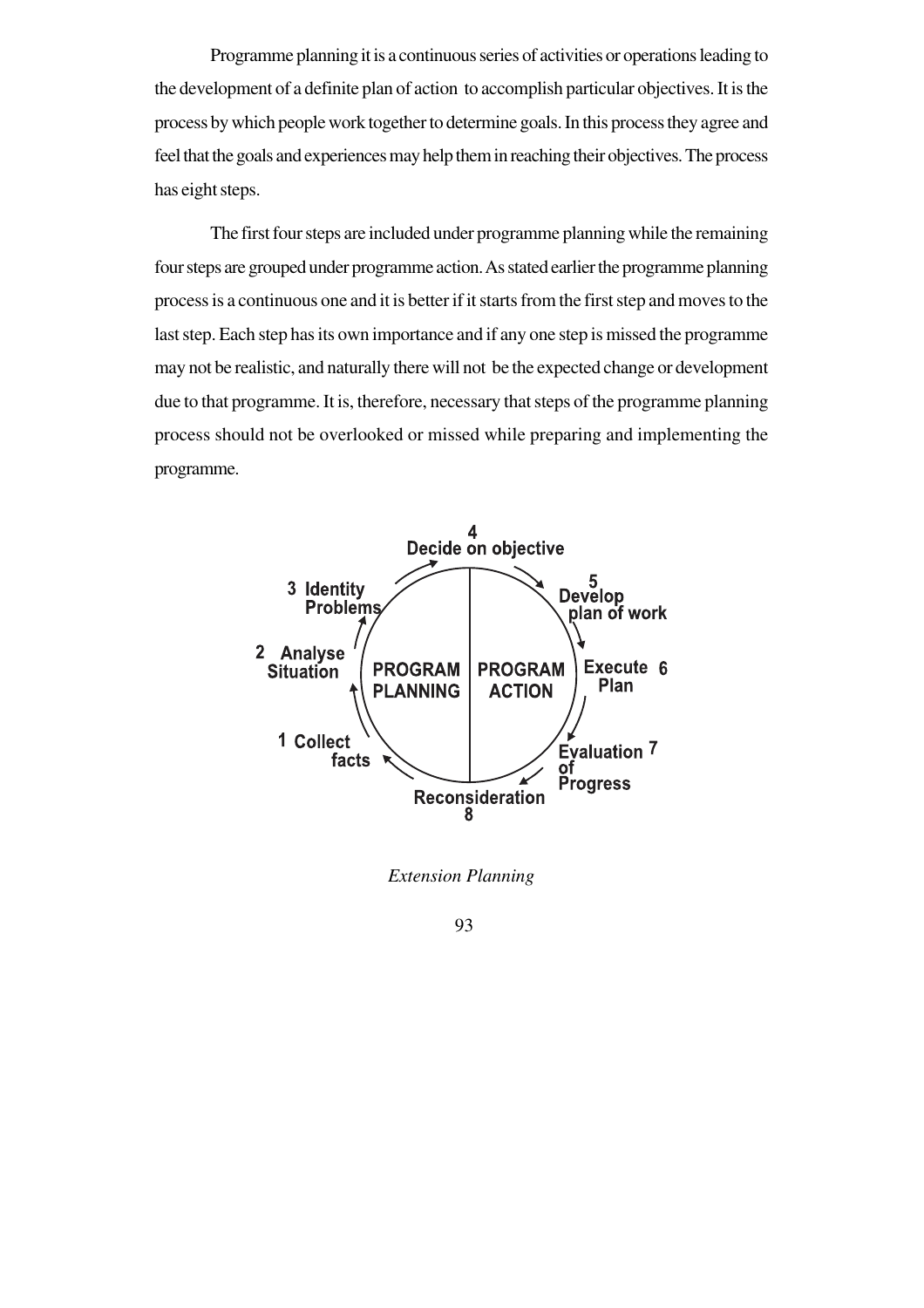#### **i. Collection of facts**

Facts are the foundation stones upon which the community leaders and the problem committee build and carry out their programmes. It is the responsibility of the change agent (extension worker) to assemble and interpret factual information for the use of the community leaders.

The local situation is the bench mark from where people should start the process of programme planning. People are more concerned with 'facts' that grow out of or are related to their own experiences. For instance, people are generally more interested in facts secured from a result demonstration held in their own village than in information from a demonstration or experiment station located many miles away.

The emphasis on placing a high value on the local situation does not minimize the importance of using facts secured from sources outside the community in which the work is being carried out. These facts are important, effective and assist in determining a sound programme. The facts obtained from outside the local situation arouse interest and are valuable in deciding recommendations growing out of local experiences. For instance, a statement that wheat yields under irrigated conditions on the farm of a progressive farmer gave 15 quintals of wheat per acre is the presentation of an important fact about a local situation. If this statement is followed by the report of 75 national demonstration results stating an average of 12 quintals of wheat per acre, then the local fact just presented is more nearly clinched. If the agricultural university experiment station data shows the same results, it is very likely that the Village planning committee will consider this fact seriously while planning the wheat programme.

The assembling of the facts pertaining to local situations is a continuous activity. If is important that facts about local situations be regularly recorded in the project file by the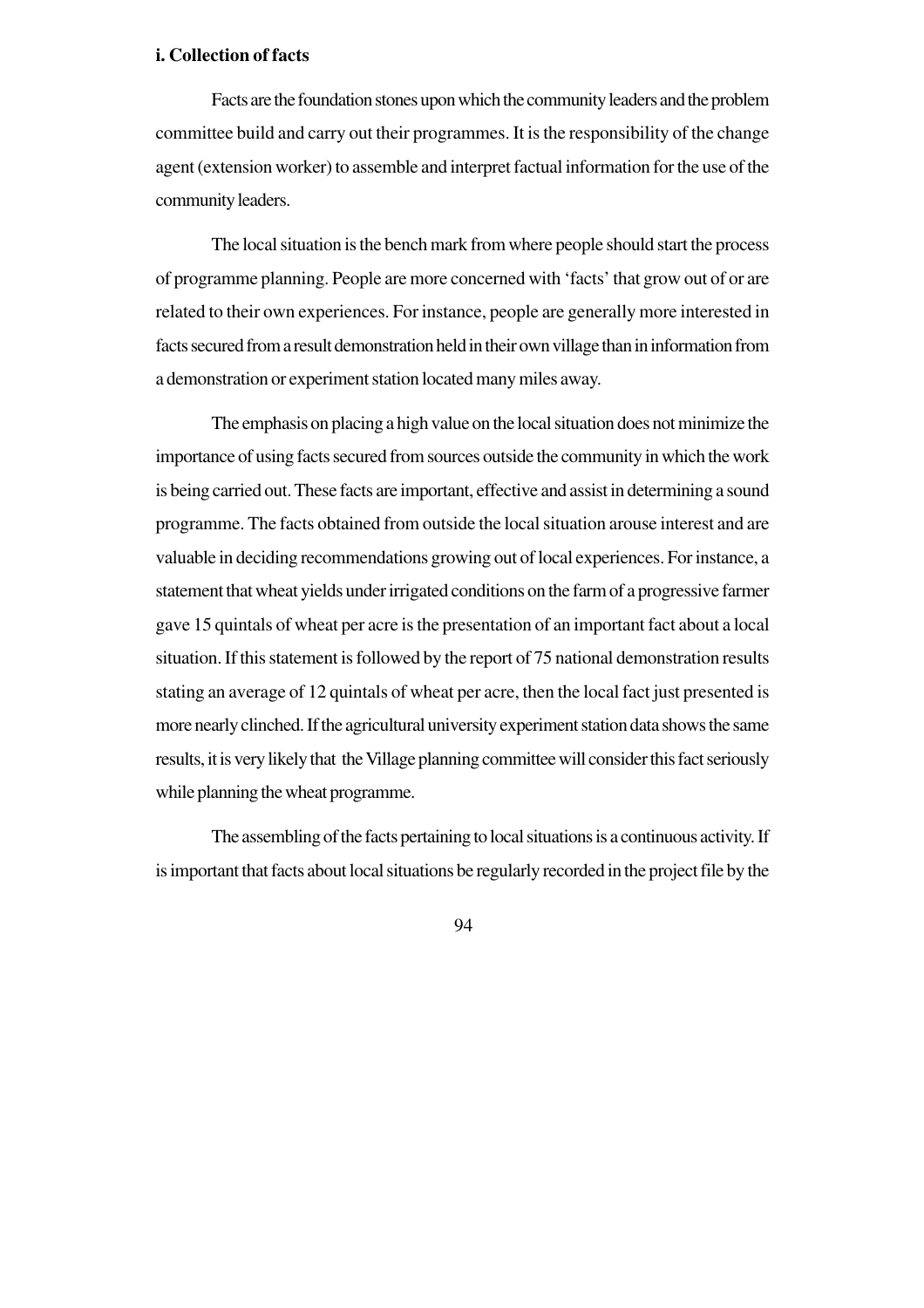change agent. It will be convenient to maintain the record of fact each day in a diary. Afterwards this information may be transferred to the permanent project file for later refreshment. Facts may be secured from revenue records, panchayat samiti records, local newspapers or magazines, by personal visits, records of demonstrations, surveys, reports from key leaders, conferences and meetings and other sources.

# **ii. Analysis of the situation**

After assembling the facts pertaining to local situations it is important to analyze these facts in such a way that they will be useful to individuals or committees. This analysis of interpretation means a translation of these facts into familiar language or terms. It also means an explanation of the meaning of facts as they apply to the local farm or community. Interpretation of facts involves careful reasoning backed up by experience and judgment. The change agents sometimes with the help of specialists or technicians and a committee of experienced farmers, are in the best position to interpret information in terms of local adaptation.

#### **iii. Identification of problem**

Facts about local situations after analysis are helpful in identifying the problems. When facts are properly interpreted they help the change agents and leaders in showing the situations . The facts arouse the interest of the people. They identify the problems and needs and indicate solutions to problems. They also point out weaknesses, indicate shortages and direct attention to undesirable trends. In order to have adequate facts about a local situation it is generally necessary and often advisable to secure information that falls within three categories, namely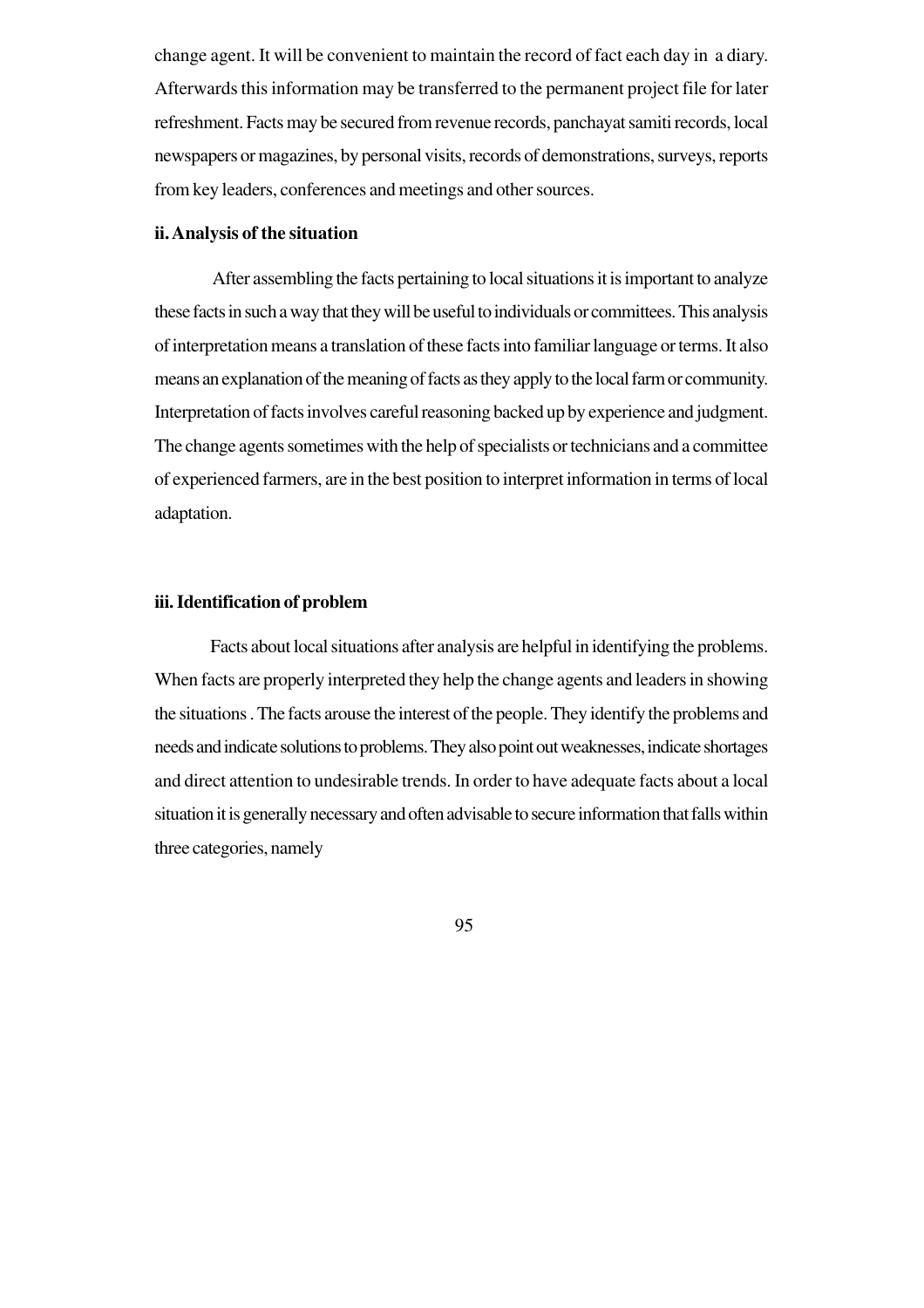- a) Trends (local trends compared with state and national trends).
- b) The present local situation.
- c) Recommendation

These three types of information can be illustrated by relating them to the facts that should be assembled about a particular local situation. Wheat cultivation is used as an example in the following lines :

- 1.) Trend information on local wheat cultivation.
- a) Changes in the wheat area for the past 10 years.
- b) Changes in wheat yields per acre for the past 10 years.
- c) Changes in wheat fertilisation / irrigation/cultivation for the past 10 years.
- d) Changes in wheat varieties.
- e) Changes in marketing systems.
- f) Changes in the quality of wheat produced.
- g) Other changes
- 2) Information on present wheat cultivation.
- a) Area under wheat in the locality.
- b) Wheat production per acre.
- c) Level of fertiliser used per acre for wheat.
- d) Method of irrigation adopted.
- e) Systems of marketing wheat.
- 96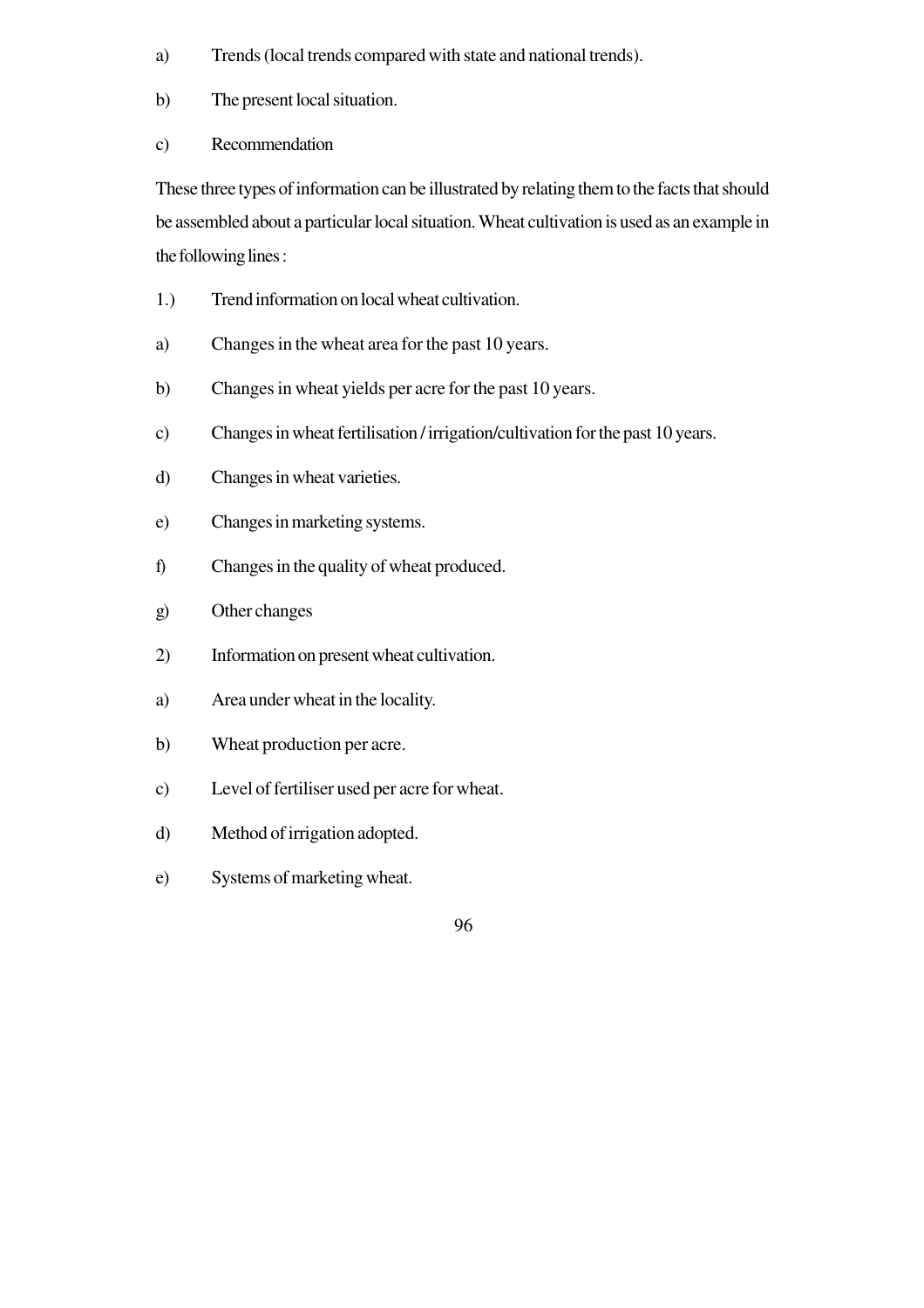f) Others which may help to identify problems and obstacles of wheat cultivation.

#### 3) Recommendations

The change agent after consulting the specialists and the experienced farmers should arrive at certain recommendations for increasing the wheat yields. These recommendations may be in terms of a package of practices for wheat cultivation of that area as a short term measure. It may also be a long term recommendation like developing the irrigation potential of the area.

### **iv. Decide on Objectives**

Objectives are expressions of the ends towards which efforts are directed. The objective has a definite meaning. One has to know that a great deal of thought and planning has to be put into efforts to reach the objective. The success or failure of a particular movement is judged in terms of whether or not the objective is reached. The success in reaching one objective affects other tasks and has an accumulated effect on the out- come of the project. For instance if an individual farmer decides his objective as raising 10 quintals of wheat per acre and if he cannot succeed then it has an effect on the total wheat production of the area and finally on the national income. If large numbers of farmers do not reach the desired objective of raising the wheat then it has an accumulated effect on the wheat yield of the area. In other words objective is that which a person, sets before itself as an object or condition to be attained. There is a slight distinction between objectives and goals. Objectives are the directions of movement while a goal is the distance in any given direction one expects to go during a given period of time. Objective, aim and purpose are used synonymously by educators, but generally only one word, i.e., 'objective' is used for these terms.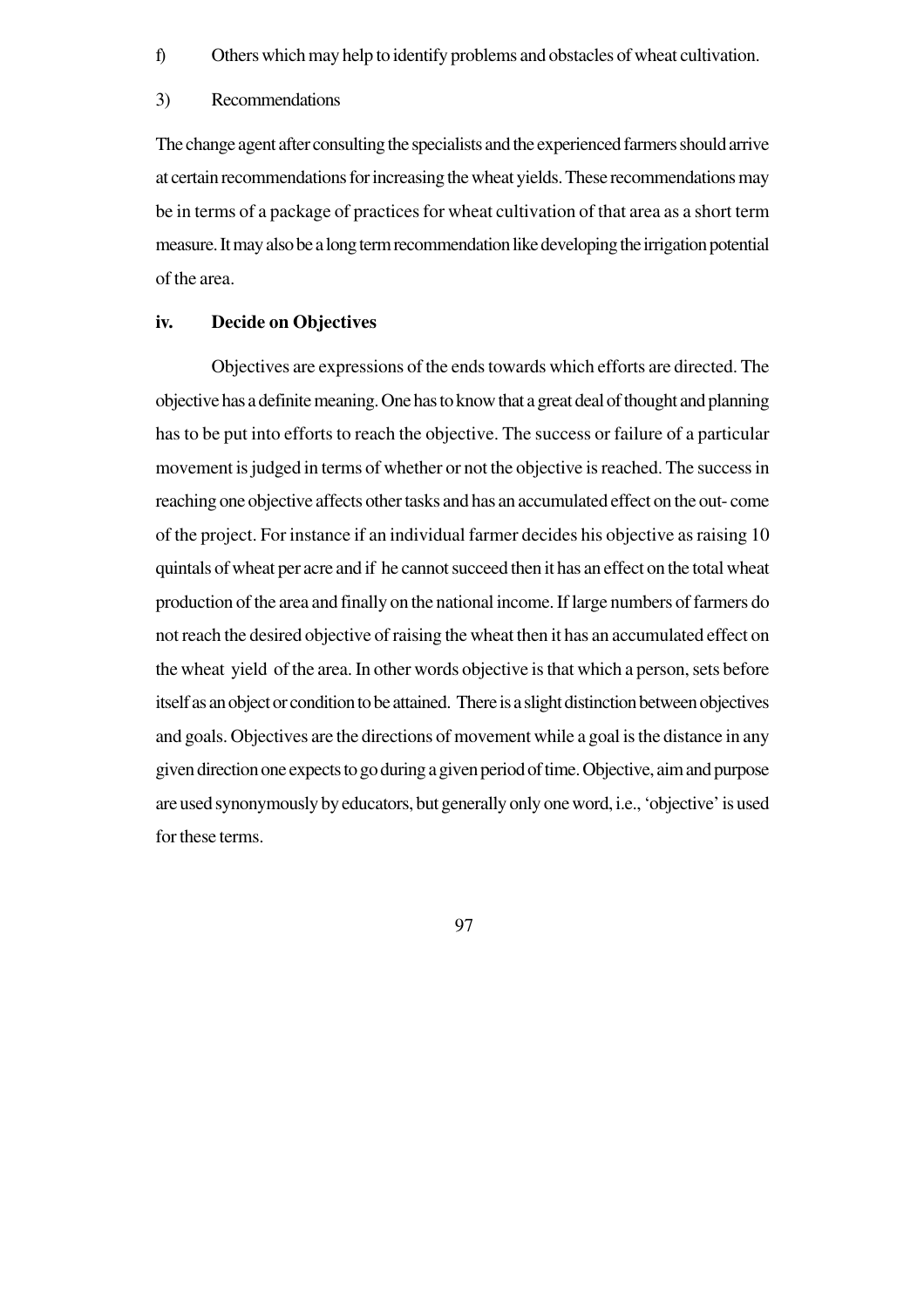Objectives can be grouped into three levels depending on their specificity.

I) Fundamental objectives are the all-inclusive objectives set for society. These objectives are found in the constitution of the country. The fundamental rights of citizens, good life, better citizenship, democracy and the development of the individual are a few examples of these objectives.

2) General objectives, are more definite than fundamental objectives. They are generally found in the statements of policies and purposes of the organisation. Providing better recreational and housing facilities to the rural people is an example of this objective.

3) Working objectives are the specific items which are to be achieved. These may be stated from the change agent's stand-point and from the standpoint of the people. It is important what rural people feel, what they need and what professional extension workers think they ought to have. In an ideal situation there would be agreement between these two. For example, to increase the wheat yield per acre by using improved varieties, following the *sara* method of irrigation etc.

While stating the objectives, it is necessary to test them for their usefulness in meeting the standards or educational attainments and for achieving the desired targets.

a) The objectives should be clearly stated. They should identify the people concerned or to be concerned the changes the people desire to make and the content or subject matter areas involved.

b) The objectives should be achievable considering the people concerned and the available resources.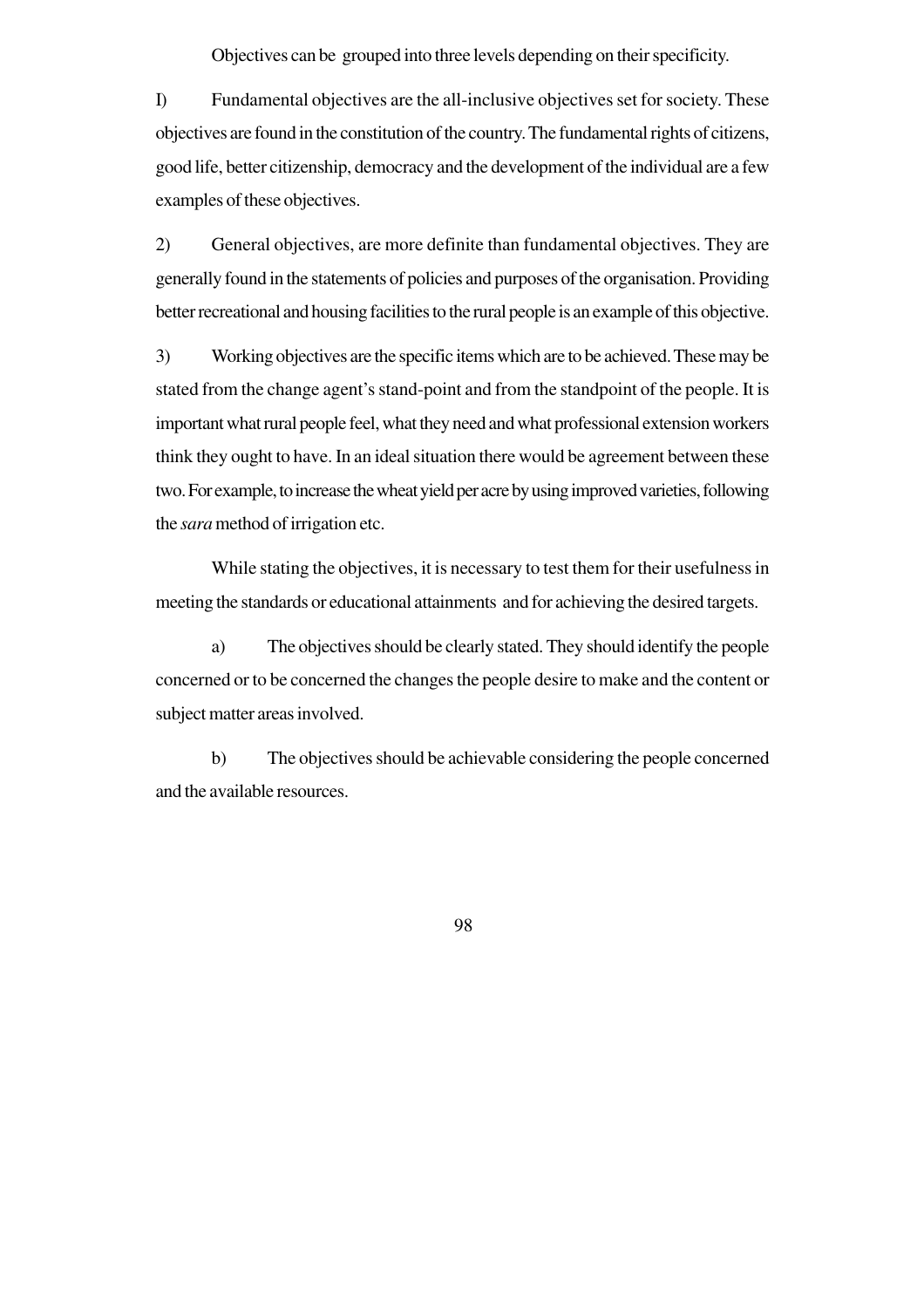c) The objectives should be developmental and lead to an expansion of interest and satisfactions.

d) The objectives should be such that they can be evaluated and evidences of accomplishments can be identified.

#### **v. Development of Plan of Work**

Plan of work is a definite outline of procedure for solving the different problems of the extension programme. Such plan identifies specifically the different jobs that need to be done, the means to be used, the methods of using them and when each specific phase or part of the plan is to be executed in order to achieve the objective. The plan of work should be a written statement of detailed action. It should guide teaching in different phases of the programme. It is a blueprint for the extension workers and the people to follow in moving forward on their programme. The plan of work is usually chalked out for a year and therefore, it is called as annual plan of work. The extension staff, lay leaders and appropriate subject matter specialists should be involved in development of the plan of work.

The major decisions involved in developing a plan of work are indicated here:

a) Decide What different things or jobs need to be done to accomplish the objective. This will include such things as attitude or interests that need to be developed, goals or purpose that need to be established and understanding and abilities that need to be developed. These job requirements need to be planned and executed in such a way that those participating will have motivated educational experience.

b) Decide how best do each of the specific jobs that needs to be done in order to accomplish the objectives. This will involve making decisions on questions like, what type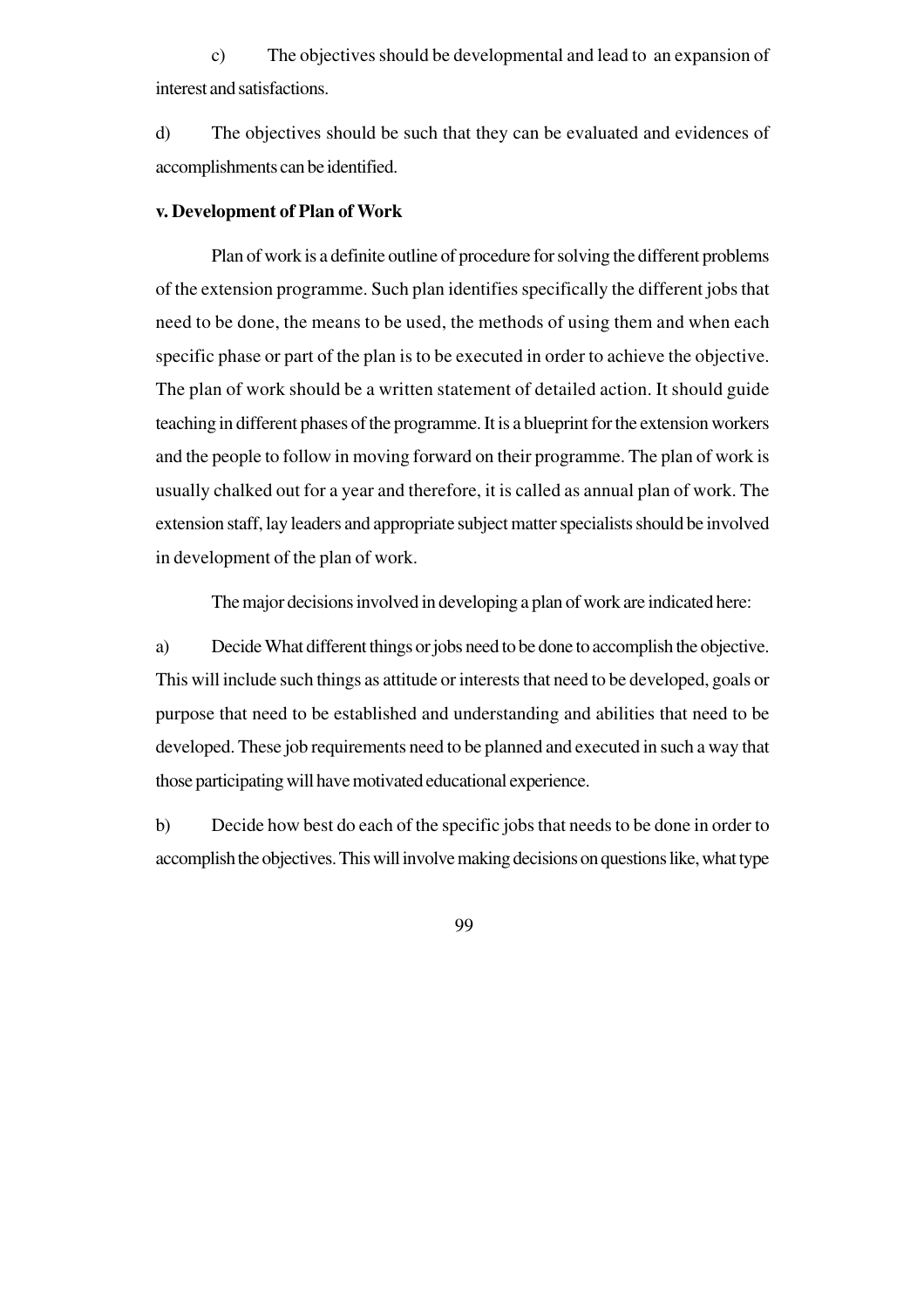of learning experience needs to be provided and what teaching tools, devices and techniques need to be employed to do each of these jobs etc.

c) Decide Who will be responsible for planning, preparing and executing each of the specific learning experiences and plans or jobs that need to be done. This will involve such decisions as what other group agencies or organisations will be cooperating. Will a specialist be used and for what specific jobs? etc.

d) Decide when each specific phase or part of the plan including meetings to be held, news stories to be written, radio-broadcasts to be made, tours, demonstrations, etc., Will be executed or carried to completion. This will involve developing a detailed and complete calender for the programme to be carried out relative to each of the overall problems of the extension programme. This calculation of work (activities and events) will include the chronological listing of scheduled major events and activities of importance to be undertaken by the extension staff during a given year and is included in the annual plan of work.

### **vi. Execute Plan**

Executing the plan means carrying through the previously planned educational jobs and learning situations as set forth in the plan of work and the teaching plans. This assumes that a programme is planned, and a plan of work is developed. This forms the base for programme execution.

The programme execution should be coordinated within the extension service and other agencies and organisations as set forth in the plan of work. Secondly, the calendar of activities and events should be followed as planned. A variety of appropriate techniques, methods and materials should be used as planned. The subject matter should be appropriate to the objective to be achieved and the people involved and used as planning in the teaching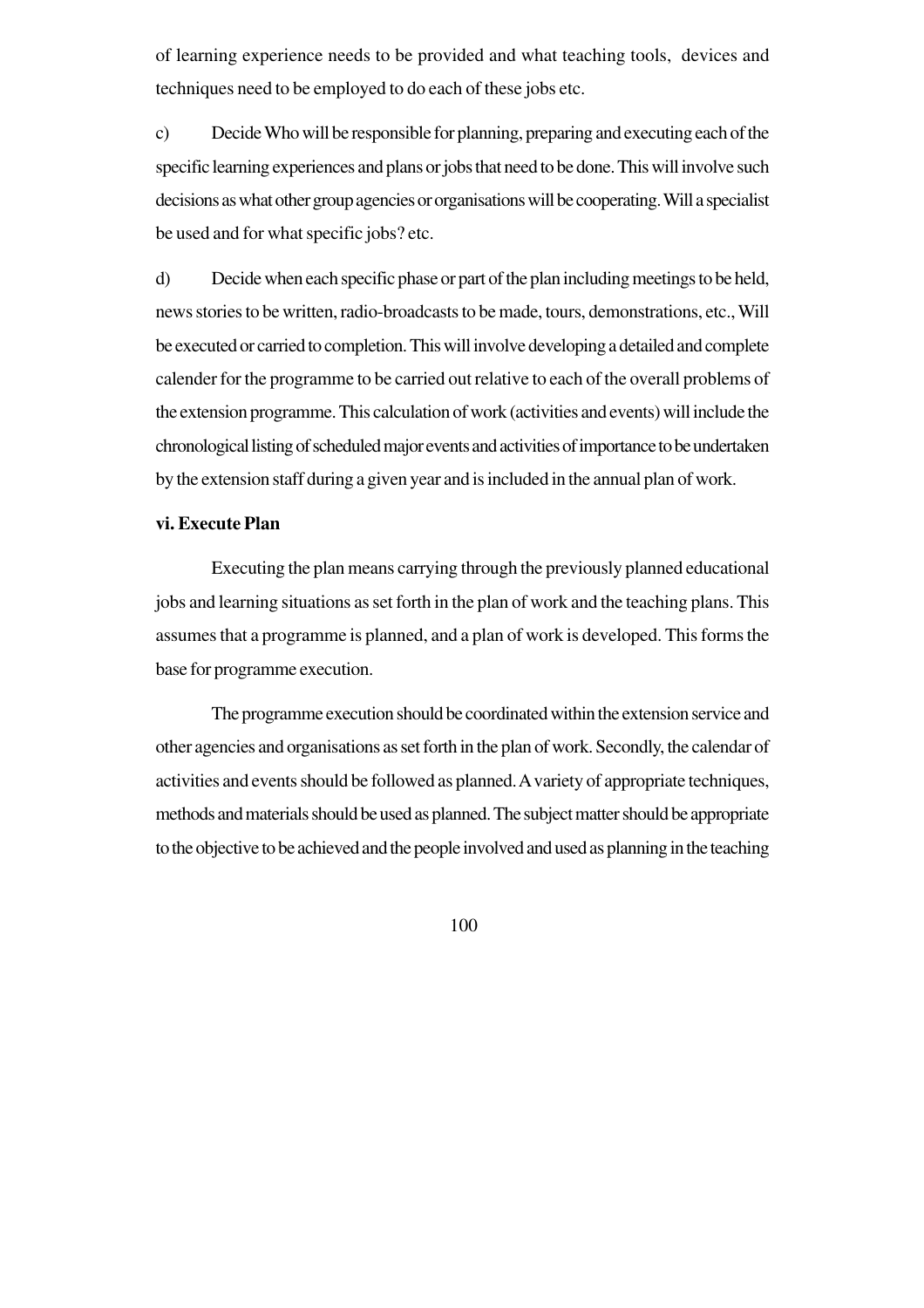plan. Adequate and appropriate training and other assistance as planned should be given to lay leaders in assuming their planned and accepted responsibilities in the execution of the Programme. The plan for sharing of programme action responsibilities by the extension staff, other professional people and lay people should be followed.

The execution of plan should be carried out as decided and unnecessary changes should not be made. If adjustments are to be made then they should be made on the basis of reevaluation, replanning and decision and they should be accepted by all concerned.

### **vii. Evaluation of Progress**

Evaluation is the process of determining the extent to which objectives have been attained. The programme accomplishments are the changes in people and the changes in their economic and social situations resulting from the programme. Information which reveals the extent to which objectives are reached is needed to evaluate accomplishments. This will help in determining how far an activity has progressed and how much further it should be carried to accomplish objectives. The amount of accomplishment judged to be satisfactory should be determined in the light of potential for improvement in the area i.e complexity of the problem, objectives and the resources available.

### *Importance*

Evaluation is an essential step in the extension educational process. It is through the process of evaluation that one arrives at judgements or conclusions that will aid in decision making. To clarify this it will be useful to define several terms. A decision is a choice among alternatives. Judgement is an assignment of values to the alternatives. The evaluation from this point of view provides information for decision making. It will help in decisions regarding continuation, redirection, reemphasis of the present programme or decisions as to the need for new programmes. Thus evaluation is an important and integral part of all teaching and programme planning work.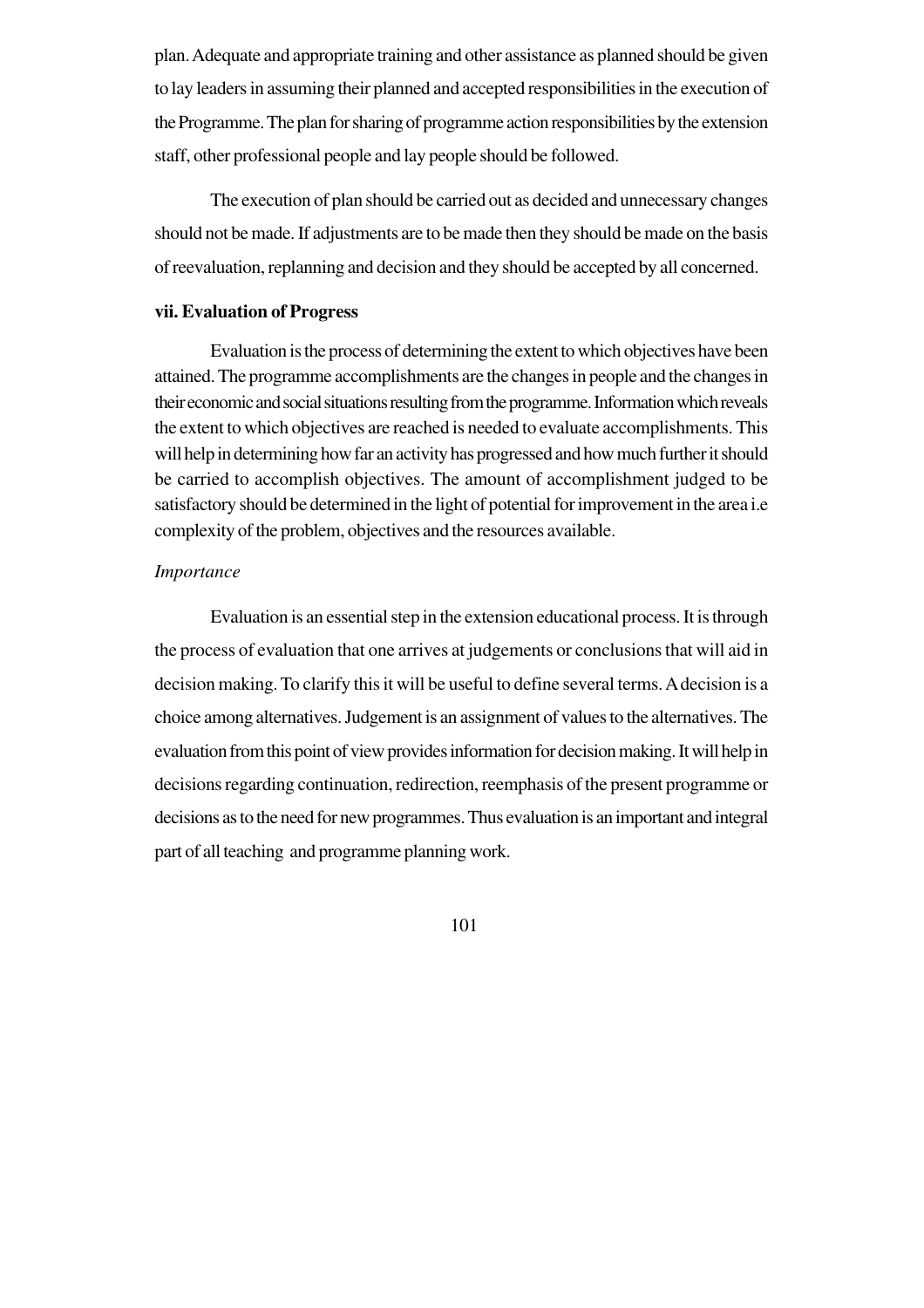- a) Without appraisal of results there is no sound basis for improving the work.
- b) It helps to identify needs for concentrated effort.
- c) It gives assurance and confidence to the persons concerned.
- d) It has a value in creating public confidence by presenting rational facts.

e) It will help in judging the value of methods or devices used.

f) It helps the extension teaching by compelling the extension workers to define the objectives clearly.

g) It will help in choosing the best tools in the teaching plan.

Thus, evaluation improves the professional attitudes of those who use scientific techniques.

#### *When should Evaluation be Done?*

The evaluation of all the stages could be done at one time, that is at the end of a programme year. In some instances it will be better to evaluate each stage as it develops in the total planning process. One need not wait for the final results of the programme in order to evaluate its objectives. In fact, these early evaluations may lead to adjustments which will contribute appreciably to the effectiveness with which results can be accomplished. Whether evaluation is made out at the end of a programme or is carried out through a continuous process, provision for it ought to be included in the planning and implementation procedures adopted by the agency.

#### *From Whom Should Information be Collected?*

The information required for evaluation can be taken from the various prepared documents such as written plans, records reports, etc. It will help, if these are prepared in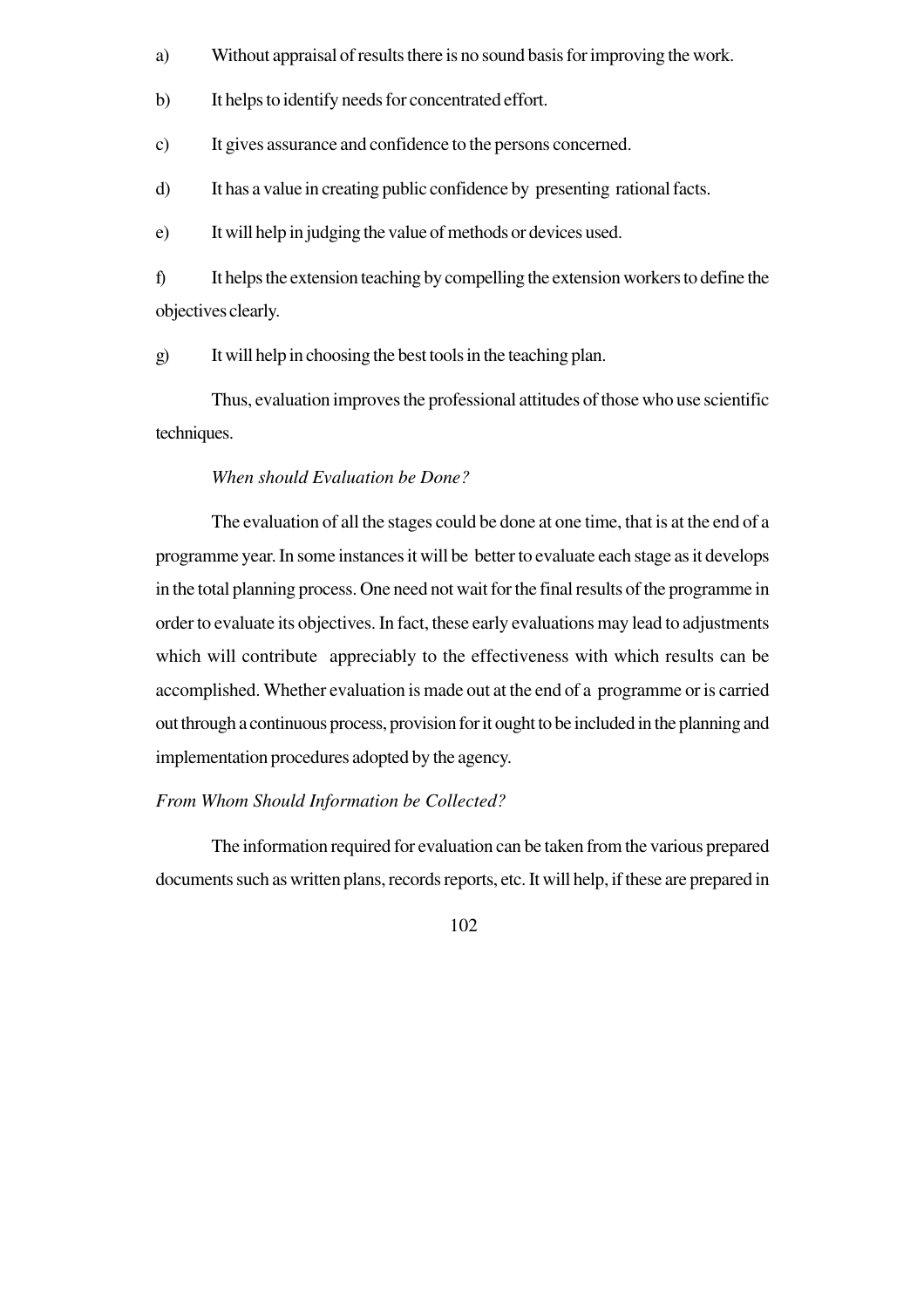such a way as to facilitate the collection of the information useful for evaluation. Information can be collected from the people directly concerned with the programme. Information from these extension staff, committee members and local leaders may be obtained verbally or in writing.

In some instance, it may be necessary to use broad survey techniques for collection of the desired information in evaluating the results of a programme. This information may be collected from three points of attainment. 1) Bench mark stage: It is the initial stage when the exten-sion programme is to be introduced. This is the point from which the people start in their change of behaviour.

2) Interim stage: This is any stage in the progress of the people towards the objective.

3) Final stage: After the completion of the programme evaluation would be undertaken to measure the attainment of the final objective. One has to find out if few, some or all the people have reached that objective. It helps in deciding the retention of the objective in the plan of work or substituting it with another one and deciding the effectiveness of the teaching methods.

The surveys can be done by personal interviews or by sending out questionnaires (mailed questionnaires) to the people concerned. It is more feasible to take as interview or get questionnaires filled from few people who are representative of the group as a whole.

### **viii. Reconsideration**

The findings of evaluation need to be used by applying it to future work. A report of the findings or information obtained in evaluation is purely a tool and not an objective. A report is written to clarify the thinking of the evaluator and for presenting it to other person. When a teacher takes a test in the class, he finds that he failed to teach certain topics in the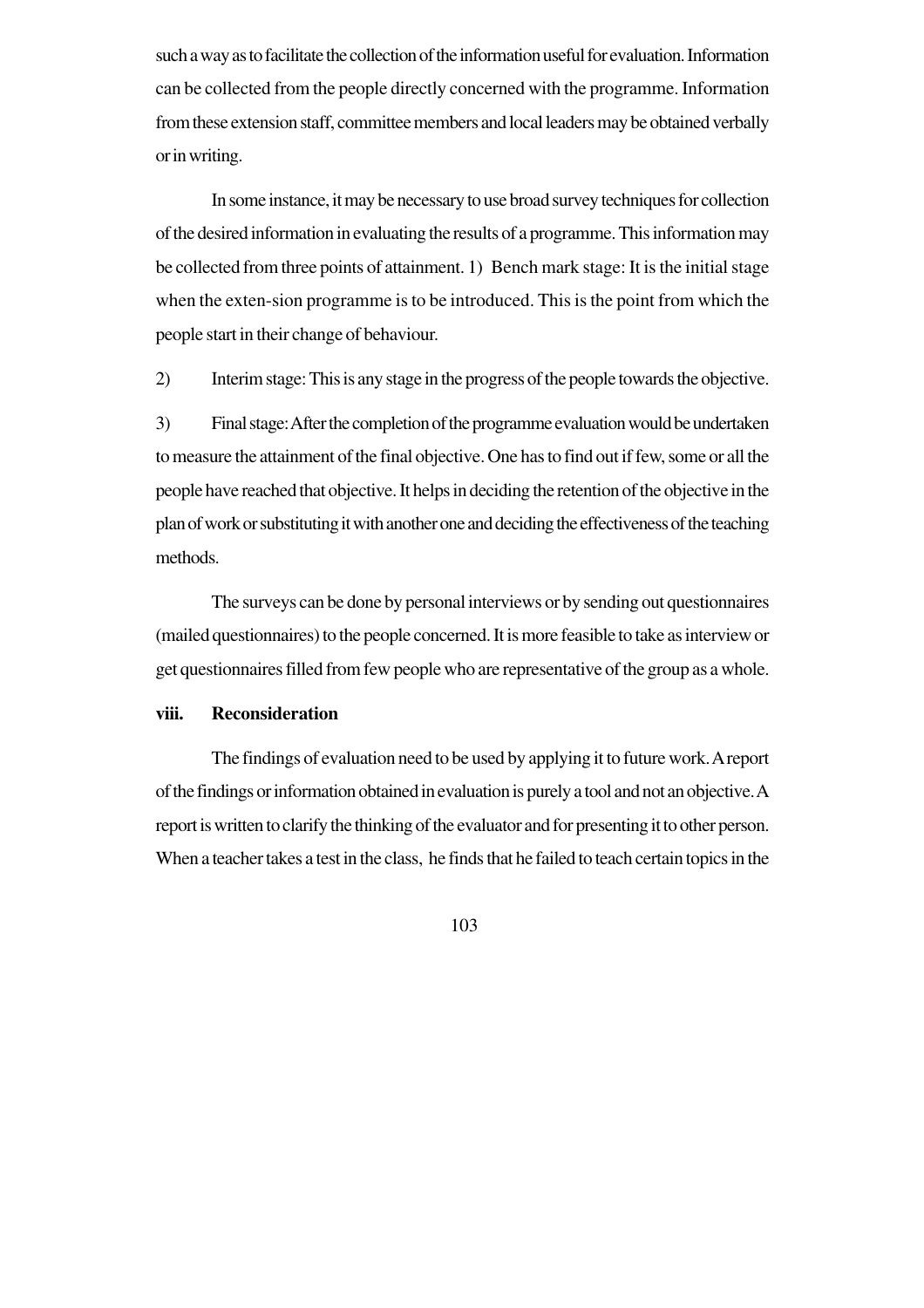class prior to the test. In this case the teacher need not write a report of what the test has shown, but has to reconsider the findings and apply them to a future situation. The teacher should try to make up his failure in the days ahead while teaching the course the next time. Secondly, he should try to present those ideas that he failed to present well in a different way to see if they are properly understood by the students.

The important thing is that the evaluation process has not served its purpose unless the conclusion drawn from it has entered the continuing plans of the workers. 'In other words it is the reconsideration of the whole issue in the light of the findings of the evaluation. If it is found that the present activities of the worker fail in reaching certain objectives or certain defined people, then the worker has not improved himself professionally. The value of his work will be poor and he will have to attempt to modify his activities so that they might reach the objectives or the people. Thus the findings of evaluation need to be presented either by talk with the local leader or in the form of a report for reconsideration. The way in which findings are presented for reconsideration is determined by the audience or the reader. If they lack the training or background for interpreting the statistical table or discussions but are supposed to use the findings in their work, the findings should be entirely interpreted for them and presented to them in terms of activities or recommendations that they can understand. If the purpose of the presentation is to provide statistical proof for a decision or recommendation, the statistics need to be included in the presentation or publication. If the audience or readers are interested in the procedure involved in collecting the data, that should be included. If the inclusion of such details distracts from the importance of the findings or confuses certain types of audience or readers, it should be limited to the barest essentials. In many cases, the findings from surveys have to be presented in more than one way to meet the needs of several kinds of audiences or readers.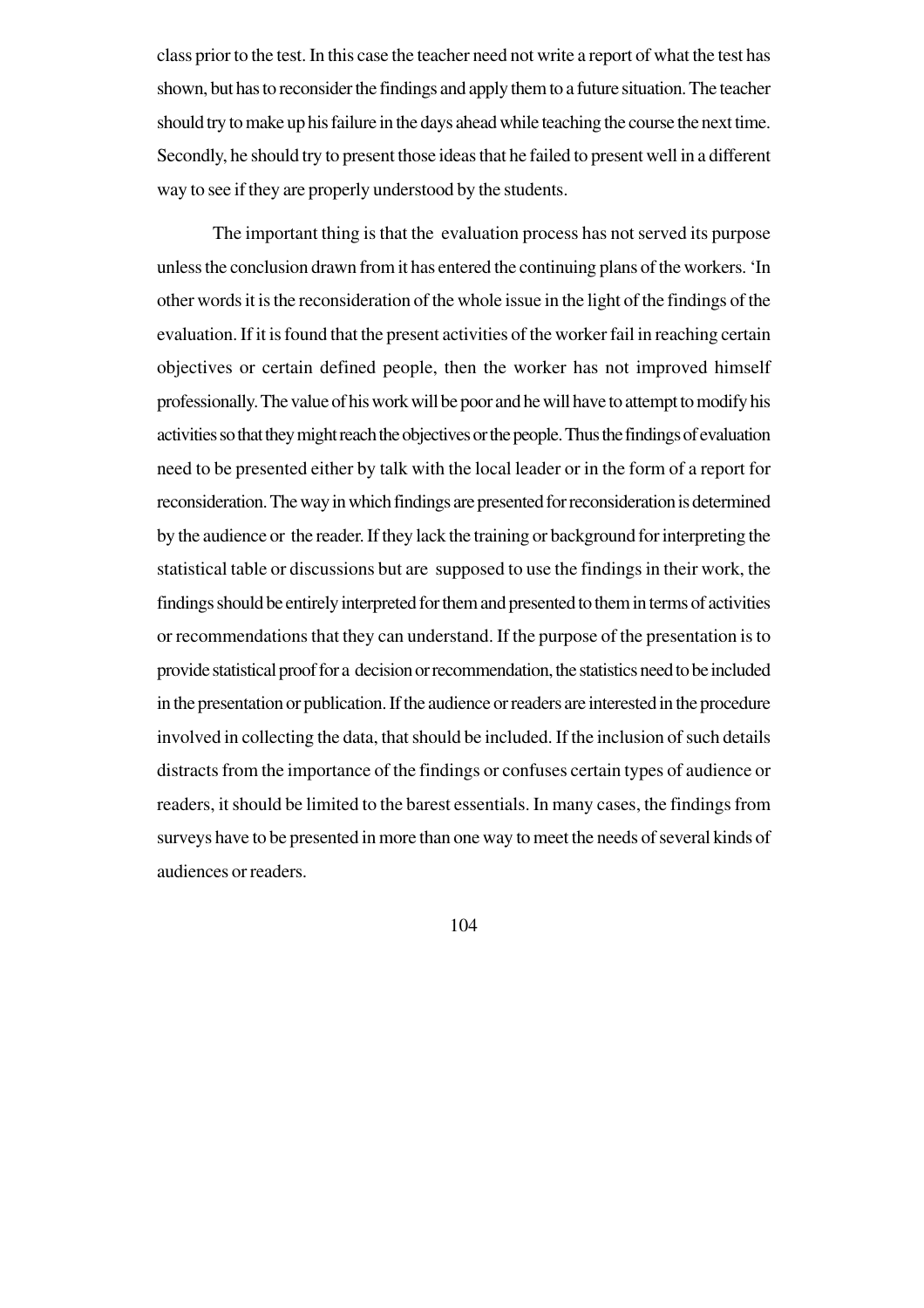#### **Check Your Progress**

\_\_\_\_\_\_\_\_\_\_\_\_\_\_\_\_\_\_\_\_\_\_\_\_\_\_\_\_\_\_\_\_\_\_\_\_\_\_\_\_\_\_\_\_\_\_\_\_\_\_\_\_\_\_\_\_\_\_\_\_\_\_\_\_\_\_\_\_\_\_\_\_\_\_\_\_\_\_\_\_\_\_\_\_\_\_\_\_\_\_\_\_\_\_\_\_\_\_\_\_\_\_\_\_\_\_\_\_\_\_\_\_\_\_\_\_\_\_\_\_\_\_\_\_\_\_\_\_\_\_\_\_\_\_\_\_\_\_\_\_\_\_\_\_\_\_\_\_\_\_\_\_\_\_\_\_

\_\_\_\_\_\_\_\_\_\_\_\_\_\_\_\_\_\_\_\_\_\_\_\_\_\_\_\_\_\_\_\_\_\_\_\_\_\_\_\_\_\_\_\_\_\_\_\_\_\_\_\_\_\_\_\_\_\_\_\_\_\_\_\_\_\_

\_\_\_\_\_\_\_\_\_\_\_\_\_\_\_\_\_\_\_\_\_\_\_\_\_\_\_\_\_\_\_\_\_\_\_\_\_\_\_\_\_\_\_\_\_\_\_\_\_\_\_\_\_\_\_\_\_\_\_\_\_\_\_\_\_\_\_\_\_\_\_\_\_\_\_\_\_\_\_\_\_\_\_\_\_\_\_\_\_\_\_\_\_\_\_\_\_\_\_\_\_\_\_\_\_\_\_\_\_\_\_\_\_\_\_\_\_\_\_\_\_\_\_\_\_\_\_\_\_\_\_\_\_\_\_\_\_\_\_\_\_\_\_\_\_\_\_\_\_\_\_\_\_\_\_\_

\_\_\_\_\_\_\_\_\_\_\_\_\_\_\_\_\_\_\_\_\_\_\_\_\_\_\_\_\_\_\_\_\_\_\_\_\_\_\_\_\_\_\_\_\_\_\_\_\_\_\_\_\_\_\_\_\_\_\_\_\_\_\_\_\_\_

\_\_\_\_\_\_\_\_\_\_\_\_\_\_\_\_\_\_\_\_\_\_\_\_\_\_\_\_\_\_\_\_\_\_\_\_\_\_\_\_\_\_\_\_\_\_\_\_\_\_\_\_\_\_\_\_\_\_\_\_\_\_\_\_\_\_\_\_\_\_\_\_\_\_\_\_\_\_\_\_\_\_\_\_\_\_\_\_\_\_\_\_\_\_\_\_\_\_\_\_\_\_\_\_\_\_\_\_\_\_\_\_\_\_\_\_\_\_\_\_\_\_\_\_\_\_\_\_\_\_\_\_\_\_\_\_\_\_\_\_\_\_\_\_\_\_\_\_\_\_\_\_\_\_\_\_

\_\_\_\_\_\_\_\_\_\_\_\_\_\_\_\_\_\_\_\_\_\_\_\_\_\_\_\_\_\_\_\_\_\_\_\_\_\_\_\_\_\_\_\_\_\_\_\_\_\_\_\_\_\_\_\_\_\_\_\_\_\_\_\_\_\_

Note: a) Write your answer in the space given below.

b) Check your answers with those given at the end of the lesson.

i) What is the first step in programme planning? Explain briefly.

ii) What are the three levels of objectives?

iii) What you understand by execution of plan?

### **7.5 LET US SUM UP**

Extension programme planning is a continuous series of activities or operations leading to the development of a definite plan of action to accomplish particular objectives. It is the process by which people work together to determine goals. The process has eight steps. The first four steps are included under programme planning while the remaining four steps are grouped under programme action : (i) Collection of facts are the foundation stones which the community leaders and the problem committee should build and carry for their programme. (ii) After assembling the facts pertaining to local situations it is important to analyze these facts in such a way that will be useful to individuals or community. This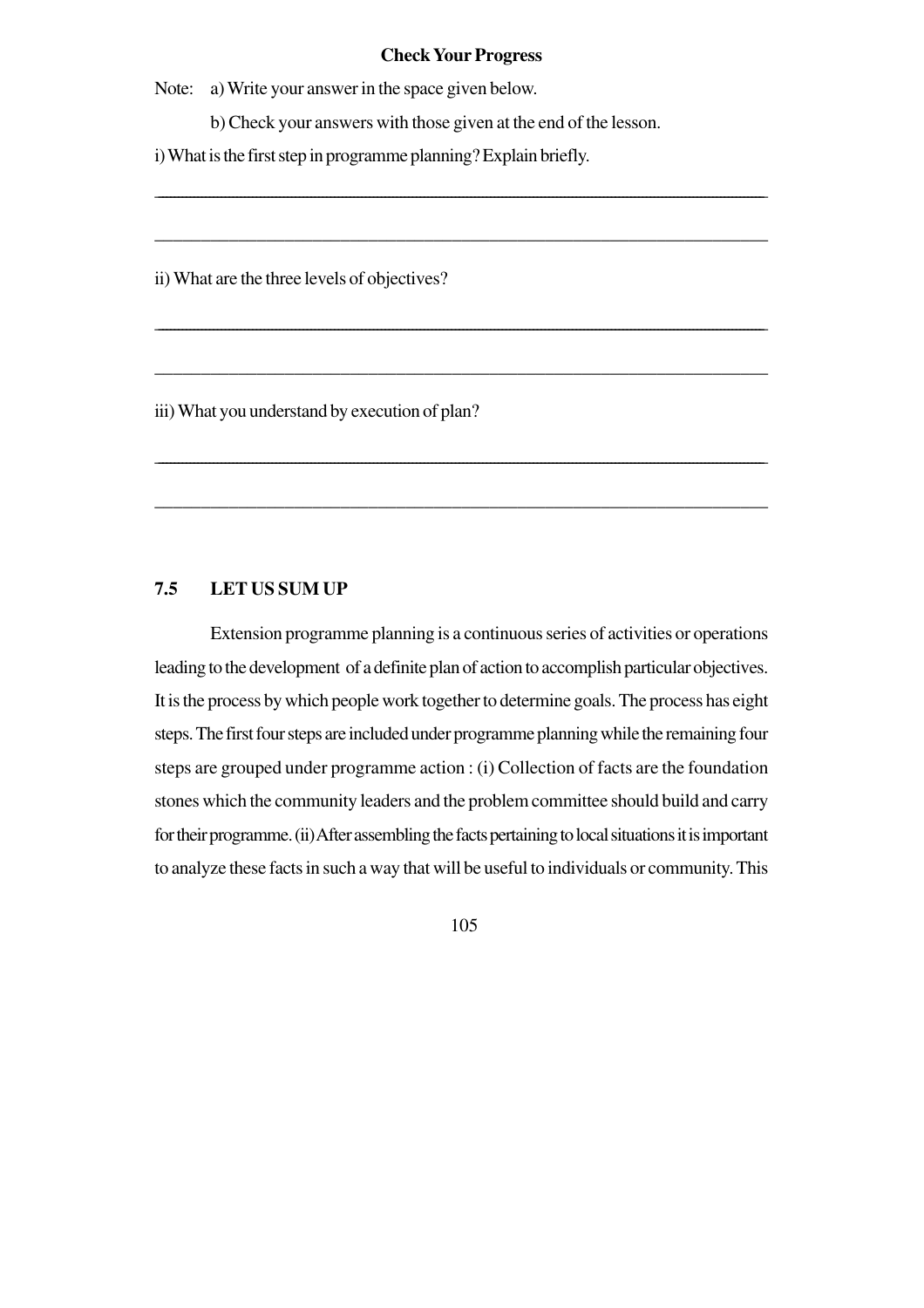analysis or interpretation means a translation of these facts into familiar language or terms. (iii) Facts about location, situations after analysis are helpful in identifying the problems When fact are properly identified, they help the change agents and leaders in showing the situation as it is. (iv) Objective are expressions of the ends towards which efforts are directed. The objective has a definite meaning. One has to know that a great deal of thought and planning has to be put into efforts to reach the objective. The success or failure of a particular movement is judged in terms of whether or not the objective is reached. (v) Plan of work is a definite outline of procedure for solving the different problems of the extension programme. Such a plan identifies specifically the different jobs that need to be done, the means to be used, the methods of using them and when each part of the plan is to be executed in order to achieve the objective. (vi) Execution of plan means carrying through the previously planned jobs. (vii) Evaluation is the process of determining the extent to which objectives have been attained. Evaluation is an essential step in the extension process. It is through the process of evaluation that one arrives at judgments or collections that will aid in decision making. (viii) The finding of evaluation need to be used by applying it to future work. The evaluation process has not served its purpose unless the conclusion drawn from it has entered the containing plans of the workers. In other words it is the reconsideration of the whole issue in the light of the findings of the evaluation.

#### **7.6 ANSWERS TO CHECK YOUR PROGRESS**

1. The first step in programme planning is the collection of facts. Facts are the foundation stones upon which the community leaders and the problem committee build and carry out their programmes. It is the responsibility of the change agent (extension worker) to assemble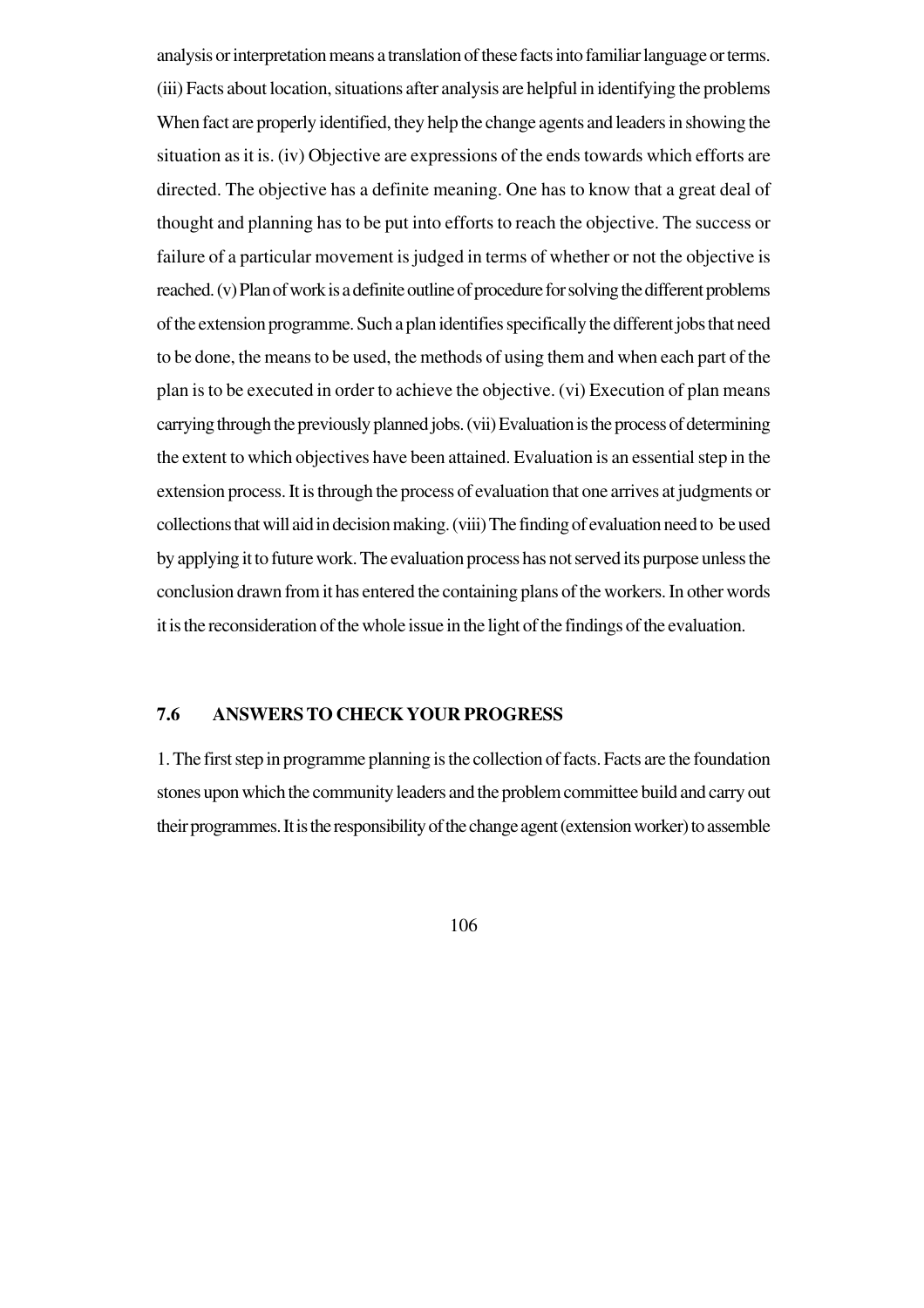and interpret factual information for the use of the community leaders. The local situation is the bench mark from where people should start the process of programme planning.

2. Depending upon their specificity, objectives can be grouped into three levels: Fundamental objectives, General objectives and Working objectives.

3. Executing the plan means carrying through the previously planned educational jobs and learning situations as set forth in the plan of work and the teaching plans. This assumes that a programme is planned, and a plan of work is developed. This forms the base for programme execution.

## **7.7 LESSON END EXERCISE**

Q.1. Explain in brief the steps used in extension planning process.

Q.2. Write in detail about evaluation process in extension planning.

### **7.8 SUGGESTED READING**

1. M.S. Chouhan and L.L.Somani (2018). Extension Education At a Glance. Agrotech Publishing Academy: Udaipur.

2. O.P. Dahama and O.P. Bhatnagar (2012). Education and Communication for Development. Oxford and IBH Publishing Co. Pvt. Ltd.: New Delhi.

3. S. Shekhar and S. Ahlawat (2013). Textbook of Home Science Extension Education. Daya Publishing House: New Delhi.

 4. S. Venkataiah (2001). New Dimensions of Extension Education. Anmol Publications Pvt Ltd: New Delhi.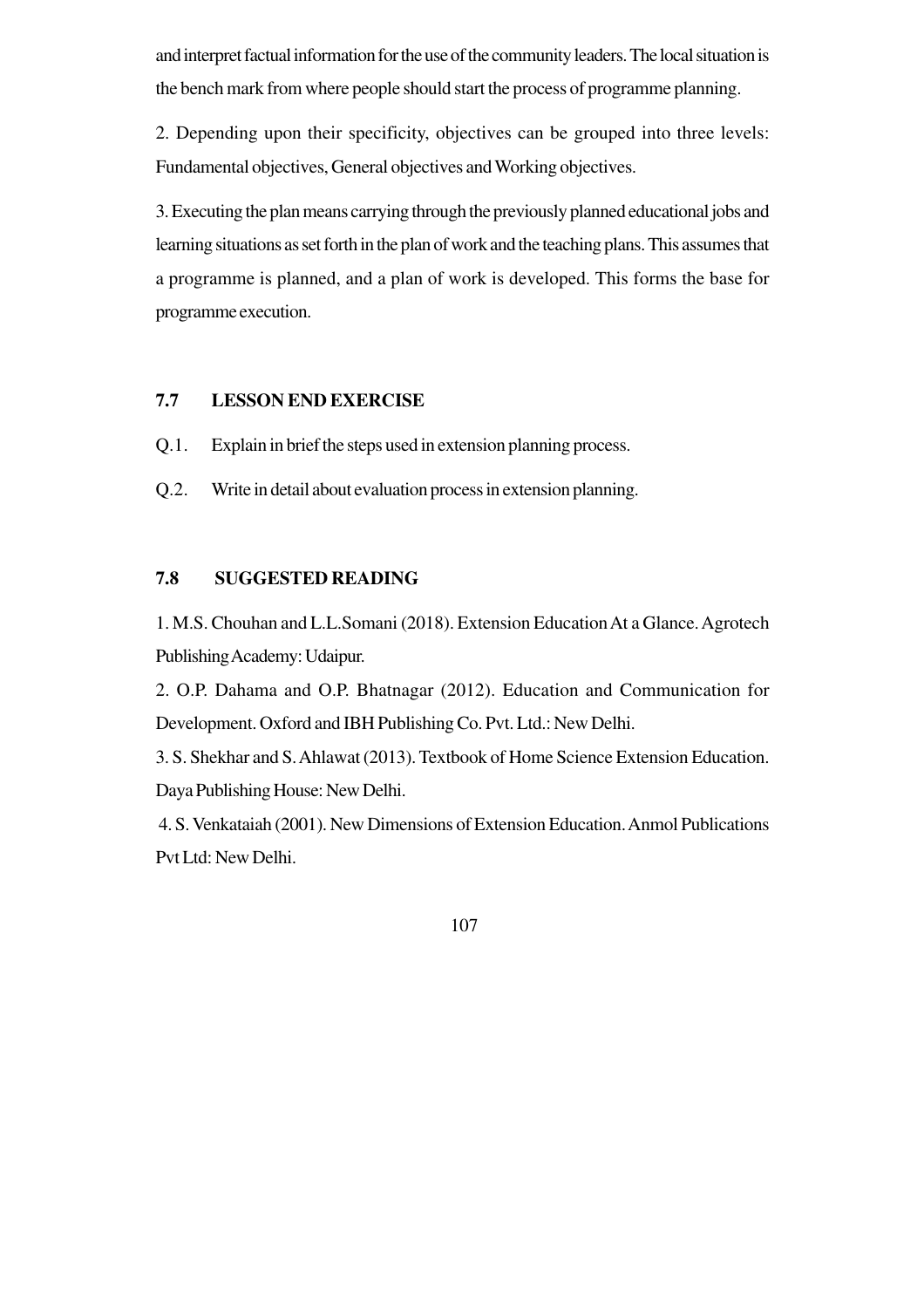5. S.V. Supe (2012). An Introduction to Extension Education. Oxford and IBH Publishing Co. Pvt. Ltd.: New Delhi.

 6. V.K. Dubey and Indira Bishnoi (2008). Extension Education and Communication. New Age International Ltd., Publishers: New Delhi.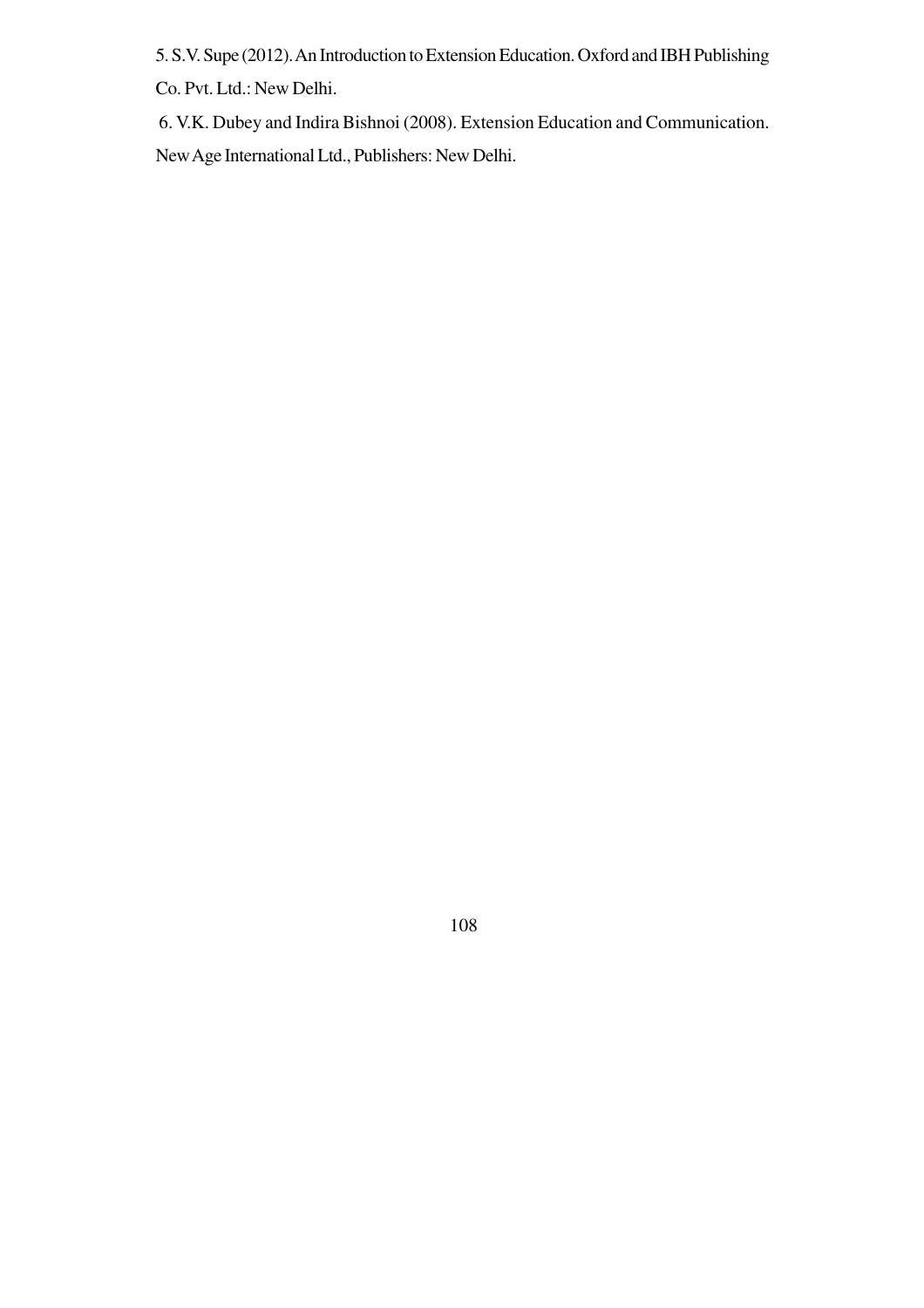# **EXTENSION PROGRAMME PLANNING: MEANING, DEFINITION, RATIONALE, SCOPE AND PRINCIPLES**

#### **STRUCTURE**

- 8.1 Introduction
- 8.2 Objectives
- 8.3 Defining Extension Programme Planning
- 8.4 Meaning of Extension Programme Planning
- 8.5 Rationale/ Assumptions of Extension Programme Planning
- 8.6 Role of Common People in Extension Programme Planning
- 8.7 Importance and Scope of Planning Programme in Extension
- 8.8 Characteristics of Extension Programme Planning
- 8.9 Principles of Programme Planning
- 8.10 Let Us Sum Up
- 8.11 Answers To Check Your Progress
- 8.12 Lesson End Exercise
- 8.13 Suggested Reading

### **8.1 INTRODUCTION**

In the previous chapter we noted that progamme planning is an organized and purposeful process, initiated and guided by the agent, to involve particular group of people in the process of studying their interest, needs and problems, deciding upon and planning education and other actions to change their situation in desired ways and making commitments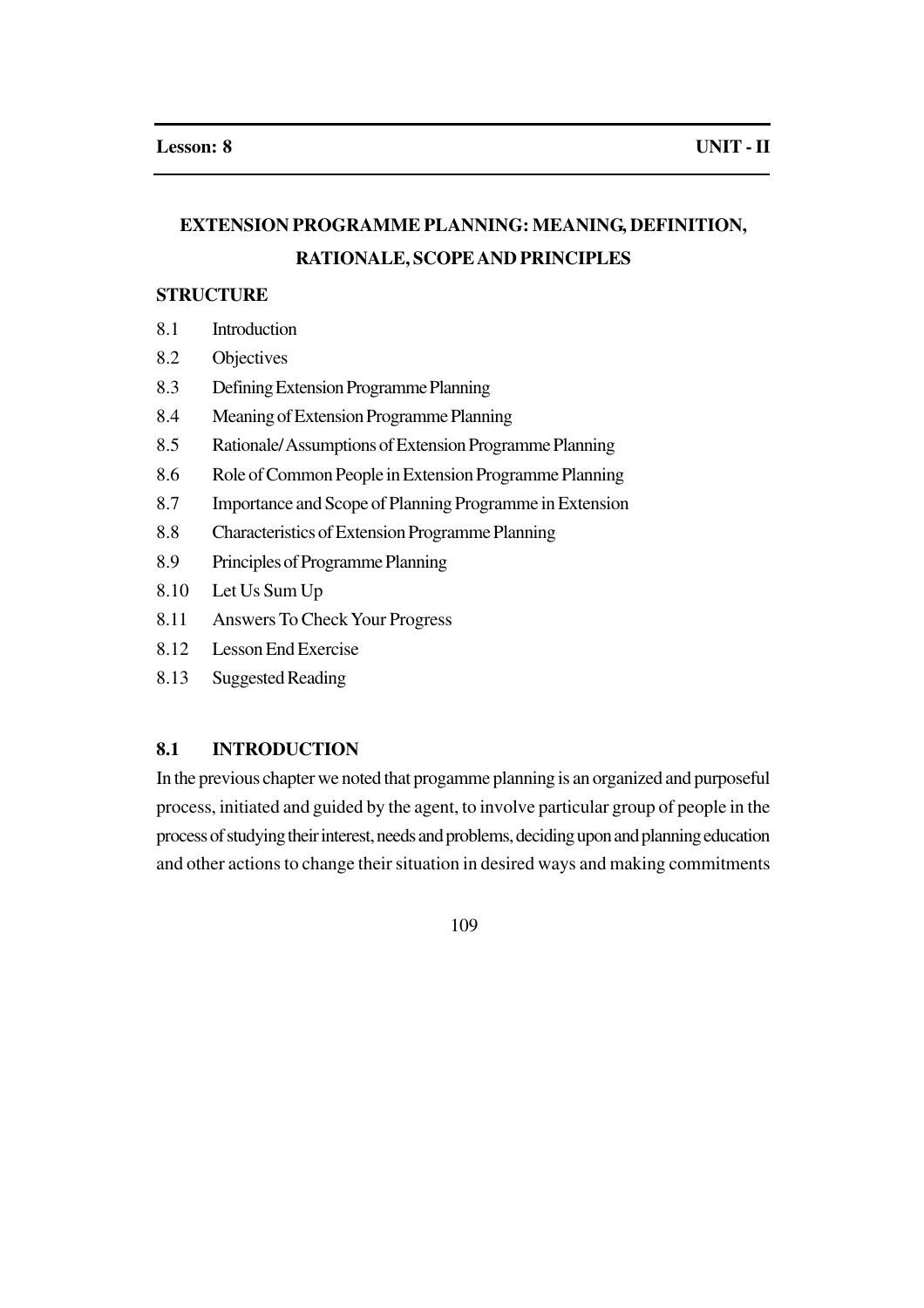regarding the role and responsibilities of the participants. Further, it was explained that programme planning is a progressive step by step process, beginning with collection and analysis of data and culminating with review of progress and understanding the projections of the plan. Now, in this lesson 8 we will learn about the rationale behind programme planning, its scope and principles.

### **8.2 OBJECTIVES**

Main objective of this lesson is to help students understand about the meaning importance, principles and scope of extension programme planning.\

### **8.3 DEFINING EXTENSION PROGAMME PLANNING**

Programme planning is a procedure of working with the people in an effort to recognise unsatisfactory situations or problems, and to determine possible solutions, or objectives and goals. This is a conscious effort to meet the needs, interests and wants of the people for whom the programme is intended. According to Kelsey and Hearne (1949) "an extension programme is a statement of situation, objectives, problems and solutions,"

USDA (1956) defined "an extension programme, which is arrived at cooperatively by the local people and the Extension staff and includes a statement of: (I) the situation in which the people are located, (ii) the problems that are a part of the local situation, (iii) the objective and goals of the local people in relation to those problems; and (iv) the recommendations or solutions to reach these objectives on a long--term basis (may be several years) or on a short term basis (may be one year or less),"

Lawrence (1965) says that "an extension programme is the sum total of all the activities and understanding of a County Extension Service, It includes (i) The programme planning process, (ii) Written programme statements, (iii) Plan of work, (iv) Programme execution, (v) Results and (vi) Evaluation"

In drawing up a programme, the following questions give key-orientation and justification: What needs do people have? How can needs be identified? What plans of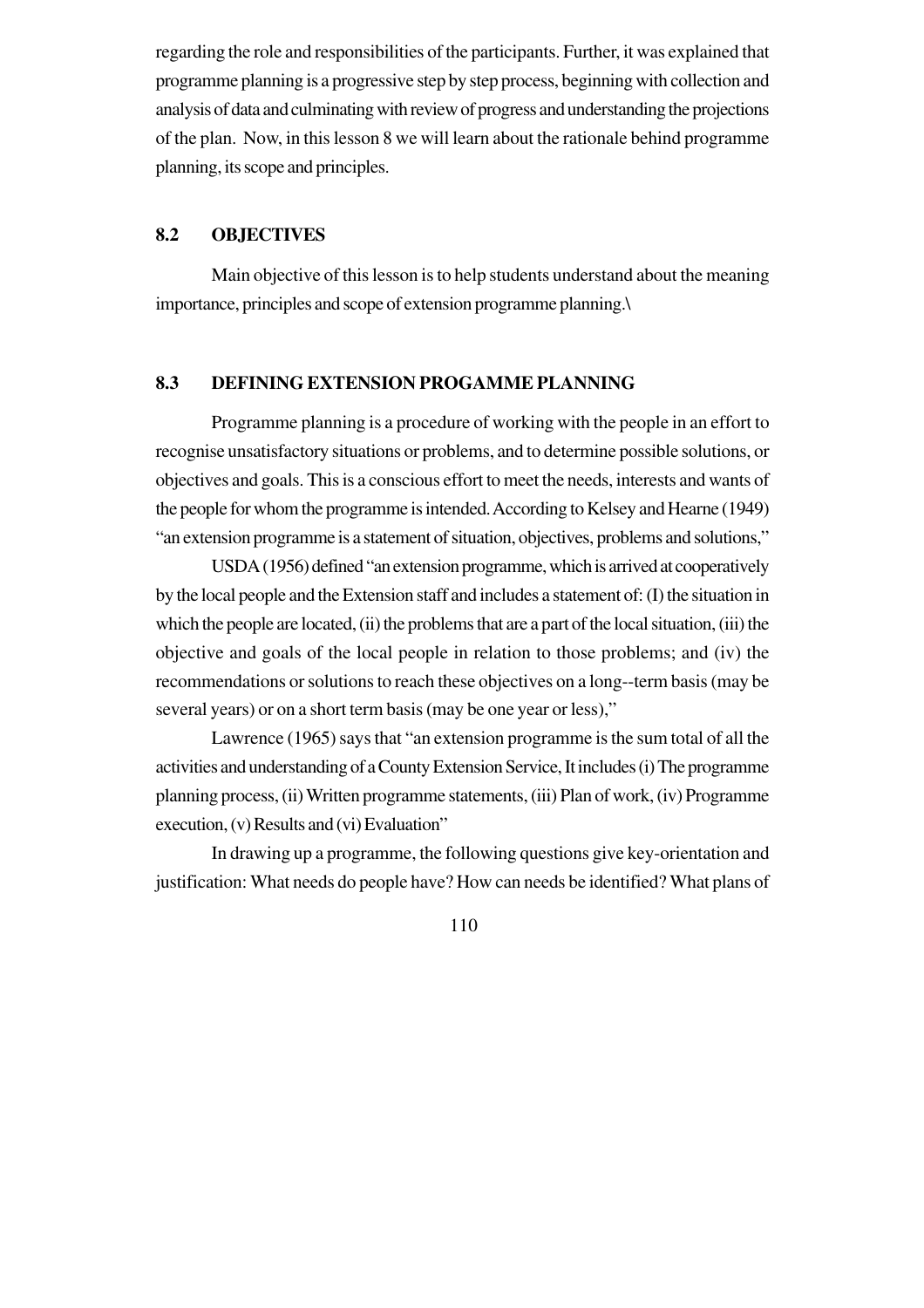priority should be set up for meeting the people's needs? What resources are necessary to meet the people's needs? How should resources be organised and directed to help people meet their needs?

In programme planning, we are required to know where we are now, and where we ought to go, so that we may be better judge of what to do and how to do it? It gives meaning and system to action. It prepares the basis for a course of future action it is an intentional effort carefully designated to attain certain specific and predetermined goals assumed to be important.

## **8.4 MEANING OF EXTENSION PROGRAMME PLANNING**

Having said that extension programme planning is a social action, decision- making, interactional process in which advance thinking is needed for identifying the needs, interests and resources of the people through educational means to prepare a blueprint for action we are now ready to formally define this concept. The meaning of **extension programme planning can be understood from the following:**

.i. Programme planning is viewed as a process through which representatives of the people are intensively involved with extension personnel and other professional people in four activities (Boyle, 1965):

- Studying facts and trends;
- Identifying problems and opportunities based on these facts and trends;
- Making decisions about problems and opportunities that should be given priority; and
- Establishing objectives or recommendations for future economic and social development of a community through educational programmes.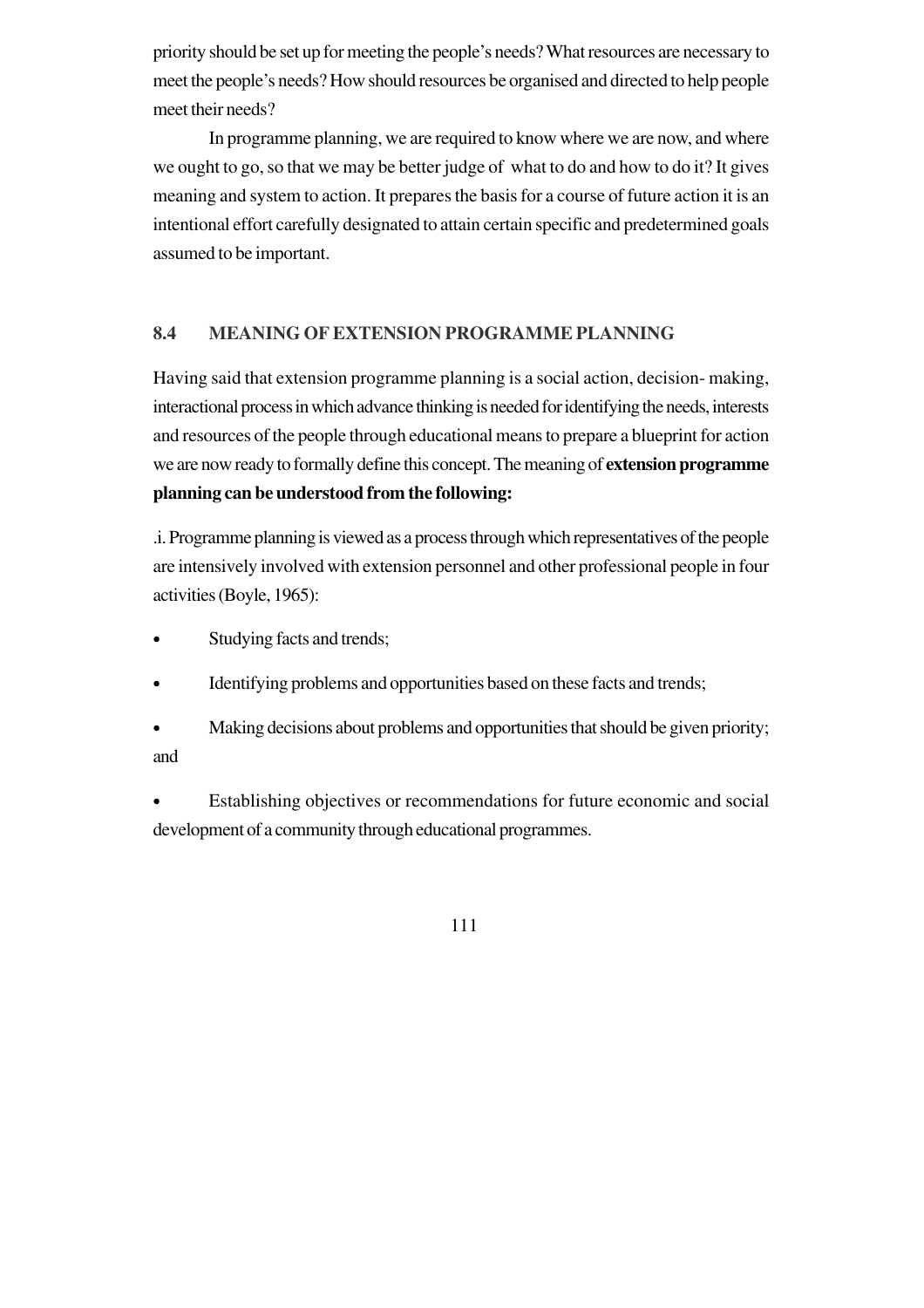ii. This is the process whereby the people in the country, through their leaders, plan their extension programme. Country and state professional extension staff members assist in this process. The end-result of this process is a written programme statement (Lawrence, 1962).

iii. Extension programme planning is the process of determining, developing and executing programmes. It is a continuous process, whereby farm people, with the guidance and leadership of extension personnel, attempt to determine, analyse and solve local problems. In this, there are three characteristics:

- What needs to be done;
- When it should be done; and
- How it should be done (Musgraw, 1962).

iv. An organized and purposeful process, initiated and guided by the agent, to involve a particular group of people in the process of studying their interests, needs and problems, deciding upon and planning education and other actions to change their situation in desired ways and making commitments regarding the role and responsibilities of the participants (Olson, 1962).

An analysis of these and other definitions of extension programme planning implies that it:

- Is a decision-making, social process;
- Involves advance thinking;
- Is a progressive step-by-step process;
- Uses educational means in defining the goals and situations;

Is built around improved technology, people, their needs, interests, resources, values, attitudes and skills; and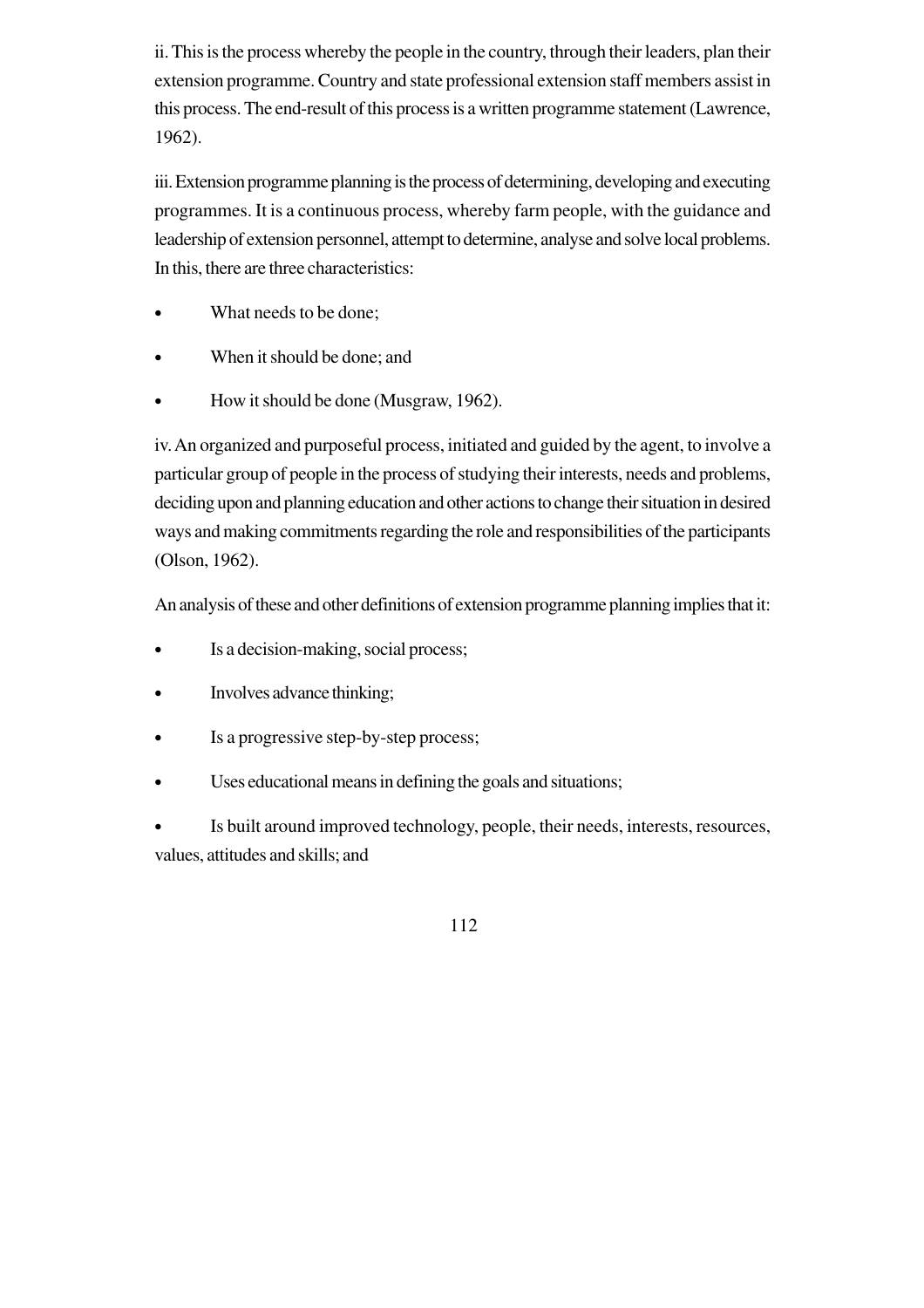The end-product is a written statement of situation, problems, objectives and solutions.

• Thus extension programme planning may be defined as:

• A decision-making, social-action process in which extension educationists involve people's representatives,

- To determine their needs, problems, resources and priorities,
- In order to decide on an extension programme consisting of situation analysis, problems, objectives and solutions,
- Which will form the basis of extension teaching plans for a given period.

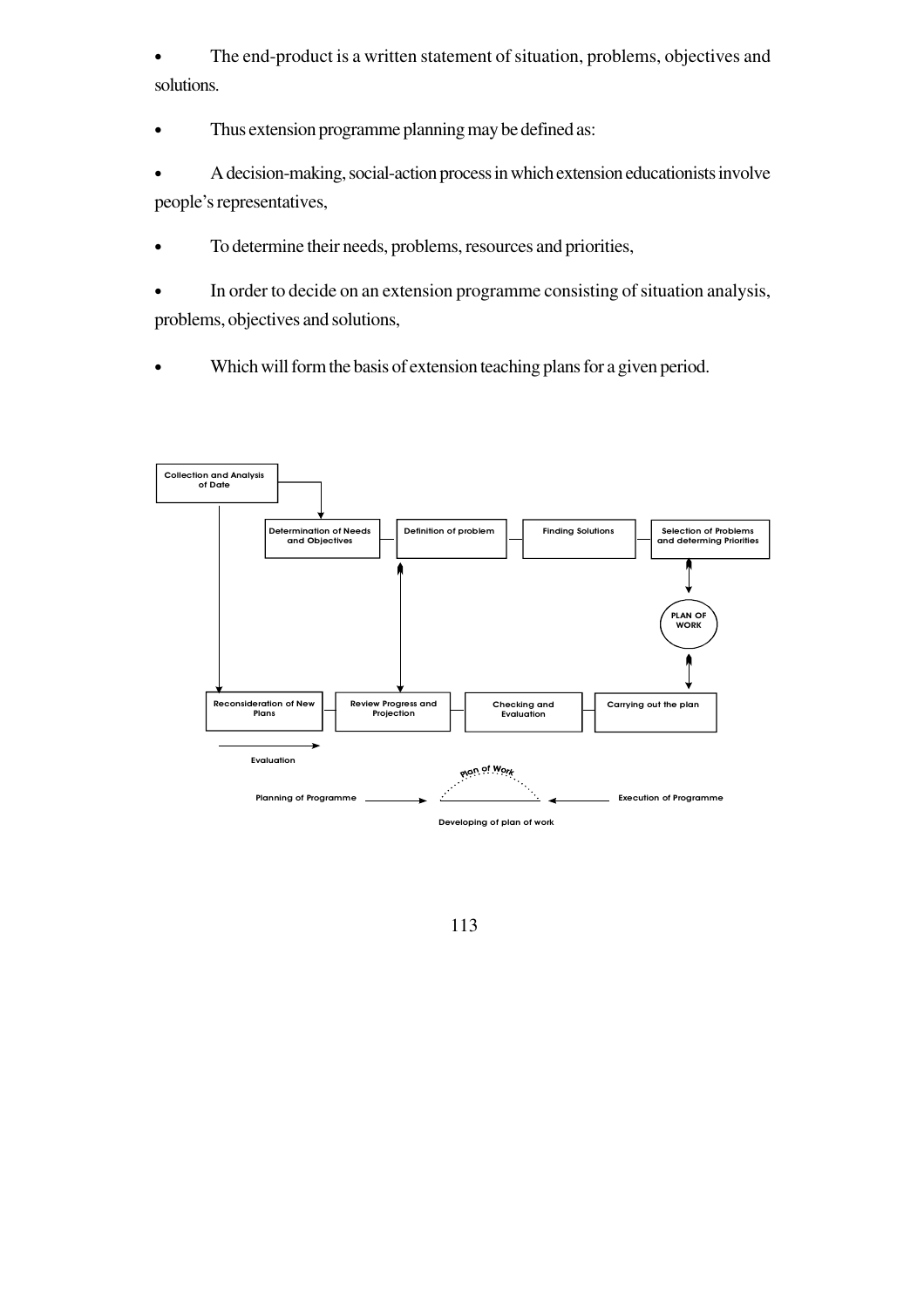# **8.5 RATIONALE/ ASSUMPTIONS OF EXTENSION PROGRAMME PLANNING**

 The concept of extension planning is based on a number of assumptions. Boyle (1965) has listed the following assumptions in this regard:

• Planning change is a necessary prerequisite to effective social progress for people and communities.

The most desirable change is predetermined and democratically achieved.

• Extension education programmes, if properly planned and implemented, can make a significant contribution to planned change.

• It is possible to select, organize and administer a programme that will contribute to the social and economic progress of people.

• People and communities need the guidance, leadership and help of extension educators to solve their problems in a planned and systematic way.

# **8.6 ROLE OF COMMON PEOPLE IN EXTENSION PROGRAMME PLANNING**

The main components of programme planning are: People-their needs, their interests, useful technology the educational process, analysing situations making decisions about what should be done, determining action, projecting the desired shape of things into the future, etc. It involves the study and use of facts and principles, knowledge, imagination and reasoning ability. Often it requires a mastery of skills and techniques of research, the ability synthesis facts and value judgments in a process of sound decision-making about the objectives which the programmer seeks to attain.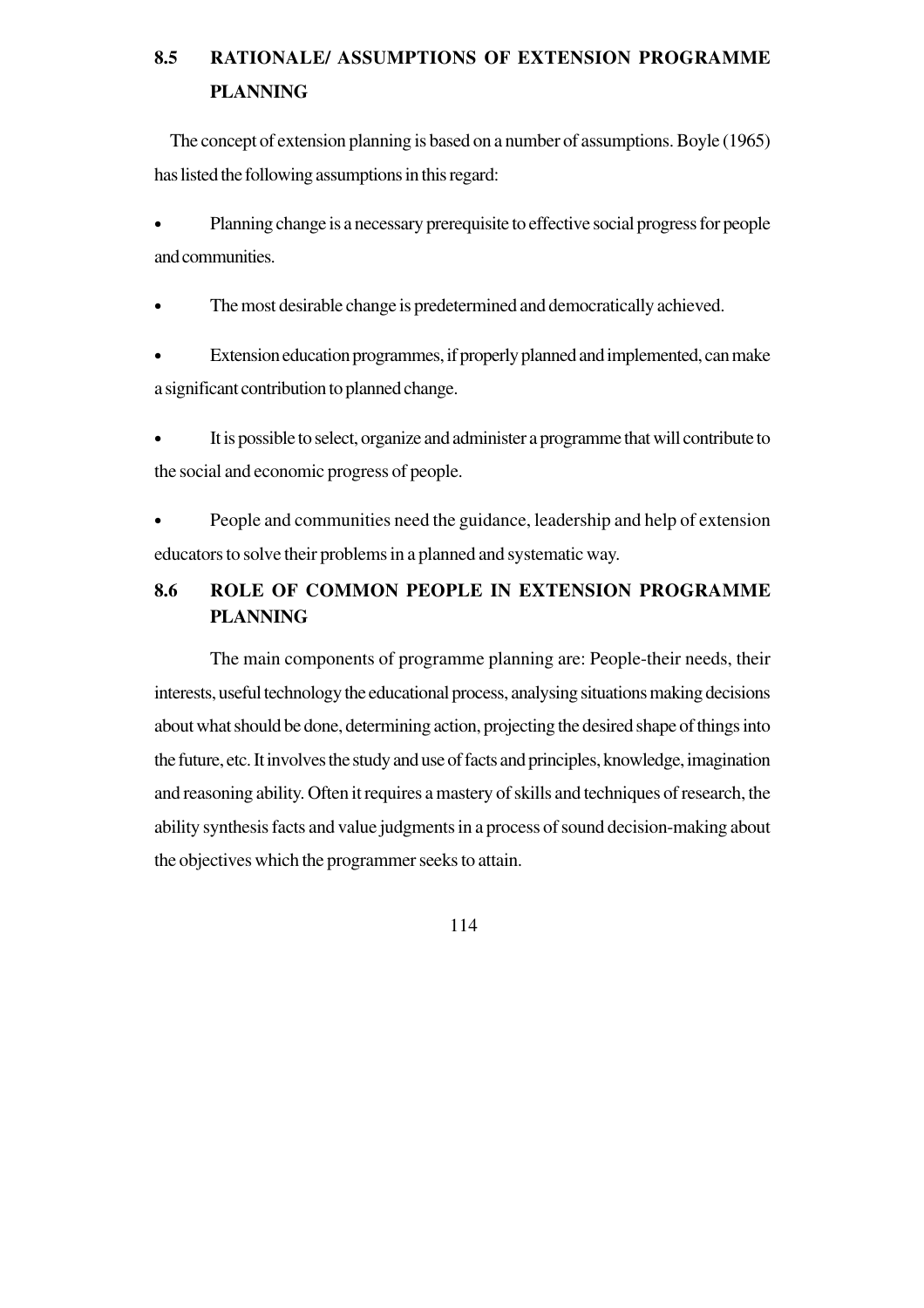All people whose welfare is affected by the programme may be involved in this process. Local people with leadership abilities may be requested to serve on the formal committees responsible for programme planning. Secondly, local people who have special and vital interest in success of a specific subject matter area such as cotton cultivation, cattle, recreation, etc., may also be involved. Thirdly people with special talents or resource such as specialised extension personnel, production and marketing specialists, entomologists, representatives of credit agencies and many others who have something to contribute need to be involved in this process. The purpose of involving people is that the programmes are meant for the people and hence it is better if the plans are prepared by the people who are to be benefited by that pro-gramme. It will help the people in fulfilling their responsibilities as citizen in a political democracy by preserving and strength-ening values like freedom, progress and success.

Programme planning is an excellent means of developing the readership qualities of the people. Effective organisation, systematic fact collection, vigorous analysis and skilful decision making are all important parts of successful programme plan-ning. Developing skills in these operations lead to the development of competent leadership.

Engaging in programme planning has proved to be an in-valuable educational experience for all those who actively engage in the process. Thus the experiences gained by the people who participate in these planning sessions contribute much to their knowledge of facts and to their skill in making wise choices.

The participation of the people in the programme planning process normally gives them a proprietary interest in seeing that an action programme is carried out. If they have taken enough interest to study very carefully the various aspects of a given subject matter area they would probably develop enough interest to see that it leads to action.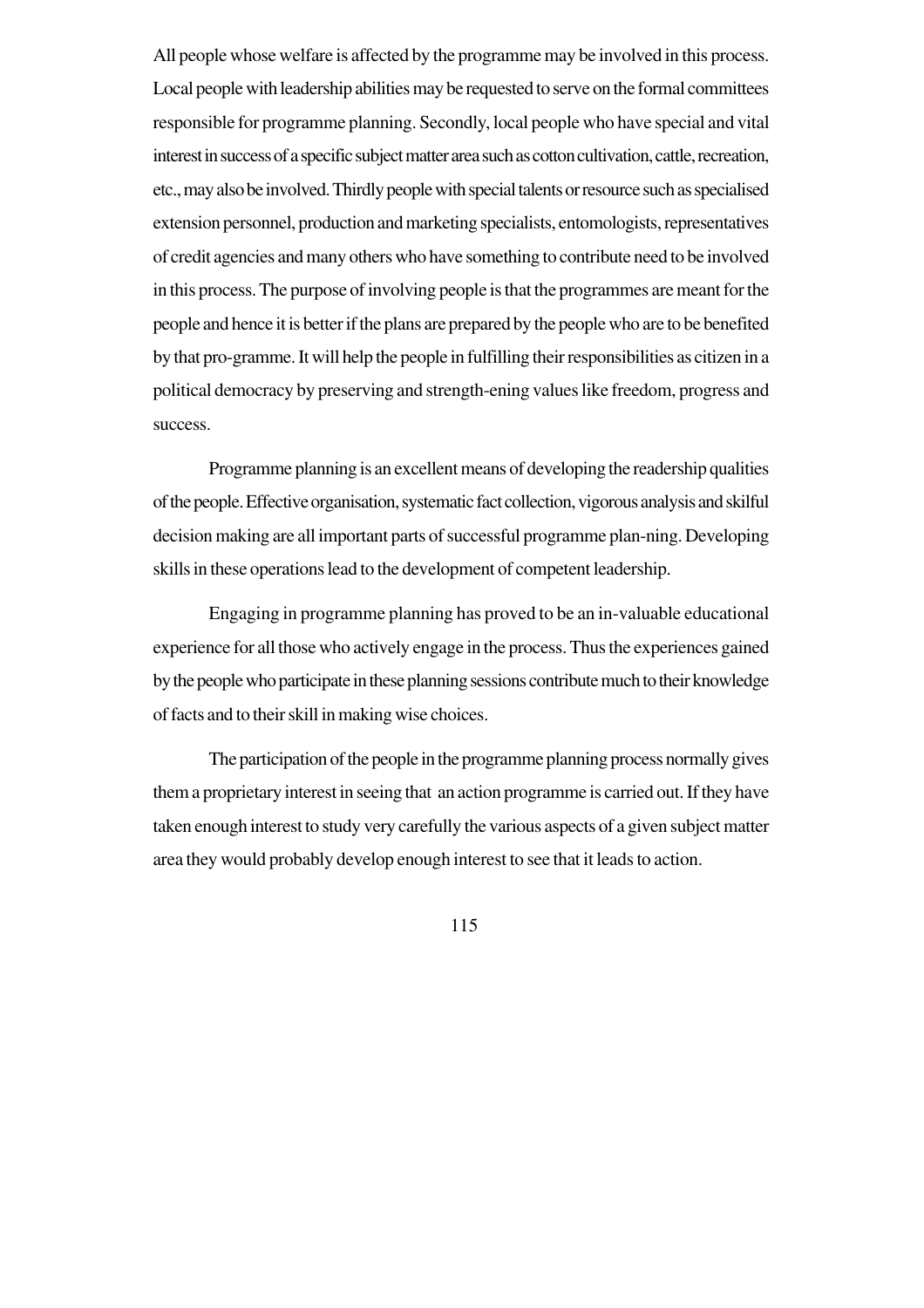# **8.7 IMPORTANCE AND SCOPE OF PLANNING PROGRAMME IN EXTENSION**

Jalihal K.A. (1970) has pointed out the importance of a plan of work. He says, "in extension teaching, it is needless to mention that the teaching should be designed to organise learning experiences so as to bring about learning, resulting in the desired change of people's behaviour in order to solve their day-to-day problems based on their needs and interest."

The plan of work starts the extension teaching process by assisting people to come out with some of their objectives for their learning, based on their felt needs and resources, so as, to help them solve their problems.

When this plan of work has been agreed upon, it should be recorded in precise but understandable terms, and copies distributed to an organisation and persons who are concerned with its implementation. Unless this is done even those participating in the

decisions will soon disagree as to what was proposed to be done.

This will contribute to uniformity of presentation, ensure attention to necessary details and facilitate comparison and co-ordination of plans at the various levels and in the areas involved.

It is the function of the Village Block and District Programme Committees, in consultation with the extension agencies, and workers, to determine the number and kind of activities to be carried out, and where necessary to appoint committees or designate local organisation with the responsibility for their implementation. This is only possible when we develop a plan of work, at each level and for each projects.

### **8.8 CHARACTERISTICS OF EXTENSION PROGRAMME PLANNING**

Extension programme planning has some characteristics which give us an idea of its nature. These are as follows.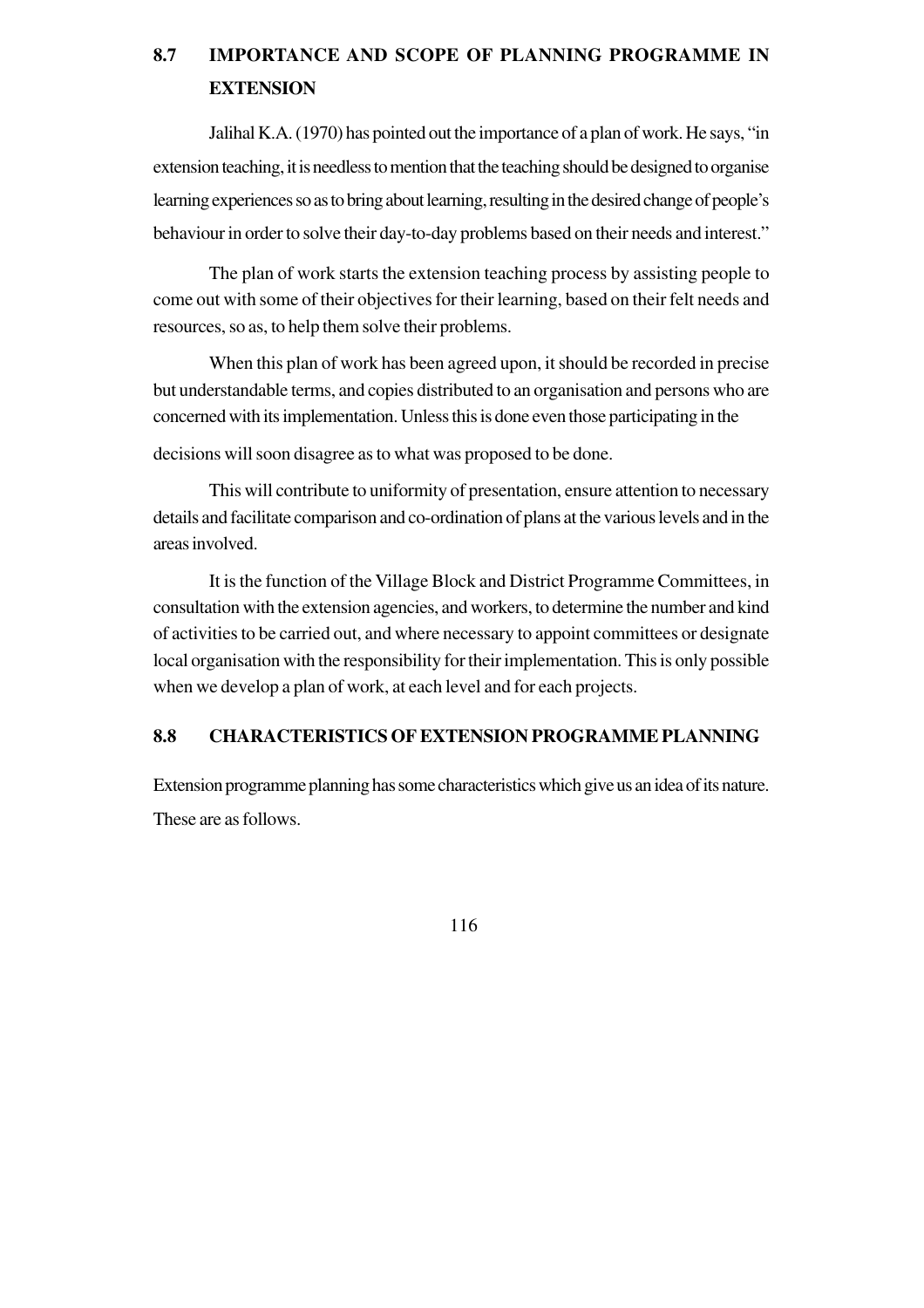*1) Programme planning is an educational process*: It involves both teaching and learning. It teaches skills to the people in finding, analyzing, deliberating and focusing on the solutions to the problems. It gives more knowledge of the facts to the people. It changes the attitude of the people towards the planning process.

*2) Programme planning is an unifying and integrating process*: Through the process of identifying problems, fixing priorities, setting objectives and goals, and providing continuity and monitoring people get a total picture of where they are, what they shall do and where they are likely to reach.

*3) Programme planning is a coordinating process*: It requires coordination of the efforts and activities between officials and non-officials, between institutions and organizations, between people and materials, and the like.

*4) Programme planning is an evaluating process*: Evaluation of accomplishment is not the only criterion. It also provides for evaluation of the planning process and the organization.

Based on the characteristics the basic objective of extension system is to develop in village people, the ability to make a better living and to live a more satisfying life as individuals, as family members as well as citizens of their community, state and the nation. In order to reach this objective, the first step in any systematic attempt to promote rural development is to prepare a useful programme. As we know, the term programme indicates focus, priority and design. Programme has to arise from the felt needs of the people, if it is really to be meaningful to them. One of the important jobs of the extension worker is to convert unfelt needs of the people into felt needs. It should be recognized that those felt needs are the motivating forces for their participation and involvement in extension programmes. It assumes the ability among the planners to distinguish important needs from unimportant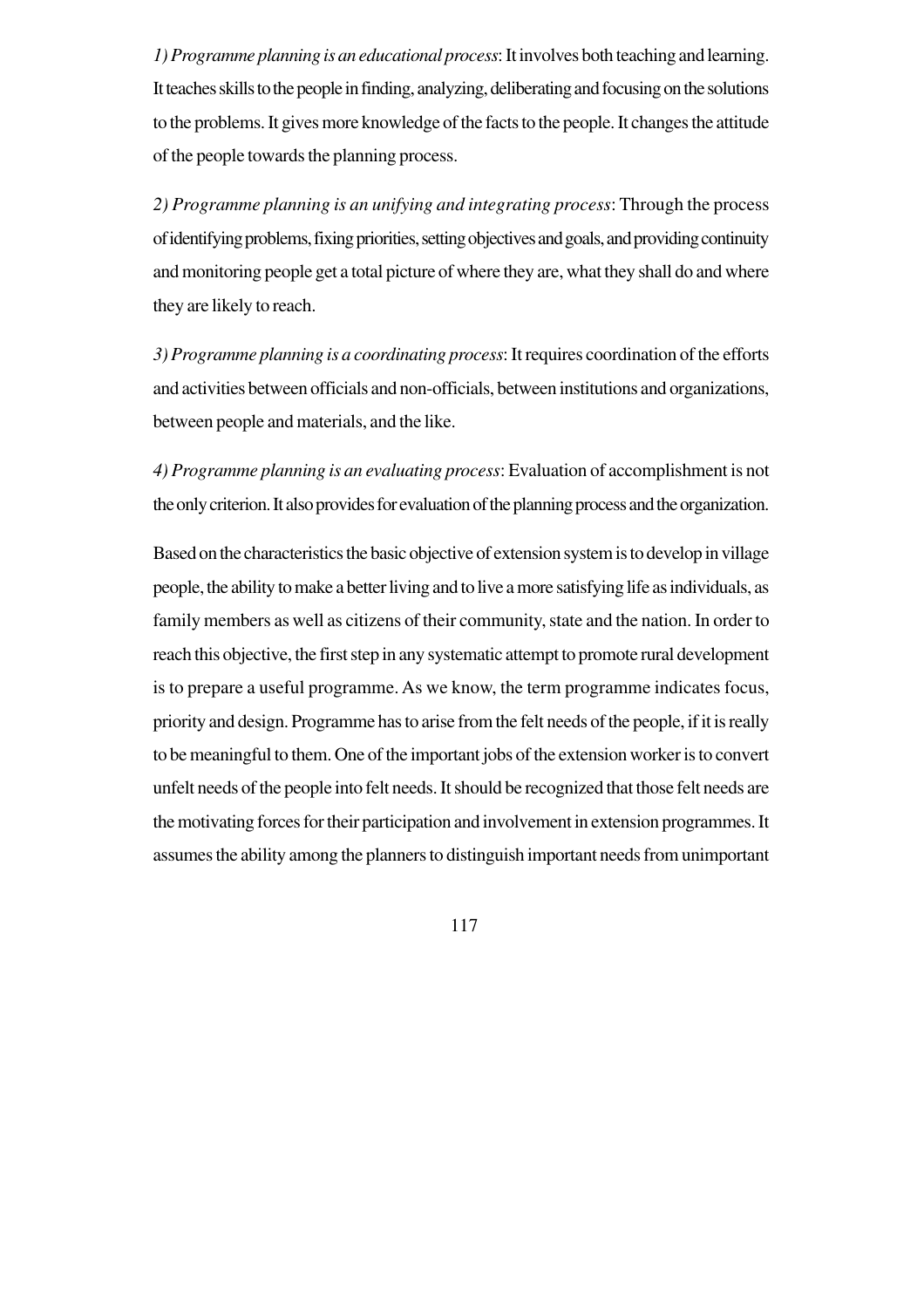ones. Such a programme must be based on people's needs to make it significant and on their interests to make it effective. In short, programme planning is basically a process of making decisions that will carry into the future. Decisions have to be made about what the present situation is, how it could and ought to be changed and what means can be used to accomplish the new and more desirable situation.

#### **Check Your Progress**

Note: a) Write your answer in the space given below.

b) Check your answers with those given at the end of the lesson.

i) What are the various activities carried out by professionals in extension programme planning?

\_\_\_\_\_\_\_\_\_\_\_\_\_\_\_\_\_\_\_\_\_\_\_\_\_\_\_\_\_\_\_\_\_\_\_\_\_\_\_\_\_\_\_\_\_\_\_\_\_\_\_\_\_\_\_\_\_\_\_\_\_\_\_\_\_\_\_\_\_\_\_\_\_\_\_\_\_\_\_\_\_\_\_\_\_\_\_\_\_\_\_\_\_\_\_\_\_\_\_\_\_\_\_\_\_\_\_\_\_\_\_\_\_\_\_\_\_\_\_\_\_\_\_\_\_\_\_\_\_\_\_\_\_\_\_\_\_\_\_\_\_\_\_\_\_\_\_\_\_\_\_\_\_\_\_\_

\_\_\_\_\_\_\_\_\_\_\_\_\_\_\_\_\_\_\_\_\_\_\_\_\_\_\_\_\_\_\_\_\_\_\_\_\_\_\_\_\_\_\_\_\_\_\_\_\_\_\_\_\_\_\_\_\_\_\_\_\_\_\_\_\_\_\_\_\_\_\_\_\_\_\_\_\_\_\_\_\_\_\_\_\_\_\_\_\_\_\_\_\_\_\_\_\_\_\_\_\_\_\_\_\_\_\_\_\_\_\_\_\_\_\_\_\_\_\_\_\_\_\_\_\_\_\_\_\_\_\_\_\_\_\_\_\_\_\_\_\_\_\_\_\_\_\_\_\_\_\_\_\_\_\_\_

\_\_\_\_\_\_\_\_\_\_\_\_\_\_\_\_\_\_\_\_\_\_\_\_\_\_\_\_\_\_\_\_\_\_\_\_\_\_\_\_\_\_\_\_\_\_\_\_\_\_\_\_\_\_\_\_\_\_\_\_\_\_\_\_\_\_\_\_\_\_\_\_\_\_\_\_\_\_\_\_\_\_\_\_\_\_\_\_\_\_\_\_\_\_\_\_\_\_\_\_\_\_\_\_\_\_\_\_\_\_\_\_\_\_\_\_\_\_\_\_\_\_\_\_\_\_\_\_\_\_\_\_\_\_\_\_\_\_\_\_\_\_\_\_\_\_\_\_\_\_\_\_\_

\_\_\_\_\_\_\_\_\_\_\_\_\_\_\_\_\_\_\_\_\_\_\_\_\_\_\_\_\_\_\_\_\_\_\_\_\_\_\_\_\_\_\_\_\_\_\_\_\_\_\_\_\_\_\_\_\_\_\_\_\_\_\_\_\_\_\_\_\_\_\_\_\_\_\_\_\_\_\_\_\_\_\_\_\_\_\_\_\_\_\_\_\_\_\_\_\_\_\_\_\_\_\_\_\_\_\_\_\_\_\_\_\_\_\_\_\_\_\_\_\_\_\_\_\_\_\_\_\_\_\_\_\_\_\_\_\_\_\_\_\_\_\_\_\_\_\_\_\_\_\_\_\_\_\_\_

ii) Enlist any two rationales behind extension programme planning.

### **8.9 PRINCIPLES OF PROGRAMME PLANNING**

 After a critical analysis of the programme planning principles available in extension literature, Sandhu (1965) identified a set of principles that may be applicable in developing countries.

### **I.Programme**

**1.Extension programme planning is based on analysis of the facts in a situation**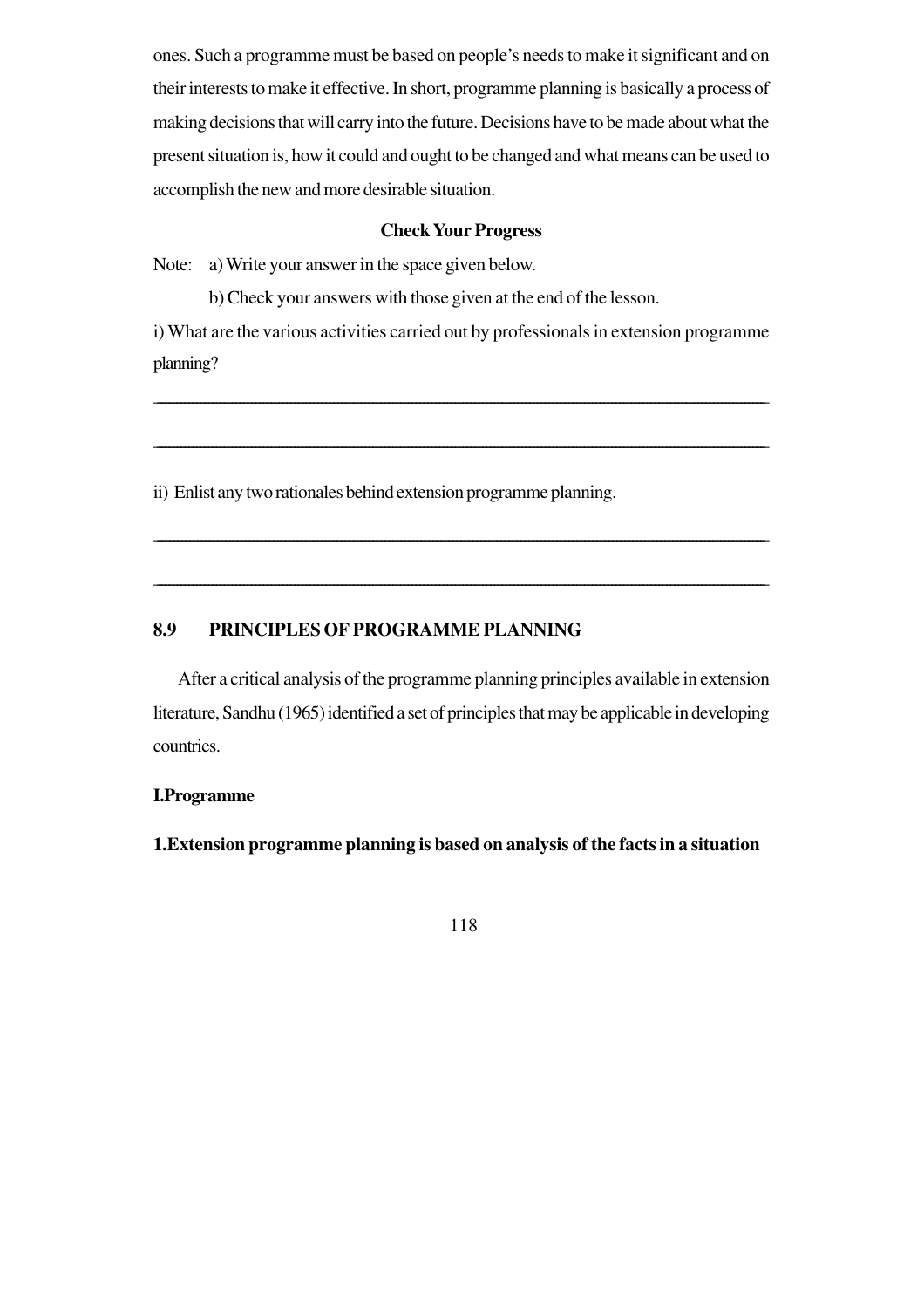It is important to take into account the conditions that exist at a particular time. This implies that factors such as land, crops, economic trends, social structure, economic status of the people, their habits, traditions and culture, in fact, everything about the area in which the job is to be done and its people, may be considered while planning an extension programme for an area. These factors may be viewed in terms of established long-term objectives and rural policy. The outcome of previous plans should also be reviewed and results utilized.

Brunner and Yang (1949) argue that there is no greater mistake than to assume that technical know-how alone will solve the problems of the farmers. They say that no programme or even technique can achieve the desired results when not in harmony with the culture of the people. 'Extension knows, if need be, the surer way is to effect cultural change by the slow but certain process of education'.

### 2. **Extension programme planning selects problems based on people's interests**

**and needs:** Sound programme building selects problems based on people's needs. I t is necessary to select these problems which are most urgent and of widest concern. Choice of problems must be from among those highlighted by an analysis of the facts regarding what are felt as unfelt needs. To be effective, extension work must begin with the interests of the families. It must meet interest and use them as a spring-board for developing further interests. It is common knowledge that people join together because of mutual interests and needs.

Brunner (1945) said that an extension programme must meet the felt needs of the people. Leagans (1961) has recommended that the extension workers adapt the subject matter and teaching procedure to the educational level of the people, to their needs and interests, and to their resources.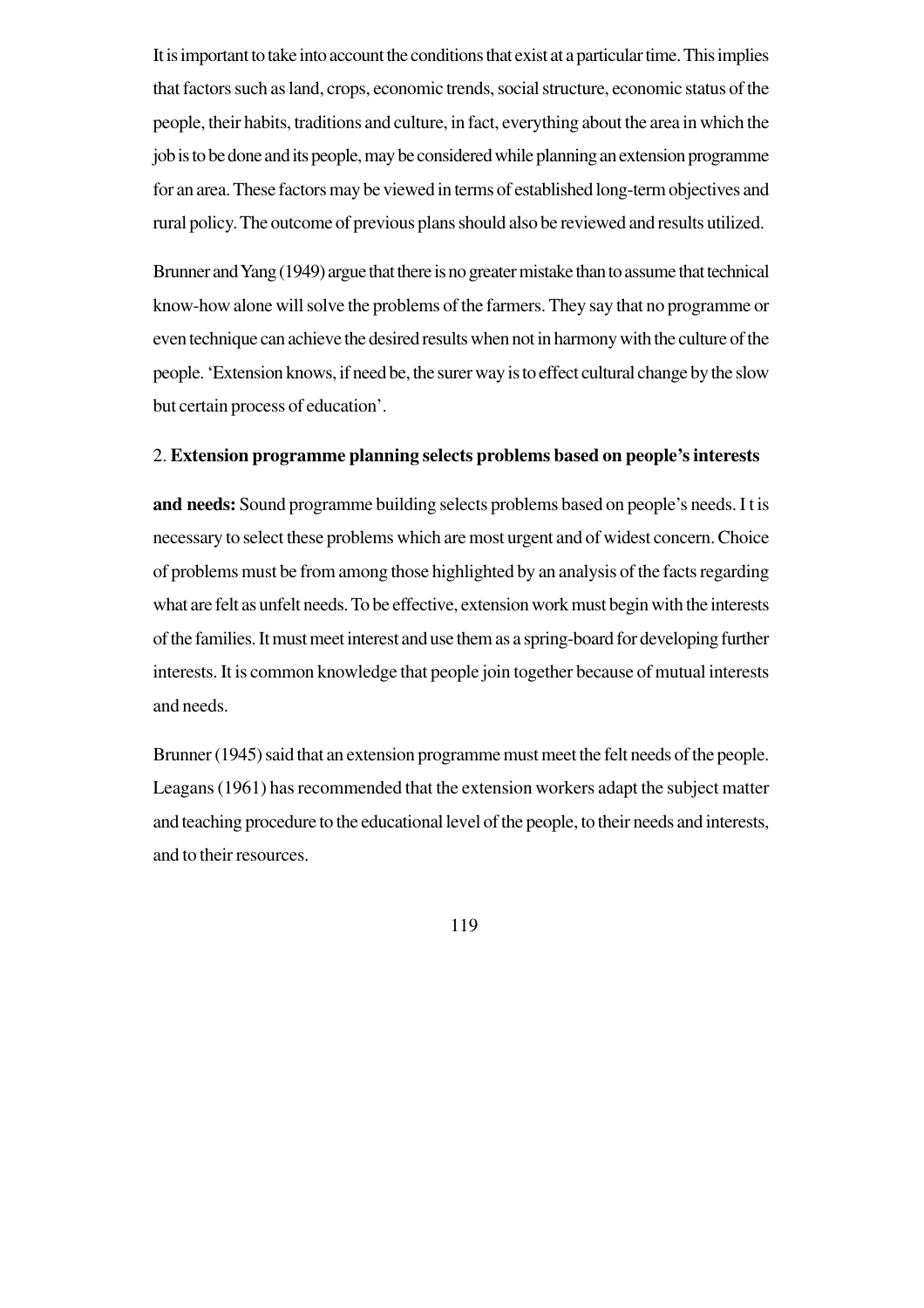# **3 Extension programme planning determines definite objectives and solutions which offer satisfaction**

In order to hold interest, we must set working objectives and offer solutions which are within reach and which will give satisfaction on achievement. This is related to motivation for action. People must see how they or their communities are going to benefit from the proposed solutions. Very often the simplicity or dramatic effect of the practice recommended is the most potent factor in its wide adoption. Further, if there is to be progress and not more evolution in the development of man, the objectives must be periodically revised in view of the progress made. In other words, as changes occur, objectives need to be re determined to allow for even further progress to be realized.

### **4. Extension programme planning has permanence with flexibility**

Any good programme must be forward looking and permanent. Permanence means anticipating years of related and well organized effort. Along with this lower process, which both follow and makes a long-term trend, experience has shown that particular items will need to be changed to meet unforeseen contingencies or emergencies. Without flexibility, the programme may not, in fact, meet the needs of the people. A programme should be prepared well in advance of its execution but not too far ahead of time. Ordinary events may subject it to change in part though not in total. It is obvious that an extension programme must be kept flexible to meet the changing needs and interests of the people.

#### **5. Extension programme planning has balance with emphasis**

A good programme should cover the majority of people's important interests. It must be comprehensive enough to embrace all groups, creeds and races at all levels and community, block, state, national and international problems. It is futile to deal with only one phase of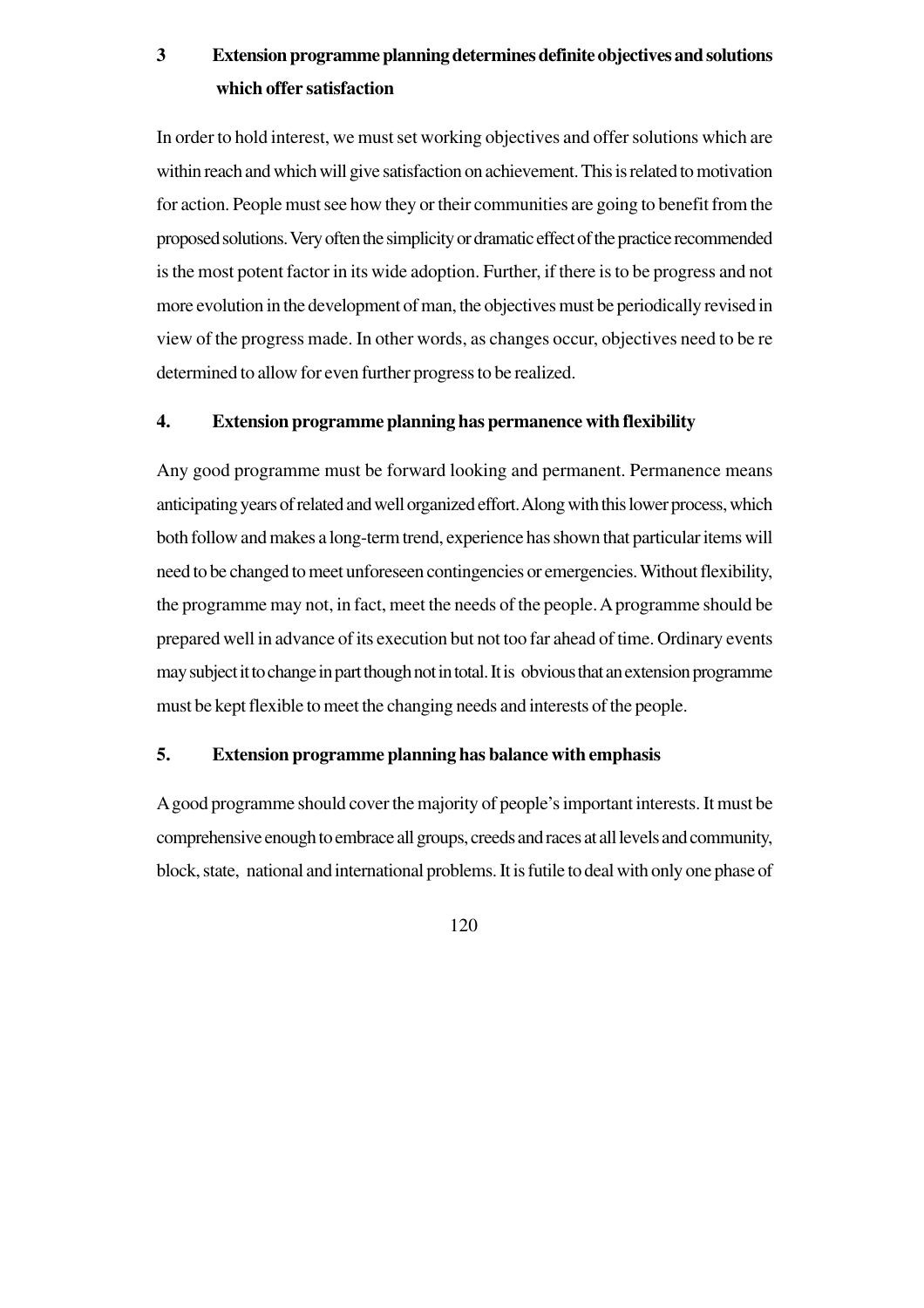life in a community as an end in itself. At the same time, a few of the most important or timely problems should be chosen for emphasis. To avoid scattered effort, something must stand out. Decisions must be made as to which of the needs are most urgent. The next consideration in choosing items for emphasis is to promote efficiency by permitting a good distribution of time and effort throughout the year. Too many things carried out simultaneously will divide either the worker's or the people's attention.

### **II. Planning process**

### **6. Extension programme planning has a definite plan of work**

No matter how well a programme is thought through, it is of no use unless carried out. This implies good organization and careful planning for action. A plan of work is an outline of procedure so arranged as to enable efficient execution of the entire programme. It is the answer to what, where, when and how the job will be done. In carrying out programme plans, different leaders and groups may work on various phases, i.e., the women in the community may work on one segment, the men on a second segment and youth-club members on a third. Organization should be used as a tool to accomplish these purposes, never as an end in itself.

### **7. Extension programme planning is an educational process**

The people who do the planning may participate in local surveys and neighbourhood observations. This provides an opportunity for them to learn more about their own community and area and increases their interest. The extension worker has the responsibilities of providing local leaders with the knowledge, skills and attitudes they must have if they are to help in educationally serving the people. Essentially, learning takes place through the experiences the learner has and the responses he makes to the stimuli of his environment.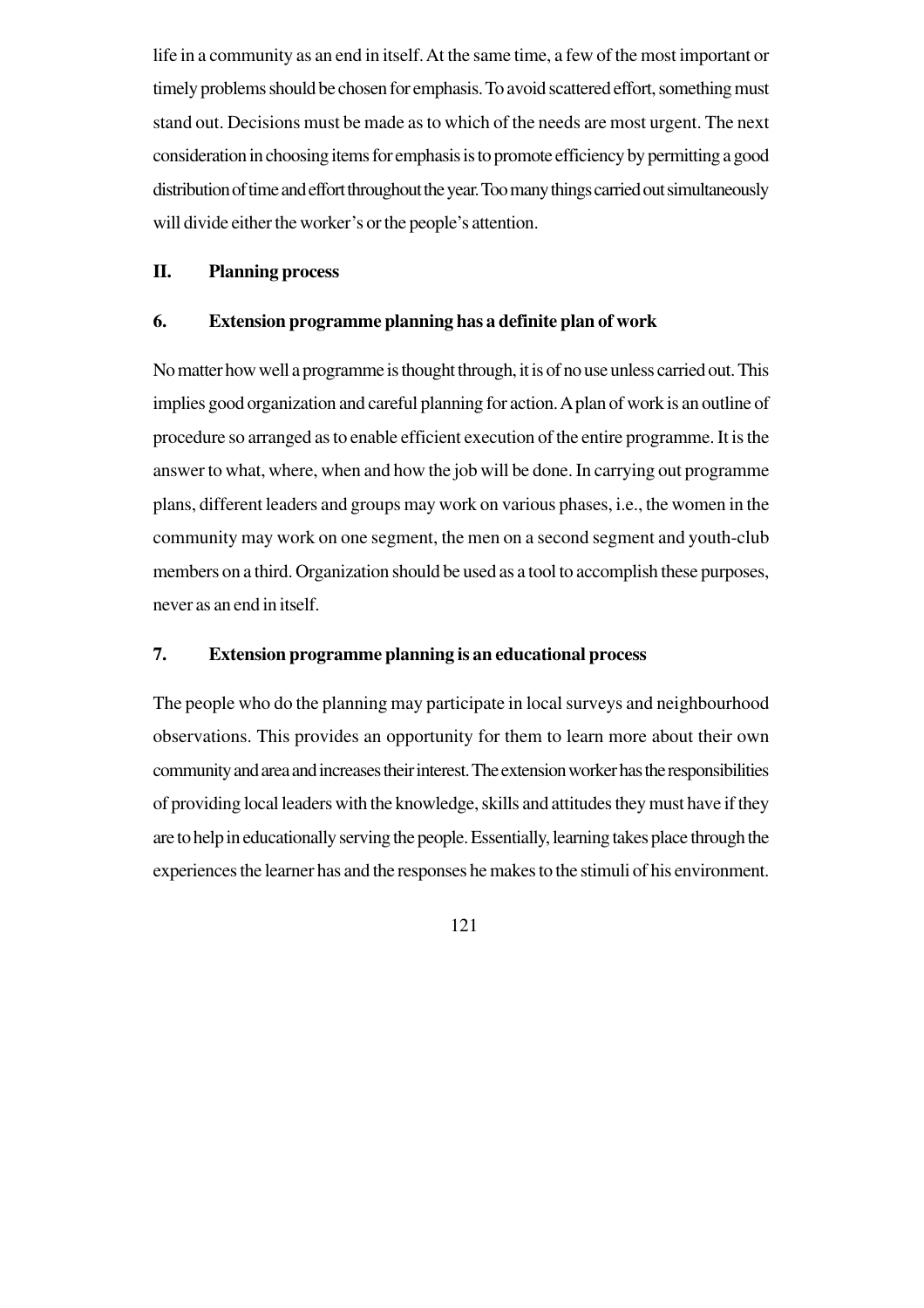The experience gained in finding facts, analyzing situations, recognizing problems, stating objectives and thinking of possible solutions and alternatives should make for a better and more effective learning environment. The extension personnel should remember this fact and provide opportunities for the effective participation of local people in programme planning.

### **8. Extension programme planning is a continuous process**

Since programme planning is viewed as an educational process and since education is seen as a continuous process, therefore it logically holds that extension programme planning is a continuous process. There is no question of exhausting new knowledge, either in the subject matter with which we deal or in the methods of teaching. With the constant flux of agricultural technology, extension education is faced with an increasingly more difficult job as it tries to serve the needs and interests of the people. Sutton (1961) said that extension in a changing society must adjust and plan for the future to serve the needs of people. He set forth five steps which might be useful in making necessary adjustments:

- i. Give choice to the people
- ii. Be flexible and ready to grasp with firmness new problems as they arise.
- iii. Work with people in seeking practical solutions to their problems.
- iv. Keep abreast of technological and social change.
- v. Close the gap between research discovery and practical application.

 It is obvious that tomorrow's problem will not be the same as today's. So extension must make periodic adjustments in its plans to meet the changing problems. Extension must also be alert to the change that is going on in Science and Technology. With new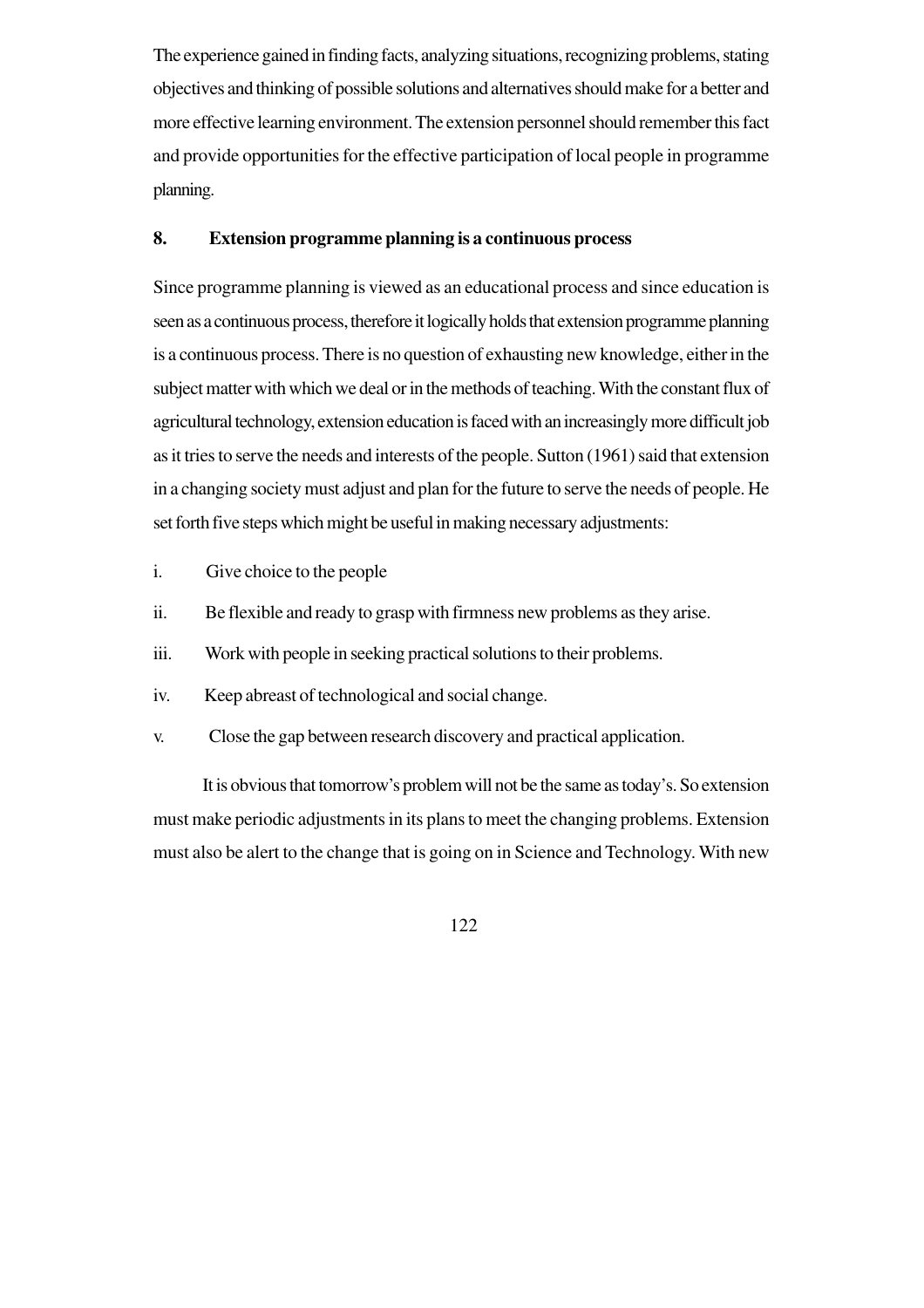technology, solutions to problems change. It is therefore necessary to view extension programme planning as a continuous process though its recurrence is cyclic.

### **9. Extension programme planning is a co-ordinating process**

Extension programme planning finds the most important problems and seeks agreement on definite objectives. It coordinates the efforts of all interested leaders, groups and agencies and considers the use of resources. It obtains the interest and co-operation of many people by showing them why things need to be done. This is important in working with people. Within the extension organization, the block staff may work together on an integrated programme, each member devoting part of his energy to appropriate phases.

### **10. Extension programme planning involves local people and their institutions**

Involvement of local people and their institutions is very essential for the success of any programme for their development. People become interested and give better support to the programme when they are involved in the planning process. So, extension programmes should be planned with the people and not for them.

### **11. Extension programme planning provides for evaluation of results**

Since extension programme planning involves decision-making procedures, so evaluation is important in order to make intelligent decisions aimed at achieving the stated objectives. Matthews (1962) pointed out that extension programme planning and evaluation go together. Kelsey and Hearne (1949) have said that all other principles of programme building are related to evaluation.

Effective evaluation will, of course, depend on clear objectives, knowing which people we are trying to teach and having records of the results in terms that reflect changes in their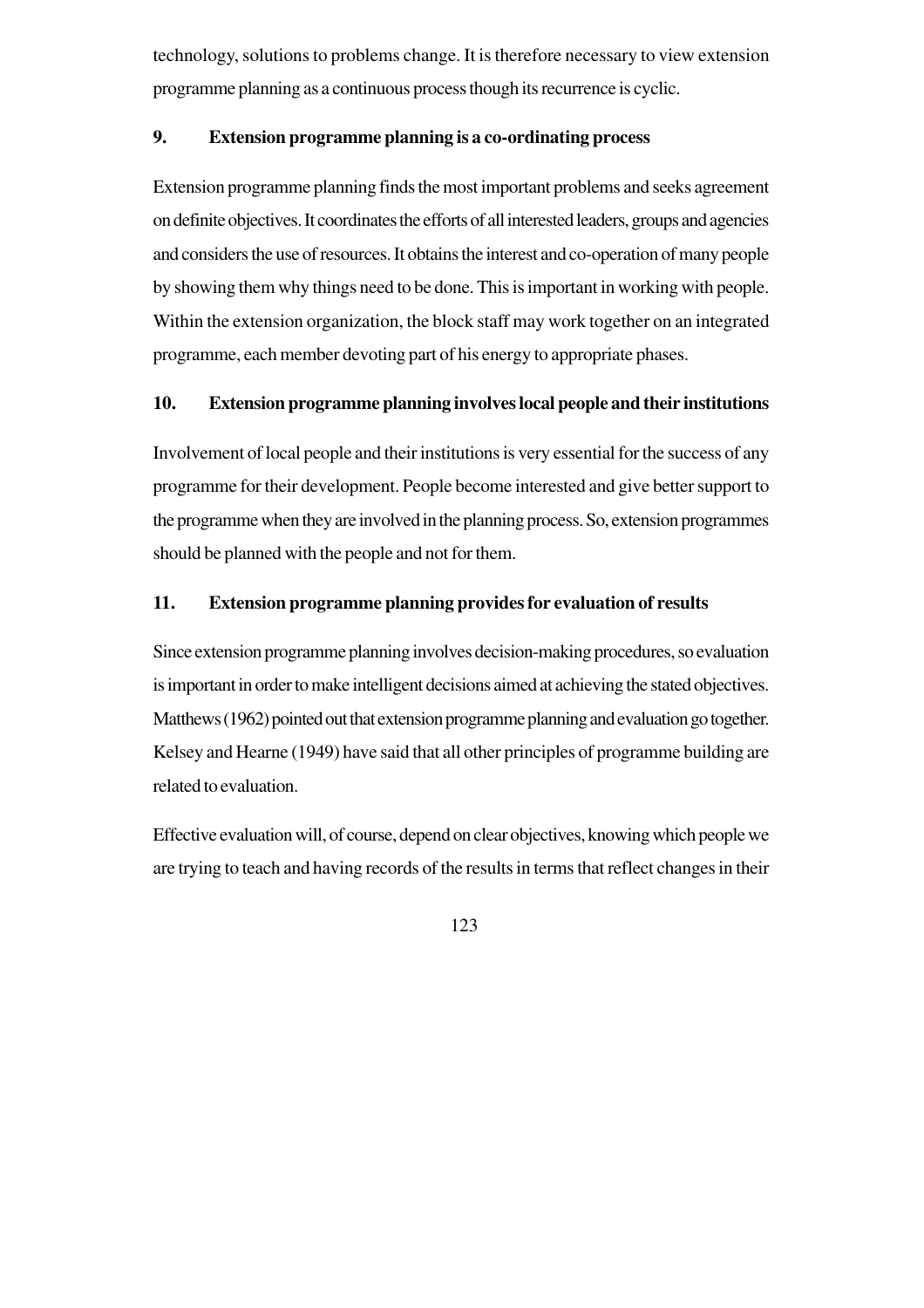action. Starting a programme with the intention of engaging in a careful evaluation at the close of a specific period has a salutary effect on all the intermediate processes. However, provision has to be made both for concurrent and ex-post facto types of evaluation.

## **8.10 LET US SUM UP**

After going through the lesson you must have understood that extension programme planning may be defined as a decision making, social-action process of bringing about planned change and involves both change agent and client systems, to determine their needs, problems, resources and priorities, design extension programme consisting of situational analysis, problems, objectives and solutions which form the basis of extension activities for a given problem. You also learned that extension programme planning is continuous process based on the needs of the people.

# **8.11 ANSWERS TO CHECK YOUR PROGRESS**

1. According to Boyle, 1965, the four main activities involved in extension programme planning are:

- Studying facts and trends;
- Identifying problems and opportunities based on these facts and trends;
- Making decisions about problems and opportunities that should be given priority; and

Establishing objectives or recommendations for future economic and social development of a community through educational programmes.

2. The two rationales behind extension programme planning are: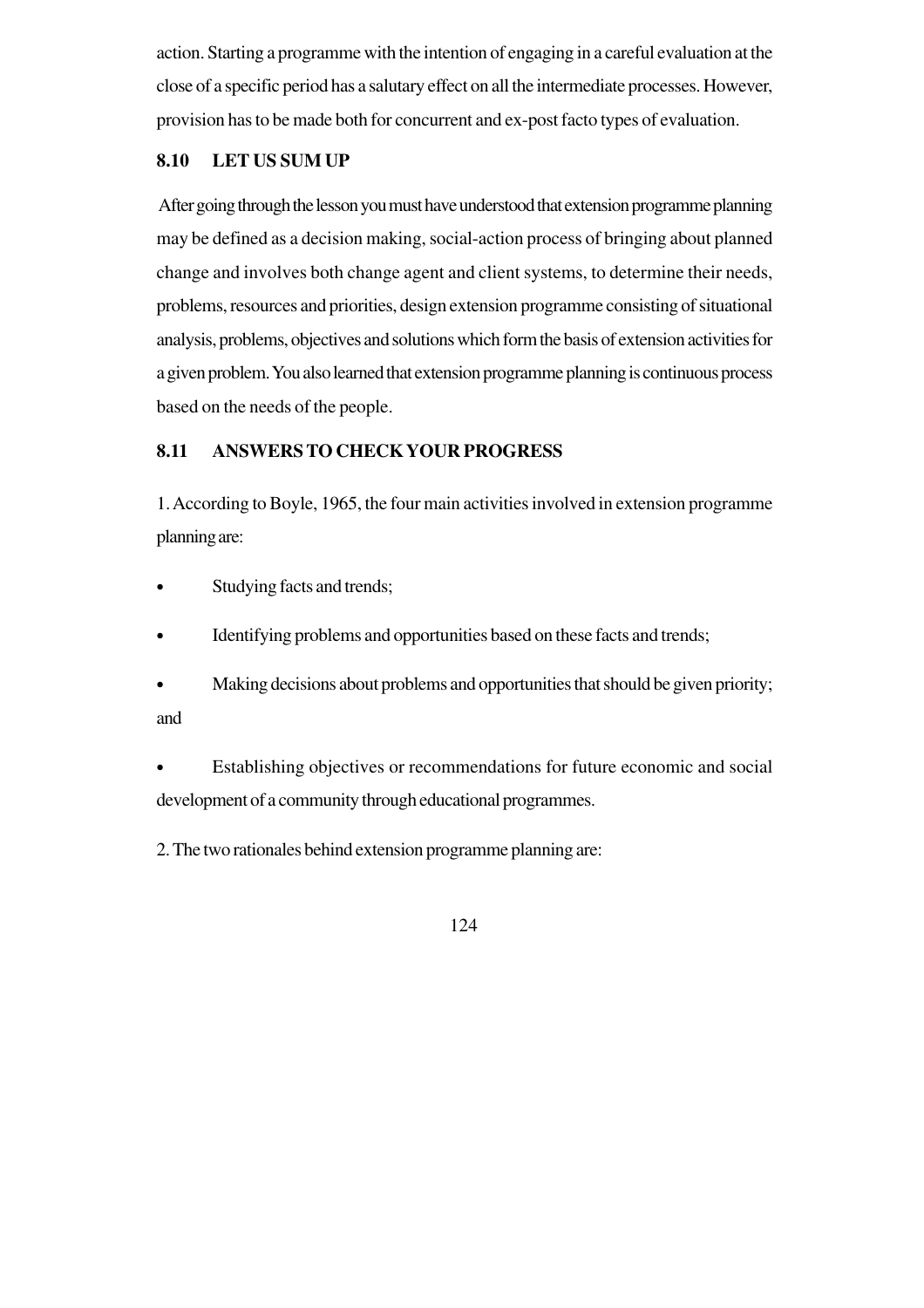a) Extension education programmes, if properly planned and implemented, can make a significant contribution to planned change.

b) It is possible to select, organize and administer a programme that will contribute to the social and economic progress of people.

# **8.12 LESSON END EXERCISE**

Q 1. Discuss the meaning and characteristics of extension programme planning in details.

Q 2. Explain the various principles of extension programme planning.

# **8.13 SUGGESTED READING**

1. B.P. Mohapatra (2016). Dimensions of Extension Education. New India Publishing Agency.

2. G.L. Ray (2015). Extension Communication and Management. Kalyani Publishers.

3. M.S. Chouhan and L.L.Somani (2018). Extension Education At a Glance. Agrotech Publishing Academy: Udaipur.

4. O.P. Dahama and O.P. Bhatnagar (2012). Education and Communication for Development. Oxford and IBH Publishing Co. Pvt. Ltd.: New Delhi.

5. S. Shekhar and S. Ahlawat (2013). Textbook of Home Science Extension Education. Daya Publishing House: New Delhi.

 6. S. Venkataiah (2001). New Dimensions of Extension Education. Anmol Publications Pvt Ltd: New Delhi.

7. S.V. Supe (2012). An introduction to Extension Education. Oxford and IBH Publishing Co. Pvt. Ltd.: New Delhi.

 8. V.K. Dubey and Indira Bishnoi (2008). Extension Education and Communication. New Age International Ltd., Publishers: New Delhi.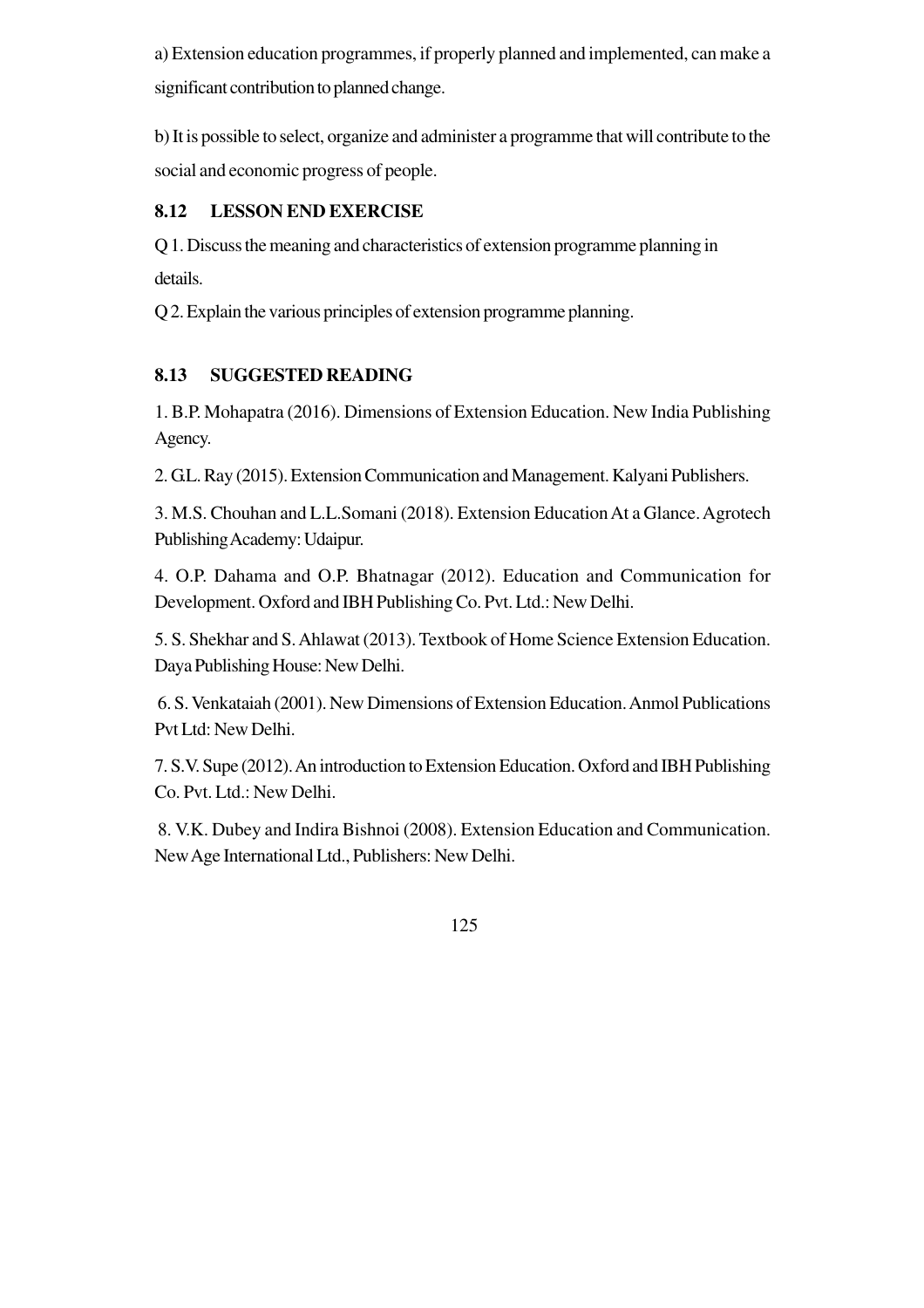# **PROGRAMME PLANNING MODEL: NEED FOR A MODEL, PRINCIPLES TO BE CONSIDERED IN EVOLUTION OF A MODEL**

### **STRUCTURE**

- 9.1. Introduction
- 9.2 Objectives
- 9.3 Extension Programme planning
- 9.4 Need/ Rationale of programme planning
- 9.5 Extension programme planning model
- 9.6 Contemporary extension models
- 9.7 Let us sum up
- 9.8 Answers to check your progress
- 9.9 Lesson End Exercise
- 9.10 Suggested Reading

## **9.1 INTRODUCTION**

In the earlier lessons of Unit II i.e from 5 to 8 you were provided in depth information about what is an extension programme, and what is the nature of planning involved before an extension plan can be implemented or enforced. You also learned that principles that lay the foundation of an extension programme planning. Now in this lesson 9 you will learn about the need for developing a model of programme planning, along with knowing about the different models of extension programme that have evolved over time.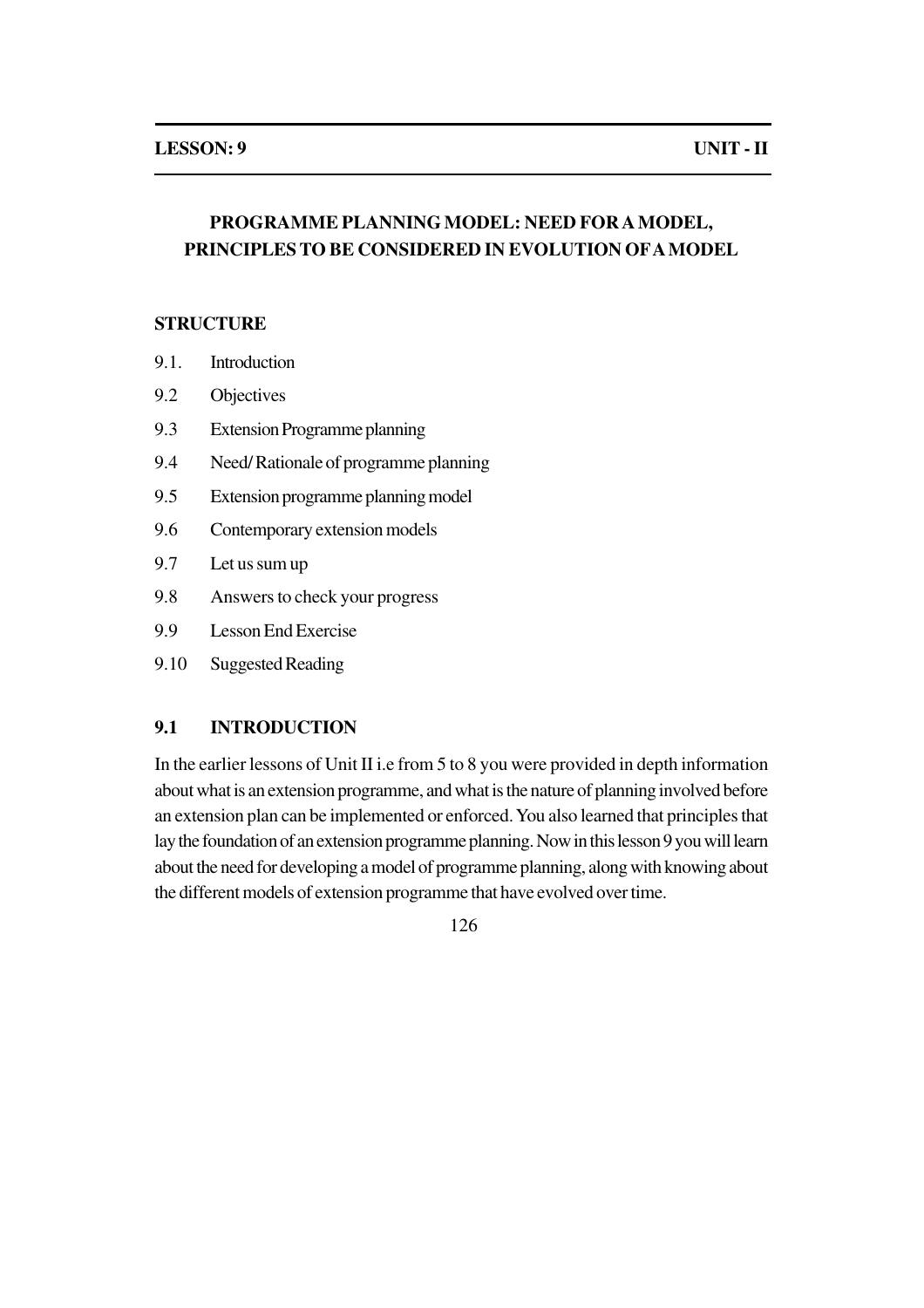### **9.2 OBJECTIVES**

The lesson deals with highlighting the need or rationale behind a programme model and also understanding the principles involved in evolution of a model.

# **9.3 EXTENSION PROGRAMME PLANNING**

 Having described the concepts of planning and extension programme, now the stage is set to examine the concept of extension programme planning. A few points need to be explicated before attempting a definition.

#### **i. Extension programme planning is a process**

 The dictionary meaning of 'process' is 'any phenomenon which shows a continuous change in time' or 'any continuous operation or treatment'. If we accept this concept of process, we view events and relationships as dynamic, ongoing, ever-changing and continuous. When we label something as a process, we also mean that it does not have a beginning, an end, a fixed sequence of events. It is not static, at rest. The basis for the concept of process is the belief that man cannot discover the structure of physically reality; man must create it.

 This definition of process suggests that 'a process is involved in which a series of actions culminates in the accomplishment of a goal' (Boyle, 1965). Viewed in this way, the concept of process involves a method, i.e., a process should be viewed as a sequential set of steps or several systematically ordered steps of planning, the performance of which leads to the accomplishment of a goal. In extension programme planning, the immediate goal would be the development of a programme document.

 The concept a person has of the extension programme planning process will affect actions and mode of researching the process. Many programme-planning processes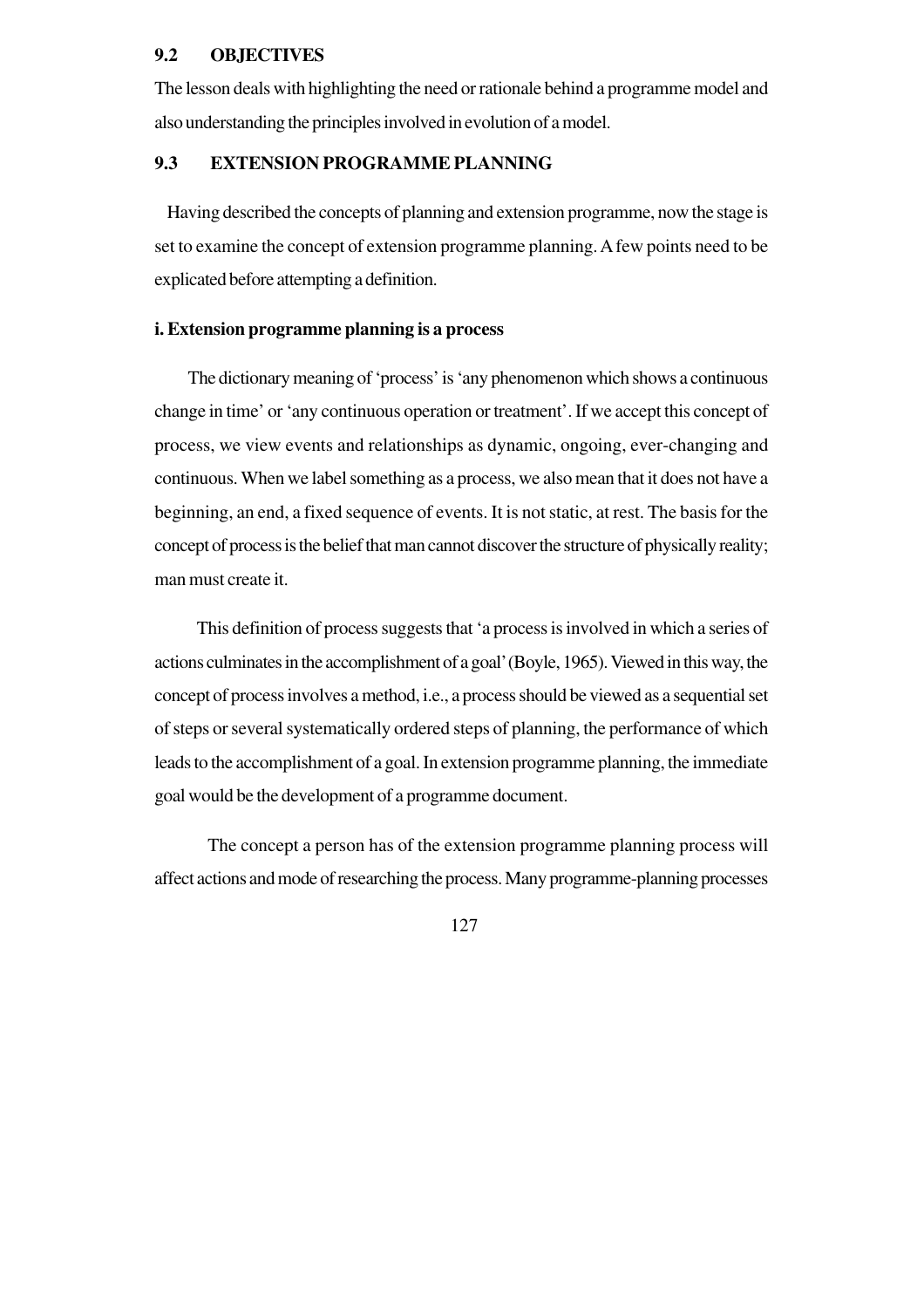take place at any particular time at different levels of the extension organization. For example, programme planning occurs at the national level (five-year plans), at the state level (state plans, annual plans of work) and at the block level. In fact, planning at the block level is taking place when:

- The long-time plan or projected plan is being developed;
- The schematic budget is being planned;
- The annual plan of work is being developed;
- Detailed plans for individual learning experiences are developed with a major project.

#### **ii. Extension programme planning is a decision-making process**

 Planning is basically a decision-making process- and so is extension programme planning. In extension programme planning, scientific facts are put to value judgments of the people through the implementation of a rational planning model in order to decide a programme which will be carried out through the extension teaching activities.

### **iii. Extension programme planning requires advance thinking**

 If we could know 'where we are' and 'where we are to go' we could better judge 'what to do' and 'how to do'. This statement lies at the heart of the nature of planning. Panning does not take place in a vacuum or automatically. It has to be made to happen. The most basic fact giving rise to planning is that effective rural development result from choice, not from chance; it results from design, not from drift. Good extension programme planning is an intellectual activity since it usually involves a study and use of facts and principles. It requires knowledge, imagination and reasoning ability. It is a complex exercise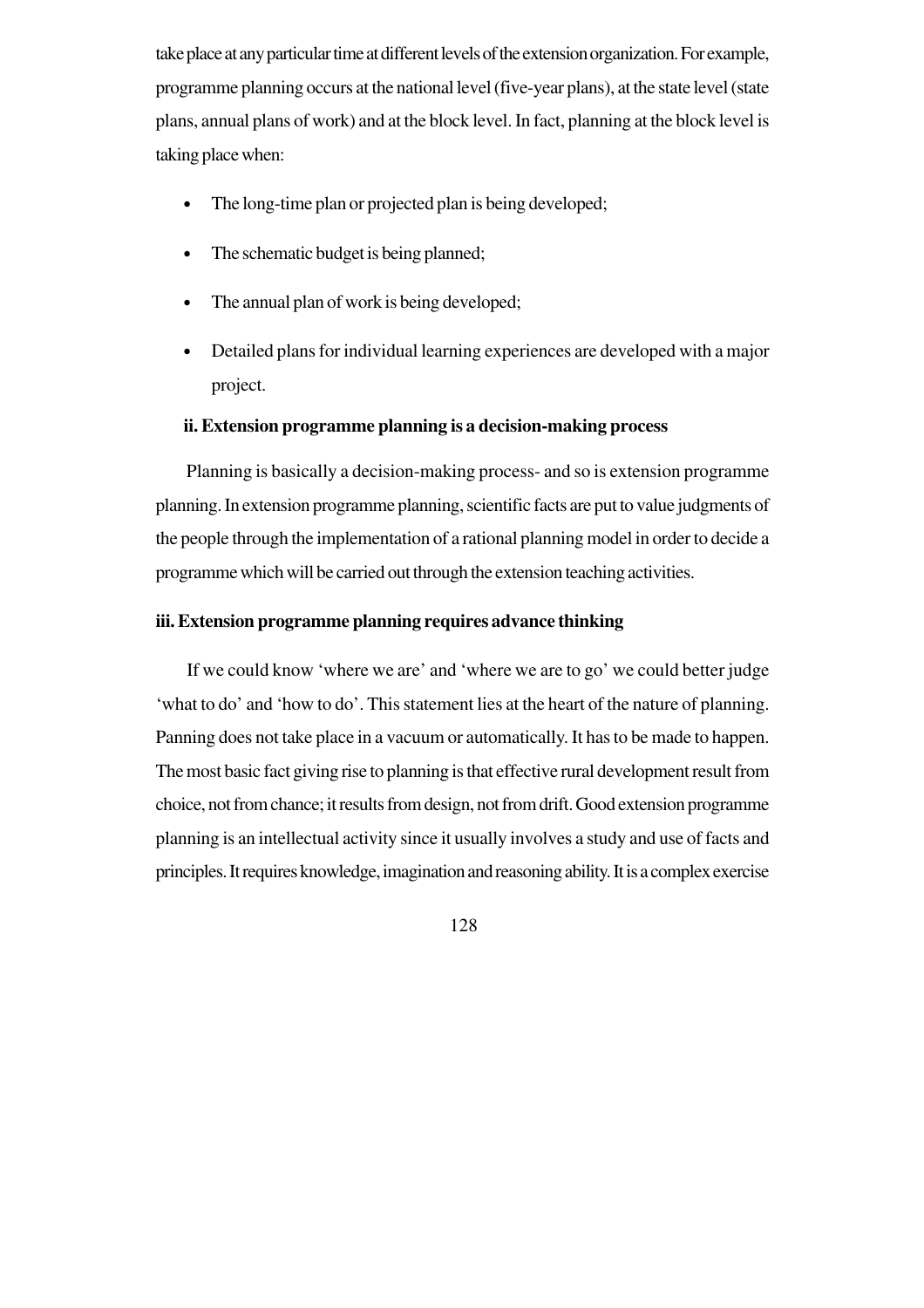as it involves people their needs, their interests, useful technology, educational process, analyzing a situation and making decision about what should be done, determining useful actions, projecting the desired shape of things in future and several other components, which are rarely simple.

### **iv. Extension programme planning requires skill and ability on the part of planners**

 Planning effective extension education programmes requires a number of high-level professional skills. Needed abilities include understanding and skill in the following broad areas:

- Understanding the nature and role of extension education organization.
- Knowledge and understanding of the technology related to the subject with which the programme is concerned.
- Ability to clarify the objectives of a programme and to so state them that they are useful in guiding its execution.
- Skill at seeing the relationship between principles and practice.
- Skill at inquiry and human relationships.

## **v. Extension programme planning is built around content**

 A programme regarding any extension activity can only be built on the basis of content. Without some express purpose, there can be no planning. Extension programme planning is build around available improved technology, the people, their resources, problems, needs and interests.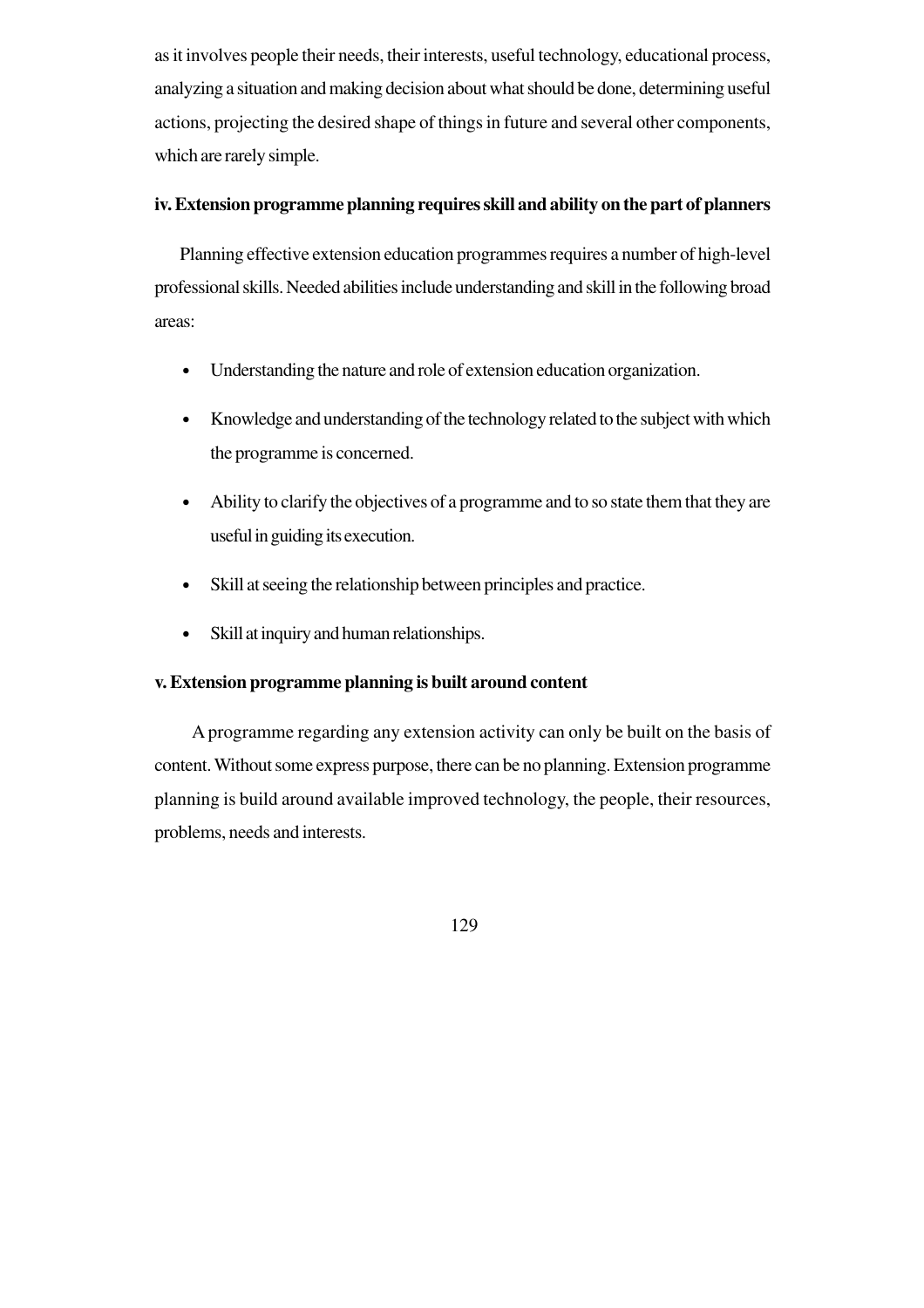#### **vi. Extension programme planning is a social action process**

 Extension programme planning involves interaction and the decisions so taken in the form of a programme affect others. Interaction assumes some type of communication between two or more people in the planning process. So when the extension staff involving specialists and people's representatives decides on the programme content for extension teaching for the coming year, it is involved in social planning. In this process, the scientific data is put to value judgements so as to decide the intended direction of change and also the appropriate methods to be used to reach these goals. Further, the resultant programme has many social consequences in terms of interaction with other people, e.g., to inform them, educate them, persuade them, in order to introduce improved technology into their minds and actions.

#### **vii. Extension programme planning is a collaborative effort**

 Extension programme planning is a collaborative effort involving identification, assessment, evaluation of needs, problems, resources, priorities and solutions.

#### **viii. Extension programme planning is a system**

 Extension programme planning is a system as its procedures and processes are interrelated, ordered and linked progressively to form a collective whole. It includes several subprocesses, such as planning, designing, implementing, evaluation etc.

#### **ix. The end-product of extension programme planning is an extension programme**

 The first consideration for anyone who is to concern himself with a process or set of procedures for planning is to clearly identify the primary purpose of the planning process to be developed. Many have suggested that the purpose of planning is for educating those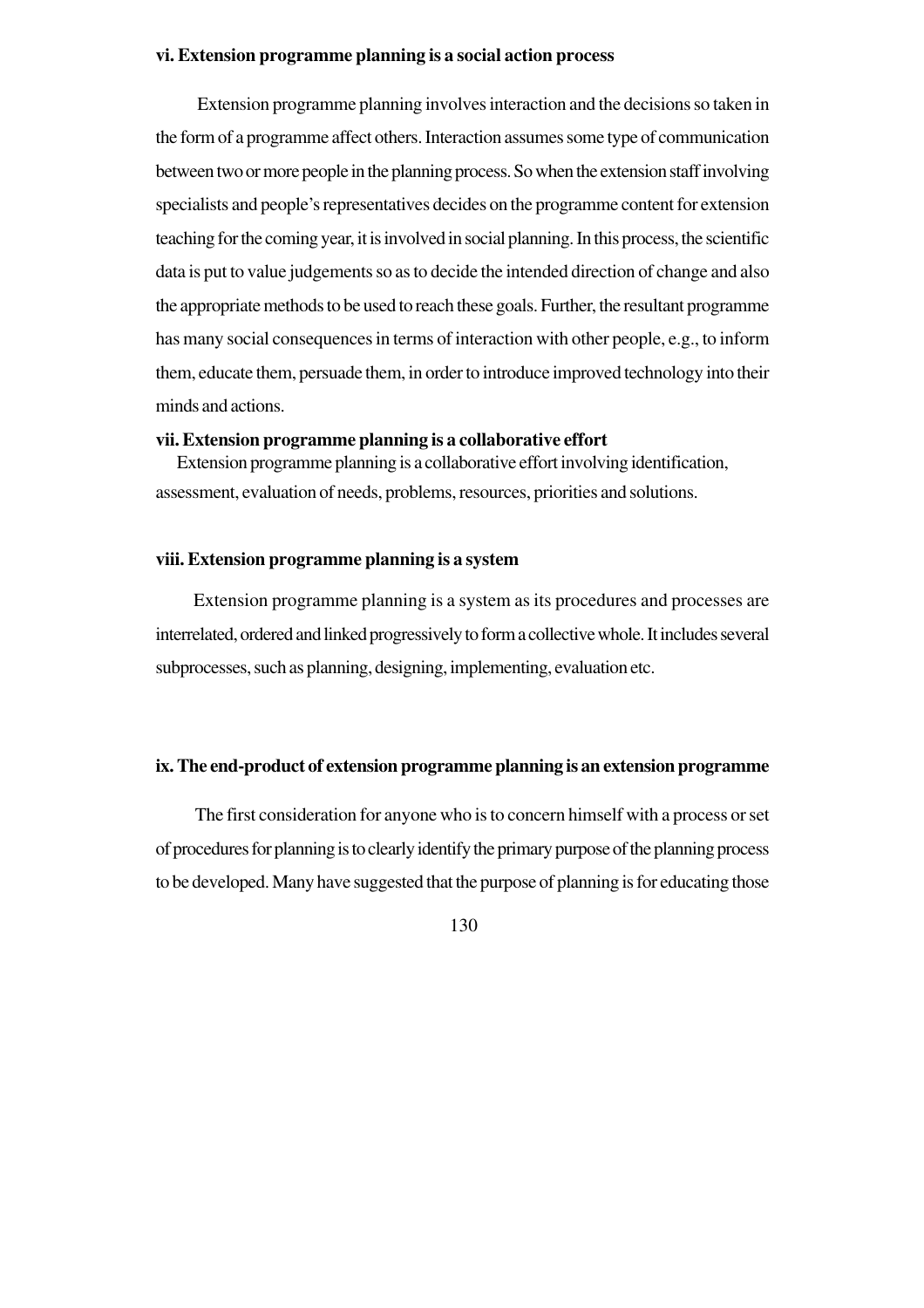who participate. According to Vanderberg (1965), 'the primary purpose of any planning, first and foremost is that of developing a sound, defensible and progressive course of action or plan. In the process followed, many other benefits might accrue, such as the education of participants, but we want a plan which can and will be used'.

### **9.4 NEED/ RATIONALE OF PROGRAMME PLANNING MODELS**

**i. Progress requires a design**: Effective education is a result of design not drift; it results from a plan-not from trial and error. The experience of workers in education and in other educational agencies has been that progress is made most effectively when a plan of action is set forth and followed. The pay-off for educational effort comes when people change their behaviour to improve their situation. These results come most rapidly when careful planning is done and when effective teaching methods are used.

**ii. Planning gives direction:** There are no tests for directing the people's learning in extension. This arguments the difficulty of designing a plan and underscores the fact that planning is one of the most important jobs of extension workers.

 In planning or constructing a course of study, the teacher should be guided by five major factors: (1) the purpose for which the course is offered, its aims; (2) the characteristics and needs of those who are to take the course; (3) the educational environment of these persons; (4) the sources of information available; and (5) the requirements or demands of the vocation or other uses to which the learning is to be put. These factors apply to the development of extension programmes as well as to the curriculum of the public schools. The factors that apply to the study of a situation will be considered more closely a little later.

**iii. Effective learning requires a plan:** There must be consciously directed effort on the part of the teacher to give guidance to the learning process. The direction of this teaching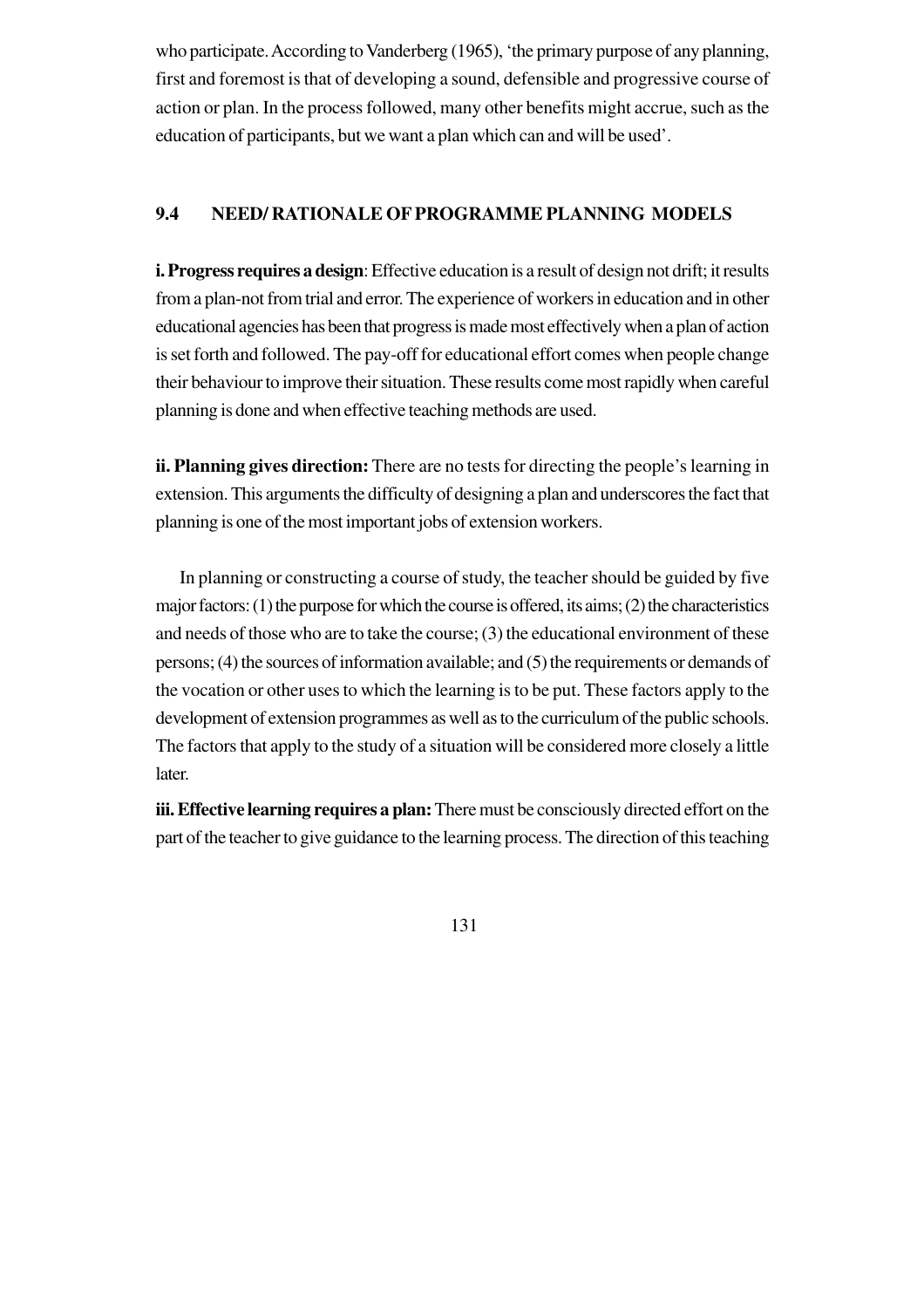effort can best be stated in terms of objectives. They must be developed with the people to be taught and must be capable of attainment by and with the people concerned.

**iv. Planning precedes action:**The results of an action are dependent on the following: adequacy of analysis of the problems, situation of objectives and involvement of the people. Through the planning process, questions such as these are posed:

a. What information do farm men and women need most?

- b. Which kind of information shall be extended?
- c. What information shall be extended first?
- d. How much time shall be devoted to this line of work?
- e. How much effort shall be devoted to this line of work?

The answers to these questions lie in the programme planning process.

Kelsey and Hearne (1949) have given the following rationale for a planned extension programme .According to them, sound extension programme planning:

1. Is based on analysis of the facts in the situation;

- 2. selects problems based on needs;
- 3. determines objectives and solutions which offer satisfaction;
- 4. reflects performance with flexibility;
- 5. incorporate balance with emphasis;
- 6. envisages a definite plan of work;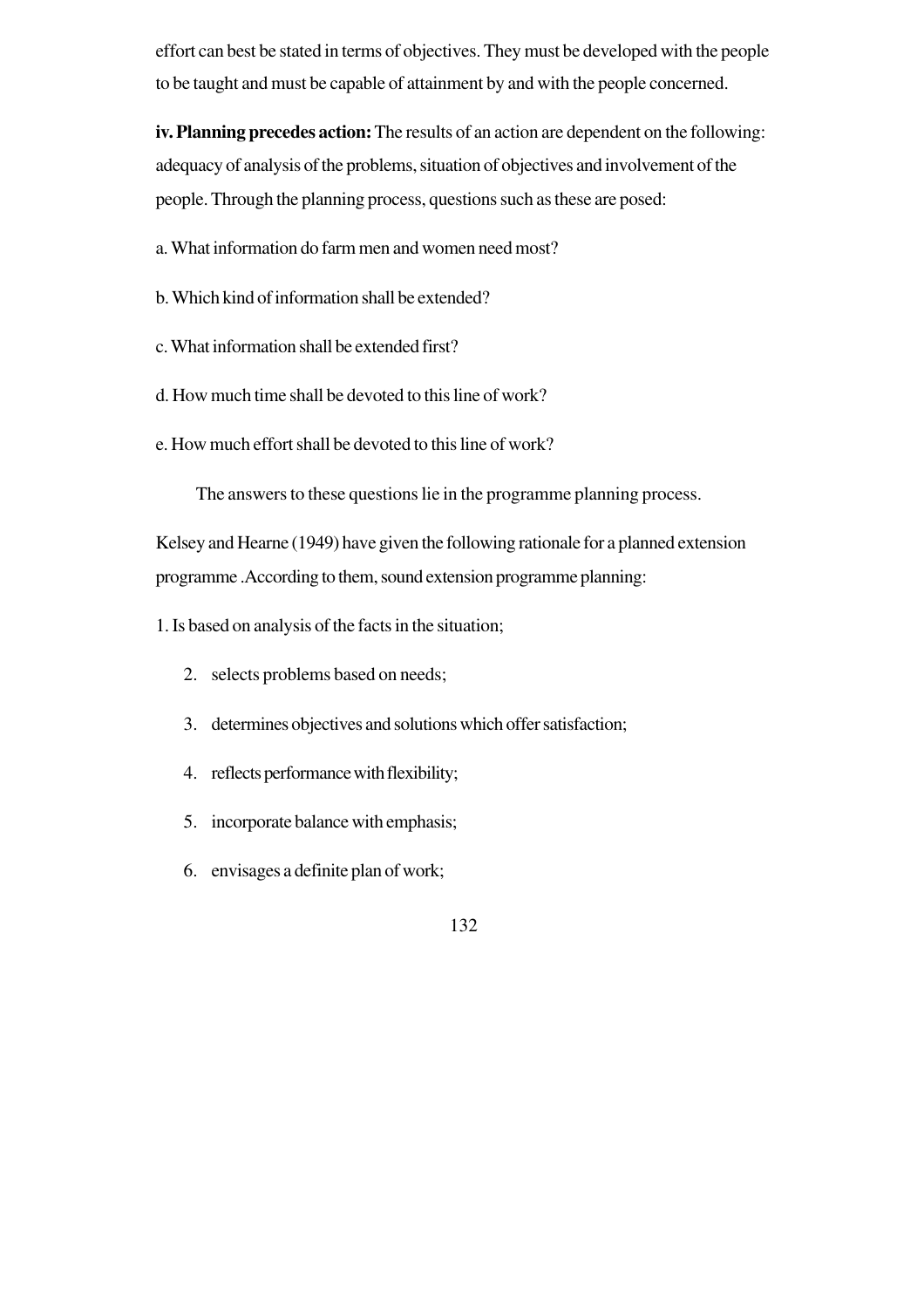- 7. is a continuous process;
- 8. is a teaching process;
- 9. is a coordinating process;
- 10. involves local people and their institutions; and
- 11. provides for evaluation of results.

 **Thus it could be said that planning programmes is an integral part of the development process and ensures better and efficient utilization of resources, accountability and human development.**

### *9.5 EXTENSION PROGRAMME PLANNING MODEL*

Several extension programme planning models have been designed which describe its different steps, phases or procedures. Some of these are given below: *Warner (1955) identified the following steps for programme planning*

- i. Analysis of local situation
- ii. Determining objectives
- iii. Plan of action
- iv. Calendar of work
- v. Evaluation of results.

*Maunder (1956) prepared one of the earliest working model of the extension programme planning process*

- i. Collection and analysis of data
- ii. Determining of needs and objectives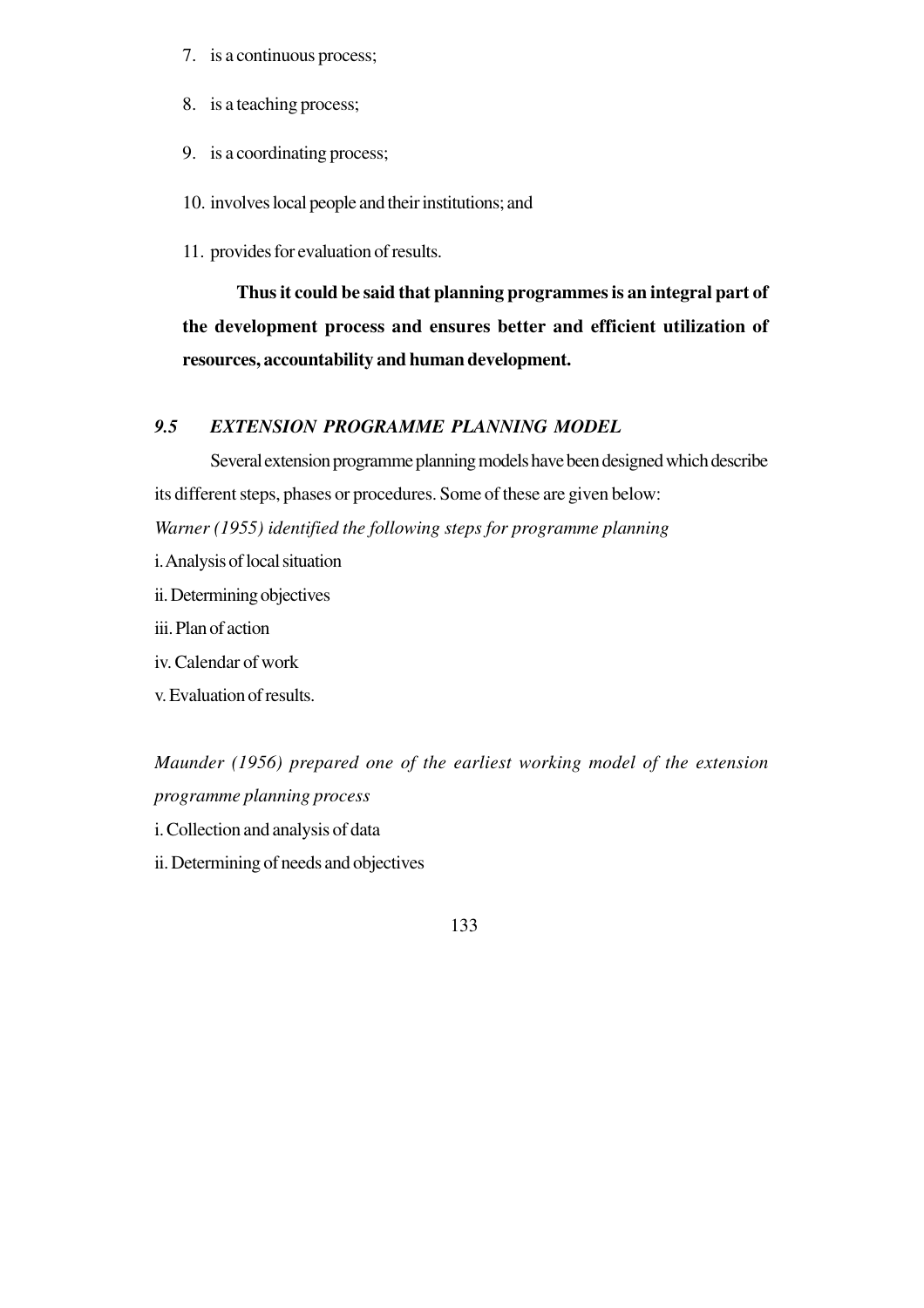- iii. Defining problems
- iv. Finding solutions
- v. Selecting problems and determining priorities
- vi. Preparing a plan of work
- vii. Carrying out the plan
- viii. Checking and evaluating results
- ix. Review of progress and projection of plan

# *USDA (1959), suggested the following programme planning procedure*

- i. Situation analysis
- ii. Organization of planning
- iii. Programme planning process
- iv. the planned program
- v. Plan of work
- vi. Execution of plan of work
- vii. Appraisal of accomplishment

# *Chang developed a triangular model for extension programme planning which is listed as below:*

- i. Programme determination
- \* Describe
- \* Analyze
- \* Identify problem
- \* Consider alternative
- \* Formulate objectives
- ii. Programme Implementation
- \* Decide goals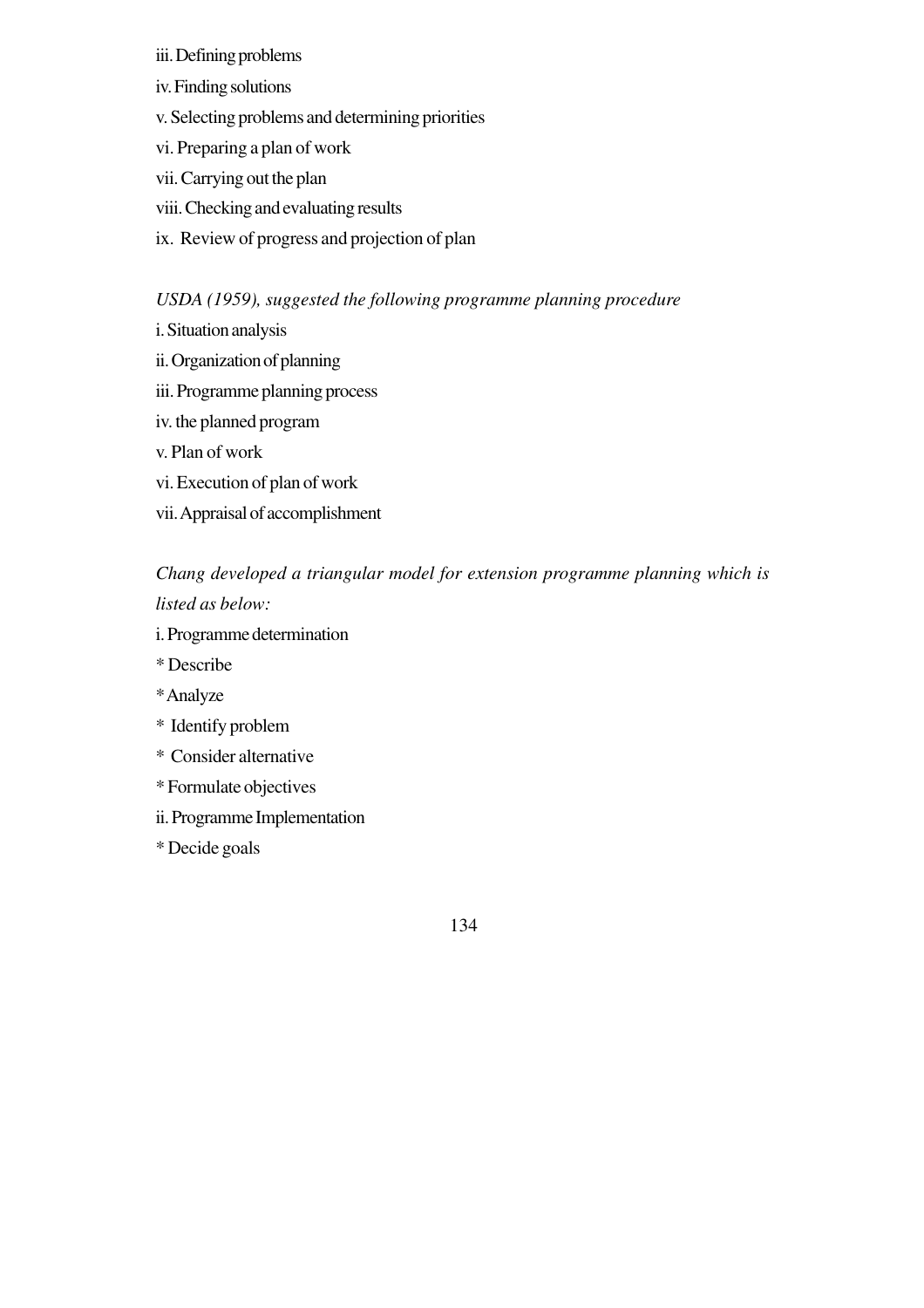- \* Decide subject matter to be taught
- \* Decide teaching methods to be used
- \* Fix responsibilities
- \* Work out a calendar of work
- \* Prepare learn plans
- \* Evaluate plans
- iii. Results
- \* Find out degree of success
- \* Discover new problems

### *Boyle (1965) model consists of the following five phases:*

i. Formulation of a broad organizational philosophy, objectives, policies and procedures for programme planning in the state

ii. Identification and clarification of a need and preparation for planning country programme

- iii. Organization and maintenance of country planning groups
- iv. Reaching decisions on the problems, concerns and opportunities
- v. Preparation of written programme document.

### *Pearson (1966) proposed eight steps in the progamme planning process:*

- i. Collect facts
- ii. Analyze situation
- iii. Identify problems
- iv. Decide on objectives
- v. Develop plan of work
- vi. Execute plan
- viii. Determine progress
- viiii. Reconsideration with evaluation at each step.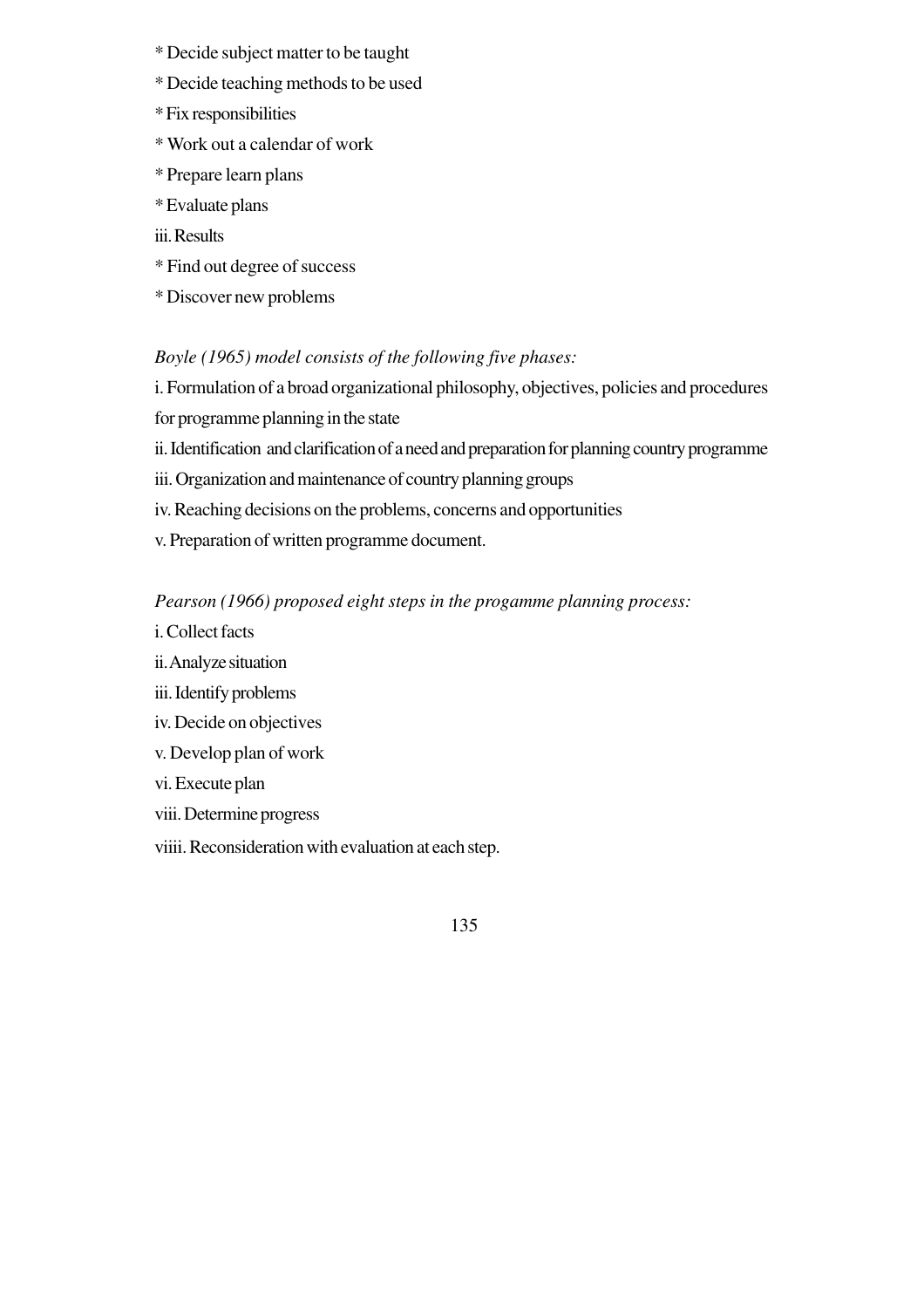*Sandhu (1965) developed a model for planning extension and rural development programmes.* This model has six phases with a number or steps to be followed under each phase.

### **Planning Process Involves**

**1. Reaching, Understanding regarding principles, procedures, roles and time schedules**

- **2. Analysis situation**
- **3. Determining programme objective**
- **4. Selection problems**
- **5. Finding solution**

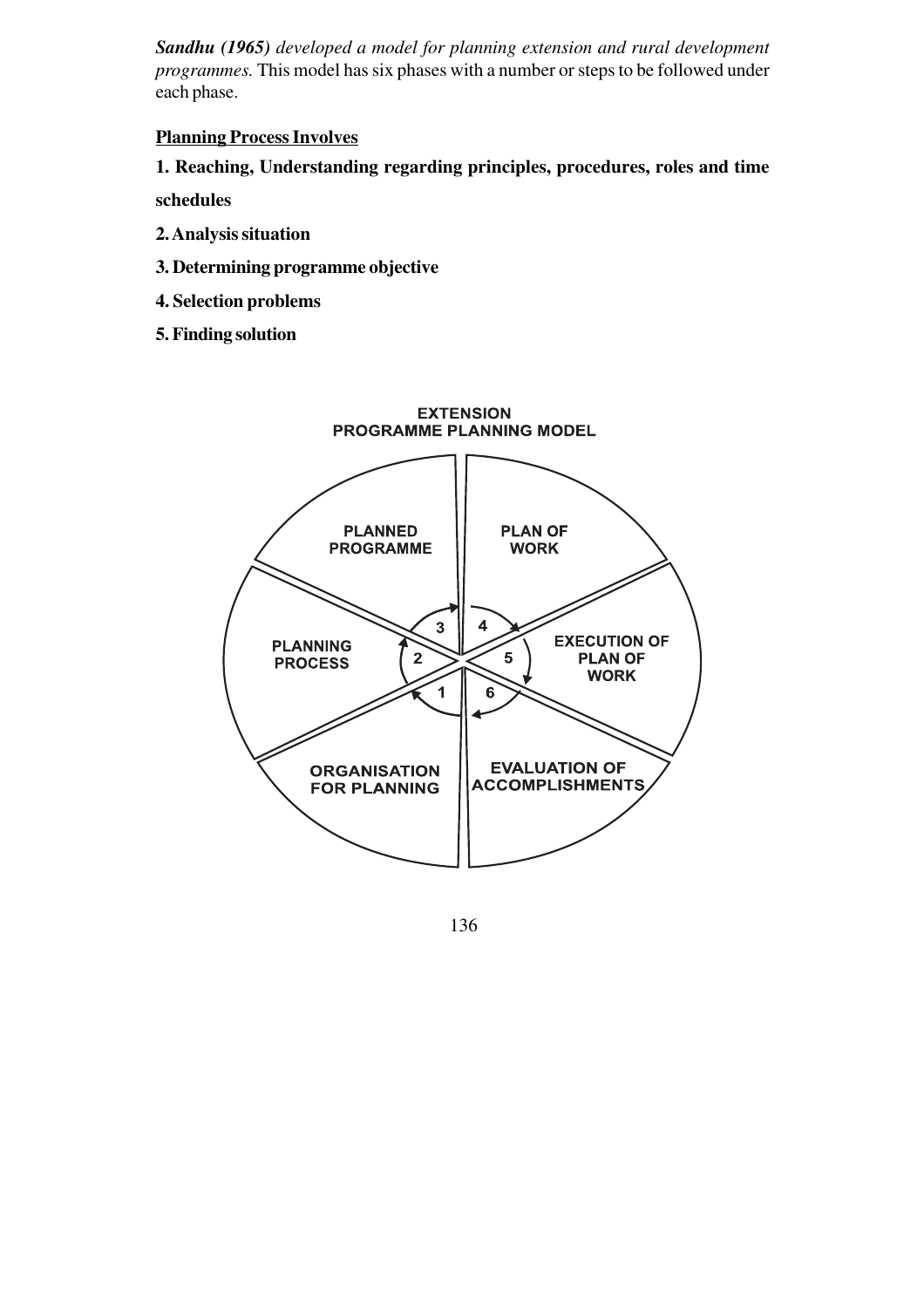### Extension Programme Planning Model

The various phases and steps involved in this model are:

# **Organisation for Planning**

### **I. Planning Process**

1. Reach understanding regarding principles, procedures, roles and time schedule.

- 2. Analyse situation.
- 3. Determine objectives.
- 4. Select problems with due regard to priorities.
- 5. Find solutions.

# **II. Planned Programme**

Prepare a written statement of:

| <i>i</i> ) situation | ii) objectives; |
|----------------------|-----------------|
| iii) problems; and   | iv) solutions.  |

# **III. Plan of work**

Prepare a plan of work containing information regarding:

i) people to be reached; ii) goals, dates and places; iii) teaching procedures to be followed;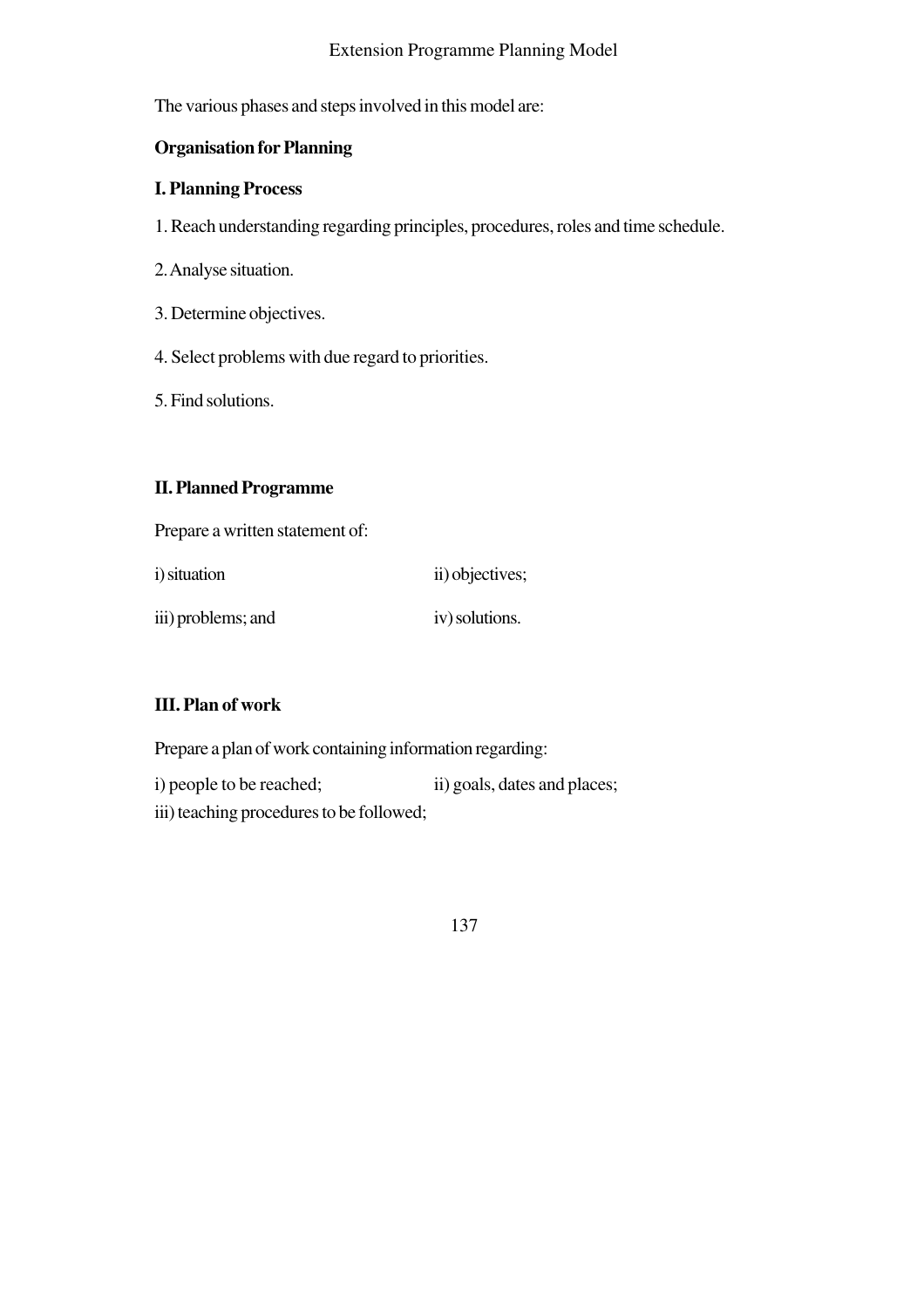- iv) duties, training and recognition of leaders;
- v) roles to be played by extension personnel; and
- vi) roles to be played by other agencies.

# **IV. Execution of plan of work**

- i) Make advance arrangement for inputs and teaching aids.
- ii) Interpret the approved programme to the staff and people's representatives.
- iii) Carry out the planned programme, phase by phase, in a co-ordinated manner.

# **V. Evaluation of accomplishments**

- i) Do concurrent evaluation.
- ii) Do *ex-post facto* evaluation.

# **Organisation for Planning**

The concept of involving potential clientele in the planning of extension programmes has received widespread acceptance. Involvement of people in making decisions about educational objectives not only results in better decisions about educational objectives, but also speeds up the process of educational change. By participating in the analysis of the local situation, the people's representatives are better informed and are better prepared for positive action.

The following conditions should be met in order to ensure that a good organisation has been set up

1. All social systems and special interest groups are identified.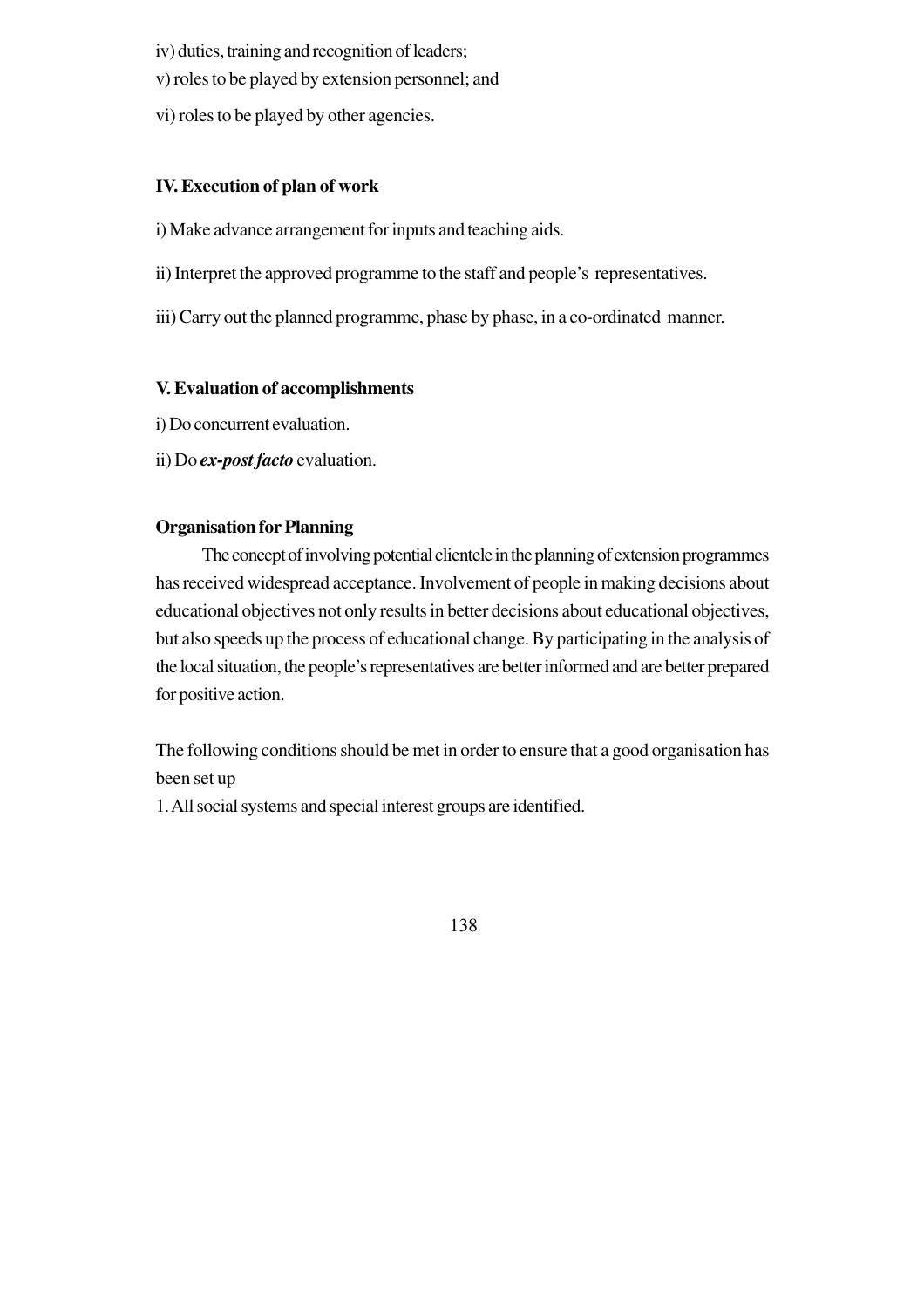2. Members of the planning committee represent all major interest groups, various economic and social levels of people, major vocations of the locality and other important elements in the area.

3. Each member of the planning committee clearly understands

a) the purpose of the group;

b) how the group should function in attaining its purpose; and

c) his individual role as a member.

4. Members of the planning committee have been elected, nominated or co-opted by appropriate democratic procedures.

# **I. Planning process**

# **1. Reaching understanding regarding principles, procedures, roles and time schedule**

It is necessary that all staff and the people's representatives are familiar with the principles and procedures of programme planning for the purposes of clarity and uniformity of action.

The following conditions should be met in order in fulfill the spirit of this step:

i). A clearly defined statement of purpose and roles of each member is given by the planning committee.

ii). The block, district and state level extension workers and programme planning committee members have understood :

a) the roles of extension workers in programme planning;

b) the role of programme planning committee members;

c) the purpose of programme planning;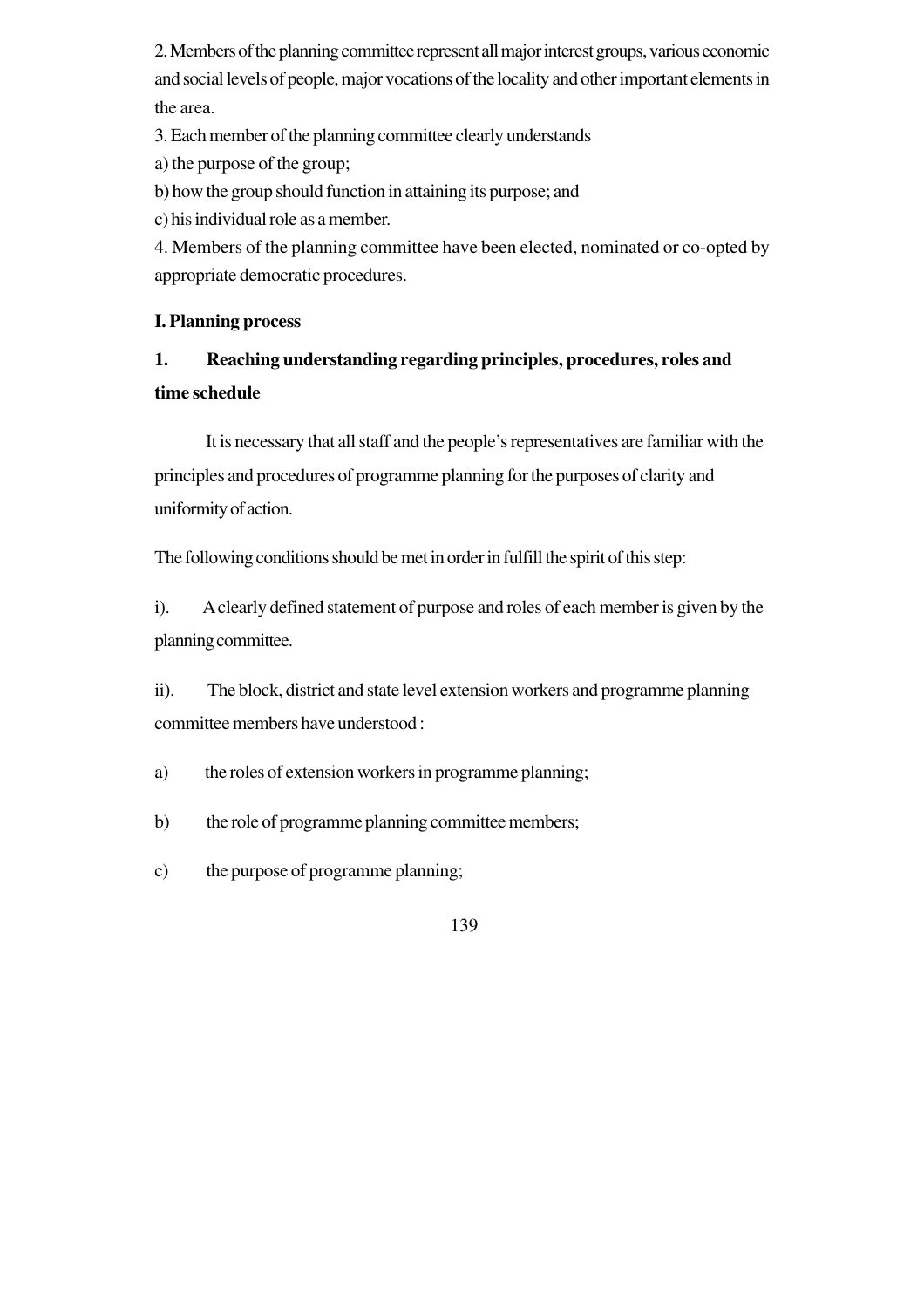- d) the scope of extension's educational responsibilities;
- e) the procedures to be followed;
- f) the principles to be kept in view; and
- g) the time schedule to be followed.

### **2. Analyse situation**

Situation analysis involves collection, analysis and interpretation of the existing facts. Good planning depends on the availability of adequate and reliable data and scientific elaboration and interpretation of the same.

The following criteria should be met in order to ensure that this step has been adequately followed.

- Facts needed to evaluate the accomplishment of the previous year's programme are collected.
- Local facts needed to define correct and projected needs and interests and problems of the area are assembled
- The basic facts assembled and collected about background information are analysed and interpreted.
- The major needs and problems of the area, which are within the scope of extension's educational responsibility, are identified.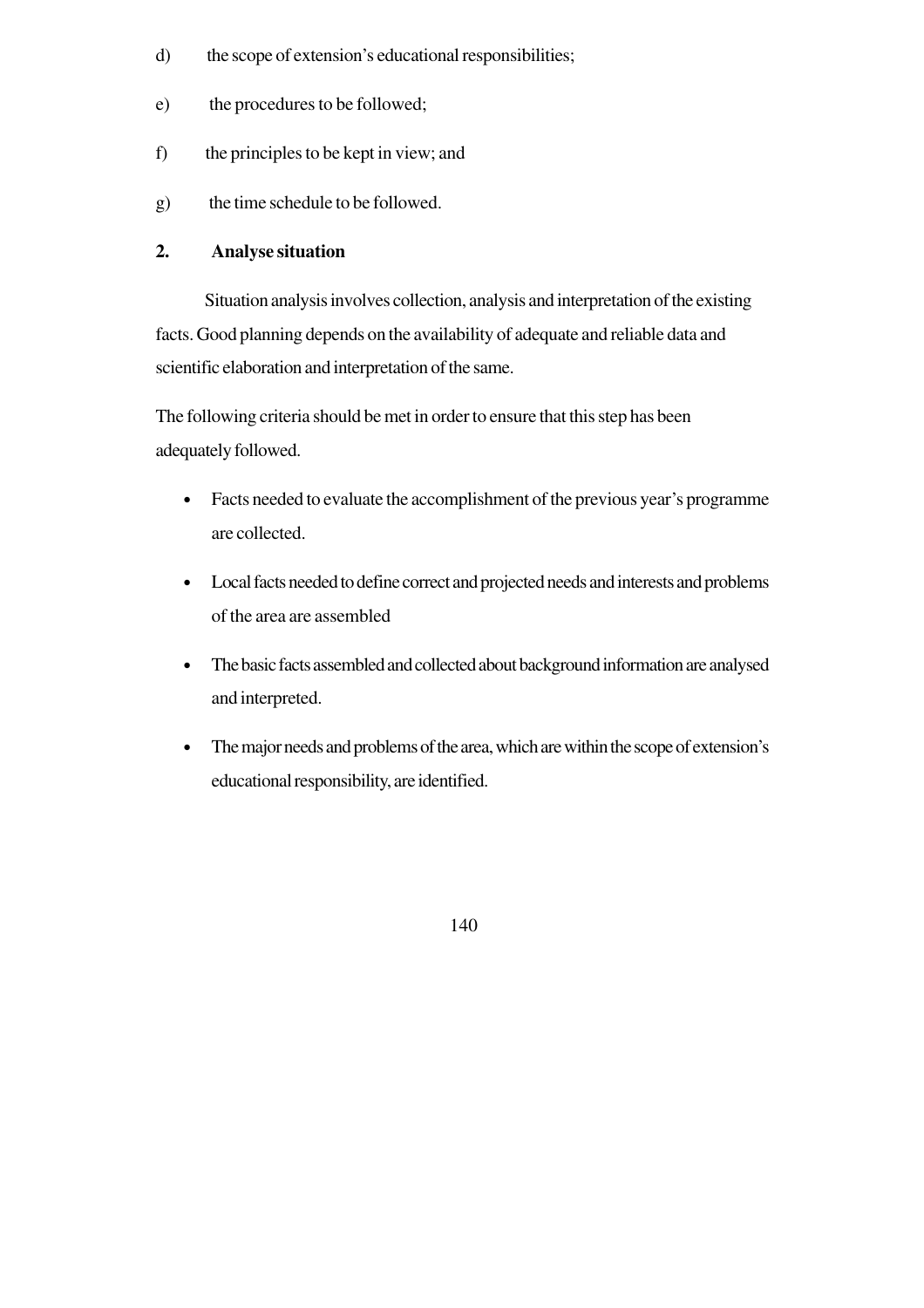### **3. Determine objectives**

It is essential in the programme planning process that before deciding on the projects to be undertaken, basic objectives of the programme are determined by the villagers in consultation with the extension staff.

The following conditions or qualities will exist when objectives have been determined adequately and properly

- Objectives have been determined relating to major problems, need and/or interests as determined by the programme planning committee.
- Both immediate and long-term objectives have been determined.

# **4. Select problems with due regard to priorities**

Selection of problems to be tackled will involve identification, classification and selection with due regard to priorities. Identification of problems will be done on the basis of situation analysis. Once the problems have been identified, it is desirable that they be properly classified into the following categories:

- Problems which can be solved by the people themselves with no outside financial aid.
- Problems which can be solved by the people with the aid of the Panchayat Samiti
- Problems which can only be solved with the help of Government funds

 The following conditions will exist when the requirements of this step have been adequately met: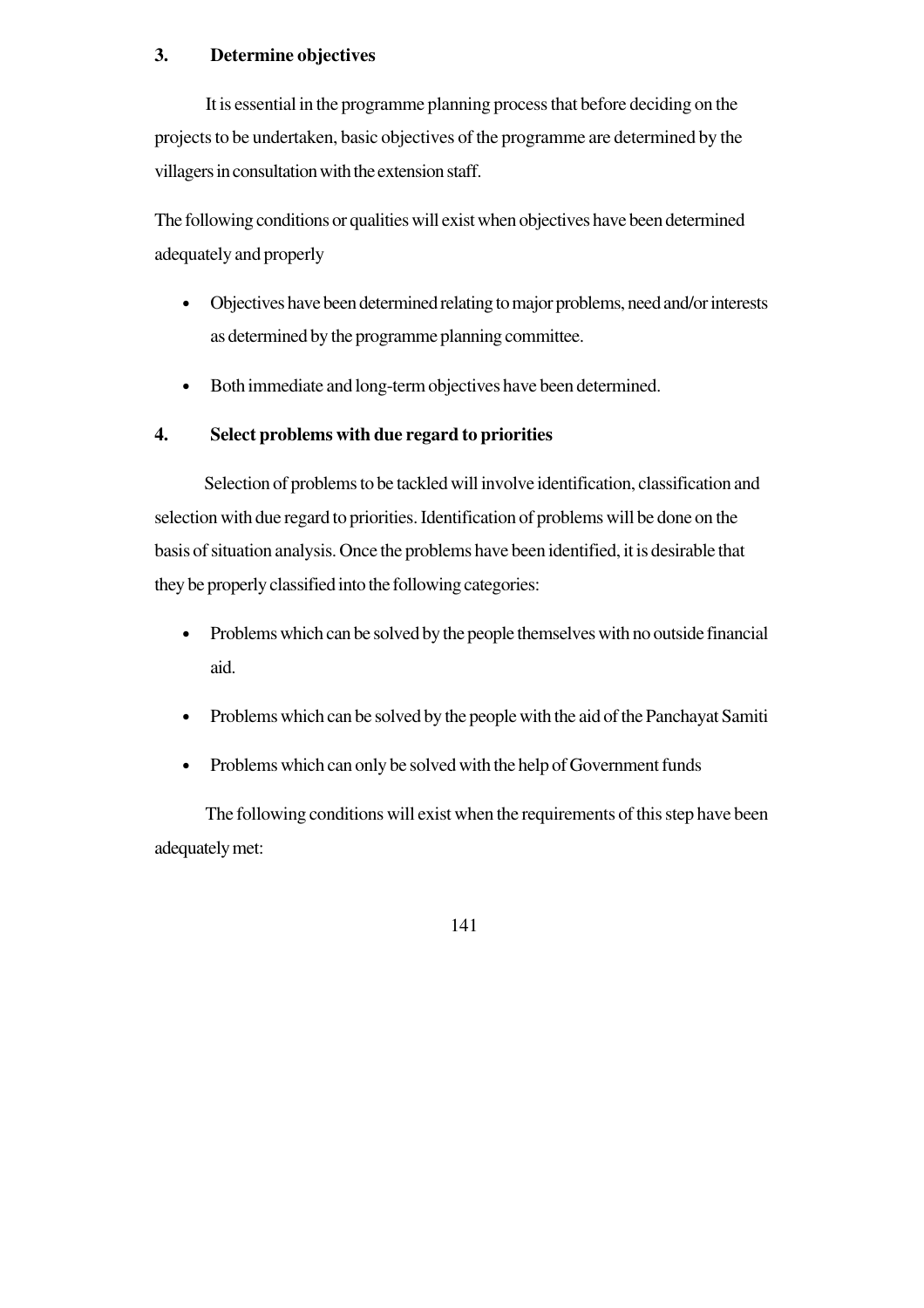- Of the identified problems, the most felt and of widest concern are selected by the extension agents and people's representatives.
- Selected problems are related to the family, community block and situation.
- For tackling the selected problems, the time is scheduled on greatest priority basis

# **5. Find solutions to problems**

The Village Level Workers at the village level and the concerned Extension Officer at the block level are two most important functionaries who advise the village families and the village institutions regarding solutions to their problems. The other Extension officials at various levels may join with the team in finding solutions to problems. Experiences of the farmers and suggestions of the specialists will help in arriving at a joint decision.

The following conditions will exist when this step has been properly carried out

- All the available research findings in the State are collected and projected.
- Block level and district level specialists make suitable solution to the problems according to the research findings.

# **II. Planned Programme**

As Leagans (1961) pointed out, it is of utmost importance that the staff and the people in each area not only develop an extension programme, but also prepare the programme in a written form that is readily understood and is suitable for obtaining approval and use as a guide for officials and non-officials.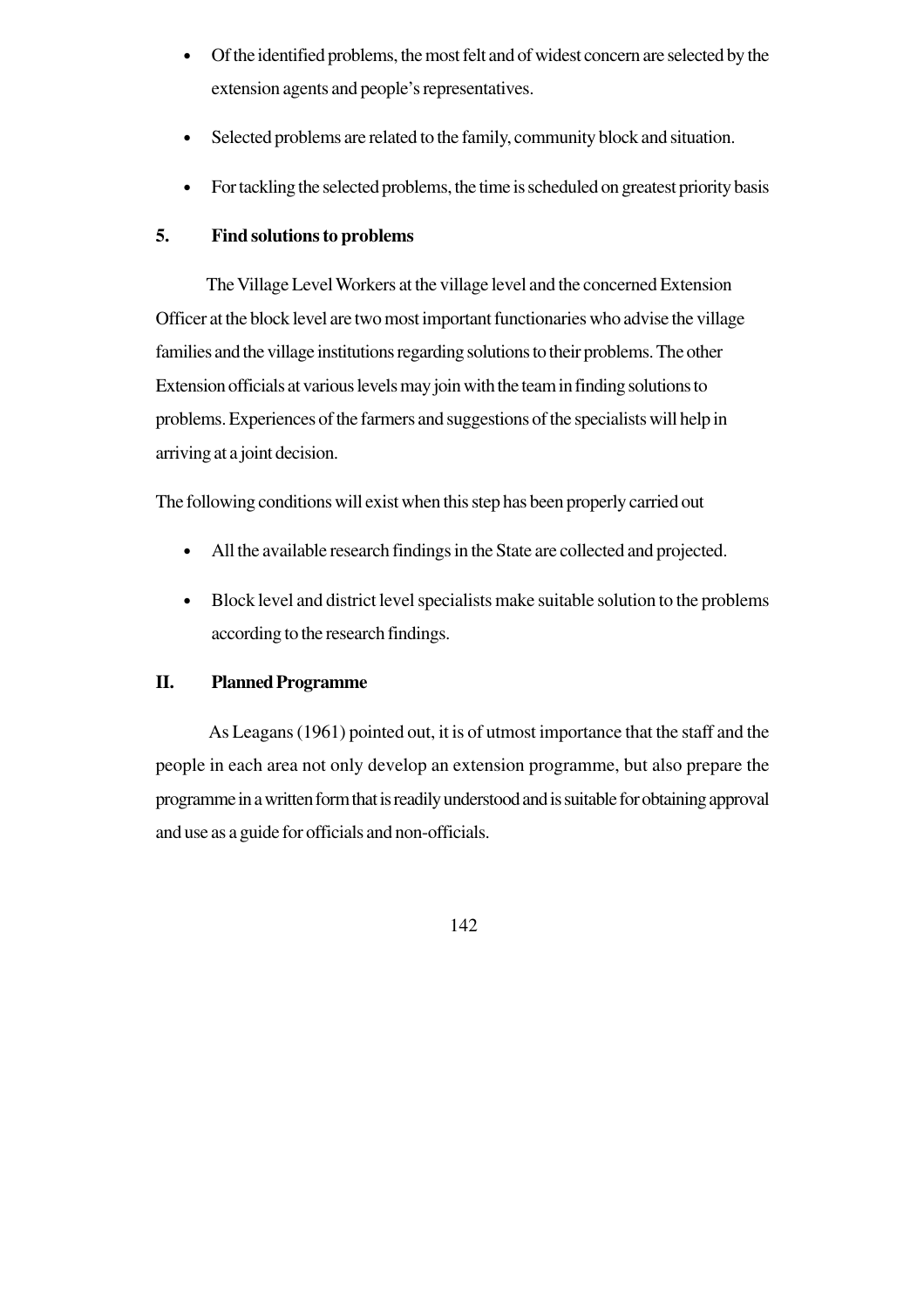The problems should be stated from the viewpoint of the farm, the home and the community. They should not be stated in terms of solutions. The objectives should also be stated at a lower level in specific and measurable terms. They should include details about the learners to be reached subject matter to be taught and the behavioral changes to be effected. The objectives may also be stated from the point of view of the extension organisations and the extension public.

The following conditions will be met in order to have a good programme statement :

- The written programme should be suitable for use by the staff, planning groups and other individuals or groups concerned with the programme.
- It should clearly state the important problems or needs identified by the staff and the people in the programming process.
- It should specify the subject mater related to each objective that is highly significant to the people, socially or economically or both.
- It should be used as the basis for developing annual plans of work.

# **III. Plan of Work**

Preparing a plan of activities directed towards solving selected problems is an important step. A plan of work is the listing of activities by which the objectives already decided upon are to be achieved.

The following conditions should exist in a good plan

• The plan of work is in written form.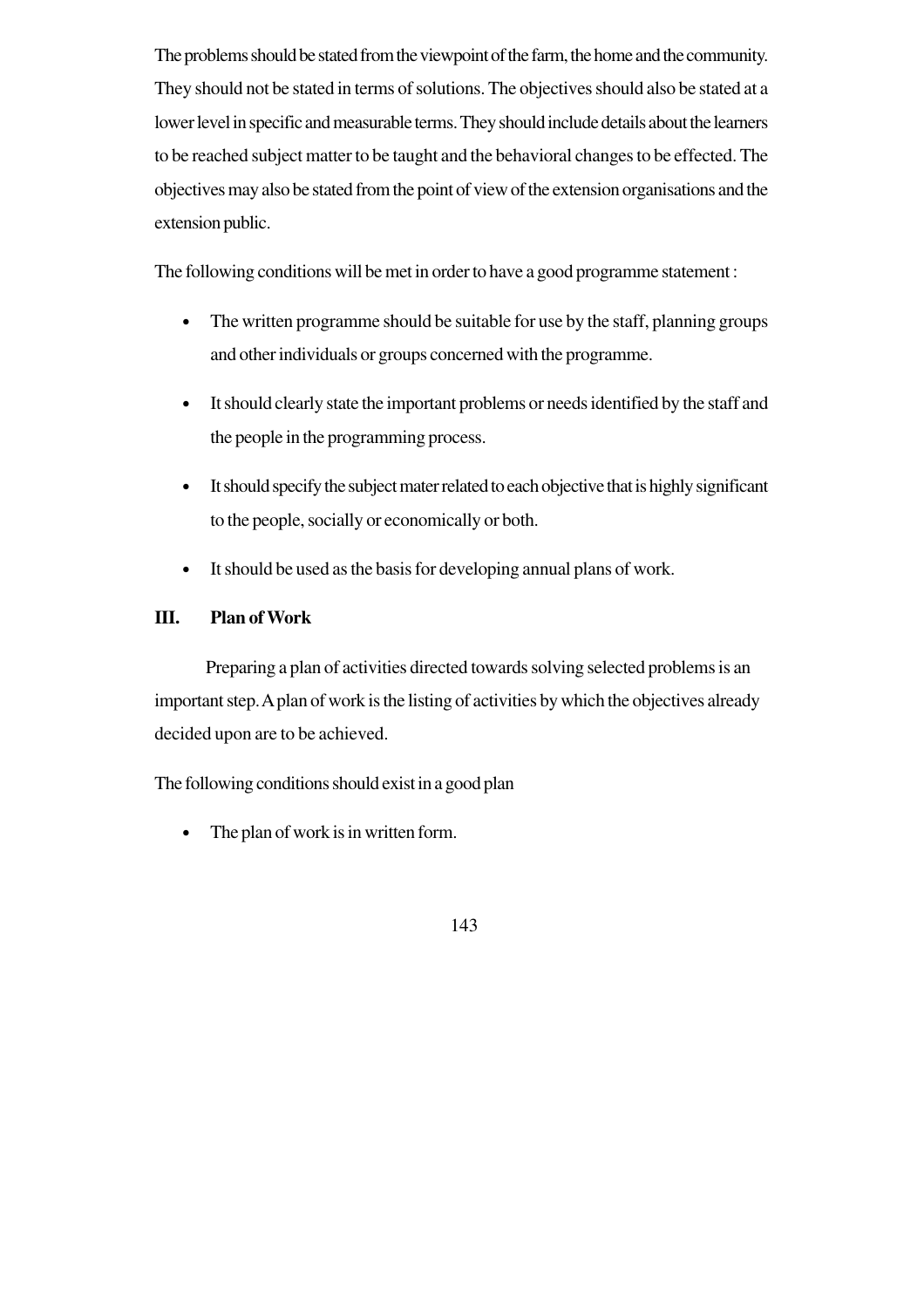- It has been developed co-operatively by the extension workers and people's representatives.
- It identifies the specific educational job to be done.
- The plan indicates for each educational job.
	- o How it will be done
	- o When it will be done
	- o Where it will be done
	- o Who will do it
	- o What people are to be reached
- The subject matter is appropriate considering the people's level of interests, knowledge, attitude and available time and technology.
- The plan provides for the needed training of extension workers and leaders.
- Specific changes to be achieved or evidence of accomplishment are indicated clearly.

# **IV. Implementation Phase**

# **1. Make advance arrangement for inputs and teaching aids**

The conditions to meet the requirements of this step are

• Realistic needs of inputs such as fertiliser, seeds, credit facilities etc. have been worked out jointly by the areas extension staff and the Panchayat Raj institutions.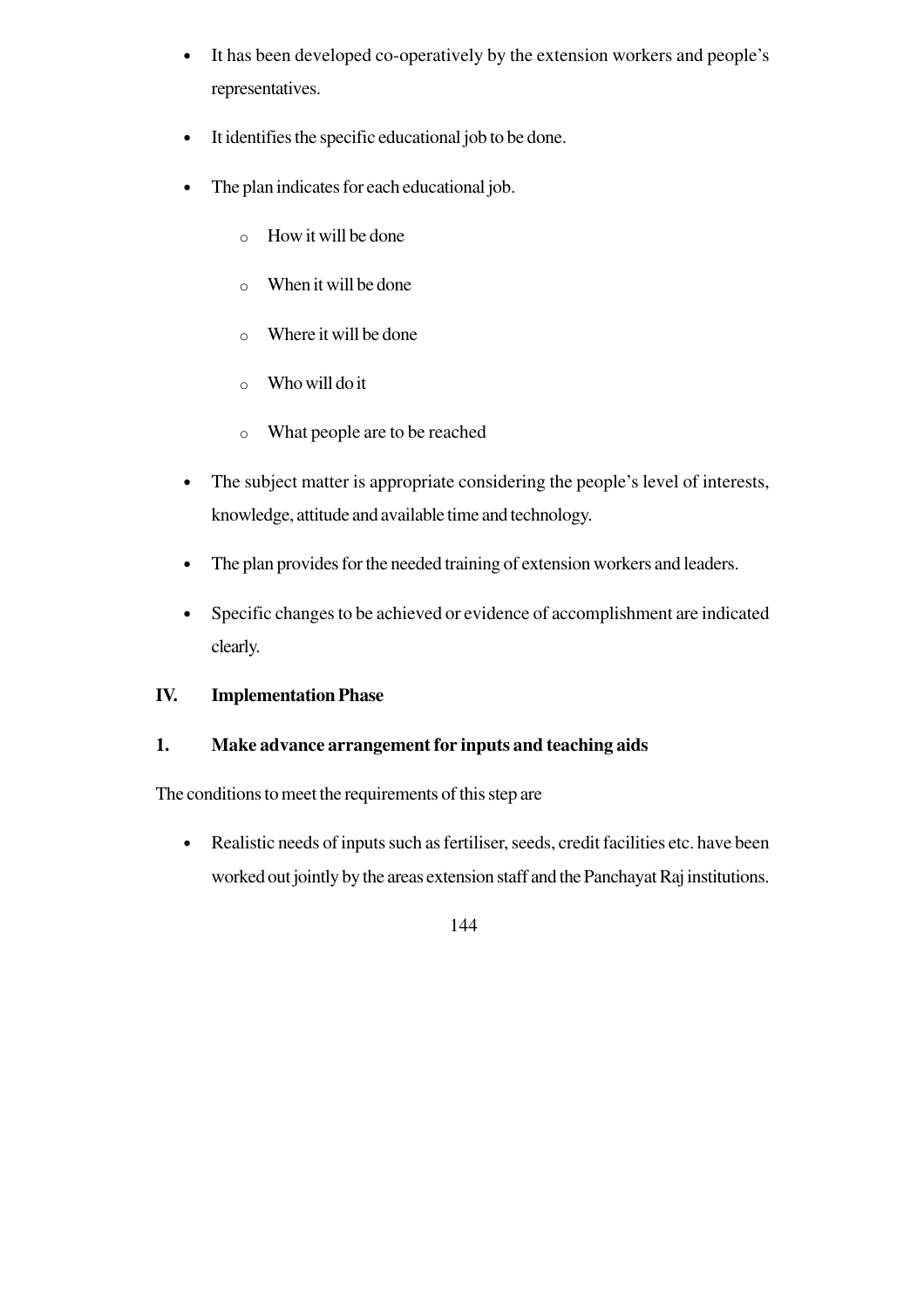- Needed inputs have been procured well in time and stocked at proper places.
- Teaching aids to be used by the extension workers have been prepared and/or procured in sufficient quantity, well in time.

# **2. Interpret the approved programme to the staff and the people's representatives.**

The following criteria will be met to ensure that this step has been adequately undertaken

- The approved programme has been explained adequately.
- The plan of work has also been explained adequately.
- They have been explained to all the block staff, all the people's representatives and other important leaders.

# **3. Carry out the plan of work**

The approved programme should be carried out, step by step, according to the plan of work and in a co-ordinated manner. The success of a programme depends on the methods used to implement it.

It should be ensured that -

- the plans for coordination including calendar of activities within and outside extension agency system
- the techniques, methods and materials vary appropriate to the situation and clientele
- the subject matter used was appropriate considering the people and their objectives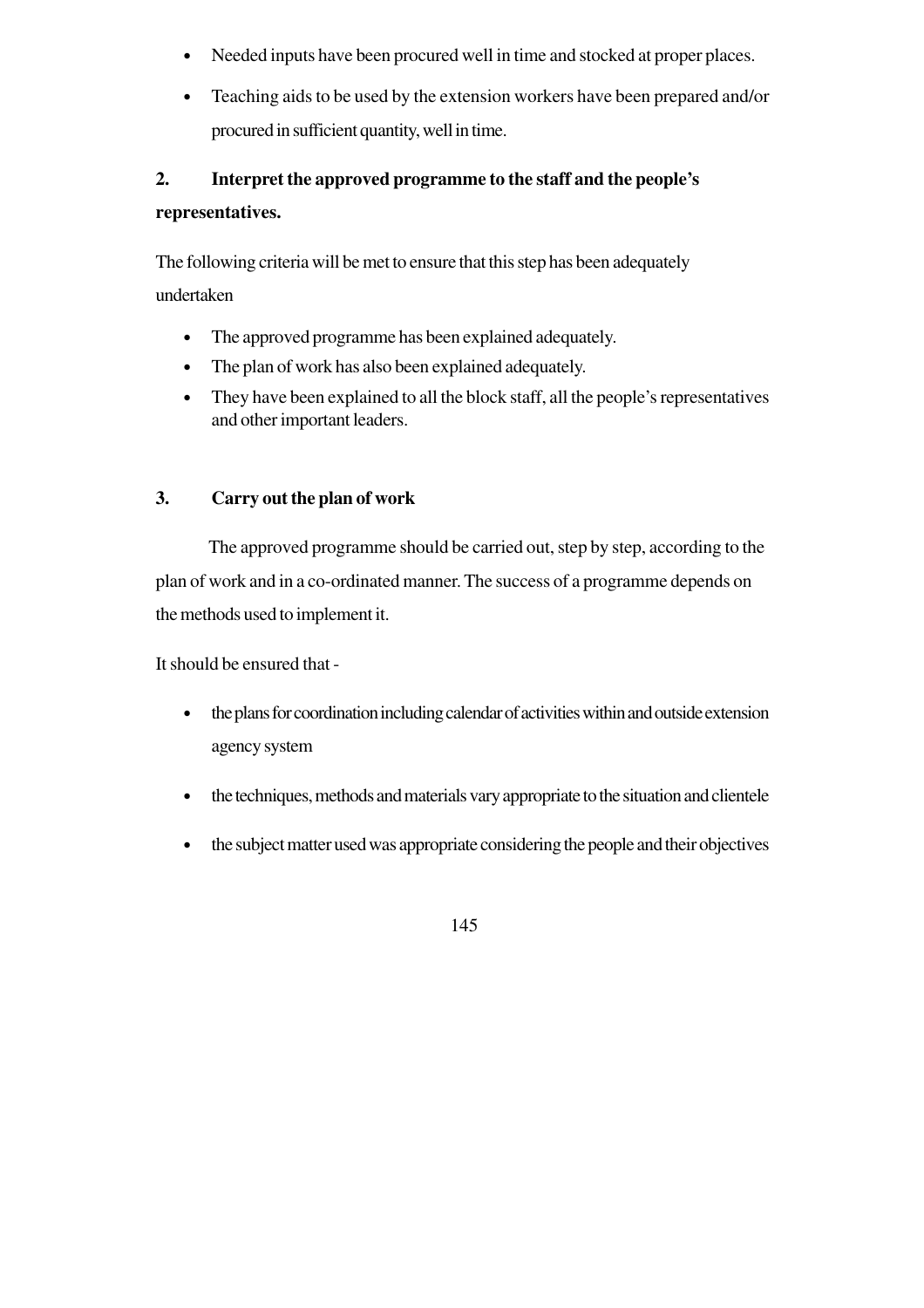the plans for shared responsibilities were followed.

# **V. Evaluation of Accomplishments**

Concurrent and *ex-postfacto* review of progress towards the objectives is an essential phase of extension programme planning. This keeps the extension agency on the right track and helps in differentiating means from ends. Evaluation of the activities should be undertaken jointly by the extension staff and the people's representative organisations at different levels.

Conditions that will exist when this guideline is met are as under

- Evaluation plans were developed for each of the phases of the programme to be evaluated as indicated in the annual plan of work.
- A report of accomplishments and implications was made to the extension governing group. The governing group in projecting their plans for extension activities gave the findings from the report of accomplishments and implications.

# **Check Your Progress**

Note: a) Write your answer in the space given below. b) Check your answers with those given at the end of the lesson.

i) What are the skills required by an extension planner?

ii) What are the components of Maunder's model of extension planning?

146

\_\_\_\_\_\_\_\_\_\_\_\_\_\_\_\_\_\_\_\_\_\_\_\_\_\_\_\_\_\_\_\_\_\_\_\_\_\_\_\_\_\_\_\_\_\_\_\_\_\_\_\_\_\_\_\_\_\_\_\_\_\_\_\_\_\_\_\_\_\_\_\_\_\_\_\_\_\_\_\_\_\_\_\_\_\_\_\_\_\_\_\_\_\_\_\_\_\_\_\_\_\_\_\_\_\_\_\_\_\_\_\_\_\_\_\_\_\_\_\_\_\_\_\_\_\_\_\_\_\_\_\_\_\_\_\_\_\_\_\_\_\_\_\_\_\_\_\_\_\_\_\_\_\_\_

\_\_\_\_\_\_\_\_\_\_\_\_\_\_\_\_\_\_\_\_\_\_\_\_\_\_\_\_\_\_\_\_\_\_\_\_\_\_\_\_\_\_\_\_\_\_\_\_\_\_\_\_\_\_\_\_\_\_\_\_\_\_\_\_\_\_\_\_\_\_\_\_\_\_\_\_\_\_\_\_\_\_\_\_\_\_\_\_\_\_\_\_\_\_\_\_\_\_\_\_\_\_\_\_\_\_\_\_\_\_\_\_\_\_\_\_\_\_\_\_\_\_\_\_\_\_\_\_\_\_\_\_\_\_\_\_\_\_\_\_\_\_\_\_\_\_\_\_\_\_\_\_

\_\_\_\_\_\_\_\_\_\_\_\_\_\_\_\_\_\_\_\_\_\_\_\_\_\_\_\_\_\_\_\_\_\_\_\_\_\_\_\_\_\_\_\_\_\_\_\_\_\_\_\_\_\_\_\_\_\_\_\_\_\_\_\_\_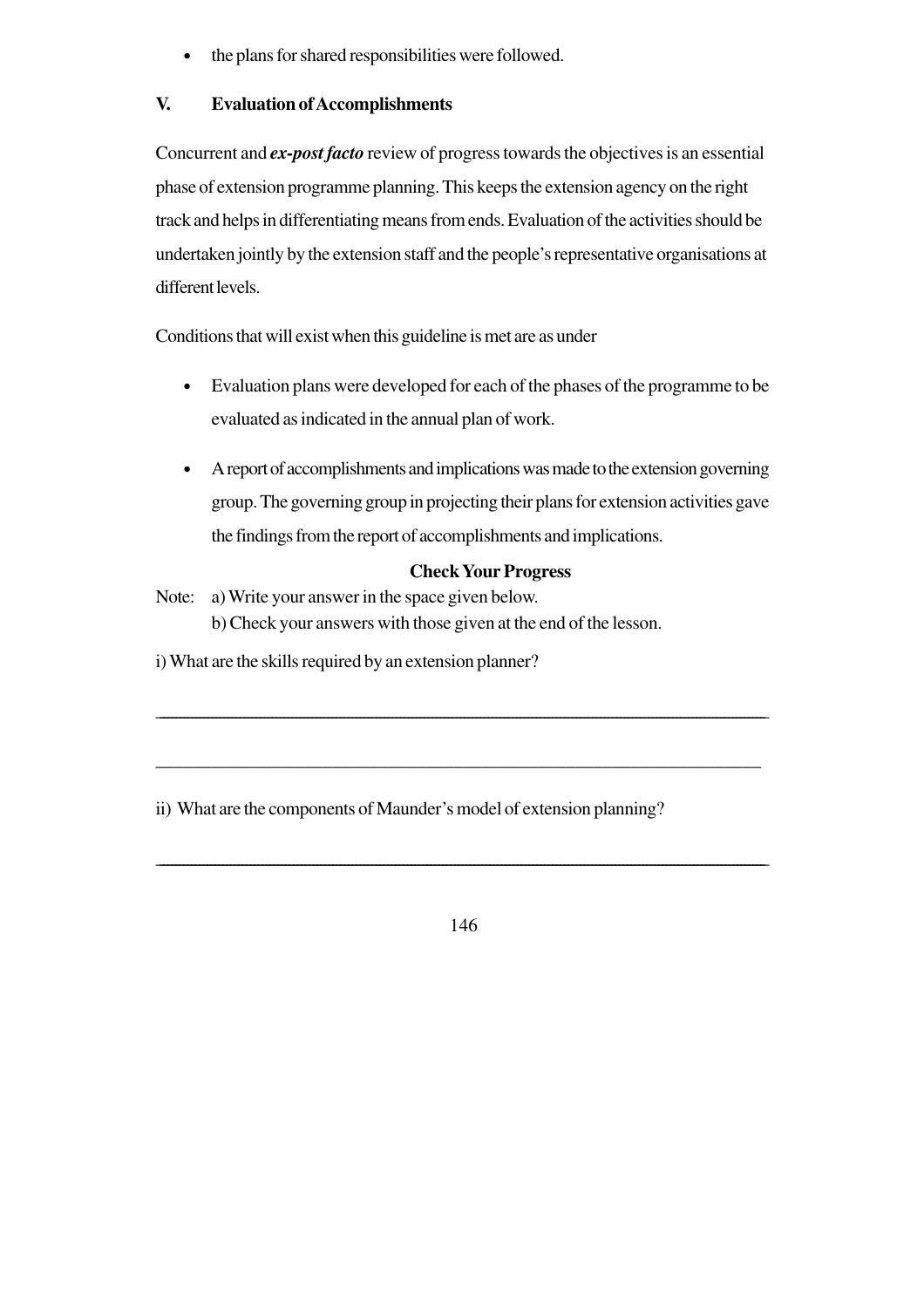#### **9.6 CONTEMPORARY EXTENSION MODELS**

Emerging extension models extension education planners throughout the world face the difficult challenges of being creative in their programming development efforts and responsive to the needs of rural communities and farmers. In today's world, people are continuously involved in change process either as passive elements or as active citizens, more often as mere project recipients or targets.

\_\_\_\_\_\_\_\_\_\_\_\_\_\_\_\_\_\_\_\_\_\_\_\_\_\_\_\_\_\_\_\_\_\_\_\_\_\_\_\_\_\_\_\_\_\_\_\_\_\_\_\_\_\_\_\_\_\_\_\_\_\_\_\_\_

Participatory model: Non-government paradigms in agricultural extension the predominant linear view of technology transfer is insufficient for addressing complex agricultural problems that exist, especially in a limited resource country like India. The time tested models like T&V system of extension and others are mostly top-down approaches and they are one-way paradigms. The inadequate linkages between research and extension establishments are a major weakness of development. Public sector extension systems have had limited success working with resource-poor farmers. The NGOs play an increasing important role in agricultural extension in developing countries. The ability of public extension institutions is especially limited due to inadequate human resource and facilities. Due to their good linkages with resource – poor farmers and grassroots organizations the NGOs have considerable advantage. They offer some refreshing alternative programmatic approaches compared to dominant agricultural technology transfer / extension paradigm.

The approach of NGOs is different from traditional extension models. They adopt participatory approach, progressive development and execution and operating through grassroots network. The participatory approach is significantly different from the predominant technology transfer paradigm. The farmer is not viewed as the "end recipient"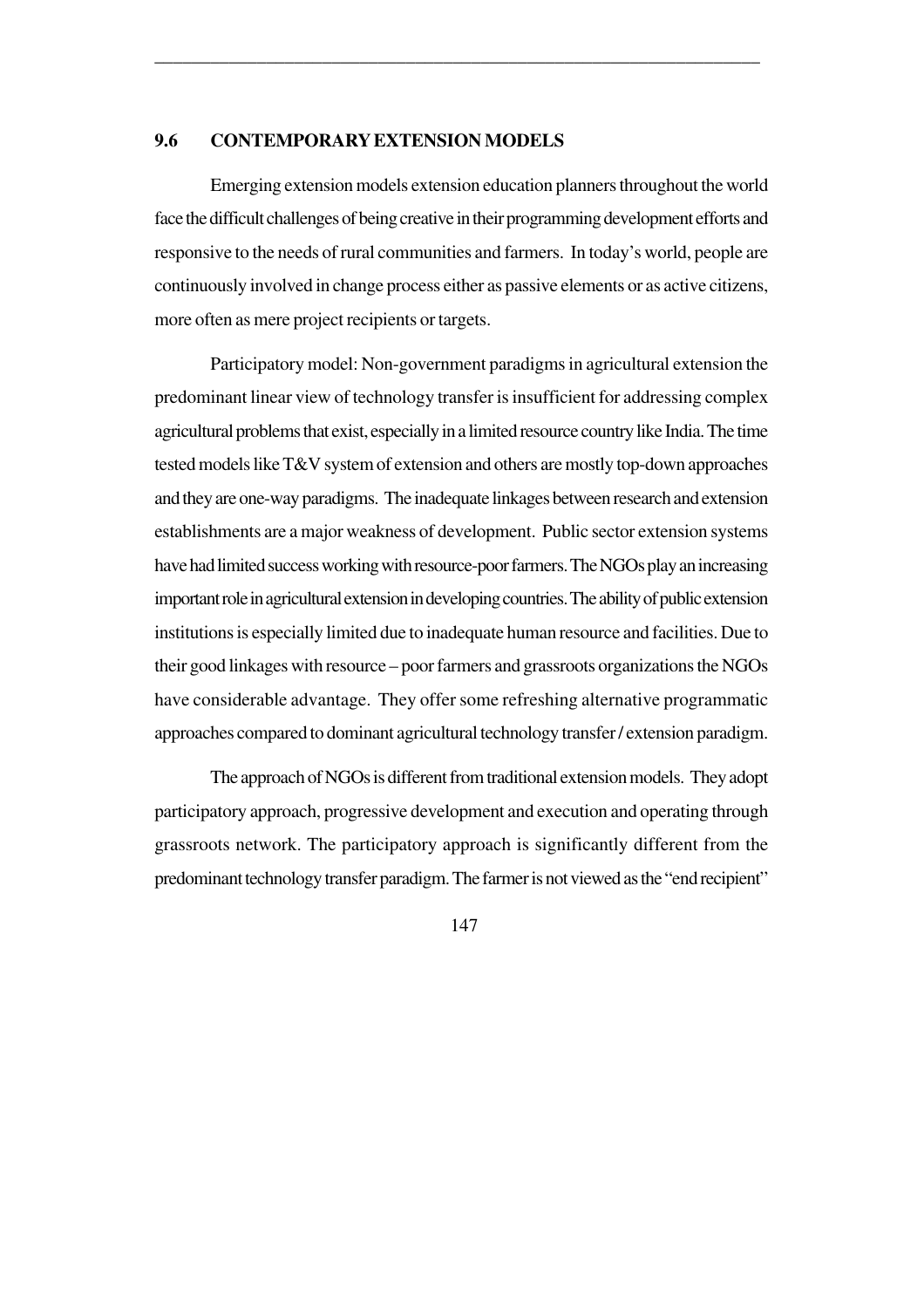as in the case of top-down technology delivery models. Likewise extension worker is not just viewed as a "conduit" (channel) for conveying information to farmers. Rather than formulating a pre-packaged prescription for farmers, more effective NGOs regard farmers are valued partners in the development process at all levels of intervention need assessment, programme development, participatory technology development, implementation and evaluation. The partnership model entails giving equal value to the extension worker, and the farmers.

**9.7 LET US SUM UP:** After going through the lesson you must have understood that Extension programme planning is a decision-making process requiring higher intellectual activity. It is a planned and systematic process which is built around a content. It is in fact a social action process which happens to be collaborative in nature. Extension programme planning is needed because progress requires a design, and planning gives direction to the entire activity. Hence any extension activity requires that a good and effective model be developed. Various models of programme planning have been developed all of which highlight the stages in which the plans are developed and executed. In the contemporary world however, today the extension models have become more participatory in nature with adequate involvement of the NGOs.

# **9.8 ANSWERS TO CHECK YOUR PROGRESS**

1. Following are the skills required by an extension worker at the stage of planning:

• Understanding the nature and role of extension education organization.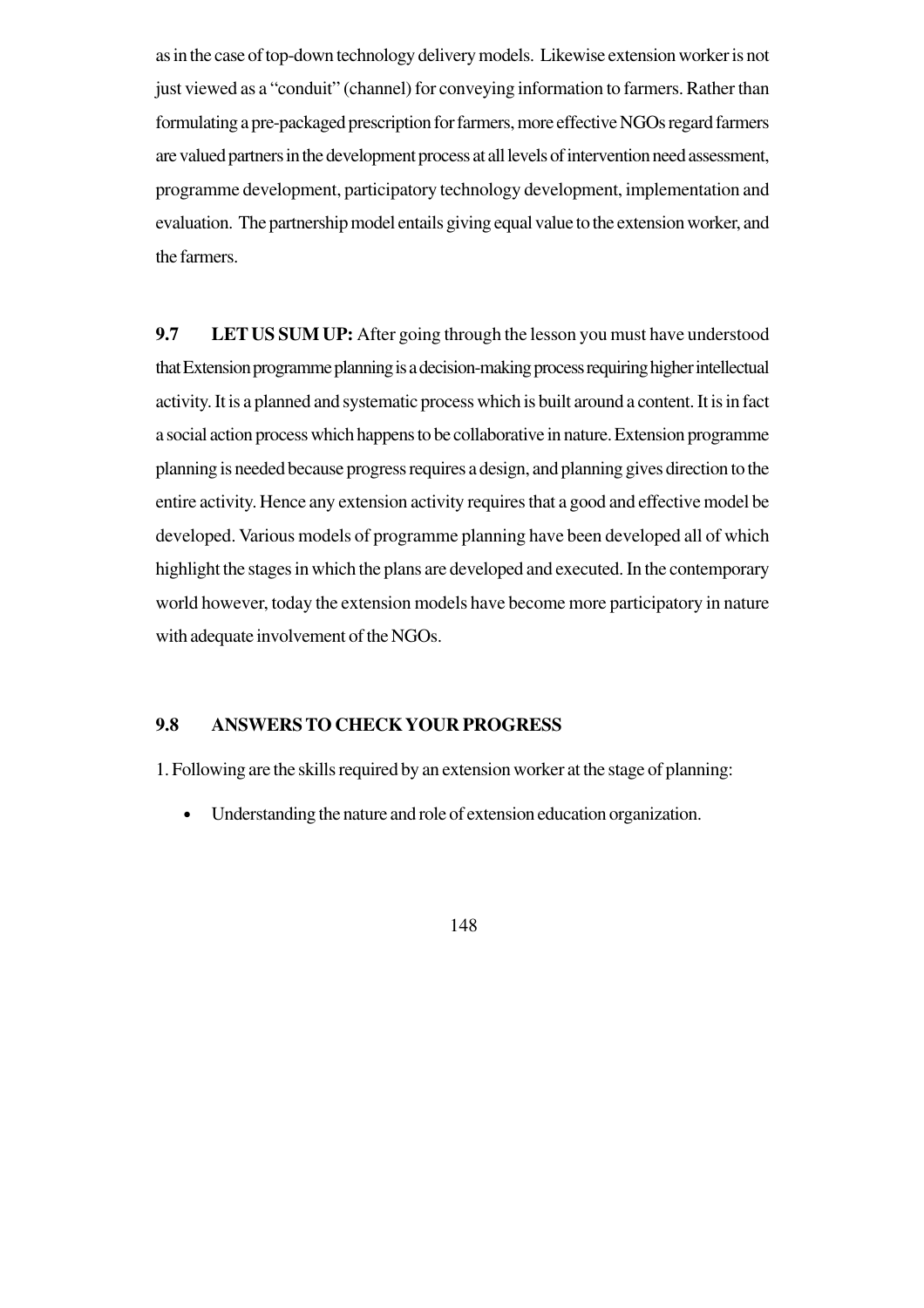- Knowledge and understanding of the technology related to the subject with which the programme is concerned.
- Ability to clarify the objectives of a programme and to so state them that they are useful in guiding its execution.
- Skill at seeing the relationship between principles and practice.
- Skill at inquiry and human relationships.
- *2.* Maunder's Model of extension programme planning involves the following stages:
	- Collection and analysis of data
	- Determining of needs and objectives
	- Defining problems
	- Finding solutions
	- Selecting problems and determining priorities
	- Preparing a plan of work
	- Carrying out the plan
	- Checking and evaluating results
	- Review of progress and projection of plan

# **9.9 LESSON END EXERCISE**

- Q 1. Describe the need for developing a programme planning model.
- Q 2. Describe in details Sandhu's model of extension planning.
	- 149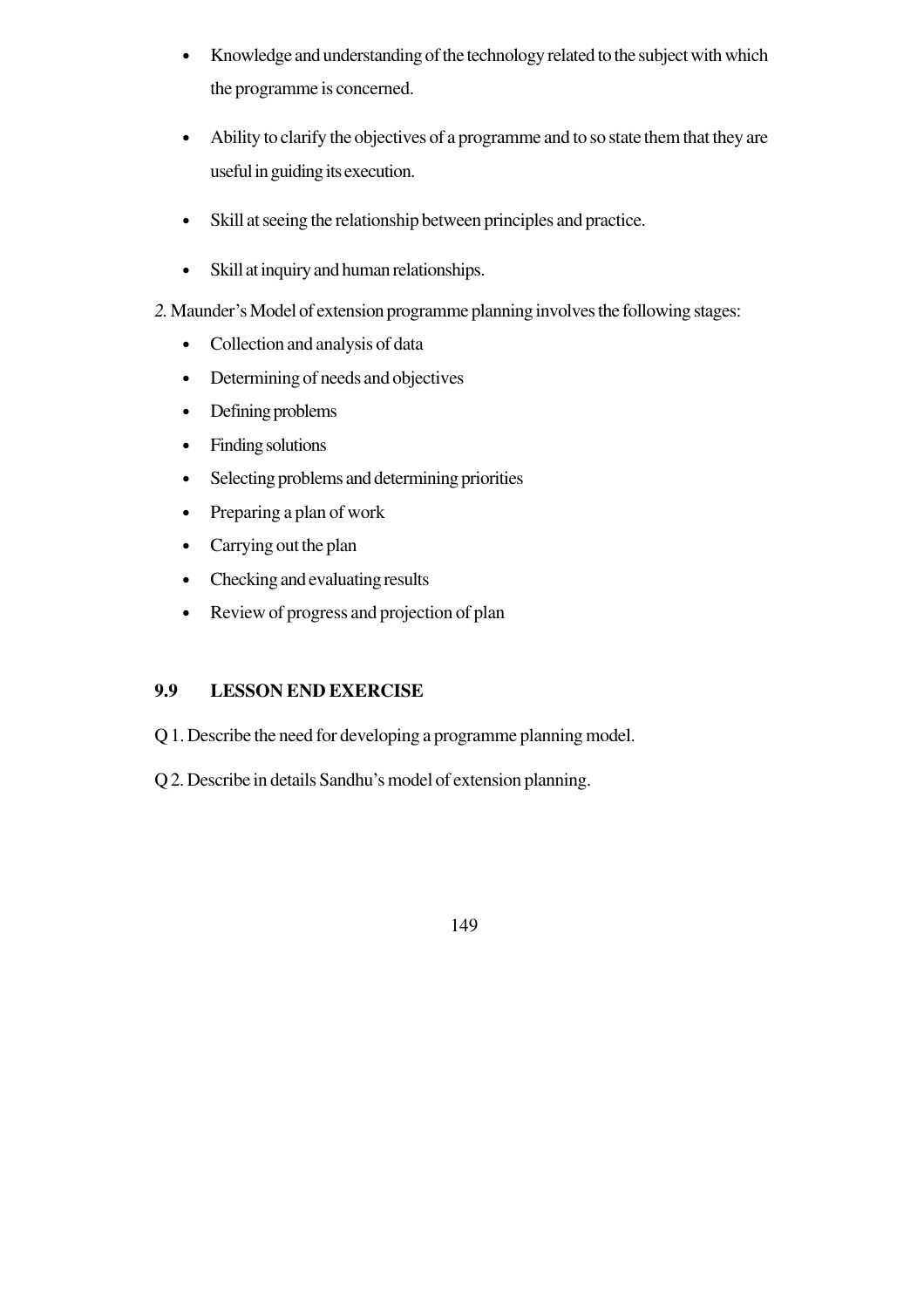# **9.10 SUGGESTED READING**

1. S. Venkataiah (2001). New Dimensions of Extension Education. Anmol Publications Pvt Ltd: New Delhi.

2. S.V. Supe (2012). An introduction to Extension Education. Oxford and IBH Publishing Co. Pvt. Ltd.: New Delhi.

 3. V.K. Dubey and I. Bishnoi (2008). Extension Education and Communication. New Age International Ltd., Publishers: New Delhi.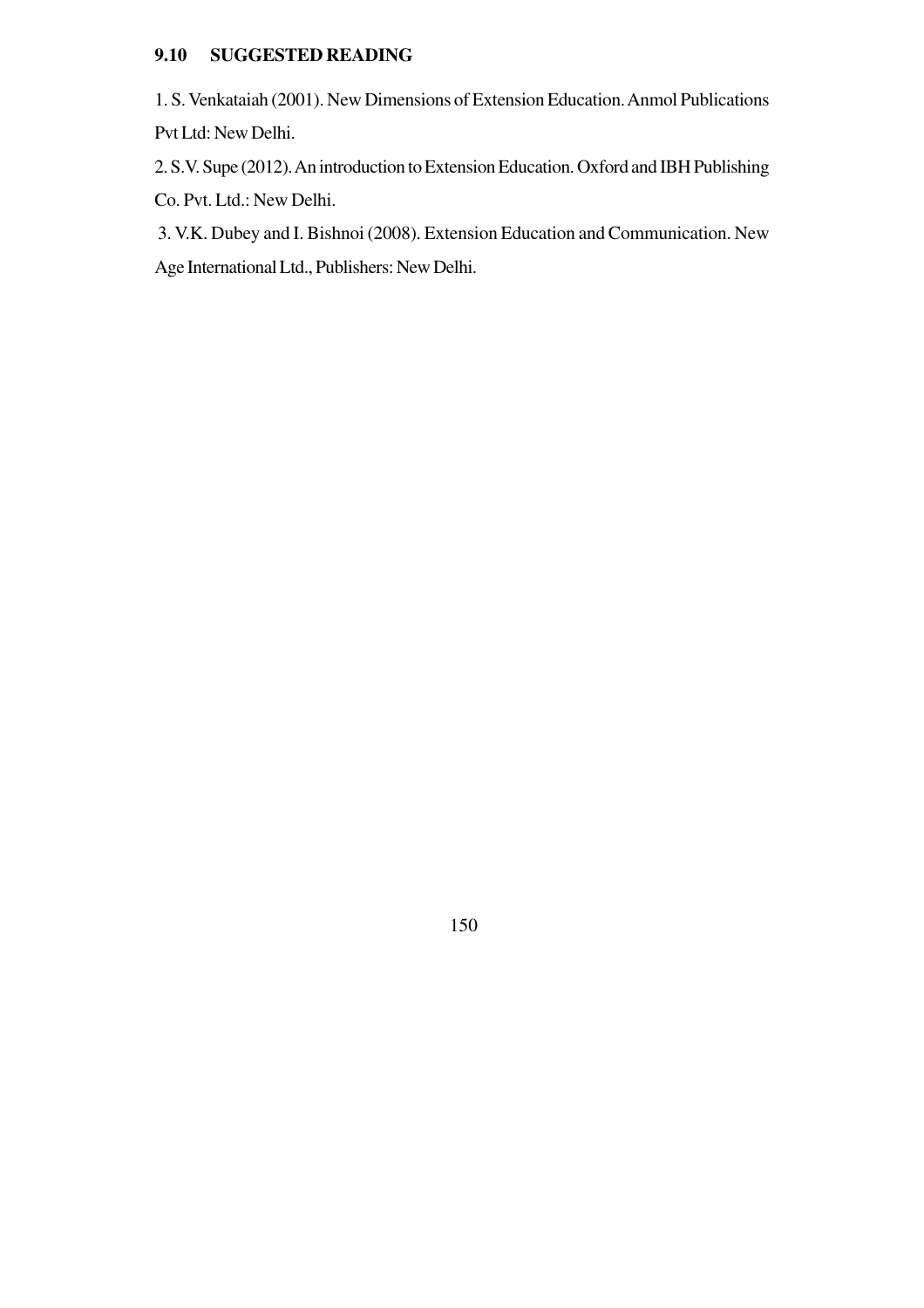# **HISTORY OF COMMUNICATION AND CONCEPT OF COMMUNICATION**

### **STRUCTURE**

- 10.1 Introduction
- 10.2 Objectives
- 10.3 Meaning And Definition Of Communication
- 10.4 History of Communication
- 10.5 Characteristics of Communication
- 10.6 Key Aspects of The Communication Process
- 10.7 Let Us Sum Up
- 10.8 Answers to Check Your Progress
- 10.9 Lesson End Exercise
- 10.10 Suggested Reading

### **10.1 INTRODUCTION**

In the previous two Units we have learned that extension can be used to bring about sustainable changes in the lives of the rural population. Ever since its start in the 1950's in India, it has contributed in making definite changes in the lives of our rural counterparts. We have also understood that the discipline of extension education and extension service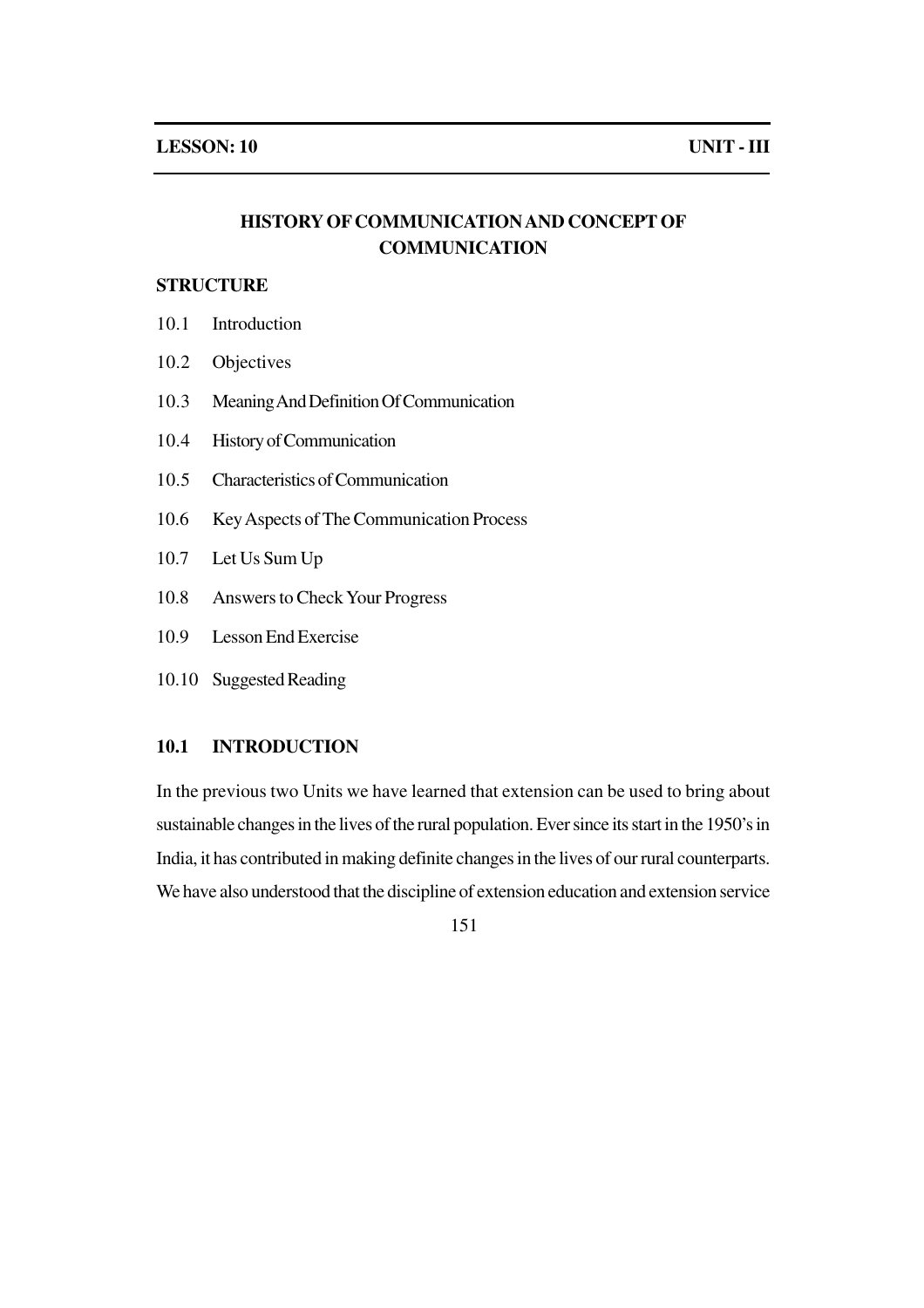are two faces of the same coin. From the preceding Unit we have understood about extension programme planning. We studied that an extension programme is a carefully prepared statement written in a form that clearly sets forth the significant changes that are need in the behavior of the people and in the conditions in which they live.

The current Unit pertains to the Process of Communication. In this  $10<sup>th</sup>$  chapter we will study about the meaning and concept of communication along with tracing its history from the ancient to the modern times. You will also learn about the characteristics of communication process and basics of the communication process.

### **10.2 OBJECTIVES**

The main objective is to make learner understand

- a) the basic concept and meaning of Communication
- b) history of Communication at different intervals of time

c) Characteristic features of Communication and

d) Elements of Communication Process

#### **10.3 MEANINGAND DEFINITIONS OF COMMUNICATION**

The word 'communication' is derived from the Latin word, communis, which means 'common'. Communication is a process, which involves organizing, selecting and transmitting codes in an appropriate way to ensure that the listener perceives and recreates in his/her own mind the intended meaning of the communicator. And, communication is not only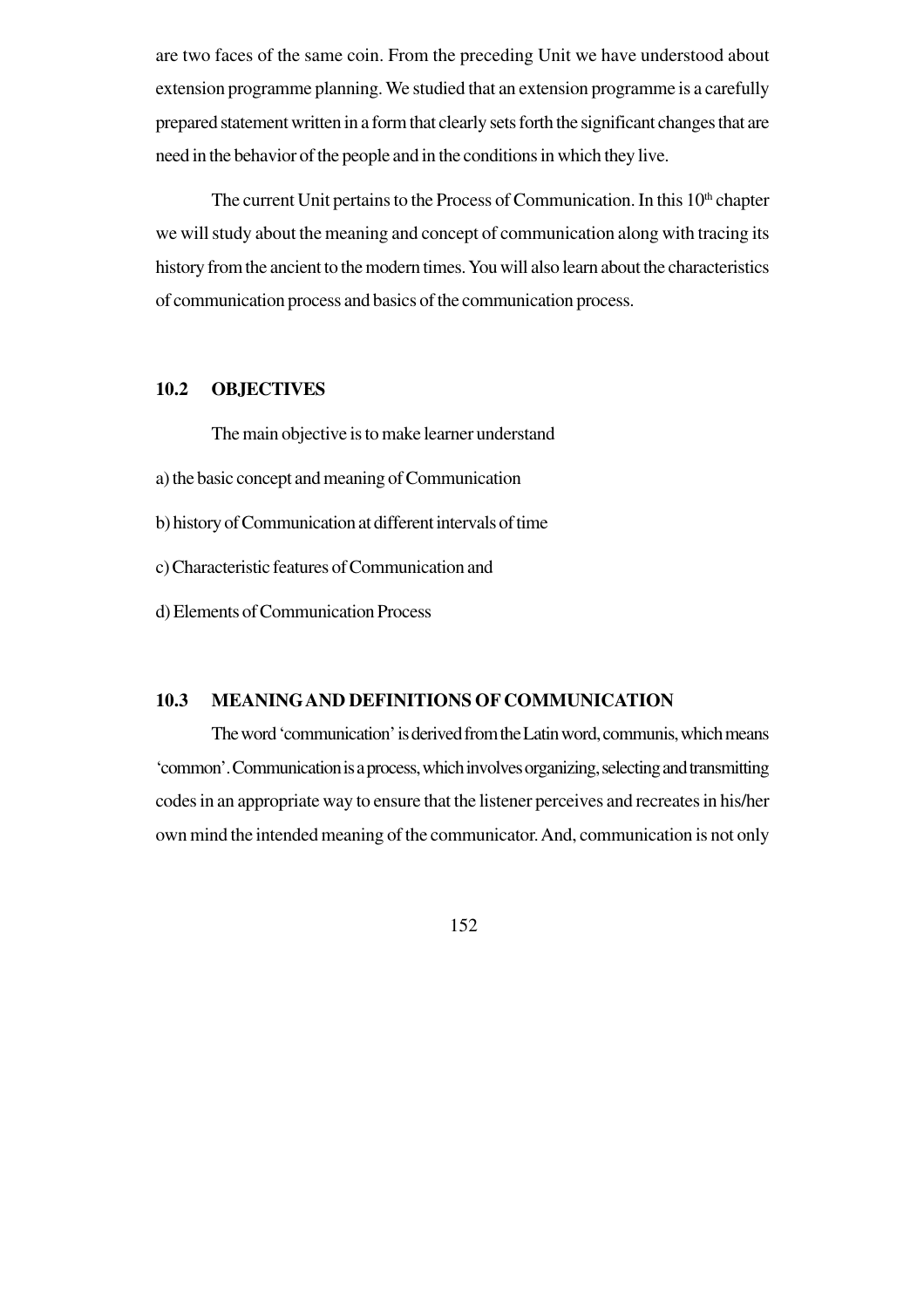important as it facilitates mutual understanding but also because it is the crux of all human relations.

All life forms communicate, however man's ability to communication surpasses that of all other beings. Human beings alone have the power to express their ideas and feelings in words. Sight, sound, touch, smell and taste are modes of communication. Further, communication is a two-fold process between two parties——the sender and the receiver. It involves exchange and progression of thoughts, ideas, knowledge and information towards a mutually acceptable goals or direction. Communication performs many functions as well; it provides us information, it can influence change, helps in decision making and, most importantly, it becomes the basis of our social relationships.

Communication can be describe as a process wherein, one person stimulates an idea in another person's mind; it is not a panacea— that is, it can neither create nor help eliminate problems—but it definitely opens a platform to come out with problems, differences and conflicts, and resolve them. However, when communication is not effective, it can aggravate the problem. You must have observed when you are very angry and upset with someone, your pitch goes up, and your language becomes rude and gets out of control. At such moments, family or friends witnessing the situation may advise the arguing individual to be quiet, move to a different room, drink water or some such solutions. After a few hours or days the arguing persons may laugh over the matter they argued over, or they may be to find the reason in the other person's view and may be able to get over that moment of anger. What does the indicate? It means communication in itself is no answer. The content or feeling with which the communication is made is the deciding factors of its usefulness. Therefore, the question is not whether people are communicating or not, but what is it they are communicating about. Hence, the quality of communication cannot be determined by its quantity.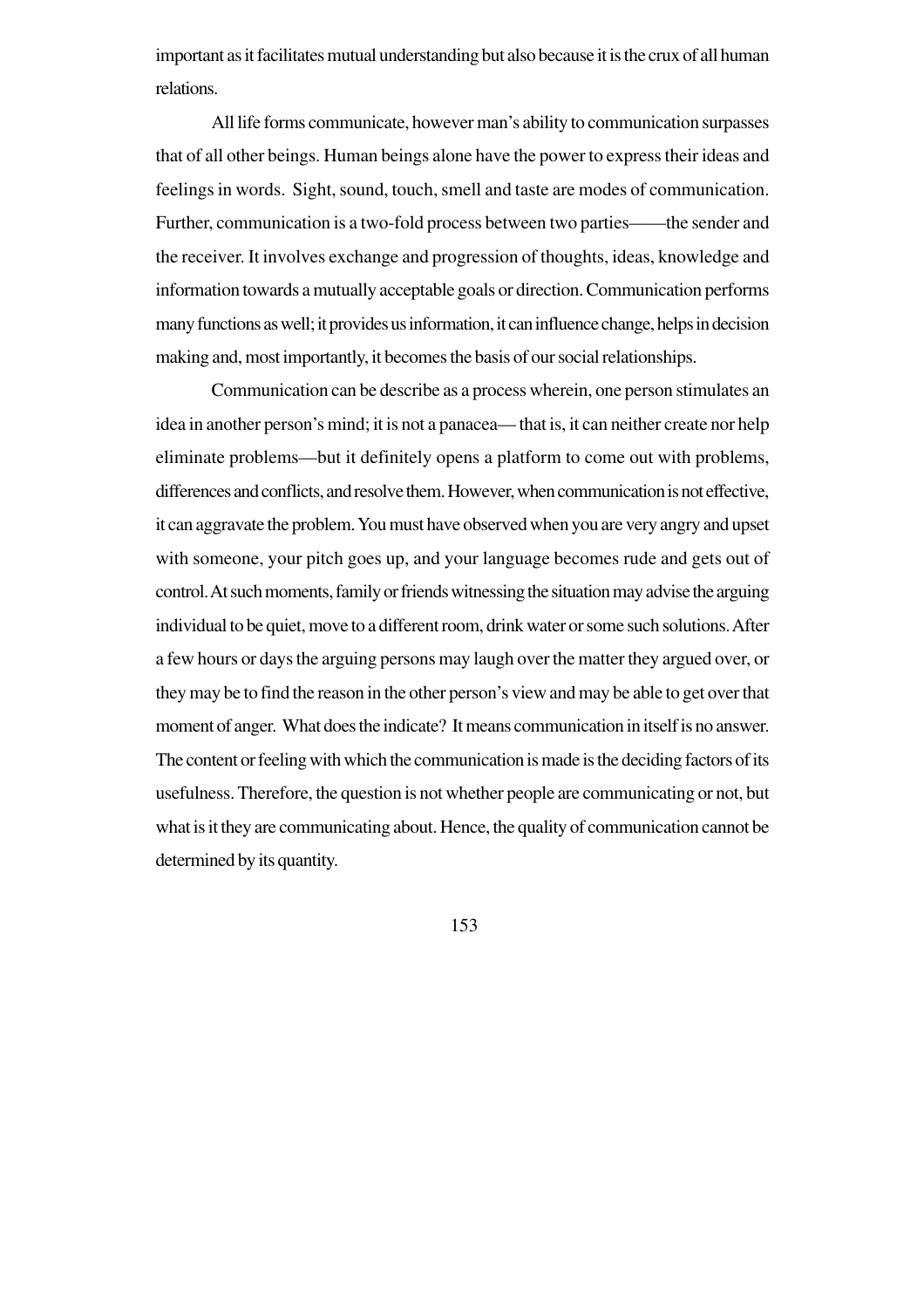Educationists like to know more about it to make the teaching-learning process more interesting, sociologists and anthropologists use it to understand the process of change in societies and study its role in the power dynamics within groups and communities, psychologists use it to understand human behavior in different situations and behavioural problems emanating out of communication in relationships.

Public administrators examine the use of communication in designing strategies to change human behavior—— for instance, in promoting the use of contraceptives or prevention of HIV, in promoting immunization or the use of latrines. Communication is an essential element of participatory governance, as in the case of negotiating with people when their land is proposed to be used for large-scale infrastructure projects like dams and mining. Thus, we find that since a variety of profession use communication as a key element in their endeavour, we find a variety of definitions put forth by them with respect to their perceived understanding of the use of communication in their respective fields.

According to Paul Leagans (1961), an expert in the area of agricultural communication 'communication is a process by which two or more persons exchange ideas, facts, impression in a way that each gains a common understanding of the meaning, content and use of message'.

According to Wilbur Schramn (1954), a well known communication expert, 'communication occur when two corresponding systems couple together transfer along through one or more non- corresponding system assume identical status as a result of a single transfer along the chain, we are trying to establish commonness'.

According to John Dewey, an educationist, 'communication is a process of sharing experiences till it becomes a common possession. It modifies the disposition of both the communicator and the receiver interacting in communication'. He emphasized that the shared experience is the key element.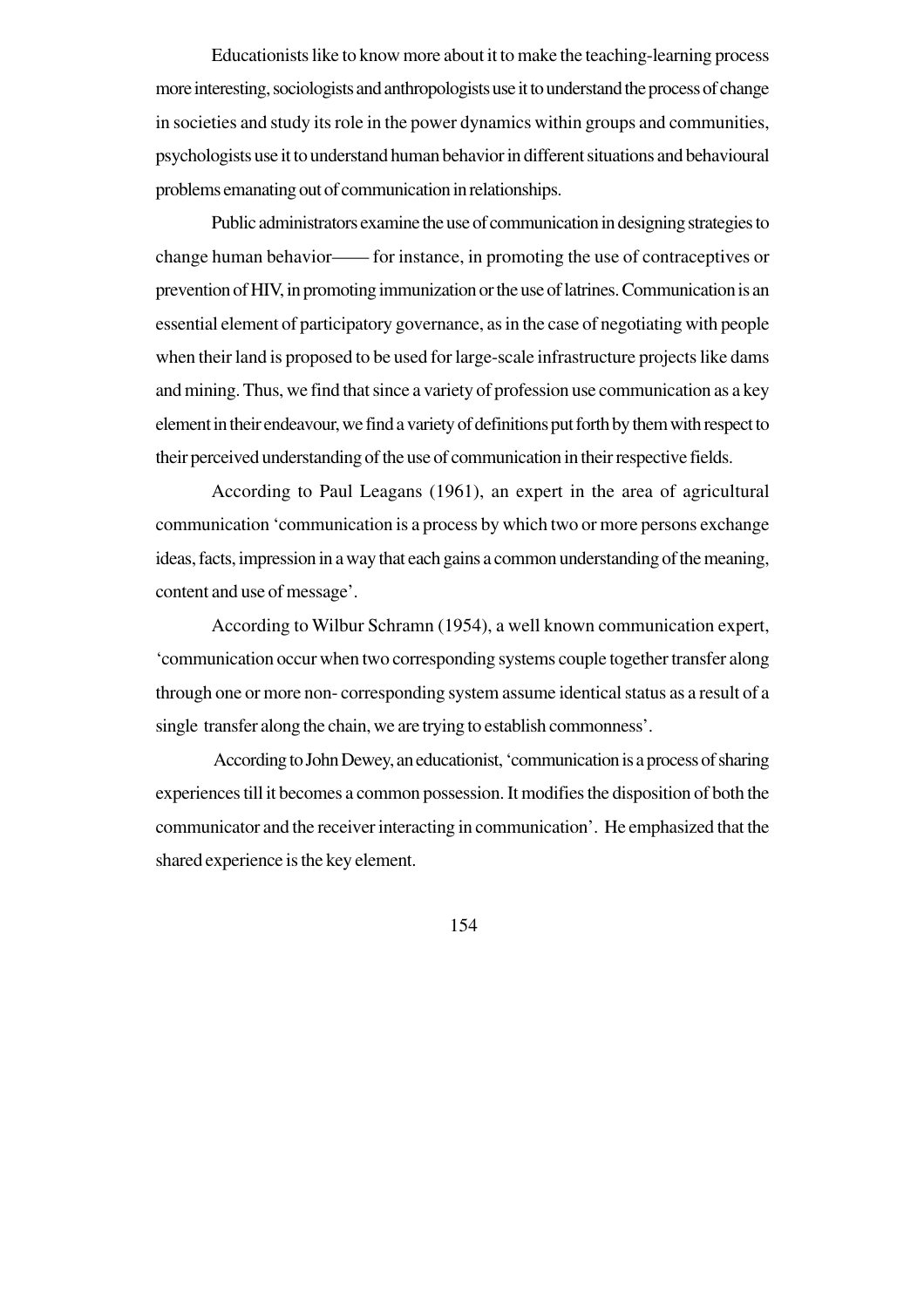According to Patri, a psychologist, 'communiction is a mode of transmitting information, culture, mode, emotions, thought, reactions as well as data in the form of symbols, figures and diagrams. Good communication reduces friction and promotes positivity.'

Dahama and Bhatnagar (2003), specialists of extension education, defined communication 'as a process of social interaction, i.e. in a communication situation two or more individual interact'. Further, the *American College Dictionary* defines communication as 'the imparting or interchange of thoughts, opinions and information by speech, writing or signs' (quoted in Dahama and Bhatnagar 2003).

We can easily associate the following with the concept of communication from these definitions:

- 1. Communication is a two way process. It involves a sender and a receiver an there is a sharing of information among them. The sender and receiver can be an individual or a group.
- 2. Because of these exchange of information, communication leads to commonness and share experiences between the sender and receiver. The commonness includes factors like common culture, common language and common information.
- 3. Communication is basically meant to convey a message. Message can be in the form of information, a directive, an enquiry, a feeling, an opinion or an idea.
- 4. It provides an opportunity for the receiver to understand the message and share his/her response (feedback) with the sender.

All these definitions of communication help to clarify the concepts of communication, drawing attention to essential features of communication irrespective of the context like whether it is a communication between agriculture expert and farmers or a leader and his/ her followers or a teacher and students. The basic of communication remain the same.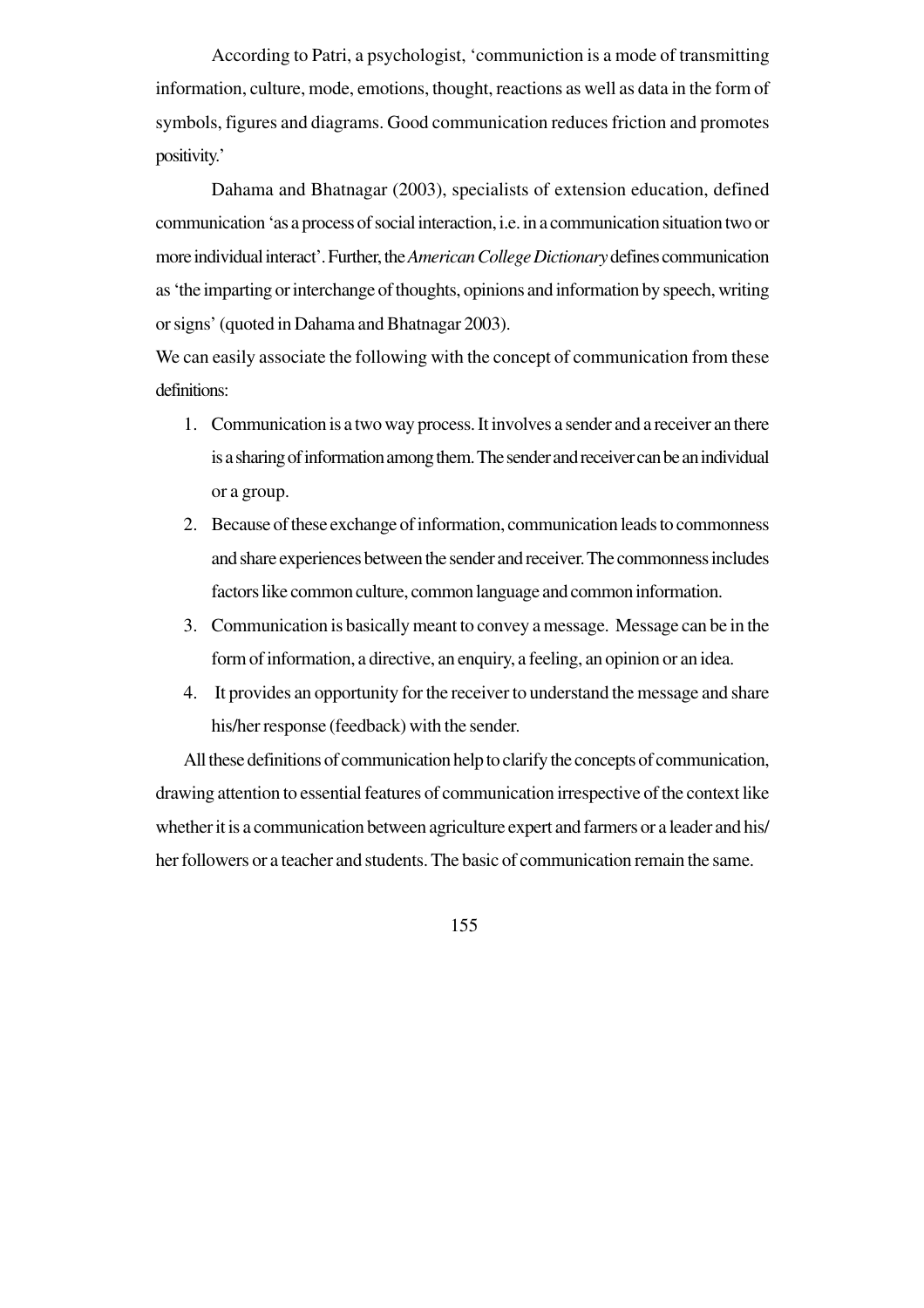#### **10.4 HISTORY OF COMMUNICATION**

The history of communication can be largely attributed to two factors and their intrinsic interplay: (a) the prevailing socio-cultural and political factors and (b) the growth of communication technology.

Each of these factors influenced the other and determined the evolution of each. There is a direct relationship between technology and the socio-cultural and political ideologies prevailing in a society. The origin of communication can be attributed to nature, where different animals and birds used different signals to communicate. The crackling sound of the leaves, the sound of the breeze, the chirping of the birds, crying of the animals, all were but an example of communication. Even humans at that time used signals and gestures to communicate. Thus at different historical periods of time the progress of civilization has been shaped by the changing technologies. Let us know look at the various periods and the milestones of communication development within them.

#### **The classical period**

This period lasted from  $5<sup>th</sup>$  century BC to  $4<sup>th</sup>$  century AD. By this period human being had developed the basic skills and tools to communicate their ideas and the evolution of the human brain had made it possible for the species to master speech— a form of communication much more effective than signs and symbols. Speech meant easier coordination and cooperation, technological progress and development of complex, abstract concepts such as religion or science, and the transmission of information and knowledge down generations. This period also marked the development and focus on persuasion and argumentation as skills.

It was Aristotle, the famous Greek philosopher who was a student of Plato and the teacher of Alexander the Great, who— through his work *Rhetoric* (300BC) — made an attempt to examine the underlying elements of persuasion through public speaking. He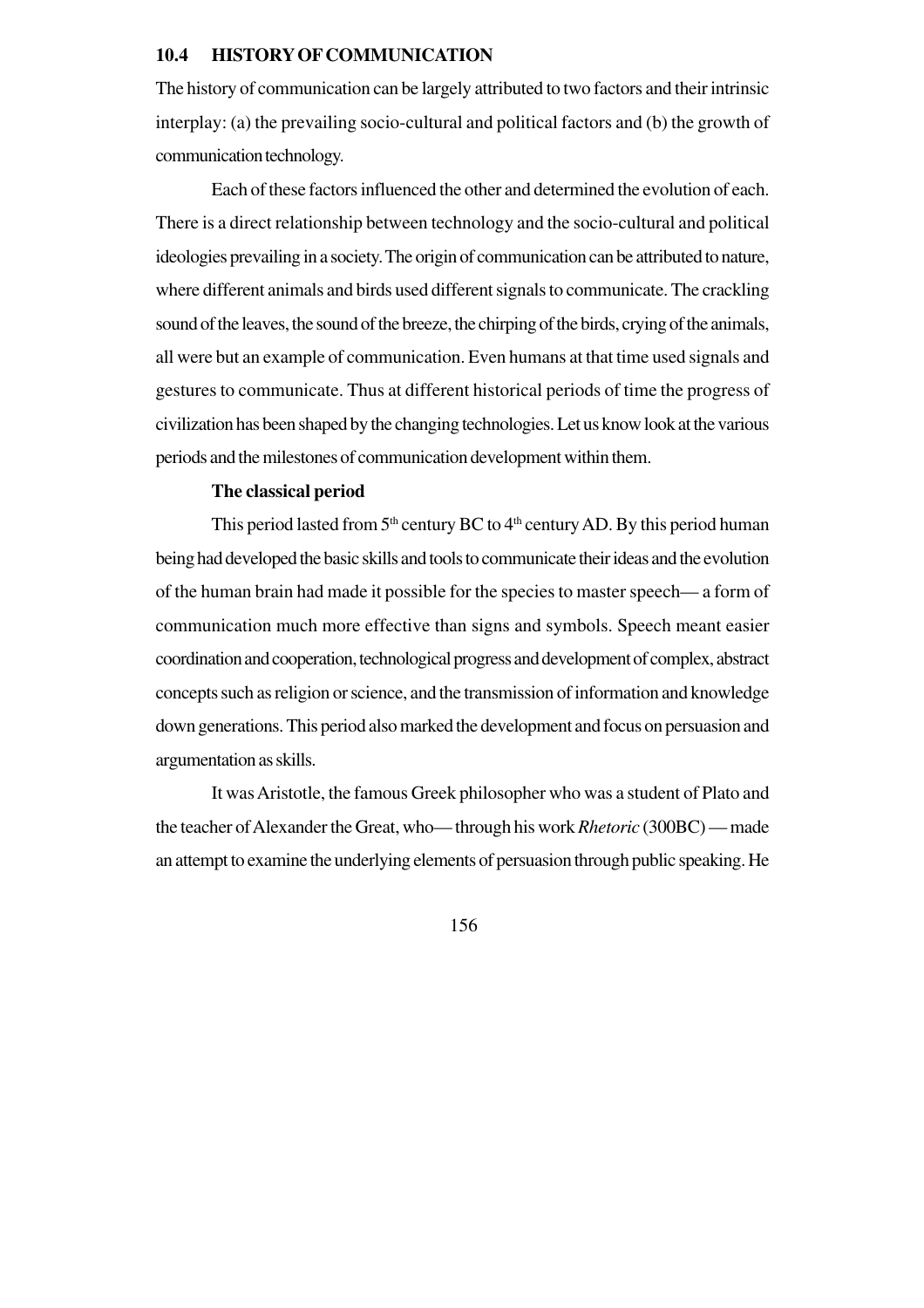identified five canons of public speaking: invention, arrangement, style, memory and delivery. Invention referred to the idea or subject of an individual's speech, and the discovering of facts and arguments that could lead to sound conclusions. Arrangement was the ordering of ideas in one's speech so that it was effective. Style referred to the selection of words and expressions to clearly convey the message. Memory referred to the memorizing of speeches, as without it an oral speech could not be effective; Aristotle laid stress on techniques of memory enhancing. The final aspect was delivery, which included not only the voicing of a speech but also the various non-verbal elements incorporated within it. In addition this, Aristotle identified three modes of persuasion: 'ethos' using words that indicate a good moral character of the speaker; 'logos', using words that indicate that the speaker thrives on logic and reasoning; and 'pathos', use of emotions in one's speech to sway the audience and gain their confidence.

#### **The Medieval and Renaissance periods**

The Medieval Period lasted from 400 to 1400 AD, while the Renaissance period spanned from 1400 to 1600 AD. The particular highlight of these periods was that communication was no more limited to merely discovering the truth or clarifying the facts. Instead it went ahead to focus on how communication be expedited. Modes of communication during the Medieval Period were very limited. In the absence of the mass communication methods, postal service and the internet, correspondence took place in the form of letters delivered by private messengers. Letters were written on parchments with the use of ink and quill. Books were written by hand and were expensive. The focus in this era was not on oral communication, but on preaching the principles of spirituality. Rhetoric took a backseat (for further information, see http://educators.medievaltimes.com/1-2 communication.html;accessed31March2016).

### **The Modern Period**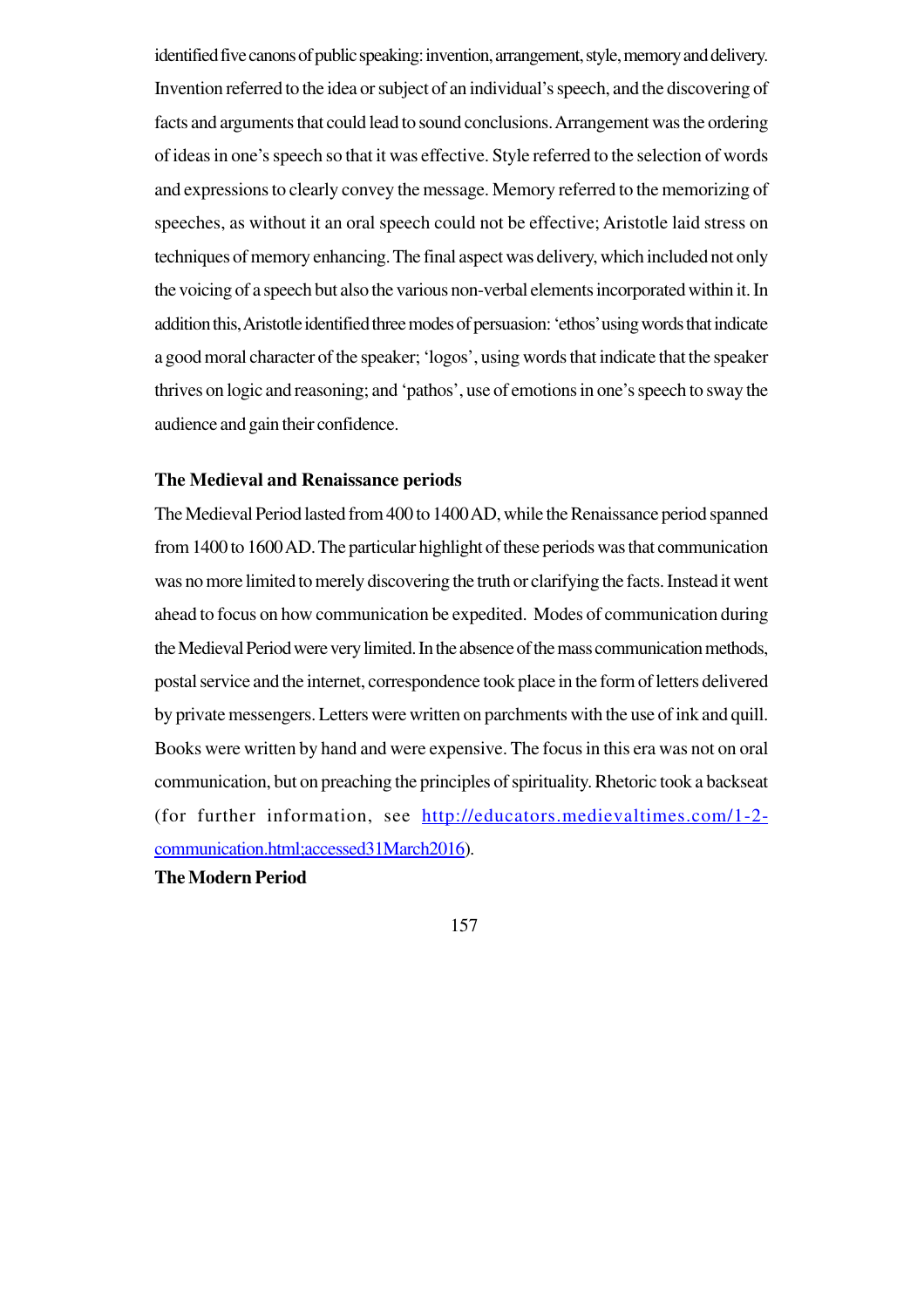Spanning from 1600 to 1900 AD, this particular period saw the advent of democratic and political reforms with many powerful politicians emerging during this era. As a consequence, rhetoric, which had been overshadowed by the preaching and teaching practices in the Renaissance Period, was again revived and took centre stage. Public speaking and mass addressing became a norm in this period. According to Patri and Patri (2002), four directions emerged in the area of communication at this time:

- 1. The classical approach where insights in terms of truth were ascertained.
- 2. The psychological approach which sought to understand the link between communication and thought.
- 3. The belletristic approach where the focus was on writing and due to which speaking was perceived as an art form and standards of judging creative arts like drama, poetry, etc. emerged.
- 4. The evolutionary approach which tried to look into how verbal and non-verbal presentations can be improved in oratory, through instruction and training.

As a result of these four directions, a lot of thrust was given to the research in communication. Research was done on various fields, from the process of communication to the style of communication and development of tool kits and guides for effective communication. The emphasis thus shifted on making communication effective through the application of these approaches and developing research-based innovations in the area of communication.

#### **The Contemporary Period**

This particular period which includes the  $20<sup>th</sup>$  and  $21<sup>st</sup>$  centuries thrives on the development of new-age technology. Computer-based technologies have led to the possibility of the transfer and management of data of all sorts (data files, music, videos, etc), opportunities to network and create new communities cutting across socio-cultural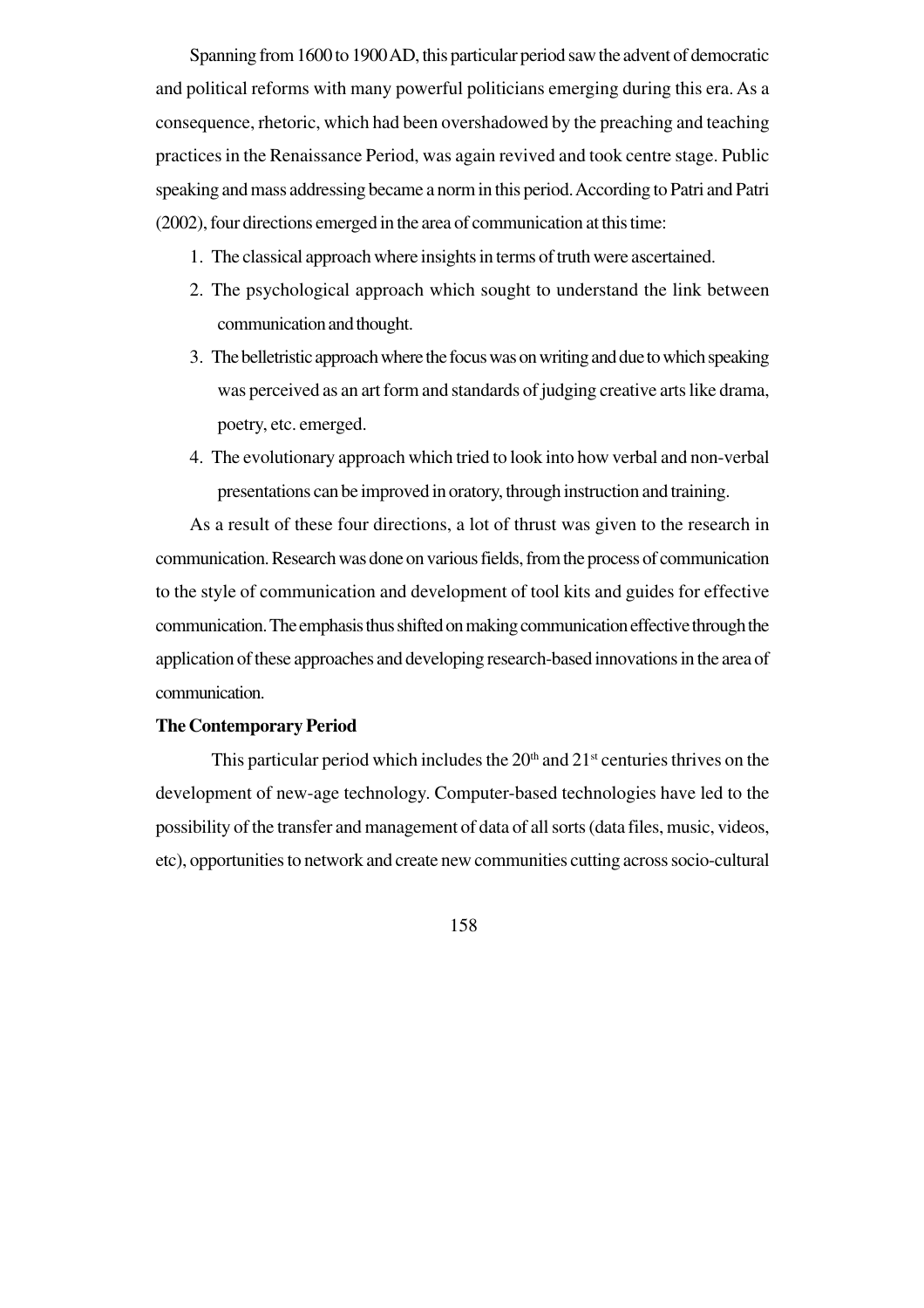and political boundaries, and the emergence of real-time information systems which gets information as it happens across great distance.

We live in an era of human history where huge changes take place from one generation to the next. Cave drawings were murals that people painted onto walls of cave and canyons to tell the story of their culture. Drums were one way to send signals to neighboring tribes and groups. The drumming pattern would tell them of concerns and events they needed to know. Smoke signals were another way to send messages to people who were not close enough to communicate via words. But today, one can't imagine living without a cell phone. Internet, social networking, applications, voice routing, e-books are just a few examples of the advancements being made in the field of communication today.

# **Check Your Progress**

\_\_\_\_\_\_\_\_\_\_\_\_\_\_\_\_\_\_\_\_\_\_\_\_\_\_\_\_\_\_\_\_\_\_\_\_\_\_\_\_\_\_\_\_\_\_\_\_\_\_\_\_\_\_\_\_\_\_\_\_\_\_\_\_\_\_\_\_\_\_\_\_\_\_\_\_\_\_\_\_\_\_\_\_\_\_\_\_\_\_\_\_\_\_\_\_\_\_\_\_\_\_\_\_\_\_\_\_\_\_\_\_\_\_\_\_\_\_\_\_\_\_\_\_\_\_\_\_\_\_\_\_\_\_\_\_\_\_\_\_\_\_\_\_\_\_\_\_\_\_\_\_\_\_\_ \_\_\_\_\_\_\_\_\_\_\_\_\_\_\_\_\_\_\_\_\_\_\_\_\_\_\_\_\_\_\_\_\_\_\_\_\_\_\_\_\_\_\_\_\_\_\_\_\_\_\_\_\_\_\_\_\_\_\_\_\_\_\_\_\_\_

\_\_\_\_\_\_\_\_\_\_\_\_\_\_\_\_\_\_\_\_\_\_\_\_\_\_\_\_\_\_\_\_\_\_\_\_\_\_\_\_\_\_\_\_\_\_\_\_\_\_\_\_\_\_\_\_\_\_\_\_\_\_\_\_\_\_\_\_\_\_\_\_\_\_\_\_\_\_

\_\_\_\_\_\_\_\_\_\_\_\_\_\_\_\_\_\_\_\_\_\_\_\_\_\_\_\_\_\_\_\_\_\_\_\_\_\_\_\_\_\_\_\_\_\_\_\_\_\_\_\_\_\_\_\_\_\_\_\_\_\_\_\_\_\_

Note: a) Write your answer in the space given below.

b) Check your answers with those given at the end of the lesson.

i) What is communication?

ii) What are the features of communication in the contemporary society?

### **10.5 CHARACTERISTICS OF COMMUNICATION:**

The characteristic of communication is explained below:

**1. Communication is a Universal process:** Every day from the time we wake up in the morning to the time we go to bed. We find ourselves in different situations of communication. Communication is all pervasive and omnipresent. It is present everywhere, be it at home, at work or at play. Each individual, young or old in formal or informal environment is engaged in the process of communication. When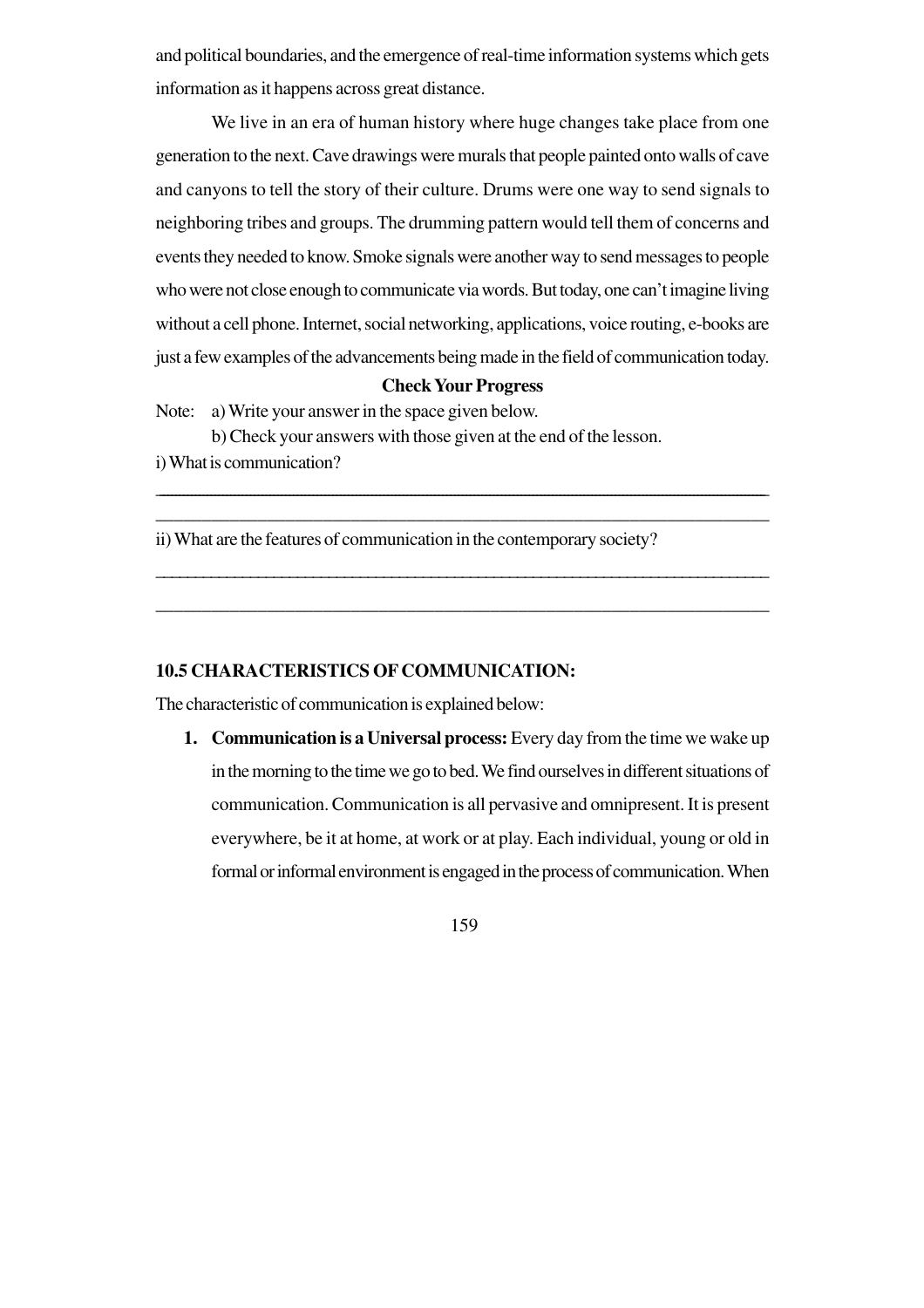we are aware, 70 per cent of our time is spent in communicating. Sharing and exchanging of information is a continuous process and it continues in all contexts, be it personal or professional.

- **2. Communication may be Formal or Informal:** Communication may occur formally or informally. Formal or organizational communication follows the principle of scalar chain hierarchy where communication flows through different levels of hierarchy. For example, while applying for a vacant position in an organization, usually, we have to communicate first with the human resources department and then our letter/ mail will be forwarded to the specific department we want to be part of and finally we have to meet with the head of the organization. Informal communication does not need an order or official channel for flow of communication. Members of the group feel free to communicate with anyone and are not required to take cognizance of any hierarchy. A group of friends talking among themselves is an example of informal communication.
- **3. Communication is a Cultural Process:** Culture defines the rules, norms, beliefs and attitudes prevailing in a society. It may be alright in some cultures to call seniors colleagues by their first names and in others it may be considered rude. Thus, culture also influences content, styles, approach and channels of communication. We adapt our words and symbols in accordance to the prevailing cultural systems. People from different cultures differ in the meaning they assign to words. Effective communication requires that we select appropriate symbols (verbal and non-verbal) in accordance to the other person and the meaning they will derive from it and not what we may think.
- **4. Communication is Purposeful:**All communication has a purpose. Communication happens because there is a purpose to it; there is meaning attached to it. The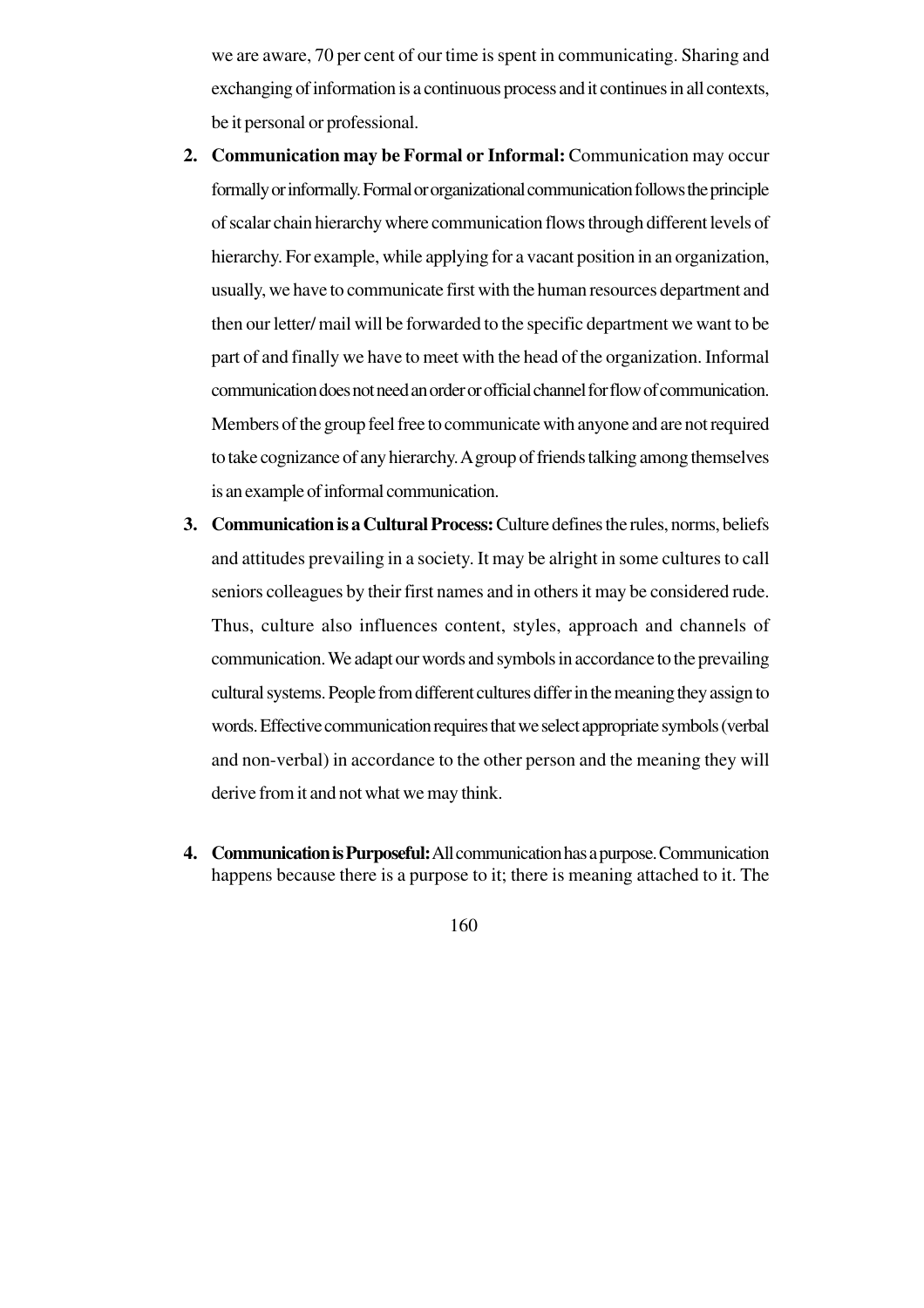purpose may be personal or social gratification, problem solving, decision making or even venting out our emotions for that matter.

**5. Communication is both an Art and a Science:** Human beings are social animals and possess an urge to communicate; to express their feelings and thoughts. It was earlier perceived that effective communicators possess these qualities because they have inherited them. This misconception that communication is an inborn quality has now become obsolete. Scientific research into the discipline of human communication has given ground to the theory that communication skills can be acquired through training and practice. The knowledge of various aspects of communication skills can be learnt to enhance communication skills. Communication is therefore a science; its learning is based on a body of knowledge that the discipline has. Communication theory is based on certain principles which are fundamental to the discipline. The discipline has distinct models that help comprehend communication in all its forms. Systematic learning within the vast body of knowledge of human communication will lead people to enhance their skills and become effective communicators. Which means, for instance, the results of watching the same film or listening to a lecture can be measured to objectively show why one is better than the other.

Communication is an art. Just as how one story can be told by different filmmakers very differently, the same content can be conveyed to students very differently by different teachers. This skill can be learnt with training and practice. As communication is related to the behavioral aspects of the individual involved, each individual behaves or perceives a situation different from the other. This makes every interaction unique. There is no one best way to communicate. Each individual has her/his own personal style of communicating; which makes her/him different.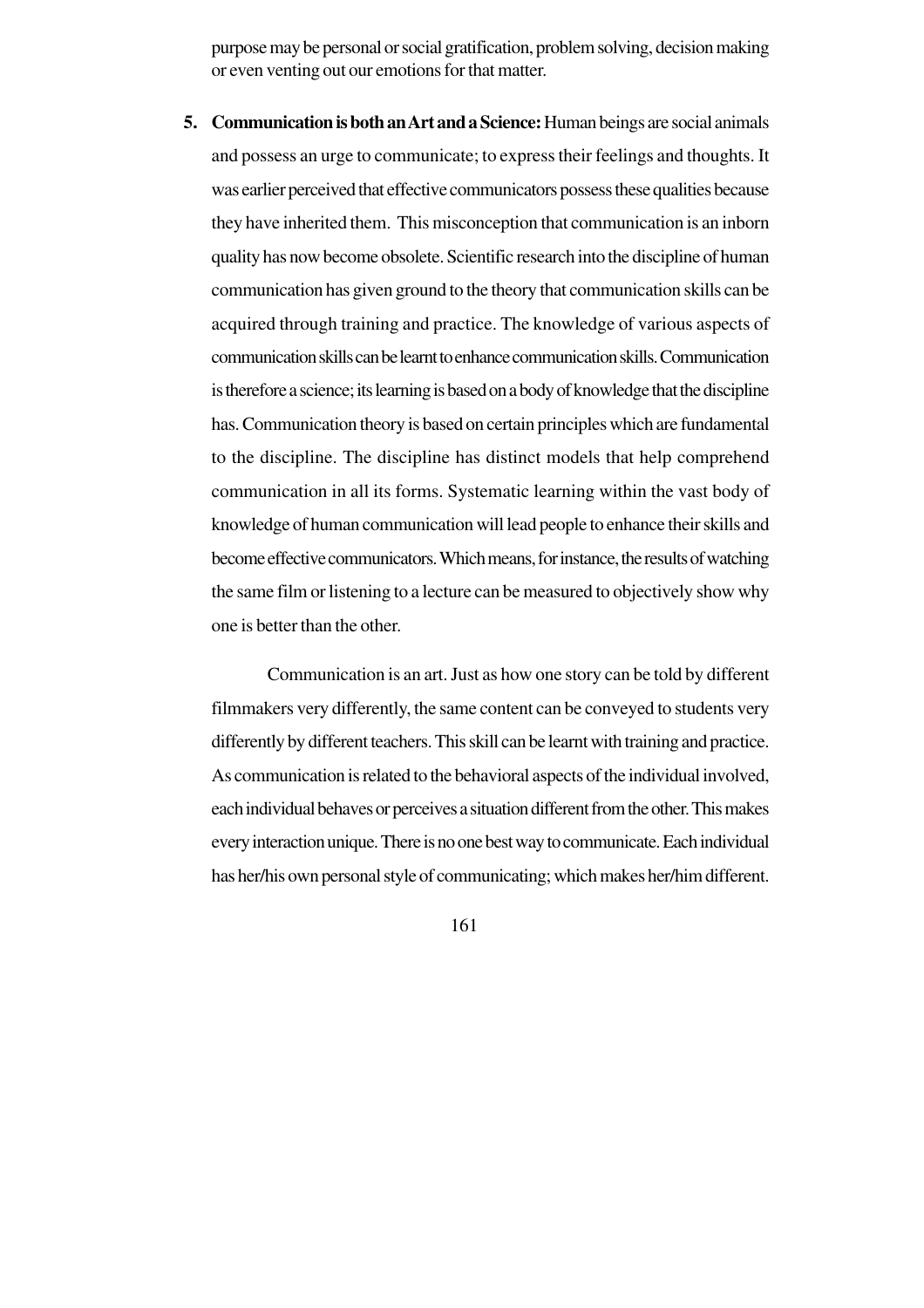Even though two communicators may have the same level of knowledge, how they express themselves to explain the same concept depends on their individual selection of words, expressions and examples. Their understanding of information is manifested in their presentation which makes one better than the other. You may find a particular teacher better than the other because of her/ his ability to explain. You may like any particular actor better than the other due to their action skills. Although it is difficult to pinpoint one single logical reason for why someone is an effective communicator, there is no denying that the uniqueness of the communicator tends creativity to communication. Many reported personalities have garnered visibility and appreciation because of the way they articulate their thoughts. Some people can negotiate better than the others. This is the art of communication.

Hence communication is both an art and a science; it has its own approach, its own set of theories, yet t is based on the individual's practical skills and the dynamics that prevail. The art and science of communication intricately interwoven as both theoretical and practical information are needed by individual to appropriately respond to situations.

Having understood the nature of communication, it is important for us to look at the misconceptions about communication; which are pre-conceived notions most of us have in our minds about the process of communication and its ability.

**1. Communication is an answer to all problems:** Communicating has the potential to solve our problems, relationships and apprehensions. Talking it out does make a difference; but it does not necessarily always lead to a solution to the problem. Sometimes it can be futile to communicate, while at others, it may worsen the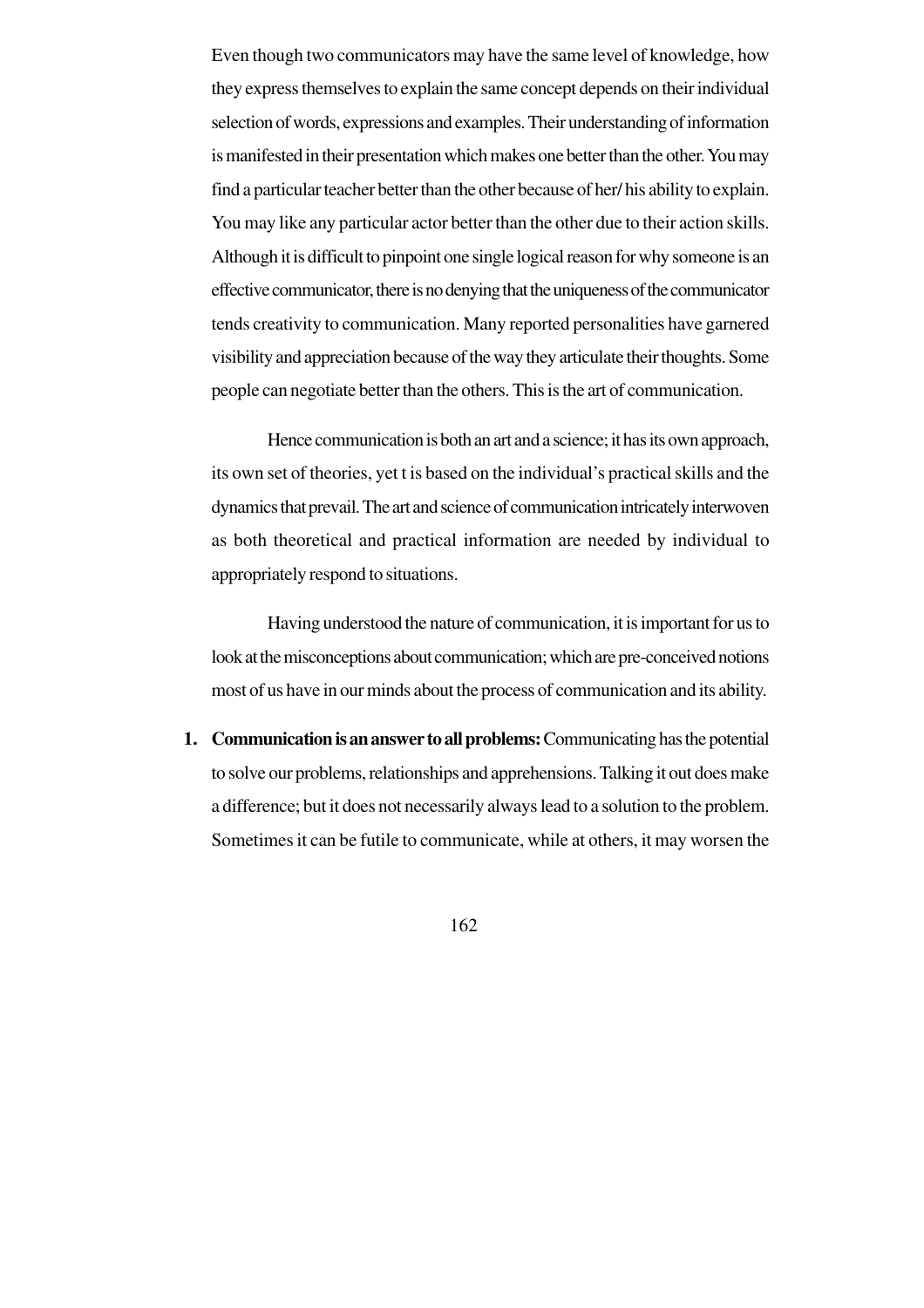situation. Again, it is the quality of communication- and not the amount-that affects the potential to solve our problems.

- **2. Communication can go kaput:** Letting oneself stop or restraining from communicating does not mean that communication has stopped working or it has collapsed. Communication can never breakdown, while the situation or a relationship can. People may fail to interact, but the potential of communication to foster change does not go down.
- **3. Communication is an innate forte:** We are not born with the inherent ability to communicate; we gradually learn and, in the process, excel in communicating effectively. Communication is not a natural instinct; over time we get ourselves trained to communicate agreeably.
- **4. Communication is a positive affair:** Communication is neither good nor bad; it is neither positive nor negative as a phenomenon. It is just a medium that can improve or deteriorate through our day-to-day interactions. The final output of communication thus depends on how we use it.
- **5. Expression has significance:** It is generally assumed that the way we express ourselves, through words, language, actions and other non-verbal symbols gives out what we want to convey entirely. But, expressions just by themselves do not have much significance or meaning associated with them. The actual meaning is derived by the people or the individuals who are communicating with.

#### **10.6 KEYASPECTS OFTHE COMMUNICATION PROCESS**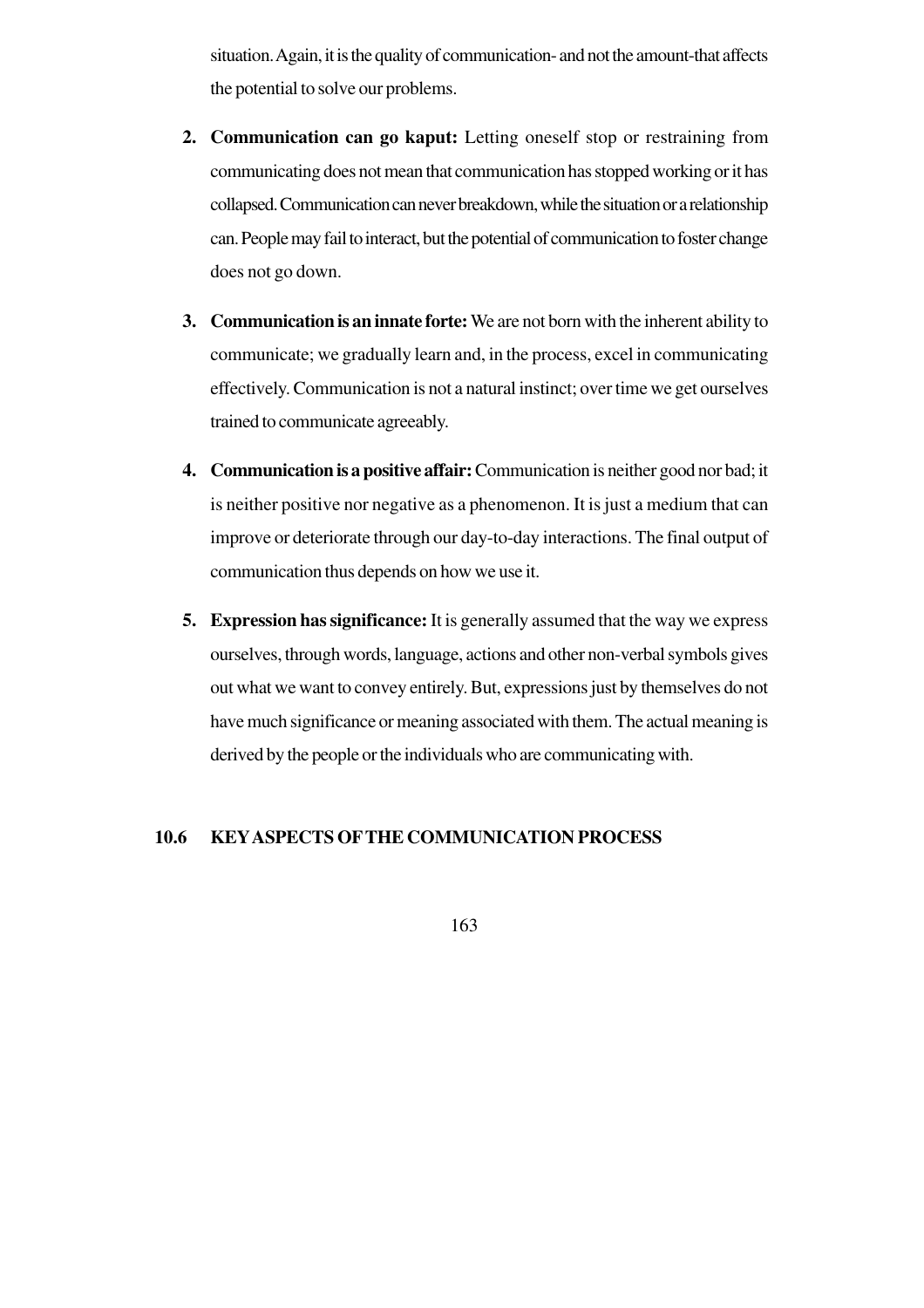After having understood what communication is, its nature and the misconceptions associated with it, let us now glance through the various possibilities of communication interactions. Communication can be: (a) mediated, when it uses certain technology as the primary channel, or (b) unmediated, when it is primarily thrives on the interaction between the participating parties without the use of any technology. Communication could also be: (a) verbal, when we use words in the form of speech or writing to communicate, or (b) non-verbal, when it involves the use of symbols- such as gestures, facial expressions, eye contact, tone of voice, use of space and touch.

Central to human communication are certain key aspects which help understand the process of communication and the conveying of meaning. Understanding these aspects provides valuable insights about communication and helps understand the variations in our communication and the factors influencing them. The key aspects of the communication process are:



**The Process of Communication**

**1. Communication context:**All communication takes place in a context, i.e. the environment in which communication takes place. A change in the context influences the nature of communication.

164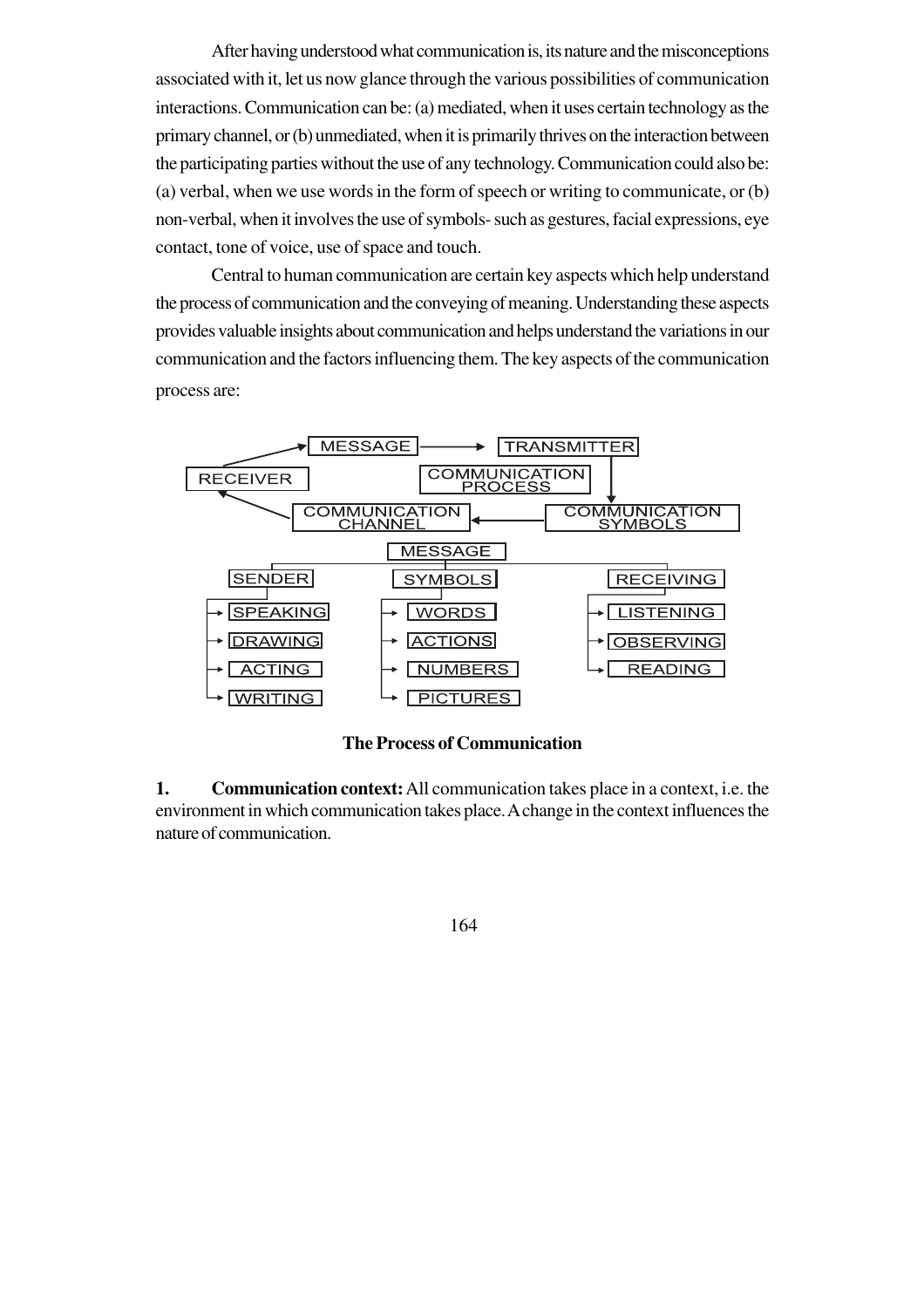- **2. Source-Receiver:** The communicator or sender is the person who is sending the message, while the receiver is the recipient of the message. The source/receiver can be an individual, group or an organization and decides not only the content of the message but also its encoding and decoding.
- **3. Message:** It is the key idea that the sender plans to communicate. It elicits the response of the receiver. The message must be so designed that it is easily comprehended by the receiver. The message may take any form as in writing, in speech or signals.
- **4. Channel:** The communication channel is the medium through which the message is exchanged between the sender and the receiver. The sender may use any channel depending on availability, convenience and requirement; and it should be chosen such that the message reaches the receiver as expected.
- **5. Feedback:** Feedback is the response to the sender's message. Feedback allows the communicator to adjust message and be more effective. Messages sent back to the communicator by the receivers tell the former about the effects of communication on them.
- **6. Noise:** Noise prevents a receiver from getting as well as understanding the message a source is sending. Noise acts as a barrier for effective communication and must be reduced as far as possible.
- **7. Effects:** Communication always has some effect on one or more persons involved in the communication act. These may include enhanced knowledge and new learning (cognitive effects), change in attitude, beliefs, emotions and feelings (affective effects), and/or learn new skills (psycho-motor skills).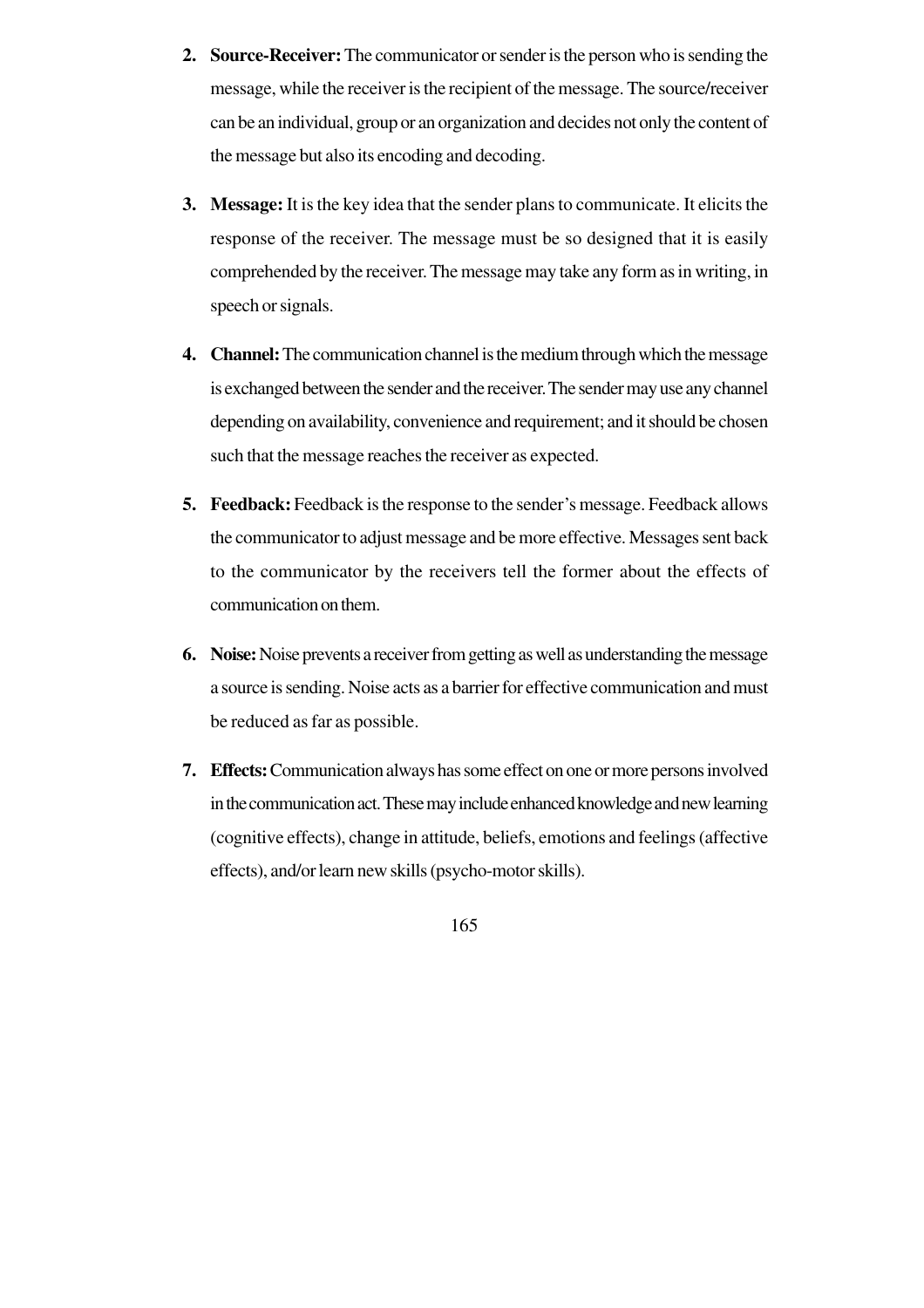The key aspects of the communication process make it a cyclic process with the element of feedback incorporated. These key aspects help us to understand the various types of communication using multiple channels for different purposes.

### **10.7 LET US SUM UP**

Communication is transmission and interaction of ideas, facts, opinions, feelings or attitudes. Communication plays a vital role in changing the behaviour of the receiver i.e. without communication no work can be done successfully. It could be in the form of words, symbols, signs, letters or actions. Essentially, communicating therefore is a process that uses a set of media to share ideas, facts, feeling from one individual to another. The whole process of communication involves the elements like message, transmitter, communication symbols, communication channel and receiver. For good communication ten commandments are required like, clarifying of ideas before communicating, examine the true purposes of communication, take that entire environment, physical and human into consideration, beware of the overtones as well as the basic content of the message, communicate with the future as well as the present in mind, be a good listener.

## **10.8 ANSWERS TO CHECK YOUR PROGRESS**

1. Communication is a two way process. It involves a sender and a receiver an there is a sharing of information among them. The sender and receiver can be an individual or a group. It provides an opportunity for the receiver to understand the message and share his/her response (feedback) with the sender.

2. The contemporary period thrives on the development of new-age technology. Computerbased technologies have led to the possibility of the transfer and management of data of all sorts, opportunities to network and create new communities cutting across socio-cultural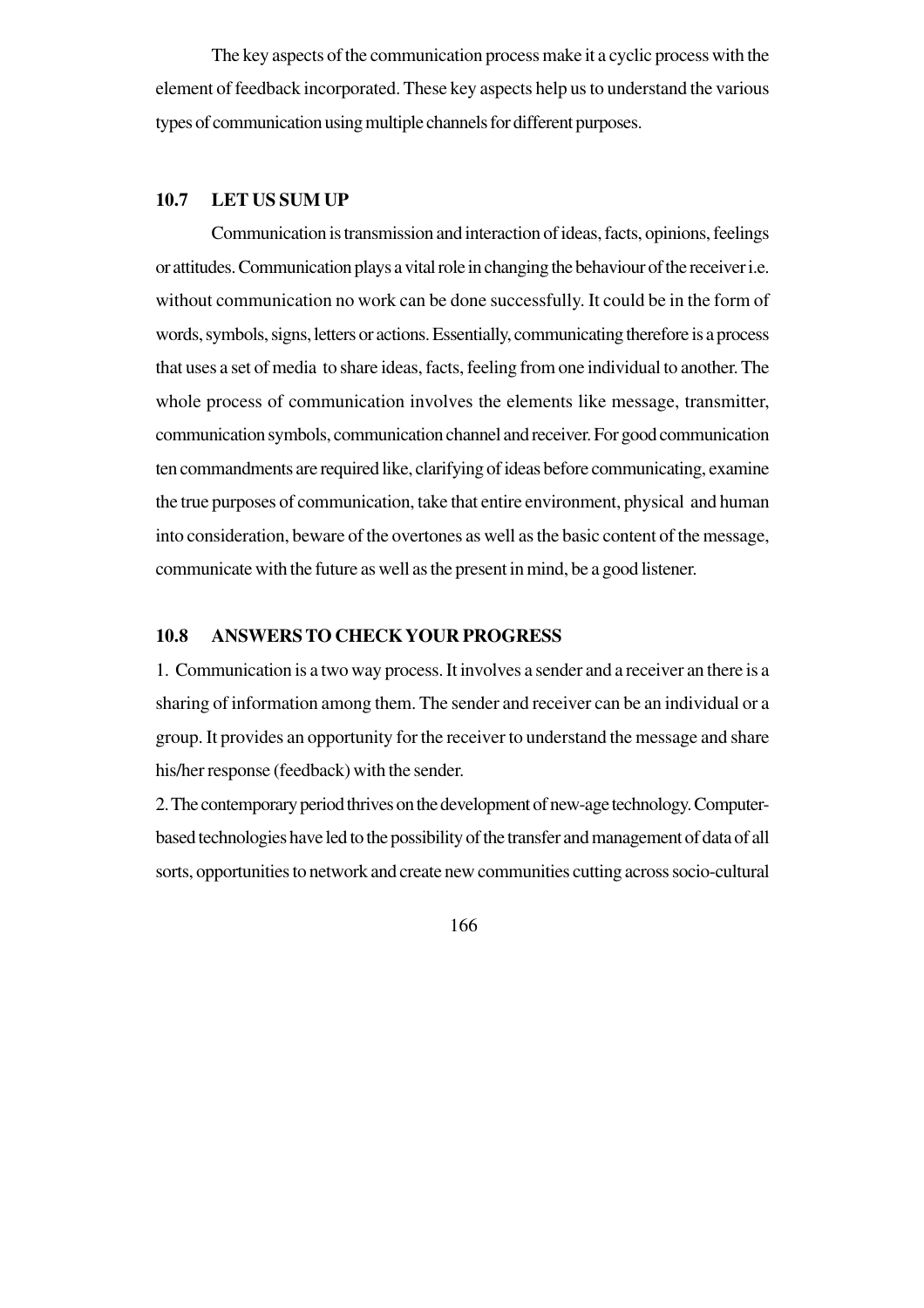and political boundaries, and the emergence of real-time information systems which gets information as it happens across great distance. Internet, Mobile phones and other computer aided mechanisms have added a new dimension to communication.

### **10.9 SELF CHECK EXERCISE:**

- Q1. Explain in details the meaning and concept of communication.
- Q2. Trace the history of Communication from the ancient to the present times.
- Q3. Elaborate on the characteristic features of communication.
- Q4. What are the key elements of the Communication process?

#### **10.10 SUGGESTED READING**

1. B.P. Mohapatra (2016). Dimensions of Extension Education. New India Publishing Agency.

2. G.L. Ray (2015). Extension Communication and Management. Kalyani Publishers.

3. O.P. Dahama and O.P. Bhatnagar (2012). Education and Communication for Development. Oxford and IBH Publishing Co. Pvt. Ltd.: New Delhi.

4. S.V. Supe (2012). An introduction to Extension Education. Oxford and IBH Publishing Co. Pvt. Ltd.: New Delhi.

 5. V.K. Dubey and I. Bishnoi (2008). Extension Education and Communication. New Age International Ltd., Publishers: New Delhi.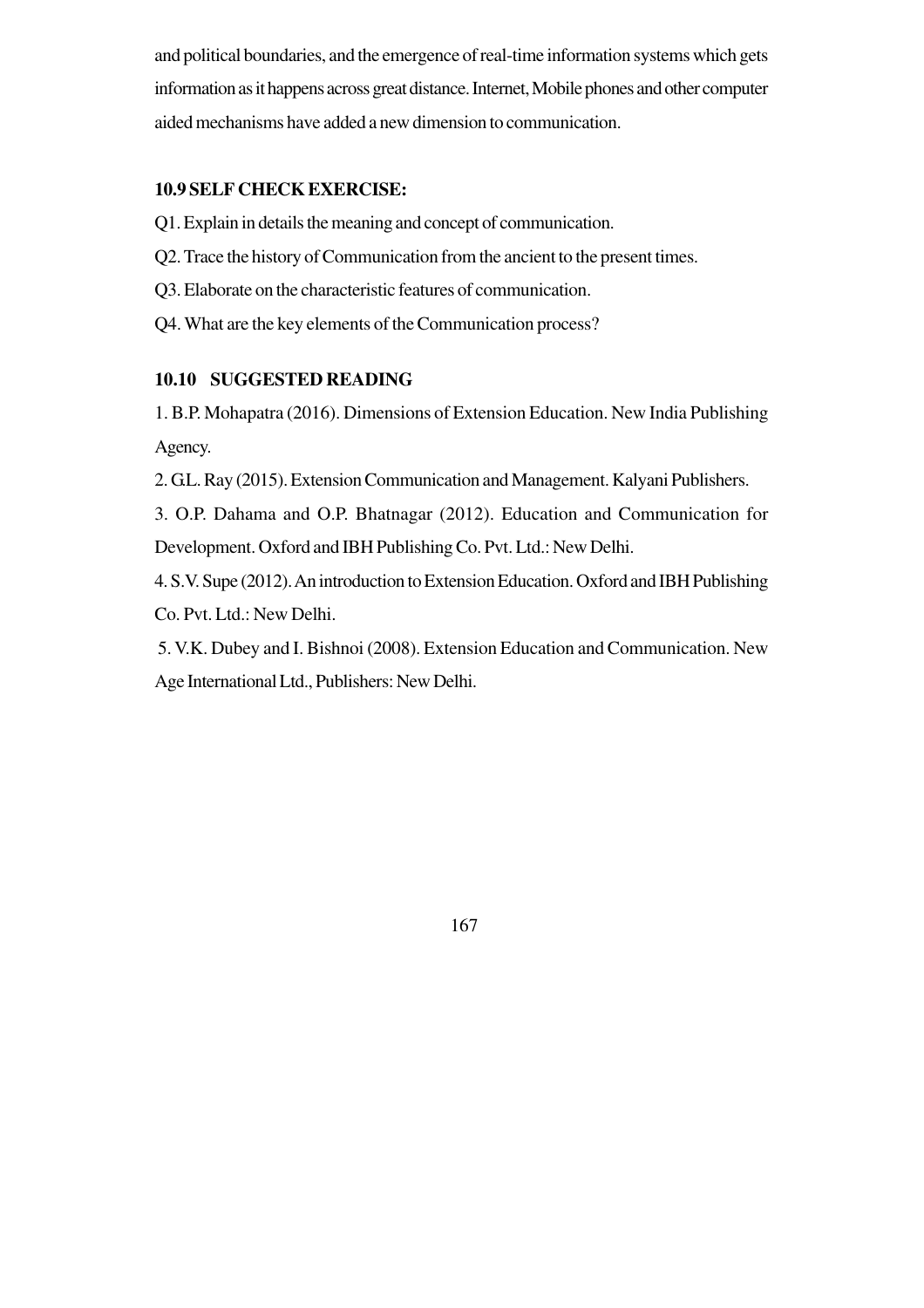### **NATURE AND SCOPE OF COMMUNICATION**

# **STRUCTURE**

- 11.1 Introduction
- 11.2 Objectives
- 11.3 Nature of communication : An introduction
	- 11.3.1 Is communication an art or a science.
	- 11.3.2 Communication is an art and science
	- 11.3.3 Communication is a social process
	- 11.3.4 Communication is a Human Process
- 11.4 Scope of communication
	- 11.4.1 Verbal
	- 11.4.2 Non verbal
	- 11.4.3 Levels of communication
	- 11.4.4 Communication and different fields
	- 11.4.5 Communication industry
	- 11.4.6 Communication in management
	- 11.4.7 Communication removes the time lag
- 11.5 Let Us Sum Up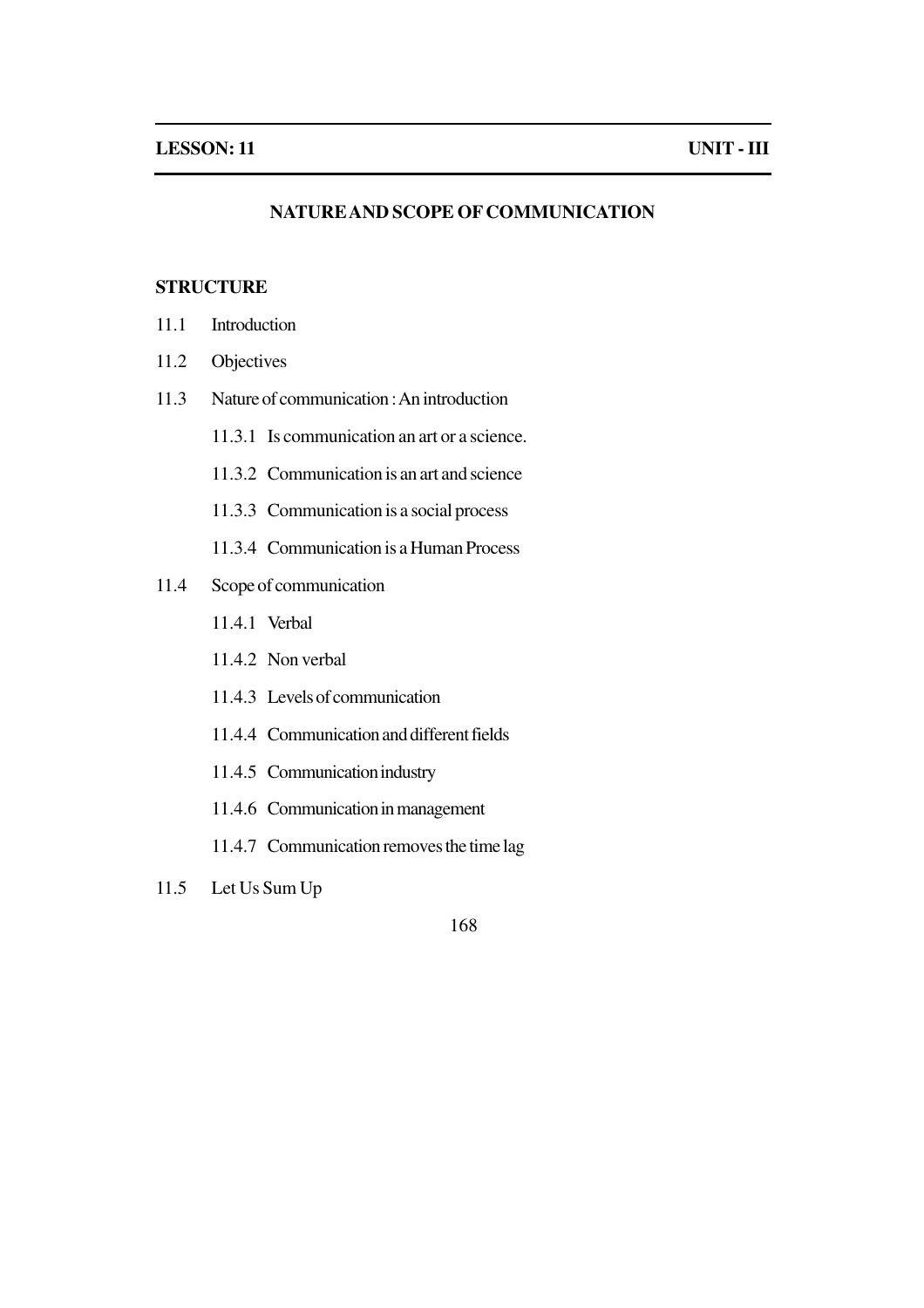- 11.6 Answers to Check Your Progress
- 11.7 Lesson End Exercise
- 11.8 Suggested Reading

#### **11.1 INTRODUCTION**

In the previous lesson we read that communication is a process, which involves organizing, selecting and transmitting codes in an appropriate way to ensure that the listener perceives and recreates in his/her own mind the intended meaning of the communicator. It is an exchange between two or more people where there is transmission and interchange of facts, feelings, ideas and course of action. We also have traced the history of communication from the ancient period to the modern times and have understood that it is a universal phenomenon. Now, in this lesson we will learn about the nature and scope of communication.

### **11.2 OBJECTIVES**

The main objective of this lesson is to make the students understand the nature and scope of communication.

#### **11.3 NATURE OF COMMUNICATION : AN INTRODUCTION**

Organisations arc represented as communication systems. It is a formal process to accomplish the desired common goals. It is an exchange of information between individuals, groups, departments, etc. Every organisation has its own sub-systems and there is always interaction and interface between sub-systems to achieve goals. Communication transmits information and data to the sub-systems as well as to the total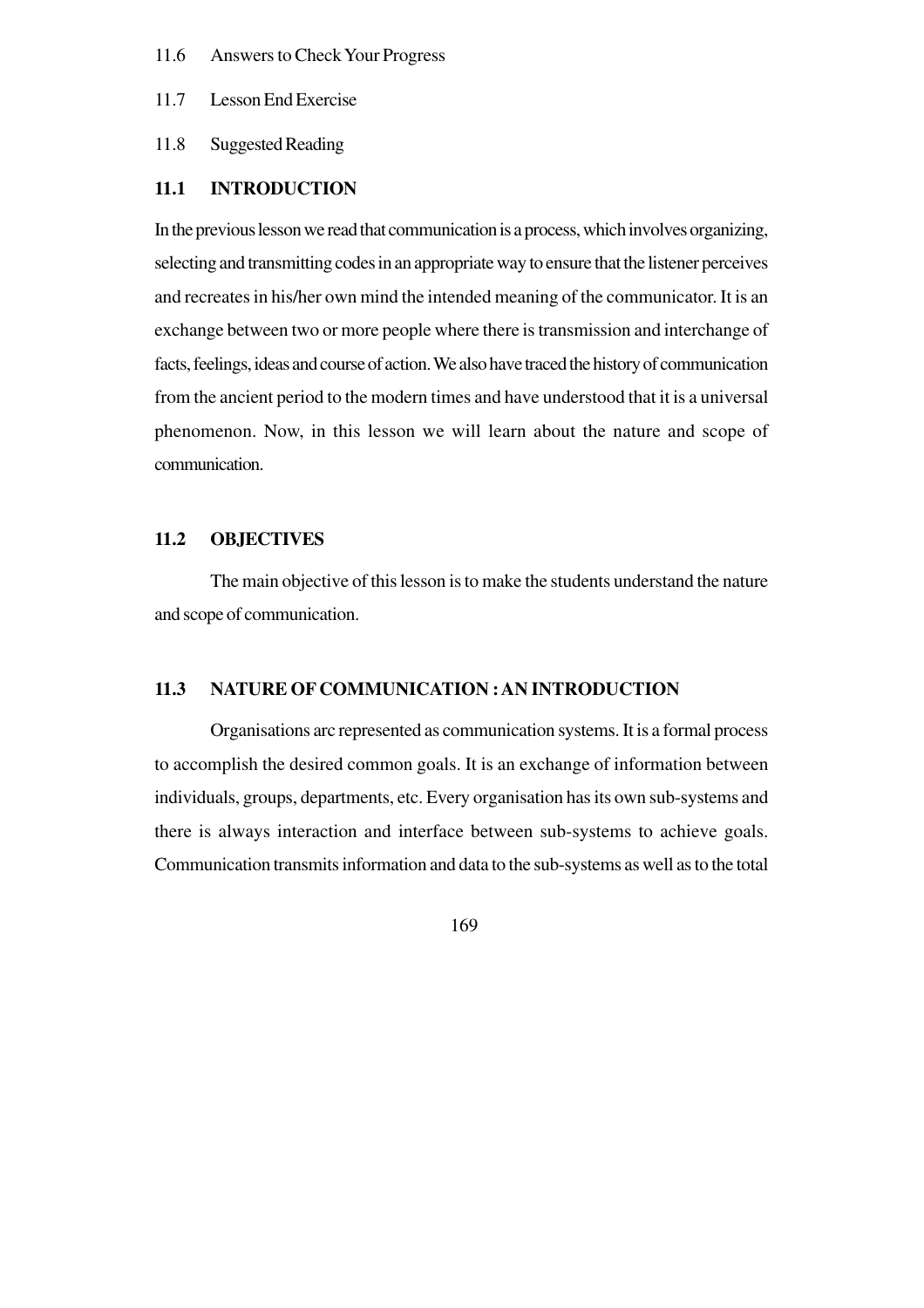system. Management information system operates effectively through communication. It involves information gathering, processing, and monitoring.

It includes both present and past information. Communication is a tool and vital aspect of management process. As a matter of fact superior-subordinate relationship can exist only with effective and meaningful communication. There must be two parties to the process of communication. The communicator or sender or transmitter of message and the receiver or recipient or listener or reader is another party at the end. The nature of communication is exchange of message and interaction. Communication may be through written or verbal action, figures, pictures.

The purpose of communication is to make others to understand and act upon it accordingly in the same sense. Communication is effective when the message is shared and understood with one another. There can be no communication if the information is not understood by the receiver in the same sense as it was intended to be by the communicator. It need not be necessary in effective communication that the receiver must agree or accept the information. It is sufficient if the information is understood even though information is rejected or disagreement exists.

#### **11.3.1 Is Communication An Art Or A Science?**

The concept of communication is universal and is as old as human beings. That is why different views have been expressed about the nature of communication. The nature of communication becomes clearer with the following important issues :

- 1. Is communication an inborn quality?
- 2. Is communication a science or an art?
- 3. Are the principles of communication of universal application? .

These question are often raised. For answers to these questions, it is necessary to understand the exact meaning of the terms, science and art.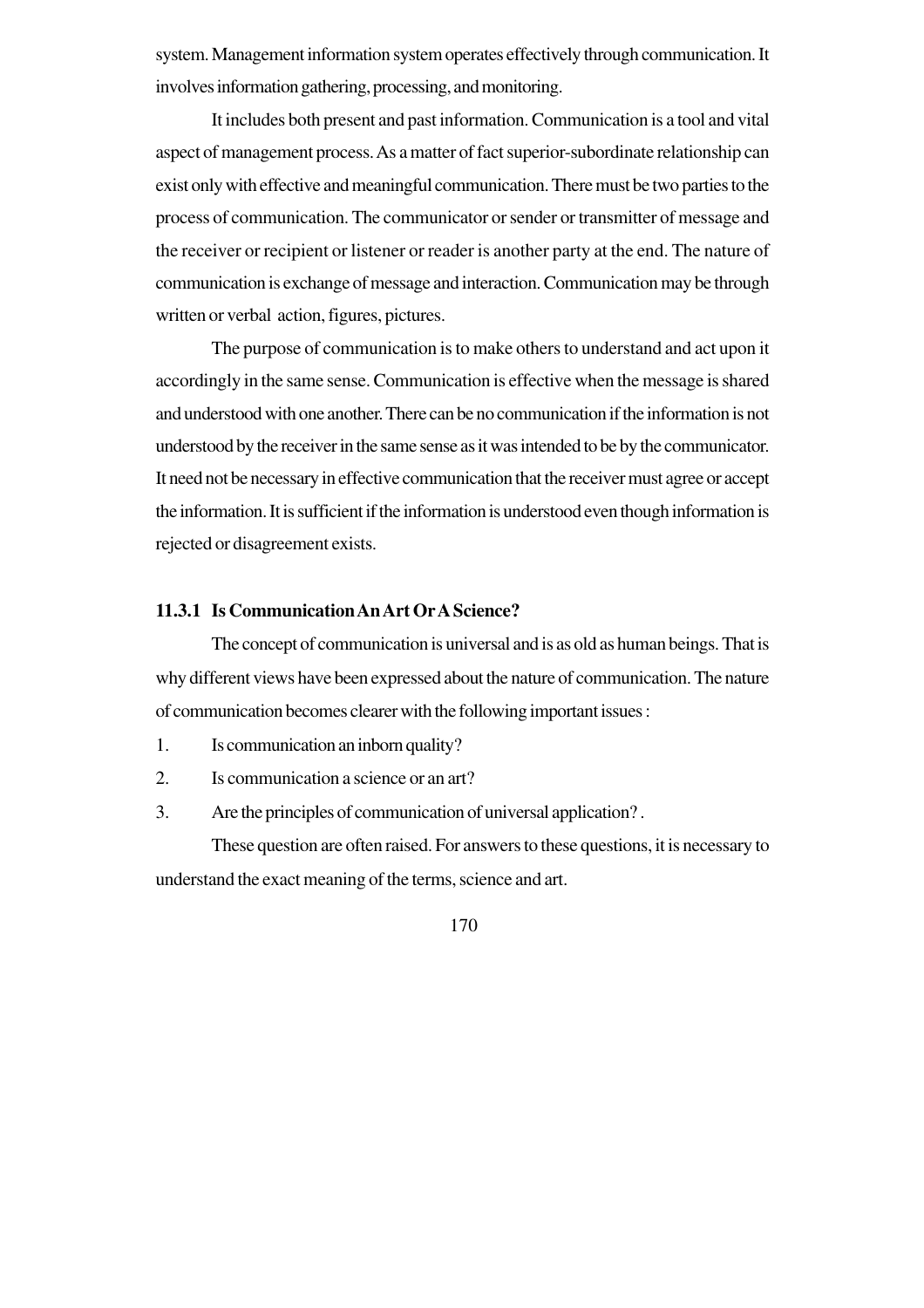### **1. Communication, an Inborn Quality**

Communication is an inborn quality. To communicate with one another is a compulsive urge of human beings. Communication is like birth, death, breath and wanting to be loved as an art or of life itself. Man is a communication animal because he alone has the power to express in words. Sight, sound, touch, smell and taste are the modes of exchange of messages.

No doubt, communication is an inborn quality but not an inborn quality without scientific base. In the pre-scientific management of communication period, prior to 1880, there had been a leading concept that communication was an inborn quality. Many people believed that it is not necessary to study any organised body of knowledge of communication concepts, principles, as managers were born and not made. There may be some people who are so efficient and talented in making effective communication since their birth, they lead and are successful in effective exchange of ideas, feelings, facts etc. But, as we see today, this concept has become obsolete by the development of the faculty of communication as a separate discipline.

Therefore, to communicate effectively, it is necessary that one should acquire skills of communication like speaking skills, listening skills, writing skills, reading skills. This is the reason why successful and effective communicators are made but not born. Therefore, this subject is the story of man and his efforts to achieve effective communication. Prehistoric man produced sounds and sent smoke-signals, gestures to convey his feelings. Civilization and cultural progress was possible through communication. It was within the family and very closely living people helped the primitive communities to achieve this.

The last century witnessed the rapid transmission of communication by electronic media which became possible due to the rapid advancement of sophisticated communication technologies. In this "age of communication" the most significant technologies are based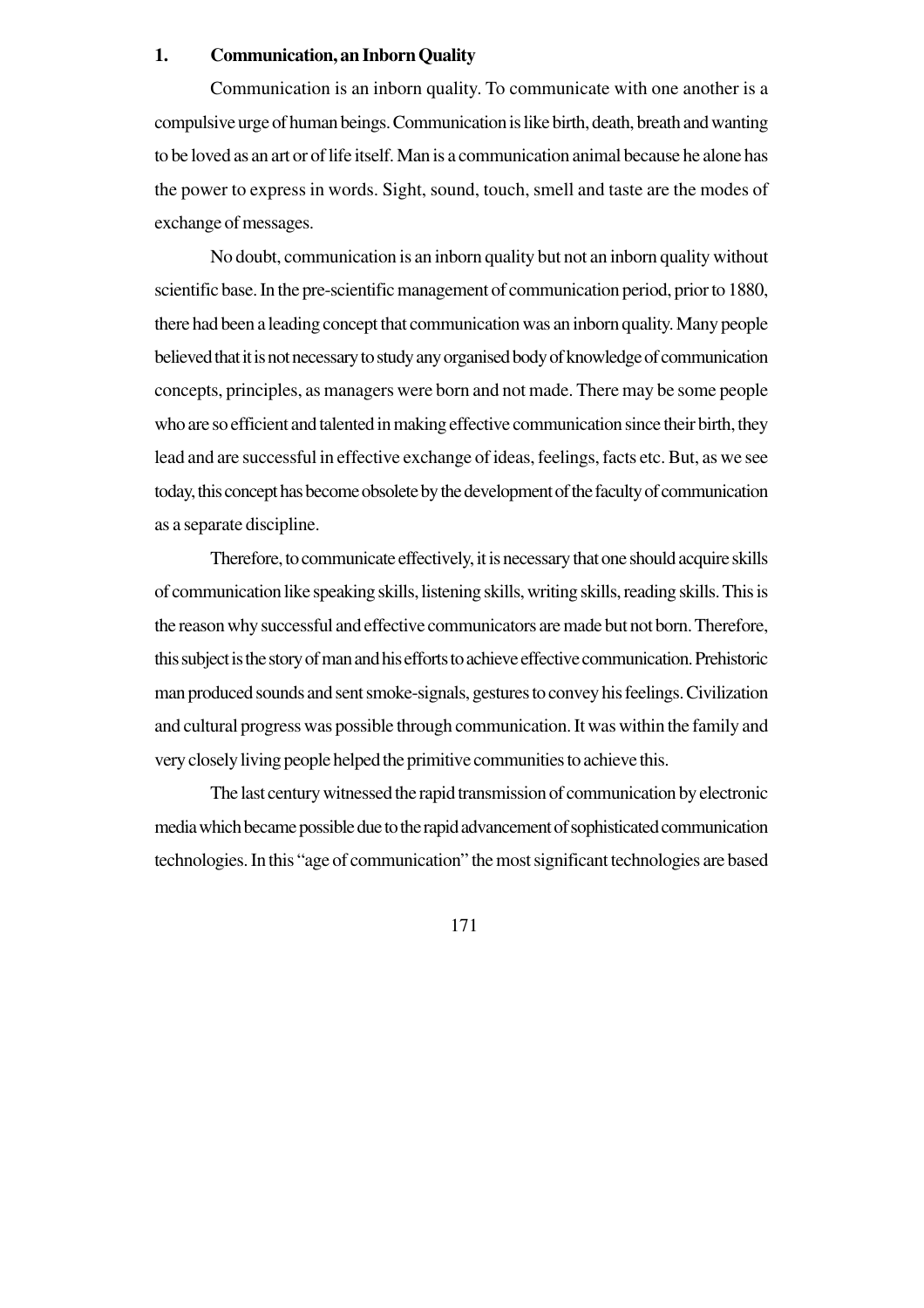on silicon chips, the lesser, fiber optics and a set of technologies known as biotechnologies. The information technology revolution has transformed the communication conscious human society into a global village.

#### **What is Science?**

Science may be defined as an organised and systematized body of knowledge based on proper findings and exact principles, pertaining to an area of study and contain some general truths explaining the past events or phenomena. The body of knowledge has been systematised through the application of scientific methods. Thus we may speak of the science of astronomy, physical sciences, biological science, chemistry and social sciences like sociology, political science, economics etc.

We speak about these sciences to indicate accumulated knowledge with reference to the discovery of general truths. Science explains phenomenon because it establishes relationship between cause and effect and its principles are universally applicable. The hypotheses, which are generally called generalisations are tested for their accuracy. Science may be classified into two groups, namely, positive science and normative science. Positive science deals with "what is" and normative science deals with "what to be."

The principles are universal and truthful. For instance, water is formed with two volumes of hydrogen mixed with one volume of oxygen. According to the law of gravitation, if anything is thrown towards the sky, it will come down to the earth. On the other hand, water turns into vapour when it is boiled.

#### **What is Art?**

Art is the ability or skill which is due more to practice than learning. In other words, art refers to the best way of doing things. It guides how an objective is to be achieved. The art of management deals with the application of skill and effort for accomplishing desirable results. It is knowing how the application part of a body of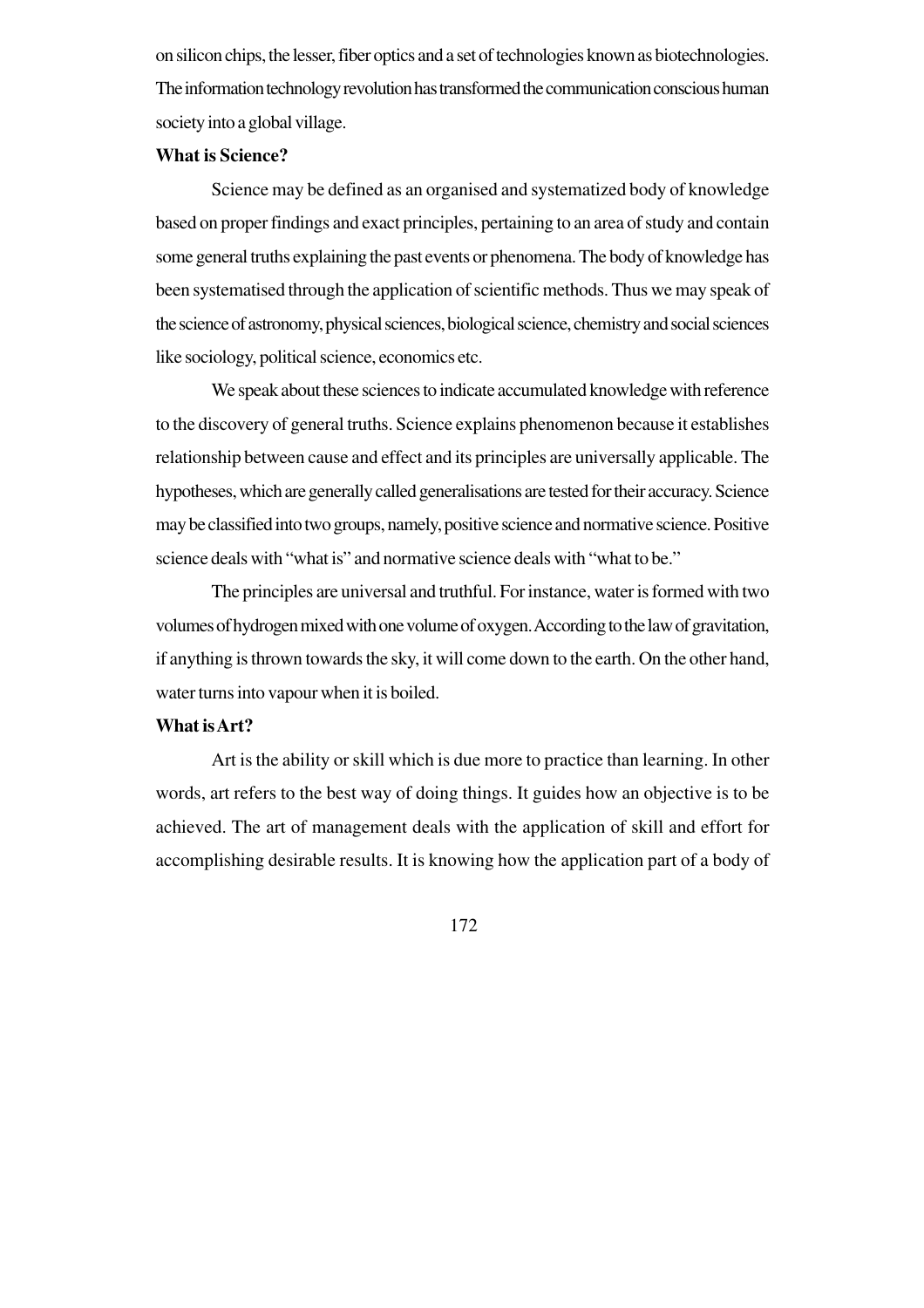knowledge is required. On the other hand, under science, one usually understands the knowing "why."

According to Chester I. Barnard it is the function of the art to accomplish concrete ends, effect results, produce situations, that would not come about without the deliberate effort to secure them. It is the application of the body of knowledge acquired. Every art is practical in that the proof of the practitioner's competence lies in the tangible results.

### **11.3.2 Communication is an Art and a Science**

It is obvious that communication contains both the element those of a science and those of an art. Then, communication is both art and science. The science of communication provides a body of principles which can guide the managers to find a solution to the specific problems and objective evaluation of results. Like any art communication is also creative. It develops new situations, new designs and new systems needed for further improvement.

It is true that there is no best way of communicating. Everyone has his individual approach, skill, behaviour and techniques in dealing with a particular situation. So, communication is the oldest of the arts and the youngest of the sciences. The process of communication is very much related with the behavioural aspects of the people at work and their dynamics cannot be predicted in exact manner.

The limitation of social sciences is there with the science of communication. But, with the introduction of sophisticated communication technologies in the field, communication is fast growing as a science. The subject has an organised and systematised body of knowledge having its own theories, principles, concepts and nature.

The knowledge of communication can be imparted to newcomers also through formal training. Though communication is an inborn quality, it cannot be effective without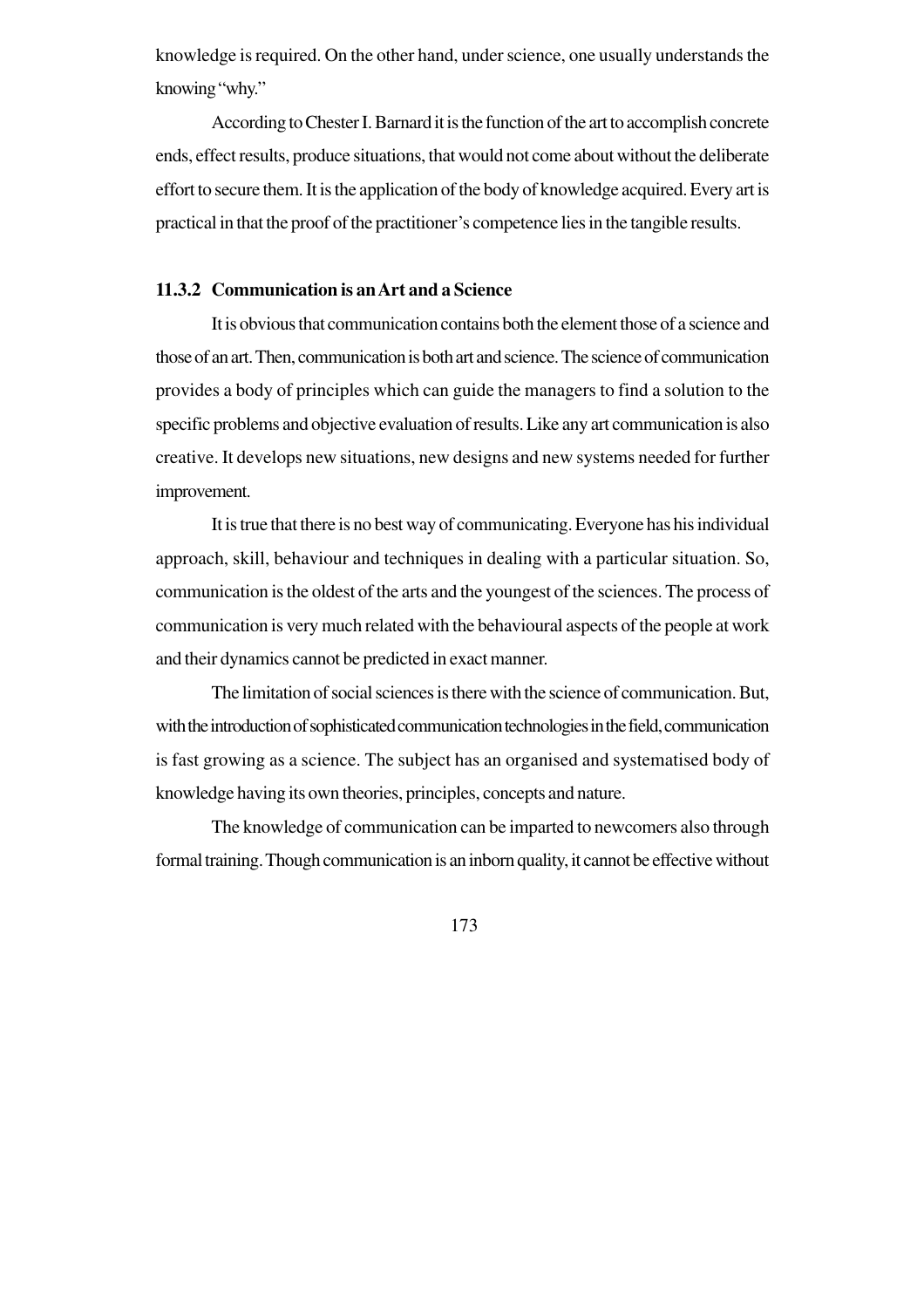proper training. So, managers can be made effective communicators but they are not born.

To illustrate, a doctor knows the body of knowledge of science of anatomy. But, he also practices by applying the principles of science of anatomy. It is similar in a chemist, a physicist, an engineer etc. That is why theoretical knowledge is accompanied with practical work also. Similarly, the skills of communication should be theoretically acquired and practised as an art. The art of communication deals with the application of skill and effort for producing desirable results. So, as a conclusion, we can say that communication is a science as well as a social science, having its own approach, dynamics of different work situations. Both - the theoretical knowledge and the practical knowledge are necessary.

They are complementary to each other and are not mutually exclusive. With the increase in the technique and knowledge of communication, the art is to be improved. Communication science and communication art are indeed interwoven and overlapping in nature. It may be true to say that the art of communication is as old as human history, but the science of communication is an event of the recent past. The emergence of communication as a distinct and leading technology is a pivotal event in social history. In recent years considerable attention has been given to communication, resulting in the emergence of sophisticated communication technologies.

#### **11.3.3 Communication is a Social Process**

The above discussion establishes that communication process involves the sender of the message and the receiver of the message. In between, encoding and decoding of symbols takes placed reception, listening and knowledge represent the reception stage. Communication is also a special process because there is interpersonal communication process in which two or more people are involved. In case of a written communication, the sender is a writer and receiver is a reader. In case of oral communication the speaker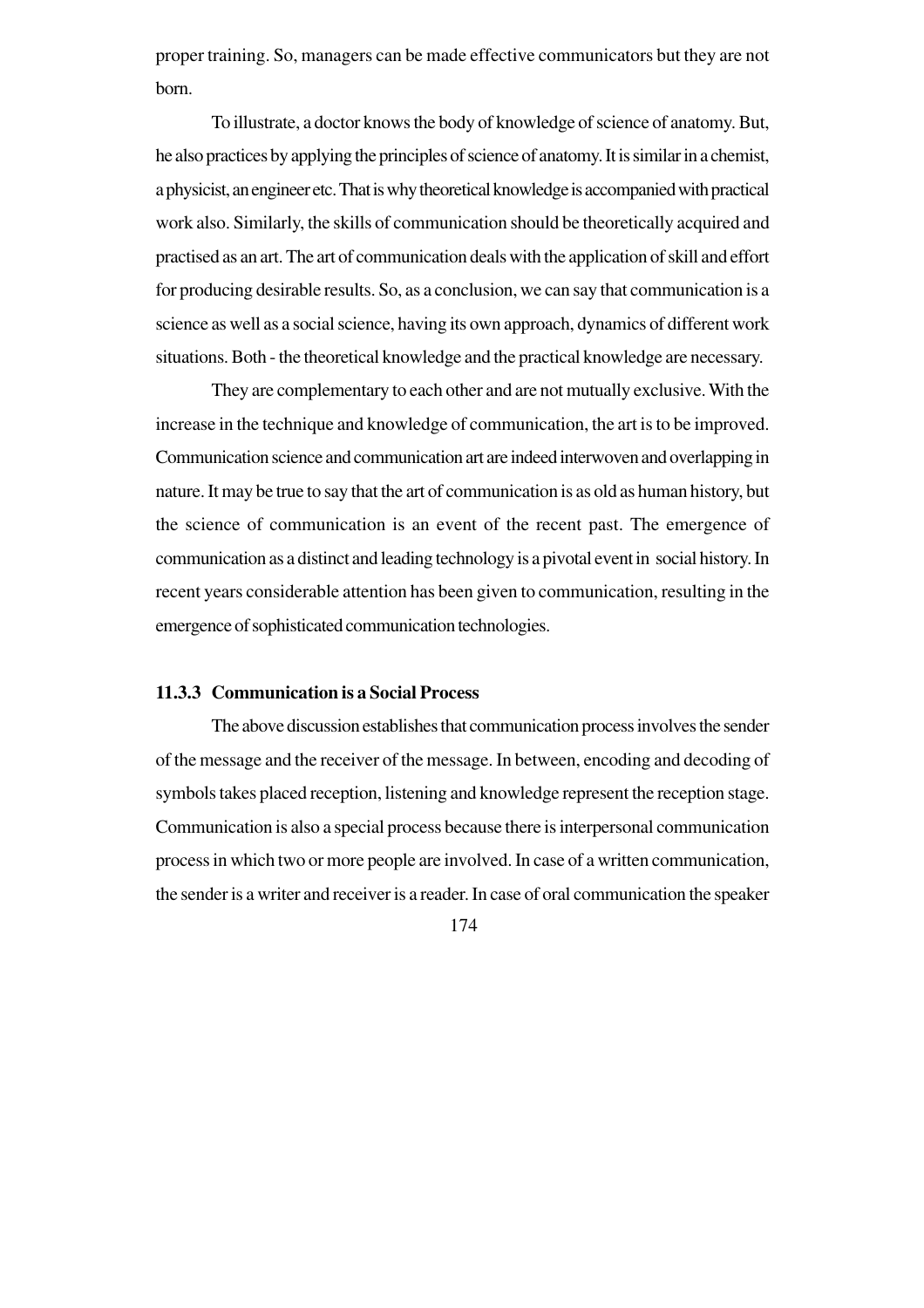transmits the message and the receiver is the listener. In the case of visual communication, the function of the receiver is observation.

Communication as a social process affects the entire society. It is a tool that enables everyone in society to satisfy his basic needs and desires and to get along with other people. As a social process, it is a means of recording and preserving knowledge by way of writing, symbols or by some other device to pass it on to the next generation. Thus, communication is not only a means of individual and group progress and social advancement. Society as a whole interacts in the communication process to influence the society.

#### **11.3.4 Communication is a Human Process**

Basically, communication is a human process - an art and craft of transmitting information. Communication is indeed an activity process, consisting of some basic techniques and models for getting information and transmitting of information on the activities or the enterprise for accomplishment of broad objectives. Whatever the broad objectives formulated by the management to be accomplished through organised efforts and cooperative endeavour of individuals and groups, communication becomes a necessity for informing, directing, co-ordinating and unifying the efforts of managerial people towards a common goal. It is the informing, collecting information and activating element in a business enterprise.

The art of getting things done through and with the people in a formally organised group cannot be achieved without a proper communication network. The job of management is to disseminate as much detailed information by various networks and media so as to enable the management groups to understand objectives, policies, procedures, rules to accomplish organisational objectives. On the other hand, it is the function of the management to gather detailed information from appropriate channels which helps managers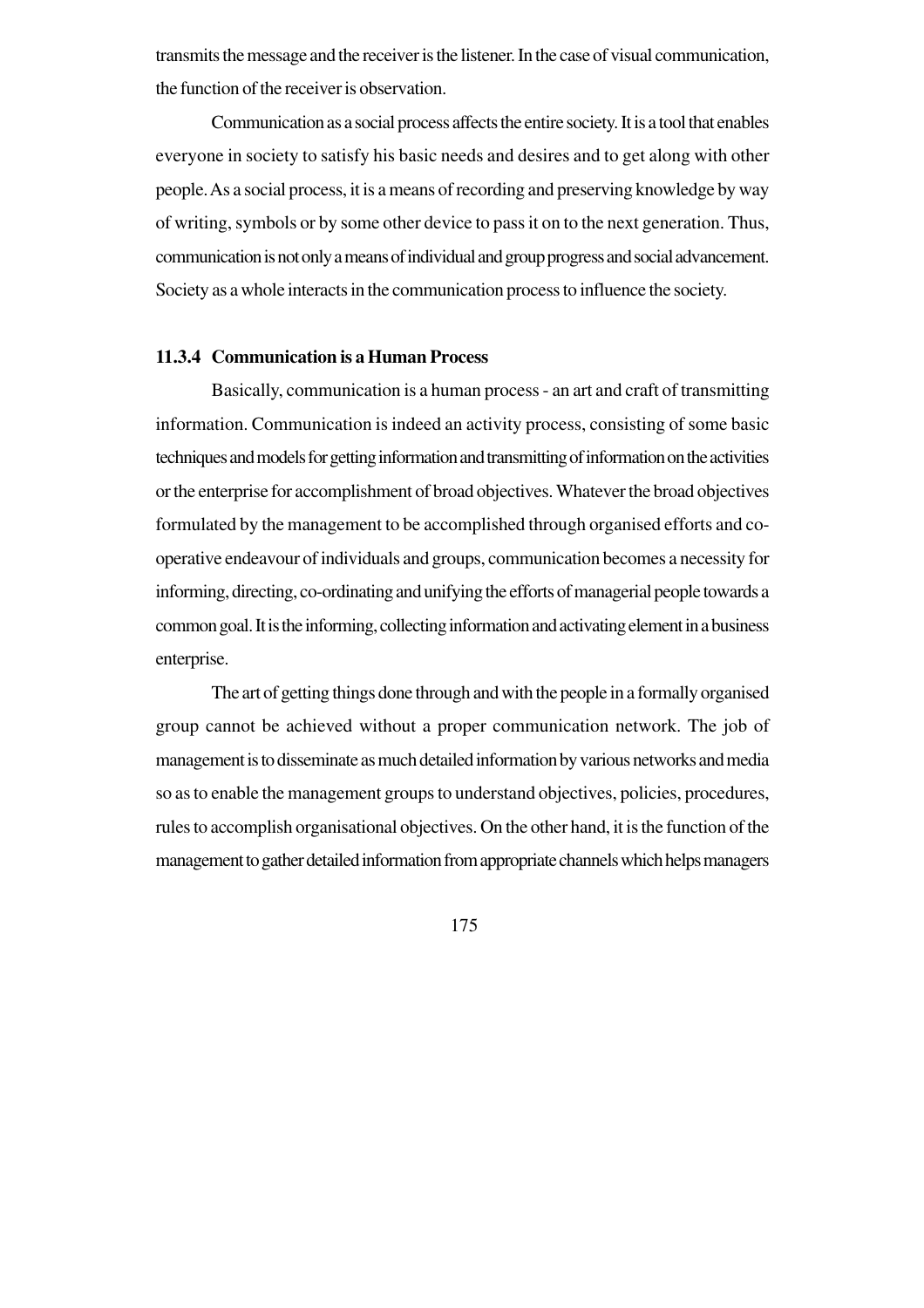in making sound decisions and in turn to communicate. Thus, communication is a function of management by means of which purposes and objectives of an individual or group are determined, communicated, directed, coordinated and achieved.

Communication is a human process because two or more people are involved. In an oral communication, every word spoken requires a listener, every letter in a written communication requires a reader, every visual communication requires an observer. The receiver may respond by reporting to someone or by taking some action that will influence others. The recipient of the message in an organisation may try to tell it to someone else or respond by taking some action. communication, as an organizational process, affects all. It enables us to satisfy our basic needs and desires and to get along with other people. This human and organisational process is also the means of recording knowledge and passing it on to the succeeding generations. Without it, business enterprise cannot operate. Communication is the means of individual and group progress.

## **11.4 SCOPE OF COMMUNICATION**

The scope of communication is very wide and comprehensive. It is a subject of almost unlimited dimensions and is a interdisciplinary one.

**11.4.1 Verbal :**The researches show that, on an average, a person spends about 45% percent of his active time on communicating verbally—listening, speaking, reading and writing. In other words each of us spend about 10 or 11 hours a day on verbal communication. Language is one of the codes we use to express our ideas.

**11.4.2 Non-verbal:** Non-verbal, communication includes the gestures, facial expressions level of movements of arts etc, which make our communication more effective.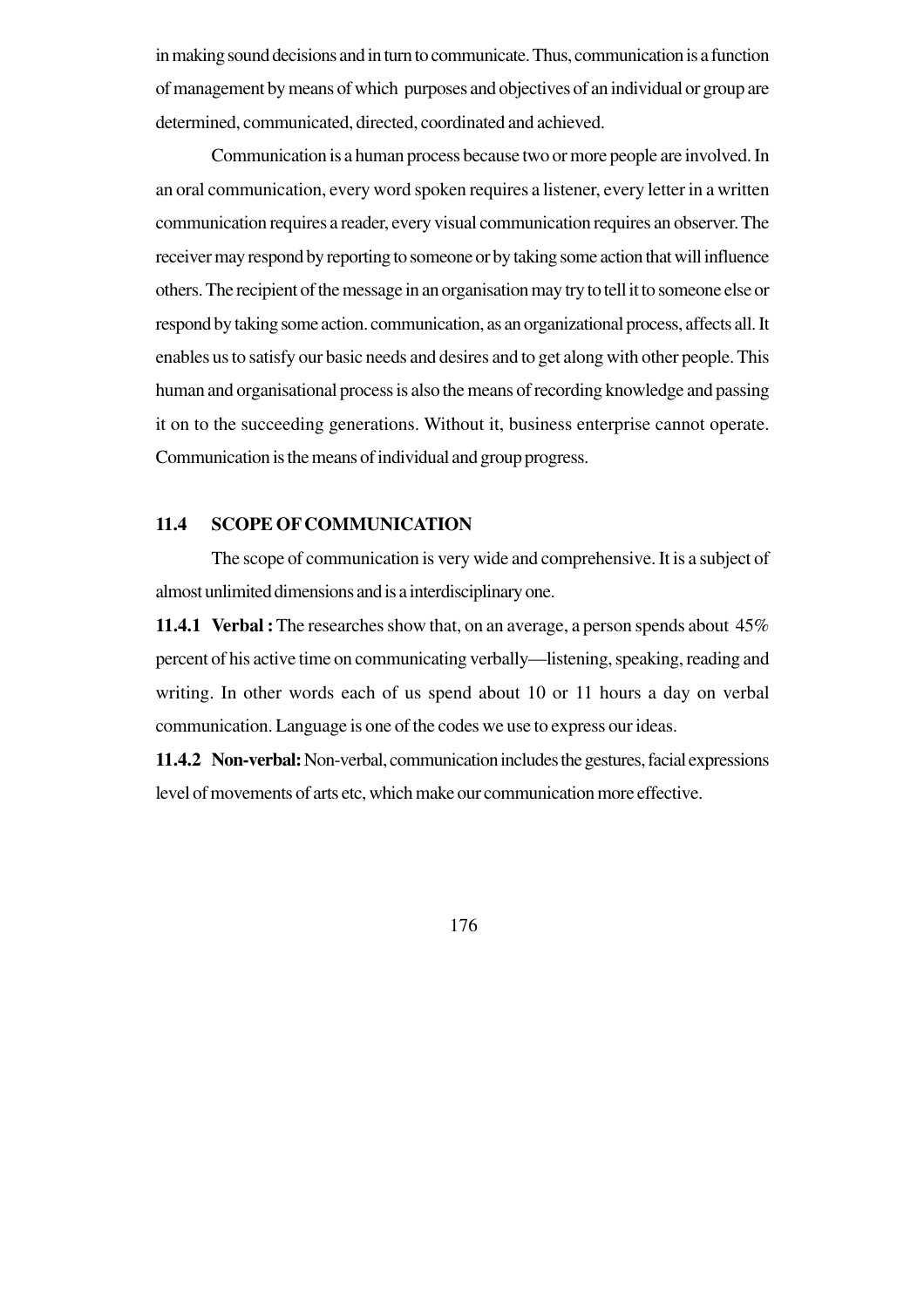**11.4.3 People communicate on many levels:** For many reasons, with many people, and in many ways, a typical man on a average day may communicate in the following ways (the illustration is of an Agricultural Extension Officer).

(a) He reaches his office and gets his mails-it is written communication.

(b) He reaches a peon in the office conveys to him that the BDO wants him in his office-it is spoken communication.

(c) When the clerk enters his office and greets him with a "Namaste, Sir? - it is spoken communication .

(d) He conducts a meeting of VLWs-it is group-communication

(e) When he comes back to his office and is engaged in thought about writing the report-it is self-communication.

(f) He goes through the reports from the VLWs-it is written communication again.

**11.4.4 Communication in different field:** The word communication has become popular in management, in industry, in agricultural universities the extension services and advertisements, newspapers, magazines, photography, journalism are markets for professional communicators. The market has been increased by the need for advertising and public relations experts, radio, television and film producers, audio-visual experts, etc.

**11.4.5 Communication industry:** Opinion seekers, attitude researches and marketing researchers, etc., all play their roles in the communication industry. On the basis of researches differentiation can be made between advertisements. The audio-visual experts create the impact of the message on the audience.

**11.4.6 Communication in management:** In industrial management most of the time the working days is spent in talking, giving information to subordinates, receiving information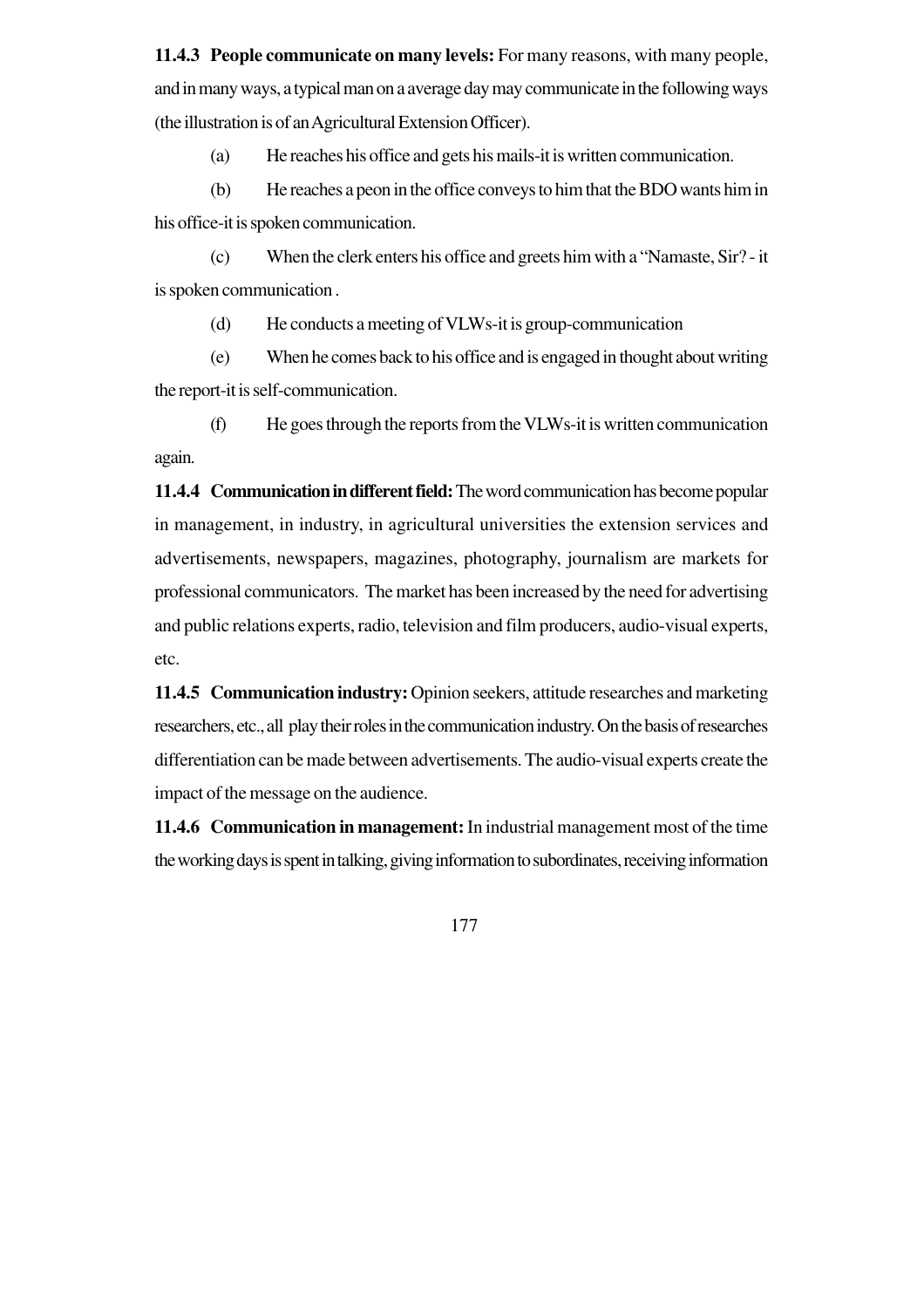from top management and transmitting it to them. Meetings and interviewing increases the efficiency of workers and improves coordination. As automisation develops even the mere machine operator will spend more time in manipulating symbols.

**11.4.7 Communication removes the time-lag:** The accelerated pace of research has made it more difficult for scientific, technical and operating personnel to keep abreast of recent developments. An extension worker in agriculture is outdated if he lacks communication about the latest researches on wheat, paddy, soybean and other crops varieties, the use of fertilisers; and the plant protection measures developed in the last given years. This necessitates in-service training, development of communication centres, extension directorates and other such agencies to keep them up-to-date. Similarly the farmers have to be demonstrated the improved practices, given information through radioprogrammes, supplied with literature which they can follow, they have to be given the opportunities of seeing demonstrations, exhibitions, the farms of the progressive farmers or agricultural colleges, etc. If this gap between the knowledge developed and the technology known to extension workers and farmers is widened, the pace of progress will be slow.

Thus, the scope of communication is very wide and comprehensive. It is a two way process involving both transmission as well as reception. It is a continuous process of exchange of facts, ideas, feelings, attitudes, opinions, figures, and interactions with others. In the process, it uses a set of symbols; symbols may be words, action, pictures, figures. Communication, however, does not mean downward movement of sending directions, orders, instructions etc. It is only one-way communication.

Two-way communication represents movement of communication upward. Internal communication flows in different directions - vertical, horizontal, diagonal, across the organisation structure. Internal communication may be formal and informal. External communication is concerned with transmission of messages outside the organisation with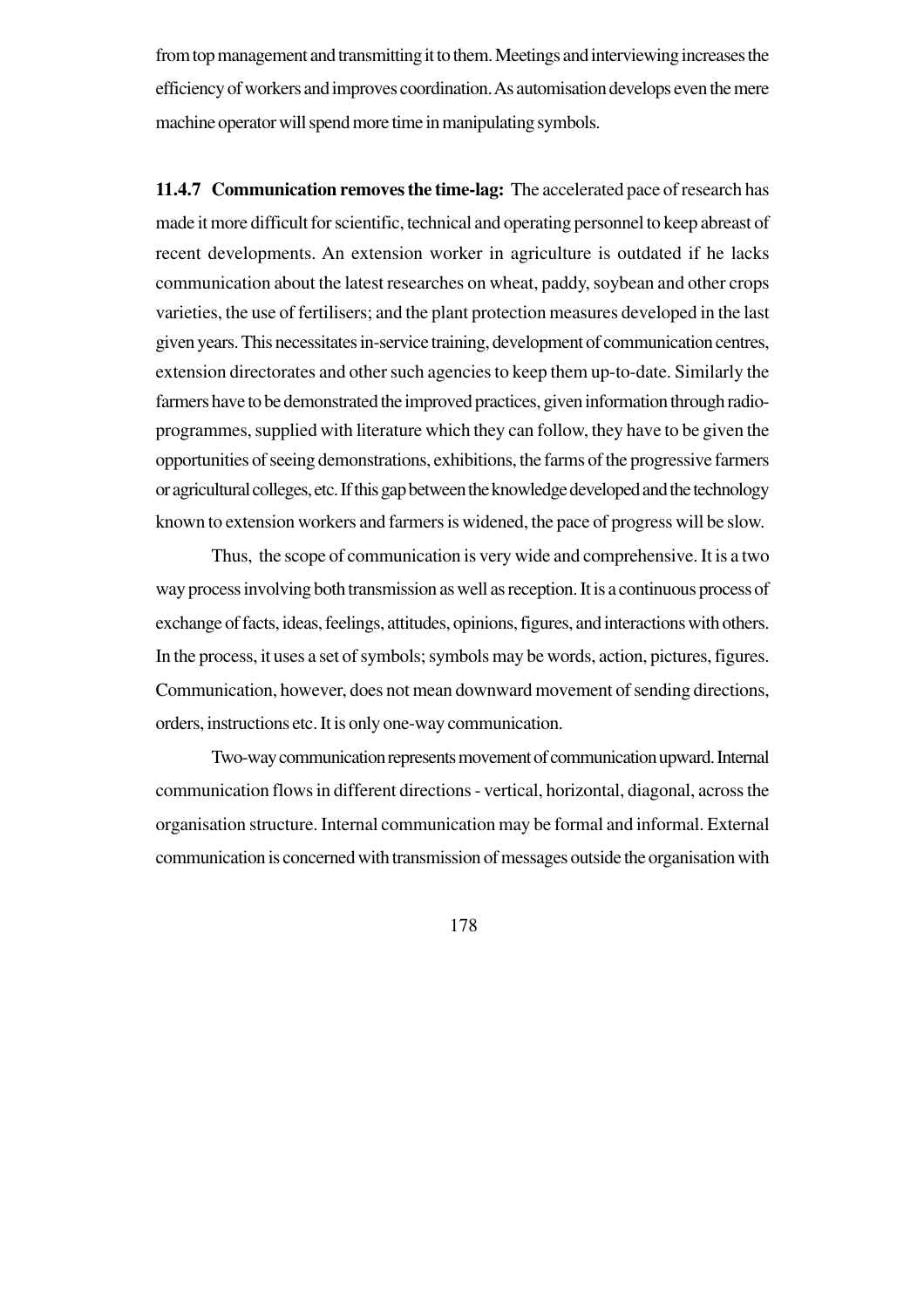Government and its departments, customers, dealers, intercorporate bodies, general public inves-tors, etc. External communication promotes goodwill with the public. Internal communication helps in discharge of managerial functions like planning, direction, coordination, motivation etc.

The broad policies and objectives flow downward from top management to a lower level. Both written and oral or verbal media can be used to transmit messages. Written media consist of instructions, orders, letters, memos, house journals, posters, bulletins, boards, information racks, handbooks, manuals, annual reports, union publications, etc. Verbal media may consist of face-to-face conversation, lectures, conferences, meetings, interviews, counselling, public address system, telephone, grapevine, etc. Recently, a number of sophisticated communication technologies have emerged, both in oral and written communication on account of technological advancement.

#### **Check Your Progress**

\_\_\_\_\_\_\_\_\_\_\_\_\_\_\_\_\_\_\_\_\_\_\_\_\_\_\_\_\_\_\_\_\_\_\_\_\_\_\_\_\_\_\_\_\_\_\_\_\_\_\_\_\_\_\_\_\_\_\_\_\_\_\_\_\_\_\_\_\_\_\_\_\_\_\_\_\_\_\_\_\_\_\_\_\_\_\_\_\_\_\_\_\_\_\_\_\_\_\_\_\_\_\_\_\_\_\_\_\_\_\_\_\_\_\_\_\_\_\_\_\_\_\_\_\_\_\_\_\_\_\_\_\_\_\_\_\_\_\_\_\_\_\_\_\_\_\_\_\_\_\_\_\_

\_\_\_\_\_\_\_\_\_\_\_\_\_\_\_\_\_\_\_\_\_\_\_\_\_\_\_\_\_\_\_\_\_\_\_\_\_\_\_\_\_\_\_\_\_\_\_\_\_\_\_\_\_\_\_\_\_\_\_\_\_\_\_\_\_\_\_\_\_\_\_\_\_\_\_\_\_\_\_\_\_\_\_\_\_\_\_\_\_\_\_\_\_\_\_\_\_\_\_\_\_\_\_\_\_\_\_\_\_\_\_\_\_\_\_\_\_\_\_\_\_\_\_\_\_\_\_\_\_\_\_\_\_\_\_\_\_\_\_\_\_\_\_\_\_\_\_\_\_\_\_\_\_

\_\_\_\_\_\_\_\_\_\_\_\_\_\_\_\_\_\_\_\_\_\_\_\_\_\_\_\_\_\_\_\_\_\_\_\_\_\_\_\_\_\_\_\_\_\_\_\_\_\_\_\_\_\_\_\_\_\_\_\_\_\_\_\_\_\_\_\_\_\_\_\_\_\_\_\_\_\_\_\_\_\_\_\_\_\_\_\_\_\_\_\_\_\_\_\_\_\_\_\_\_\_\_\_\_\_\_\_\_\_\_\_\_\_\_\_\_\_\_\_\_\_\_\_\_\_\_\_\_\_\_\_\_\_\_\_\_\_\_\_\_\_\_\_\_\_\_\_\_\_\_\_\_

\_\_\_\_\_\_\_\_\_\_\_\_\_\_\_\_\_\_\_\_\_\_\_\_\_\_\_\_\_\_\_\_\_\_\_\_\_\_\_\_\_\_\_\_\_\_\_\_\_\_\_\_\_\_\_\_\_\_\_\_\_\_\_\_\_\_\_\_\_\_\_\_\_\_\_\_\_\_\_\_\_\_\_\_\_\_\_\_\_\_\_\_\_\_\_\_\_\_\_\_\_\_\_\_\_\_\_\_\_\_\_\_\_\_\_\_\_\_\_\_\_\_\_\_\_\_\_\_\_\_\_\_\_\_\_\_\_\_\_\_\_\_\_\_\_\_\_\_\_\_\_\_\_

Note: a) Write your answer in the space given below.

b) Check your answers with those given at the end of the lesson. i) Is communication a social process?

ii) What are the components of non verbal communication?

## **11.5 LET US SUM UP**

Communication is an exchange of information between individuals, groups, departments etc. It includes both present and past information. Communication is a tool and vital aspect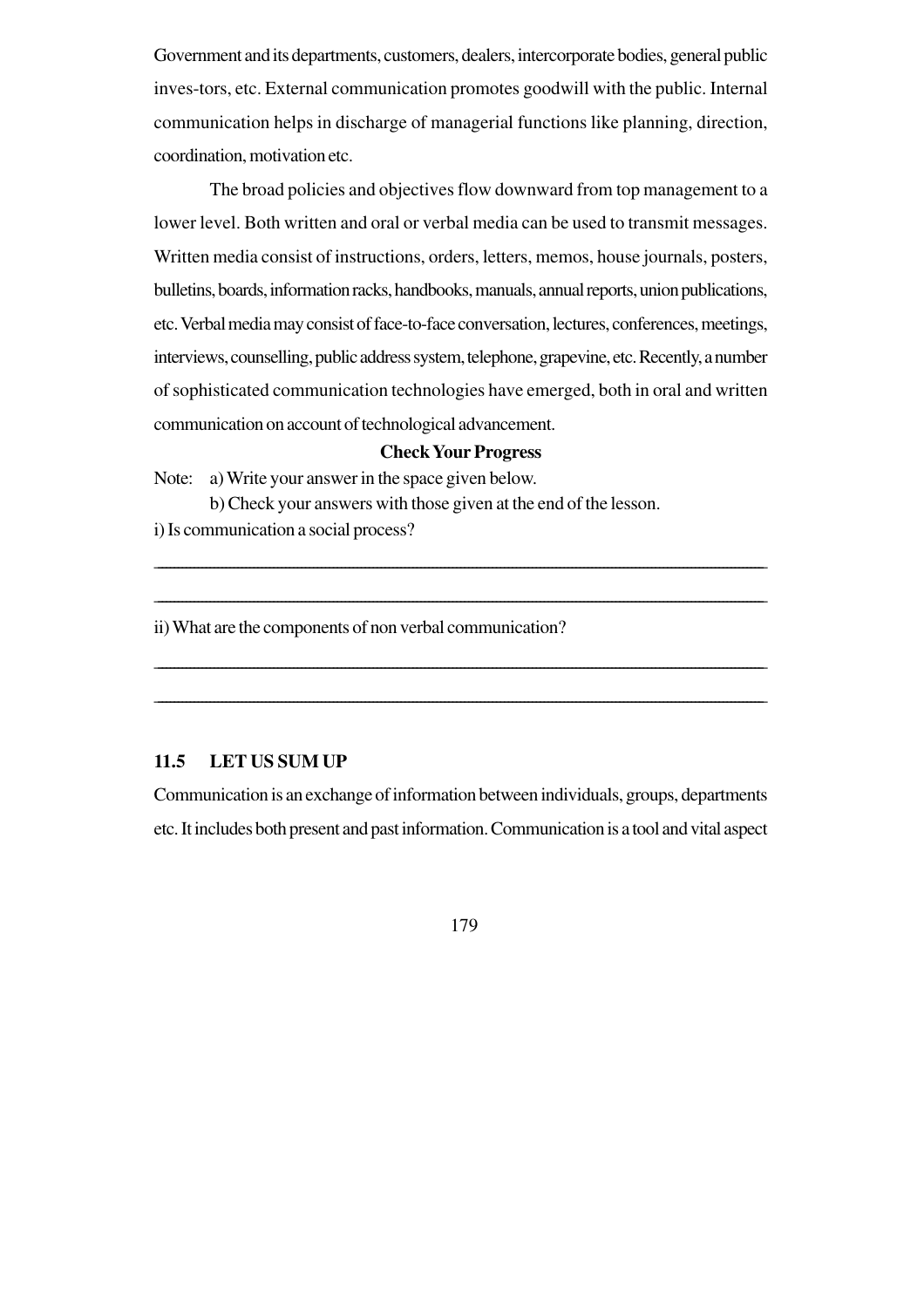of management process. As a matter of fact superior-subordinate relationship can exist only with effective and meaningful communication.

The purpose of communication is to make others to understand and act upon it accordingly in the same sense. The concept of communication is universal and is as old as human beings. Communication is an inborn quality. To communicate with one another is an compulsive urge of human beings. Communication is like birth, death, breath and wanting to be loved as an art or of life itself. No doubt, communication is an inborn quality but not an inborn quality without scientific base. To communicate effectively, it is necessary that one should acquire skills of communication like speaking skills, listening skills, writing skills, reading skills. Communication is both an art and science. The science of communication provides a body of principles which can guide the managers to find a solution to the specific problems and objective evaluation of results.

#### **11.6 ANSWERS TO CHECK YOUR PROGRESS**

1.Communication is a social process as it affects the entire society. It is a tool that enables everyone in society to satisfy his basic needs and desires and to get along with other people. As a social process, it is a means of recording and preserving knowledge by way of writing, symbols or by some other device to pass it on to the next generation. Society as a whole interacts in the communication process to influence the society.

2. Non verbal communication includes gestures, facial expressions, body language, proximity or distance between people etc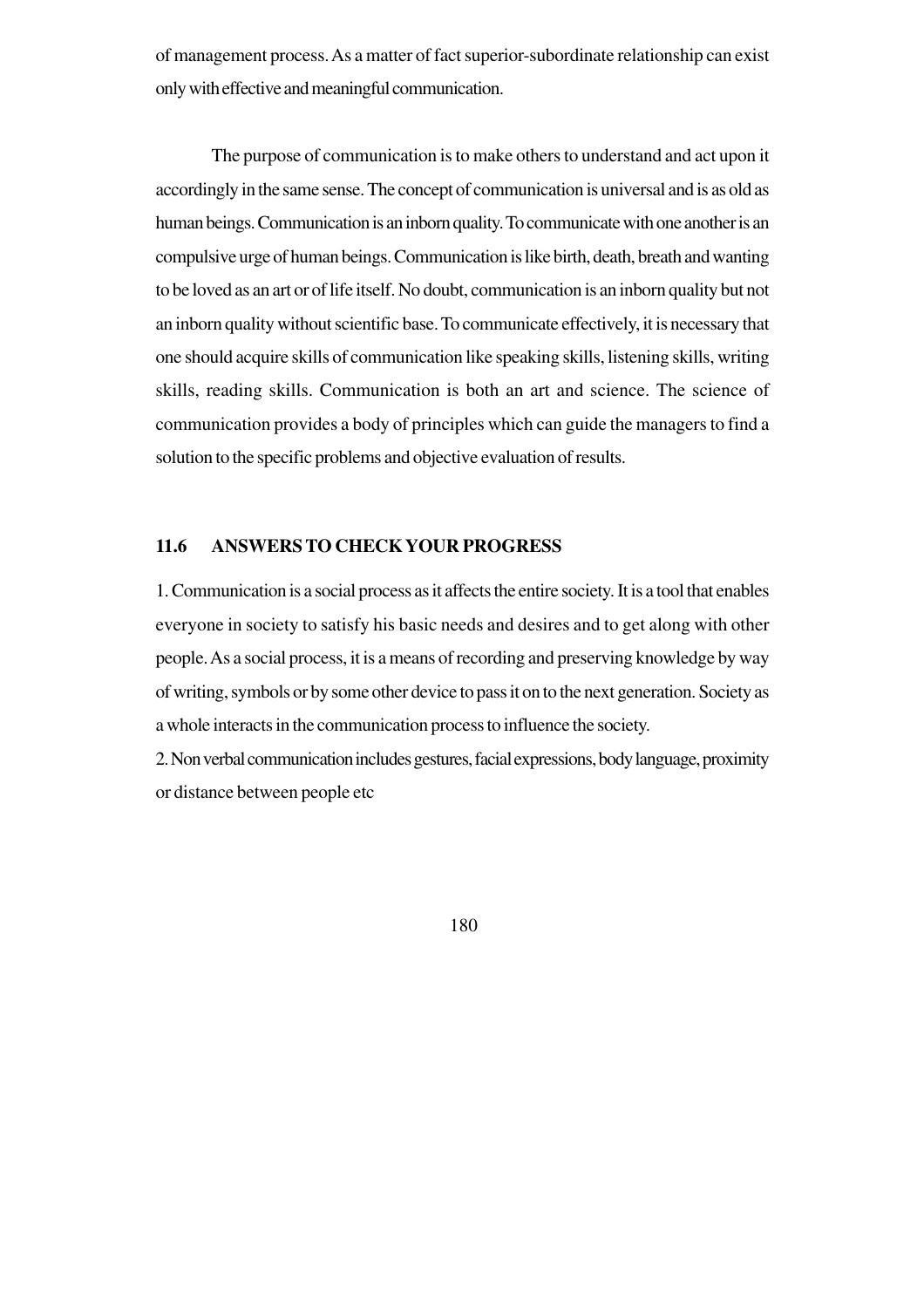### **11.7 LESSON END EXERCISE**

- Q.1 Discuss the scope of communication.
- Q.2 Discuss whether communication is an art of a science.
- Q.3 Describe the nature of communication.

#### **11.8 SUGGESTED READING**

1. B.P. Mohapatra (2016). Dimensions of Extension Education. New India Publishing Agency.

2. G.L. Ray (2015). Extension Communication and Management. Kalyani Publishers.

3. O.P. Dahama and O.P. Bhatnagar (2012). Education and Communication for Development. Oxford and IBH Publishing Co. Pvt. Ltd.: New Delhi.

4. S.V. Supe (2012). An introduction to Extension Education. Oxford and IBH Publishing Co. Pvt. Ltd.: New Delhi.

 5. V.K. Dubey and I. Bishnoi (2008). Extension Education and Communication. New Age International Ltd., Publishers: New Delhi.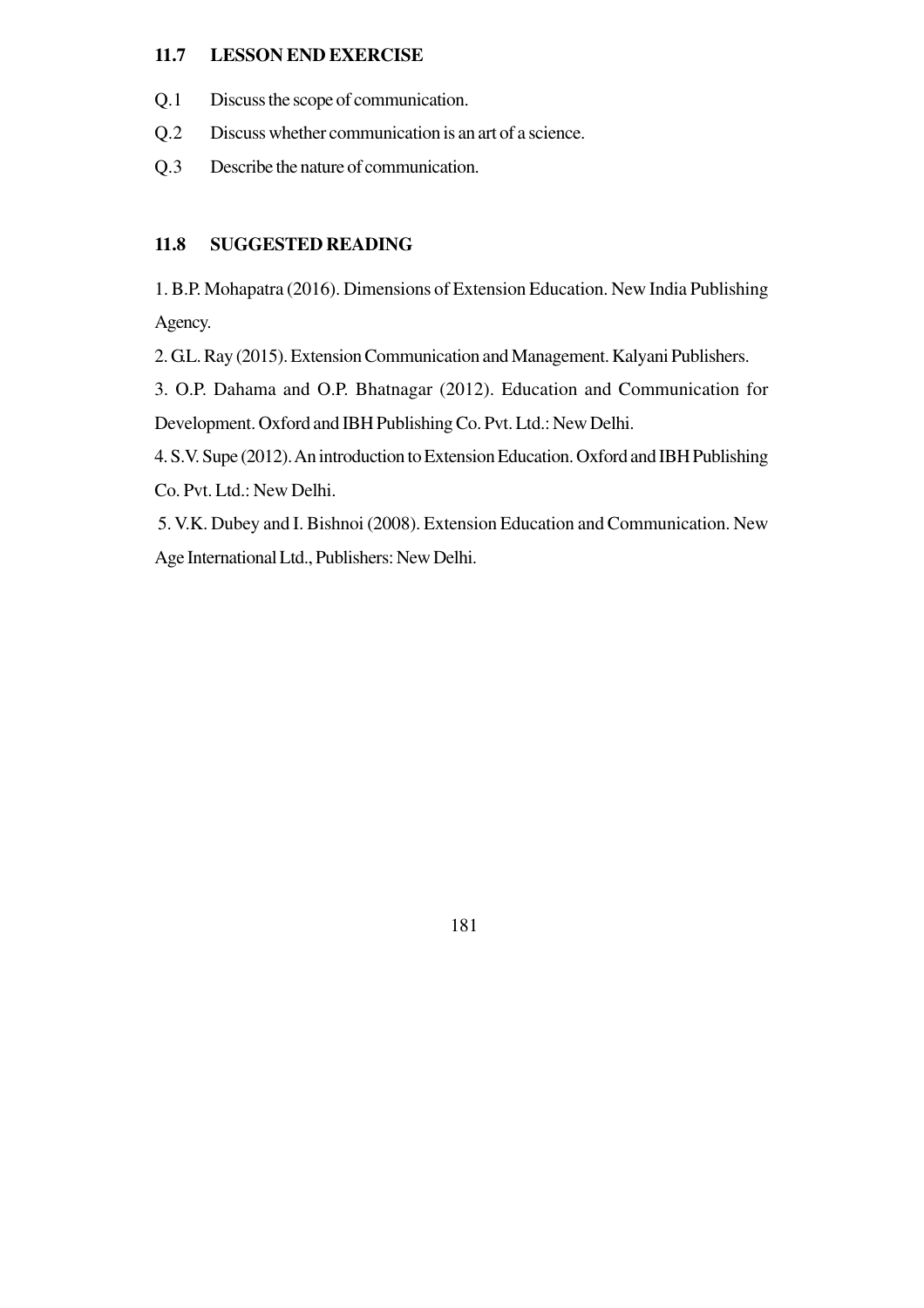# **FUNCTIONS OF COMMUNICATION AWARENESS OF SELF IN COMMUNICATION PRINCIPLES OF COMMUNICATION**

#### **STUCTURE**

- 12.1 Introduction
- 12.2 Objectives
- 12.3 Functions of communication
- 12.4 Awareness of self-confidence
- 12.5 Principles of communication
- 12.6 Let Us Sum Up
- 12.7 Answers to Check Your Progress
- 12.8 Lesson End Exercise
- 12.9 Suggested Reading

#### **12.1 INTRODUCTION**

Lesson 11 dealt with the nature and scope of communication. It emphasized that the concept of communication is universal and is an old as the human race itself. Communication contains the elements of both art and science. It is both a social as well as a human process. Further, the scope of communication is broad and includes both verbal as well as non verbal components. Now, in this lesson we will learn about the functions of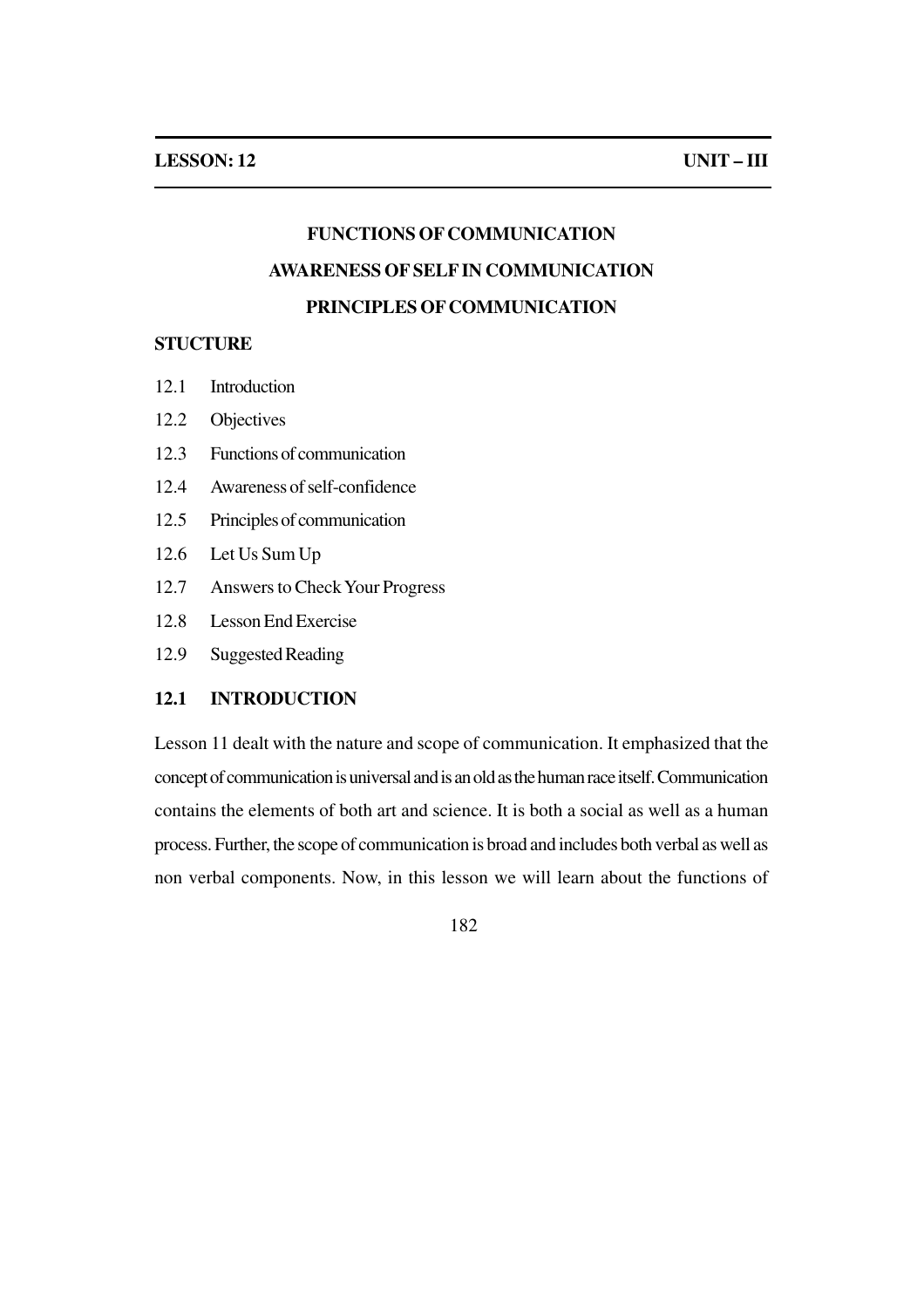communication, along with understanding the role of self awareness in communication. The last section of the lesson deals with the principles of communication.

## **12.2 Objectives**

This lesson aims to help students understand:

- i. Functions of communication
- ii. Role of self-awareness in communication
- iii. Principles of communication

## **12.3 FUNCTIONS OF COMMUNICATION**

One of the functions of communication which humanity has developed to their extreme social advantage is that of communicating to some living aspect of the environment (such as a person) in order to establish, maintain, exploit or alter the relationship with that person. According to Lee Thayer the basic functions of communication may be categorised as under:

#### *12.3.1 The information Function*

The basic elements of adapting oneself to the environment or adapting the environment to oneself is information we must have some information about going on in our environments to concern ourselves about it. And we must have some ill formation about ourselves, our intentions, goals, etc., in order to have something to be concerned about. So the getting or giving of information thus underlies all communication encounters, either directly or indirectly. Information is basic to all of the other applied functions of communication. Communication is not going to occur unless someone is acquiring and consuming some information about himself or his environment.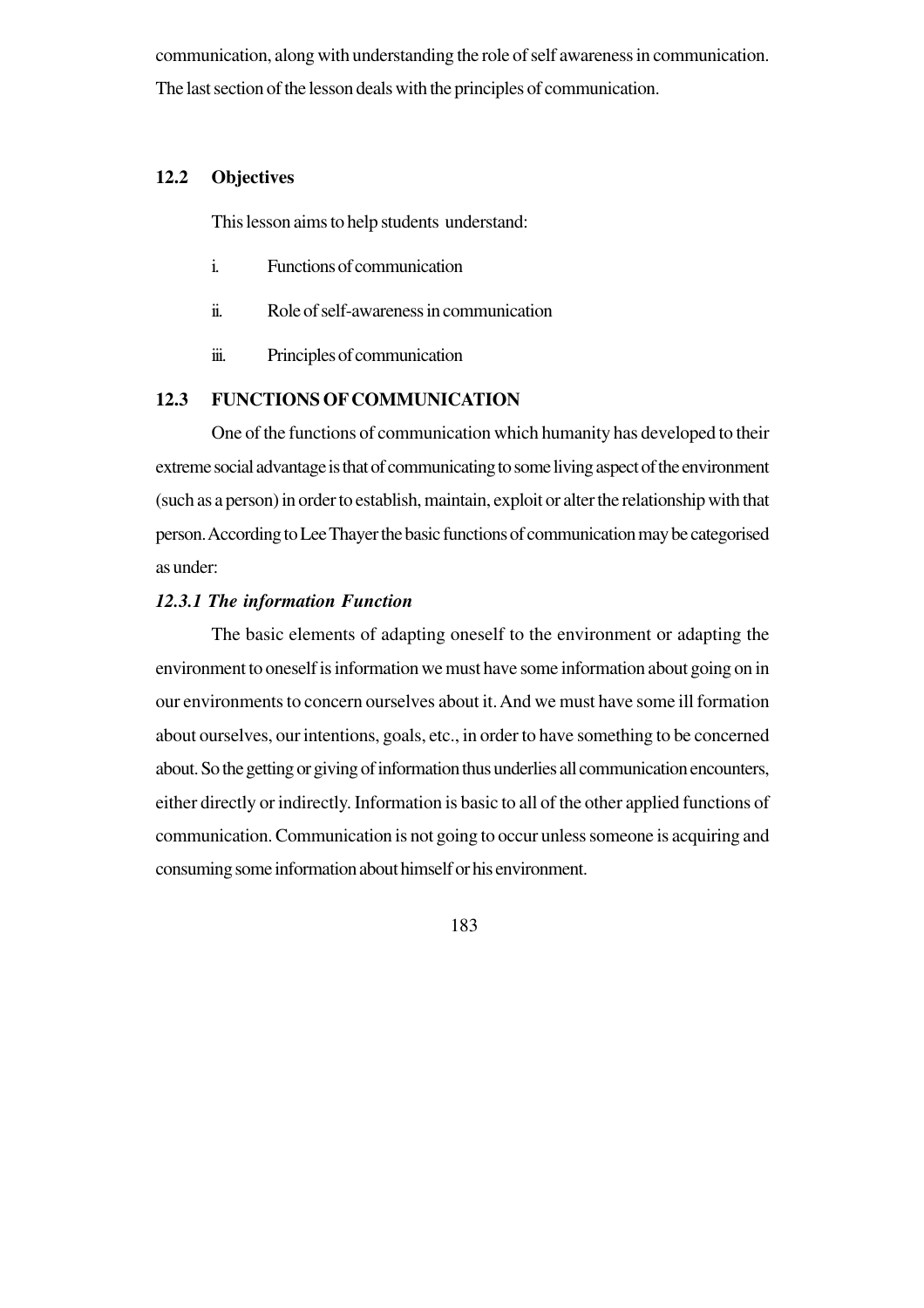Usually, when we speak of informative communication, we refer to 'international' communication. That is, we refer to the consequences of reactions intended or sought by the originator.

Thus the purpose of function or communication in an organisation is to inform the individual or group about the subject. Top management informs policies to the lower level through the middle level. In turn the lower level informs the top level of the reaction through to middle level. Information exchange flows vertically, horizontally and diagonally across the organisation. Becoming informed or informing others is the main purpose of communication.

#### *12.3.2. Instructive or Command functions*

The instructive function invariably deals with the commanding nature. It is more or less of directive nature. Under this, the communicator transmits with the necessary directives and guidance so as to enable them to accomplish his tasks. In this, instructions flow downwards from top to the lower level.

Those who are hierarchically superior (in family, business, military, civic or personal life) often initiate communication either for the purpose of informing their subordinates or for the purpose of telling them what to do, how to do, etc.

One of the expectations that properly socialised subordinates bring to their relationships with superior is that they are obliged to accept certain kinds of orders from certain superiors to do certain kinds of things. When the rules about who can order whom to do what thing, are mutually understood, neither the superior nor the subordinate expects to engage in a dialogue.

The command and instructive functions of communication are more observable in formal organisations than they are in informal organisation. Individuals who are hierarchically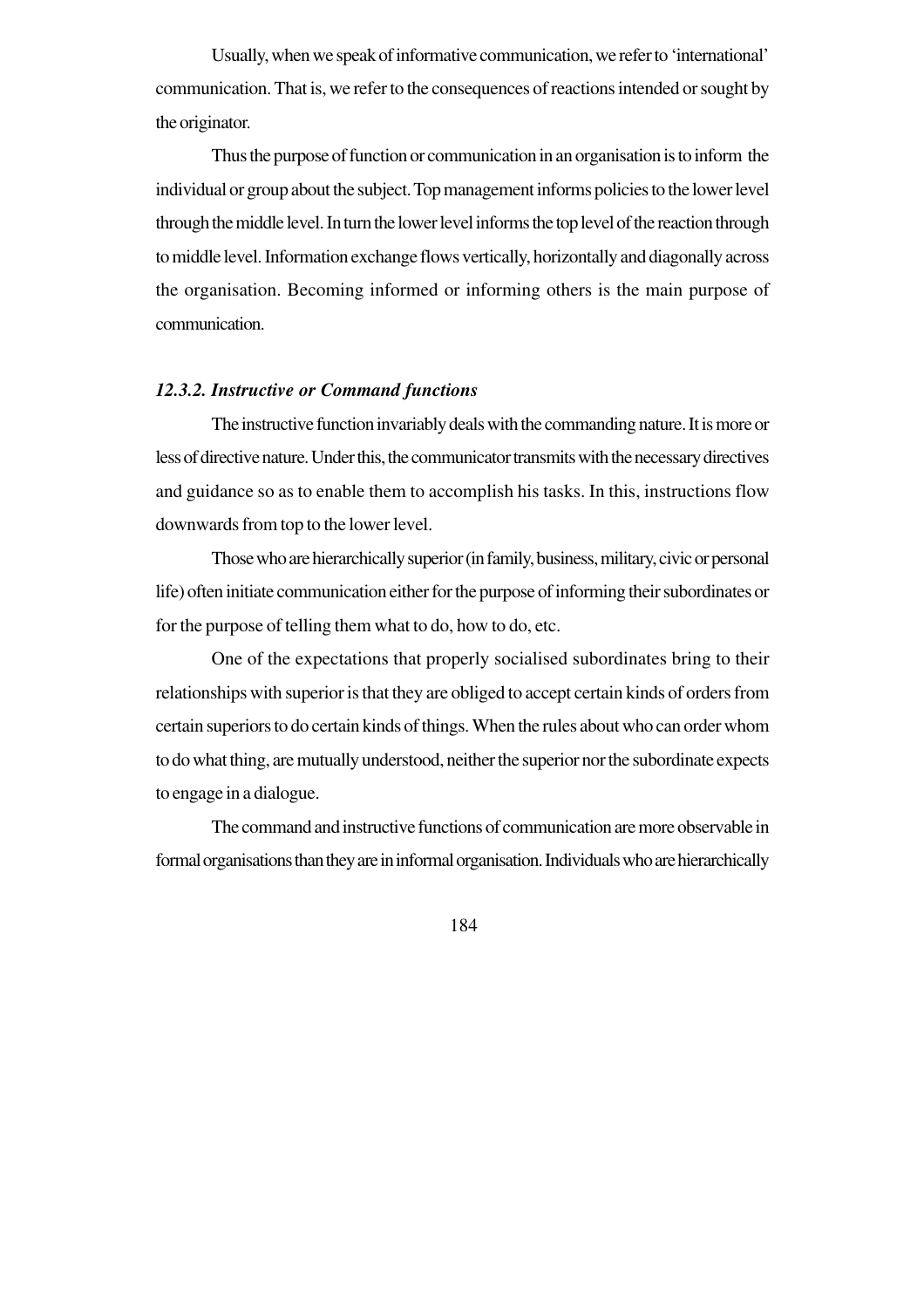(positionally) superior within an organisational structure are both privileged and obligated to command (and/or to control) certain task-related behaviour of their subordinates.

According to David Barlo, a person can and will accept a communication as authoritative only when the following four conditions are simultaneously obtained:

1. he can and does understand the communication.

2. at the time of his decision he believes that it is not inconsistent with the purpose of organisation

3. at the time of his decision, he believes it to be compatible with his personal interest as a whole; and

4. he is able, mentally and physically to comply with it.

The command purpose of communication is as pertinent to informal relations as it is to formal relations although in ways which are probably not as apparent.

Informal relations which persist over a time, particularly two person or one person face-to-face encounter, are founded upon mutually understood relationships prescribing certain behaviour towards one another. The participants continuously exercise some permanent or momentary prerogative they have in order to command the behaviour of another person.

Whenever we exercise such a prerogative to order or direct another's behaviour in some way, the communication which occurs is serving the command purpose. Whether being exercised by one person or by an aggregate in some collective way, the command function inevitably underlies much human interaction.

*12.3.3 Influencing Function:* A complete communication process is necessary in influencing others or being influenced. It implies the provision of feedback which tells the effect of communication. Motivational forces in an individual are to be provided and then stimulated through communication. Motivation is a behavioural concept through which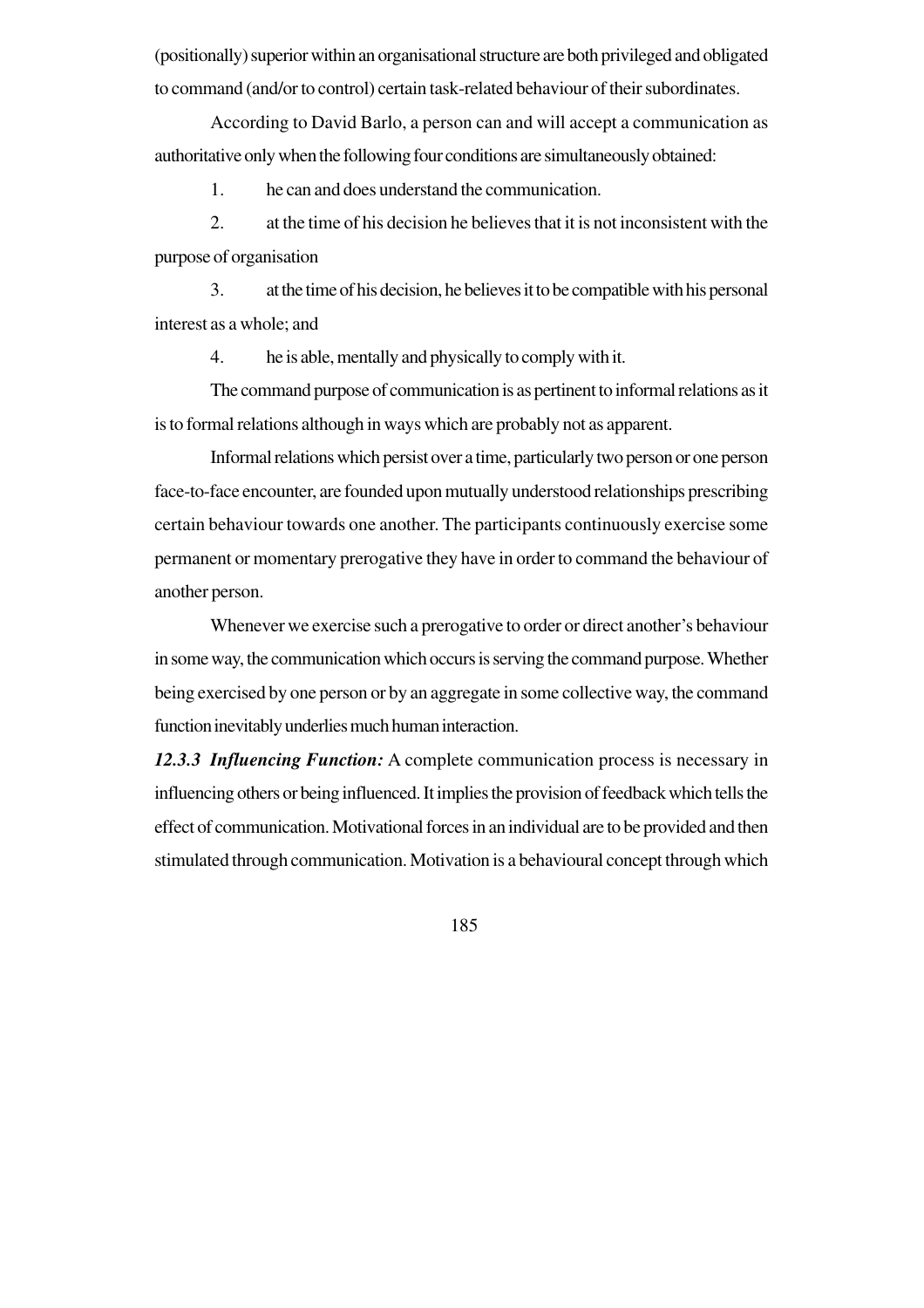one may try to understand why people behave as they do. Motivation is the result of interaction among three groups of factors such as (a) Influences working within the individual, (b) Influences working within the organisation. (c) Influences working in the external environment.

According to Berlo (1950), the sole purpose of communication is to influence We communicate to influence, to effect with intent the behaviour of other person(s).

Aristotle defined the study of rholotic (communication) as the search for all the available means of persuasion. So he implied that the main aim of communication was 'persuasion'.

The purpose of influencing another's comprehending system in some way would be to alter that receiver's general beliefs, understandings, values, orientations, etc., in some desired way By contrast, influencing another's behaviour is typically more action specific and situational.

## *12.3.4 Integrative function:*

It is a unifying function under which integration of activities is endeavoured. The integration function of communication mainly involves to bring about inter-relationship among the various functions. It helps in the unification of management function.

The major functions of communication at the interpersonal level is that of self integration or of continuously off setting any disintegration, (i.e. entropy that might otherwise occur).

At the level of formal organisation, larger than face-to-face human groups, integrative functions are provided by bureaucratisation, proceduralisation, indu-strialisation, etc. When a social system exceeds the integrative limits of face-to-face encounters, the necessary integration mechanisms become embedded in that social systems, literature, art, folklore, mythology beliefs, mores, orientations, etiquette and institutional practices.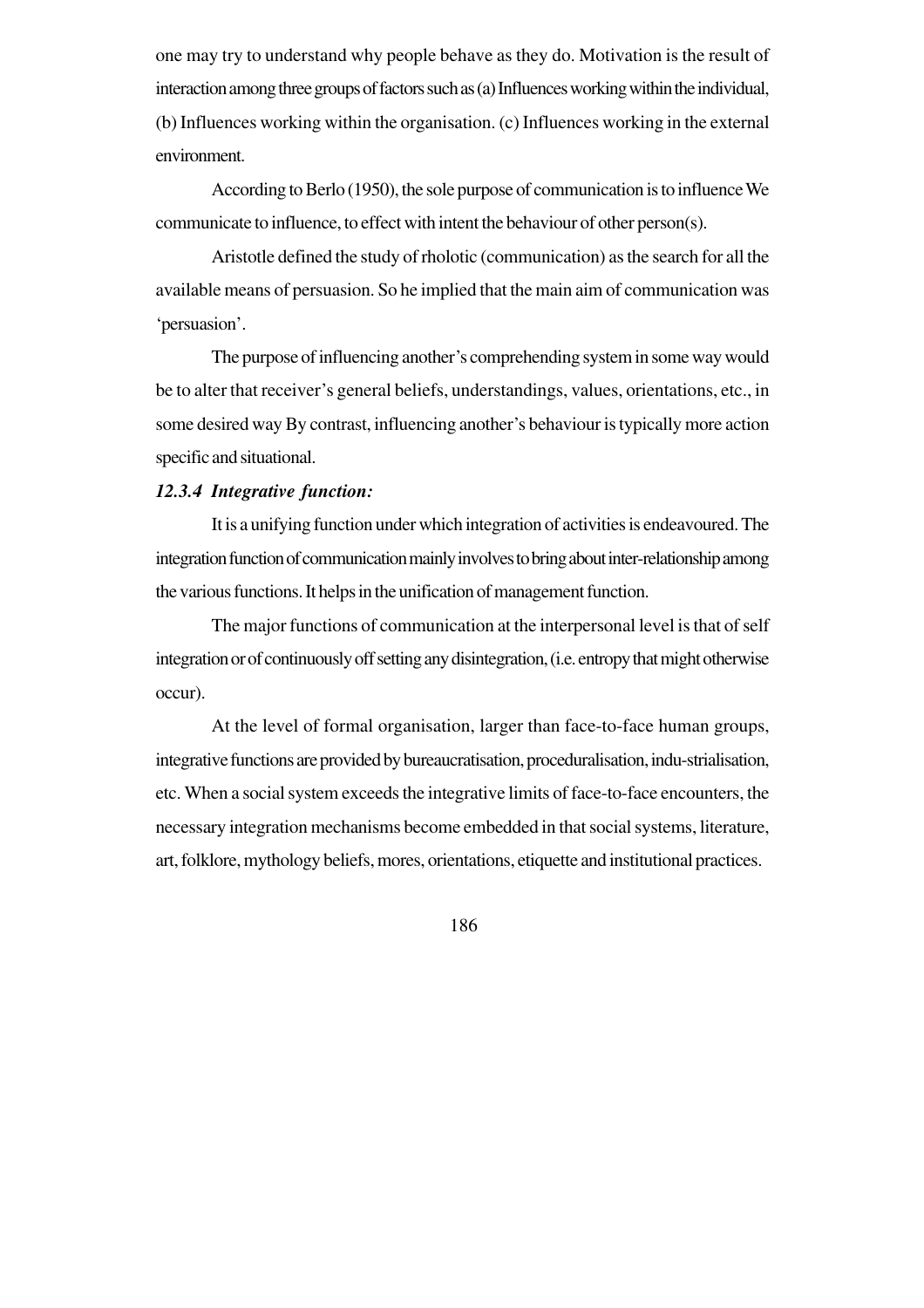It is important to realise that the integrative functions of communication (as is true for all the functions of communication) are ephemeral. Undoubtedly there is some advantage both to the individual and to the organisation in the relative integrity of their perspective structures. But this advantage would hold only if the competencies or capabilities thus created have some value or usefulness to the adaptive or the goal pursuing capabilities of the individual and or the organisation.

In the seventeenth century a school of thought known as faculty of Psychology made clear distinction between the 'mind' and 'soul'. This-mind-soul dualism was interpreted as a basis for two independent purposes for communication. One purpose was intellectual and the other was emotional. By this theory, one purpose of communication was informative, an appeal to mind. A second purpose was persuasive, an appeal to the soul, the emotions. A third purpose was entertainment. There has, however, been a tendency to interpret these purposes, as exclusive. One is not giving information when he is entertaining or entertaining when he is persuading and so on.

Schramm (1949) described the purpose of communication as immediate reward and delayed reward. He suggested that individuals are rewarded immediately on receiving or producing some kind of message. Both these are consummatory purposes. For example, an artist may compose a piece of music and be satisfied in the composing precess. As against this, the purpose of communication could be instrumental, e.g., the favourable response produced in his audience is instrumental in producing further behaviour on their part.

All communication behaviour has as its purpose, its goals, the production of a response. When we learn to phrase our purpose in terms of specific responses from those attending to our messages, we have taken the first step towards efficient and effective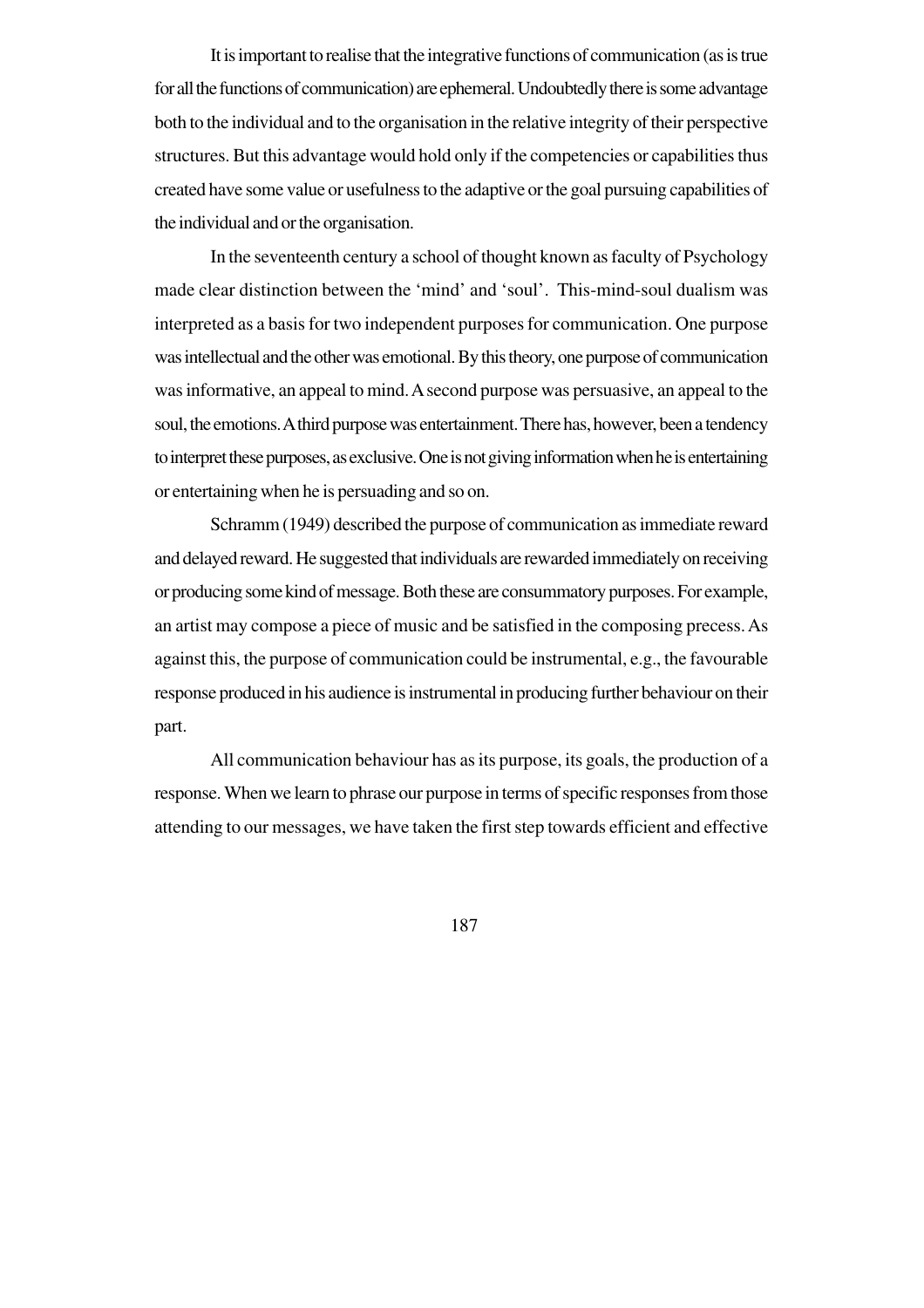communication. The failure to affect the receiver in way that was intended can be attributed to one or both of the two causes-inefficiency and or misperception.

*12.3.5 Evaluation Function:* Examination of activities to form an idea or judgement of the worth of task is achieved through communication. Communication is a tool to appraise the individual, his contribution to the organisation. Evaluating one's own inputs or another outputs or some ideological scheme demands an adequate and effective communication process.

*12.3.6 Directive Function:* Communication is necessary to issue directions by the top management or managers to the lower level. Directing others or being directed or instructed cannot take place without a complete communication process. The managerial function of directing involves giving orders to employees immediately subordinate to do a task, stop it or modify it. Directing others may be communicated either orally or in writing. An order may be a common, request order or implied order.

*12.3.7 Incidental Neutral Function:* Communication discharges several incidental and neutral functions. Many pieces of communication are not directly connected with the accomplishment of the objectives of an organisation. Communication sometimes may contribute indirectly to the organisational goals. For instance, communication has to provide social contact within the organisation.

*12.3.8 Teaching Function:* The importance of personal safety on the job has been greatly recognised. A complete communication process is required to teach and educate workers about personal safety on the jobs. This communication helps the workers to avert accidents, risks etc. and avoid cost, procedures etc.

*12.3.9 Image Projecting Function:* A business enterprise cannot survive by remaining aloof from the rest of the society. There is interrelationship and interdependence between the society and an enterprise operating in the society. Public goodwill and confidence are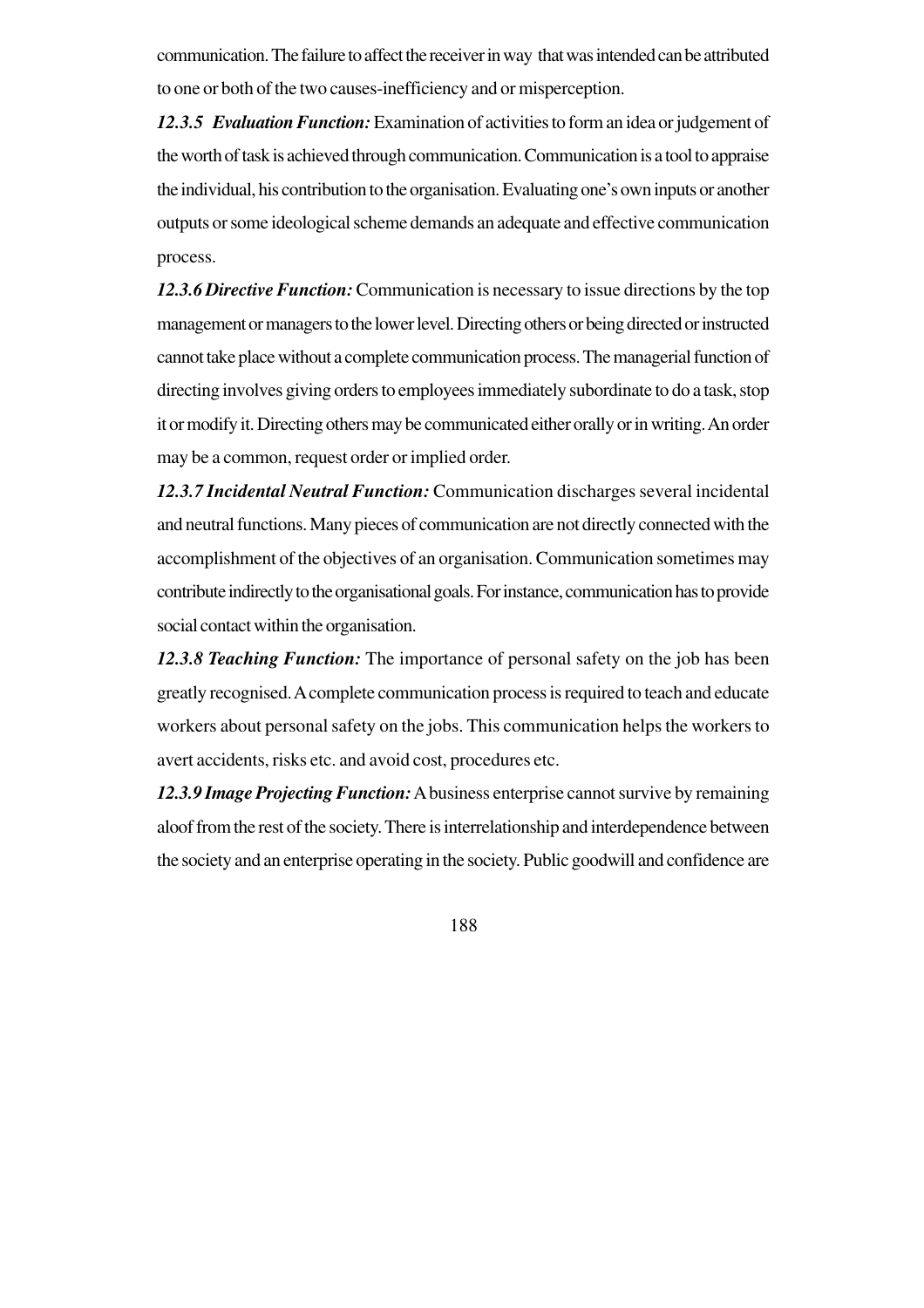necessarily created among the public. It is the communication with its multimedia approach which has to project the image of the firm in the society. Through an effective external communication system, an enterprise has to inform the society about its goals, activities, progress, and social responsibilities.

*12.3.10 Orientation Function:* The employees of the organisation are to be oriented with the organisation structure. Communication helps to make people acquainted with the co-employees, superiors and with the policies, objectives, rules and regulations of the organisation.

*12.3.11 Interview Function:* Interview as a medium of communication. It is through interviewing people, the interviewer selects qualified and worthy people for the enterprise. Recruitment process implies face-to-face or oral communication.

*12.3.12 Other Functions:* Effective decision-making is possible when required and adequate information is supplied to the decision-maker. Communication, either verbal or written, helps the, process of decision-making. In general, everyone in the organisation has to provide with necessary information so as to enable them discharge tasks effectively and efficiently.

## **12.4 AWARENESS OF SELF-CONFIDENCE IN COMMUNICATION**

Self-confidence is an essential interpersonal variable for effective communication. The literary meaning of the word "self-confidence' is trust or belief in one's confidence. It is a belief and faith in one's own ability to speak. The manager when he is communicating a piece of information gives in the belief that he is transmitting messages in such a way that the receiver receives it and understands the message. In other words, the communicator must have a great deal of trust in oneself or in one's own power of communication. Oral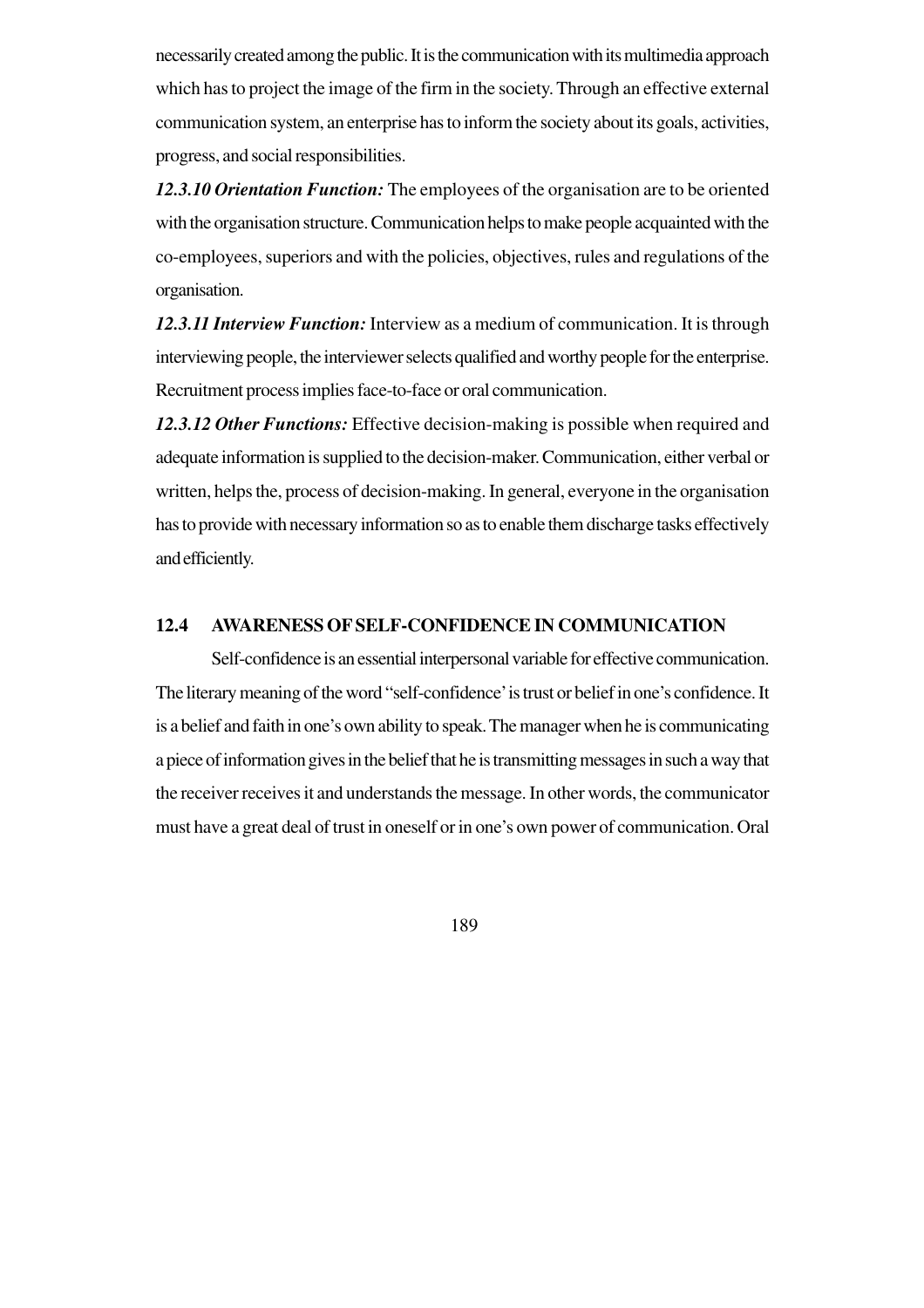communication is more than a physical process. It has also psychological aspects like establishing justification, developing confidence, etc.

Self-confidence is one thing to speak about the message and quite another thing to have confidence and preserve the same throughout the communication process with the greatest of vigilance and care. One has to be self-trusted and strong minded to exchange one's message in an understandable manner. There are so many temptations around us and it is always possible that the calls and worries of the organisational problems continuously haunts a person and opportunities go astray.

It is, therefore far simpler to follow a crooked way than stay Judiciously in the in the right course. The weak and the vacillating will hardly make the grade of the man with a good conduct as they are to fall victims to some alluring situations. The weakminded managers are generally dazzled by the glamour and colour of experience tasks. In course of time, however, the inevitable is bound to happen and the weak people become converted to the ways of their experienced comparison.

Self-confidence is the most important characteristic as an essential interpersonal variable for effective communication. Mental qualities find their highest manifestation in self-confidence. With trust and belief a person can communicate more effectively. The old proverb says, "where there is a will, there is a way." Similarly, where there is self-confidence, there would be good communication. It is an art which can be perfected by experience and practice but cannot be fully taught.

The process of building up of self-confidence consists efforts of mental exercise and situation dealings that have to be undergone before a person may hope to acquire the full control over his self or over his will. If the self and the will are strong fanned by the desired goals, the way is generally open to him, the way of all the tenacity and preservance that a person has. It is, therefore, not easy to have a determined belief or trust outright.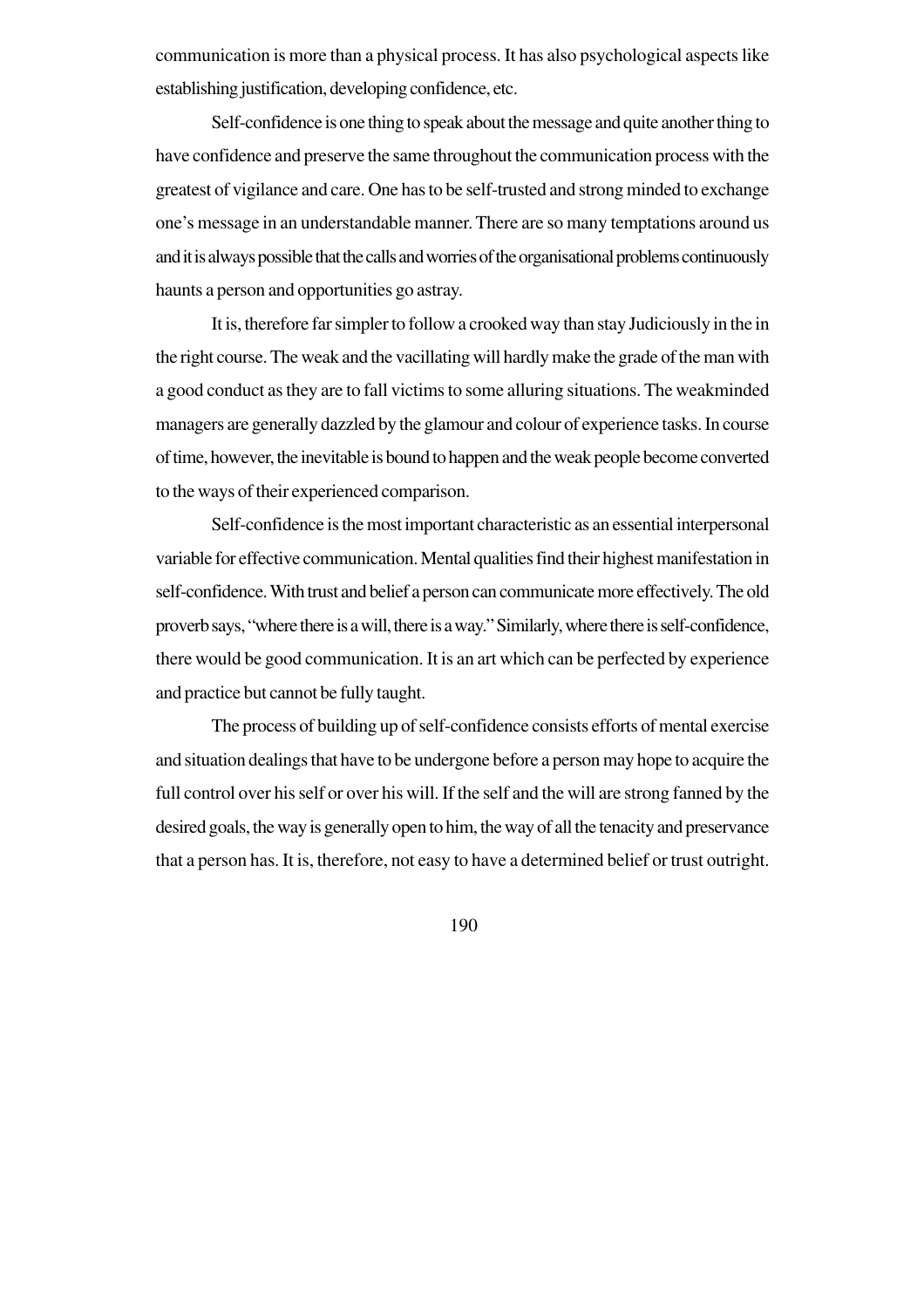One has to experience various interpersonal situations of communication and work for it with all efforts availing opportunities and one has to develop and grow self-confidence gradually and steadily. Analysis of interpersonal communication situations reveals that one good interaction everyday adds to his self-confidence as one every work will eat into it and hamper its development.

It is not always easy to cultivate one's self-confidence without proper feedback. Managers just occupying positions or beginners may have temperamental capabilities and in these formative periods of interactions, one can make or unmake one's self-confidence. Experience in practical situations is not yet fully set and there is enormous scope for improvement of self-confidence.

One has to develop justifiable self-confidence for this purpose. M.P.Wolf etc. have suggested to maintain a personal achievement journal. They suggested to record particulars of success, failures, experiences which can help to learn, improve and achieve. "From those summaries, write quarterly and yearly accounting for yourself. By reviewing your achievement journal, you will give yourself an ongoing personal inventory of selfinsight, performance, and future direction. You will have relevant data for documenting the development of your career. And you will have a communication aid for constantly developing justifiable confidence in yourself."

A communicator cannot establish self-confidence and rise to the occasion all of a sudden. The speakers are otherwise the first to rehearse. M.P. Wolf and others, have suggested the following fundamental steps for self-confidence:

- ( 1) First rehearse alone; and
- (2) Rehearse in front of try-out group.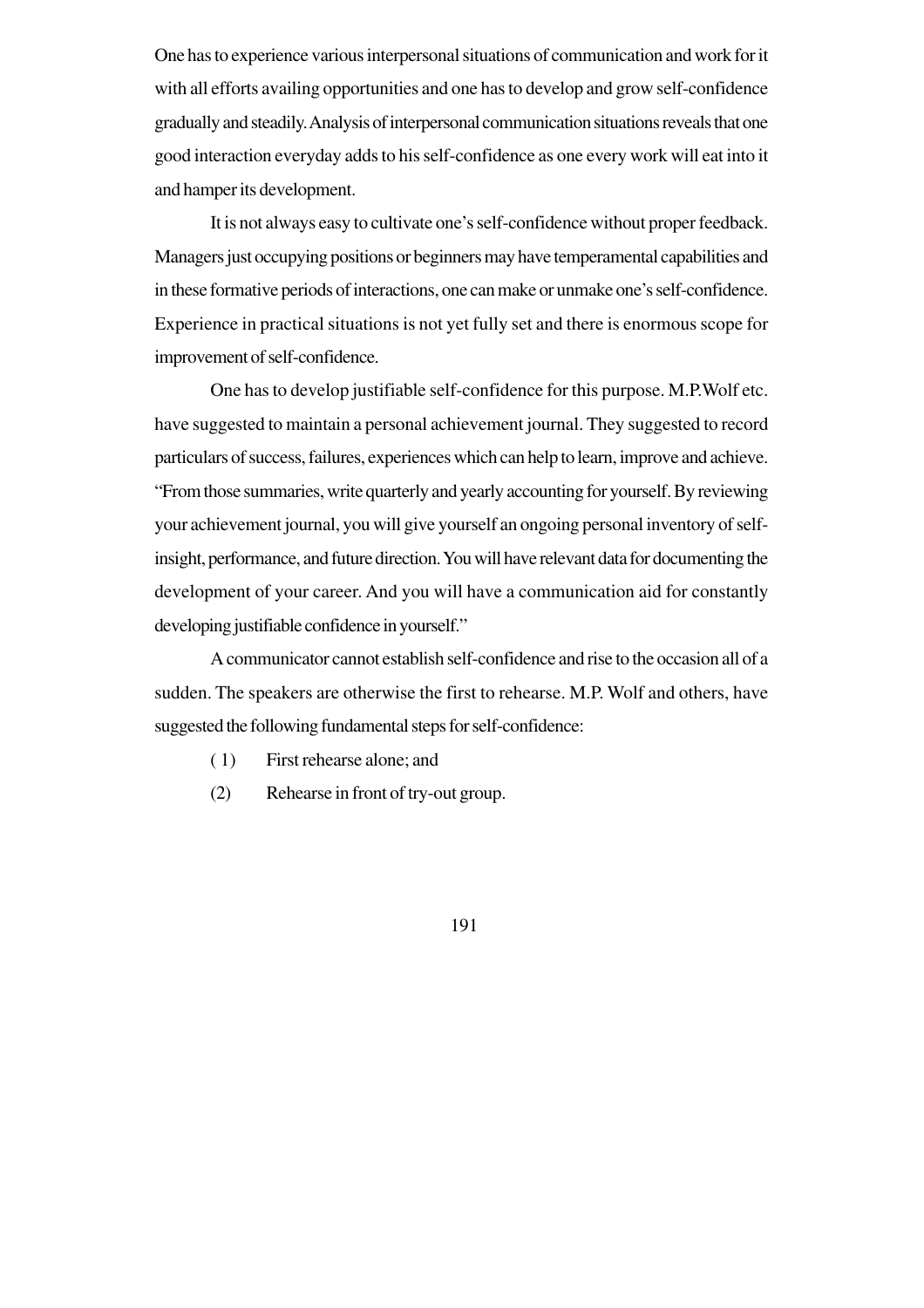Self-confidence is related to interpersonal communication. One can experience trust when his relationship with another person is characterized by various situational contexts. According to Rossiter and Pearce, the following are much situational context:

- (1) Contingency.
- (2) Predictability.
- (3) Alternative Options.

(I) *Contingency:* "Contingency" means a situation in which the results of another person's actions significantly affect.

*(2) Predictability:* "Predictability" means the degree of confidence that one may have in his expectations about the other person's behaviour or intentions. Establishing selfconfidence neither happens by magic nor there is technical, manual or readymade guide which specifies the steps to be followed to make self-confidence. In fact there is no sure way to make self-confidence. Developing self-confidence sometimes encourages to convince others in interpersonal communication. This, trusting one's own strength, however, always makes others to distrust the speaker.

Another technique for building goodwill among an audience is to make the listeners to feel important. Due importance should be given to the listeners. The purpose of speech is to make them to understand the message. This can be achieved by showing appreciation for listeners and by taking a personal interest in listening to them and clarifying their doubts. It is an art and tact of the speaker to make them feel important. Speaking from their point of view and mentioning of various practical instances also makes them feel important.

Goodwill is friendly and kindly attitude. Listeners' goodwill is a major object of oral communication. Indicating acceptance of suggestions by the listeners will go a long way towards achieving a successful speech. Indicating attention and acknowledgement of what is being suggested will produce positive and favourable reaction from listeners. It will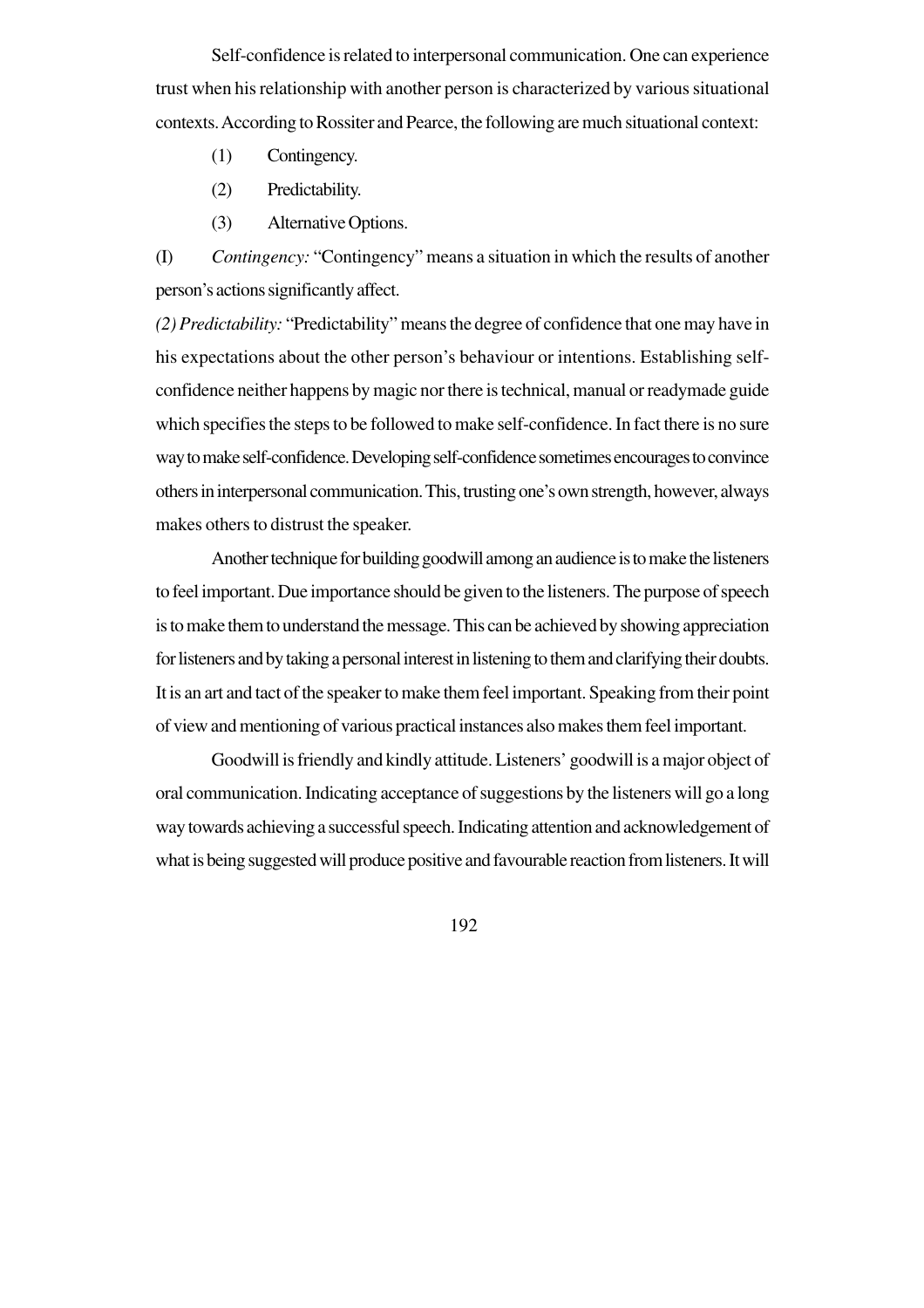create a friendly, confident feeling towards the communicator. Much of interpersonal communication depends on how one is definite in dealing with a situation.

One must appraise his interaction with others in terms of his self-esteem. One of the most dangerous barriers for interpersonal effective communication is lack of selfconfidence. Unless a person has self-confidence, he cannot transmit his achievement, his personal abilities, and his future prospects. The communicator indispensably has to build and develop in himself a justifiable confidence. The exhibition of feelings of anxiety and problems by facial expression are indications of lack or low-self-confidence. A person who is closely associated with the qualities of low self-confidence is unable to communicate and put across to a quite different cross-sections of people and in different situations. In real life situations, communicators feel it is difficult to face different faces of audience.

Every person communicating has to endeavour to overcome stage fright. Stage fright is a misdirected awareness on the part of the communicator. When the sender of a message or speaker lacks self-confidence, one may sense a nervousness, a tensing of muscles, a quivering voice, etc. In any case, self- confidence is more important which creates a positive outlook in the person.

A successful manager always endeavours to establish self-confidence among the subordinates. Stanley Coppersmith has suggested three conditions relating to selfconfidence. They are:

- (1) Managers have to make total acceptance of his subordinates.
- (2) To have clearly defined and enforced limits.
- (3) To have managerial respect for individual action within the defined limits.

It is the motivation and encouragement of his subordinates which promotes free flow of communication within the organisation in turn building up a right level of selfconfidence among the people working in the organisation. This not only establishes good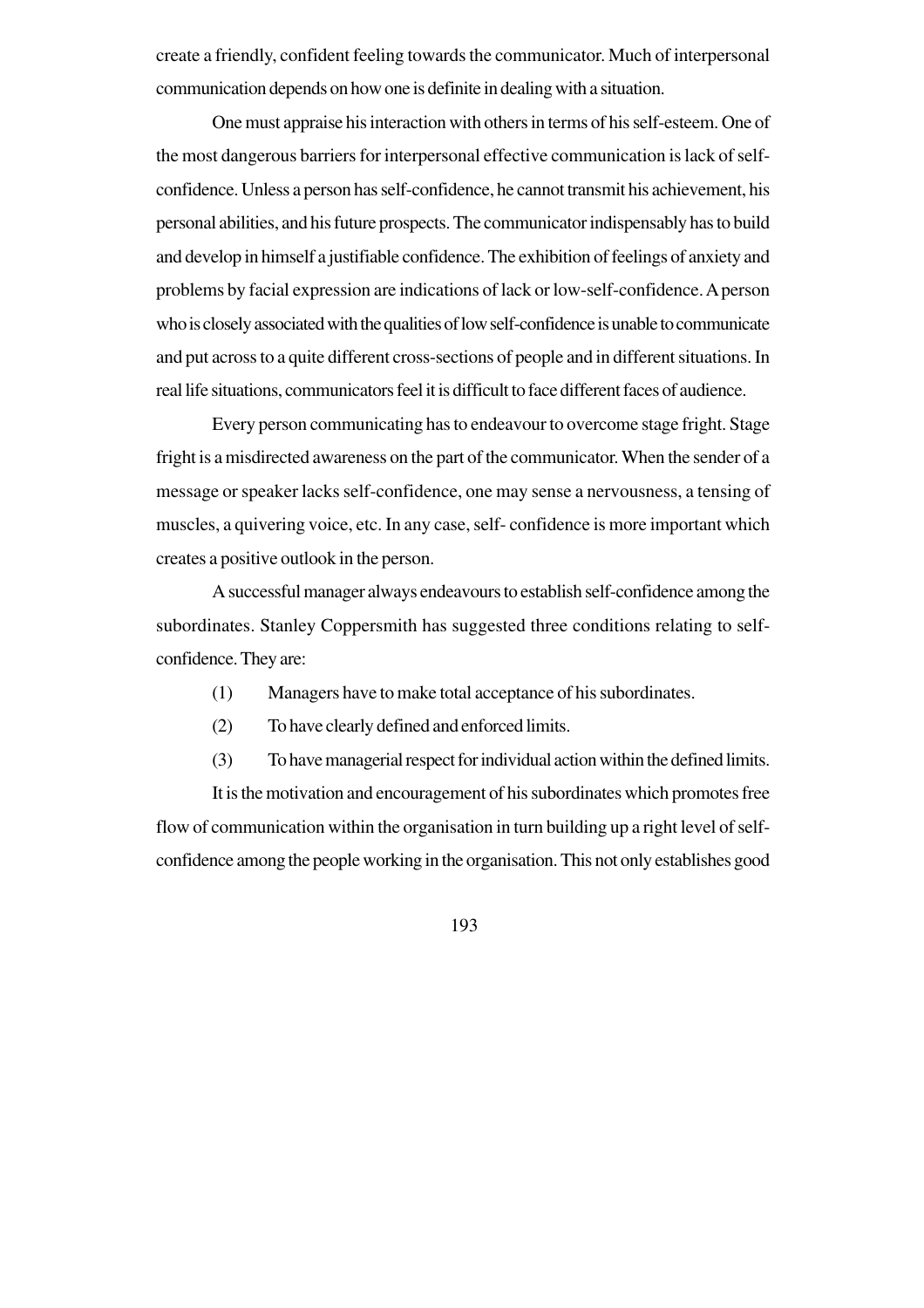formal relations but also informal relationships which are conducive to effective communication.

Leland Brown has suggested the following eight steps. If followed logically, one can achieve self-confidence:

- (1) Message preparation. Avoid forgetfulness, which results in stage fright.
- (2) Practice aloud, rehearse more times, imagine audience.
- (3) To hear one's own voice by tape recorder. Not to memorize talk.
- (4) Appropriate dress and appearance for the occasion.
- (5) Think about your audience, but not about yourself.
- (6) Begin slowly stage fright disappears after starting.
- (7) Speak louder than ordinarily.
- (8) Speak as often as you can. The more the practice, the easier it is to speak

with confidence.

## **Check Your Progress**

\_\_\_\_\_\_\_\_\_\_\_\_\_\_\_\_\_\_\_\_\_\_\_\_\_\_\_\_\_\_\_\_\_\_\_\_\_\_\_\_\_\_\_\_\_\_\_\_\_\_\_\_\_\_\_\_\_\_\_\_\_\_\_\_\_\_\_\_\_\_\_\_\_\_\_\_\_\_\_\_\_\_\_\_\_\_\_\_\_\_\_\_\_\_\_\_\_\_\_\_\_\_\_\_\_\_\_\_\_\_\_\_\_\_\_\_\_\_\_\_\_\_\_\_\_\_\_\_\_\_\_\_\_\_\_\_\_\_\_\_\_\_\_\_\_\_\_\_\_\_\_

\_\_\_\_\_\_\_\_\_\_\_\_\_\_\_\_\_\_\_\_\_\_\_\_\_\_\_\_\_\_\_\_\_\_\_\_\_\_\_\_\_\_\_\_\_\_\_\_\_\_\_\_\_\_\_\_\_\_\_\_\_\_\_\_\_\_

\_\_\_\_\_\_\_\_\_\_\_\_\_\_\_\_\_\_\_\_\_\_\_\_\_\_\_\_\_\_\_\_\_\_\_\_\_\_\_\_\_\_\_\_\_\_\_\_\_\_\_\_\_\_\_\_\_\_\_\_\_\_\_\_\_\_\_\_\_\_\_\_\_\_\_\_\_\_\_\_\_\_\_\_\_\_\_\_\_\_\_\_\_\_\_\_\_\_\_\_\_\_\_\_\_\_\_\_\_\_\_\_\_\_\_\_\_\_\_\_\_\_\_\_\_\_\_\_\_\_\_\_\_\_\_\_\_\_\_\_\_\_\_\_\_\_\_\_\_\_\_\_\_\_

\_\_\_\_\_\_\_\_\_\_\_\_\_\_\_\_\_\_\_\_\_\_\_\_\_\_\_\_\_\_\_\_\_\_\_\_\_\_\_\_\_\_\_\_\_\_\_\_\_\_\_\_\_\_\_\_\_\_\_\_\_\_\_\_\_\_\_\_

\_\_\_\_\_\_\_\_\_\_\_\_\_\_\_\_\_\_\_\_\_\_\_\_\_\_\_\_\_\_\_\_\_\_\_\_\_\_\_\_\_\_\_\_\_\_\_\_\_\_\_\_\_\_\_\_\_\_\_\_\_\_\_\_\_\_\_\_\_\_\_\_\_\_\_\_\_\_\_\_\_\_\_\_\_\_\_\_\_\_\_\_\_\_\_\_\_\_\_\_\_\_\_\_\_\_\_\_\_\_\_\_\_\_\_\_\_\_\_\_\_\_\_\_\_\_\_\_\_\_\_\_\_\_\_\_\_\_\_\_\_\_\_\_\_\_\_\_\_\_\_\_\_\_

\_\_\_\_\_\_\_\_\_\_\_\_\_\_\_\_\_\_\_\_\_\_\_\_\_\_\_\_\_\_\_\_\_\_\_\_\_\_\_\_\_\_\_\_\_\_\_\_\_\_\_\_\_\_\_\_\_\_\_\_\_\_\_\_\_\_\_

Note: a) Write your answer in the space given below. b) Check your answers with those given at the end of the lesson. i) What is the instructive function of communication?

ii) What is mean by influencing function of communication?

iii) Enlist some of the strategies of improving self confidence in communication.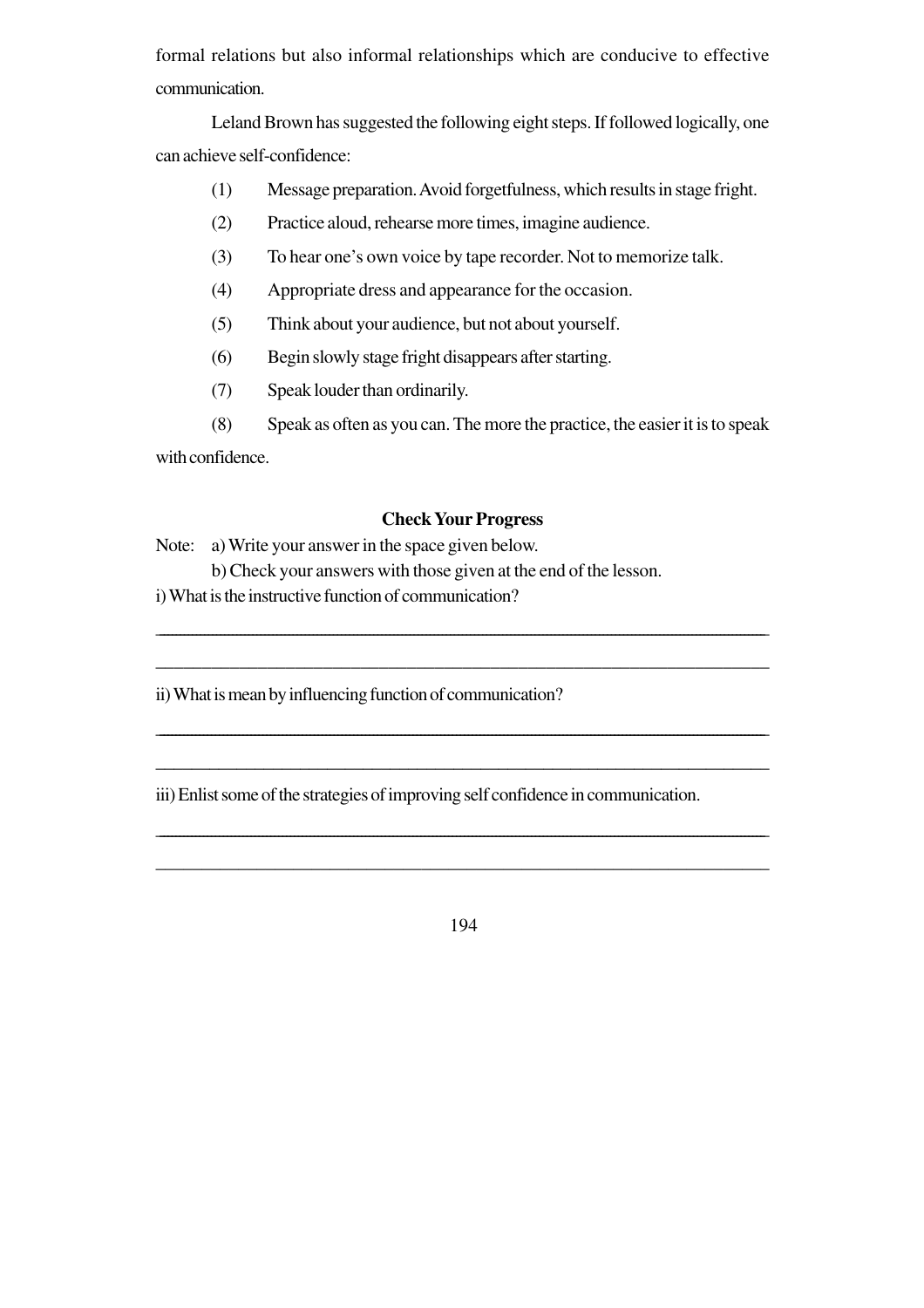#### **12.5 PRINCIPLES OF COMMUNICATION**

The principles of communication are in the nature of universal application. The principle of universality of communication is one of the characteristics pertaining to the nature of communication. Truly speaking, the problem of effective communication is present in all interpersonal, group and organisational activities. The problems are present everywhere whether it be a family, a school, State and Central Government departments, undertakings, corporations, trade unions and in all joint activities.

The principles and techniques of communication are universal in application but not necessarily and exclusively applicable to only business. They are applicable to social, religious, charitable, formal, non-formal, non-profit organisations also. Communication is a universal, process. The fundamental principles of scientific communication are applicable to all human activities, from the simplest small groups to great corporations, and the public. There are a number of fundamental elements in the process of communi-cation which are common to the process of communication in different walks of life. It is on the basis of these elements that theory of communication can be evolved.

Communication is based on certain foundational principles. The central postulates of communication (universally-accepted truths) are explained below.

• *Communication is transactional:* It means that our communication with other progress on the basis of responses produced to the original communication. The other implication is that each person is seen both as a listener and is therefore simultaneously sending and receiving messages, e.g. communication between a husband and a wife perpetuates through each second of their lives, whether they are discussing about their children, managing household chores, at work, talking or fighting. They constantly keep swapping their roles as speaker and listener. Any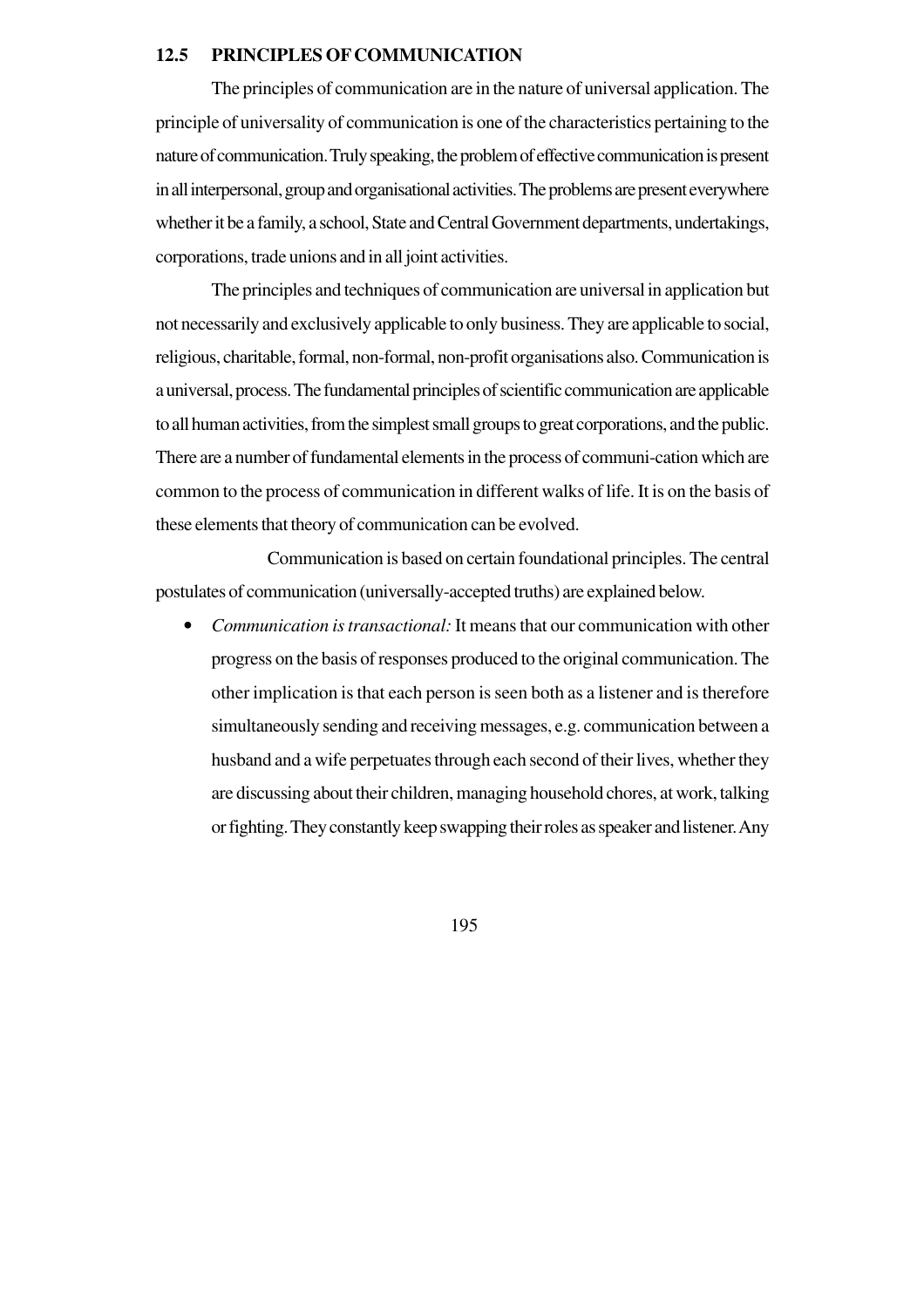communication in this relationship is a result of the previous communication between them and will result in another event of communication.

• *Communication is a process of adjustment and is punctuated*: Every time we interact, we adjust; we try to interpret and decode the symbol we receive, learn it and then understand it. Because not each and every individual involved in the communication sends or receive identical signals. To better understand adjustment, let us look at a few examples. In the case of communication within a family, if one of the members is unwell, all other members may feel low and sad. Similarly, in an educational institution if the laboratory staff goes on strike, neither will teacher be able to demonstrate nor will students able to perform experiments. The overall goal of the institute to impart knowledge through practical learning will not be fulfilled.

The communication process is a continuous transaction. Communication flows in a systematic and organised manner. For communication to occur, first there has to be *(a)* a sender, who send the message and enclose it, than there has to be *(b)* a message appropriately designed, which flow through *(c)* a channel to *(d)* a receiver who decode the message and interprets it. As the number of elements increase, the communication process becomes more complex. All these elements of communication must be organised to make the message interpretation effective. And for the conversation to be perceived better it is punctuated by the sender/ receiver. Punctuation is the tendency to divide a continuous stream of communication into smaller sequences of stimuli and responses. Every participant in the communication process divides the communication into causes and effects to better understand what goes on.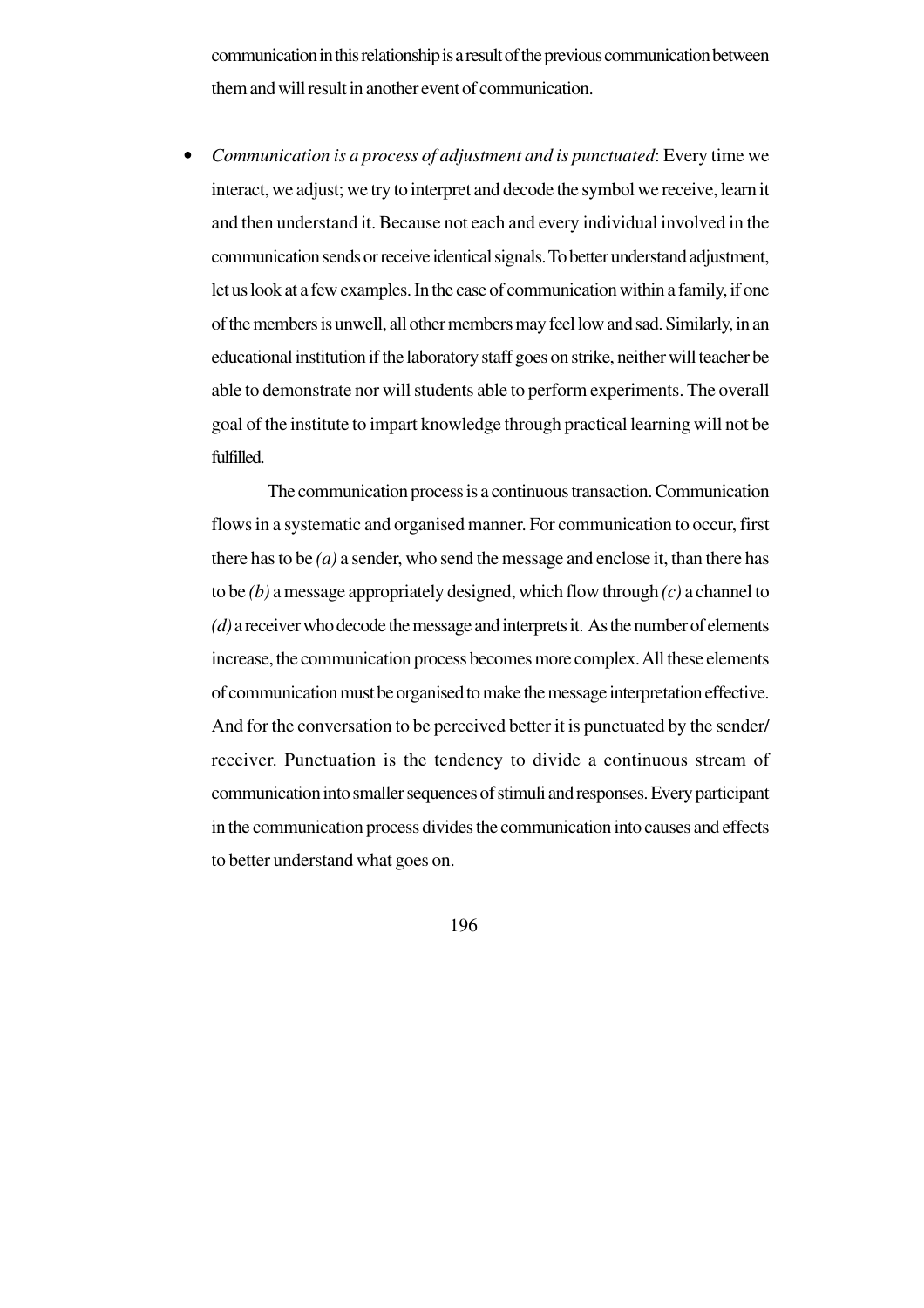- *Communication involves content and the dimensions of relationship:* Most communication interactions involve some degree of content. This content may be known to both the parties, or known by either of them or by none. For example, a teacher lecturing a diverse group of students shares content with them which she is well versed with but the students aren't. Further, communication also indicates the relationship between the two parties; the kind of dynamics that exists between them. For example, when a student enters late into classroom, the teacher may get angry and say, 'Make sure you see me after the class'. This simple statement clearly indicate that the teacher is at a position of authority and expects her student to report to her after the class. On the other hand, if the teacher would have said, 'Please make sure you are on time next time'; this would have indicated that the teachers has empathized with the student and must have understood that the student's delay would have been due to some problem. Thus communication carries along with the content a relationship dimension as well.
- *Communication is a package of signals*: Communication occurs not only through words, but also through gestures, body language and other non-verbal symbols. Usually, verbal and non-verbal symbols reinforce or support each other (DeVito, 2006). As a result we convey our messages and feelings more effectively when our verbal and non-verbal symbols are aligned. One cannot claim to be excited about opening a gift box, if one continues to lie down on the bed. On the other hand, we may express dual feelings through the package of these verbal and nonverbal signals while communicating. For example, if a guest suddenly arrives at your house when you are very tired, out of formality you would indeed say, 'Welcome home, so glad to receive you'; but accompany it with a blank and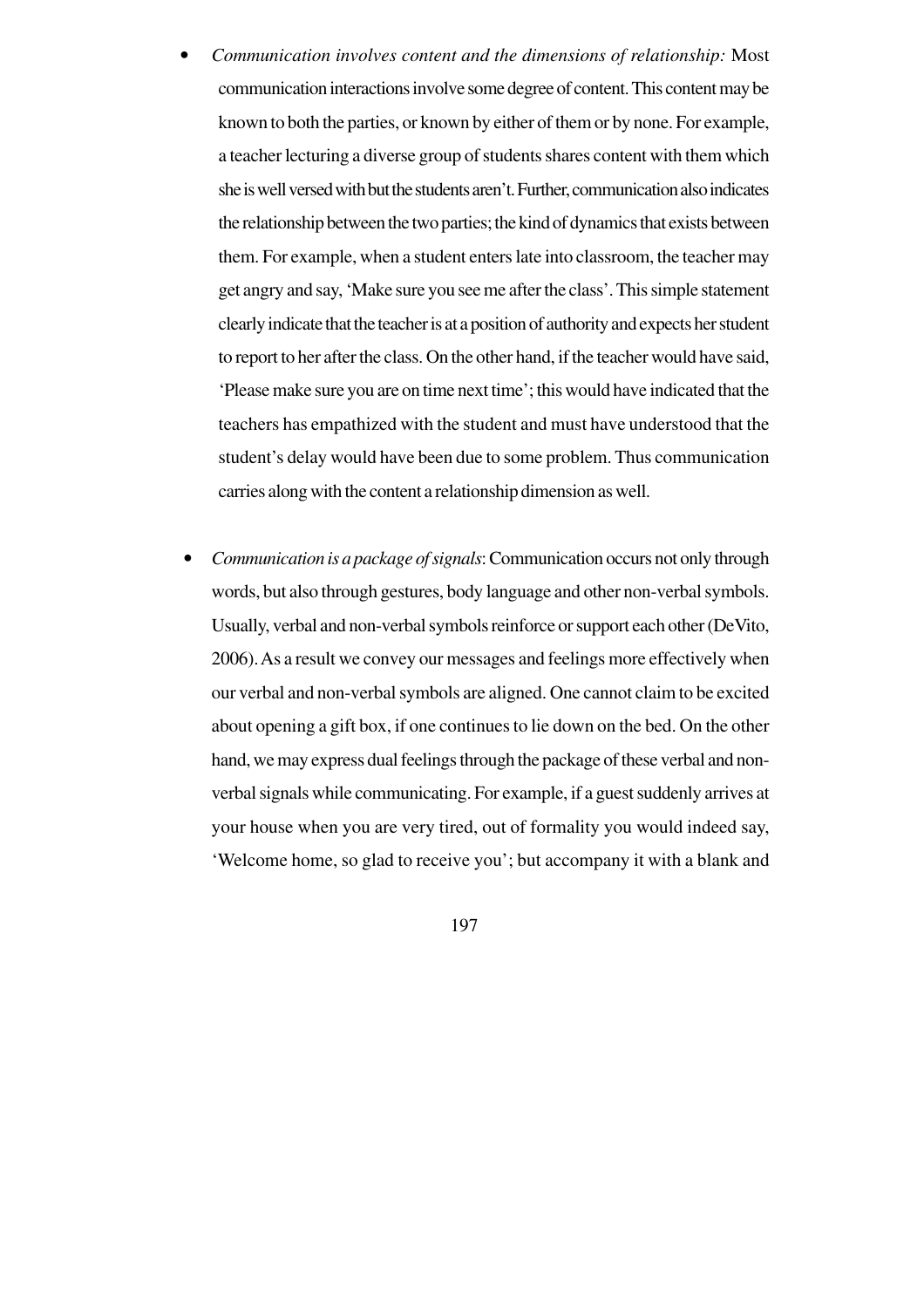unsmiling face and a cold hug, indicating the other half of your feelings— that you are not too pleased with receiving this uninvited guest. Thus, communication is a package of signals.

• *Communication involves symmetrical and complementary interactions:* The interactions during communication are primarily of two types: symmetrical and complementary. In symmetrical relationships, both the members behave in a similar manner. In fact, what one does is reflected by the other. If one gets aggressive, the other gets aggressive too; if one gets excited, the other gets excited too. In symmetrical relationship, there is equality with minimal difference. Although this is good, an adverse effect of this type of relationship is when both individual are negative in their behavior; there is a likelihood of potential conflict that may worsen the situation to a great extent. Consider an example of two teenaged siblings fighting over an issue; one gets aggressive, the other gets aggressive, and consequently the situation spirals out of control. The other type of interaction is complementary interaction, in which two individual indulge in different behaviors. Behavior of one acts as a stimulus for the other to engage in a complementary behavior. In this type of interaction maximization of differences is observed for example, in a family—if one partner acts in an authoritative way, the other may want to be democratic; if one acts superior, the other inferior and so on. As you know, culture often dictates such relationship. For example, the relationship between men and women tend to be asymmetrical across culture but the degree of equality in a relationship may vary. In develop countries like Sweden, the difference may be minimal, in the US the difference may be moderate but in countries like India the difference may be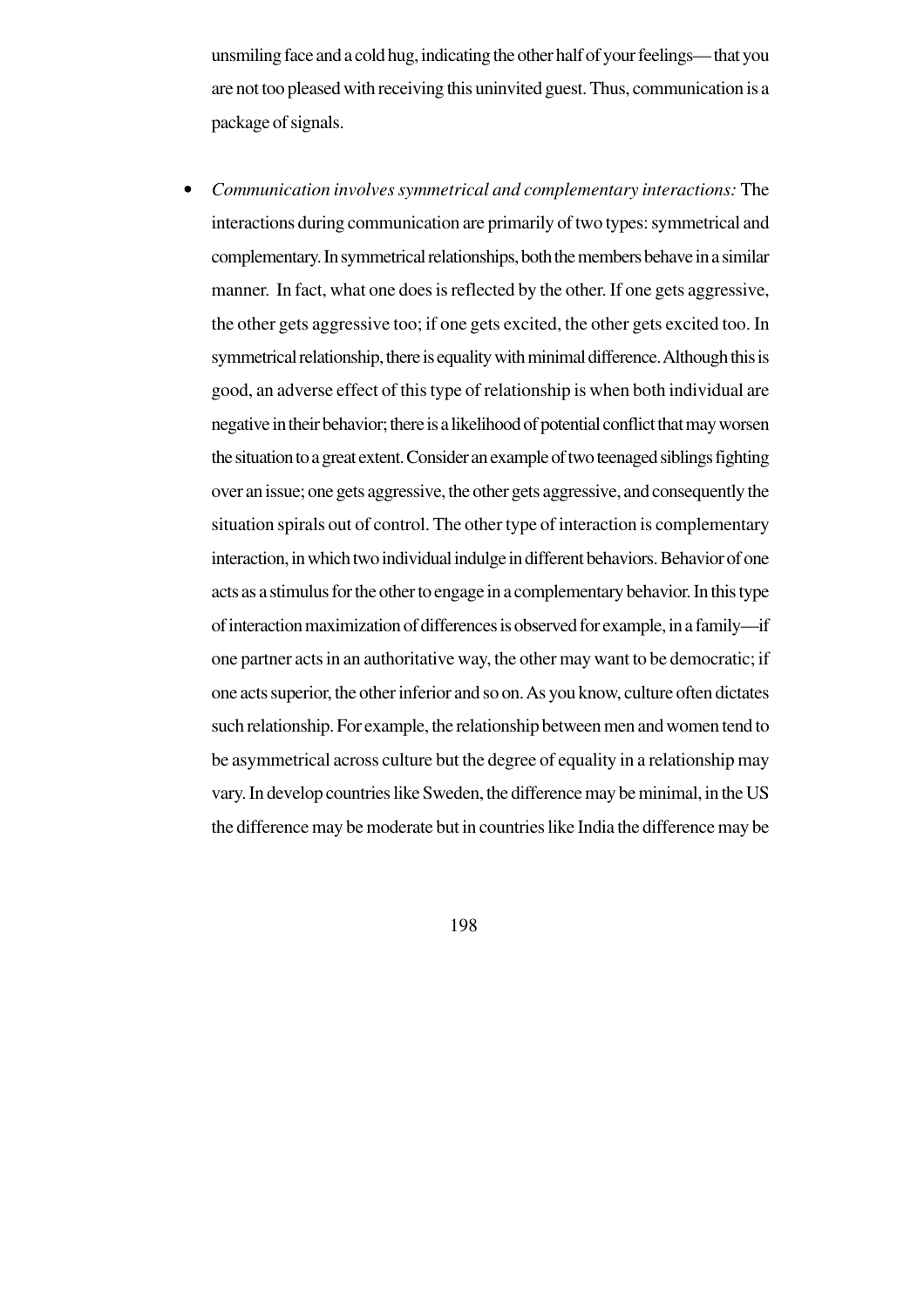high and in countries like Afghanistan the difference may be very high with restrictions even on mobility of women outside the house.

- *Communication is inevitable, irreversible and unrepeatable:* Communication is inevitable. We human beings have an innate instinct to communicate, to talk, to ask, to tell others. The history of communication can be traced to story of human civilization; it has been inevitable for human life to flourish. Once a message has been communicated it cannot be taken back. Another important factor to be noted is that the communication process cannot be reversed. You may have experienced situations where you may have used foul language and later on regretted it. Those words cannot be taken back. Even if you apologize, the damage done cannot be fully reversed. And, communication is unrepeatable. You can't exactly help replicate a communication situation as it occurred, as contextual and personal factors cannot exactly help replicate a communication encounter that occurred previously. For example, a teacher usually repeats the same lesson across various sections. It would not be the same interaction across the various sections as the individual students composition varies. The context, physiological and psychological states of the students and his/her mind operate differently and will make a difference in the way he/she will transact this repeat class.
- *Communication has many purposes:* Communication as a process not only helps us share our feelings, thoughts and actions, it also help us change our beliefs and adapt to change that the other communicator intends for us. As a process communication has many such purposes that help us deal and interact with the elements of our social system.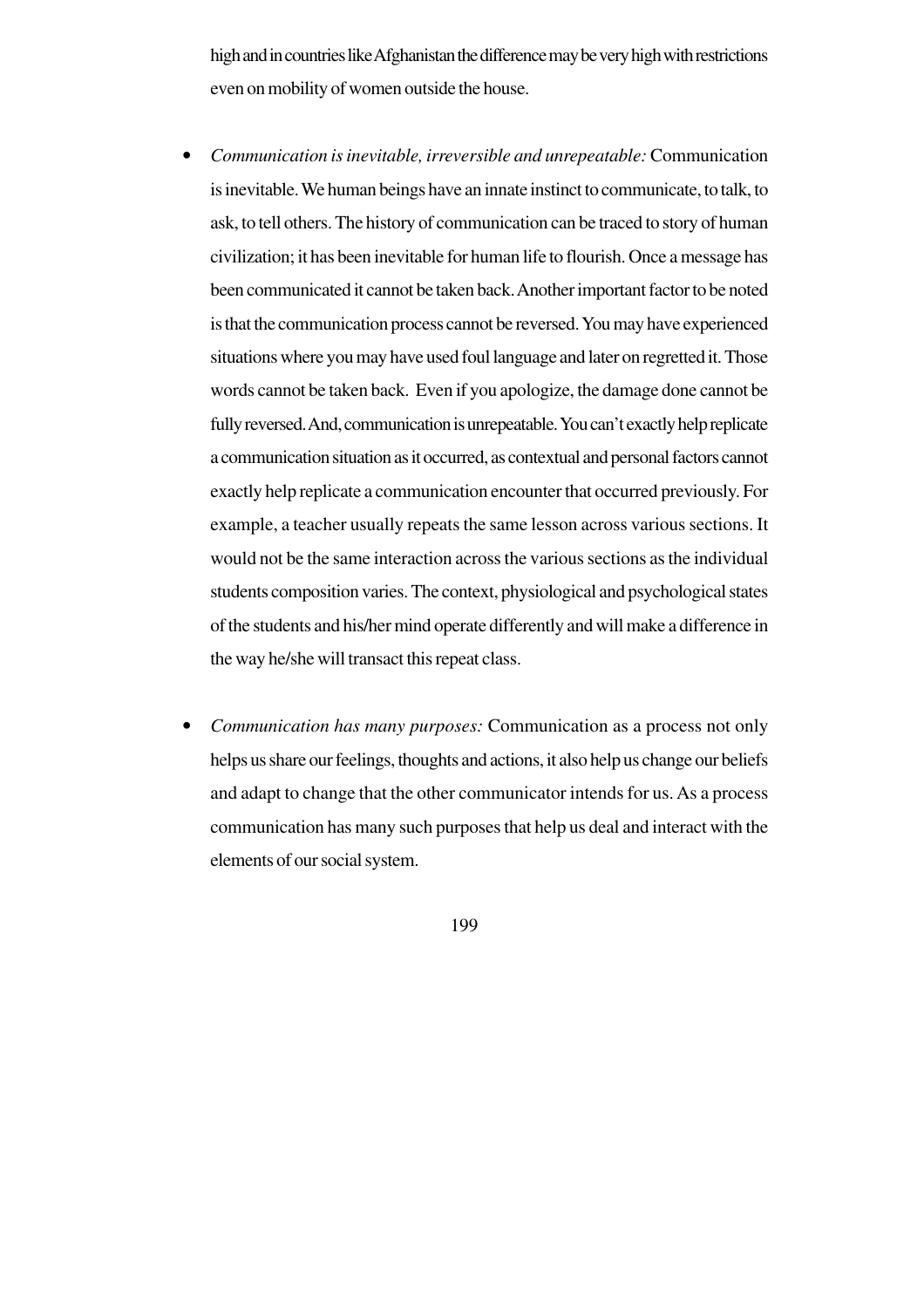#### **12.6 LET US SUM UP**

Communication is one of the essential features of a human society. Communication performs multiple functions such as the information function, instructive function, influencing function, integrative function, evaluative function, directive function, teaching function, orientation function etc. Self awareness in the form of self confidence plays a crucial role in making the communication effective. There are various strategies that can be used to improve the self confidence of a communicator. There are several principles that underlie the communication process. It is transactional in nature, it focuses on adjustment, involves a content and dimension of relationship. In fact, it is a package of signals and is further inevitable irreversible and unreplenishable.

#### **12.7 ANSWERS TO CHECK YOUR PROGRESS**

1. The instructive function invariably deals with the commanding nature. It is more or less of directive nature. Under this, the communicator transmits with the necessary directives and guidance so as to enable them to accomplish his tasks. In this, instructions flow downwards from top to the lower level.

2. The influencing function notes that a complete communication process is necessary in influencing others or being influenced. It implies the provision of feedback which tells the effect of communication.

3. Some of the suggested ways to improve the self confidence in communication are:

- o Message preparation. Avoid forgetfulness, which results in stage fright.
- o Practice aloud, rehearse more times, imagine audience.
- o To hear one's own voice by tape recorder. Not to memorize talk.
- o Appropriate dress and appearance for the occasion.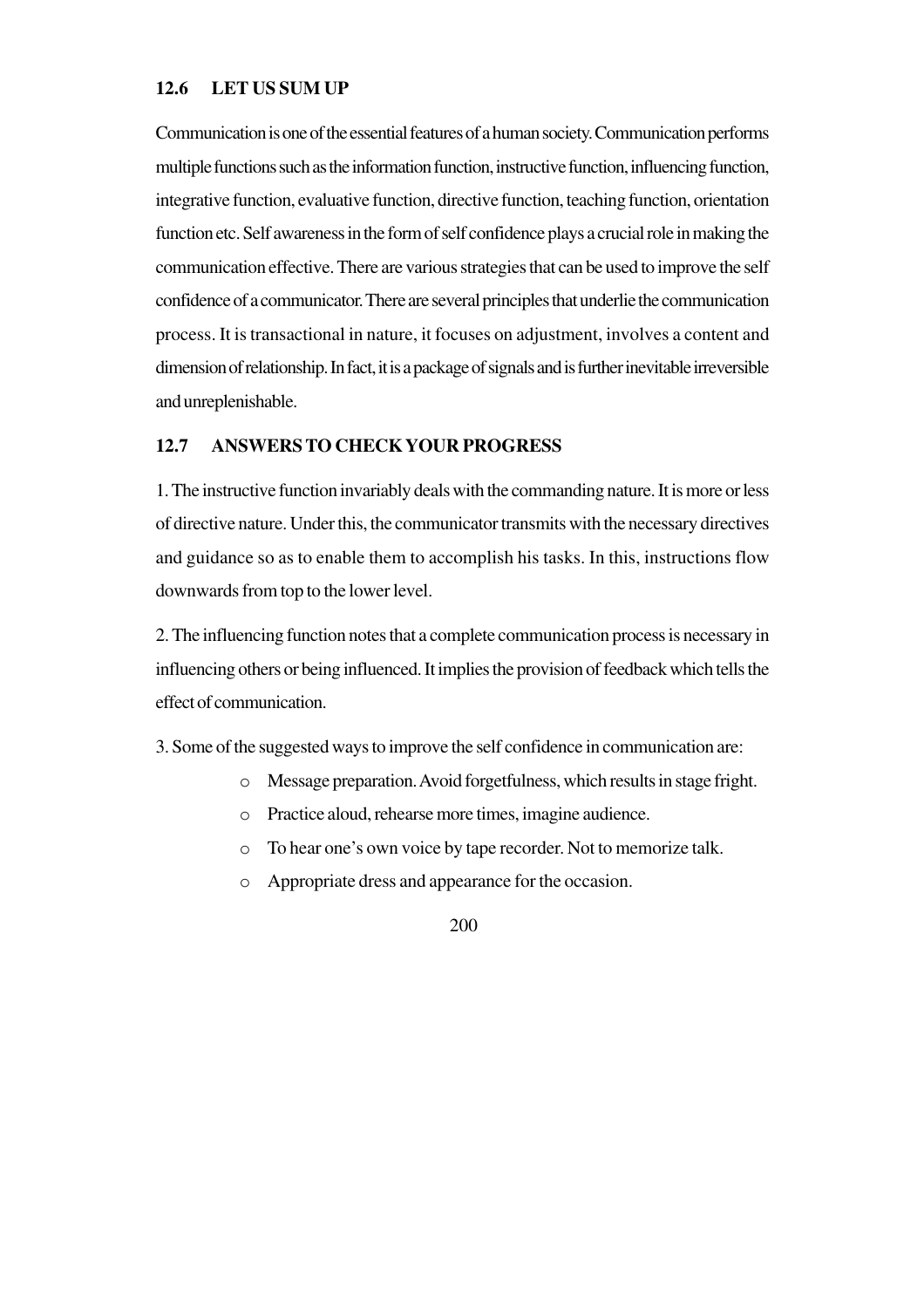- o Think about your audience, but not about yourself.
- o Begin slowly stage fright disappears after starting.
- o Speak louder than ordinarily.
- o Speak as often as you can. The more the practice, the easier it is to speak with confidence.

## **12.8 LESSON END EXERCISE**

- Q1. What are the different functions of communication?
- Q 2. Describe the principles of communication in details.

## **12.9 SUGGESTED READING**

1. G.L. Ray (2015). Extension Communication and Management. Kalyani Publishers.

2. O.P. Dahama and O.P. Bhatnagar (2012). Education and Communication for Development. Oxford and IBH Publishing Co. Pvt. Ltd.: New Delhi.

3. S.V. Supe (2012). An introduction to Extension Education. Oxford and IBH Publishing Co. Pvt. Ltd.: New Delhi.

 4. V.K. Dubey and I. Bishnoi (2008). Extension Education and Communication. New Age International Ltd., Publishers: New Delhi.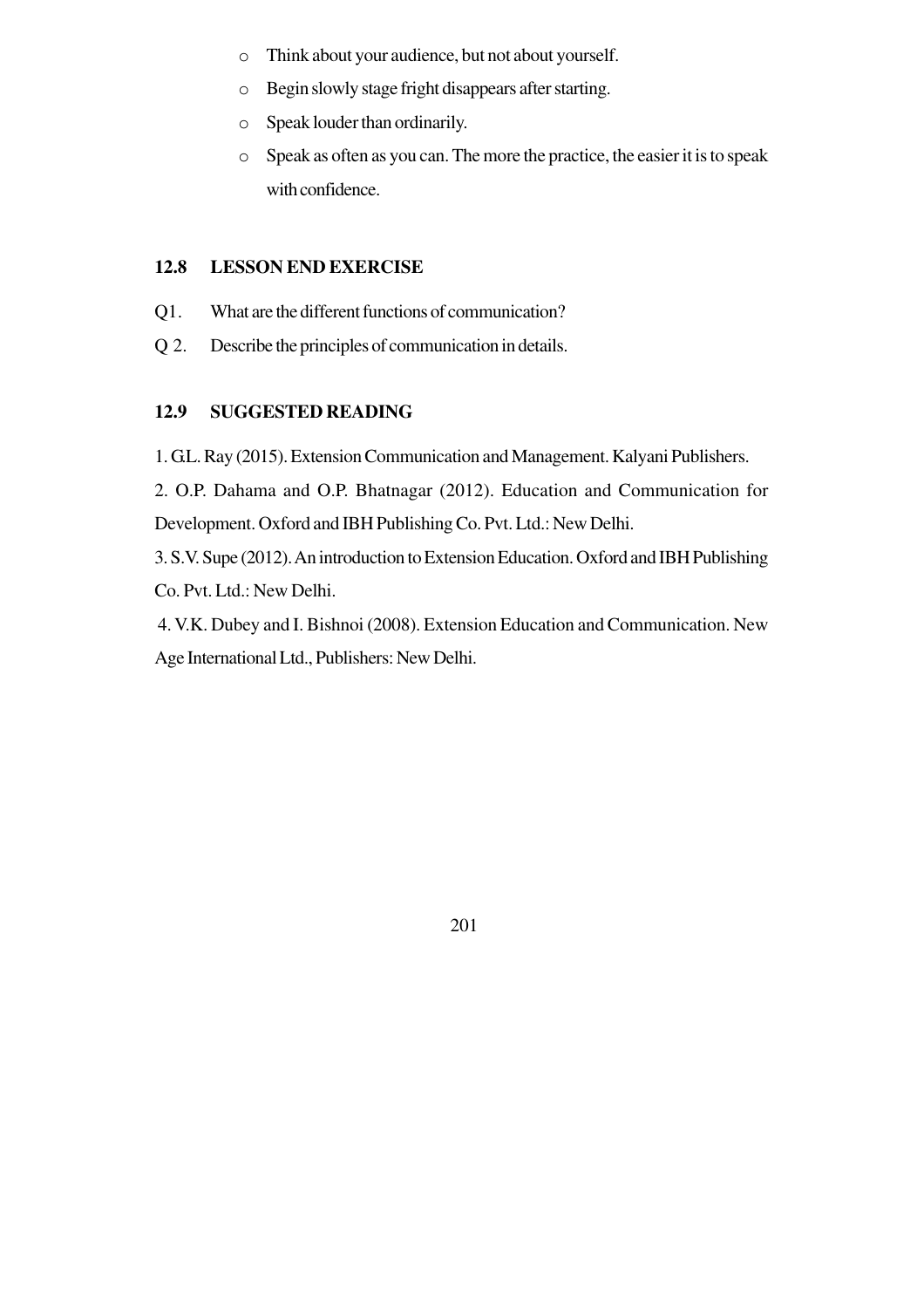#### **NON-VERBAL COMMUNICATION: FUNCTIONS, TYPES**

## **STRUCTURE**

- 13.1 Introduction
- 13.2 Objectives
- 13.3 Non verbal communication: Meaning and nature
- 13.4 Importance of non-verbal communication
- 13.5 Functions of Non-Verbal Communication
- 13.6 Types of Non-Verbal Communication
- 13.7 Let Us Sum Up
- 13.8 Answers to Check Your Progress
- 13.9 Lesson End Exercise
- 13.10 Suggested Reading

## **13.1 INTRODUCTION**

So far in Unit I you have read about extension including its concept, meaning, nature history, philosophy, scope, objectives and principles. Home science extension was also briefly explained. Unit II focused on programme planning and explained in details the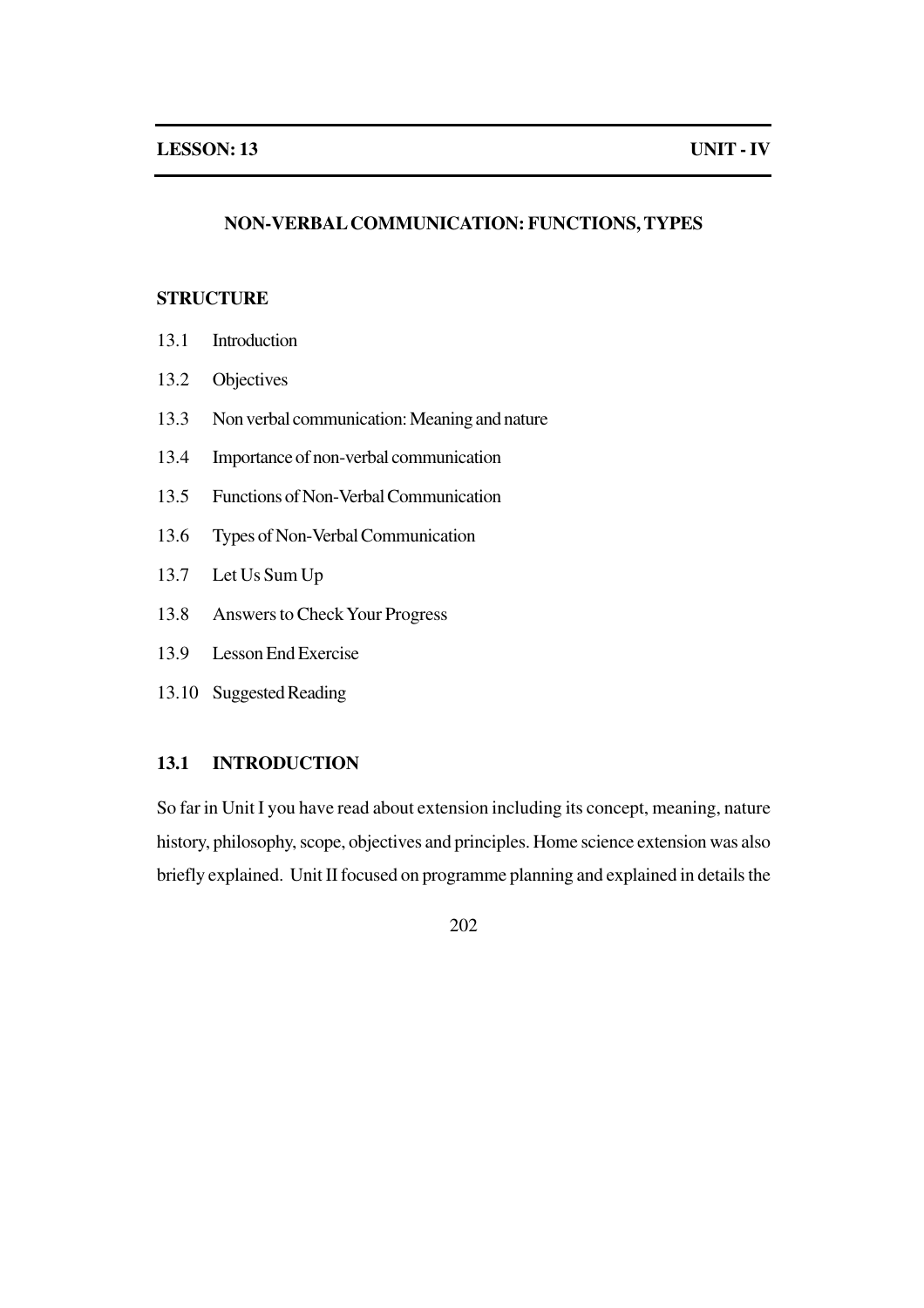nature, meaning, rationale, scope and principles of extension programme planning. Unit III dealt with communication and described the history, concept, nature, function and scope of communication also with the principles underlying communication. Now in this lesson we will learn about non-verbal communication and understand it functions and types.

## **13.2 OBJECTIVES**

The objective of the lesson is to acquaint the learner with

- a) Meaning and nature of Non-verbal communication.
- b) Functions of Non-verbal communication
- c) Types of Non-Verbal Communication

#### **13.3 NON-VERBAL COMMUNICATION: MEANINGAND NATURE**

One of the multi-media of communication is non-verbal communication, also called "communication by implication." Communicating a message without using arbitrary symbols, i.e., words or meaning of words, is termed as "non-verbal communication." In other words, non-verbal communication is word-less communication. The communication behaviour of the speaker, as our experience indicates, can be by postures, movements and other cues. A speaker may use many languages of communication, both verbal and non-verbal.

Non-verbal languages consist of hidden messages; it is the cues which convey message. These messages are necessarily wordless or non-verbal, conveyed through without resorting to words or meaning of words, but conveyed through other media like spatial, kinesics, Oral cues, objective language action, etc. Kinesics is the most generally used medium of communication. Actions like stroking, hilling, holding, patting and hand-shaking convey meaningful messages. All the forms of non-verbal communication media essentially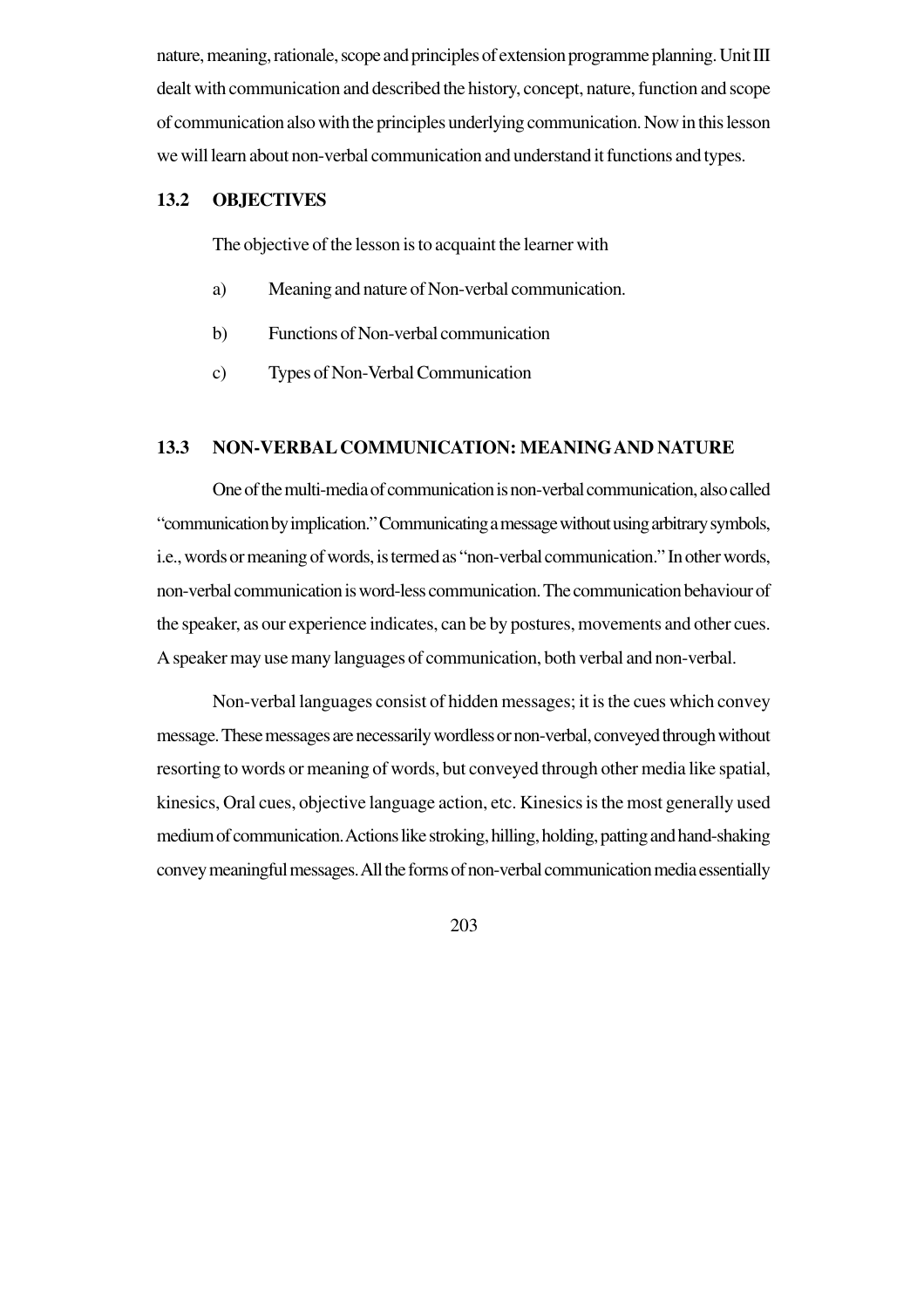convey meaning like words in verbal communication media essentially convey meaning like words in verbal communication.

In simple terms, non-verbal communication includes all messages other than those expressed in oral or written words.

Behavioural expressions or cues that do not rely on words or word symbols are known as "non-verbal communication." Words alone are, in many cases, not adequate to express our feelings and reactions. When someone remarks that he does not know how to express himself in words, it can be concluded that his feelings are too intense and complex to be expressed in words.

Non-verbal messages express true feeling more accurately than the spoken or written language. Both kinds of data can be transmitted intentionally or unintentionally. Even smile symbolises friendliness, in much the same way as cordiality is expressed in words.

Verbal and non-verbal behaviour may be the duplication of one another. If a person says: "Please have a seat" and points towards a chair, they can be complimentary. For example, a person smiles and explains "Come in, I am pleased to see you.". The two codes - verbal and non-verbal - can be contradictory. A listener tells the speaker how interested he is in what is being said, while the former is seen staring across the hall with an attractive young woman.

People express their feelings through gestures. In business interactions, the knowledge of body language and non-verbal cues can be of immense use and value.

## **13.4 IMPORTANCE OF NON-VERBAL COMMUNICATION**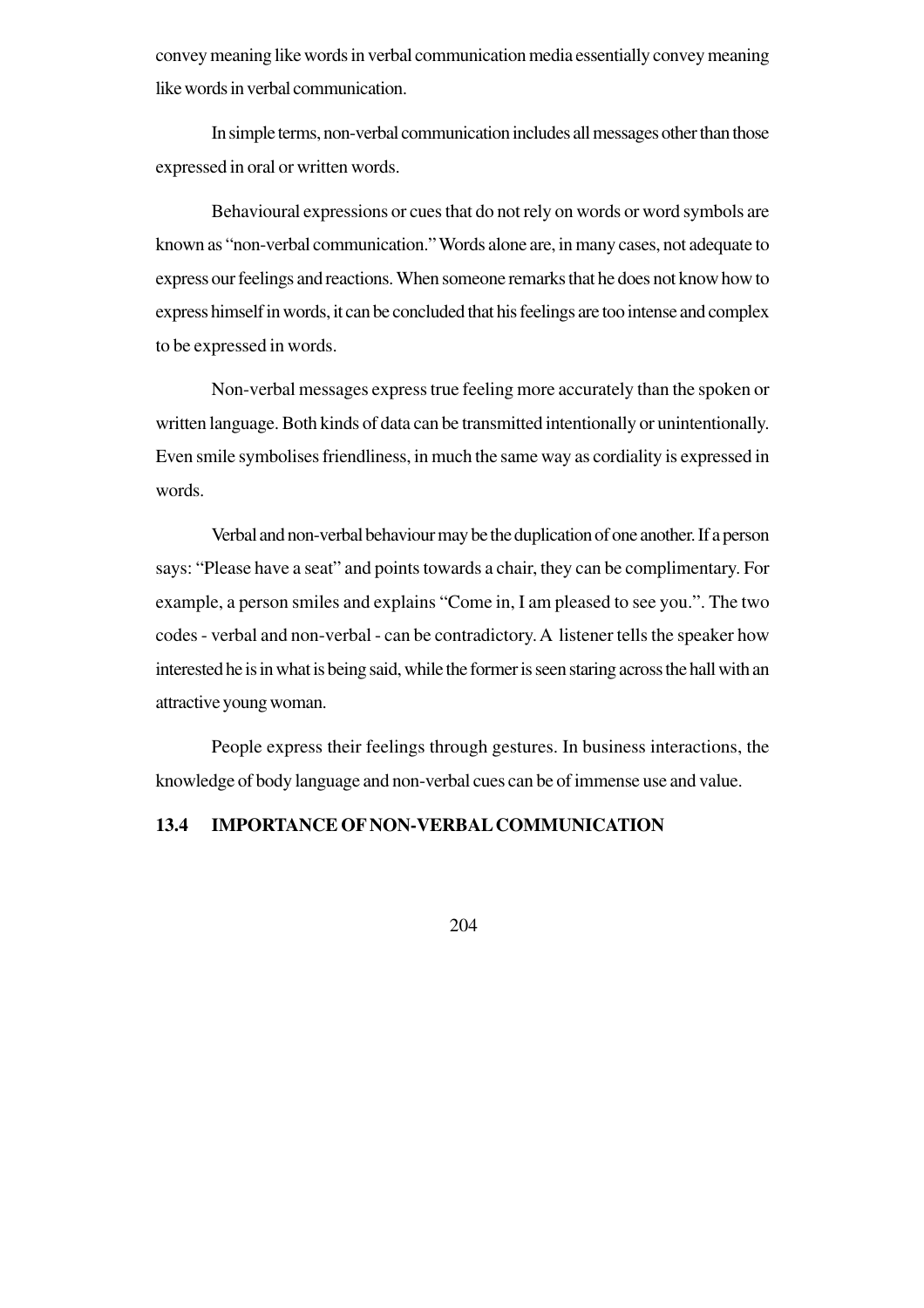The Importance of non-verbal medium of communication cannot be overemphasized. It is necessary that every listener should get himself acquainted with skills of non-verbal communication to observe and understand effectively. Every speaker when talking to us, uses and gives non-verbal signals. According to one study, only seven per cent of a message effect is carried by words and listeners receive the other 93 per cent through non-verbal means.

The question often arises whether silence is a mode of a communication or not. The answer is that one can communicate silently. So silence is a mode of communication. Silence also sometimes speaks louder than words. Actions often speak louder than words; Silence, gestures, handshake, shrug of the shoulders, a smile all have meaning and hence communicate with others.

#### **13.5 FUNCTIONS OF NON-VERBAL COMMUNICATION**

There is a close relationship between non-verbal cues and the words accompanied. Non-verbal cues have certain functions to be performed. According to Baird, the functions of non-verbal cues fall into six categories. A brief description of these functions is discussed under the following paragraphs:

(I) *Repeating:* Repeat or repeating is an important function of non- verbal cues. It implies to say something again which one has heard to someone else. Thus non-verbal cues are helpful to restate the verbal message.

(2) *Contradiction:* The function of contradiction in a non-verbal communication is to contract the verbal or spoken message. It is used in a situation where a statement or idea contains a contradiction. It indicates to say the opposite of, to argue or disagree with. It is quite often that contradiction/discrepancy occurs between a person's words and action. For instance, when A is introduced to B by C who says "Happy to meet you." So while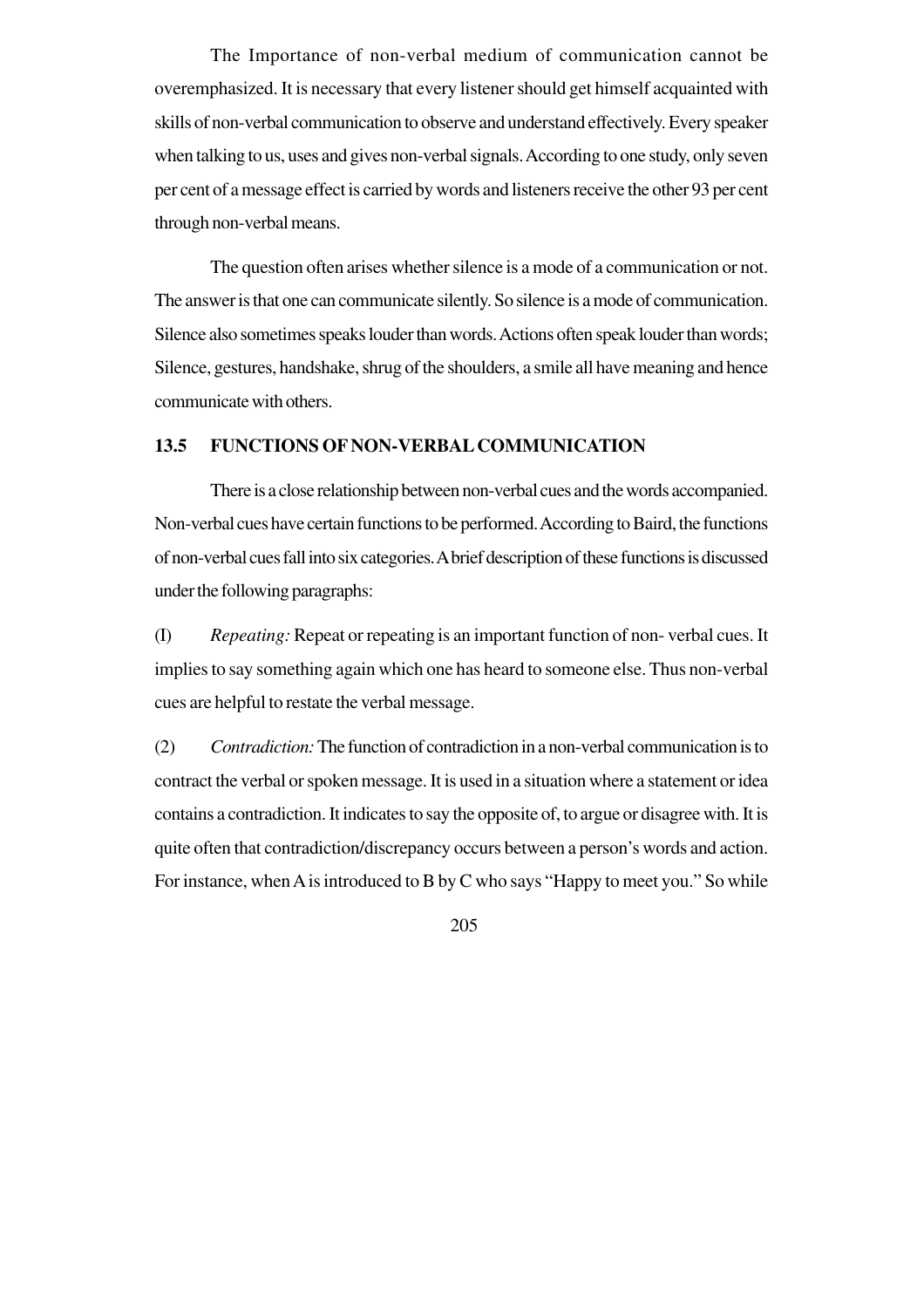giving a limp hand-shake, he looks in another direction. In this situation, one can observe discrepancy or contradiction between his words and action. Therefore, in such circumstances, one must understand the non-verbal message than spoken words.

(3) *Substituting:* Non-verbal cues also perform the function of substituting. The substituting function implies that a thing or person in or to take the place of someone or something. In other words, they serve as substitutes for spoken words or messages. Nonverbal cues like O.K., peace sign, victory, clenched fist (hostility), a stooped position (submissiveness), a bowed head (depression), obscene etc., serve as substitutes for spoken or verbal messages. Thus, some emblems affect displaces, peace signs, gestures, slumping postures, depressed look etc., on are substitutes for words.

(4) *Complementing:* Non-verbal cues help to make up a whole message, the words of predict, not including the verb. In other words, the cues invariably complement or elaborate upon verbal message. Baird states that the phrase "I love you", spoken sincerely usually is accompanied by vocal and physical cues that demonstrate the feeling behind the message. When something is said in anger, the feeling is shown not only in the spoken message but in the clenched fists, flashing eyes and strained voice which accompany the words.

(5) *Accenting:* The function of non-verbal cues from this point of view is to accentuate the verbal message. Non-verbal accenting gives various meanings. While speaking, accenting gives extra force or stress shown to one part of a word, more than one syllable or to certain words in a sentence. Accentuating gives more force or importance to certain words.

So accenting in the non- verbal cues can emphasise the meaning of spoken or non-verbal message. Accentuate the verbal message appears when increasing the Non-Verbal Communication Skills volume of the voice for giving appropriately timed gesture.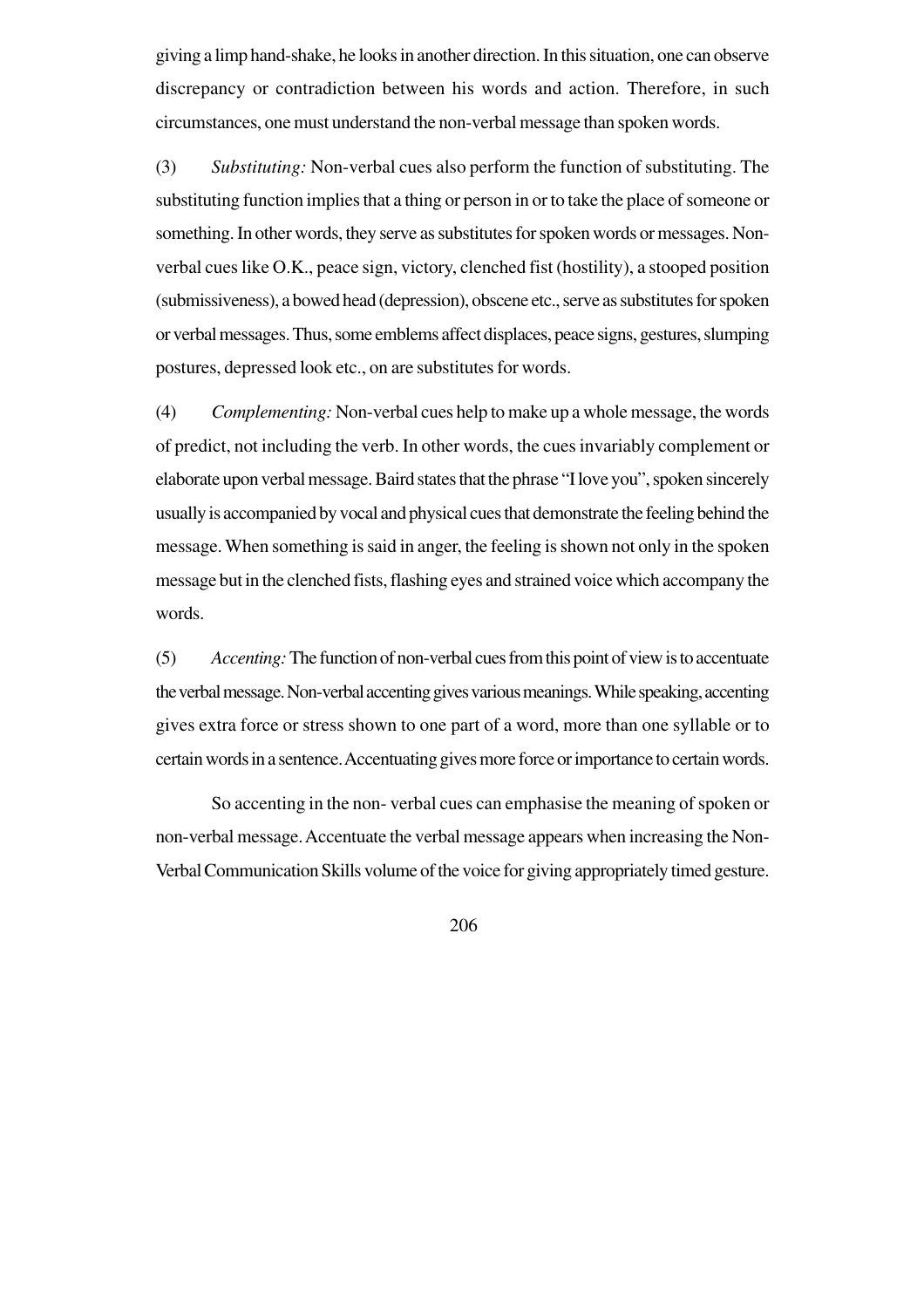For instance repeat the phrase" I dislike you" or "I hate you" to yourself alternatively emphasing the first, second and third words as indicated below:

- 1. "I dislike you" or "I hate you "-emphasises the person who dislikes or hates.
- 2. I dislike you or "I hate you" emphasises the sentiments like emotion and feelings.
- 3. "I dislike you" or "I hate you" emphasises the lucky recipient of the emotion.<sup>24</sup> Therefore, meaning and intensity varies through non-verbal accenting.

(6) *Regulating:* Yet another important function of the non-verbal cues is to control the flow of communication. Cues act as regulators. Some non-verbal cues control by means of a system or adjust to obtain the desired results. "A forward lean, a nod, a vocal infection, or a change in eye behaviour can indicate to the other that you have finished your statement or that you want to interrupt".

## **13.6 TYPE OF NON-VERBAL COMMUNICATION**

Different experts and specialists have classified non-verbal communication into various categories. Ruesch and Kees were the first researchers in the field of non-verbal communication. They described three categories of non--verbal communication as three distinct languages.

However, the modes of non-verbal communication are discussed in the following paragraphs.

*a) Sign Language:* Marks or symbols used to mean something is termed as signs of language. Gestures are used in the place of words, number, or punctuations marks in the sign language. The language system of deaf people and the hitch-hiker's finger is the example of sign language.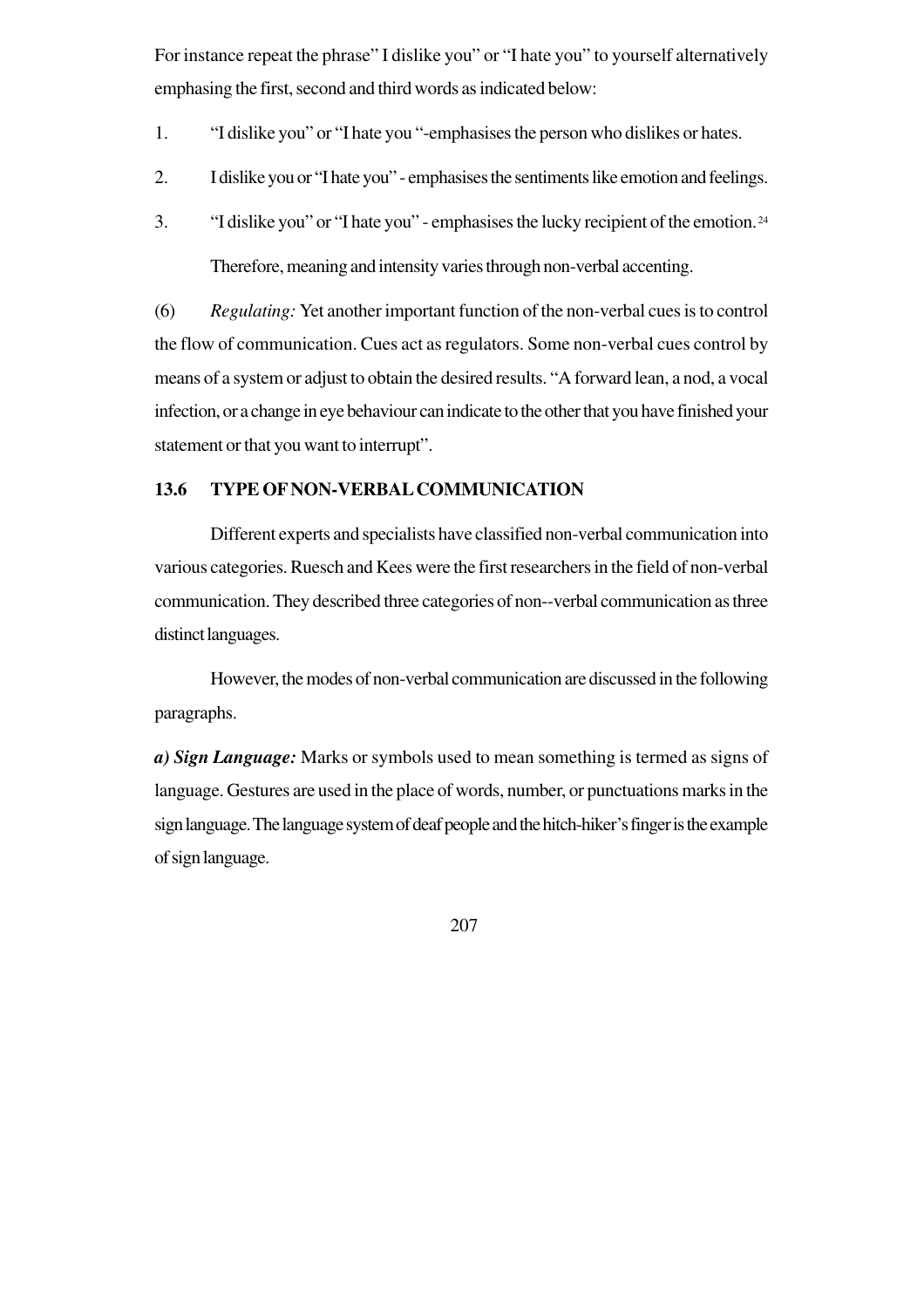*b) Action Language:* It is a language of movements. Action is one of non--verbal media of communication, a third type of communication. Action in a particular situation and context is capable of interpretation. By action, one may knowingly or unknowingly be communicating with others. Action speaks louder than words. Some believe in action and some others in words. Some people do what they say they will do, while some others say one thing but do another. The difference between these styles of communication is called a person's "Communication Credibility Gap" and when the credibility gap is large, it signifies loss of confidence or distrust.

*c) Objective Language:* (Artifacts) Objective language medium of non-verbal communication indicates display and arrangement of material things. This method may include intentional or unintentional communication of material things like clothing, ornaments, books, buildings, room furniture, interior decorations etc. Objective language speaks something. Objective language with reference to silence or non-verbal communication refers to dress and decoration which communicate a great deal about the speaker's feelings, emotions, attitudes, opinions etc.

Clocks, jewellery, hairstyle, interior decorative items communicate some-thing. Their revealing is symbolic, communicating something special about the person. Dress by people of different countries varies. Dress of armymen differs from civilians, army, airforce and naval personnel according to their rank. Dress of religious heads, political leaders, lawyers, judges, doctors, nurses, sports person and workers, differs from one another. The executive look is different between women and men. Similarly, differences can be noted between professional look, blue collar look etc. Objective language is non-verbal message communicated through appearance of objects.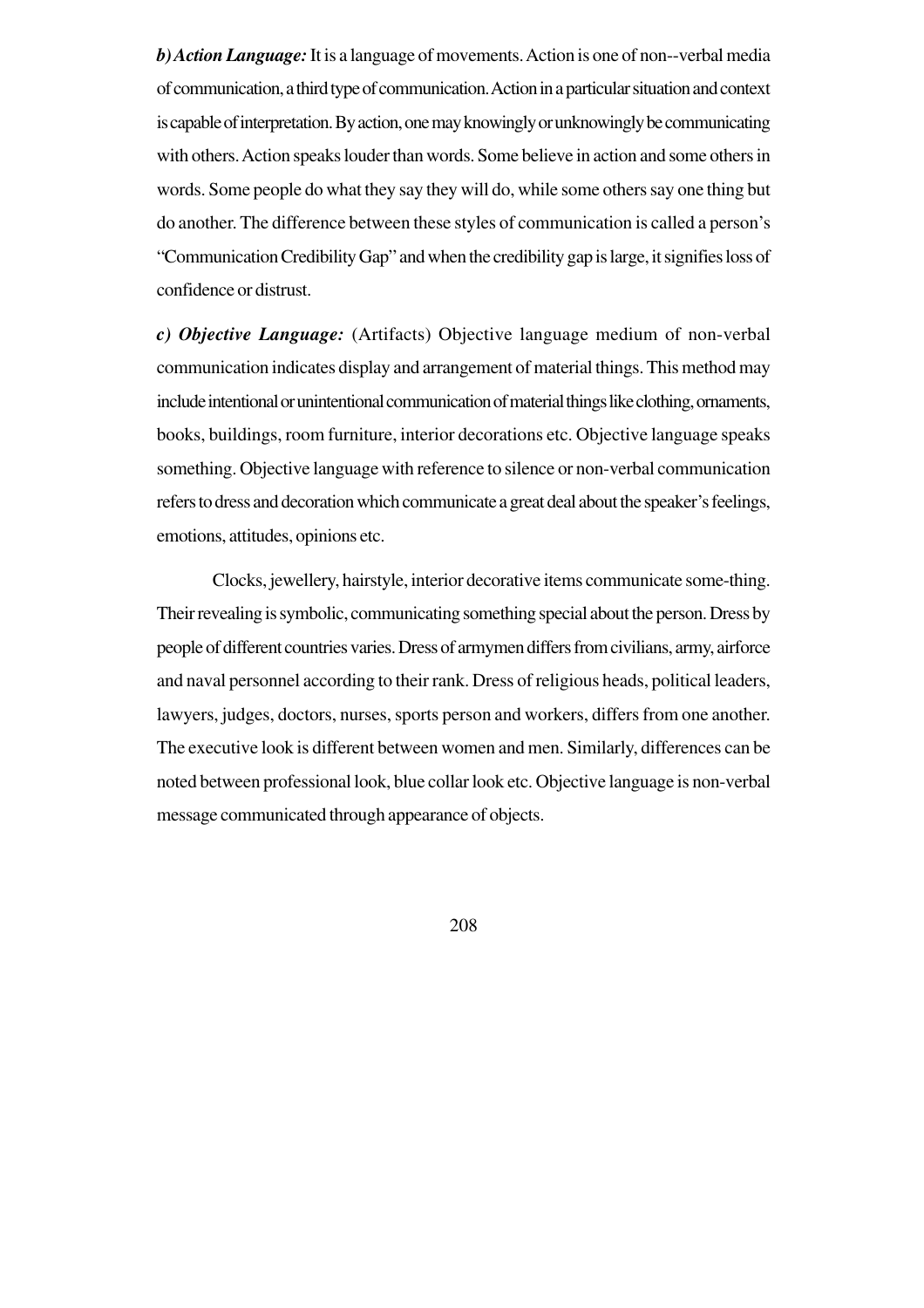*d) Spatial or Environmental:* It is relating to the place or environment in which the actual process of communication takes place. It may be physical or psychological. The environment for communication must be congenial and conducive to effective communication. It is the responsibility of the leader of the group in the case of a small group, to provide an environment conducive to effective two-way communication. The necessary requirements of environment are lighting, colour, ventilation, temperature, seating arrangement, chalkboard, public address system, audio-visual equipment etc., which would contribute a lot to attract and make listeners more attentive. So, environmental factors also have an impact on communication in face-to-face or interpersonal communication.

*e) Silence:* In many circumstances, silence also is an effective medium of communication. Through silence, some people evoke response from others. Take for instance, a speaker entering a meeting hall to address a gathering finds the meeting environment unconducive with humming and noise created by the audience. In order to divert the attention of the audience, the speaker climbs up to the stage and takes his position near the mike - a silent posture. The attention of the audience is diverted to the presence of the speaker. It indicates that the audience should be quiet now so that he could commence his speech.

In a number of situations if no response or reply is received within a specific period or happening or non-happening of a situation, the silence on the part of the respondent signifies communication. The practice of silence is usually taken as approved in a number of personal, business and social transactions as practice, custom, tradition or understanding.

Silence as a mode of communication has some legal significance, particularly in the law of contracts. Legal doctrines speak on silence. The acceptance of an offer can neither be implied through silence nor by his failure to answer. Sometimes, silence itself is considered equivalent to speech. In some cases, silence is considered as fraud and in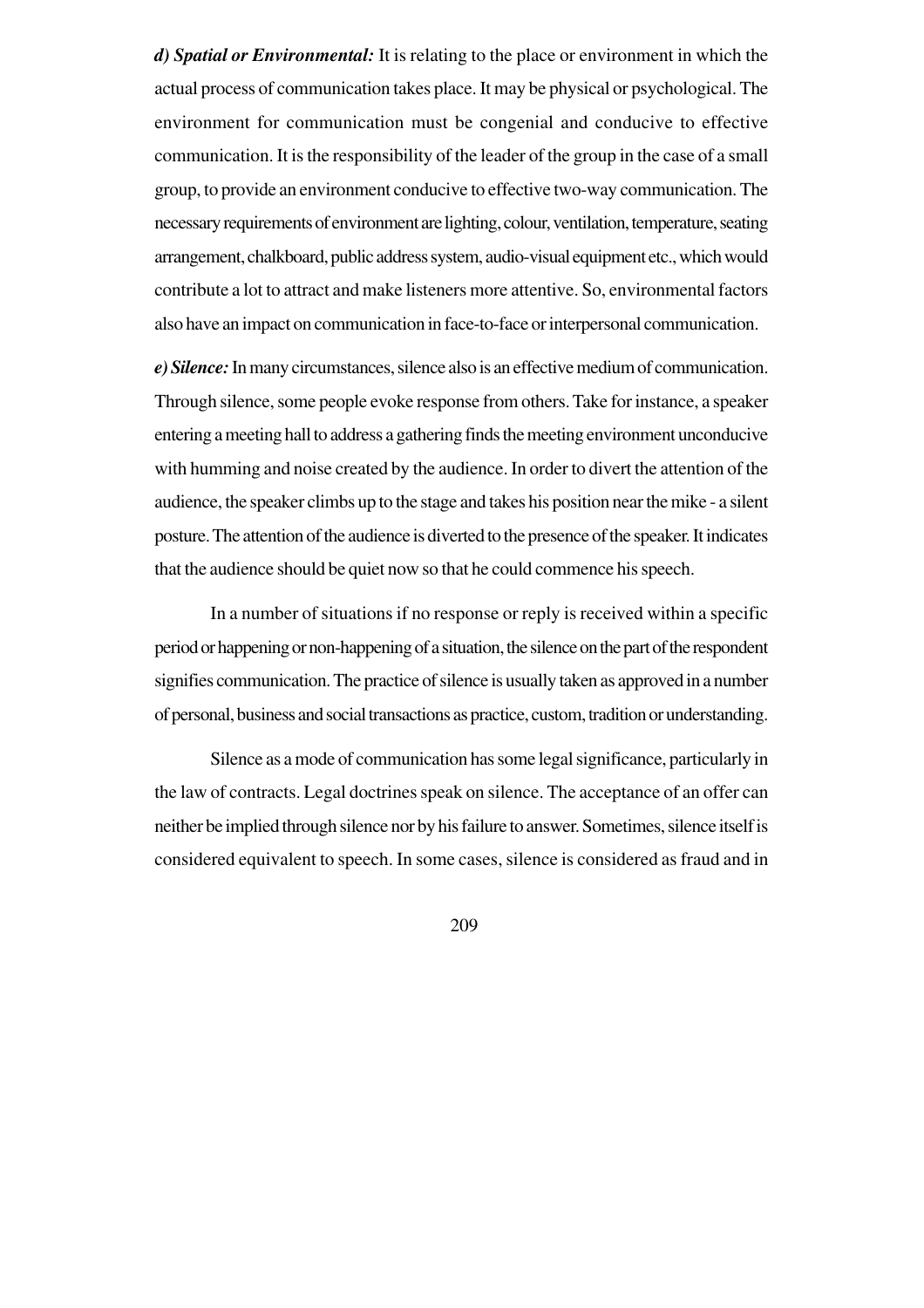some other cases it is not a fraud. Thus silence is likely to affect the willingness and consent of another person also. However, silence as a medium of communication is considered as a dangerous mode of communication.

 *f) Demonstration:* Demonstration is a process of showing how some-thing works. It indicates a display or exhibition of how something works. It is a public expression of opinion by holding meetings and processions showing play cards. Demonstration is thus yet another effective method of non-verbal words or meaning of words. In this method of non-verbal skills may be shown. Demonstration is made and dramatised as a means of emphasis on the subject under consideration.

Take, for instance, a salesman giving a demonstration to a person or group of persons as to how to operate or use a product. Such demonstrations naturally work out to be more telling and effective than providing written or oral description of the same. Demonstration as to how to use or operate a particular product provides a clear and better understanding of the product.

*g) Inaction:* It is opposed to action as discussed above. Inaction also is one of the nonverbal media of communication. Inaction explains with illustration as to how to use or operate a product. A person's inaction in certain circumstances can be a method of communication. Unexplained action often communicates meaning which is not intended.

"Take for instance, some machinery that has been removed from the production floor under the orders of the manager, without telling the workers the reasons for the same.

To the workers, this appears an apprehension of a threatened shut down shifting of the plant to another city. Obviously, such unexplained action will communicate a meaning, and a message, the manager has no intention to send".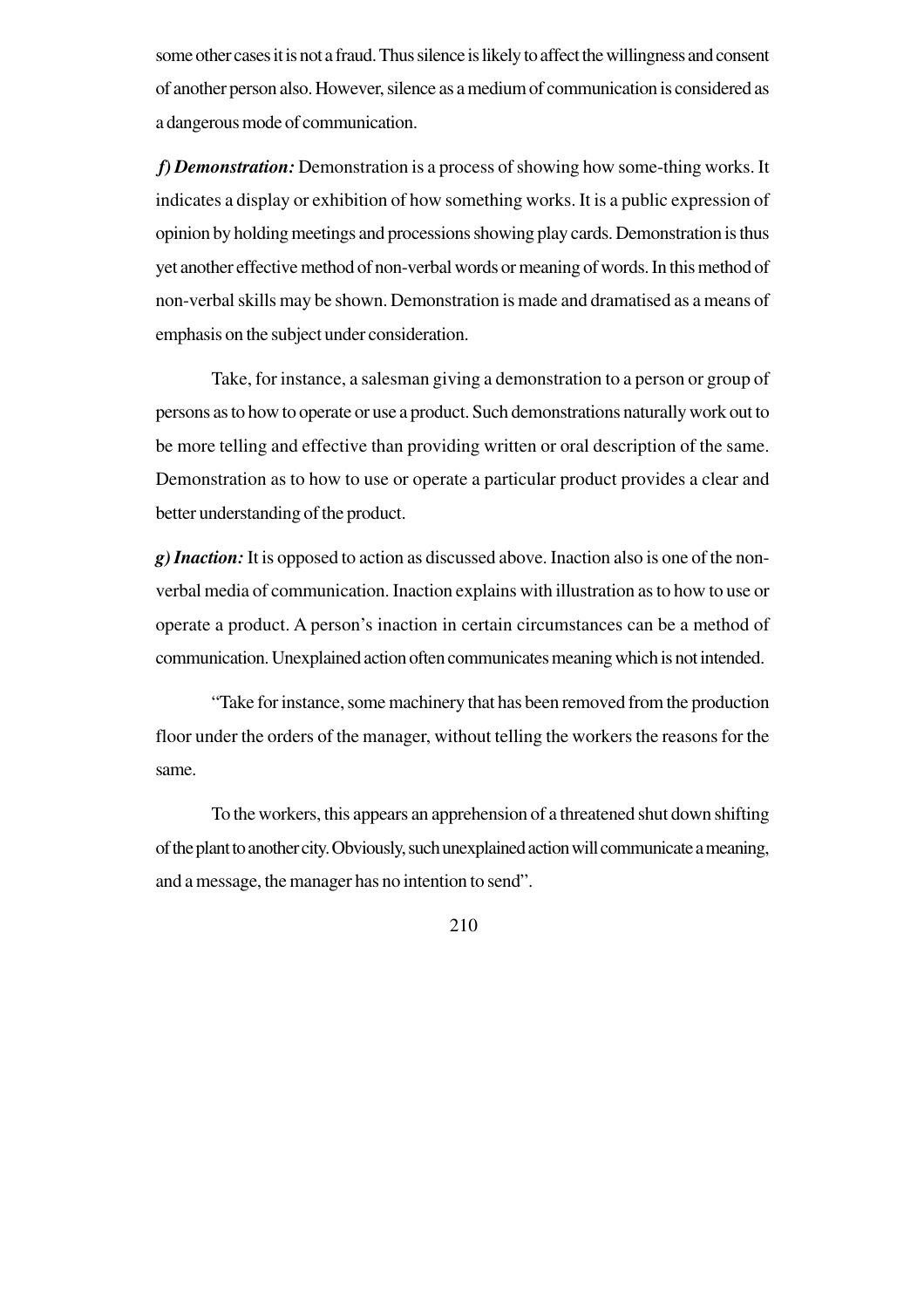*h) Proximity:* The distance that the people keep themselves between the speaker and the listener is termed as proximity. Generally, people are not conscious and aware about proxemics but the distance affect interpersonal communication. Personal space is an invisible factor or rule.

Space between persons indicates relations at the same time and is a dimension of interpersonal communication. Personal space and interpersonal distance are important components of communication. Edward T. Hall in his scholarly work identified three components of Interpersonal distance. They are:

(i) Intimate.

- (ii) Social.
- (ii) Public.

They govern interpersonal relationship.

- \* Intimate: (i) The intimate distance ranges from very close (3 to 6 inches for soft whispers; secrets are intimate communication).
	- (ii) To close (8 to 12 inches for giving confidential information)
	- (iii) To near (12 to 20 inches for speaking in a soft voice).

\* Social: The social distance ranges from 20 inches to 5 feet.

\* Public: The public distance from 6 feet to above 100 feet. Cultural patterns regulate personal space and interpersonal communication. They are unspoken and invisible rules governing personal distance. People who stand too near when they are more intimate. When they are not so close, they should be at a distance.

Interpersonal distance may vary from culture to culture. Different cultures and backgrounds also keep distance. For instance, standoffishness prevails in British culture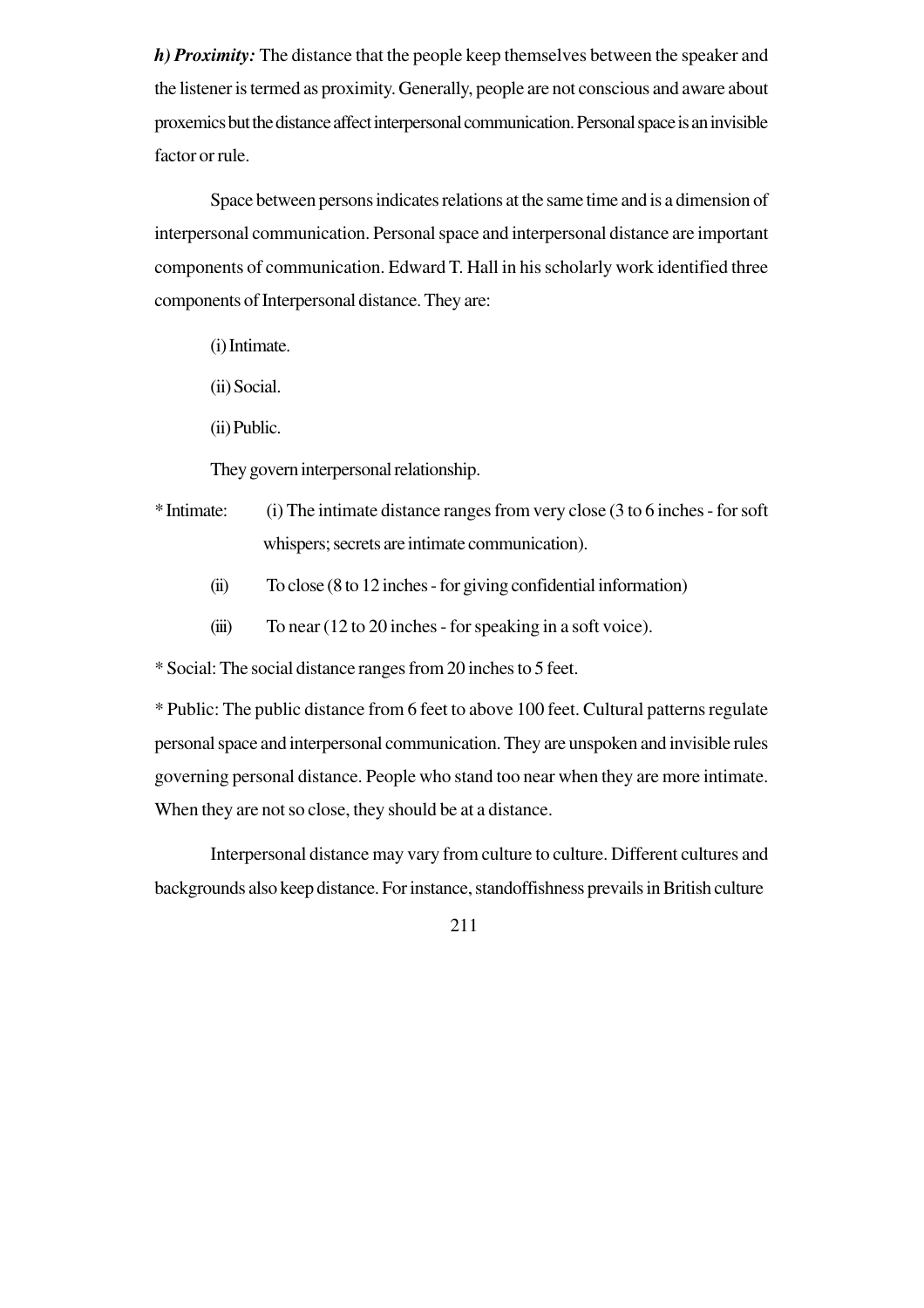which tends to widen the gap. On the other hand, closeness to one another prevails in French and Italian culture. The family differences are due to cultural differences.

M. Patterson's study indicates that people in relatively close proximity are viewed as warmer, friendlier and more understanding than people farther away,

Albert Mehrabian found that physical distance emphasises the status differences and that status is minimised by greater closeness.

*i) Time:* Use of time is also as chronemics as an important non-verbal method of communication. Time also conveys the message. Time speaks. Edward T. Hall is the first scholar who has investigated time dimension of inter-personal communication. Time is a mode of interpersonal communication. Time is an important factor which is precise and valuable. In these days of busy living, business and social relations, time can be saved, wasted, given and taken.

Punctuality or delay speaks pleasant or unpleasant feelings and attitudes. Tardiness is considered an insult in some cultures. Late arrival to attend a meeting, in time, convey something. Time is very valuable in group activities in any organisation. In certain circumstances, arriving at an appointed place on or before time, communicate something. A telephone call at too early hours or late night, conveys, significant message. For instance, a telephone call at 1 a.m. or 2 p.m. Communicates something of urgency, unusual message to be attended to on a priority basis.

*j) Para language*: Another important dimension of non-verbal communication is paralanguage. Non verbal things in communication are called paralanguage. Sounds are the basis for paralanguage. Paralanguages included tone of voice, power or emphasis, pitch, rhythm, volume, pause or break in sentence, speed of delivery, loudness or softness etc.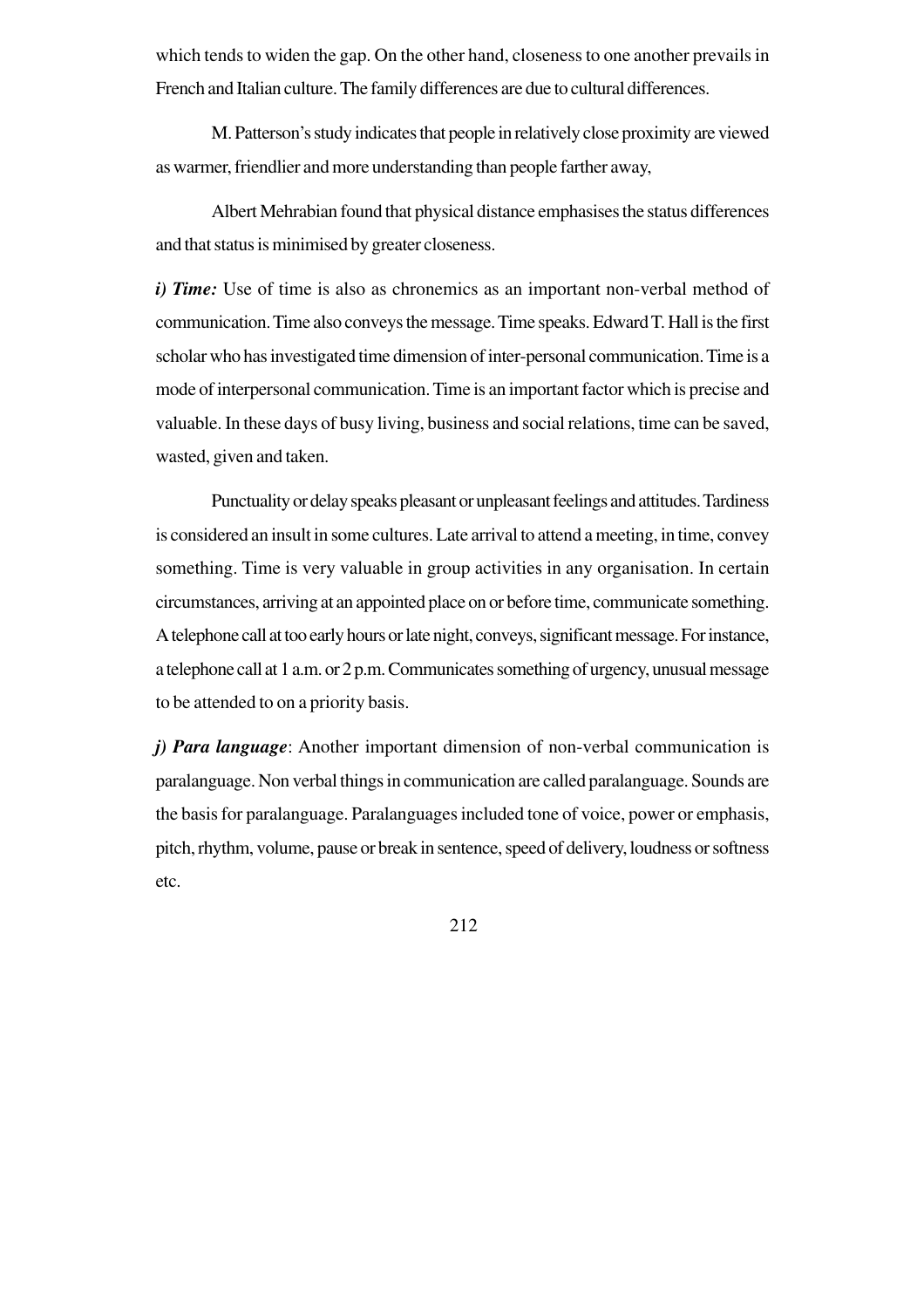These languages too influence meaning and convey message. Paralanguage can be divided into four parts:

(1) Voice qualities: Including such factors as pitch, resonance, volume, rate, and rhythm.

(2) Vocal Characterizers: Embracing laughter, coughing, throat clearing and sighing.

(3) Vocal qualities: Referring to variation in pitch and volume.

(4) Vowel Segregates: Including the silent's and such as 'ash' and 'ers' and pauses. These clues do much to influence meaning.

*k) Kinetics:* Kinetic indicates gestures, body movements of head, hands, feet, limbs with the help of body orientation, openers and postures, it is quite possible to change attitudes and influence others. The modes of kinesics are:

- 1. Facial expressions
- 2. Gesture
- 3. Body movements
- 4. Posters
- 5. Eye contact
- 6. Tactile (touch)

#### **Check Your Progress**

Note: a) Write your answer in the space given below.

b) Check your answers with those given at the end of the lesson.

i) Explain any one function of non-verbal communication?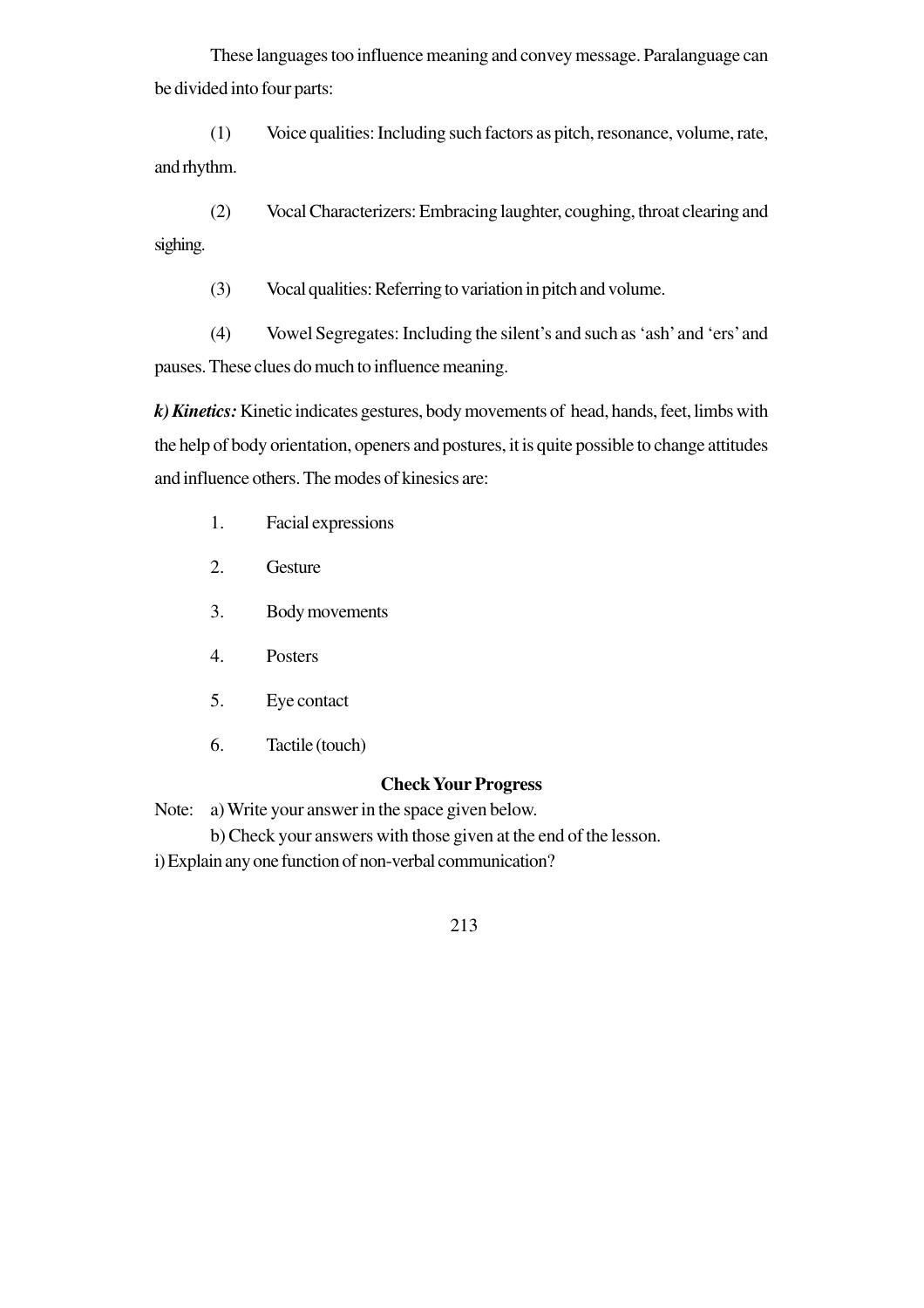ii) Is silence also a type of non-verbal communication?

iii) What is the role of paralanguage in communication?

### **13.7 LET US SUM UP**

After going through the chapter you must have understood that nonverbal communication is summary of nonverbal messages, which are consciously or unconsciously transferred by a person to other person or people. Non verbal communication is on the border of conscious and unconscious interaction; whereas by words we often consciously hide our true mood and opinion, we unconsciously through our face, gestures or body movement signal to others our true mood and opinion. The primary functions of non verbal communication include repeating, contradicting, substituting, complementing, and accenting. Further, there are various types of non verbal communication which include sign, action, spatial, silence, demonstration, inaction, proximity, time, paralanguage and kinetics.

\_\_\_\_\_\_\_\_\_\_\_\_\_\_\_\_\_\_\_\_\_\_\_\_\_\_\_\_\_\_\_\_\_\_\_\_\_\_\_\_\_\_\_\_\_\_\_\_\_\_\_\_\_\_\_\_\_\_\_\_\_\_\_\_\_\_\_\_\_\_\_\_\_\_\_\_\_\_\_\_\_\_\_\_\_\_\_\_\_\_\_\_\_\_\_\_\_\_\_\_\_\_\_\_\_\_\_\_\_\_\_\_\_\_\_\_\_\_\_\_\_\_\_\_\_\_\_\_\_\_\_\_\_\_\_\_\_\_\_\_\_\_\_\_\_\_\_\_\_\_\_\_\_

\_\_\_\_\_\_\_\_\_\_\_\_\_\_\_\_\_\_\_\_\_\_\_\_\_\_\_\_\_\_\_\_\_\_\_\_\_\_\_\_\_\_\_\_\_\_\_\_\_\_\_\_\_\_\_\_\_\_\_\_\_\_\_\_\_\_

\_\_\_\_\_\_\_\_\_\_\_\_\_\_\_\_\_\_\_\_\_\_\_\_\_\_\_\_\_\_\_\_\_\_\_\_\_\_\_\_\_\_\_\_\_\_\_\_\_\_\_\_\_\_\_\_\_\_\_\_\_\_\_\_\_\_\_\_\_\_\_\_\_\_\_\_\_\_\_\_\_\_\_\_\_\_\_\_\_\_\_\_\_\_\_\_\_\_\_\_\_\_\_\_\_\_\_\_\_\_\_\_\_\_\_\_\_\_\_\_\_\_\_\_\_\_\_\_\_\_\_\_\_\_\_\_\_\_\_\_\_\_\_\_\_\_\_\_\_\_\_\_\_

\_\_\_\_\_\_\_\_\_\_\_\_\_\_\_\_\_\_\_\_\_\_\_\_\_\_\_\_\_\_\_\_\_\_\_\_\_\_\_\_\_\_\_\_\_\_\_\_\_\_\_\_\_\_\_\_\_\_\_\_\_\_\_\_\_\_

\_\_\_\_\_\_\_\_\_\_\_\_\_\_\_\_\_\_\_\_\_\_\_\_\_\_\_\_\_\_\_\_\_\_\_\_\_\_\_\_\_\_\_\_\_\_\_\_\_\_\_\_\_\_\_\_\_\_\_\_\_\_\_\_\_\_\_\_\_\_\_\_\_\_\_\_\_\_\_\_\_\_\_\_\_\_\_\_\_\_\_\_\_\_\_\_\_\_\_\_\_\_\_\_\_\_\_\_\_\_\_\_\_\_\_\_\_\_\_\_\_\_\_\_\_\_\_\_\_\_\_\_\_\_\_\_\_\_\_\_\_\_\_\_\_\_\_\_\_\_\_\_\_\_

\_\_\_\_\_\_\_\_\_\_\_\_\_\_\_\_\_\_\_\_\_\_\_\_\_\_\_\_\_\_\_\_\_\_\_\_\_\_\_\_\_\_\_\_\_\_\_\_\_\_\_\_\_\_\_\_\_\_\_\_\_\_\_\_\_\_

### **13.8 ANSWERS TO CHECK YOUR PROGRESS**

1. One of the functions of non-verbal communication is substitution. Sometimes verbal communication can be partly or entirely be substituted by non verbal signs, symbols, gestures and body movement.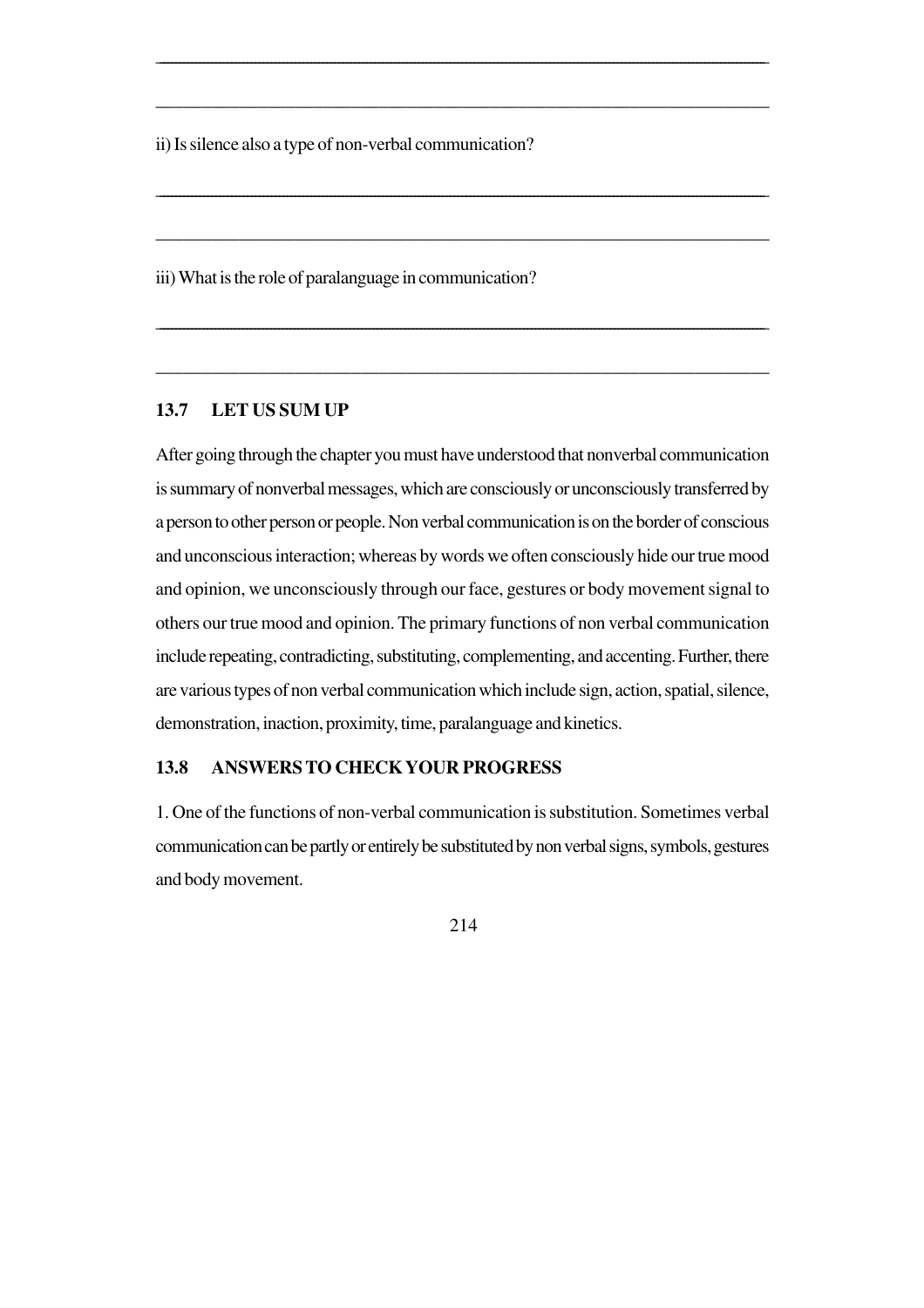2. Yes, silence is also part of non-verbal communication. In a number of situations if no response or reply is received within a specific period or happening or non-happening of a situation, the silence on the part of the respondent signifies communication. The practice of silence is usually taken as approved in a number of personal, business and social transactions as practice, custom, tradition or understanding.

3**.** Non verbal things in communication are called paralanguage. Sounds are the basis for paralanguage. Paralanguages included tone of voice, power or emphasis, pitch, rhythm, volume, pause or break in sentence, speed of delivery, loudness or softness etc. These languages too influence meaning and convey message.

### **13.9 LESSON END EXERCISE**

.

- Q1. What do you mean by Non-verbal Communication?
- Q2. Describe the functions of Non-verbal Communication.
- Q3. Explain the various types of non-verbal communication.

### **13.10 SUGGESTED READING**

1. G.L. Ray (2015). Extension Communication and Management. Kalyani Publishers.

2. O.P. Dahama and O.P. Bhatnagar (2012). Education and Communication for Development. Oxford and IBH Publishing Co. Pvt. Ltd.: New Delhi.

3. S.V. Supe (2012). An introduction to Extension Education. Oxford and IBH Publishing Co. Pvt. Ltd.: New Delhi.

 4. V.K. Dubey and I. Bishnoi (2008). Extension Education and Communication. New Age International Ltd., Publishers: New Delhi.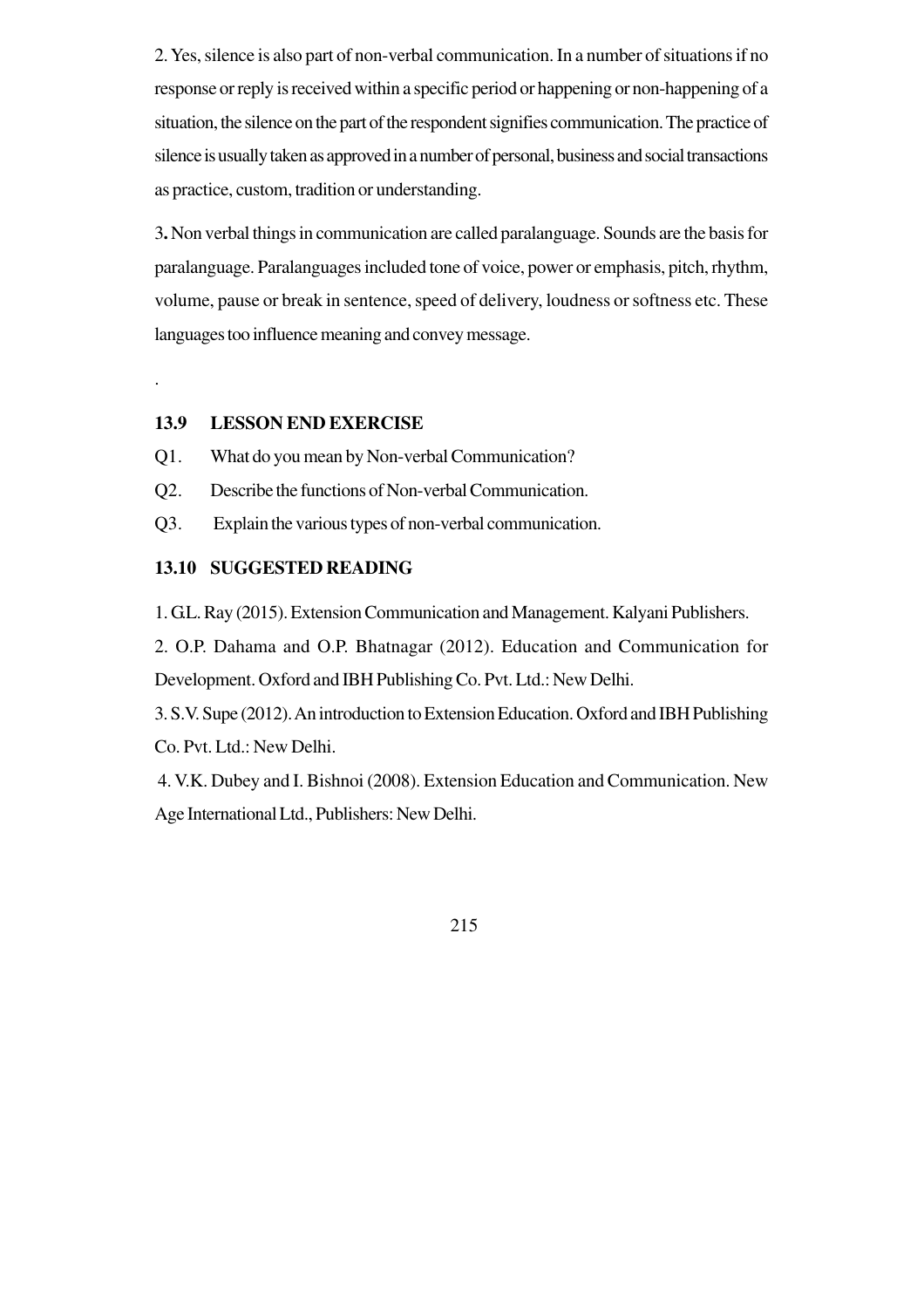## **NON VERBAL COMMUNICATION : SIGNIFICANCE WITH REFERENCE TO BODY, FACE, EYE MOVEMENTS SPACE AND TOUCH COMMUNICATION**

## **STRUCTURE**

- 14.1 Introduction
- 14.2 Objectives
- 14.3 Significance with reference to Body
- 14.4. Facial expression
- 14.5 Eye Movement
- 14.6 Space (Proximity)
- 14.7 Touch Communication
- 14.8 Some small illustrations of Non-verbal communications.
- 14.9 Let Us Sum Up
- 14.10 Answers to Check Your Progress
- 14.11 Lesson End Exercise
- 14.12 Suggested Reading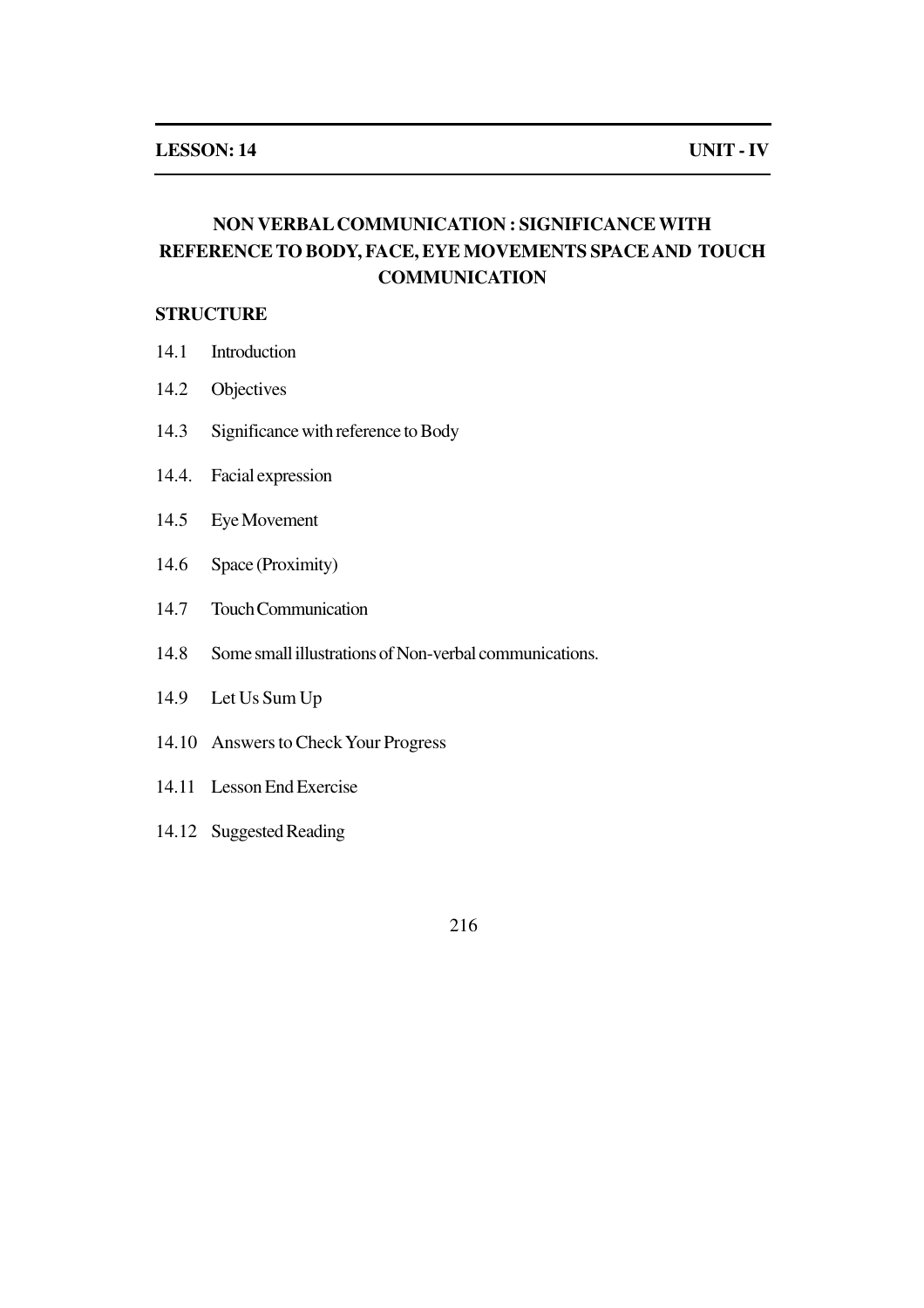#### **14.1 INTRODUCTION**

Non verbal communication is instant part of our life. Without saying a word, we still send message about ourselves by means of non verbal communication and we make conclusions about others. We use gesticulation by arms, body movement, mimic in face, body poster, space around us, our clothes and lay out and many other elements of communication. In the present lesson we will learn specially the significance of body, face, eyes, space and touch with reference to communication.

## **14.2 OBJECTIVES**

The objective of the lessons is to acquaint the learner with the significance of body, face, eye movement, space and touch.

### **14.3 SIGNIFICANCE WITH REFERENCE TO BODY**

Body language is an important mode of non-verbal communication. People communicate in natural way giving meanings to others with their bodies in interpersonal interaction. In verbal communication, body language supports in most parts of the words in a speech. Face and head are used for body language mostly along with other body languages like eye-contact, eye- movement, smile, frown, touching, furrowed brow, hip movement, closeness and breathing rate.

Body movements communicate messages effectively. Some movements are intentional, or unintentional, conscious or unconscious. A speaker some-times may be in upright position but his body moves. Body movement definitely transmits feelings, emotions, ideas, reasons, opinions, attitudes etc.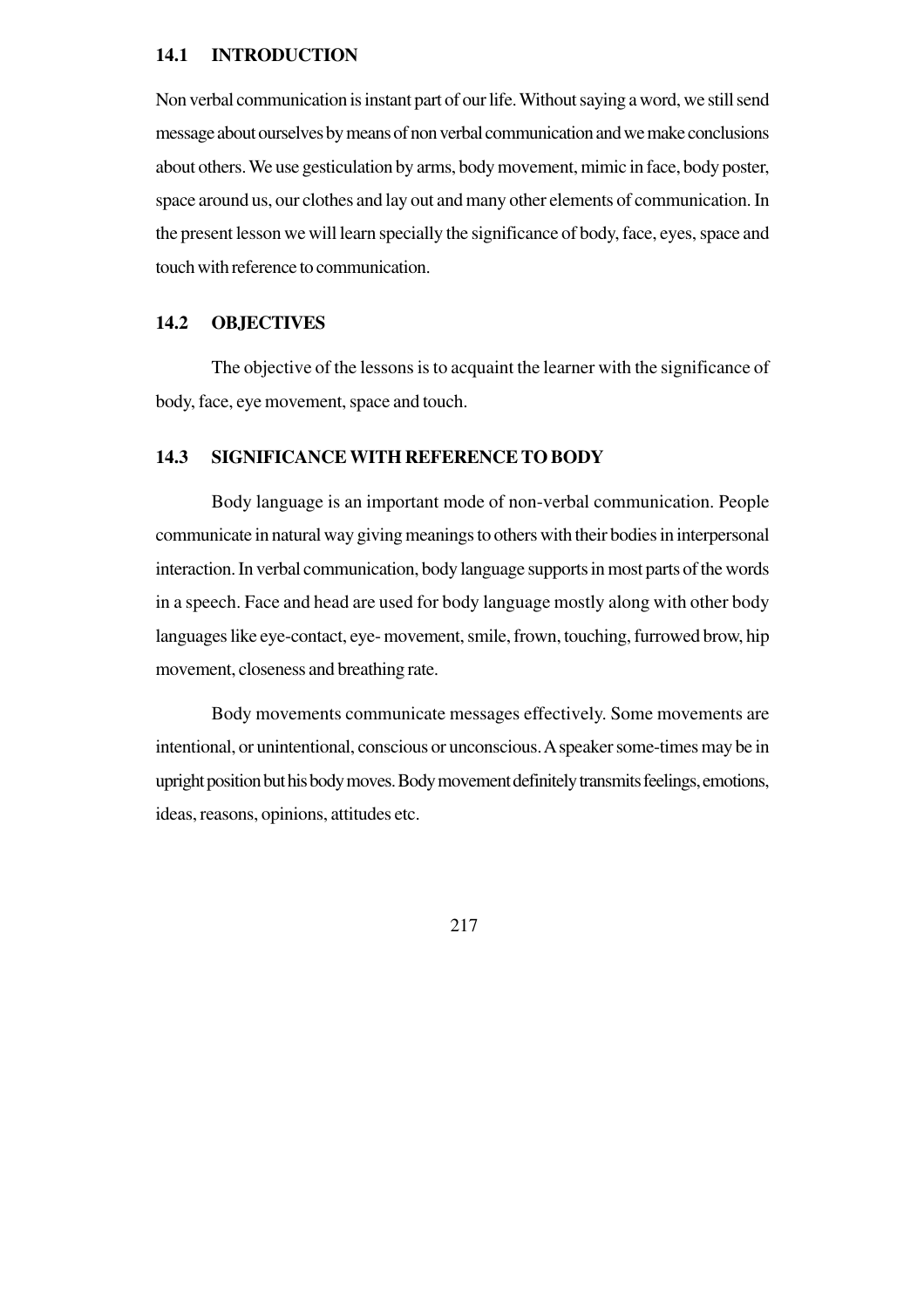Myers and Myers on facial expression and body movements state that a person may tend to lean forward when he is involved and interested, and to lean back when not interested. The way of walking often indicates to others whether feeling good, happy and cheerful or sad, gloomy, tired and dejected. They further say that, "You indicate your perception of status by your postures. You tend to relax around people of equal or lower status and tense up around people who you perceive as having of higher status. You sometimes feel that someone is disrespectful simply because he or she talks in a more relaxed manner than you think is appropriate."

Body movements include movements of hands, head, face, eyes and postures which give meaning without using words. One can read others' thoughts by their body movements. They show personal relationships between people, as their body movements speak to others how they feel and think. Unless listeners are aware of and sensitive to others' postures, gestures, facial expressions they cannot understand the message as clearly and effectively as possible.

*Gestures:* A gesture is a movement of the head, hand, body etc., to express an idea, feeling, emotions etc. Speakers sometimes emphasise their words with gestures. Action when exhibited, is intended to show a person's feeling. Gestures were probably one of the first means of communicating even before oral communication came into being.

Gestures convey meaningful messages which either accompany spoken words or stand alone. For instance nodding head means to say 'yes' and in certain circumstances it also means no.' Similarly, shaking of head sideways is to say 'NO.'The language of the deaf is a sign language. A blind person has his own sophisticated systems or sign language. A speaker usually in a serious mood, while presenting the text, uses many gestures of hands and head to emphasise certain words.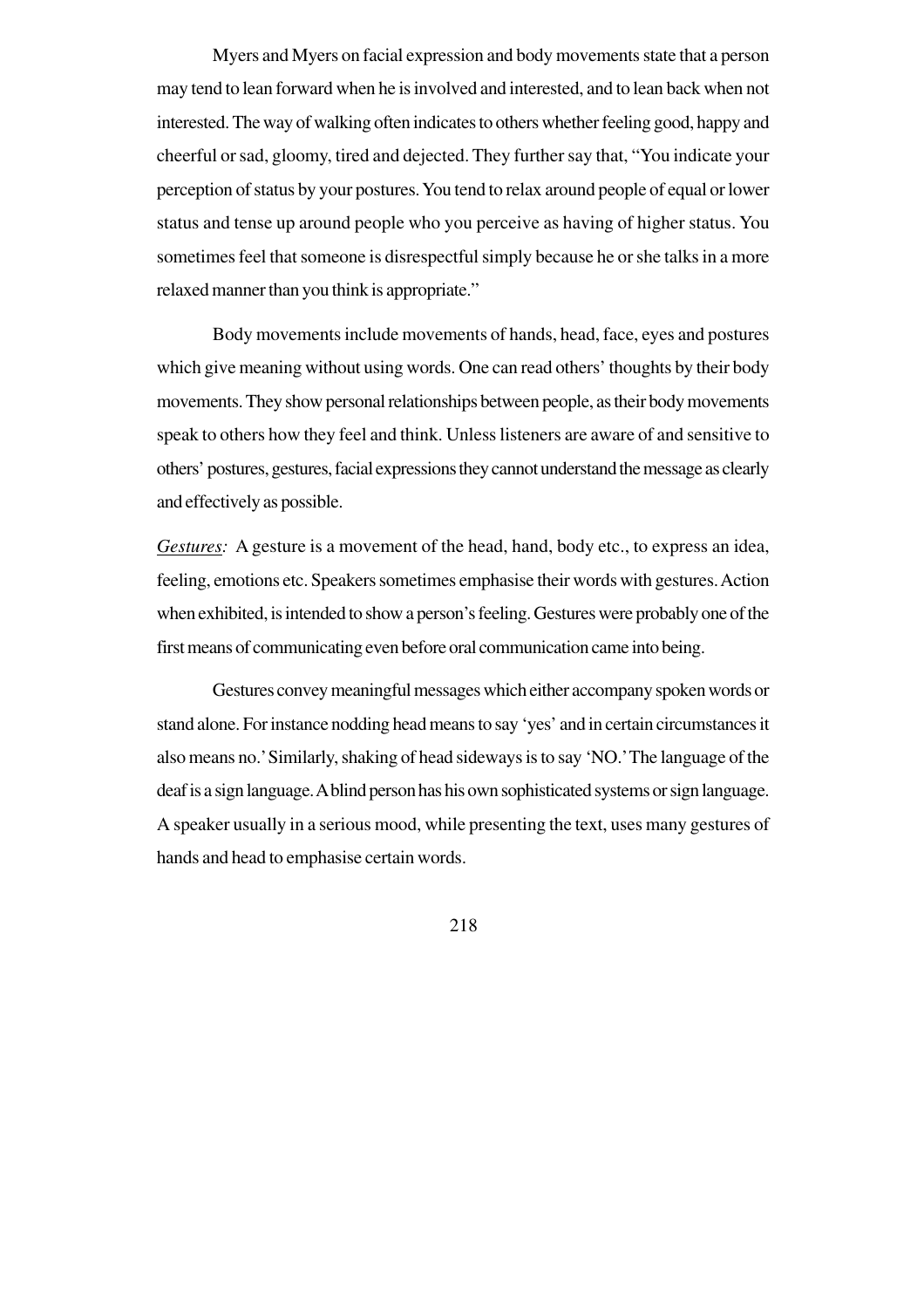Gestures play an equally important role as medium of non-verbal communication to convey messages effectively. Some example are: thumbs up, shaking hands, arm folders, leg gestures, head shake, eye signals, wink of the eyes etc.are all various types of gestures of communication.

"A traffic constable is able to direct traffic on crowded road through gestures of hands and arms, without verbal communication. People reveal their feelings and attitudes by the way they stand or sit and the way they move parts of the body. We feel more comfortable conversing with those who adopt a relaxed posture. Here are some interesting findings.

*Cooperative Situation:* People stand or sit at a right angle to one another.

*Stranger or bargaining:* Face to face position.

Women often prefer to converse with their partners at a slight angle or side by side especially if they know each other well.

Men often prefer the face-to-face position unless they are in a competitive

situation

## **14.4 ROLE OF FACE**

Facial expressions too communicate message effectively. As a matter of fact, facial expressions as a form of non-verbal communication medium is more effective and communication completes its circle by it. Some expressions are intentional or unintentional, conscious or unconscious. Facial expressions definitely transmit feelings, facts, emotions, ideas, opinions, attitudes etc. It is one of the kinesics media that include smile, frown, narrowed eyes, exhibit friendliness, anger, disbelief etc.

Human face has four important parts. They are: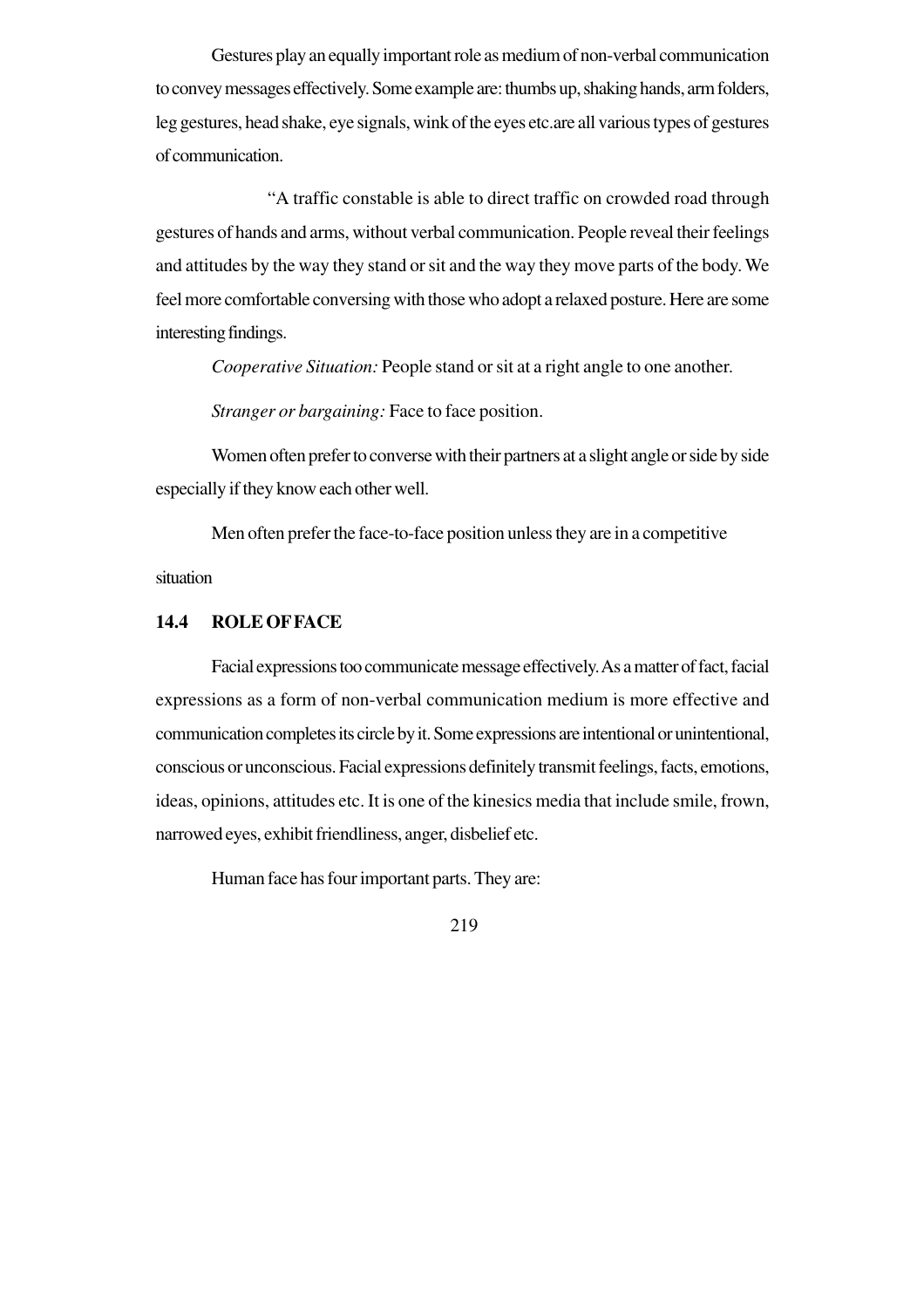- (i) Upper face Eyebrows and Forehead
- (ii) Middle face Eyes, eyelids and nose
- (iii) Lower face Mouth and chin
- (iv) The sides of the face like cheeks

These parts of human face are capable of conveying wide range of expressions and emotions. Facial expressions convey happiness, anger, surprise, boredom, fear, sadness, disgust, liking, disliking, rejection, love, jealousy, agreement, frustration, ease, pain, pleasure etc.

Smiling at a subordinate communicates meaning. For instance, when a subordinate approaches his superior, with his task assigned, completed to get his approval, the superior expresses his silent approval by a smile. Otherwise, he may frown at to express dissatisfaction or raise an eye-brow to show surprise. The expression or movement to make the forehead wrinkle and the eyebrow move down are signs of worry, disapproval of deep thought. He frowned at the worker for bad work or behaviour. The way of looking, i.e., long look or short look communicates a great deal about one's feelings attitudes, emotions, tense or relaxed mood of the speaker.

Demond W. Evany has listed the following possible components of facial expressions:

- (I) Forehead upward and downward frowns.
- (2) Eyebrows raising or knitting, furrowing.
- (3) Eyelids Opening closing narrowing.
- (4) Eye pupils dilating.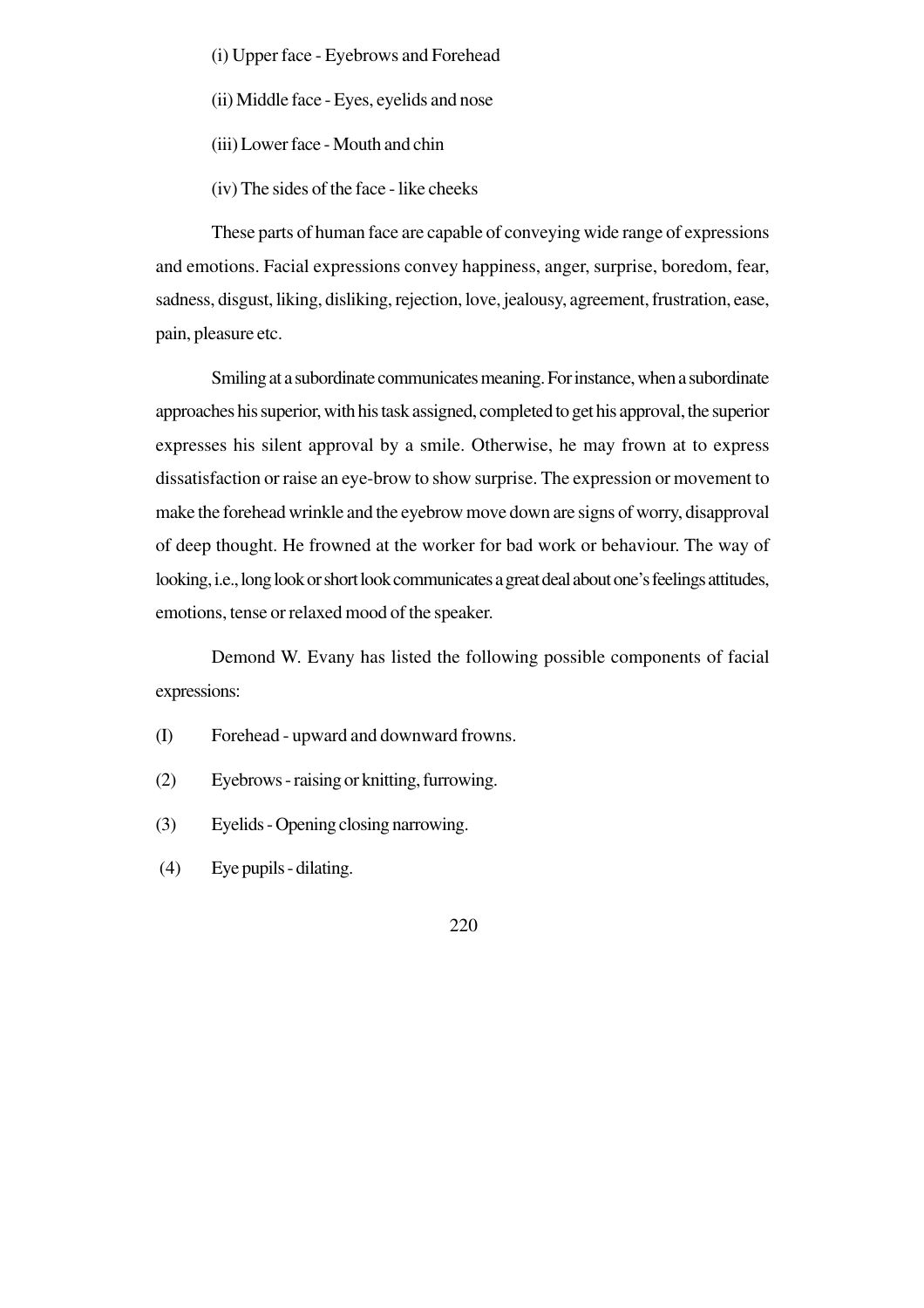- (5) Eyes upwards, downwards, gazing, holding or avoiding eye contact.
- (6) Nose wrinkling, flaring nostrils.
- (7) Facial muscles drawn up or down, for grinning, teeth clenching.
- (8) Lips smiling, pursing, drawn in.
- (9) Mouth wide open, drawn in, half-open.
- (10) Tongue licking lips, moving around inside cheeks, sucking teeth.
- (11) Jaw/chin thrust forward, handing down.

(12) Head - thrown back inclines to one side, hanging down, chin drawn in, inclined upwards.

*Emotions and Facial Expressions:* There are important indications of emotions. The positive feeling such as love, happiness, surprise as the easiest to decipher. Negative emotions like anger, sadness, anxiety are usually somewhat difficult to recognise. There are six basic emotions associated with facial expression:

(i) *Anger:* Eyebrows furrowed wrinkles on forehead, eyes squinting, lips pressed together or bared teeth.

(ii) *Sadness:* Eyebrows drawn together, eyes glazed, with dropping upperlip, mouth closed with out corners pulled slightly down.

(iii) *Surprise:* Lifted eyebrows, wide-open eyes, slightly open mouth, parted lips, a strange sparkle in the eyes.

(iv) *Fear:* Eyebrows raised and drawn together, corners of the mouth drawn back, lips stretched, eyes open wide drops of perspiration on face.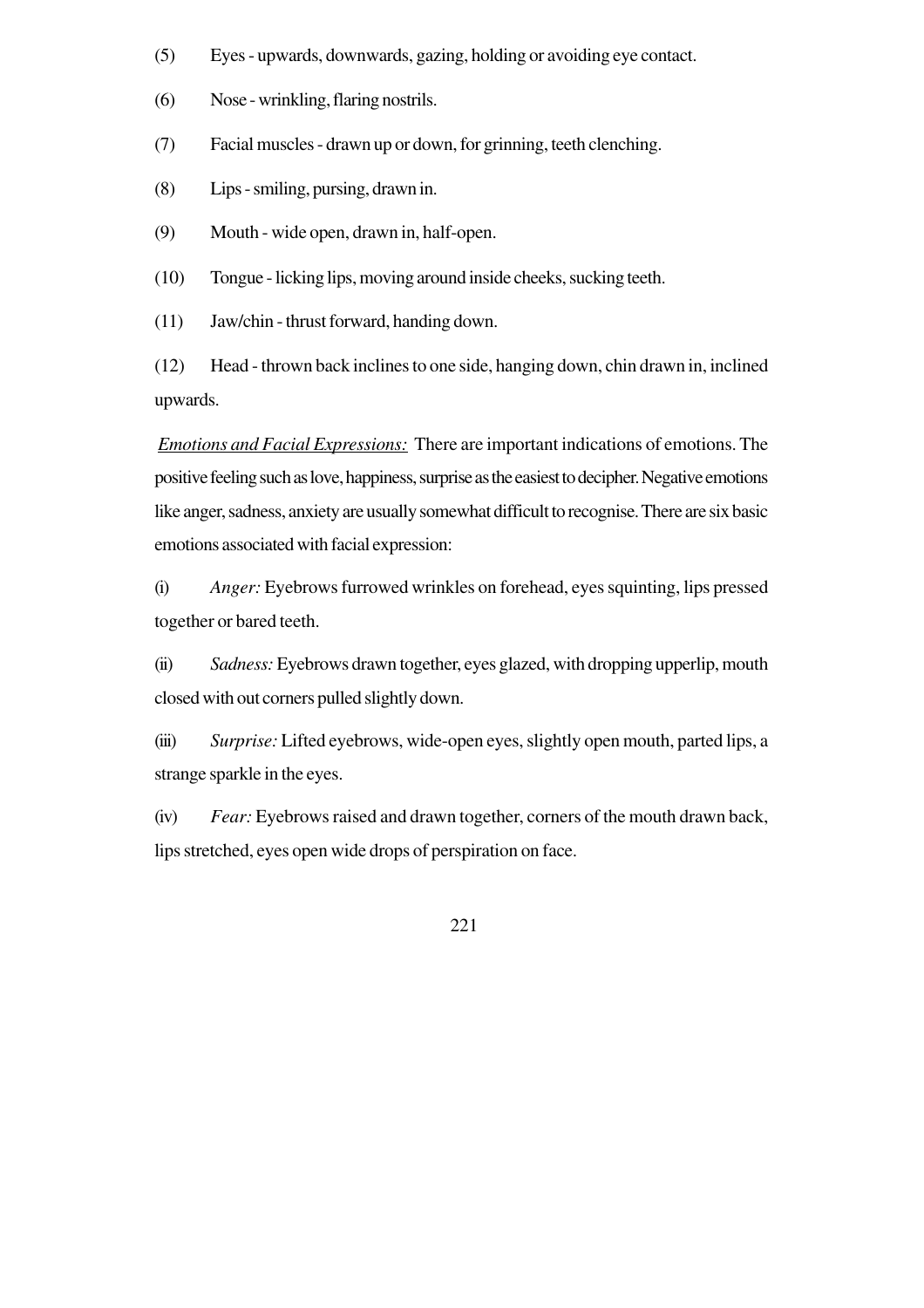(v) *Frustration:* Lowered eyebrows wrinkled nose, mouth open or semi--open eyes fixed in a particular direction upper lip pushed up by lower lip.

(vi) *Happiness:* Relaxed eyes, corners of lips raised, usually drawn back, no distinctive eye-brows

### **14.5 EYE MOVEMENT**

Eye contact occurs when two people look at each other's eyes at the same time. In human beings, eye contact is a form of nonverbal communication and is thought to have a large influence on social behaviors. Coined in the early to mid-1960's, the term came from the west to often define the act as meaningful and important sign of confidence, respect, and social communication. The customs and significance of eye contact vary between societies, with religious and social differences often altering its meaning greatly.

The Language of the eye contact:

(I) Much of our knowledge is obtained through our visual sense. We are more apt to maintain eye contact with the speaker while discussing pleasant topics.

(2) We are more likely to avoid eye contact while discussing unpleasant or embarrassing topics.

(3) We tend to look more at those whom we admire or with whom we have more intimate relationship.

(4) Women tend to have greater eye contact than men probably because they feel more comfortable with intimacy.

(5) The function of eye gaze or the lack of it is to regulate interaction.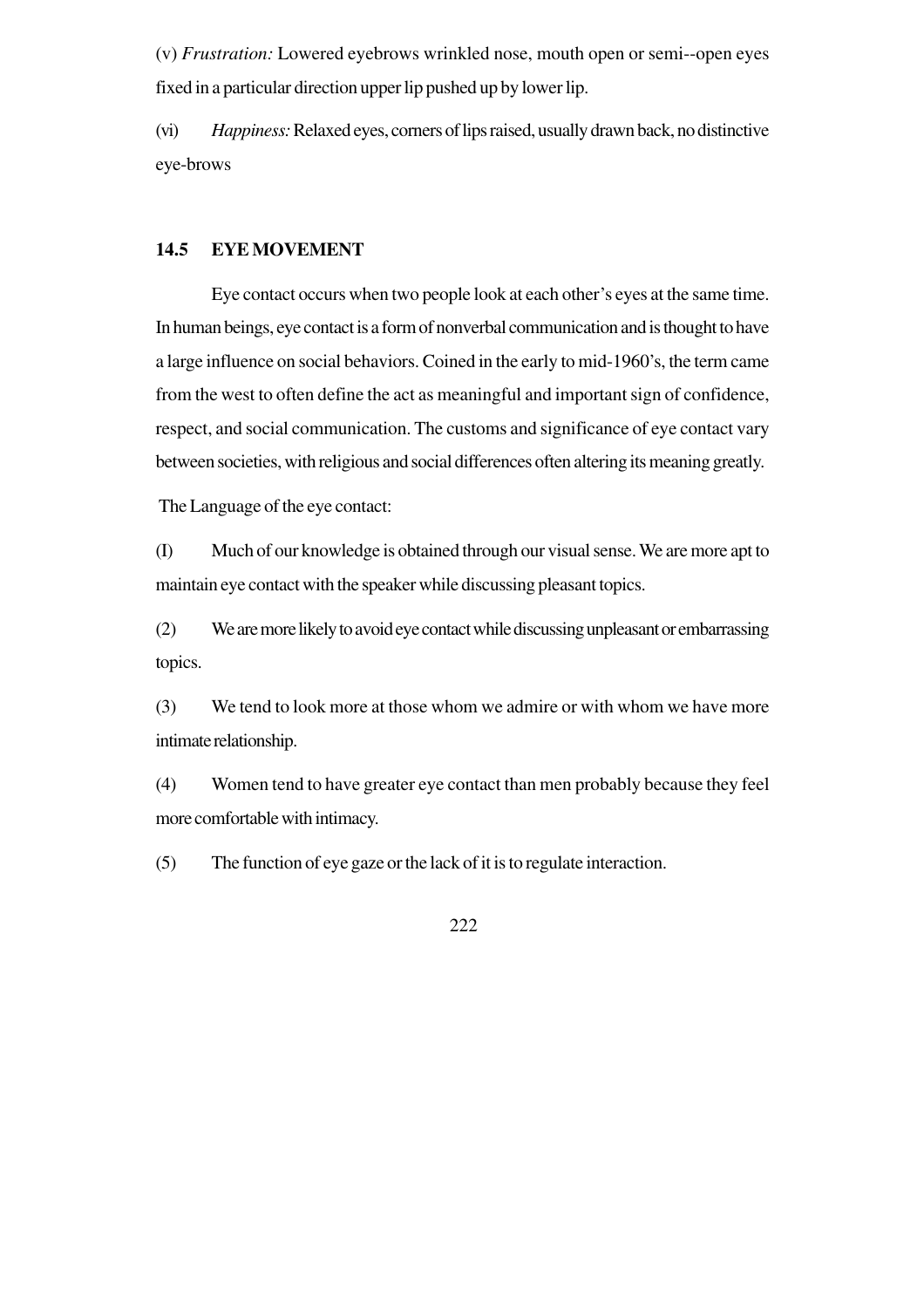(6) The individuals who engage in high levels of eye gaze are typically seen as more influential and effective in their dealings with others.

(7) Eye contact serves as a signal of readiness to interact and its absence tends to reduce the chances of such interaction.

### **14.6 SPACE (PROXIMITY)**

Proximity is a kind of nonverbal communication resting in the distance between participants of communication. The distance that the people keep themselves between the speaker and the listener is termed as proximity. Usually we speak of horizontal distance. Hall (1959) distinguished according to the distance between people intimate, personal, social and public zones, but the subject of proximity study is also vertical distance between subjects for example, high arm chair of the boss, platform at school are signs of superiority.

Generally, people are not conscious and aware about proxemics but the distance affect interpersonal communication. Personal space is an invisible factor or rule. In today's multicultural society it is important to consider the range of nonverbal codes as expressed in different ethnic groups. When someone violates an 'appropriate' distance, people may feel uncomfortable or defensive. Space between persons indicates relations at the same time and is a dimension of interpersonal communication. Personal space and interpersonal distance are important components of communication.

In Western society, four distances have been defined according to the relationship between the people involved. The four main categories of proxemics are

\* Intimate Distance (touching 45 cm)

\* Personal Distance (45 cm to 1.2 m)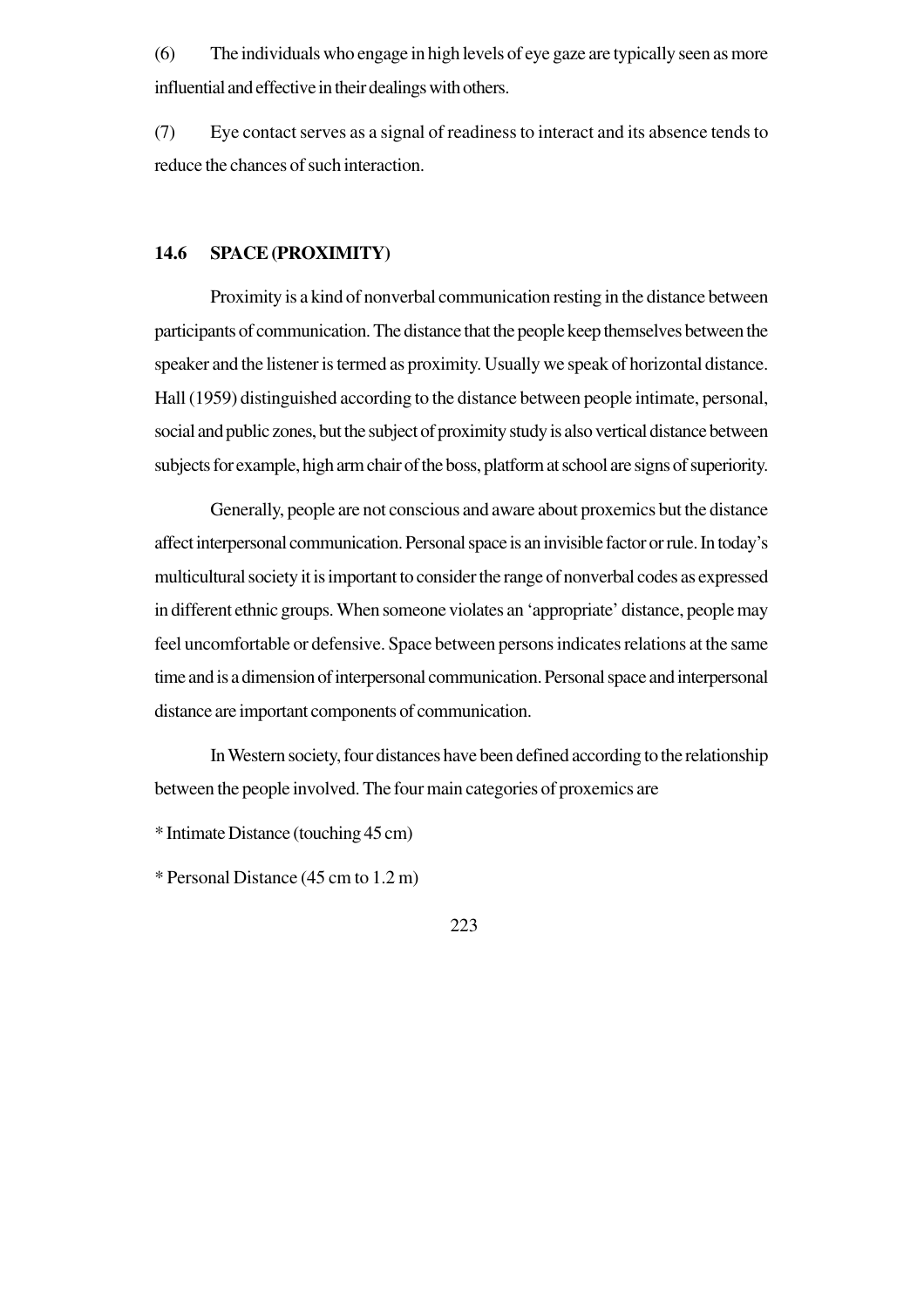\* Social Distance (1.2 m to 3.6 m)

\* Public Distance (3.7 m to 4.5 m)

These four distances are associated with the four main types of relationship – intimate, personal, social and public. Each of the distances is divided into two, giving a close phase and a far phase, making eight divisions in all.

\* Intimate Distance: Intimate distance ranges from close contact to the far phase of 15-45 cm. Inappropriate distance for public behavior and entering the intimate space of another person with whom you do not have a close relationship can be extremely disturbing.

\* Personal Distance: The far phase of personal distance is considered to be the mostly appropriate for people holding a conversation. At this distance it is easy to see the other person's expressions and eye movement, as well as their overall body language. Handshaking can occur within the bounds of personal distance.

\* Social Distance: This is the normal distance for impersonal business. Seating is also important communication is far more likely to be considered as a formal relationship if the interaction is carried out across a desk. In addition if the seating arrangement is such that one person appears to look down on another, an effect of domination can be created. At a social distance, speech needs to be louder and eye contact remains essential to communication, otherwise feedback will be reduced and the interaction may end.

\* Public Distance: Teachers and public speakers address groups at a public distance. At such distances exaggerated non –verbal communication is necessary for communication to be effective. Subtle facial expressions are lost at this distance, so clear hand gesture are often used as a substitute. Larger head movement are also typical of an experienced public speaker who is aware of the changes in the way body language is perceived at linger distance.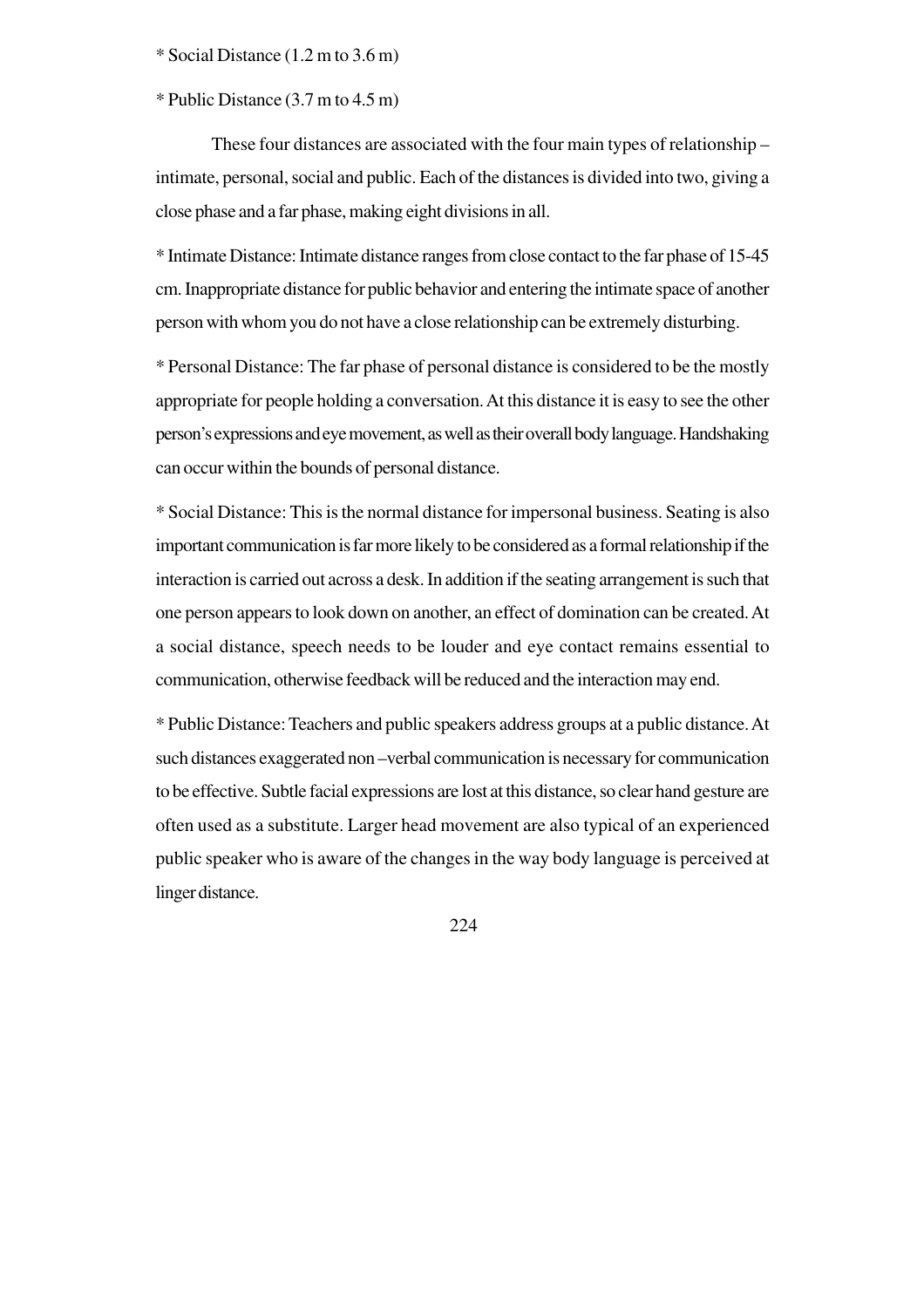Interpersonal distance may vary from culture to culture. Different cultures and backgrounds also keep distance. For instance, standoffishness prevails in British culture which tends to widen the gap. On the other hand, closeness to one another prevails in French and Italian culture. The family differences are due to cultural differences. M. Patterson's study indicates that people in relatively close proximity are viewed as warmer, friendlier and more understanding than people farther away. Albert Mehrabian found that physical distance emphasises the status differences and that status is minimised by greater closeness.

## **14.7 TACTILE COMMUNICATION (TOUCH)**

A gentle touch of a friendly hand on shoulders communicate encouragement. Feeling of sense communicates something. One can communicate a great deal by touch. Like, touch is also one of the earliest methods of communication of human beings. Infants, learn much about their environment by touching, feeling, cuddling and tasting. A pat on the back, shaking hands, or holding hands can express more than a lengthy speech. Lovers know this, and mothers too. Touching is a powerful communicative tool and serves to express a tremendous range of feelings such as fear, love, anxiety, warmth and coldness.

Haptic communication is a branch of nonverbal communication that refers to ways in which people and animals communicate and interact via the sense of touch. Touch or haptics, from the ancient Greek work haptikos is extremely important for communication; it is vital for survival. The sense of touch allows one to experience different sensations such as: pleasure, pain, heat, or cold. One of the most significant aspect of touch is the ability to convey and enhance physical intimacy. The sense of touch is the fundamental component of haptic communication for interpersonal relationships. Touch can be categorized in may terms such as positive, playful, control, ritualistic, task-related or unintentional.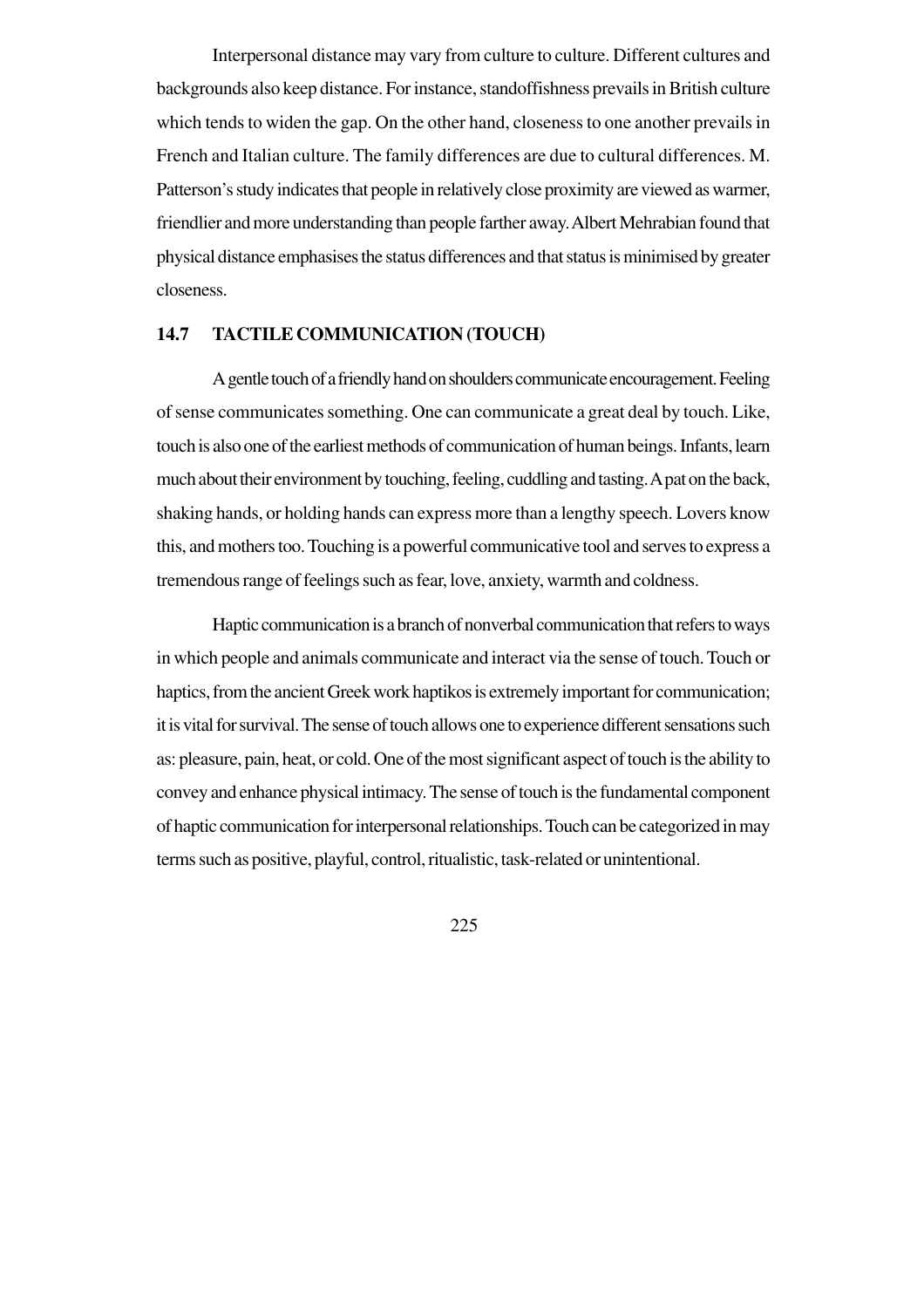# **14.8 SOME SMALL ILLUSTRATIONS OF NON-VERBAL COMMUNICATION**

Small Illustrations -

(i) Touch: A gentle touch of a friendly hand on the shoulders can communicate encouragement.

(ii) Taste: Message may be transmitted by flavour of preparation of food products. They communicate fulfillment of recipes and proper operation of equipment.

(iii) Smell: Fragrance, aroma and odour can signify fulfillments of production packing and storage instructions.

(iv) Hearing: For instance, type writer's bell, calling bell indicate the end of the line or calling a person. Bells in schools, colleges indicate commencement or end of the hour.

(v) Horn: A horn of a vehicle indicates approach of a vehicle

(vi) Calling Bells Buzz. Beeper etc. Their sounds indicate calling or attention.

(vii) Shrug of Shoulders: There is a symbolic meaning in the most ordinary shrug of shoulders.

(viii) Hand movements: The standardised hand movements express ideas.

(ix) Pointed Fingers: Doing skills are exhibited. A pointed finger meant that something is to be demonstrated. They convey a whole range of meanings by stylised finger movements. Ticktak men on the race course can convey complex messages to one another.

(x) Visual Aids: For details see Chapter on Communication Technology.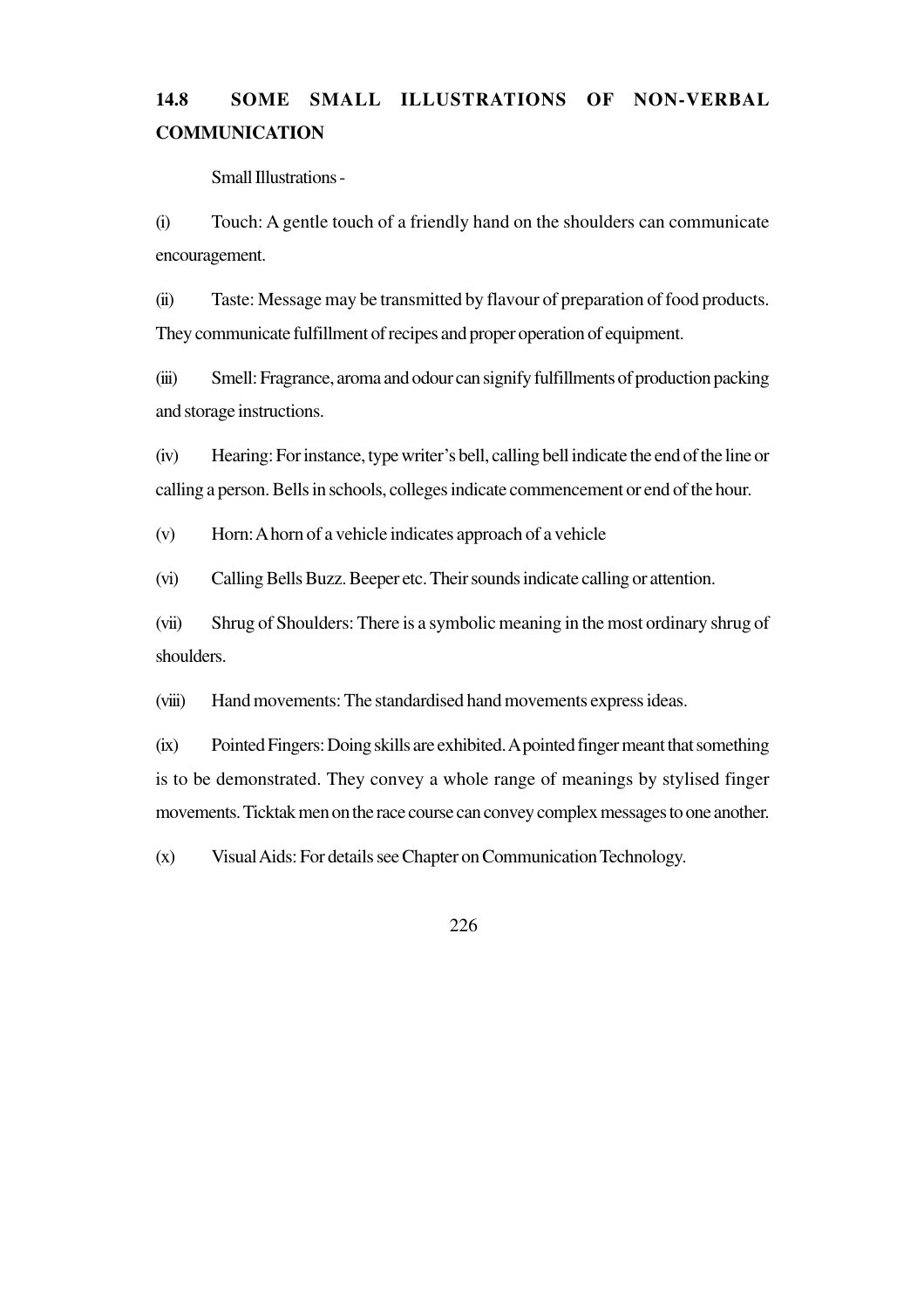(xi) Vocal Expressions: "The tone of one's voice is a valuable clue to the feelings. Para language is a term denoting the subtle variations in meanings between what is said and how it is said.

The words "wow! How fast you are this time!" Could be a compliment. But if the tone of the voice is sarcastic, it symbolises disgust and anger.

Different meanings can be conveyed by the rate, pitch, and volume of the voice.

Speaking fast may indicate nervousness and haste. A soft voice soothes and clams.

A loud, shouting voice foretells danger, urgency, serious problem, joy or anger.

Emphasis on key words indicate the degree of importance you attach to it.'

## **Check Your Progress**

\_\_\_\_\_\_\_\_\_\_\_\_\_\_\_\_\_\_\_\_\_\_\_\_\_\_\_\_\_\_\_\_\_\_\_\_\_\_\_\_\_\_\_\_\_\_\_\_\_\_\_\_\_\_\_\_\_\_\_\_\_\_\_\_\_\_\_\_\_\_\_\_\_\_\_\_\_\_\_\_\_\_\_\_\_\_\_\_\_\_\_\_\_\_\_\_\_\_\_\_\_\_\_\_\_\_\_\_\_\_\_\_\_\_\_\_\_\_\_\_\_\_\_\_\_\_\_\_\_\_\_\_\_\_\_\_\_\_\_\_\_\_\_\_\_\_\_\_\_\_\_\_

\_\_\_\_\_\_\_\_\_\_\_\_\_\_\_\_\_\_\_\_\_\_\_\_\_\_\_\_\_\_\_\_\_\_\_\_\_\_\_\_\_\_\_\_\_\_\_\_\_\_\_\_\_\_\_\_\_\_\_\_\_\_\_\_\_\_

\_\_\_\_\_\_\_\_\_\_\_\_\_\_\_\_\_\_\_\_\_\_\_\_\_\_\_\_\_\_\_\_\_\_\_\_\_\_\_\_\_\_\_\_\_\_\_\_\_\_\_\_\_\_\_\_\_\_\_\_\_\_\_\_\_\_\_\_\_\_\_\_\_\_\_\_\_\_\_\_\_\_\_\_\_\_\_\_\_\_\_\_\_\_\_\_\_\_\_\_\_\_\_\_\_\_\_\_\_\_\_\_\_\_\_\_\_\_\_\_\_\_\_\_\_\_\_\_\_\_\_\_\_\_\_\_\_\_\_\_\_\_\_\_\_\_\_\_\_\_\_\_\_\_\_

\_\_\_\_\_\_\_\_\_\_\_\_\_\_\_\_\_\_\_\_\_\_\_\_\_\_\_\_\_\_\_\_\_\_\_\_\_\_\_\_\_\_\_\_\_\_\_\_\_\_\_\_\_\_\_\_\_\_\_\_\_\_\_\_\_

Note: a) Write your answer in the space given below.

b) Check your answers with those given at the end of the lesson.

i) What does body movement include?

ii) What is the role of face in communication?

iii) What are the different categories of proximity?

227

\_\_\_\_\_\_\_\_\_\_\_\_\_\_\_\_\_\_\_\_\_\_\_\_\_\_\_\_\_\_\_\_\_\_\_\_\_\_\_\_\_\_\_\_\_\_\_\_\_\_\_\_\_\_\_\_\_\_\_\_\_\_\_\_\_\_\_\_\_\_\_\_\_\_\_\_\_\_**\_\_\_\_\_\_\_\_\_\_\_\_\_\_\_\_\_\_\_\_\_\_\_\_\_\_\_\_\_\_\_\_\_\_\_\_\_\_\_\_\_\_\_\_\_\_\_\_\_\_\_\_\_\_\_\_\_\_\_\_\_\_\_\_\_\_\_\_\_\_\_\_\_\_\_\_\_**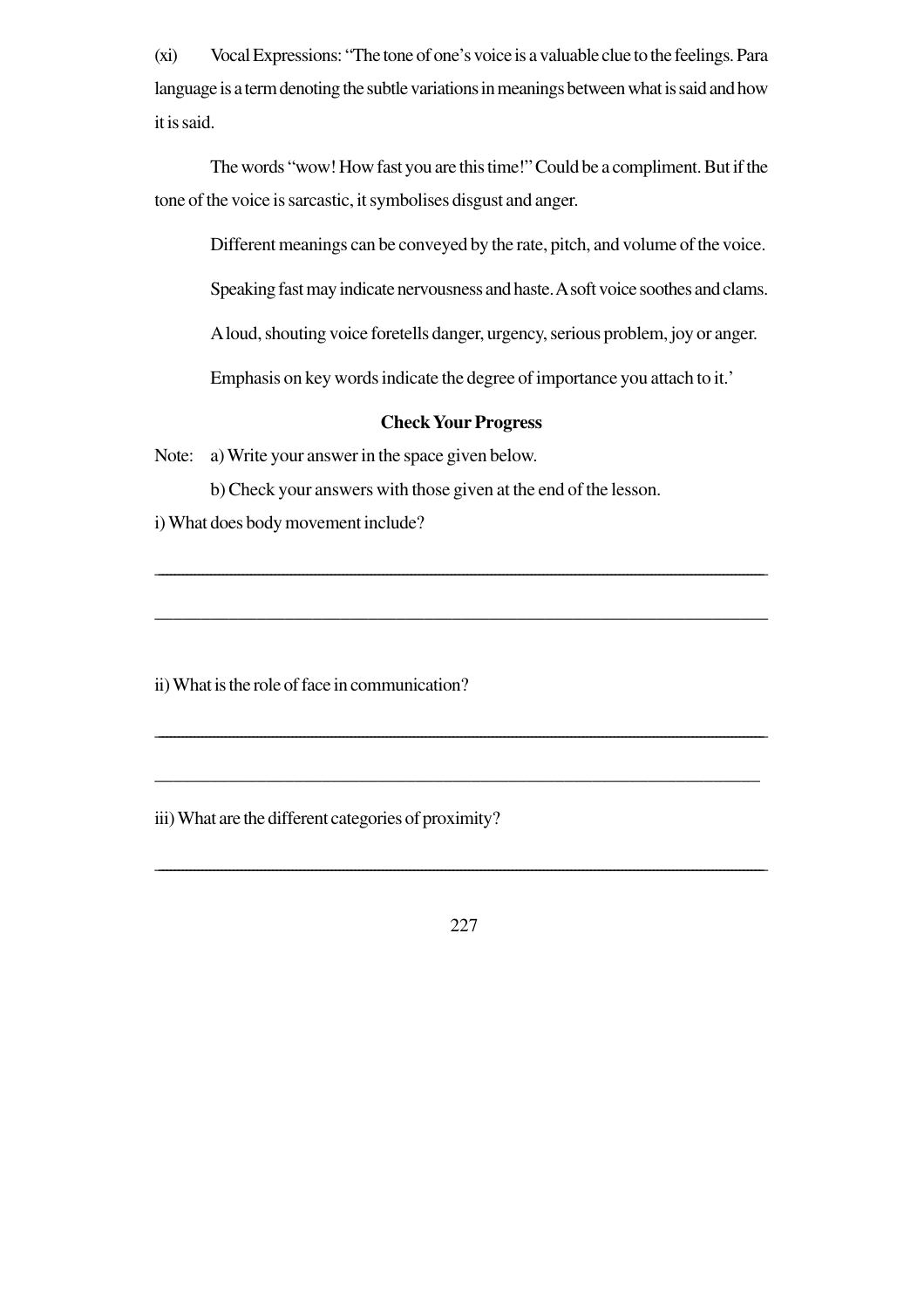### **14.9 LET US SUM UP**

Non verbal communication is a significant aspect of communication. The human body and movement signify a deeper meaning to the entire communication process. The face and facial expressions have a connotation for all communication. Our emotions are usually expressed through our facial expressions. Similarly, eye movement, space in terms of proximity and touch are also important in non verbal communication.

\_\_\_\_\_\_\_\_\_\_\_\_\_\_\_\_\_\_\_\_\_\_\_\_\_\_\_\_\_\_\_\_\_\_\_\_\_\_\_\_\_\_\_\_\_\_\_\_\_\_\_\_\_\_\_\_\_\_\_\_\_\_\_\_\_\_\_\_\_\_\_\_\_\_\_\_\_\_**\_\_\_\_\_\_\_\_\_\_\_\_\_\_\_\_\_\_\_\_\_\_\_\_\_\_\_\_\_\_\_\_\_\_\_\_\_\_\_\_\_\_\_\_\_\_\_\_\_\_\_\_\_\_\_\_\_\_\_\_\_\_\_\_\_\_\_\_\_\_\_\_\_\_\_\_\_**

### **14.10 ANSWERS TO CHECK YOUR PROGRESS**

**1.** Body movements include movements of hands, head, face, eyes and postures which give meaning without using words. One can read others' thoughts by their body movements. They show personal relationships between people, as their body movements speak to others how they feel and think. Unless listeners are aware of and sensitive to others' postures, gestures, facial expressions they cannot understand the message as clearly and effectively as possible.

2. Facial expressions too communicate message effectively. As a matter of fact, facial expressions as a form of non-verbal communication medium is more effective and communication completes its circle by it. Some expressions are intentional or unintentional, conscious or unconscious. Facial expressions definitely transmit feelings, facts, emotions, ideas, opinions, attitudes etc. It is one of the kinesics media that include smile, frown, narrowed eyes, exhibit friendliness, anger, disbelief etc.

3. The four main categories of proxemics are

\* Intimate Distance (touching 45 cm)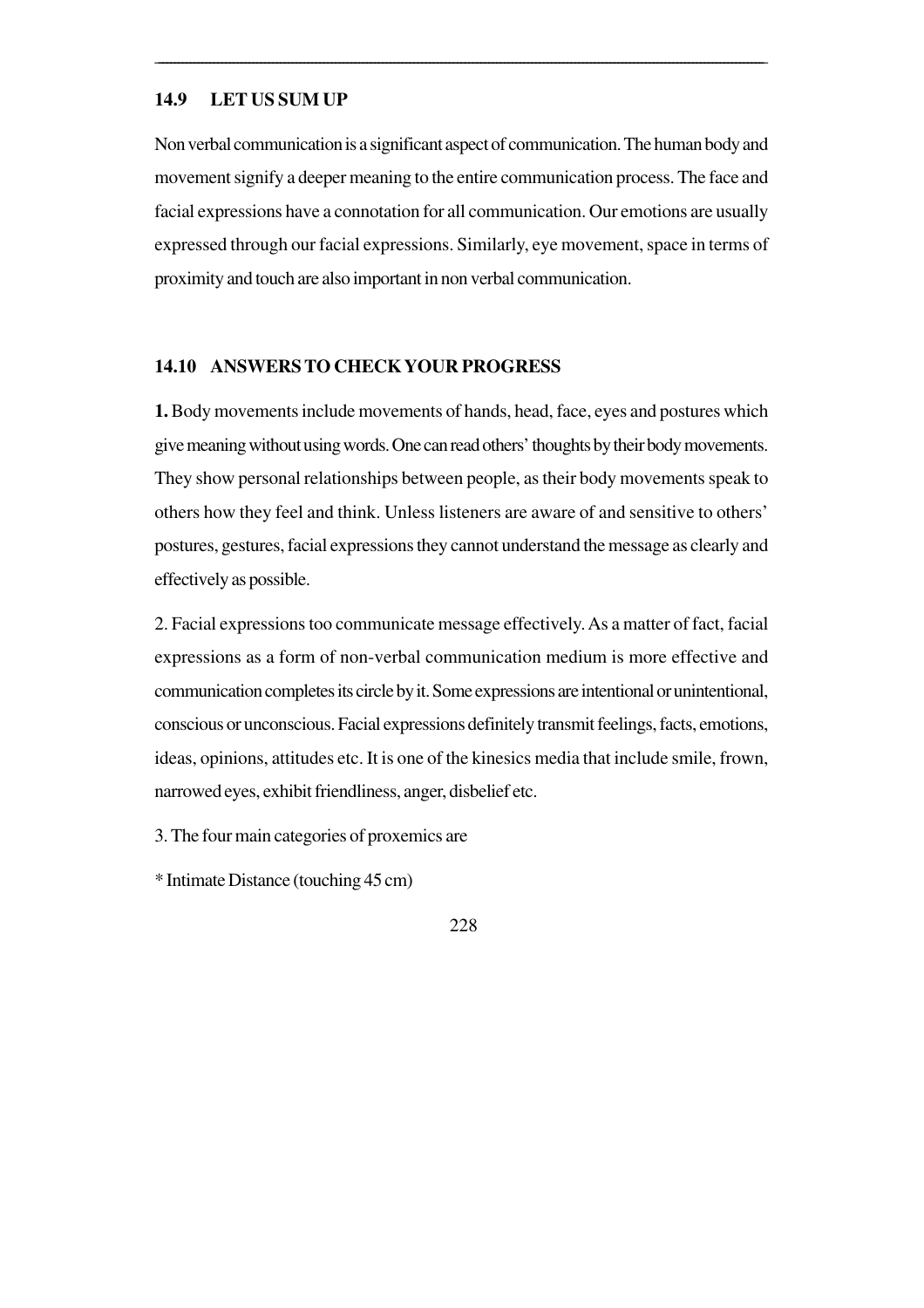\* Personal Distance (45 cm to 1.2 m)

\* Social Distance (1.2 m to 3.6 m)

\* Public Distance (3.7 m to 4.5 m)

## **14.11 LESSON END EXERCISE**

- Q 1. Write a note on the role of the following in communication:
	- 1. Facial expression
	- 2. Gestures
	- 3. Body movements
	- 4. Touch

## **14.12 SUGGESTED READING**

1. G.L. Ray (2015). Extension Communication and Management. Kalyani Publishers. 2. O.P. Dahama and O.P. Bhatnagar (2012). Education and Communication for Development. Oxford and IBH Publishing Co. Pvt. Ltd.: New Delhi. 3. S.V. Supe (2012). An introduction to Extension Education. Oxford and IBH Publishing

Co. Pvt. Ltd.: New Delhi.

 4. V.K. Dubey and I. Bishnoi (2008). Extension Education and Communication. New Age International Ltd., Publishers: New Delhi.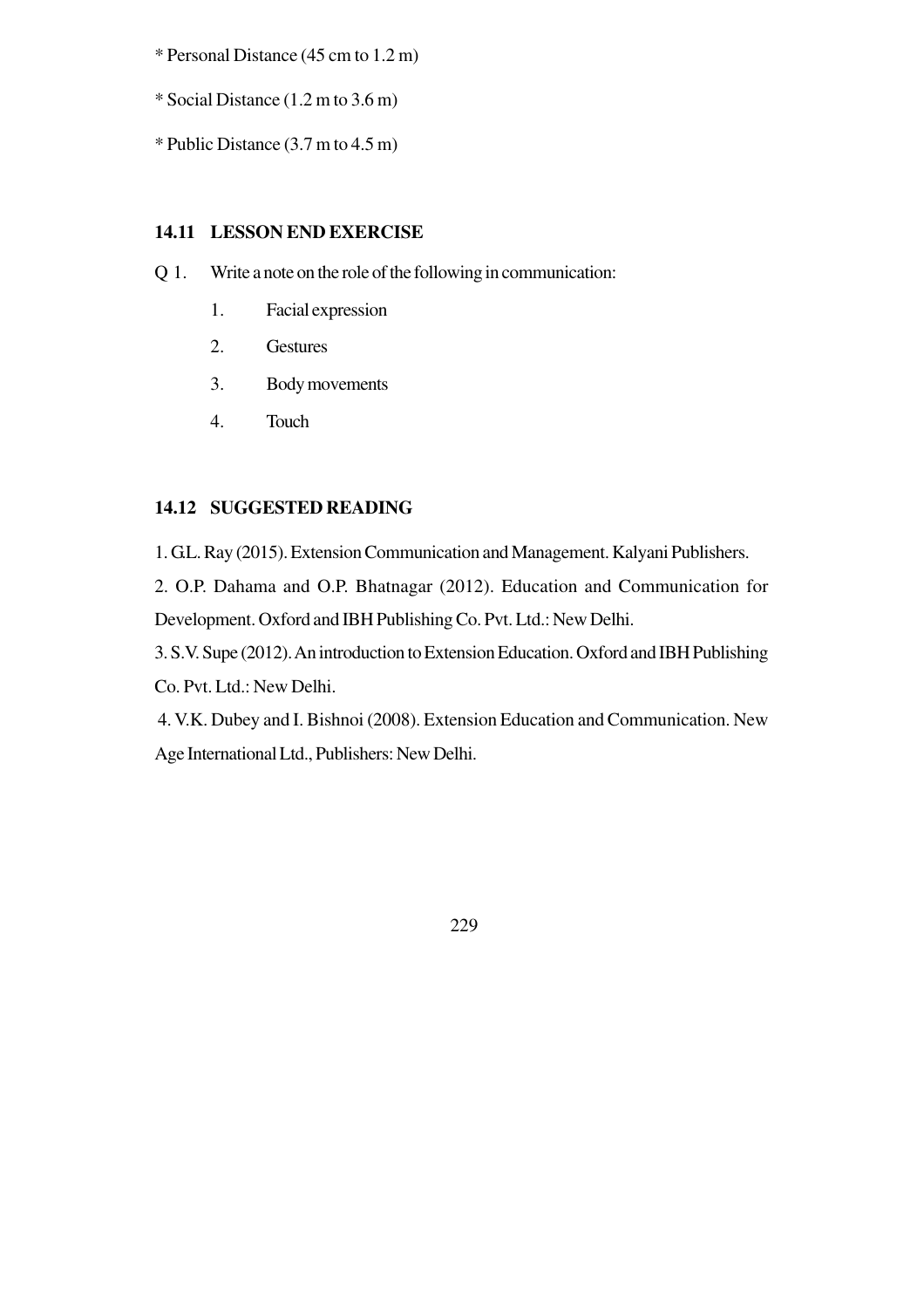## **VERBAL COMMUNICATION: MEANING, PRINCIPLES & SIGNIFICANCE**

## **STRUCTURE**

- 15.1 Introduction
- 15.2 Objectives
- 15.3 Verbal Communication: Meaning
- 15.4 Principles of oral communication
- 15.5 Significance of verbal communication
- 15.6 Let Us Sum Up
- 15.7 Answers to Check Your Progress
- 15.8 Lesson End Exercise
- 15.9 Suggested Reading

## **15.1 INTRODUCTION**

In the earlier chapter you have read that non verbal communication is a significant aspect of communication. The body language, body movement, facial expressions, eye contact, space in terms of proximity and touch all contribute to non verbal communication. In the present chapter now we will study about verbal communication.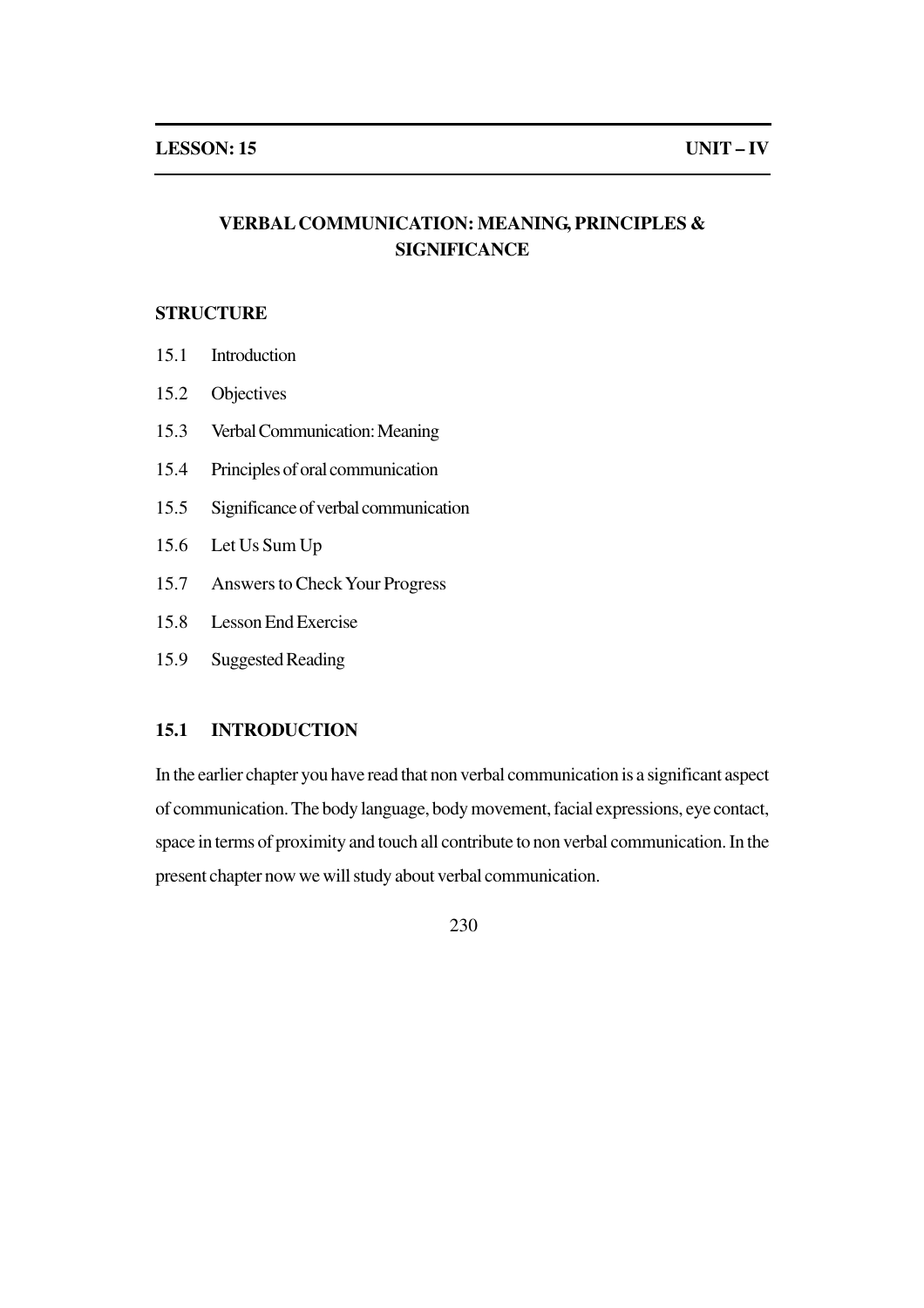## **15.2 OBJECTIVES**

This lesson will help students to clear their concept regarding nature  $\&$  significance of verbal or oral communication.

### **15.3 VERBAL COMMUNICATION: MEANING**

Among the various forms of communication, oral communication is considered to be the earliest and common medium of communication. In oral communication, speech is a widely adopted tool of communication. The sender, the medium, the receiver and the message are the four basic factors associated with communication. Socretes, and Demosthenes were great and renowned speakers. The world is full of speeches. Every day, in educational institutions, the students and the teachers come into contact; they converse and communicate. In offices, the superiors talk to the subordinates, the subordinates to superiors, superiors and among themselves. In productive and service organisations, the customers carry on conversation with the suppliers, lawyers, doctors, auditors, consultants with their clients, so on and so forth.

Whether it is business communication or otherwise, oral communication should be clear and effective to achieve the objects of communication. Speech is an art; for this, there are no fixed rules which can be uniformly followed always and in all circumstances. There are a number of factors which influence effective oral communication. Factors like conversation style of the speaker, language, medium, the temperament of the receiver and speaker, size of audience, importance of message, fear of superiors etc. are important. For instance, an important person, appearing on the TV, words if wrongly selected and used may damage his image.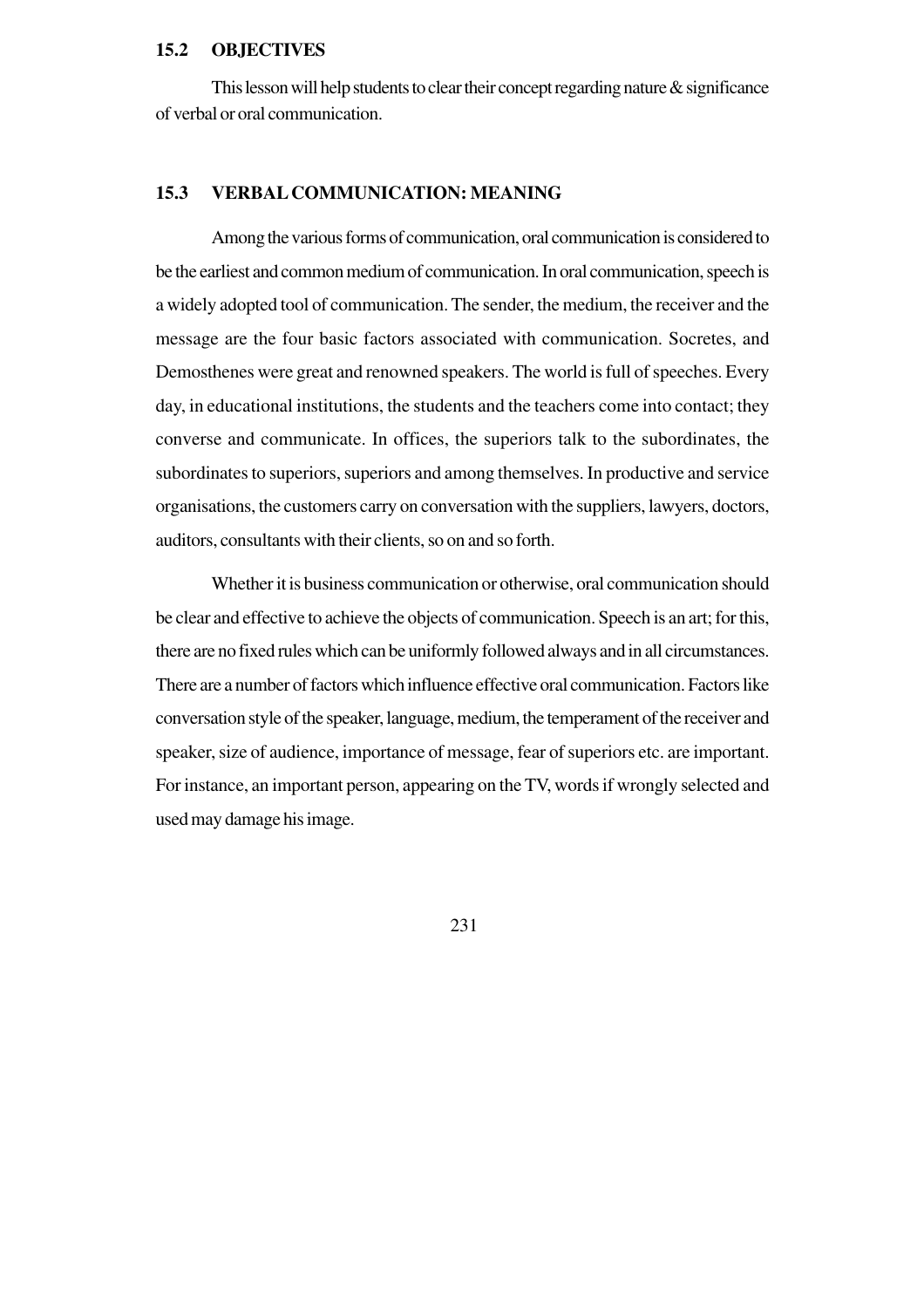Human relations are the fundamental elements of public relations. It is with speech, one gets along well with the public, both internal and external. The public are of three categories : (a) there are those who know you and like you; (b) there are those who know you and do not like you; (c) there are those who neither know you nor care for.

The technique involved in the process of communication is through speech to do business with all types of people. The essential basis of all cross-sections is the communication process. It is the transfer of information from one to another. The message is transmitted by spoken or written words or by image or a combination of these or other media, such as music, colour, mimicry, design, odour, and sense of touch.

In competitive and dynamic market economy, there are information gaps which cannot be filled up by the interaction of supply and demand through prices and costs. This is where communication activity steps in.

## **15.4 PRINCIPLES OF ORAL COMMUNICATION**

The capacity to communicate effectively and clearly is an important skill. The speaker has to make the message clear and easily understandable, both in work and outside. In any profession, it is not possible to get through without communication. Communication is a valuable asset for all the people in modern days of a busy world, particularly to lawyers, teachers, auditors, consultants, administrators, politicians, business executive, parents and children. Thus, speech or talk is basic and indispensable in any group facilities in a civilized society. Speech is for others to understand. The confusion and misunderstanding in conversation are due to ineffective, faulty and vague speech.

There are no standard rules to be followed in making oral communication effective once and for all times to come. However, effective oral communication calls for certain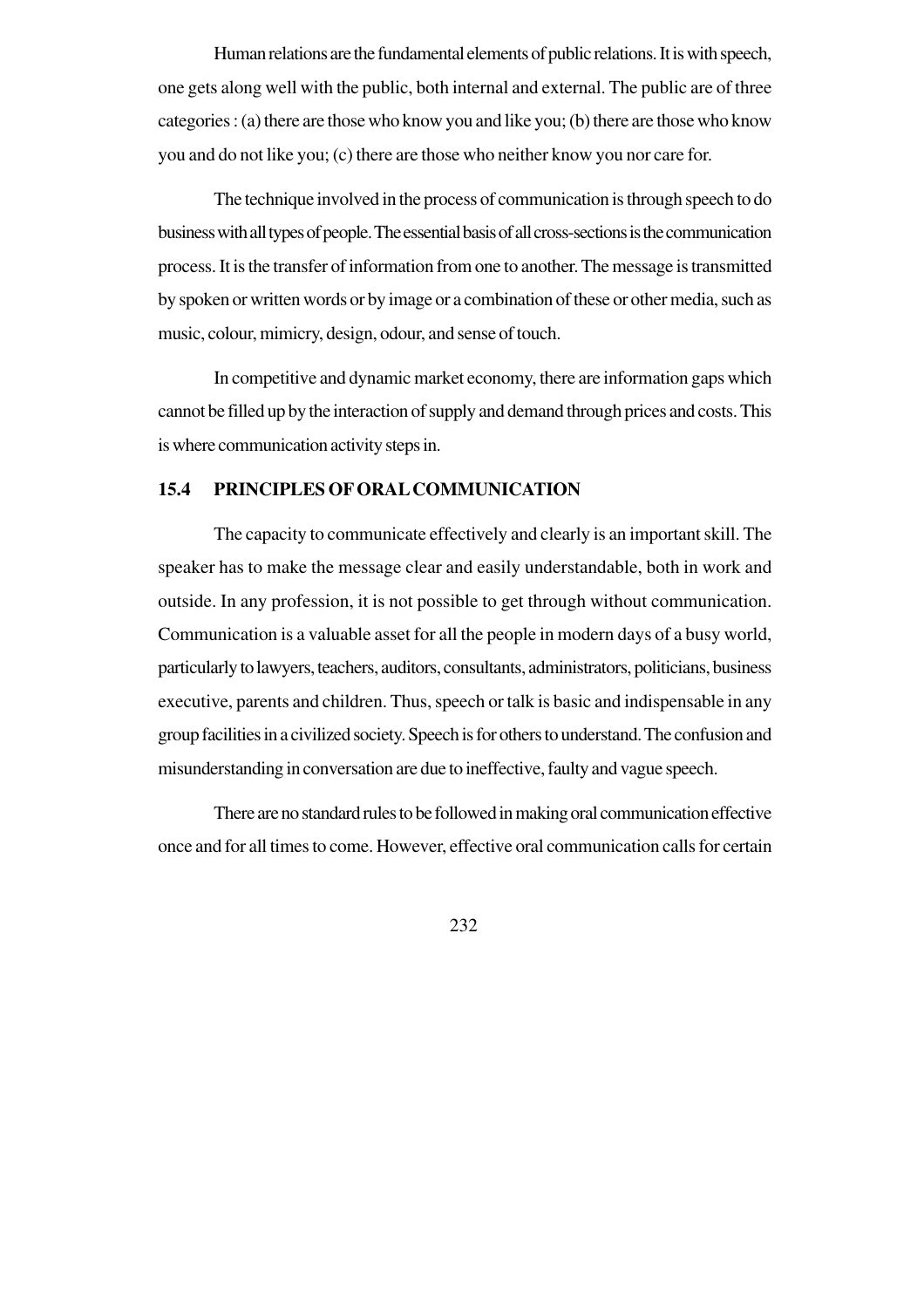principles to be followed. Whatever the circumstances, the following are the essential ingredients of good oral communication.

*(I) Brevity:* A message to be delivered should be brief. It should neither be too short nor too long. In real life quite often audience comments about a speech, as too long or too short. Time factor is important because not only the speaker's time is wasted but also that of the audience. So, a message must be brief. Lengthy sentences confuse and may lead to misunderstanding. It should be a short one. One can achieve brevity by taking pains and framing short sentences rather than lengthy and complex. We do come across people who start speech with short sentences. Conversation in short sentences giving the listener time and opportunity to follow what the speaker endeavors to put across. Using precise words, simple and familiar words, and avoiding superfluous words are important factors in effective communication.

*(2) Clarity:*The essential of good oral communication is clarity. Clarity of message is the first and foremost important among principles. The three most important qualities of oral communication style are: first, clarity, then clarity and last clarity. Before you start talking, think and rethink ideas till they are clear. Then, only can one put ideas in conversation in clear-cut terms. Clarity can be achieved with simple words, short sentences and common words.

*(3) Choosing Precise Words:* Precision is the most important principle in effective communication. Using the precise word means speaking in exact detail using the right words at right place to the context alone will convey the meaning intended by the speaker. In oral communication, the precise words which are often the concrete words express the real and correct meaning. As far as possible, using vague words should be avoided. But in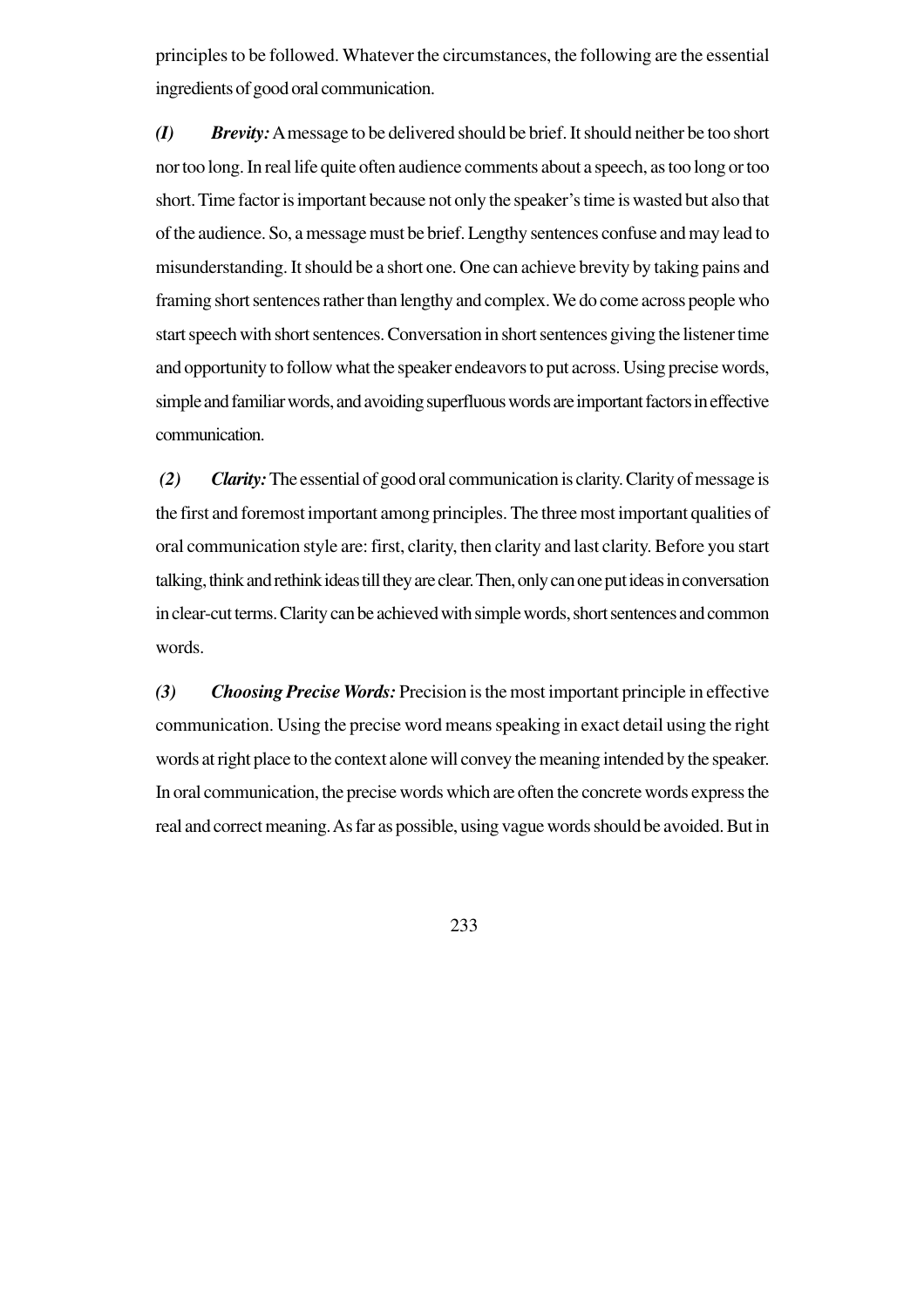practice, it is difficult to replace one word with another. No two words give exactly the same meaning. It is better to have full knowledge of synonyms and antonyms of words.

*(4) Cliche:* Cliche means a phrase which is used often, and has no meaning. The cliches are now stale in oral communication. An effective good communicator avoids cliches. A speaker may use them unconsciously when he is involved in a serious mood of conversation. Examples of cliches are 'I mean', 'oh, really', 'quite fine', 'yes' etc. A cliche is generally used to express indirectly a simple idea, when it suddenly strikes the speaker.

*(5) Sequences:* Presentation of matter in a logical sequence is yet another important principle of effective communication. The speaker should not jump to points or change the sequence. Consistency, continuity, and logical development of the subject matter should be there. The manner in which a speaker says something is important than something itself that matters in communication.

*(6) Avoid Jargon:* In our conversation, we must be conscious to avoid jargon. Jargon is a field, applicable or relating to a particular section of profession. It means language or terminology relating to law, commerce, sports, defence etc. It may be called as legal jargon, military jargon, commercial jargon etc. Only people who are well-versed in a particular subject can understand. But in general conversation, the words used must be clear to other people as well.

*(7) Avoid Verbosity:* To convey meaning is more important than using superfluous words. Verbosity in oral communication is a great danger. Using more words does not assure greater clarity. Using more words will take more time and the time of audience is wasted. The listener may tire and may misunderstand the meaning.

*(8) Seven C's of Communication:* Francis J. Betgin advocates that there are seven Cs to remember in spoken communication. They are: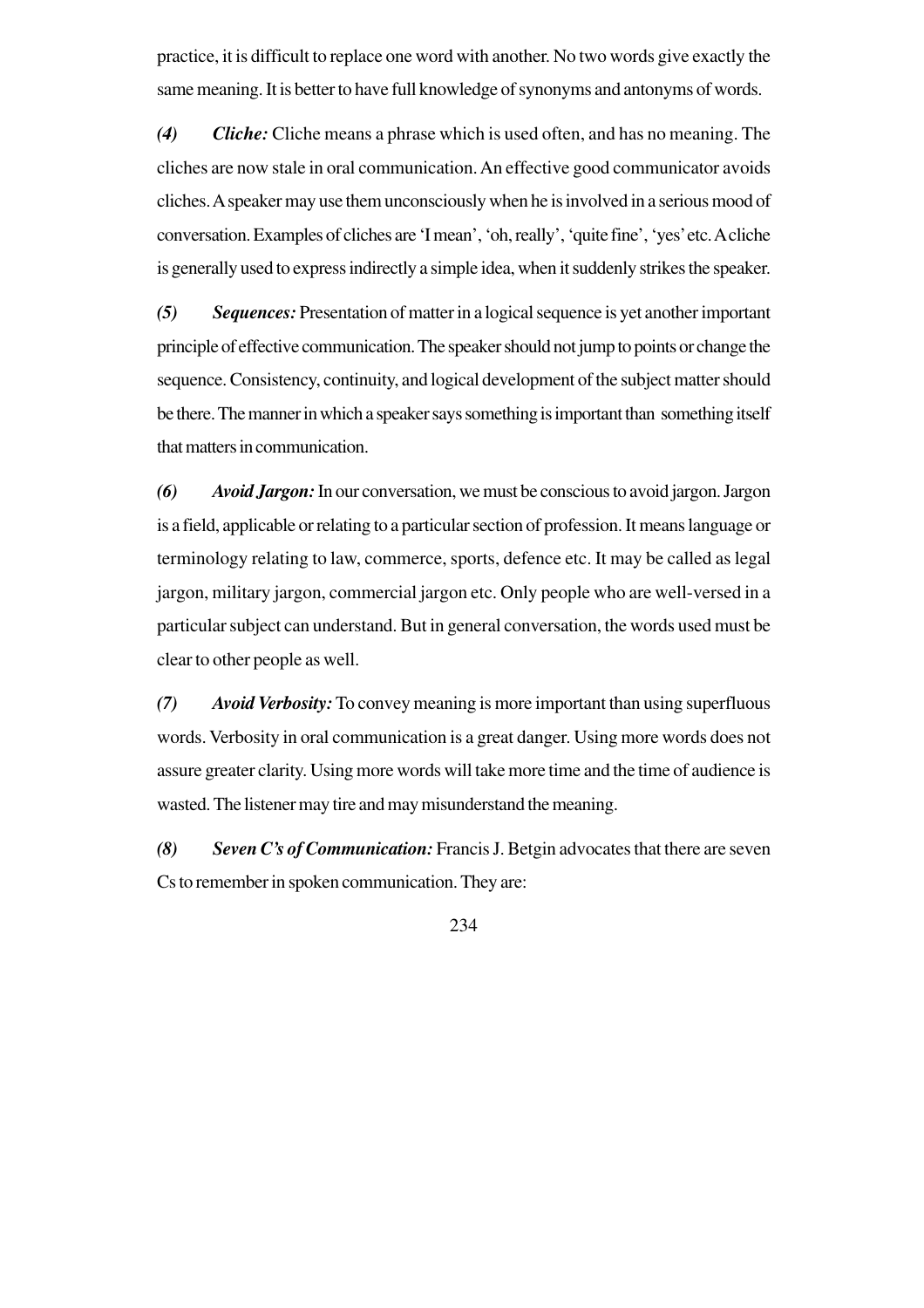- 1. Candid
- 2. Clear
- 3. Complete
- 4. Concise
- 5. Concrete
- 6. Correct
- 7. Courteous

*(9) Prepositions:* Use of unnecessary prepositions should be avoided. For instance, all employees must follow the safety regulations in regard to work. Here the word 'about' can be used in place of "in regard to." Some other examples, are: in connection with, reference to, in relation to, with regard to.

*(10) Adjectives and Adverbs:* Adjectives and adverbs should be used where necessary. They emphasise the meaning with the degree of importance. For instance, the problem is under active consideration, a positive decision will be taken definite results comparatively, the results are poor.

### **15.5 SIGNIFICANCE OF ORAL COMMUNICATION**

Thus, the most important and the earliest form of communication is verbal or oral, everything is oral and there is no question of black and white. Face -to-face discussion, telephone talks, lectures, conferences, interviews, public speeches are the forms of media of oral communication. The most important merits of verbal communication are outlined as under: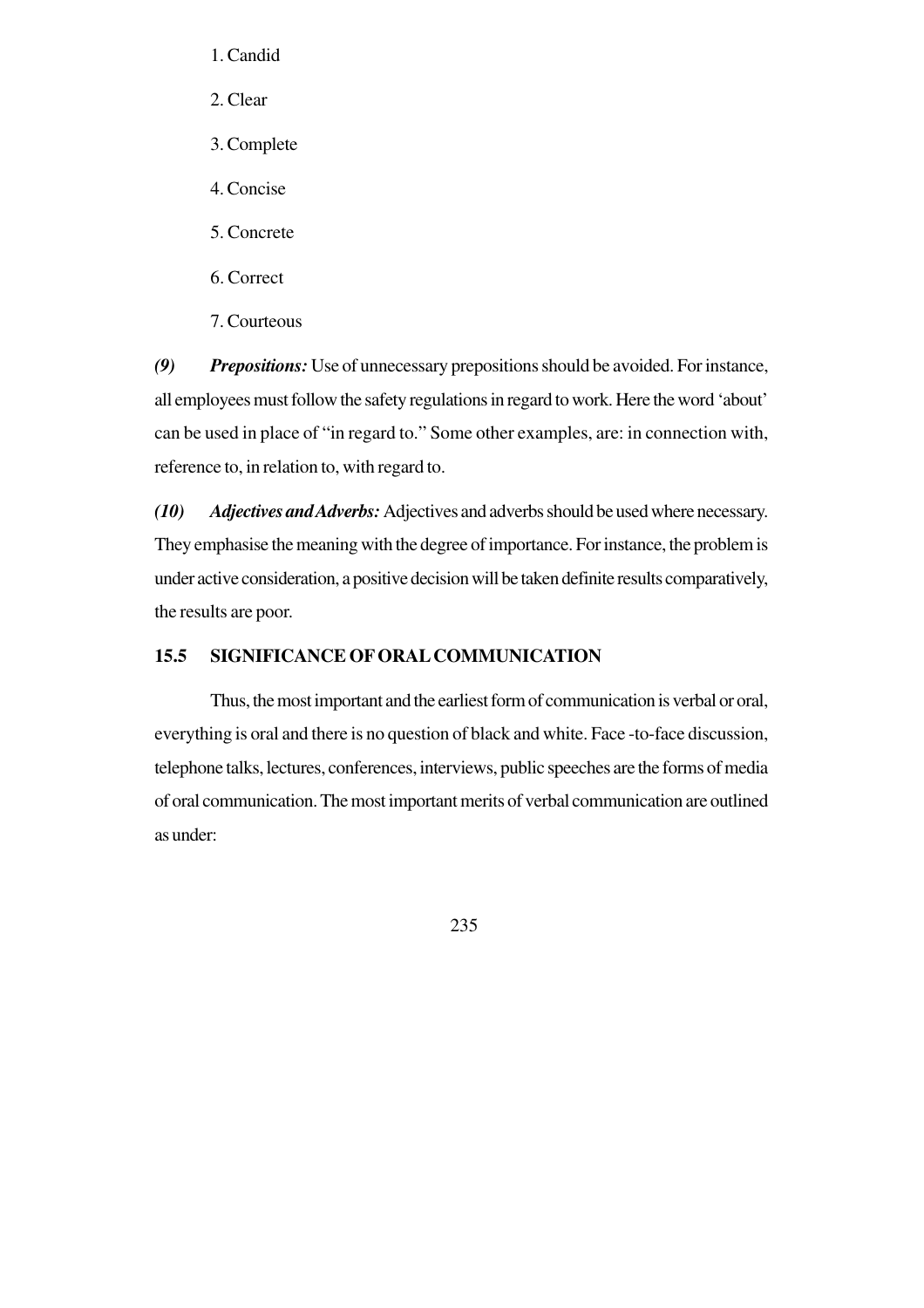*(I) Time Saving:* Considerable amount of time is saved in verbal communication. Time is the most important factor to be productively and profitably utilised. It reduces the time of one person. It reduces duplication and errors in saving of time.

*(2) Saving in Cost:* In oral communication, nothing is reduced to writing. There is no work to put in black and white. There is no need to have qualified and technical personnel like stenographers and typists. The whole of the typing and stenographic work is avoided in verbal communication; ultimately resulting in saving of cost. It results in saving of stationery and other incidental cost in various departments.

*(3) Effective Media:* Oral communication is comparatively more effective than the others. Communication between persons in the departments is always by way of face-toface or through mechanical devices. Convincing impression can be created immediately. The action, reaction and the attitude of the persons can be understood by observing facial expression.

*(4) Easy Understanding:* Easy understandability of message is important in oral communication so that the receiver can respond quickly and correctly. This advantage of easy understandability can be achieved in oral communication. In a face-to-face conversation, there are no 'chances of misunderstanding or inability to understand the message. Doubts and clarifications can be sought and the correct idea and meaning of the speaker can be understood. Intentions and objectives can immediately be interacted and confusion can be removed.

*(5) To Measure the Effect of Communication:* To measure the effect of communication is difficult in written communication. But, in oral communication, it is easier to understand the listener whether he is understanding or not the speaker's message, so that it is possible to clarify and explain immediately his viewpoint to the other party. In the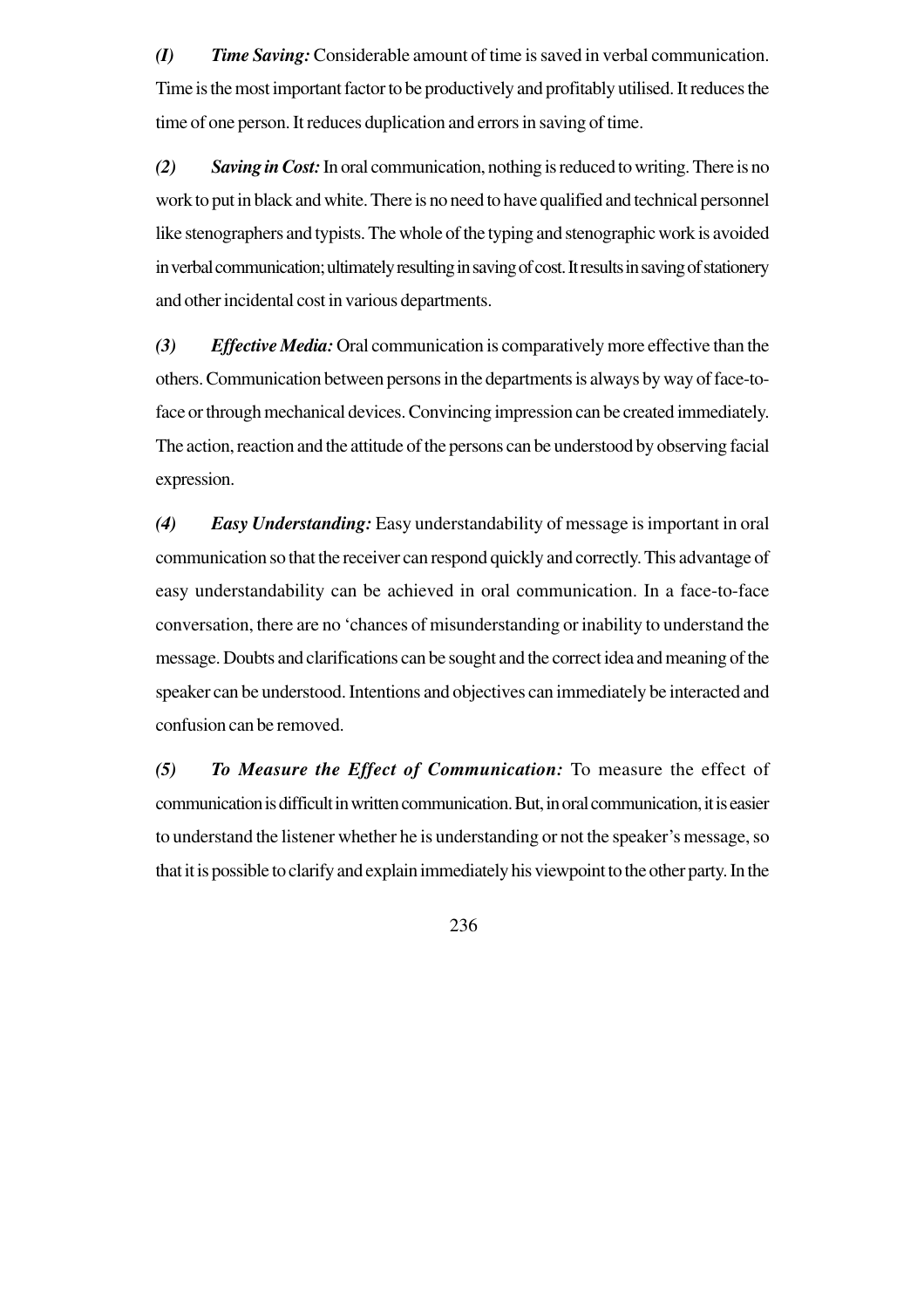case of oral communication, immediate changes and amendments are possible on the spot. The recipient's attitude as to acceptance or rejection of communications can be studied.

*(6) Emergency Needs:* Oral communication is the best media to send messages during an emergency or urgency or extraordinary circumstances, when you need quick and speedy communication.

*(7) Not a Costly System:* Since in each department, communication takes place without the use of any tool or tools like pen, paper, typewriter and other requirements which are necessary in the case of a written communication.

*(8) Place of Work:* Oral communication is not possible effectively when the communicator and the recipients are far off. It takes a lot of time to meet each other. It is a problem particularly with field workers and others who are at different work places within the premises but located at distant places.

*(9) Costly Devices:* Introduction of mechanical devices for oral communication involves a lot of capital investment and recurring expenditure. Since each department or section is to be equipped with mechanical devices for effective communication, it amounts to costly system. The small organisations cannot afford to go in for such system.

### **Check Your Progress**

Note: a) Write your answer in the space given below.

b) Check your answers with those given at the end of the lesson.

i) What is verbal communication?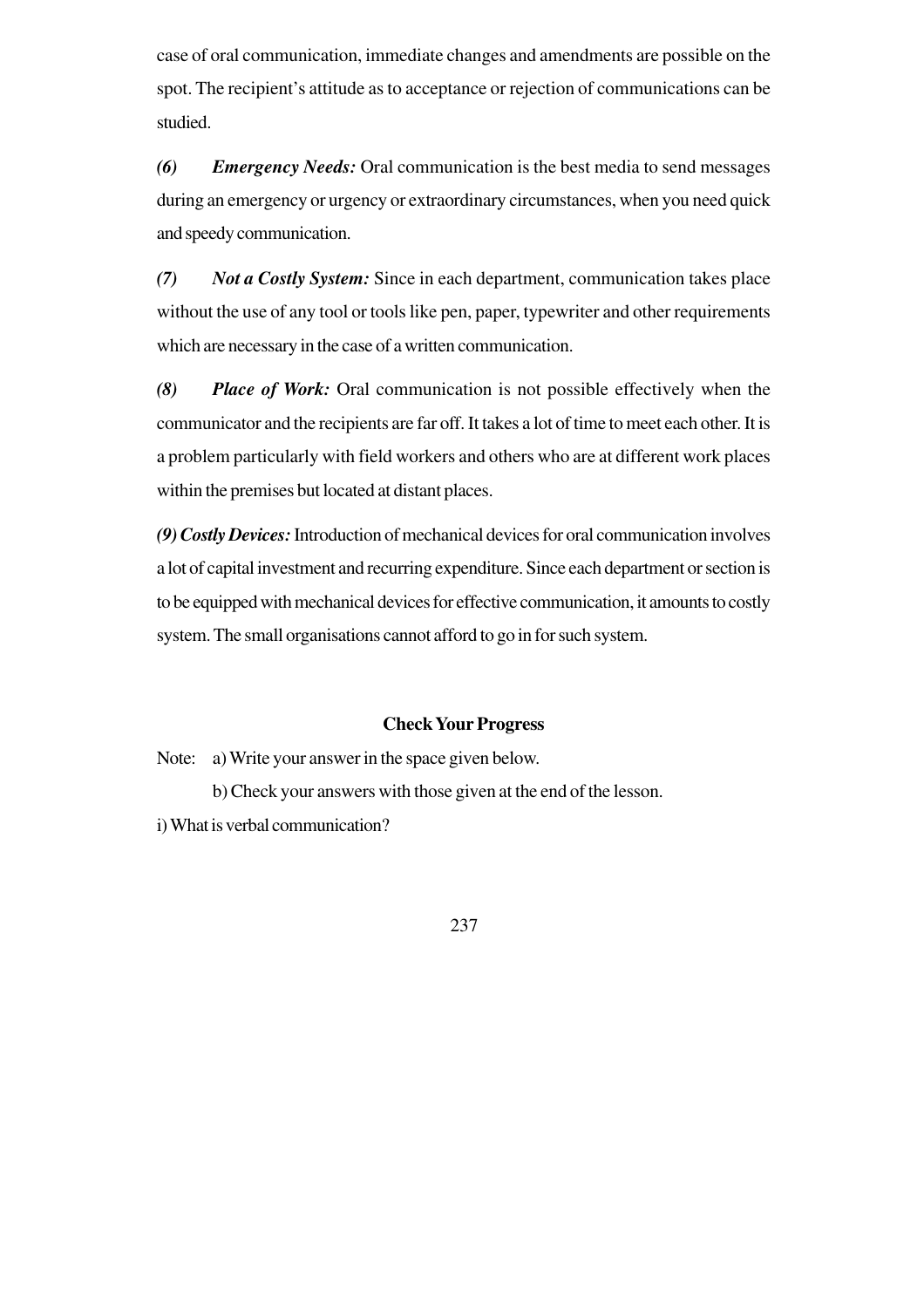**15.6 LET US SUM UP:** Oral communication is a widely adopted tool of communication. It is considered as the earliest and common medium of communication. Whether is business communication or otherwise oral communication should be clear and effective to achieve the objects of communication. These are number of factors which influence effective oral communication. Factors like conversation style of the speaker, language, medium, the temperament of the receiver and speaker, size of audience, importance of message, fear of superiors etc. Effective oral communication calls for certain principles to be followed like brevity, clarity, choosing, precise words, sequence, prepositions adjectives and adverbs. For an effective speech steps like, selection of topic, narrow down the scope state the object prepare an outline locate material and date, rough, draft, aids, rehearsal etc, should be kept in mind. To make communication effective, appropriate media may be selected to meet particular situation to which the speaker, intervenes to put across.

\_\_\_\_\_\_\_\_\_\_\_\_\_\_\_\_\_\_\_\_\_\_\_\_\_\_\_\_\_\_\_\_\_\_\_\_\_\_\_\_\_\_\_\_\_\_\_\_\_\_\_\_\_\_\_\_\_\_\_\_\_\_\_\_\_\_\_\_\_\_\_\_\_\_\_\_\_\_\_\_\_\_\_\_\_\_\_\_\_\_\_\_\_\_\_\_\_\_\_\_\_\_\_\_\_\_\_\_\_\_\_\_\_\_\_\_\_\_\_\_\_\_\_\_\_\_\_\_\_\_\_\_\_\_\_\_\_\_\_\_\_\_\_\_\_\_\_\_\_\_\_\_\_

\_\_\_\_\_\_\_\_\_\_\_\_\_\_\_\_\_\_\_\_\_\_\_\_\_\_\_\_\_\_\_\_\_\_\_\_\_\_\_\_\_\_\_\_\_\_\_\_\_\_\_\_\_\_\_\_\_\_\_\_\_\_\_\_\_

### **15.7 ANSWERS TO CHECK YOUR PROGRESS**

1. Verbal communication is the use of sounds and words to express yourself, especially in contrast to using gestures or mannerisms. It is sharing of information between individuals by using speech.

2. The significance of verbal communication lies in it being time saving, cost saving, effective medium, ease of communication etc.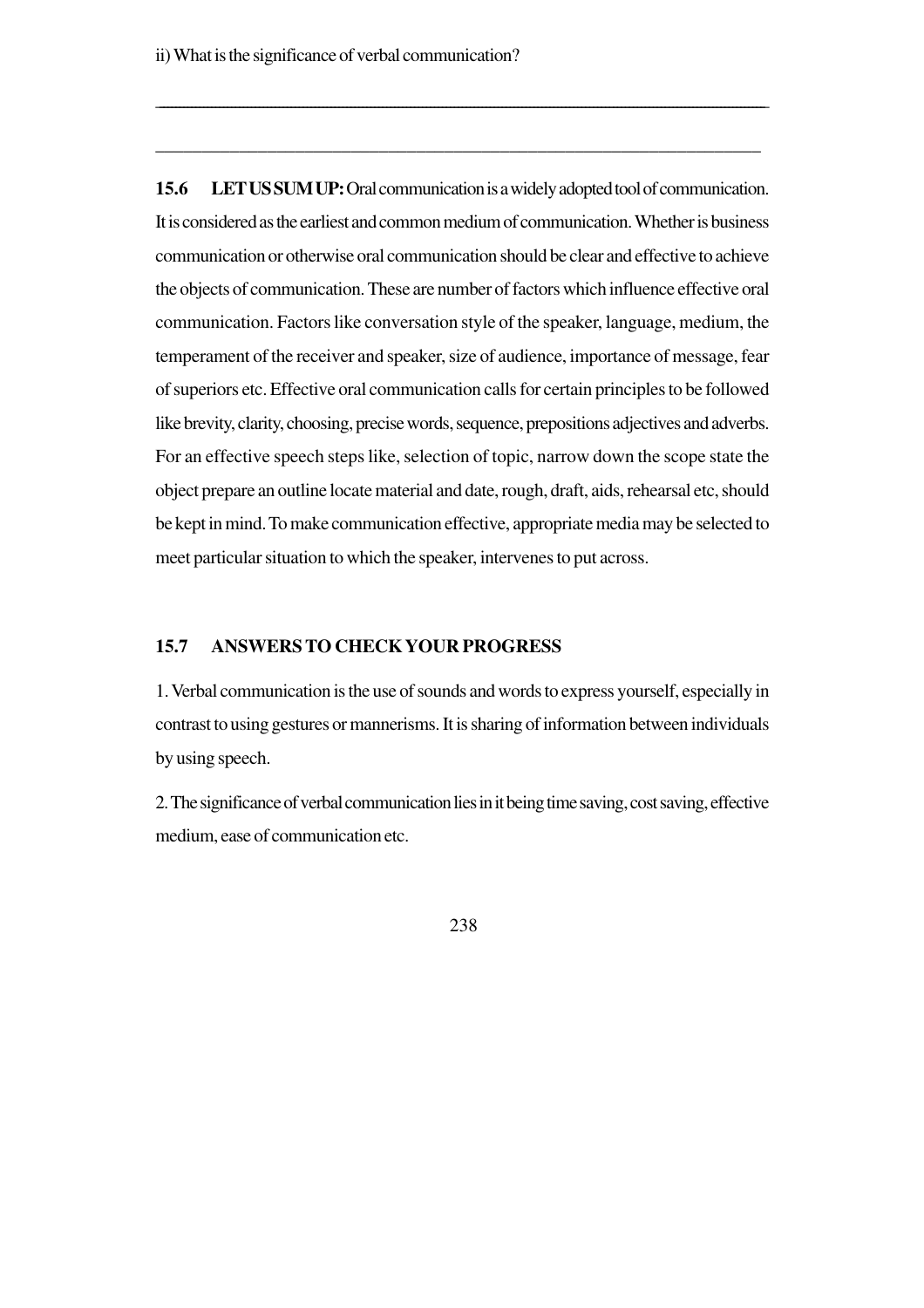### **15.8 LESSON END EXERCISE**

- Q.1 Write a note on principles of oral communication
- Q.2 Write in short about significance of verbal communication.

## **15.9 SUGGESTED READING**

1. G.L. Ray (2015). Extension Communication and Management. Kalyani Publishers.

2. O.P. Dahama and O.P. Bhatnagar (2012). Education and Communication for Development. Oxford and IBH Publishing Co. Pvt. Ltd.: New Delhi.

3. S.V. Supe (2012). An introduction to Extension Education. Oxford and IBH Publishing Co. Pvt. Ltd.: New Delhi.

 4. V.K. Dubey and I. Bishnoi (2008). Extension Education and Communication. New Age International Ltd., Publishers: New Delhi.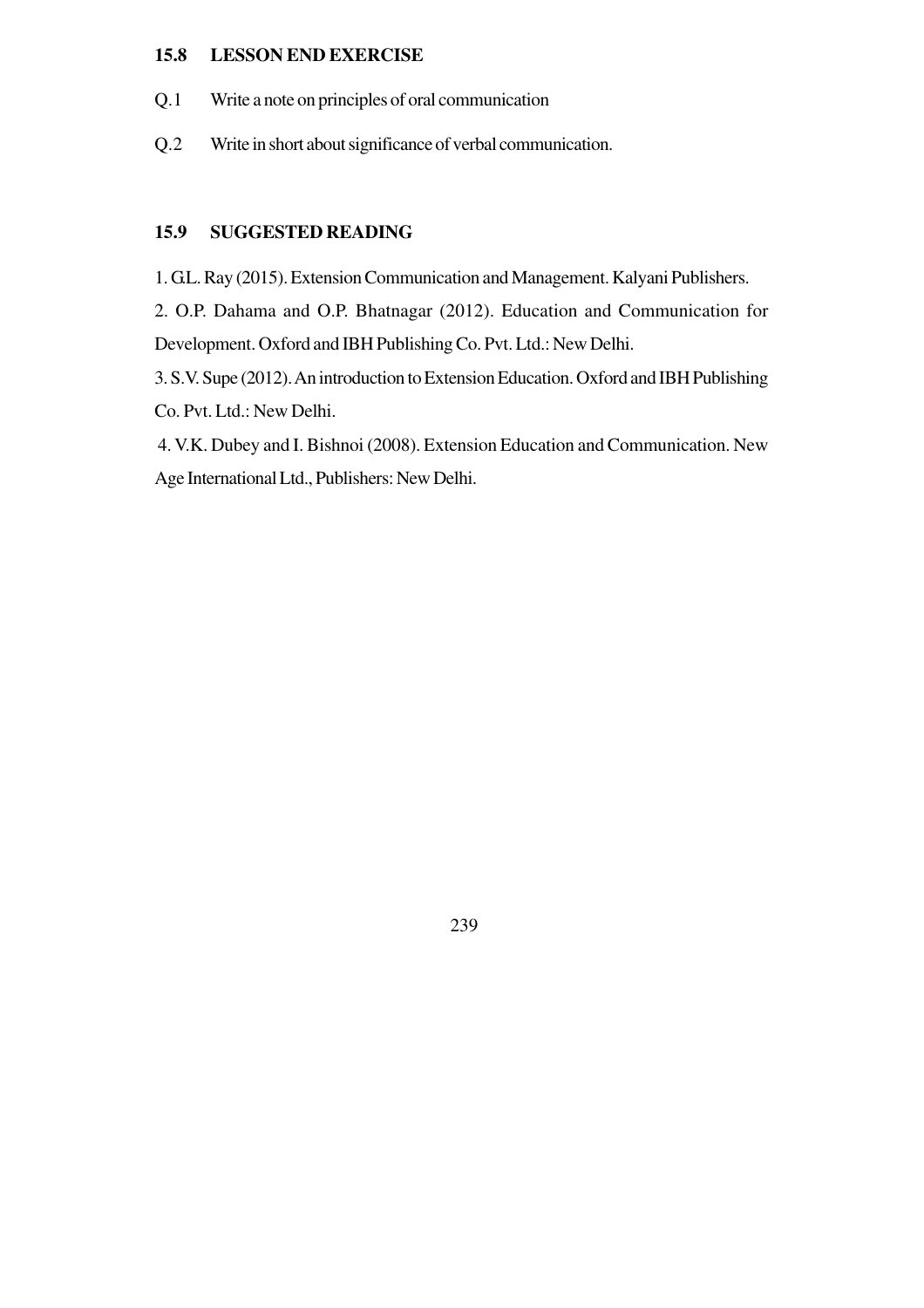## **ACQUIRING LANGUAGE SKILLS FOR SPEAKING & WRITING**

## **IMPROVING LANGUAGE COMPETENCY**

## **STRUCTURE**

- 16.1 Introduction
- 16.2 Objectives
- 16.3 Acquiring language skills: An Introduction
- 16.4 Techniques in oral communication
- 16.5 Speech Preparation -useful hints
- 16.6 Vocal control, pronunciation and physical behaviour
- 16.7 Guide lines for effective communication.
- 16.8 Let Us Sum Up
- 16.9 Answers to Check Your Progress
- 16.10 Lesson End Exercise
- 16.11 Suggested Reading

## **16.1 INTRODUCTION**

In the previous lesson we have understood that verbal communication is one of the simplest and most commonly used form of communication. It is not only easy but also doesn't cost much. It much easy to understand but at the same time requires a few prerequisites. In the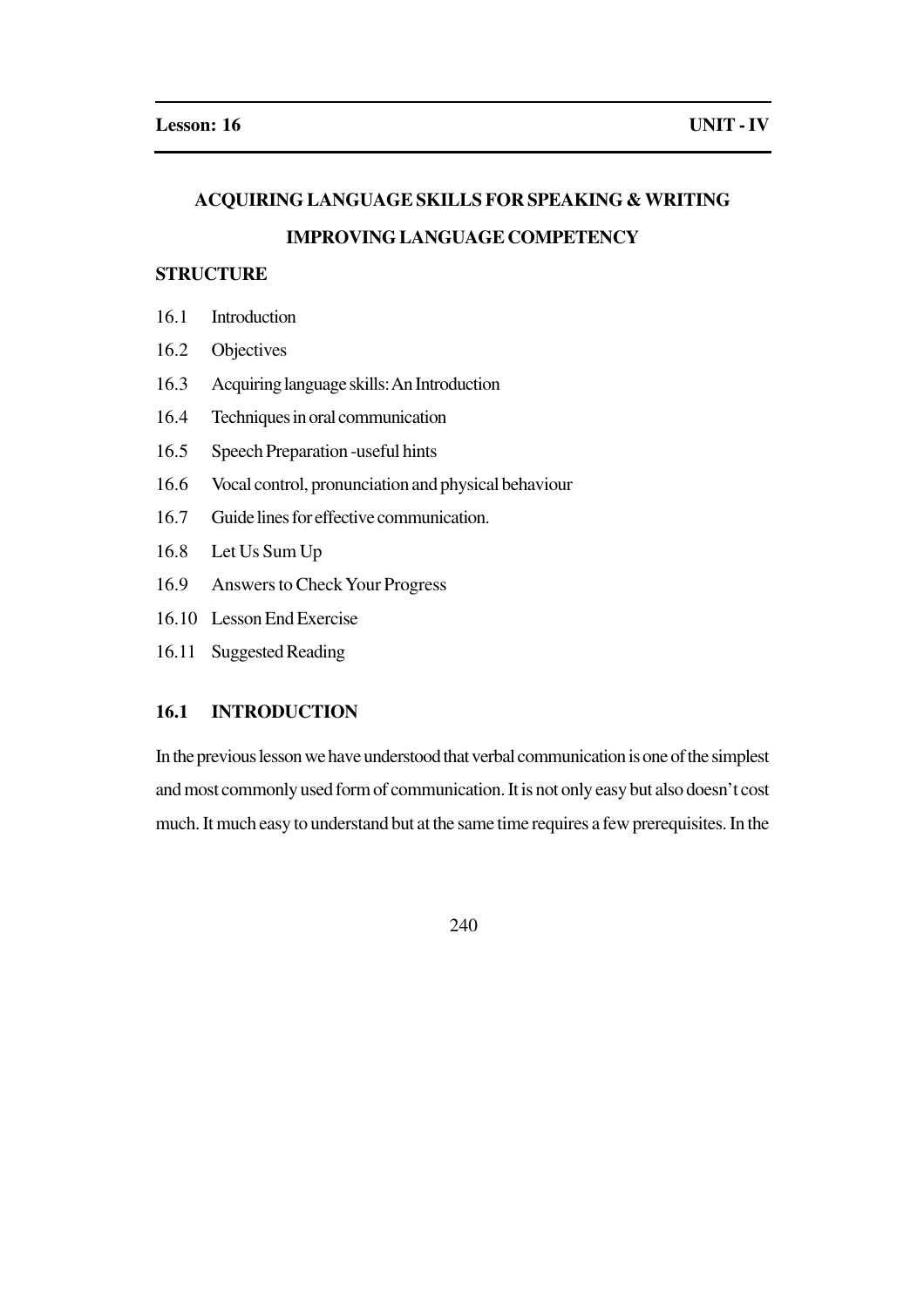present lesson we will look into the skills required for speaking and writing. We will try to understand the ways of improving language competency.

### **16.2 OBJECTIVES**

Main objective of this lesson is to help students to understand about various techiques of acquiring language skills.

## **16.3 ACQUIRING LANGUAGE SKILLS: AN INTRODUCTION**

There are several ways in which speech may be considered 'good' or 'bad' by different people and this is usually because it may be used for many different purposes.

First, why do we speak at all? In fact, is speaking really necessary? We are sure, we all agree that it is. We may say then that the first and foremost use of speech is to convey our ideas to other people. It is when our speech does not do this, immediately and clearly that it may be truly said to be "bad." Certain techniques should be followed to be a successful communicator. He must build into his speech an element of goodwill to which the listener will react favourably. A speech creates goodwill provided a message produces a favourable reaction among the listeners. A positive favourable reaction from the listeners can be achieved by promoting a friendly, kind attitude, cheerful towards listeners. Listeners are human, of all common and various capacities. They should be treated as such and the message is capable of being understood by them all. A favourable effect of a message is important. One principle is being courteous, which is fundamental in all oral communication and good relations.

### **16.4 TECHIQUES IN ORAL COMMUNICATION**

The following are the important techniques in oral communica-tion to be successful: (I) Audibility of Voice: Different people speak in different situations; speech which may be perfectly adequate in some circumstances may be inadequate in others. For instance,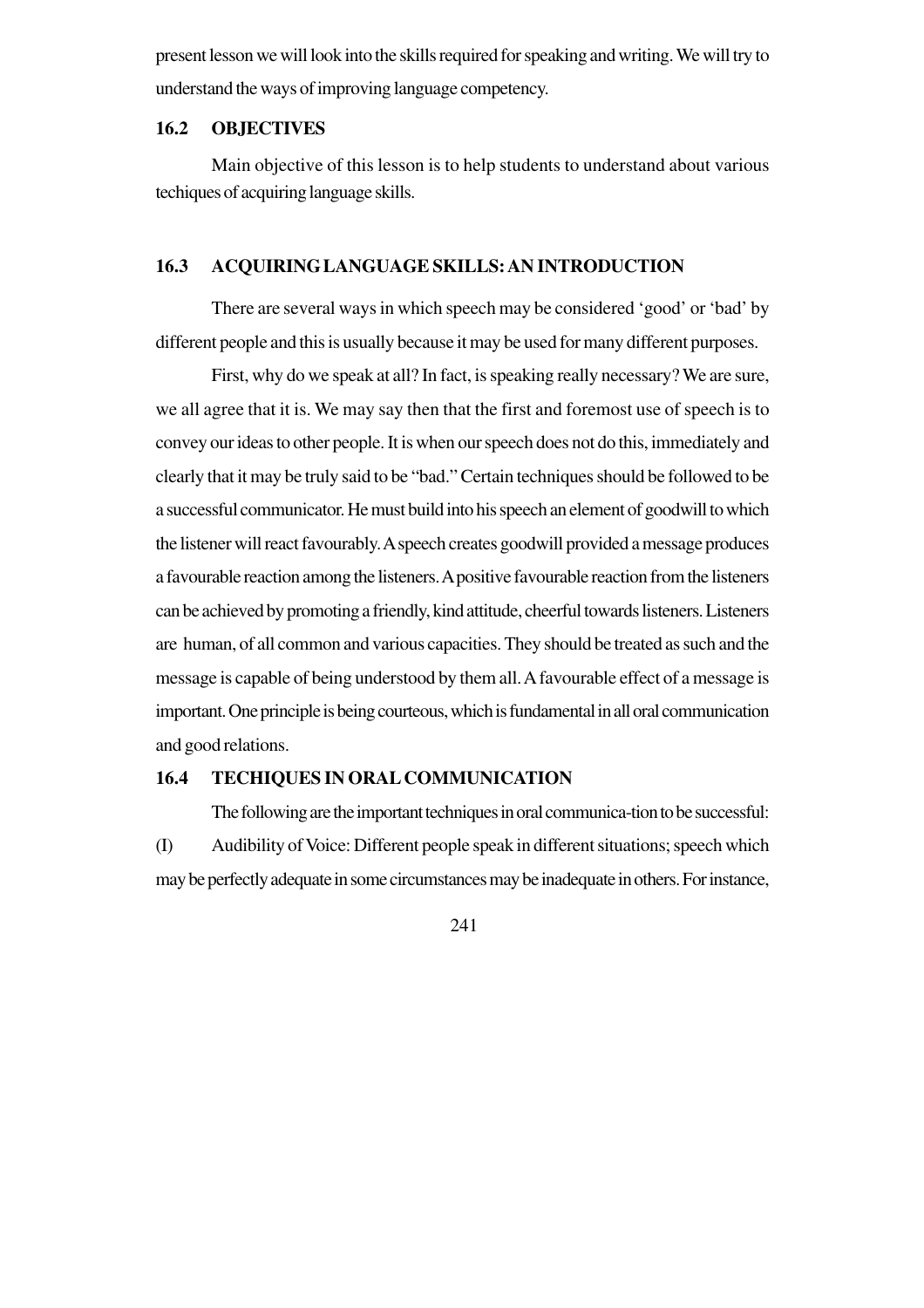a soft voice is usually quite satisfactory in the home but the same voice might not be heard at the back of a classroom, while a competent teacher, who is clearly audible in the class room may not be heard in a large lecture room, a, court of law, a theatre or church. So, the first requirement of good speech is that in any given circumstance, "the voice should be audible."

Here a warning note should be sounded: one should fill, not overfill, the space occupied by one's hearers. It is unpleasant to be shouted at, so unpleasant indeed that anyone with sensitive ears will stop listening to an overloud voice and, then, of course, whatever speaker had to say will not have been taken in and for the effect he has laid on his hearers, he might have not spoken as well. At first, this presents for the speaker, a real difficulty: how to speak loudly enough not too loudly. There is also another difficulty which comes into this category, how to avoid letting an audible voice fade into inaudibility at the end of phrases.

(2) Audibility of Words: The voice of most speakers are in fact usually well audible but quite often, their 'words' are not, and, in cases of this kind, though the speaker is heard, his meaing is not conveyed to us and so again, his speaking is without effect. As with the voice, the amount of clarity required in the articulation of words depends on where one is speaking; it is obviously much easier to make words carry in a small room than in a large one and it is especially difficult if there is a slow "revirberation' time" (usually called erroneously, an 'echo') as in most of our lovely stone churches.

(3) The Part Fashion Plays in Speech: Whether we find it pleasant or unpleasant may 'depend on mere prejudice but it often depends on "fashion." What is called "Standard English" is really just the most fashionable way of speaking at this particular period in time. It is, we think, one of the many pleasant ways of speaking out language but what gives it a very real value is the fact that it is accepted, without comment, in any type of society all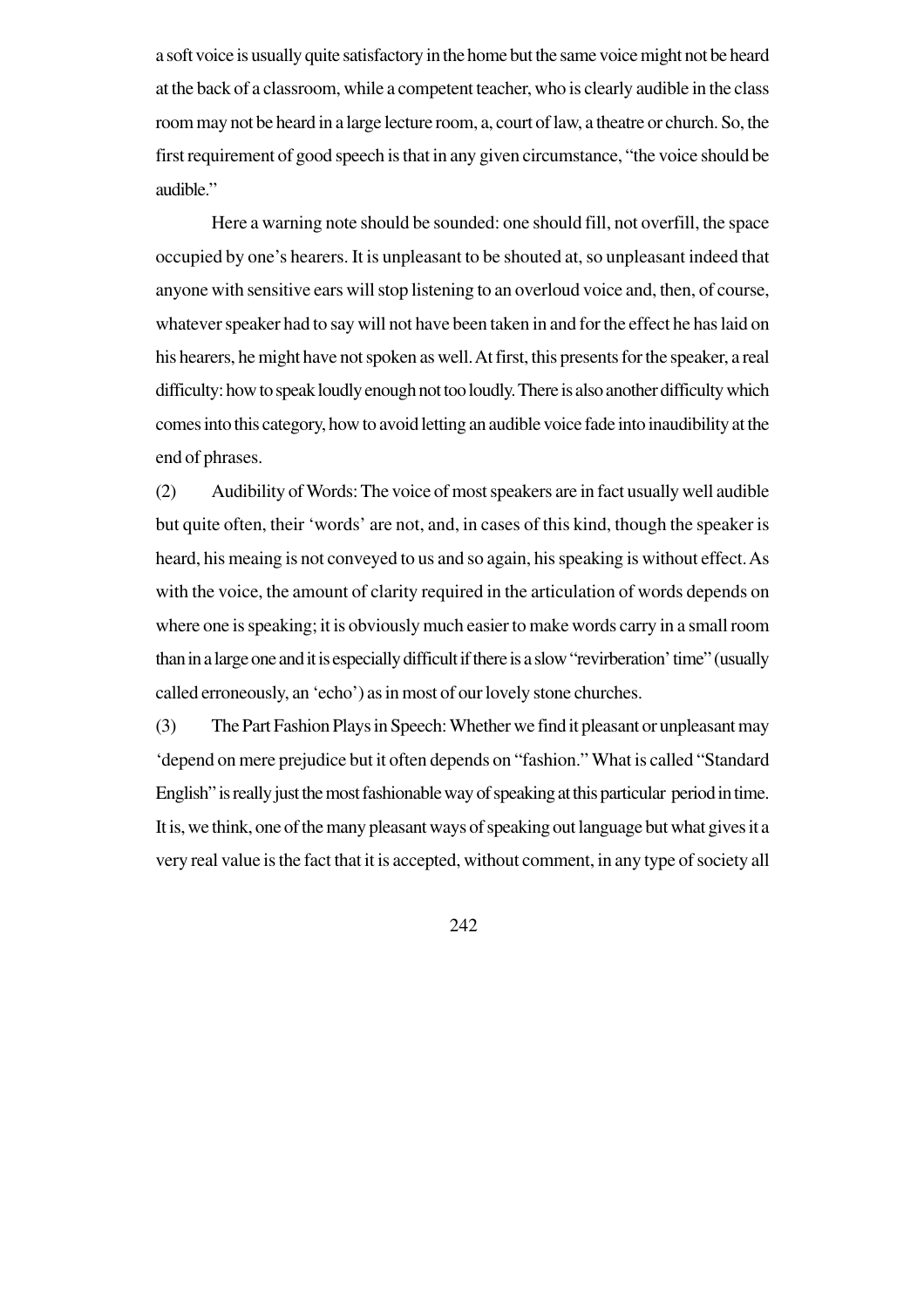over the English speaking world. The moment a speaker of Southern Standard English opens his mouth, he is comprehensible to other speakers in England. Also he sounds educated. In fact, a person with a different accent may be and often is much more highly educated than the speaker with a standard accent but some people feel that they must make sure of his attainments before they accept him. This sounds foolish, but it is a fact. Let us not under-rate the importance of fashion; we all subscribe to it in several ways, in our clothes, of course, but also in the way we spend our holidays, the books we read, in the food we eat and in a thousand other ways. In the choice we make in these matters, we express a good deal about ourselves; show much more than we tell people when we speak. Let us then become aware of how we sound to others and if this is not how we would choose to sound, then let us alter our way of speech.

(4) Bringing Out the Meaning : Even when voice and words are easily and suitably audible, the meaning of what we say may still not be conveyed. For instance, if, after a lecture or a sermon, someone who was not there asks what was all about, a person who was present and has heard the talk may find that he does not really know. He heard it all clearly at the time but was not made to understand it. This happens, frequently. After hearing a talk, it is a good test to ask your friends, or yourself to recapitulate the points and arguments that were put forward. If this cannot be done, it is best for everyone to blame himself for not speaking well and the listeners should blame themselves for not concentrating properly.

In fact, if we have-not listened to what it is being said, this may have been the fault of the speaker since he may have failed to interest us. Apart from the subject, the choice of words, illustrations and so on, what makes a speaker interesting? It is not only the quality of his voice and the clear way in which he expresses his ideas; it is also the variety in his voice and speech and gestures. We all get bored if we have to keep on doing the same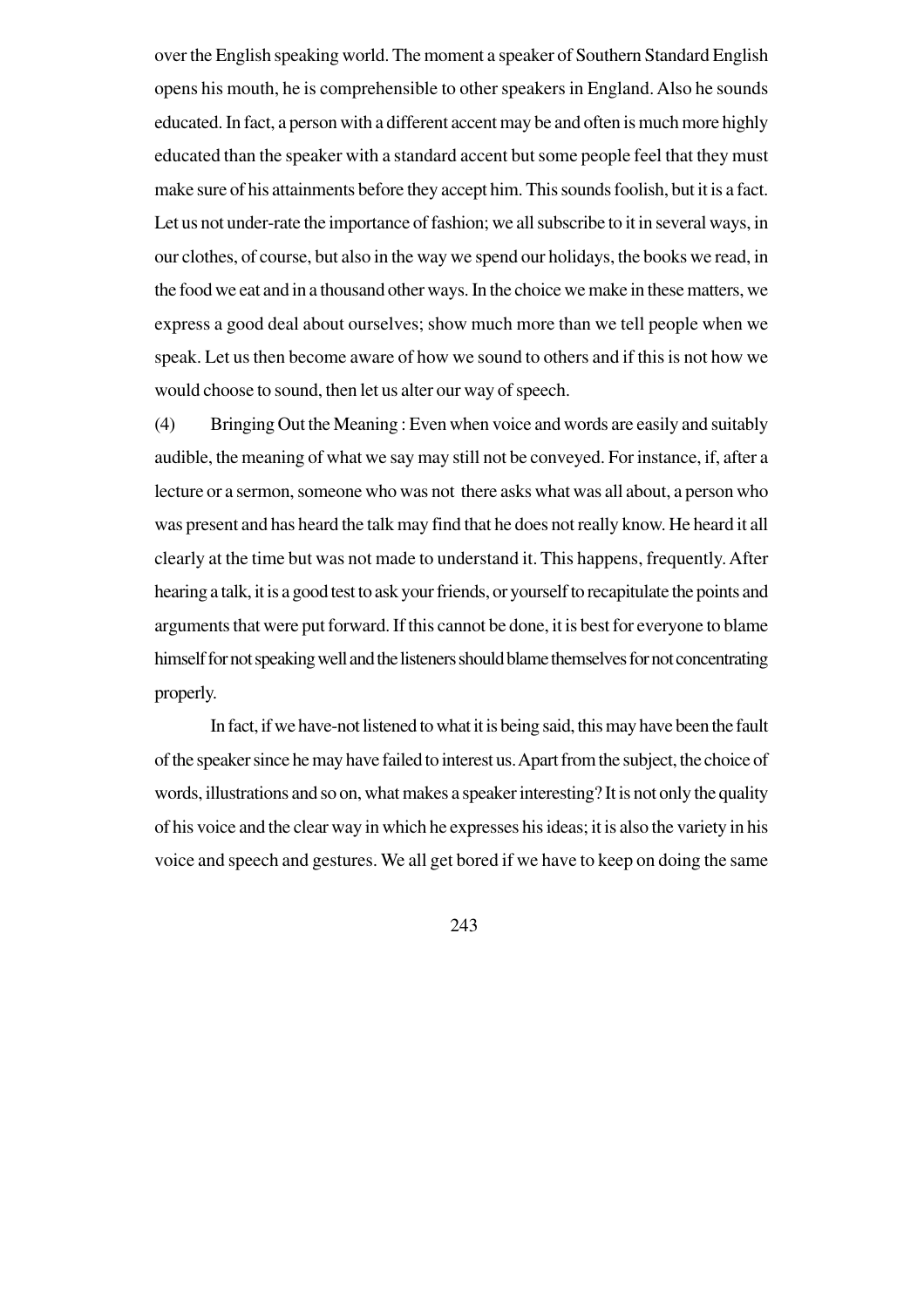thing day after day, if we have to stay always, beautiful or if we-meet new people, however, much we like our old friends. It is the same with speech: variety is the essence of interest. We must remember that an interesting subject may be made boring by a dull speaker and a dull subject made interesting by a good speaker.

(5) Sincerity: All speech, if it is to sound sincere, must be stimulated by thought, feeling and imagination. Sometimes, one or another of these may predominate. For instance, when one is hurt, the ejaculation "Ow" expresses the feeling of pain while the sighing "Oh" at the sight of something beautiful expresses a feeling of pleasure. On many occasions, thought is predominant and often in poetry, for example, imagination is more important than feeling or thought. All the three elements, however, should be present and we must always think, feel and imagine before we speak if we are to bring out the full meaning.

(6) Tone: Tone is the quality of sound or voice. Tone indicates the speakers attitude towards a message as well as the response of the listeners. The word choice, paragraphs, structure and the punctuations are the evidence of tone. These factors may influence listener's judgement and response. Tone helps to persuade, to influence, to gain goodwill and inspire confidence. Selection of words affect tone. Therefore, the speaker has to choose the words with due care for context and audience, denotation and connotation. Pronouns demand special attention because they indicate the sender's self-concern with receiver's needs. For instance, using words like "me", "I", "my or "mine" often in a sentence may result in losing rapport with the listeners. Tone of this style indicates exposing and boasting about ones sense of self-importance, as a result, alienates patient listeners. On the other hand, the use of words, like "we", "ours", "ourselves" can bring the speaker and listeners closer together. Though occasional use of words like "you", "your", "yourself' are tolerable, but "you - one" can be reinforced by the use of listener's name. Technical tone should be avoided as far as possibled; constructive tone is accepted for constructive criticism.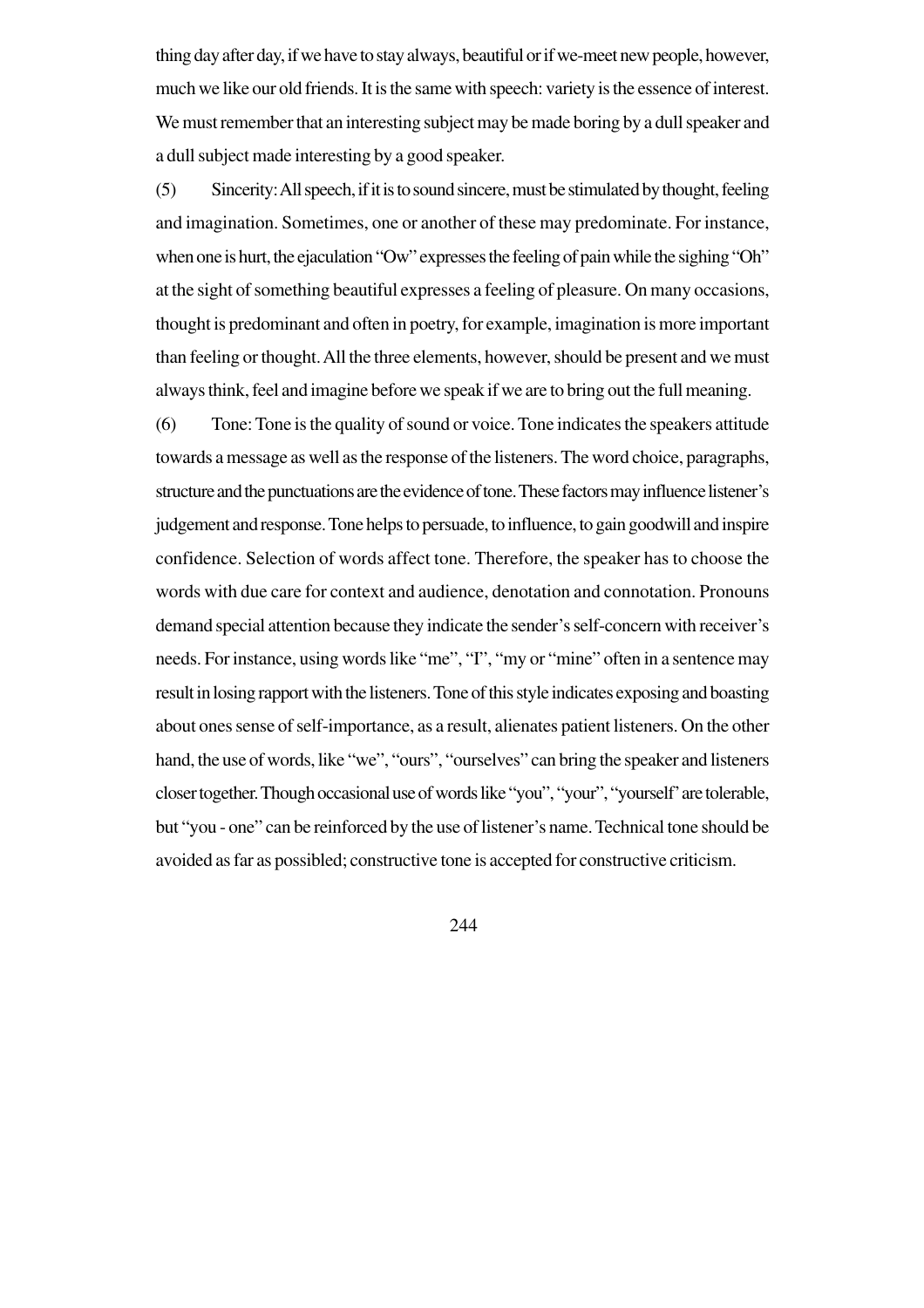(7) opening & Closing Words: The opening message should carefully be framed for the situation, audience, subject with appropriate words and sentences to draw the attention of the listeners. The message should be like key-note, to signal core-thought or prepare the listeners for what follows. The effect is adverse when the message is with unnecessary wordiness. Concise and right words would attract attention. The speaker must select that kind of opener which attracts listeners' attention and interest by using relevant and neutral statements.

Developing suitable closing sentence is also equally important The selection of closing of sentence must reinforce goodwill and good impression or simulate action. For instance, the use of words like "thank you" is discoteous, because it implies taking listeners for granted. Thank the listeners for their patient and effective listening. But do so after the completion of the speech.

(8) Simplicity: Be sincere in delivering a speech in simple sentences. It is easier to understand, keep in mind, memories, refresh and grasp. When a speech is delivered in long sentences, the position of a speaker is so pathetic when the thread is lost. Simple sentences with subject and predicate makes the speech effective. It is better to split long sentences.

(9) Avoid Long Words: Always use only short words and avoid using long words. Use of long words is not good style from literature's point of view. When there is a shorter word to mean the same meaning, it is good practice to use only short words.

( 10) Use of Slang: "Slang" means words and phrases used very informally in a speech, and not for formal and polite use. Appropriate occasion is important for its use but should always be used with restraint. Generally they are used in the relation of a humorous anecdote.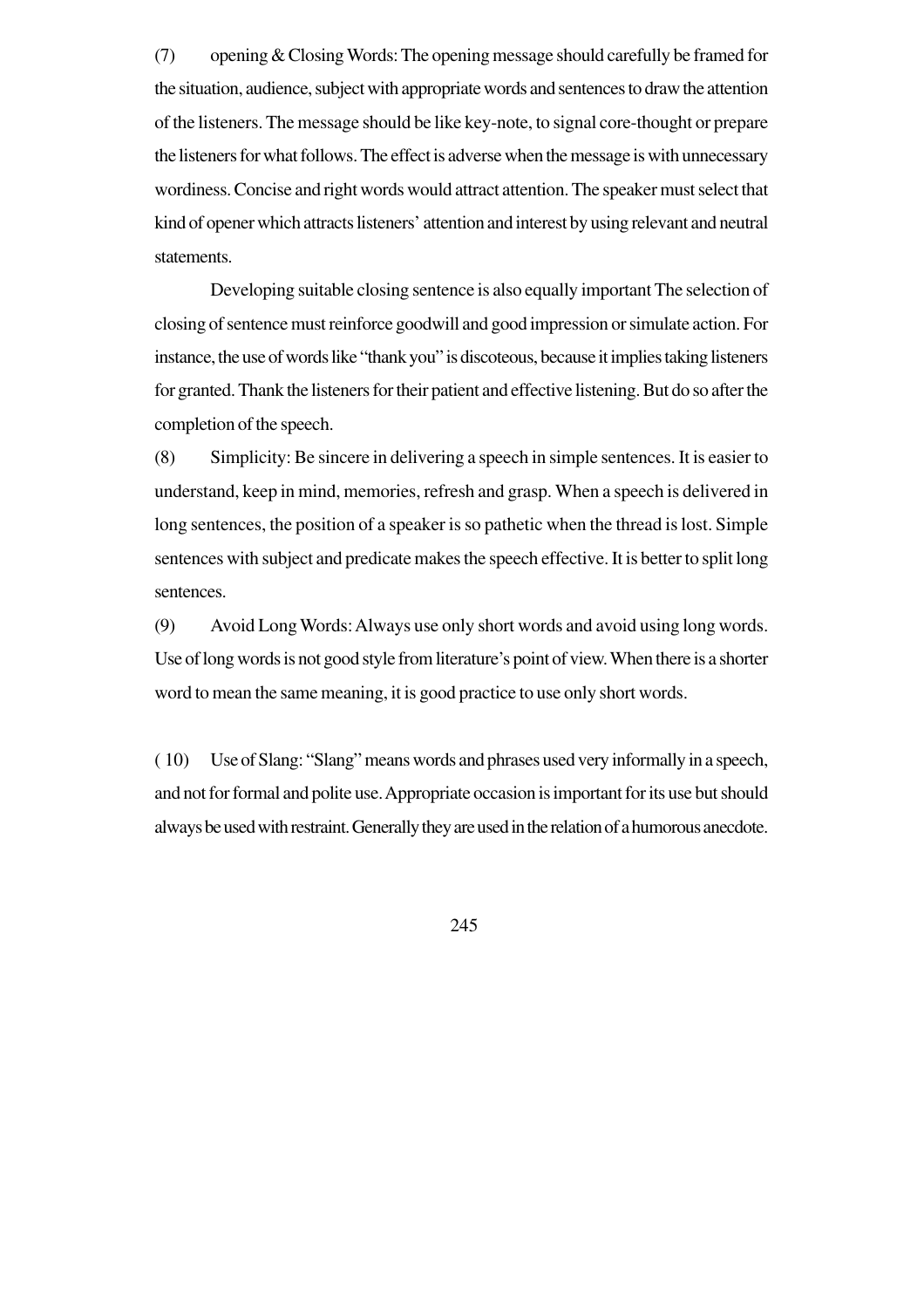Such words are used mainly by, and typical of, a particular group. For instance, to speak rudely and angrily, vulgarly to or about someone or something. It is equivalent to abusing.

(11) Use of quotations: Every speaker should be cautious in using quotations. Referring a quotation in a speech no doubt gives effectiveness to the subject but it must be apt. Avoid using too much as well as long, foreign or Latin quotations. When it is used, it should be correct and full. A little knowledge and learning is a dangerous thing.

(12) Humour: The technique of being amusing is a very important characteristic that most good communicators possess. The ability to amuse people when speaking means that pleasantness and friendliness will permeate what is spoken. Especially when taking any decision, or action, let the speaker's humorous attitude be apparent from the very beginning, opening with a smile. It is the most desirable feature of oral communication. Being humorous in conversation and speech not only puts the speaker at ease but also relaxes his listeners. Understanding, the right situation and using a technique of humour to deliver message whenever an opportunity arises will increase his speaking ability.

Making a speech humorous or witty is a technique to build a goodwill provided the wit is relevant to the context and effective. Jokes or anecdotes are recommended when used carefully; otherwise the image of the speaker goes down. Corwin's Law: "Never make People laugh. "If you could succeed in life, you must be solemn, solemn as an ass. All the great monuments are built over solemn asses." "Never try to make people laugh, teach a point." Marked says "Humour is okay, wit can be dangerous, wisecracking is disastrous."

In most speeches the use of humour is necessary but it must be in good taste and amusing. The safest joke is against the speaker. An original joke is better which the audience never heard before. Again do not repeat the same; it must be being on the subject of the speech.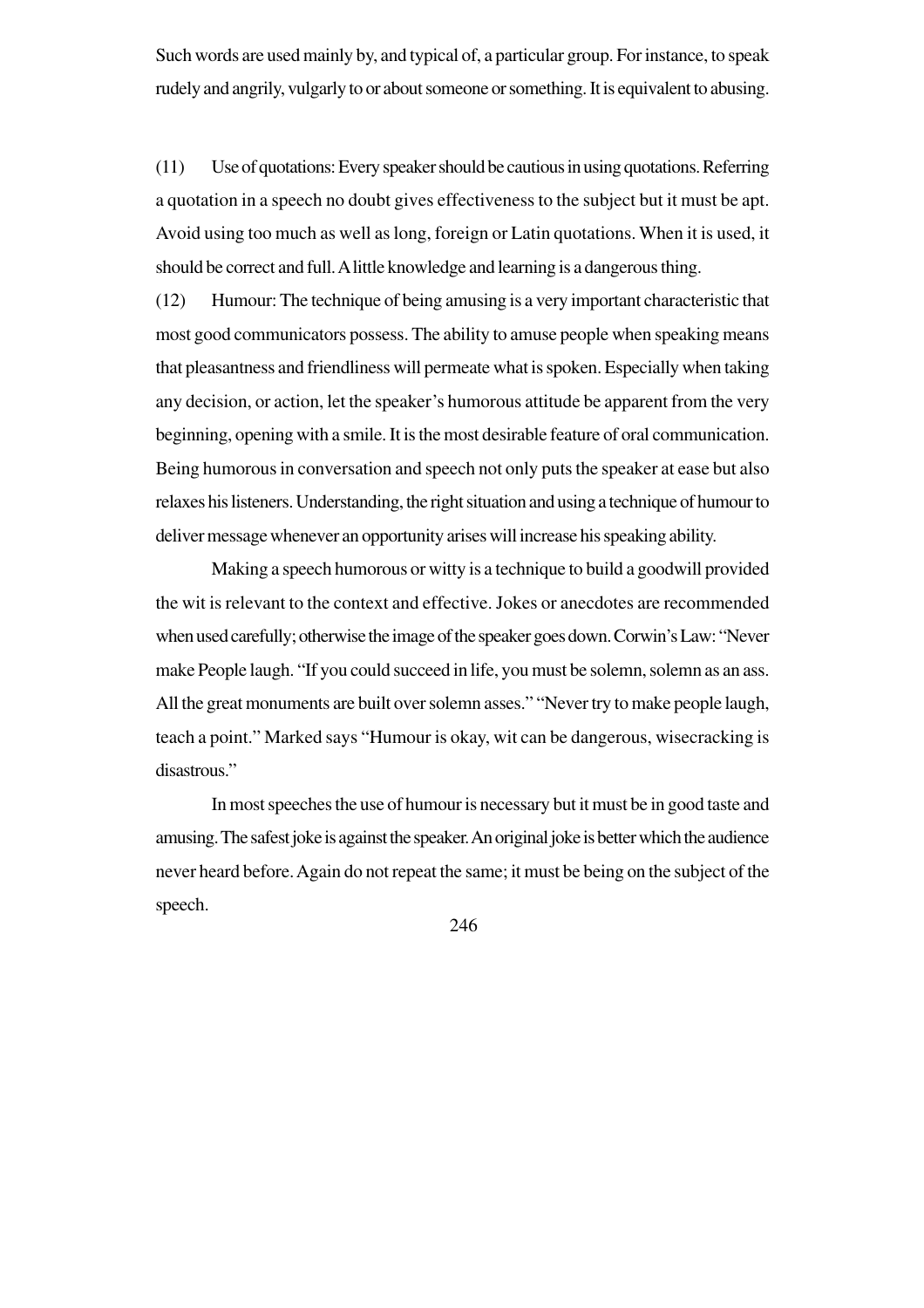(13) Stage Fright: It refers to the place of actual delivery of the message before audience, and is concerned with controlling nerves. Fear of forgetting may result in stage fright. It is a misdirected awareness of the speaker. A speaker who feels stage fright may experience nervousness, tensing of muscles, a quivering of voice. A speaker with a stage fright concentrates his mood excessively on himself than on the listeners or the message.

Stage fright and nervousness can be overcome by constant practice and developing self-confidence. The following guidelines may help to overcome stage fright.

(i) The best method is dress rehearsals addressing before a tryout group.

(ii) To obtain comments from judges of different points of view, like praising, positive features, negative features and areas need improve-ment.

(iii) Try to increase the supply of oxygen to blood and thus steady nerves. It is good to delate lungs and then take in a full breath of air and expel it slowly.

(iv) Constant preparation of the subject.

(v) Concentration on the ideas.

(vi) Constantly thinking, rethinking, memorising, rememorising and refreshing the ideas.

(vii) Build reinforce self-confidence.

(viii) Do sufficient home-work.

(ix) Know about the listeners, their traits needs, type, desires, attitudes, belief etc.

(14) Accent: Accent is another important factor to be achieved in good speech. It is a thing which may prevent meaning from being clear. If a person is speaking in an accent which is not familiar to the hearers, they may be worrying about the meaning of a word which he has used while be is saying the next phrase and so they do not even listen to the second phrase. The word "accent" covers two separate meanings. It is used in some contexts to mean extra breath force on a word or syllable (stress): it is also used to indicate the different of pronunciations heard in different parts of our own country.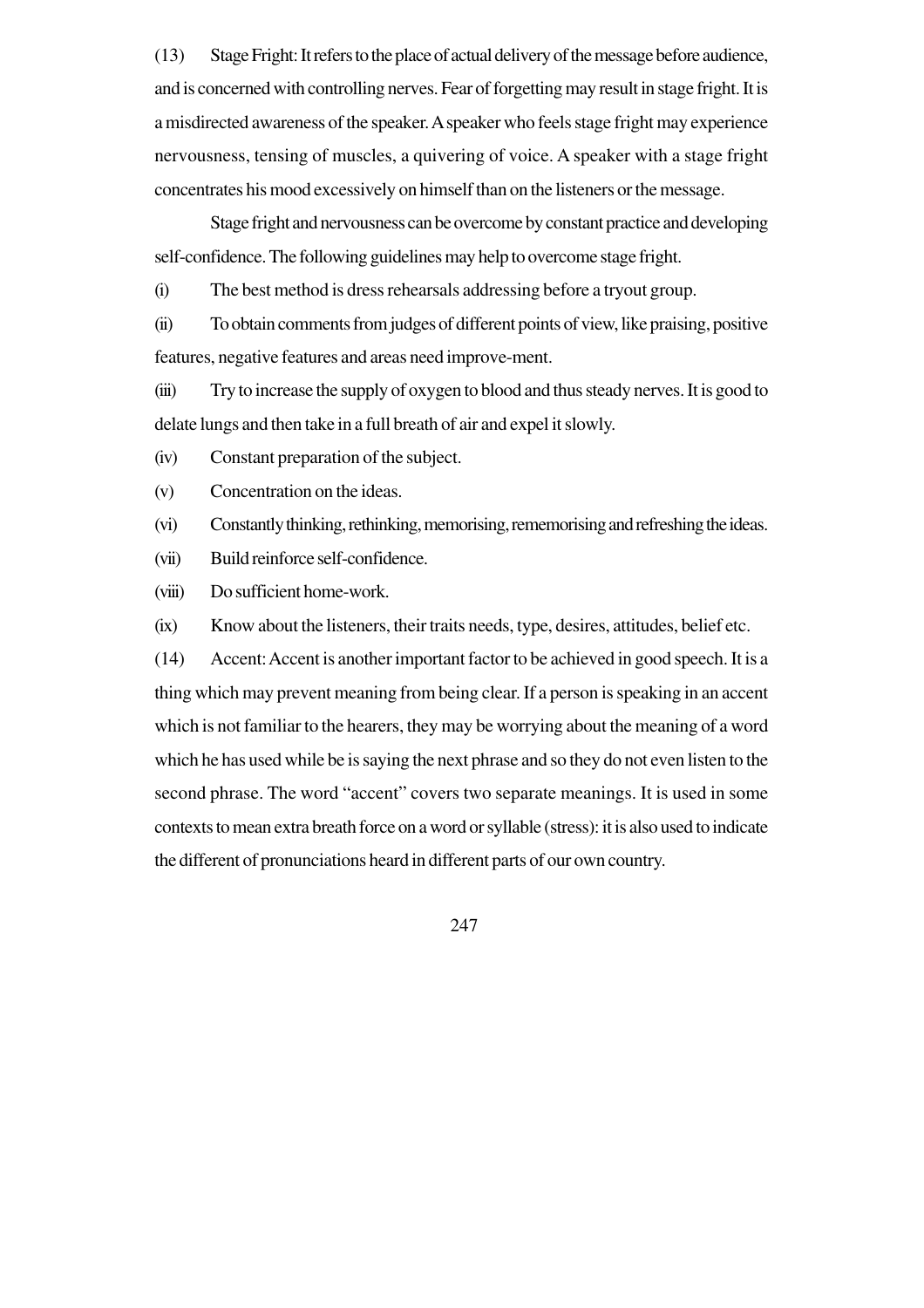(15) Friendly Atmosphere: It is the responsibility of the speaker to create a friendly or kindly attitude, benevolent atmosphere at the place. A sincere speech should be in a conversational manner. The message should be capable of putting into writing a cheerful consent, feeling of warmth to the listener as necessary.

(16) Personal Greeting : The speaker must use a personal greeting while starting speech the salutation in oral communication to the listener.

It is always desirable to call the person by name, say "Dear Mr. Saxene" but not "Dear Sir". Use the person's name once or twice during oral conversation.

(17) Appreciation: Showing appreciation towards listeners is a technique for building goods will. It involves to be grateful to the audience. The speaker must show his personal appreciation for what they have listened. It means giving thanks to an appreciative audience. Every listener likes to be appreciated. The success of speech depends entirely on his satisfaction with his listeners. The listener likes to be treated as an individual and to be recognised as a person.

(18) Personal Interest: Showing awareness and interest in the listeners as an individual is the desirable quality of successful communication. He can say it gives me a great pleasure to inform you. I am happy to learn that you are joining the organisation. He must make honest efforts to make the other person feel better or more important.

(19) Smile: The communicator has to open his speech with a smile. It involves showing pleasure. It is an act of a smiling speech or the resulting facial expression. It gives clues to feelings and meanings. In a happy frame of mind when speaking, means that pleasantness and friendliness will pass through what is spoken. This is particularly necessary when taking favourable action. It demands for a happy attitude to be apparent from the very beginning.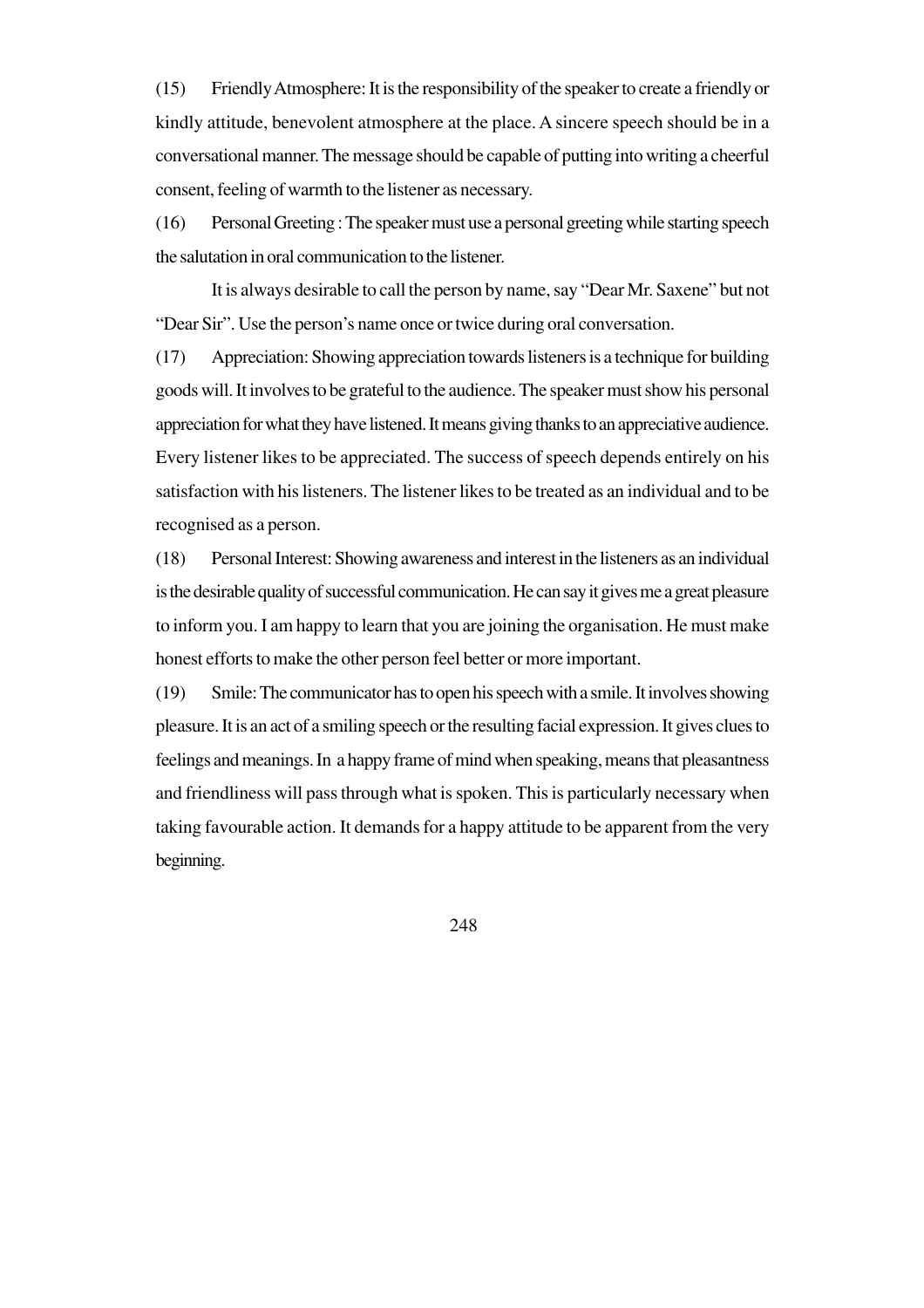(20) Listeners to Feel Important: Another technique for building goodwill among the audience is to make the listeners to feel important. Due importance should be given to the listeners. The purpose of speech is to make them to understand the message. This can be achieved by showing appreciation for listeners and by taking a personal interest in listening to them and clarifying their doubts. It is an art and tact of the speaker to make them feel important. Speaking from their point of view and mentioning of various practical instances also makes them feel important.

(21) Listener's Goodwill: Goodwill is a friendly and a kind attitude. Listener's goodwill is a major object of oral communication. Indicating acceptance of suggestions by the listeners will go a long way towards achieving a successful speech. Indicating attention and acknowledgment of what is being suggested will produce positive and favourable reactions from listeners. It will create a friendly confident feeling towards the communicator. Creating an impression is a very difficult task. It is reciprocal and can be applied in all speeches. Speech can be given, but, however, one must remember, listener's goodwill.

(22) Empathy: Empathy is important to a group of audience. Empathy means ability to understand and share the feelings, experiences, opinions etc., of listeners. A certain empathy must exist between the speaker and the listener. It is necessary to show every consideration for the listener that will create interest and persuade the listener. Empathize with the listeners is the projection of one's personality into the listeners in order to understand the listeners better.

(23) Language: Language is very essential in a good communication. He can adapt his own language but should speak at the listener's level. This will make the message pleasing and interesting. An individual listener is interested in listening anything which satisfies the .purpose and desire. A pleasing message not only puts the speaker at ease but also relaxes his listeners.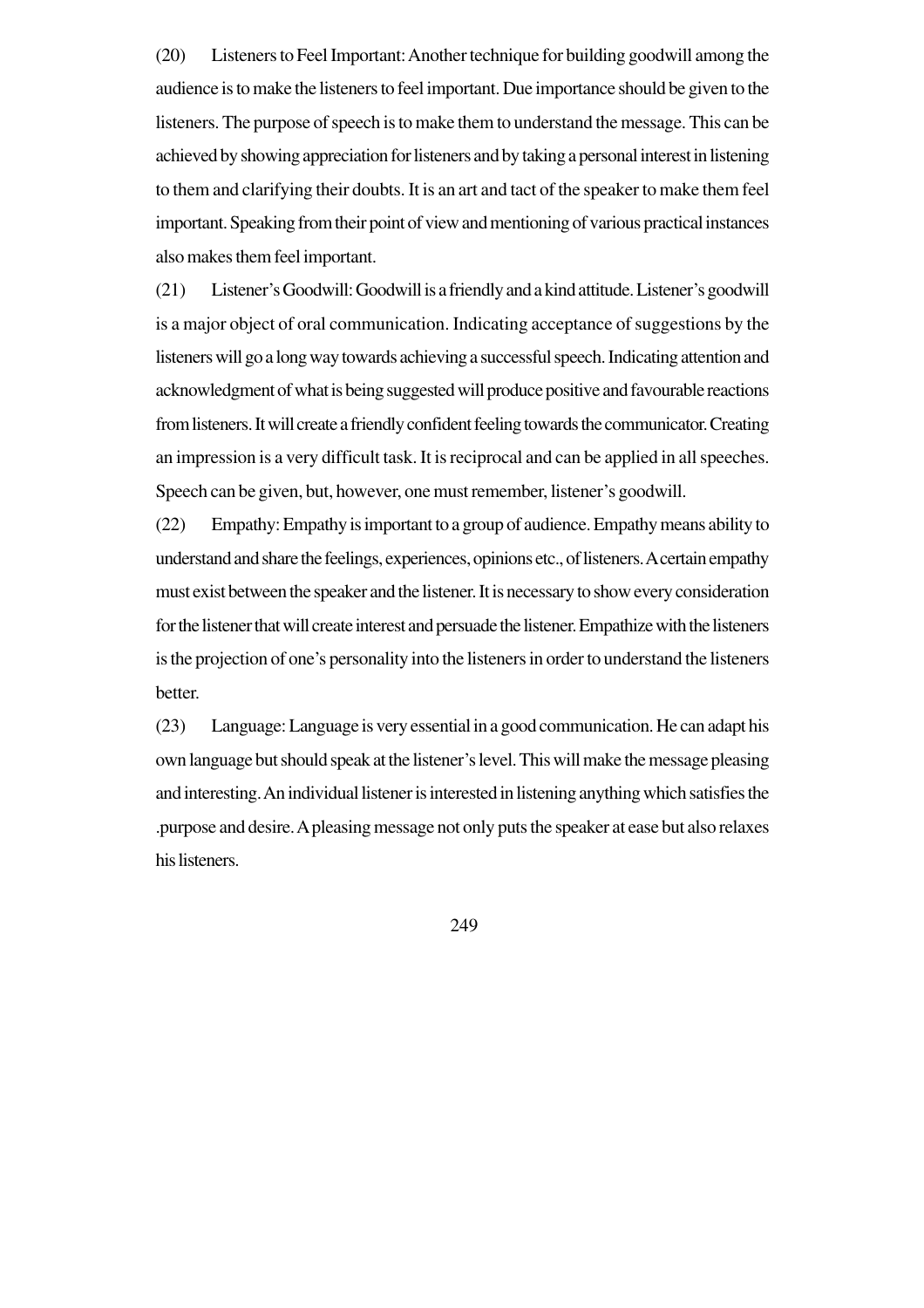(24) Honesty: If the speaker is genuinely interested in the listener's view point, then the speaker should be honest in his response. Honesty in speech promotes confidence among the listeners.

(25) Personal Appearance: The style in which a speaker dresses communicates something to listeners. Communicating with an acceptable and gentle dress is one of the most direct and silent way of communication.

(26) Action: How physical movements or "still" stand in relation to the audience one is communicating with has a real impact on communication. Message or idea is often communicated through action. A person's gestures also communicates meaning. The movements give us clues to a person's self-confidence or interest in the topic. If one is not interested in a subject, he may more likely to lean towards.

(27) Use of Aids: Sometimes, it may be necessary to use aids, visual or audio-visual, in support of speech. Their use is recommended for effective presentation of the mauer. It is practically possible to use electrical or electronic tools. The speech is nearly always combined with media. Charts, graphs, tables, TV, visual projections form equipment etc. The speaker must see where they can be used rightly, and use only those aids which will carry message.

(28) Handouts: Prepare a brief note of the subject matter of speech and distribute to the audience. Handouts serve the audience to keep with them which acts as permanent reminders of the speaker's message. Whatever is heard in the meeting may go out of mind soon after the speech is over.

(29) Hearing Ourselves: Now we all hear our own voice and speech from inside ourselves while other people hear us only from the outside, so it is difficult to know, without mechanical aid, how we actually do sound to others. Now that so many people use own tape recorders, it is good idea to listen ourselves through one of these useful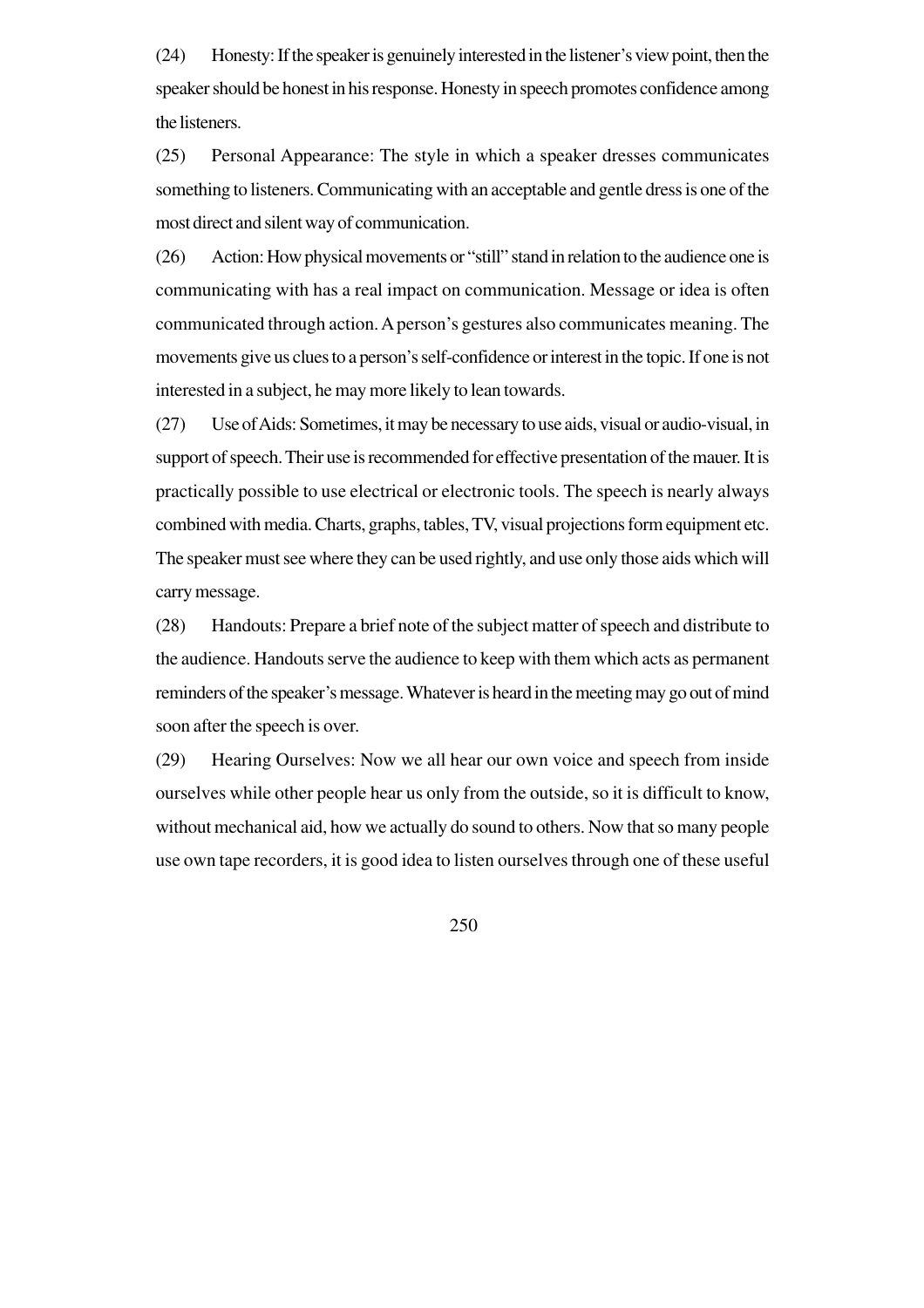instruments. Listening to a record does not, in itself, make speech better. It only makes one aware of good and bad points in our own voice and speech and in our use of speech, mumbling, hesitation, dullness, repetitions are noticeable on a record, especially in a prepared conversation. When we have become aware of our faults, hard' and concentrated work is usually required in order to alter our habits.

(30) Beauty of Speech: A point about speech, which is beyond the very practical points raised above, is the actual quality of the voice itself. Some people are more sensitive to this than others or, perhaps, it would be truer to say that they are more consciously so. A beautiful voice in itself is interesting and pleasant to listen to but here again, another warning must be given: The owner of the lovely voice often takes great pleasure in listening to it himself and anyone who does this is apt to go off the track. Another point is that he may be talking of something ugly or unpleasant and then the unsuitability of lovely tone makes him sound insincere.

(31) Style in Speaking: In fact, suitability of voice and speech to the subject is even more important than the asthetics of the room. In addition, the style should be suited to the audience and to the situation; a good speaker uses different styles when he is speaking, for instance, to small children, to adult students interested in the subject or to the guests at a wedding reception.

(32) Thought Dressing: Dressing by people differ's from place to place and from country to country like the dress of army men, naval personnel, airport personnel dressing by religious Heads, political leaders, lawyers, doctors, sports people etc. Likewise, thoughts are so dressed by speakers as to gain attention and interest of the audience. Swami Vivekananda began his address to the .parliament of religions in Chicago as "Brothers and Sisters" - Not "distin-guished Ladies and Gentlemen", as others did before Swamiji's turn had come. Similarly, it is more appropriate to quote the speech of the great Congress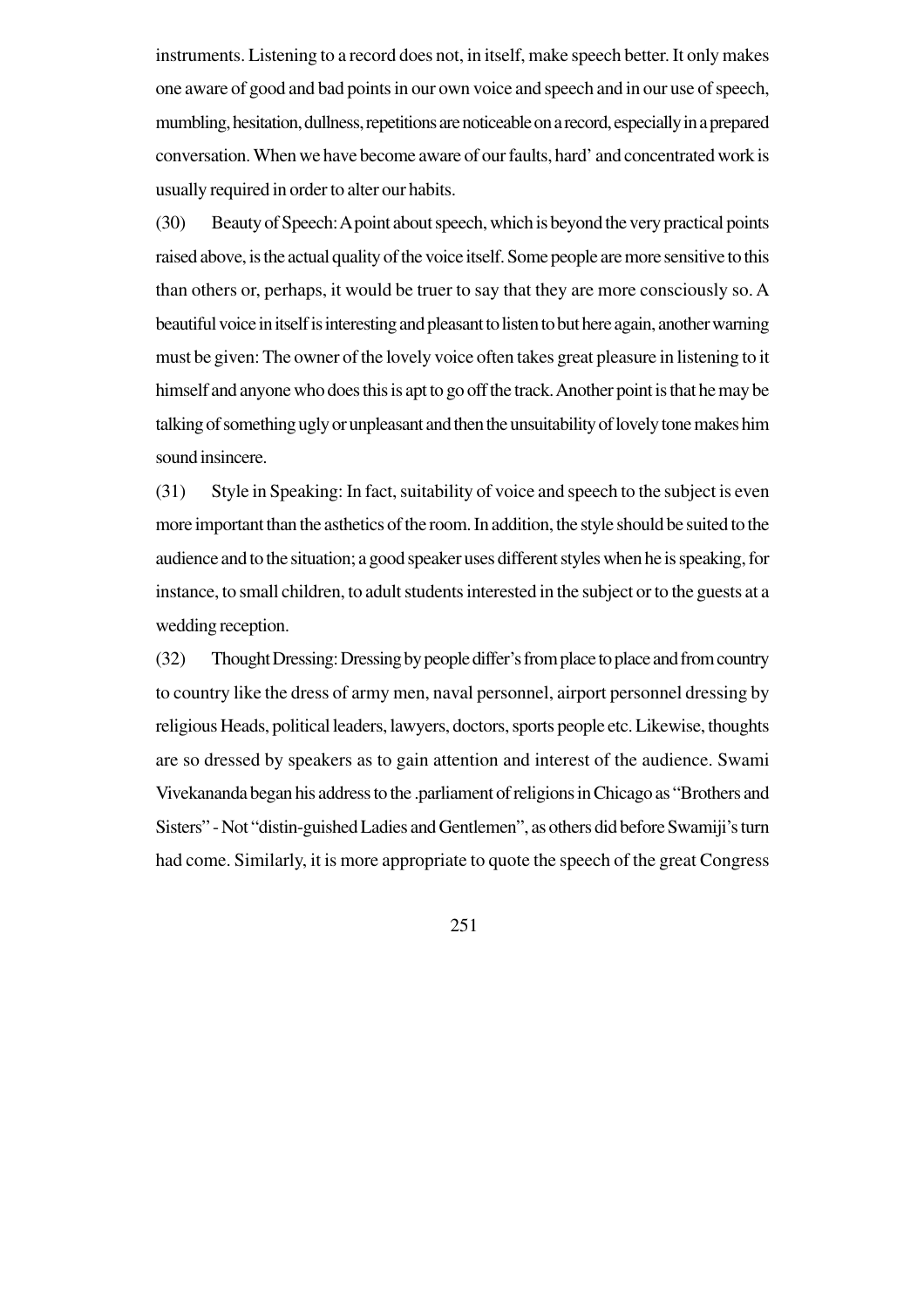leader, Chittaranjan Das, to a vast audience "I feel the weight of iron chains over my body, the handcuffs in my wrist; it is the agony of bondage; the whole of India is a vast prison...." (33) Build a Vocabulary: We do not inherit words and tales they tell. Many a time, as the story of Aladdin and his Wonderful Lamp has been told, it must be told again for every child as new generation comes upon the stage.

When building a vocabulary fit to express all our thoughts, hopes and emotions, we need to remember that words are symbols, standing for things. If we do not have fit words, we should be condemned to carrying around large bundles of things instead.

 (34) Voice Segregation: "Ums" and "ahs" and other punctuations in a speech are common features. Sometimes, it may irritate the audience and may cause discomfort. The two main reasons for punctuate speech are insufficient preparation and lack of concentration. Generally, used to buy time, to think, rethink or refresh. Punctuation in a speech divides sentences by voice segrega-tion. When used repeatedly, it interrupts the concentration. If a speaker needs time or pause to think, then it should be a silent pause.

(35) Deciding the Purpose of Speech: A speaker has to deliberately determine the purpose which will not only economies but also enhance speaking task. He must justify the audience. The audience will listen effectively when the message meets their needs. To speak to them about themselves and their needs is the best way to make the people listen. The purpose of the speech is to determine, in terms of a just transmitting message, stimulate, create awareness, educate, affect attitude and behaviour change.

(36) Analyze Audience: A good speaker first proceeds to analyse the characteristics of the composition of audience, nature, size, interest, traits, etc., which will determine the message purpose. The nature of the audience, purpose of listeners would play an important role in planning and presentation of the message. Awareness and knowledge of the traits of the listeners, such as one person or hundreds or thousands, group tasks etc., to whom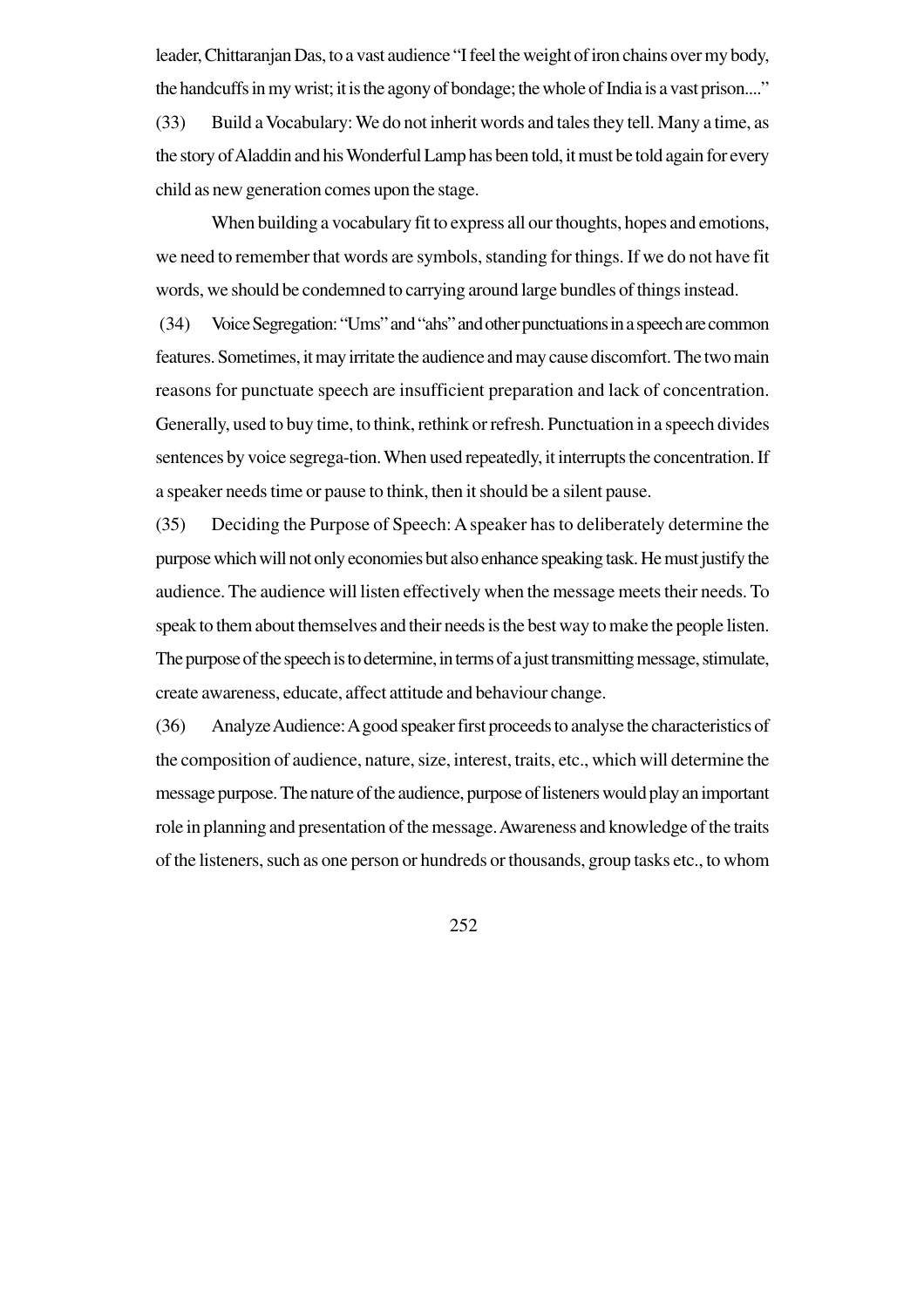the message is addressed are necessary. An analysis of audience includes detailed examination of their educational background, experience, occupations, social and political backgrounds, age, sex, etc., will help on effective communication process.

(37) Evaluation of Situation: A critical examination of the circumstances of a communication event is termed as an evaluation of the situation of the speaker, context, arrangements, facilities, lighting, furniture, shape and location of the hall or auditorium, environment etc., which will influence effective speech and effective listening. Evaluation of a situation also includes the need and availability of audio-visual equipment, overhead projector, charts, tables, maps, diagrams, models, public address system, microphones, etc. Evaluation of these factors will help the speaker to familiarise, psychological and physical setting to face and deliver the message.

(38) Organising the Message: Effective and efficient delivery of message requireorganising the subject systematically. It is to be arranged and organised taking into consideration the purpose, type of audience, nature, and need of the audience. There are no hard and fast rules uniformly applicable to all situations governing organising the message because it may differ from situation to situation like objectives, audience, circumstances. However, factors like drawing attention of the audience, developing audience interest, making listener--oriented discussion and stimulating audience action would generally help to make effective speech.

(39) Attention Creation: A speaker seeks attention at two levels:

- 1. The physical level and
- 2. The psychological level.

The contents of your message furnish the psychological input and the physical composition of your message furnishes the other input.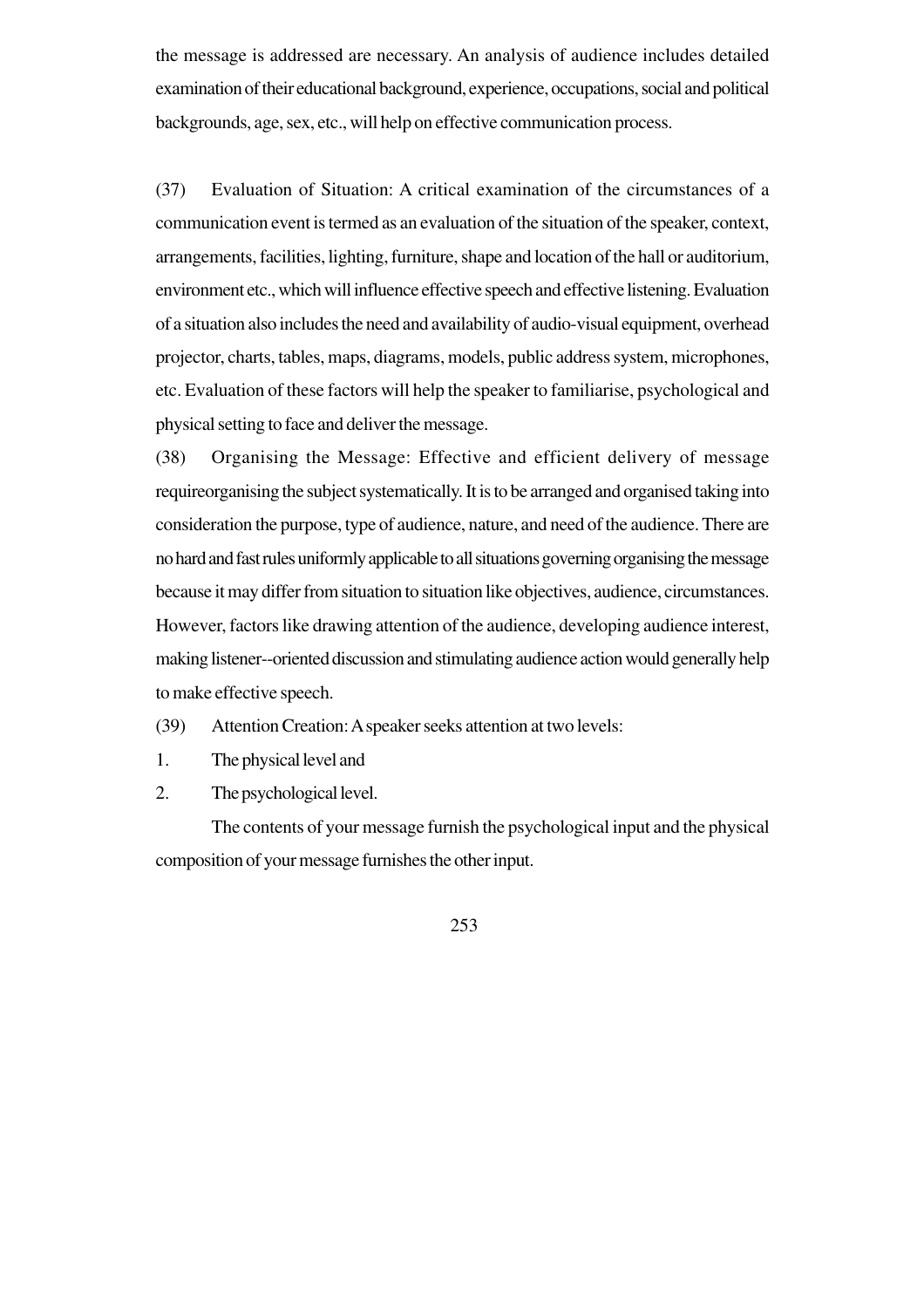Remember to make use of some of the attention getting stimuli:

(i) Intensity: A loud voice is a reliable stimulus and is a momentary attention-getter.

(ii) Repetition: Repetition is quite helpful in reinforcing a stimulus.

(iii) Movement: Movement, coupled with gestures of the speaker is likely to attract and strengthen the attention of the listeners.

(iv) Contrast: Tactful variation in rate, loudness and pitch help to maintain attention of the listeners.

## **16.5 SPEECH PREPARATION - USEFUL HINTS**

Advance preparation and careful planning will prove very helpful in making effective speeches. A check list of the following steps should be kept in view:

(I) Select a Topic: Selection of a subject matter for a speech is the first and the most important task on the part of the speaker. The topic should be specific in content and in scope.

(2) Narrow Down the Scope: For example, environmental pollution is too general but noise pollution or air pollution are specific themes. Similarly, in a speech like communication skills, it should be specified as speaking skills, writing skills or listening skills. However, in some cases, narrowing the focus may not be practical.

(3) State the Objective: It may be one or the combination of two or more like to inform, to persuade or influence and to entertain.

(4) Prepare an Outline: Make a rough blue print like introduction, body, copy, major thrust and conclusion.

(5) Locate Material and Data: Collect information and organise it from books, documents, speeches, magazines, reports etc.

(6) Rough Draft: Attempt the rough draft and refine it. It includes introduction, quotation, anecdotes, body, examples, references and conclusions.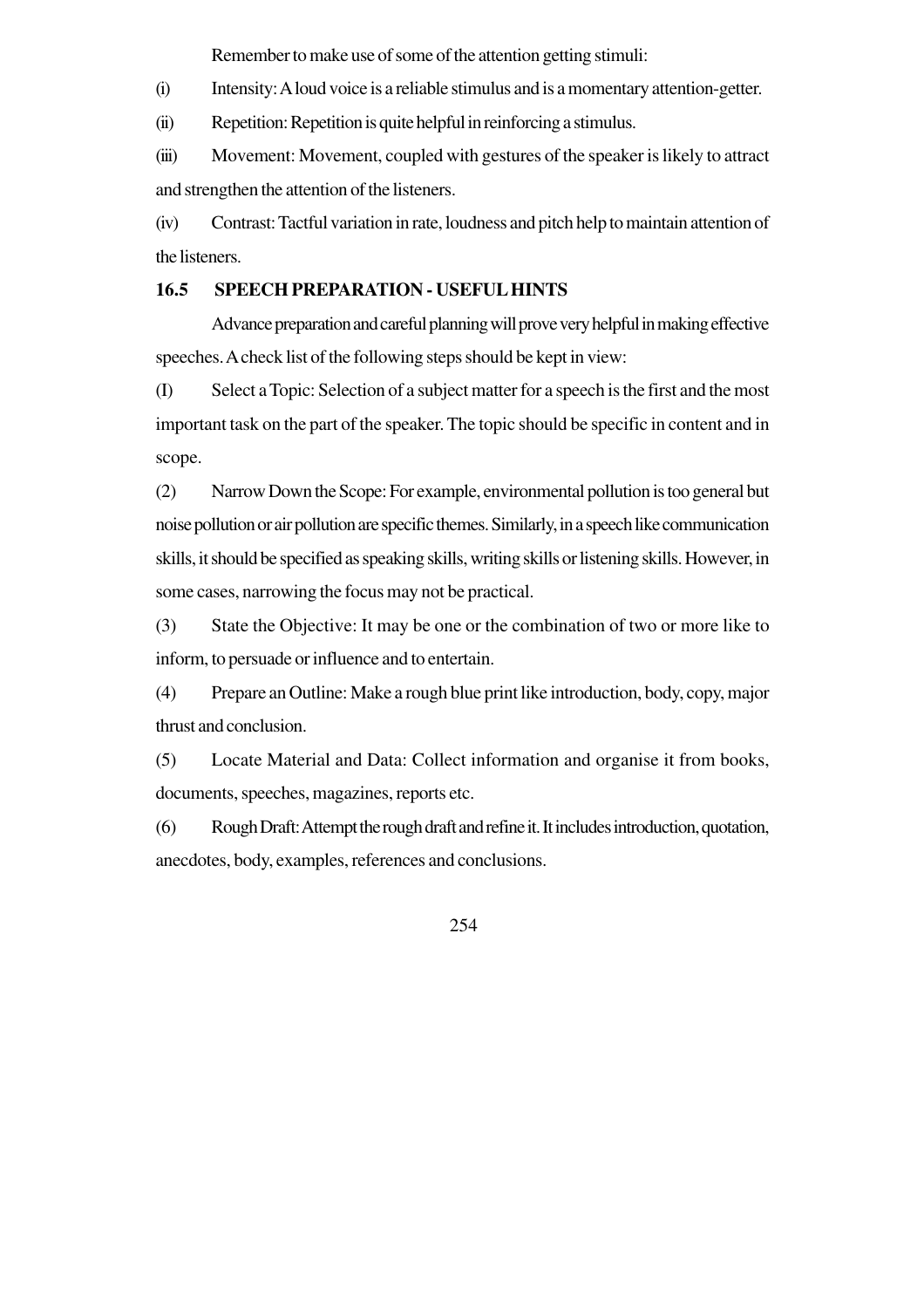(7) Aids: Consider and procure visual, audio-visual aids like charts, overhead projector, T.V. etc.

(8) Rehearse: Rehearsal and practice should be recognised as advantageous for improvement in speech delivery. Rehearsal gives self-confidence. It is desirable to rehearse in front of try-out group. Invite good points or bad points of the speech, indicating verbal and non-verbal behaviour of the speaker. This will help to infuse confidence. Do retouching of draft where necessary.

A speaker steadily gains confidence, and is able to anticipate questions from the listeners and answer the queries, use transitional phrases to establish relationship between ideas and concepts.

## **16.6 VOCAL CONTROL, PRONUNCIATION AND PHYSICAL BEHAVIOUR:**

The use and coordination of the above attributes enhances the effectiveness of a speaker's message.

1. Vocal Control: (a) Pitch: It is a listener's interpretation of frequency of sound. The high pitch is, in many cases, the result of emotional and physical tension. Through practice and experience, it is possible to adjust the pitch and use different levels and give infections to enhance the effect. Two irritating features of the quality of voice must be avoided like:

(i) Muffled effect

(ii) Breathlessness or whispering effect.

(b) Rate: An average speaker can deliver 120-150 words per minute. About 90-120 words per minute is considered ideal. Uniformity in rate is considered boring. Avoid continuous word delivery. Generally, All-India Radio news reading pattern keeps high range but, in practice, it is not suited to speech -making. Reading at a speed of 120-150 words per minute is acceptable for a short or brief speech or announcement.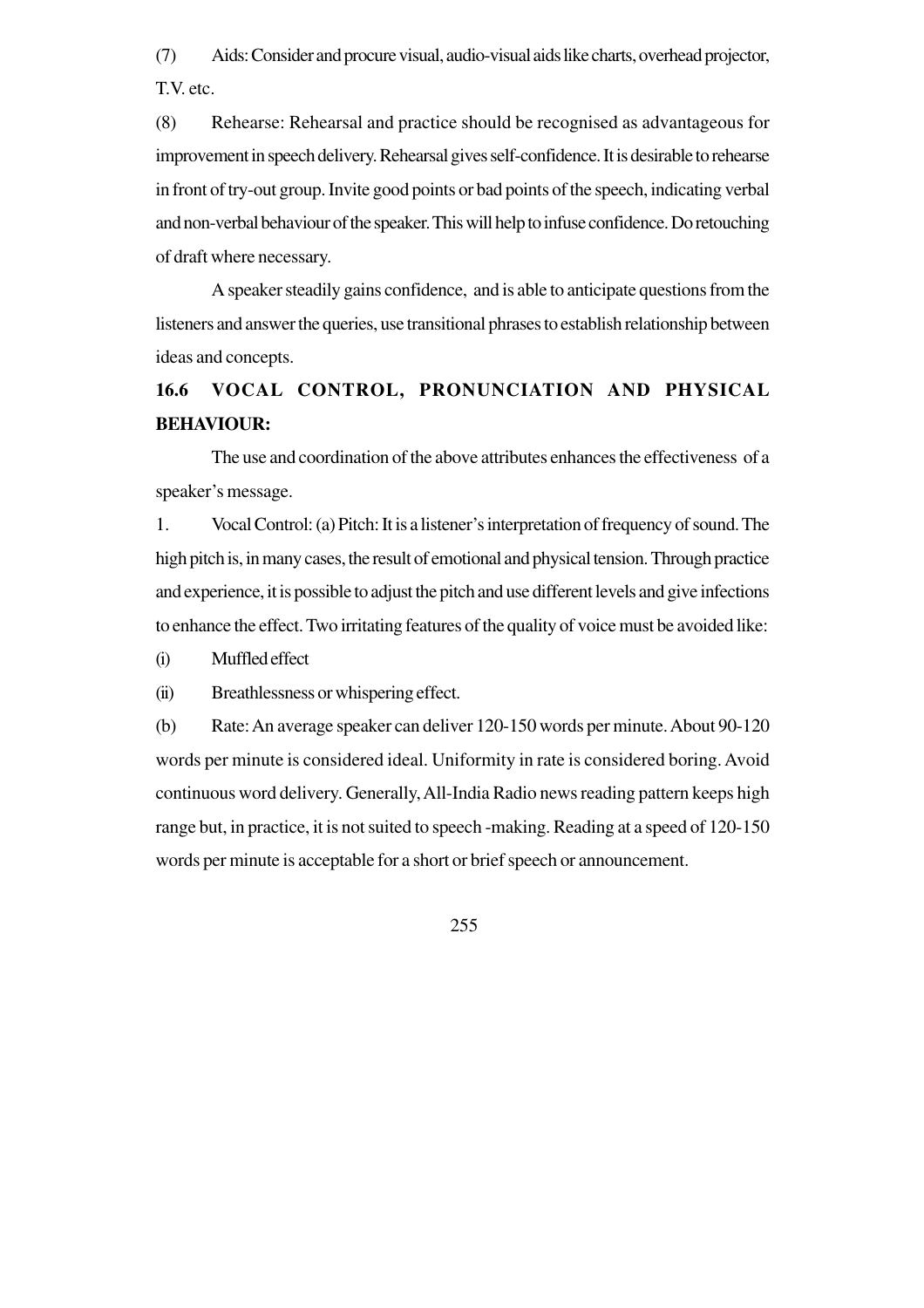(c) Volume: It refers to loudness or softness of a speaker's voice. The simple rule is to accent syllables and important phrases which you think should orally stand out. The volume should match the contents of the various parts of the speech.

2. Pronunciation: Inaccurate and faulty pronunciation reduces the credibility of communication. There are great variations of pronunciation based on national and regional characteristics. But with practice and effort, pronunciation can be improved and stabilised.

3. Physical Behaviour: There are four levels of physical activity that a speaker can utilise to improve the transmission of his message:

(a) Eye Contact: This helps to generate a feeling of directness and every member in the audience feels the speaker is talking to him.

(b) Facial Expressions: This is the second level of physical reinforcement. The speaker shows his interest, enthusiasm and belief in his ideas, reflecting a sincere effort to share them with his listeners.

(c) Movement: Taking a few steps during speech delivery suggest transition, enhances emphasis and helps to overcome nervousness. Adopt a posture in which you feel comfortable but avoid clumsy movements.

(d) Gestures: The verbal expressions should be reinforced with graceful movements of head, Shoulders, arms or hands. The effect of your ideas is enhanced with gesturescoordination.

## **16.7 GUIDE LINES FOR EFFECTIVE COMMUNICATION**

(I) Audience: The communicator should know his audience and accordingly to put ideas across. If the audience or listeners are not able to understand, it is an ineffective communication.

(2) Ideas: The transmitter should have clear information to be communicated. One must be clear about ideas, opinions, facts to be communicated otherwise he cannot make them the ideas clear.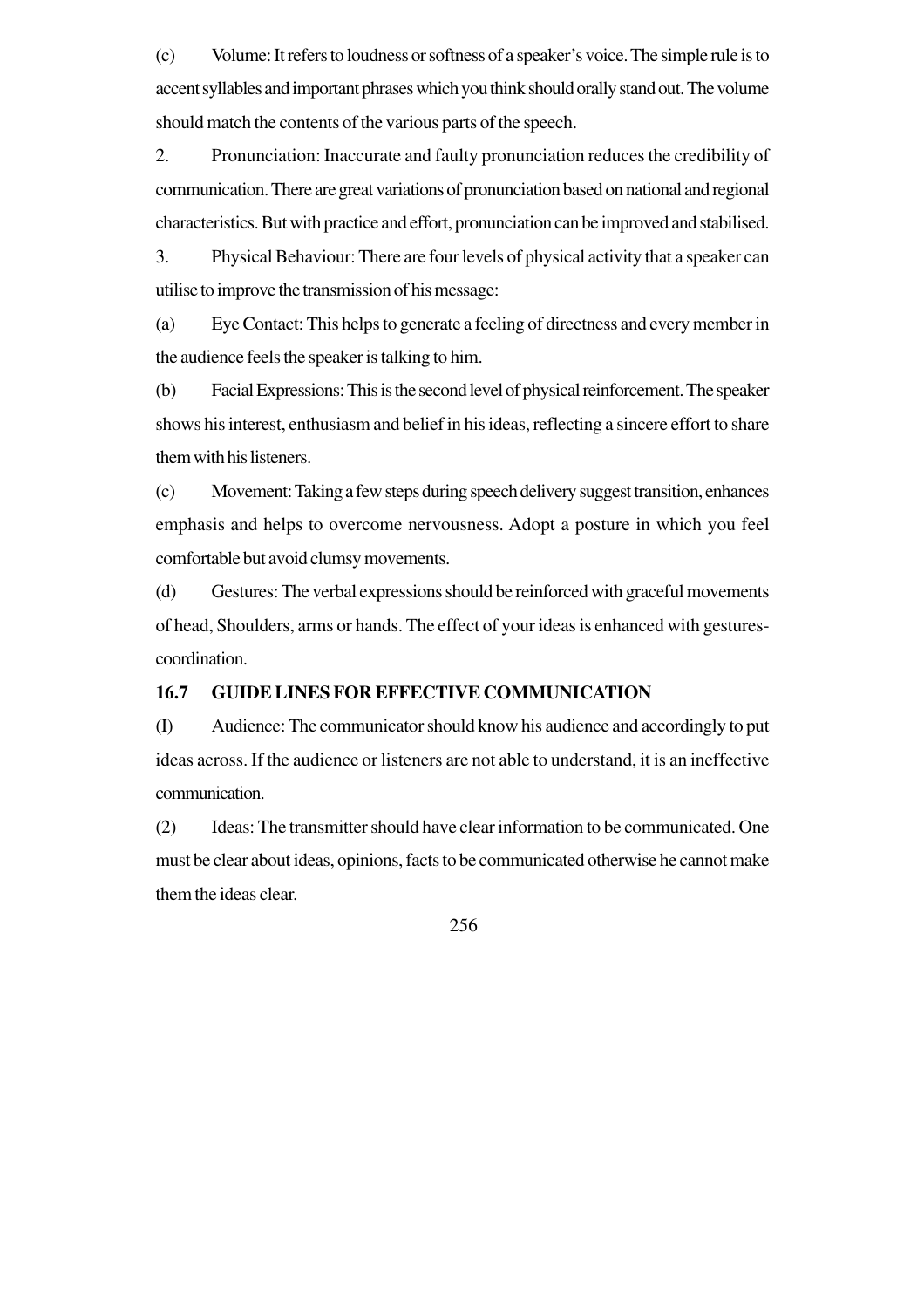(3) Ambiguity: Using words in current use is important and to avoid words which convey vague meaning. A vague communication gives way to confusion in communication.

(4) Conditions: Necessary physical conditions, facilities and environment are to be provided to both the speaker and the listeners.

(5) Not to Talk and Talk: Speak only that much i.e sufficient to convey the central idea of the subject matter. A verbal communication should be short, clear and simple to pass message.

(6) Gestures and Tone: The style in which the message is conveyed is as important as what is being said. There must be integration between facial expression, voice, gestures, mood to the action of what is said about.

(7) Not to Talk to Impress: The purpose of communication is not to impress but to express, to inspire confidence and make them understand. Expressing and conveying a better message creates an impression. It is not communication if the speaker tries to conceal, intimidate and to impress.

(8) Feedback: Feedback is probably the most important method of improving communication. Two-way process ensures feedback. The communicator has to obtain feedback from the receiver.

(9) Emphasis on Purpose: The subject matter and its theme should be greatly emphasised to draw the attention of the listener.

(10) Avoid Extremes: Some subject matters are too good or too bad. It is desirable to avoid extremes in speaking.

(11) Cultivate Speaking: Listening is different from hearing. Listening and understanding require a lot of reasoning and attitude. The reasons of non -listening are boredom, bias, fear, interruption, etc.

(12) Clarify Ideas: The communicator first has to clarify his ideas himself before; think on the message clearly and clarify ideas to ensure effective communication.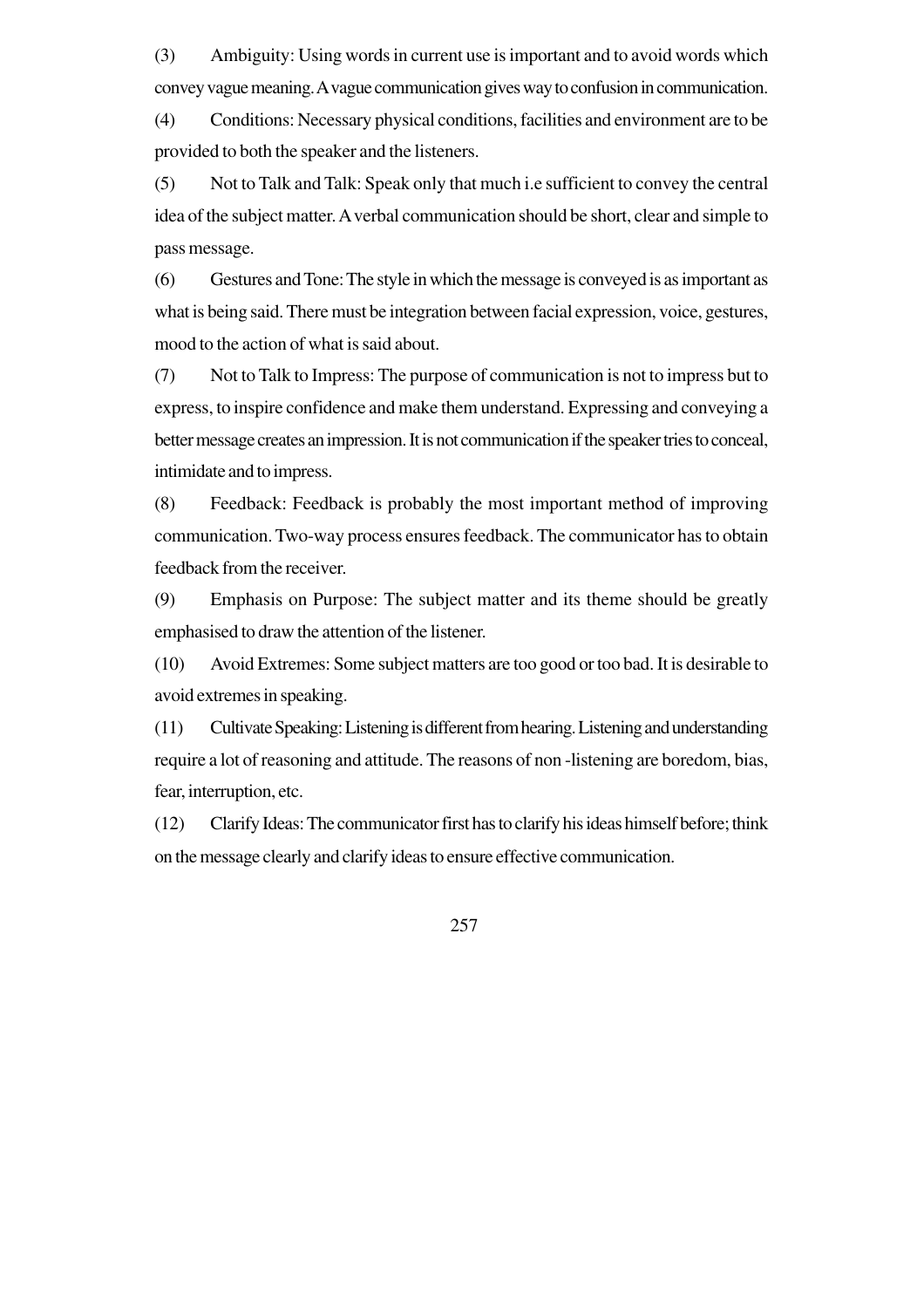(13) Purpose: The purpose of communication is to make others understand the subject matter. The communication is ineffective if the purpose is not achieved.

(14) Physical and Human Setting: An atmosphere of mutual trust is to be created in the process of communication. It is mainly the responsibility of the superiors. The informal relations is the best weapon to promote physical and human setting in the organisation.

#### **Check Your Progress**

\_\_\_\_\_\_\_\_\_\_\_\_\_\_\_\_\_\_\_\_\_\_\_\_\_\_\_\_\_\_\_\_\_\_\_\_\_\_\_\_\_\_\_\_\_\_\_\_\_\_\_\_\_\_\_\_\_\_\_\_\_\_\_\_\_\_\_\_\_\_\_\_\_\_\_\_\_\_\_\_\_\_\_\_

\_\_\_\_\_\_\_\_\_\_\_\_\_\_\_\_\_\_\_\_\_\_\_\_\_\_\_\_\_\_\_\_\_\_\_\_\_\_\_\_\_\_\_\_\_\_\_\_\_\_\_\_\_\_\_\_\_\_\_\_\_\_\_\_\_\_\_\_\_\_

\_\_\_\_\_\_\_\_\_\_\_\_\_\_\_\_\_\_\_\_\_\_\_\_\_\_\_\_\_\_\_\_\_\_\_\_\_\_\_\_\_\_\_\_\_\_\_\_\_\_\_\_\_\_\_\_\_\_\_\_\_\_\_\_\_\_\_\_\_\_\_\_\_\_\_\_\_\_\_\_\_\_\_\_\_\_\_\_\_\_\_\_\_\_\_\_\_\_\_\_\_\_\_\_\_\_\_\_\_\_\_\_\_\_\_\_\_\_\_\_\_\_\_\_\_\_\_\_\_\_\_\_\_\_\_\_\_\_\_\_\_\_\_\_\_\_\_\_\_\_\_\_\_\_\_

\_\_\_\_\_\_\_\_\_\_\_\_\_\_\_\_\_\_\_\_\_\_\_\_\_\_\_\_\_\_\_\_\_\_\_\_\_\_\_\_\_\_\_\_\_\_\_\_\_\_\_\_\_\_\_\_\_\_\_\_\_\_\_\_\_\_

Note: a) Write your answer in the space given below.

b) Check your answers with those given at the end of the lesson.

i) Enlist some of the ways of attracting attention?

ii) What are the components of vocal control?

**16.8 LET US SUM UP:** Verbal communication requires that the voice should be audible, should be meaningful, should have appropriate tone, and should be simple and clear. Speech should be well prepared including selecting a topic, narrowing down on the scope, stating the objective, preparing an outline, locating material and data, preparing a rough draft, using appropriate aids, and rehearsing. Vocal behavior, pronunciation and physical behavior also effect verbal communication.

## **16.9 ANSWERS TO CHECK YOUR PROGRESS**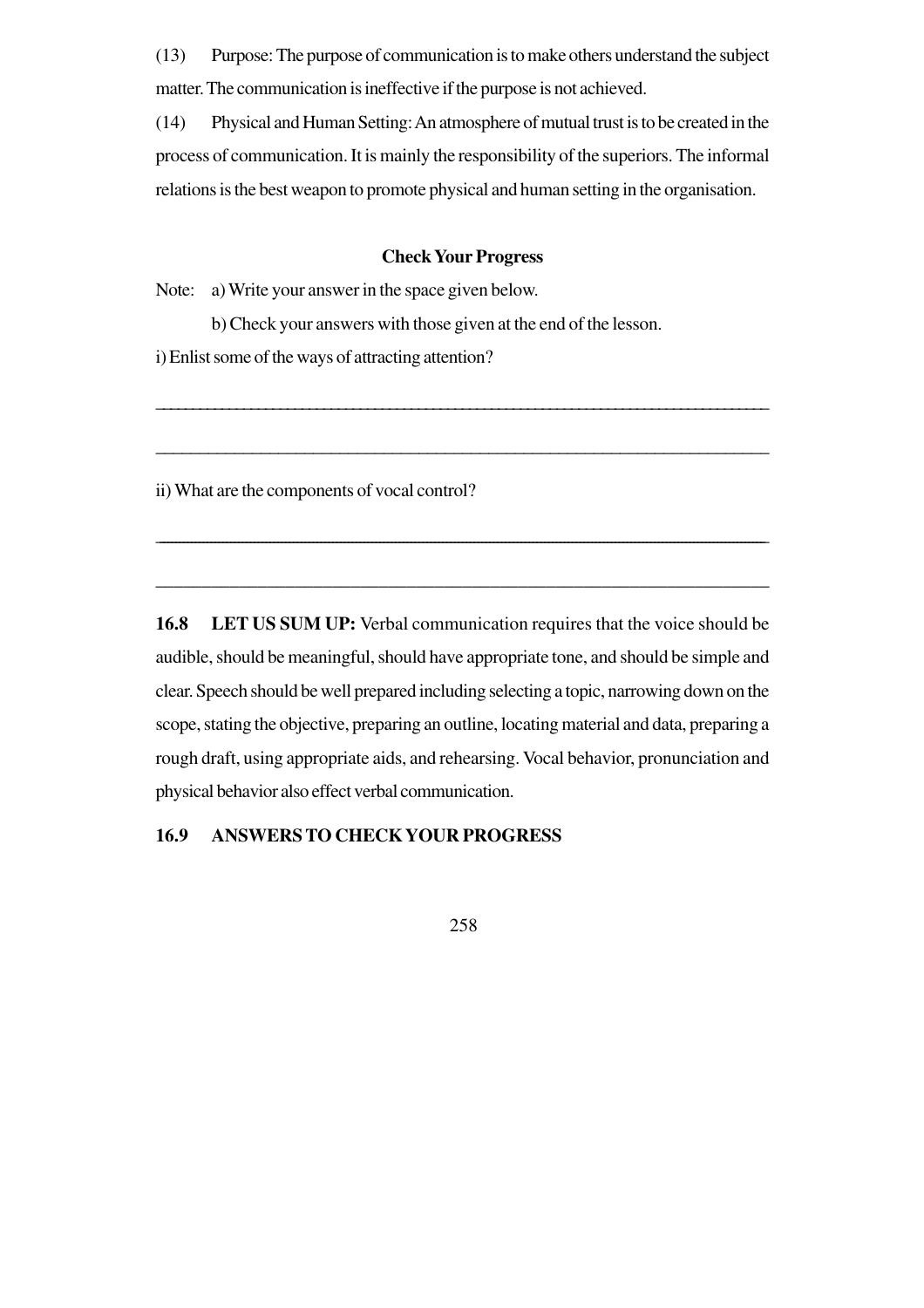1. Some of the ways to attract attention to stimuli are:

(i) Intensity: A loud voice is a reliable stimulus and is a momentary attention-getter.

(ii) Repetition: Repetition is quite helpful in reinforcing a stimulus.

(iii) Movement: Movement, coupled with gestures of the speaker is likely to attract and strengthen the attention of the listeners.

(iv) Contrast: Tactful variation in rate, loudness and pitch help to maintain attention of the listeners.

2. The components of vocal control are:

(a) Pitch: It is a listener's interpretation of frequency of sound. The high pitch is, in many cases, the result of emotional and physical tension. Through practice and experience, it is possible to adjust the pitch and use different levels and give infections to enhance the effect. Two irritating features of the quality of voice must be avoided like: Muffled effect; Breathlessness or whispering effect.

(b) Rate: An average speaker can deliver 120-150 words per minute. About 90-120 words per minute is considered ideal. Uniformity in rate is considered boring. Avoid continuous word delivery.

(c) Volume: It refers to loudness or softness of a speaker's voice. The simple rule is to accent syllables and important phrases which you think should orally stand out. The volume should match the contents of the various parts of the speech.

## **16.10 LESSON END EXERCISE**

Q.1. Write in detail about different techniques of acquiring language skills or oral communication.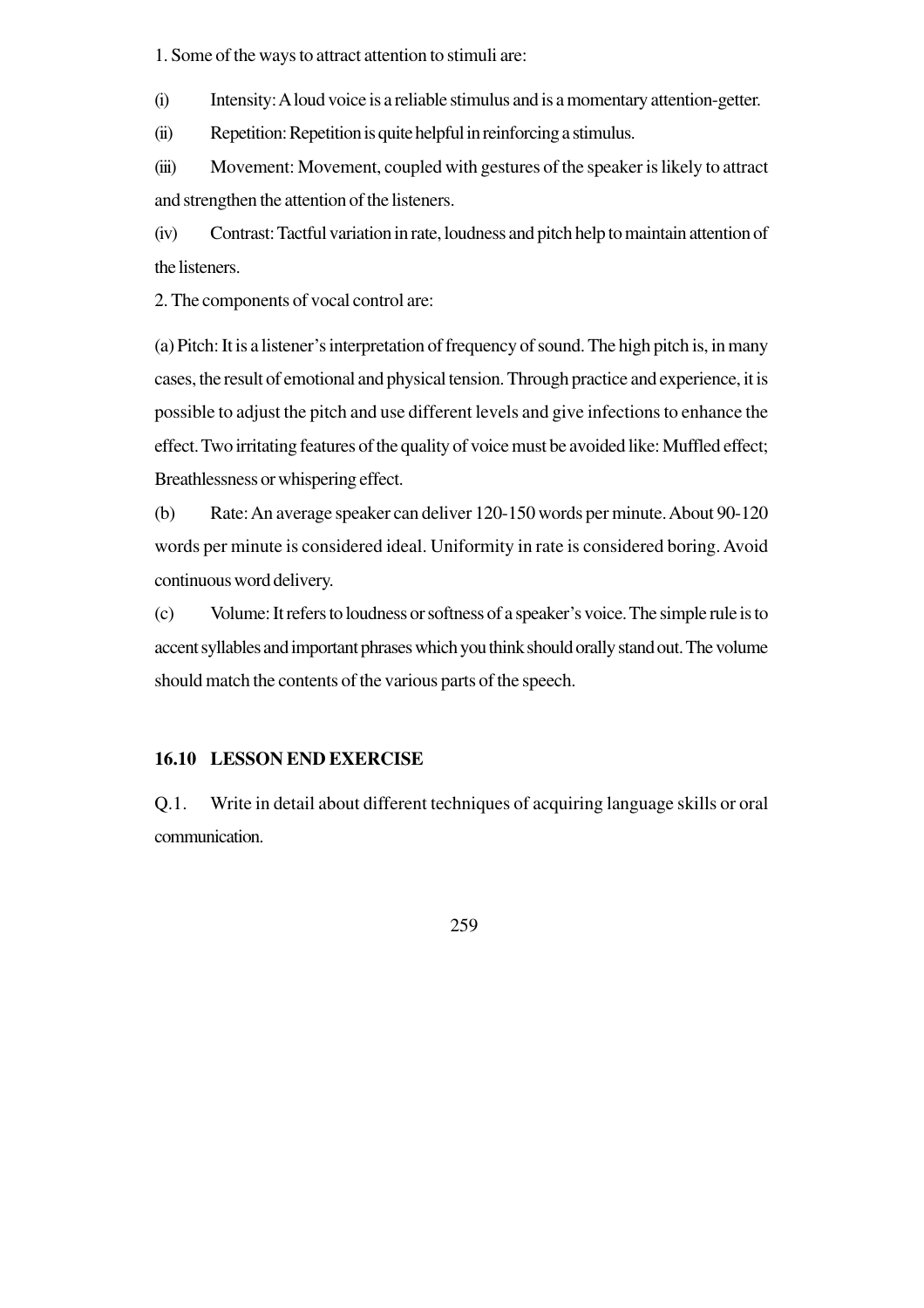Q.2. Write in short about different points that one should keep in mind for effective communication.

#### **16.11 SUGGESTED READING**

1. G.L. Ray (2015). Extension Communication and Management. Kalyani Publishers.

2. O.P. Dahama and O.P. Bhatnagar (2012). Education and Communication for Development. Oxford and IBH Publishing Co. Pvt. Ltd.: New Delhi.

3. S.V. Supe (2012). An introduction to Extension Education. Oxford and IBH Publishing Co. Pvt. Ltd.: New Delhi.

4. V.K. Dubey and I. Bishnoi (2008). Extension Education and Communication. New Age International Ltd., Publishers: New Delhi.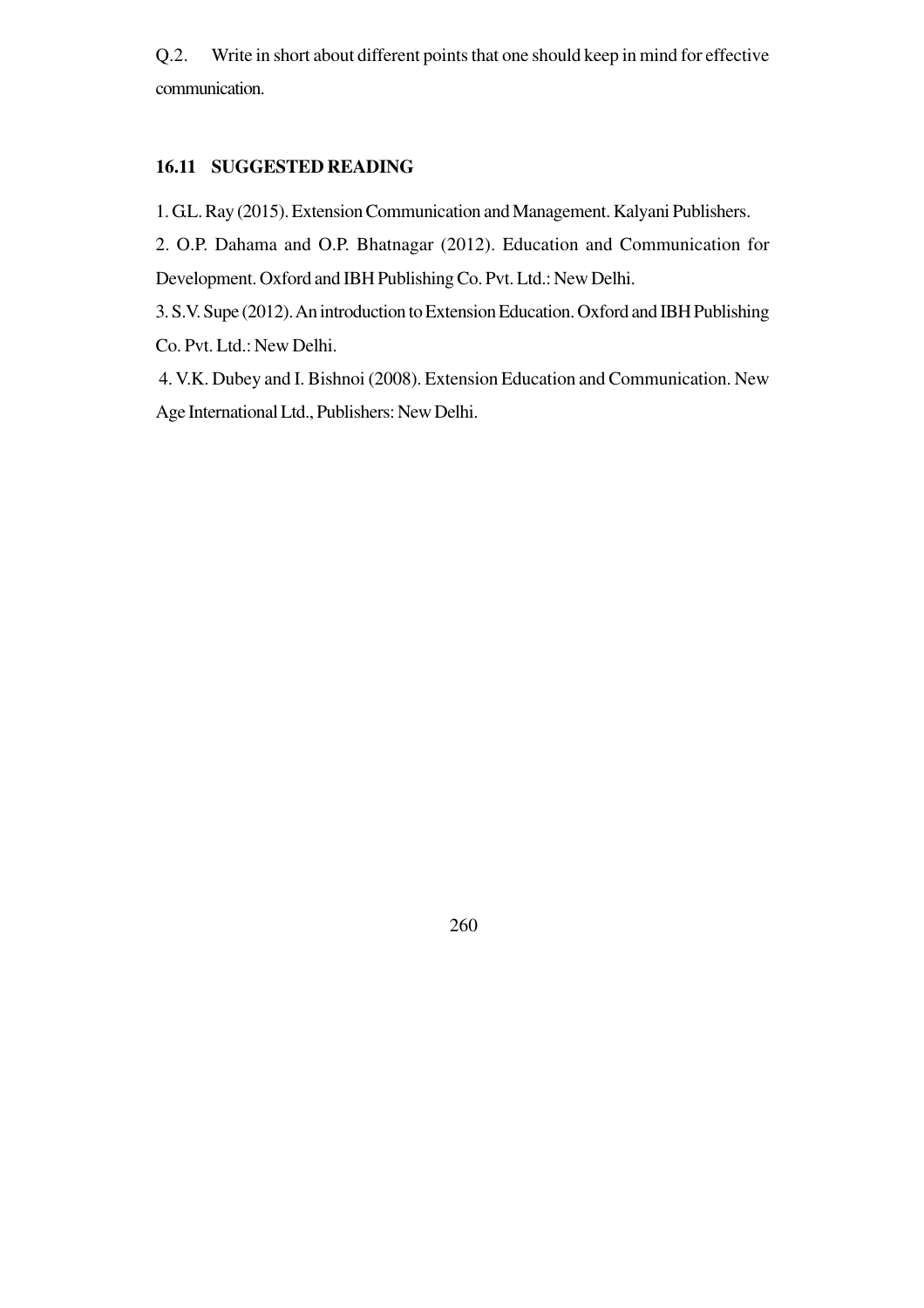## **RELATIONSHIP OF CULTURES AND COMMUNICATION**

## **STRUCTURE**

- 17.1. Introduction
- 17.2 Objectives
- 17.3 Meaning of Culture
- 17.4 Characteristics of Culture
- 17.5 Relation of Cultures and Communication
- 17.6 Cross cultural differences in Communication
- 17.7 Let us sum up
- 17.8 Answers to check your progress
- 17.9 Lesson End Exercise
- 17.10 Suggested Reading

## **17.1 INTRODUCTION**

In the previous lesson we have discussed about verbal communication and emphasized on how the speaking and writing skills can be improved. We also have understood that verbal communication though is simple still requires a few skills on the part of both the sender and the receiver. Now in this lesson we will learn about culture and its characteristics and also will understand the linkage between culture and communication.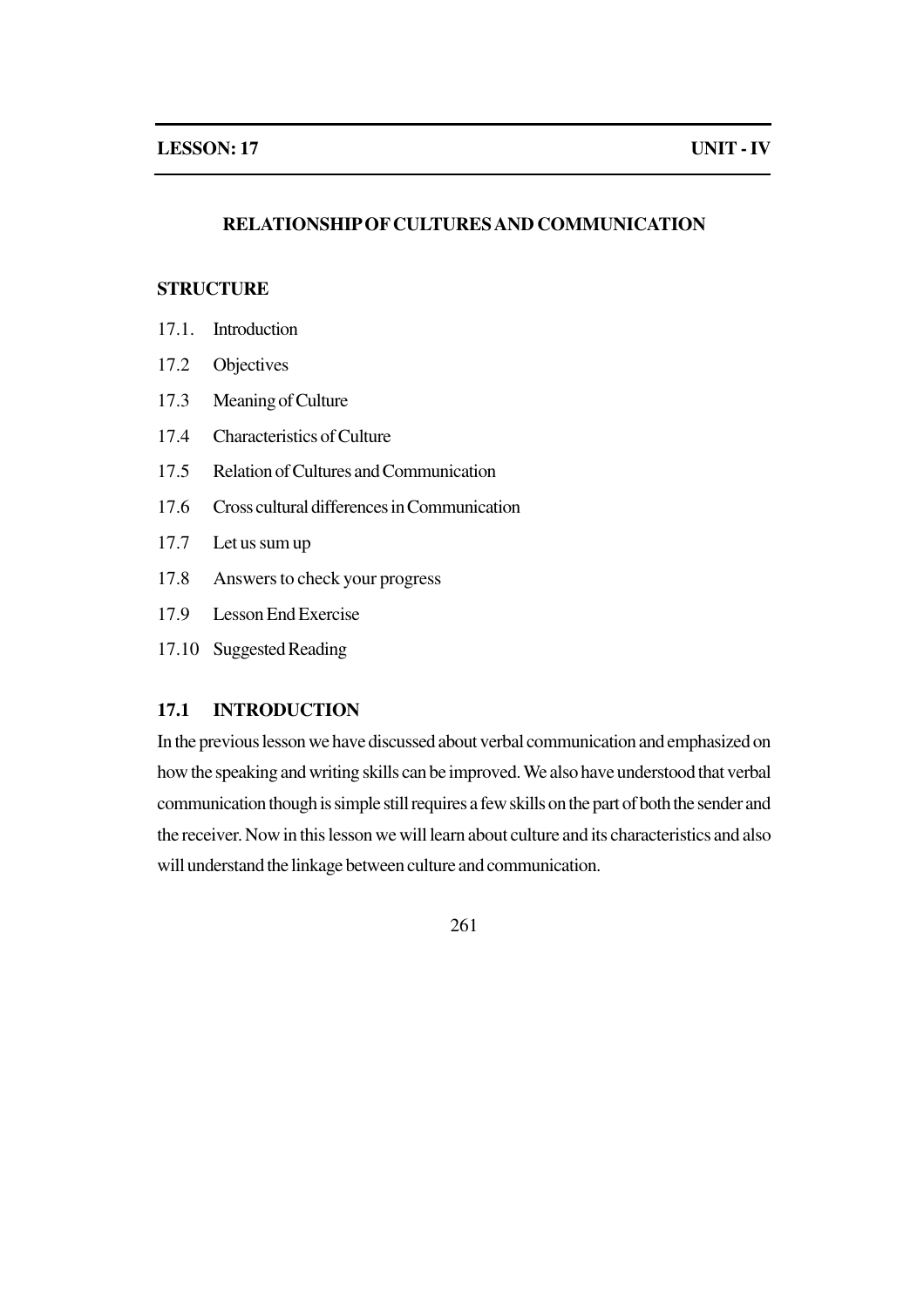#### **17.2 OBJECTIVES**

The objective of the lesson is to acquaint the students with the concept of culture, and how Culture and communication are interlinked.

#### **17.3 MEANING OF CULTURE**

Culture as a term is widely used in academic as well as in daily speech and discourse, referring to different concepts and understandings. While the term originally stems from ancient Greek and Roman cultures (Latin: *cultura*) it has various dimensions today built from the different needs and uses of each field, be it anthropology, sociology or communication studies.

The term "culture" refers to the complex collection of knowledge, folklore, language, rules, rituals, habits, lifestyles, attitudes, beliefs, and customs that link and give a common identity to a particular group of people at a specific point in time.

All social units develop a culture. Even in two-person relationships, a culture develops over time. In friendship and romantic relationships, for example, partners develop their own history, shared experiences, language patterns, rituals, habits, and customs that give that relationship a special character—a character that differentiates it in various ways from other relationships. Examples might include special dates, places, songs, or events that come to have a unique and important symbolic meaning for two individuals.

Groups also develop cultures, composed of the collection of rules, rituals, customs, and other characteristics that give an identity to the social unit. Where a group traditionally meets, whether meetings begin on time or not, what topics are discussed, how decisions are made, and how the group socializes are all elements of what, over time, become defining and differentiating elements of its culture.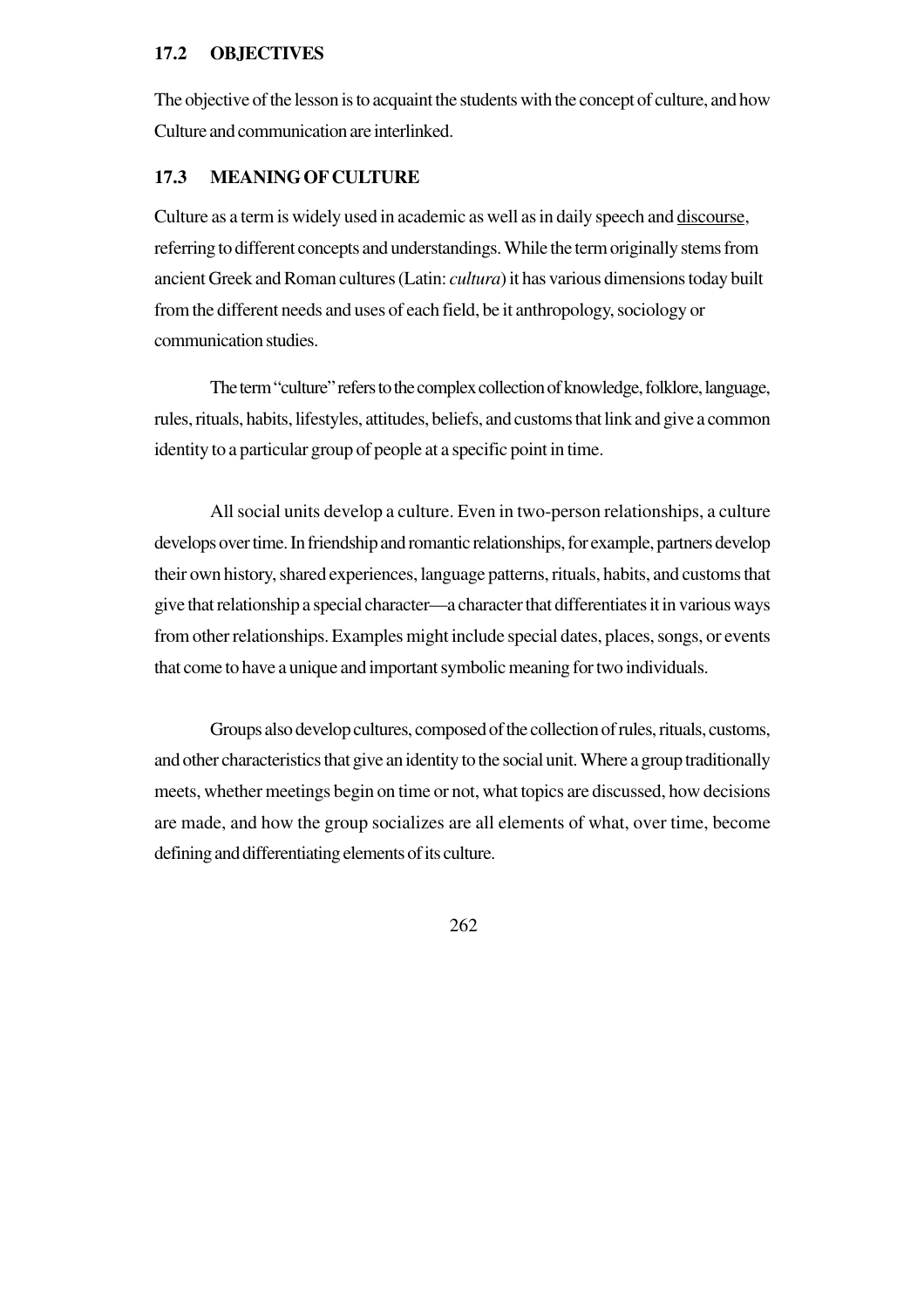Organizations also have cultures, often apparent in particular patterns of dress, layout of workspaces, meeting styles and functions, ways of thinking about and talking about the nature and directions of the organization, leadership styles, and so on.

The most rich and complex cultures are those that are associated with a society or a nation, and the term "culture" is most commonly used to refer to these characteristics, including language and language-usage patterns, rituals, rules, and customs. A societal or national culture also includes such elements as significant historical events and characters, philosophies of government, social customs, family practices, religion, economic philosophies and practices, belief and value systems, and concepts and systems of law.

Thus, any social unit—whether a relationship, group, organization, or society develops a culture over time. While the defining characteristics—or combination of characteristics—of each culture are unique, all cultures share certain common functions. Three such functions that are particularly important from a communication perspective are (1) linking individuals to one another, (2) providing the basis for a common identity, and (3) creating a context for interaction and negotiation among members.

**17.4 CHARACTERISTICS OF CULTURE:** Following are the characteristics features of culture:

1. Cultures are complex and multifaceted: Cultures are complex "structures" that consist of a wide array of characteristics. The cultures of relationships or groups are relatively simple compared to those of organizations and, especially, societies.

 2. Cultures are subjective: There is a tendency to assume that the elements of one's own cultures are logical and make good sense. It follows that if other cultures—whether of relationships, groups, organizations, or societies—look different, those differences are often considered to be negative, illogical, and sometimes nonsensical. For example, Someone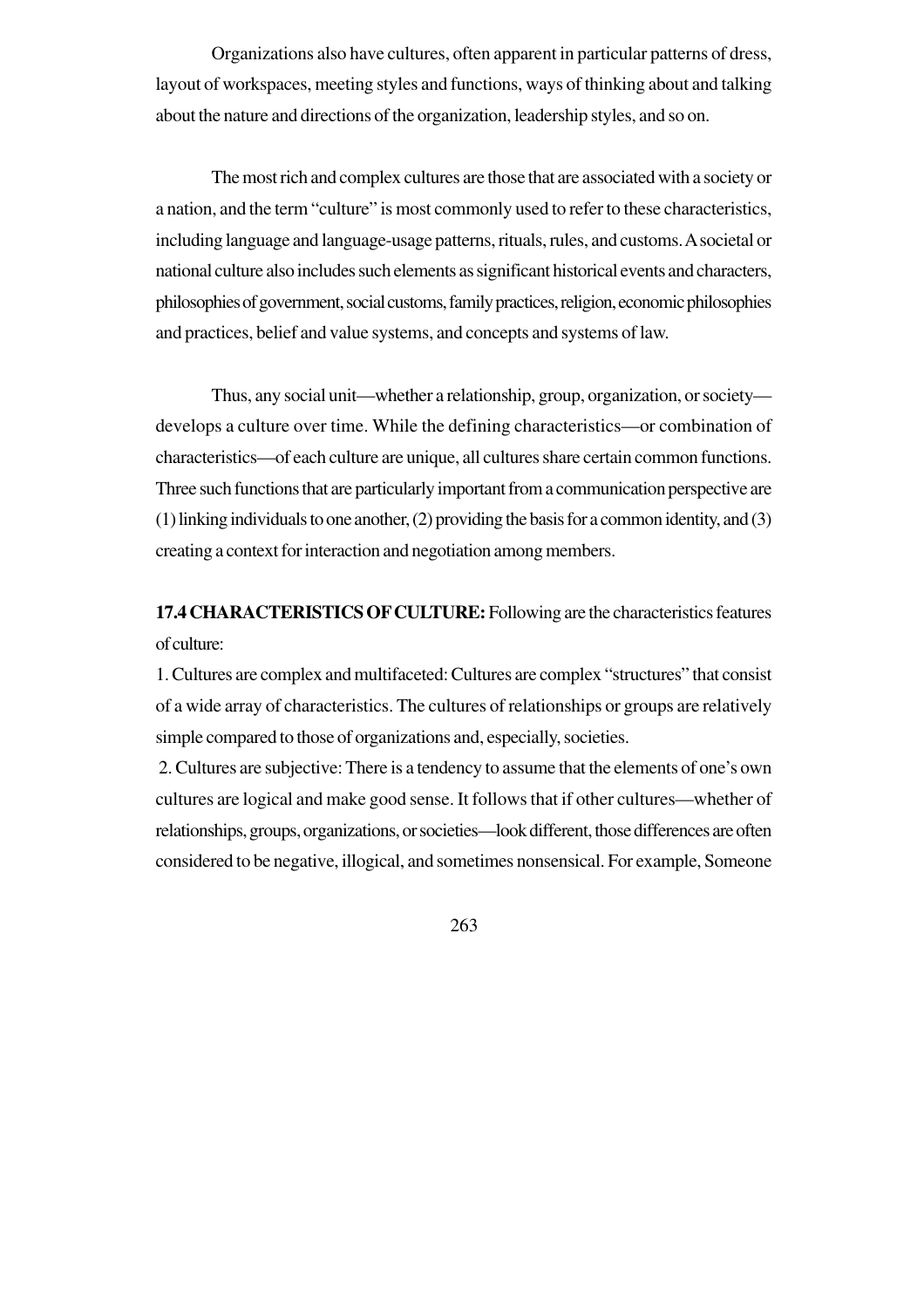from a culture that permits one man to have only one wife may find it quite inappropriate that another culture allows one man to have multiple wives. With regard to culture, the tendency for many people is to equate "different" with "wrong," even though all cultural elements come about through essentially identical communication processes.

3. Cultures change over time: Cultures are ever changing—though the change is sometimes very slow and imperceptible. Cultures are not fixed, monolithic entities, but are fluid, always changing and responding to pressures and influences, such as the changing experiences of its members, or interaction with other cultures. Many forces influence cultural change. As indicated above, cultures are created through communication, and it is also through communication between individuals that cultures change over time. Each person involved in a communication encounter brings the sum of his or her own experiences from other (past or present) culture memberships. In one sense, any encounter between individuals in new relationships, groups, organizations, or societies is an intercultural communication event, and these varying cultural encounters influence the individual and the cultures over time. Travel and communication technologies greatly accelerate the movement of messages from one cultural context to another, and in small and large ways, cultures come to influence one another through communication.

4. Cultures are largely invisible: Much of what characterizes cultures of relationships, groups, organizations, or societies is invisible to its members, much as the air is invisible to those who breathe it. Language, of course, is visible, as are greeting conventions, special symbols, places, and spaces. However, the special and defining meanings that these symbols, greetings, places, and spaces have for individuals in a culture are far less visible.

5. Cultures are learned: When we are born we don't automatically know all the values, words, beliefs, customs etc that our culture has adopted. We do not inherit culture. Rather,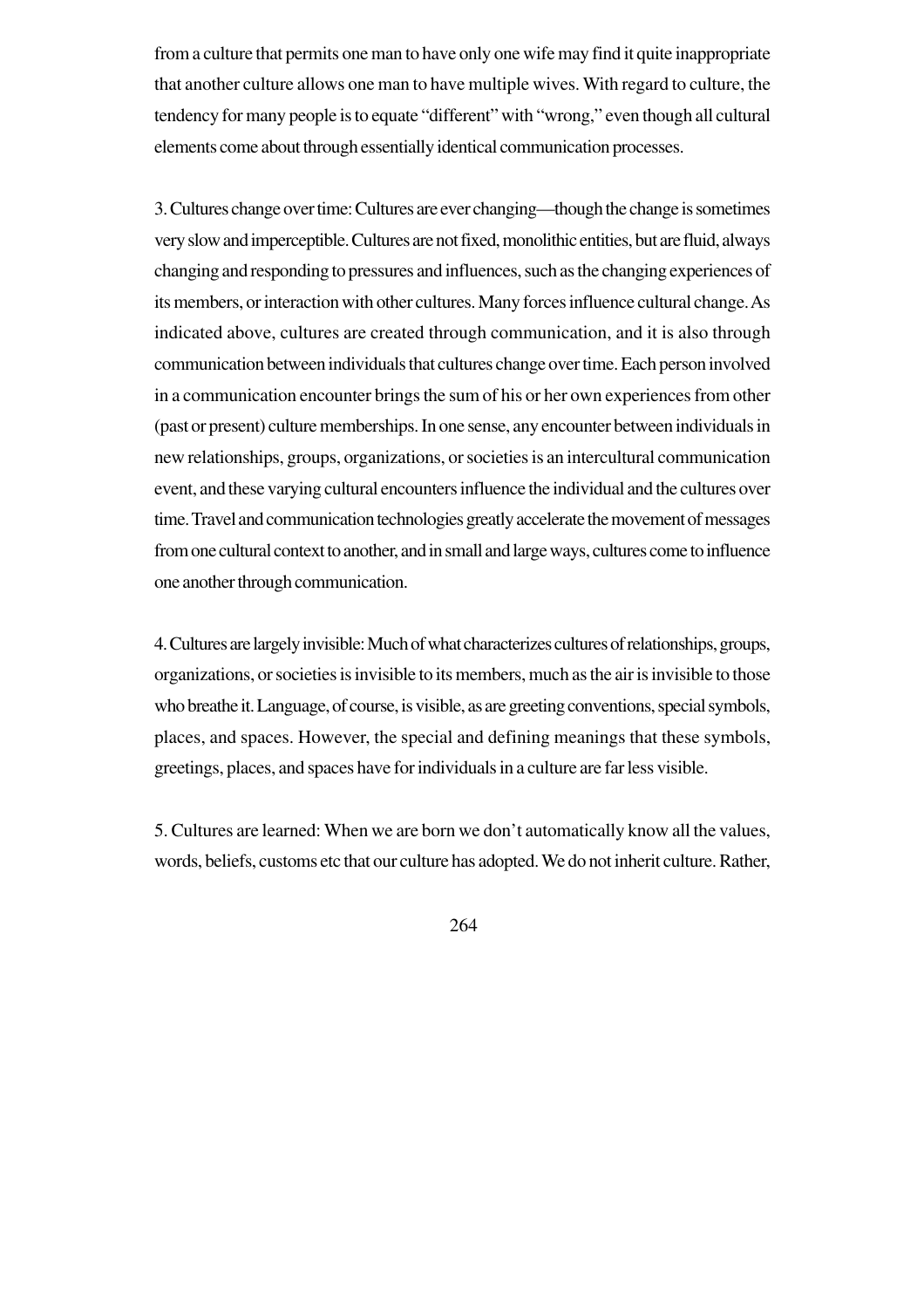culture is learned. While much of what we learn about the culture can be learned through school, family, peers, and the media , there are many other things about a culture that are learned subconsciously.

6. Culture is shared: The very concept of culture makes it a social construct. To learn a language, behavior, or tradition often involves interacting with other people. Thus, culture is largely shared. Despite the shared nature of culture, that doesn't mean that culture is the same for everyone. There can be certain things within a culture that are shared between same groups but not others.

#### **17.5 RELATION OF CULTURES AND COMMUNICATION**

The relationship between communication and culture is a very complex and intimate one. First, cultures are created through communication; that is, communication is the means of human interaction through which cultural characteristics— whether customs, roles, rules, rituals, laws, or other patterns—are created and shared. It is not so much that individuals set out to create a culture when they interact in relationships, groups, organizations, or societies, but rather that cultures are a natural by-product of social interaction. In a sense, cultures are the "residue" of social communication. Without communication and communication media, it would be impossible to preserve and pass along cultural characteristics from one place and time to another. One can say, therefore, that culture is created, shaped, transmitted, and learned through communication. The reverse is also the case; that is, communication practices are largely created, shaped, and transmitted by culture.

To understand the implications of this communication-culture relationship, it is necessary to think in terms of ongoing communication processes rather than a single communication event. For example, when a three-person group first meets, the members bring with them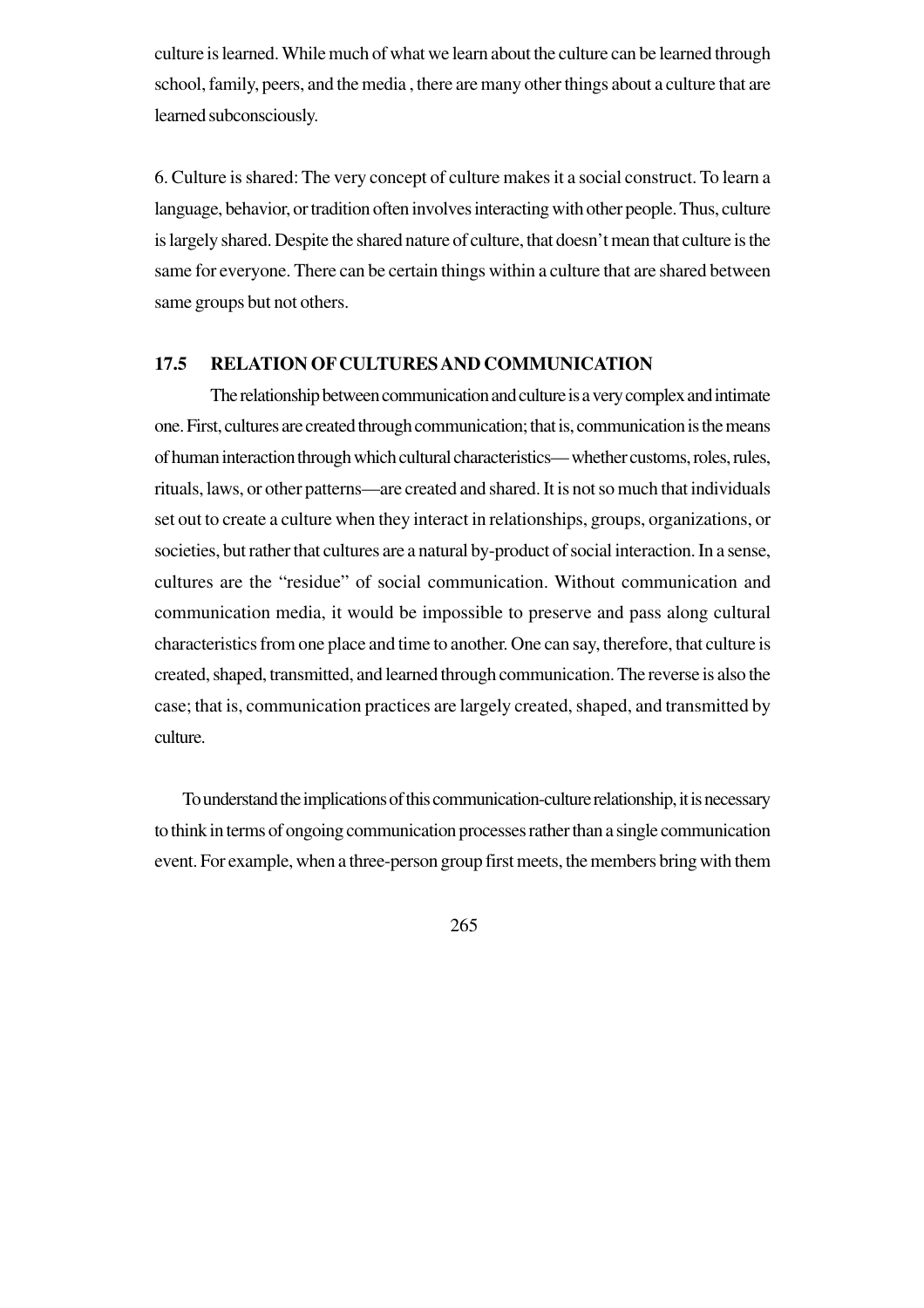individual thought and behavioral patterns from previous communication experiences and from other cultures of which they are, or have been, a part. As individuals start to engage in communication with the other members of this new group, they begin to create a set of shared experiences and ways of talking about them. If the group continues to interact, a set of distinguishing history, patterns, customs, and rituals will evolve. Some of these cultural characteristics would be quite obvious and tangible, such that a new person joining the group would encounter ongoing cultural "rules" to which they would learn to conform through communication. New members would in turn influence the group culture in small, and sometimes large, ways as they become a part of it. In a reciprocal fashion, this reshaped culture shapes the communication practices of current and future group members. This is true with any culture; communication shapes culture, and culture shapes communication.

The relationship between communication and culture is a complex and intimate one. Cultures are created through communication; that is, communication is the means of human interaction through which cultural characteristics—customs, roles, rules, rituals, laws or other patterns—created and shared. It is not so much that individuals set out to create a culture when they interact— in relationships, groups, organizations or societies, but rather cultures are a natural by-product of social interactions. In a sense, cultures are the 'residue' of communication. Without communication and communication media, it would be impossible to preserve and pass along cultural characteristics from one place and time to another. Thus we can safely say that culture is created, shaped, transmitted and learn through communication. The reverse is also true; that is, communication practices are largely created, shaped and transmitted by culture. Organization also have culture, often apparent in particular pattern of dress, layout of workspaces, meeting style and function, ways of thinking about and talking about the nature and directions of the organization, leadership styles and so on. Where a group traditionally meets, whether meeting begins on time or not, what topic are discussed, how decision are made and how the group socializes are all elements of what become defining and differentiating elements of its culture over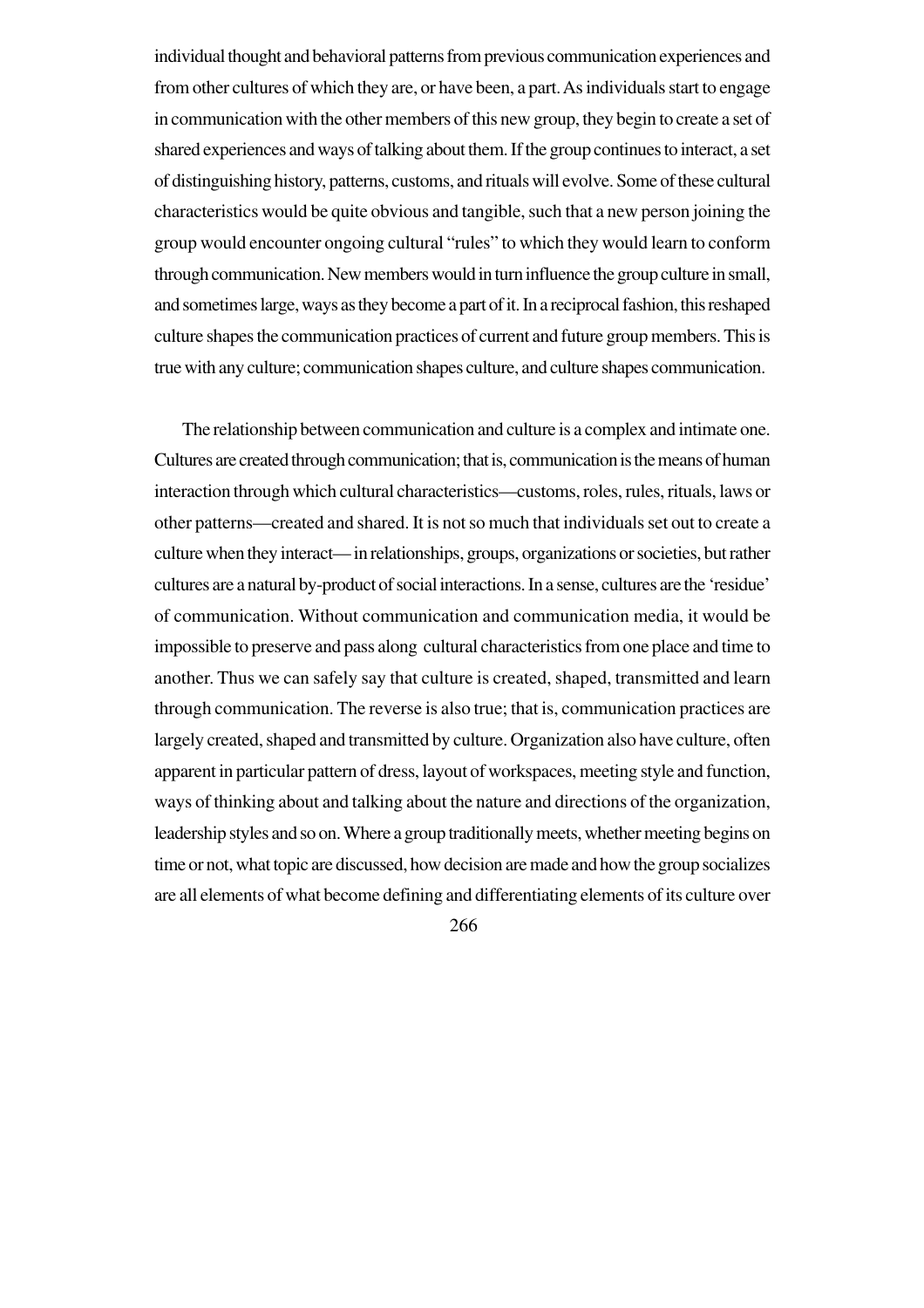time. And often observed difference is in work place relationship—in some organization people may call their boss by their first name and may be casual in their attire and communication with each other, while in some other organizations formal communication and formal attire is the work culture.

The culture in which a person is raised profoundly affects every aspects of that person communication behavior and interpretation of messages. Communication among people of diverse background (and, therefore, with diverse communication patterns) is challenging.

It is observed that on many occasions people become ethnocentric, i.e. hey believe their personal native culture is superior and judge everyone else behavior by the norms of their own culture. But successfully communication among culturally diverse individual requires them to give up their ethnocentricity.

To fully understand the deep relationship between communication and culture, it is necessary to think in terms of ongoing communication process rather than a single communication event. For example, when a group of people meet for the first time the members bring with them their individual thoughts and behavior pattern for previous communication experience and from other cultures of which they are, or have been, apart. As individual start to engage in communication with other members of this new group, they begin to create a set of shared experiences and ways of talking about them. If the situation continuous to interact, a set of distinguish history, patterns, customs and rituals will evolve with time. Some of these cultural characteristics would be quite obvious and tangible, such that a new person joining the group would encounter ongoing cultural 'rules' through which they would learn to conform to communication. New members would in turn influence the group culture in small- and sometimes, large-ways as they become a part of it. In reciprocal fashion, this reshaped culture shapes the communication practices of current and future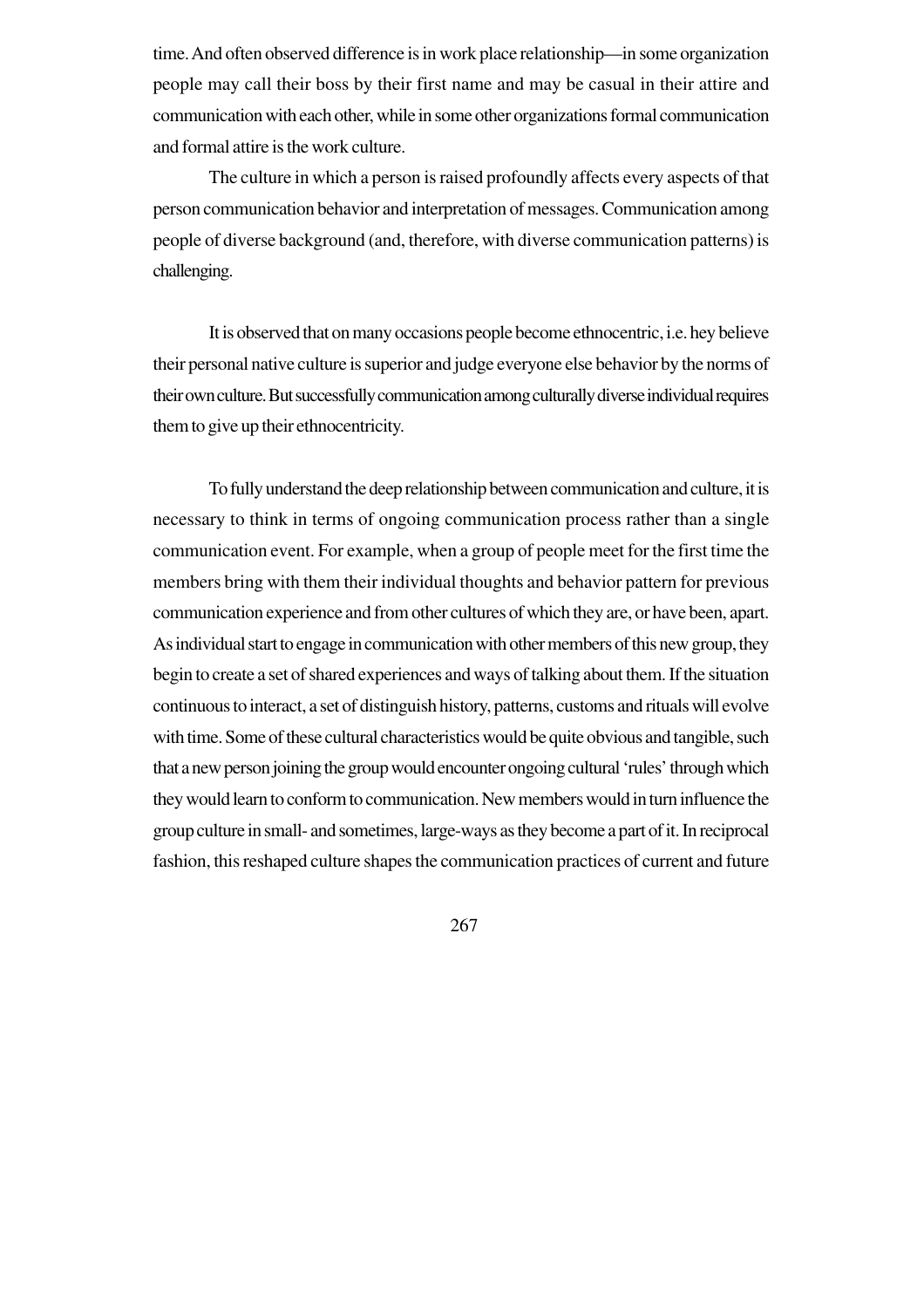group members. This is true with any culture. Communication shape culture and culture shapes communication.

#### **17.6 CROSS CULTURAL DIFFERENCES IN COMMUNICATION**

Culture is all socially transmitted behavior, arts, architectures, languages signs, symbols, ideas, beliefs, norms, traditions, rituals etc which is learned and shared in a particular social groups of the same nationality, ethnicity, religion etc. Culture is handed down from one generation to another, it gives people their way of seeing the world and interpreting life. A single culture has many sub-cultures.

Cultural diversity makes communication difficult as the mindset of people of different cultures are different, the language, signs and symbols are also different. Different cultures have different meaning of words, behaviours and gesture. Culture also gives rise to prejudices, ethnocentrism, manners and opinions. It forms the way people think and behave. When people belonging to different cultures communicate these factors can become barriers. The way we communicate is affected by the culture we are brought up in. The opposite of this also true. Culture is, to a large extent determined by the way we communicate.

In America, people communicate freely and that is part of their culture. In Germany an Indian who is used to being very indirect with his communication might find their direct way of speaking rude. Being direct is part of Germany's culture and is reflected in the way they communicate. Communication shapes culture and culture shapes communication.

#### *Causes of Cultural barriers:*

**Language:** There are billions of people in the world who do not understand English or cannot communicate in English properly. Not speaking properly can cause various misunderstandings and can be a barrier to communication.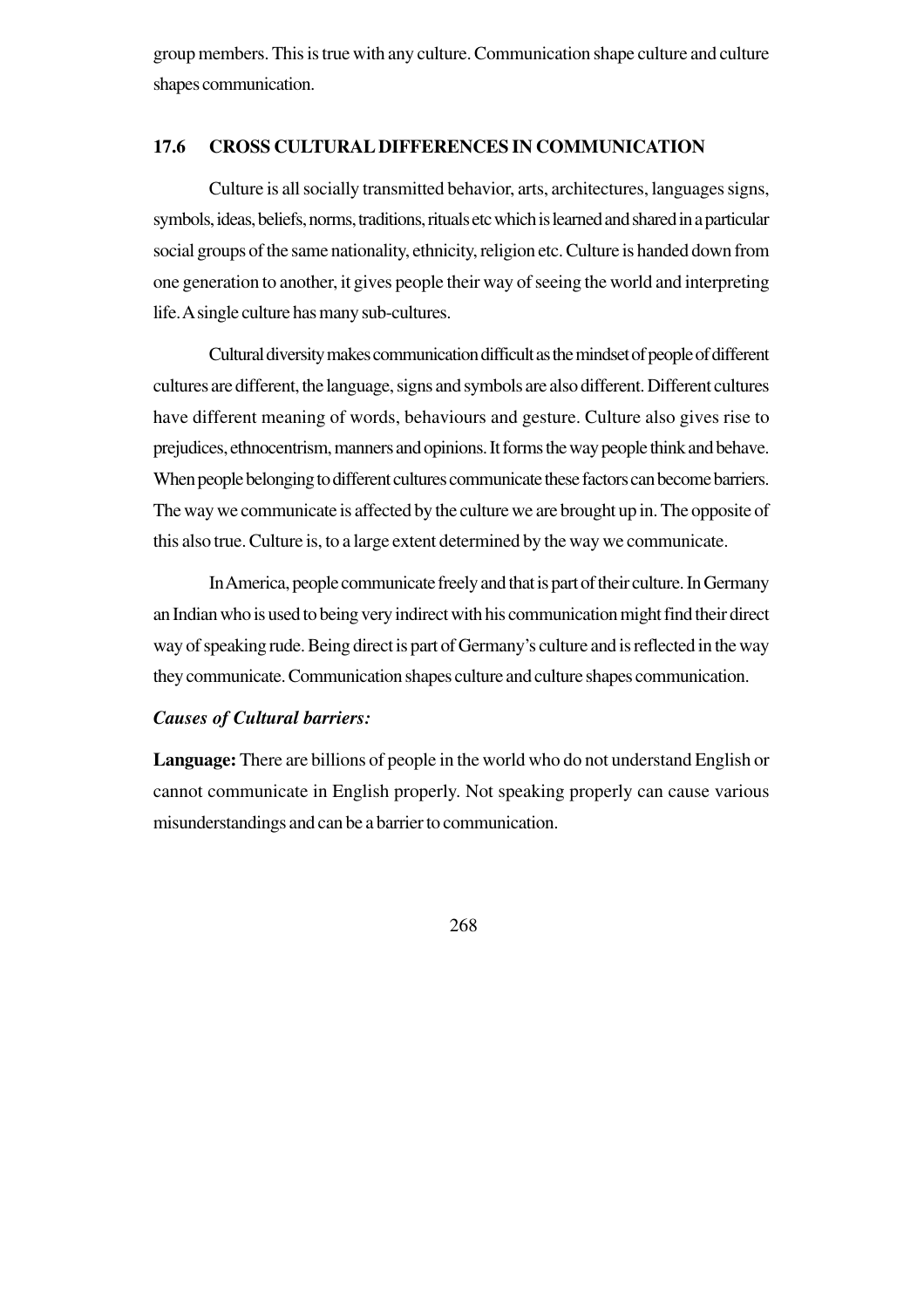Different cultures have developed their own language as a part of their heritage. People are comfortable in communicating in their own languages, where as they have to work hard to learn new languages. Even when people try to express their own language many misunderstanding arise. It becomes more profound in people speaking in different languages.

**Signs and Symbols (Semantics):** Non verbal communication cannot be relied upon in communication between people from different cultures as that is also a different like language. Signs, symbols and gestures vary in different cultures. The culture sets some meaning of signs, which might not be the same in other cultures.

**Stereotypes and prejudices:** Stereotyping is the process of creating a picture of the whole culture, over generalizing all people belonging to the same culture. As having similar characteristic and categorizing people accordingly. It is a belief about a certain group and is mostly negative.

Stereotyping can be done on the basis of many things like nationality, gender, race, religion, ethnicity, age etc. Negative stereotyping creates prejudices and it provokes judgmental attitudes. People look at those cultures as evil and treat the people following the religion wickedly. Media is a tool of mass communication which promotes stereotypes and prejudices and creates more communication barriers.

**Behaviour and Beliefs:** Cultural differences causes behavioral and personality differences like body language, thinking , communication, manners, norms, etc. which leads to miscommunication. For example, in some cultures' eye contact is important where as in some it is rude and disrespectful. Culture also sets specific norms which dictates behavior as they have guidelines for accepted behavior. It explains what is right and wrong. Every action is influenced by culture like ambitions, careers, interest, values, etc. beliefs are also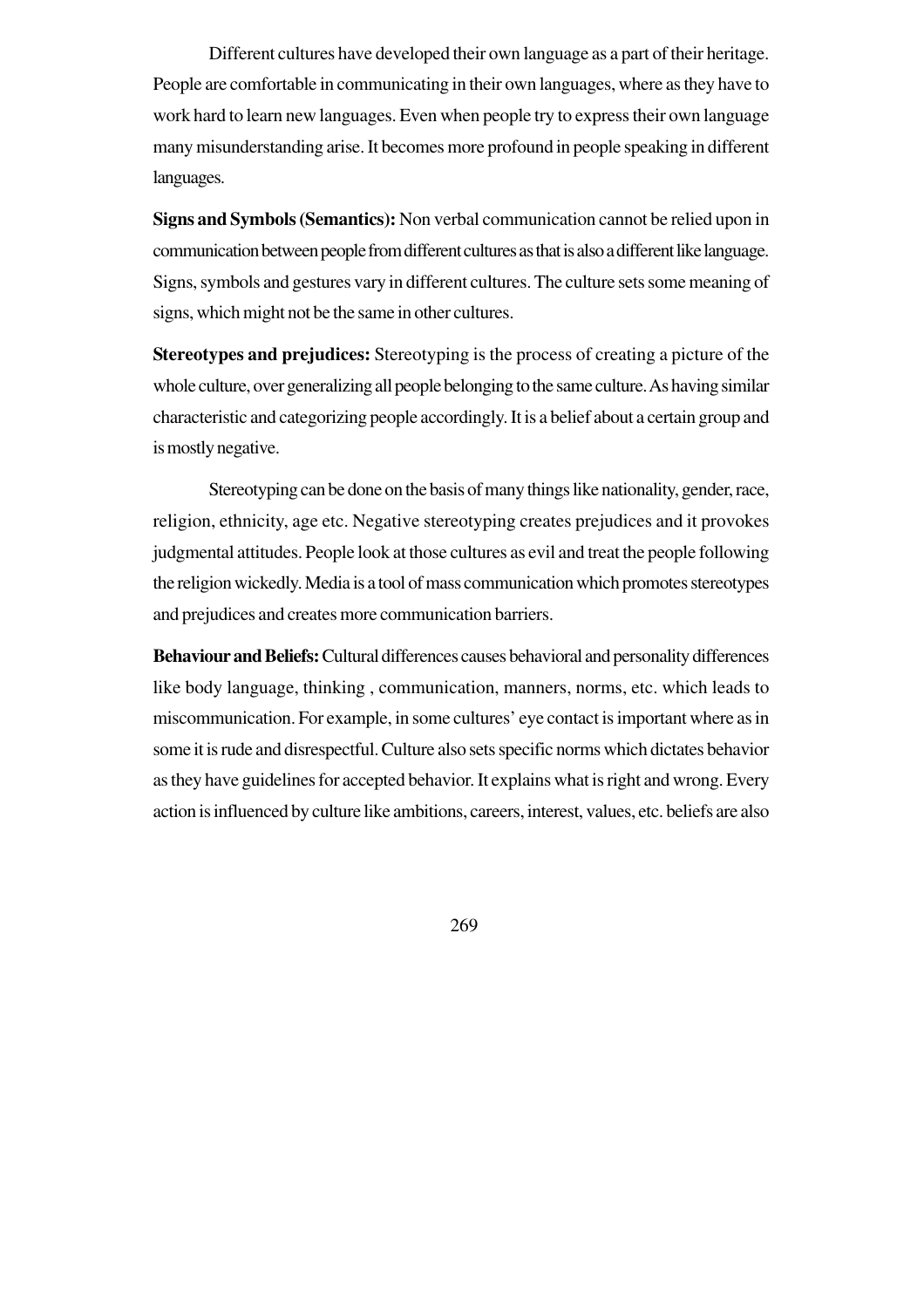another cause for cultural barriers. For instance, mostly people who believe in God can cope with their lows of life easily than atheist.

Appropriate amount of emotions that must be displayed is also different in different cultures. Roles are defined by culture. Good communication occurs between people with different cultures if both accept their differences with open mind.

**Ethnocentrism:** Ethnocentrism is the process of dividing cultures as 'us' and 'them'. People of someone's own culture are categorized as in-group and other culture is outgroup. There is always greater preference to in-group. There is an illusion of out-group as evil and inferior. This evaluation is mostly negative. If the culture is similar to us, then it is good and if it is dissimilar it is bad. Other's culture is evaluated and assessed with the standard being their own culture. Ethnocentrism affects the understanding of message and encourages hostility. For example, the books in schools use reference of their own culture to describe other cultures by either showing common things or differences.

**Religion:** Similar to ethnocentrism and stereotyping religion also disrupts communication as it creates a specific image of people who follow other religions. People find it difficult to talk to people who follow different religions. Religious views influence how people think about others, it creates differences in opinions.

Apart from these there are other cultural barriers like frames of reference, political opinions, priorities of life, age etc. Cross cultural communication is not only a barrier but also an opportunity for creativity, new perspectives and openness to new ideas and unity in the world. To make communication effective, the causes of cultural communication barriers must be eliminated as much as possible. Cross cultural understanding must be increased as it decreases communication barriers caused by culture differences.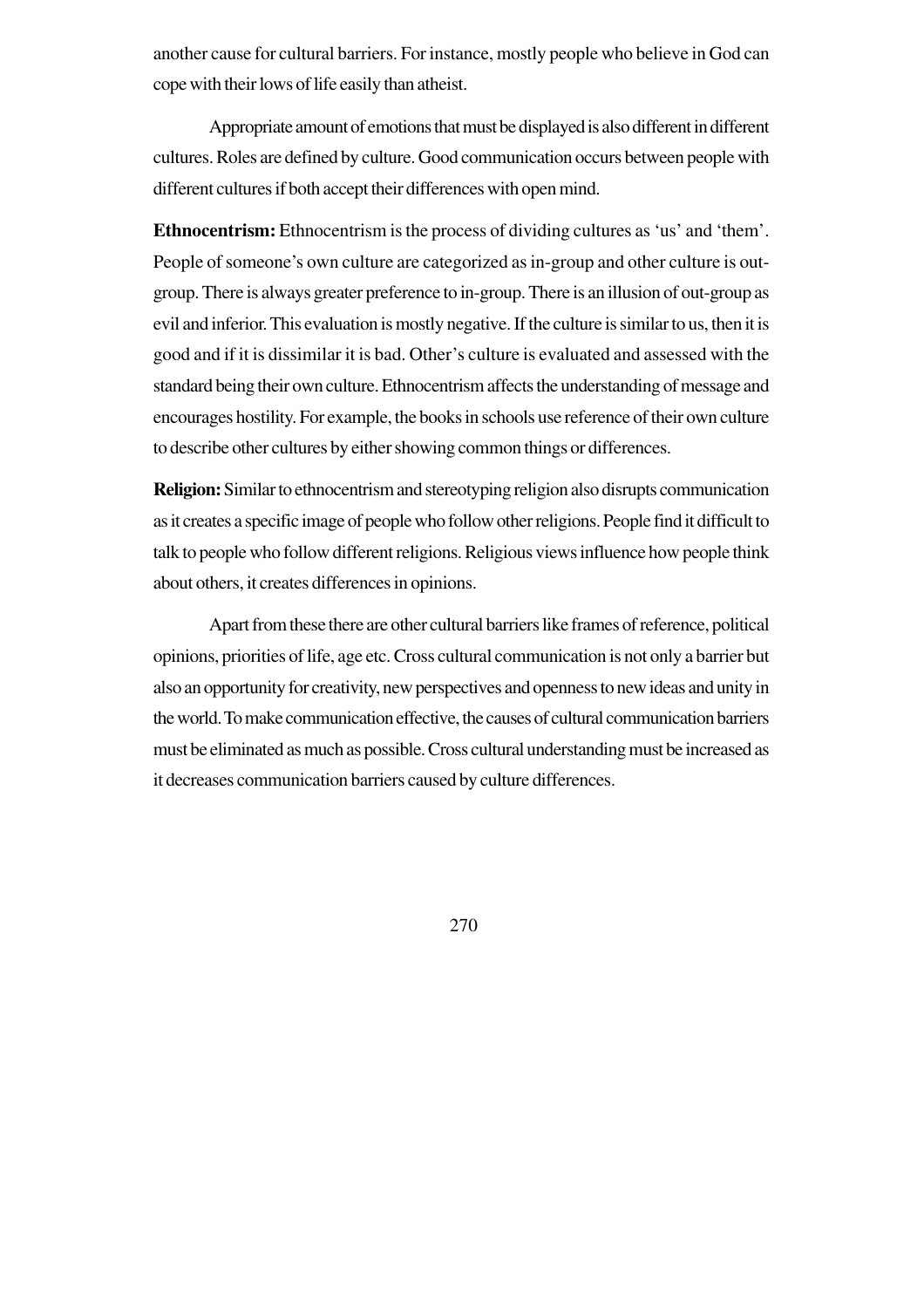#### **Check Your Progress**

Note: a) Write your answer in the space given below.

b) Check your answers with those given at the end of the lesson.

\_\_\_\_\_\_\_\_\_\_\_\_\_\_\_\_\_\_\_\_\_\_\_\_\_\_\_\_\_\_\_\_\_\_\_\_\_\_\_\_\_\_\_\_\_\_\_\_\_\_\_\_\_\_\_\_\_\_\_\_\_\_\_\_\_\_\_\_\_\_\_\_\_\_\_\_\_\_\_\_\_\_\_\_\_\_\_\_\_\_\_\_\_\_\_\_\_\_\_\_\_\_\_\_\_\_\_\_\_\_\_\_\_\_\_\_\_\_\_\_\_\_\_\_\_\_\_\_\_\_\_\_\_\_\_\_\_\_\_\_\_\_\_\_\_\_\_\_\_\_\_\_\_\_\_

\_\_\_\_\_\_\_\_\_\_\_\_\_\_\_\_\_\_\_\_\_\_\_\_\_\_\_\_\_\_\_\_\_\_\_\_\_\_\_\_\_\_\_\_\_\_\_\_\_\_\_\_\_\_\_\_\_\_\_\_\_\_\_\_\_\_\_\_\_\_\_\_\_\_\_\_\_\_\_\_\_\_\_\_\_\_\_\_\_\_\_\_\_\_\_\_\_\_\_\_\_\_\_\_\_\_\_\_\_\_\_\_\_\_\_\_\_\_\_\_\_\_\_\_\_\_\_\_\_\_\_\_\_\_\_\_\_\_\_\_\_\_\_\_\_\_\_\_\_\_\_\_\_\_

\_\_\_\_\_\_\_\_\_\_\_\_\_\_\_\_\_\_\_\_\_\_\_\_\_\_\_\_\_\_\_\_\_\_\_\_\_\_\_\_\_\_\_\_\_\_\_\_\_\_\_\_\_\_\_\_\_\_\_\_\_\_\_\_\_\_\_\_\_\_\_\_\_\_\_\_\_\_\_\_\_\_\_\_\_\_\_\_\_\_\_\_\_\_\_\_\_\_\_\_\_\_\_\_\_\_\_\_\_\_\_\_\_\_\_\_\_\_\_\_\_\_\_\_\_\_\_\_\_\_\_\_\_\_\_\_\_\_\_\_\_\_\_\_\_\_\_\_\_\_\_\_\_

\_\_\_\_\_\_\_\_\_\_\_\_\_\_\_\_\_\_\_\_\_\_\_\_\_\_\_\_\_\_\_\_\_\_\_\_\_\_\_\_\_\_\_\_\_\_\_\_\_\_\_\_\_\_\_\_\_\_\_\_\_\_\_\_\_\_\_\_\_\_\_\_\_\_\_\_\_\_\_\_\_\_\_\_\_\_\_\_\_\_\_\_\_\_\_\_\_\_\_\_\_\_\_\_\_\_\_\_\_\_\_\_\_\_\_\_\_\_\_\_\_\_\_\_\_\_\_\_\_\_\_\_\_\_\_\_\_\_\_\_\_\_\_\_\_\_\_\_\_\_\_\_\_\_

i) Define culture.

ii) What are the characteristic features of culture?

**17.7 LET US SUM UP:** Culture is a complex concept. The simplest definition of culture is: culture is the conformity of different forms of traits created by human beings. Culture is created by humans and it is in fact the smallest independent unit of human creation. Cultures tend to vary from one society to another and in the same society at different times. Since culture is the product of human groups, it must be through communication that culture gets shared by people. Culture and communication constitute an interactive relationship, where each of them gets affected by the other sometimes directly and sometimes indirectly.

## **17.8 ANSWERS TO CHECK YOUR PROGRESS**

1. The term "culture" refers to the complex collection of knowledge, folklore, language, rules, rituals, habits, lifestyles, attitudes, beliefs, and customs that link and give a common identity to a particular group of people at a specific point in time.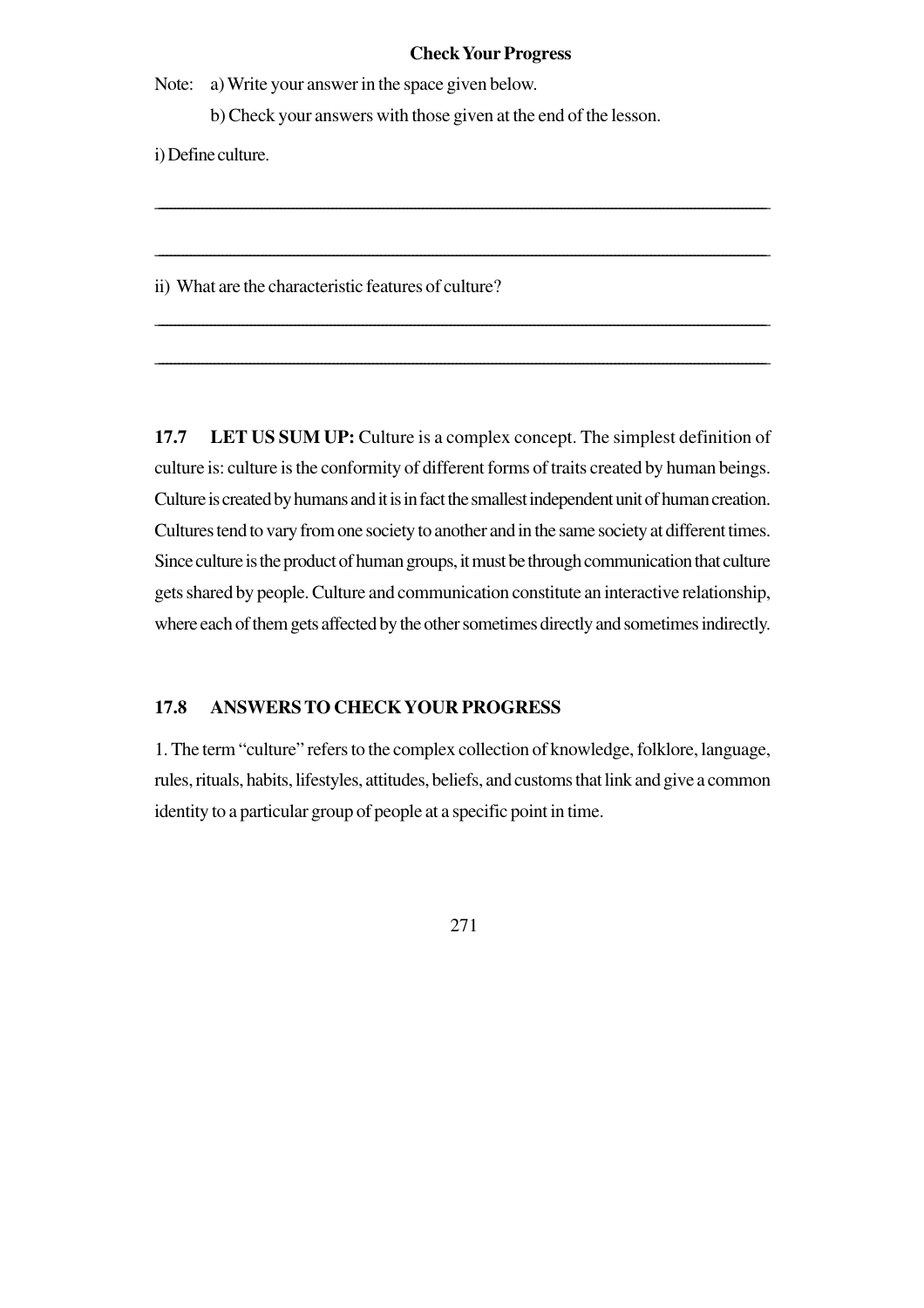2. Cultures are ever complex, ever evolving, multifaceted, and largely invisible. They are learned and shared.

### **17.9 LESSON END EXERCISE**

Q 1. Describe the interrelationship between culture and communication.

Q 2. Describe the characteristic features of culture.

## **17.10 SUGGESTED READING**

1. G.L. Ray (2015). Extension Communication and Management. Kalyani Publishers. 2. O.P. Dahama and O.P. Bhatnagar (2012). Education and Communication for Development. Oxford and IBH Publishing Co. Pvt. Ltd.: New Delhi. 3. S.V. Supe (2012). An introduction to Extension Education. Oxford and IBH Publishing Co. Pvt. Ltd.: New Delhi.

 4. V.K. Dubey and I. Bishnoi (2008). Extension Education and Communication. New Age International Ltd., Publishers: New Delhi.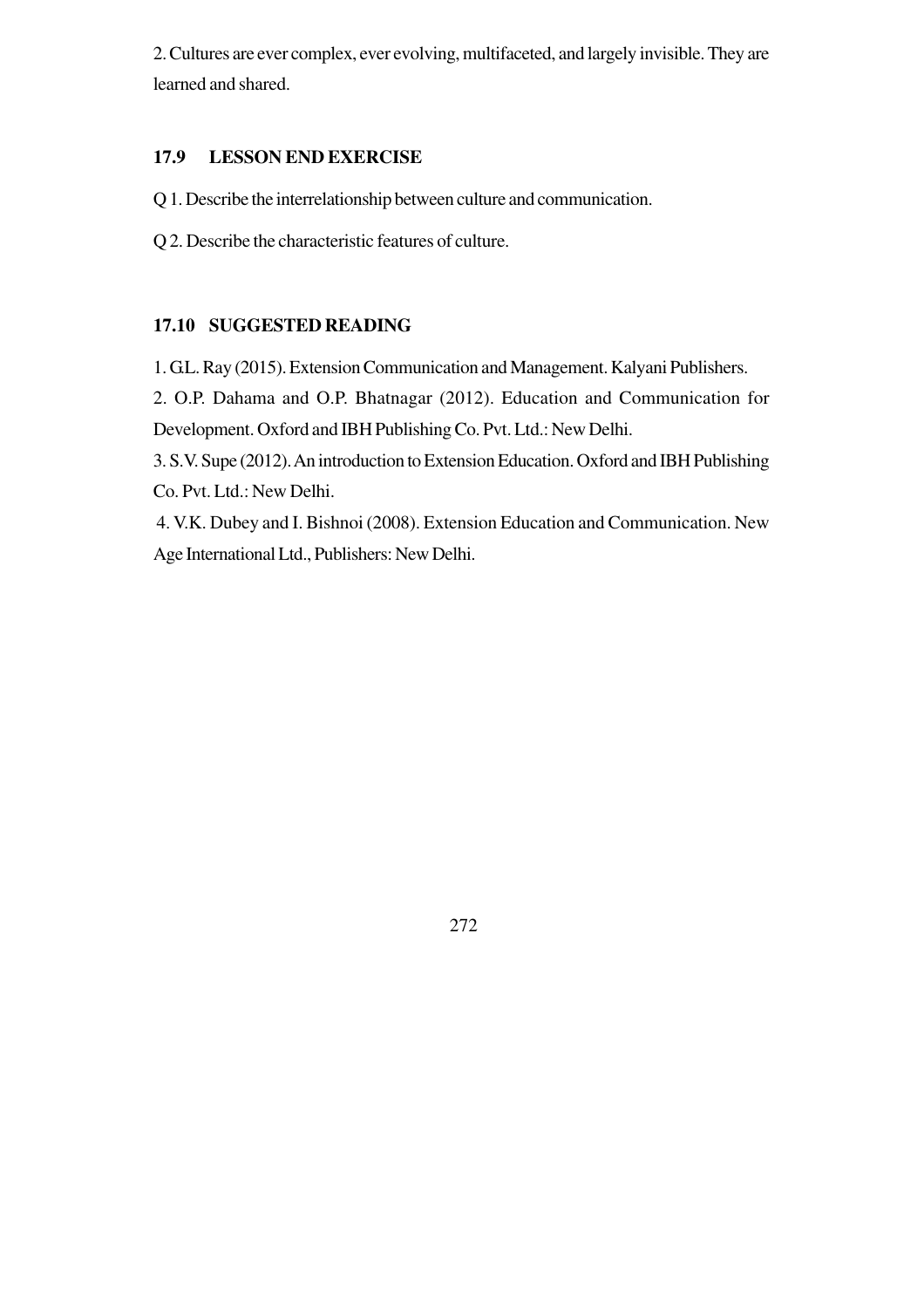# **ROLE OF HOME SCIENCE EXTENSION IN THE DEVELOPMENTAL PROCESS**

## **STRUCTURE**

- 18.1 Introduction
- 18.2 Objectives
- 18.3 Meaning of Home Science Education
- 18.4 History of Home Science In India
- 18.5 Concept of Home Science
- 18.6 Home Science Extension:
- 18.7 The Philosophy of Home Science Extension:
- 18.8 Objectives of Home Science Extension:
- 18.9 Characteristics of Home Science Extension:
- 18.10 Role of Home Science Extension:
- 18.11 Role of Home Science Extension In National Development
- 18.12 Let Us Sum Up
- 18.13 Answers to Check Your Progress
- 18.14 Lesson End Exercise
- 18.15 Suggested Reading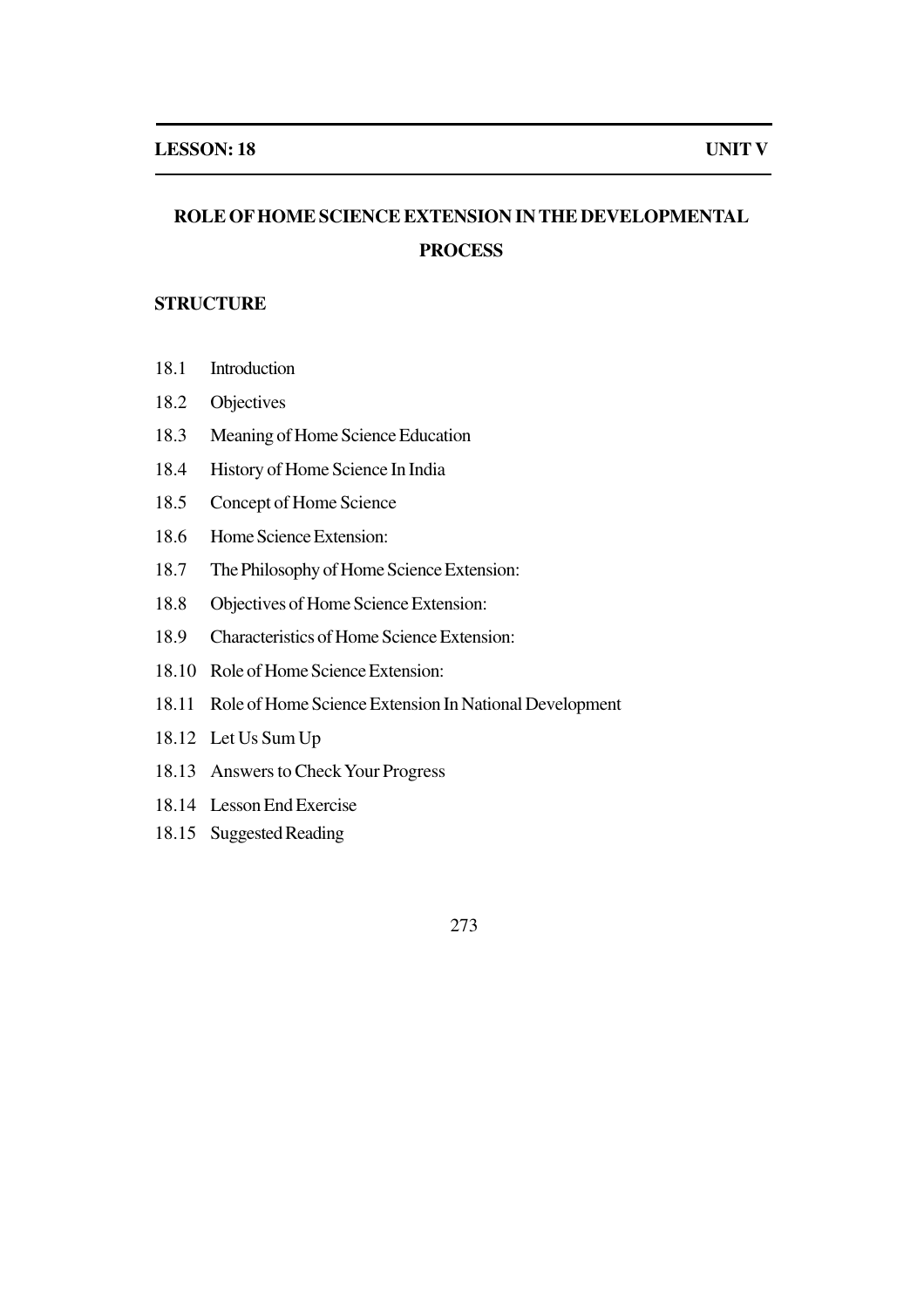#### **18.1 INTRODUCTION**

In Unit IV the various aspects of communication were discussed. Non verbal and verbal communications are both important forms of communication. Around 70% of our communication happens to be non-verbal in nature, while the remaining 30% comprises of verbal and written communication. Also, you have read that communication and culture are interrelated concepts, which tend to influence each other. Now, in this lesson we will understand the role of home science extension in the developmental process.

#### **18.2 OBJECTIVES**

The lesson will clarify the concept of home science extension and explain how extension can contribute to the developmental process.

#### **18.3 MEANING OF HOME SCIENCE EDUCATION**

Home Science Education is the well-structured education of home living. Through its core courses such as clothing and textile, foods and nutrition, human-resource development, human development and extension education, it helps to bring economic independence in individual to raise the standard of living. Science of Home is concerned with maintenance and enrichment of human relationship within and outside the family, through the development and judicious use of all human and material resources to achieve maximal satisfaction for all members of a family. Home Science Education advocates for the personal and professional development of all members of the family.

#### **18.4 HISTORY OF HOME SCIENCE IN INDIA**

The teaching of Home Science in India has a short history. During the British Rule between 1920 and 1940, the then rulers introduced Home Science in some schools and colleges. In the beginning, Home Science was referred to as Domestic Science. The princely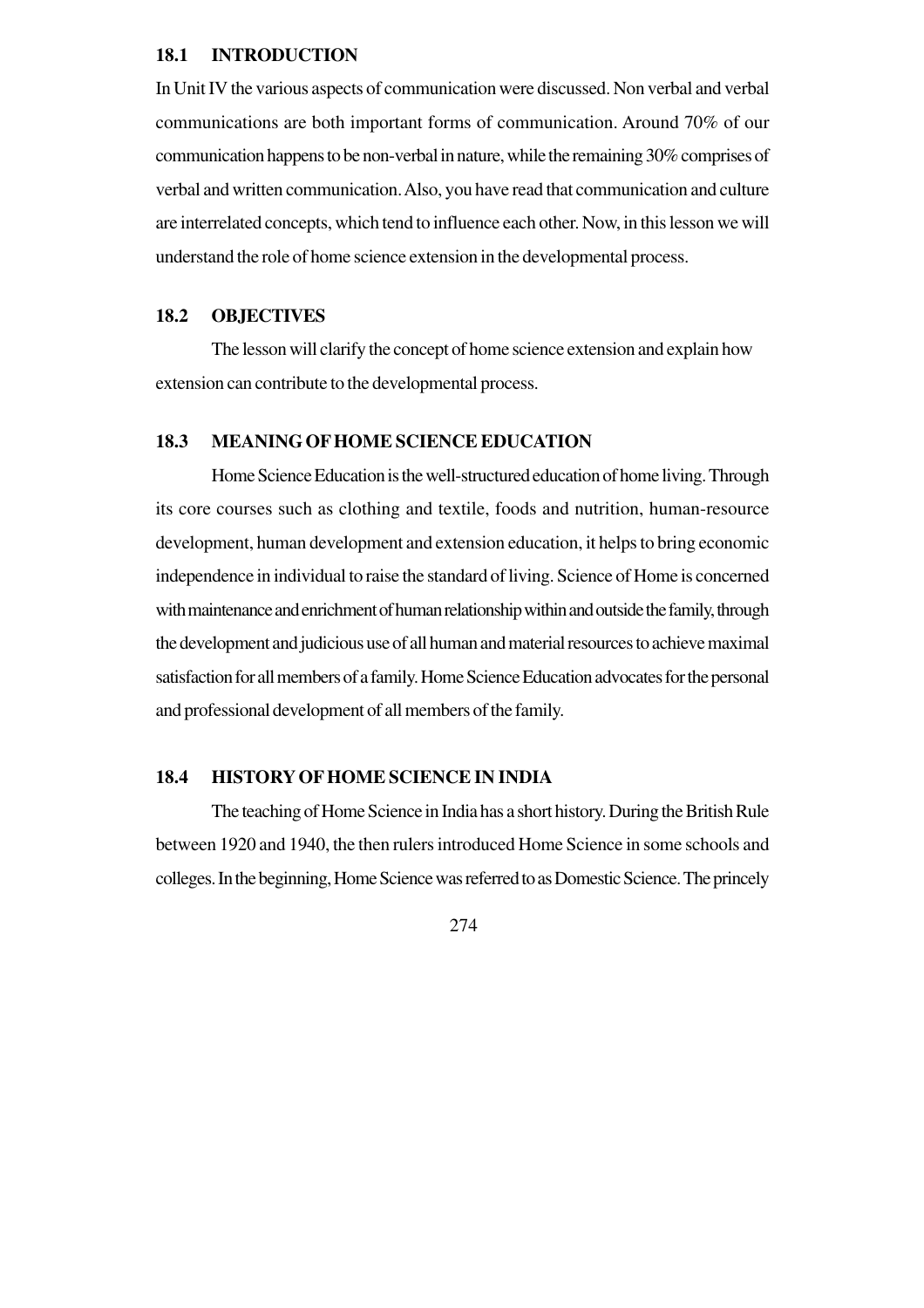state of Baroda was one of the first states to introduce Home Science in Schools, in Maharani Girls High School. The subject remained in the school curriculum in several states. After winning independence India in 1947, many changes were brought about in its curriculum. In the sixties and seventies, Home Science and related subjects were fused together at the school level. A stream was developed at the higher secondary level in Gujarat and some other states. Gradually, Home Science became a popular subject in Delhi, Uttar Pradesh, Madhya Pradesh and some southern states.

Even so, the courses were not offered at the college level of that time. Hence, many institutions faced problems of providing further opportunities for students who completed Home Science at the secondary level. In 1932, Home Science was started at the college level in Lady Irwin College in Delhi. From 1938 onwards Madras University offered Home Science at the degree level. Queen Mary's College and Women's Christian College in Madras started Home Science in 1942. The Agricultural Institute of Allahabad also started a Home Science Diploma course in 1935. In 1945, it turned into a University Department. By 1950, Baroda became a significant nucleus of Home Science education. Since 1950, outstanding Home Science Colleges were started in Coimbatore (Tamil Nadu) Ludhiana (Punjab) Bombay (Maharashtra) New Delhi, Udaipur (Rajasthan) and Tirupathi (Andhra Pradesh) in the mid-1960 and 1970's Agriculture Universities were established in most of the states. The teaching of Home Science was recognized in most of the Agricultural Universities. There is a steady progress of Home Science education in India at the school and college levels. In 1920 only a few students enrolled in Home Science. By 1980s, many influential institutions in India offered by B.Sc, M.Sc. and Ph.D. degrees in Home Science. At present, thousands of postgraduates and Ph.D. degree, holders are in prominent positions in reputable institutions all over the country.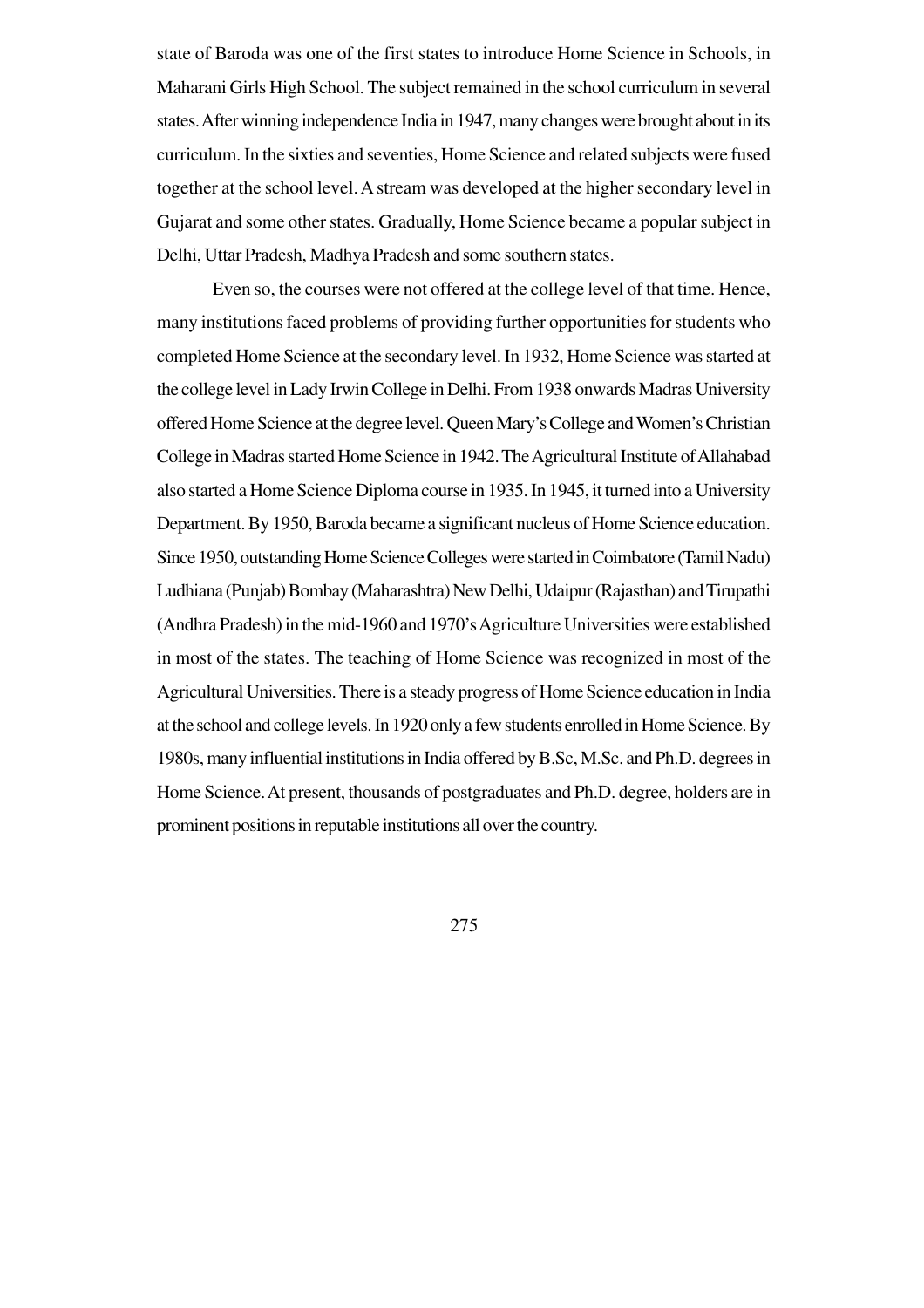#### **18.5 CONCEPT OF HOME SCIENCE**

A plan of teaching Home Science must begin with an understanding of the discipline of home science. It is a simple, direct explanation of the relevance and significance of home science in the modern context. People often ask how home science is associated with the home. This question brings out the basic premises upon which the discipline of home science is built. The science of the home is concerned with the maintenance and enrichment of human relationships through the development and judicious use of all available human and material resources to achieve a maximal satisfying life for all members of the family. Home science education prepares youth for the greatest of all vocations - Home Making. It orients young girls and boys towards preparation for some professions- teaching, nursing; dietetics, research, welfare, management, art application, extension work, and communication. There are some ways of managing homes. Men, as well as women, have played the roles of breadwinners and homemakers. It has become necessary for men to share housework, to enable women as professional persons to contribute to the nation.

It advocates that

\* Home is a place for the development of both sexes through equal opportunities.

\* The individual and professional development of both sexes is possible within the home.

\* The roles and norms for both sexes pertain to their individual and professional lives.

Therefore, the imbalance between the roles of man and woman must be avoided.

The single dimensional role of a woman as a homemaker produces constraints for women's development within a society, and individuals have changed and therefore, the woman is the lopsided role as a homemaker, needs to be fused with professional roles. All knowledge applied is fundamental, which can be used to liberate women and men from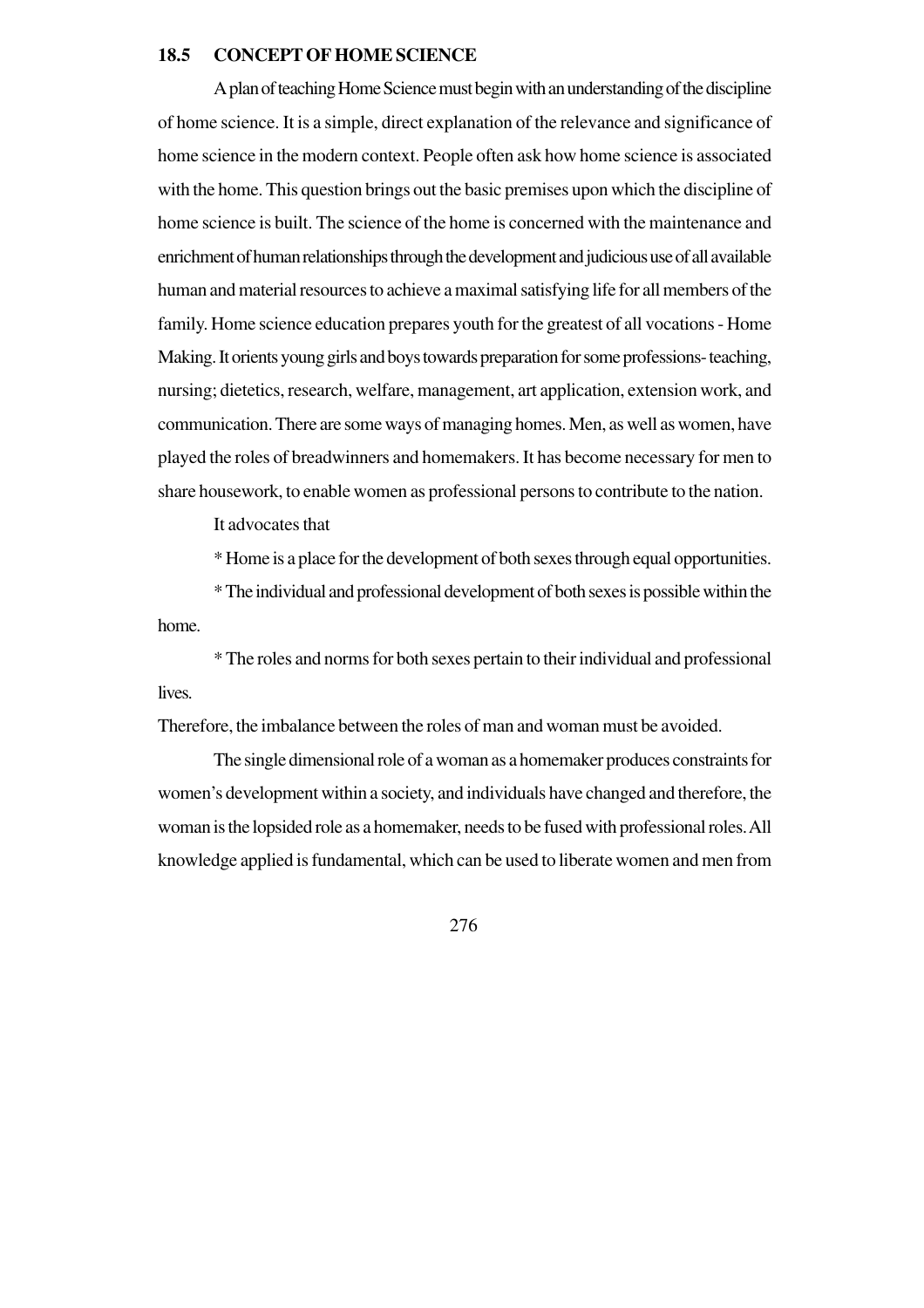undue pressure within and without the home, is the content of Home Science. The goal of home science education is to help everyone to live more useful and satisfying personal, family and community life. General-education aims at the all-round development of individuals to enable them to take their places in society as effective members. In the development of their abilities, the emphasis is placed on personal development for living in a social group. The functional philosophy of education calls for preparation for living through living. Home science helps to fulfill these purposes in a unique way. It helps pupils to develop a point of view that challenges them to explore how to live together happily with their families, other social groups, and communities.

Home science aims to achieve family happiness, raise its moral standards and improve its economic conditions, and these objectives are to be achieved by fully allowing the man as well as the woman to develop personally and professionally. Home is a place where life begins and school is the place where formal education begins. Hence what has been generated at home can be further enriched at school.

#### **18.6 HOME SCIENCE EXTENSION**

Home Science Extension was introduced into the colleges and agricultural universities after the launching of the community development program in 1952. This was due to the realization of the fact that women can contribute to the national economy and thereby to national development. Therefore, Home Science colleges being exclusively for women these days took up the task of training their students for extending knowledge of home science beyond their college classrooms. Thus, slowly the concept of home Science a finishing course for girls of the upper class changed and the objective of contributing to national development through the extension service came up from a new perspective. However, today there are specific programs of community development and welfare,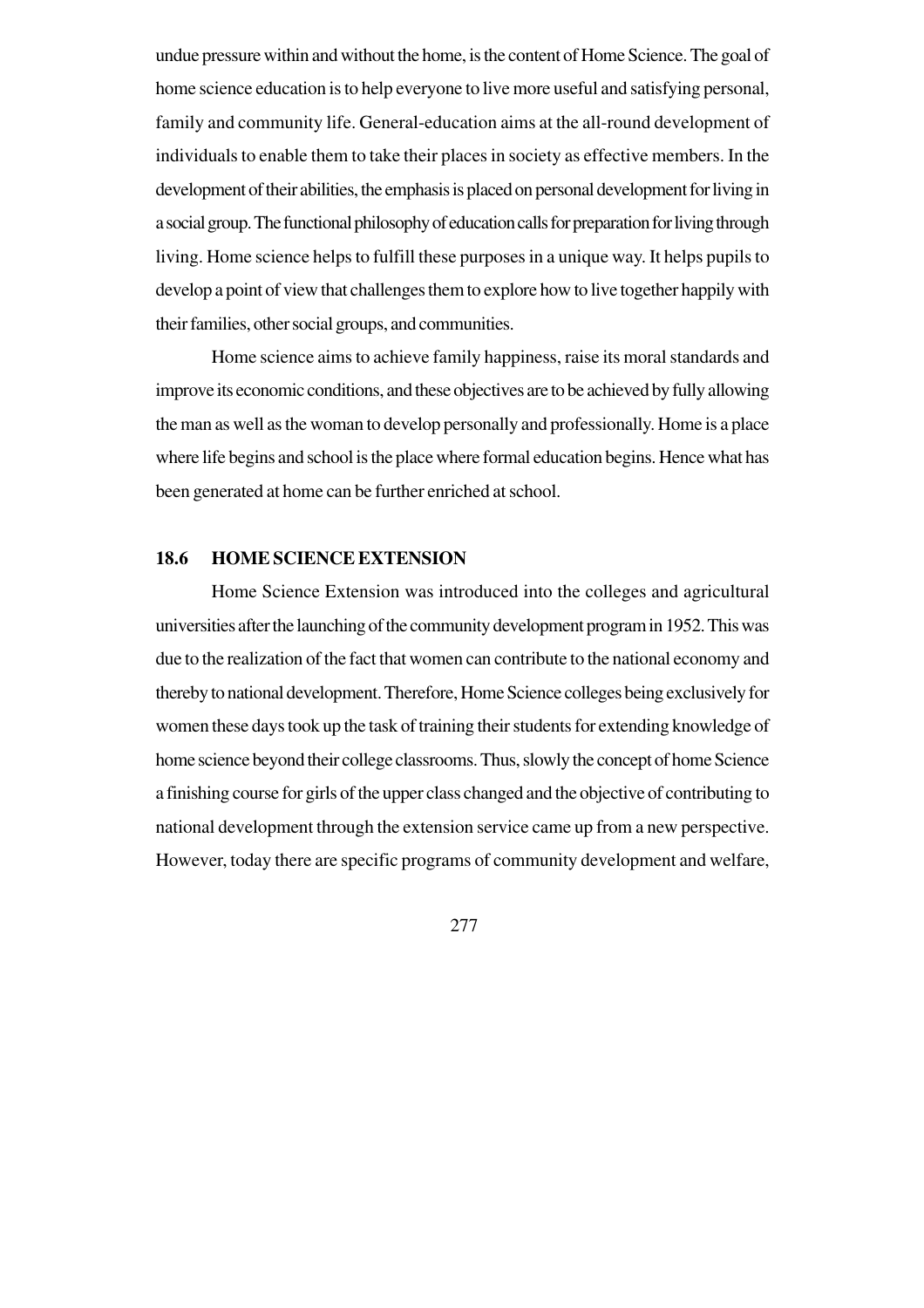which have a strong component of Home Science. So far, only home Science extension departments of home science colleges were fulfilling this objective. However, recently there has been a move in almost all areas of home Science to include a component of extension service in their curriculum.

The concept of extension education, in general, is to bring positive changes in terms of knowledge, skill, and attitude. The major objective of this process is to develop the capacity of individuals in order to make self-reliant and productive citizens of society. When this concept of extension applies to home science, it is called Home Science Extension. It aims at further developing the capacities of girls and women mainly involved in home and farm activities. Thus, the term Home Science Extension means the type of education, which extends beyond the four walls of the classroom to those who have been deprived of formal education in Home Science for some reasons.

**Chandra (1987)** has explained the term Home Science Extension as, "the dimension of social science, which concerns itself with functional and attitudinal changes in the home and the family through scientific and technological knowledge".

**Dey (1987)** has also given a somewhat similar explanation. She says Home Science Extension deals with the means and methodology of dissemination of scientific and technical information is of significance in their activities, production, and improvement."

**Desai and Rani (1987)** have noted that the concept of Home Science Extension evokes various responses among different people. For example, in some parts it is termed to be the nutritional aspects, in another, it is health and sanitation, in some others it is welfare activities.

The concept of Home Science Extension has to be treated as multidimensional and interdisciplinary since it involves various aspects such as technology, growth and investment opportunities for women, building up the capacity of women, their roles and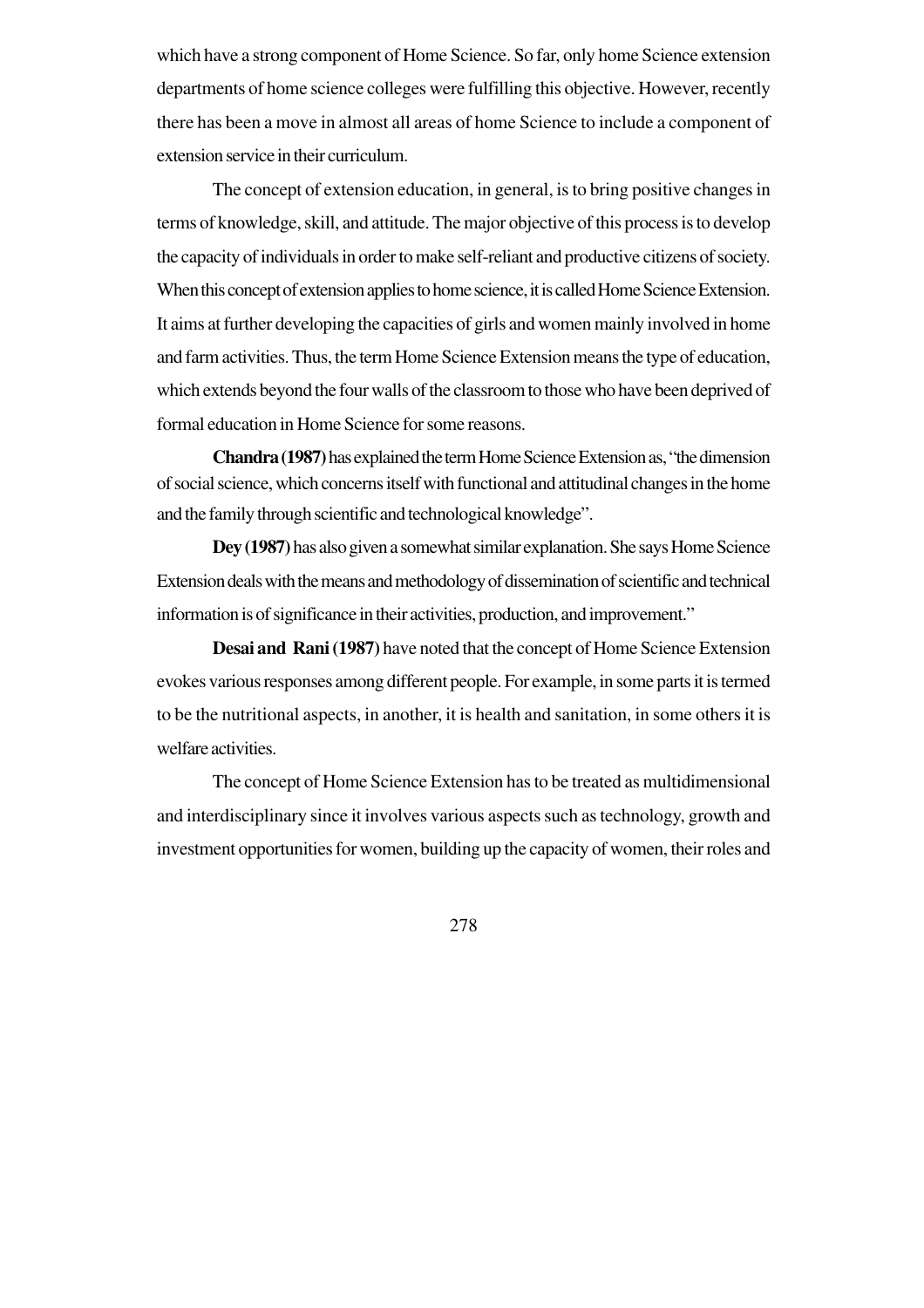responsibilities, etc., therefore, the system of home science extension should be planned on multidisciplinary lines.

From the above viewpoints, the following definition of Home Science Extension can be given:

1. "Home Science Extension is an applied science which aims at bringing about change on the behavior among the target groups through the dissemination of scientific and technical information on the areas of Home Science."

2. Home Science Extension encompasses multidisciplinary activities aiming to promote and enhance attitudes, skills, and knowledge among the people at large, relating to various aspects of day to day life; ultimately leading to overall improvement in the quality of life of people.

Sethi (1987) has described three important components of Home Science Extension:

a) Extension Education

b) Extension Service

c) Extension work

Home Science Extension is concerned with teaching, research, and extension, which are the functions of the universities and institutes of research, extension and higher learning. It is a need-based program available resource. It aims at bringing about desirable behavioral changes in people by using various methods of extension. Home Science Extension service performs the task of bridging the gap between research centers and homemakers by working as a linkage between the institutions of higher learning and the organizations for homemakers. To do this help of Government and voluntary organizations for homemakers. To do this the help of government and voluntary organizations is sought in planning and conducting Home Science extension programs as well as by utilizing their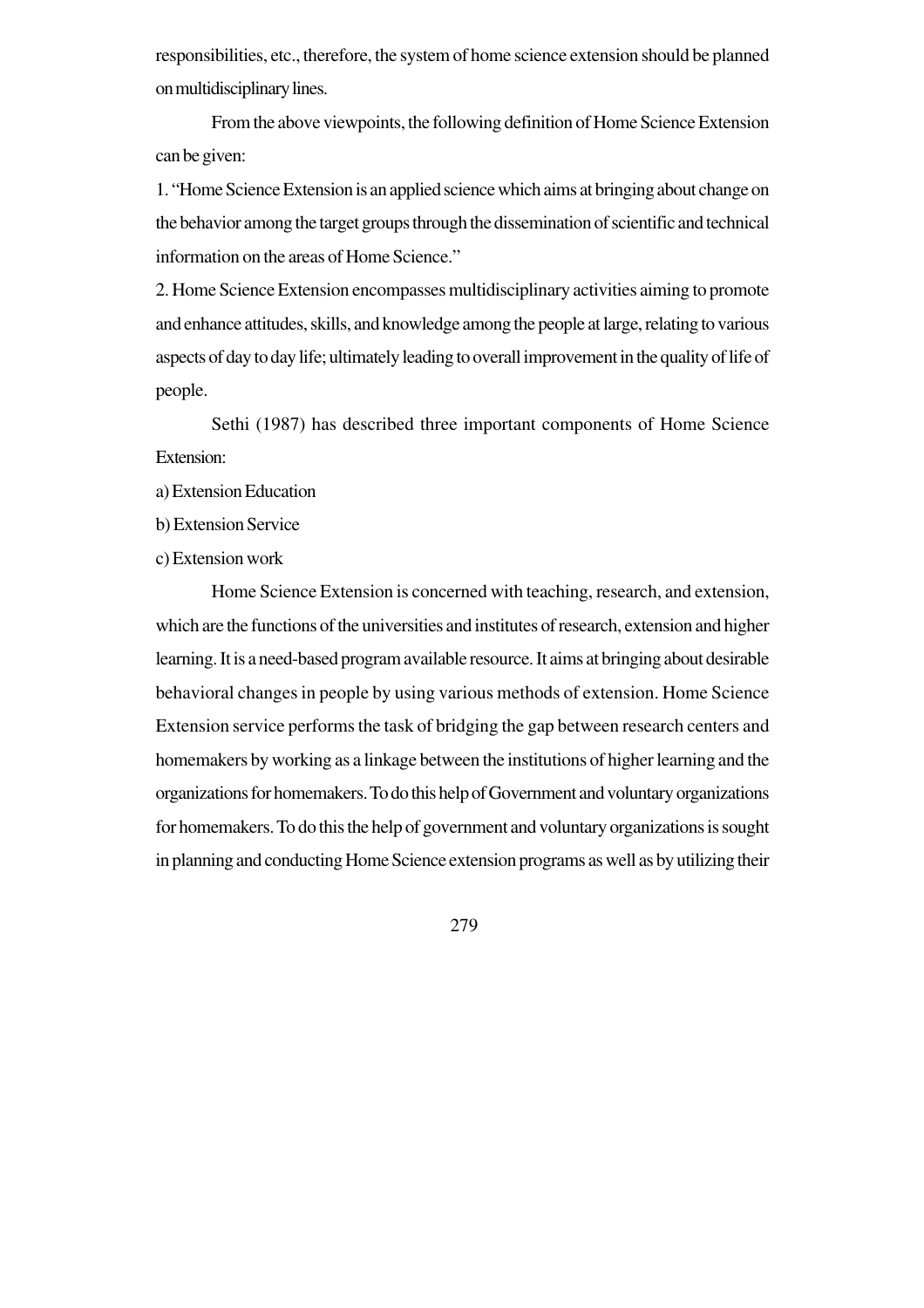resources. Thus, home Science Extension also aims at strengthening the work of the government and the voluntary organizations.

#### **18.7 THE PHILOSOPHY OF HOME SCIENCE EXTENSION**

The philosophy of home science extension is based on the development within the individual, who is the most important component of the community and of national development. Every individual can solve his or her problems and in the process, thus, he or she learns, improves and develops. Home Science extension aims at utilizing this human ability to recognize problems and take decisions to solve them. Home science extension workers help people to explore possible ways to solve problems. It is left to the people to select the methods to solve their problems and take necessary action.

Thus, extension education stresses on educating people to have freedom of action. In this process of taking decisions and making choices, and through voluntary and active participation in the extension programs, an individual grows, develops and becomes selfdependent.

An individual is a part of his or her family, community, and nation. Therefore, if an individual initially develops and improves, it follows that the community and nation will also develop and change towards better. The family is the foundation for any changes within the individual and society. It is the family's acceptance which encourages a person to change his or her practices because he/she is primarily concerned with his or her family. In the process of bringing about changes in the individual, home science extension puts a lot of stress on scientific methods and approaches. The philosophy of extension education also accepts the psychology of individual differences. It accepts individuals as they are and start working with them from where they are. That is, with whatever background of knowledge and characteristics they have come. This is why stress is put on knowing the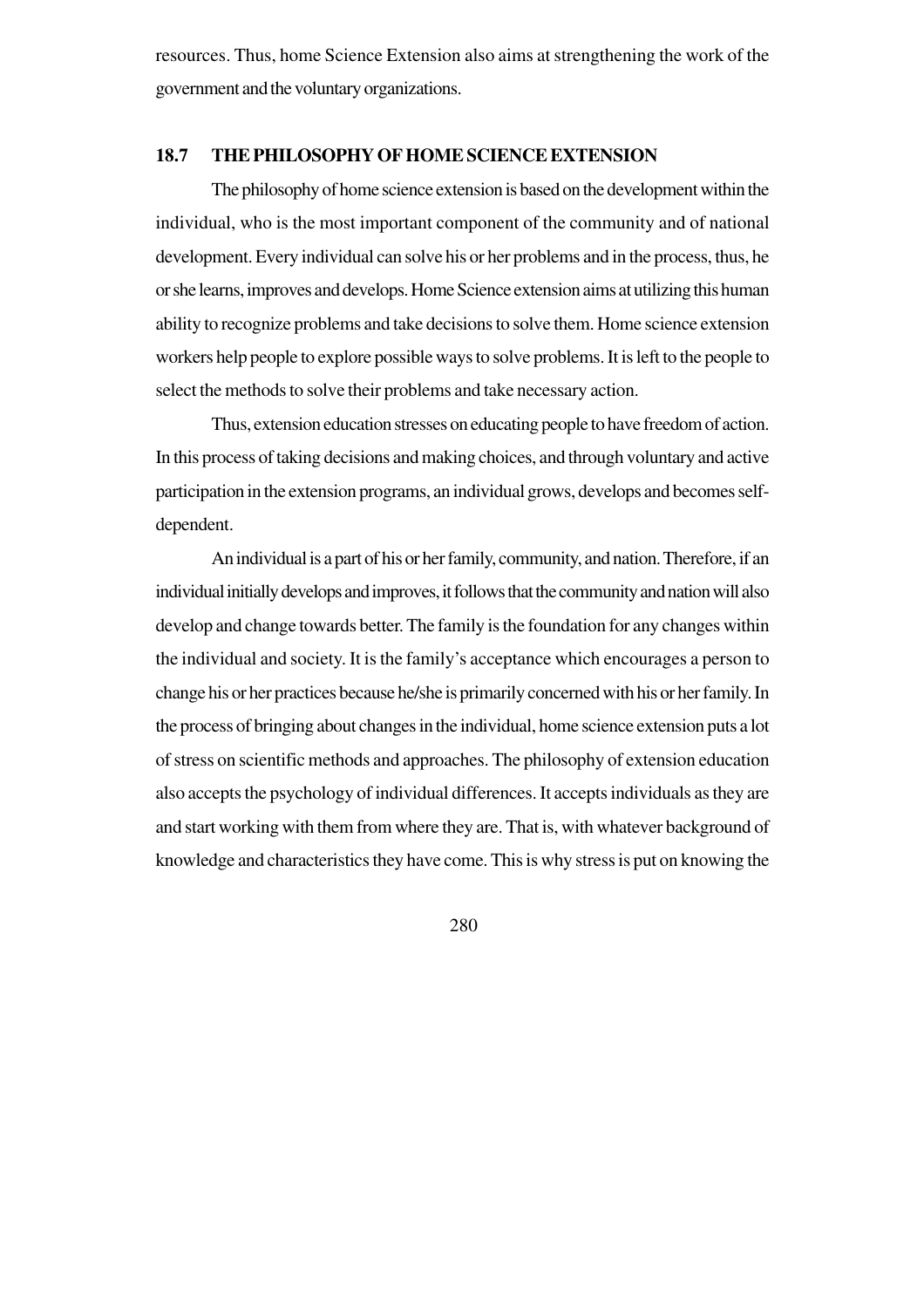skills and abilities of people to bring changes their beliefs, values, taboos, their leaders, institutions and organizations and understanding, their problems as they perceived them before planning extension programs.

## **18.8 OBJECTIVES OF HOME SCIENCE EXTENSION**

1. To promote all-round development of all individuals within the home.

2. To assist individuals in the effective use of the available resources in solving their dayto-day problem.

3. To strengthen the work in the government and non-governmental agencies in providing all round developments of individuals through

a) Imparting knowledge on health, nutrition, home management, child development, their rights and responsibilities, modern technologies and other relevant information, which will lead to nutrition and social standards.

b) Developing functional and vocational skills like tailoring, food preservation, educational skills, etc., which will help them in improving their economic status and empowerment of women especially.

c) Bringing about change in their attitude and practices aiming at increasing the literary levels, the standard of living and ultimately community and national development.

## **18.9 CHARACTERISTICS OF HOME SCIENCE EXTENSION**

\* **It is a multidisciplinary approach**- It derives its body of knowledge of all sciences like physics, chemistry, physiology, nutrition and health, child development, textiles and clothing and also includes management, sociology, psychology, communication, etc.,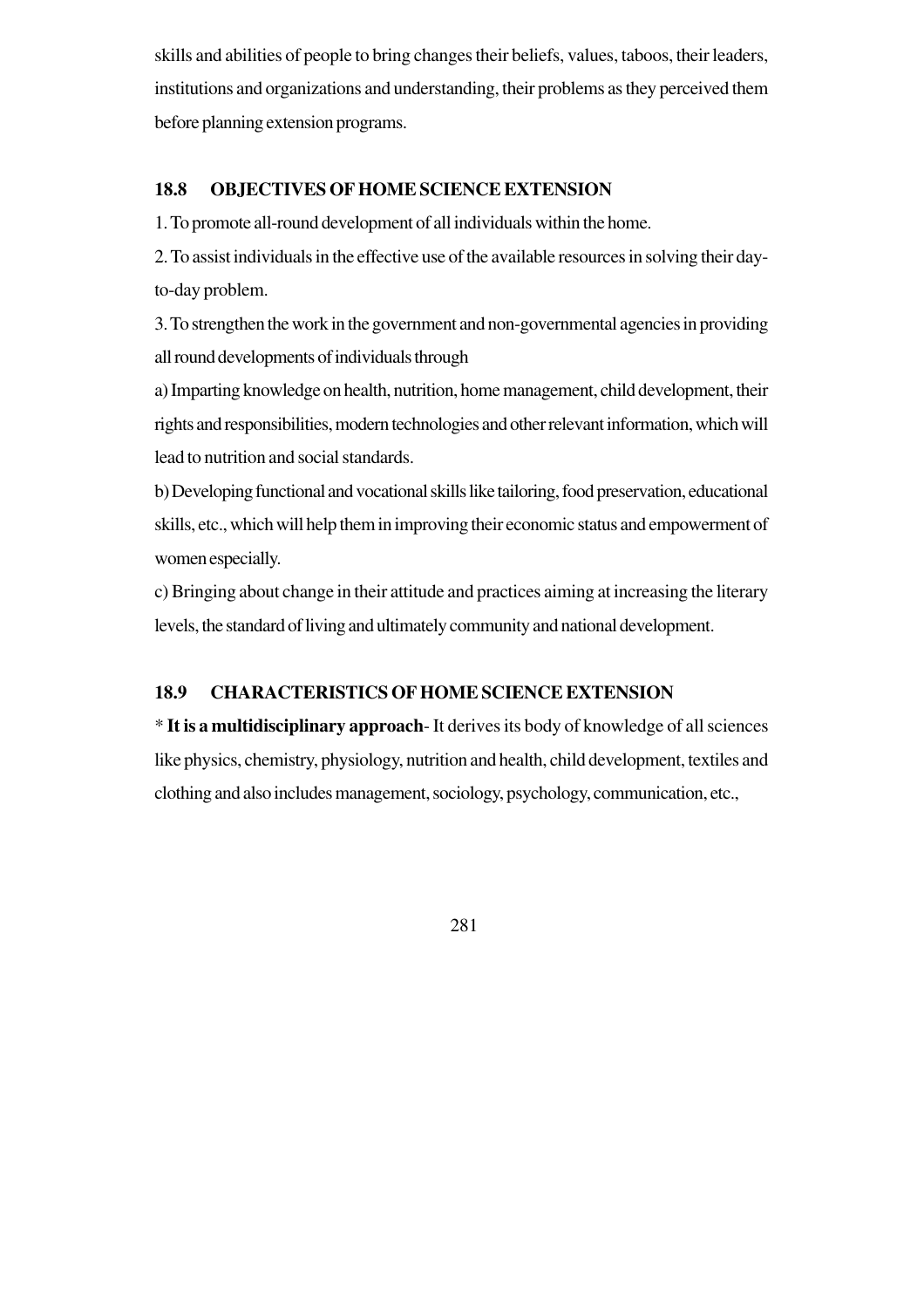\* **It is action oriented-** Home science extension refers to a series of activities, which impart knowledge on selected topics and help the target group to develop necessary skills for its application. Home Science extension education aims at action and results.

\* **It empowers women and youth-** In order to improve the economic status, this is essential. These technical advances are shared, and they are made to work independently with better status within the community.

\* **Its results are intangible-** Change in attitude and knowledge is a slow process, and results cannot be seen immediately. Sometimes it is difficult to perceive concrete results and should not be taken as a measure of the effectiveness of a program.

\* **Home Science extension establishes a two-way communication--channel** by bridging the gap between centers of higher education and research and the beneficiaries. Now technology is transferred to the field through various communication media or methods, and target groups are helped to realize the importance of using it for improving their standard of living. Similarly, the needs and problem of the people are communicated to specialists who in turn find solutions to these, and that is passed on to field workers.

\* **It is a need-based program-** Home science extension program will exist or function only on the needs among the people. It can be long-term or a short-term need, but without this, no program for development can be planned.

\* **It is family oriented-** The very word home means the family and so home science extension aims at the overall development of every individual in the family young or old, men or women.

\* **It is voluntary-** There is no compulsion on the people to participate in home science extension programs. They are made to realize the need for developmental progress, but accepting and participating in developmental programs is totally left to the people.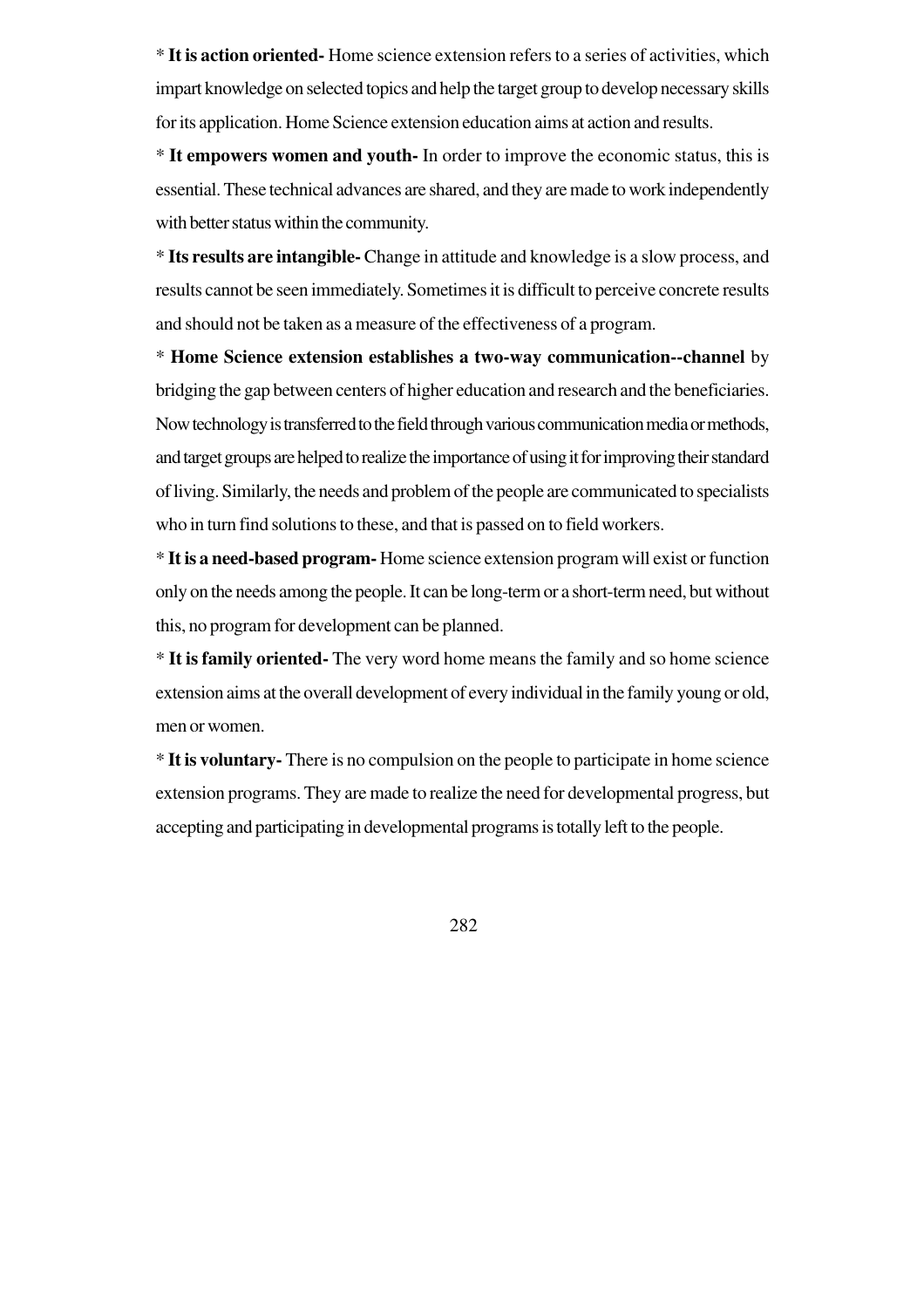#### **18.10 ROLE OF HOME SCIENCE EXTENSION**

Home science as a discipline plays a very crucial role in the development of society. **1. Linking Home Science at the grass root level:** Grass root refers to individuals, families and informal groups within the target population. Through Home Science Extension, a mechanism of linkage can be established and strengthen to disseminate technologies to attain the quality of life.

**2. Optimal process of Home science knowledge:** Through Home Science Extension the knowledge base of other fields like foods and nutrition, human development, clothing and textiles, resource management can be optimally processed and this package of knowledge and skill can be transferred to the needy families.

**3. Transfer of Home Science knowledge at grass root levels:** The dissemination methodologies, extension approaches, and communication capabilities are of much use in transfer of various technologies to all the stakeholders.

**4. Maintaining sustenance in transfer of knowledge:** Knowledge transfer is a continuous process. As needs of individuals, family and community are numerous. The fulfillment of one's need arises from another need and hence needs fulfillment is an endless process. Home science extension agents should assume the role of the conveyor belt for an unbroken supply of information and technology to rural families.

**5. Monitoring and evaluation of knowledge and technology transfer:** The challenge lies in continuous monitor of transfer of knowledge and technology for its acceptance. Monitoring basically deals with techniques of management activities while evaluation is an action-oriented process for gathering information about the impact of activity for systematic and objective analysis. Hence, Home science plays a crucial role in this direction for sustaining the quality of life of rural families.

#### **Check Your Progress**

Note: a) Write your answer in the space given below.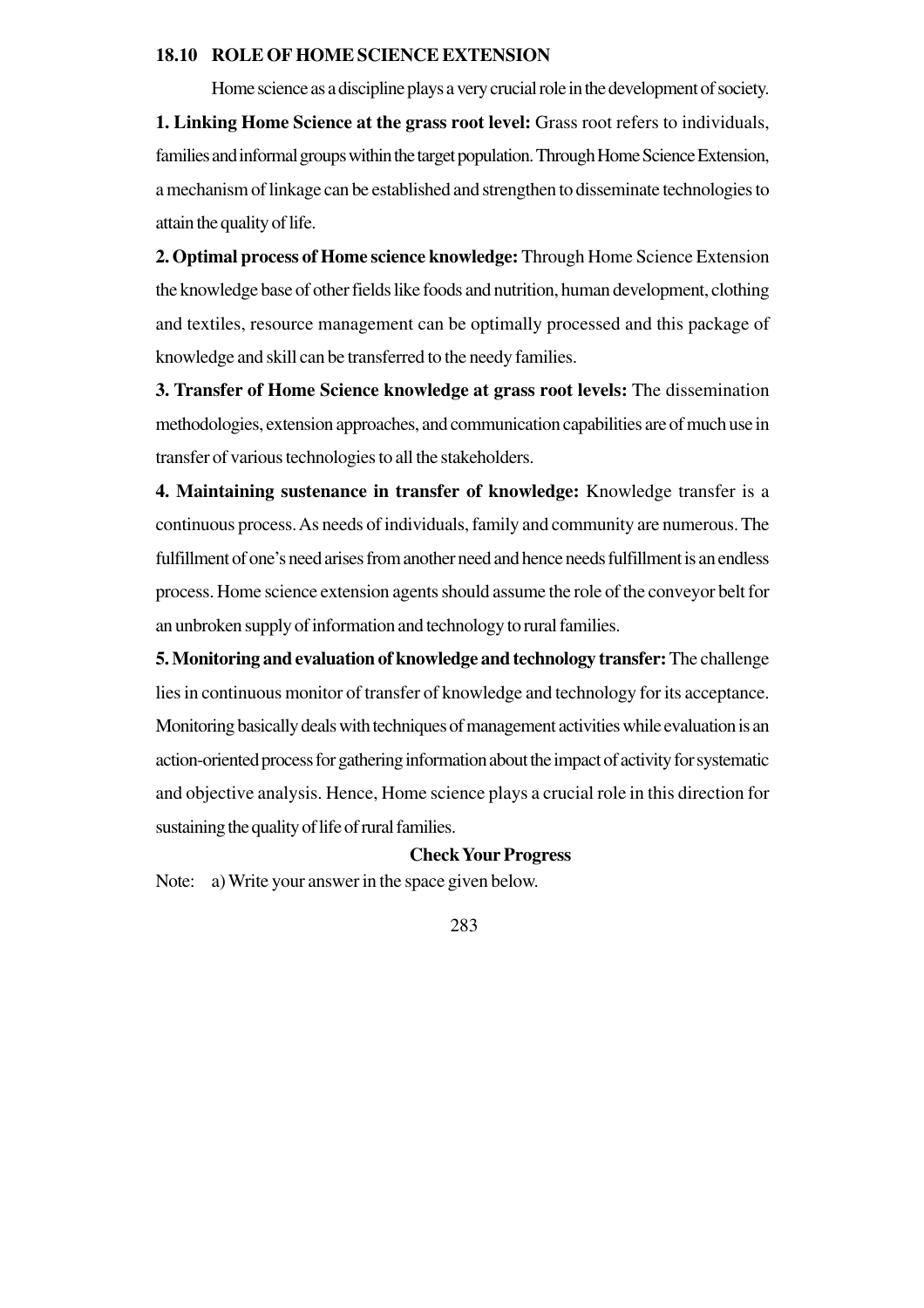b) Check your answers with those given at the end of the lesson.

\_\_\_\_\_\_\_\_\_\_\_\_\_\_\_\_\_\_\_\_\_\_\_\_\_\_\_\_\_\_\_\_\_\_\_\_\_\_\_\_\_\_\_\_\_\_\_\_\_\_\_\_\_\_\_\_\_\_\_\_\_\_\_\_\_\_\_\_\_\_\_\_\_\_\_\_\_\_\_\_\_\_\_\_\_\_\_\_\_\_\_\_\_\_\_\_\_\_\_\_\_\_\_\_\_\_\_\_\_\_\_\_\_\_\_\_\_\_\_\_\_\_\_\_\_\_\_\_\_\_\_\_\_\_\_\_\_\_\_\_\_\_\_\_\_\_\_\_\_\_\_\_\_\_\_

\_\_\_\_\_\_\_\_\_\_\_\_\_\_\_\_\_\_\_\_\_\_\_\_\_\_\_\_\_\_\_\_\_\_\_\_\_\_\_\_\_\_\_\_\_\_\_\_\_\_\_\_\_\_\_\_\_\_\_\_\_\_\_\_\_\_\_\_\_\_\_\_\_\_\_\_\_\_\_\_\_\_\_\_\_\_\_\_\_\_\_\_\_\_\_\_\_\_\_\_\_\_\_\_\_\_\_\_\_\_\_\_\_\_\_\_\_\_\_\_\_\_\_\_\_\_\_\_\_\_\_\_\_\_\_\_\_\_\_\_\_\_\_\_\_\_\_\_\_\_\_\_\_

\_\_\_\_\_\_\_\_\_\_\_\_\_\_\_\_\_\_\_\_\_\_\_\_\_\_\_\_\_\_\_\_\_\_\_\_\_\_\_\_\_\_\_\_\_\_\_\_\_\_\_\_\_\_\_\_\_\_\_\_\_\_\_\_\_\_

\_\_\_\_\_\_\_\_\_\_\_\_\_\_\_\_\_\_\_\_\_\_\_\_\_\_\_\_\_\_\_\_\_\_\_\_\_\_\_\_\_\_\_\_\_\_\_\_\_\_\_\_\_\_\_\_\_\_\_\_\_\_\_\_\_\_\_\_\_\_\_\_\_\_\_\_\_\_\_\_\_\_\_\_\_\_\_\_\_\_\_\_\_\_\_\_\_\_\_\_\_\_\_\_\_\_\_\_\_\_\_\_\_\_\_\_\_\_\_\_\_\_\_\_\_\_\_\_\_\_\_\_\_\_\_\_\_\_\_\_\_\_\_\_\_\_\_\_\_\_\_\_\_\_

\_\_\_\_\_\_\_\_\_\_\_\_\_\_\_\_\_\_\_\_\_\_\_\_\_\_\_\_\_\_\_\_\_\_\_\_\_\_\_\_\_\_\_\_\_\_\_\_\_\_\_\_\_\_\_\_\_\_\_\_\_\_\_\_\_

i) Trace the early development of Home Science as a subject.

ii) Enlist the objectives of Home Science extension.

iii) What are the characteristic features of Home Science Extension?

# **18.11 ROLE OF HOME SCIENCE EXTENSION IN NATIONAL DEVELOPMENT**

Literally, the word Home Science can be interpreted as Systematic Education for home living. The art of home making had a significant place in the sixty four arts an individual had to master for successful living. Home Science deals with all aspects of the life of the community and the nation. It integrates the application of knowledge synthesised from different sciences and humanities to improve the human environment, family nutrition, management of resources, child development, community resource management and consumer competence.

Today Home Science is described as a multipurpose programme of study which takes care of individual's need and interests and develops need abilities and capacities for successful homemaking in a dynamic society. Home Science extension aims at dissemination of scientific knowledge and technology among the rural masses, in order to improve their quality of life. The social, technological and economic development of the country has its ultimate objective in improving the quality of life of its population. Hence, the overall goals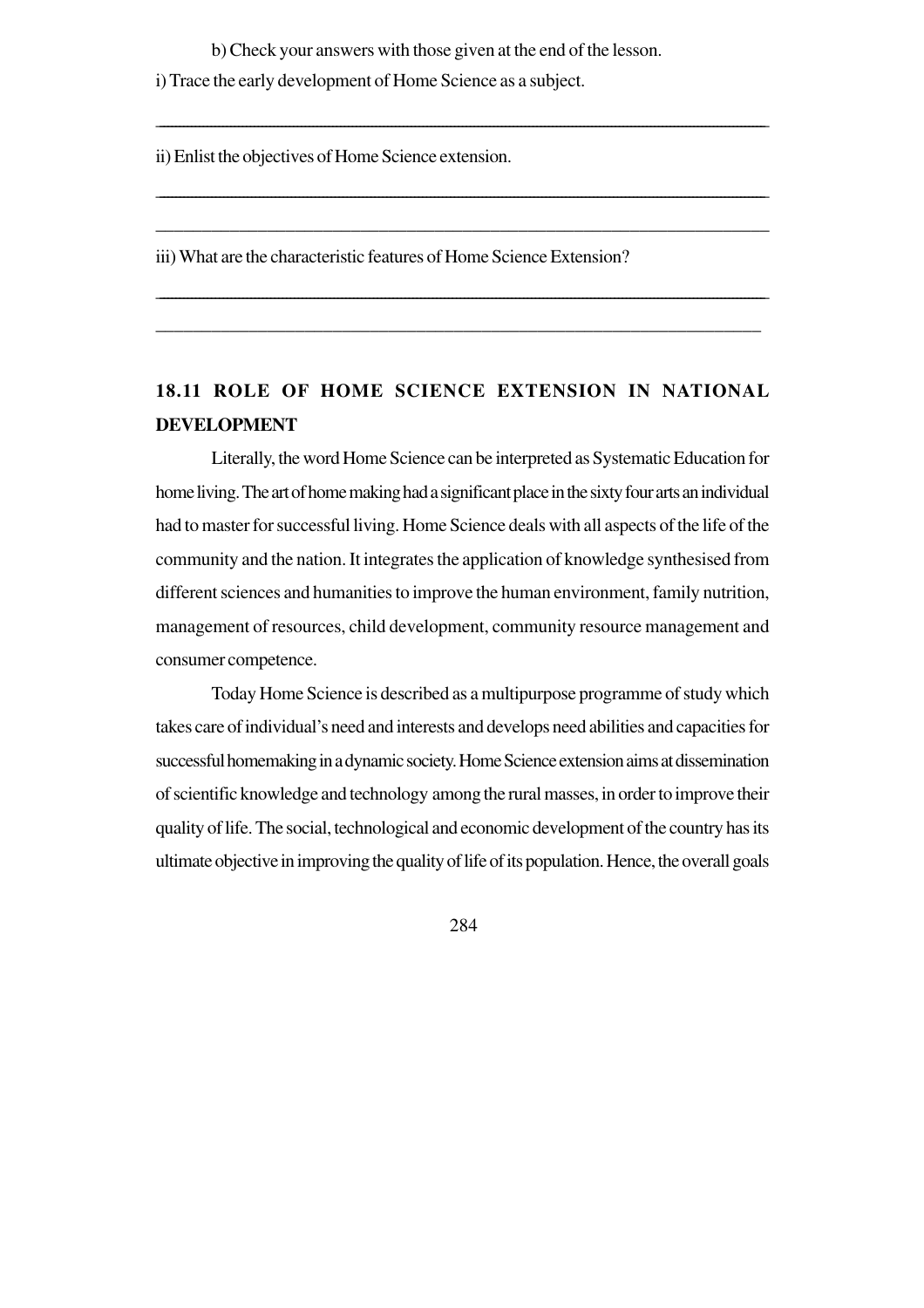of all national development programmes are to make adequate provision for fulfilling the basic needs of the people- like good food, clothing, adequate housing, good health care facilities, education, recreation and job opportunities. In the age of globalization, a multitude of pressures and problems such as physical, social, emotional and psychological nature confront the individuals, families and communities.

Extension focuses on dissemination of the information relating to advanced technology in agricultural production, which includes usage of improved seeds, methods of use of chemical fertilizers; application of advanced scientific knowledge to the farming and home of the rural people; Scientific management of land based farming such as horticulture, sericulture, dairying, poultry etc, by the farming community; Overall improvement of the quality of life of the rural people within the framework of the national economic and social policies as a whole. The eradication of extreme poverty and hunger, promotion of gender equity and the empowerment of women, combating HIV/AIDS, malaria and other diseases, and ensuring environmental sustainability, are among the declared United Nations' Millennium Development Goals, which are closely related to the extension function.

In this context of growing pressures in the work environment and the external world of competitions, the family assumes a vital role in shaping the citizens of tomorrow. Here comes the major role of Home Science extension education, as it equips the future citizens with relevant knowledge and competence, and prepares them to become efficient custodians of the nation's futures.

Through its various spheres of involvements, it aims at developing the nation through eradication of poverty and illiteracy, infusing creativity in all aspects of life, social reform and enlightenment, increasing food production, its better distribution and preservation,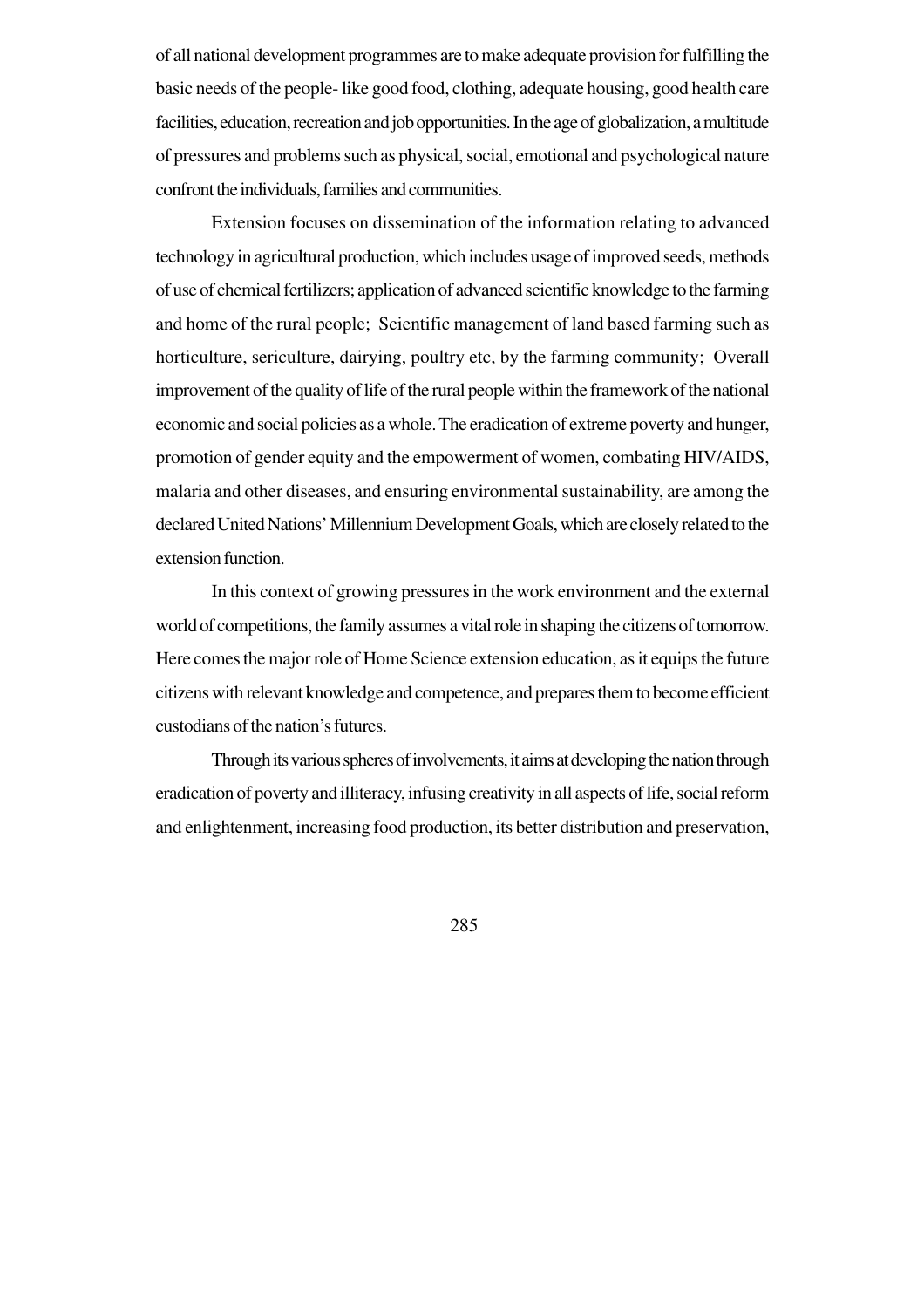reduction in unemployment by promoting self employment, rural development, urban development, population education, income generation, resource mobilization and utilization.

 Apart from providing nutrition education to the community, extension education helps the community to know the trends in income, employment, poverty, unemployment, labour force participation, and other social and economic statistics which are very crucial for the development of the nation. Extension education has played an important role in strengthening the inner ability of our women by enhancing their level of education and by imparting financial independence.

Home Science education has played an important role in strengthening the inner ability of our women by enhancing their level of education and by imparting financial independence. Home Science extension education has played an important role in strengthening the inner ability of our women by enhancing their level of education and by imparting financial independence. The establishment of adult education, continuing education and community resource centres all over the world, is a reflection of the need, necessity and relevance of extension education. Being one of the major role of University, extension education acts as change agents in conveying messages, ideas, knowledge, technology, information and skills to a captive target audience, and also brings back the viewpoints and feed back of the people back to the sources for further improvement.

Home scientists with their knowledge and concern and human life and happiness can work effectively since many of the national development programs are for women and children. Home scientists can successfully help the nation to achieve their targets. The role of Home Science as an educational discipline in developing the future citizen and inculcating in them citizenship qualities for their future role is significant.

**18.12 LET US SUM UP:** Home Science Education is the well-structured education of home living. Through its core courses such as clothing and textile, foods and nutrition,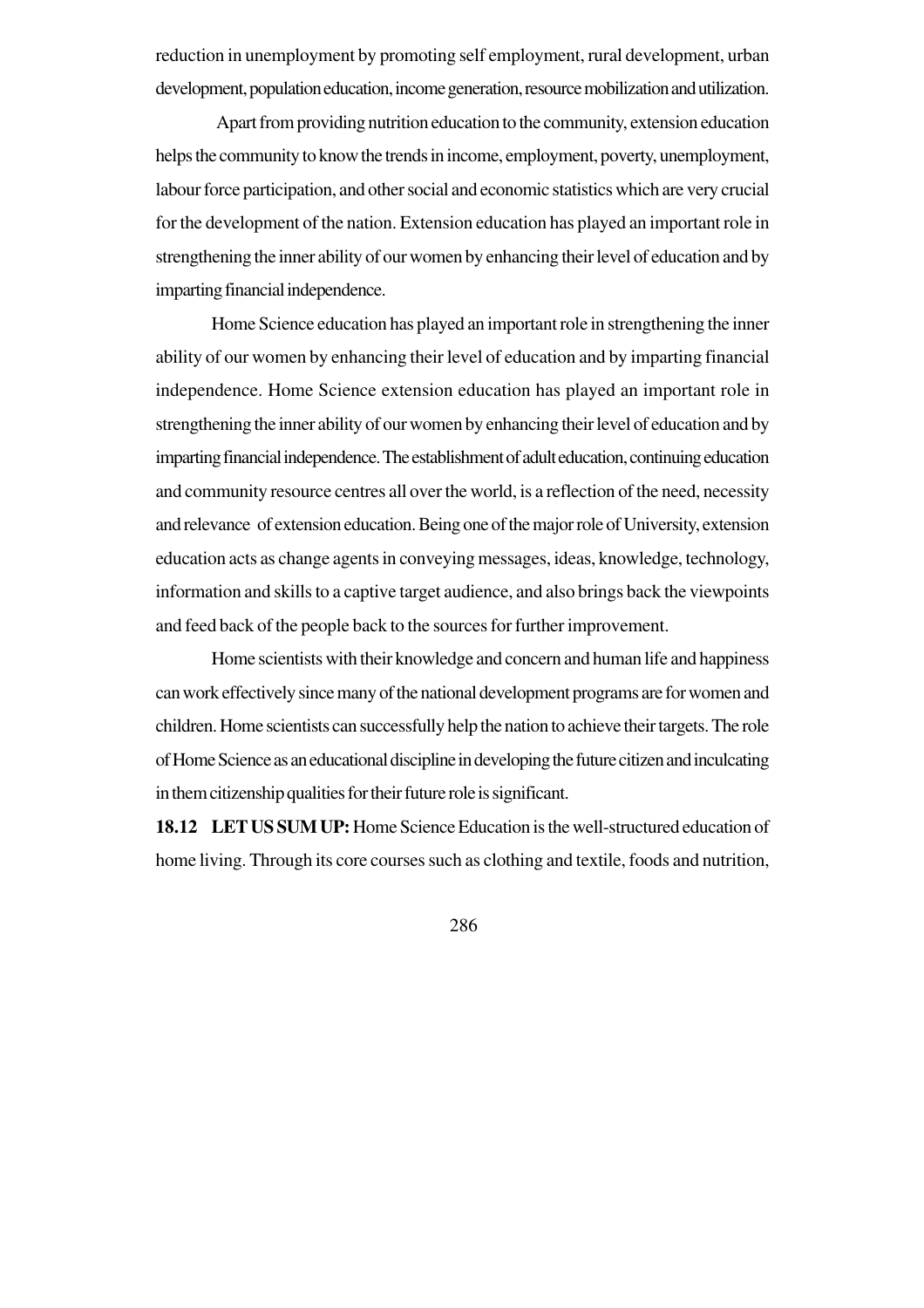human-resource development, human development and extension education, it helps to bring economic independence in individual to raise the standard of living. Science of Home is concerned with maintenance and enrichment of human relationship within and outside the family, through the development and judicious use of all human and material resources to achieve maximal satisfaction for all members of a family. Home Science Education advocates for the personal and professional development of all members of the family. Home Science Extension was introduced into the colleges and agricultural universities after the launching of the community development program in 1952. The concept of extension education, in general, is to bring positive changes in terms of knowledge, skill, and attitude. The major objective of this process is to develop the capacity of individuals in order to make them self-reliant and productive citizens of society. When this concept of extension applies to home science, it is called Home Science Extension. It is a multipurpose programme of study which takes care of individual's need and interests and develops need abilities and capacities for successful homemaking in a dynamic society. Hence, Home Science extension aims at dissemination of scientific knowledge and technology among the rural masses, in order to improve their quality of life.

## **18.13 ANSWERS TO CHECK YOUR PROGRESS**

**1.** During the British Rule between 1920 and 1940, the then rulers introduced Home Science in some schools and colleges. In the beginning, Home Science was referred to as Domestic Science. The princely state of Baroda was one of the first states to introduce Home Science in Schools, in Maharani Girls High School. The subject remained in the school curriculum in several states. After winning independence India in 1947, many changes were brought about in its curriculum. In the sixties and seventies, Home Science and related subjects were fused together at the school level. 2. The objectives of home science extension include: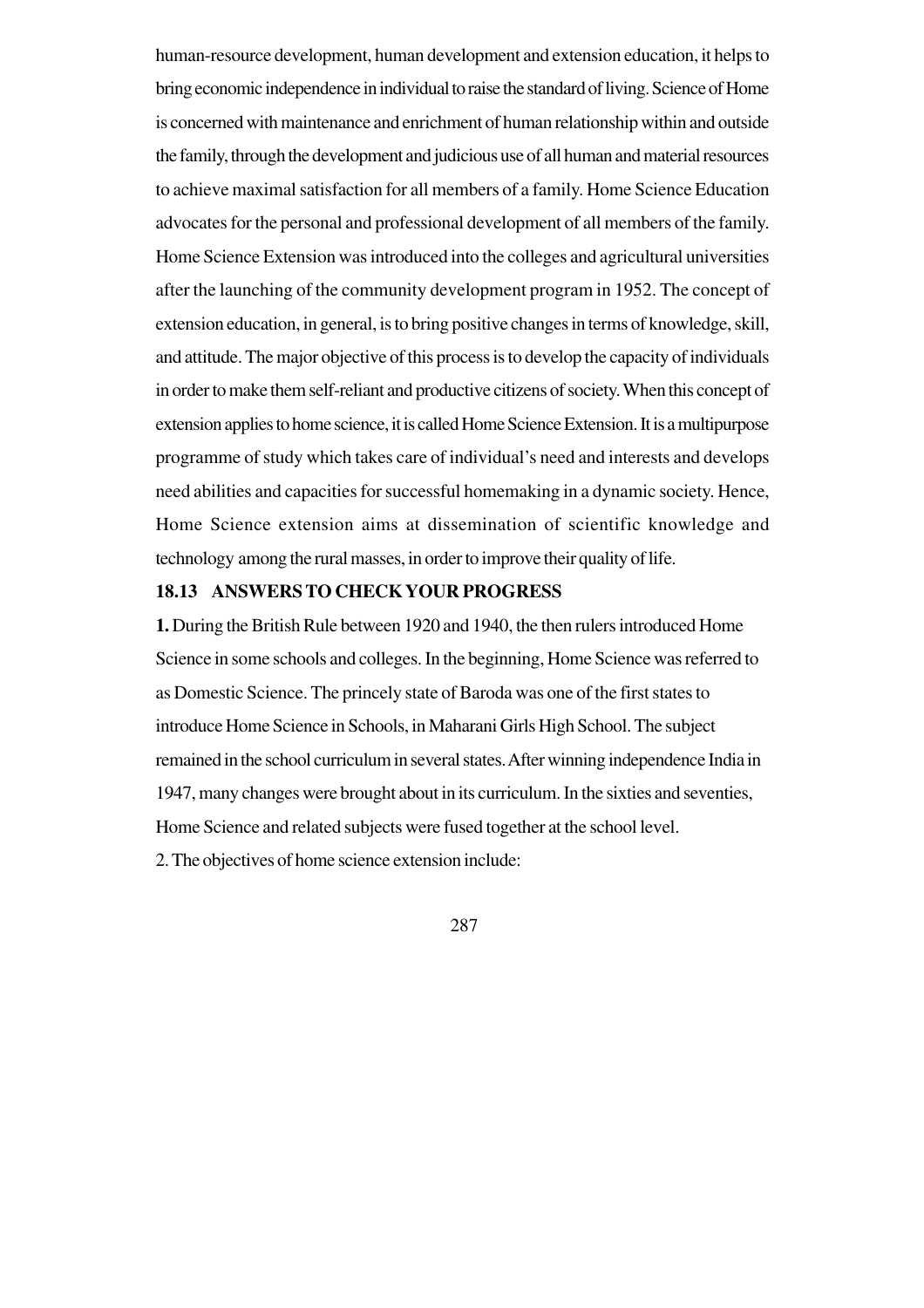\* Promoting all-round development of all individuals within the home.

\* Assisting individuals in the effective use of the available resources in solving their day-today problem.

\* Strengthening the work in the government and non-governmental agencies in providing all round developments of individuals.

3. Home Science extension is a multidisciplinary approach, it is action oriented, it empowers women and youth, its results are intangible, it establishes a two-way communication channel, it is a need-based program, it is family oriented, and it is voluntary.

## **18.14 LESSON END EXERCISE**

Q 1. Define home science extension. Also, describe its philosophy.

Q 2. Trace the history and development of Home science extension.

Q 3. Discuss the role of Home Science Extension in national development.

## **18.15 SUGGESTED READING**

1. B.P. Mohapatra (2016). Dimensions of Extension Education. New India Publishing Agency.

2. G.L. Ray (2015). Extension Communication and Management. Kalyani Publishers.

3. M.S. Chouhan and L.L.Somani (2018). Extension Education At a Glance. Agrotech Publishing Academy: Udaipur.

4. O.P. Dahama and O.P. Bhatnagar (2012). Education and Communication for Development. Oxford and IBH Publishing Co. Pvt. Ltd.: New Delhi.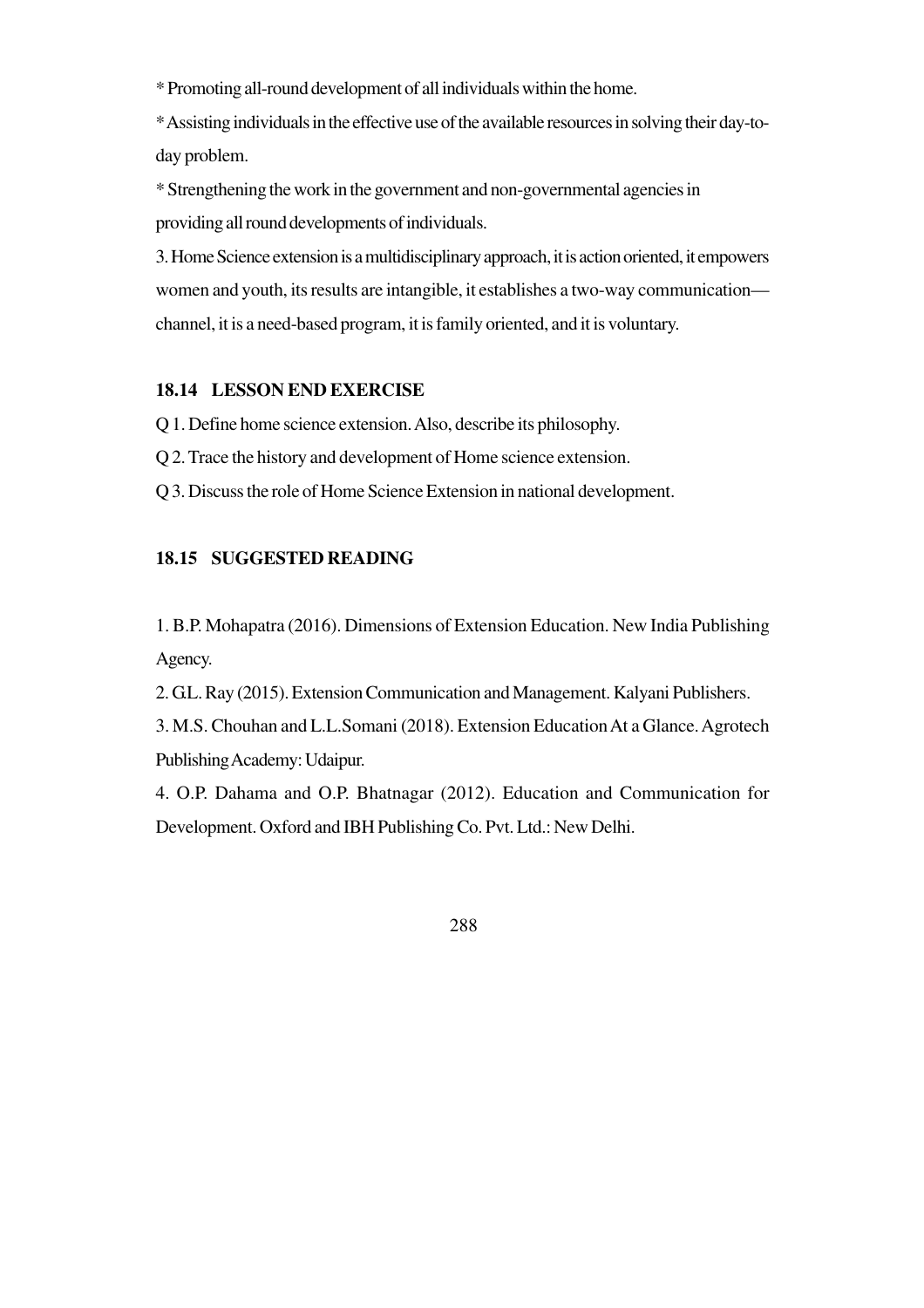5. S. Shekhar and S. Ahlawat (2013). Textbook of Home Science Extension Education. Daya Publishing House: New Delhi.

6. S. Venkataiah (2001). New Dimensions of Extension Education. Anmol Publications Pvt Ltd: New Delhi.

7. S.V. Supe (2012). An introduction to Extension Education. Oxford and IBH Publishing Co. Pvt. Ltd.: New Delhi.

8. S.R. Mohanty (2017). Home Science Extension Education and Rural Development. Hamburg, Diplomica Publishing.

 9. V.K. Dubey and Indira Bishnoi (2008). Extension Education and Communication. New Age International Ltd., Publishers: New Delhi.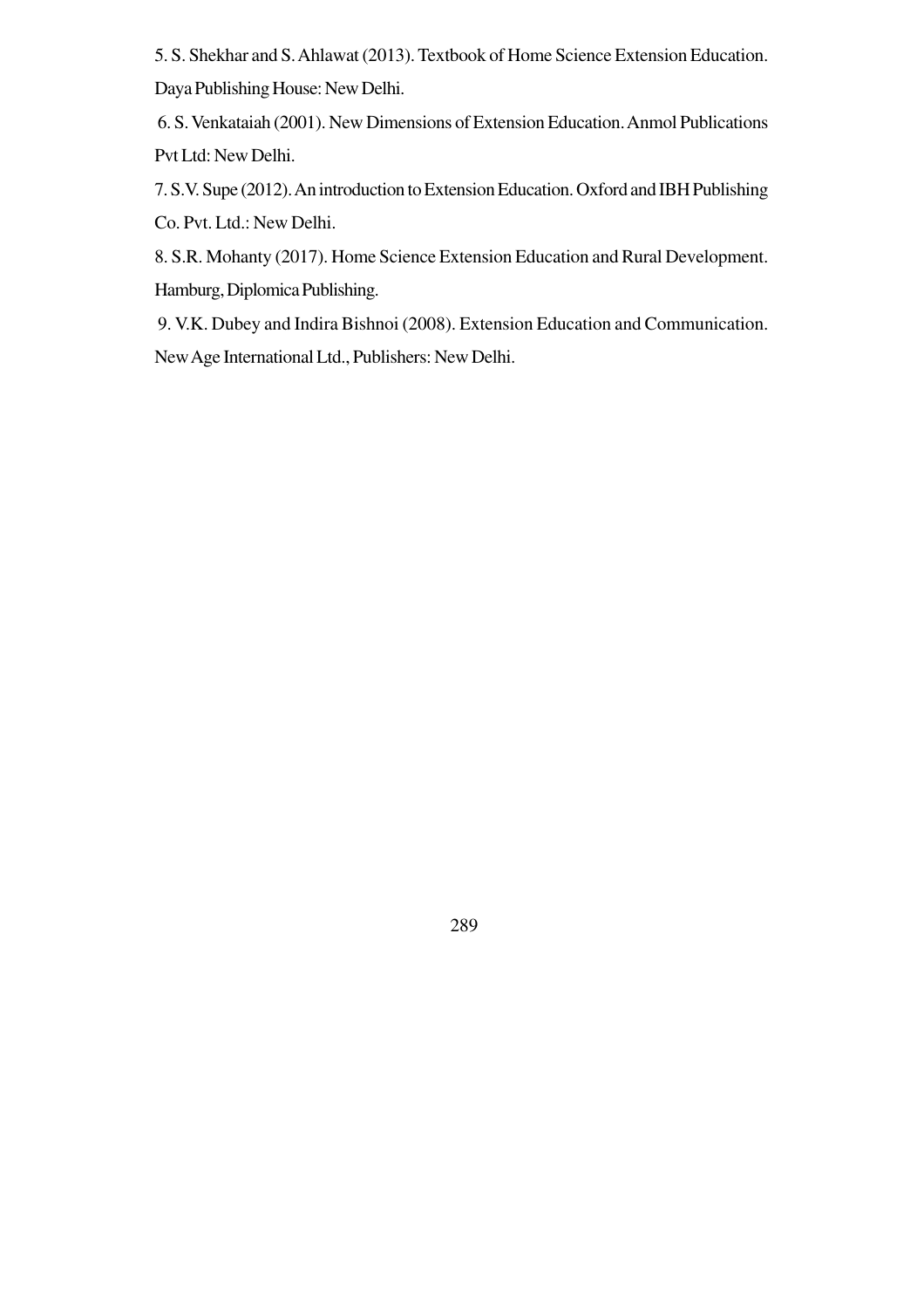# **DEVELOPMENTAL PROBLEMS OFWOMEN AND CHILDREN ELEMENTS OFTHE COMMUNICATION PROCESS COMMUNICATION AS AN ESSENTIAL ELEMENT OF EXTENSION AND DEVELOPMENTAL PROCESS**

#### **STRUCTURE**

- 19.1 Introduction
- 19.2 Objectives
- 19.3 Developmental Problems of Women
- 19.4 Developmental Problems of Children
- 19.5 Elements of Communication Process
- 19.6 Communication as An Essential Element Of Extension And Development Process
- 19.7 Principles of Communication/ Media Use in Extension
- 19.8 Let Us Sum Up
- 19.9 Answers to Check Your Progress
- 19.10 Lesson End Exercise
- 19.11 Suggested Reading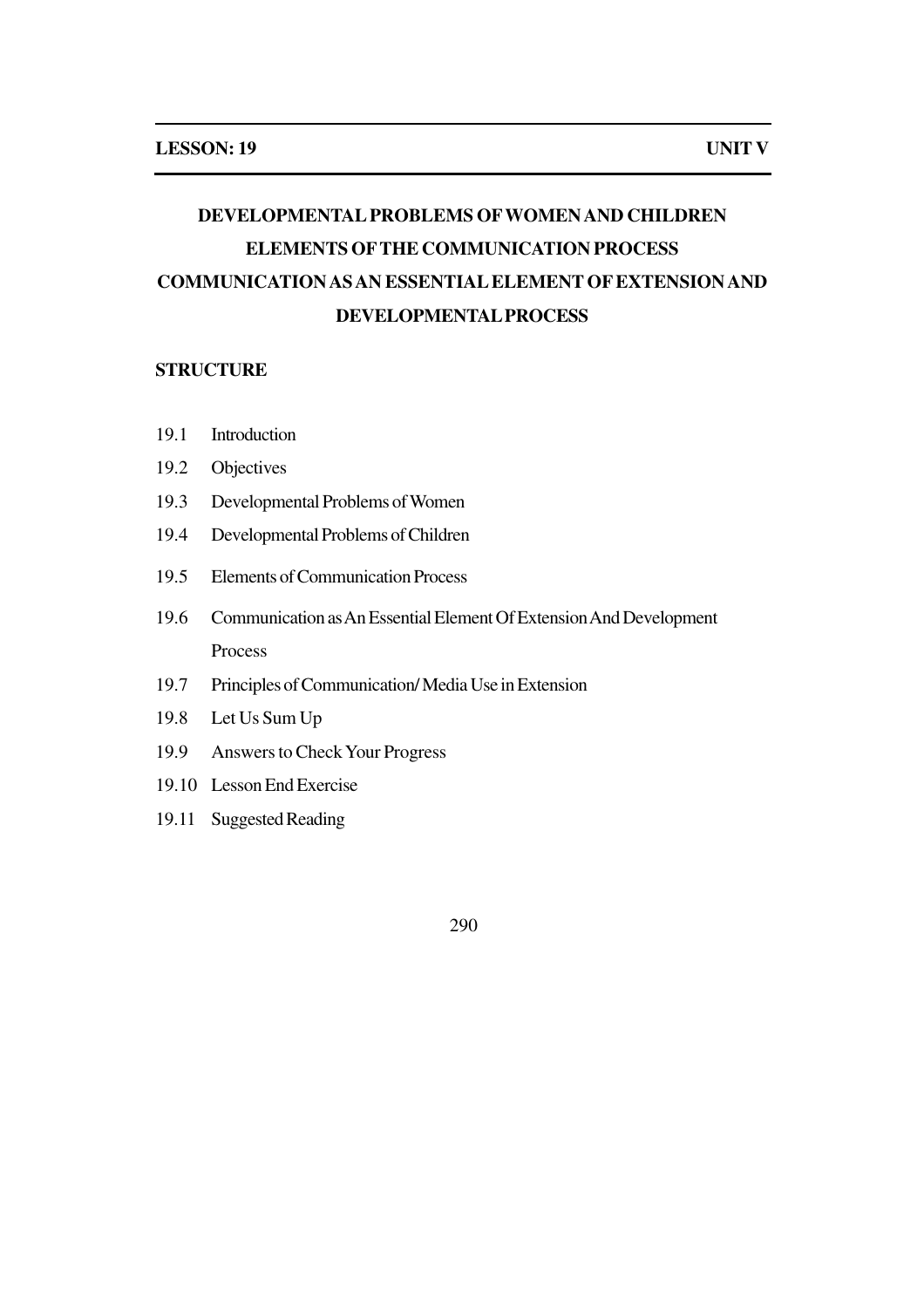## **19.1 INTRODUCTION**

In the last lesson we have learned about the role of home science extension in development of the nation. Home science extension is a specialized field of extension education which aims at improving the status of women and other stakeholders. It can address various issues of national importance. In the current chapter we will look into the developmental problems encountered by women and children. The various elements of communication in extension will be discussed along with analyzing how communication is an essential element of extension.

## **19.2 OBJECTIVES**

The chapter deals with

- a) Developmental problems encountered by women and children
- b) Communication and extension

## **19.3 DEVELOPMENTAL PROBLEMS OFWOMEN**

Some of the developmental problems confronting women are discussed as follows:

## **i. Access to Education**

A 2013 report by UNESCO found that 31 million girls of primary school age were not in school, and about one out of every four young women in developing countries had never completed their primary school education. That number represents a huge pool of untapped girl power: that same report suggests that educated women are more likely to get married later, survive childbirth, raise healthy kids, find work, and earn more money, among other positives.

## **ii. Employment Opportunities**

Even in a country as wealthy and developed as the US, women still experience major

inequality in the workforce: By some estimates, women earn only \$0.77 for every \$1 earned by men. Globally, the gender gap is even wider: women earn only one tenth of the world's income despite working two thirds of the total work hours. Empowering women to earn their fair share could benefit their entire communities in a big way: women are likely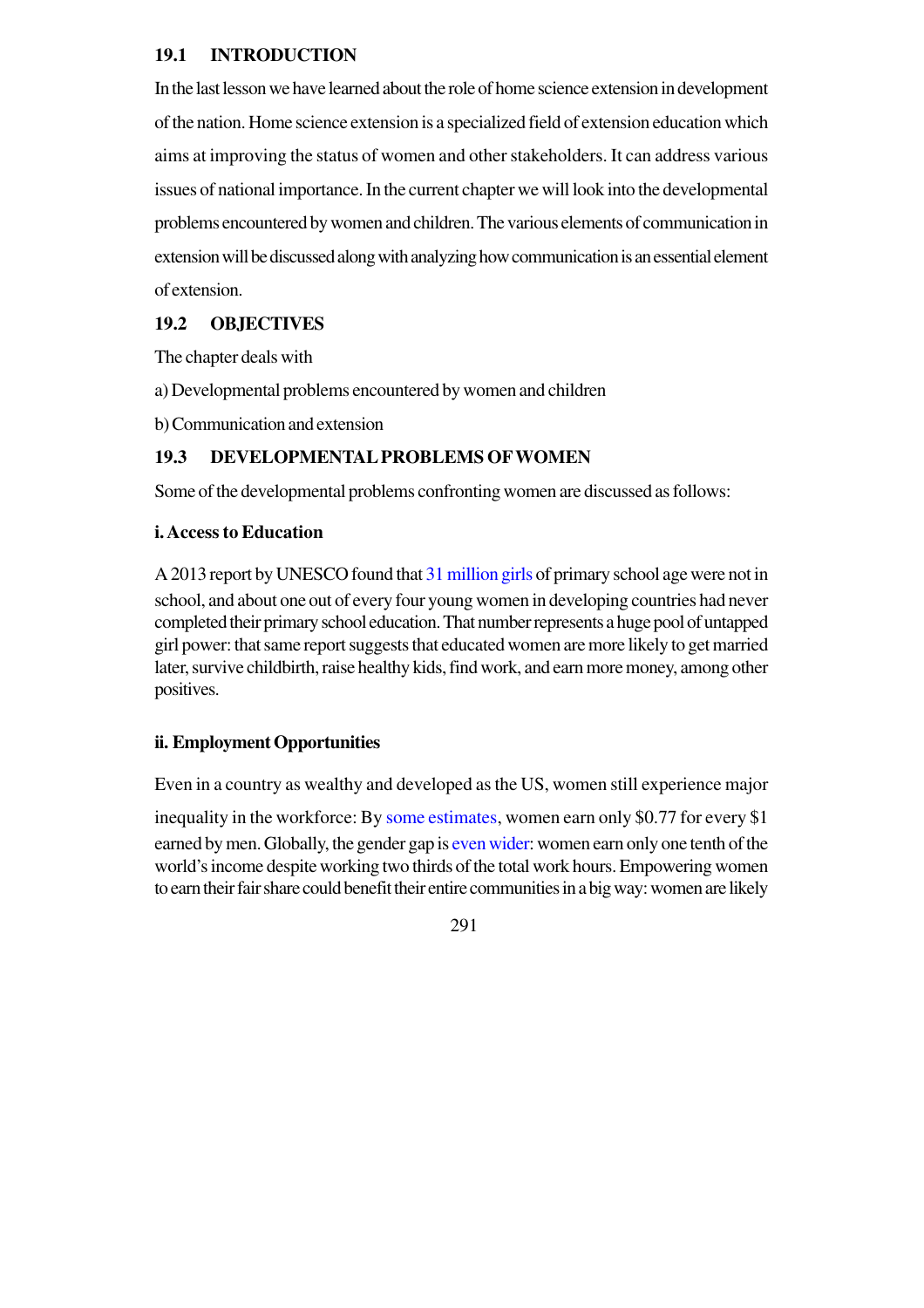to invest more of their money back into their families and communities than men typically do.

## **iii. Reproductive Health & Rights**

225 million women in developing countries have an unmet need for family planning, contributing to 74 million unplanned pregnancies and 36 million abortions every year, according to figures cited by Women Deliver, a women's advocacy group. Helping women take charge of their baby-making reduces unsafe abortions and maternal deaths by over 70% each, and conserves precious resources that would otherwise have gone toward pregnancy-related costs.

## **iv. Maternal Health**

The World Health Organization estimates that 800 women die every day from preventable,

pregnancy-related causes. That's nearly 300,000 lives per year needlessly lost during what is fundamentally a life-creating event.

## **v. Gender-based Violence**

1 in 3 women experience physical or sexual violence in their lifetimes, according to WHO. Whether it's domestic abuse, rape, or sexual trafficking, gender-based violence denies far too many women the opportunity to live happy, healthy, and fulfilling lives.

## **vi. Child Marriage**

An estimated 140 million girls will become child brides between 2011 and 2020. Girls who marry before age 18 are typically denied an education, at risk of complications related to premature childbearing, and more vulnerable to intimate partner violence.

## **vii. Water & Sanitation**

When clean drinking water and hygienic sanitation facilities are in short supply, women and girls suffer most. Case in point: Girls whose schools lack proper bathrooms will often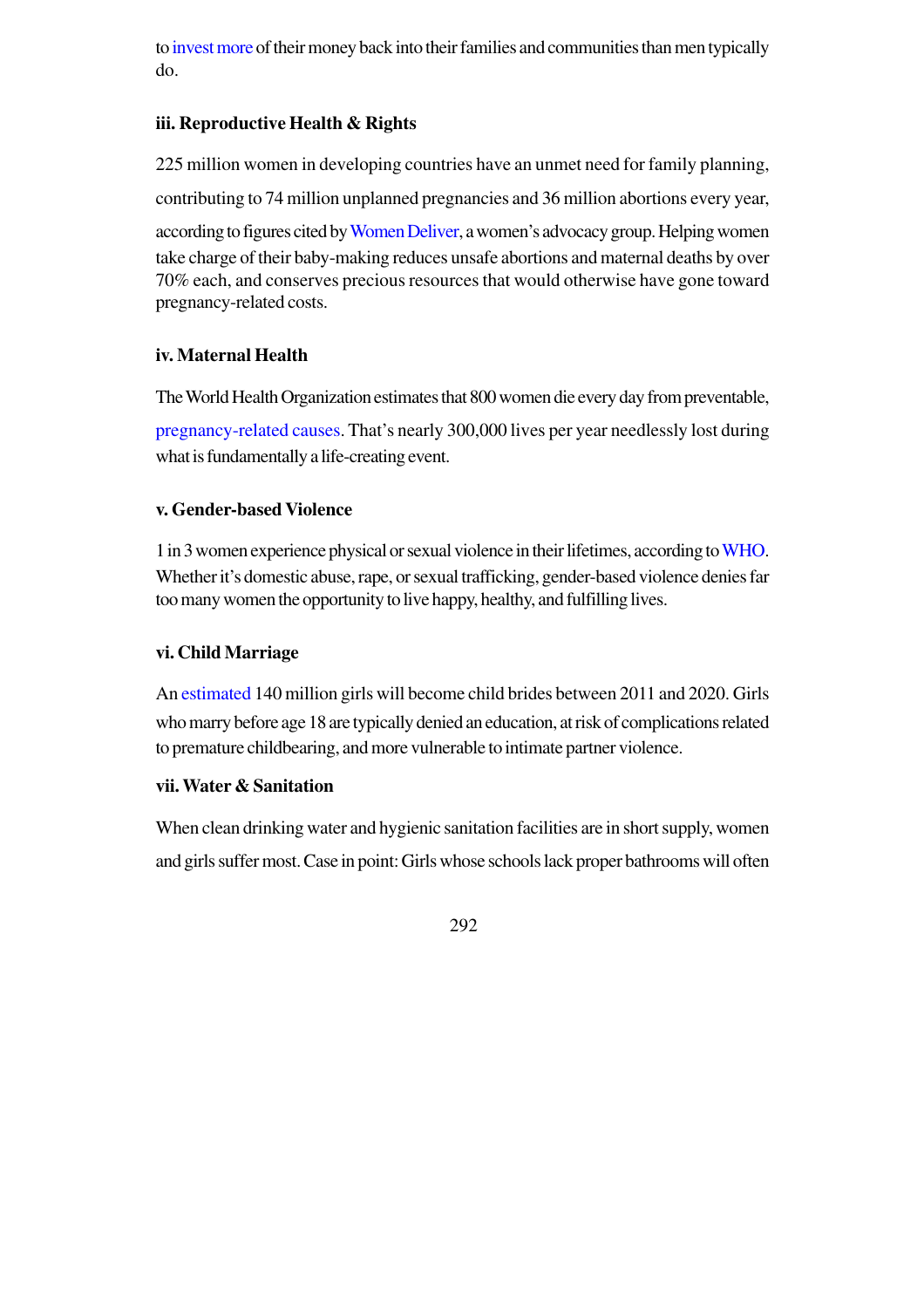skip school during their menstrual periods for fear of embarrassment or stigma. It's also true that women in developing countries are frequently tasked with fetching water, which can be a time-consuming process.

## **viii. Gender Equality**

Equality (or the lack thereof) is a recurring issue when it comes to women and girls, whether it's unequal access to schooling for girls in developing countries, or unequal pay for women in the workplace. In a world where 95% of countries are led by a male head of state, it's clear that we as a global community have a long way to go before women are given a fair share.

## **19.4 DEVELOPMENTAL PROBLEMS OF CHILDREN**

Despite India ratifying the United Nations Convention on the Rights of the Children in 1992 to work towards child rights, we still have a long way to go. India needs to use aggressive corrective measures to address malnutrition, infant mortality, low school enrollment and other issues. Identifying these issues with their complexities enables civil society, governments, and individual strategies to resolve them. With socially conscious corporations and citizens who donate to charity, child rights are today a cause for everyone.

#### **i. Health issues**

Diarrhoea and malnutrition are two of India's biggest killers of children under the age of 5. Along with poor access to nutritious foods, both these issues are linked to poor hygiene, as infections trigger mineral depletion and loss of appetite. India finds prominent mention in the annual global tally of deaths of children under the age of 5. For every 1,000 live births, 42 die, and every 20 seconds a child dies from preventable causes like pneumonia, preterm and birth complications, newborn infections, diarrhoea and malaria. National Family Health Survey (NFHS) India 2006 estimates show that 61 million children under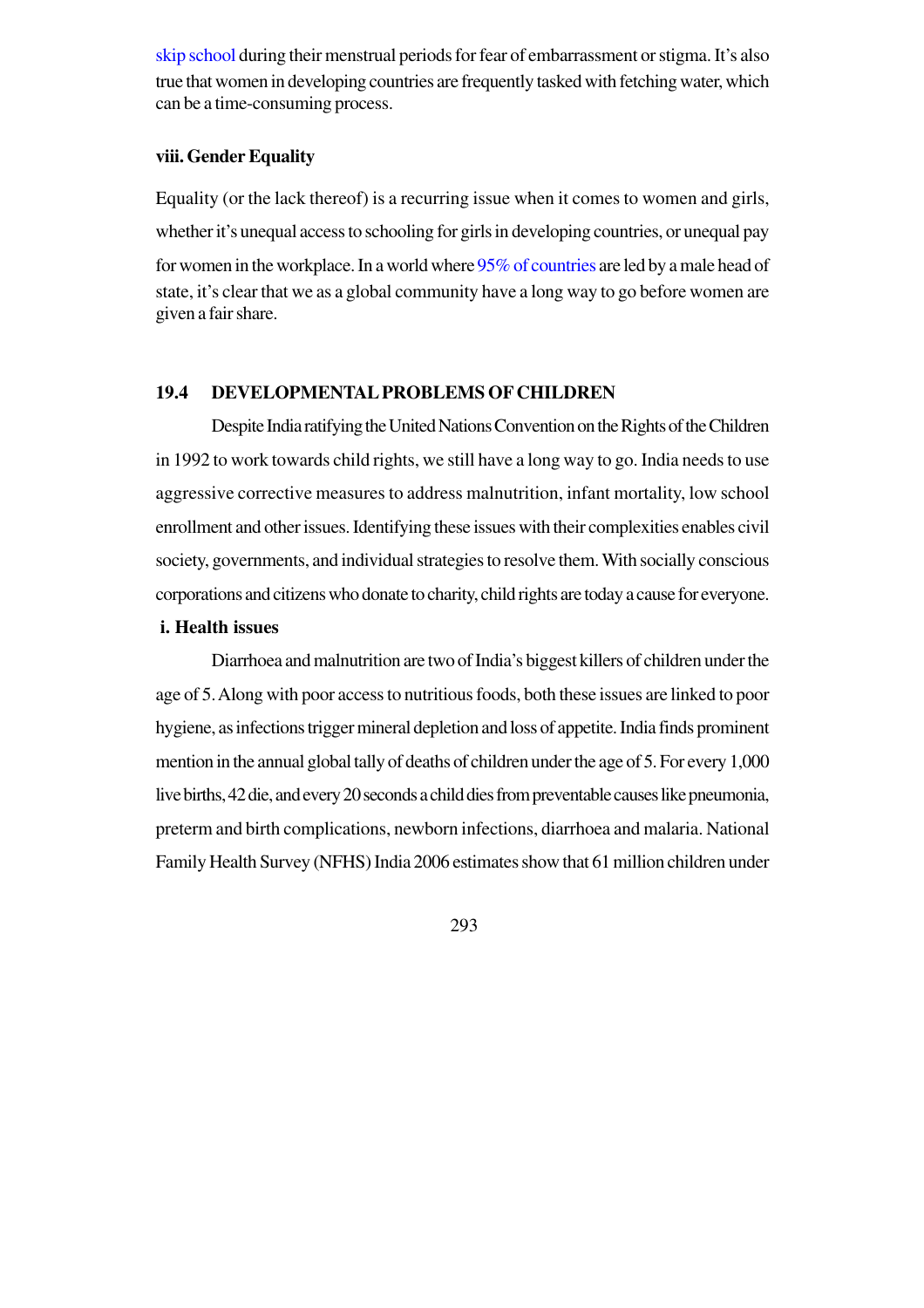the age of 5 are stunted, and 53 million are underweight. Another 25 million have a low weight to height ratio. One-third of the world's 'wasted' children live in India, and rampant in rural areas, among scheduled tribes.

#### **ii. Survival issues**

India leads the global tally of child (ages  $0 - 5$ ) deaths  $-1.2$  million deaths were reported in 2015, a quarter of 5.9 million child deaths worldwide. Another finding reported that 1.83 million children die every year before their fifth birthday (of 26 million children born annually). Children from India's poorest communities are at a higher risk of death before 5. There are sharp inequities in mortality rates across India - under 5 mortality rate in Kerala is much lower (14 deaths per 1000 live births) than Madhya Pradesh (92 per 1000). At 1.83 million, India has the highest child deaths in the world.

#### **iii. Lack of education**

A UN report recently revealed that India is home to the world's largest population of illiterate adults (287 million), and contributes 37% of the global total. While the latest data shows that literacy rose from 48% (1991) to 63% (2006), population growth cancelled out these gains, meaning no effective change in the number of illiterates. Primary education spending is a decider in literacy, as seen in Kerala, one of India's most literate states of the country, where education spending per pupil was about \$ 685. Educational disparities are noticed in richer and poorer states. However, girl child education requires not only investment but also social awareness that educated girls are a valuable asset. Today, India ranks 123 among 135 countries in female literacy.

## **iv. Exploitation in the form of child labour**

India has the world's most number of people under 'modern slavery' – 14 million. This includes slave labour conditions like bonded labour, sex trafficking, child labour, domestic 'help' etc. Children today continue to be employed in hazardous occupations -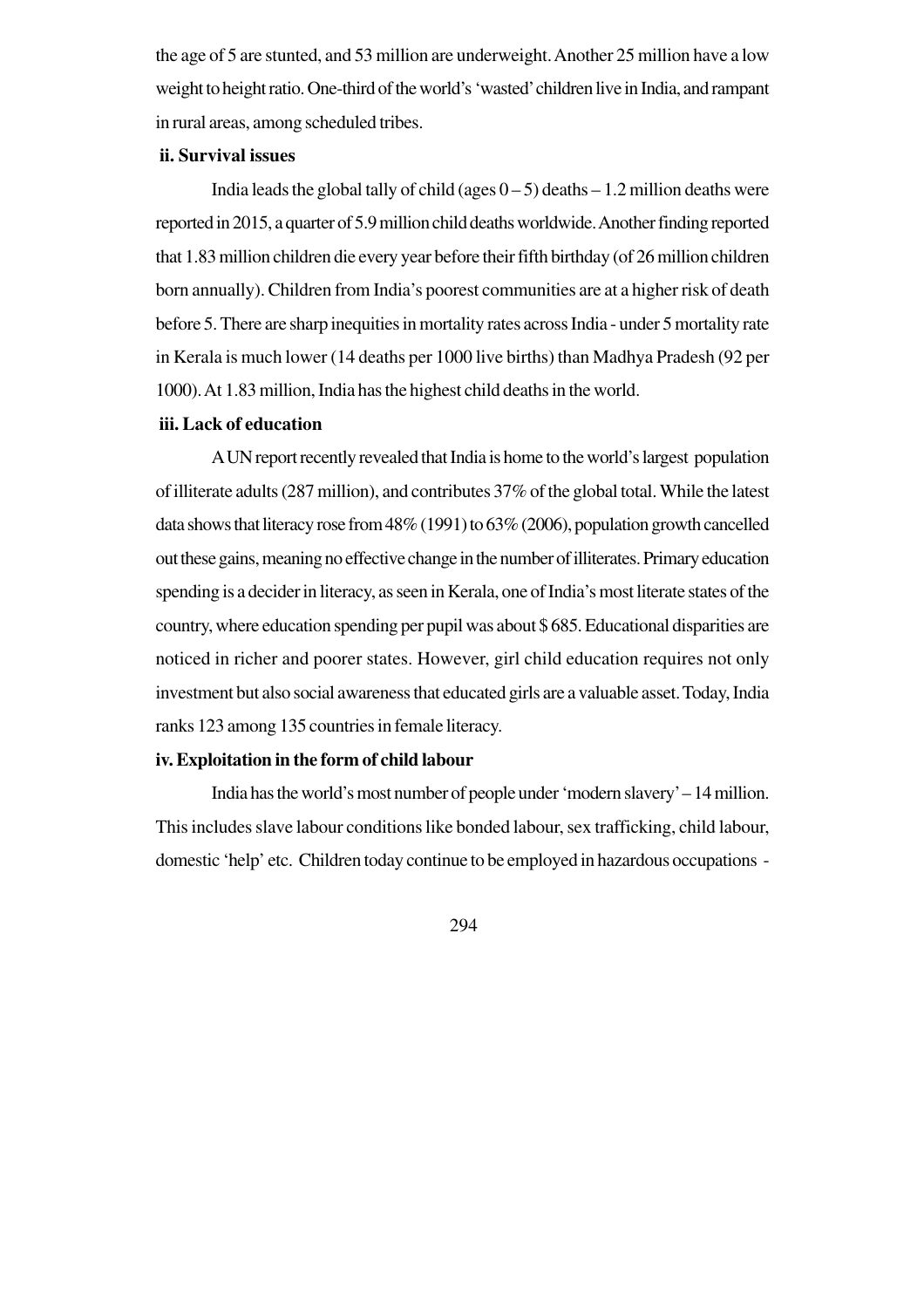over 12 million children (aged 5 – 14) work in construction, manufacturing of beedis, bangles and fireworks industry. A 2016 amendment to Child Labour (Prohibition and Regulation) Act, 1986 hasn't established a blanket ban, instead legalising a form of child labour by allowing children to work in family enterprises, creating scope for misuse.

## **v. Violence and abuse**

In 2013, India was among the top 5 countries with the highest rate of child sexual abuse. A 2013 report by the Asian Centre for Human Rights revealed that sexual offences against children in India were at an "epidemic" level – citing, over 48,000 rape cases between 2001 to 2011, and a 337% increase in child rape cases from 2001 (2,113 cases) to 2011 (7,112 cases). Child sex abuse (CSA) occurs across geographies, economic levels, and even across relationships – strangers, friends, family members had all been perpetrators. In 2012, 9500 child and adolescent murders were reported, making India the third largest contributor to child homicide (WHO 2014, Global Health Estimates). One in 3 adolescent girls experiences violence (physical, sexual or emotional), from significant others.

## **19.5 ELEMENTS OF COMMUNICATION PROCESS**

Communication - the sharing of ideas and information - forms a large part of the extension agent's job. By passing on ideas, advice and information, he hopes to influence the decisions of farmers. He may also wish to encourage farmers to communicate with one another; the sharing of problems and ideas is an important stage in planning group or village activities. The agent must also be able to communicate with superior officers and research workers about the situation faced by farmers in his area. There are many ways in which extension agents and farmers communicate.

Any act of communication, be it a speech at a public meeting, a written report, a radio broadcast or a question from a farmer, includes four important elements: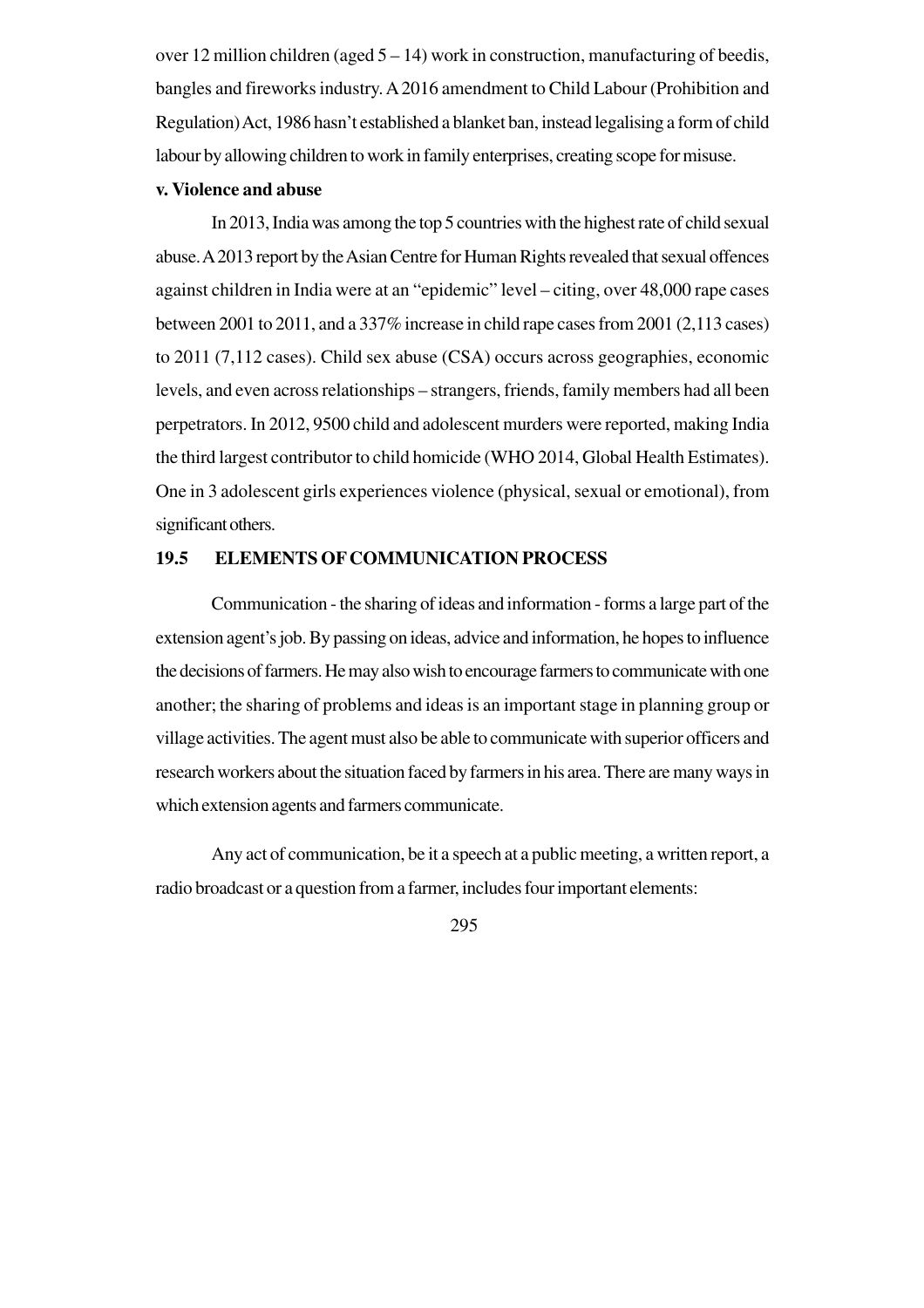- the *source*, or where the information or idea comes from;
- the *message*, which is the information or idea that is communicated;
- the *channel*, which is the way the message is transmitted;

- the *receiver*, who is the person for whom the message is intended.

Any communicator must consider all four elements carefully, as they all contribute to effectiveness.

Information often passes through several channels before it reaches a particular receiver, but it is rarely passed on in exactly the same words in which it was received. In particular, technical information is often distorted as it goes from one person to another. Extension agents should aim at being accurate sources and channels of information, and should make sure that farmers have heard and fully understood any information passed on to them. Leaflets and posters can be useful reminders of the spoken word.

Not all communication is deliberate. For example, people's behaviour, the way they speak to each other or the clothes they wear reveal much about them and their attitudes. If an extension agent is always late for meetings with farmers groups, the members may come to the conclusion that he does not take them seriously. If he wears casual clothes when addressing a formal village meeting, villagers may say that he has no respect for them. Even if this is not so, the fact that they think it is will affect their relationship with the agent and, therefore, his effectiveness. The message that is received is not always the one that the source intends to pass.

## **Listening**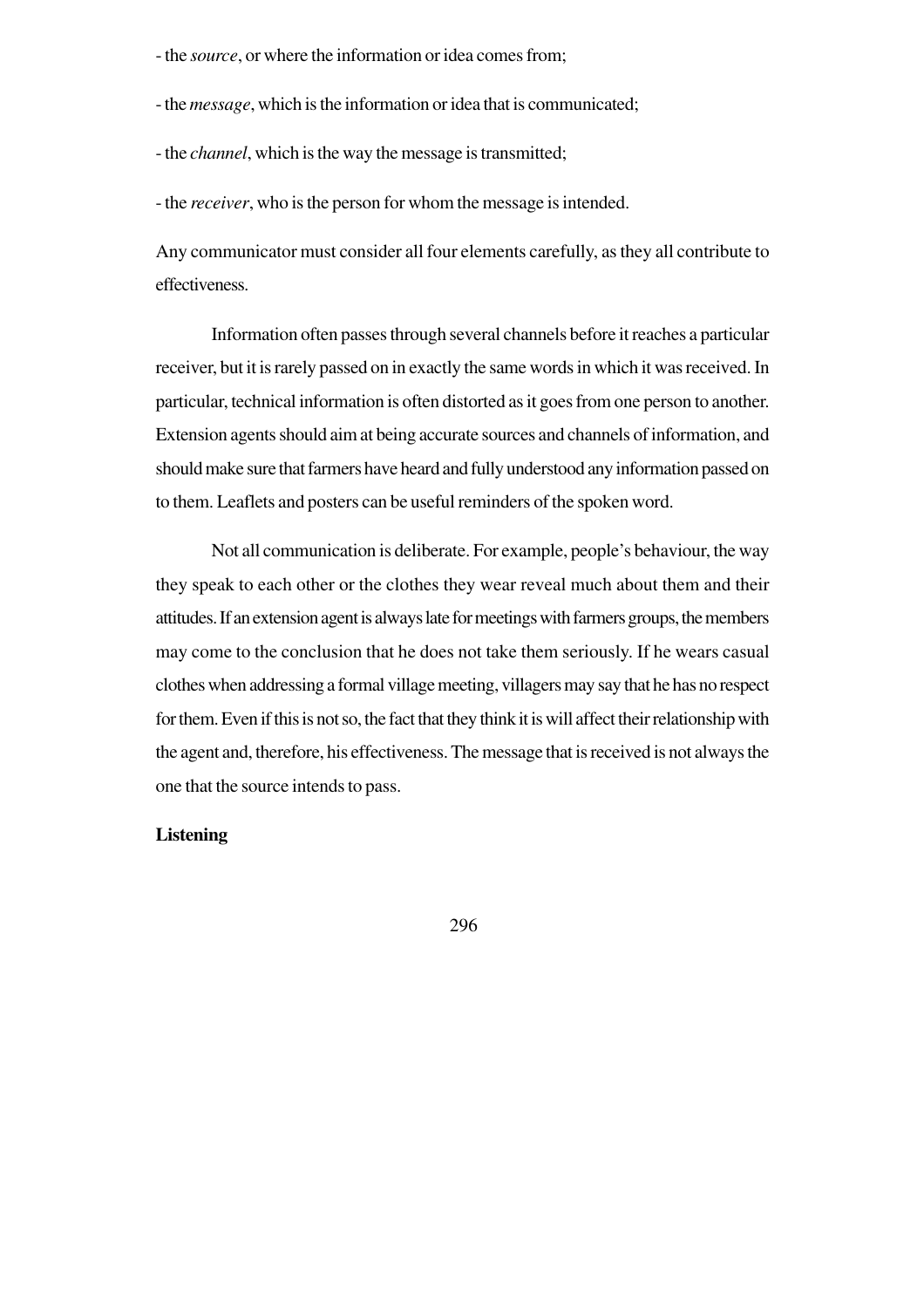A good communicator listens more than he speaks. An extension agent who does not listen to farmers and engage in a dialogue with them is unlikely to be very effective. There are four main reasons why a two-way exchange or dialogue is more effective than a monologue.

- Information needs can be assessed.

- Attitudes concerning the topic of the communication will emerge.

- Misunderstandings that occur during the exchange can quickly be identified and cleared up.

- Relationships of mutual respect can develop. If an agent listens, farmers will know that one agent is interested in them, and they will be more likely to pay attention to what the agent has to say.

## **Shared meanings**

Communication is only successful when the receiver can interpret the information that the source has put into the message. An extension agent may give what he feels is a clear and concise talk, or an artist may be satisfied that he has designed a poster that conveys over the desired message, but there is no guarantee that those for whom the talk and poster are intended will interpret the message correctly. In the figure below, for example, the intended message is that crops should be rotated; however, many farmers may not understand the meaning of the arrows, or the symbols that stand for the different crops.

It is important that the same meanings for the words, pictures and symbols used in communication be used by the source and the receiver. If this does not happen, various kinds of problems can arise.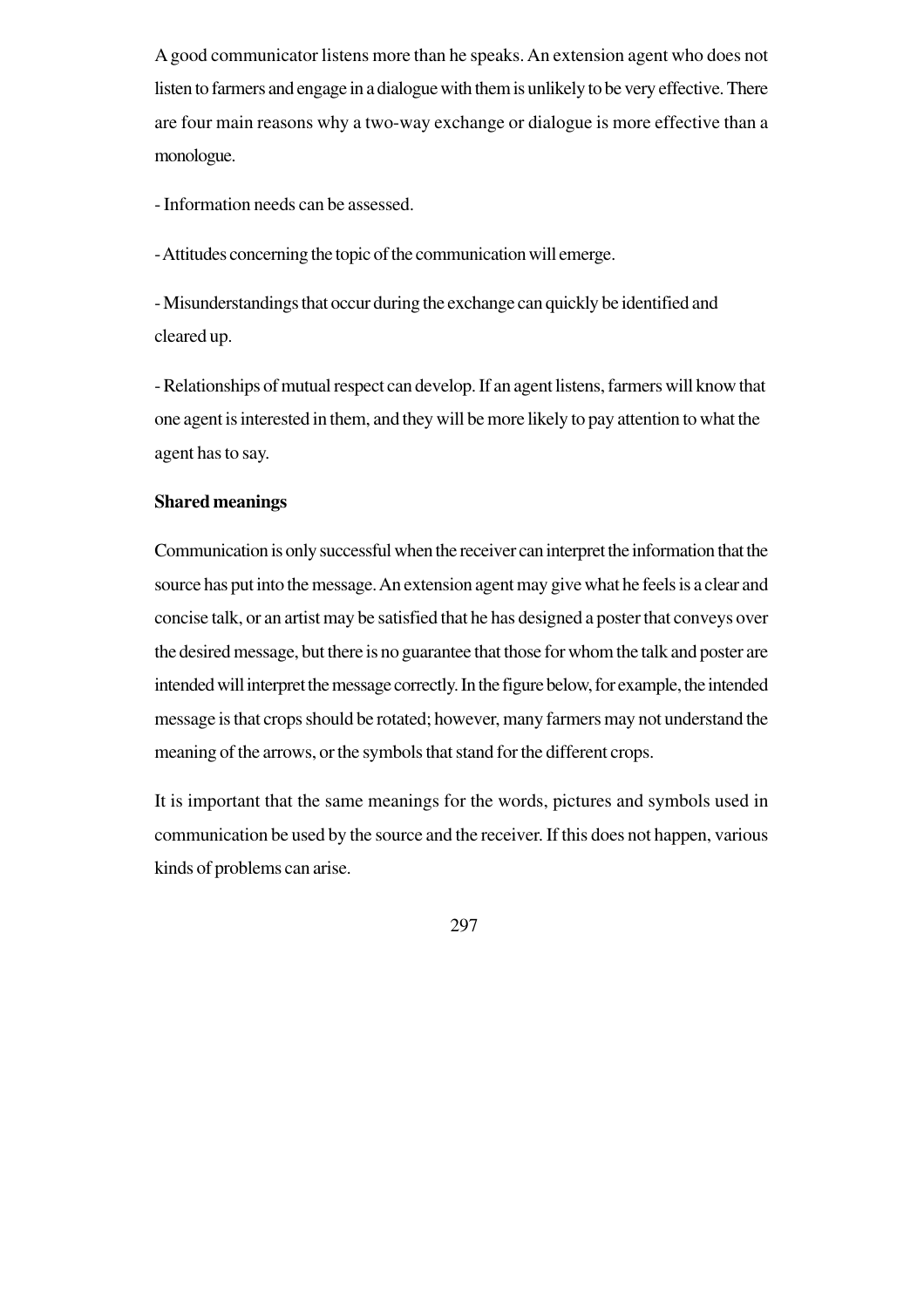*Language*. Even if source and receiver speak the same language, local variations or dialects may use similar words with different meanings.

*Jargon*. The technical language of specialists has to be translated into words that are familiar to the receiver. Extension agents need to learn what words and phrases farmers use when talking about their farming activities.

*Pictures and symbols*. Attempts to communicate through pictures and visual symbols often fail because the receiver does not recognize what they represent. Interpreting pictures is a skill which, like reading, has to be learned.

## **19.6 COMMUNICATION AS AN ESSENTIAL ELEMENT OF EXTENSION AND DEVELOPMENT PROCESS**

 Mass media is the most commonly used format of communication in extension. Mass media are those channels of communication which can expose large numbers of people to the same information at the same time. They include media which convey information by sound (radio, audio cassettes); moving pictures (television, film, video); and print (posters, newspapers, leaflets). The attraction of mass media to extension services is the high speed and low cost with which information can be communicated to people over a wide area. Although the cost of producing and transmitting a radio programme may seem high, when that cost is divided between the millions of people who may hear the programme, it is in fact a very cheap way of providing information. The cost of an hour's radio broadcast per farmer who listens can be less than one-hundredth of the cost of an hour's contact with an extension agent.

However, mass media cannot do all the jobs of an extension agent. They cannot offer personal advice and support, teach practical skills, or answer questions immediately.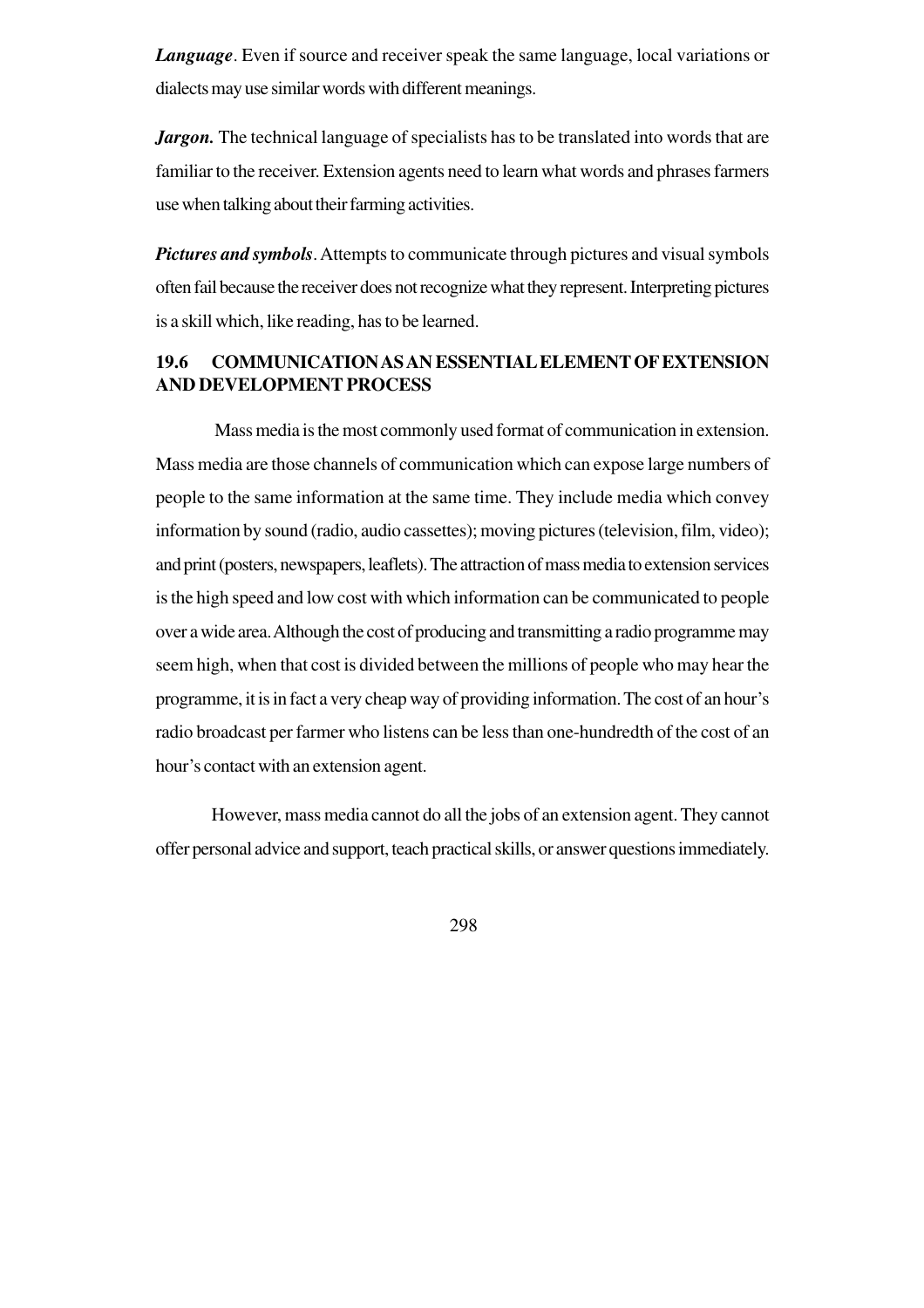Their low cost suggests that they should be used for the tasks to which they are well suited. These include the following:

- Spreading awareness of new ideas and creating interest in farming innovations.

- Giving timely warnings about possible pest and disease outbreaks, and urgent advice on what action to take.

- Multiplying the impact of extension activities. A demonstration will only be attended by a small number of farmers, but the results will reach many more if they are reported in newspapers and on the radio.

- Sharing experiences with other individuals and communities. The success of a village in establishing a local tree plantation might stimulate other villages to do the same if it is broadcast over the radio. Farmers are also often interested in hearing about the problems of other farmers and how they have overcome them.

- Answering questions, and advising on problems common to a large number of farmers.

- Reinforcing or repeating information and advice. Information heard at a meeting or passed on by an extension agent can soon be forgotten. It will be remembered more easily if it is reinforced by mass media.

- Using a variety of sources that are credible to farmers. Instead of hearing advice from the extension agent only, through mass media farmers can be brought into contact with successful farmers from other areas, respected political figures and agricultural specialists.

Mass media communication requires specialist professional skills. Few extension agents will ever be required to produce radio programmes or to make films. However, extension agents can contribute to the successful use of mass media by providing material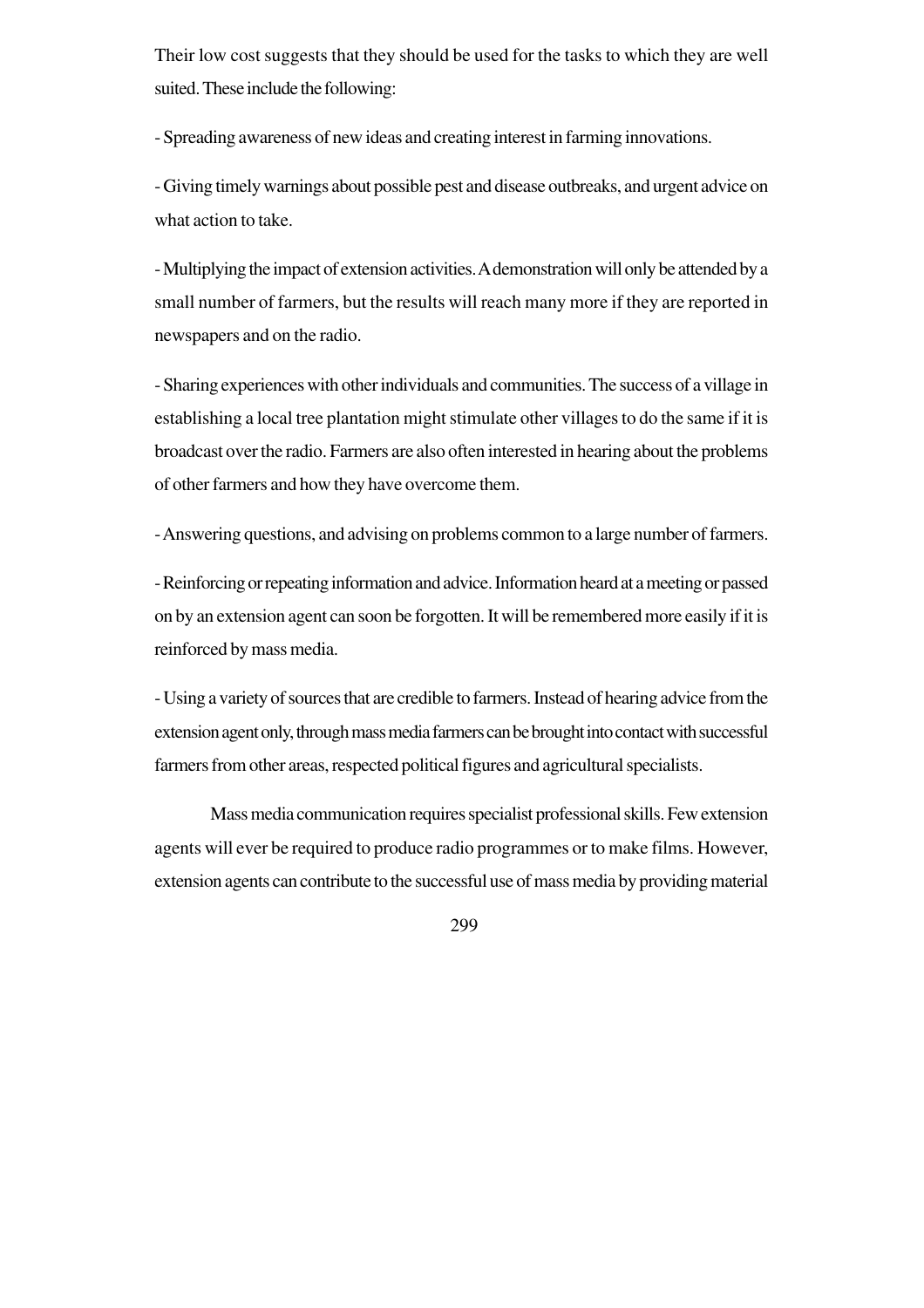to media producers, in the form of newspaper stories, photographs, recorded interviews with farmers, items of information about extension activities or ideas for new extension films; and by using mass media in their extension work, for example, by distributing posters and leaflets or by encouraging farmers to listen to farm broadcasts.

## **19.7 PRINCIPLES OF COMMUNICATION/ MEDIA USE IN EXTENSION**

For extension through mass media to be effective, farmers must:

- have access to the medium;

- be exposed to the message: they may have radios, but do they listen to farm broadcasts?;

- pay attention to the message: information must be attractively presented and relevant to farmers' interests;

- understand the message.

Mass media messages are short-lived and the audience may pay attention for only a short time, particularly where the content is educational or instructional. If too much information is included, much of it will soon be forgotten. This means that information provided through mass media should be:

*Simple* and short.

*Repeated*, to increase understanding and help the audience to remember.

*Structured*, in a way that aids memory.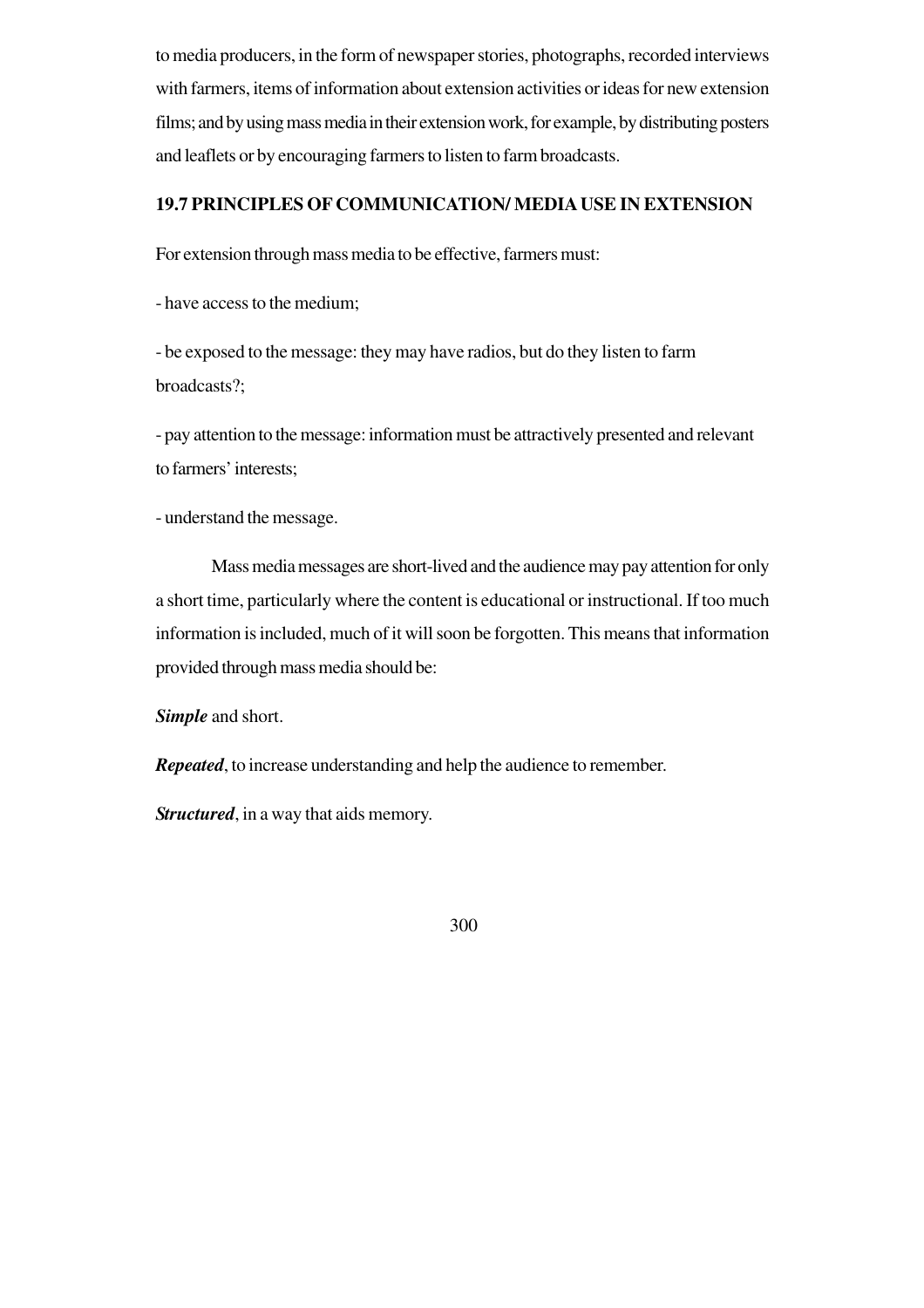*Coordinated* with other media and with advice given by extension agents. It is important that what the farmers hear and see via mass media matches what extension agents tell them.

#### A poster on a shop wall in Malawi, containing several complex messages

Dialogue is also an important part of communication. With mass media, however, there is little opportunity for a genuine dialogue between farmers and those who produce the material. Consequently, media producers are not in a good position to determine farmers" precise information needs, or to check whether their messages are understood correctly.

One solution to this problem is for the producers to carry out research into farmers' existing knowledge, attitudes, practices, and problems concerning farming topics, and for mass media messages to be pretested. This means that a preliminary version of the message is given to a small number of farmers so that, if they have any difficulties interpreting it, revisions can be made before the final version is prepared.

Extension agents can help media producers by keeping them informed of farmers' concerns and information needs, and by reporting any failure to understand the content of the products of mass media. People who produce radio programmes' posters and films are usually more educated than farmers and are not normally in regular daily contact with rural people. They cannot, therefore, easily anticipate how well farmers will interpret the material they produce.

#### *Radio*

Radio is a particularly useful mass medium for extension. Battery-operated radios are now common features in rural communities. Information can reach households directly and instantly throughout a region or country. Urgent news or warnings can be communicated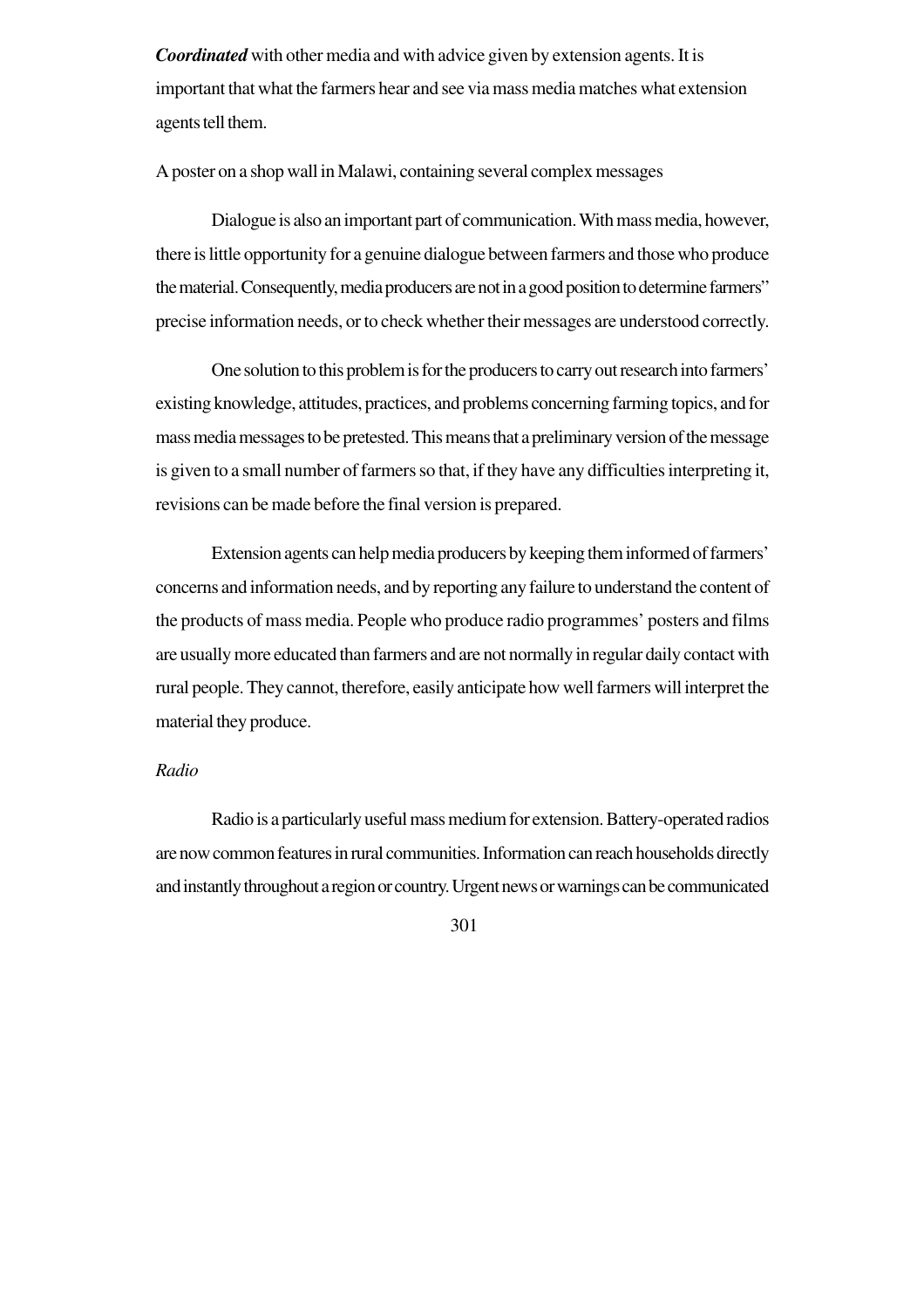far more quickly than through posters, extension agents or newspapers. Yet, despite radio's mass audience, a good presenter can make programmes seem very informal and personal, giving the impression that an individual listener is being spoken to directly. Radio is one of the best media for spreading awareness of new ideas to large numbers of people and can be used to publicize extension activities. It can also enable one community or group to share its experiences with others.

There are, however, a number of limitations to the use of radio in extension work. Batteries are expensive and often difficult to obtain in rural areas, and there may be few repair facilities for radio sets that break down. From the listener's point of view, radio is an inflexible medium: a programme is transmitted at a specific time of day and if a farmer does not switch on the radio in time, there is no further opportunity to hear it. There is no record of the message. A farmer cannot stop the programme and go back to a point that was not quite understood or heard properly, and after the broadcast there is nothing to remind the farmer of the information heard.

A further limitation is the casual way in which people generally listen to the radio. They often listen while they are doing something else, such as eating, preparing food, or working in the field. For this reason, radio is not a good medium for putting over long, complex items of information. A popular format in many countries, therefore, is for short items of farming news and information to be presented between musical records. Radio drama, in which advice is given indirectly through a story or play, is also popular. This can hold attention and interest for longer than a single voice giving a formal talk. Finally, there is little feedback from the audience, except with a live broadcast where it is possible for listeners to telephone in their questions or points of view directly to the programme presenter.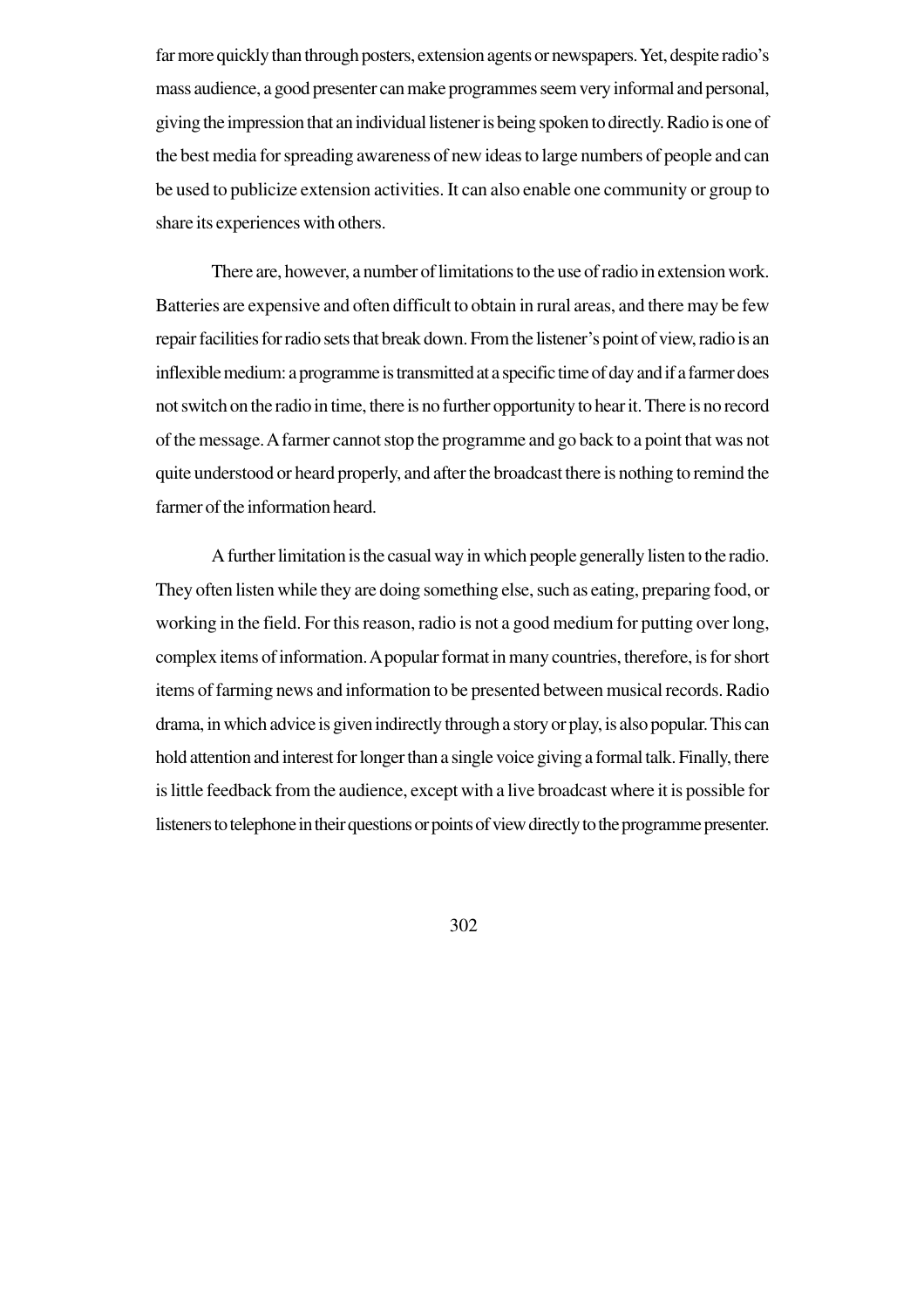Where there is only one national radio station, it may be difficult to design programmes that meet particular local needs. Moreover, it may not be possible to cater for variations in agricultural practices and recommendations in different areas. However, the growth in recent years of regional and local radio stations does make it possible for locally relevant information to be broadcast, and for extension agents to become more closely involved in making radio programmes. Local radio stations may be willing to allow extension agents to have a regular weekly programme; if so, they will usually offer some basic training in recording and broadcasting skills.

Farm broadcasts will only be attractive to farmers if they are topical and relevant to their farming problems. Extension agents can help to make them attractive by sending information and stories to the producers, and by inviting them to their area to interview farmers who have successfully improved their farms, or to report on demonstrations, shows and other extension activities.

Ways by which extension agents can achieve a more effective use of radio include:

*Recording* farming broadcasts on a cassette recorder for playing back to farmers later. This could greatly increase the number of farmers who hear the programmes.

*Encouraging* farmers to listen to broadcasts, either in their own homes or in groups. Radio farm forums have been set up in a number of countries; a group meets regularly, often with an extension agent, to listen to farm broadcasts. After each programme, they discuss the contents, answer each other's queries as best they can, and decide whether any action can be taken in response to the information they have heard.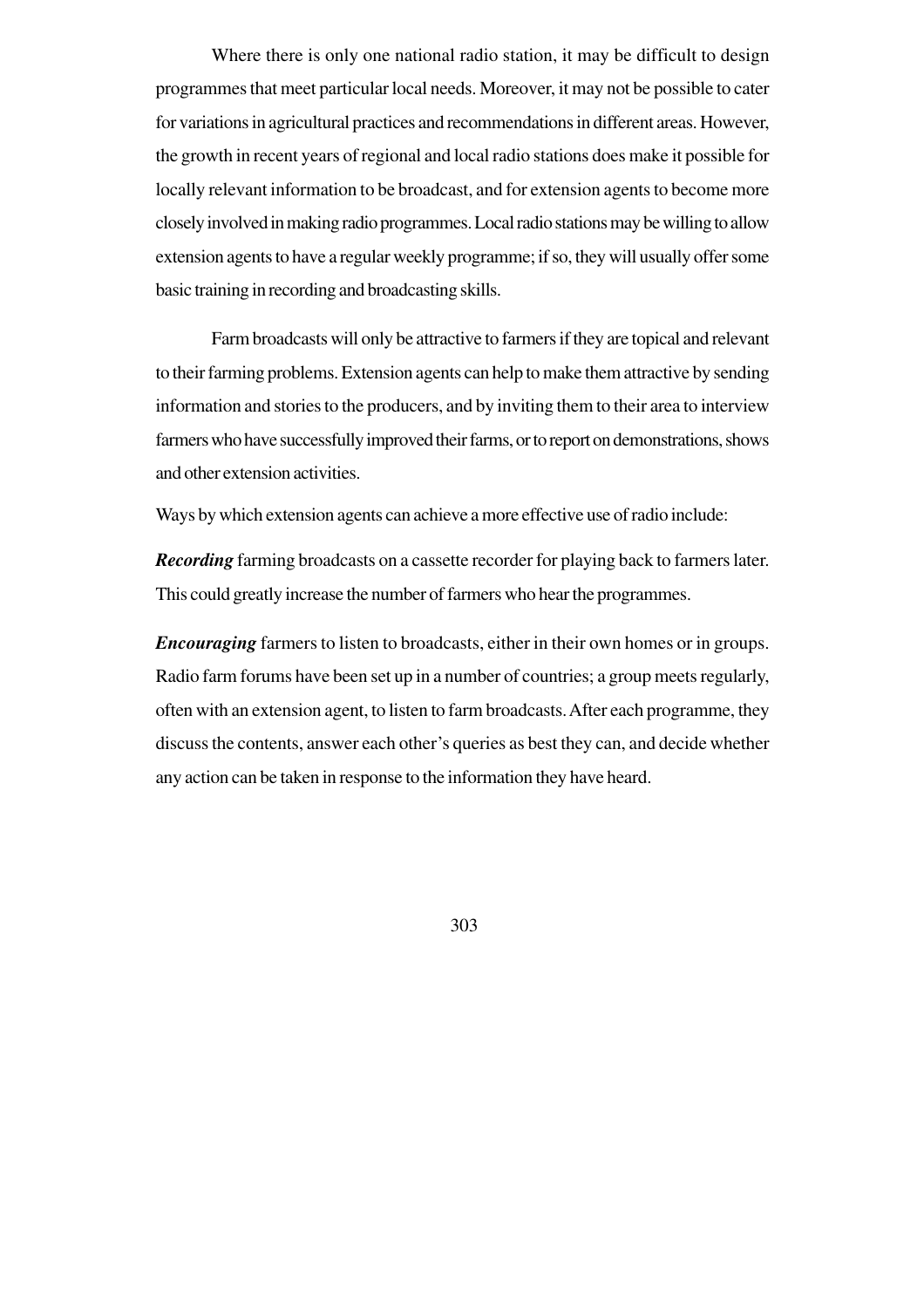**Stimulating** the habit of listening to farming broadcasts, and the expectation of gaining useful information from the radio. This can be done by the extension agent listening to the programmes and talking about the contents in his contacts with farmers.

Many extension agents will at some time have an opportunity to speak over the radio. They may be asked to interview farmers in their area or perhaps give a short talk themselves.

## *Film*

The main advantage of film as a mass medium for extension is that it is visual; the audience can see as well as hear the information it contains. It is easier to hold an audience's attention when they have something to look at. It also makes it possible to explain things that are difficult to describe in words, for example, the colour and shape of an insect pest or the correct way to transplant seedlings. Moreover, by using close-up shots and slow motion, action can be shown in far greater detail than it is to see possible watching a live demonstration. Scenes from different places and times can be brought together in order to teach processes that cannot normally be seen directly. The causes of erosion, for example, can be demonstrated dramatically by showing how a hilltop stripped of trees no longer prevents rain-water running down the slope, creating gullies and removing topsoil. Similarly, the benefits of regular weeding can be shown by filming crops in two contrasting fields at different stages of growth. Once a film has been made, many copies can be produced with the result that thousands can then watch the film at the same time.

Films come in two formats: 16 mm and 8 mm. Most cinema and educational films are in the larger 16-mm format. Equipment and production costs for 8-mm films are much lower, but because the picture quality is not quite so good and the projected picture size is relatively small, 8 mm has until recently been regarded as suitable for amateur domestic use only. As equipment improves, however, more organizations are producing training and educational films in 8-mm format. An 8-mm film cannot be shown on a projector made for 16-mm films or vice versa. Whichever format of film is to be used, it is necessary to have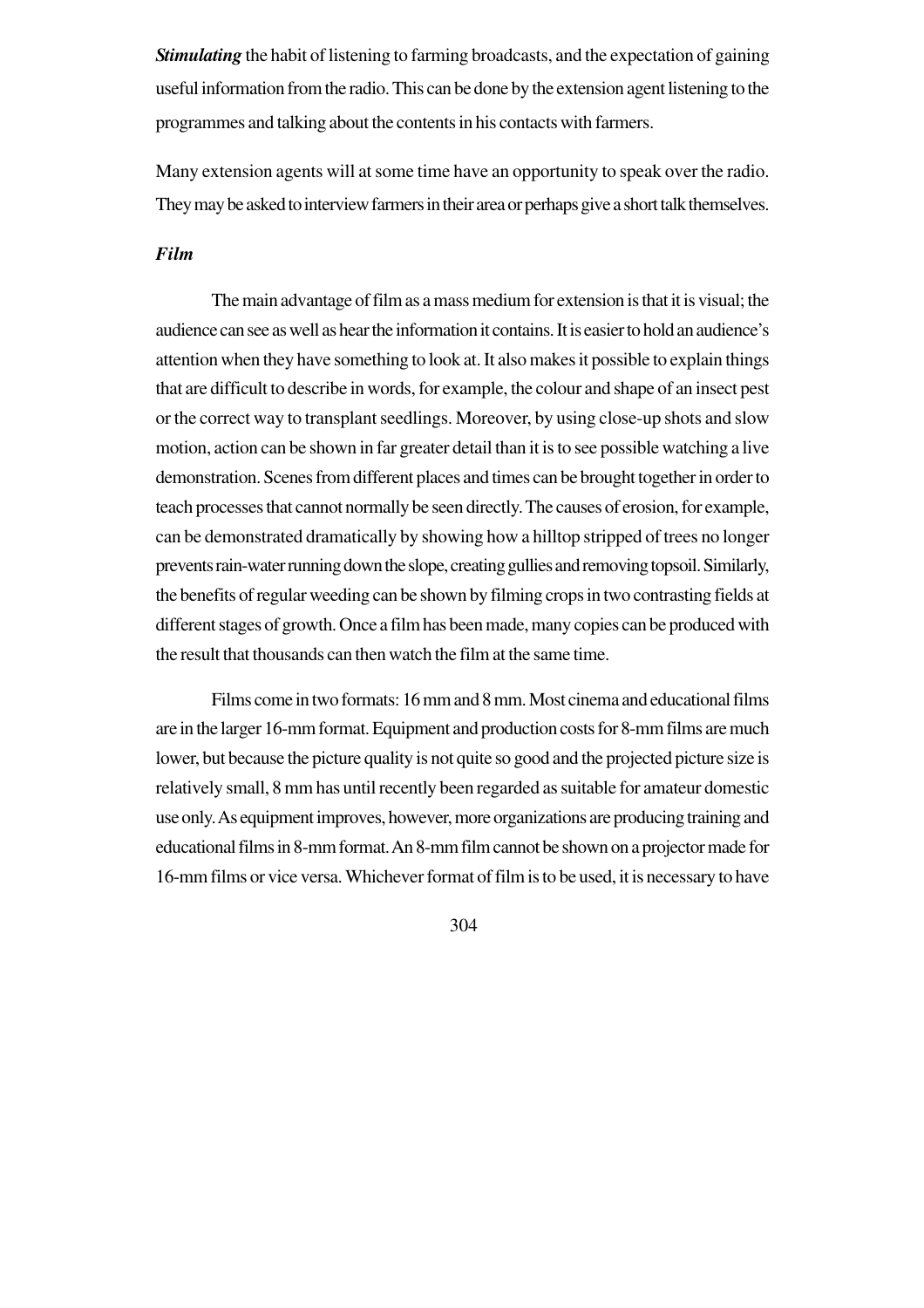a projector; a screen or a white wall on which to project the film; a loudspeaker for the film's soundtrack (unless it has no soundtrack, in which case the extension agent may need a microphone, amplifier and loudspeaker so that he can give his own commentary); and a power source, which will either be mains electricity or a generator. If a generator is used, it should be as far away as possible from the projector and the audience so that its noise does not distract them from the film.

Because films require this cumbersome equipment, it is not practical for the extension agent to show them in villages unless he has motor transport. It is more common for mobile cinema vans to bring films to rural areas, or for films to be shown in schools and rural training centres where equipment is available.

Film has a number of other limitations as a medium for rural extension. A film may take several months to produce since filming, processing, editing and copying all take time. Films are also expensive to make, and are worth making only if they can be shown many times over a number of years. They are, therefore not a good medium for topical information which soon becomes out of date.

The films seen by rural audiences have often been made in areas that are very different from those where they are shown. It may be difficult for the audience to relate their own farming to the crops, livestock, farm implements, people and housing that they see on the screen. The content may therefore seem of little relevance to them. Furthermore, there is no opportunity for a dialogue between film producer and farmer. Extension agents should, therefore, preview a film wherever possible, be prepared to explain the relevance of the information it contains whenever the details may be unfamiliar to local farmers, and be ready to answer farmers' questions afterwards. Finally, like radio programmes, a film is over very quickly and there is no permanent record of what was seen and heard.

An extension agent should only use a film when it fits in with his extension programme. If farmers are interested in dairy farming, then a film on the topic can give some ideas about the equipment, breeds of cattle and forms of organization they might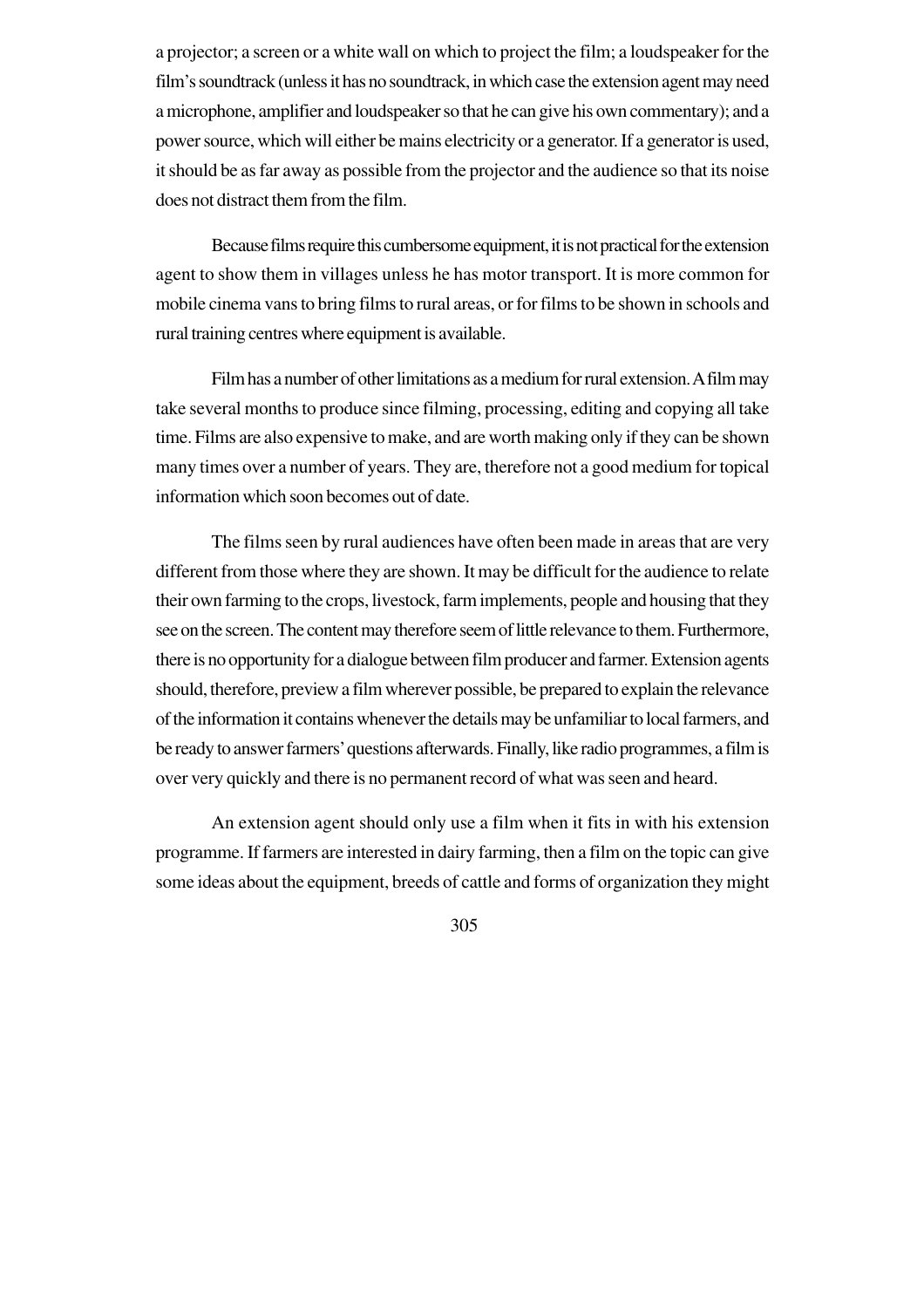need. Again, if an agent wishes to spread awareness of the dangers of soil erosion, a suitable film could explain the causes and effects as well as control measures.

When using film for extension purposes, an agent should keep the following points in mind.

*Select* films which fit in with the extension programme.

*Publicize* the film, after selecting a suitable date and venue in consultation with local leaders. Films are best shown in the evening; if the weather is suitable, the film can be projected against the outside white wall of a school or other building.

*View* the film in advance, and decide if the information needs to be adjusted to suit local conditions. This can be done either by speaking to the audience afterwards, or by turning the sound commentary off and giving a verbal explanation while the film is being shown.

*Try out* the equipment, especially if there is to be no technician present. It is useful to know how to change the bulb in the projector, for example, as these occasionally break.

*Follow up* the film by discussion and questions to help the audience to understand the content, relate it to their own situation and remember it.

## *Television and video*

Television, like film, combines vision with sound and like radio, it can also be an instant medium, transmitting information directly to a mass audience. Television signals can be broadcast from a land-based transmitter, by satellite or through cables. However, in many countries, television transmission and sets are still restricted to urban areas, and the potential of television for rural extension will remain low until sets become more widely available. Television sets are much more expensive to buy and repair than radios, and programme production costs are also far higher. Where television has been used for rural extension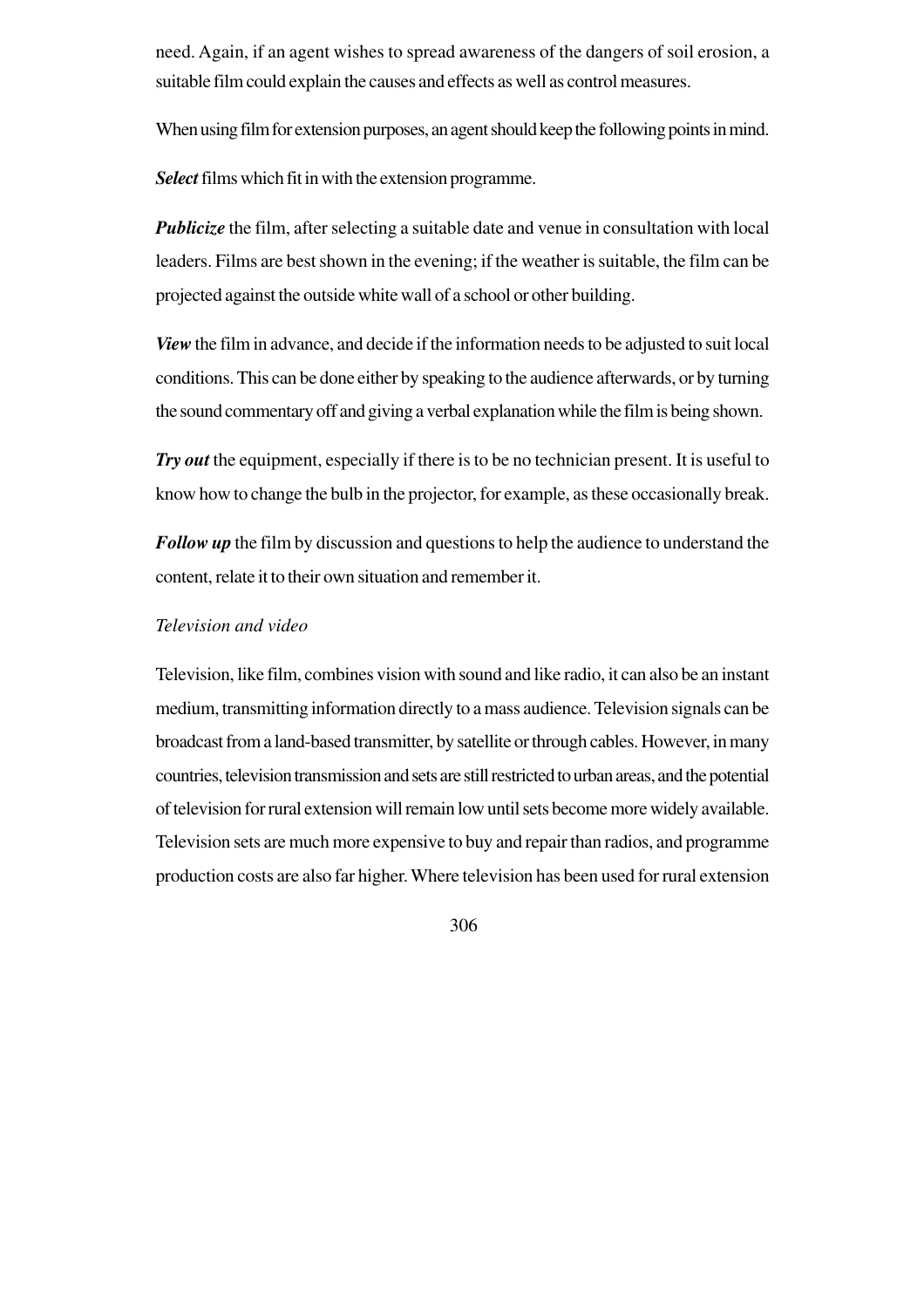communication, access and impact have been increased by group viewing followed by discussion.

Video combines most of the advantages of film and of audio cassettes. Using a video camera, picture and sound are recorded on a magnetic tape and are then immediately available for viewing on a monitor or television set. This enables the production team to re-record any material that is not satisfactory. As with audio cassettes, unwanted information can be removed and the tape reused.

As a mass medium, video has more to offer than film, since video programmes can be made far more quickly in multiple copies, and the lightweight video cassettes are relatively easy to distribute. As video equipment - television monitors and video cassette recorders - becomes more robust, it will be possible to use mobile units to show up-todate programmes, made within the country and even within the area, to large numbers of rural families. The tape can be slowed down, wound back to repeat a particular action, or held on a particular frame while the extension agent explains a point. The same mobile units could carry portable video cameras to collect material for new programmes. The main limitation to viewing is that only 20 to 30 people can satisfactorily watch a video programme on a normal television set, while several hundred can see a film projected on to a large screen.

#### *Printed media*

Printed media can combine words, pictures and diagrams to convey accurate and clear information. Their great advantage is that they can be looked at for as long as the viewer wishes, and can be referred to again and again. This makes them ideal as permanent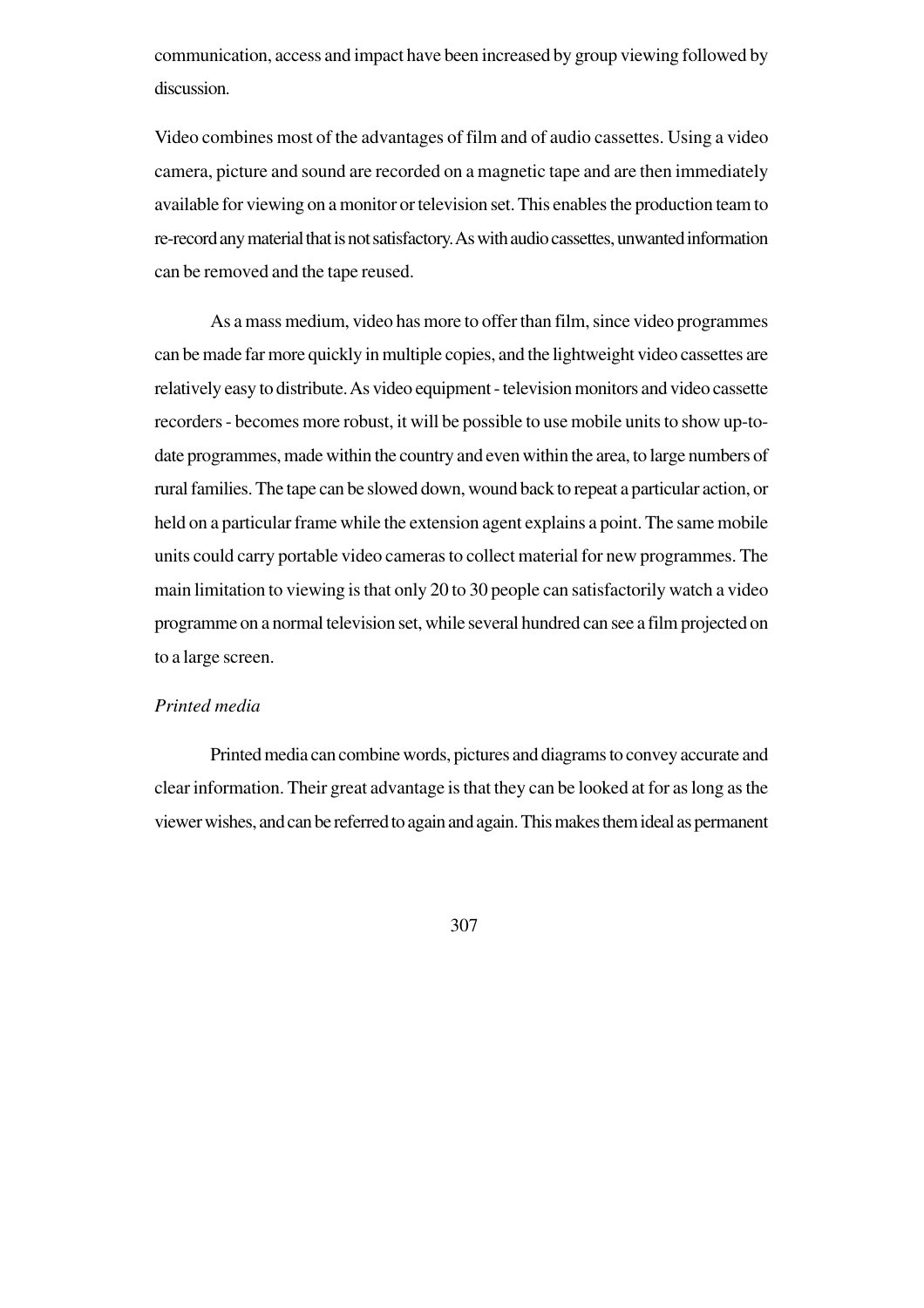reminders of extension messages. However, they are only useful in areas where a reasonable proportion of the population can read.

Printed media used in extension include posters, leaflets, circular letters, newspapers and magazines.

*Posters* are useful for publicizing forthcoming events and for reinforcing messages that farmers receive through other media. They should be displayed in prominent places where a lot of people regularly pass by. The most effective posters carry a simple message, catch people's attention and are easy to interpret.

*Leaflets* can summarize the main points of a talk or demonstration, or provide detailed information that would not be remembered simply by hearing it, such as fertilizer application rates or names of seed varieties.

*Circular letters* are used to publicize local extension activities, to give timely information on local farm problems and to summarize results of demonstrations so that the many farmers who cannot attend them may still benefit.

*Newspapers* are not widely available in rural areas. However, local leaders often read newspapers, and a regular column on agricultural topics is useful to create awareness of new ideas and to inform people of what other groups or communities are doing.

Printed media can be either very sophisticated, with colour photographs and a variety of lettering styles, requiring expensive equipment that is only available in large cities, or produced simply and cheaply using equipment found in many local extension offices, such as a typewriter, stencils, a duplicator and a photocopier. This simpler technology makes it possible for extension agents to produce leaflets and circular letters that are relevant to their area and can be made available quickly to farmers. With the use of two duplicators -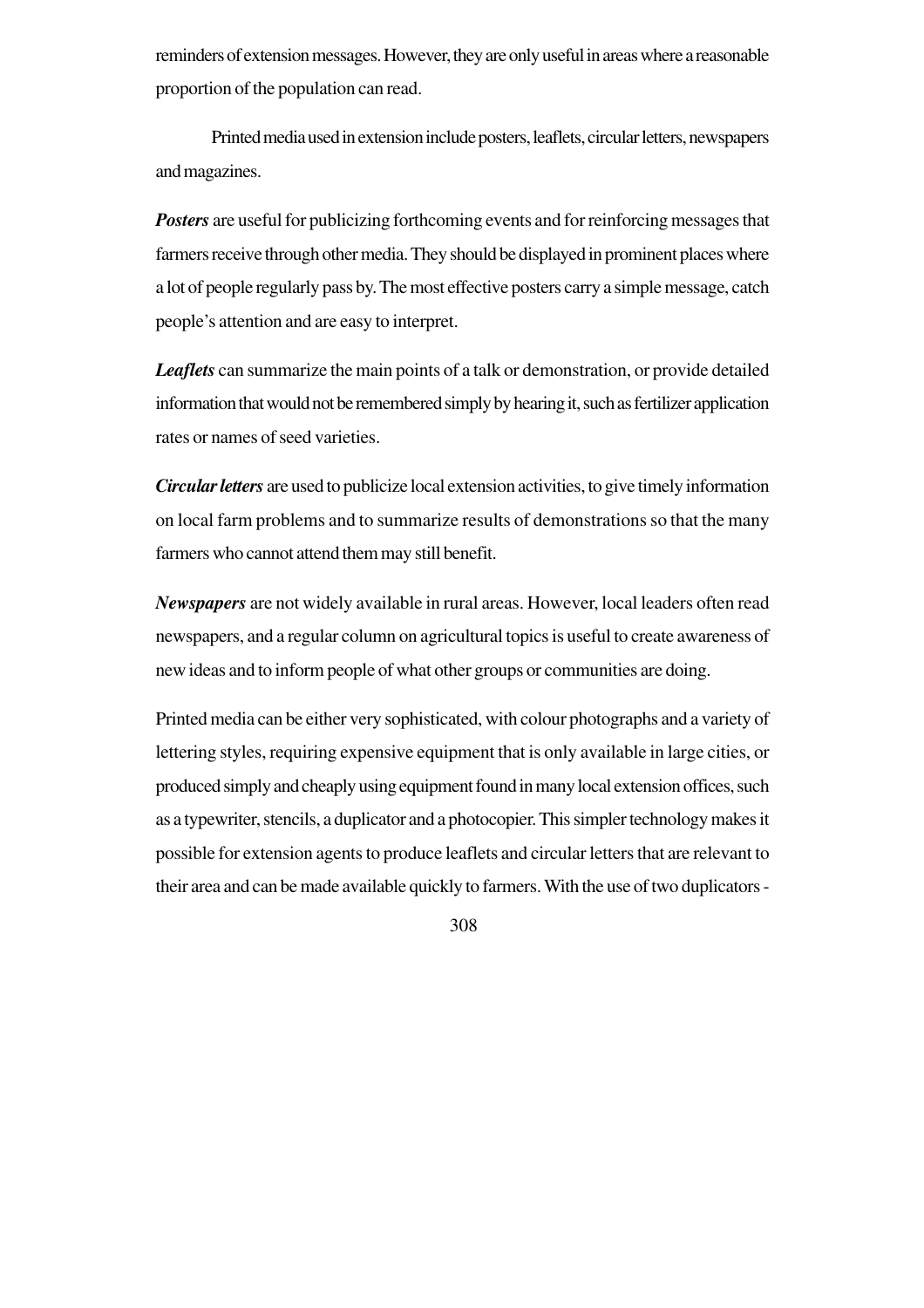one with black and one with red ink- quite attractive leaflets can be produced. Stencil duplicators cannot reproduce photographs, so illustrations must be limited to simple outline drawings and diagrams. Modern photocopiers, however, can produce reasonable copies of black-and-white photographs.

Where the extension agent is using printed material that has been mass produced, he should make sure that it complements his extension activities. Posters may be used, for example, to draw attention to a topic related to a later demonstration, but printed material that the farmer does not see as relevant to what the extension agent does or says will have little impact.

Printed media are of little use if they are not distributed. Expensively produced posters, leaflets and magazines should not be allowed to gather dust on extension office shelves: they should be made widely available and farmers should be encouraged to look at and discuss them. Posters should be replaced regularly with new ones. In addition, where printed material proves to be irrelevant or difficult for farmers to understand, those who produced them ought to be informed so that improvements can be made. Posters and leaflets that seem clear to the extension agent may not be fully understood by farmers. Whenever possible, the agent should help to explain their meaning. In time, farmers will become used to the ways in which pictures and words convey information and will find it increasingly easy to interpret printed media.

When the agent is preparing his own printed media, or material is being produced to his specifications, the following stages offer a very useful guide. They apply equally to posters, leaflets, circular letters and newspaper articles.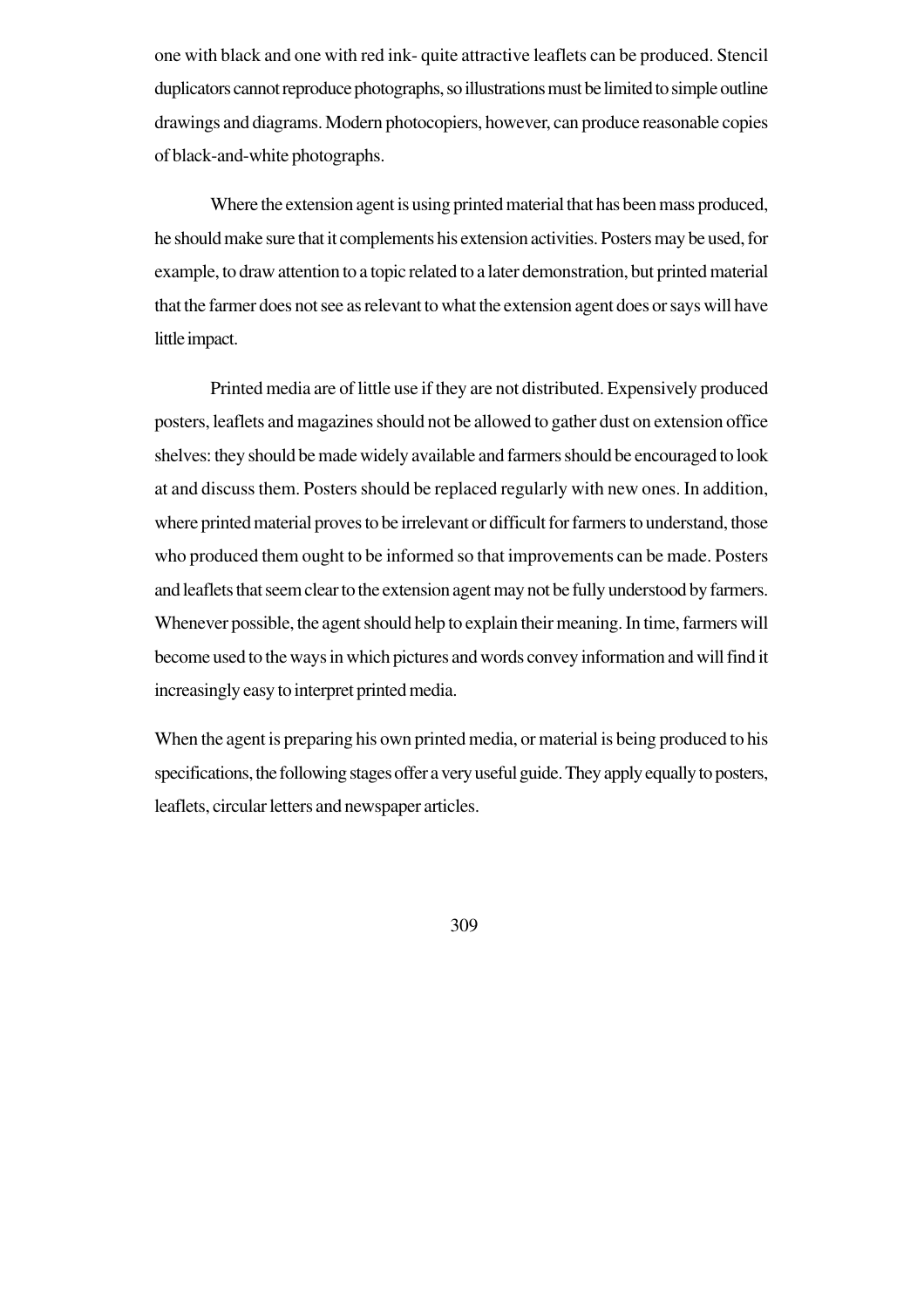*Define the context.* The agent should be clear about the purpose of the material. Is it intended to create awareness and stimulate people to seek more detailed information? Or to remind farmers of what they have learned? Or to provide detailed technical information and serve as a reference for future use? The agent also needs to know how the material will be used by the audience. Will it be seen casually as people pass by a notice-board? Will it be studied individually in the home, or discussed at a group meeting?

*Know the audience*. Before planning the content, the agent needs information about the particular audience: their knowledge and attitudes concerning the subject-matter of the information, and their farming practices.

*Decide on content.* The information must be relevant to farmers' needs, and the content and amount of information should also suit the context in which the media will be used. A poster, for example, should contain one simple message in large, readable type that can be interpreted quickly by a passerby.

*Attract attention.*The material must be attractive at first glance. Only if a person's attention is caught by a leaflet or a poster will he spend the necessary time to look at, read and absorb the information it contains. This can be helped by short, boldly printed headings, eye-catching pictures and sufficient empty space to prevent it from looking too dense or cluttered.

*Structure the information.*The agent can help farmers to understand and remember the information by dividing the contents into sections that lead logically from one to another, and by the use of headings and underlining to bring out the main points.

*Pre-test.*All locally produced material should be pre-tested before use. It can be shown to a few people from the target group, who should then be asked what information they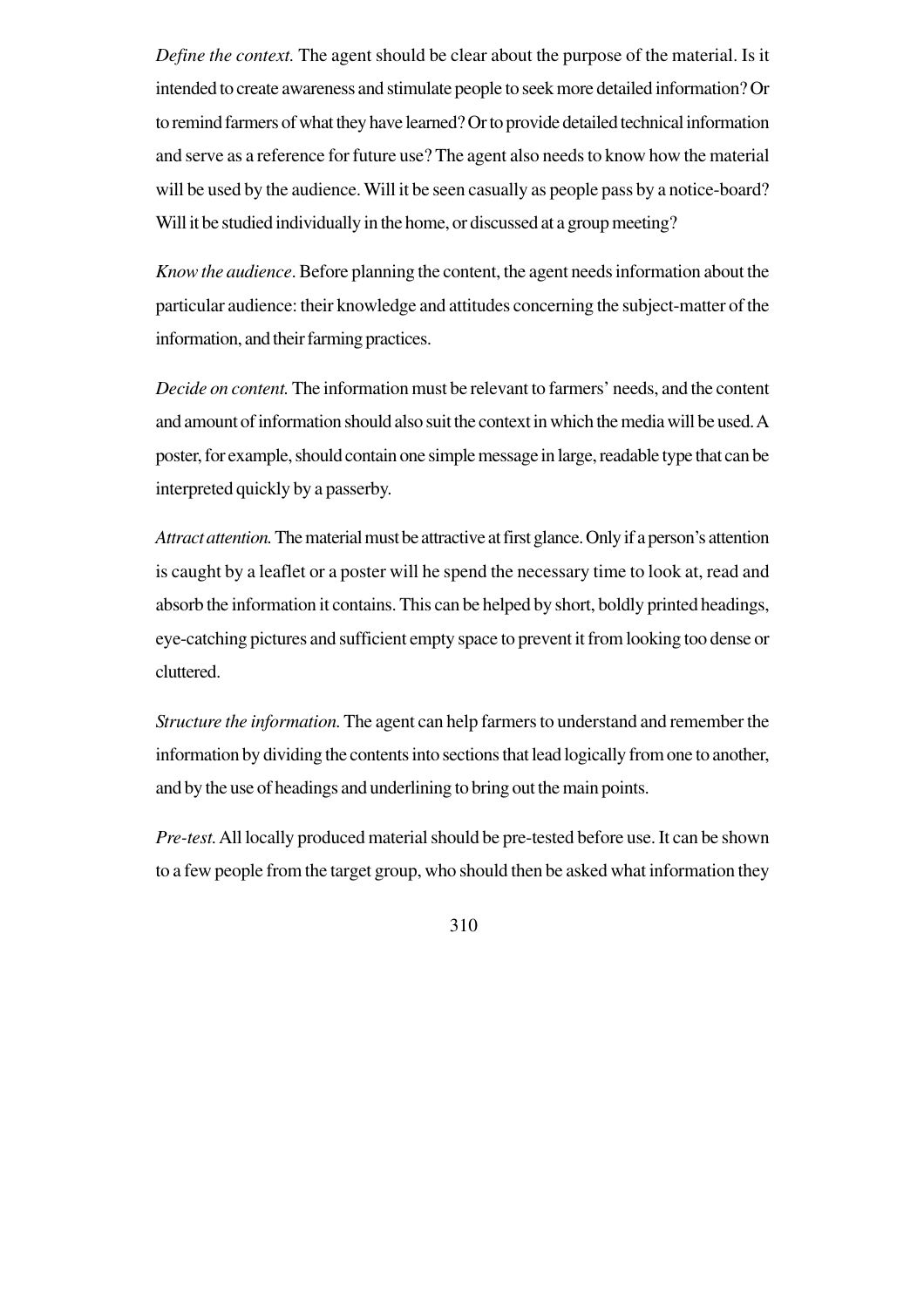have learned from it. This gives an opportunity to improve the material, if necessary, before beginning final production.

## *Exhibits and displays*

Apart from being a useful way of sharing information, an attractive, neat display suggests to people that the extension agent and his organization are efficient and keen to communicate. Displays are suitable for notice boards inside and outside extension offices, at demonstration plots (where the progress of the demonstration can be recorded in pictures), and at agricultural shows. Although a good display can take quite a long time to prepare, it will be seen by many people. With displays on permanent notice-boards, it is important that the material be changed regularly so that people develop the habit of looking there for up-todate information.

A display should stick to a single theme broken down into a small number of messages. It should include several pictures (preferably photographs) and diagrams which must be clearly labelled. If there is a lot of printed text that is not broken up by pictures, the display will look dull and fail to attract attention.

## *Campaigns*

In an extension campaign, several media are used in a coordinated way and over a limited period of time in order to achieve a particular extension objective. The advantage of campaigns is that the media can support and reinforce one another. The disadvantage is that campaigns can take a lot of time and effort to plan. Often the extension agent will be involved in campaigns planned by staff at national or regional level. His role will be to make local arrangements for meetings, film shows, demonstrations advance publicity, accommodation for visiting staff and distribution of printed material.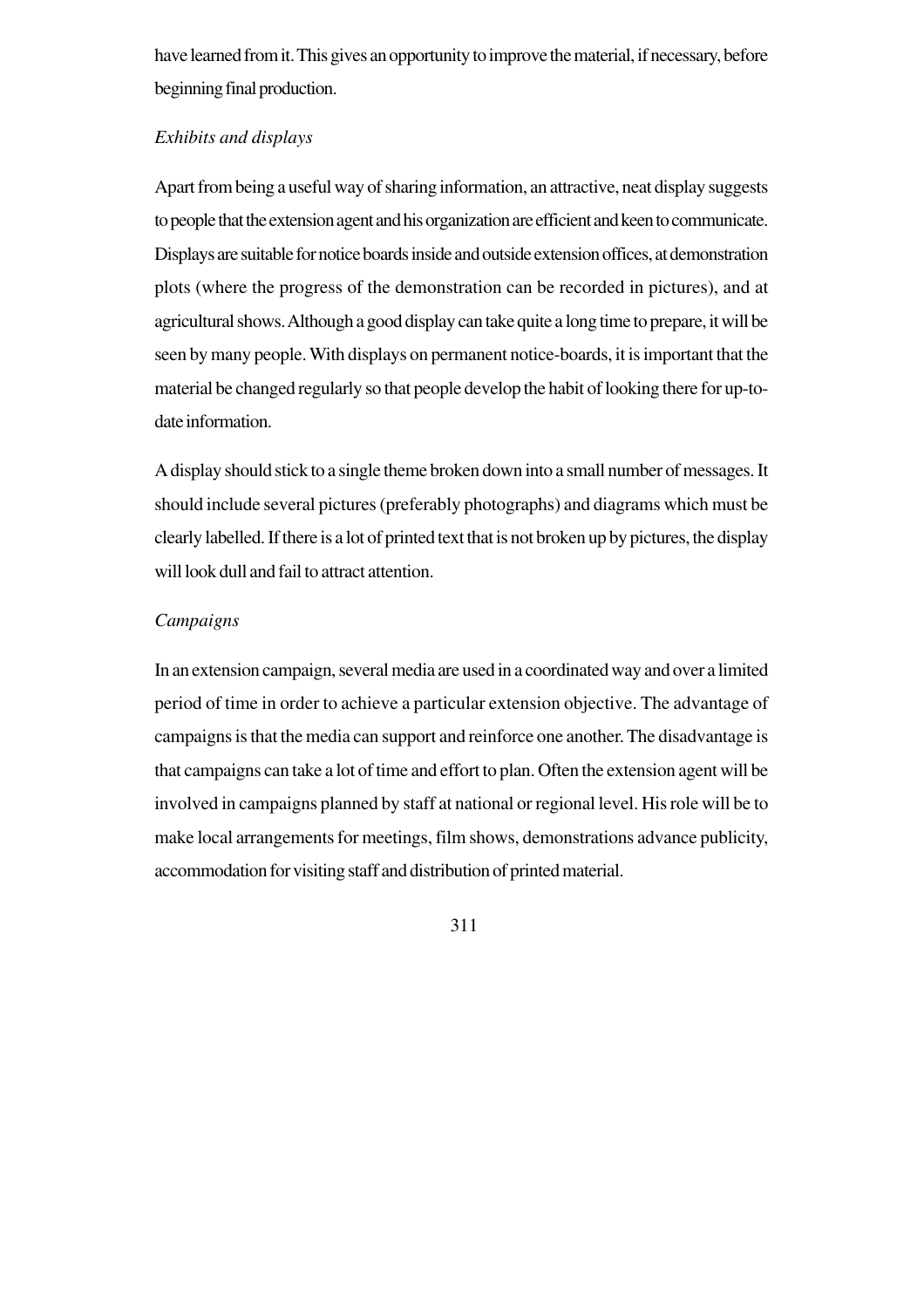An extension agent can also plan his own local campaigns. A campaign can be useful in situations where the farmers of an area face a common problem for which there is a solution which could readily be adopted. Campaigns require careful planning to make the best use of all extension methods and media available. Principles of extension planning and guidelines for the various methods and media should be used in planning campaigns.

## *Traditional media*

Traditional forms of entertainment can also be used as extension media. Songs, dances and plays can convey information in an interesting way. Even when they are prepared in advance, they can be adapted at the last minute to cater to local situations and response from the audience. No modern technology is required and these media are especially useful where literacy levels are low. By involving local people in preparing the plot of a play, extension agents can stimulate the process of problem analysis, which is a fundamental part of the educational aspect of extension.

#### **Check Your Progress**

\_\_\_\_\_\_\_\_\_\_\_\_\_\_\_\_\_\_\_\_\_\_\_\_\_\_\_\_\_\_\_\_\_\_\_\_\_\_\_\_\_\_\_\_\_\_\_\_\_\_\_\_\_\_\_\_\_\_\_\_\_\_\_\_\_\_\_\_\_\_\_\_\_\_\_\_\_\_\_\_\_\_\_\_\_\_\_\_\_\_\_\_\_\_\_\_\_\_\_\_\_\_\_\_\_\_\_\_\_\_\_\_\_\_\_\_\_\_\_\_\_\_\_\_\_\_\_\_\_\_\_\_\_\_\_\_\_\_\_\_\_\_\_\_\_\_\_\_\_\_\_

\_\_\_\_\_\_\_\_\_\_\_\_\_\_\_\_\_\_\_\_\_\_\_\_\_\_\_\_\_\_\_\_\_\_\_\_\_\_\_\_\_\_\_\_\_\_\_\_\_\_\_\_\_\_\_\_\_\_\_\_\_\_\_\_\_

Note: a) Write your answer in the space given below.

b) Check your answers with those given at the end of the lesson.

i) Write a brief note on health problems of children.

ii) How can mass media be used in extension?

312

\_\_\_\_\_\_\_\_\_\_\_\_\_\_\_\_\_\_\_\_\_\_\_\_\_\_\_\_\_\_\_\_\_\_\_\_\_\_\_\_\_\_\_\_\_\_\_\_\_\_\_\_\_\_\_\_\_\_\_\_\_\_\_\_\_\_\_\_\_\_\_\_\_\_\_\_\_\_\_\_\_\_\_\_\_\_\_\_\_\_\_\_\_\_\_\_\_\_\_\_\_\_\_\_\_\_\_\_\_\_\_\_\_\_\_\_\_\_\_\_\_\_\_\_\_\_\_\_\_\_\_\_\_\_\_\_\_\_\_\_\_\_\_\_\_\_\_\_\_\_\_\_\_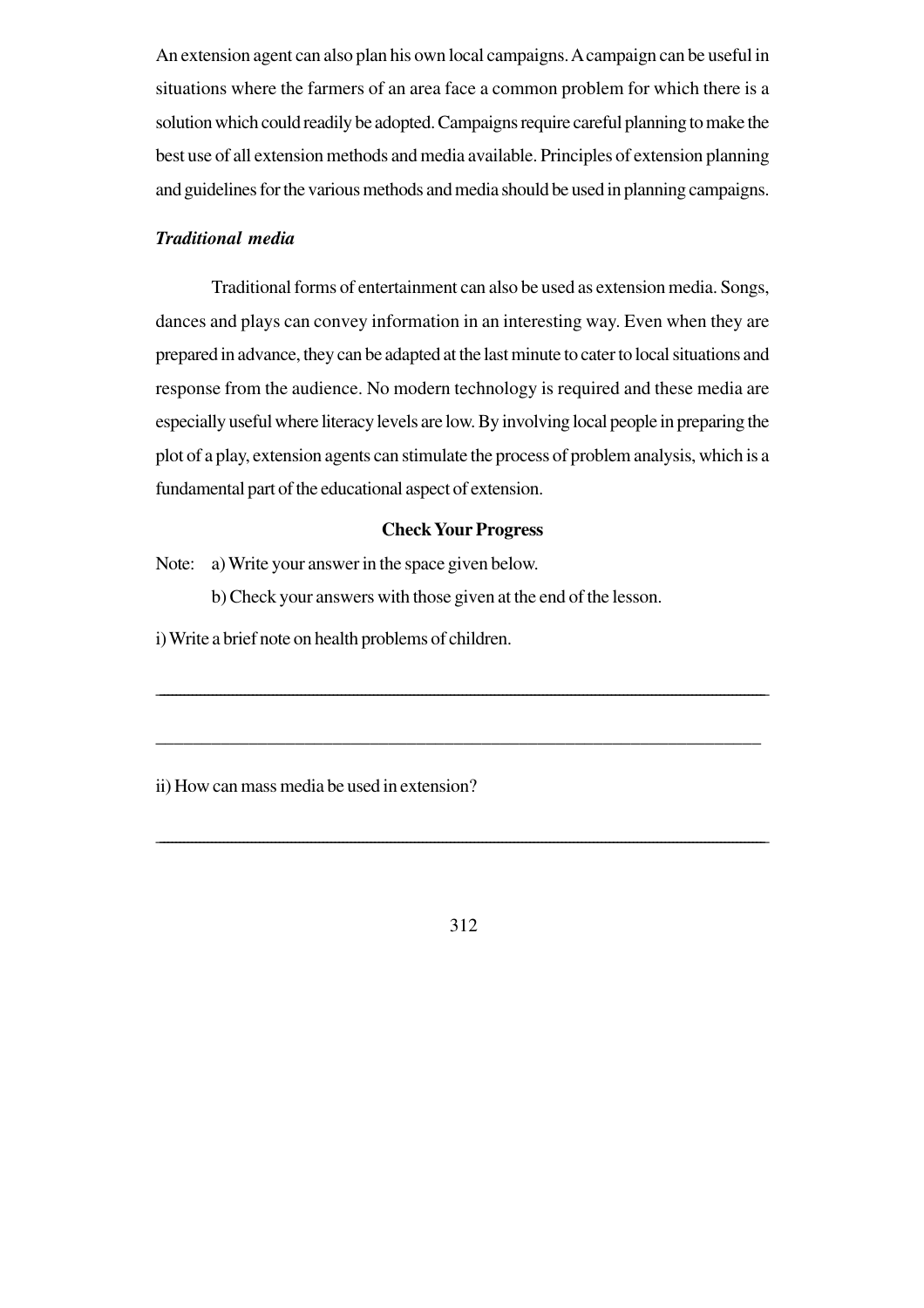#### **19.8 LET US SUM UP**

Women and children are highly vulnerable group of our society. They tend to face many problems which require intervention and the extension worker can help improve the status of women and children. Communication is an essential feature of extension. Mass media format like radio, T.V, films, printed material can be employed to make the extension work more effective.

## **19.9 ANSWERS TO CHECK YOUR PROGRESS**

**1.** Diarrhoea and malnutrition are two of India's biggest killers of children under the age of 5. Along with poor access to nutritious foods, both these issues are linked to poor hygiene, as infections trigger mineral depletion and loss of appetite. India finds prominent mention in the annual global tally of deaths of children under the age of 5. For every 1,000 live births, 42 die, and every 20 seconds a child dies from preventable causes like pneumonia, preterm and birth complications, newborn infections, diarrhoea and malaria. National Family Health Survey (NFHS) India 2006 estimates show that 61 million children under the age of 5 are stunted, and 53 million are underweight. Another 25 million have a low weight to height ratio. One-third of the world's 'wasted' children live in India, and rampant in rural areas, among scheduled tribes.

**2.** Mass media is the most commonly used format of communication in extension. Mass media are those channels of communication which can expose large numbers of people to the same information at the same time. They include media which convey information by sound (radio, audio cassettes); moving pictures (television, film, video); and print (posters, newspapers, leaflets). The attraction of mass media to extension services is the high speed and low cost with which information can be communicated to people over a wide area.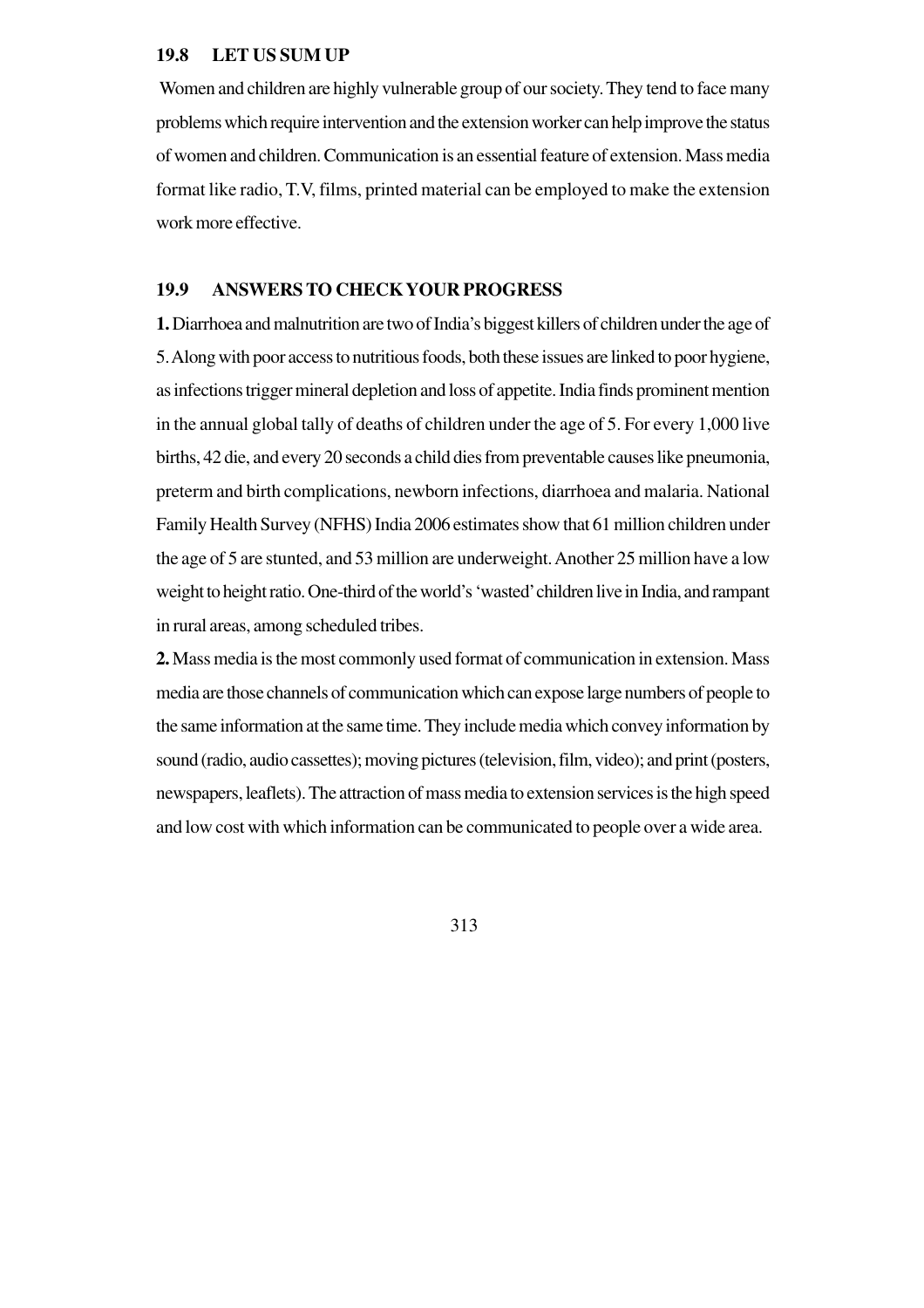## **19.10 LESSON END EXERCISE**

Q 1. Discuss the developmental problems of women.

Q 2. How is communication related to extension?

## **19.11 SUGGESTED READING**

1. B.P. Mohapatra (2016). Dimensions of Extension Education. New India Publishing Agency.

2. O.P. Dahama and O.P. Bhatnagar (2012). Education and Communication for Development. Oxford and IBH Publishing Co. Pvt. Ltd.: New Delhi.

3. S. Shekhar and S. Ahlawat (2013). Textbook of Home Science Extension Education. Daya Publishing House: New Delhi.

 4. S. Venkataiah (2001). New Dimensions of Extension Education. Anmol Publications Pvt Ltd: New Delhi.

5. S.V. Supe (2012). An introduction to Extension Education. Oxford and IBH Publishing Co. Pvt. Ltd.: New Delhi.

 6. V.K. Dubey and Indira Bishnoi (2008). Extension Education and Communication. New Age International Ltd., Publishers: New Delhi.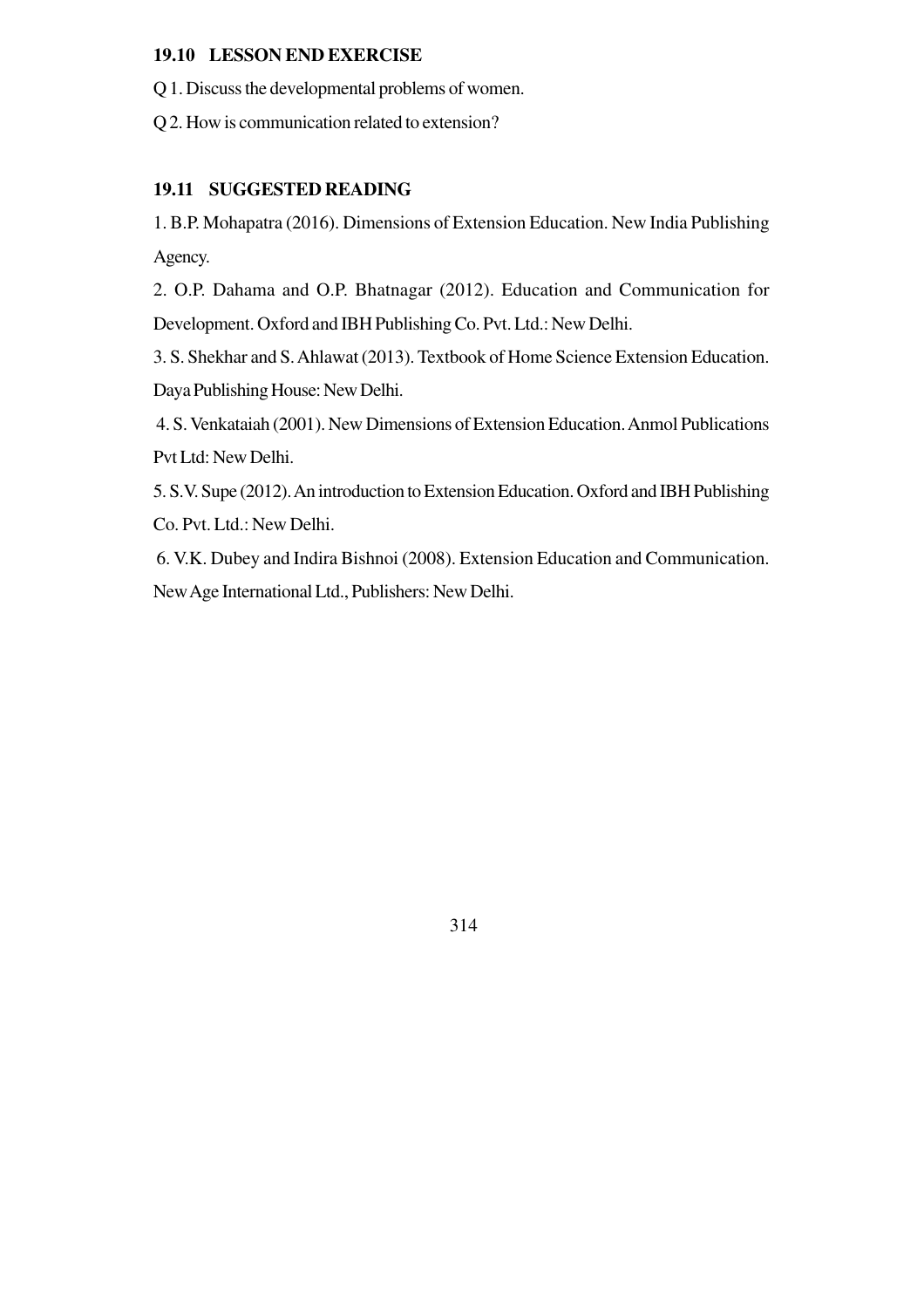## **AUDIO-VISUALAIDS IN EXTENSION, CLASSIFICATION OFAUDIO-VISUALAIDS**

### **Structure**

- 20.1 Introduction
- 20.2 Objectives
- 20.3 Audio visual aids An introduction
- 20.4 Classification of Audio-Visual Aids
- 20.5 Three Dimensional Aids.
- 20.6 Displays
- 20.7 Projected aids
- 20.8 Audio aids
- 20.9 Graphic aids
- 20.10 Let Us Sum Up
- 20.11 Answers to Check Your Progress
- 20.12 Lesson End Exercise
- 20.13 Suggested Reading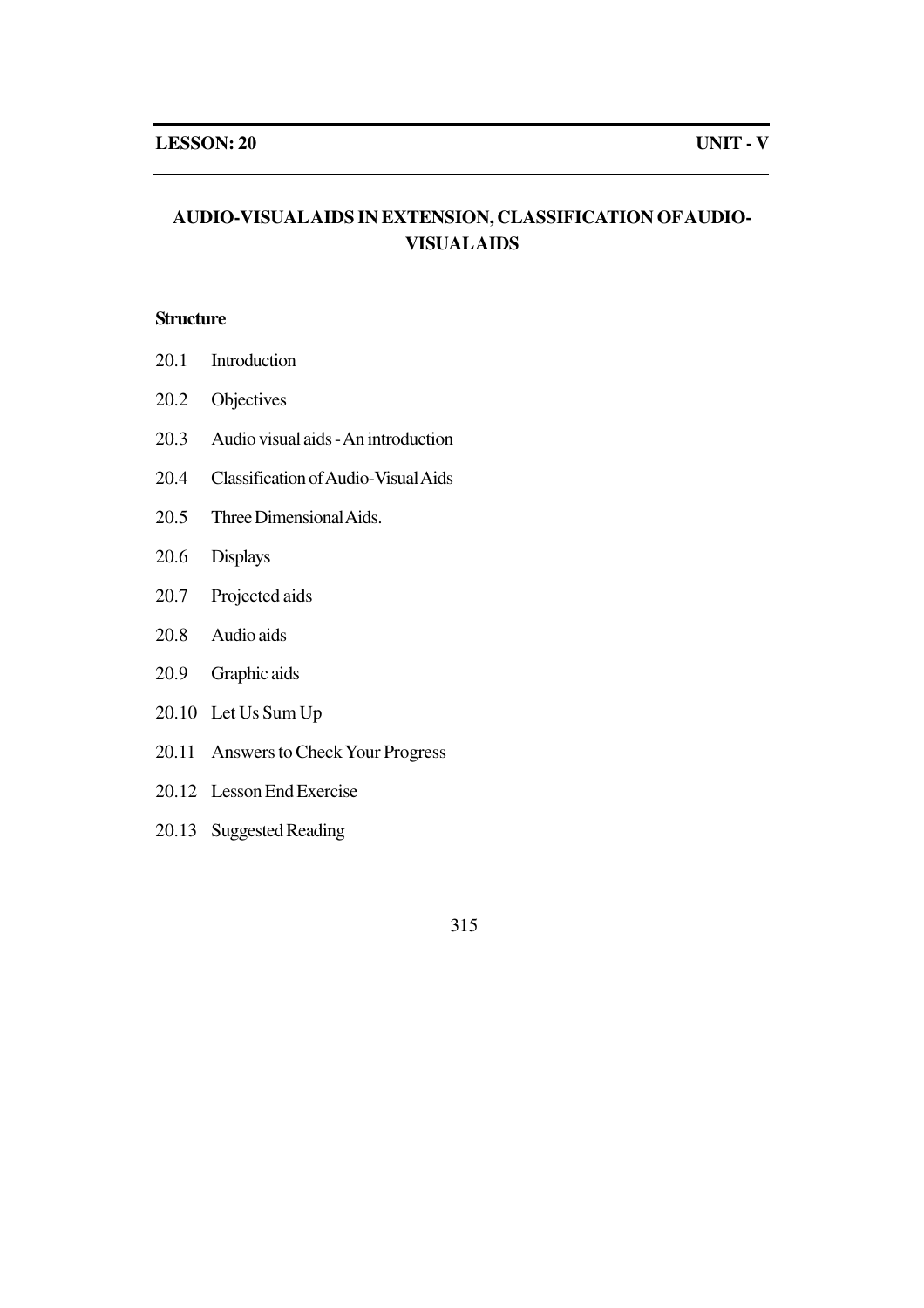#### **20.1 INTRODUCTION**

In the earlier lesson you have learned that women and children face many issues which require inputs from the extension worker. Communication is an essential part of the extension process. In fact, no sustainable development is possible without the integration of communication. In the present lesson we will learn about audio-visual aids and there classification.

## **20.2 OBJECTIVE**

After going through this chapter students will be able to understand meaning of Audio-visual aids and types of Audio-visual-aid

## **20.3 AUDIO-VISUALAIDS: AN INTRODUCTION**

Senses are primarily the sources of contact between the individual and his surroundings. Intellectual activity is stimulated through experiences arising from the senses. The total intellectual activity is based upon sense perceptions. Senses, get their information through direct, vicarious or representative and verbal or symbolic experiences. Aids which impress, the mind through the sense of sight are termed as the visual-aids, and aids which impress through the sense of hearing are called audio aids. The aids which impress the mind through the senses of both hearing and sight are called the 'audio-visual aids'. The sensory aids help pupils in self-expression of various forms which are helpful to learning. Audio-visual aids are convenient teaching tools to help pupils understand the ideas which teachers communicate. They help to communicate ideas directly and effectively. Educationally, audio-visual aids help to communicate interest in learning, economics time and effort, reduce verbalism in teachers and impart broad education to the pupils. When aids and films pertaining to other countries are used, international understanding is promoted.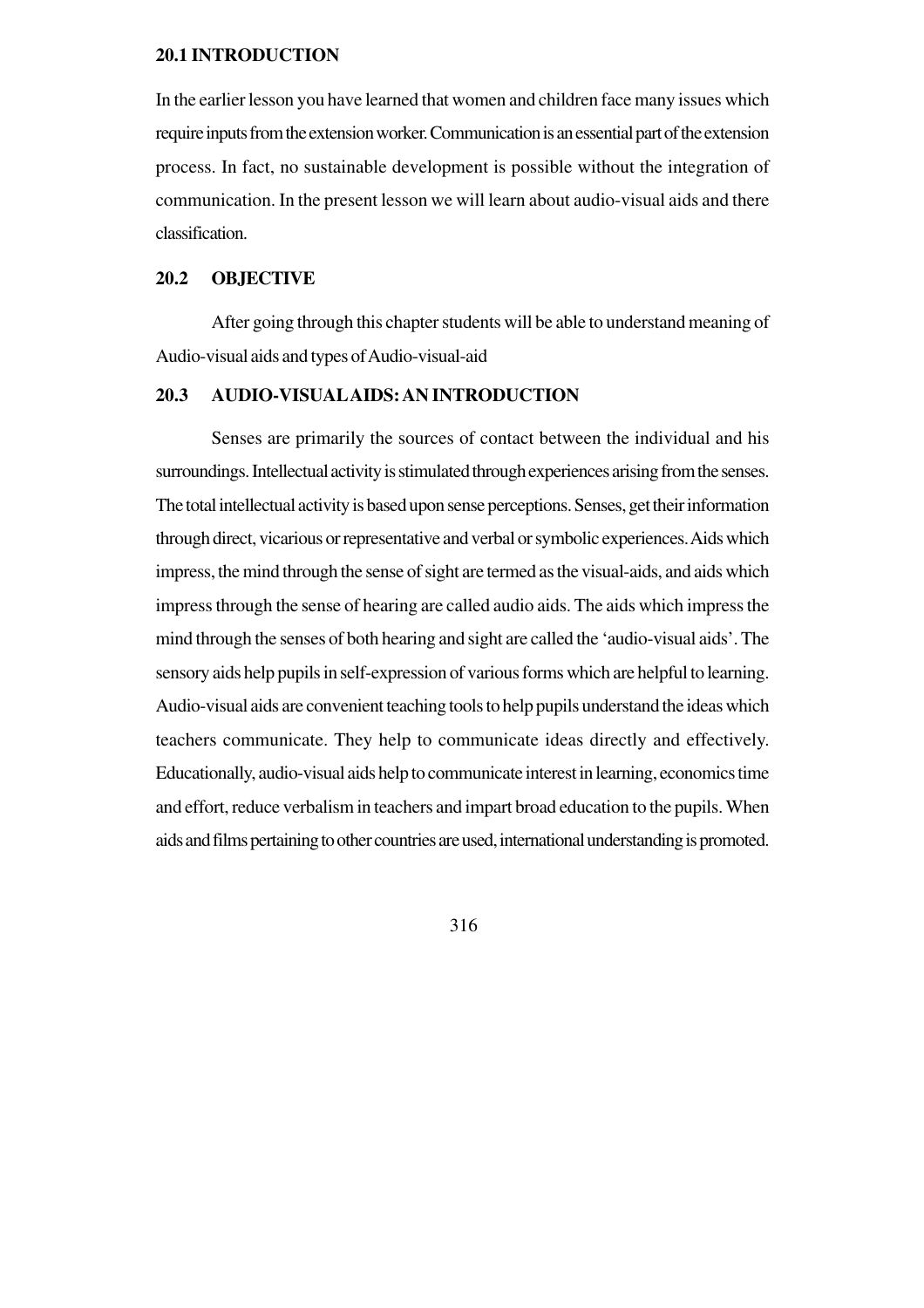Audio-Visual aids provide variety in the class-room procedures. Psychologically audiovisual aids play a significant role in strengthening memory because they:

Make the learning atmosphere life-like, realistic and interesting. Thereby, pupils acquire a comprehensive understanding of the lesson. Facilitate by communicating to pupils of varying abilities and capacities.

- Make it possible for the teacher to convey the pupils abstractions meaning fully.
- Help pupils form accurate concepts.
- Enable pupils use different senses,

It is very necessary to keep some audio-visual aids for the purpose of teaching. It provides on effective learning experiences to the students.

Audio-Visual aids may also be collected from the state and centre government department of Education. Information and Broadcasting Education organisations, Red-Cross, etc. Without much difficulty a teacher may collect teaching aids such as pamphlets, charts, maps, graphs, exhibits. But educational film, film strips may be collected form the Ministry of Education, Health and community development. If possible some aids may be purchased by the school from different agencies concessional rates.

## **20.4 CLASSIFICATION OFAUDIO-VISUALAIDS**

Audio visual aids can be classified in different ways. Some of these are:

#### *According to Evolution:*

a) First generation media: Handmade charts, graphs, exhibits, models, hand-written materials etc.

b) Second generation media: Printed/ illustrated text, printed graphics, workbooks etc.

c) Third generation media: Photographs, slides, film-strips, films, recordings, radio, Telelecture etc.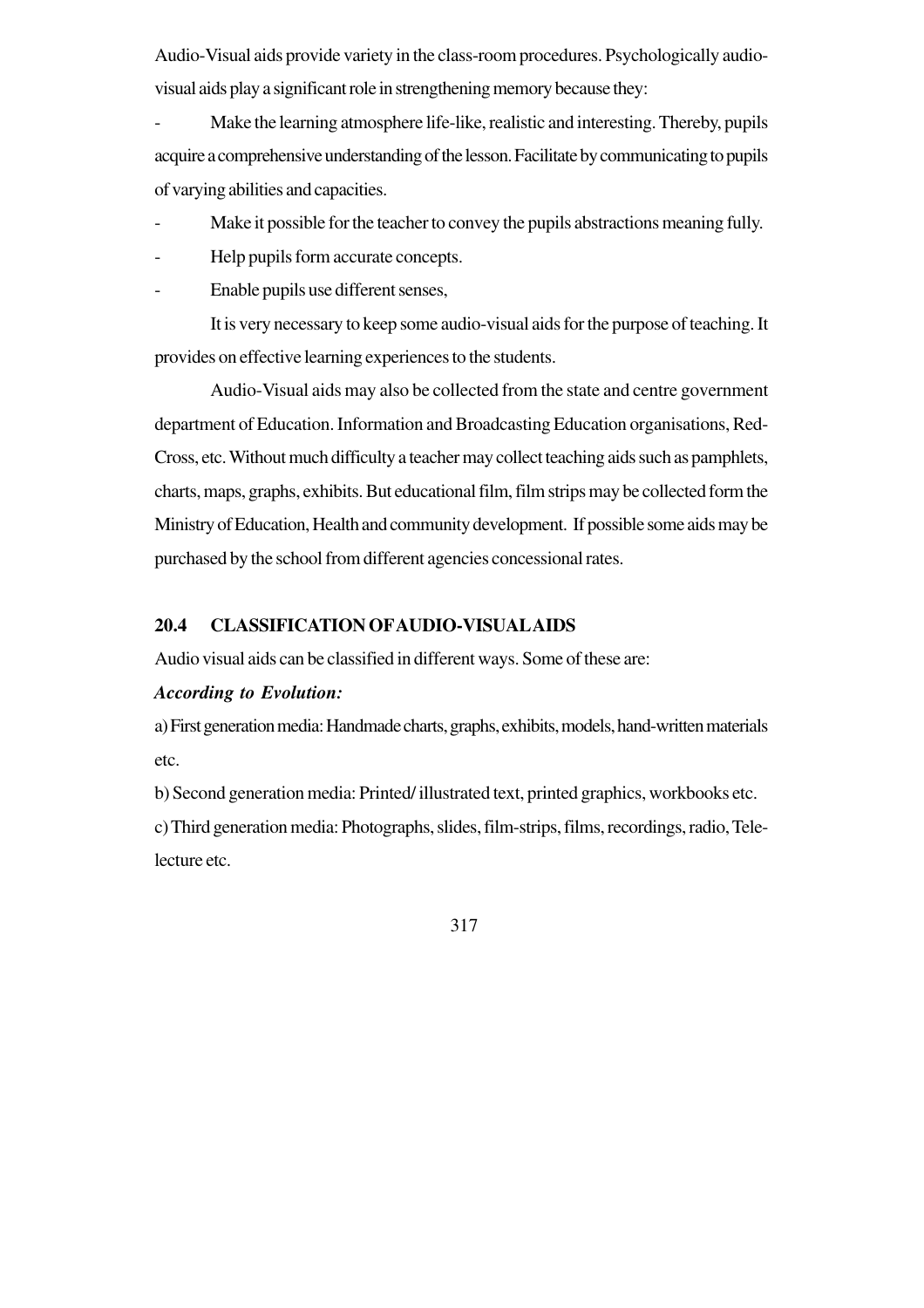d) Fourth generation media: Television, programmed instruction, language laboratories, electronic digital computers etc.

#### *According to Senses Involved:*

| Audio aids     | Audio-Visual aids         |
|----------------|---------------------------|
| Radio talks    | Motion pictures           |
| Tape recording | <b>Telecasts</b>          |
| Disc recoding  | Sound synchronized slides |
| Telephone      | Mobile                    |

## *According to Contribution to Learning:*

Dale (1965) categorized audio-visual aids in cone of experience according to their contribution to learning as follows: Direct purposeful experiences Contrived experiences Dramatized experiences Demonstration Field trips Television Motion pictures Recordings, radio, still pictures Visual symbols Verbal symbols

All teaching aids are educationally sound, only their selection should be carefully made on the basis of the specific socio-cultural and economic situation. Some are excellent for the individualised approach, and some for the group approach effectively. Modern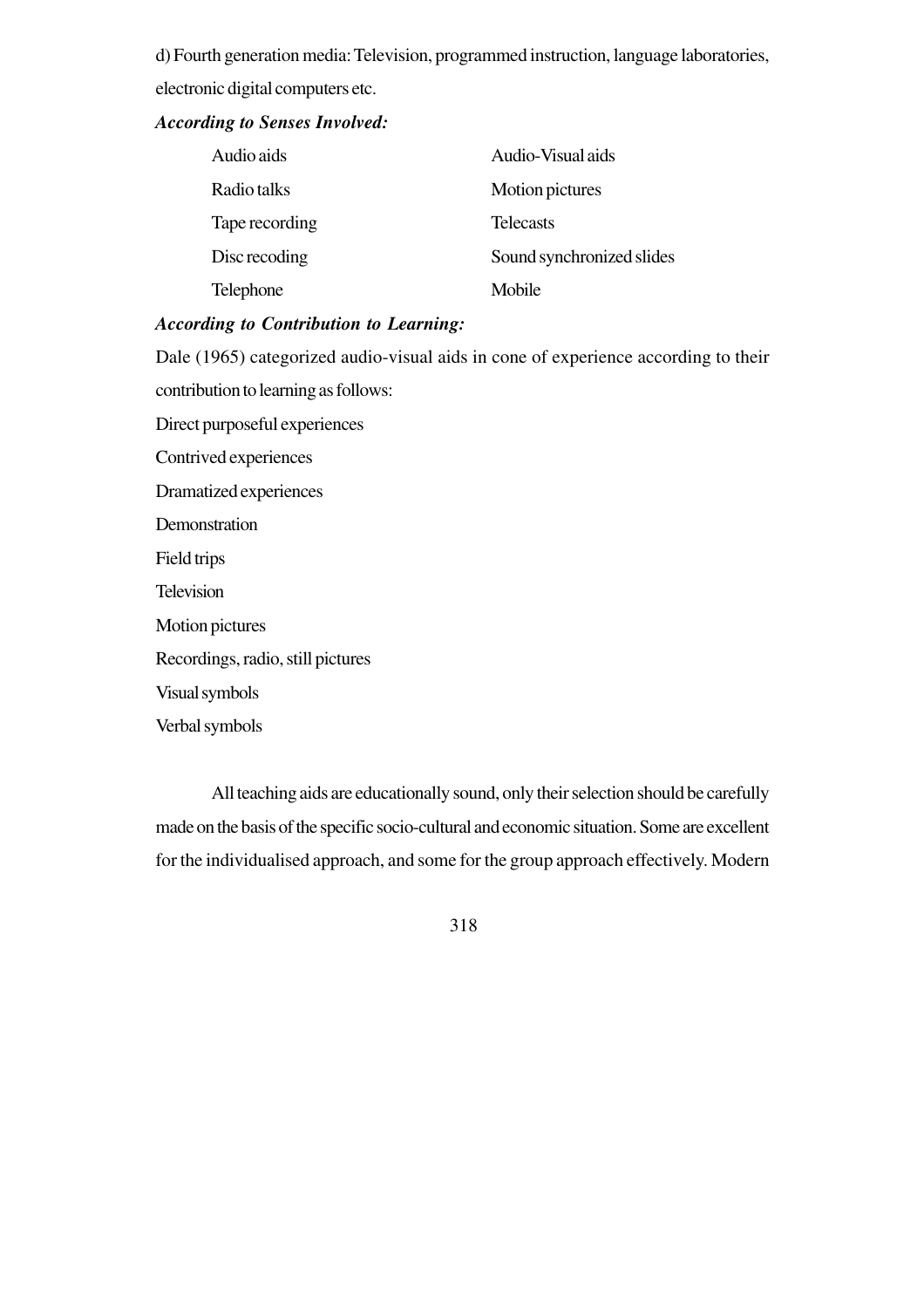efforts for mass education require use of new communication technologies such as motion pictures, video films and television broadcasts, which can provide enormous range and type of visual resources to the teacher. Furthermore, they help to overcome the problem of abstractness and barriers of time. Radio and, television broadcasts provide the latest news and help students to keep step with the knowledge explosion. They also help to raise the availability and quality of human resources. Various teaching aids depend primarily on one or two senses -vision, hearing, touch, smell and taste. No one aid can be recommended for all the types of learning and for all the types of learners.

## **20.5 THREE-DIMENSIONALAIDS**

Direct, purposeful experiences are not always available and if available, are not always unseable or applicable in making the teaching very effective. To teach a concept of wild life and its preservation, it may not be possible to visit all the wild life resorts and show all those animals to the students. Some experiences belong to remote, past or future and so it is not possible to experience them in reality. A real human eye or any other human organ may be available but for a detailed study they may prove to be useless as their handling may be awkward. Thus, sometimes, the real things are too large or too small for easy handling.

#### **i. Objects**

Objects are actual real things such as furniture, toys, refrigerators, pressure cookers, fruits, flowers, books etc. Many objects are easily available in the home or from friends, local markets, educational institutions and museums. One can present the objects in the class, either by displaying them in a show case, specially those which are rare, expensive and delicate or by placing them on tables for the whole class to see. One may pass them around among the students for closer viewed study, if the objects are small, unbreakable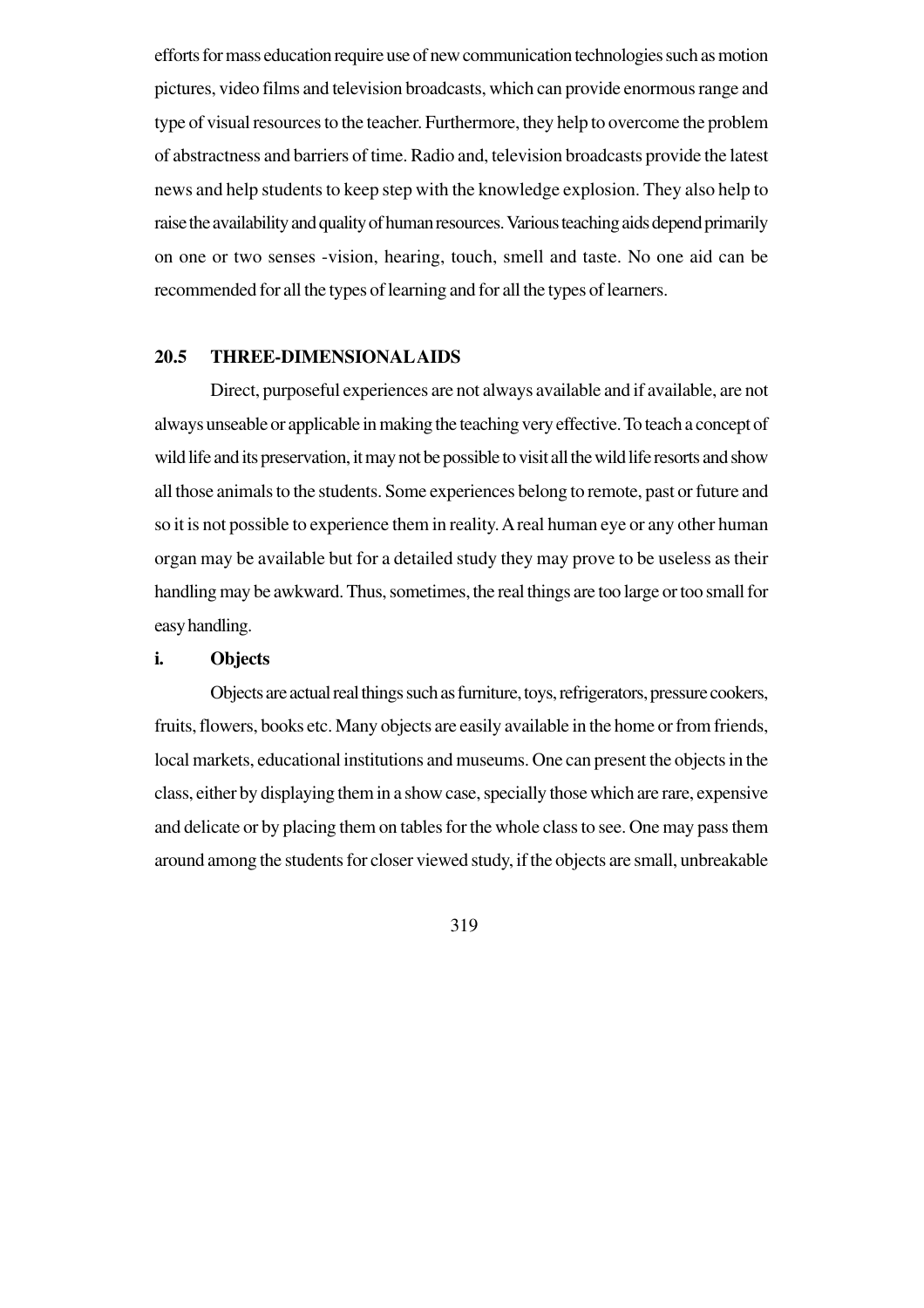and safe. Make a collection of objects are that used in teaching, whenever possible, and maintain for use in future to save time and energy in hunting for them when needed. Store objects either in cardboard boxes or in cellophane bags or display them in enclosed glass show cases permanently like we find in museums.

## **ii. Specimens**

According to Schullar, Charles and Watler, (1957), "a specimen is an object which is incomplete or which is representative of a group or class of similar objects," examples.

incomplete object—-piece of a silk sari

representative of a group —— a leaf, a cow, or a folder.

They can be perishable like a butterfly, flowers etc. or non-perishable like titles, fabrics, stones, grains etc. Presentation of specimens in a class depends upon their size and the size of the group of students.

If they are large, keep it in front, in the class-room on a table and students can view them while remaining seated e.g. large decorative earthen articles from Kutch or Rajasthan.

If they are small, convenient and safe to carry, pass them around among the students during classtime, example — cloth pieces, paper designs, colour specimens. Label them before circulating.

If they are small, inconvenient and unsafe to pass around, call students individually or in small group to the front to study them during or latter the class, examples - diamonds, butterflies wings, fine silver jewellery etc.

**iii. Models:**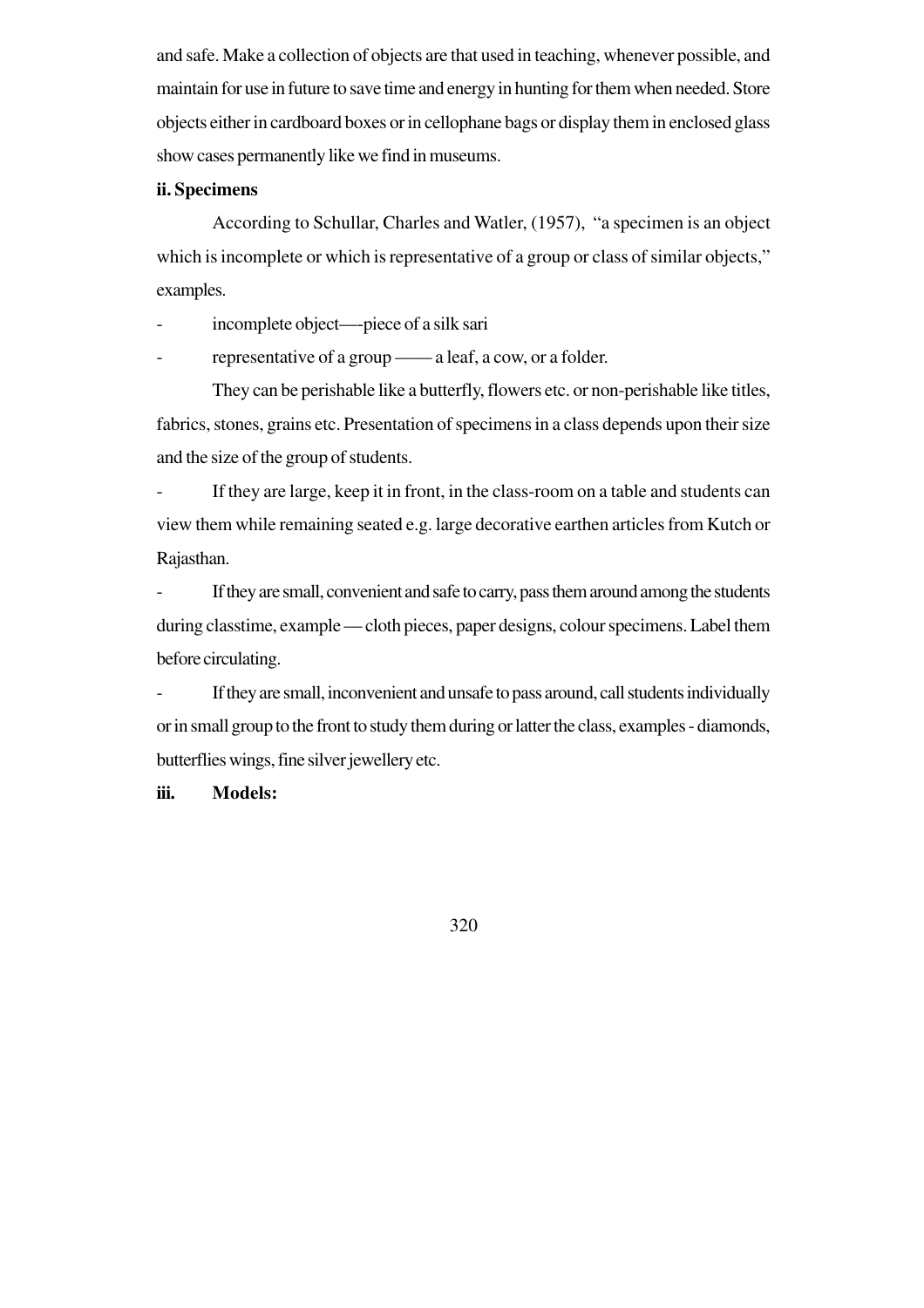A model is a three-dimensional, recognisable imitation of an object. A model may be the same size as the object it represents or it can be smaller or larger. It can be handled and seen from a number of angles. Models can be of many types.

**Scale Model :** A scale model has the correct representation of the thing through the exactness of the scale. It can be either enlarged or reduced depending upon the need, examples—insects, buildings etc.

**Simplified Model :** A simplified model is roughly the external form of an object used mostly for education of children and illiterate persons, examples - birds, fruits, pots etc.

**Relief Model :** A relief model also known as a relief map is a realistic, recognisable, representation of a country or a part there of, examples -India, Gujarat. This is mostly used for teaching elevation in geography, however, relief map proves to be very useful in understanding the life of people living in a particular area, examples -Himalayas and plains of Rajasthan.

**Working Model :** A working model shows how things function in a simple way. Process and mechanism can be understood better by the use of a working model examples working of human heart, washing machine etc.

**Cut away or Cross Section Model :** This type of model shows the internal structure of an object as it is cut crosswise. It is useful in teaching physiology, nutrition and technical topics, examples- models of brain, eye, compost pit, smokeless chulla etc.

Models can be bought from the educational material stores, or can be borrowed from leading libraries, universities and museums, besides being prepared by professional artists, teachers and students. They can be made from a variety of materials such as cardboard, wood, metal, wax, clay, plastic, plaster of Paris, Plasticine or cotton.

**iv. Mock-ups:-**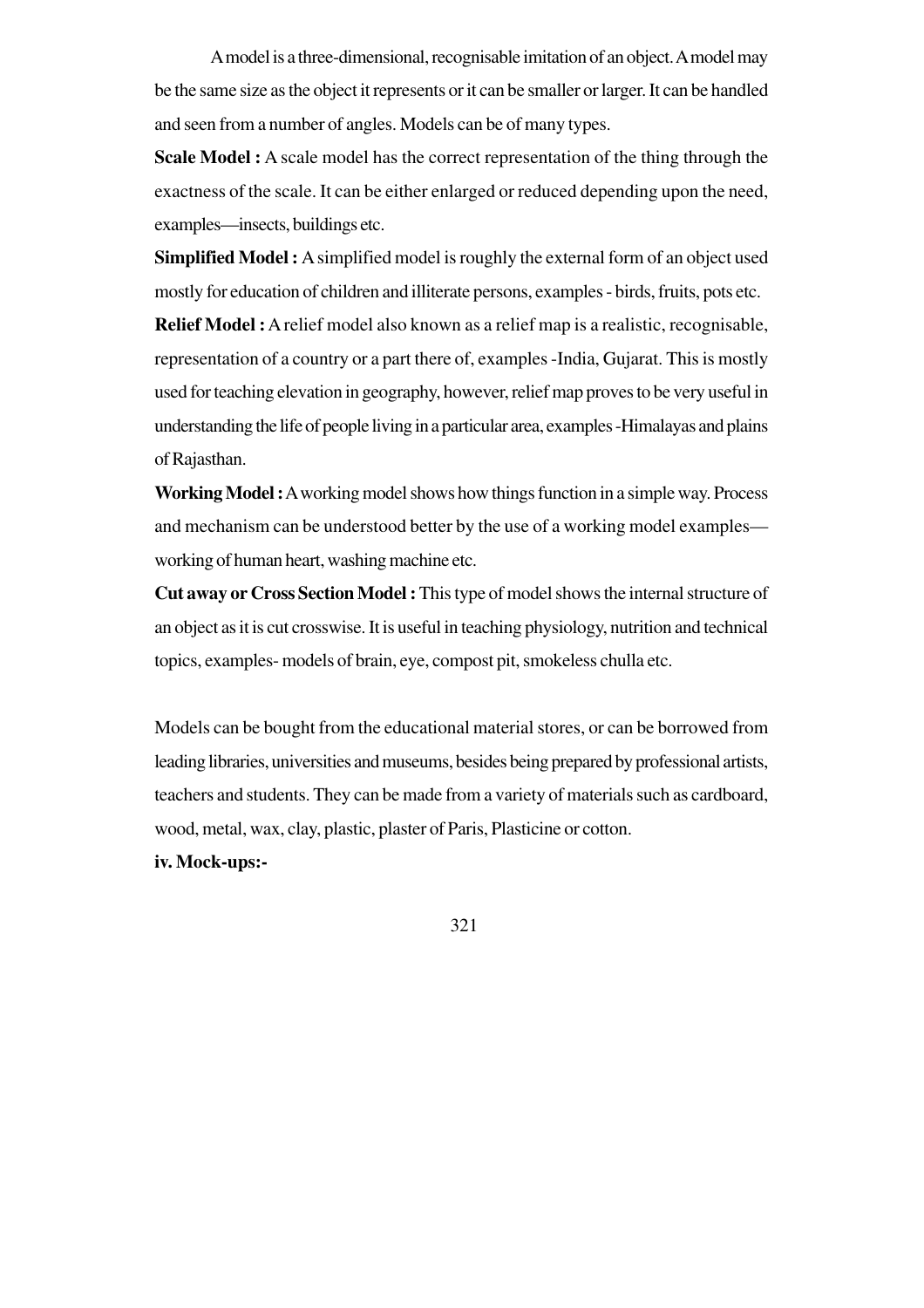A mock-up is an imitation of an object regarding certain aspects only and may not beat any resemblance to the actual object. It helps to simplify the learning processes, mainly the technical, mechanical and functional processes. They show the working relationships of any machine or process in a simplified way, examples—mock-ups of refrigerator, radio, clock, washing machine, electric bell, respiratory system, wiring system. The same principles employed for using and storing objects, models specimens should be used for mock -ups also.

#### **v. Mobiles:-**

The origin of mobiles is a recent one. A mobile is a recent one. A mobile is a visual medium having well-arranged, attractive pictorial forms hanging with the help of cords or wires from a common top. In other words, it is a motion-composition made with the help of pictures and other visual objects hanging on wires and cords. The movements created by natural air currents or the fan help to attract the attention of the people. A mobile can be made out of card board, coloured paper, beads, broken bangles or anything that is lightweight. Some suggested topics for making mobiles in Home-Science are:

## **a) Child Development**

- Purposes of family planning
- Children's physical growth and development
- Pregnant mother's diet
- **b) Pre-school education-birds, flowers, etc.**
- Clothing and Textiles Postures and clothing
- Fabrics
- Colour Schemes in Clothing
- Types of fibres
- **c) Foods and Nutrition**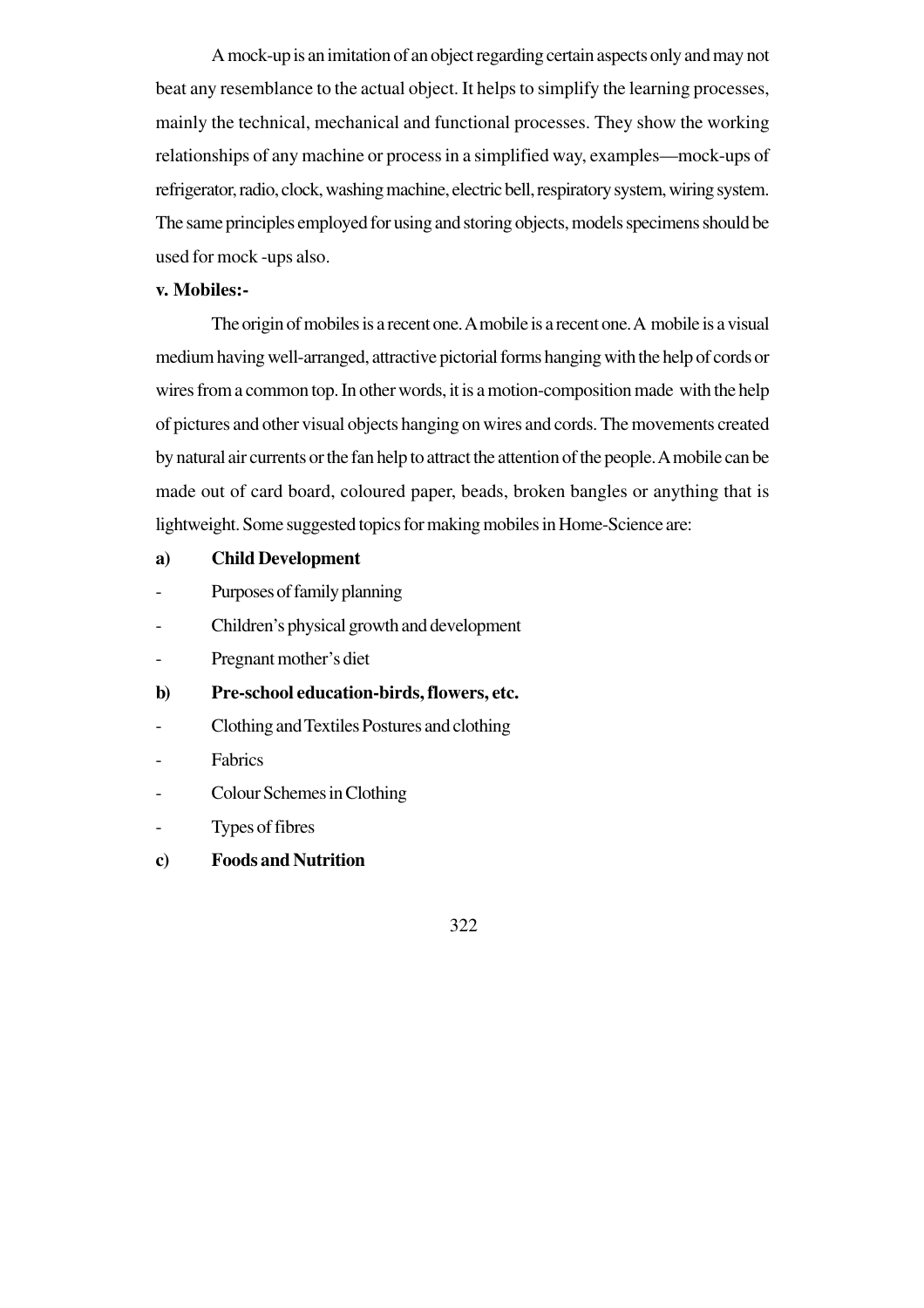- Food preservation
- Balanced diet
- Food groups
- Sources of vitamins
- **d) Home Management**
- Colour schemes in homes
- Variety in decoration materials and forms
- Work postures
- Time and labour saving equipment

# **e) Education and Extension**

- Vocations in Home -Science
- Teaching aids
- Areas of Home-Science
- Specimens/objects

# **vi. Puppets**

Puppets have been used for thousands of years all over the world to stimulate and entertain people. Their use in promoting action has been experimented successfully. Puppets can be of many kinds-Hand or Glove, Rod, string or shadow. All types of puppets used for educational purposes, must possess some characteristics:

- They should have prominent, pleasant or crude features that are visible from a distance.

- They need to be colourful and of an appropriate size for a group of 30 to 40 persons.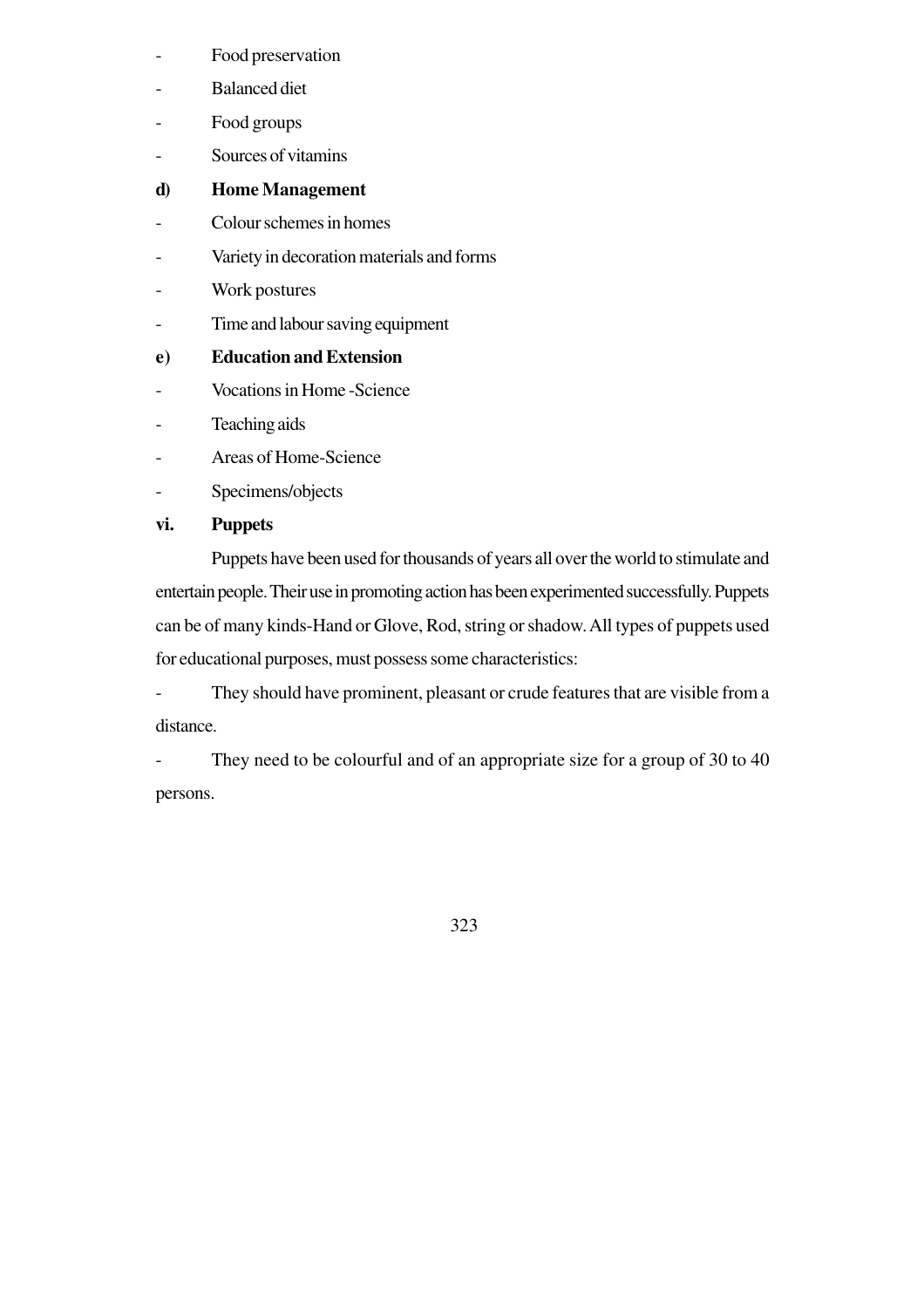They should have costumes suitable for their roles, examples, rural characters should be dressed like village folks, an old couple should look old through white hair, spectacles etc.

- They should be made of durable, light-weight materials. To be most interesting, the puppet plays should:
	-
- Try to convey social-action-ideas only.
- Have a topic interesting to the age and experience of the audience children, youth or adults, urban or rural literates or illiterates.
- be short
- be based on fantasy and imagination
- be full of action rather than words
- have short and simple dialogues
- have few characters, at a time, on the stage
- have ample amount of music

The puppet stages could be either real or improvised. A charpoy or a table kept sideways can be used for hiding the puppeteers and showing glove and rod puppets from below. Pillars or two chairs with some distance (5 to 6 fit) in between can be joined with a sheet or a sari to form a hiding place for the puppeteers juggling glove or rod puppets. Extra lighting on the puppet stage, appropriate accessories and scenery with pinned-up cut-outs are a must for drawing and holding the attention of the audience.

## **20.6 DISPLAYS**

Displays depending upon the type of the display materials, can be arranged with the help of insulex, or soft board, perforated, magnet or chalkboard of glass or painted wood, showcases, tables, stands, or blocks. A display usually involves a careful and attractive arrangement of materials which may be two-dimensional-paper, cloth, ribbons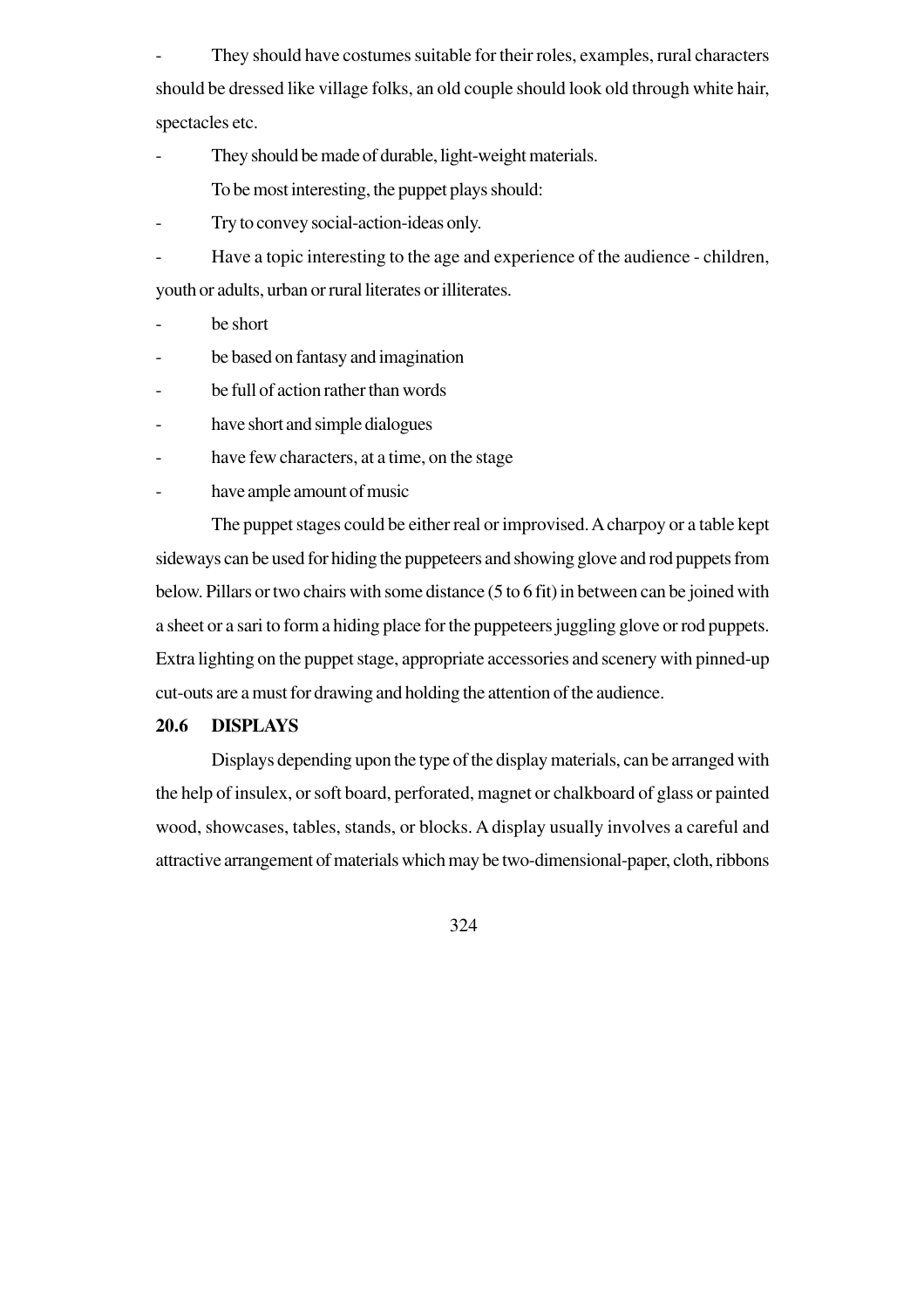etc., or three-dimensional-objects, models, specimens etc. A single display can have materials of both dimensions, example- a display consisting of pictures and models of houses.

#### **i. Chalk boards (Black -Boards):-**

A chalkboard, a universally used teaching aid for writing and drawing can be made of slate, or of glass, or by painting wood or a part of a wall with blackboard paint. A chalkboard could be in the form of sliding doors and storage facility can be provided behind it. A piece of oil cloth 30 x 40 inches, painted with blackboard paint can make a roller chalkboard, which can be carried from one place to another very conveniently, for community teaching and extension work. A wall chalkboard can be permanently fixed on the wall which is next to a wall which has doors or windows, to avoid glare but also to have enough light. In a graded, gallery type classroom, a chalkboard can be at the eyelevel of the bottom line students. Take a round in the classroom to check the lighting and visibility from different angles. The chalkboard can be kept on an easel stand which can be carried from one room to another and also can be lowered or raised as desired by the audience. Remove any pictures, photographs or decorative pieces hanging too close to a chalkboard, which may distract the attention of the students.

#### **ii. Bulletin Boards:-**

A bulletin board is a board that is usually used to exhibit bulletins but may also be used for:-

- Making announcements.
- Placing notices.
- Posting examination results.
- Exhibiting displays.
- posting anything that has to be seen or read by the students.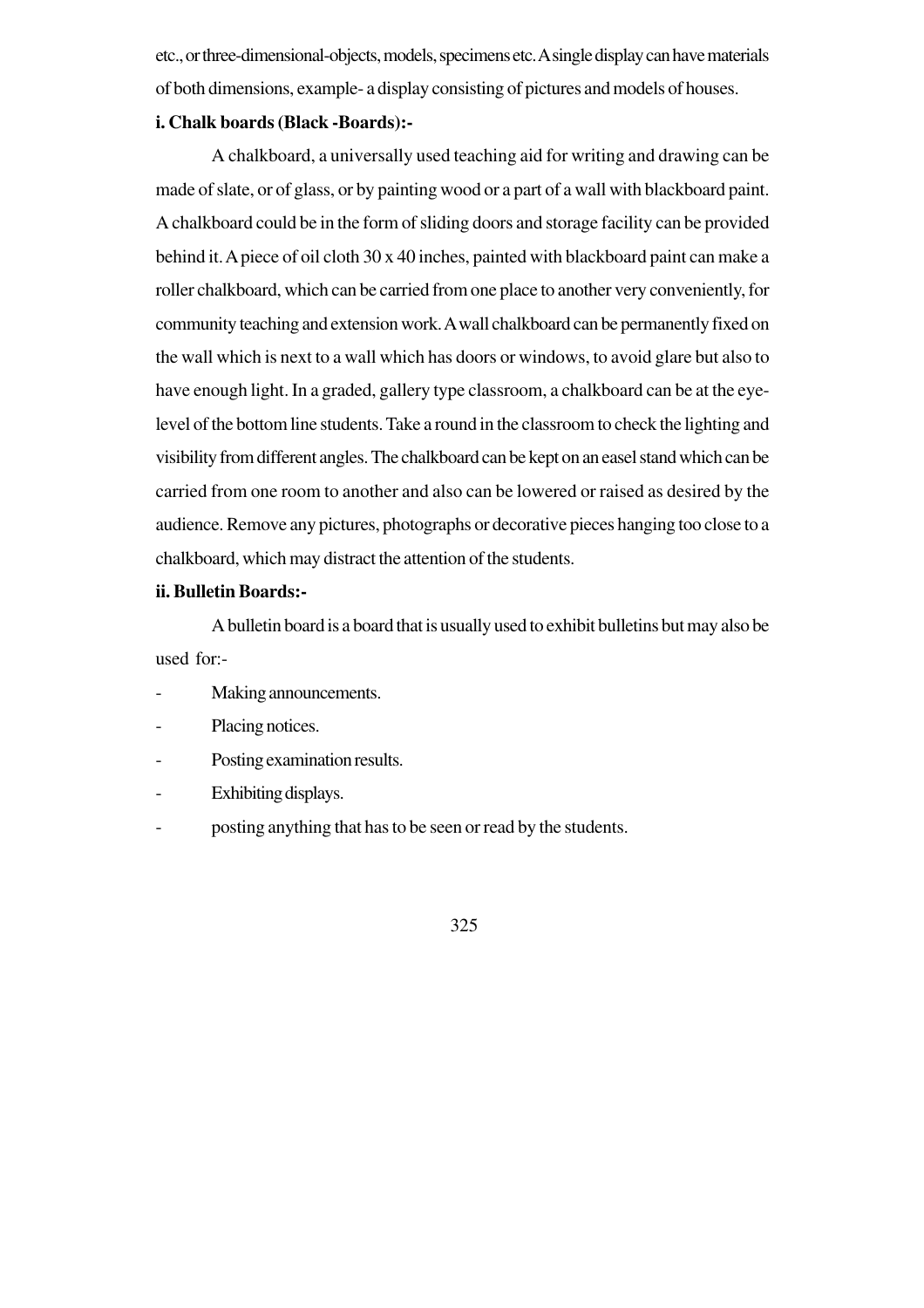A bulletin board can be of any size. It might cover a part of the wall or the entire wall but the vertical dimension should not be less than 30 inches. If illustrative materials are to be displayed, use 40 inches wide board. A bulletin board can be made of :-

- Insulex board (available in various thicknesses and on a size of 8x4 feet)

cork board.

- Gunny bag or khadi.

Brown paper or newspaper layers.

- Anything that is soft but firm enough to hold the display materials well with pins or tacks.

A perforated board or a panel of boards on stands with evenly distributed holes can be used with the help of special pins and accessories available with it to hold twodimensional and small three- dimensional articles, such as craft pieces, and books. A bulletin board that is used for day-to-day purpose of posting notices, announcements and bulletins, needs no special arrangement: however it can be covered with a dark colour background or paper or cloth or permanently painted with plastic paint, (since most of the paper articles are in white or light colour.) A bulletin board display which is arranged, specially to exhibit the display materials either for classroom teaching or for special public exhibition needs very careful planning and arrangement.

## **iii. Flannel Boards**

When one attaches pieces of flannel or sand paper to the back of pictures, photographs and drawings, and places them on a board covered with flannel, they stick to the board without pins. This magic display is called a flannel board display, or a flannel graph. Its use is flexible and its presentation can be shortened or lengthened according to :-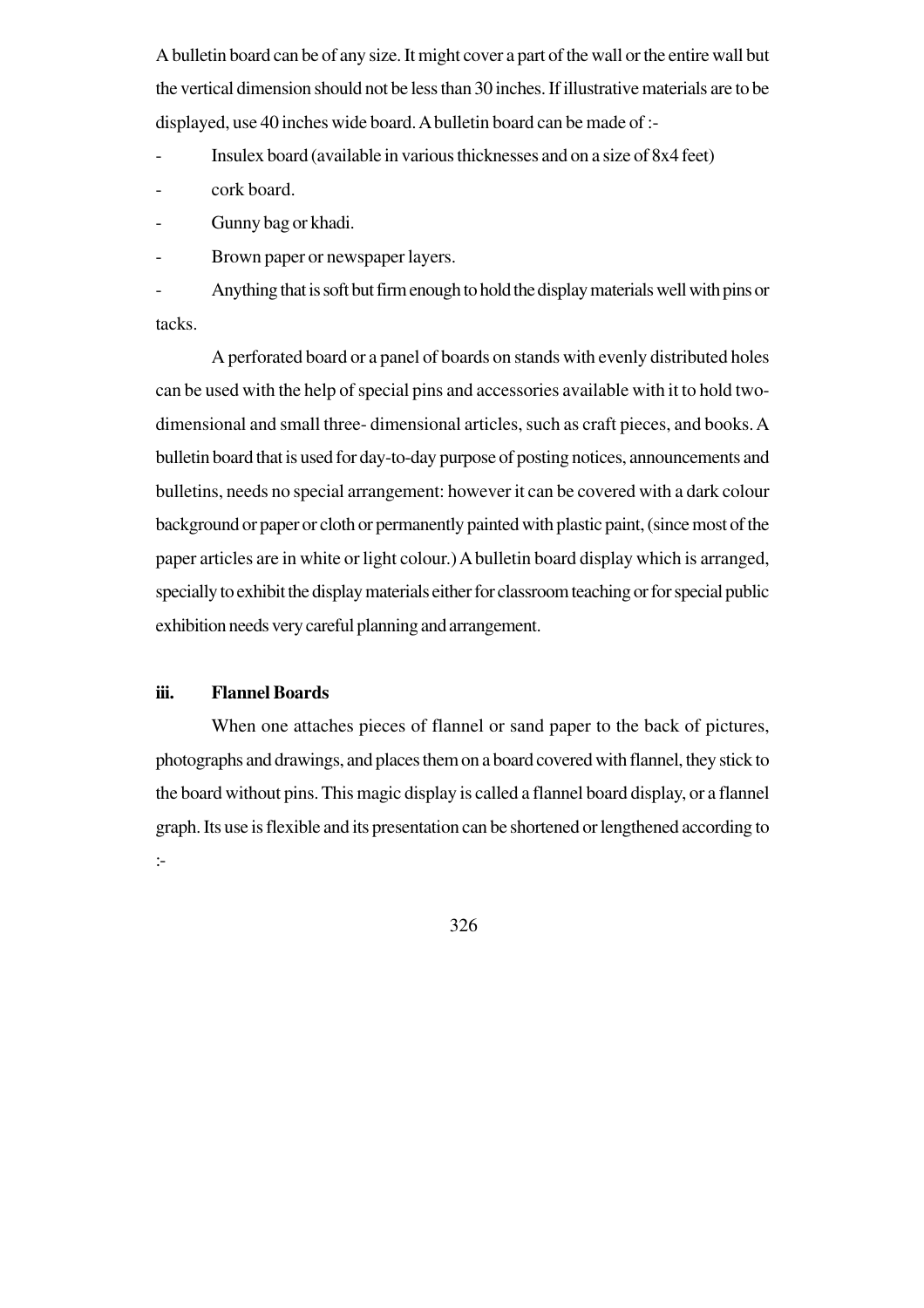Purpose of the lesson. Nature of the audience (children, youth or adults, urban or rural, education or illiterate)

- size of the board.
- amount of display material.
- Time available to the instructor.

Beside being attractive, flannel board displays makes it be easy to see and understand from a distance. So select the display material which have:

- Illustrations-big, bold and simple.
- Lettering-large, bold and print letters.

Colour- Few and pleasing colours that are clearly visible on the background.

Check the colour of the background material. There may not be much choice cotton flannel is available mostly in white and pastel shades. The display material- picture, letters and drawings, should be large enough to be seen by the up but not so large that they fall out from the flannel board, because of their weight strips or pieces of flannel and paste them with glue fevicol to the back of the display materials.

# **iv. Magnetic Boards**

A board which attracts magnetic items has been recently introduced. White and coloured plastic letters, numbers and small articles with small magnet pieces attached at the back are available along with this board in the market. They stick to the board without pins or glue.

# **v. Showcase Displays**

These displays are generally used for three dimensional articles which are either rare or those which are easily available, but are needed to explain the qualities of object and final products.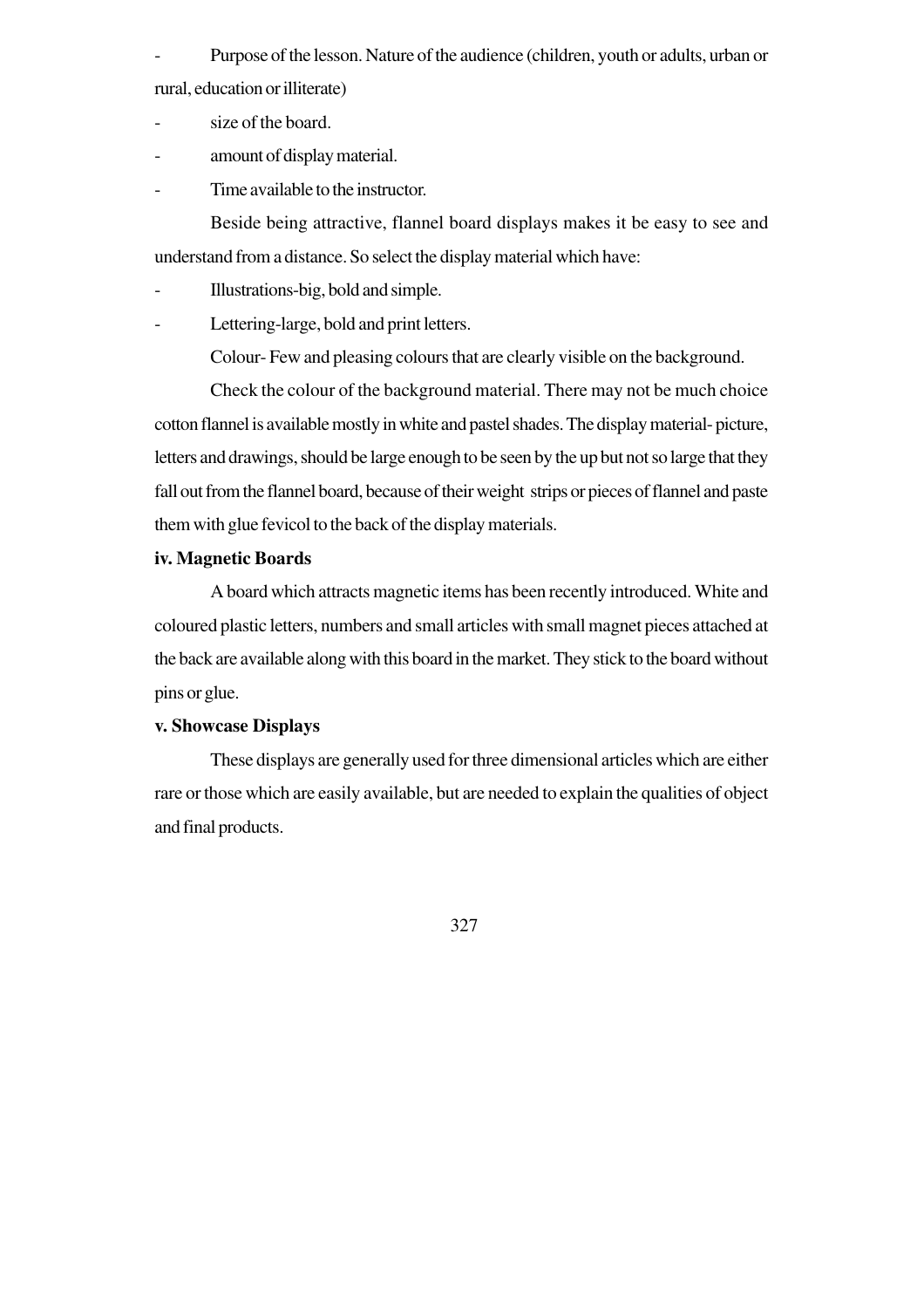Showcases can be built in the wall or if small, hung on a wall. They can be made of steel or wood, with a single glass door. Or two sliding doors which can be locked that they can also be combined with storage space at the bottom .Conical shaped showcases are suitable for things to be seen from the top like, room models. The less expensive and temporary exhibits can be arranged on table inside a room with constant supervision to avoid theft etc.

Showcases can be fitted with various fixtures for displaying a variety of material. Remember that a display exhibit is seen but not read: in other words, the message must be received at a glance. To do this, put only one central idea only in an exhibit as it is easy to convey skillfully. Too many ideas cause confusion.

## **20.7 PROJECTED AIDS**

All teaching aids projected on a screen with the help of a projector or a videocassette player can be divided into two main categories:

- A. Those which have motion, along with vision and hearing simultaneously:
- Films/Motion pictures.
- Television
- B. Video tapes

Those which are still pictures and the commentary is added by the teacher:

- Filmstrips slides.
- Transparencies used with overhead projector.
- Objects used with Kelidiascope.

In using all projected aids, except the objects projected through an Kelidiascope, flat transparent pictures are projected on a screen by passing a strong light through them. These projected aids can be black and white or coloured. They are a good media for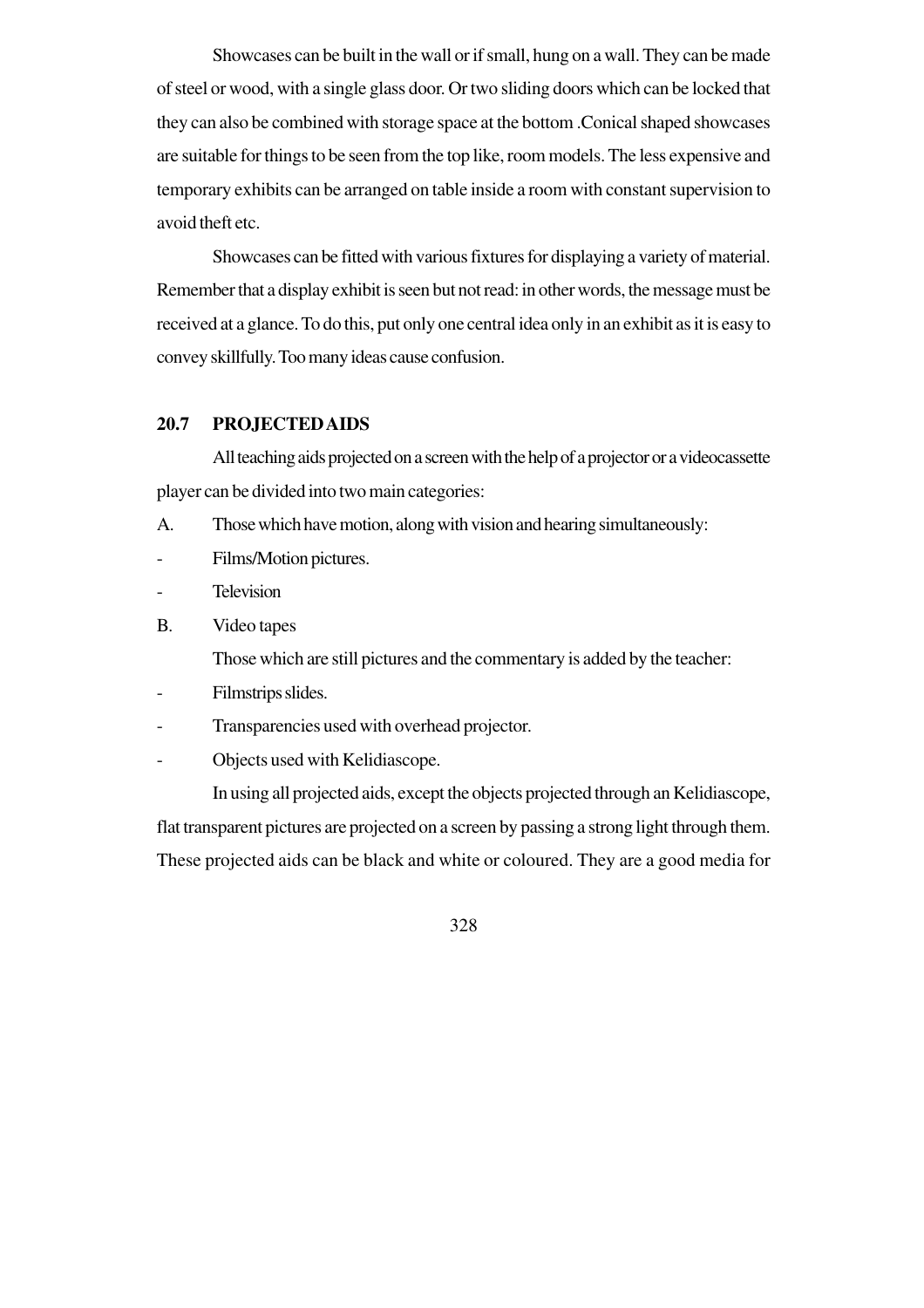group or mass education which is specially relevant to India whose biggest problem in education is one of numbers.

**i. Films/Motion Pictures** A film is a series of still pictures flashed rapidly on a screen through a film projector which projects a moving image. Films, popularly known as "Cinema", are used mostly for mass entertainment in commercial theatres. The growth of Indian Cinema from its early beginnings in 1913 to the present day has been phenomenal. Despite the video and Television revolution, the Indian feature film industry with over 900 films produced during 1985-86 holds the world record in film production. More and more films are also being made in local languages. However, the other three types of films serve a different purpose:

**A. Documentary:** This type provides factual information, dramatising an idea, often intending to carry a message which turns it into a medium of propaganda, examples.- films on social evils, family planning, Wildlife preservation, income tax obligations and registration of births and deaths. It is usually of 2 to 5 minutes duration.

**B. Sponsored:** This type is produced by commercial agencies as part of their advertising and public relations campaigns, examples are advertisements for tea, dress materials, etc. **C. Educational:**- Educational foundations, film societies, government departments publicity

and information, etc., produce films lasting from 5 minutes to one hour on various educational topics.

#### **ii. Television and Video Tapes**

The Television can also be used in teaching Home-Science. Expert teachers in Home-Science can deliver lessons and dramas can also be acted on it. It is just an improvement on the radio programme. It can instruct the ear and catch the eyes of the pupils. Television is the "blackboard dramatised, the picture brought to life". It stimulates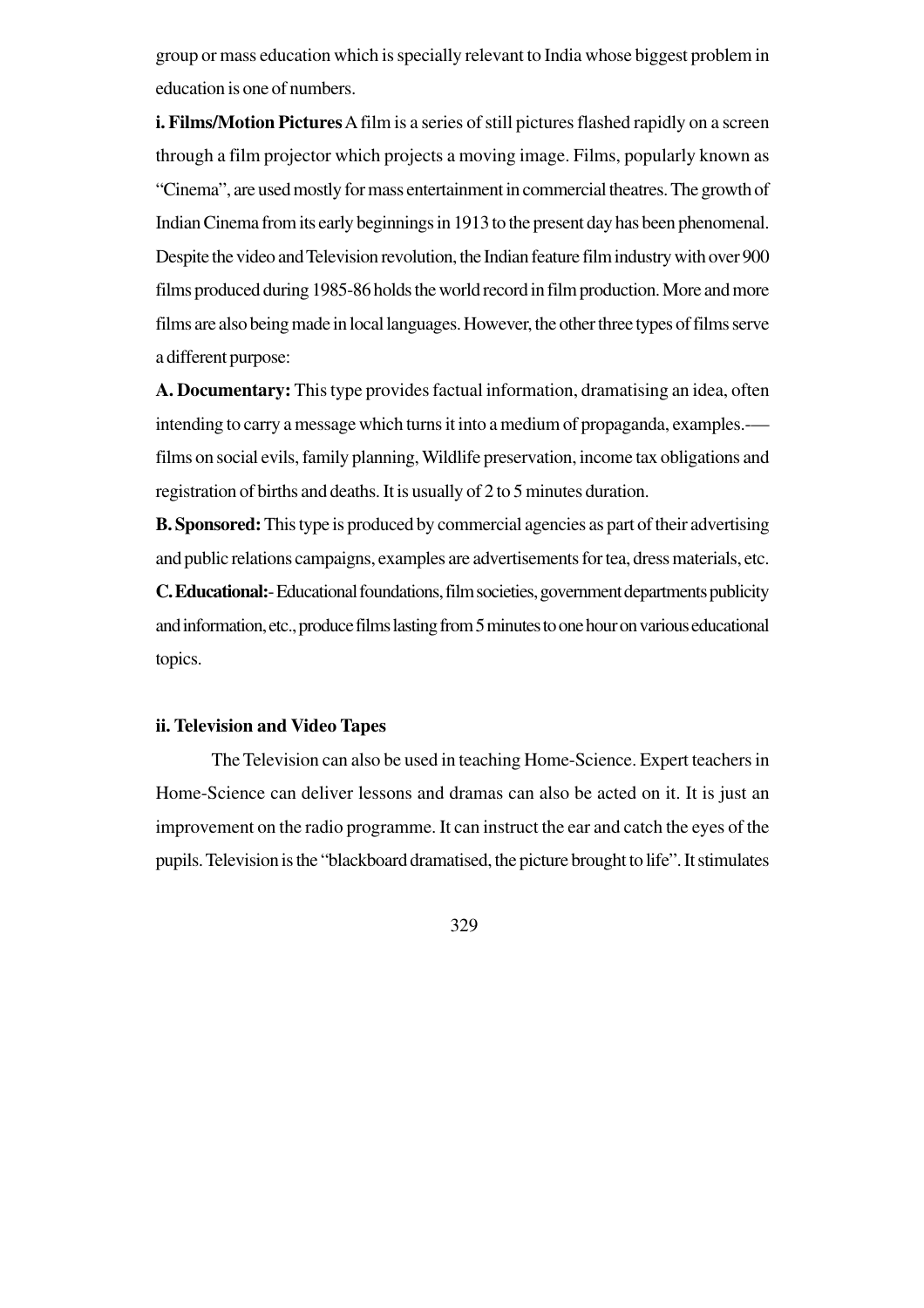the students to learn more. There are two types of audio-visual experiences provided by this new medium.

**A. Live telecasts:** of events actually taking place somewhere in the world. But these telecasts, even if prepared by experts, enable limited editing work and there is absolutely no scope for reshooting the same event. So, if some important details are missed they are lost forever. However, they are excellent media for relaying situations such as inauguration ceremonies, parades, games and daily news, which are of a temporary value. Live telecasts also offer a challenge of the unexpected and the thrill of suspense.

**B. Telecasts of prepared programmes :** In this type, video tapes are prepared by

- preparing skilful scripts (dialogues and visuals)
- selecting shooting spots and scenes.
- rehearsing the dialogues of necessary

taking many shots of the same and different things, and situations, to select the best adding appropriate commentary, sounds and music.

In short, this type of telecast is much more skilfully shot and edited than the former. It can serve serious educational purposes - telecast on nutrition, water purification, motherdaughter relationships, women's contribution to national development etc. and can be seen on television monitors of varying sizes and inches. The University grants commission has helped to set up media centres which prepare special educational programmes for the country and also select good programmes from other countries in science, health and culture, on daily/ hourly, basis with the help of a satellite-INSAT-IB-which enables learners in all parts of India to view them. More satellites in the INSAT Series have also been planned.

# **iii. Filmstrip and Slides**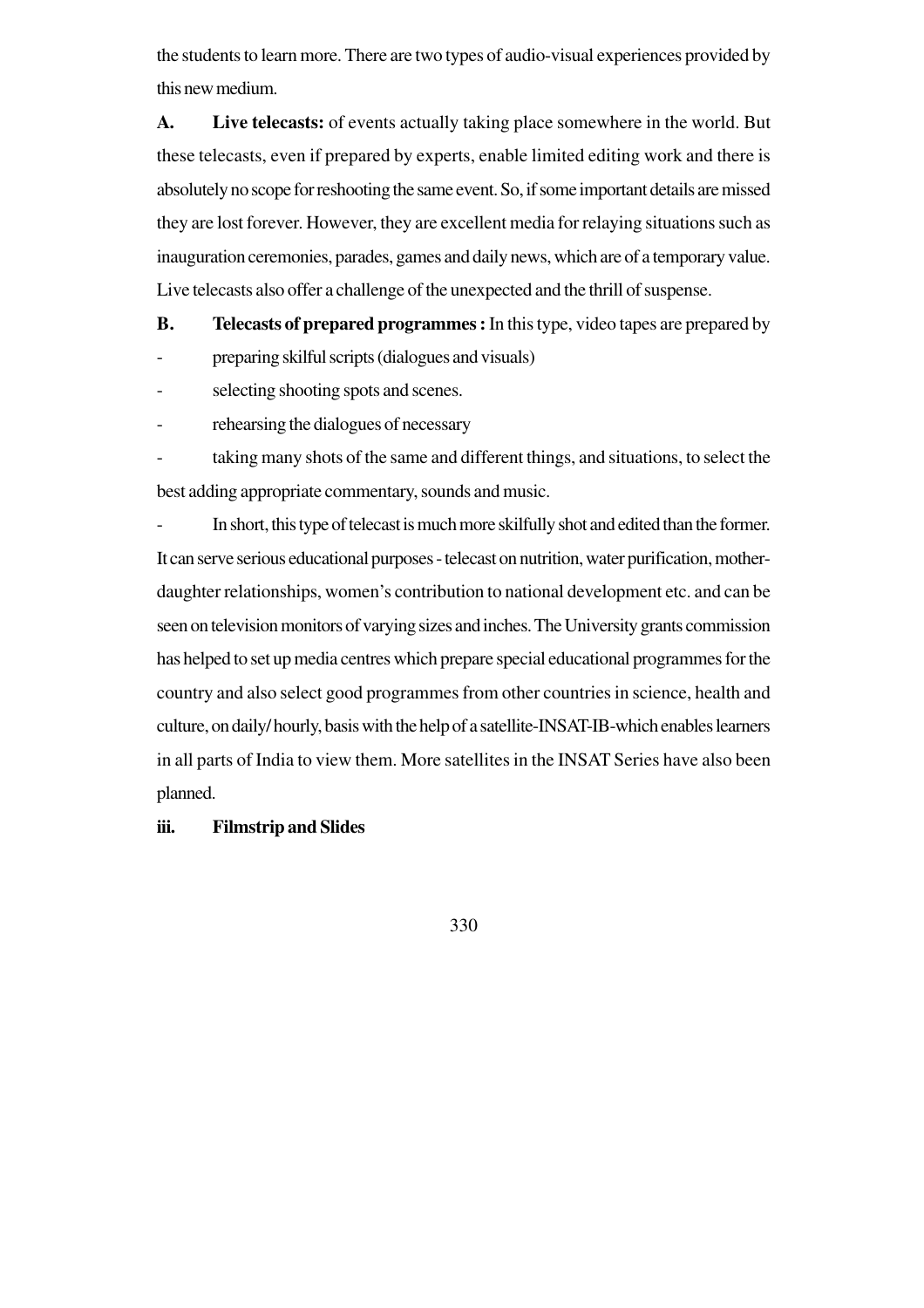A filmstrip is a series of individual pictures, appearing in a predetermined sequence on a film roll. The number of pictures per strip varies from 10 to more than 100 the usual number ranging from 36 to 50. A filmstrip can be single framed (24 x 36mm). It can be photographic which is prepared with the help of a 35mm camera, or handmade which is prepared either by drawing on a clear 35 mm non-photographic film, which accepts special marking pen inks of different colours, and coating it with quick drying, clear, plastic spray to mark the drawing asper moment, or by scratching on a negative strip which required considerable professional skill. A slide is a single, individually mounted transparency or a clear or translucent glass. It can be 2 x 2 inches photographic or 3¼ x 4 inches handmade slide made by drawing and writing with black ink and transparent colours or by typewriting or pasting papers.

#### **iv. Transparencies**

Transparent, plastic material (carbon or acetate or cellophane) either in the form of an individual slide (10x10inches), or a roll can be used to write or draw with pencils or special colour pens either before or during a class. The typewriter and coloured plastic sheets also can be used. The transparency is then projected with an overhead projector, which is extremely simple to operate. A pencil can be used as a pointer to emphasize the points. The teacher can stand in front of a class room and face the audience and operate the overhead projector unlike other projectors which are to be kept at the back of a classroom.

## **v. Opaque projection**

An Kelidiascope or an opaque projector is used for the projection of any non-transparent material like pictures, photographs, maps, diagrams, coins, leaves, house plans etc. Transparent filmstrips and slides can also be shown through special attachments. Flat items of 5x5 inches and of inch thickness are placed in a Kelidiascope through an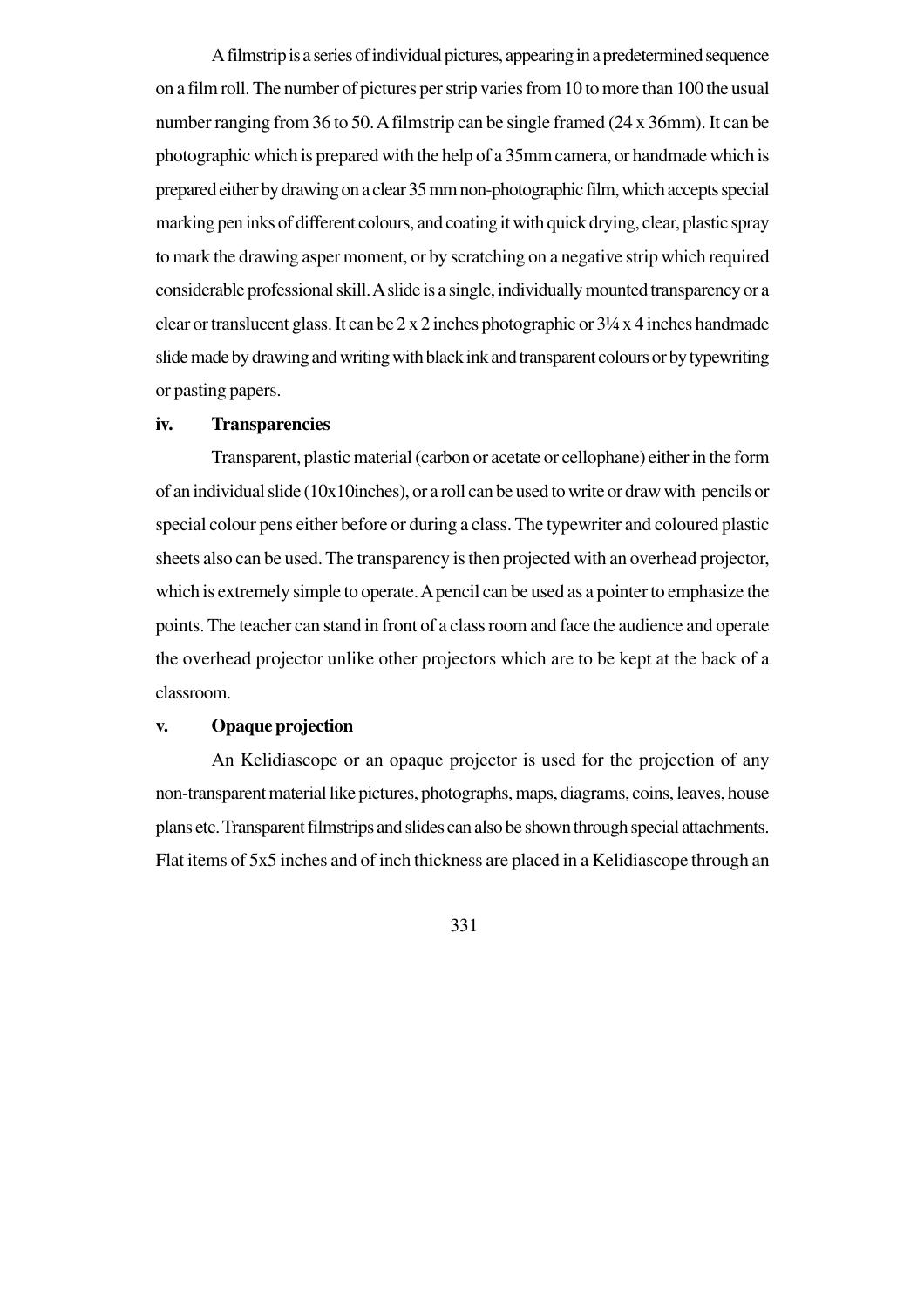opening. Larger illustrations are shown in parts by moving the pictures up or down. The image on the screen is magnified four times the original. So small illustrations can be enlarged for preparing charts and posters by persons not possessing artistic skill to do freehand drawing. However, effective projection of opaque objects. An Kelidiascope requires complete darkness which may pose some problems in regular classroom.

#### **20.8 AUDIO AIDS**

Audio aids primarily depend on our sense of hearing to transmit the message. Research indicates that a high percentage of the average student's day is spent in verbal communication and listening occupies a large part of that time. Therefore, there is a great scope for promoting learning through audio materials as students are used to listening. Knowing how to listen effectively, will enable students to extend the range of their contacts with the outside world. The major audio aids are radio broadcasts and recordings by means of audio tapes/cassettes/discs.

#### **i. Radio**

Radio covers nearly 98 per cent of the total population with 204 stations, out of which 150 are medium wave transmitters and 54 are short wave stations. Though an instant medium of mass communication with nearly hundred per cent geographical reach, radio in India has not attained its full potential except as a source of spot news, centralised news bulletin, and film songs. Despite 60 years of broadcasting, it still suffers from centralised functioning and rigid programming. Since All India Radio (AIR) broadcasts in all major Indian languages and even in dialects, it can become a true local mass medium with locality relevant news on health, farming, trading, and other news of day-to-day household value. Many different types of radio programmes are broadcast for groups with varied interests, ages and education.

#### **ii. Recording**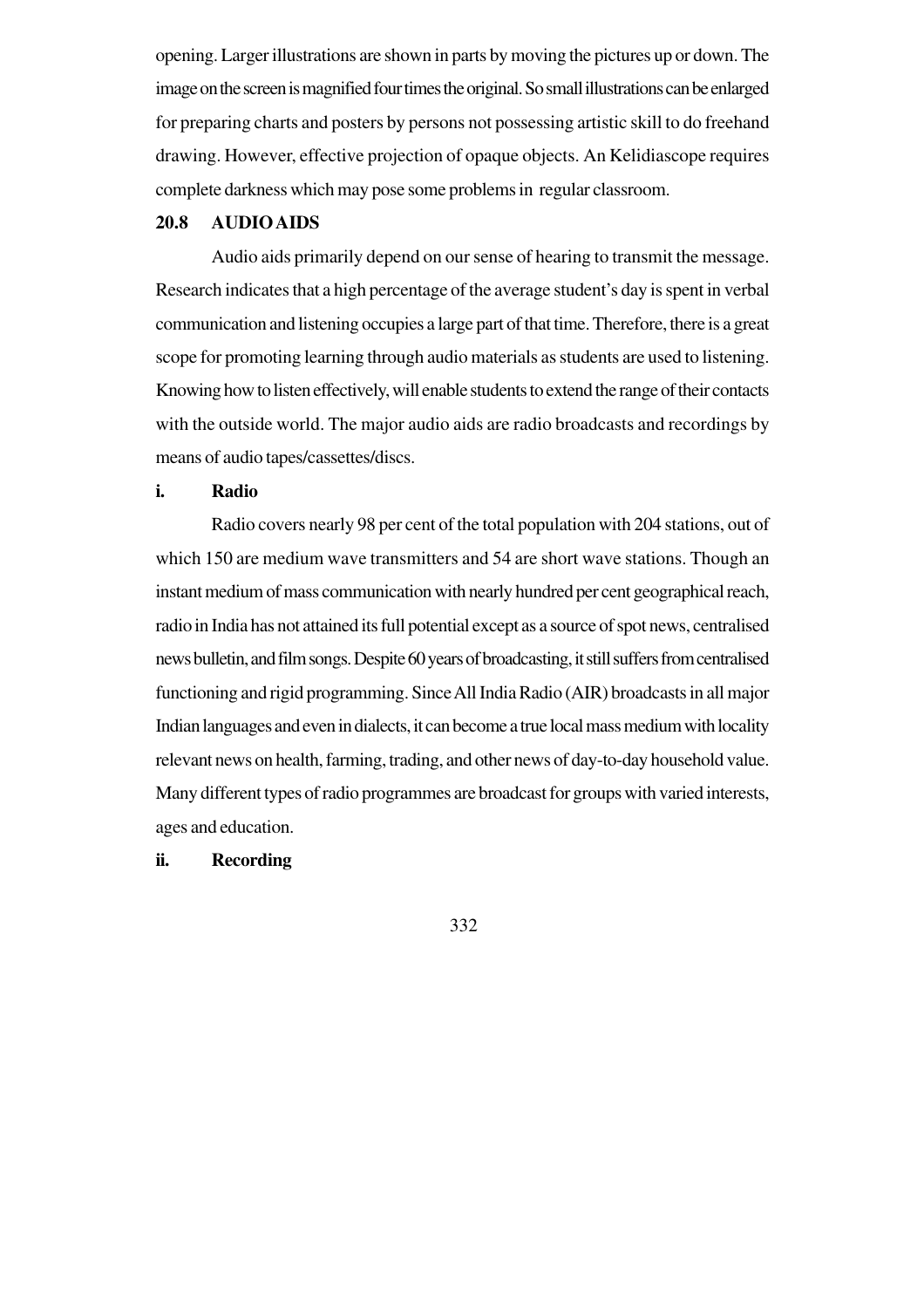Many of the limitations of radio programmes can be overcome by recordings. Sound is recorded or registered for future use either on discs or tapes.

a) Discs are usually made of lac, plastic and lacquer-coated glass and metals. They are also known as gramophone records and are available in the speed of 4.5 and 33½ revolutions per minute. The playback equipment used is the gramophone or record player.

b) Cassette/spool, tape recordings are on tapes of paper, plastic and metals. For playing these tapes, magnetic playback equipment or a tape or cassette player is needed. Tapes can have one to four tracks. On each track, separate programme can be recorded.

c) Wire recordings, done on very fine steel wires of varying length are not very common. Both tape and wire recordings can be

Made by amateurs / students.

Edited after being recorded.

- Reused for recording other matter.

- Kept for a long time.

- Stored easily.

# **20.9 GRAPHIC AIDS**

Graphic aids are charts, diagrams, graphs, maps flashcards, posters, pictures., photographs, leaflets, folders, pamphlets, carbons and comics. They are two dimensional materials which communicate facts, ideas, and relationships clearly through words, lines, drawings, symbols and pictures.

# **i. Charts**

A Chart is a visual aid which helps in explaining the subject matter through such process as summary, contrast and comparison. It may be all writing or some writing and pictures. There are many types of charts:-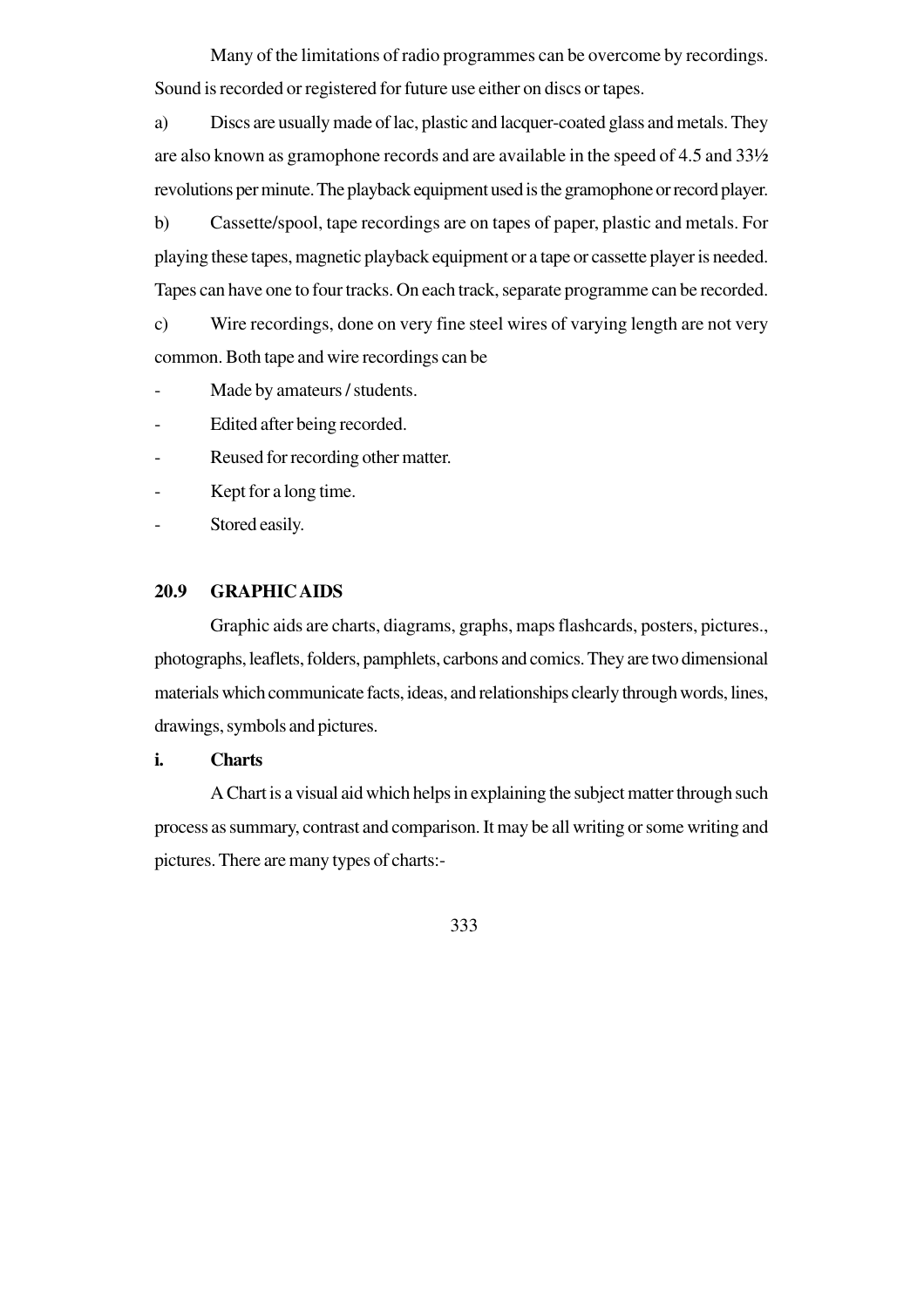**a. Time Chart:**Any information to be plotted with time is presented in columnar form. Columns can be added or reduced depending upon the information to be presented.

**b. Tree Chart:** Growth and development can be shown. It starts with a single source stem and then spreads out into branches.

**c. Flow or organisation Chart:** Functional relationship within an organisation or an institutions can be shown by lines or arrows.

**d. Comparison or contrast chart:** Similarities and contrasts between two or more things such as methods, institutions, products, persons, theories, architecture, schemes, etc., can be shown.

## **ii. Diagrams:**

A diagram is a visual symbol, made with the help of lines and geometrical forms without pictorial elements to explain mostly a process or parts of something. Diagrams can be of many varieties.

**a. Area or solid diagram :** The area and shape of objects are shown with an outline and may be filled with colours.

**b. Cross-Sectional Diagram:** Inner parts and their arrangement are shown by cutting an object longitudinally.

**c. Schematic Diagram :** It gives a scaled presentation of the design of a plan such as a floor plan.

**d. Machine Diagram :** Parts of a machine are shown; threading directions also may be given.

**e. Scientific Diagram :** Scientific experiments are explained through this type of diagram.

**iii. Graphs:**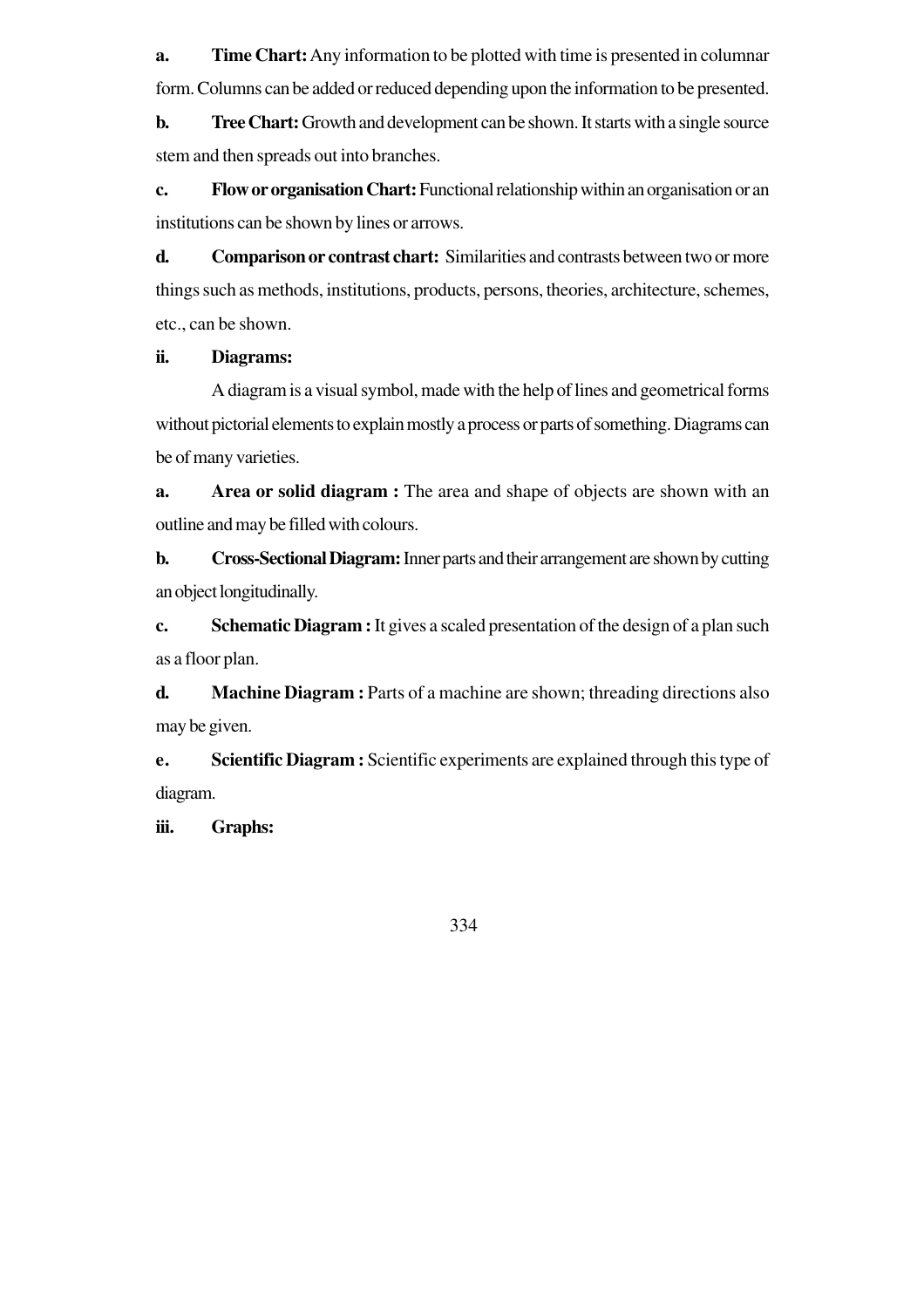A graphs is a diagrammatic representation of numerical or quantitative data, Graphs can be in many forms,

**a. Area Graphs:** In an area graph, the simplest kinds of comparisons for approximate and not exact differences in size can be made. Two-dimensional, geometrical shapes such as squares, circles, rectangles are used to compare two or three items.

**b. Solid Graph:** In a solid graph, three dimensional, geometrical or pictorial symbols of any other shape are used for comparison. It is more difficult than the area graph as the comparison is to be made in terms of volume instead of area.

**c. Line Graph:** A line graph, also known as a 'curve' graph, is the most appropriate type to represent two related data in an exact and complete manner. It is mostly used to combine quantity with time to show progress, change and development of more than one data.

**d. Bar Graph:** A bar graph is simple and easy to construct and is used to make comparisons of two more data. It has a zero base and the data is plotted with the help of horizontal or vertical bars. The length of the bar represents the amount in terms of percentages, colours, mean, etc.

**e. Pie-graph:** A pie graph is also known as 'circle graph' or sector graph. Pie is the circle representing the total numerical amount and each slice is a specific percentage. It is used for showing fractional relations. However, it is difficult to prepare and to understand if the segments or percentages are too small, too many or too similar.

**iv. Maps:**

Webster (1967) defines a map as representation of the surface of the earth or some part of it, showing the relative size and position according to a scale or projection or position represented. Even when, study of Home-Science may not be able to involve use of maps as extensively as geography, a student must know the various physical facts about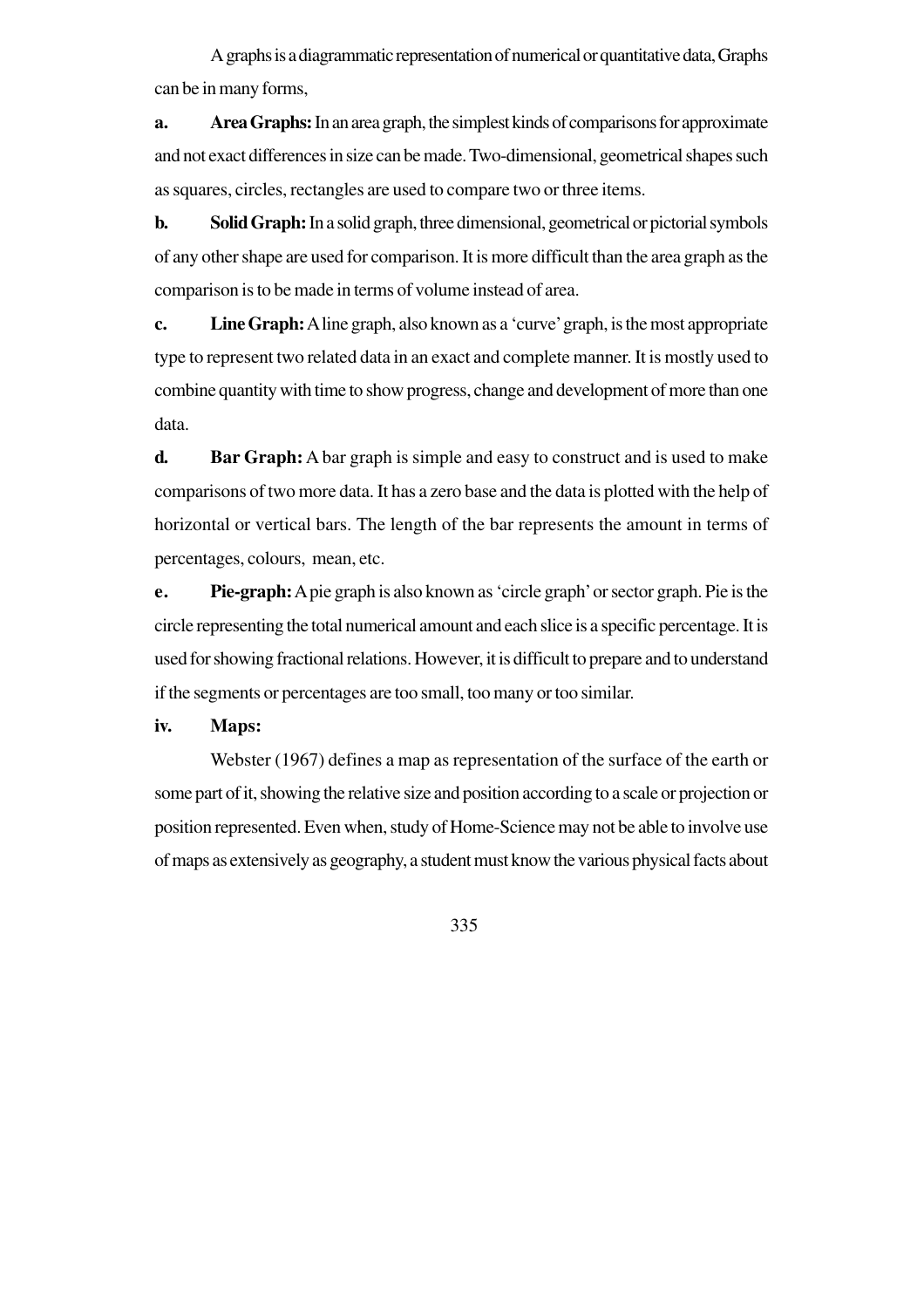the earth, as well as its social problems, situations and events. These can be understood best, if seen in their natural environmental setting. From this point of view, physical maps assume importance for students of Home-Science also. A physical map may be of simple geographical outlines of land and water surfaces or may contain various details such as attitudes, temperature, vegetation and soil. Maps can be presented in different forms

**a. Globe:** The globe is approximately the shape of the earth poles. It can be rotated along its vertical planes. It help us to see the various parts of the earth in relation to each other.

**b. Pictorial map :** This is a flat two - dimensional map, making use of pictures, photographs, dots, triangles or any other realistic symbols to develop strong associations between regions and relevant information. A key is a must and the symbols must be very clear.

**c. Relief Map :** This is a three-dimensional map to show the elevation and depressions on the land surface through the contours on the map. It is confined to small areas such as a community or a locality and emphasis is achieved by colouring and shading.

**d. Outline Map :** The outline map may be printed permanently on chalk-board or the outline can be traced with the help of a cardboard or wooden stencil. Copies of small size maps can be reproduced on a duplicating machine for individual students use.

**e. Projected Map :** A photographic slide of a map can be made with a 35mm camera to be used with a slide projector or a hand-made slide projector or on clear or translucent glass of 2x2 inches or 3¼ x 4 inches to be used with an Kelidiascope, can be prepared. A transparency showing a map to be used on an overhead projector also can be prepared with black ink and transparent colours.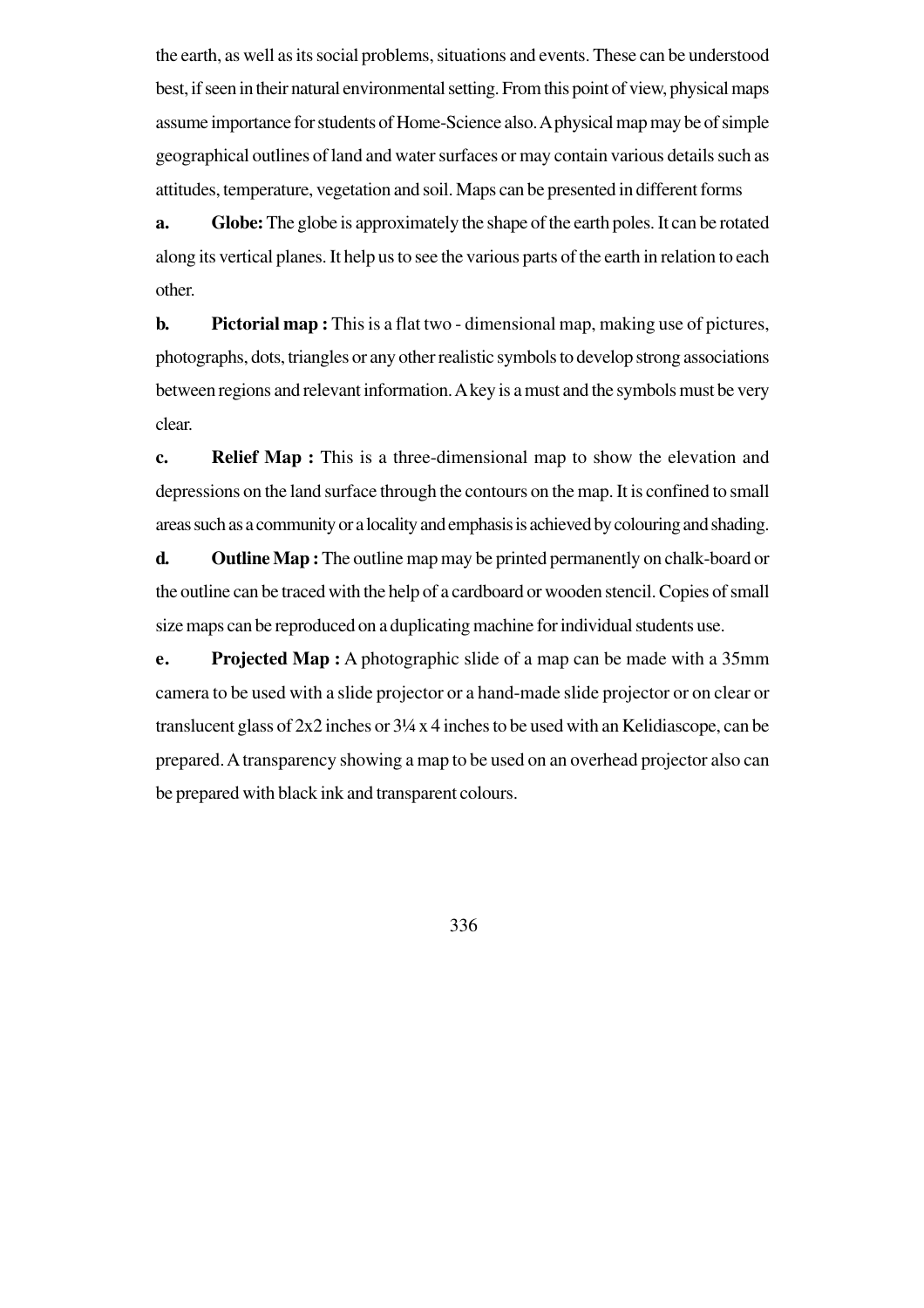**v. Flash Cards:** Flash cards are brief, visual messages presented on thick cards to emphasize important ideas, through the form of either a story or steps or points. While preparing flash cards remember to :-

Have a total of 10 to 12 cards only.

Make them on thick paper as they have to be held straight without any fastening or pins.

- Have them in an appropriate size, use the rule that an object one inch high can be properly seen from 32 feet away.

Have  $\frac{1}{2}$  to 1 inch margin on all four sides.

Have bold and simple illustrations to help convey the idea properly, easily and quickly.

- Have few minimum details, example - plain instead of printed sari, line drawing and silhouettes in different colours.

- Have a light background and black or very dark coloured illustrations ;to make it then stand out and be easily visible.

- Have few colours to provide clarity and emphasis.

- Write the number and the brief message for each card at the back of it.

- Store them in strong labelled envelopes

- Flash cards are presented in a slightly different manner than the rest of the graphic

aids. Use them in the following manner.

- Rehearse the presentation of the flash cards several times before demonstrating them to the audience.

- Check that the flash cards are arranged according to their number before the talk begins.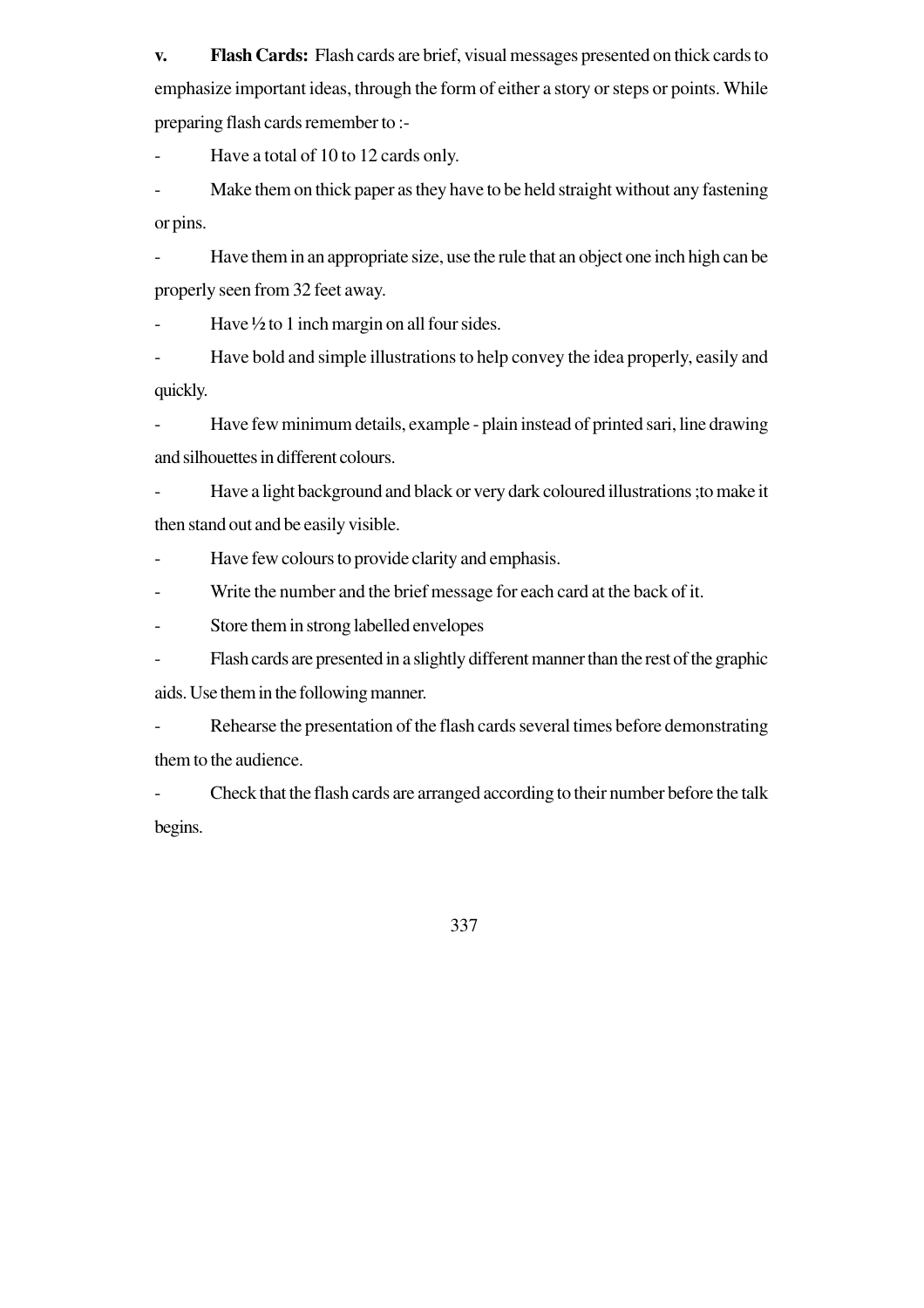Make the audience sit either at the floor level (in extension work) or on chairs in a semi-circular arrangement so that all can see well.

If necessary, give a brief introduction before displaying the flash cards.

Stand and hold flash cards at chest level, use an easel stand for cards of 20 x 22 inches size.

- Explain the first card and then slip it behind the stack, or put it face down on the table; explain the next card and repeat the procedure till the whole series of cards is over.

- Hold the flash cards so that their surfaces are not obscured but are wholly visible to the learners, point out anything special from above or below the card.

# **vi. Pictures and Photographs:**

Pictures and photographs are visual materials, used to stimulate a learners interest. Property selected and adopted can help readers to understand and remember the content of accompanying verbal materials. Select picture and photographs which.

a. Are well produced with enough details to make them worthwhile.

b. Convey a true idea or information.

c. Give accurate impression of size.

d. have realistic colours.

e. stimulate the imagination.

Pictures and photographs can be displayed on a bulletin board with formal or informal arrangements in the class or outside. Instead of using pins directly to fix them on a bulletin (insulex) board, attach U-pins to a photograph and then insert a pin to fix it on the board. Cover the photographs or pictures with polythene papers.

## **vii. Posters**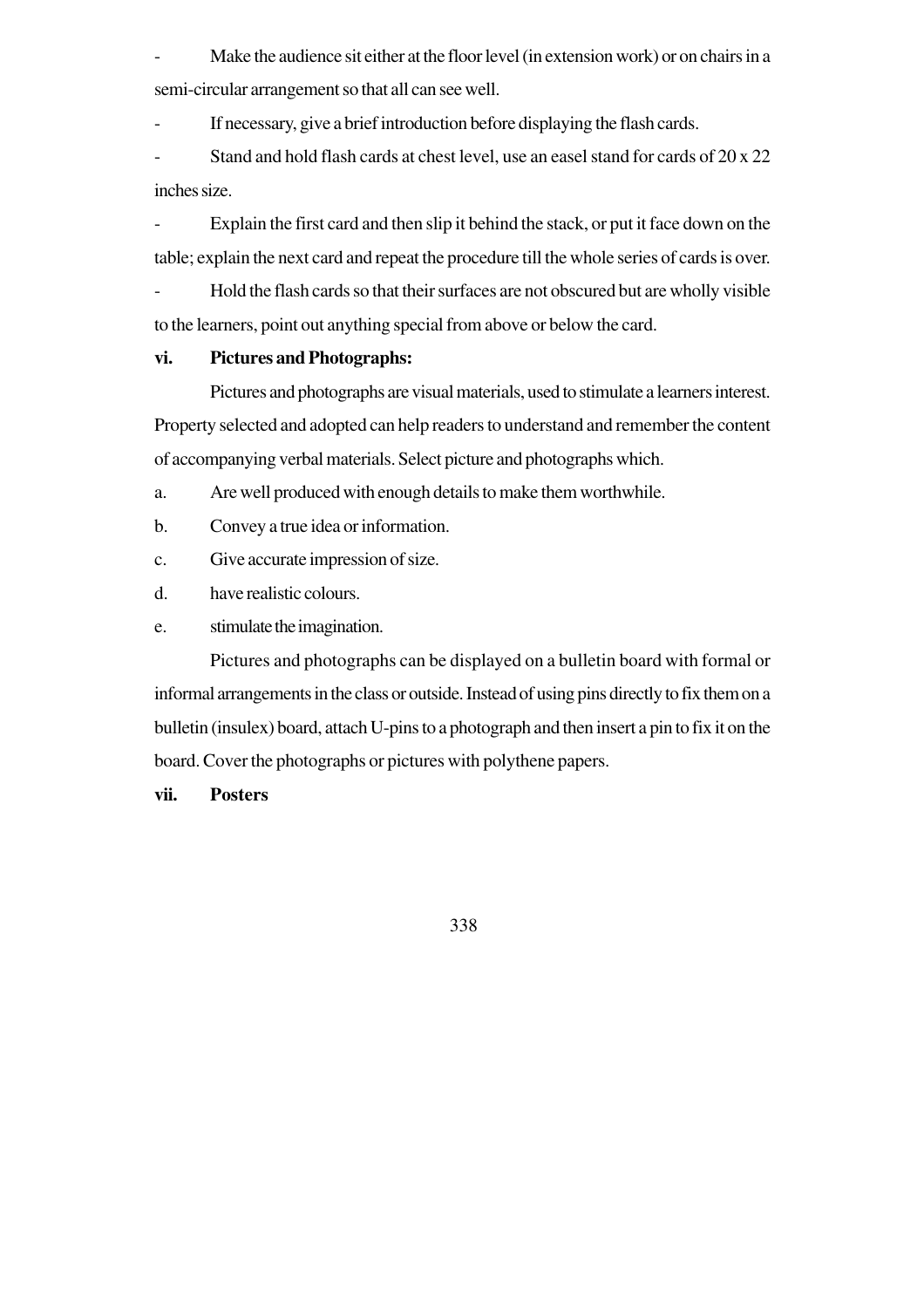A poster is a bold illustration with little or no writing. A good poster conveys the message at a glance. It is not used for serious classroom teaching as its main purpose is to publicize-

A. an event - demonstration, lecture, exhibition etc.

or

B. An idea - save money, give up smoking, preserve water, keep clean, abolish dowry, conserve energy, etc.

While preparing a poster--

have only one idea suggesting an action.

use a thick chart or drawing paper which is usually available in  $22 \times 28$  inch size,

keeping 1/2 to 1 inch margin on all sides.

have an informal but balanced layout.

use large, bold and simple illustrations for a passer-by to get the message easily.

Avoid details and shading.

have brief, personal, forceful and appealing titles, e.g.,

EA T VEGETABLES; — BE HEALTHY, - HEALTH IS IMPORTANT, etc.

- use simple, large, bold, horizontal lettering.

- plan definite eye movement.

- use colour to make the poster attractive. A dark colour black ground with white or light colour lettering, and an illustration speaks, a very appealing and unique poster uses a few, well matched colours to have a pleasant picture, and bright colour in small proportion to attract attention.

- place a poster at a high level, in a place which is free from other advertisements, and from where many persons pass by: examples - cafeteria, library, common room, etc.

**viii. Leaflet :-**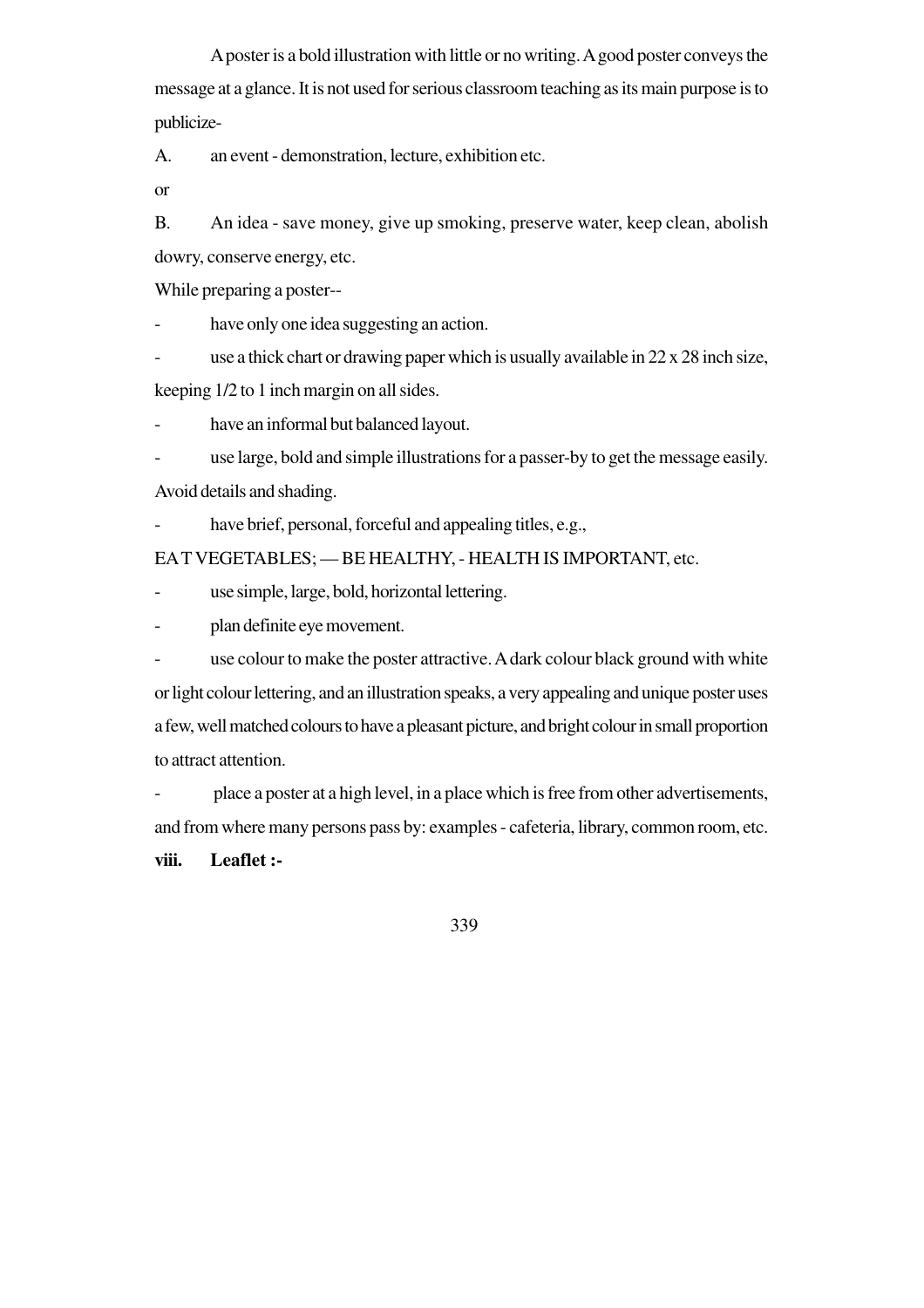It is a single sheet of paper, giving information regarding a new product, programme or a meeting; examples - New baby food; cookery classes; or Inauguration of a workshop in Methods of Teaching.

## **Leaflet contains**

- Just written message; or - little writing and an illustration; or - Just a title and an illustration.

The first one is used mostly for information or as a take-home- reference material while the latter two are generally used for publicity.

#### **ix. Folder**

It is a single folded sheet of paper, having several folds (generally 2 to 10). It contains more information than a leaflet. Folders can have a variety of shapes and can be folded vertically; horizontally, or diagonally.

## **x. Pamphlet**

It has several pages (approx. 2-20 pages) pinned together, but not bound.

Factual information presented systematically in a pamphlet is usually on a definite subject of current interest unlikely to be written from a biased point of view. Pamphlets come in various sizes and provide more information than the folders. For the preparation of leaflet, folder or pamphlet. following principles are kept in mind.

- a. Select a specific topic.
- b. Present one idea at a time.
- c. Check the information for its accuracy and authenticity.
- d. Use local language.
- e. Use short and simple sentences.
- f. Leave margin on all four sides.

<sup>340</sup>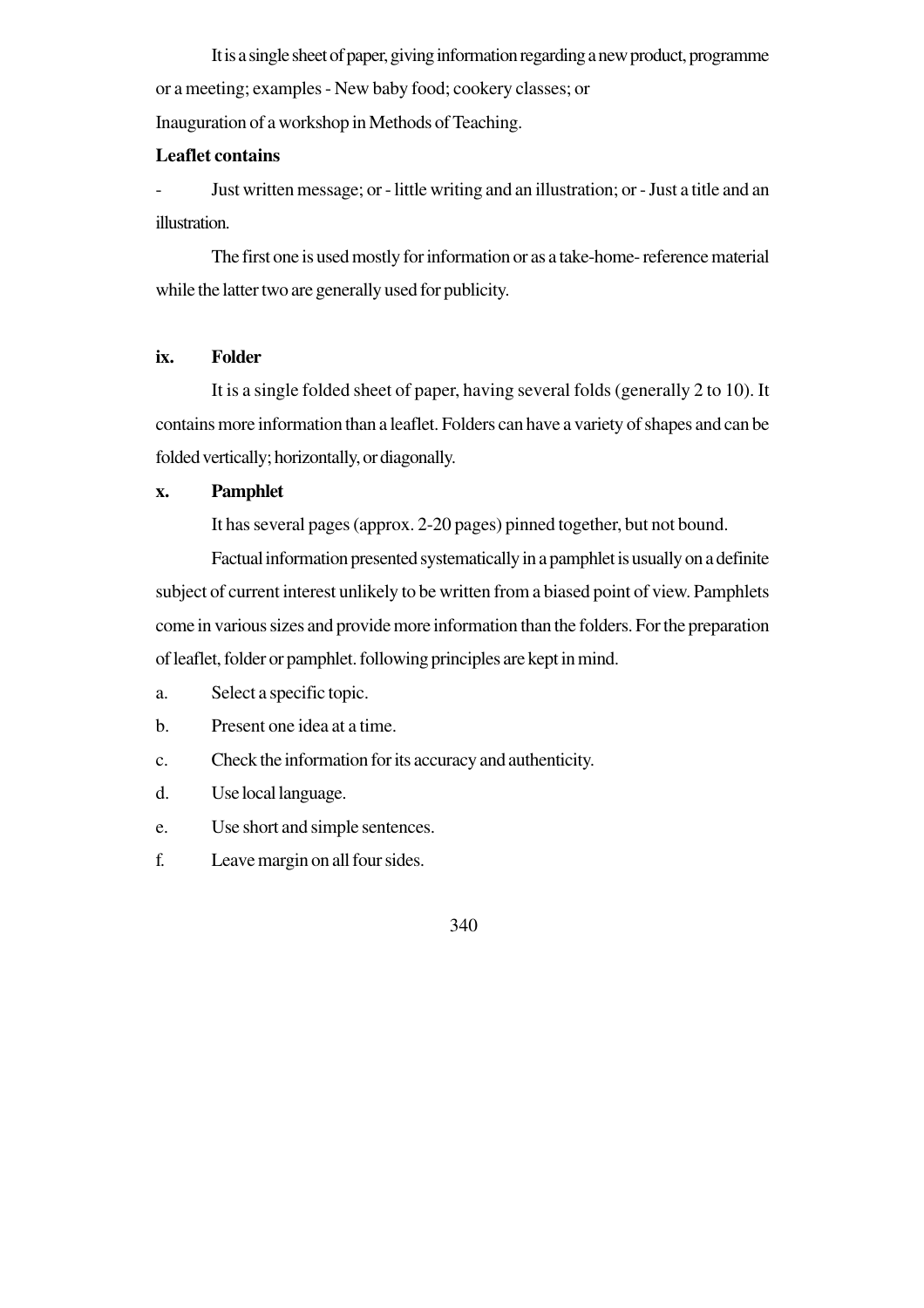- g. Plan layout for each page or fold.
- h. Include illustrations wherever needed.
- i. Present ideas in a colourful and attractive way.
- j. choose convenient size.

leaflet - 3" x 5" or 5" x 10" folder- (when folded) 10" x 7" or 4" x 7" pamphlet- 7" x 12" or 8" x 13"

Use line drawing, hand printing techniques, and duplicating processes, in preparing

these aids attractively and economically.

#### xi. **Cartoons**

A cartoon has been defined as "an interpretative picture making use of symbolization and holding exaggeration in order to present at a glance some message or point of view concerning new events, things or situations" (kinder, 1950). Cartoons are used mostly to present different political view points. Though not very popular in formal teaching, they are one of the major forms of graphic communication as they are unique and appealing. They employ three principles to get across a message to the readers - enjoyment, refractions and antagonism. In Home-Science, some topics can be dealt with cartoons.

- Family problems.
- Husband wife relations.
- Women's issues.
- Home Science educational problems.
	- Good cartoons must have—-
- Minimum details.
- Familiar symbols/characters.
- stereotypes that are quickly recognized and understood.
- A crisp message.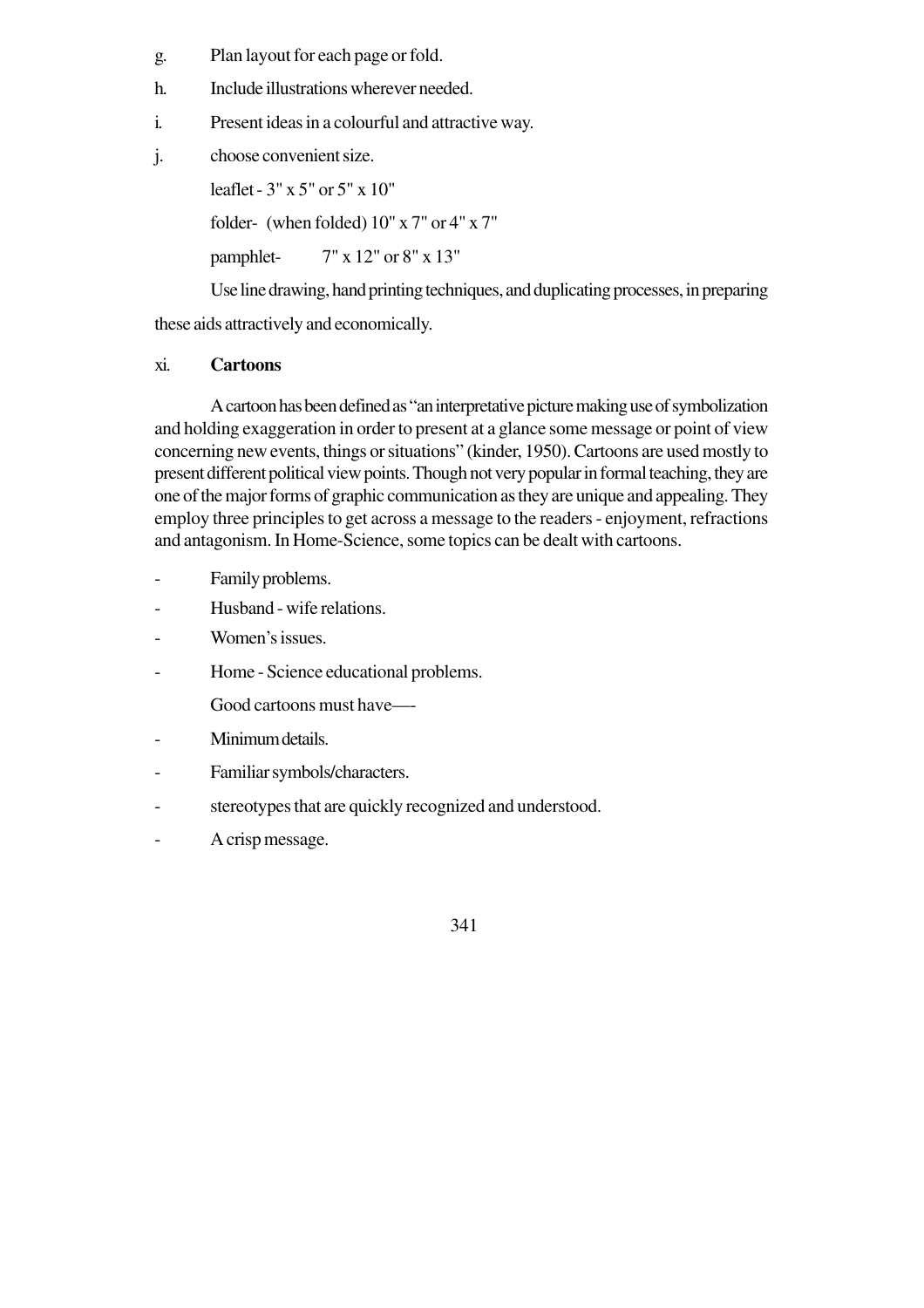#### **Check Your Progress**

\_\_\_\_\_\_\_\_\_\_\_\_\_\_\_\_\_\_\_\_\_\_\_\_\_\_\_\_\_\_\_\_\_\_\_\_\_\_\_\_\_\_\_\_\_\_\_\_\_\_\_\_\_\_\_\_\_\_\_\_\_\_\_\_\_\_\_\_\_\_\_\_\_\_\_\_\_\_

\_\_\_\_\_\_\_\_\_\_\_\_\_\_\_\_\_\_\_\_\_\_\_\_\_\_\_\_\_\_\_\_\_\_\_\_\_\_\_\_\_\_\_\_\_\_\_\_\_\_\_\_\_\_\_\_\_\_\_\_\_\_\_\_\_\_

\_\_\_\_\_\_\_\_\_\_\_\_\_\_\_\_\_\_\_\_\_\_\_\_\_\_\_\_\_\_\_\_\_\_\_\_\_\_\_\_\_\_\_\_\_\_\_\_\_\_\_\_\_\_\_\_\_\_\_\_\_\_\_\_\_\_\_\_\_\_\_\_\_\_\_\_\_\_\_\_\_\_\_\_\_\_\_\_\_\_\_\_\_\_\_\_\_\_\_\_\_\_\_\_\_\_\_\_\_\_\_\_\_\_\_\_\_\_\_\_\_\_\_\_\_\_\_\_\_\_\_\_\_\_\_\_\_\_\_\_\_\_\_\_\_\_\_\_\_\_

\_\_\_\_\_\_\_\_\_\_\_\_\_\_\_\_\_\_\_\_\_\_\_\_\_\_\_\_\_\_\_\_\_\_\_\_\_\_\_\_\_\_\_\_\_\_\_\_\_\_\_\_\_\_\_\_\_\_\_\_\_\_\_\_\_\_

\_\_\_\_\_\_\_\_\_\_\_\_\_\_\_\_\_\_\_\_\_\_\_\_\_\_\_\_\_\_\_\_\_\_\_\_\_\_\_\_\_\_\_\_\_\_\_\_\_\_\_\_\_\_\_\_\_\_\_\_\_\_\_\_\_\_\_\_\_\_\_\_\_\_\_\_\_\_\_\_\_\_\_\_\_\_\_\_\_\_\_\_\_\_\_\_\_\_\_\_\_\_\_\_\_\_\_\_\_\_\_\_\_\_\_\_\_\_\_\_\_\_\_\_\_\_\_\_\_\_\_\_\_\_\_\_\_\_\_\_\_\_\_\_\_\_\_\_\_

\_\_\_\_\_\_\_\_\_\_\_\_\_\_\_\_\_\_\_\_\_\_\_\_\_\_\_\_\_\_\_\_\_\_\_\_\_\_\_\_\_\_\_\_\_\_\_\_\_\_\_\_\_\_\_\_\_\_\_\_\_\_\_\_\_

Note: a) Write your answer in the space given below.

b) Check your answers with those given at the end of the lesson.

i) What are mobiles?

ii) What are charts and its various types?

iii) What are flash cards?

#### **20.10 LET US SUM UP**

After going through the lesson you must have understood that there are a variety of audiovisual aids that can be used in an instructional situation to help learners learn. Anything that is used in an instructional situation to help the learners reach the instructional objectives through coordinated involvement of both the sense of sight and the sense of hearing are referred to as audio-visual aids. These aids can help prevent misunderstanding, reinforce or illustrate the spoken word, help maintain the learners interest and hence assist in the learning process.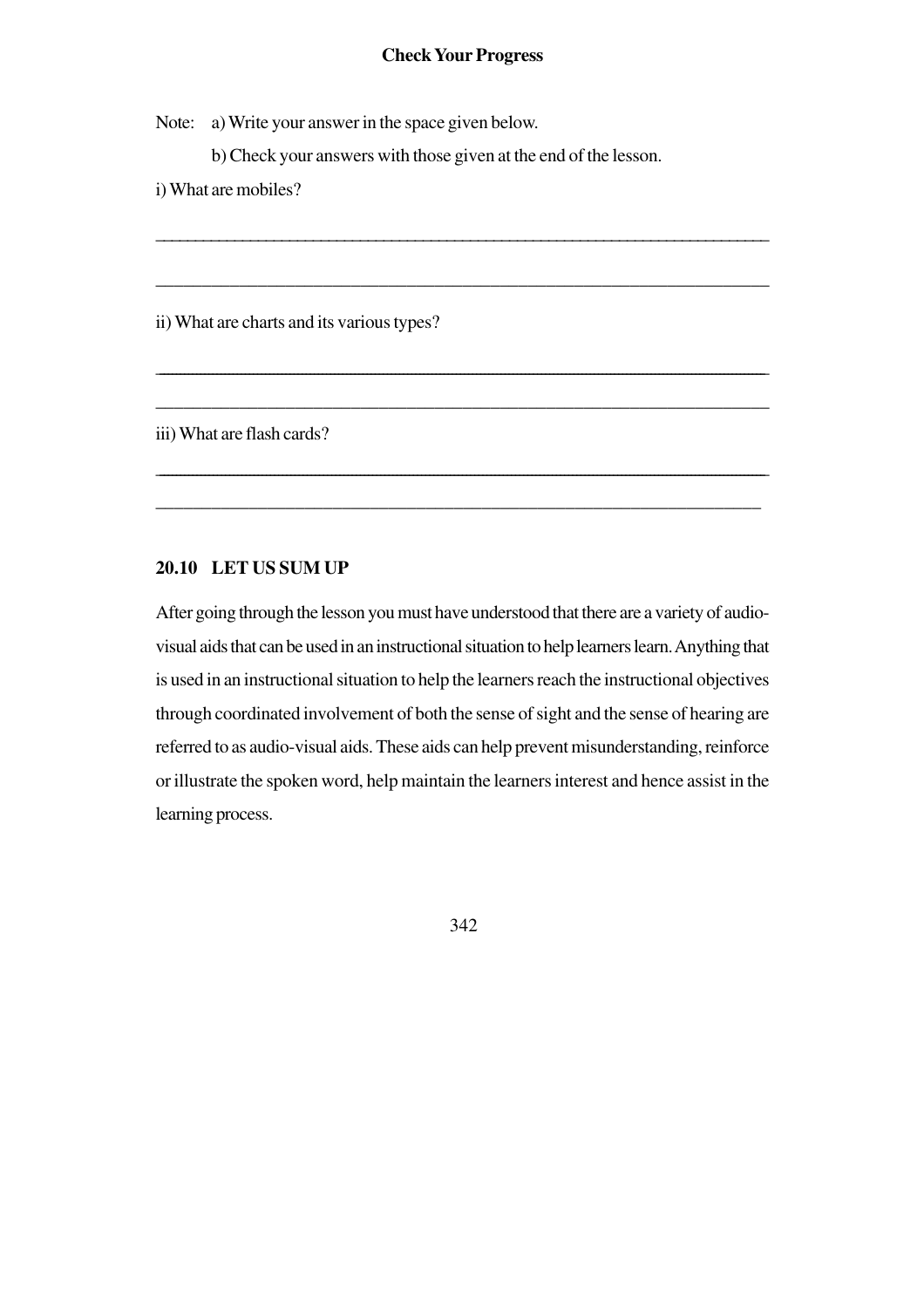#### **20.11 ANSWERS TO CHECK YOUR PROGRESS**

**1.** A mobile is a visual medium having well-arranged, attractive pictorial forms hanging with the help of cords or wires from a common top. In other words, it is a motioncomposition made with the help of pictures and other visual objects hanging on wires and cords. The movements created by natural air currents or the fan help to attract the attention of the people. A mobile can be made out of card board, coloured paper, beads, broken bangles or anything that is lightweight.

**2.** A Chart is a visual aid which helps in explaining the subject matter through such process as summary, contrast and comparison. It may be all writing or some writing and pictures. There are many types of charts:-

**a. Time Chart:**Any information to be plotted with time is presented in columnar form. Columns can be added or reduced depending upon the information to be presented.

**b. Tree Chart:** Growth and development can be shown. It starts with a single source stem and then spreads out into branches.

**c. Flow or organisation Chart:** Functional relationship within an organisation or an institutions can be shown by lines or arrows.

**d. Comparison or contrast chart:** Similarities and contrasts between two or more things such as methods, institutions, products, persons, theories, architecture, schemes, etc., can be shown.

**3.** Flash cards are brief, visual messages presented on thick cards to emphasize important ideas, through the form of either a story or steps or points. These are usually in a set of 10- 12 cards arranged to form a meaningful story or convey an important message.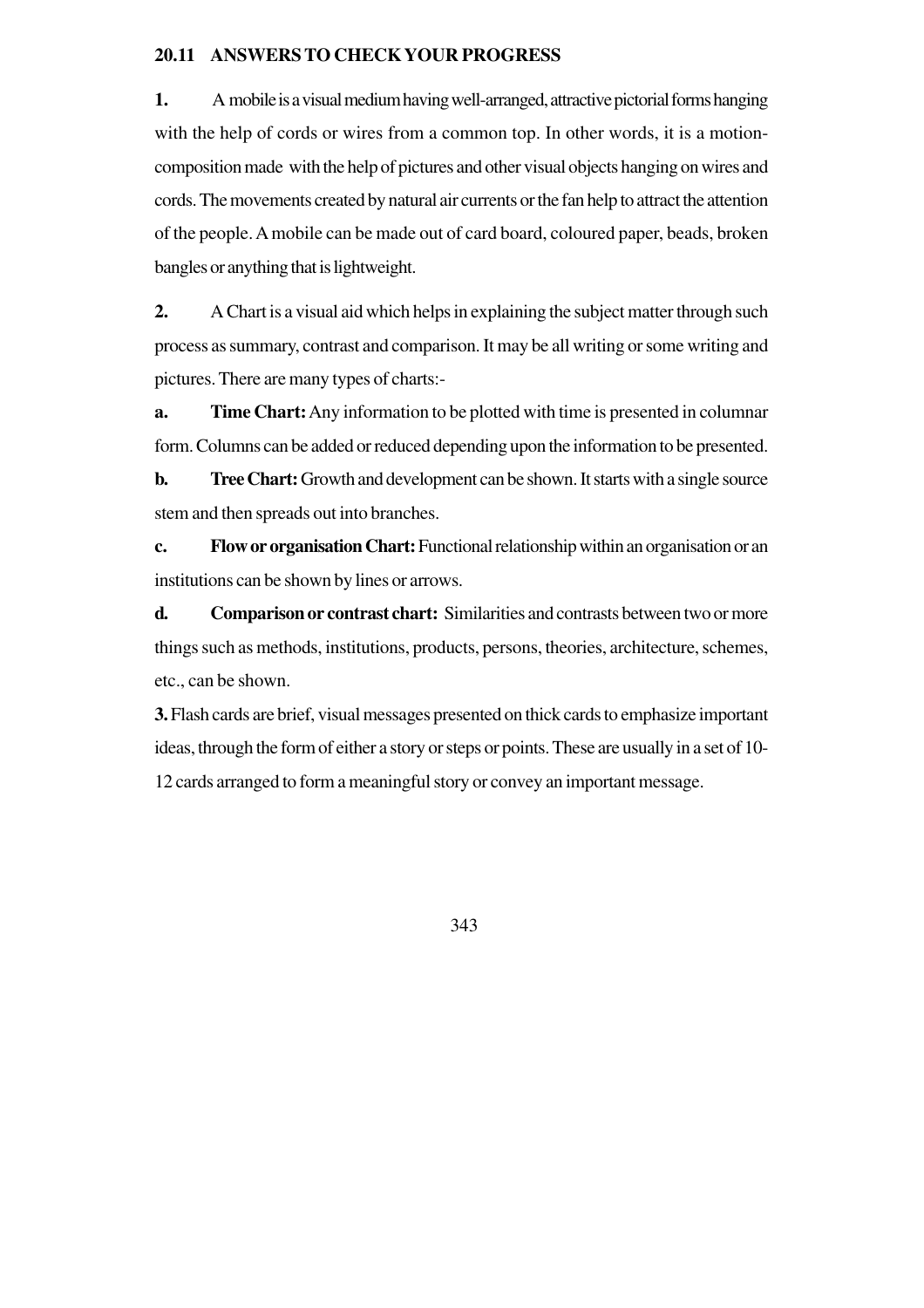## **20.12 LESSON END EXERCISE**

Q 1. What are audio-visual aids? Classify them into various categories.

Q 2. Write a detailed note on the utility of audio-visual aids in communication.

# **20.13 SUGGESTED READING**

1. O.P. Dahama and O.P. Bhatnagar (2012). Education and Communication for Development. Oxford and IBH Publishing Co. Pvt. Ltd.: New Delhi.

2. S.V. Supe (2012). An introduction to Extension Education. Oxford and IBH Publishing Co. Pvt. Ltd.: New Delhi.

 3. V.K. Dubey and I. Bishnoi (2008). Extension Education and Communication. New Age International Ltd., Publishers: New Delhi.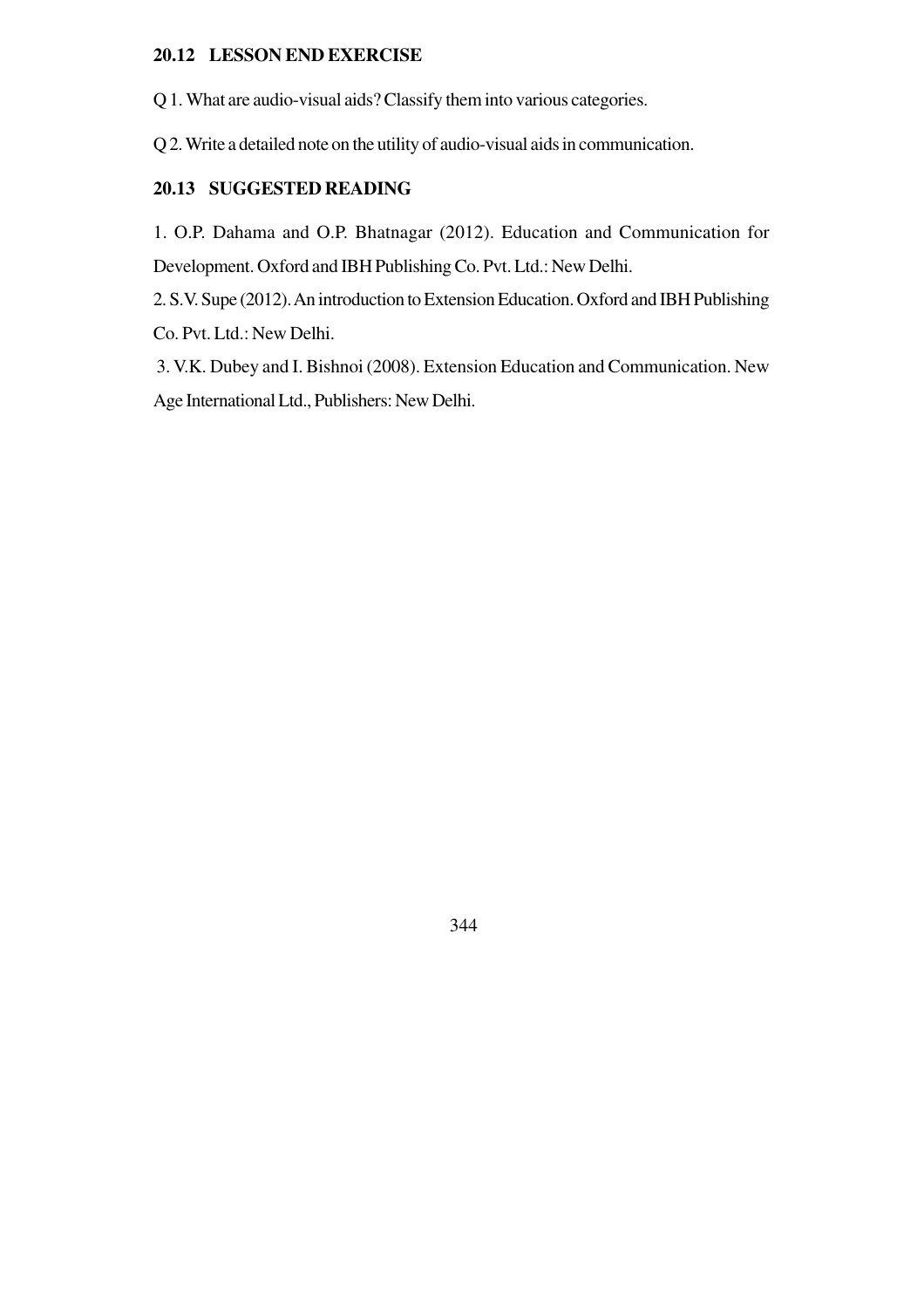## **ADVANTAGES AND LIMITATIONS OFAUDIO-VISUALAIDS**

# **STRUCTURE**

- 21.1 Introduction
- 21.2 Objectives
- 21.3 Advantages & Limitations of Audio-visual aids: An Introduction
- 21.4 Advantages & Limitations of Objects
- 21.5 Specimens
- 21.6 Models
- 21.7 Mock-ups
- 21.8 Mobiles
- 21.9 Puppets
- 21.10 Chalk-board (black-board)
- 21.11 Bulletin Board
- 21.12 Flannel Board
- 21.13 Magnetic Boards
- 21.14 Film/option pictures
- 21.15 Television and video tapes
- 21.16 Filmstrip and slides
- 21.17 Transparencies
- 21.18 Opaque projection
- 21.19 Radio
- 21.20 Recordings
- 21.21 Graphic Aids
- 21.22 Let Us Sum Up
- 21.23 Answers to Check Your Progress
- 21.24 Lesson End Exercise
- 21.25 Suggested Reading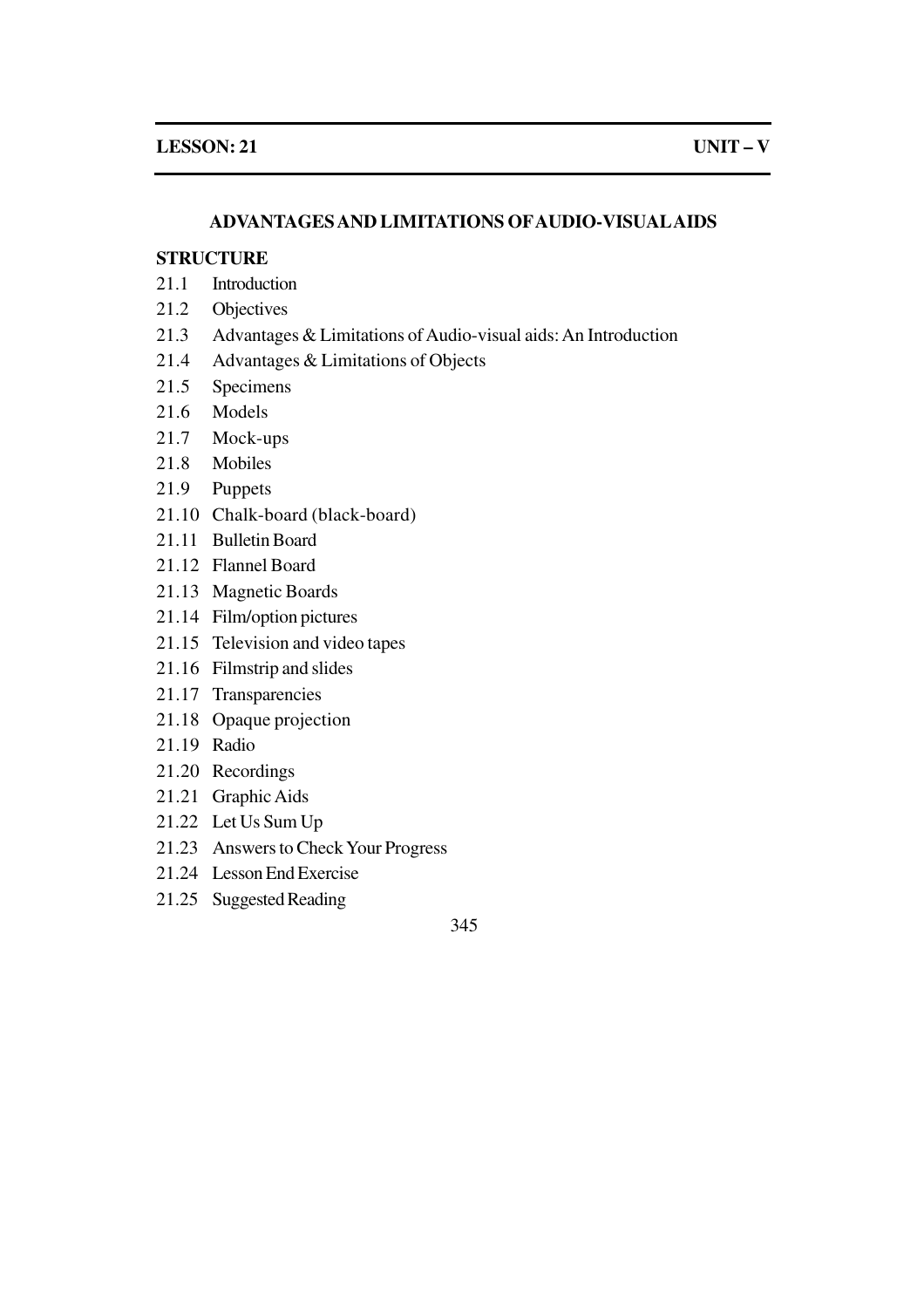#### **21.1 INTRODUCTION**

In lesson 20 we have read about the various types of audio-visual aids that are commonly used for extension services. There is a wide variety of these aids ranging from puppets to charts, posters etc. There are display aids, projected aids, audio aids and graphic aids which can be under by the extension workers. In the present lesson we will study about the advantages and disadvantages of each of the listed audio-visual aids about which you have read earlier.

# **21.2 OBJECTIVES**

The main objective of this lesson is to study the advantages and limitations of Audio-Visual aids.

# **21.3 ADVANTAGES AND LIMITATIONS OF AUDIO-VISUAL AIDS: AN INTRODUCTION**

The audio-visual aids can maintain an accelerated tempo in class-room Instructions of various ways, some of these are as follows:

i) They provide an opportunity to the teacher for freshness of his presentation and so greater incentive to learning the subject.

ii) They help in clear understanding of the subject and in clarifying the abstract ideas.

iii) They appeal to the sense of the pupils and so they satisfy their innate tendencies, and interests.

iv) They bring the pupils in direct contact with objects and things.

v) They bring near what is distant.

vi) By bringing the world into the class-room they help the pupil in understanding different cultural background

vii) They stimulate pupil participation. They are based on "learning by doing"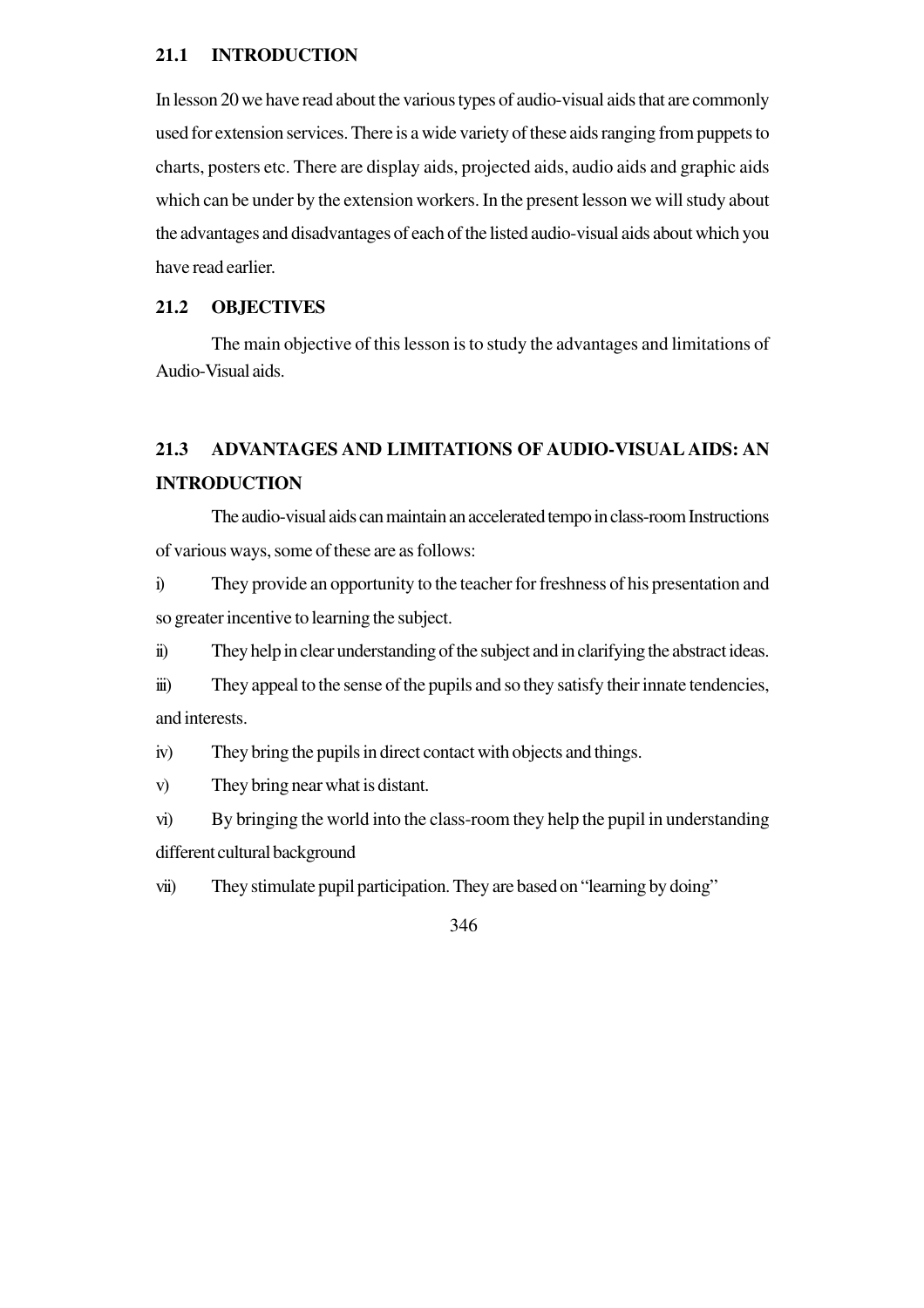viii) They make teaching-learning process interesting

ix) They help in saving time and energy because it takes a long time to clarify an abstract idea verbally but the point can be made clear at once by using some appropriate teaching aid.

x) The need of individual students are met. Some pupil learn by listening but a majority of them by doing.

xi) They help in creating a lasting impression on the mind of the learner. Things are well retained in the mind since the sensory impressions are more permanent.

While various teaching aids are becoming more and more popular day by day, here are still some problems to be faced and solved. Some of these are.

i) Apathy of Teacher: The teachers are yet to be convinced that teaching with words alone is very tedious, wasteful and ineffective.

ii) Indifference of students: The judious, use of aids arouses interest but when used without a definite purpose they lose their significance and importance.

iii) Inefficientiveness of the Aids: In the absence of proper planning and lethargy of the teacher and without proper preparation, correct presentation, appropriate application and discussion and the essential follow-up work, the aid do not prove their usefulness.

iv) Financial Hurdles: The central and state governments have set up board of Audio-Visual Education and have chalked out interesting programmes for the popularization of teaching aid but the lack of finance is not enabling them to do their best.

v) Absence of Electricity: Most of the projectors can not work without electricity and so are not utilized properly.

vi) Lack of Facility for Training: More and more training colleges or specialized agencies should be opened to train teacher and workers in the use and usefulness of these aids.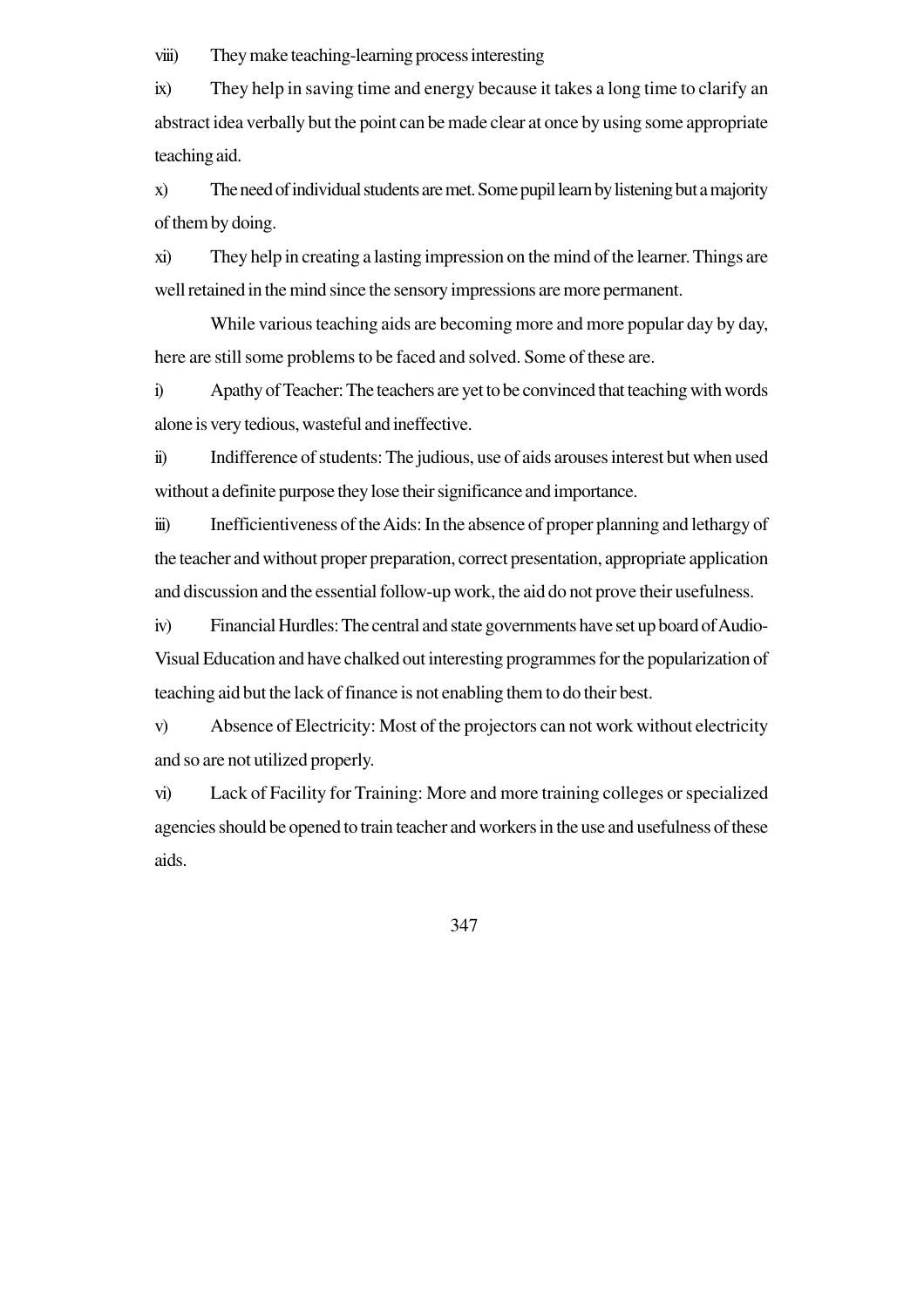vii) Language difficulty: Most films are in English. It is desirable to have these in Hindi and other Indian languages.

viii) Not Catering to local Needs: No attention is paid in the production of audio-visual aids to the sociological, psychological and pedagogically factors.

ix) Improper Selection of Films: Generally the films are not selected in accordance with the needs of a class.

# **21.4 OBJECTS**

Advantages:

The main advantages of objects as an aid to teaching are:

i) They require no preparation, example- actual carpets for floor coverings.

ii) They make teaching interesting by breaking monotony of a lecture, examplevegetables and fruits for a talk on nutrition.

iii) Objects help to visualise the concepts, example-the concept of saving time and labour through the object of pressure cooker and mixer.

iv) Object make teaching more effective by making the explanations very clear, example-ways to make self-help children's garments through the actual garments.

v) They give opportunity to touch, experience, investigate and study in the class Limitation:

Sometimes, objects are not usable in the class as they may not :

i) be suitable to classroom situation: examples-

- ii) Some may be highly perishable, example-fresh fruit, flowers, green leafy vegetable
- iii) some are not available easily in the local communities, example-

expensive costumers or food items of other countries, object depicting past centuries, architecture of the remote past or future..

iv) Some are not affordable real blue pottery.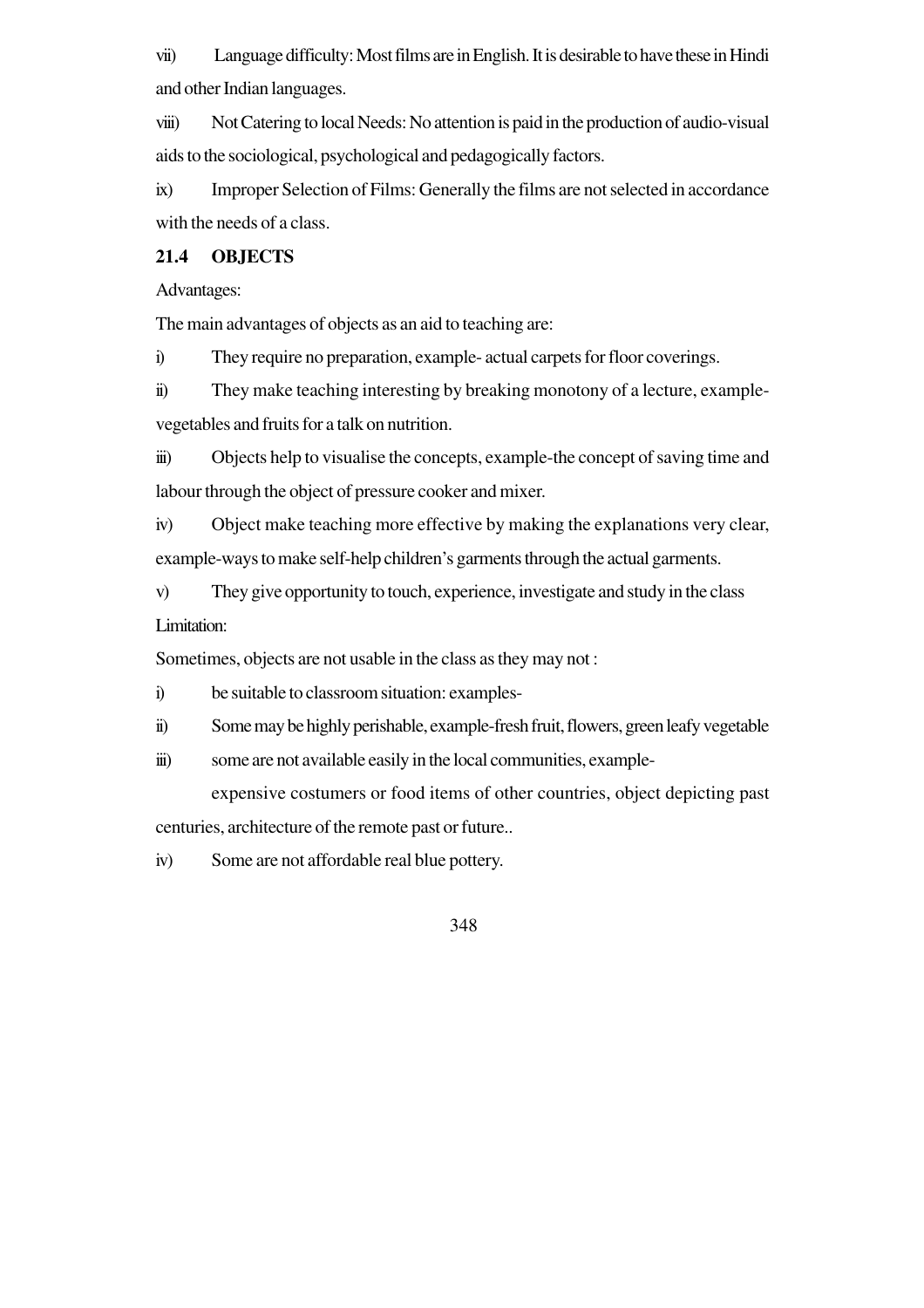# **21.5 SPECIMENS**

Advantages:

Specimens are useful for class-room teaching as:-

i) There are in expensive and can be easily collected from the same sources as objects.

u) In some cases where original objects are not usable specimens can serve the purpose.

iii) Specimens can be stored for ready future use.

Limitation:

The main limitations of specimen are as :-

i) perishable specimen requires special care.

ii) Some specimen are easily available.

iii) Specimen may be small, inconvenient and unsafe to pass around.

# **21.6 MODELS**

Advantages:

Models are useful:

i) To express obstruct ideas and processes, examples-digestive system of body.

ii) When flexibility is needed to teach by moving the articles which originally are

either too big or static, examples- houses and their arrangements: layout of a garden etc.

Limitations:

- i) Models require professional skill in preparation.
- ii) Models can be expensive.
- iii) Models are breakable.
- iv) If the models are not checked and used properly, misconception may arise.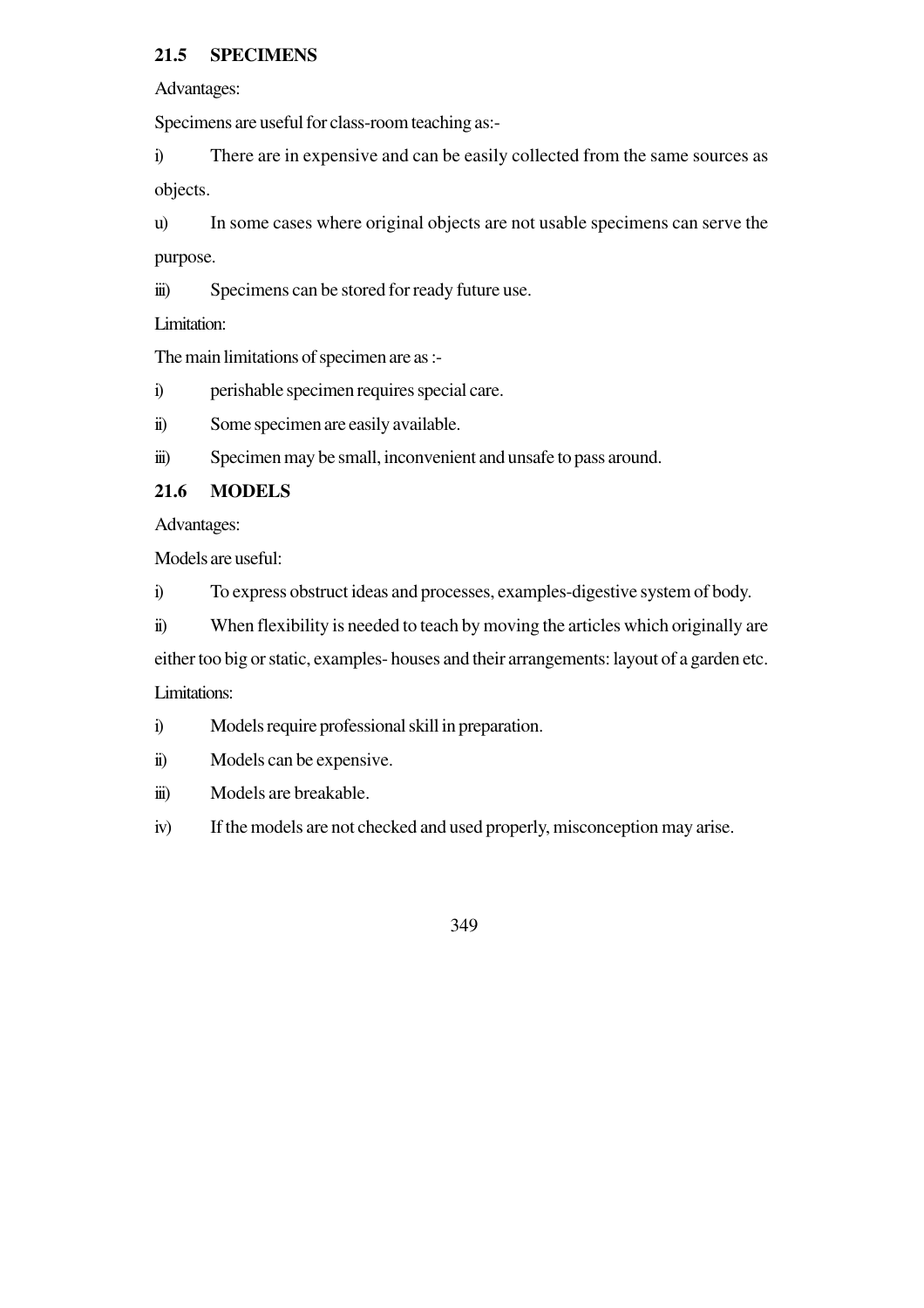# **21.7 MOCK-UP**

Advantages:

i) A mock -up is a simplified version of reality, so presented as to highlight essential purpose or function while eliminating unneeded details: e.g., a mock-up of a clock helps children and illiterate persons to learn how to read time, while a mock-up of an eye explains the need for bifocals, or of a digestive system helps clarify the need to have proper food intervals.

ii) They create interest among students and give them a chance to touch and handle and see the actual function taking place in front of their eyes

iii) They can be reused for many years.

Limitation:

- i) Preparation of mock-ups need great skill.
- ii) Mock-ups are less effective than objects and models.
- iii) Mock-ups do not bear any resemblance to the actual objects.

# **21.8 MOBILES**

Advantages :

The use of mobiles needs to be encouraged as they-

- i) Attract attention through colour and movement, specially of children.
- ii) Require little artistic and practically no technical skill.
- iii) Require very little space for hanging.
- iv) Are inexpensive since they can be made from inexpensive left-over materials.
- v) Can be stored and refused.

Limitation :

- i) mobiles are inconvenient for any serious teaching as they do not remain steady
- ii) lots of information cannot be presented through them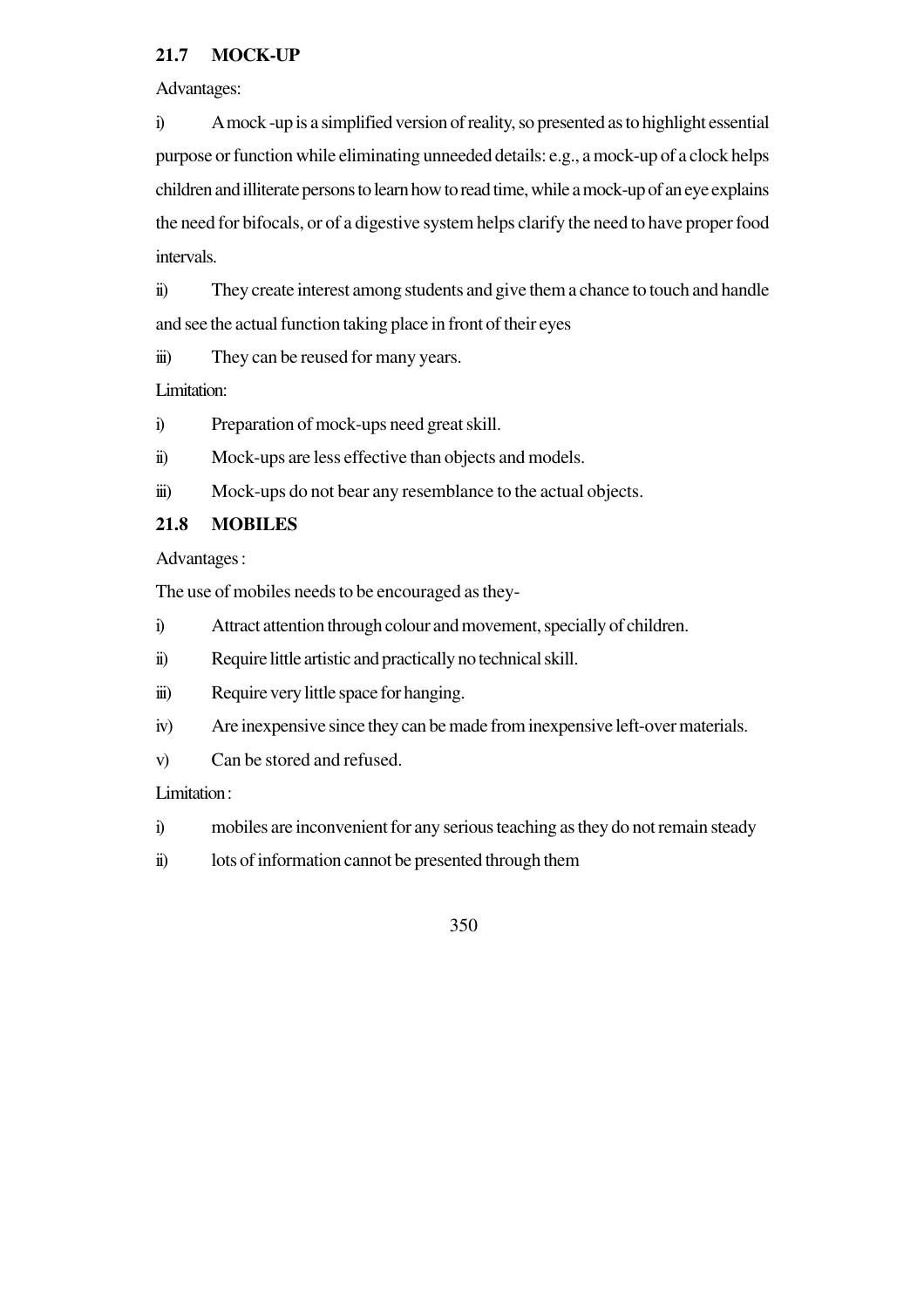iii) They are also rather delicate to handle and require special arrangement for hanging.

#### **21.9 PUPPETS**

Advantages :

Puppets can be advantage for educational purposes because:

i) Being funny with exaggerated features and characteristics, help to motive learners, specially children, villagers and illiterates.

ii) Can communicate ideas related to desirable social action such as community improvement, prohibition, family planning, nutrition, social evils, superstitions, ill treatment of women in society etc.

iii) Can present touchy topics through the effective use of satire and humour, which may otherwise hurt the feelings of the audience.

iv) Can be easily prepared and used, except string puppets.

v) Are relatively inexpensive and require little by way of costumes scenery and stage equipment as compared to a real drama. When used for classroom or extension education purposes.

vi) Can involve the entire group\class in preparation and presentation of the puppets (Puppet making, costumers, scenery, music, lighting and manipulation)

vii) Can be reused after proper storage and a change of costumes.

Limitation:

Puppets have their limitations:

i) Puppets cannot change their facial expressions. Throughout a play it has to wear the same face, happy, sad or neutral

ii) Puppets cannot change their dress during the play. This creates a problem when showing a puppets doing a variety of activities in different places, example-to show a puppet getting married and then attending a funeral.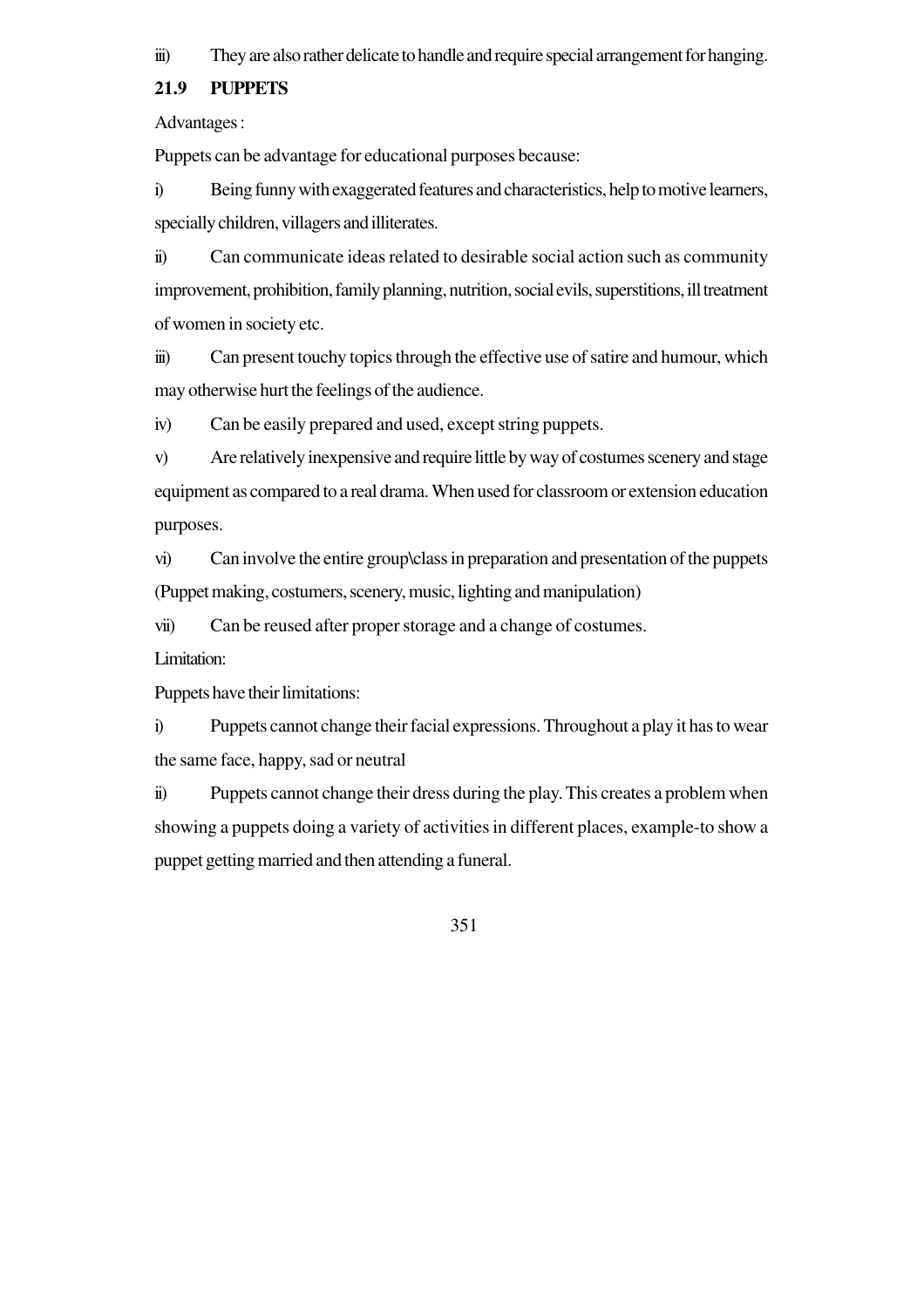iii) Except string puppets, other types of puppets cannot show a variety of actions, specially leg movement as they have no legs.

iv) Topic which require detailed information cannot be taught through puppets as they can only motivate people initially.

# **21.10 CHALK- BOARD (BLACK-BOARD)**

Advantages:

Some of the advantages of chalkboard over other visual aids are as follows:

i) It is a very convenient teaching aid for group teaching.

ii) It is quite economic and can be used again and again.

iii) Its use is accompanied by the appropriate action on the part of the teacher. The illustration drawn on the black-board captures students attention.

iv) It is one of the most valuable supplementary teaching aid. v) It can be used as a good visual aid for drill and revision.

vi) These boards can be used for drawing enlarged illustrations from the text books.

vii) It is an convenient aid for giving lesson notes to the students.

Limitation :

Some of the important limitation of a chalk-board are as under:-

i) the use of chalk-board makes students very much dependent on the teacher.

ii) it makes the lesson teacher paced.

iii) it makes the lesson dull and of routine nature.

iv) It gives no attention to the individual needs of the students.

v) Due to constant use chalk boards become smooth and start glaring.

vi) While using chalk-stick to write and chalk-board, the teacher spreads a lot of

chalk powder which is inhaled by teacher and student and it may affect their health.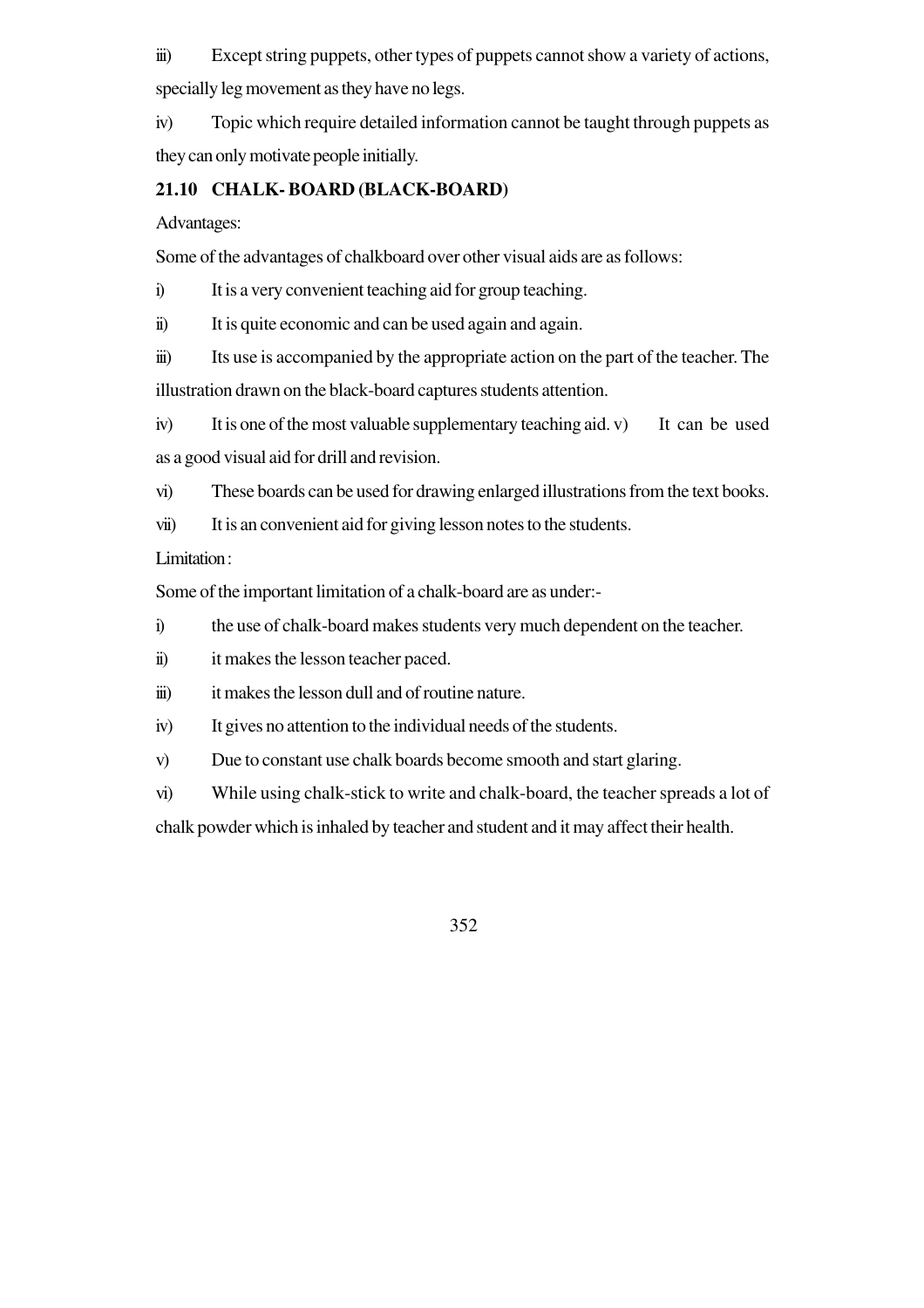# **21.11 BULLETIN BOARDS**

Advantages:

Some of the advantages of bulletin board as teaching aid are as follows:

i) It is a good supplement to class -room teaching.

ii) It help in arousing the interest of student in a specific subject or topic.

iii) It can be effectively used as a follow up of chalk-board.

iv) Such boards add colour and liveliness and thus also have decorative value in addition to their educational value.

v) Such boards can be conveniently used for introducing a topic and for its review as well.

Limitation:

Some limitation in the use of bulletin boards as teaching aids are as follows.

i) They cannot be used for all inclusive teaching

ii) They can be used only as supplementary aids to some other teaching aid.

iii) At time it becomes very difficult to make proper selection of the display material for certain topic.

# **21.12 FLANNEL-BOARDS**

Advantages:

Some of the advantages of using flannel-board as a teaching aid are as follow:

i) It is quite economical and easy to handle and operate

ii) The picture or cutting can be easily fixed and removed when required, without spoiling the material. Thus same material can be used for display many a times.

iii) Any display material on the board holds the interest of students and arrests their attention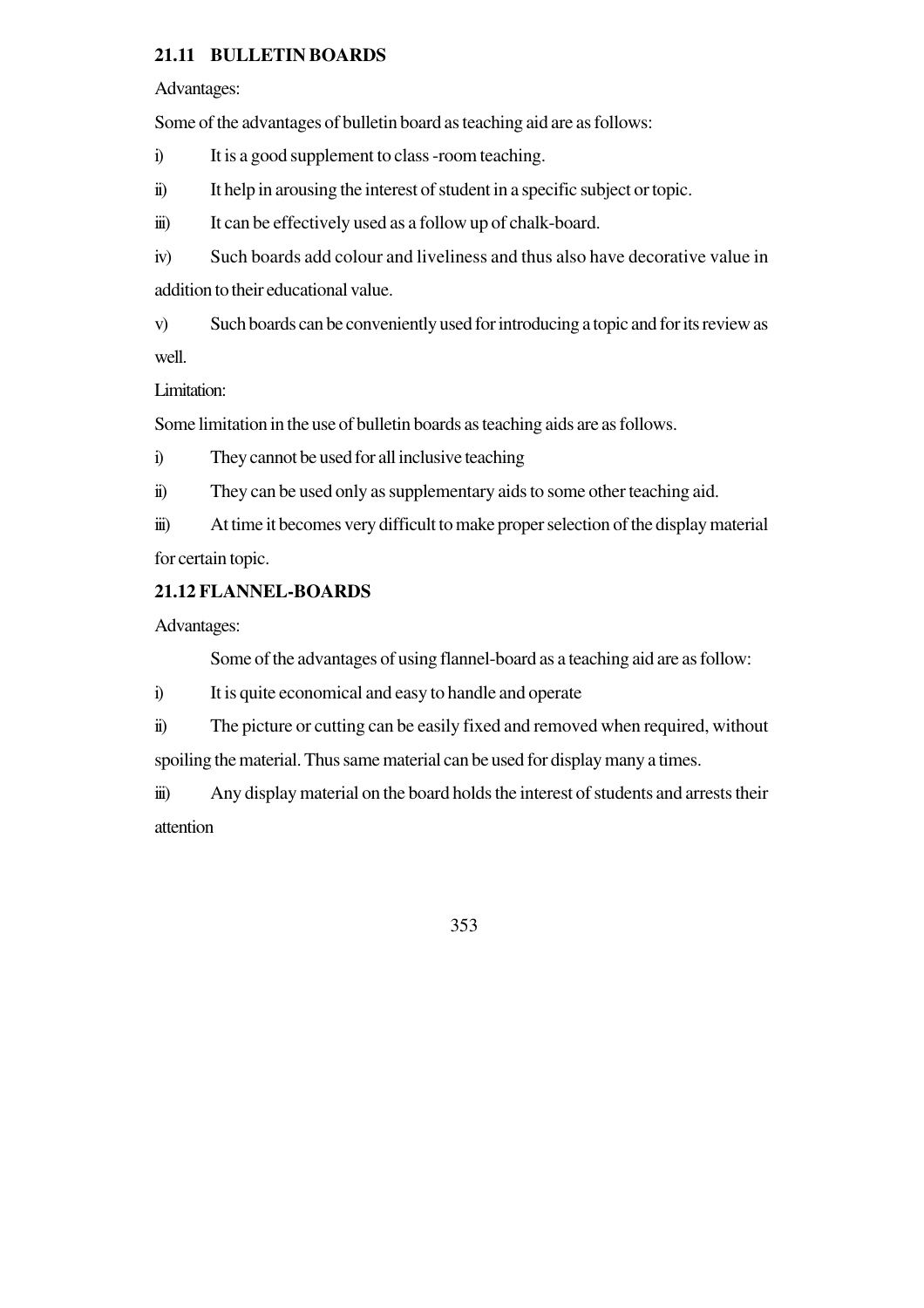iv) Such board enables a teacher to talk along with changing illustrations to develop a lesson.

Limitation:

i) The flannel-board is just a supplementary aid to some other teaching aid.

ii) It gives no attention to the individual needs of the students.

iii) Small pictures or wall cut diagrams etc. are useless for flannel-board.

## **21.13 MAGNETIC BOARD**

Advantages :

i) It is easy and quick to move letters and figures.

ii) It makes teaching-learning interesting. ii) It can be used to publicise events and ideas.

Limitations:

i) The use of magnetic board is comparatively less in actual classroom teaching, since it is difficult to prepare display items to which magnets will adhere.

ii) Complete sets of alphabets can be bought, though often, some letters like 'a,e,i' are needed in a greater number than other letters. Thus it is difficult to make long titles with insufficient numbers of these letters.

## **21.14 FILMS/MOTION PICTURES**

Advantages:

i) Films depict ideas involving motion very well. They can represent continuity of happenings - such as in weaving, cooking, modelling, dances, etc.

ii) Films are excellent media for reproducing technical demonstrations and can provide the services of an expert to great masses - expert demonstrations on batik, silk screen printing, cooking, painting, etc.

iii) Films can enlarge or reduce objects as required for better understanding -houses,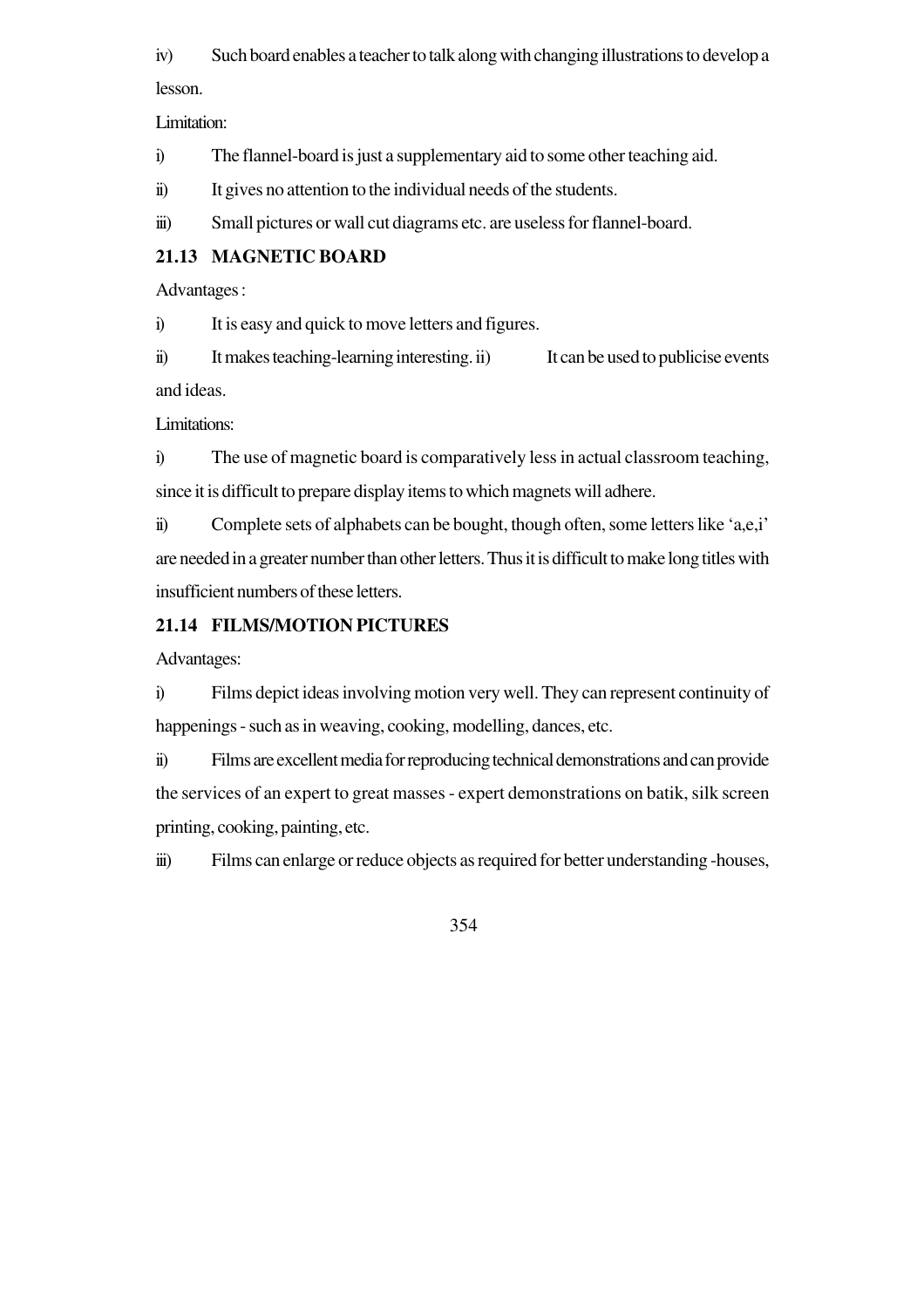animals, gardens can be reduced while mosquitoes, small patterns and motifs, fasteners and prints can be enlarged.

iv) Films bring realism to situations, which helps greatly in understanding - life in states and countries other than one's own, rural people, handicapped persons, pre-school children, destitute women, etc. can all be depicted realistically.

v) Films help to influence the attitudes of persons. Development of positive attitudes and elimination of negative ones is very important for a democratic society. Films are an excellent media for this kind of learning as they depict situations most correctly and authentically - films on victims of famine, flood - stricken people, victims of child labour, atrocities on Harijans, women and animals, working women, small and large families, etc.

vi) Films help in understanding abstract and difficult ideas -films is the case of newborn babies, family planning, emotions, mental processes, spread of cancer in a body etc.

vii) Films help to arouse and sustain the attention of learners on less interesting topics - films on contagious diseases, child development, solar cooking, etc.

viii) Films help to retain knowledge for a longer period of time.

ix) Films help to central the time factor - a film on growth of a focus which takes 9 months can be shown in 30 minutes, a film on the uses of improved manure for better agricultural product, can be shown in 15 minutes, while the actual process may take 3 to 4 months.

x) Films help to bring the past and present classes - Films on changes in dress, architecture, food, manners, health, family life, education, development of science and technology in relation to the time through two centuries.

xi) Films help to develop a common platform for learning. Students in a class often come from heterogeneous backgrounds. A film creates a Common understanding among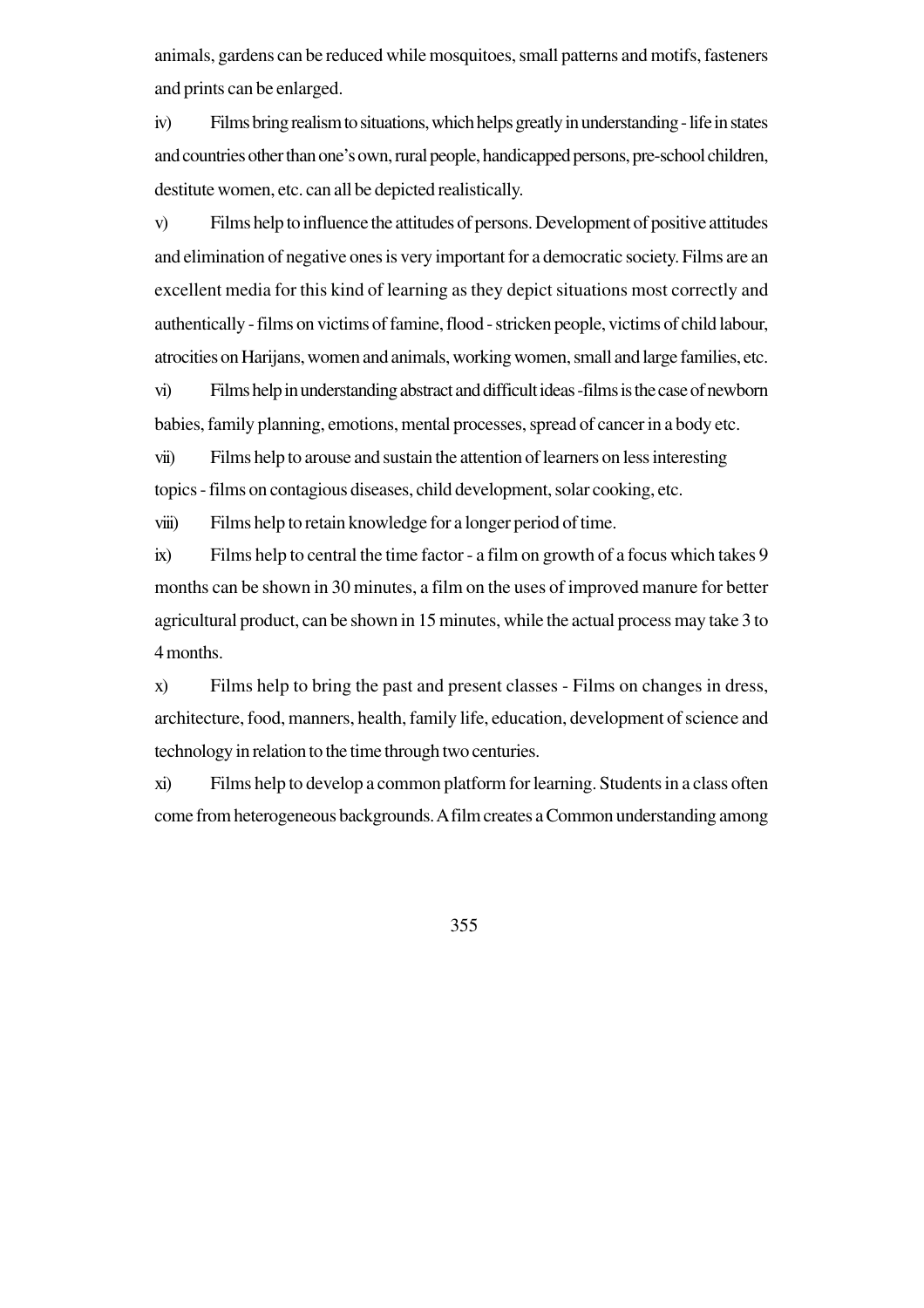all and encourages further learning for example, films on young children will help learners who are infact at home, as well as those who do not have any experience with children.

vii) Films offers aesthetic experiences :- films on textile design, painting, interior decoration of houses, gardens, etc.

viii) Films offer an effective and comparatively inexpensive means of acquiring knowledge which otherwise can be had only through travel and experience -films on life on the moon, scientific subjects, foreign countries etc.

ix) Films can help in developing useful habits such as independent thinking, team work and cooperation - films on Jawans, cooperatives, village improvement through community action, etc. Limitations:

Incorrect use of films may make students develop:

i) Wrong time concept, example - incorrect ideas may be formed about the actual time needed for developing a healthy body after seeing a film on the effects on a new diet, unless the time is clearly specified.

ii) Incorrect size concepts, example - the real sizes of an enlarged mosquito and a reduced machine shown in a films must be pointed out.

iii) Distorted impressions, example an enlarged height of a woman to show gracefulness may lead the students to believe it to be the true one, unless clarified.

Moreover, films cannot be stopped or reversed very easily, every now and then, to clarify ideas or answer students questions. They are also more expensive compared to graphic and three-dimensional aids, so if the latter can serve the purposes as well, do not use films.

#### **21.15 TELEVISION AND VIDEO TAPES**

Advantages :

i) Television and videotapes provide concrete, real and immediate experiences ex-ample - women's rally for eradication of Sati.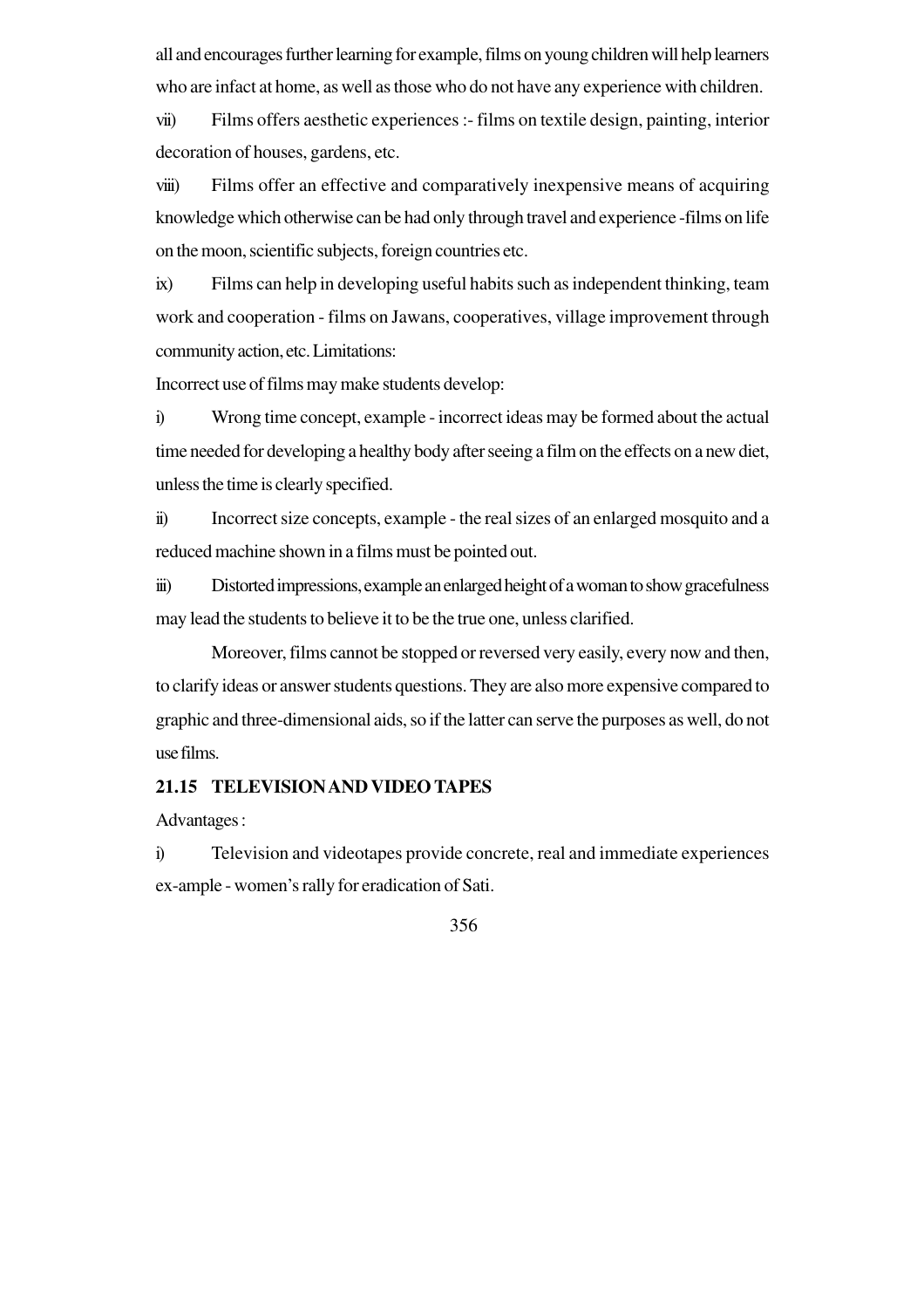ii) Both visual and audio senses are employed to increase clarity of understanding and excitement. They can also provide enormous range and type of visual resources for descriptive materials.

iii) Both provide uniformity of communication. Viewers share a common experience at the same time, which helps in levelling the backgrounds of all students

iv) Because of rigidity of time and small green area, the programme producers are forced to organise the visual and auditory content with great economy and care.

v) They are versatile vehicles - models, exhibits,and demonstrations etc. It helps to achieve clarity and broaden appeal.

vi) They raise the availability and quality of human resources like demonstrations by experts.

vii) They help to overcome space time barriers.

Limitations :

i) Live telecasts seems more real and immediate than specially prepared television programmes but they cannot always be fitted into the rigorous time schedule of a class.

ii) Limitations of time and screen area may force programmes to be oversimplified. At present, programmes on television are of very general nature and not student based. In an effort to make them applicable to heterogeneous masses, they are reduced to the most elementary levels. In teaching, one has to focus on a specific topic and deal with it in terms of the specific abilities and interests of the students.

iii) It is a one-way communication. However well prepared, true interaction of minds and exchange of ideas cannot take place. Students cannot get their doubts cleared by asking questions.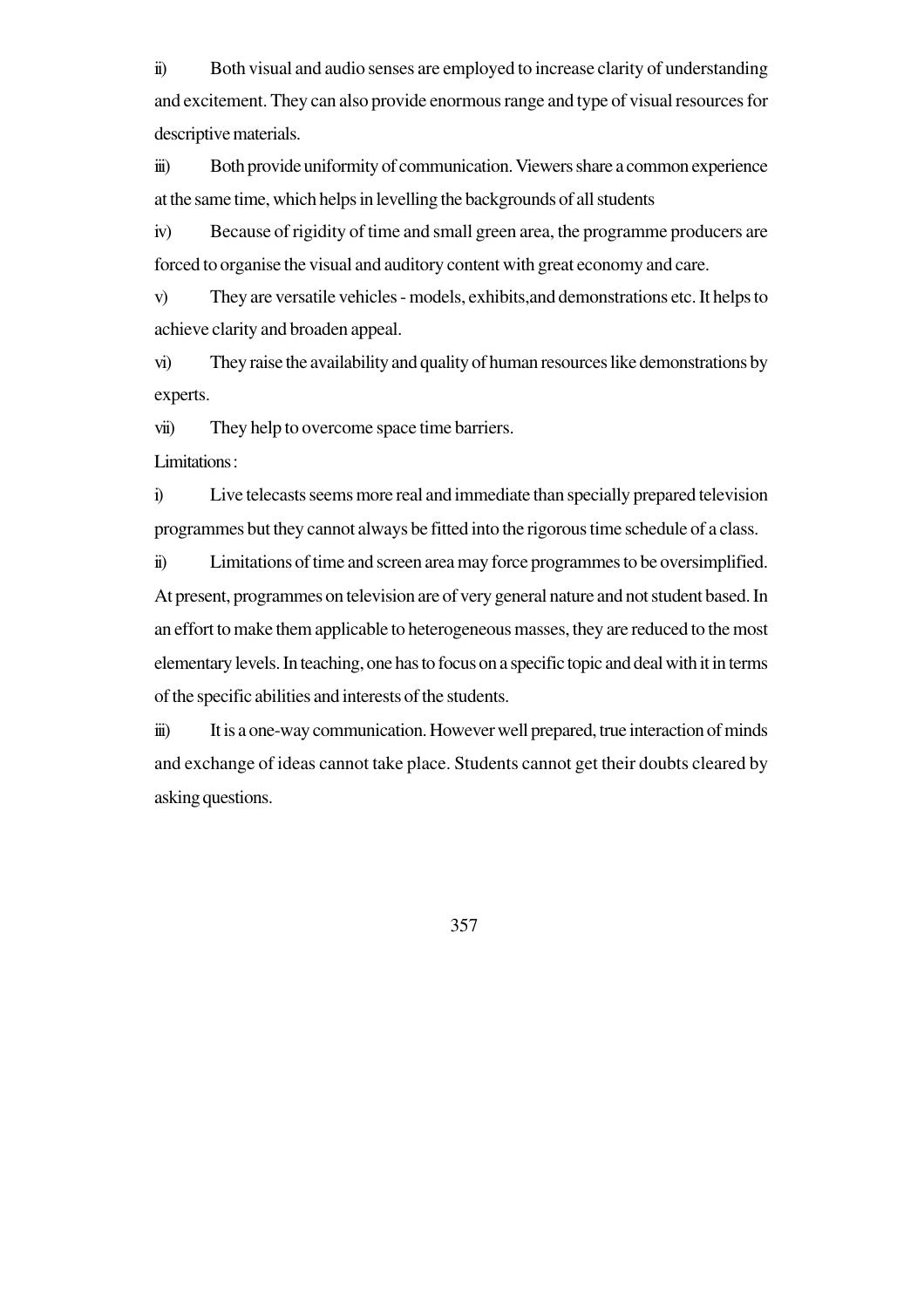iv) It is somewhat difficult for television to reconstruct our ideas, thinking and actions. It mostly stimulates and rein forces our ideas and beliefs. So a teacher cannot use it as an independent aid.

v) Time Zone handicaps, the inability to repeat programmes, the uncertainty of the content and treatment of a programme when a specific telecast is used for the first time makes television difficult to use for classroom purposes.

vi) The language complexity of the audience in a country of 21 official languages and 888 dialects, really poses a problem in the use of television as a communication media. The student of 800 colleges with subsidies television sets cannot understand either Hindi and English adequately, and the situation is further aggravated in the absence of multichannel facility. vii) Television and video tapes are the result of the new technological advances. They are likely of suffer from the usual mechanical and technical problems - no electrical supply, special, costly storage facilities and seating arrangement, equipment getting out dated, poor quality of image and voice due to faults in the television relay centres etc.

viii) Television's specific impact on a long term basis is also not very clear.

#### **21.16 FILMSTRIPAND SLIDES**

Advantages :

Except for using topics involving motion, and attitudes, a filmstrip and a slide can both be used for most of the other objectives for which a film is used. More over, their projectors are more compact, less expensive and easier to operate than a film projector. Both filmstrips and slides occupy less space when stored and hardly have any weight, the two big advantages of filmstrips and slides are that:

i) They can be kept on a screen as long as desired, enabling the slow learners also to learn at their own speed and allowing a teacher to discuss or emphasize a special point.

ii) They are reversible so one can go back to a particular frame for further clarification.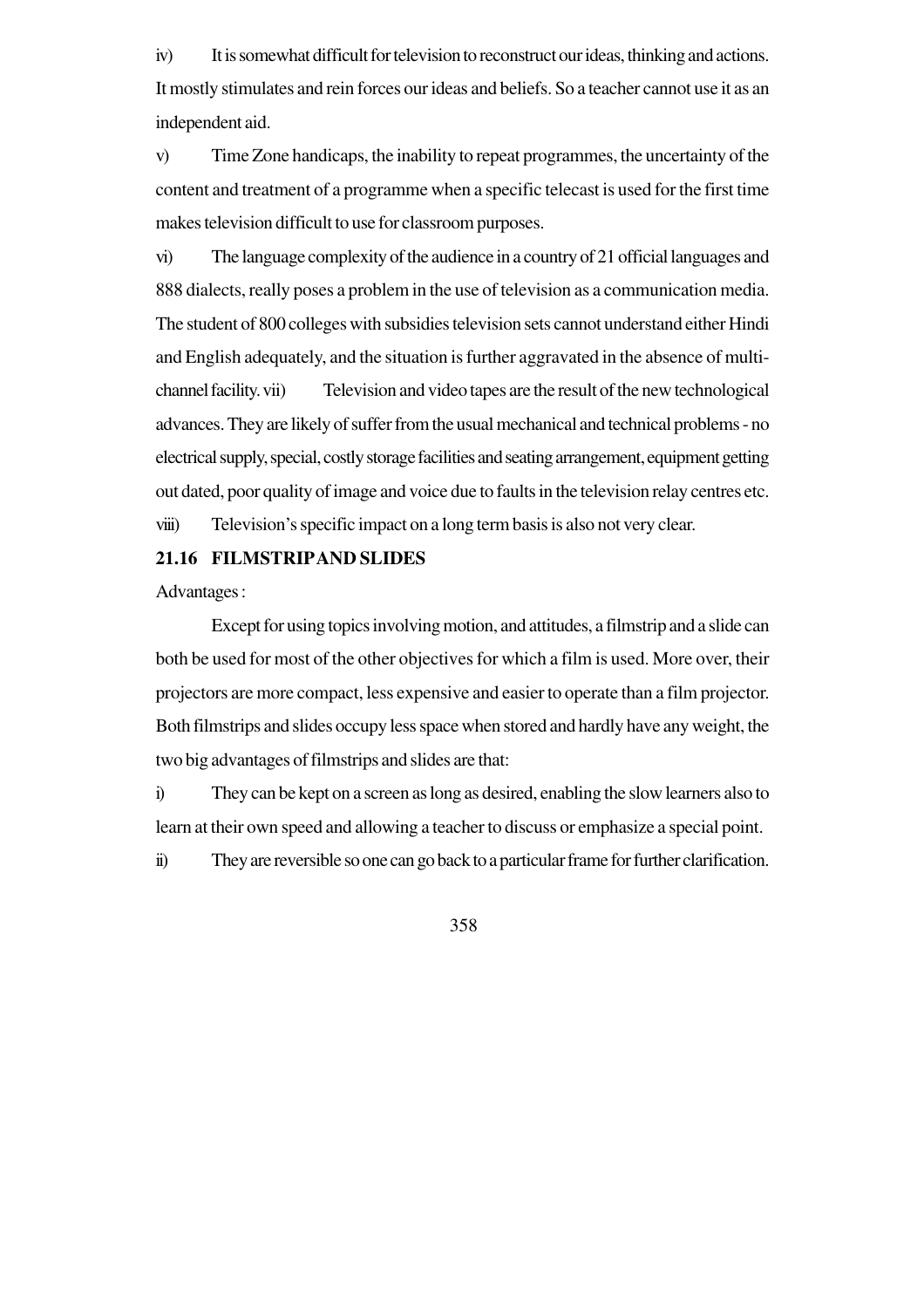Limitations :

i) There are expensive to prepare, specially separately for each age and ability group.

ii) Filmstrips and slides get old and out dated.

iii) They can give incorrect size and colour concepts.

iv) They have a greater risk of damage.

# **21.17 TRANSPARENCIES**

Advantages :

i) The main advantages of transparencies is that they can be viewed by a much larger group than the group with which a chalkboard can be used and so often It serves as a substitute.

ii) Another advantage is that it can be used in an undarkened room or somewhat darkened room with the help of a day light screen, and thus, students can make notes simultaneously.

iii) The writing on the transparencies can be wiped clean with patrol and cotton and can be reused. This is of great help in correcting mistakes also.

Limitations :

i) Students comprehension may become difficult, if the commentaries are hard to

follow due to difficult vocabulary, use of foreign language or unfamiliar diagrams

ii) There is irregular electric supply specially in rural or poor urban localities Projectors

running on patrol/diesel and patromax and portable generators may help, however, this would mean additional expenses.

## **21.18 OPAQUE PROJECTION**

Advantages :

i) The image on the screen is magnified four times the original so small illustrations can be enlarged for preparing charts and posters by persons not possessing artistic skills to do free-hand drawing

ii) It requires absolutely no special advance preparation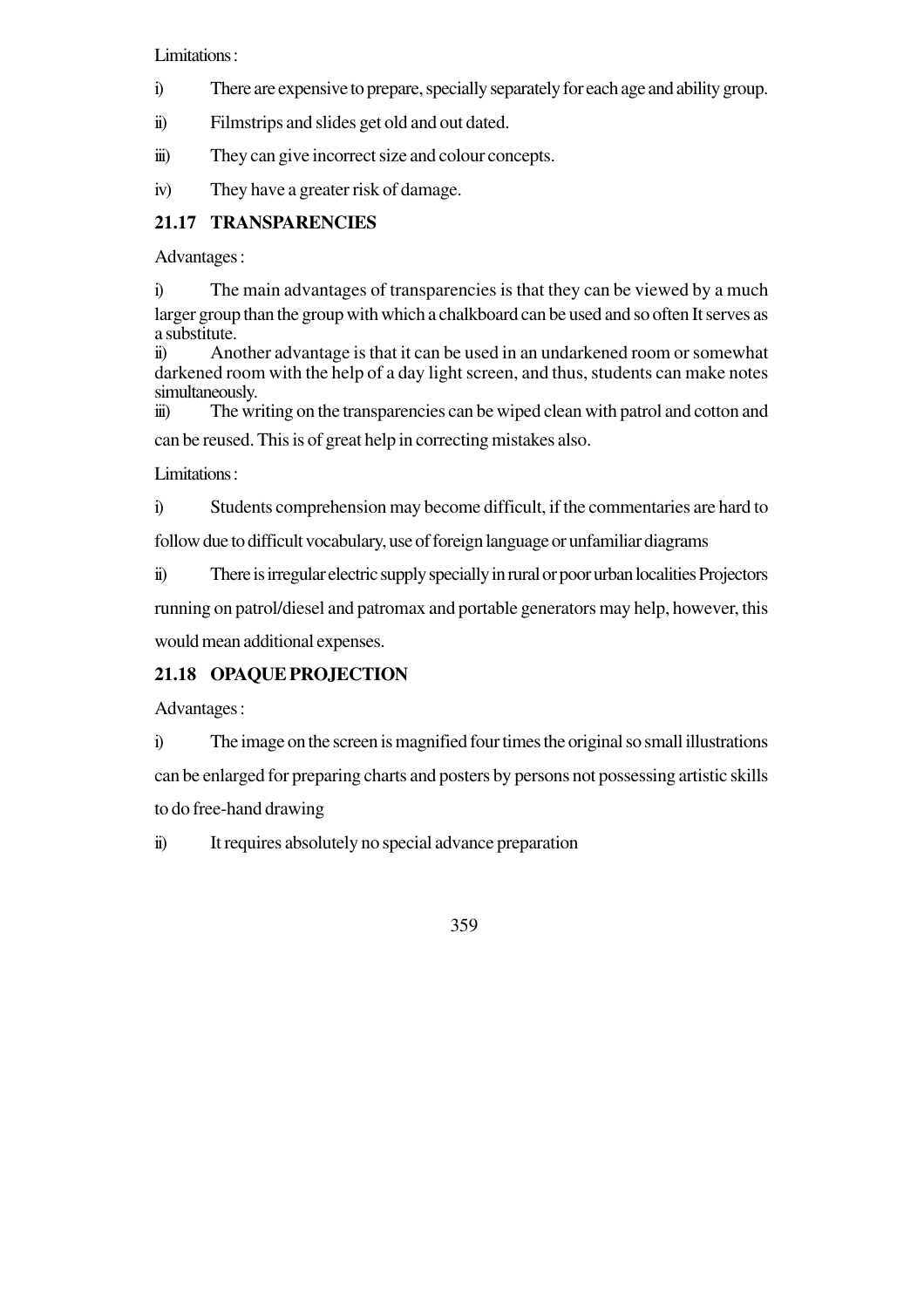iii) Writing pictures and photographs, directly from a book can be projected. Limitations:

i) A dark room with extra good ventilation forces an institution to incur extra expenses by way of heavy curtains, fans, exhaust fans and ventilators.

ii) Opaque projectors are costly.

iii) The young and the low ability learners may find it difficult to follow the aid prepared for the general group.

iv) It can give incorrect size and colour concepts.

#### **21.19 RADIO**

Advantages:

i) It serves the purposes of quick education. It also provides the pupils with opportunities to listen to the talks by expert in their fields.

ii) It promotes in pupils a wider understanding of themselves, their surroundings. It develops in them the habit of observation.

iii) It present an integrated picture and idea contained in a topic.

iv) A good school broadcast can give the teacher, through its subject matter, the freshness of its presentation, and the new technique of studio production.

v) It offers immense scope economic and effectiveness of teaching effort. One of the most significant aspect of broadcast is that it combines the qualities both speech and writing.

vi) The radio uses expression and sentence structures which are more easily comprehensible. Being primarily concerned with spoked word, the radio breathes life into the dead words of written materials.

Limitation: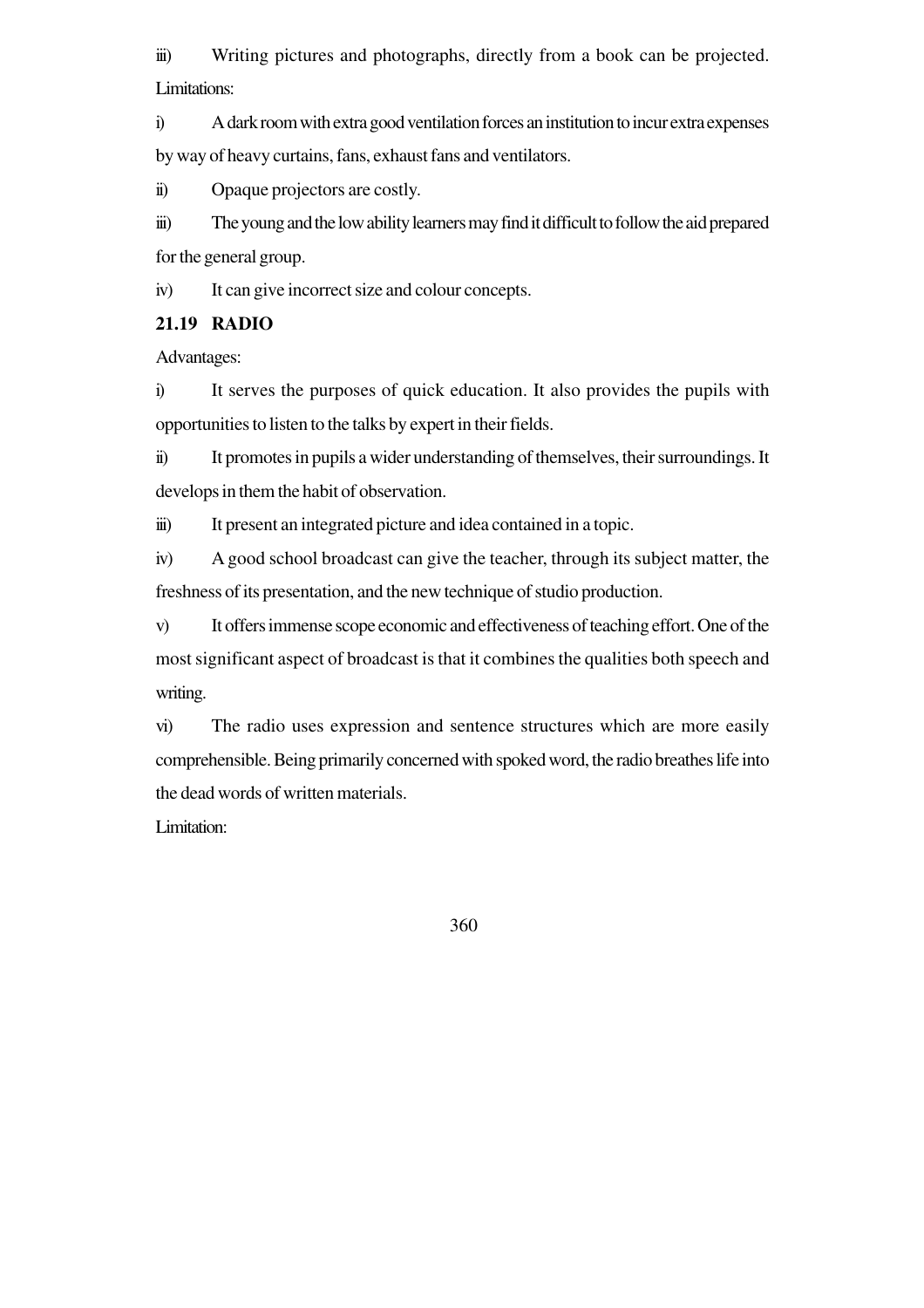i) Prehearing and Rehearing are not possible. Advance preparation for introduction and clarification of doubts are not possible.

ii) Two way communication which helps in clear understanding is not possible.

iii) Only individuals with high attention and concentration capacity can learn profitably through radio programmes.

iv) The speed of a radio programme is decided, keeping an average person's listening ability in mind; so slow learners may not be able to grasp the points.

v) There may not be suitable programmes for use in classroom.

vi) The radio set may not be available in the school or at home, in case of very poor students.

ii) The learners may not be able to learn if they cannot hear clearly due to poor reception which may be used by distance, low power, mechanical and technical disturbances.

viii) Attention and concentration which are important for effective listening are difficult to maintain if the room is too hot or cold or filled with aural or visual distractions and is acoustically poor.

ix) The timings of the radio programmes may not always be suitable to the learners. Specially of formal schools.

x) There may be facilities for the teachers to be aware of the relevant radio programmes for use in the classroom or for assigning home listening.

## **21.20 RECORDING**

Advantages: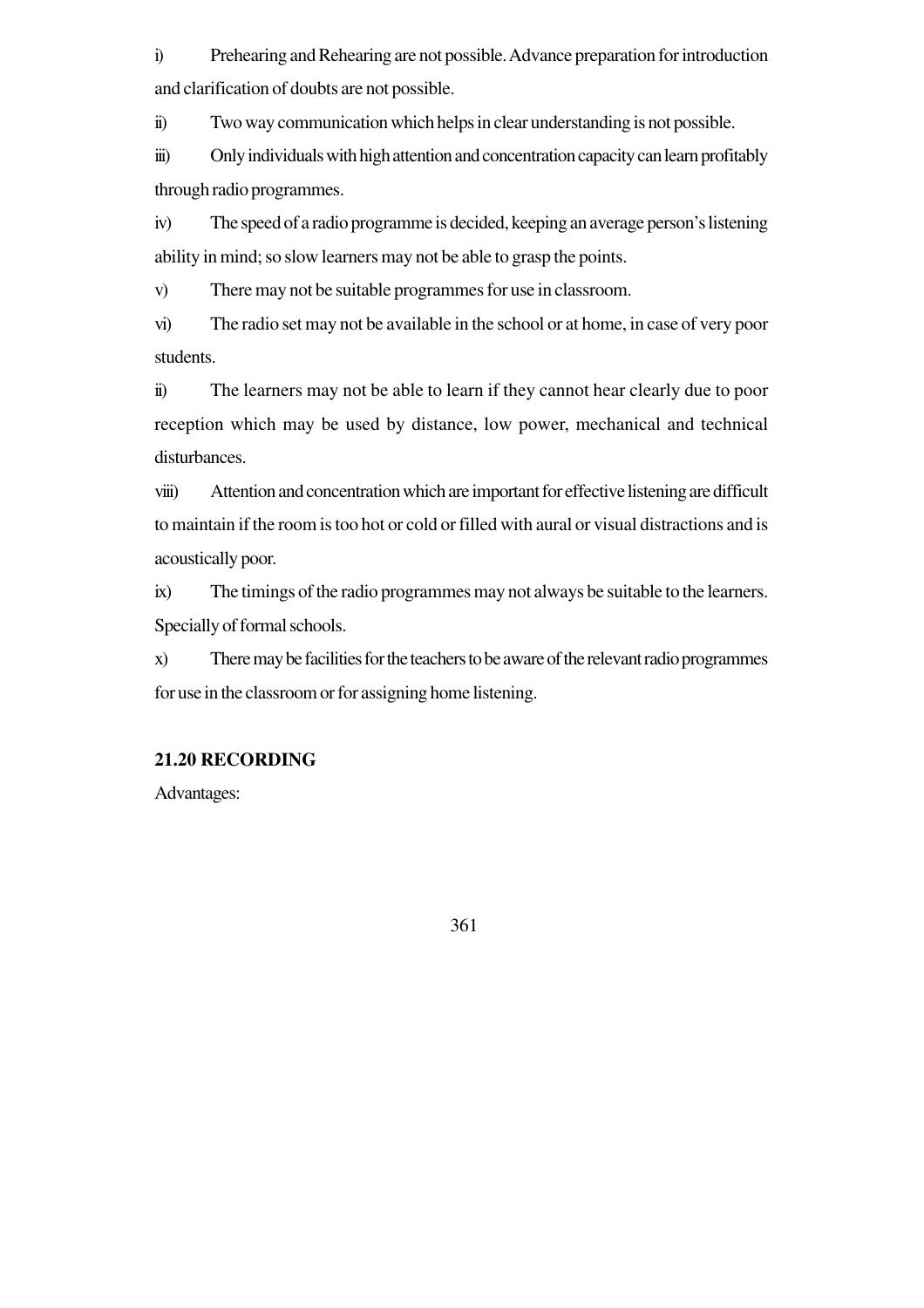Tapes are most widely used for recording commercial, recreational and educational materials. They are well suited to learning situations as they.

i) Can bring the world into the classroom by recording talk, music or speech, of anyone who is far away in another place and can be transported easily. These recordings can also be preserved for future use, long after the demise of persons, animals or birds. Can be preheard, and one can be sure of the materials recorded.

iii) Help in planning activities carefully, as one can use them according to his or her time schedule.

iv) Can be controlled according to one's lesson as one can stop to clear doubts and can have discussions.

v) Run at the specific speed and permit exact timings of audio materials.

vi) Help greatly in learning a new language and correcting speech.

vii) Make it possible to record good radio programmes to be used later on at a convenient time.

viii) Self instruction tapes are good for independent study to improve work quality. Teachers can also plan for tape-slide lectures-demonstrations by experts, not easily available.

Limitation:

i) Good recording equipment beside being expensive is heavy and bulky.

ii) Two-way communication is not possible through tape recording.

iii) Tape-recording may not facilitate high attention and concentration to the learner

#### **21.21 GRAPHIC AIDS**

Advantages:

Graphic Aids-I (charts, diagrams, graphs and maps) are used for serious class room teaching. Graphic Aids -II (flashcards, pictures, photographs, posters. leaflets, folders,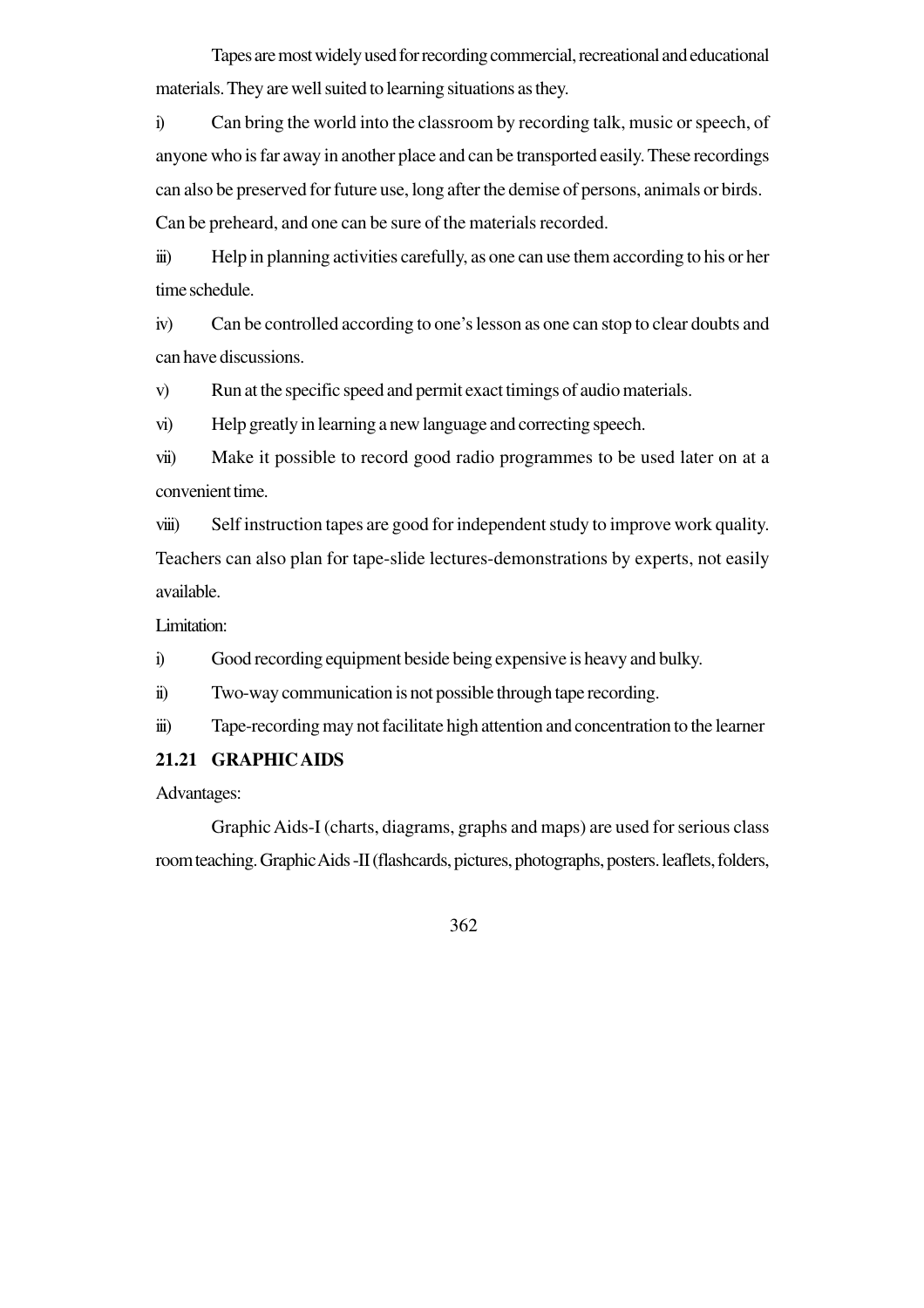pamphlets, cartoons and comics) include those aids which primarily are not used for very serious class room teaching. Many of them publicise educational ideas and so are good mass communication media. Graphic Aids help to :

i) Visualise abstract concept which are difficult to understand concepts of size, rate of growth, inner structure of an object or machine etc.

ii) Reduce the amount of verbal talking and help in giving clear explanations, visuals in charts, graphs, diagrams and posters, cut down words.

iii) Present the information in a specific and systematic manner. Since majority of them are formal aids, they have to be very systematic and organised,

iv) Are comparatively less expensive.

v) Easy to make as no technical skills. Regular teachers with some knowledge of drawing and who desire to be creative can prepare them.

vi) Easy to use very special arrangements and machines are not required

vii) Easily storable and reusable as they are flat, two-dimensional materials.

Limitations:

i) They may develop misconceptions of time, size and colour among the students

ii) They require artistic ability.

iii) These aids cannot depict ideas mainly dependent on motion.

iv) If not properly stored, can fade and tear.

v) They are only supplementary aids used along with other teaching aids for classroom teaching.

vi) They may be wrongly interpreted and the students may get wrong impressions.

#### **Check Your Progress**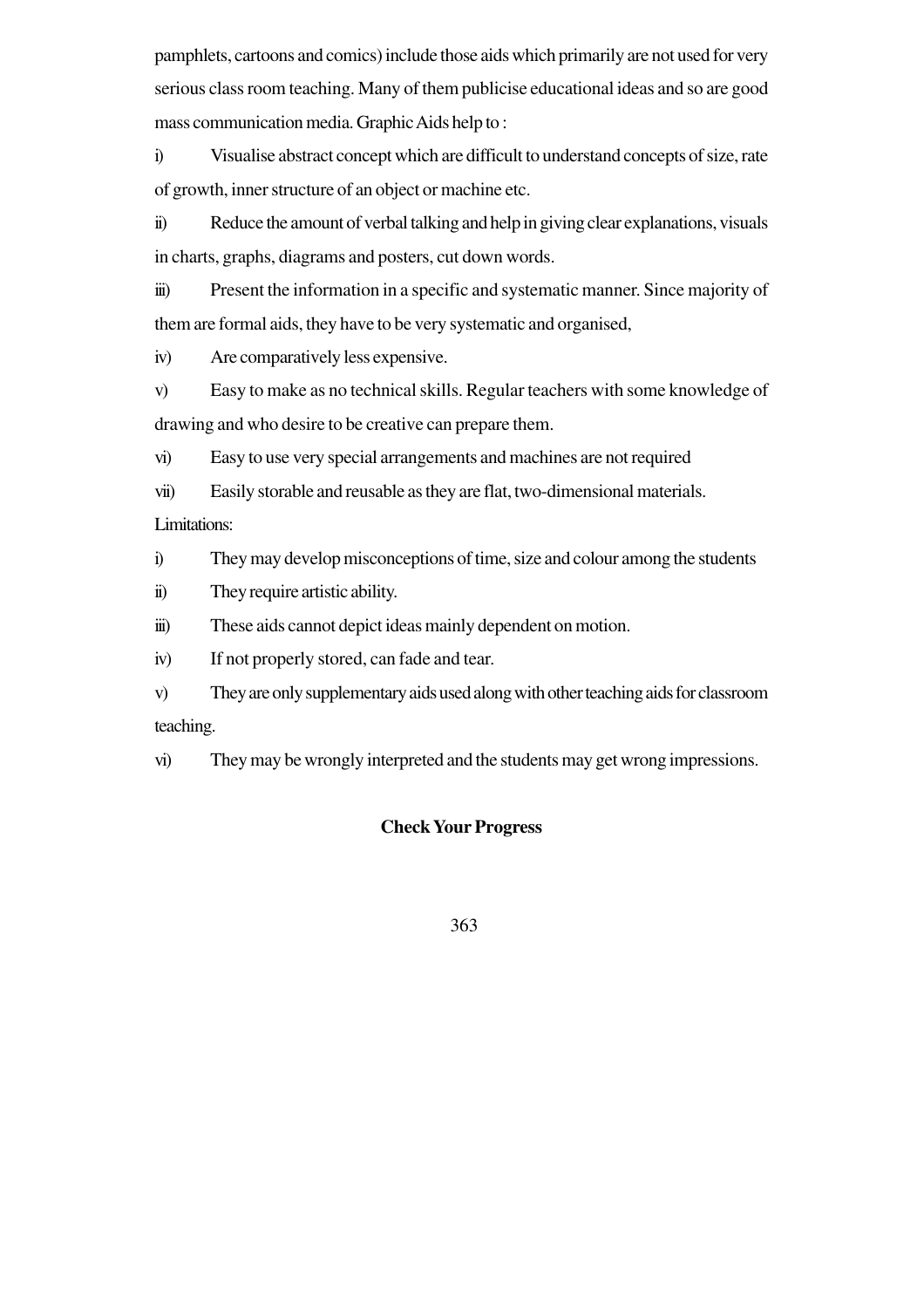Note: a) Write your answer in the space given below.

b) Check your answers with those given at the end of the lesson.

\_\_\_\_\_\_\_\_\_\_\_\_\_\_\_\_\_\_\_\_\_\_\_\_\_\_\_\_\_\_\_\_\_\_\_\_\_\_\_\_\_\_\_\_\_\_\_\_\_\_\_\_\_\_\_\_\_\_\_\_\_\_\_\_\_\_

\_\_\_\_\_\_\_\_\_\_\_\_\_\_\_\_\_\_\_\_\_\_\_\_\_\_\_\_\_\_\_\_\_\_\_\_\_\_\_\_\_\_\_\_\_\_\_\_\_\_\_\_\_\_\_\_\_\_\_\_\_\_\_\_\_\_

\_\_\_\_\_\_\_\_\_\_\_\_\_\_\_\_\_\_\_\_\_\_\_\_\_\_\_\_\_\_\_\_\_\_\_\_\_\_\_\_\_\_\_\_\_\_\_\_\_\_\_\_\_\_\_\_\_\_\_\_\_\_\_\_\_\_\_\_\_\_\_\_\_\_\_\_\_\_\_\_\_\_\_\_\_\_\_\_\_\_\_\_\_\_\_\_\_\_\_\_\_\_\_\_\_\_\_\_\_\_\_\_\_\_\_\_\_\_\_\_\_\_\_\_\_\_\_\_\_\_\_\_\_\_\_\_\_\_\_\_\_\_\_\_\_\_\_\_\_\_

\_\_\_\_\_\_\_\_\_\_\_\_\_\_\_\_\_\_\_\_\_\_\_\_\_\_\_\_\_\_\_\_\_\_\_\_\_\_\_\_\_\_\_\_\_\_\_\_\_\_\_\_\_\_\_\_\_\_\_\_\_\_\_\_\_\_

i) What are the advantages of bulletin board?

ii) What are advantages of radio?

#### **21.22 LET US SUM UP**

Each audio-visual aid has its own advantages and disadvantages which make them suitable for different situations and settings. Three dimensional models are easily available in our homes or can be borrowed from other educational institutions. Mobiles are used in a limited way in education as they mostly publicise commercial products. Displays are very versatile medium involving a lot of creativity However, they require careful planning and some -rehearsal. Projected aids can be used for a large group and they present life-like situations. But they are comparatively expensive and require other facilities. Graphic aids are easy to make, use, carry and store. But these are not primarily used for very serious classroom teaching. A better understanding of the advantages and disadvantages of these aids make us use these to their full potential.

# **21.23 ANSWERS TO CHECK YOUR PROGRESS**

## **1. The advantages of bulletin board are**

- i) It is a good supplement to class -room teaching.
- ii) It help in arousing the interest of student in a specific subject or topic.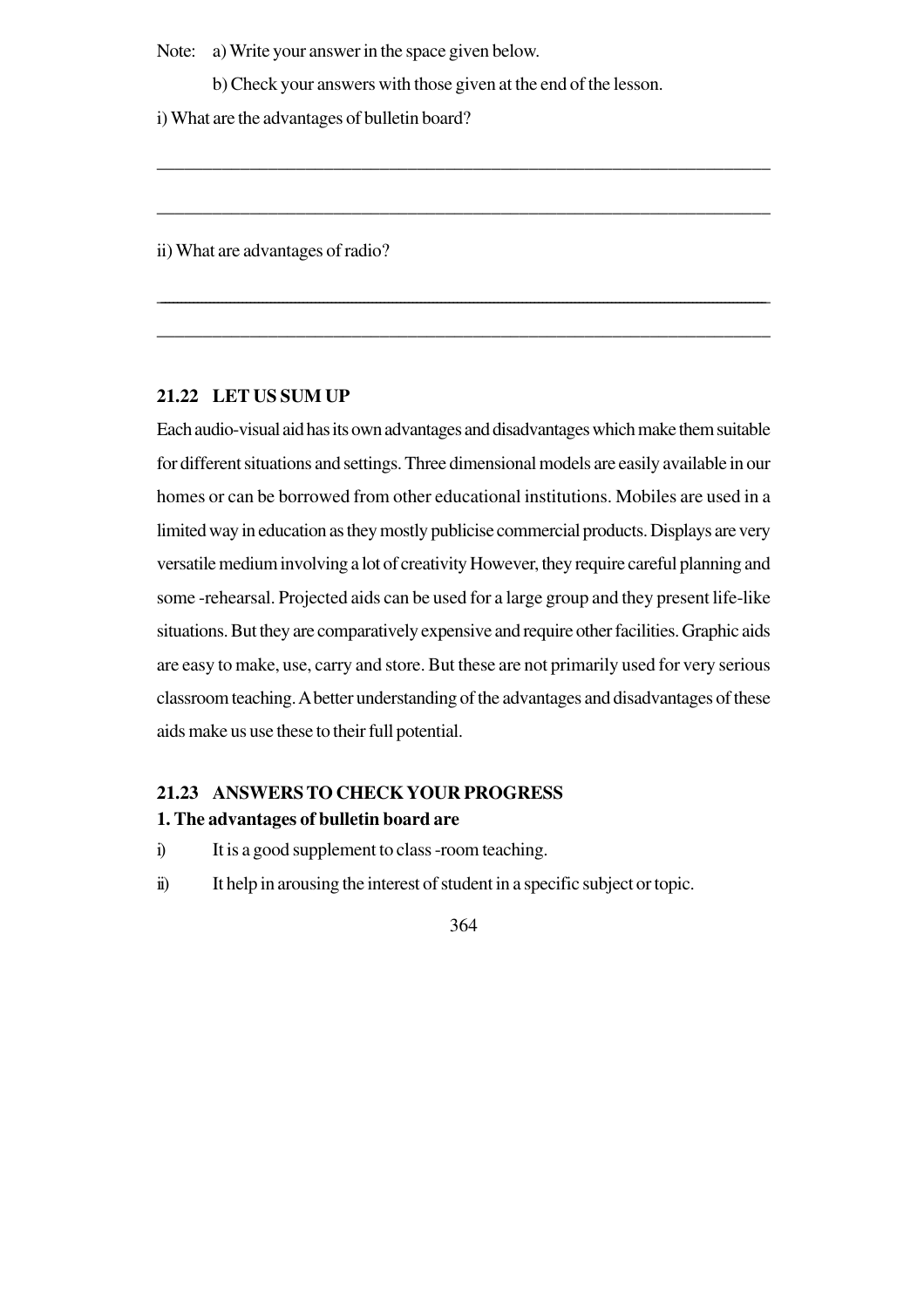iii) It can be effectively used as a follow up of chalk-board.

iv) Such boards add colour and liveliness and thus also have decorative value in addition to their educational value.

v) Such boards can be conveniently used for introducing a topic and for its review as well.

#### **2. The advantages of Radio**

i) It serves the purposes of quick education. It also provides the pupils with opportunities to listen to the talks by expert in their fields.

ii) It promotes in pupils a wider understanding of themselves, their surroundings. It develops in them the habit of observation.

iii) It present an integrated picture and idea contained in a topic.

iv) A good school broadcast can give the teacher, through its subject matter, the freshness of its presentation, and the new technique of studio production.

v) It offers immense scope economic and effectiveness of teaching effort. One of the most significant aspect of broadcast is that it combines the qualities both speech and writing.

vi) The radio uses expression and sentence structures which are more easily comprehensible. Being primarily concerned with spoked word, the radio breathes life into the dead words of written materials.

#### **21.24 LESSON END EXERCISE:**

Q1. Give the advantages of the various Audio-Visual aids? What are the disadvantages of different Audio-visual aids?